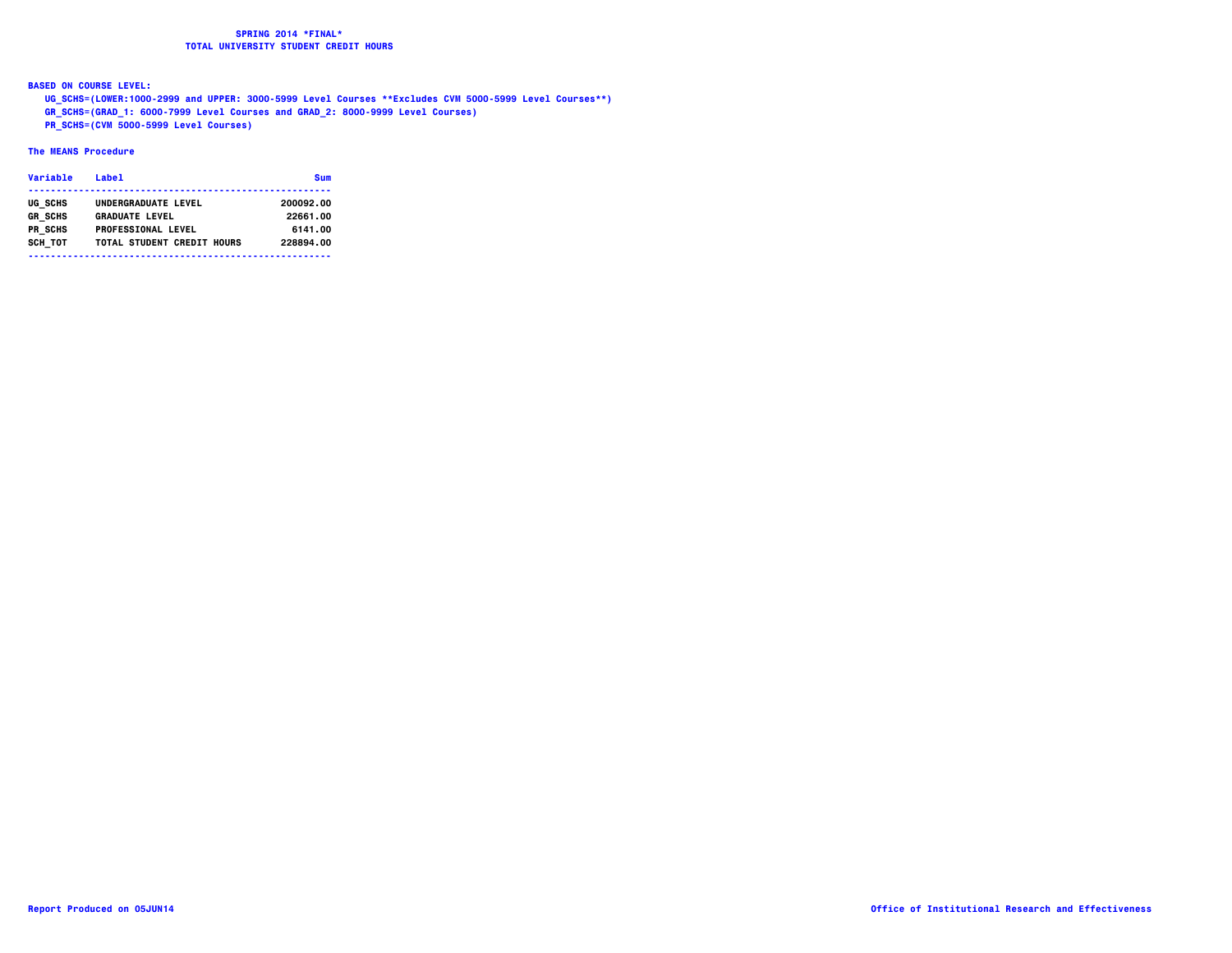**BASED ON COURSE LEVEL:**

 **UG\_SCHS=(LOWER:1000-2999 and UPPER: 3000-5999 Level Courses \*\*Excludes CVM 5000-5999 Level Courses\*\*)**

- **GR\_SCHS=(GRAD\_1: 6000-7999 Level Courses and GRAD\_2: 8000-9999 Level Courses)**
- **PR\_SCHS=(CVM 5000-5999 Level Courses)**

### **The MEANS Procedure**

|               | N          |                |                            |            |
|---------------|------------|----------------|----------------------------|------------|
| <b>CAMPUS</b> | <b>Obs</b> | Variable       | Labe <sub>1</sub>          | <b>Sum</b> |
| <b>MAIN</b>   | 4758       | UG SCHS        | UNDERGRADUATE LEVEL        | 194686.00  |
|               |            | <b>GR SCHS</b> | <b>GRADUATE LEVEL</b>      | 21939.00   |
|               |            | PR SCHS        | <b>PROFESSIONAL LEVEL</b>  | 6141.00    |
|               |            | SCH TOT        | TOTAL STUDENT CREDIT HOURS | 222766.00  |
| MERIDIAN      | 189        | UG SCHS        | UNDERGRADUATE LEVEL        | 5406.00    |
|               |            | <b>GR SCHS</b> | <b>GRADUATE LEVEL</b>      | 722.00     |
|               |            | PR SCHS        | <b>PROFESSIONAL LEVEL</b>  | 0.00       |
|               |            | SCH TOT        | TOTAL STUDENT CREDIT HOURS | 6128.00    |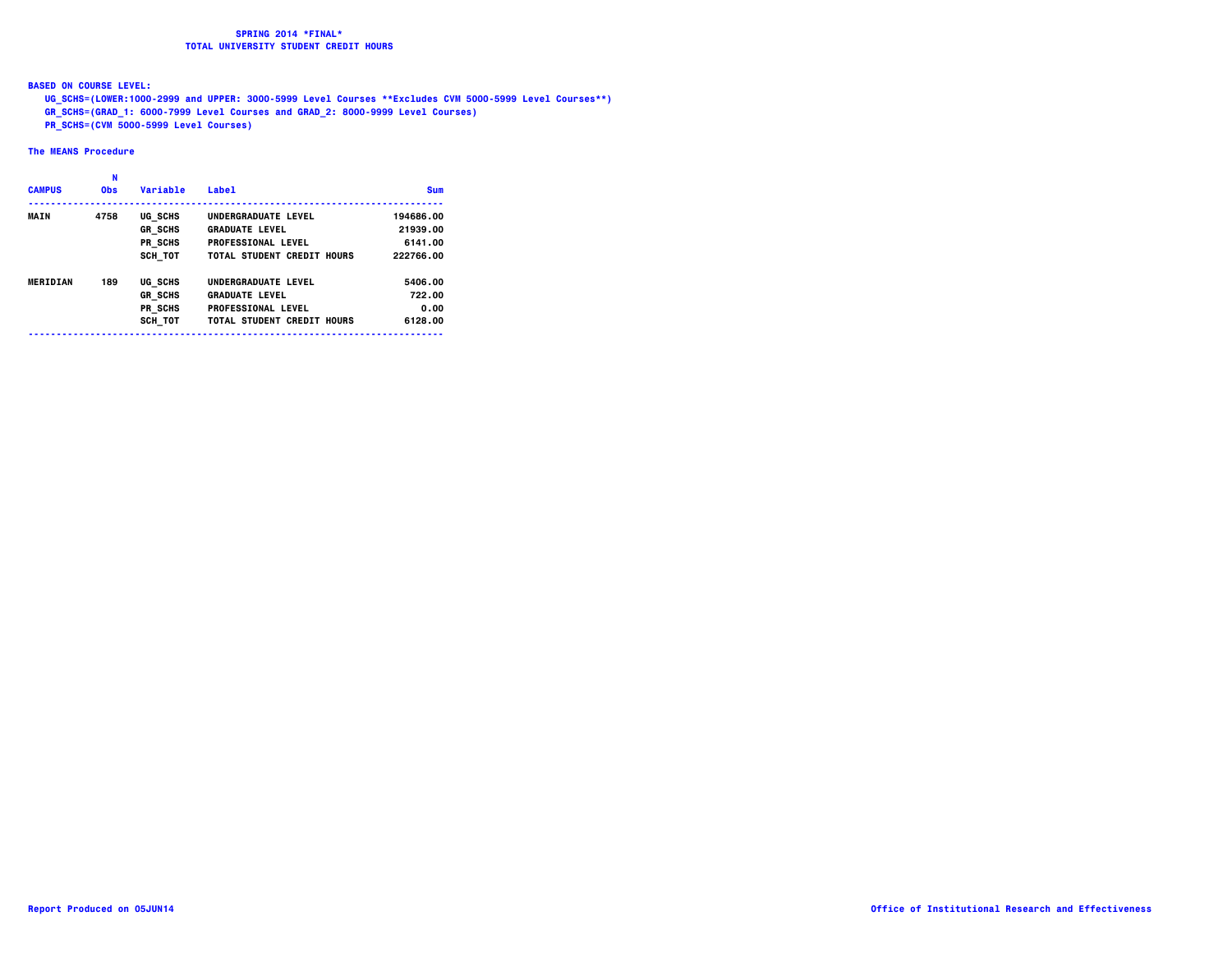### **BASED ON COURSE LEVEL:**

 **UG\_SCHS=(LOWER:1000-2999 and UPPER: 3000-5999 Level Courses \*\*Excludes CVM 5000-5999 Level Courses\*\*)**

- **GR\_SCHS=(GRAD\_1: 6000-7999 Level Courses and GRAD\_2: 8000-9999 Level Courses)**
- **PR\_SCHS=(CVM 5000-5999 Level Courses)**

### **The MEANS Procedure**

| N                                                                               |                                                |
|---------------------------------------------------------------------------------|------------------------------------------------|
| <b>ACADEMIC COLLEGE</b><br>0bs<br>Variable<br><b>Label</b>                      | <b>Sum</b>                                     |
| <b>Agriculture &amp; Life Sciences</b><br>608<br>UG SCHS<br>UNDERGRADUATE LEVEL | 14134.00                                       |
| GR SCHS<br><b>GRADUATE LEVEL</b>                                                | 2797.80                                        |
| PR SCHS<br><b>PROFESSIONAL LEVEL</b>                                            | 123.00                                         |
| <b>SCH TOT</b>                                                                  | <b>TOTAL STUDENT CREDIT HOURS</b><br>17054.80  |
| Architecture, Art & Design<br>167<br>UG SCHS<br>UNDERGRADUATE LEVEL             | 7621.00                                        |
| GR SCHS<br><b>GRADUATE LEVEL</b>                                                | 28.00                                          |
| PR SCHS<br><b>PROFESSIONAL LEVEL</b>                                            | 0.00                                           |
| SCH TOT                                                                         | TOTAL STUDENT CREDIT HOURS<br>7649.00          |
| Arts & Sciences<br>2089<br>UG SCHS<br>UNDERGRADUATE LEVEL                       | 102065.00                                      |
| GR SCHS<br><b>GRADUATE LEVEL</b>                                                | 7199.00                                        |
| PR_SCHS<br><b>PROFESSIONAL LEVEL</b>                                            | 0.00                                           |
| SCH TOT                                                                         | 109264.00<br><b>TOTAL STUDENT CREDIT HOURS</b> |
| <b>Business</b><br>271<br>UG SCHS<br>UNDERGRADUATE LEVEL                        | 24632.00                                       |
| <b>GR SCHS</b><br><b>GRADUATE LEVEL</b>                                         | 2037.00                                        |
| PR SCHS<br><b>PROFESSIONAL LEVEL</b>                                            | 0.00                                           |
| SCH TOT                                                                         | TOTAL STUDENT CREDIT HOURS<br>26669.00         |
| Education<br>801<br>UG SCHS<br>UNDERGRADUATE LEVEL                              | 29753.00                                       |
| GR SCHS<br><b>GRADUATE LEVEL</b>                                                | 5019.00                                        |
| PR SCHS<br><b>PROFESSIONAL LEVEL</b>                                            | 0.00                                           |
| SCH TOT                                                                         | 34772.00<br>TOTAL STUDENT CREDIT HOURS         |
| 654<br>Engineering<br>UG SCHS<br>UNDERGRADUATE LEVEL                            | 18383.00                                       |
| <b>GR SCHS</b><br><b>GRADUATE LEVEL</b>                                         | 3982.20                                        |
| PR SCHS<br><b>PROFESSIONAL LEVEL</b>                                            | 0.00                                           |
| SCH TOT                                                                         | TOTAL STUDENT CREDIT HOURS<br>22365.20         |
| 170<br><b>Forest Resources</b><br>UG SCHS<br>UNDERGRADUATE LEVEL                | 2247.00                                        |
| <b>GR SCHS</b><br><b>GRADUATE LEVEL</b>                                         | 1168.00                                        |
| PR SCHS<br><b>PROFESSIONAL LEVEL</b>                                            | 0.00                                           |
| SCH TOT                                                                         | TOTAL STUDENT CREDIT HOURS<br>3415.00          |
| Veterinary Medicine<br>182<br>UG SCHS<br>UNDERGRADUATE LEVEL                    | 866.00                                         |
| <b>GR SCHS</b><br><b>GRADUATE LEVEL</b>                                         | 430.00                                         |
| PR SCHS<br><b>PROFESSIONAL LEVEL</b>                                            | 6018.00                                        |
| SCH TOT                                                                         | TOTAL STUDENT CREDIT HOURS<br>7314.00          |
| Academic Affairs<br>5<br>UG SCHS<br>UNDERGRADUATE LEVEL                         | 391.00                                         |
| <b>GR SCHS</b><br><b>GRADUATE LEVEL</b>                                         | 0.00                                           |
| PR SCHS<br><b>PROFESSIONAL LEVEL</b>                                            | 0.00                                           |
| SCH TOT                                                                         | <b>TOTAL STUDENT CREDIT HOURS</b><br>391.00    |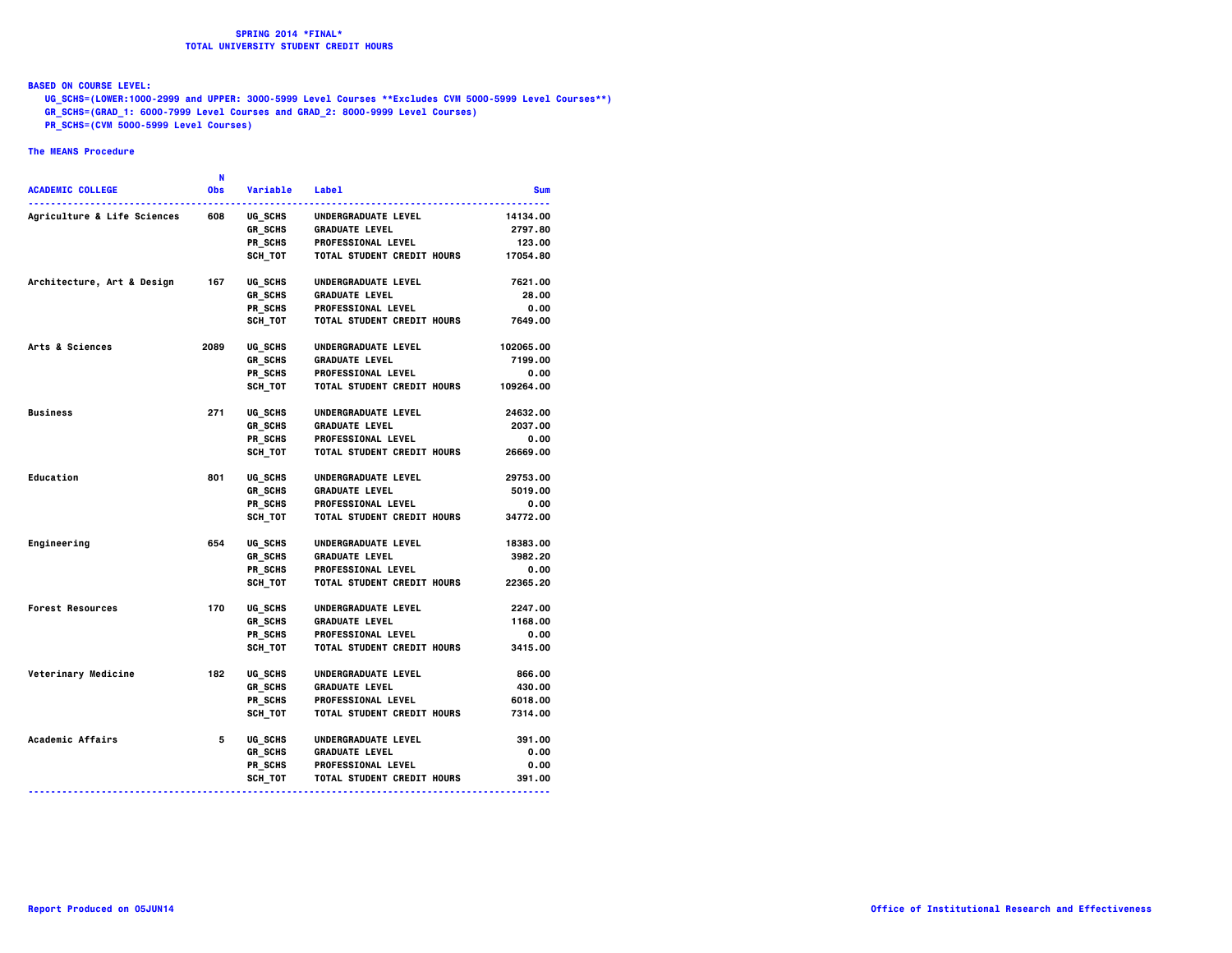### **BASED ON COURSE LEVEL:**

 **UG\_SCHS=(LOWER:1000-2999 and UPPER: 3000-5999 Level Courses \*\*Excludes CVM 5000-5999 Level Courses\*\*)**

 **GR\_SCHS=(GRAD\_1: 6000-7999 Level Courses and GRAD\_2: 8000-9999 Level Courses)**

 **PR\_SCHS=(CVM 5000-5999 Level Courses)**

|                                                               | <b>UNDERGRADUATE</b> | <b>GRADUATE</b> | <b>PROFESSIONAL</b> |              |
|---------------------------------------------------------------|----------------------|-----------------|---------------------|--------------|
| <b>ACADEMIC DEPARTMENT</b>                                    | <b>LEVEL</b>         | <b>LEVEL</b>    | <b>LEVEL</b>        | <b>TOTAL</b> |
|                                                               |                      |                 |                     |              |
| Ag & Bio Engineering                                          | 366.00               | 74.00           | 0.00                | 440.00       |
| Agricultural Economics                                        | 1117.00              | 177.00          | 0.00                | 1294.00      |
| Animal Dairy Science                                          | 1982.00              | 144.00          | 123.00              | 2249.00      |
| Biochemistry, Molecular Biology, Entomology & Plant Pathology | 1637.00              | 556.80          | 0.00                | 2193.80      |
| Dean of Ag & Life Sciences                                    | 28.00                | 0.00            | 0.00                | 28.00        |
| Food Science, Nutrition & Health Promotion                    | 1880.00              | 650.00          | 0.00                | 2530.00      |
| Landscape Architecture                                        | 1051.00              | 145.00          | 0.00                | 1196.00      |
| Plant & Soil Sciences                                         | 1981.00              | 471.00          | 0.00                | 2452.00      |
| <b>Poultry Science</b>                                        | 735.00               | 79.00           | 0.00                | 814.00       |
| School of Human Sciences                                      | 3357.00              | 501.00          | 0.00                | 3858.00      |
|                                                               |                      |                 |                     |              |
|                                                               | 14134.00             | 2797.80         | 123.00              | 17054.80     |
|                                                               |                      |                 |                     |              |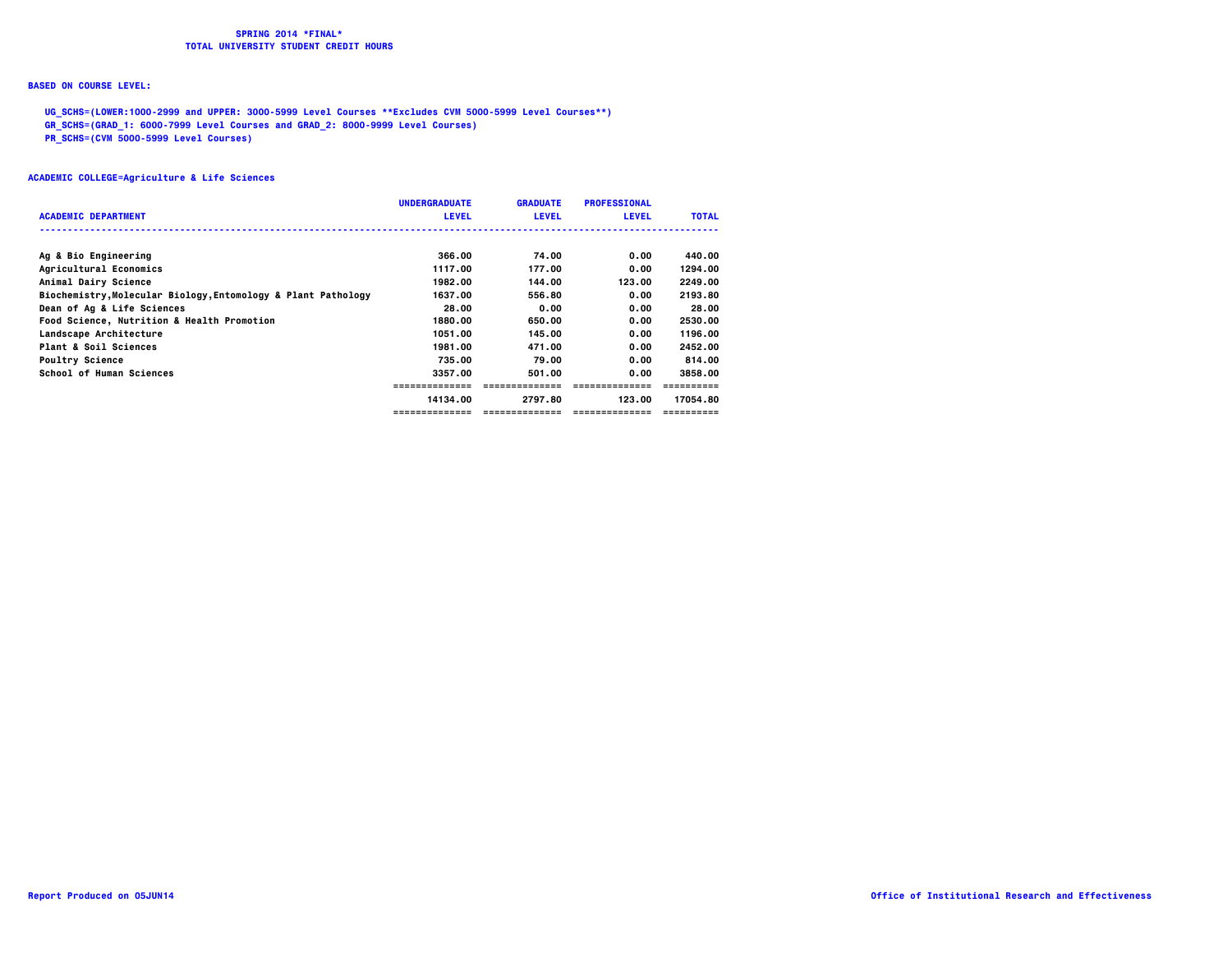## **BASED ON COURSE LEVEL:**

 **UG\_SCHS=(LOWER:1000-2999 and UPPER: 3000-5999 Level Courses \*\*Excludes CVM 5000-5999 Level Courses\*\*)**

 **GR\_SCHS=(GRAD\_1: 6000-7999 Level Courses and GRAD\_2: 8000-9999 Level Courses)**

 **PR\_SCHS=(CVM 5000-5999 Level Courses)**

**ACADEMIC COLLEGE=Architecture, Art & Design**

| <b>ACADEMIC DEPARTMENT</b>                | <b>UNDERGRADUATE</b><br><b>LEVEL</b> | <b>GRADUATE</b><br><b>LEVEL</b> | <b>PROFESSIONAL</b><br><b>LEVEL</b> | <b>TOTAL</b>      |
|-------------------------------------------|--------------------------------------|---------------------------------|-------------------------------------|-------------------|
| Art AAD                                   | 3354.00                              | 3.00                            | 0.00                                | 3357.00           |
| <b>Building Construction Science</b>      | 393.00                               | 22.00                           | 0.00                                | 415.00            |
| Interior Design<br>School of Architecture | 793.00<br>3081.00                    | 0.00<br>3.00                    | 0.00<br>0.00                        | 793.00<br>3084.00 |
|                                           | 7621.00                              | 28.00                           | 0.00                                | 7649.00           |
|                                           |                                      |                                 |                                     |                   |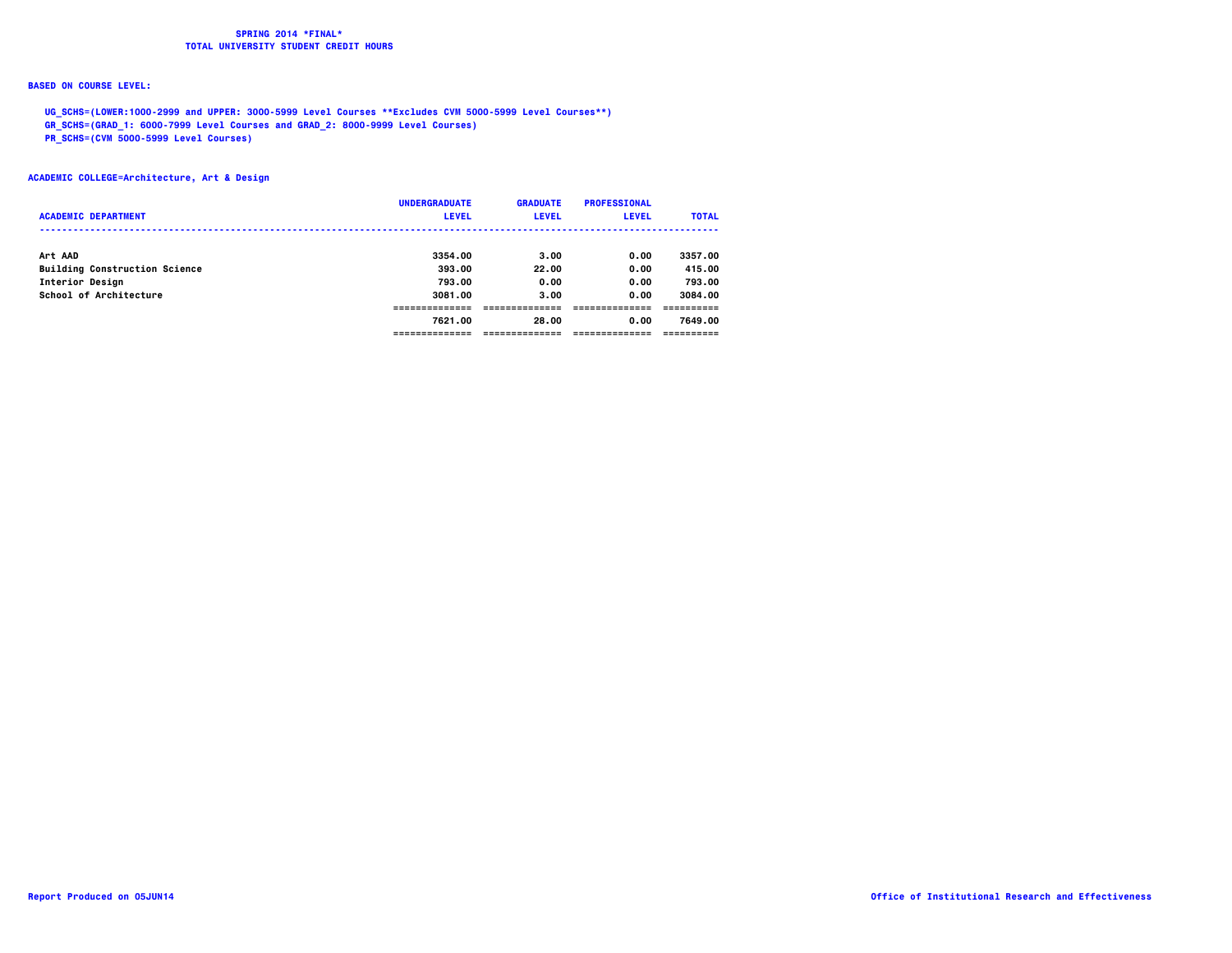## **BASED ON COURSE LEVEL:**

 **UG\_SCHS=(LOWER:1000-2999 and UPPER: 3000-5999 Level Courses \*\*Excludes CVM 5000-5999 Level Courses\*\*)**

 **GR\_SCHS=(GRAD\_1: 6000-7999 Level Courses and GRAD\_2: 8000-9999 Level Courses)**

 **PR\_SCHS=(CVM 5000-5999 Level Courses)**

#### **ACADEMIC COLLEGE=Arts & Sciences**

|                                            | <b>UNDERGRADUATE</b> | <b>GRADUATE</b> | <b>PROFESSIONAL</b> |              |
|--------------------------------------------|----------------------|-----------------|---------------------|--------------|
| <b>ACADEMIC DEPARTMENT</b>                 | <b>LEVEL</b>         | <b>LEVEL</b>    | <b>LEVEL</b>        | <b>TOTAL</b> |
| Aerospace Studies                          | 188.00               | 0.00            | 0.00                | 188.00       |
| Anthropology & Middle Eastern Cultures     | 1635.00              | 212.00          | 0.00                | 1847.00      |
| <b>Biological Sciences</b>                 | 13217.00             | 788.00          | 0.00                | 14005.00     |
| Chemistry                                  | 7430.00              | 663.00          | 0.00                | 8093.00      |
| Classical & Modern Languages & Literatures | 4315.00              | 93.00           | 0.00                | 4408.00      |
| Communication                              | 8260.00              | 72.00           | 0.00                | 8332.00      |
| Dean of Arts & Sciences                    | 30.00                | 0.00            | 0.00                | 30.00        |
| English                                    | 10432.00             | 369,00          | 0.00                | 10801.00     |
| Geosciences                                | 7501.00              | 1704.00         | 0.00                | 9205.00      |
| History                                    | 5817.00              | 561.00          | 0.00                | 6378.00      |
| Mathematics & Statistics                   | 13986.00             | 832.00          | 0.00                | 14818.00     |
| Military Science                           | 340.00               | 0.00            | 0.00                | 340.00       |
| Philosophy & Religion                      | 4729.00              | 21.00           | 0.00                | 4750.00      |
| <b>Physics &amp; Astronomy</b>             | 4874.00              | 470.00          | 0.00                | 5344.00      |
| Political Science & Public Administration  | 3530.00              | 603.00          | 0.00                | 4133.00      |
| Psychology                                 | 6990.00              | 456.00          | 0.00                | 7446.00      |
| Sociology                                  | 8791.00              | 355.00          | 0.00                | 9146.00      |
|                                            | ==============       | ==============  | ==============      | ==========   |
|                                            | 102065.0             | 7199.00         | 0.00                | 109264.00    |
|                                            | ==============       | ==============  | ---------------     | ==========   |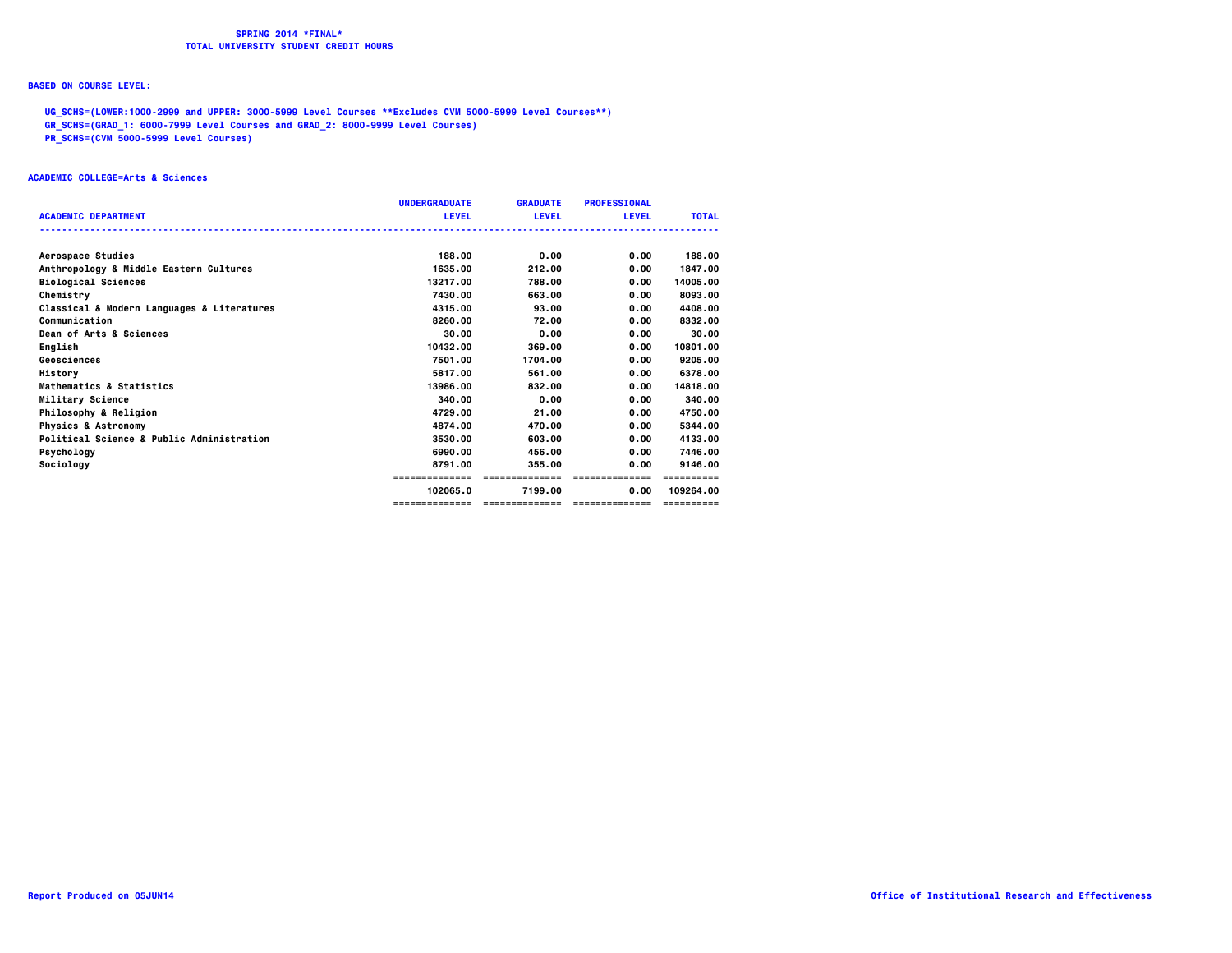## **BASED ON COURSE LEVEL:**

 **UG\_SCHS=(LOWER:1000-2999 and UPPER: 3000-5999 Level Courses \*\*Excludes CVM 5000-5999 Level Courses\*\*)**

 **GR\_SCHS=(GRAD\_1: 6000-7999 Level Courses and GRAD\_2: 8000-9999 Level Courses)**

 **PR\_SCHS=(CVM 5000-5999 Level Courses)**

#### **ACADEMIC COLLEGE=Business**

| <b>ACADEMIC DEPARTMENT</b>                      | <b>UNDERGRADUATE</b><br><b>LEVEL</b> | <b>GRADUATE</b><br><b>LEVEL</b> | <b>PROFESSIONAL</b><br><b>LEVEL</b> | <b>TOTAL</b> |
|-------------------------------------------------|--------------------------------------|---------------------------------|-------------------------------------|--------------|
| <b>Finance &amp; Economics</b>                  | 6519.00                              | 343.00                          | 0.00                                | 6862.00      |
| Management & Information Systems                | 7832.88                              | 707.00                          | 0.00                                | 8539.88      |
| Marketing, Quantitative Analysis & Business Law | 6884.12                              | 598.00                          | 0.00                                | 7482.12      |
| School of Accountancy                           | 3396.00                              | 389.00                          | 0.00                                | 3785.00      |
|                                                 |                                      |                                 |                                     |              |
|                                                 | 24632.00                             | 2037.00                         | 0.00                                | 26669.00     |
|                                                 | ---------------                      |                                 |                                     |              |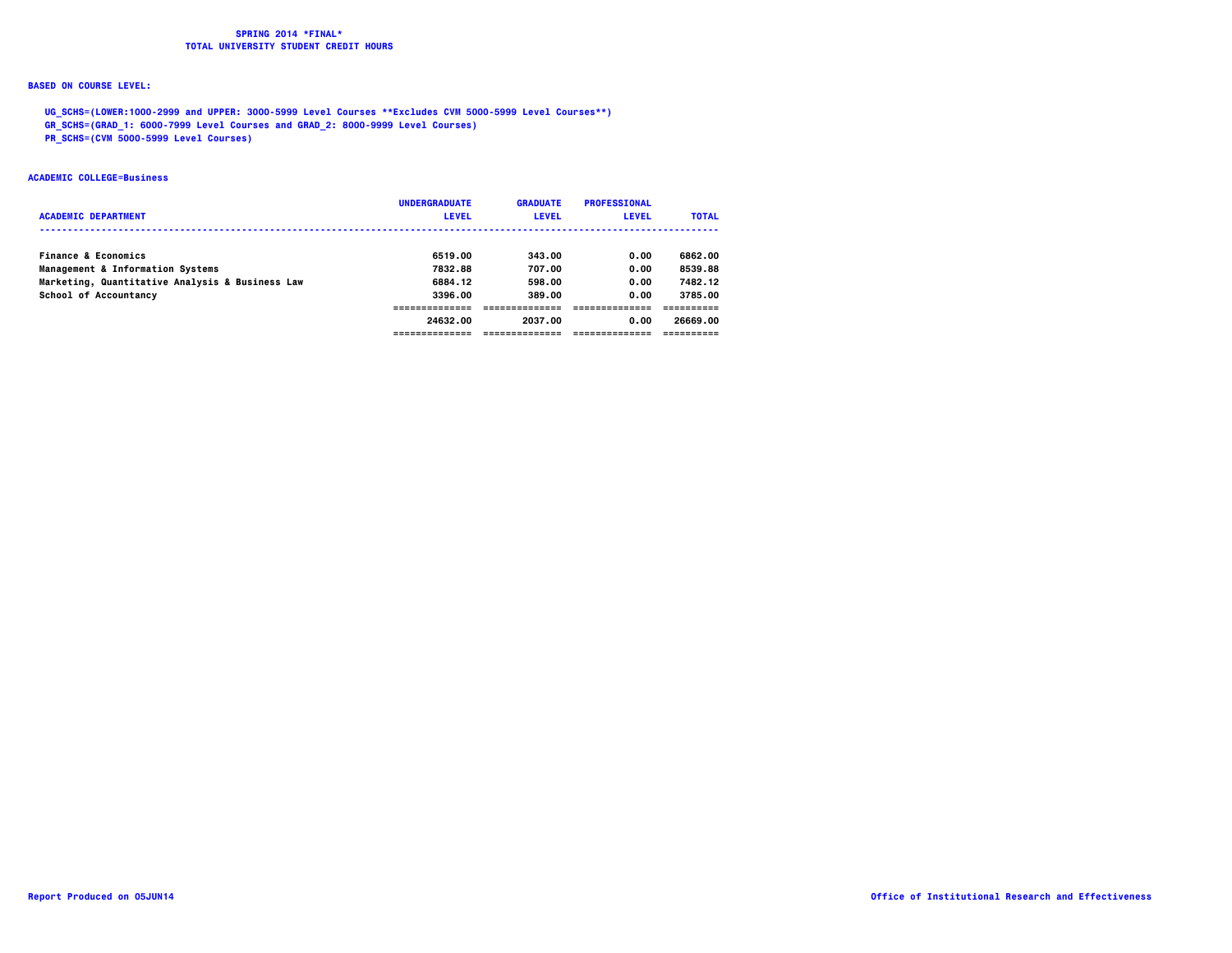## **BASED ON COURSE LEVEL:**

 **UG\_SCHS=(LOWER:1000-2999 and UPPER: 3000-5999 Level Courses \*\*Excludes CVM 5000-5999 Level Courses\*\*)**

 **GR\_SCHS=(GRAD\_1: 6000-7999 Level Courses and GRAD\_2: 8000-9999 Level Courses)**

 **PR\_SCHS=(CVM 5000-5999 Level Courses)**

#### **ACADEMIC COLLEGE=Education**

|                                               | <b>UNDERGRADUATE</b> | <b>GRADUATE</b> | <b>PROFESSIONAL</b> |              |
|-----------------------------------------------|----------------------|-----------------|---------------------|--------------|
| <b>ACADEMIC DEPARTMENT</b>                    | <b>LEVEL</b>         | <b>LEVEL</b>    | <b>LEVEL</b>        | <b>TOTAL</b> |
|                                               |                      |                 |                     |              |
| Counseling & Educational Psychology           | 3913.00              | 1927.60         | 0.00                | 5840.60      |
| Curriculum, Instruction & Special Education   | 9246.00              | 1385.00         | 0.00                | 10631.00     |
| Dean of Education                             | 59.00                | 0.00            | 0.00                | 59.00        |
| Instructional Systems & Workforce Development | 3878.00              | 464.00          | 0.00                | 4342.00      |
| Kinesiology                                   | 8689.00              | 310.00          | 0.00                | 8999.00      |
| Leadership and Foundations                    | 1158.00              | 932.40          | 0.00                | 2090.40      |
| Music                                         | 2810.00              | 0.00            | 0.00                | 2810.00      |
|                                               |                      |                 |                     |              |
|                                               | 29753.00             | 5019.00         | 0.00                | 34772.00     |
|                                               | -------------        | --------------- | ==============      |              |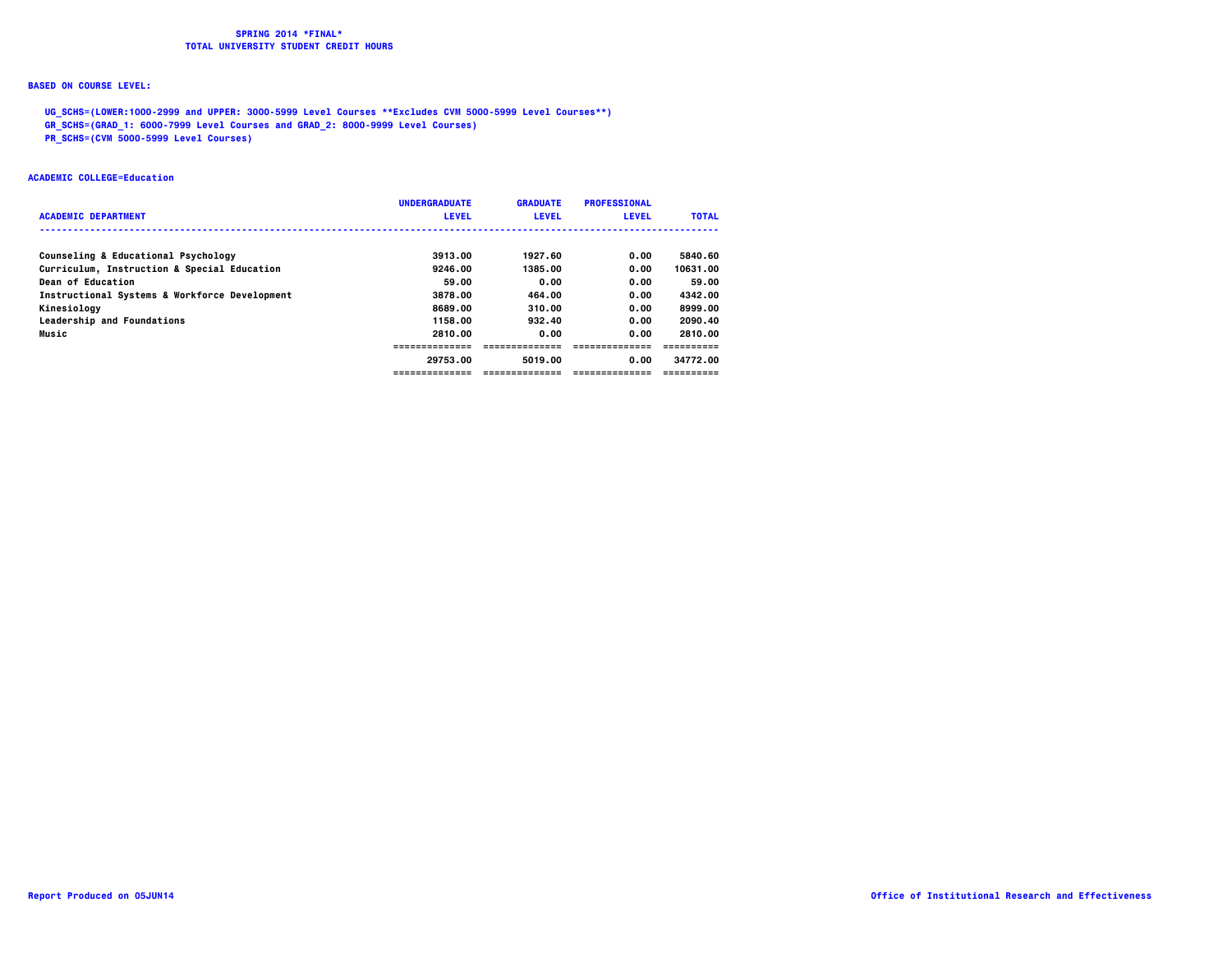### **BASED ON COURSE LEVEL:**

 **UG\_SCHS=(LOWER:1000-2999 and UPPER: 3000-5999 Level Courses \*\*Excludes CVM 5000-5999 Level Courses\*\*)**

 **GR\_SCHS=(GRAD\_1: 6000-7999 Level Courses and GRAD\_2: 8000-9999 Level Courses)**

 **PR\_SCHS=(CVM 5000-5999 Level Courses)**

### **ACADEMIC COLLEGE=Engineering**

|                                   | <b>UNDERGRADUATE</b> | <b>GRADUATE</b> | <b>PROFESSIONAL</b> |              |
|-----------------------------------|----------------------|-----------------|---------------------|--------------|
| <b>ACADEMIC DEPARTMENT</b>        | <b>LEVEL</b>         | <b>LEVEL</b>    | <b>LEVEL</b>        | <b>TOTAL</b> |
|                                   |                      |                 |                     |              |
| Aerospace Engineering             | 3007.50              | 296.00          | 0.00                | 3303.50      |
| Ag & Bio Engineering              | 902.00               | 110.00          | 0.00                | 1012.00      |
| Civil & Environmental Engineering | 1984.00              | 536.00          | 0.00                | 2520.00      |
| Computer Science & Engineering    | 3113.00              | 837.00          | 0.00                | 3950.00      |
| Electrical & Computer Engineering | 2560.50              | 813.00          | 0.00                | 3373.50      |
| General Engineering               | 65.40                | 0.00            | 0.00                | 65.40        |
| Industrial & Systems Engineering  | 2084.60              | 569.00          | 0.00                | 2653.60      |
| Mechanical Engineering            | 2959.00              | 644.20          | 0.00                | 3603.20      |
| School of Chemical Engineering    | 1707.00              | 177.00          | 0.00                | 1884.00      |
|                                   | ---------------      | --------------- | ===============     |              |
|                                   | 18383.00             | 3982.20         | 0.00                | 22365.20     |
|                                   | =============        | =============   | ---------------     | ==========   |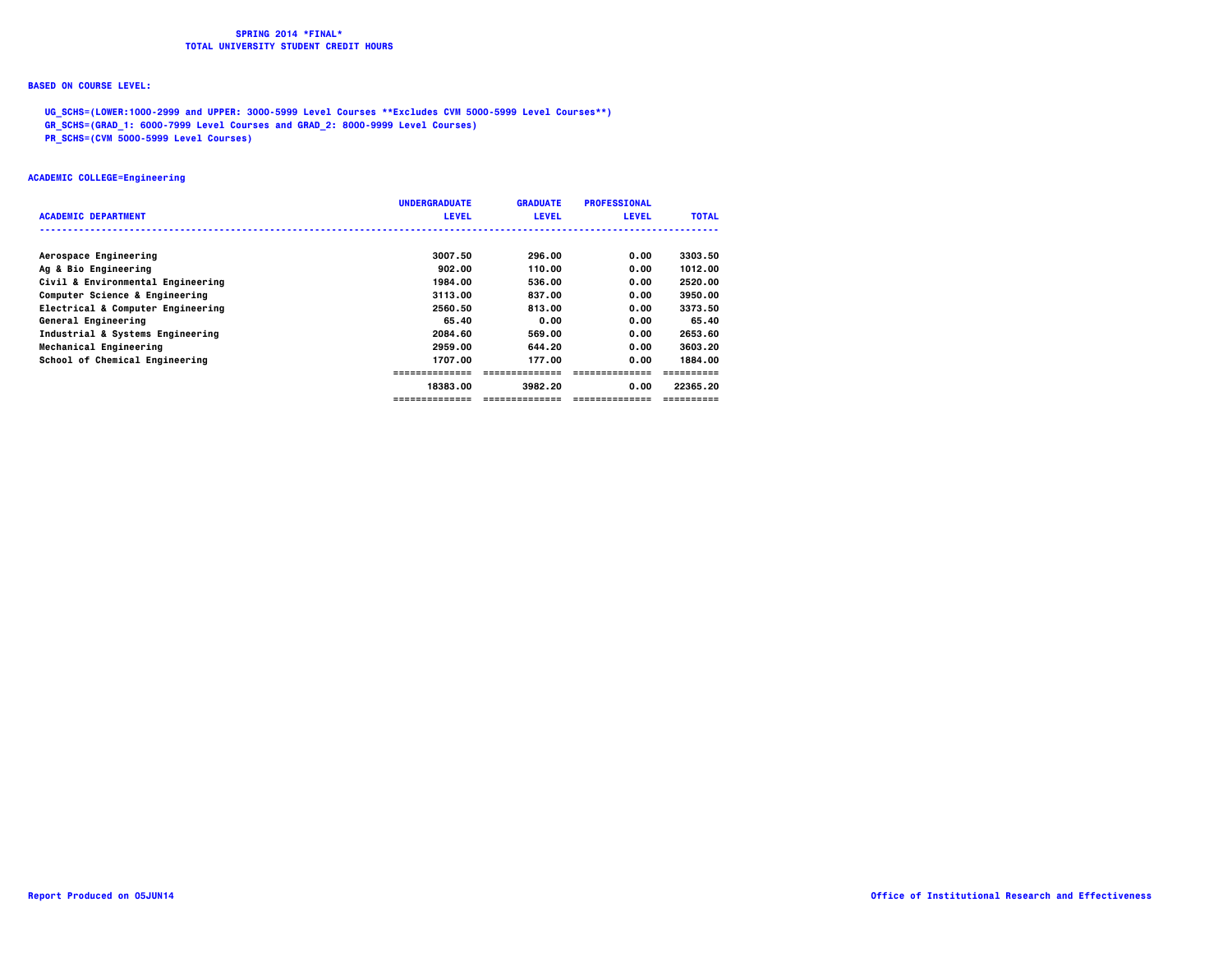## **BASED ON COURSE LEVEL:**

 **UG\_SCHS=(LOWER:1000-2999 and UPPER: 3000-5999 Level Courses \*\*Excludes CVM 5000-5999 Level Courses\*\*)**

 **GR\_SCHS=(GRAD\_1: 6000-7999 Level Courses and GRAD\_2: 8000-9999 Level Courses)**

 **PR\_SCHS=(CVM 5000-5999 Level Courses)**

#### **ACADEMIC COLLEGE=Forest Resources**

| <b>ACADEMIC DEPARTMENT</b>        | <b>UNDERGRADUATE</b><br><b>LEVEL</b> | <b>GRADUATE</b><br><b>LEVEL</b> | <b>PROFESSIONAL</b><br><b>LEVEL</b> | <b>TOTAL</b> |
|-----------------------------------|--------------------------------------|---------------------------------|-------------------------------------|--------------|
| Forestry                          | 1144.00                              | 392.00                          | 0.00                                | 1536.00      |
| Sustainable Bioproducts           | 18.00                                | 199.00                          | 0.00                                | 217.00       |
| Wildlife, Fisheries & Aquaculture | 1085.00                              | 577.00                          | 0.00                                | 1662.00      |
|                                   |                                      |                                 |                                     |              |
|                                   | 2247.00                              | 1168.00                         | 0.00                                | 3415.00      |
|                                   |                                      |                                 |                                     |              |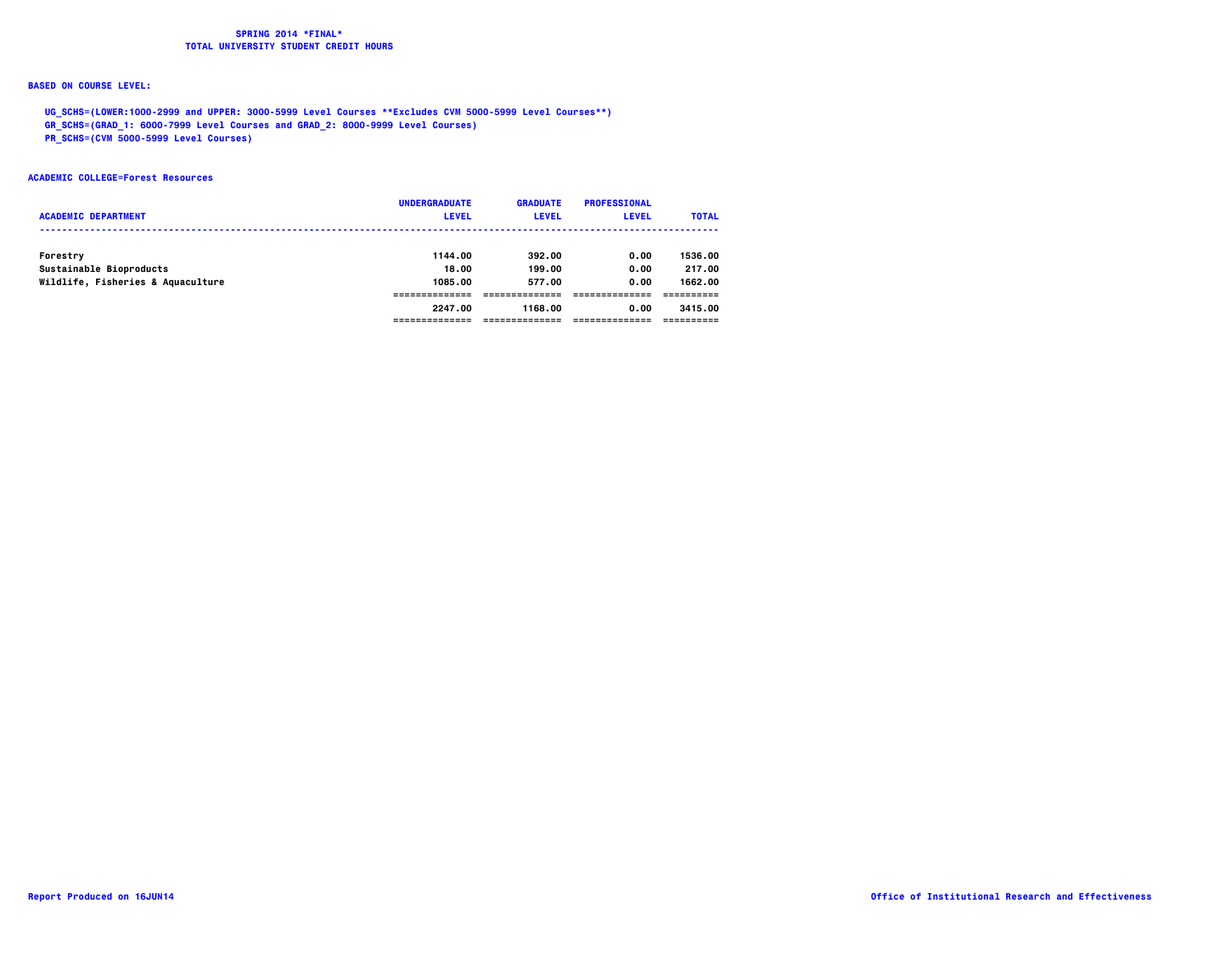## **BASED ON COURSE LEVEL:**

 **UG\_SCHS=(LOWER:1000-2999 and UPPER: 3000-5999 Level Courses \*\*Excludes CVM 5000-5999 Level Courses\*\*)**

 **GR\_SCHS=(GRAD\_1: 6000-7999 Level Courses and GRAD\_2: 8000-9999 Level Courses)**

 **PR\_SCHS=(CVM 5000-5999 Level Courses)**

### **ACADEMIC COLLEGE=Veterinary Medicine**

| <b>ACADEMIC DEPARTMENT</b> | <b>UNDERGRADUATE</b><br><b>LEVEL</b> | <b>GRADUATE</b><br><b>LEVEL</b> | <b>PROFESSIONAL</b><br><b>LEVEL</b> | <b>TOTAL</b> |
|----------------------------|--------------------------------------|---------------------------------|-------------------------------------|--------------|
| Veterinary Medicine        | 866.00                               | 430.00                          | 6018.00                             | 7314.00      |
|                            | 866.00                               | 430.00                          | 6018.00                             | 7314.00      |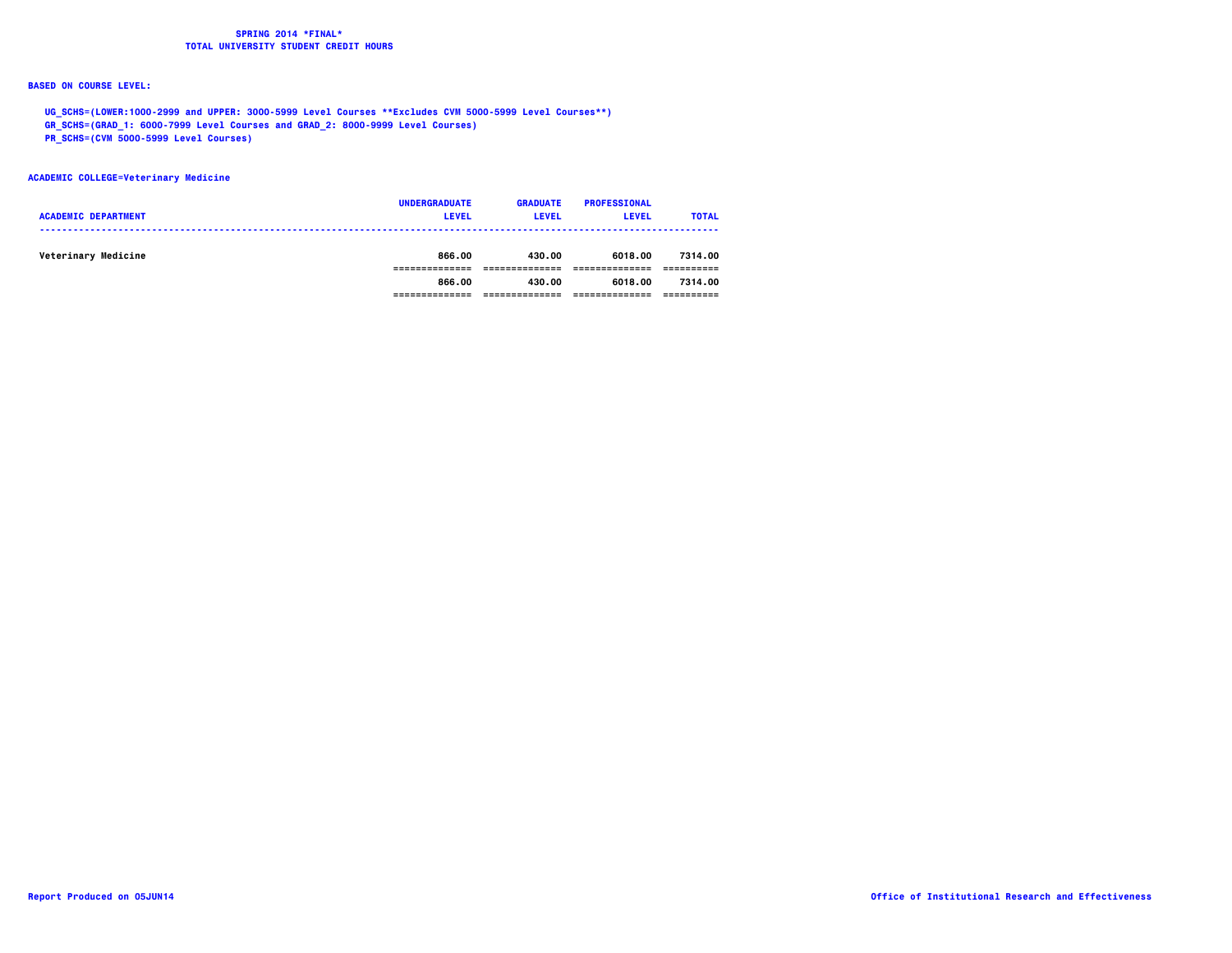## **BASED ON COURSE LEVEL:**

 **UG\_SCHS=(LOWER:1000-2999 and UPPER: 3000-5999 Level Courses \*\*Excludes CVM 5000-5999 Level Courses\*\*)**

 **GR\_SCHS=(GRAD\_1: 6000-7999 Level Courses and GRAD\_2: 8000-9999 Level Courses)**

 **PR\_SCHS=(CVM 5000-5999 Level Courses)**

#### **ACADEMIC COLLEGE=Academic Affairs**

| <b>ACADEMIC DEPARTMENT</b>                 | <b>UNDERGRADUATE</b><br><b>LEVEL</b> | <b>GRADUATE</b><br><b>LEVEL</b> | <b>PROFESSIONAL</b><br><b>LEVEL</b> | <b>TOTAL</b>     |
|--------------------------------------------|--------------------------------------|---------------------------------|-------------------------------------|------------------|
| African American Studies<br>Provost Office | 138,00<br>253.00                     | 0.00<br>0.00                    | 0.00<br>0.00                        | 138.00<br>253.00 |
|                                            | 391.00                               | 0.00                            | 0.00                                | 391.00           |
|                                            |                                      |                                 |                                     |                  |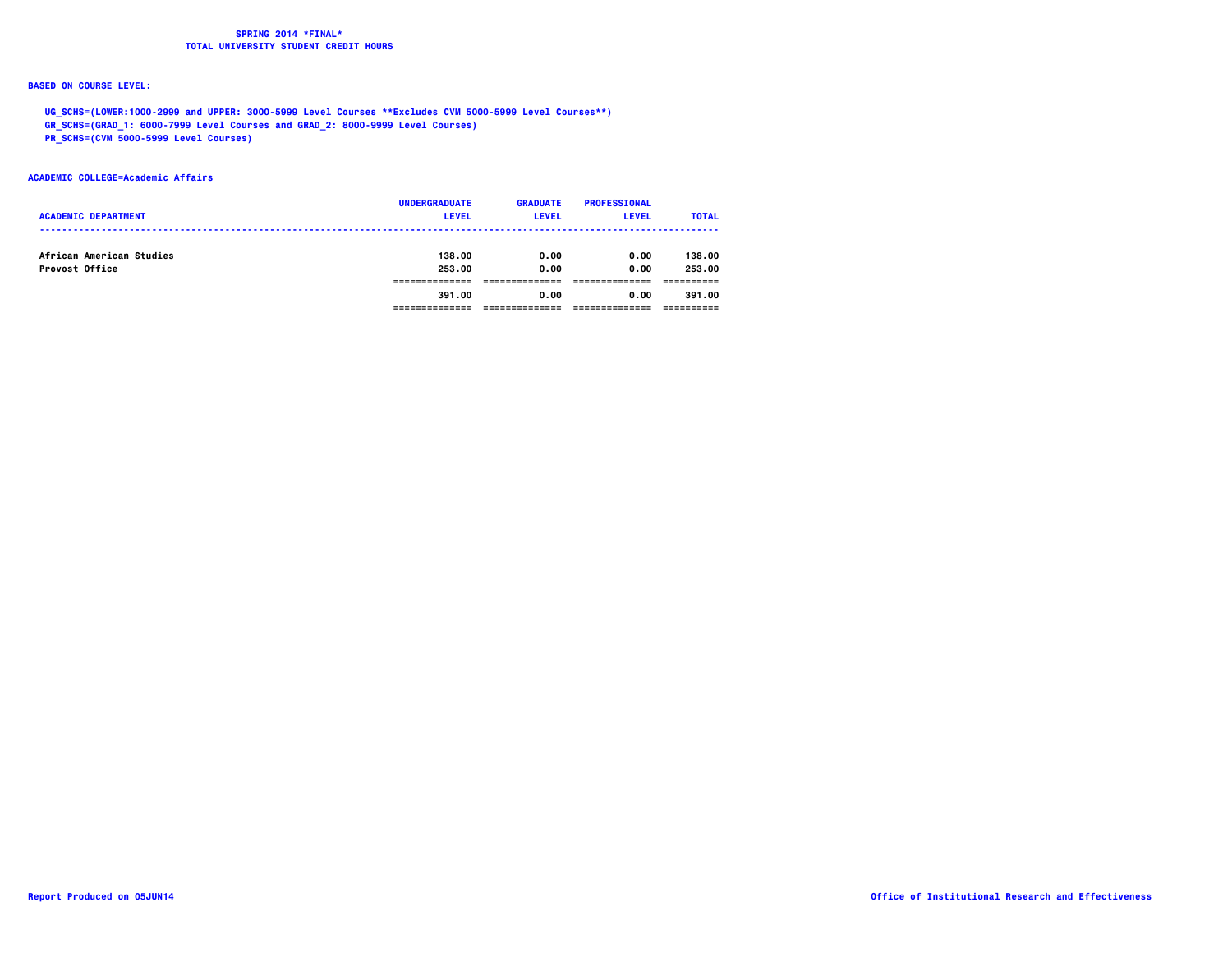|                            |                        |                                   | <b>Tenure</b> | <b>Course</b> |              |                       |              |                |                           | Inst | UG               | <b>GR</b>     | PR                | <b>Total</b>     |
|----------------------------|------------------------|-----------------------------------|---------------|---------------|--------------|-----------------------|--------------|----------------|---------------------------|------|------------------|---------------|-------------------|------------------|
| <b>ACADEMIC DEPARTMENT</b> | <b>Instructor Name</b> | Rank                              | <b>Status</b> | Cip#          | <b>CRN</b>   | Course #              |              |                | Sec Type Title            | Per  | <b>SCHS</b>      | <b>SCHS</b>   | <b>SCHS</b>       | <b>SCHS</b><br>. |
| Ag & Bio Engineering       | Chesser, Gary          | <b>Non-Faculty</b>                | Non-Faculty   | 140301        | 10012        | ABE 1073              | 01           | C              | Ag Mechanics              | 1.00 | 54.00            | 0.00          | 0.00              | 54.00            |
|                            |                        |                                   |               |               | 10013        | ABE 1073              | 02           | К              | Ag Mechanics              | 1.00 | 0.00             | 0.00          | 0.00              | 0.00             |
|                            |                        |                                   |               |               |              | 10014 ABE 1073        | 03           | K              | Ag Mechanics              | 1.00 | 0.00             | 0.00          | 0.00              | 0.00             |
|                            |                        |                                   |               |               |              |                       |              |                |                           |      | .                | .             | .                 | $- - - - -$      |
|                            |                        |                                   |               |               |              |                       |              |                |                           |      | 54.00            | 0.00          | 0.00              | 54.00            |
|                            | Davis, Jeremiah        | Associate Professor Tenured       |               | 010000        | 16017        | GA 4000               | 13           | $\blacksquare$ | Dis in Agriculture        | 1.00 | 3.00             | 0.00          | 0.00              | 3.00             |
|                            |                        |                                   |               | 140301        | 15413        | <b>ABE 8000</b>       | 02           | D              | Research / Thesis         | 1.00 | 0.00             | 1.00          | 0.00              | 1.00             |
|                            |                        |                                   |               |               |              | 15426 ABE 9000        | 02           | D              | Research / Dissertat 1.00 |      | 0.00<br><u>.</u> | 3.00<br>.     | 0.00<br>$- - - -$ | 3.00<br>-----    |
|                            |                        |                                   |               |               |              |                       |              |                |                           |      | 3.00             | 4.00          | 0.00              | 7.00             |
|                            | Lindsey, Merry         | Non-Employee                      | Non-Faculty   | 140301        |              | 16430 ABE 7000        | $02 \quad I$ |                | Directed Individual       | 1.00 | 0.00<br>.        | 6.00<br>.     | 0.00<br>$- - - -$ | 6.00<br>-----    |
|                            |                        |                                   |               |               |              |                       |              |                |                           |      | 0.00             | 6.00          | 0.00              | 6.00             |
|                            | Linhoss, Anna          | Assistant Professor Ten Track     |               |               |              | 010000 15627 GA 4000  | $07$ I       |                | Dis in Agriculture        | 1.00 | 3.00<br>.        | 0.00          | 0.00              | 3.00             |
|                            |                        |                                   |               |               |              |                       |              |                |                           |      | 3.00             | 0.00          | 0.00              | 3.00             |
|                            | Paz, Joel              | Assistant Professor Ten Track     |               |               |              | 140301 15418 ABE 8000 | 07           | D              | Research / Thesis         | 1.00 | 0.00             | 2.00          | 0.00              | 2.00             |
|                            |                        |                                   |               |               | 15431        | ABE 9000              | 07           | D              | Research / Dissertat      | 1.00 | 0.00             | 5.00          | 0.00              | 5.00             |
|                            |                        |                                   |               | 150699        | 10018        | ABE 2873              | 01           | C              | Land Surveying            | 1.00 | 54.00            | 0.00          | 0.00              | 54.00            |
|                            |                        |                                   |               |               | 10019        | ABE 2873              | 02           | K              | Land Surveying            | 1.00 | 0.00             | 0.00          | 0.00              | 0.00             |
|                            |                        |                                   |               |               | 10020        | ABE 2873              | 03           | К              | Land Surveying            | 1.00 | 0.00             | 0.00          | 0.00              | 0.00             |
|                            |                        |                                   |               |               | 10021        | ABE 2873              | H01 C        |                | Land Surveying            | 1.00 | 3.00             | 0.00          | 0.00              | 3.00             |
|                            |                        |                                   |               |               | 10028        | ABE 4263              | 01           | C              | Soil & Water Mgt          | 1.00 | 72.00            | 0.00          | 0.00              | 72.00            |
|                            |                        |                                   |               |               | 10029        | ABE 4263              | 02           | К              | Soil & Water Mgt          | 1.00 | 0.00             | 0.00          | 0.00              | 0.00             |
|                            |                        |                                   |               |               | 10036        | ABE 6263              | 01           | C              | Soil & Water Mgt          | 1.00 | 0.00             | 3.00          | 0.00              | 3.00             |
|                            |                        |                                   |               |               |              | 10037 ABE 6263        | 02           | K              | Soil & Water Mgt          | 1.00 | 0.00<br>.        | 0.00<br>.     | 0.00<br>$- - - -$ | 0.00<br>-----    |
|                            |                        |                                   |               |               |              |                       |              |                |                           |      | 129.00           | 10.00         | 0.00              | 139.00           |
|                            | Simpson, Chartrisa     | Assistant Professor Ten Track     |               |               | 140301 15711 | ABE 4000              | 05           | $\mathbf{I}$   | Directed Individual       | 1.00 | 3.00             | 0.00          | 0.00              | 3.00             |
|                            |                        |                                   |               |               |              | 15712 ABE 4000        | 06           | $\mathbf{I}$   | Directed Individual       | 1.00 | 3.00             | 0.00          | 0.00              | 3.00             |
|                            |                        |                                   |               |               | 16105        | <b>ABE 9000</b>       | 14           | D              | Research / Dissertat 1.00 |      | 0.00             | 9.00          | 0.00              | 9.00             |
|                            |                        |                                   |               | 140501        | 10025        | ABE 3813              | 01           | C              | Bio Prop Of Mat           | 1.00 | 171.00           | 0.00          | 0.00              | 171.00           |
|                            |                        |                                   |               |               | 10026        | ABE 3813              | 02           | К              | <b>Bio Prop Of Mat</b>    | 1.00 | 0.00             | 0.00          | 0.00              | 0.00             |
|                            |                        |                                   |               |               | 10027        | ABE 3813              | 03           | К              | Bio Prop Of Mat           | 1.00 | 0.00<br><b>.</b> | 0.00          | 0.00              | 0.00<br>.        |
|                            |                        |                                   |               |               |              |                       |              |                |                           |      | 177.00           | 9.00          | 0.00              | 186.00           |
|                            | Ward, Jason            | Extension Assist Pr Non-Ten Track |               |               |              | 140301 16138 ABE 9000 | 15           | <b>D</b>       | Research / Dissertat 1.00 |      | 0.00<br>.        | 3.00<br>.     | 0.00<br>.         | 3.00<br>-----    |
|                            |                        |                                   |               |               |              |                       |              |                |                           |      | 0.00             | 3.00          | 0.00              | 3.00             |
|                            | Yu, Fei                | Assistant Professor Ten Track     |               | 140301        | 15424        | <b>ABE 8000</b>       | 13           | D              | Research / Thesis         | 1.00 | 0.00             | 7.00          | 0.00              | 7.00             |
|                            |                        |                                   |               |               | 15437        | <b>ABE 9000</b>       | 13           | D              | Research / Dissertat 1.00 |      | 0.00             | 32.00         | 0.00              | 32.00            |
|                            |                        |                                   |               |               | 16124        | <b>ABE 7000</b>       | 01           | - 1            | Directed Individual       | 1.00 | 0.00<br>.        | 3.00<br>----- | 0.00<br>$- - - -$ | 3.00<br>.        |
|                            |                        |                                   |               |               |              |                       |              |                |                           |      | 0.00             | 42.00         | 0.00              | 42.00            |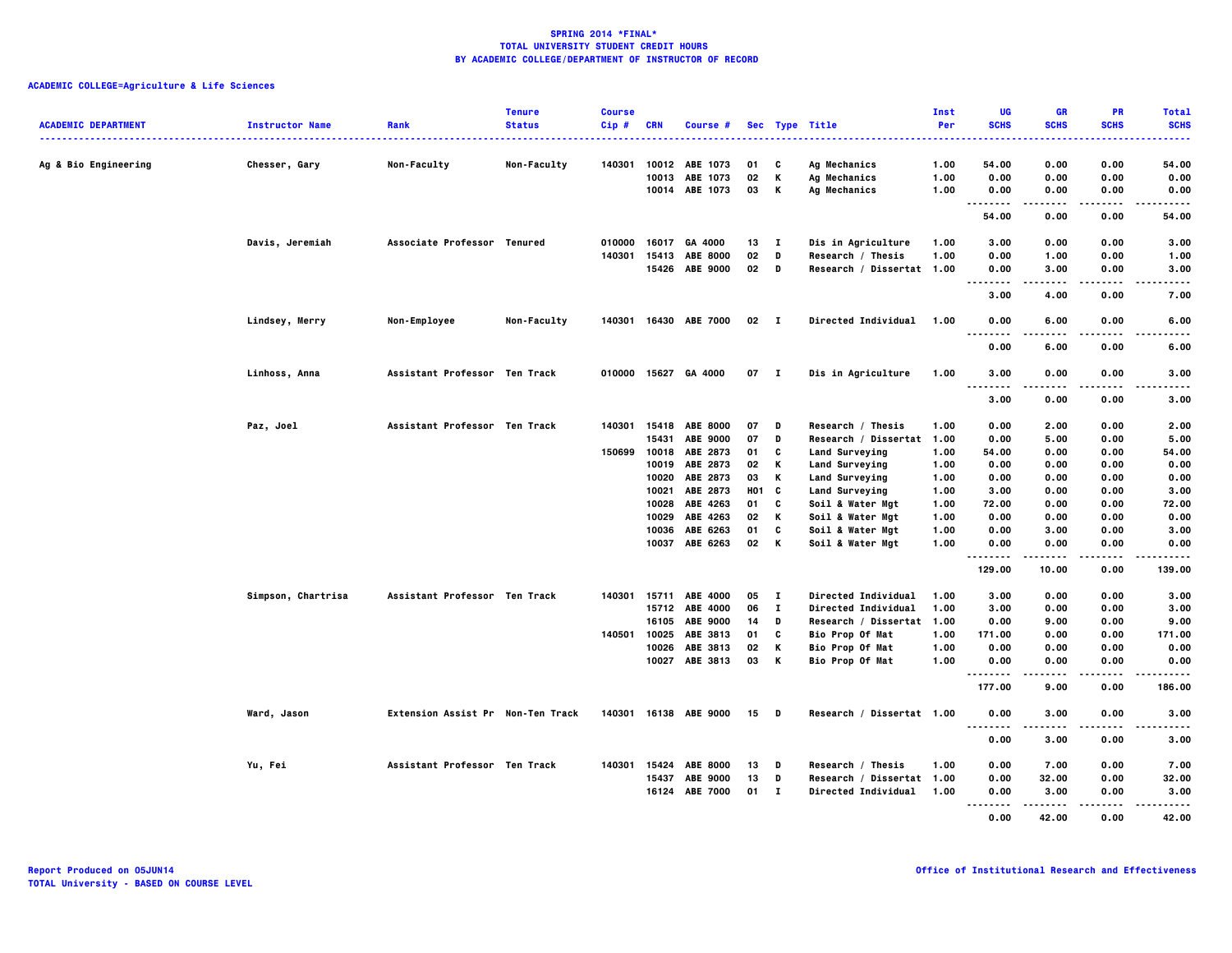## **ACADEMIC COLLEGE=Agriculture & Life Sciences**

|                 |                       |               |      |            |                                |  | Ins        |      | Tota        |
|-----------------|-----------------------|---------------|------|------------|--------------------------------|--|------------|------|-------------|
| <b>ACADEMIC</b> | <b>Tnstructor Nam</b> | <b>Status</b> | Gip# | <b>CRN</b> | <b>Course # Sec Type Title</b> |  | <b>Per</b> | SCHS | <b>SCHS</b> |
|                 |                       |               |      |            |                                |  |            |      |             |

 **=================================== ======== ======== ======== ==========**

 **=================================== ======== ======== ======== ==========**

 **Ag & Bio Engineering 366.00 74.00 0.00 440.00**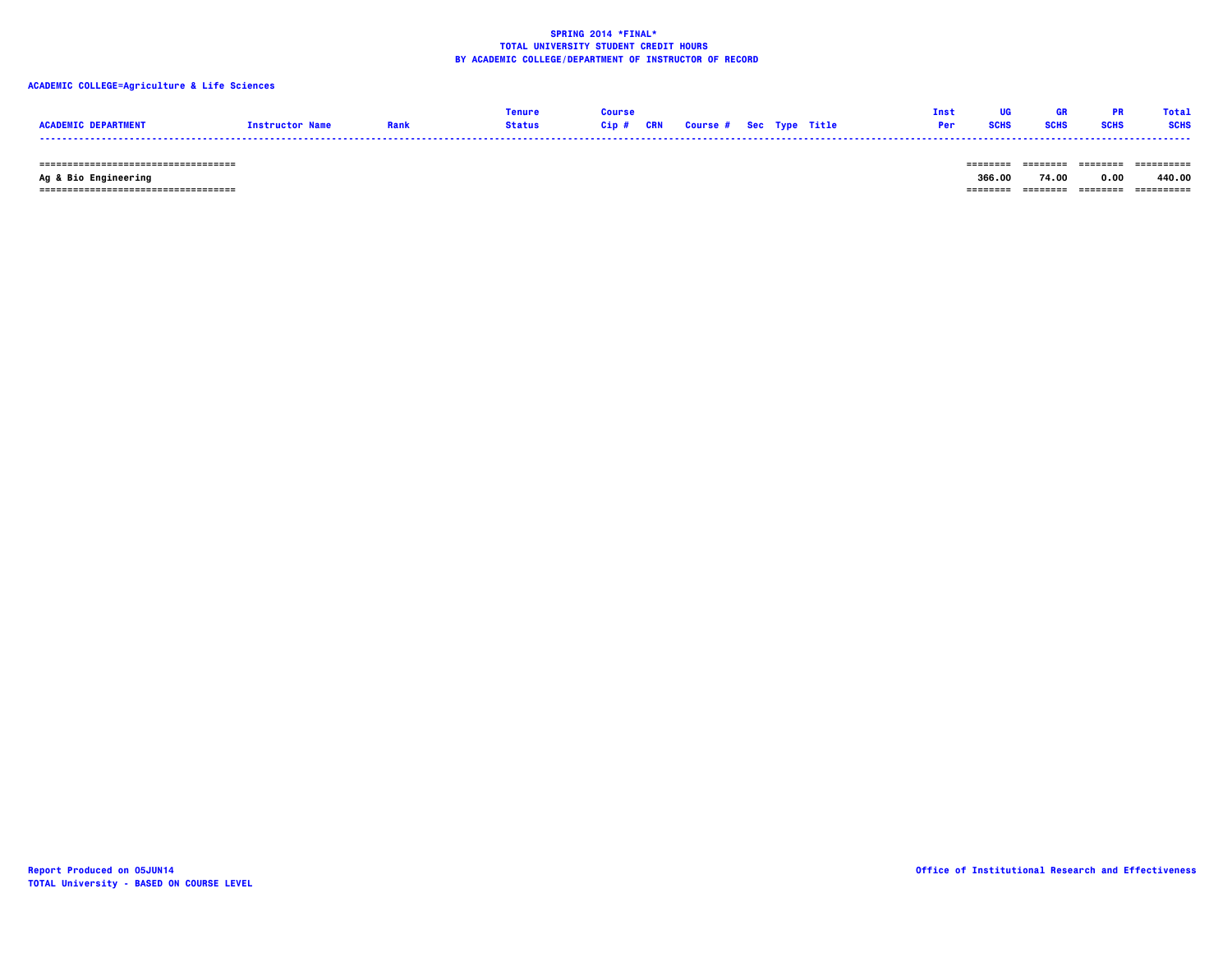| <b>ACADEMIC DEPARTMENT</b> | <b>Instructor Name</b> | Rank                              | <b>Tenure</b><br><b>Status</b> | <b>Course</b><br>$Cip$ # | CRN   | Course #              |                   |              | Sec Type Title                   | Inst<br>Per | UG<br><b>SCHS</b>                 | <b>GR</b><br><b>SCHS</b> | <b>PR</b><br><b>SCHS</b> | <b>Total</b><br><b>SCHS</b><br>. |
|----------------------------|------------------------|-----------------------------------|--------------------------------|--------------------------|-------|-----------------------|-------------------|--------------|----------------------------------|-------------|-----------------------------------|--------------------------|--------------------------|----------------------------------|
| Agricultural Economics     | Barefield, Danny       | Extension Professor Non-Ten Track |                                |                          |       | 010103 13608 AEC 8713 | 501 C             |              | Rural Comm & Econ De 1.00        |             | 0.00<br>                          | 27.00<br>.               | 0.00<br>.                | 27.00<br>.                       |
|                            |                        |                                   |                                |                          |       |                       |                   |              |                                  |             | 0.00                              | 27.00                    | 0.00                     | 27.00                            |
|                            | Barnett, Barry         | Professor                         | Tenured                        |                          |       | 010103 15141 AEC 8000 | 01 D              |              | Research / Thesis                | 1.00        | 0.00<br>$\sim$ $\sim$ $\sim$      | 6.00                     | 0.00                     | 6.00                             |
|                            |                        |                                   |                                |                          |       |                       |                   |              |                                  |             | 0.00                              | 6.00                     | 0.00                     | 6.00                             |
|                            | Coatney, Kalyn         | Assistant Professor Ten Track     |                                |                          |       | 010103 15142 AEC 8000 | $02$ D            |              | Research / Thesis                | 1.00        | 0.00<br><br>.                     | 12.00<br>.               | 0.00<br>.                | 12.00<br>.                       |
|                            |                        |                                   |                                |                          |       |                       |                   |              |                                  |             | 0.00                              | 12.00                    | 0.00                     | 12.00                            |
|                            | Coble, Keith           | Professor                         | Tenured                        | 010103                   |       | 10137 AEC 4413        | 01                | C            | Public Problems of A 1.00        |             | 117.00                            | 0.00                     | 0.00                     | 117.00                           |
|                            |                        |                                   |                                |                          |       | 10142 AEC 6413        | 01                | C            | Public Problems of A 1.00        |             | 0.00                              | 9.00                     | 0.00                     | 9.00                             |
|                            |                        |                                   |                                |                          |       | 10145 AEC 8143        | 01                | C            | <b>Ag Prod Economics</b>         | 1.00        | 0.00                              | 21.00                    | 0.00                     | 21.00                            |
|                            |                        |                                   |                                |                          | 10147 | AEC 8621              | 01                | C            | Research Seminar II              | 1.00        | 0.00                              | 6.00                     | 0.00                     | 6.00                             |
|                            |                        |                                   |                                |                          |       | 15143 AEC 8000        | 03                | D            | Research / Thesis                | 1.00        | 0.00<br>                          | 9.00<br>.                | 0.00<br>----             | 9.00<br>----                     |
|                            |                        |                                   |                                |                          |       |                       |                   |              |                                  |             | 117.00                            | 45.00                    | 0.00                     | 162.00                           |
|                            | Freeman, Matthew       | Assistant Professor Ten Track     |                                |                          |       | 010103 15144 AEC 8000 | 04                | D            | Research / Thesis                | 1.00        | 0.00<br>.                         | 9.00<br>-----            | 0.00<br>$- - - -$        | 9.00<br>----                     |
|                            |                        |                                   |                                |                          |       |                       |                   |              |                                  |             | 0.00                              | 9.00                     | 0.00                     | 9.00                             |
|                            | Harri, Ardian          | Associate Professor Tenured       |                                |                          |       | 010103 15145 AEC 8000 | 05                | D            | Research / Thesis                | 1.00        | 0.00<br>$\sim$ $\sim$ $\sim$<br>. | 12.00                    | 0.00                     | 12.00                            |
|                            |                        |                                   |                                |                          |       |                       |                   |              |                                  |             | 0.00                              | 12.00                    | 0.00                     | 12.00                            |
|                            | Hood, Kenneth          | Extension Professor Non-Ten Track |                                |                          |       | 010103 10139 AEC 4711 | 01 L              |              | Agri-marketing Pract 1.00        |             | 22.00                             | 0.00                     | 0.00                     | 22.00                            |
|                            |                        |                                   |                                |                          | 15848 | <b>AEC 4000</b>       | 01                | $\mathbf{I}$ | <b>Directed Individual</b>       | 1.00        | 3.00                              | 0.00                     | 0.00                     | 3.00                             |
|                            |                        |                                   |                                |                          |       | 16149 AEC 4000        | $02 \quad 1$      |              | <b>Directed Individual</b>       | 1.00        | 1.00<br>.                         | 0.00<br>-----            | 0.00<br>.                | 1.00<br>.                        |
|                            |                        |                                   |                                |                          |       |                       |                   |              |                                  |             | 26.00                             | 0.00                     | 0.00                     | 26.00                            |
|                            | Interis, Matthew       | Assistant Professor Ten Track     |                                |                          |       | 010103 10129 AEC 2713 | $01 \quad C$      |              | Intro to Food & Reso 1.00        |             | 300.00                            | 0.00                     | 0.00                     | 300.00                           |
|                            |                        |                                   |                                |                          |       | 10130 AEC 2713        | H01 C             |              | Honors Intro Food & 1.00         |             | 15.00                             | 0.00                     | 0.00                     | 15.00                            |
|                            |                        |                                   |                                |                          |       | 10136 AEC 4233        | 01                | c            | <b>Environmental Econom 1.00</b> |             | 27.00                             | 0.00                     | 0.00                     | 27.00                            |
|                            |                        |                                   |                                |                          |       | 10141 AEC 6233        | 01                | C            | Environmental Econom 1.00        |             | 0.00                              | 3.00                     | 0.00                     | 3.00                             |
|                            |                        |                                   |                                |                          |       | 15147 AEC 8000        | 07                | D            | Research / Thesis                | 1.00        | 0.00<br>.                         | 9.00                     | 0.00                     | 9.00<br>.                        |
|                            |                        |                                   |                                |                          |       |                       |                   |              |                                  |             | 342.00                            | 12.00                    | 0.00                     | 354.00                           |
|                            | Little, Randall        | Professor                         | Tenured                        |                          |       | 010101 10138 AEC 4530 | 01 E              |              | Internship AEC-AGBM              | 1.00        | 2.00                              | 0.00                     | 0.00                     | 2.00                             |
|                            |                        |                                   |                                |                          |       | 010103 10131 AEC 3113 | 01                | C            | Intro To Quant Econ              | 1.00        | 87.00<br>$- - -$<br>.             | 0.00                     | 0.00                     | 87.00<br>.                       |
|                            |                        |                                   |                                |                          |       |                       |                   |              |                                  |             | 89.00                             | 0.00                     | 0.00                     | 89.00                            |
|                            | Petrolia, Daniel       | Associate Professor Tenured       |                                |                          |       | 010103 10133 AEC 3233 | 01 C              |              | Intro to Env Econ &              | 1.00        | 207.00                            | 0.00                     | 0.00                     | 207.00                           |
|                            |                        |                                   |                                |                          |       | 10134 AEC 3233        | H <sub>01</sub> C |              | Honors Intro Env Eco 1.00        |             | 21.00                             | 0.00                     | 0.00                     | 21.00                            |
|                            |                        |                                   |                                |                          |       | 15149 AEC 8000        | 09                | D            | Research / Thesis                | 1.00        | 0.00                              | 9.00                     | 0.00                     | 9.00                             |
|                            |                        |                                   |                                |                          |       | 450602 10146 AEC 8233 | 01                | C            | App Welf & Env Econo 1.00        |             | 0.00                              | 21.00                    | 0.00                     | 21.00                            |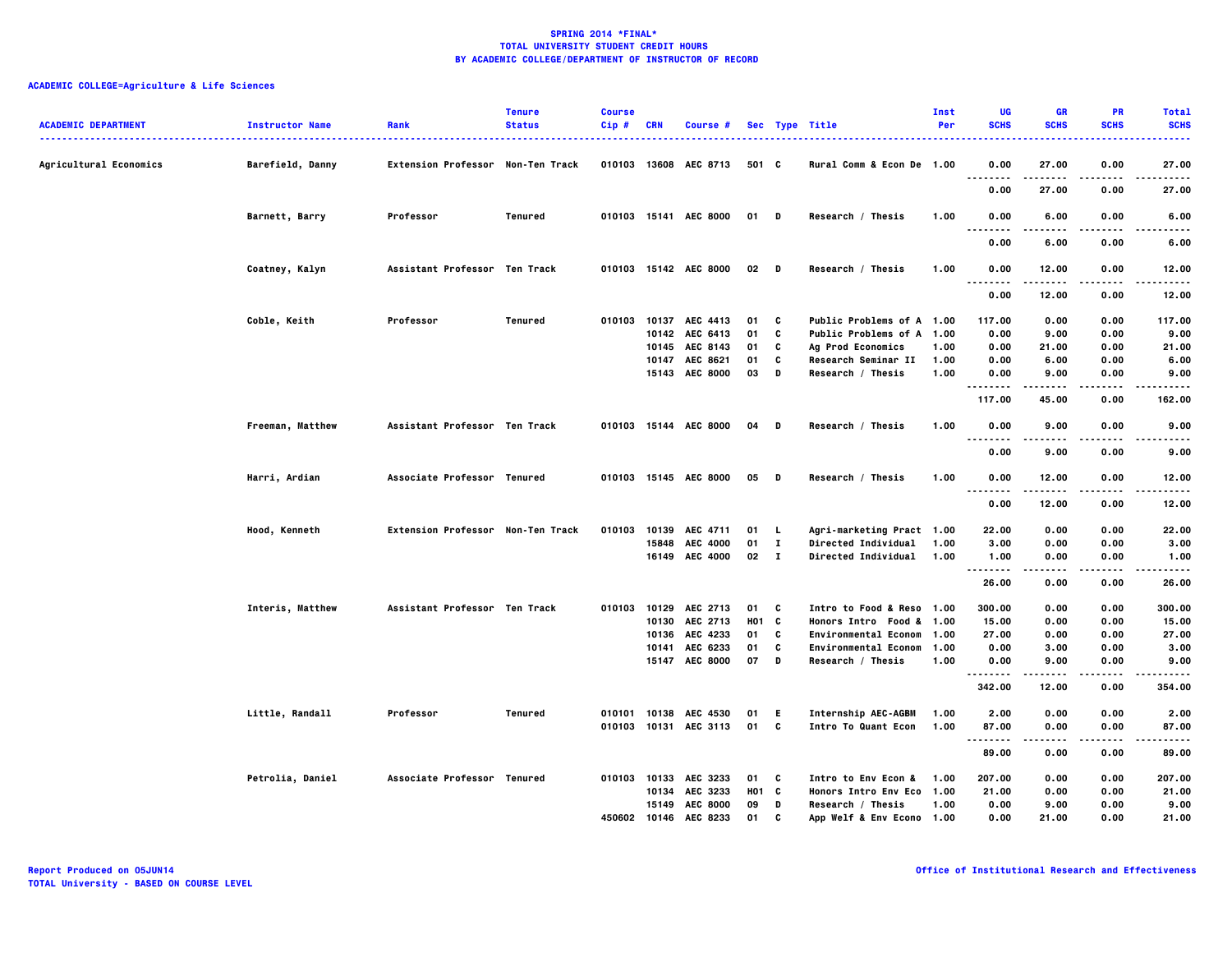| <b>ACADEMIC DEPARTMENT</b>           | <b>Instructor Name</b>  | Rank                          | <b>Tenure</b><br><b>Status</b> | <b>Course</b><br>Cip# |       | Course #              |      |   | Sec Type Title            | Inst<br>Per | UG.<br><b>SCHS</b> | GR<br><b>SCHS</b> | <b>PR</b><br><b>SCHS</b> | <b>Total</b><br><b>SCHS</b> |
|--------------------------------------|-------------------------|-------------------------------|--------------------------------|-----------------------|-------|-----------------------|------|---|---------------------------|-------------|--------------------|-------------------|--------------------------|-----------------------------|
|                                      |                         |                               |                                |                       |       |                       |      |   |                           |             | --------           | --------          | ---------                | - - - - - - -               |
|                                      |                         |                               |                                |                       |       |                       |      |   |                           |             | 228.00             | 30.00             | 0.00                     | 258.00                      |
| Agricultural Economics               | Sites, David            | <b>Non-Faculty</b>            | <b>Non-Faculty</b>             |                       |       | 010103 10128 AEC 1223 | 01 C |   | Comp App for Ag & Li 1.00 |             | 60.00<br>--------  | 0.00              | 0.00<br>--------         | 60.00                       |
|                                      |                         |                               |                                |                       |       |                       |      |   |                           |             | 60.00              | 0.00              | 0.00                     | 60.00                       |
|                                      | Tack, Jesse             | Assistant Professor Ten Track |                                | 010103                | 10135 | <b>AEC 4223</b>       | 01 C |   | Applied Quant Anal i 1.00 |             | 102.00             | 0.00              | 0.00                     | 102.00                      |
|                                      |                         |                               |                                |                       |       | 10140 AEC 6223        | 01 C |   | Applied Quant Anal I 1.00 |             | 0.00               | 6.00              | 0.00                     | 6.00                        |
|                                      |                         |                               |                                |                       |       | 10144 AEC 8123        | 01   | C | Market Org & Struc        | 1.00        | 0.00               | 18.00             | 0.00                     | 18.00                       |
|                                      |                         |                               |                                |                       |       |                       |      |   |                           |             | --------           |                   | .                        |                             |
|                                      |                         |                               |                                |                       |       |                       |      |   |                           |             | 102.00             | 24.00             | 0.00                     | 126.00                      |
|                                      | <b>Walters, Lurleen</b> | Assistant Professor Ten Track |                                |                       |       | 010103 10132 AEC 3133 | 01 C |   | Introductory Agribus 1.00 |             | 153.00             | 0.00              | 0.00                     | 153.00                      |
|                                      |                         |                               |                                |                       |       |                       |      |   |                           |             | --------           |                   | ----                     |                             |
|                                      |                         |                               |                                |                       |       |                       |      |   |                           |             | 153.00             | 0.00              | 0.00                     | 153.00                      |
|                                      |                         |                               |                                |                       |       |                       |      |   |                           |             |                    |                   |                          |                             |
| ==================================== |                         |                               |                                |                       |       |                       |      |   |                           |             | ========           |                   |                          | =========                   |
| Agricultural Economics               |                         |                               |                                |                       |       |                       |      |   |                           |             | 1117.00            | 177.00            | 0.00                     | 1294.00                     |
| ==================================== |                         |                               |                                |                       |       |                       |      |   |                           |             | ---------          |                   | ---------                | ==========                  |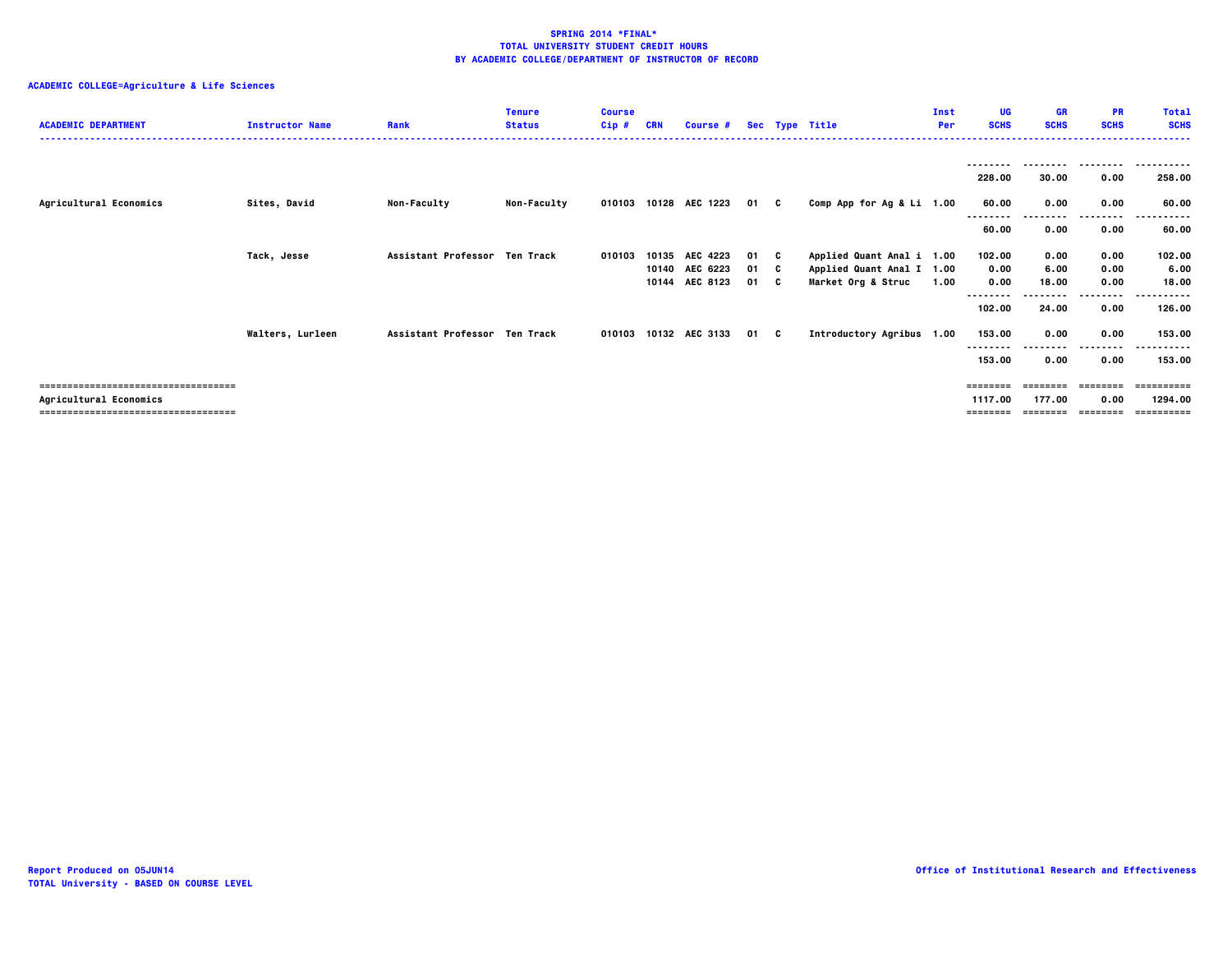# **ACADEMIC COLLEGE=Agriculture & Life Sciences**

| <b>ACADEMIC DEPARTMENT</b> | <b>Instructor Name</b> | Rank                              | <b>Tenure</b><br><b>Status</b> | <b>Course</b><br>Cip# | <b>CRN</b> | Course #              |      |              | Sec Type Title             | Inst<br>Per | UG<br><b>SCHS</b>                             | <b>GR</b><br><b>SCHS</b> | <b>PR</b><br><b>SCHS</b> | <b>Total</b><br><b>SCHS</b> |
|----------------------------|------------------------|-----------------------------------|--------------------------------|-----------------------|------------|-----------------------|------|--------------|----------------------------|-------------|-----------------------------------------------|--------------------------|--------------------------|-----------------------------|
|                            |                        |                                   |                                |                       |            |                       |      |              | .                          |             |                                               |                          |                          | $- - - -$                   |
| Animal Dairy Science       | Blanton, John          | Professor                         | Tenured                        | 010401                | 10094      | ADS 3314              | 01   | C            | Intro to Meat Scienc 1.00  |             | 240.00                                        | 0.00                     | 0.00                     | 240.00                      |
|                            |                        |                                   |                                |                       | 10095      | ADS 3314              | 02   | K            | Intro to Meat Scienc 1.00  |             | 0.00                                          | 0.00                     | 0.00                     | 0.00                        |
|                            |                        |                                   |                                |                       | 10096      | ADS 3314              | 03   | Κ            | Intro to Meat Scienc 1.00  |             | 0.00                                          | 0.00                     | 0.00                     | 0.00                        |
|                            |                        |                                   |                                |                       | 10097      | ADS 3314              | 04   | К            | Intro to Meat Scienc 1.00  |             | 0.00                                          | 0.00                     | 0.00                     | 0.00                        |
|                            |                        |                                   |                                |                       | 10098      | ADS 3314              | 05   | K            | Intro to Meat Scienc 1.00  |             | 0.00                                          | 0.00                     | 0.00                     | 0.00                        |
|                            |                        |                                   |                                |                       | 11836      | <b>FNH 3314</b>       | 01   | C            | Intro to Meat Scienc 1.00  |             | 40.00                                         | 0.00                     | 0.00                     | 40.00                       |
|                            |                        |                                   |                                |                       |            | 11837 FNH 3314        | 02   | К            | Intro to Meat Scienc 1.00  |             | 0.00                                          | 0.00                     | 0.00                     | 0.00                        |
|                            |                        |                                   |                                |                       | 11839      | <b>FNH 3314</b>       | 04   | К            | Intro to Meat Scienc 1.00  |             | 0.00                                          | 0.00                     | 0.00                     | 0.00                        |
|                            |                        |                                   |                                |                       | 11840      | <b>FNH 3314</b>       | 05   | К            | Intro to Meat Scienc 1.00  |             | 0.00                                          | 0.00                     | 0.00                     | 0.00                        |
|                            |                        |                                   |                                | 020201                | 14748      | ADS 9000              | 01   | D            | Research / Dissertat 1.00  |             | 0.00                                          | 6.00                     | 0.00                     | 6.00                        |
|                            |                        |                                   |                                | 190501                | 11856      | <b>FNH 4593</b>       | 01   | В            | New Food Product Dev 1.00  |             | 33.00                                         | 0.00                     | 0.00                     | 33.00                       |
|                            |                        |                                   |                                |                       |            | 11868 FNH 6593        | 01   | $\mathbf{B}$ | New Food Product Dev 1.00  |             | 0.00<br>.                                     | 6.00                     | 0.00<br>.                | 6.00<br>.                   |
|                            |                        |                                   |                                |                       |            |                       |      |              |                            |             | 313.00                                        | 12.00                    | 0.00                     | 325.00                      |
|                            | Crow, Brett            | Instructor                        | Non-Ten Track                  | 010101                | 10093      | ADS 3312              | 01   | L.           | Livestock Mgt Prac         | 1.00        | 44.00                                         | 0.00                     | 0.00                     | 44.00                       |
|                            |                        |                                   |                                | 010901                | 14267      | ADS 4232              | 01   | L            | Adv Livestk Eval           | 1.00        | 6.00                                          | 0.00                     | 0.00                     | 6.00                        |
|                            |                        |                                   |                                | 020202                |            | 10103 ADS 4212        | 01   | L            | Livestock Eval             | 1.00        | 24.00<br>$\sim$ $\sim$ $\sim$<br>.            | 0.00                     | 0.00<br>----             | 24.00<br>$- - - -$          |
|                            |                        |                                   |                                |                       |            |                       |      |              |                            |             | 74.00                                         | 0.00                     | 0.00                     | 74.00                       |
|                            | Edwards, Kristine      | Research Assist Pro Non-Ten Track |                                | 260702                | 16033      | <b>EPP 4000</b>       | 02   | $\mathbf{I}$ | Directed Individual        | 1.00        | 3.00                                          | 0.00                     | 0.00                     | 3.00                        |
|                            |                        |                                   |                                |                       | 16034      | <b>EPP 4000</b>       | 03   | $\mathbf{I}$ | <b>Directed Individual</b> | 1.00        | 3.00                                          | 0.00                     | 0.00                     | 3.00                        |
|                            |                        |                                   |                                |                       | 16419      | <b>EPP 4000</b>       | 04   | $\mathbf{I}$ | Directed Individual        | 1.00        | 3.00                                          | 0.00                     | 0.00                     | 3.00                        |
|                            |                        |                                   |                                |                       |            | 512401 11060 CVM 5163 | 01   | B            | Vet Parasitology           | 0.50        | 0.00<br>$- - - -$                             | 0.00                     | 123.00<br>.              | 123.00<br>.                 |
|                            |                        |                                   |                                |                       |            |                       |      |              |                            |             | 9.00                                          | 0.00                     | 123.00                   | 132.00                      |
|                            | Graves, Jessica        | Instructor                        | Non-Ten Track                  | 010101                | 10107      | ADS 4423              | 01   | E.           | ADS Internship             | 1.00        | 42.00                                         | 0.00                     | 0.00                     | 42.00                       |
|                            |                        |                                   |                                | 010901                |            | 10082 ADS 1114        | 01   | C            | Animal Science             | 1.00        | 288.00                                        | 0.00                     | 0.00                     | 288.00                      |
|                            |                        |                                   |                                |                       | 10083      | ADS 1114              | 02   | К            | Animal Science             | 1.00        | 0.00                                          | 0.00                     | 0.00                     | 0.00                        |
|                            |                        |                                   |                                |                       | 10084      | ADS 1114              | 03   | К            | Animal Science             | 1.00        | 0.00                                          | 0.00                     | 0.00                     | 0.00                        |
|                            |                        |                                   |                                |                       | 10085      | ADS 1114              | 04   | К            | Animal Science             | 1.00        | 0.00                                          | 0.00                     | 0.00                     | 0.00                        |
|                            |                        |                                   |                                |                       | 10086      | ADS 1114              | 05   | К            | Animal Science             | 1.00        | 0.00                                          | 0.00                     | 0.00                     | 0.00                        |
|                            |                        |                                   |                                |                       | 14262      | ADS 1114              | 06   | C            | Animal Science             | 1.00        | 96.00                                         | 0.00                     | 0.00                     | 96.00                       |
|                            |                        |                                   |                                | 020201                | 16252      | <b>ADS 4000</b>       | 03   | I.           | Directed Individual        | 1.00        | 1.00                                          | 0.00                     | 0.00                     | 1.00                        |
|                            |                        |                                   |                                | 020206                |            | 10099 ADS 3812        | 01   | L.           | Dairy Cattle Apprais 1.00  |             | 30.00<br>.                                    | 0.00                     | 0.00<br>$- - - -$        | 30.00<br>.                  |
|                            |                        |                                   |                                |                       |            |                       |      |              |                            |             | 457.00                                        | 0.00                     | 0.00                     | 457.00                      |
|                            | Huntington, Carolyn    | Instructor                        | Non-Ten Track                  | 010901                |            | 10091 ADS 2223        | 01 C |              | <b>Companion Animal</b>    | 1.00        | 123.00<br>.                                   | 0.00                     | 0.00<br>.                | 123.00<br>.                 |
|                            |                        |                                   |                                |                       |            |                       |      |              |                            |             | 123.00                                        | 0.00                     | 0.00                     | 123.00                      |
|                            | Karisch, Brandi        | Extension Assist Pr Non-Ten Track |                                | 020201                |            | 14892 ADS 8000        | 16   | D            | Research / Thesis          | 1.00        | 0.00<br>$\sim$ $\sim$ $\sim$<br>$\sim$ $\sim$ | 2.00                     | 0.00                     | 2.00<br>$- - - -$           |
|                            |                        |                                   |                                |                       |            |                       |      |              |                            |             | 0.00                                          | 2.00                     | 0.00                     | 2.00                        |
|                            | Larson, Jamie          | Assistant Professor Ten Track     |                                | 010901                | 10108      | ADS 4611              | 01   | L            | Prac In Phy & Repro        | 1.00        | 16.00                                         | 0.00                     | 0.00                     | 16.00                       |
|                            |                        |                                   |                                |                       | 10110      | ADS 4613              | 01   | C            | Physiology Of Repro        | 1.00        | 57.00                                         | 0.00                     | 0.00                     | 57.00                       |
|                            |                        |                                   |                                | 020201                | 14735      | <b>ADS 8000</b>       | 03   | D            | Research / Thesis          | 1.00        | 0.00                                          | 8.00                     | 0.00                     | 8.00                        |
|                            |                        |                                   |                                |                       | 14749      | <b>ADS 9000</b>       | 02   | D            | Research / Dissertat 1.00  |             | 0.00                                          | 4.00                     | 0.00                     | 4.00                        |
|                            |                        |                                   |                                | 020205                | 10118      | ADS 6611              | 01   |              | Prac In Phy & Repro        | 1.00        | 0.00                                          | 2.00                     | 0.00                     | 2.00                        |

**Report Produced on 05JUN14 Office of Institutional Research and Effectiveness**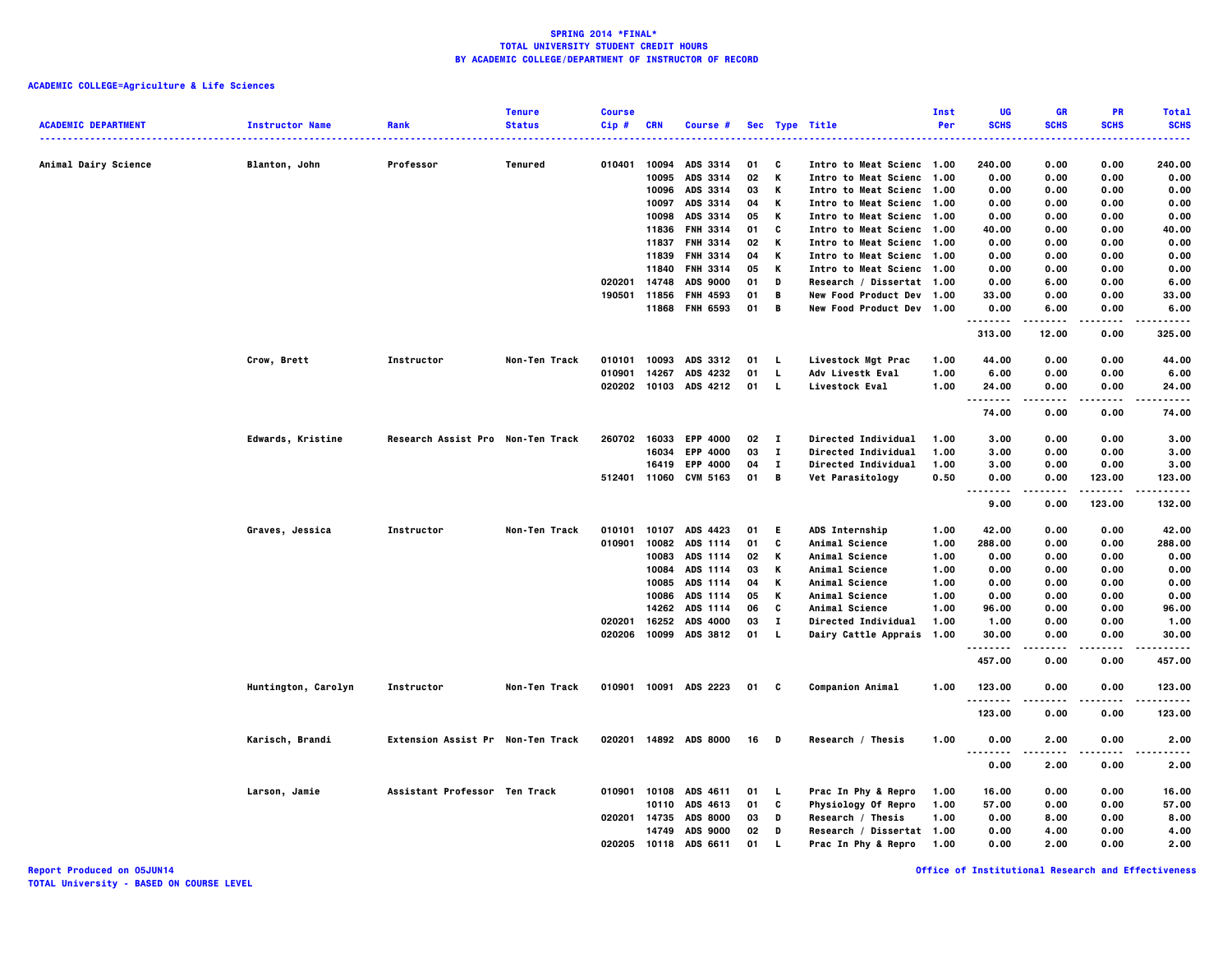| <b>ACADEMIC DEPARTMENT</b> | <b>Instructor Name</b>                                    | Rank                              | <b>Tenure</b><br><b>Status</b> | <b>Course</b><br>Cip# | <b>CRN</b> | <b>Course #</b>            |                  |              | Sec Type Title                                         | Inst<br>Per | UG<br><b>SCHS</b>    | <b>GR</b><br><b>SCHS</b> | PR<br><b>SCHS</b> | <b>Total</b><br><b>SCHS</b> |
|----------------------------|-----------------------------------------------------------|-----------------------------------|--------------------------------|-----------------------|------------|----------------------------|------------------|--------------|--------------------------------------------------------|-------------|----------------------|--------------------------|-------------------|-----------------------------|
| Animal Dairy Science       | Larson, Jamie                                             | Assistant Professor Ten Track     |                                | 020205                |            | 10120 ADS 6613             | 01               | C            | Physiology Of Repro                                    | 1.00        | 0.00                 | 6.00                     | 0.00              | 6.00                        |
|                            |                                                           |                                   |                                | 260707                |            | 12950 PHY 6613             | 01               | c            | Physiology Of Repro                                    | 1.00        | 0.00                 | 3.00                     | 0.00              | 3.00                        |
|                            |                                                           |                                   |                                |                       |            |                            |                  |              |                                                        |             | .<br>73.00           | 23.00                    | <br>0.00          | .<br>96.00                  |
|                            | Lemley, Caleb                                             | Assistant Professor Ten Track     |                                | 010000                | 15624      | GA 4000                    | 04               | $\mathbf{I}$ | Dis in Agriculture                                     | 1.00        | 3.00                 | 0.00                     | 0.00              | 3.00                        |
|                            |                                                           |                                   |                                | 010507                |            | 10100 ADS 4112             | 01               | B            | <b>Equine Reproduction</b>                             | 1.00        | 38.00                | 0.00                     | 0.00              | 38,00                       |
|                            |                                                           |                                   |                                |                       |            | 10113 ADS 6112             | 01               | B            | <b>Equine Reproduction</b>                             | 1.00        | 0.00                 | 4.00                     | 0.00              | 4.00                        |
|                            |                                                           |                                   |                                |                       |            | 020201 14736 ADS 8000      | 04               | D            | Research / Thesis                                      | 1.00        | 0.00<br>.            | 8.00<br>.                | 0.00<br>$- - - -$ | 8.00<br>$- - - - -$         |
|                            |                                                           |                                   |                                |                       |            |                            |                  |              |                                                        |             | 41.00                | 12.00                    | 0.00              | 53.00                       |
|                            | Liao, Shengfa                                             | Assistant Professor Ten Track     |                                |                       |            | 010901 10101 ADS 4113      | 01               | C            | <b>Swine Science</b>                                   | 1.00        | 102.00               | 0.00                     | 0.00              | 102.00                      |
|                            |                                                           |                                   |                                | 011001                | 14261      | ADS 8162                   | 01               | C            | Monogastric Nutri                                      | 1.00        | 0.00                 | 10.00                    | 0.00              | 10.00                       |
|                            |                                                           |                                   |                                | 020201                | 14737      | <b>ADS 8000</b>            | 05               | D            | Research / Thesis                                      | 1.00        | 0.00                 | 5.00                     | 0.00              | 5.00                        |
|                            |                                                           |                                   |                                |                       |            | 14751 ADS 9000             | 04               | D            | Research / Dissertat 1.00                              |             | 0.00<br>.            | 6.00                     | 0.00<br>.         | 6.00<br>.                   |
|                            |                                                           |                                   |                                |                       |            |                            |                  |              |                                                        |             | 102.00               | 21.00                    | 0.00              | 123.00                      |
|                            | Memili, Erdogan                                           | Associate Professor Tenured       |                                |                       |            | 010901 14857 ADS 4221      | 01               | s            | Animal Sci Sr Sem                                      | 1.00        | 19.00                | 0.00                     | 0.00              | 19.00                       |
|                            |                                                           |                                   |                                |                       |            | 260613 16076 GNS 8000      | 01               | D            | Research / Thesis                                      | 1.00        | 0.00                 | 1.00                     | 0.00              | 1.00                        |
|                            |                                                           |                                   |                                |                       |            |                            |                  |              |                                                        |             | .<br>19.00           | $- - - - -$<br>1.00      | .<br>0.00         | .<br>20.00                  |
|                            | Nguekam Feugang, Jean-M Research Assist Pro Non-Ten Track |                                   |                                |                       |            | 010000 15623 GA 4000       | $03$ I           |              | Dis in Agriculture                                     | 1.00        | 3.00                 | 0.00                     | 0.00              | 3.00                        |
|                            |                                                           |                                   |                                |                       |            |                            |                  |              |                                                        |             | .<br>3.00            | 0.00                     | .<br>0.00         | .<br>3.00                   |
|                            | Nicodemus, Molly                                          | Associate Professor Tenured       |                                |                       |            | 010507 10106 ADS 4333      | 01               | C            | Equine Exercise Phy                                    | 1.00        | 57.00                | 0.00                     | 0.00              | 57.00                       |
|                            |                                                           |                                   |                                |                       |            | 14260 ADS 2312             | 01               | В            | <b>Advanced Horsemanshi</b>                            | 1.00        | 16.00                | 0.00                     | 0.00              | 16.00                       |
|                            |                                                           |                                   |                                |                       |            | 020201 10089 ADS 2102      | 01               | <b>L</b>     | Equine Conf/Perf Ev                                    | 1.00        | 70.00                | 0.00                     | 0.00              | 70.00                       |
|                            |                                                           |                                   |                                |                       |            | 10092 ADS 3223             | 01               | B            | <b>Horse Management</b>                                | 1.00        | 102.00               | 0.00                     | 0.00              | 102.00                      |
|                            |                                                           |                                   |                                |                       | 14739      | <b>ADS 8000</b>            | 07               | D            | Research / Thesis                                      | 1.00        | 0.00                 | 5.00                     | 0.00              | 5.00                        |
|                            |                                                           |                                   |                                |                       |            | 16192 ADS 4000             | 01               | $\mathbf{I}$ | Directed Individual                                    | 1.00        | 2.00                 | 0.00                     | 0.00              | 2.00                        |
|                            |                                                           |                                   |                                |                       | 16193      | <b>ADS 4000</b>            | 02               | п            | Directed Individual                                    | 1.00        | 2.00                 | 0.00                     | 0.00              | 2.00                        |
|                            |                                                           |                                   |                                | 020205                | 10117      | ADS 6333                   | 01               | C            | <b>Equine Exercise Phy</b>                             | 1.00        | 0.00                 | 3.00                     | 0.00              | 3.00                        |
|                            |                                                           |                                   |                                | 020299                | 10087      | ADS 1132<br>10088 ADS 1132 | 01<br>02         | C<br>K       | Intro to Horsemanshi 1.00<br>Intro to Horsemanshi 1.00 |             | 28.00<br>0.00        | 0.00<br>0.00             | 0.00<br>0.00      | 28.00<br>0.00               |
|                            |                                                           |                                   |                                |                       |            |                            |                  |              |                                                        |             | . <b>.</b><br>277.00 | 8.00                     | $- - - -$<br>0.00 | -----<br>285.00             |
|                            | Rivera, J.                                                | Extension Assist Pr Non-Ten Track |                                |                       |            | 020201 16128 ADS 7000      | $02 \quad 1$     |              | <b>Directed Individual</b>                             | 1.00        | 0.00                 | 2.00                     | 0.00              | 2.00                        |
|                            |                                                           |                                   |                                |                       |            |                            |                  |              |                                                        |             | .<br>0.00            | 2.00                     | 0.00              | 2.00                        |
|                            | Rude, Brian                                               | Professor                         | <b>Tenured</b>                 |                       |            | 010901 10104 ADS 4213      | 01               | C            | Livestk Ntr Require                                    | 1.00        | 54.00                | 0.00                     | 0.00              | 54.00                       |
|                            |                                                           |                                   |                                |                       |            | 011001 10123 ADS 8111      | 01               | s            | <b>Nutrition Seminar</b>                               | 1.00        | 0.00                 | 4.00                     | 0.00              | 4.00                        |
|                            |                                                           |                                   |                                |                       |            | 10124 ADS 8121             | 01               | s            | <b>Nutrition Seminar</b>                               | 1.00        | 0.00                 | 4.00                     | 0.00              | 4.00                        |
|                            |                                                           |                                   |                                |                       |            | 10125 ADS 8131             | 01               | s            | <b>Nutrition Seminar</b>                               | 1.00        | 0.00                 | 1.00                     | 0.00              | 1.00                        |
|                            |                                                           |                                   |                                |                       |            | 020201 14742 ADS 8000      | 10 <sup>10</sup> | D            | Research / Thesis                                      | 1.00        | 0.00                 | 8.00                     | 0.00              | 8.00                        |
|                            |                                                           |                                   |                                |                       |            | 14756 ADS 9000             | 09               | D            | Research / Dissertat 1.00                              |             | 0.00                 | 5.00                     | 0.00              | 5.00                        |
|                            |                                                           |                                   |                                |                       |            | 020204 10115 ADS 6213      | 01               | C            | Livestk Ntr Require                                    | 1.00        | 0.00                 | 15.00                    | 0.00              | 15.00                       |
|                            |                                                           |                                   |                                | 512501                | 13971      | <b>VS 3014</b>             | 03               | B            | Anatomy & Physiology                                   | 1.00        | 80.00                | 0.00                     | 0.00              | 80.00                       |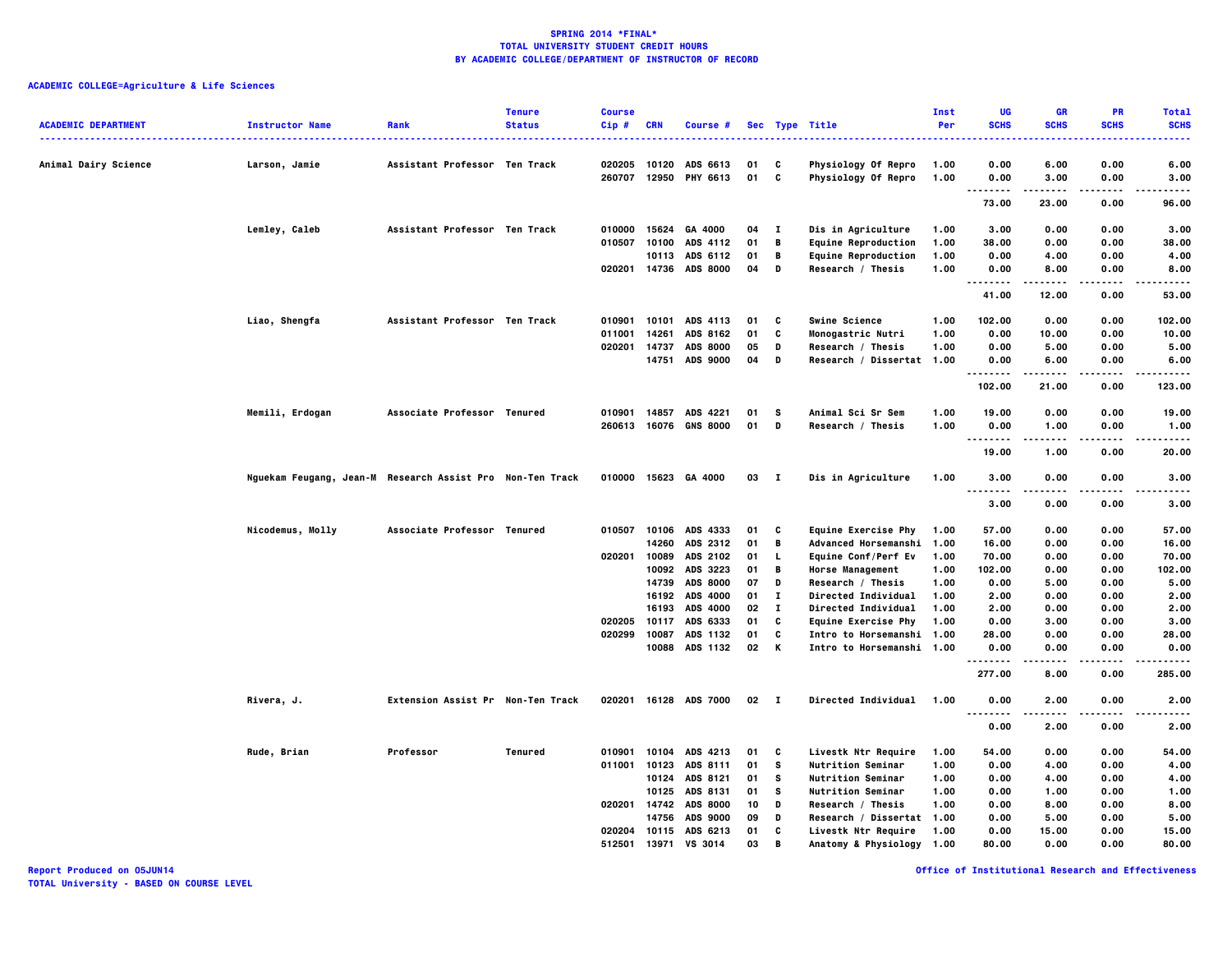| <b>ACADEMIC DEPARTMENT</b>                                                                              | <b>Instructor Name</b> | Rank                          | <b>Tenure</b><br><b>Status</b> | <b>Course</b><br>$Cip$ #<br>------ | <b>CRN</b>     | <b>Course #</b>                        |                           |              | Sec Type Title                                                              | Inst<br>Per  | UG<br><b>SCHS</b>               | <b>GR</b><br><b>SCHS</b>      | <b>PR</b><br><b>SCHS</b> | <b>Total</b><br><b>SCHS</b><br>------            |
|---------------------------------------------------------------------------------------------------------|------------------------|-------------------------------|--------------------------------|------------------------------------|----------------|----------------------------------------|---------------------------|--------------|-----------------------------------------------------------------------------|--------------|---------------------------------|-------------------------------|--------------------------|--------------------------------------------------|
| Animal Dairy Science                                                                                    | Rude, Brian            | Professor                     | Tenured                        |                                    |                | 512501 13972 VS 3014                   | 04 B                      |              | Anatomy & Physiology 1.00                                                   |              | 60.00<br>--------               | 0.00<br>--------              | 0.00<br>.                | 60.00<br>.                                       |
|                                                                                                         | Ryan, Peter            | <b>Non-Faculty</b>            | Tenured                        | 260707                             | 15986          | <b>PHY 9000</b>                        | 21 D                      |              | Research / Dissertat 1.00                                                   |              | 194.00<br>0.00                  | 37.00<br>1.00                 | 0.00<br>0.00             | 231.00<br>1.00                                   |
|                                                                                                         |                        |                               |                                | 512501                             | 16467          | <b>CVM 8000</b>                        | 14                        | D            | Research / Thesis                                                           | 1.00         | 0.00<br>                        | 1.00<br>--------              | 0.00<br>.                | 1.00                                             |
|                                                                                                         |                        |                               |                                |                                    |                |                                        |                           |              |                                                                             |              | 0.00                            | 2.00                          | 0.00                     | 2.00                                             |
|                                                                                                         | Smith, Trent           | Associate Professor Tenured   |                                | 010302                             | 14264          | 14263 ADS 4433<br>ADS 6433             | 01 C<br>01                | - C          | Adv Beef Cattle Prod 1.00<br>Adv Beff Cattle Prod 1.00                      |              | 24.00<br>0.00                   | 0.00<br>12.00                 | 0.00<br>0.00             | 24.00<br>12.00                                   |
|                                                                                                         |                        |                               |                                | 020201                             | 14265<br>14266 | ADS 4433<br>ADS 6433<br>14744 ADS 8000 | 02<br>02<br>12            | K<br>K<br>D  | Adv Beef Cattle Prod 1.00<br>Adv Beff Cattle Prod 1.00<br>Research / Thesis | 1.00         | 0.00<br>0.00<br>0.00            | 0.00<br>0.00<br>8.00          | 0.00<br>0.00<br>0.00     | 0.00<br>0.00<br>8.00                             |
|                                                                                                         |                        |                               |                                | 020202                             | 10102          | 16075 ADS 7000<br>ADS 4123             | $01$ I<br>01 <sub>c</sub> |              | <b>Directed Individual</b><br>Animal Breeding                               | 1.00<br>1.00 | 0.00<br>201.00                  | 1.00<br>0.00                  | 0.00<br>0.00             | 1.00<br>201.00                                   |
|                                                                                                         |                        |                               |                                |                                    |                | 10114 ADS 6123                         | 01 C                      |              | Animal Breeding                                                             | 1.00         | 0.00<br>--------                | 3.00                          | 0.00<br>----             | 3.00<br>.                                        |
|                                                                                                         |                        | Assistant Professor Ten Track |                                | 010000                             | 15625          | GA 4000                                | 05                        | $\mathbf{I}$ | Dis in Agriculture                                                          | 1.00         | 225.00<br>3.00                  | 24.00<br>0.00                 | 0.00<br>0.00             | 249.00<br>3.00                                   |
|                                                                                                         | Ward, Stephanie        |                               |                                | 010901<br>010905                   | 10090          | ADS 2111<br>10111 ADS 4814             | 01 C<br>01 C              |              | ADS Career Planning<br>Dairy Farm Mgt                                       | 1.00<br>1.00 | 1.00<br>68.00                   | 0.00<br>0.00                  | 0.00<br>0.00             | 1.00<br>68.00                                    |
|                                                                                                         |                        |                               |                                |                                    |                | 10112 ADS 4814                         | 02 K                      |              | Dairy Farm Mgt                                                              | 1.00         | 0.00<br>.<br>---                | 0.00                          | 0.00<br>.                | 0.00                                             |
|                                                                                                         |                        |                               |                                |                                    |                |                                        |                           |              |                                                                             |              | 72.00                           | 0.00                          | 0.00                     | 72.00                                            |
| ======================================<br>Animal Dairy Science<br>===================================== |                        |                               |                                |                                    |                |                                        |                           |              |                                                                             |              | ========<br>1982.00<br>======== | eeeeeee<br>144.00<br>======== | ========<br>123.00       | ==========<br>2249.00<br>_______________________ |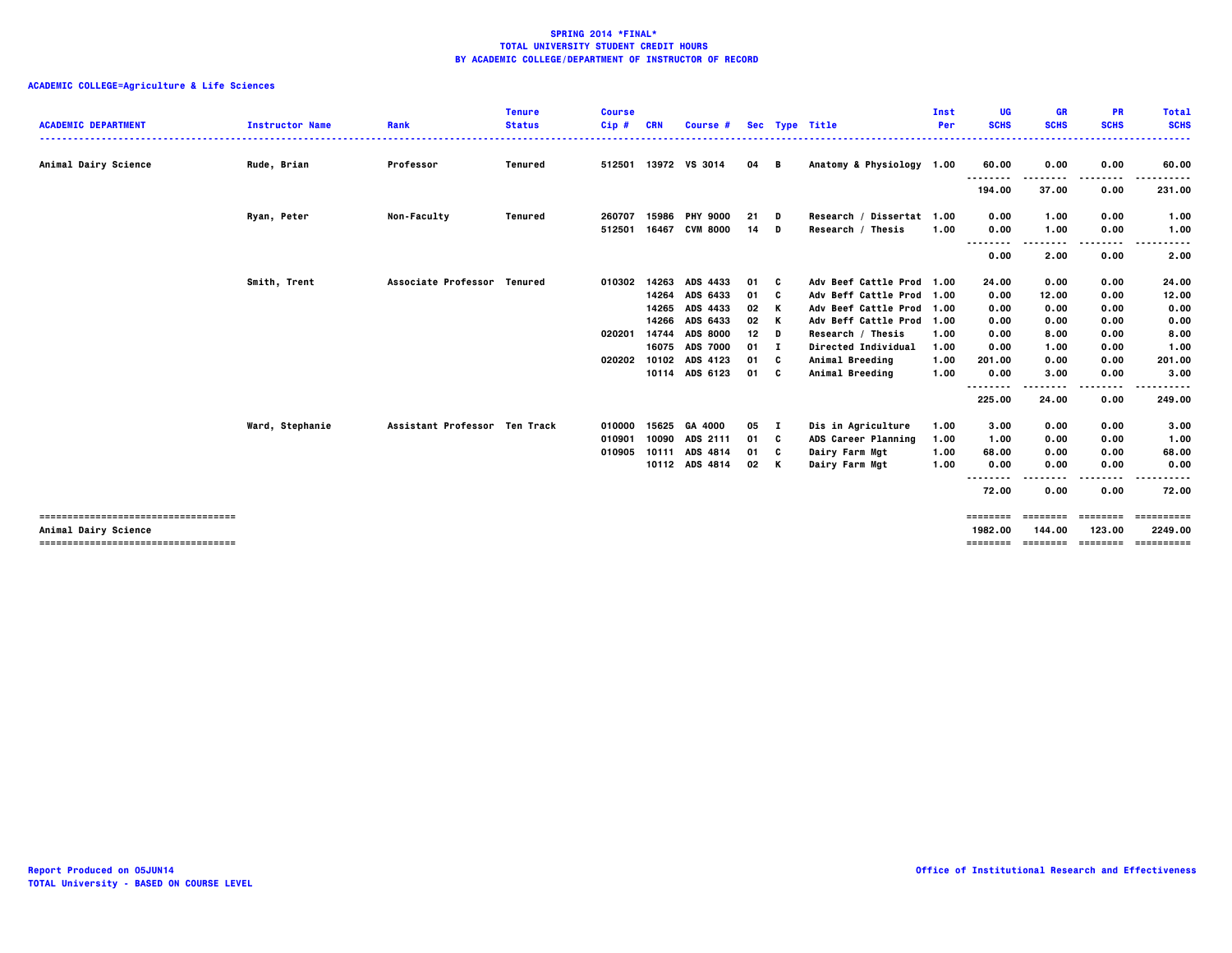| <b>ACADEMIC DEPARTMENT</b>                          | <b>Instructor Name</b> | Rank                              | <b>Tenure</b><br><b>Status</b> | <b>Course</b><br>Cip# | CRN   | Course #                           |                         |              | Sec Type Title                                            | Inst<br>Per  | UG<br><b>SCHS</b>      | GR<br><b>SCHS</b>   | <b>PR</b><br><b>SCHS</b> | <b>Total</b><br><b>SCHS</b> |
|-----------------------------------------------------|------------------------|-----------------------------------|--------------------------------|-----------------------|-------|------------------------------------|-------------------------|--------------|-----------------------------------------------------------|--------------|------------------------|---------------------|--------------------------|-----------------------------|
| Biochemistry, Molecular Biology, Ento Allen, Thomas |                        | Extension Professor Non-Ten Track |                                |                       |       | 260702 15211 EPP 9000              | 01 D                    |              | Research / Dissertat 1.00                                 |              | 0.00<br>.              | 1.00                | 0.00                     | 1.00                        |
|                                                     |                        |                                   |                                |                       |       |                                    |                         |              |                                                           |              | $\cdots$<br>0.00       | 1.00                | ----<br>0.00             | .<br>1.00                   |
|                                                     | Baird, Richard         | Professor                         | Tenured                        |                       |       | 260305 14787 EPP 6162              | 01                      | B            | <b>Taxon Ascomycetes</b>                                  | 1.00         | 0.00                   | 6.00                | 0.00                     | 6.00                        |
|                                                     |                        |                                   |                                |                       | 14789 | <b>EPP 6152</b>                    | 01                      | B            | Taxon-Fungi Imperfec                                      | 1.00         | 0.00                   | 6.00                | 0.00                     | 6.00                        |
|                                                     |                        |                                   |                                |                       |       | 260702 15274 EPP 8000              | 01                      | D            | Research / Thesis                                         | 1.00         | 0.00<br>$\cdots$<br>.  | 9.00<br>.           | 0.00<br>.                | 9.00<br>-----               |
|                                                     |                        |                                   |                                |                       |       |                                    |                         |              |                                                           |              | 0.00                   | 21.00               | 0.00                     | 21.00                       |
|                                                     | Baker, Gerald          | Professor                         | Tenured                        |                       |       | 260101 11609 EPP 8144              | 01                      | C            | <b>Transmission E M</b>                                   | 0.60         | 0.00                   | 16.80               | 0.00                     | 16.80                       |
|                                                     |                        |                                   |                                |                       | 11610 | <b>EPP 8144</b>                    | 02                      | K            | <b>Transmission E M</b>                                   | 1.00         | 0.00                   | 0.00                | 0.00                     | 0.00                        |
|                                                     |                        |                                   |                                |                       |       | 12520 ME 8144                      | 01                      | C            | <b>Transmission E M</b>                                   | 0.60         | 0.00                   | 12.00               | 0.00                     | 12.00                       |
|                                                     |                        |                                   |                                |                       | 12521 | ME 8144                            | 02                      | К            | <b>Transmission E M</b>                                   | 1.00         | 0.00                   | 0.00                | 0.00                     | 0.00                        |
|                                                     |                        |                                   |                                | 260702 11581          |       | <b>EPP 2213</b>                    | 01                      | C            | <b>Intro To Insects</b>                                   | 1.00         | 126.00                 | 0.00                | 0.00                     | 126.00                      |
|                                                     |                        |                                   |                                |                       |       | 11582 EPP 2213                     | 02                      | к            | Intro To Insects                                          | 1.00         | 0.00                   | 0.00                | 0.00                     | 0.00                        |
|                                                     |                        |                                   |                                |                       | 11583 | EPP 2213                           | 03                      | К            | Intro To Insects                                          | 1.00         | 0.00                   | 0.00                | 0.00                     | 0.00                        |
|                                                     |                        |                                   |                                |                       |       | 11584 EPP 2213                     | 04                      | К            | <b>Intro To Insects</b>                                   | 1.00         | 0.00                   | 0.00                | 0.00                     | 0.00                        |
|                                                     |                        |                                   |                                |                       |       | 14365 EPP 2213                     | 05                      | K            | <b>Intro To Insects</b>                                   | 1.00         | 0.00<br>--------       | 0.00<br>. <b>.</b>  | 0.00<br>.                | 0.00<br>.                   |
|                                                     |                        |                                   |                                |                       |       |                                    |                         |              |                                                           |              | 126.00                 | 28.80               | 0.00                     | 154.80                      |
|                                                     | Brown Johnson, Ashli   | Assistant Professor Ten Track     |                                | 260202                | 10355 | <b>BCH 1001</b>                    | 01                      | C            | Intro To Biochem                                          | 1.00         | 139.00                 | 0.00                | 0.00                     | 139.00                      |
|                                                     |                        |                                   |                                |                       |       | 15232 BCH 9000                     | 01                      | D            | Research / Dissertat 1.00                                 |              | 0.00                   | 17.00               | 0.00                     | 17.00                       |
|                                                     |                        |                                   |                                |                       |       |                                    |                         |              |                                                           |              | <br>139.00             | . <b>.</b><br>17.00 | .<br>0.00                | <br>156.00                  |
|                                                     | Brown, Richard         | Professor                         | Tenured                        | 260702 11587          |       | <b>EPP 4164</b>                    | 01                      | C            | <b>Insect Taxonomy</b>                                    | 1.00         | 8.00                   | 0.00                | 0.00                     | 8.00                        |
|                                                     |                        |                                   |                                |                       | 11588 | EPP 4164                           | 02                      | К            | <b>Insect Taxonomy</b>                                    | 1.00         | 0.00                   | 0.00                | 0.00                     | 0.00                        |
|                                                     |                        |                                   |                                |                       | 11597 | EPP 6164                           | 01                      | C            | <b>Insect Taxonomy</b>                                    | 1.00         | 0.00                   | 32.00               | 0.00                     | 32.00                       |
|                                                     |                        |                                   |                                |                       |       | 11598 EPP 6164                     | 02                      | K            | <b>Insect Taxonomy</b>                                    | 1.00         | 0.00                   | 0.00                | 0.00                     | 0.00                        |
|                                                     |                        |                                   |                                |                       |       | 15276 EPP 8000                     | 03                      | D            | Research / Thesis                                         | 1.00         | 0.00                   | 9.00                | 0.00                     | 9.00                        |
|                                                     |                        |                                   |                                |                       |       |                                    |                         |              |                                                           |              | $\cdots$<br>8.00       | 41.00               | .<br>0.00                | .<br>49.00                  |
|                                                     | Caprio, Michael        | Professor                         | Tenured                        |                       |       | 020499 11605 EPP 8111              | 01                      | s            | Seminar                                                   | 1.00         | 0.00                   | 3.00                | 0.00                     | 3.00                        |
|                                                     |                        |                                   |                                |                       |       | 11606 EPP 8121                     | 01                      | s            | Seminar                                                   | 1.00         | 0.00                   | 1.00                | 0.00                     | 1.00                        |
|                                                     |                        |                                   |                                |                       |       | 260702 15298 EPP 9000              | 05                      | D            | Research / Dissertat 1.00                                 |              | 0.00                   | 5.00                | 0.00                     | 5.00                        |
|                                                     |                        |                                   |                                |                       |       |                                    |                         |              |                                                           |              | .<br>$- - - -$<br>0.00 | 9.00                | 0.00                     | .<br>9.00                   |
|                                                     | Catchot, Angus         | Extension Professor Non-Ten Track |                                |                       |       | 260702 15292 EPP 8000              | 19                      | D            | Research / Thesis                                         | 1.00         | 0.00                   | 17.00               | 0.00                     | 17.00                       |
|                                                     |                        |                                   |                                |                       |       | 15299 EPP 9000                     | 06                      | D            | Research / Dissertat 1.00                                 |              | 0.00                   | 10.00               | 0.00                     | 10.00                       |
|                                                     |                        |                                   |                                |                       |       |                                    |                         |              |                                                           |              | <br>0.00               | .<br>27.00          | .<br>0.00                | <br>27.00                   |
|                                                     |                        |                                   |                                |                       | 10365 |                                    |                         |              |                                                           |              |                        |                     |                          |                             |
|                                                     | Farnell, Yuhua         | Assistant Professor Ten Track     |                                | 260202                | 10366 | <b>BCH 4623</b><br><b>BCH 4623</b> | 01<br>H <sub>01</sub> C | C            | <b>Biochem Spec Tissues</b><br><b>Honors Biochem Spec</b> | 0.50<br>0.50 | 78.00<br>3.00          | 0.00<br>0.00        | 0.00<br>0.00             | 78.00<br>3.00               |
|                                                     |                        |                                   |                                |                       |       | 10372 BCH 6623                     | 01                      | C            | Biochem Spec Tissues 0.50                                 |              | 0.00                   | 3.00                | 0.00                     | 3.00                        |
|                                                     |                        |                                   |                                |                       | 16090 | <b>BCH 7000</b>                    | 03                      | $\mathbf{I}$ | Directed Individual                                       | 1.00         | 0.00<br>.              | 3.00                | 0.00                     | 3.00<br>-----               |
|                                                     |                        |                                   |                                |                       |       |                                    |                         |              |                                                           |              | 81.00                  | 6.00                | 0.00                     | 87.00                       |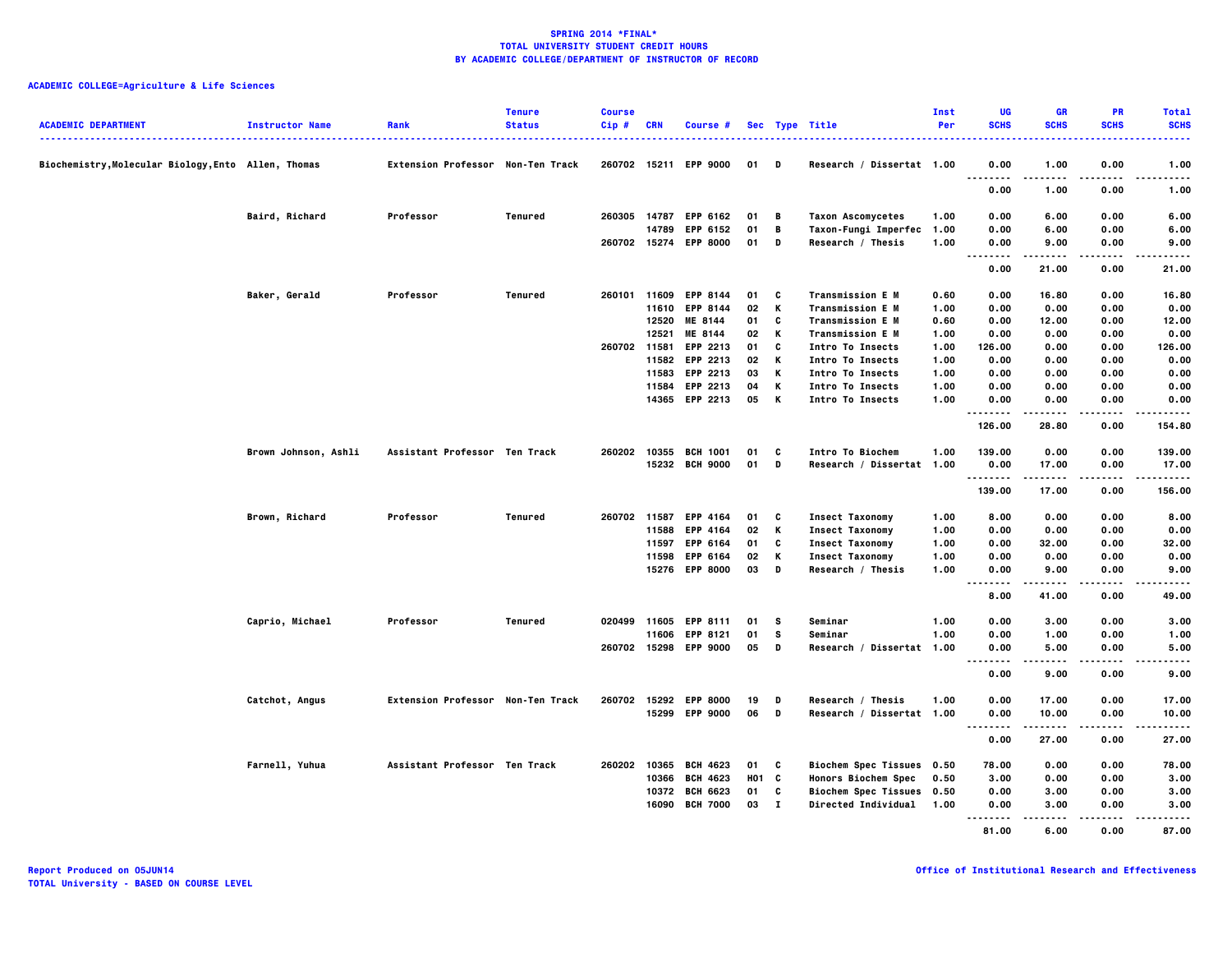| <b>ACADEMIC DEPARTMENT</b>                            | <b>Instructor Name</b> | Rank                              | <b>Tenure</b><br><b>Status</b> | <b>Course</b><br>$Cip$ # | <b>CRN</b> | Course #              |              |              | Sec Type Title              | Inst<br>Per | UG<br><b>SCHS</b><br>. | <b>GR</b><br><b>SCHS</b> | PR<br><b>SCHS</b> | <b>Total</b><br><b>SCHS</b><br>. |
|-------------------------------------------------------|------------------------|-----------------------------------|--------------------------------|--------------------------|------------|-----------------------|--------------|--------------|-----------------------------|-------------|------------------------|--------------------------|-------------------|----------------------------------|
| Biochemistry, Molecular Biology, Ento Goddard, Jerome |                        | Extension Professor Non-Ten Track |                                | 260702                   | 15302      | <b>EPP 9000</b>       | 09           | D            | Research / Dissertat 1.00   |             | 0.00                   | 14.00                    | 0.00              | 14.00                            |
|                                                       |                        |                                   |                                |                          | 15398      | <b>EPP 7000</b>       | 01           | $\mathbf{I}$ | Directed Individual         | 1.00        | 0.00                   | 3.00                     | 0.00              | 3.00                             |
|                                                       |                        |                                   |                                |                          |            | 430106 14366 EPP 6313 | 01           | B            | <b>Forensic Entomology</b>  | 1.00        | 0.00                   | 21.00                    | 0.00              | 21.00                            |
|                                                       |                        |                                   |                                |                          |            | 14367 EPP 4313        | 01           | B            | <b>Forensic Entomology</b>  | 1.00        | 21.00<br>.             | 0.00<br>.                | 0.00<br>.         | 21.00<br>-----                   |
|                                                       |                        |                                   |                                |                          |            |                       |              |              |                             |             | 21.00                  | 38.00                    | 0.00              | 59.00                            |
|                                                       | Hoffmann, Federico     | Assistant Professor Ten Track     |                                | 010000                   | 15636      | GA 4000               | 08           | $\mathbf{I}$ | Dis in Agriculture          | 1.00        | 3.00                   | 0.00                     | 0.00              | 3.00                             |
|                                                       |                        |                                   |                                | 260202                   | 10357      | <b>BCH 3901</b>       | 01           | s            | Senior Seminar              | 1.00        | 23.00                  | 0.00                     | 0.00              | 23.00                            |
|                                                       |                        |                                   |                                |                          | 15221      | <b>BCH 8000</b>       | 03           | D            | Research / Thesis           | 1.00        | 0.00                   | 1.00                     | 0.00              | 1.00                             |
|                                                       |                        |                                   |                                |                          | 15234      | <b>BCH 9000</b>       | 03           | D            | Research / Dissertat 1.00   |             | 0.00                   | 17.00                    | 0.00              | 17.00                            |
|                                                       |                        |                                   |                                |                          |            | 15810 BCH 4000        | 04           | $\mathbf{I}$ | Directed Individual         | 1.00        | 3.00<br>.              | 0.00<br>-----            | 0.00<br>.         | 3.00<br>-----                    |
|                                                       |                        |                                   |                                |                          |            |                       |              |              |                             |             | 29.00                  | 18.00                    | 0.00              | 47.00                            |
|                                                       | Krishnan, Natraj       | Assistant Professor Ten Track     |                                | 260202                   | 10365      | <b>BCH 4623</b>       | 01           | C            | <b>Biochem Spec Tissues</b> | 0.50        | 78.00                  | 0.00                     | 0.00              | 78.00                            |
|                                                       |                        |                                   |                                |                          | 10366      | <b>BCH 4623</b>       | <b>HO1 C</b> |              | <b>Honors Biochem Spec</b>  | 0.50        | 3.00                   | 0.00                     | 0.00              | 3.00                             |
|                                                       |                        |                                   |                                |                          |            | 10372 BCH 6623        | 01           | C            | <b>Biochem Spec Tissues</b> | 0.50        | 0.00                   | 3.00                     | 0.00              | 3.00                             |
|                                                       |                        |                                   |                                |                          |            | 260702 15281 EPP 8000 | 08           | D            | Research / Thesis           | 1.00        | 0.00<br>----           | 3.00                     | 0.00<br>----      | 3.00<br>-----                    |
|                                                       |                        |                                   |                                |                          |            |                       |              |              |                             |             | 81.00                  | 6.00                     | 0.00              | 87.00                            |
|                                                       | Li, Jiaxu              | Associate Professor Tenured       |                                | 010000                   | 15622      | GA 4000               | 02           | $\mathbf{I}$ | Dis in Agriculture          | 1.00        | 3.00                   | 0.00                     | 0.00              | 3.00                             |
|                                                       |                        |                                   |                                | 260202 10358             |            | <b>BCH 4013</b>       | 01           | C            | Principles of Bioche 1.00   |             | 453.00                 | 0.00                     | 0.00              | 453.00                           |
|                                                       |                        |                                   |                                |                          |            | 15235 BCH 9000        | 04           | D            | Research / Dissertat 1.00   |             | 0.00                   | 18.00                    | 0.00              | 18.00                            |
|                                                       |                        |                                   |                                |                          |            |                       |              |              |                             |             | .<br>456.00            | 18.00                    | $- - - -$<br>0.00 | .<br>474.00                      |
|                                                       | Lu, Shien              | Associate Professor Tenured       |                                |                          |            | 260702 15306 EPP 9000 | 13 D         |              | Research / Dissertat 1.00   |             | 0.00<br>--------       | 9.00<br>.                | 0.00<br>$- - -$   | 9.00<br>.                        |
|                                                       |                        |                                   |                                |                          |            |                       |              |              |                             |             | 0.00                   | 9.00                     | 0.00              | 9.00                             |
|                                                       | Ma, Din-Pow            | Professor                         | Tenured                        | 260202 10367             |            | <b>BCH 4804</b>       | 01           | C            | Molecular Biology Me 1.00   |             | 216.00                 | 0.00                     | 0.00              | 216.00                           |
|                                                       |                        |                                   |                                |                          | 10368      | <b>BCH 4804</b>       | 02           | К            | Molecular Biology Me        | 1.00        | 0.00                   | 0.00                     | 0.00              | 0.00                             |
|                                                       |                        |                                   |                                |                          | 10373      | <b>BCH 6804</b>       | 01           | C            | Molecular Biology Me 1.00   |             | 0.00                   | 36.00                    | 0.00              | 36.00                            |
|                                                       |                        |                                   |                                |                          | 10374      | <b>BCH 6804</b>       | 02           | К            | Molecular Biology Me 1.00   |             | 0.00                   | 0.00                     | 0.00              | 0.00                             |
|                                                       |                        |                                   |                                |                          | 15198      | <b>BCH 7000</b>       | 01           | п.           | Directed Individual         | 1.00        | 0.00                   | 3.00                     | 0.00              | 3.00                             |
|                                                       |                        |                                   |                                |                          | 15223      | <b>BCH 8000</b>       | 05           | D            | Research / Thesis           | 1.00        | 0.00                   | 2.00                     | 0.00              | 2.00                             |
|                                                       |                        |                                   |                                |                          |            | 15619 BCH 7000        | $02 \quad I$ |              | <b>Directed Individual</b>  | 1.00        | 0.00<br>.              | 3.00<br>-----            | 0.00<br>.         | 3.00<br>.                        |
|                                                       |                        |                                   |                                |                          |            |                       |              |              |                             |             | 216.00                 | 44.00                    | 0.00              | 260.00                           |
|                                                       | Meyer, Florencia       | Assistant Professor Ten Track     |                                | 010000                   | 15708      | GA 4000               | 11           | - 1          | Dis in Agriculture          | 1.00        | 3.00                   | 0.00                     | 0.00              | 3.00                             |
|                                                       |                        |                                   |                                |                          | 15709      | GA 4000               | 12           | $\mathbf{I}$ | Dis in Agriculture          | 1.00        | 4.00                   | 0.00                     | 0.00              | 4.00                             |
|                                                       |                        |                                   |                                | 260202                   | 10356      | <b>BCH 2013</b>       | 01           | C            | Intro to Forensic Sc        | 1.00        | 54.00                  | 0.00                     | 0.00              | 54.00                            |
|                                                       |                        |                                   |                                |                          | 10361      | <b>BCH 4603</b>       | 01           | C            | Gen Biochem                 | 1.00        | 93.00                  | 0.00                     | 0.00              | 93.00                            |
|                                                       |                        |                                   |                                |                          | 10362      | <b>BCH 4603</b>       | <b>HO1 C</b> |              | Honors Gen Biochem          | 1.00        | 9.00                   | 0.00                     | 0.00              | 9.00                             |
|                                                       |                        |                                   |                                |                          | 10370      | <b>BCH 6603</b>       | 01           | C            | Gen Biochem                 | 1.00        | 0.00                   | 42.00                    | 0.00              | 42.00                            |
|                                                       |                        |                                   |                                |                          | 15224      | <b>BCH 8000</b>       | 06           | D            | Research / Thesis           | 1.00        | 0.00                   | 5.00                     | 0.00              | 5.00                             |
|                                                       |                        |                                   |                                |                          | 16100      | <b>BCH 7000</b>       | 04           | п            | Directed Individual         | 1.00        | 0.00<br><b>.</b>       | 3.00<br>-----            | 0.00<br>.         | 3.00<br>.                        |
|                                                       |                        |                                   |                                |                          |            |                       |              |              |                             |             | 163.00                 | 50.00                    | 0.00              | 213.00                           |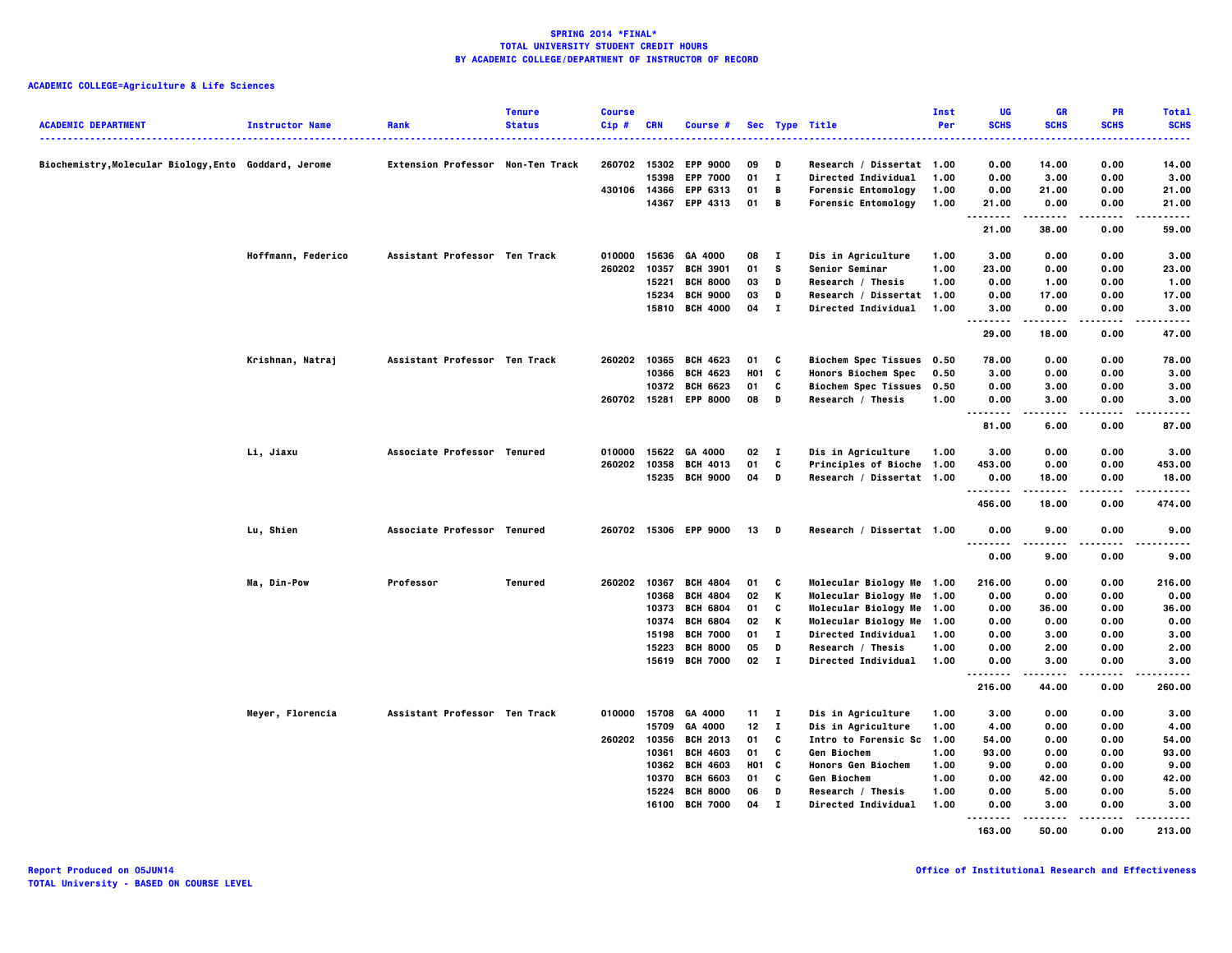# **ACADEMIC COLLEGE=Agriculture & Life Sciences**

| <b>ACADEMIC DEPARTMENT</b>                         | <b>Instructor Name</b> | Rank                              | <b>Tenure</b><br><b>Status</b> | <b>Course</b><br>$Cip$ # | <b>CRN</b> | Course #              |            |              | Sec Type Title              | Inst<br>Per | UG<br><b>SCHS</b>                       | <b>GR</b><br><b>SCHS</b> | <b>PR</b><br><b>SCHS</b> | <b>Total</b><br><b>SCHS</b> |
|----------------------------------------------------|------------------------|-----------------------------------|--------------------------------|--------------------------|------------|-----------------------|------------|--------------|-----------------------------|-------------|-----------------------------------------|--------------------------|--------------------------|-----------------------------|
|                                                    |                        |                                   |                                |                          |            |                       |            |              |                             |             |                                         |                          |                          |                             |
| Biochemistry, Molecular Biology, Ento Musser, Fred |                        | Associate Professor Tenured       |                                | 260702 11591             |            | <b>EPP 4263</b>       | 01         | В            | Prin Insect Pest Mgt 1.00   |             | 72.00                                   | 0.00                     | 0.00                     | 72.00                       |
|                                                    |                        |                                   |                                |                          | 11601      | EPP 6263              | 01         | В            | Prin Insect Pest Mgt 1.00   |             | 0.00                                    | 15.00                    | 0.00                     | 15.00                       |
|                                                    |                        |                                   |                                |                          | 15307      | <b>EPP 9000</b>       | 14         | D            | Research / Dissertat 1.00   |             | 0.00<br>.                               | 3.00<br>.                | 0.00<br>.                | 3.00<br>.                   |
|                                                    |                        |                                   |                                |                          |            |                       |            |              |                             |             | 72.00                                   | 18.00                    | 0.00                     | 90.00                       |
|                                                    | Peng, Zhaohua          | Professor                         | Tenured                        | 260202                   |            | 10375 BCH 8101        | 01         | s            | Seminar                     | 1.00        | 0.00                                    | 15.00                    | 0.00                     | 15.00                       |
|                                                    |                        |                                   |                                |                          | 15238      | <b>BCH 9000</b>       | 07         | D            | Research / Dissertat 1.00   |             | 0.00<br>.                               | 22.00<br>.               | 0.00<br>.                | 22.00<br>.                  |
|                                                    |                        |                                   |                                |                          |            |                       |            |              |                             |             | 0.00                                    | 37.00                    | 0.00                     | 37.00                       |
|                                                    | Sabanadzovic, Sead     | Professor                         | Tenured                        | 020406                   | 11589      | <b>EPP 4214</b>       | 01         | C            | Diseases Of Crops           | 1.00        | 32.00                                   | 0.00                     | 0.00                     | 32.00                       |
|                                                    |                        |                                   |                                |                          | 11590      | <b>EPP 4214</b>       | 02         | К            | Diseases Of Crops           | 1.00        | 0.00                                    | 0.00                     | 0.00                     | 0.00                        |
|                                                    |                        |                                   |                                |                          | 11599      | <b>EPP 6214</b>       | 01         | C            | Diseases Of Crops           | 1.00        | 0.00                                    | 28.00                    | 0.00                     | 28.00                       |
|                                                    |                        |                                   |                                |                          | 11600      | EPP 6214              | 02         | Κ            | Diseases Of Crops           | 1.00        | 0.00                                    | 0.00                     | 0.00                     | 0.00                        |
|                                                    |                        |                                   |                                | 260305 11607             |            | EPP 8123              | 01         | c            | Plant Virology              | 1.00        | 0.00                                    | 12.00                    | 0.00                     | 12.00                       |
|                                                    |                        |                                   |                                |                          | 11608      | <b>EPP 8123</b>       | 02         | Κ            | <b>Plant Virology</b>       | 1.00        | 0.00                                    | 0.00                     | 0.00                     | 0.00                        |
|                                                    |                        |                                   |                                | 260702                   | 15288      | <b>EPP 8000</b>       | 15         | D            | Research / Thesis           | 1.00        | 0.00                                    | 1.00                     | 0.00                     | 1.00                        |
|                                                    |                        |                                   |                                |                          |            | 15309 EPP 9000        | 16         | D            | Research / Dissertat 1.00   |             | 0.00                                    | 3.00                     | 0.00                     | 3.00                        |
|                                                    |                        |                                   |                                |                          |            |                       |            |              |                             |             | .<br>32.00                              | -----<br>44.00           | 0.00                     | 76.00                       |
|                                                    | Shan, Xueyan           | Research Assist Pro Non-Ten Track |                                | 260202                   | 14791      | <b>BCH 8633</b>       | 01         | C            | <b>Enzymes</b>              | 1.00        | 0.00                                    | 30.00                    | 0.00                     | 30.00                       |
|                                                    |                        |                                   |                                |                          | 15240      | <b>BCH 9000</b>       | 09         | D            | Research / Dissertat        | 1.00        | 0.00                                    | 9.00                     | 0.00                     | 9.00                        |
|                                                    |                        |                                   |                                |                          |            | 16101 BCH 7000        | 05         | $\mathbf{I}$ | <b>Directed Individual</b>  | 1.00        | 0.00                                    | 6.00                     | 0.00                     | 6.00                        |
|                                                    |                        |                                   |                                |                          |            |                       |            |              |                             |             | .<br>0.00                               | .<br>45.00               | 0.00                     | .<br>45.00                  |
|                                                    | Sparks, Darrell        | Assistant Professor Ten Track     |                                | 260202                   | 10359      | <b>BCH 4013</b>       | HO1        | C            | Honors - Prin. of Bi 1.00   |             | 54.00                                   | 0.00                     | 0.00                     | 54.00                       |
|                                                    |                        |                                   |                                |                          | 10369      | <b>BCH 6013</b>       | 01         | C            | <b>Principles of Bioche</b> | 1.00        | 0.00                                    | 15.00                    | 0.00                     | 15.00                       |
|                                                    |                        |                                   |                                |                          | 15241      | <b>BCH 9000</b>       | 10         | D            | Research / Dissertat 1.00   |             | 0.00                                    | 10.00                    | 0.00                     | 10.00                       |
|                                                    |                        |                                   |                                |                          | 16231      | <b>BCH 7000</b>       | 06         | $\bf{I}$     | Directed Individual         | 1.00        | 0.00                                    | 2.00                     | 0.00                     | 2.00                        |
|                                                    |                        |                                   |                                |                          |            | 260707 15999 PHY 8000 | 28         | D            | Research / Thesis           | 1.00        | 0.00                                    | 2.00                     | 0.00                     | 2.00                        |
|                                                    |                        |                                   |                                |                          |            |                       |            |              |                             |             | .<br>54.00                              | .<br>29.00               | .<br>0.00                | .<br>83.00                  |
|                                                    | Stokes, Carrlet        | Non-Faculty                       | Non-Faculty                    | 260202                   | 10363      | <b>BCH 4613</b>       | 01         | c            | Gen Biochem                 | 1.00        | 144.00                                  | 0.00                     | 0.00                     | 144.00                      |
|                                                    |                        |                                   |                                |                          | 10364      | <b>BCH 4613</b>       | <b>HO1</b> | C            | <b>Gen Biochem</b>          | 1.00        | 6.00                                    | 0.00                     | 0.00                     | 6.00                        |
|                                                    |                        |                                   |                                |                          |            | 10371 BCH 6613        | 01         | C            | Gen Biochem                 | 1.00        | 0.00                                    | 15.00                    | 0.00                     | 15.00                       |
|                                                    |                        |                                   |                                |                          |            |                       |            |              |                             |             | --------<br>150.00                      | -----<br>15.00           | .<br>0.00                | .<br>165.00                 |
|                                                    | Tomaso-Peterson, Maria | Research Assoc Prof Non-Ten Track |                                |                          |            | 260702 15293 EPP 8000 | 20         | D            | Research / Thesis           | 1.00        | 0.00                                    | 6.00                     | 0.00                     | 6.00                        |
|                                                    |                        |                                   |                                |                          |            |                       |            |              |                             |             | $\sim$ $\sim$ $\sim$<br>$- - -$<br>0.00 | ----<br>6.00             | .<br>0.00                | 6.00                        |
|                                                    | Willard, Scott         | Professor                         | Tenured                        | 240101                   | 15896      | <b>HON 4000</b>       | 04         | $\mathbf{I}$ | Directed Individual         | 1.00        | 3.00                                    | 0.00                     | 0.00                     | 3.00                        |
|                                                    |                        |                                   |                                | 260707                   | 15963      | <b>PHY 8000</b>       | 25         | D            | Research / Thesis           | 1.00        | 0.00                                    | 3.00                     | 0.00                     | 3.00                        |
|                                                    |                        |                                   |                                |                          | 15990      | <b>PHY 9000</b>       | 25         | D            | Research / Dissertat 1.00   |             | 0.00                                    | 14.00                    | 0.00                     | 14.00                       |
|                                                    |                        |                                   |                                |                          |            |                       |            |              |                             |             | $\ddotsc$<br>.<br>3.00                  | -----<br>17.00           | 0.00                     | .<br>20.00                  |
|                                                    | Willeford, Kenneth     | Professor                         | Tenured                        |                          |            | 260202 15243 BCH 9000 | 12         | D            | Research / Dissertat 1.00   |             | 0.00                                    | 9.00                     | 0.00                     | 9.00                        |
|                                                    |                        |                                   |                                |                          |            |                       |            |              |                             |             |                                         |                          |                          |                             |

**Report Produced on 05JUN14 Office of Institutional Research and Effectiveness**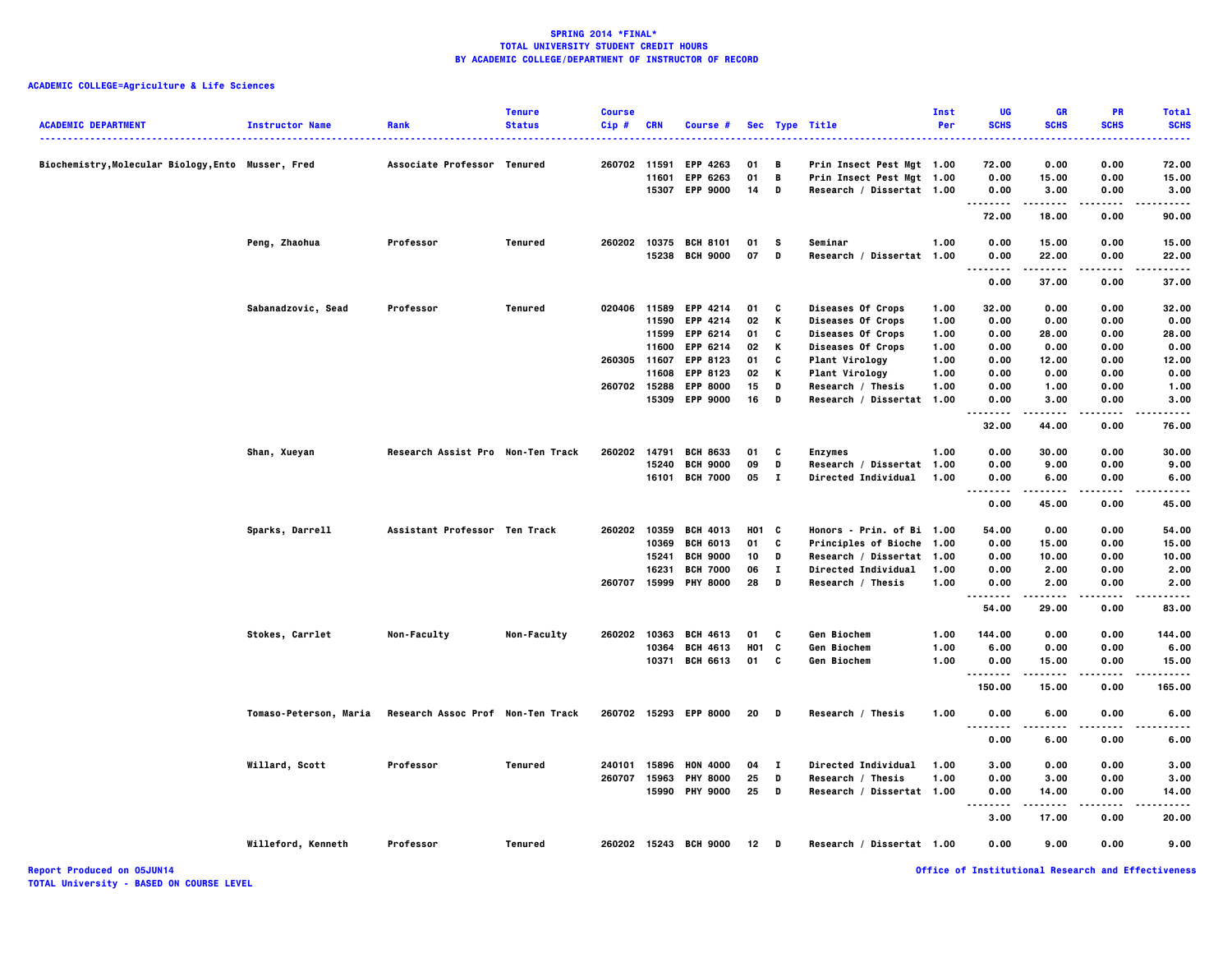| <b>ACADEMIC DEPARTMENT</b>                               | <b>Instructor Name</b> | Rank      | <b>Tenure</b><br>Status | Course<br>$Cip$ # | CRN                     | Course # Sec Type Title                                                 |                                    |     |                                                                                                               | Inst<br>Per                  | UG<br><b>SCHS</b>                                | <b>GR</b><br><b>SCHS</b>                   | <b>PR</b><br><b>SCHS</b>                          | <b>Total</b><br><b>SCHS</b>                |
|----------------------------------------------------------|------------------------|-----------|-------------------------|-------------------|-------------------------|-------------------------------------------------------------------------|------------------------------------|-----|---------------------------------------------------------------------------------------------------------------|------------------------------|--------------------------------------------------|--------------------------------------------|---------------------------------------------------|--------------------------------------------|
| Biochemistry, Molecular Biology, Ento Willeford, Kenneth |                        | Professor | Tenured                 | 260202<br>260707  | 15273<br>16167<br>12954 | <b>BCH 4000</b><br>15910 BCH 4000<br><b>BCH 4000</b><br><b>PHY 8841</b> | $02 \quad I$<br>05<br>07 I<br>01 S | . т | <b>Directed Individual</b><br><b>Directed Individual</b><br><b>Directed Individual</b><br>Animal Phys Seminar | 1.00<br>1.00<br>1.00<br>1.00 | 3.00<br>1.00<br>2.00<br>0.00<br>--------<br>6.00 | 0.00<br>0.00<br>0.00<br>3.00<br>.<br>12.00 | 0.00<br>0.00<br>0.00<br>0.00<br>---------<br>0.00 | 3.00<br>1.00<br>2.00<br>3.00<br>.<br>18.00 |
| -------------------------------------                    |                        |           |                         |                   |                         |                                                                         |                                    |     |                                                                                                               |                              | ========                                         | ========                                   |                                                   | ==========                                 |
| Biochemistry, Molecular Biology, Ento                    |                        |           |                         |                   |                         |                                                                         |                                    |     |                                                                                                               |                              | 1637.00                                          | 556.80                                     | 0.00                                              | 2193.80                                    |
| -------------------------------------                    |                        |           |                         |                   |                         |                                                                         |                                    |     |                                                                                                               |                              | ========                                         | ========                                   |                                                   | ==========                                 |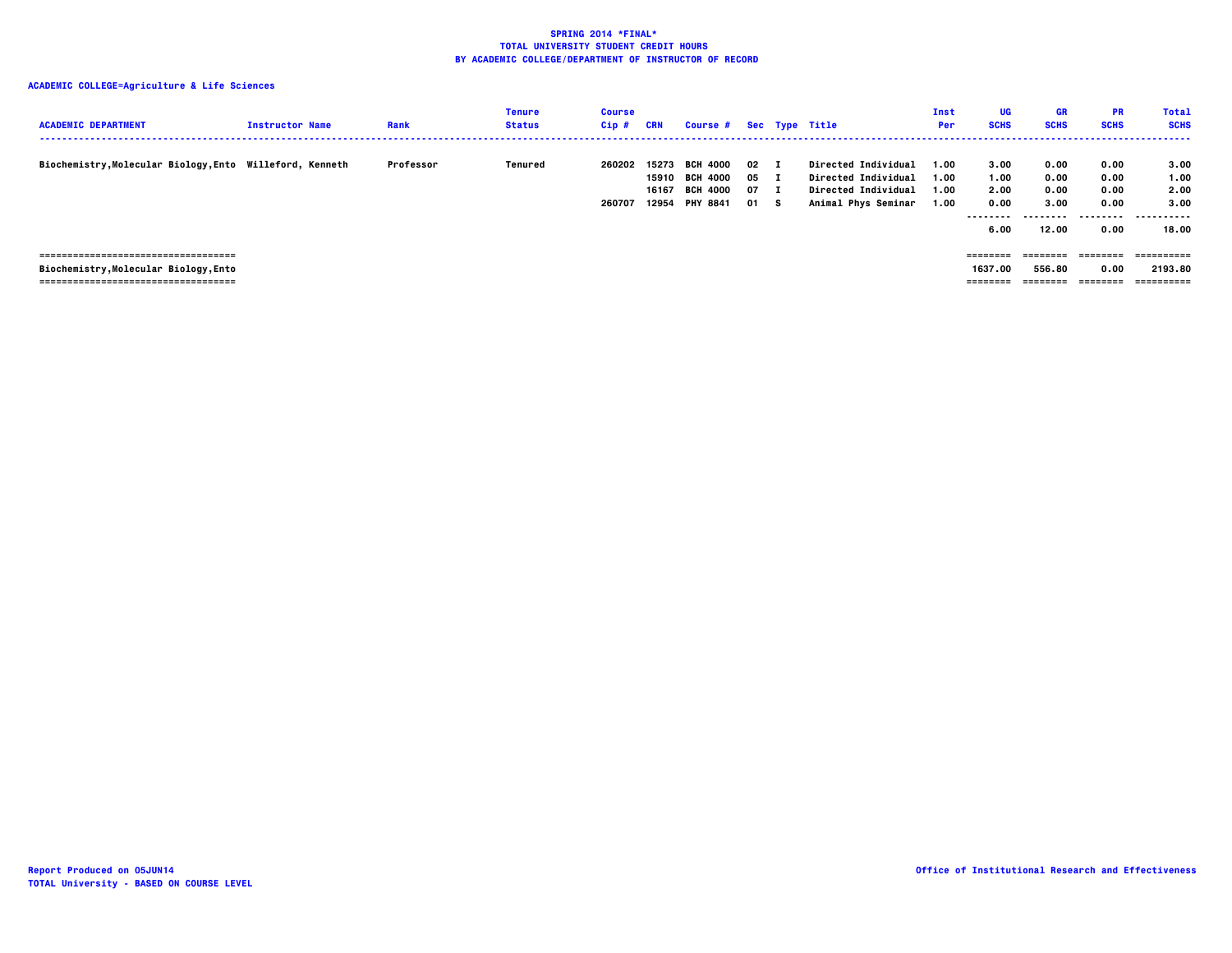| <b>ACADEMIC DEPARTMENT</b>                                                                              | <b>Instructor Name</b> | Rank                               | Tenure<br><b>Status</b> | <b>Course</b><br>$Cip$ # | CRN | Course # Sec Type Title |      |                           | Inst<br>Per | UG<br><b>SCHS</b>         | <b>GR</b><br><b>SCHS</b> | <b>PR</b><br><b>SCHS</b> | <b>Total</b><br><b>SCHS</b> |
|---------------------------------------------------------------------------------------------------------|------------------------|------------------------------------|-------------------------|--------------------------|-----|-------------------------|------|---------------------------|-------------|---------------------------|--------------------------|--------------------------|-----------------------------|
| Dean of Ag & Life Sciences                                                                              | North, Mary            | Grad Service Assist Not Applicable |                         | 020101                   |     | 11924 GA 2001           | 01 C | CALS Amb. Leadership 1.00 |             | 28.00<br>.<br>28.00       | 0.00<br>0.00             | 0.00<br>0.00             | 28.00<br>------<br>28.00    |
| -------------------------------------<br>Dean of Ag & Life Sciences<br>. ============================== |                        |                                    |                         |                          |     |                         |      |                           |             | ========<br>28.00<br>==== | 0.00                     | 0.00                     | ==========<br>28.00         |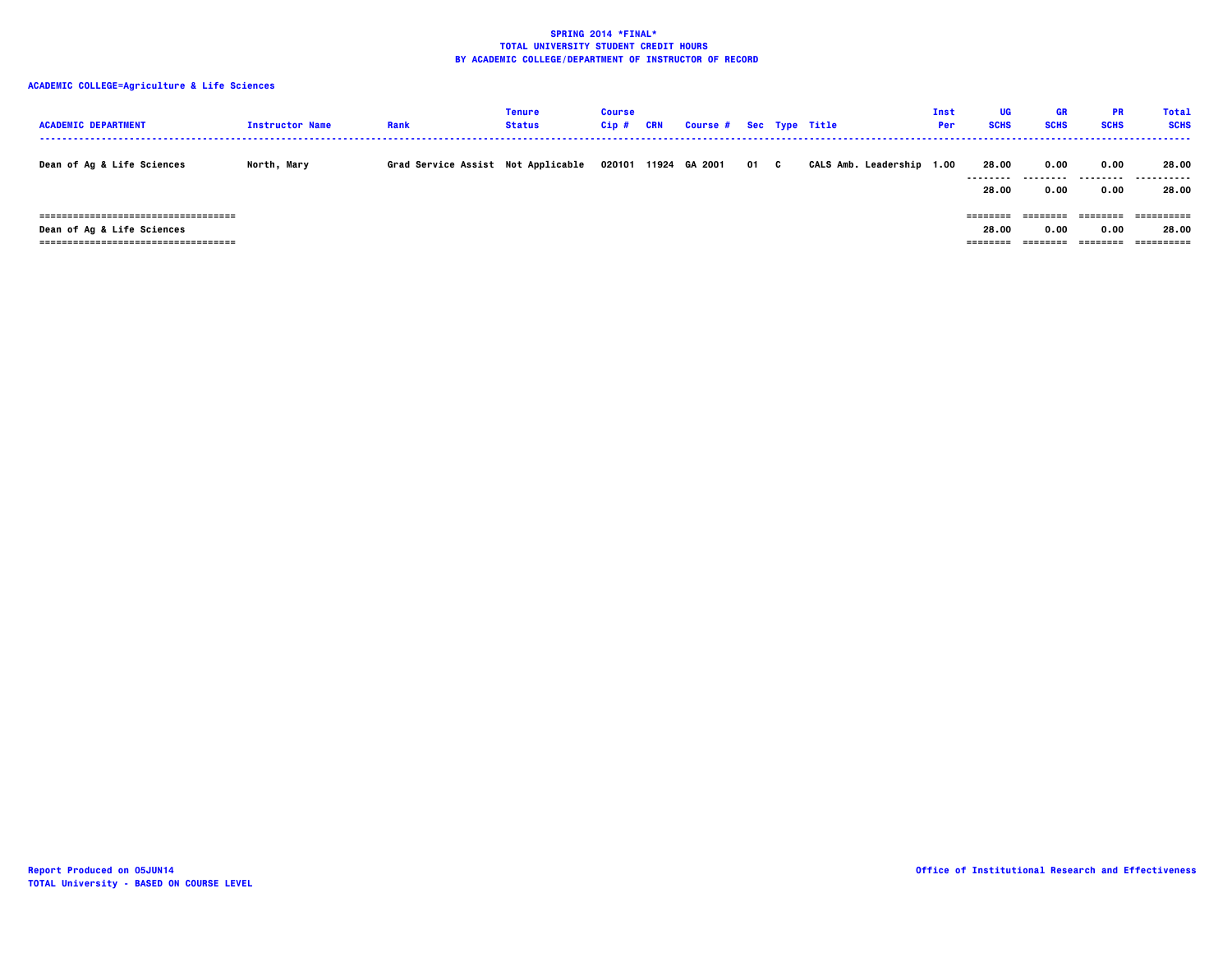| <b>ACADEMIC DEPARTMENT</b>                       | <b>Instructor Name</b> | Rank                               | <b>Tenure</b><br><b>Status</b> | <b>Course</b><br>$Cip$ # | CRN   | Course #              |        |                | Sec Type Title            | Inst<br>Per | UG<br><b>SCHS</b>                 | <b>GR</b><br><b>SCHS</b> | PR<br><b>SCHS</b> | <b>Total</b><br><b>SCHS</b> |
|--------------------------------------------------|------------------------|------------------------------------|--------------------------------|--------------------------|-------|-----------------------|--------|----------------|---------------------------|-------------|-----------------------------------|--------------------------|-------------------|-----------------------------|
|                                                  |                        |                                    |                                |                          |       |                       |        |                | .                         |             |                                   |                          |                   |                             |
| Food Science, Nutrition & Health Pr Byrd, Sylvia |                        | Professor                          | Tenured                        | 190503                   | 12176 | HS 2293               | 01     | <b>C</b>       | Indiv & Family Nutri 0.75 |             | 164.25                            | 0.00                     | 0.00              | 164.25                      |
|                                                  |                        |                                    |                                | 190504                   | 11829 | <b>FNH 2293</b>       | 01     | c              | Indiv & Family Nutri 0.75 |             | 425.25                            | 0.00                     | 0.00              | 425.25                      |
|                                                  |                        |                                    |                                | 190599                   | 14640 | <b>FNH 9000</b>       | 01     | D              | Research / Dissertat 1.00 |             | 0.00                              | 9.00                     | 0.00              | 9.00                        |
|                                                  |                        |                                    |                                |                          |       | 513102 14318 FNH 3723 | 01     | c              | Community Nutrition 1.00  |             | 87.00<br>.                        | 0.00<br>$\sim$ - $\sim$  | 0.00              | 87.00                       |
|                                                  |                        |                                    |                                |                          |       |                       |        |                |                           |             | 676.50                            | 9.00                     | 0.00              | 685.50                      |
|                                                  | Chang, Kow-Ching       | Professor                          | Tenured                        |                          |       | 190599 14632 FNH 8000 | 02     | D              | Research / Thesis         | 1.00        | 0.00                              | 3.00                     | 0.00              | 3.00                        |
|                                                  |                        |                                    |                                |                          |       | 14641 FNH 9000        | $02$ D |                | Research / Dissertat 1.00 |             | 0.00<br>$\sim$ $\sim$ $\sim$      | 8.00                     | 0.00              | 8.00                        |
|                                                  |                        |                                    |                                |                          |       |                       |        |                |                           |             | 0.00                              | 11.00                    | 0.00              | 11.00                       |
|                                                  | Cheng, Wen-Hsing       | Associate Professor Ten Track      |                                | 190501                   | 14321 | <b>FNH 8990</b>       | 01     | C              | Special Topic in FNH 1.00 |             | 0.00                              | 18.00                    | 0.00              | 18.00                       |
|                                                  |                        |                                    |                                | 190599                   | 14642 | <b>FNH 9000</b>       | 03     | D              | Research / Dissertat 1.00 |             | 0.00                              | 4.00                     | 0.00              | 4.00                        |
|                                                  |                        |                                    |                                | 260609                   |       | 14319 FNH 8253        | 01     | $\overline{B}$ | Ntr & Food Sci Resea 1.00 |             | 0.00<br>.                         | 24.00<br>. <b>.</b>      | 0.00<br>.         | 24.00<br>.                  |
|                                                  |                        |                                    |                                |                          |       |                       |        |                |                           |             | 0.00                              | 46.00                    | 0.00              | 46.00                       |
|                                                  | Fountain, Brent        | Extension Assoc Pro Non-Ten Track  |                                |                          |       | 010000 15639 GA 4000  | 09 I   |                | Dis in Agriculture        | 1.00        | 3.00                              | 0.00                     | 0.00              | 3.00                        |
|                                                  |                        |                                    |                                |                          |       |                       |        |                |                           |             | $\sim$ $\sim$ $\sim$<br>.<br>3.00 | $- - - -$<br>0.00        | .<br>0.00         | ----<br>3.00                |
|                                                  | Fruge, Andrew          | Grad Research Assis Not Applicable |                                |                          |       | 190503 12176 HS 2293  | 01     | <b>C</b>       | Indiv & Family Nutri 0.25 |             | 54.75                             | 0.00                     | 0.00              | 54.75                       |
|                                                  |                        |                                    |                                |                          |       | 190504 11829 FNH 2293 | 01     | $\mathbf{c}$   | Indiv & Family Nutri 0.25 |             | 141.75                            | 0.00                     | 0.00              | 141.75                      |
|                                                  |                        |                                    |                                |                          |       |                       |        |                |                           |             | .<br>196.50                       | .<br>0.00                | .<br>0.00         | .<br>196.50                 |
|                                                  | Hall, Michael          | Lecturer                           | Non-Ten Track                  |                          |       | 190501 13728 FNH 6773 | 501 C  |                | Intro to Env Health       | 1.00        | 0.00                              | 21.00                    | 0.00              | 21.00                       |
|                                                  |                        |                                    |                                |                          |       |                       |        |                |                           |             | <br>0.00                          | .<br>21.00               | .<br>0.00         | .<br>21.00                  |
|                                                  | Haque, Zahur           | Professor                          | Tenured                        | 190501                   |       | 13719 FNH 1003        | 501 C  |                | Intro to Vitamins &       | 1.00        | 39.00                             | 0.00                     | 0.00              | 39.00                       |
|                                                  |                        |                                    |                                | 190504 11851             |       | <b>FNH 4293</b>       | 01     | C              | Micronutrients            | 1.00        | 39.00                             | 0.00                     | 0.00              | 39.00                       |
|                                                  |                        |                                    |                                |                          | 11864 | FNH 6293              | 01 C   |                | Micronutrients            | 1.00        | 0.00                              | 27.00                    | 0.00              | 27.00                       |
|                                                  |                        |                                    |                                |                          | 13724 | FNH 4293              | 501    | C              | Micronutrients            | 1.00        | 12.00                             | 0.00                     | 0.00              | 12.00                       |
|                                                  |                        |                                    |                                |                          |       | 190599 14643 FNH 9000 | 04     | D              | Research / Dissertat 1.00 |             | 0.00                              | 5.00                     | 0.00              | 5.00                        |
|                                                  |                        |                                    |                                |                          |       |                       |        |                |                           |             | .<br>90.00                        | .<br>32.00               | .<br>0.00         | .<br>122.00                 |
|                                                  | Hunt, Barry            | Professor                          | <b>Tenured</b>                 |                          |       | 190501 11876 FNH 8553 | 01 C   |                | Behavioral Epidemiol 1.00 |             | 0.00                              | 33.00                    | 0.00              | 33.00                       |
|                                                  |                        |                                    |                                |                          | 11877 | <b>FNH 8613</b>       | 01     | C              | Dsgn Admin Hp Prog        | 0.51        | 0.00                              | 15.30                    | 0.00              | 15.30                       |
|                                                  |                        |                                    |                                |                          | 13729 | <b>FNH 8193</b>       | 501 C  |                | Problems in Health E 1.00 |             | 0.00                              | 18.00                    | 0.00              | 18.00                       |
|                                                  |                        |                                    |                                |                          |       | 13730 FNH 8553        | 501 C  |                | Behavioral Epidemiol 1.00 |             | 0.00                              | 51.00                    | 0.00              | 51.00                       |
|                                                  |                        |                                    |                                |                          | 13731 | <b>FNH 8613</b>       | 501 C  |                | Dsgn Admin Hp Prog        | 0.51        | 0.00                              | 30.60                    | 0.00              | 30.60                       |
|                                                  |                        |                                    |                                |                          |       | 512207 15739 FNH 8673 | 501 I  |                | Appl Proj for CHES        | 1.00        | 0.00<br>.<br>.                    | 30.00<br>.               | 0.00<br>.         | 30.00<br>.                  |
|                                                  |                        |                                    |                                |                          |       |                       |        |                |                           |             | 0.00                              | 177.90                   | 0.00              | 177.90                      |
|                                                  | Keys, Sharon           | Lecturer                           | Non-Ten Track                  | 513102 11847             |       | <b>FNH 4233</b>       | 01     | C              | Medical Nutrition Th 1.00 |             | 57.00                             | 0.00                     | 0.00              | 57.00                       |
|                                                  |                        |                                    |                                |                          | 11861 | <b>FNH 6233</b>       | 01     | $\mathbf{c}$   | Medical Nutrition Th 1.00 |             | 0.00<br>.                         | 6.00                     | 0.00              | 6.00                        |
|                                                  |                        |                                    |                                |                          |       |                       |        |                |                           |             | 57.00                             | 6.00                     | 0.00              | 63.00                       |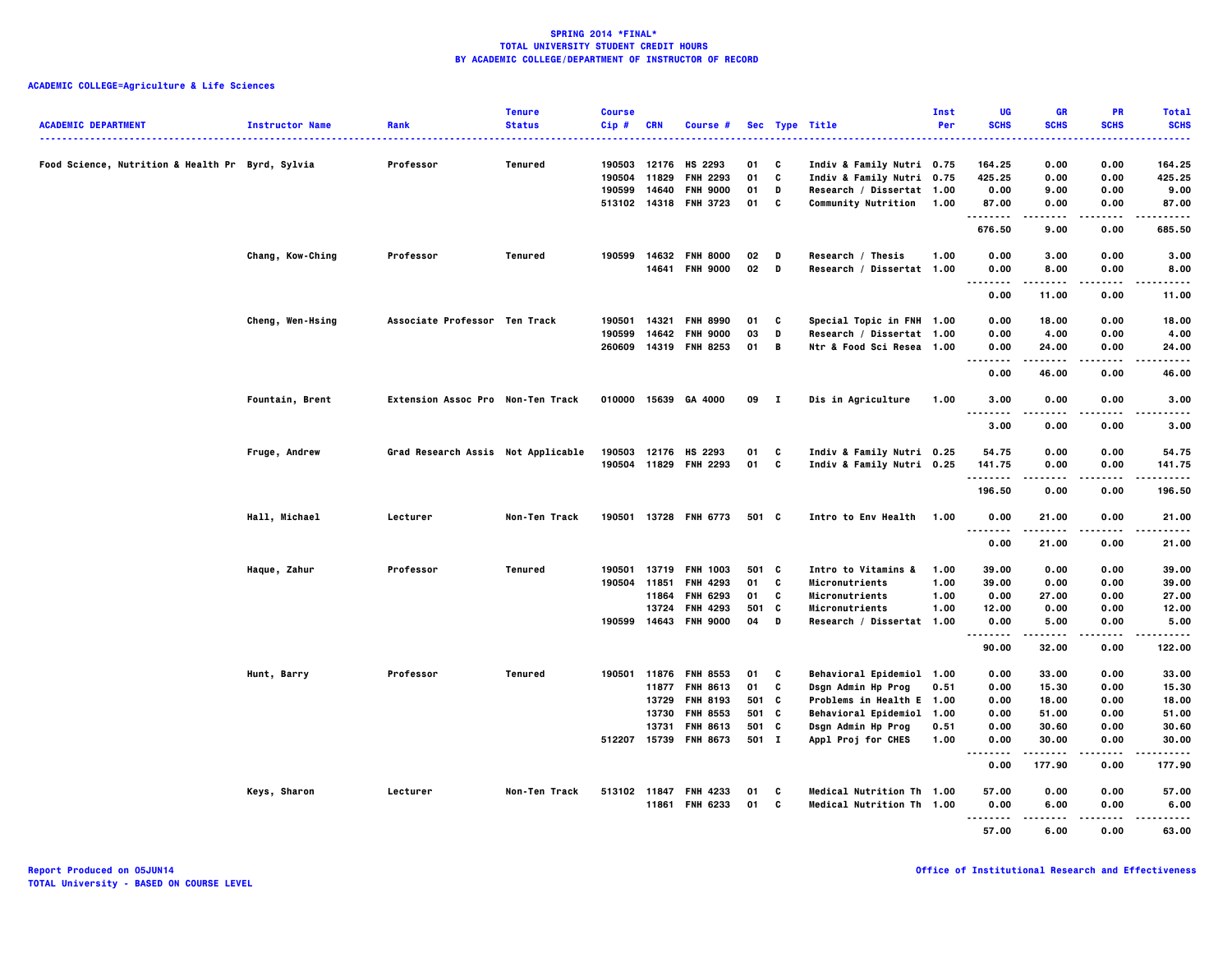| <b>ACADEMIC DEPARTMENT</b>                       | <b>Instructor Name</b>                                    | Rank                        | <b>Tenure</b><br><b>Status</b> | <b>Course</b><br>Cip# | <b>CRN</b> | Course #              |       |                          | Sec Type Title             | Inst<br>Per | UG<br><b>SCHS</b> | <b>GR</b><br><b>SCHS</b> | PR<br><b>SCHS</b> | <b>Total</b><br><b>SCHS</b> |
|--------------------------------------------------|-----------------------------------------------------------|-----------------------------|--------------------------------|-----------------------|------------|-----------------------|-------|--------------------------|----------------------------|-------------|-------------------|--------------------------|-------------------|-----------------------------|
|                                                  |                                                           |                             |                                |                       |            |                       |       |                          |                            |             |                   |                          |                   | .                           |
| Food Science, Nutrition & Health Pr Khan, Fauzia |                                                           | Lecturer                    | Non-Ten Track                  | 190501                |            | 11843 FNH 4193        | 01    | C                        | Soc-Cult Aspect Food 1.00  |             | 18.00             | 0.00                     | 0.00              | 18.00                       |
|                                                  |                                                           |                             |                                |                       |            | 11859 FNH 6193        | 01    | C                        | Soc-Cult Aspect Food 1.00  |             | 0.00              | 6.00                     | 0.00              | 6.00                        |
|                                                  |                                                           |                             |                                |                       |            | 13722 FNH 4193        | 501 C |                          | Soc-Cult Aspect Food 1.00  |             | 18.00             | 0.00                     | 0.00              | 18.00                       |
|                                                  |                                                           |                             |                                |                       |            | 13725 FNH 6193        | 501 C |                          | Soc-Cult Aspect Food 1.00  |             | 0.00              | 3.00                     | 0.00              | 3.00                        |
|                                                  |                                                           |                             |                                |                       |            | 190504 11852 FNH 4353 | 01 C  |                          | Nutrition/ Life Cycl 1.00  |             | 33.00<br>.        | 0.00<br>.                | 0.00<br>$- - - -$ | 33.00<br>.                  |
|                                                  |                                                           |                             |                                |                       |            |                       |       |                          |                            |             | 69.00             | 9.00                     | 0.00              | 78.00                       |
|                                                  | Matich, June                                              | Instructor                  | Non-Ten Track                  | 190503                |            | 12177 HS 2293         | 02    | $\overline{\phantom{a}}$ | Indiv & Family Nutri 1.00  |             | 27.00             | 0.00                     | 0.00              | 27.00                       |
|                                                  |                                                           |                             |                                | 190504                | 11830      | <b>FNH 2293</b>       | 02    | C                        | Indiv & Family Nutri 1.00  |             | 132.00            | 0.00                     | 0.00              | 132.00                      |
|                                                  |                                                           |                             |                                | 190505                |            | 14317 FNH 4284        | 01    | B                        | Quantity Food Prod & 1.00  |             | 76.00             | 0.00                     | 0.00              | 76.00                       |
|                                                  |                                                           |                             |                                |                       |            | 513102 11832 FNH 3003 | 01    | - E                      | <b>NTR Work Experience</b> | 1.00        | 27.00<br>.        | 0.00                     | 0.00              | 27.00                       |
|                                                  |                                                           |                             |                                |                       |            |                       |       |                          |                            |             | 262.00            | 0.00                     | 0.00              | .<br>262.00                 |
|                                                  | McMillen, Edith                                           | Lecturer                    | Non-Ten Track                  | 020301                |            | 11841 FNH 4164        | 01    | C                        | Qual Assur Food Prod 1.00  |             | 40.00             | 0.00                     | 0.00              | 40.00                       |
|                                                  |                                                           |                             |                                |                       |            | 11842 FNH 4164        | 02    | K                        | Qual Assur Food Prod 1.00  |             | 0.00              | 0.00                     | 0.00              | 0.00                        |
|                                                  |                                                           |                             |                                |                       |            | 11857 FNH 6164        | 01    | C                        | Qual Assur Food Prod 1.00  |             | 0.00              | 16.00                    | 0.00              | 16.00                       |
|                                                  |                                                           |                             |                                |                       |            | 11858 FNH 6164        | 02 K  |                          | Qual Assur Food Prod 1.00  |             | 0.00              | 0.00                     | 0.00              | 0.00                        |
|                                                  |                                                           |                             |                                |                       |            |                       |       |                          |                            |             | .<br>40.00        | 16.00                    | 0.00              | -----<br>56.00              |
|                                                  | Mitchell, Qshequilla                                      | Lecturer                    | Non-Ten Track                  | 190501                |            | 11877 FNH 8613        | 01    | C                        | Dsgn Admin Hp Prog         | 0.49        | 0.00              | 14.70                    | 0.00              | 14.70                       |
|                                                  |                                                           |                             |                                |                       |            | 13731 FNH 8613        | 501 C |                          | Dsgn Admin Hp Prog         | 0.49        | 0.00              | 29.40                    | 0.00              | 29.40                       |
|                                                  |                                                           |                             |                                |                       |            |                       |       |                          |                            |             | ---<br>0.00       | 44.10                    | 0.00              | .<br>44.10                  |
|                                                  | Nannapaneni, Ramakrishn Research Assoc Prof Non-Ten Track |                             |                                | 190501                |            | 11854 FNH 4414        | 01    | c                        | Microbiology of Food 1.00  |             | 28.00             | 0.00                     | 0.00              | 28.00                       |
|                                                  |                                                           |                             |                                |                       |            | 11855 FNH 4414        | 02    | K                        | Microbiology of Food 1.00  |             | 0.00              | 0.00                     | 0.00              | 0.00                        |
|                                                  |                                                           |                             |                                |                       |            | 11866 FNH 6414        | 01    | C                        | Microbiology of Food 1.00  |             | 0.00              | 24.00                    | 0.00              | 24.00                       |
|                                                  |                                                           |                             |                                |                       |            | 11867 FNH 6414        | 02    | K                        | Microbiology of Food 1.00  |             | 0.00              | 0.00                     | 0.00              | 0.00                        |
|                                                  |                                                           |                             |                                |                       |            | 11869 FNH 8111        | 01    | s                        | Food Sc Nutr & Healt 1.00  |             | 0.00              | 9.00                     | 0.00              | 9.00                        |
|                                                  |                                                           |                             |                                |                       |            | 11870 FNH 8121        | 01    | s                        | Food Sc Nutr & Healt 1.00  |             | 0.00              | 3.00                     | 0.00              | 3.00                        |
|                                                  |                                                           |                             |                                | 190599                |            | 14635 FNH 8000        | 05    | D                        | Research / Thesis          | 1.00        | 0.00              | 2.00                     | 0.00              | 2.00                        |
|                                                  |                                                           |                             |                                |                       |            | 14644 FNH 9000        | 05    | D                        | Research / Dissertat 1.00  |             | 0.00              | 8.00                     | 0.00              | 8.00                        |
|                                                  |                                                           |                             |                                |                       |            | 16068 FNH 7000        | 02    | $\bf{I}$                 | Directed Individual        | 1.00        | 0.00              | 2.00                     | 0.00              | 2.00                        |
|                                                  |                                                           |                             |                                |                       | 16069      | <b>FNH 7000</b>       | 03    | $\mathbf{I}$             | Directed Individual        | 1.00        | 0.00              | 3.00                     | 0.00              | 3.00                        |
|                                                  |                                                           |                             |                                | 260501                | 10486      | BIO 4414              | 01    | C                        | Microbiology of Food 1.00  |             | 24.00             | 0.00                     | 0.00              | 24.00                       |
|                                                  |                                                           |                             |                                |                       |            | 10487 BIO 4414        | 02 K  |                          | Microbiology of Food 1.00  |             | 0.00<br>.         | 0.00                     | 0.00              | 0.00<br>.                   |
|                                                  |                                                           |                             |                                |                       |            |                       |       |                          |                            |             | 52.00             | 51.00                    | 0.00              | 103.00                      |
|                                                  | Schilling, Mark                                           | Associate Professor Tenured |                                |                       |            | 011001 11849 FNH 4243 | 01    | C                        | Food Comp & Reaction 1.00  |             | 24.00             | 0.00                     | 0.00              | 24.00                       |
|                                                  |                                                           |                             |                                |                       | 13969      | <b>FNH 6243</b>       | 01    | C                        | Food Comp & Reaction 1.00  |             | 0.00              | 24.00                    | 0.00              | 24.00                       |
|                                                  |                                                           |                             |                                | 020301                |            | 11862 FNH 6241        | 01    | L.                       | Applied Food Chemist 1.00  |             | 0.00              | 5.00                     | 0.00              | 5.00                        |
|                                                  |                                                           |                             |                                | 190501                | 11844      | <b>FNH 4200</b>       | 01    | C                        | Dual Enroll MUW Culi 1.00  |             | 22.00             | 0.00                     | 0.00              | 22.00                       |
|                                                  |                                                           |                             |                                |                       |            | 11848 FNH 4241        | 01    | L.                       | Applied Food Chemist 1.00  |             | 4.00              | 0.00                     | 0.00              | 4.00                        |
|                                                  |                                                           |                             |                                |                       |            | 16194 FNH 4000        | 01    | $\mathbf{I}$             | Directed Individual        | 1.00        | 3.00              | 0.00                     | 0.00              | 3.00                        |
|                                                  |                                                           |                             |                                | 190599                | 14636      | <b>FNH 8000</b>       | 06    | D                        | Research / Thesis          | 1.00        | 0.00              | 16.00                    | 0.00              | 16.00                       |
|                                                  |                                                           |                             |                                |                       |            | 14645 FNH 9000        | 06    | D                        | Research / Dissertat 1.00  |             | 0.00              | 29.00                    | 0.00              | 29.00                       |
|                                                  |                                                           |                             |                                |                       |            | 15209 FNH 4990        | 03    | B                        | Special Topic in FNH 1.00  |             | 30.00             | 0.00                     | 0.00              | 30.00                       |
|                                                  |                                                           |                             |                                |                       |            | 15919 FNH 7000        | 01    | $\mathbf{I}$             | Directed Individual        | 1.00        | 0.00              | 2.00                     | 0.00              | 2.00                        |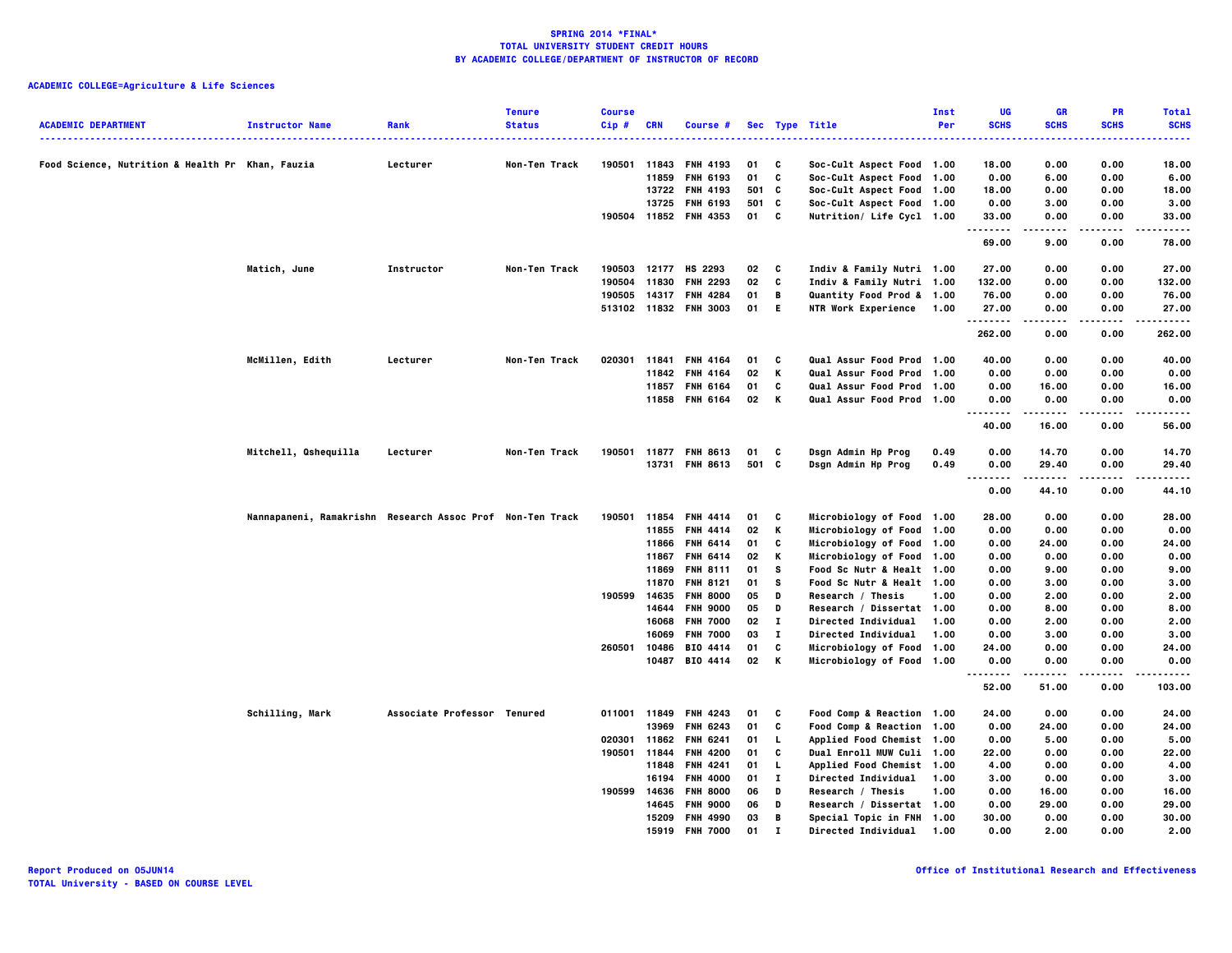| <b>ACADEMIC DEPARTMENT</b>                                                 | <b>Instructor Name</b> | Rank                              | <b>Tenure</b><br><b>Status</b> | <b>Course</b><br>Cip# | <b>CRN</b> | Course #              |              |     | Sec Type Title            | Inst<br>Per | UG<br><b>SCHS</b>                        | <b>GR</b><br><b>SCHS</b>   | <b>PR</b><br><b>SCHS</b> | <b>Total</b><br><b>SCHS</b> |
|----------------------------------------------------------------------------|------------------------|-----------------------------------|--------------------------------|-----------------------|------------|-----------------------|--------------|-----|---------------------------|-------------|------------------------------------------|----------------------------|--------------------------|-----------------------------|
|                                                                            |                        |                                   |                                |                       |            |                       |              |     |                           |             |                                          |                            |                          | .                           |
|                                                                            |                        |                                   |                                |                       |            |                       |              |     |                           |             | <br>83.00                                | --------<br>76.00          | 0.00                     | .<br>159.00                 |
| Food Science, Nutrition & Health Pr Silva, Juan                            |                        | Professor                         | Tenured                        | 190501                | 11833      | <b>FNH 3111</b>       | 01           | - S | <b>FNH Seminar</b>        | 1.00        | 26.00                                    | 0.00                       | 0.00                     | 26.00                       |
|                                                                            |                        |                                   |                                | 190599                | 14637      | <b>FNH 8000</b>       | 07           | D   | Research / Thesis         | 1.00        | 0.00                                     | 4.00                       | 0.00                     | 4.00                        |
|                                                                            |                        |                                   |                                |                       |            | 14646 FNH 9000        | 07           | D   | Research / Dissertat 1.00 |             | 0.00                                     | 13.00                      | 0.00                     | 13.00                       |
|                                                                            |                        |                                   |                                |                       |            |                       |              |     |                           |             | .<br>26.00                               | .<br>17.00                 | 0.00                     | 43.00                       |
|                                                                            | Street, Susan          | Lecturer                          | Non-Ten Track                  | 190501                | 13720      | <b>FNH 2283</b>       | 501 C        |     | Child Health & Nutri 1.00 |             | 45.00                                    | 0.00                       | 0.00                     | 45.00                       |
|                                                                            |                        |                                   |                                | 190503                | 13793      | HS 2283               | 501 C        |     | Child Health & Nutri 1.00 |             | 27.00                                    | 0.00                       | 0.00                     | 27.00                       |
|                                                                            |                        |                                   |                                |                       | 13794      | HS 2293               | 501 C        |     | Indiv & Family Nutri 1.00 |             | 27.00                                    | 0.00                       | 0.00                     | 27.00                       |
|                                                                            |                        |                                   |                                |                       |            | 190504 13721 FNH 2293 | 501 C        |     | Indiv & Family Nutri 1.00 |             | 114.00<br>                               | 0.00<br>$\cdots$           | 0.00<br>.                | 114.00<br>                  |
|                                                                            |                        |                                   |                                |                       |            |                       |              |     |                           |             | 213.00                                   | 0.00                       | 0.00                     | 213.00                      |
|                                                                            | Tidwell, Diane         | Associate Professor Tenured       |                                | 190501                |            | 11873 FNH 8273        | 01           | C   | Advan Clinical Nutri 1.00 |             | 0.00                                     | 24.00                      | 0.00                     | 24.00                       |
|                                                                            |                        |                                   |                                |                       | 11874      | <b>FNH 8286</b>       | 01           | E.  | Supervised Practice       | 1.00        | 0.00                                     | 48.00                      | 0.00                     | 48.00                       |
|                                                                            |                        |                                   |                                | 190599                | 14638      | <b>FNH 8000</b>       | 08           | D   | Research / Thesis         | 1.00        | 0.00                                     | 3.00                       | 0.00                     | 3.00                        |
|                                                                            |                        |                                   |                                |                       | 14647      | <b>FNH 9000</b>       | 08           | D   | Research / Dissertat 1.00 |             | 0.00                                     | 18.00                      | 0.00                     | 18.00                       |
|                                                                            |                        |                                   |                                |                       |            |                       |              |     |                           |             | $\ddotsc$<br>0.00                        | 93.00                      | 0.00                     | 93.00                       |
|                                                                            | White, Kelly           | Lecturer                          | Non-Ten Track                  | 020301                | 14651      | <b>FNH 6990</b>       | 501 C        |     | Special Topic in FNH 1.00 |             | 0.00                                     | 6.00                       | 0.00                     | 6.00                        |
|                                                                            |                        |                                   |                                |                       |            | 14672 FNH 6990        | 01           | C   | Special Topic in FNH 1.00 |             | 0.00                                     | 6.00                       | 0.00                     | 6.00                        |
|                                                                            |                        |                                   |                                | 190501                | 11846      | <b>FNH 4223</b>       | 01           | C   | Sports Nutrition          | 1.00        | 24.00                                    | 0.00                       | 0.00                     | 24.00                       |
|                                                                            |                        |                                   |                                |                       | 11860      | <b>FNH 6223</b>       | 01           | C   | Sports Nutrition          | 1.00        | 0.00                                     | 18.00                      | 0.00                     | 18.00                       |
|                                                                            |                        |                                   |                                |                       | 13723      | <b>FNH 4223</b>       | 501 C        |     | Sports Nutrition          | 1.00        | 24.00                                    | 0.00                       | 0.00                     | 24.00                       |
|                                                                            |                        |                                   |                                |                       | 13726      | <b>FNH 6223</b>       | 501 C        |     | Sports Nutrition          | 1.00        | 0.00                                     | 9.00                       | 0.00                     | 9.00                        |
|                                                                            |                        |                                   |                                | 190599                | 14650      | <b>FNH 4990</b>       | 501 C        |     | Special Topic in FNH 1.00 |             | 3.00                                     | 0.00                       | 0.00                     | 3.00                        |
|                                                                            |                        |                                   |                                |                       |            | 14671 FNH 4990        | 01 C         |     | Special Topic in FNH 1.00 |             | 27.00<br>                                | 0.00<br>-----              | 0.00<br>.                | 27.00<br>------             |
|                                                                            |                        |                                   |                                |                       |            |                       |              |     |                           |             | 78.00                                    | 39.00                      | 0.00                     | 117.00                      |
|                                                                            | Williams, J. Byron     | Extension Assist Pr Non-Ten Track |                                | 190599                |            | 14639 FNH 8000        | 09 D         |     | Research / Thesis         | 1.00        | 0.00                                     | 2.00                       | 0.00                     | 2.00                        |
|                                                                            |                        |                                   |                                |                       |            |                       |              |     |                           |             | $\sim$ $\sim$ $\sim$<br>$\cdots$<br>0.00 | .<br>2.00                  | 0.00                     | 2.00                        |
|                                                                            | Wilson, Julie          | Non-Faculty                       | Non-Faculty                    |                       |            | 190501 11826 FNH 2112 | $01 \quad B$ |     | Food Products Evalua 1.00 |             | 34,00                                    | 0.00                       | 0.00                     | 34.00                       |
|                                                                            |                        |                                   |                                |                       |            |                       |              |     |                           |             | --------<br>34.00                        | .<br>0.00                  | ----<br>0.00             | 34.00                       |
| -----------------------------------                                        |                        |                                   |                                |                       |            |                       |              |     |                           |             |                                          | --------- -------- ------- |                          | -----------                 |
| Food Science, Nutrition & Health Pr<br>----------------------------------- |                        |                                   |                                |                       |            |                       |              |     |                           |             | 1880.00                                  | 650.00                     | 0.00                     | 2530.00                     |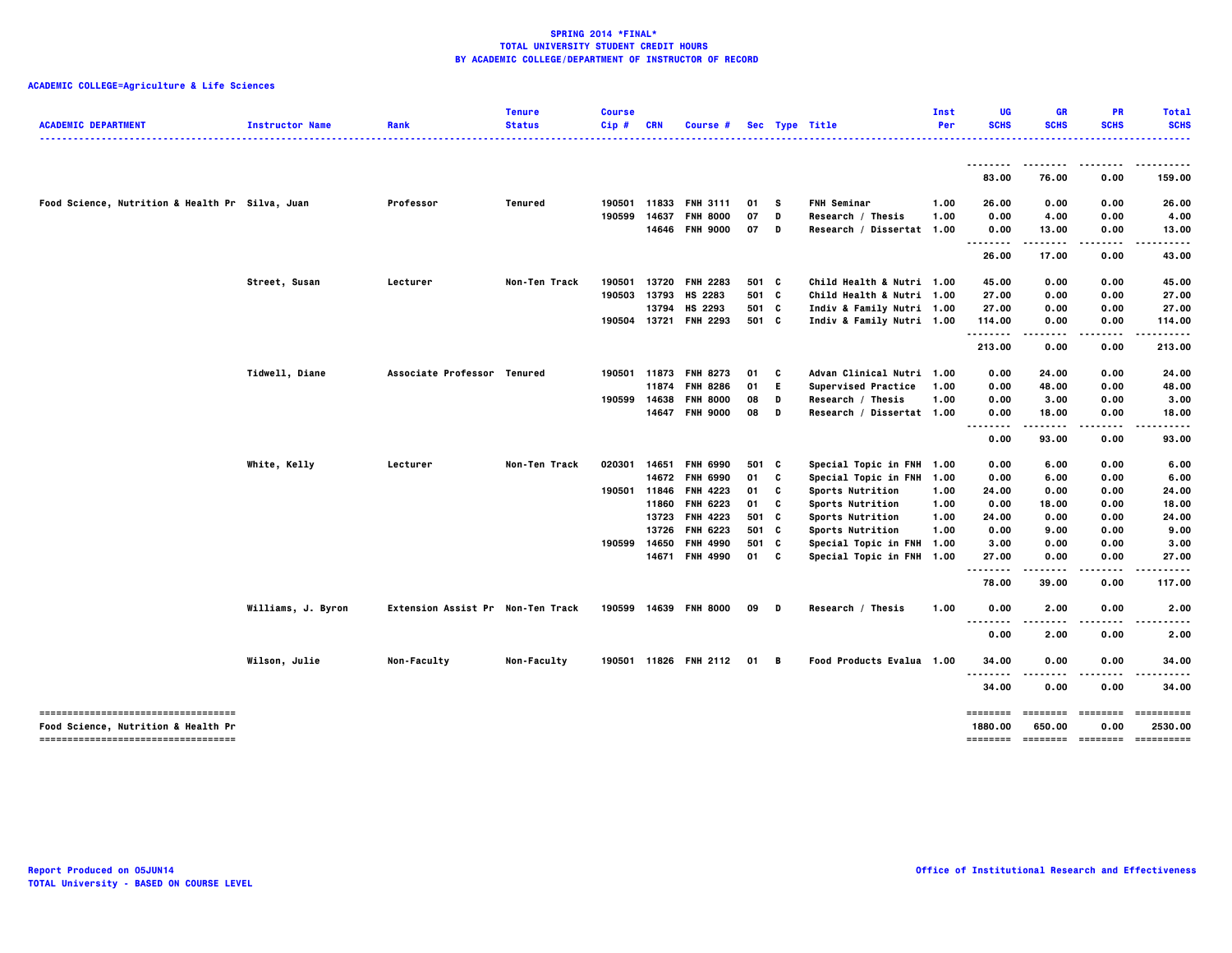| <b>ACADEMIC DEPARTMENT</b> | <b>Instructor Name</b> | Rank                          | <b>Tenure</b><br><b>Status</b> | <b>Course</b><br>Cip# | <b>CRN</b> | Course #                 |                 |              | Sec Type Title                     | Inst<br>Per  | UG<br><b>SCHS</b> | <b>GR</b><br><b>SCHS</b> | <b>PR</b><br><b>SCHS</b> | <b>Total</b><br><b>SCHS</b> |
|----------------------------|------------------------|-------------------------------|--------------------------------|-----------------------|------------|--------------------------|-----------------|--------------|------------------------------------|--------------|-------------------|--------------------------|--------------------------|-----------------------------|
| Landscape Architecture     | Artunc, Sadik          | Professor                     | Tenured                        | 040601                | 12297      | LA 2644                  | 01              | B            | Construction II: Gra 1.00          |              | 52.00             | 0.00                     | 0.00                     | 52.00                       |
|                            |                        |                               |                                |                       |            | 15169 LA 7000            | 03              | $\mathbf{I}$ | <b>Directed Individual</b>         | 1.00         | 0.00              | 3.00                     | 0.00                     | 3.00                        |
|                            |                        |                               |                                |                       | 15172      | <b>LA 7000</b>           | 06              | $\mathbf{I}$ | Directed Individual                | 1.00         | 0.00              | 3.00                     | 0.00                     | 3.00                        |
|                            |                        |                               |                                |                       | 15174      | <b>LA 7000</b>           | 08              | $\mathbf{I}$ | Directed Individual                | 1.00         | 0.00              | 3.00                     | 0.00                     | 3.00                        |
|                            |                        |                               |                                |                       | 15177      | <b>LA 7000</b>           | 11              | $\mathbf{I}$ | Directed Individual                | 1.00         | 0.00              | 3.00                     | 0.00                     | 3.00                        |
|                            |                        |                               |                                |                       | 15876      | <b>LA 7000</b>           | 14              | $\mathbf{I}$ | Directed Individual                | 1.00         | 0.00              | 3.00                     | 0.00                     | 3.00                        |
|                            |                        |                               |                                |                       |            |                          |                 |              |                                    |              | $\cdots$<br>52.00 | .<br>15.00               | $- - - -$<br>0.00        | 67.00                       |
|                            | Brzuszek, Robert       | Associate Professor Tenured   |                                | 040601                |            | 12302 LA 3652            | 01              | L            | LA Case Studies                    | 1.00         | 10.00             | 0.00                     | 0.00                     | 10.00                       |
|                            |                        |                               |                                |                       |            | 12314 LA 8721            | 01              | C            | Seminar Land Manage                | 1.00         | 0.00              | 5.00                     | 0.00                     | 5.00                        |
|                            |                        |                               |                                |                       |            | 14221 LA 4514            | 01              | Q            | Eco Planting Design                | 1.00         | 8.00              | 0.00                     | 0.00                     | 8.00                        |
|                            |                        |                               |                                |                       |            | 14222 LA 6514            | 01              | Q            | <b>Eco Planting Design</b>         | 1.00         | 0.00<br>.         | 24.00                    | 0.00                     | 24.00                       |
|                            |                        |                               |                                |                       |            |                          |                 |              |                                    |              | 18.00             | 29.00                    | 0.00                     | 47.00                       |
|                            | Fulford, Charles       | Associate Professor Tenured   |                                | 040601                |            | 12292 LA 1223            | 01              | В            | Computers in Land Ar 1.00          |              | 63.00             | 0.00                     | 0.00                     | 63.00                       |
|                            |                        |                               |                                |                       |            | 12293 LA 1223            | 02              | В            | Computers in Land Ar               | 1.00         | 27.00             | 0.00                     | 0.00                     | 27.00                       |
|                            |                        |                               |                                |                       | 15167      | <b>LA 7000</b>           | 01              | $\mathbf{I}$ | Directed Individual                | 1.00         | 0.00              | 3.00                     | 0.00                     | 3.00                        |
|                            |                        |                               |                                |                       |            | 15170 LA 7000            | 04              | $\mathbf{T}$ | Directed Individual                | 1.00         | 0.00              | 3.00                     | 0.00                     | 3.00                        |
|                            |                        |                               |                                |                       | 15173      | <b>LA 7000</b>           | 07              | $\mathbf{I}$ | <b>Directed Individual</b>         | 1.00         | 0.00              | 3.00                     | 0.00                     | 3.00                        |
|                            |                        |                               |                                |                       | 15175      | <b>LA 7000</b>           | 09              | $\mathbf{I}$ | Directed Individual                | 1.00         | 0.00              | 3.00                     | 0.00                     | 3.00                        |
|                            |                        |                               |                                |                       | 15874      | <b>LA 7000</b>           | 12 <sub>2</sub> | $\mathbf{I}$ | Directed Individual                | 1.00         | 0.00              | 3.00                     | 0.00                     | 3.00                        |
|                            |                        |                               |                                |                       |            | 16201 LA 4000            | $02 \qquad I$   |              | Directed Individual                | 1.00         | 3.00              | 0.00                     | 0.00                     | 3.00                        |
|                            |                        |                               |                                |                       |            |                          |                 |              |                                    |              | 93.00             | 15.00                    | 0.00                     | 108.00                      |
|                            | Gallo, Katarzyna       | Grad Teach Assist             | Not Applicable                 |                       |            | 130499 11626 EPY 3513    | 01              | C            | Behavioral Sci Writi 1.00          |              | 63.00             | 0.00                     | 0.00                     | 63.00                       |
|                            |                        |                               |                                |                       |            | 11627 EPY 3513           | 02              | C            | Behavioral Sci Writi 1.00          |              | 33.00             | 0.00                     | 0.00                     | 33.00<br>$- - - - -$        |
|                            |                        |                               |                                |                       |            |                          |                 |              |                                    |              | .<br>96.00        | 0.00                     | 0.00                     | 96.00                       |
|                            | Gallo, Warren          | Assistant Professor Ten Track |                                | 040601                |            | 12310 LA 4844            | 01              | B            | Sustainable Communit 1.00          |              | 52.00             | 0.00                     | 0.00                     | 52.00                       |
|                            |                        |                               |                                |                       | 14223      | LA 4443                  | <b>SO1</b>      | Q            | Exterior Design/Buil 1.00          |              | 21.00             | 0.00                     | 0.00                     | 21.00                       |
|                            |                        |                               |                                |                       | 14224      | LA 6443                  | 01              | Q            | <b>Exterior Design/Buil 1.00</b>   |              | 0.00              | 9.00                     | 0.00                     | 9.00                        |
|                            |                        |                               |                                |                       | 15218      | LA 4000                  | 01              | $\mathbf{I}$ | Directed Individual                | 1.00         | 1.00              | 0.00                     | 0.00                     | 1.00                        |
|                            |                        |                               |                                |                       |            | 15880 LA 8000            | 04              | D            | Research / Thesis                  | 1.00         | 0.00              | 2.00                     | 0.00                     | 2.00                        |
|                            |                        |                               |                                |                       |            |                          |                 |              |                                    |              | <u>.</u><br>74.00 | -----<br>11.00           | $- - - -$<br>0.00        | $- - - -$<br>85.00          |
|                            | Li, Chuo               | Assistant Professor Ten Track |                                | 040601                |            | 14220 LA 3654            | 01              | Q            | LA Design IV- Urban                | 1.00         | 28.00             | 0.00                     | 0.00                     | 28.00                       |
|                            |                        |                               |                                |                       | 14225      | LA 8523                  | 01              | $\bf Q$      | LA Grad Design Studi 1.00          |              | 0.00              | 15.00                    | 0.00                     | 15.00                       |
|                            |                        |                               |                                |                       |            | 15881 LA 8000            | 05              | D            | Research / Thesis                  | 1.00         | 0.00              | 11.00                    | 0.00                     | 11.00                       |
|                            |                        |                               |                                |                       |            |                          |                 |              |                                    |              | .<br>28.00        | .<br>26.00               | 0.00                     | .<br>54.00                  |
|                            | Payne, Elizabeth       | Assistant Professor Ten Track |                                | 040601                | 12303      | LA 3653                  | 01              | В            | Plant Design Fund in 1.00          |              | 27.00             | 0.00                     | 0.00                     | 27.00                       |
|                            |                        |                               |                                |                       |            | 12311 LA 4855            | 01              | L.           | L Arch Capstone Stud 1.00          |              | 55.00             | 0.00                     | 0.00                     | 55.00                       |
|                            |                        |                               |                                |                       |            |                          |                 |              |                                    |              | .<br>82.00        | .<br>0.00                | .<br>0.00                | .<br>82.00                  |
|                            | Rood, Cynthia          | Lecturer                      | Non-Ten Track                  | 040601                | 12296      | LA 1803<br>13810 LA 1803 | 01<br>501 C     | C            | Land Arch Appre<br>Land Arch Appre | 1.00<br>1.00 | 225.00<br>108.00  | 0.00<br>0.00             | 0.00<br>0.00             | 225.00<br>108.00            |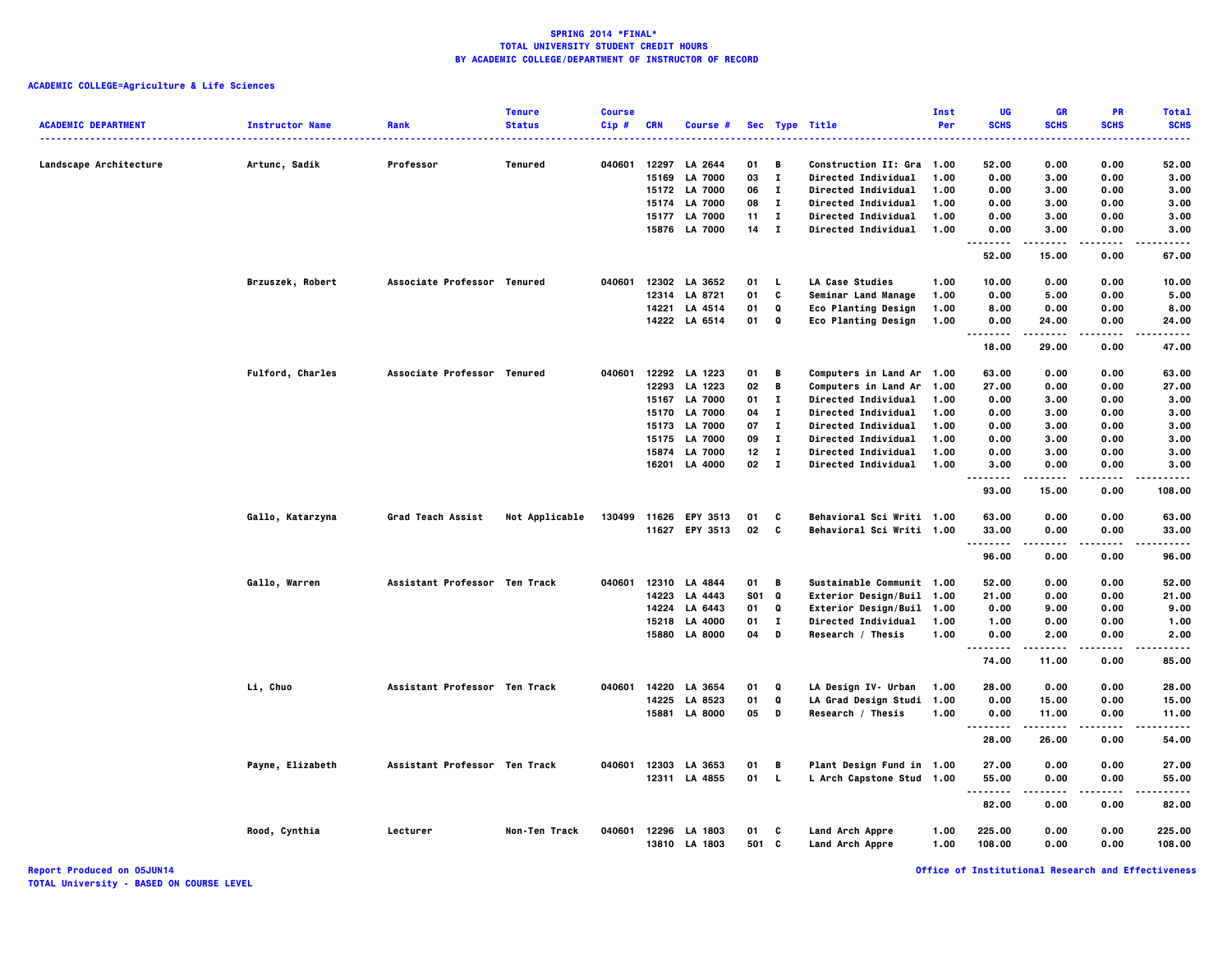| <b>ACADEMIC DEPARTMENT</b>            | <b>Instructor Name</b> | Rank                        | Tenure<br><b>Status</b> | <b>Course</b><br>Cip# | <b>CRN</b> | <b>Course #</b> |              |              | Sec Type Title            | Inst<br>Per | UG<br><b>SCHS</b> | GR<br><b>SCHS</b> | <b>PR</b><br><b>SCHS</b> | Total<br><b>SCHS</b> |
|---------------------------------------|------------------------|-----------------------------|-------------------------|-----------------------|------------|-----------------|--------------|--------------|---------------------------|-------------|-------------------|-------------------|--------------------------|----------------------|
|                                       |                        |                             |                         |                       |            |                 |              |              |                           |             | <u>.</u>          | --------          | .                        | .                    |
|                                       |                        |                             |                         |                       |            |                 |              |              |                           |             | 333.00            | 0.00              | 0.00                     | 333.00               |
| Landscape Architecture                | Schauwecker, Timothy   | Associate Professor Tenured |                         | 010605                | 12295      | LA 1711         | 01 E         |              | LC Internship I           | 1.00        | 1.00              | 0.00              | 0.00                     | 1.00                 |
|                                       |                        |                             |                         |                       | 12305      | LA 3721         | 01           | C            | LC Field Trip I           | 0.50        | 7.00              | 0.00              | 0.00                     | 7.00                 |
|                                       |                        |                             |                         |                       | 12308      | LA 4721         | 01           | C            | LC Field Trip II          | 0.50        | 5.50              | 0.00              | 0.00                     | 5.50                 |
|                                       |                        |                             |                         |                       | 12309      | LA 4724         | 01           | в            | Landscape Contr II        | 1.00        | 32.00             | 0.00              | 0.00                     | 32.00                |
|                                       |                        |                             |                         | 040601                | 12315      | LA 8741         | 01           | c            | Proposal Writing Sem      | 1.00        | 0.00              | 5.00              | 0.00                     | 5.00                 |
|                                       |                        |                             |                         |                       | 15883      | <b>LA 8000</b>  | 07           | D            | Research / Thesis         | 1.00        | 0.00              | 13.00             | 0.00                     | 13.00                |
|                                       |                        |                             |                         |                       |            |                 |              |              |                           |             | .<br>45.50        | 18.00             | 0.00                     | 63.50                |
|                                       | Seymour, Michael       | Associate Professor Tenured |                         | 040601                |            | 12294 LA 1423   | 01           | C            | Hist of Land Arch         | 1.00        | 90.00             | 0.00              | 0.00                     | 90.00                |
|                                       |                        |                             |                         |                       | 14226      | LA 8751         | 01           | s            | LA Seminar IV- Cont. 1.00 |             | 0.00              | 4.00              | 0.00                     | 4.00                 |
|                                       |                        |                             |                         |                       | 14227      | LA 8545         | 01           | Q            | LA Studio IV-Case St 1.00 |             | 0.00              | 15.00             | 0.00                     | 15.00                |
|                                       |                        |                             |                         |                       | 15168      | <b>LA 7000</b>  | 02           | - 1          | Directed Individual       | 1.00        | 0.00              | 3.00              | 0.00                     | 3.00                 |
|                                       |                        |                             |                         |                       | 15171      | <b>LA 7000</b>  | 05           | $\mathbf{I}$ | Directed Individual       | 1.00        | 0.00              | 3.00              | 0.00                     | 3.00                 |
|                                       |                        |                             |                         |                       | 15176      | <b>LA 7000</b>  | $10 \quad I$ |              | Directed Individual       | 1.00        | 0.00              | 3.00              | 0.00                     | 3.00                 |
|                                       |                        |                             |                         |                       |            | 15875 LA 7000   | 13 I         |              | Directed Individual       | 1.00        | 0.00              | 3.00              | 0.00                     | 3,00                 |
|                                       |                        |                             |                         |                       |            |                 |              |              |                           |             | --------<br>90.00 | ----<br>31.00     | .<br>0.00                | 121.00               |
|                                       | Walker, Jason          | Associate Professor Tenured |                         | 010605                | 12305      | LA 3721         | 01           | C            | LC Field Trip I           | 0.50        | 7.00              | 0.00              | 0.00                     | 7.00                 |
|                                       |                        |                             |                         |                       |            | 12308 LA 4721   | 01           | C            | LC Field Trip II          | 0.50        | 5.50              | 0.00              | 0.00                     | 5.50                 |
|                                       |                        |                             |                         | 040601                | 12299      | LA 2654         | 01           | Q            | Design II:Neighborho      | 1.00        | 64.00             | 0.00              | 0.00                     | 64.00                |
|                                       |                        |                             |                         |                       | 12307      | LA 4344         | 01           | В            | Land Arch Constr IV       | 1.00        | 60.00             | 0.00              | 0.00                     | 60.00                |
|                                       |                        |                             |                         |                       | 16355      | <b>LA 4000</b>  | 03 I         |              | Directed Individual       | 1.00        | 3.00              | 0.00              | 0.00                     | 3.00                 |
|                                       |                        |                             |                         |                       |            |                 |              |              |                           |             | .<br>139.50       | 0.00              | .<br>0.00                | .<br>139.50          |
|                                       |                        |                             |                         |                       |            |                 |              |              |                           |             | ========          | ---------         | ========                 | ==========           |
| <b>Landscape Architecture</b>         |                        |                             |                         |                       |            |                 |              |              |                           |             | 1051.00           | 145.00            | 0.00                     | 1196.00              |
| ------------------------------------- |                        |                             |                         |                       |            |                 |              |              |                           |             | ========          |                   | socococo concoco         | ==========           |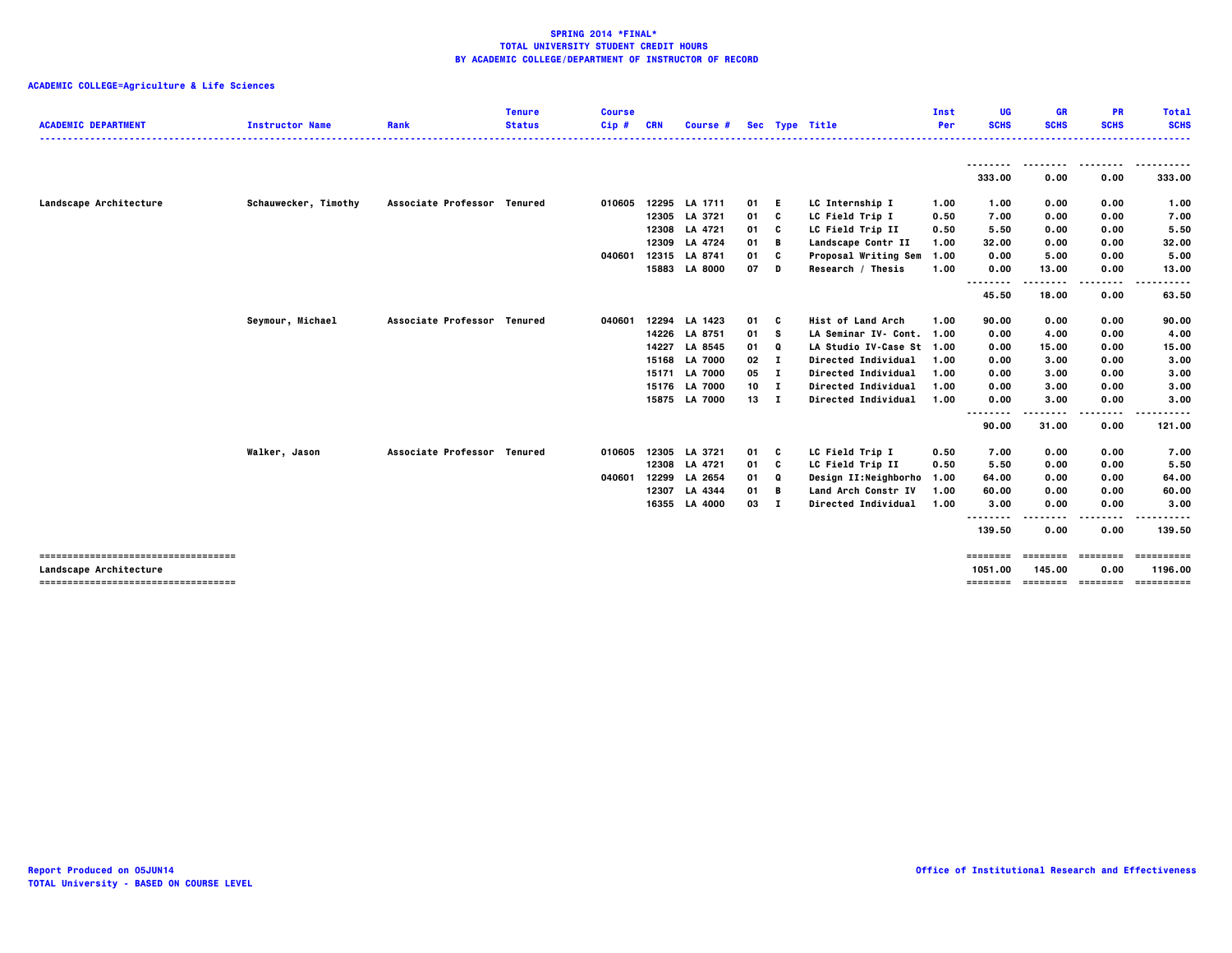|                            |                        |                                          | <b>Tenure</b>  | <b>Course</b> |                |                             |          |          |                           | Inst         | UG                                       | <b>GR</b>      | <b>PR</b>    | <b>Total</b>   |
|----------------------------|------------------------|------------------------------------------|----------------|---------------|----------------|-----------------------------|----------|----------|---------------------------|--------------|------------------------------------------|----------------|--------------|----------------|
| <b>ACADEMIC DEPARTMENT</b> | <b>Instructor Name</b> | Rank                                     | <b>Status</b>  | Cip#          | <b>CRN</b>     | Course #                    |          |          | Sec Type Title            | Per          | <b>SCHS</b>                              | <b>SCHS</b>    | <b>SCHS</b>  | <b>SCHS</b>    |
| Plant & Soil Sciences      | Baldwin, Brian         | Professor                                | Tenured        | 010606 13046  |                | PSS 3923                    | 01       | C        | <b>Plant Propagation</b>  | 1.00         | 48.00                                    | 0.00           | 0.00         | 48.00          |
|                            |                        |                                          |                |               | 13047          | PSS 3923                    | 02       | Κ        | <b>Plant Propagation</b>  | 1.00         | 0.00                                     | 0.00           | 0.00         | 0.00           |
|                            |                        |                                          |                | 020401        | 14916          | <b>PSS 8000</b>             | 02       | D        | Research / Thesis         | 1.00         | 0.00                                     | 7.00           | 0.00         | 7.00           |
|                            |                        |                                          |                | 020402 14895  |                | <b>PSS 9000</b>             | 02       | D        | Research / Dissertat 1.00 |              | 0.00                                     | 3.00           | 0.00         | 3.00           |
|                            |                        |                                          |                |               |                |                             |          |          |                           |              | <br>48.00                                | -----<br>10.00 | 0.00         | -----<br>58.00 |
|                            |                        |                                          |                |               |                |                             |          |          |                           |              |                                          |                |              |                |
|                            | Baldwin, Christian     | Assistant Professor Ten Track            |                | 010607        |                | 13062 PSS 4423              | 01       | C        | Golf Course Oper          | 1.00         | 33.00                                    | 0.00           | 0.00         | 33.00          |
|                            |                        |                                          |                |               | 13086          | PSS 6423                    | 01       | C        | Golf Course Oper          | 1.00         | 0.00                                     | 3.00           | 0.00         | 3.00           |
|                            |                        |                                          |                |               | 14326          | <b>PSS 4823</b>             | 01       | В        | Turf Weed Management      | 1.00         | 42.00                                    | 0.00           | 0.00         | 42.00          |
|                            |                        |                                          |                | 011103 13018  |                | PSS 1313                    | 01       | C        | <b>Plant Science</b>      | 1.00         | 147.00                                   | 0.00           | 0.00         | 147.00         |
|                            |                        |                                          |                |               | 13020          | PSS 1313                    | 03       | К        | <b>Plant Science</b>      | 1.00         | 0.00                                     | 0.00           | 0.00         | 0.00           |
|                            |                        |                                          |                |               | 13021          | PSS 1313                    | 04       | Κ        | <b>Plant Science</b>      | 1.00         | 0.00                                     | 0.00           | 0.00         | 0.00           |
|                            |                        |                                          |                | 020401        | 14917          | <b>PSS 8000</b>             | 03       | D        | Research / Thesis         | 1.00         | 0.00                                     | 3.00           | 0.00         | 3.00           |
|                            |                        |                                          |                | 020402 15585  |                | <b>PSS 4000</b>             | 01       | $\bf{I}$ | Directed Individual       | 1.00         | 3.00<br>.                                | 0.00<br>-----  | 0.00<br>.    | 3.00<br>.      |
|                            |                        |                                          |                |               |                |                             |          |          |                           |              | 225.00                                   | 6.00           | 0.00         | 231.00         |
|                            | <b>Bi, Guihong</b>     | Research Assoc Prof Non-Ten Track        |                | 020402        | 14896          | <b>PSS 9000</b>             | 03       | D        | Research / Dissertat 1.00 |              | 0.00                                     | 2.00           | 0.00         | 2.00           |
|                            |                        |                                          |                | 020403        | 13029          | <b>PSS 2423</b>             | 01       | C        | <b>Plant Matl I</b>       | 1.00         | 42.00                                    | 0.00           | 0.00         | 42.00          |
|                            |                        |                                          |                |               | 13030          | <b>PSS 2423</b>             | 02       | Κ        | Plant Matl I              | 1.00         | 0.00                                     | 0.00           | 0.00         | 0.00           |
|                            |                        |                                          |                |               | 13044          | <b>PSS 3473</b>             | 01       | В        | Plant Matl II             | 1.00         | 75.00<br>.                               | 0.00           | 0.00         | 75.00          |
|                            |                        |                                          |                |               |                |                             |          |          |                           |              | 117.00                                   | .<br>2.00      | .<br>0.00    | .<br>119.00    |
|                            | Bond, Jason            | Research Assoc Prof Non-Ten Track        |                |               |                | 020401 14919 PSS 8000       | 05       | D        | Research / Thesis         | 1.00         | 0.00                                     | 8.00           | 0.00         | 8.00           |
|                            |                        |                                          |                |               |                |                             |          |          |                           |              | 0.00                                     | 8.00           | 0.00         | 8.00           |
|                            | Byrd, John             | <b>Extension Professor Non-Ten Track</b> |                |               |                | 020401 14920 PSS 8000       | 06       | D        | Research / Thesis         | 1.00         | 0.00                                     | 12.00          | 0.00         | 12.00          |
|                            |                        |                                          |                |               |                |                             |          |          |                           |              |                                          | .              |              | .              |
|                            |                        |                                          |                |               |                |                             |          |          |                           |              | 0.00                                     | 12.00          | 0.00         | 12.00          |
|                            | Coker, Christine       | Research Assoc Prof Non-Ten Track        |                |               |                | 020402 14898 PSS 9000       | 05       | D        | Research / Dissertat 1.00 |              | 0.00<br>$\sim$ $\sim$ $\sim$<br>$\cdots$ | 6.00           | 0.00<br>.    | 6.00           |
|                            |                        |                                          |                |               |                |                             |          |          |                           |              | 0.00                                     | 6.00           | 0.00         | 6.00           |
|                            | Collins, Pamela        | Research Assist Pro Non-Ten Track        |                | 010699        | 13060          | <b>PSS 4353</b>             | 01       | c        | Arboriculture             | 1.00         | 63.00                                    | 0.00           | 0.00         | 63.00          |
|                            |                        |                                          |                |               |                | 13061 PSS 4353              | 02       | K        | Arboriculture             | 1.00         | 0.00                                     | 0.00           | 0.00         | 0.00           |
|                            |                        |                                          |                |               |                |                             |          |          |                           |              | .<br>63.00                               | 0.00           | 0.00         | 63.00          |
|                            |                        |                                          |                |               |                |                             |          |          |                           |              |                                          |                |              |                |
|                            | Cox, Michael           | Professor                                | <b>Tenured</b> | 010605        |                | 13032 PSS 3301              | 01       | . L.     | Soils Laboratory          | 1.00         | 23.00                                    | 0.00           | 0.00         | 23.00          |
|                            |                        |                                          |                |               | 13033<br>13034 | <b>PSS 3301</b>             | 02       | <b>L</b> | Soils Laboratory          | 1.00         | 24.00                                    | 0.00           | 0.00         | 24.00          |
|                            |                        |                                          |                |               | 13035          | PSS 3301<br><b>PSS 3303</b> | 03<br>01 | L.<br>C  | Soils Laboratory<br>Soils | 1.00<br>1.00 | 24.00                                    | 0.00           | 0.00<br>0.00 | 24.00          |
|                            |                        |                                          |                | 020401        |                | 14923 PSS 8000              | 09       | D        | Research / Thesis         | 1.00         | 351.00<br>0.00                           | 0.00<br>4.00   | 0.00         | 351.00<br>4.00 |
|                            |                        |                                          |                |               |                |                             |          |          |                           |              | .                                        |                |              | .              |
|                            |                        |                                          |                |               |                |                             |          |          |                           |              | 422.00                                   | 4.00           | 0.00         | 426.00         |
|                            | DelPrince, James       | Professor                                | Tenured        | 010605        | 13036          | <b>PSS 3313</b>             | 01       | C        | Int Plant Des & Mint 1.00 |              | 45.00                                    | 0.00           | 0.00         | 45.00          |
|                            |                        |                                          |                |               | 13037          | PSS 3313                    | 02       | К        | Int Plant Des & Mint 1.00 |              | 0.00                                     | 0.00           | 0.00         | 0.00           |
|                            |                        |                                          |                | 020403        | 13022          | <b>PSS 2343</b>             | 01       | C        | <b>Floral Design</b>      | 1.00         | 252.00                                   | 0.00           | 0.00         | 252.00         |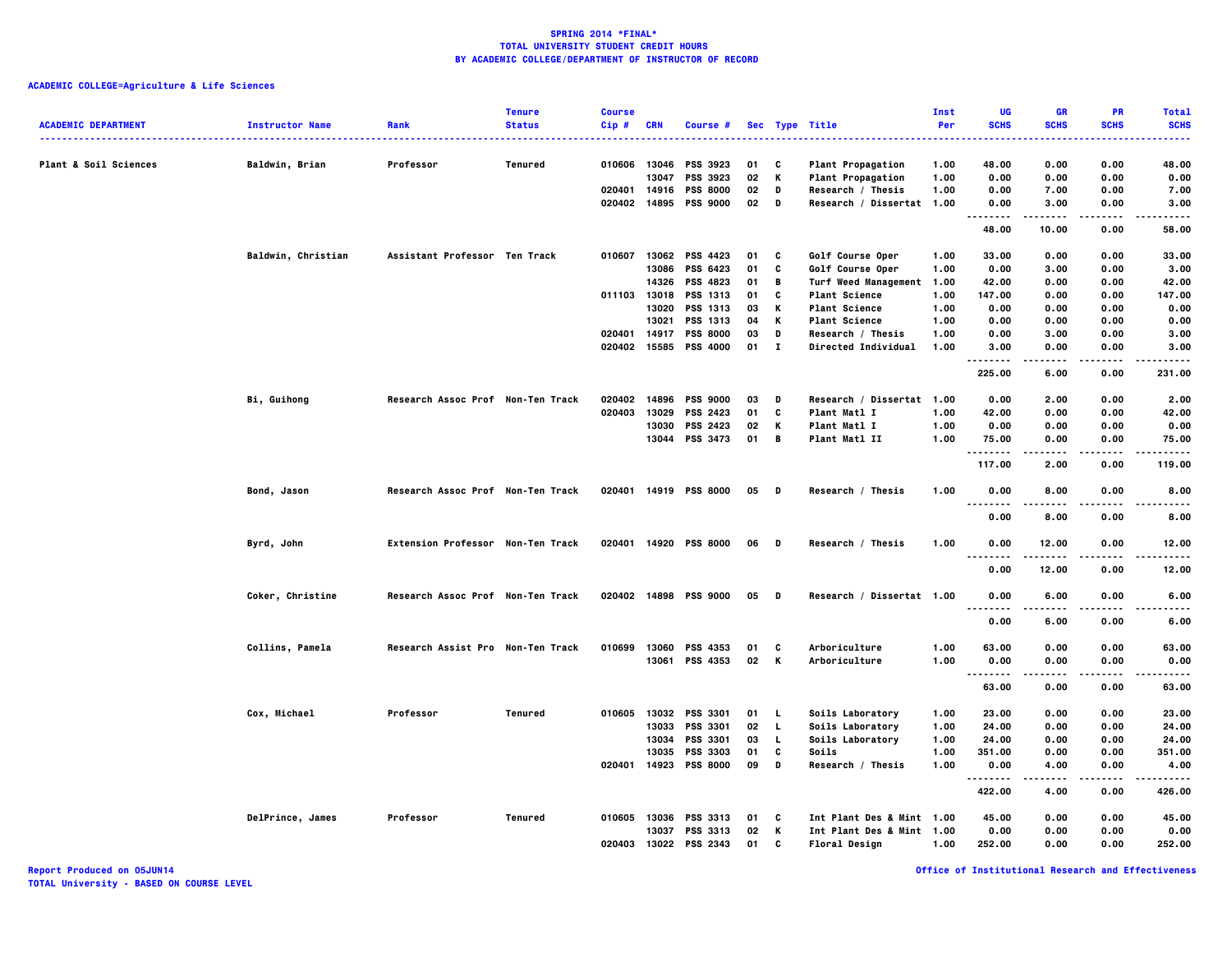| <b>ACADEMIC DEPARTMENT</b>       | <b>Instructor Name</b> | Rank                              | <b>Tenure</b><br><b>Status</b> | <b>Course</b><br>$Cip$ # | <b>CRN</b>     | Course #                   |          |          | Sec Type Title                                         | Inst<br>Per  | UG<br><b>SCHS</b> | <b>GR</b><br><b>SCHS</b> | PR<br><b>SCHS</b> | <b>Total</b><br><b>SCHS</b> |
|----------------------------------|------------------------|-----------------------------------|--------------------------------|--------------------------|----------------|----------------------------|----------|----------|--------------------------------------------------------|--------------|-------------------|--------------------------|-------------------|-----------------------------|
|                                  |                        |                                   |                                |                          |                |                            |          |          |                                                        |              |                   |                          |                   |                             |
| <b>Plant &amp; Soil Sciences</b> | DelPrince, James       | Professor                         | Tenured                        | 020403                   | 13023          | PSS 2343                   | 02       | К        | <b>Floral Design</b>                                   | 0.50         | 0.00              | 0.00                     | 0.00              | 0.00                        |
|                                  |                        |                                   |                                |                          | 13024          | PSS 2343<br>13025 PSS 2343 | 03       | К<br>К   | <b>Floral Design</b><br><b>Floral Design</b>           | 0.50         | 0.00              | 0.00                     | 0.00              | 0.00<br>0.00                |
|                                  |                        |                                   |                                |                          |                | 13026 PSS 2343             | 04<br>05 | К        | <b>Floral Design</b>                                   | 1.00<br>1.00 | 0.00<br>0.00      | 0.00<br>0.00             | 0.00<br>0.00      | 0.00                        |
|                                  |                        |                                   |                                |                          | 13027          | PSS 2343                   | 06       | К        | <b>Floral Design</b>                                   | 1.00         | 0.00              | 0.00                     | 0.00              | 0.00                        |
|                                  |                        |                                   |                                |                          | 13028          | PSS 2343                   | 07       | К        | <b>Floral Design</b>                                   | 0.50         | 0.00              | 0.00                     | 0.00              | 0.00                        |
|                                  |                        |                                   |                                |                          | 13038          | PSS 3343                   | 01       | C        | <b>Wedding Floral Desig</b>                            | 1.00         | 39.00             | 0.00                     | 0.00              | 39.00                       |
|                                  |                        |                                   |                                |                          | 13039          | PSS 3343                   | 02       | К        | Wedding Floral Desig                                   | 1.00         | 0.00              | 0.00                     | 0.00              | 0.00                        |
|                                  |                        |                                   |                                |                          |                | 13848 PSS 2343             | 501 B    |          | <b>Floral Design</b>                                   | 1.00         | 15.00<br>.        | 0.00                     | 0.00              | 15.00<br>-----              |
|                                  |                        |                                   |                                |                          |                |                            |          |          |                                                        |              | 351.00            | 0.00                     | 0.00              | 351.00                      |
|                                  | Denny, Geoffrey        | Extension Assist Pr Non-Ten Track |                                |                          |                | 020401 14925 PSS 8000      | 11 D     |          | Research / Thesis                                      | 1.00         | 0.00<br>.<br>.    | 4.00                     | 0.00<br>.         | 4.00<br>.                   |
|                                  |                        |                                   |                                |                          |                |                            |          |          |                                                        |              | 0.00              | 4.00                     | 0.00              | 4.00                        |
|                                  | <b>Dodds, Darrin</b>   | Extension Assoc Pro Non-Ten Track |                                |                          |                | 020401 14926 PSS 8000      | $12$ D   |          | Research / Thesis                                      | 1.00         | 0.00<br>.         | 15.00                    | 0.00<br>.         | 15.00<br>$- - - -$          |
|                                  |                        |                                   |                                |                          |                |                            |          |          |                                                        |              | 0.00              | 15.00                    | 0.00              | 15.00                       |
|                                  | Golden, Bobby          | Research Assist Pro Non-Ten Track |                                |                          |                | 020401 14929 PSS 8000      | 15       | <b>D</b> | Research / Thesis                                      | 1.00         | 0.00<br>.<br>---- | 3.00<br>.                | 0.00<br>----      | 3.00<br>.                   |
|                                  |                        |                                   |                                |                          |                |                            |          |          |                                                        |              | 0.00              | 3.00                     | 0.00              | 3.00                        |
|                                  | Harkess, Richard       | Professor                         | <b>Tenured</b>                 | 010606                   |                | 14322 PSS 4363             | 01       | C        | Sustain Nursery Prod 1.00                              |              | 63.00             | 0.00                     | 0.00              | 63.00                       |
|                                  |                        |                                   |                                |                          | 14323          | PSS 6363                   | 01       | C        | Sustain Nursey Prod                                    | 1.00         | 0.00              | 9.00                     | 0.00              | 9.00                        |
|                                  |                        |                                   |                                |                          | 011103 13049   | PSS 4113                   | 01       | C        | Agricultural Crop Ph 1.00                              |              | 72.00             | 0.00                     | 0.00              | 72.00                       |
|                                  |                        |                                   |                                |                          | 13073          | PSS 6113                   | 01       | C        | Agricultural Crop Ph 1.00                              |              | 0.00              | 21.00                    | 0.00              | 21.00                       |
|                                  |                        |                                   |                                | 020401                   | 14930          | <b>PSS 8000</b>            | 16       | D        | Research / Thesis                                      | 1.00         | 0.00              | 8.00                     | 0.00              | 8.00                        |
|                                  |                        |                                   |                                |                          | 020402 14901   | <b>PSS 9000</b>            | 08       | D        | Research / Dissertat 1.00                              |              | 0.00              | 28.00                    | 0.00              | 28.00                       |
|                                  |                        |                                   |                                |                          |                | 15393 PSS 7000             | $01$ I   |          | Directed Individual                                    | 1.00         | 0.00<br>.         | 3.00<br>.                | 0.00<br>.         | 3.00<br>.                   |
|                                  |                        |                                   |                                |                          |                |                            |          |          |                                                        |              | 135.00            | 69.00                    | 0.00              | 204.00                      |
|                                  | Henry, William         | Associate Professor Ten Track     |                                | 010304                   | 13050          | PSS 4123                   | 01       | C        | Grain Crops                                            | 1.00         | 51.00             | 0.00                     | 0.00              | 51.00                       |
|                                  |                        |                                   |                                |                          | 13051          | PSS 4123                   | 02       | К        | Grain Crops                                            | 1.00         | 0.00              | 0.00                     | 0.00              | 0.00                        |
|                                  |                        |                                   |                                | 020401 14931             |                | <b>PSS 8000</b>            | 17       | D        | Research / Thesis                                      | 1.00         | 0.00              | 5.00                     | 0.00              | 5.00                        |
|                                  |                        |                                   |                                | 020402                   | 13074          | PSS 6123                   | 01       | C        | Grain Crops                                            | 1.00         | 0.00              | 30.00                    | 0.00              | 30.00                       |
|                                  |                        |                                   |                                |                          |                | 13075 PSS 6123             | 02       | K        | Grain Crops                                            | 1.00         | 0.00<br><u>.</u>  | 0.00<br>$- - - - -$      | 0.00<br>$- - - -$ | 0.00<br>$- - - - -$         |
|                                  |                        |                                   |                                |                          |                |                            |          |          |                                                        |              | 51.00             | 35.00                    | 0.00              | 86.00                       |
|                                  | Irby, Jon              | Extension Assist Pr Non-Ten Track |                                |                          |                | 020401 14932 PSS 8000      | 18 D     |          | Research / Thesis                                      | 1.00         | 0.00<br>.         | 7.00<br>-----            | 0.00<br>.         | 7.00<br>$- - - - -$         |
|                                  |                        |                                   |                                |                          |                |                            |          |          |                                                        |              | 0.00              | 7.00                     | 0.00              | 7.00                        |
|                                  | Kingery, William       | Professor                         | Tenured                        | 011201                   | 14324          | PSS 4323                   | 01       | C        | Soil Classification                                    | 1.00         | 15.00             | 0.00                     | 0.00              | 15.00                       |
|                                  |                        |                                   |                                | 020501                   | 13056          | PSS 4314                   | 01       | C        | Microbiology & Ecolo 1.00                              |              | 12.00             | 0.00                     | 0.00              | 12.00                       |
|                                  |                        |                                   |                                |                          | 13057          | PSS 4314                   | 02       | K        | Microbiology & Ecolo 1.00                              |              | 0.00              | 0.00                     | 0.00              | 0.00                        |
|                                  |                        |                                   |                                |                          | 13080<br>13081 | PSS 6314<br>PSS 6314       | 01<br>02 | C<br>К   | Microbiology & Ecolo 1.00<br>Microbiology & Ecolo 1.00 |              | 0.00<br>0.00      | 4.00<br>0.00             | 0.00<br>0.00      | 4.00<br>0.00                |
|                                  |                        |                                   |                                |                          | 14325          | <b>PSS 6323</b>            | 01       | C.       | Soil Classification 1.00                               |              | 0.00              | 12.00                    | 0.00              | 12.00                       |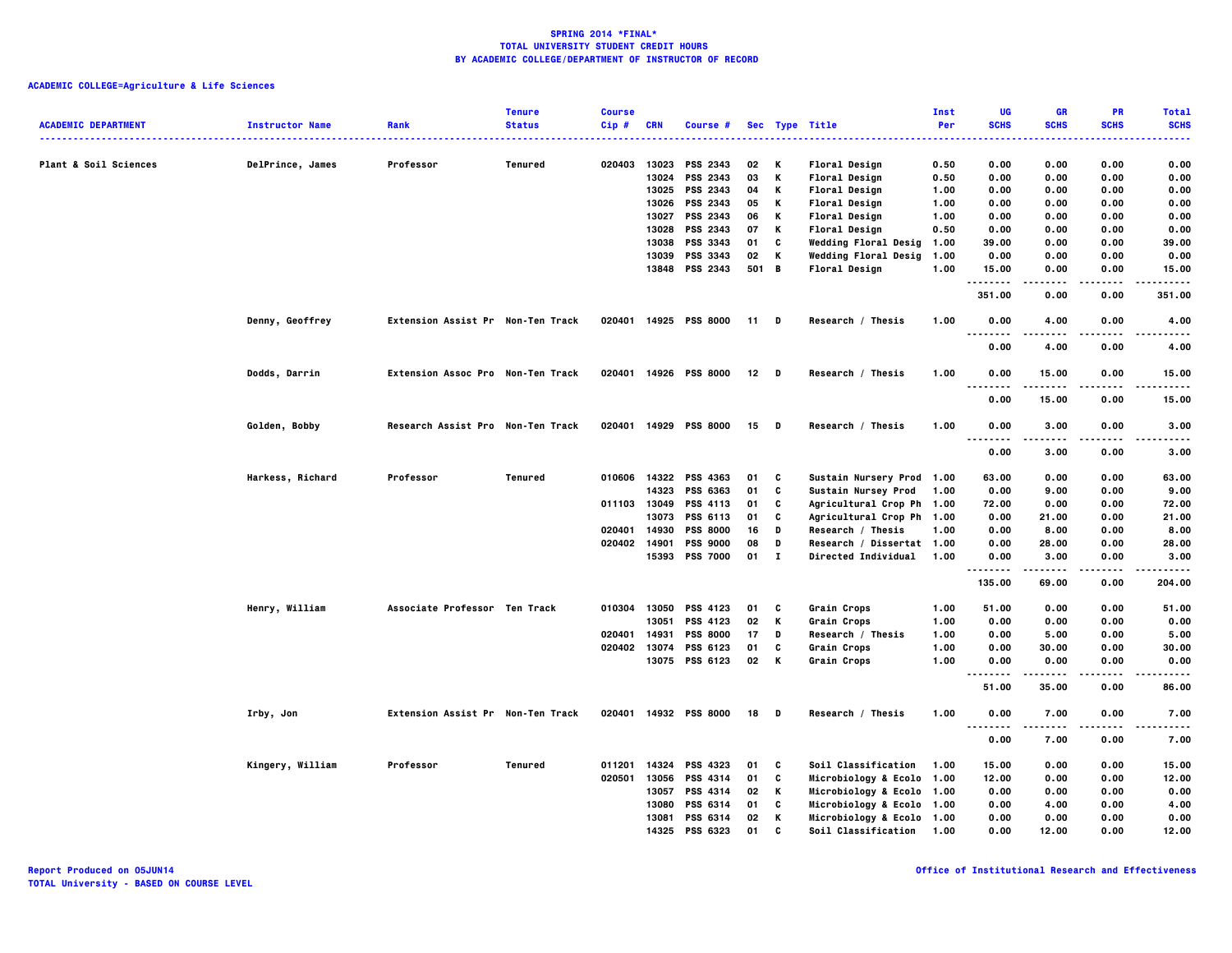# **ACADEMIC COLLEGE=Agriculture & Life Sciences**

| <b>ACADEMIC DEPARTMENT</b> | <b>Instructor Name</b> | Rank                              | <b>Tenure</b><br><b>Status</b> | <b>Course</b><br>$Cip$ # | <b>CRN</b> | Course #                          |              |                   | Sec Type Title                 | Inst<br>Per  | ШG<br><b>SCHS</b>          | <b>GR</b><br><b>SCHS</b> | PR<br><b>SCHS</b> | <b>Total</b><br><b>SCHS</b> |
|----------------------------|------------------------|-----------------------------------|--------------------------------|--------------------------|------------|-----------------------------------|--------------|-------------------|--------------------------------|--------------|----------------------------|--------------------------|-------------------|-----------------------------|
|                            |                        |                                   |                                |                          |            |                                   |              |                   |                                |              | --------                   | -----                    | $\frac{1}{2}$     | - - - - -                   |
|                            |                        |                                   |                                |                          |            |                                   |              |                   |                                |              | 27.00                      | 16.00                    | 0.00              | 43.00                       |
| Plant & Soil Sciences      | Lang, David            | Professor                         | Tenured                        |                          |            | 020402 14328 PSS 8103             | 01           | C                 | <b>Pasture Development</b>     | 1.00         | 0.00                       | 21.00                    | 0.00              | 21.00                       |
|                            |                        |                                   |                                |                          |            | 14670 PSS 8103                    | 501 C        |                   | Pasture Development            | 1.00         | 0.00                       | 6.00                     | 0.00              | 6.00                        |
|                            |                        |                                   |                                |                          |            | 15776 PSS 4000                    | $02 \quad I$ |                   | Directed Individual            | 1.00         | 3.00<br>                   | 0.00<br>.                | 0.00<br>.         | 3.00<br>.                   |
|                            |                        |                                   |                                |                          |            |                                   |              |                   |                                |              | 3.00                       | 27.00                    | 0.00              | 30.00                       |
|                            | Larson, Erick          | Extension Assoc Pro Non-Ten Track |                                |                          |            | 020401 14935 PSS 8000             | $21$ D       |                   | Research / Thesis              | 1.00         | 0.00<br>$\cdots$           | 1.00<br>.                | 0.00              | 1.00<br>----                |
|                            |                        |                                   |                                |                          |            |                                   |              |                   |                                |              | 0.00                       | 1.00                     | 0.00              | 1.00                        |
|                            | Lemus, Rocky           | Extension Assoc Pro Non-Ten Track |                                | 020401                   |            | 14936 PSS 8000                    | 22           | <b>D</b>          | Research / Thesis              | 1.00         | 0.00<br>. .                | 3,00                     | 0.00              | 3,00                        |
|                            |                        |                                   |                                |                          |            |                                   |              |                   |                                |              | 0.00                       | 3.00                     | 0.00              | 3.00                        |
|                            | Macoon, Bisoondat      | Research Assoc Prof Non-Ten Track |                                |                          |            | 020402 14905 PSS 9000             | $12$ D       |                   | Research / Dissertat 1.00      |              | 0.00<br>. .                | 1.00                     | 0.00              | 1.00                        |
|                            |                        |                                   |                                |                          |            |                                   |              |                   |                                |              | 0.00                       | 1.00                     | 0.00              | 1.00                        |
|                            | Madsen, John           | Extension Assoc Pro Non-Ten Track |                                |                          |            | 020401 14938 PSS 8000             | 24           | D                 | Research / Thesis              | 1.00         | 0.00<br>$\sim$ $\sim$<br>. | 9.00<br>$- - - -$        | 0.00<br>.         | 9.00                        |
|                            |                        |                                   |                                |                          |            |                                   |              |                   |                                |              | 0.00                       | 9.00                     | 0.00              | 9.00                        |
|                            | Massey, Joseph         | Associate Professor Tenured       |                                | 011105                   | 13099      | <b>PSS 8701</b>                   | 01           | s                 | Cur Topics Weed Sci            | 1.00         | 0.00                       | 1.00                     | 0.00              | 1.00                        |
|                            |                        |                                   |                                |                          | 13100      | <b>PSS 8711</b>                   | 01           | s                 | Cur Topics Weed Sci            | 1.00         | 0.00                       | 3.00                     | 0.00              | 3.00                        |
|                            |                        |                                   |                                |                          |            | 13102 PSS 8731                    | 01           | s                 | Cur Topics Weed Sci            | 1.00         | 0.00                       | 2.00                     | 0.00              | 2.00                        |
|                            |                        |                                   |                                | 030101 11540             |            | <b>ENS 2103</b><br>11541 ENS 4102 | 01<br>01     | C<br>E.           | Intro Environ Sci<br>Practicum | 1.00<br>1.00 | 111.00<br>2.00             | 0.00<br>0.00             | 0.00<br>0.00      | 111.00<br>2.00              |
|                            |                        |                                   |                                |                          |            | 15655 ENS 2103                    | 02           | C                 | Intro Environ Sci              | 1.00         | 96.00                      | 0.00                     | 0.00              | 96.00                       |
|                            |                        |                                   |                                |                          |            |                                   |              |                   |                                |              | $\cdots$<br>209.00         | 6.00                     | 0.00              | 215.00                      |
|                            |                        |                                   |                                |                          |            |                                   |              |                   |                                |              |                            |                          |                   |                             |
|                            | Matta, Frank           | Professor                         | Tenured                        | 010304                   | 14329      | <b>PSS 8563</b>                   | 01           | c                 | Post-Harv Phy Hor Pl 1.00      |              | 0.00                       | 12.00                    | 0.00              | 12.00                       |
|                            |                        |                                   |                                | 020401                   | 14940      | <b>PSS 8000</b>                   | 26           | D                 | Research / Thesis              | 1.00         | 0.00                       | 4.00                     | 0.00              | 4.00                        |
|                            |                        |                                   |                                | 020402                   | 14906      | <b>PSS 9000</b>                   | 13           | D<br>$\mathbf{I}$ | Research / Dissertat 1.00      |              | 0.00                       | 2.00                     | 0.00              | 2.00                        |
|                            |                        |                                   |                                |                          | 15794      | <b>PSS 7000</b>                   | 02           |                   | Directed Individual            | 1.00         | 0.00<br><br>.              | 1.00                     | 0.00              | 1.00                        |
|                            |                        |                                   |                                |                          |            |                                   |              |                   |                                |              | 0.00                       | 19.00                    | 0.00              | 19.00                       |
|                            | McDougald, Lynette     | Instructor                        | Non-Ten Track                  | 020403                   |            | 13028 PSS 2343                    | 07           | К                 | <b>Floral Design</b>           | 0.50         | 0.00                       | 0.00                     | 0.00              | 0.00                        |
|                            |                        |                                   |                                |                          | 13045      | PSS 3511                          | 01           | s                 | Seminar                        | 1.00         | 8.00                       | 0.00                     | 0.00              | 8.00                        |
|                            |                        |                                   |                                | 089999                   |            | 13031 PSS 3023                    | 01           | C                 | Retail Floristry Mgt 1.00      |              | 42.00<br>$- - - - -$       | 0.00<br>$- - - -$        | 0.00<br>.         | 42.00<br>$- - - -$          |
|                            |                        |                                   |                                |                          |            |                                   |              |                   |                                |              | 50.00                      | 0.00                     | 0.00              | 50.00                       |
|                            | Peterson, Daniel       | Non-Faculty                       | Tenured                        | 020402 14907             |            | <b>PSS 9000</b>                   | 14           | D                 | Research / Dissertat 1.00      |              | 0.00                       | 3.00                     | 0.00              | 3.00                        |
|                            |                        |                                   |                                |                          |            | 260202 15239 BCH 9000             | 08           | D                 | Research / Dissertat 1.00      |              | 0.00                       | 4.00                     | 0.00              | 4.00                        |
|                            |                        |                                   |                                |                          |            |                                   |              |                   |                                |              | <br>0.00                   | 7.00                     | 0.00              | 7.00                        |
|                            | Phillips, Jerry        | Professor                         | Tenured                        |                          |            | 020402 13107 PSS 8811             | 01 S         |                   | Seminar                        | 1.00         | 0.00                       | 9.00                     | 0.00              | 9.00                        |

**Report Produced on 05JUN14 Office of Institutional Research and Effectiveness**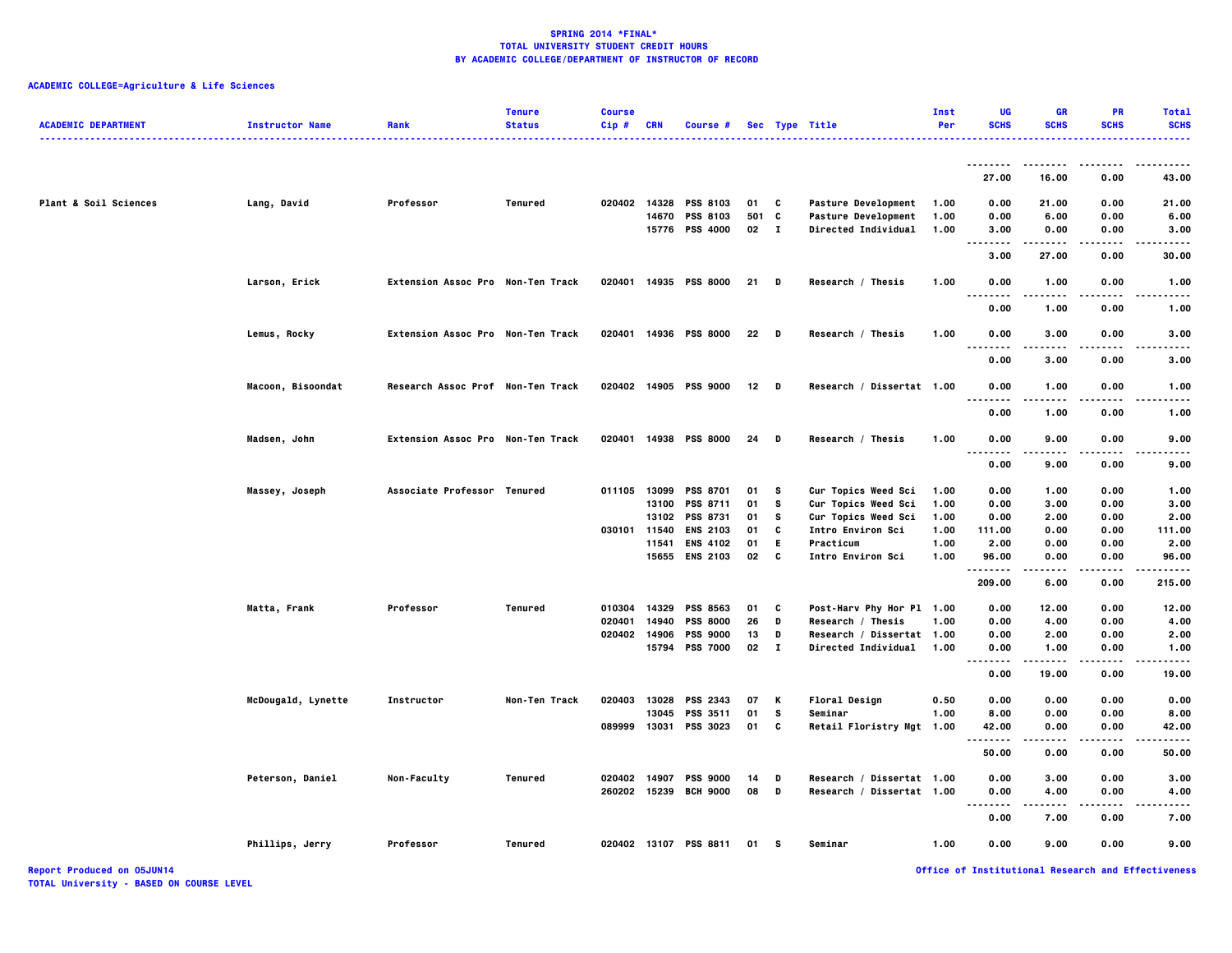| <b>ACADEMIC DEPARTMENT</b>       | <b>Instructor Name</b> | Rank                        | <b>Tenure</b><br><b>Status</b> | <b>Course</b><br>Cip# | <b>CRN</b> | Course #                           |          |              | Sec Type Title            | Inst<br>Per  | UG<br><b>SCHS</b>  | <b>GR</b><br><b>SCHS</b> | <b>PR</b><br><b>SCHS</b> | <b>Total</b><br><b>SCHS</b> |
|----------------------------------|------------------------|-----------------------------|--------------------------------|-----------------------|------------|------------------------------------|----------|--------------|---------------------------|--------------|--------------------|--------------------------|--------------------------|-----------------------------|
| <b>Plant &amp; Soil Sciences</b> | Phillips, Jerry        | Professor                   | Tenured                        | 020402 13108          | 13109      | <b>PSS 8821</b><br><b>PSS 8831</b> | 01<br>01 | s<br>s       | Seminar<br>Seminar        | 1.00<br>1.00 | 0.00<br>0.00       | 5.00<br>1.00             | 0.00<br>0.00             | 5.00<br>1.00                |
|                                  |                        |                             |                                |                       |            |                                    |          |              |                           |              | .<br>- - -<br>0.00 | .<br>15.00               | $- - -$<br>0.00          | $- - - - -$<br>15.00        |
|                                  | Reddy, Kambham         | <b>Research Professor</b>   | Non-Ten Track                  | 010000                | 15626      | GA 4000                            | 06       | $\mathbf{I}$ | Dis in Agriculture        | 1.00         | 3.00               | 0.00                     | 0.00                     | 3.00                        |
|                                  |                        |                             |                                | 020402                | 14909      | <b>PSS 9000</b>                    | 16       | D            | Research / Dissertat 1.00 |              | 0.00               | 18.00                    | 0.00                     | 18.00                       |
|                                  |                        |                             |                                | 260307                |            | 13098 PSS 8163                     | 01       | C            | Environment Plt Phys 1.00 |              | 0.00               | 27.00                    | 0.00                     | 27.00                       |
|                                  |                        |                             |                                |                       |            |                                    |          |              |                           |              | .                  | .                        | .                        | -----                       |
|                                  |                        |                             |                                |                       |            |                                    |          |              |                           |              | 3.00               | 45.00                    | 0.00                     | 48.00                       |
|                                  | Reynolds, Daniel       | Professor                   | Tenured                        | 020401                | 14944      | <b>PSS 8000</b>                    | 30       | D            | Research / Thesis         | 1.00         | 0.00               | 26.00                    | 0.00                     | 26.00                       |
|                                  |                        |                             |                                | 020402                | 13070      | PSS 4813                           | 01       | C            | Herbicide Technology 1.00 |              | 42.00              | 0.00                     | 0.00                     | 42.00                       |
|                                  |                        |                             |                                |                       | 13071      | PSS 4813                           | 02       | К            | Herbicide Technology 1.00 |              | 0.00               | 0.00                     | 0.00                     | 0.00                        |
|                                  |                        |                             |                                |                       | 13094      | PSS 6813                           | 01       | C            | Herbicide Technology 1.00 |              | 0.00               | 27.00                    | 0.00                     | 27.00                       |
|                                  |                        |                             |                                |                       | 13095      | PSS 6813                           | 02       | К            | Herbicide Technology 1.00 |              | 0.00               | 0.00                     | 0.00                     | 0.00                        |
|                                  |                        |                             |                                |                       |            | 14910 PSS 9000                     | 17       | D            | Research / Dissertat 1.00 |              | 0.00               | 23.00                    | 0.00                     | 23.00                       |
|                                  |                        |                             |                                |                       |            |                                    |          |              |                           |              | .<br>42.00         | 76.00                    | 0.00                     | .<br>118.00                 |
|                                  | Sneed, James           | Non-Faculty                 | Non-Faculty                    |                       |            | 010607 13063 PSS 4423              | 02 K     |              | Golf Course Oper          | 1.00         | 0.00               | 0.00                     | 0.00                     | 0.00                        |
|                                  |                        |                             |                                |                       |            |                                    |          |              |                           |              | <b>.</b>           | .                        | .                        | -----                       |
|                                  |                        |                             |                                |                       |            |                                    |          |              |                           |              | 0.00               | 0.00                     | 0.00                     | 0.00                        |
|                                  | Stewart, Barry         | Associate Professor Tenured |                                | 010607                | 13064      | PSS 4443                           | 01       | C            | Athletic Field Mgt        | 1.00         | 33.00              | 0.00                     | 0.00                     | 33.00                       |
|                                  |                        |                             |                                |                       | 13065      | <b>PSS 4443</b>                    | 02       | К            | Athletic Field Mgt        | 1.00         | 0.00               | 0.00                     | 0.00                     | 0.00                        |
|                                  |                        |                             |                                | 011103 13019          |            | PSS 1313                           | 02       | К            | <b>Plant Science</b>      | 1.00         | 0.00               | 0.00                     | 0.00                     | 0.00                        |
|                                  |                        |                             |                                |                       |            | 020401 13041 PSS 3421              | 01       | s            | Turf Seminar II           | 1.00         | 19.00              | 0.00                     | 0.00                     | 19.00                       |
|                                  |                        |                             |                                |                       |            |                                    |          |              |                           |              | .                  | -----                    | .                        | -----                       |
|                                  |                        |                             |                                |                       |            |                                    |          |              |                           |              | 52.00              | 0.00                     | 0.00                     | 52.00                       |
|                                  | Tomlinson, Susan       | Lecturer                    | Non-Ten Track                  | 020403                | 13023      | PSS 2343                           | 02       | К            | <b>Floral Design</b>      | 0.50         | 0.00               | 0.00                     | 0.00                     | 0.00                        |
|                                  |                        |                             |                                |                       |            | 13024 PSS 2343                     | 03       | K            | <b>Floral Design</b>      | 0.50         | 0.00               | 0.00                     | 0.00                     | 0.00                        |
|                                  |                        |                             |                                |                       |            |                                    |          |              |                           |              | .<br>              | $- - - -$                |                          | .                           |
|                                  |                        |                             |                                |                       |            |                                    |          |              |                           |              | 0.00               | 0.00                     | 0.00                     | 0.00                        |
|                                  | Varco, Jac             | Professor                   | <b>Tenured</b>                 | 020401                | 14948      | <b>PSS 8000</b>                    | 34       | D            | Research / Thesis         | 1.00         | 0.00               | 7.00                     | 0.00                     | 7.00                        |
|                                  |                        |                             |                                | 020402                | 14913      | <b>PSS 9000</b>                    | 20       | D            | Research / Dissertat      | 1.00         | 0.00               | 10.00                    | 0.00                     | 10.00                       |
|                                  |                        |                             |                                | 020501                | 13055      | PSS 4313                           | 01       | C            | Soil Fertility            | 1.00         | 81.00              | 0.00                     | 0.00                     | 81.00                       |
|                                  |                        |                             |                                |                       |            | 13079 PSS 6313                     | 01       | C            | Soil Fertility            | 1.00         | 0.00               | 27.00                    | 0.00                     | 27.00                       |
|                                  |                        |                             |                                |                       |            |                                    |          |              |                           |              | <u>.</u><br>81.00  | .<br>44.00               | $- - -$<br>0.00          | -----<br>125.00             |
|                                  | Walker, Timothy        | <b>Research Professor</b>   | Non-Ten Track                  |                       |            | 020401 14949 PSS 8000              | $35$ D   |              | Research / Thesis         | 1.00         | 0.00               | 3.00                     | 0.00                     | 3.00                        |
|                                  |                        |                             |                                |                       |            |                                    |          |              |                           |              | .<br>.<br>0.00     | .<br>3.00                | $- - - -$<br>0.00        | -----<br>3.00               |
|                                  | Wallace, Teddy         | Associate Professor Tenured |                                |                       |            | 010304 13052 PSS 4133              | 01       | C            | Fiber&Oilseed Crops       | 1.00         | 102.00             | 0.00                     | 0.00                     | 102.00                      |
|                                  |                        |                             |                                |                       |            | 020402 13076 PSS 6133              | 01 C     |              | Fiber&Oilseed Crops       | 1.00         | 0.00               | 18.00                    | 0.00                     | 18.00                       |
|                                  |                        |                             |                                |                       |            |                                    |          |              |                           |              | --------           | .                        | .                        | .                           |
|                                  |                        |                             |                                |                       |            |                                    |          |              |                           |              | 102.00             | 18.00                    | 0.00                     | 120.00                      |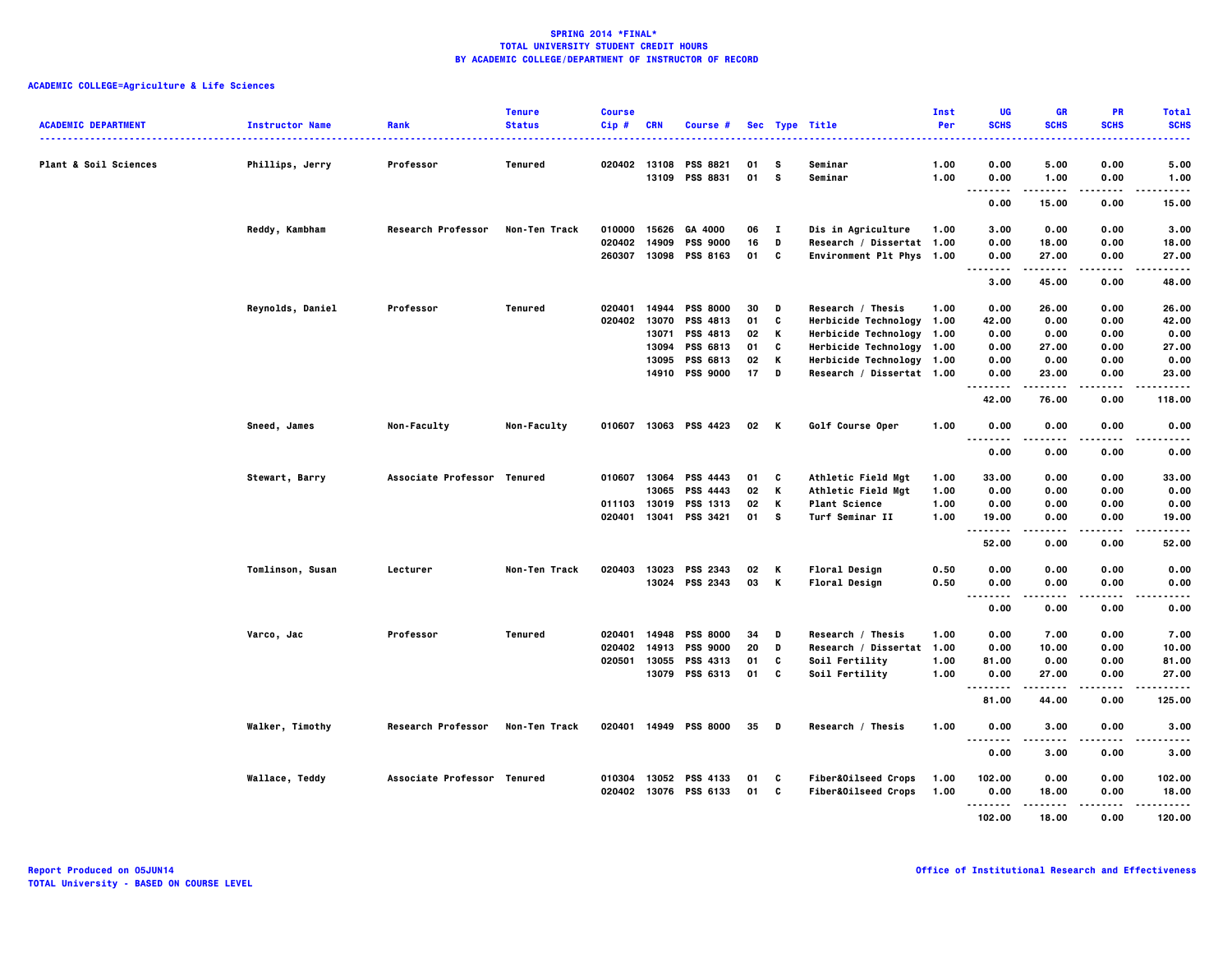## **ACADEMIC COLLEGE=Agriculture & Life Sciences**

|                 |                       |               |      |            |                                |  | Ins        |      | Tota        |
|-----------------|-----------------------|---------------|------|------------|--------------------------------|--|------------|------|-------------|
| <b>ACADEMIC</b> | <b>Tnstructor Nam</b> | <b>Status</b> | Gip# | <b>CRN</b> | <b>Course # Sec Type Title</b> |  | <b>Per</b> | SCHS | <b>SCHS</b> |
|                 |                       |               |      |            |                                |  |            |      |             |

 **=================================== ======== ======== ======== ==========**

 **=================================== ======== ======== ======== ========== Plant & Soil Sciences 1981.00 471.00 0.00 2452.00**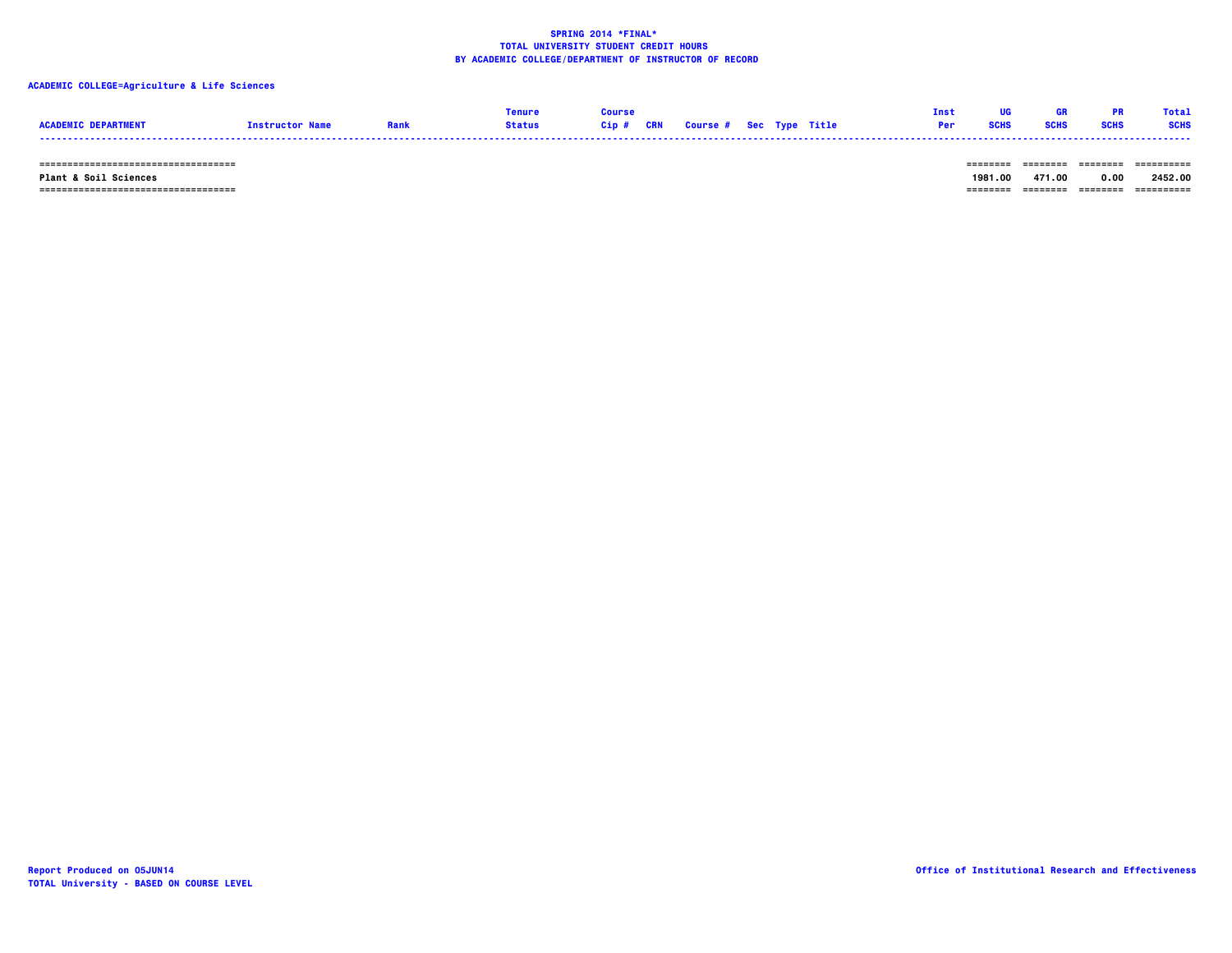| <b>ACADEMIC DEPARTMENT</b> | <b>Instructor Name</b> | Rank                          | <b>Tenure</b><br><b>Status</b> | <b>Course</b><br>Cip# | CRN   | Course #             |        |              | Sec Type Title            | Inst<br>Per | UG<br><b>SCHS</b>                     | <b>GR</b><br><b>SCHS</b> | <b>PR</b><br><b>SCHS</b> | <b>Total</b><br><b>SCHS</b> |
|----------------------------|------------------------|-------------------------------|--------------------------------|-----------------------|-------|----------------------|--------|--------------|---------------------------|-------------|---------------------------------------|--------------------------|--------------------------|-----------------------------|
| <b>Poultry Science</b>     | Beck, Mary             | Professor                     | Tenured                        |                       |       | 020209 15788 P0 8990 | 01 S   |              | Special Topic In P0 1.00  |             | 0.00                                  | 10.00                    | 0.00                     | .<br>10.00                  |
|                            |                        |                               |                                |                       |       |                      |        |              |                           |             | $\ddotsc$<br>.<br>0.00                | .<br>10.00               | .<br>0.00                | .<br>10.00                  |
|                            | Farnell, Morgan        | Associate Professor Ten Track |                                |                       |       | 020209 15933 P0 7000 | $01$ I |              | Directed Individual       | 1.00        | 0.00                                  | 3.00                     | 0.00                     | 3.00                        |
|                            |                        |                               |                                |                       |       | 16160 P0 4000        | 01     | $\mathbf{I}$ | Directed Individual       | 1.00        | 3.00<br>-----<br>$\sim$ $\sim$ $\sim$ | 0.00<br>-----            | 0.00<br>.                | 3.00<br>-----               |
|                            |                        |                               |                                |                       |       |                      |        |              |                           |             | 3.00                                  | 3.00                     | 0.00                     | 6.00                        |
|                            | Kiess, Aaron           | Assistant Professor Ten Track |                                | 010907                |       | 12962 PO 4844        | 01     | C            | Avian Anatomy & Phys 1.00 |             | 108.00                                | 0.00                     | 0.00                     | 108.00                      |
|                            |                        |                               |                                |                       | 12963 | PO 4844              | 02     | K            | Avian Anatomy & Phys 1.00 |             | 0.00                                  | 0.00                     | 0.00                     | 0.00                        |
|                            |                        |                               |                                |                       |       | 12966 PO 6844        | 01     | C            | Avian Anatomy & Phys 1.00 |             | 0.00                                  | 8.00                     | 0.00                     | 8.00                        |
|                            |                        |                               |                                |                       | 12967 | P0 6844              | 02     | к            | Avian Anatomy & Phys 1.00 |             | 0.00                                  | 0.00                     | 0.00                     | 0.00                        |
|                            |                        |                               |                                | 020209                | 15250 | <b>PO 8000</b>       | 02     | D            | Research / Thesis         | 1.00        | 0.00                                  | 3.00                     | 0.00                     | 3.00                        |
|                            |                        |                               |                                |                       |       | 15256 PO 9000        | 01     | D            | Research / Dissertat 1.00 |             | 0.00<br>.                             | 4.00<br>.                | 0.00<br>.                | 4.00<br>.                   |
|                            |                        |                               |                                |                       |       |                      |        |              |                           |             | 108.00                                | 15.00                    | 0.00                     | 123.00                      |
|                            | McDaniel, Christopher  | Professor                     | Tenured                        | 020209                | 12960 | PO 4313              | 01     | c            | Mgt Comm Layers           | 1.00        | 36.00                                 | 0.00                     | 0.00                     | 36.00                       |
|                            |                        |                               |                                |                       | 12964 | PO 6313              | 01     | C            | Mgt Comm Layers           | 1.00        | 0.00                                  | 6.00                     | 0.00                     | 6.00                        |
|                            |                        |                               |                                |                       | 15251 | <b>PO 8000</b>       | 03     | D            | Research / Thesis         | 1.00        | 0.00<br>                              | 3.00<br>.                | 0.00<br>.                | 3.00<br>.                   |
|                            |                        |                               |                                |                       |       |                      |        |              |                           |             | 36.00                                 | 9.00                     | 0.00                     | 45.00                       |
|                            | Peebles, Edgar         | Professor                     | Tenured                        | 020209                |       | 15252 PO 8000        | 04     | D            | Research / Thesis         | 1.00        | 0.00                                  | 3.00                     | 0.00                     | 3.00                        |
|                            |                        |                               |                                |                       | 15257 | <b>PO 9000</b>       | 02     | D            | Research / Dissertat 1.00 |             | 0.00                                  | 7.00                     | 0.00                     | 7.00                        |
|                            |                        |                               |                                | 260613 10456          |       | <b>BIO 3103</b>      | 01     | C            | Genetics I                | 1.00        | 363.00                                | 0.00                     | 0.00                     | 363.00                      |
|                            |                        |                               |                                |                       | 10457 | <b>BIO 3103</b>      | 02     | К            | Genetics I                | 1.00        | 0.00                                  | 0.00                     | 0.00                     | 0.00                        |
|                            |                        |                               |                                |                       | 11993 | <b>GNS 3103</b>      | 01     | C            | Genetics I                | 1.00        | 18.00                                 | 0.00                     | 0.00                     | 18.00                       |
|                            |                        |                               |                                |                       | 11994 | <b>GNS 3103</b>      | 02     | К            | <b>Genetics I</b>         | 1.00        | 0.00                                  | 0.00                     | 0.00                     | 0.00                        |
|                            |                        |                               |                                |                       |       | 12956 PO 3103        | 01     | c            | Genetics I                | 1.00        | 117.00                                | 0.00                     | 0.00                     | 117.00                      |
|                            |                        |                               |                                |                       | 12957 | PO 3103              | 02     | К            | Genetics I                | 1.00        | 0.00                                  | 0.00                     | 0.00                     | 0.00                        |
|                            |                        |                               |                                |                       |       | 14520 BIO 3103       | 03     | Κ            | <b>Genetics I</b>         | 1.00        | 0.00                                  | 0.00                     | 0.00                     | 0.00                        |
|                            |                        |                               |                                |                       | 14521 | PO 3103              | 03     | Κ            | Genetics I                | 1.00        | 0.00                                  | 0.00                     | 0.00                     | 0.00                        |
|                            |                        |                               |                                |                       |       | 14522 GNS 3103       | 03     | К            | Genetics I                | 1.00        | 0.00<br>                              | 0.00                     | 0.00<br>.                | 0.00                        |
|                            |                        |                               |                                |                       |       |                      |        |              |                           |             | 498.00                                | 10.00                    | 0.00                     | 508.00                      |
|                            | Sharma, Chander        | Assistant Professor Ten Track |                                |                       |       | 010907 15382 P0 4512 | 01     | c            | Poult. Prod. Safety       | 1.00        | 12.00                                 | 0.00                     | 0.00                     | 12.00                       |
|                            |                        |                               |                                |                       |       | 15383 PO 6512        | 01     | C            | Poult. Prod. Safety       | 1.00        | 0.00                                  | 2.00                     | 0.00                     | 2.00                        |
|                            |                        |                               |                                |                       | 15384 | <b>FNH 4512</b>      | 01     | C            | Poult. Prod. Safety       | 1.00        | 6.00                                  | 0.00                     | 0.00                     | 6.00                        |
|                            |                        |                               |                                |                       |       | 020209 15253 P0 8000 | 05     | D            | Research / Thesis         | 1.00        | 0.00                                  | 4.00                     | 0.00                     | 4.00                        |
|                            |                        |                               |                                |                       |       | 15258 PO 9000        | 03     | D            | Research / Dissertat 1.00 |             | 0.00<br>.                             | 1.00<br>.                | 0.00<br>.                | 1.00<br>.                   |
|                            |                        |                               |                                |                       |       |                      |        |              |                           |             | 18.00                                 | 7.00                     | 0.00                     | 25.00                       |
|                            | <b>Wamsley, Kelley</b> | Assistant Professor Ten Track |                                | 010904                | 12961 | P0 4423              | 01     | c            | <b>Feed Manufacturing</b> | 1.00        | 21.00                                 | 0.00                     | 0.00                     | 21.00                       |
|                            |                        |                               |                                | 020209                |       | 12955 PO 3021        | 01     | <b>S</b>     | Seminar                   | 1.00        | 12.00                                 | 0.00                     | 0.00                     | 12.00                       |
|                            |                        |                               |                                |                       | 12958 | PO 4031              | 01     | s            | Seminar                   | 1.00        | 4.00                                  | 0.00                     | 0.00                     | 4.00                        |
|                            |                        |                               |                                |                       | 12959 | P0 4041              | 01     | s            | Seminar                   | 1.00        | 5.00                                  | 0.00                     | 0.00                     | 5.00                        |
|                            |                        |                               |                                |                       |       | 12965 PO 6423        | 01     | c            | <b>Feed Manufacturing</b> | 1.00        | 0.00                                  | 9.00                     | 0.00                     | 9.00                        |
|                            |                        |                               |                                |                       |       | 15254 PO 8000        | 06     | D            | Research / Thesis         | 1.00        | 0.00                                  | 7.00                     | 0.00                     | 7.00                        |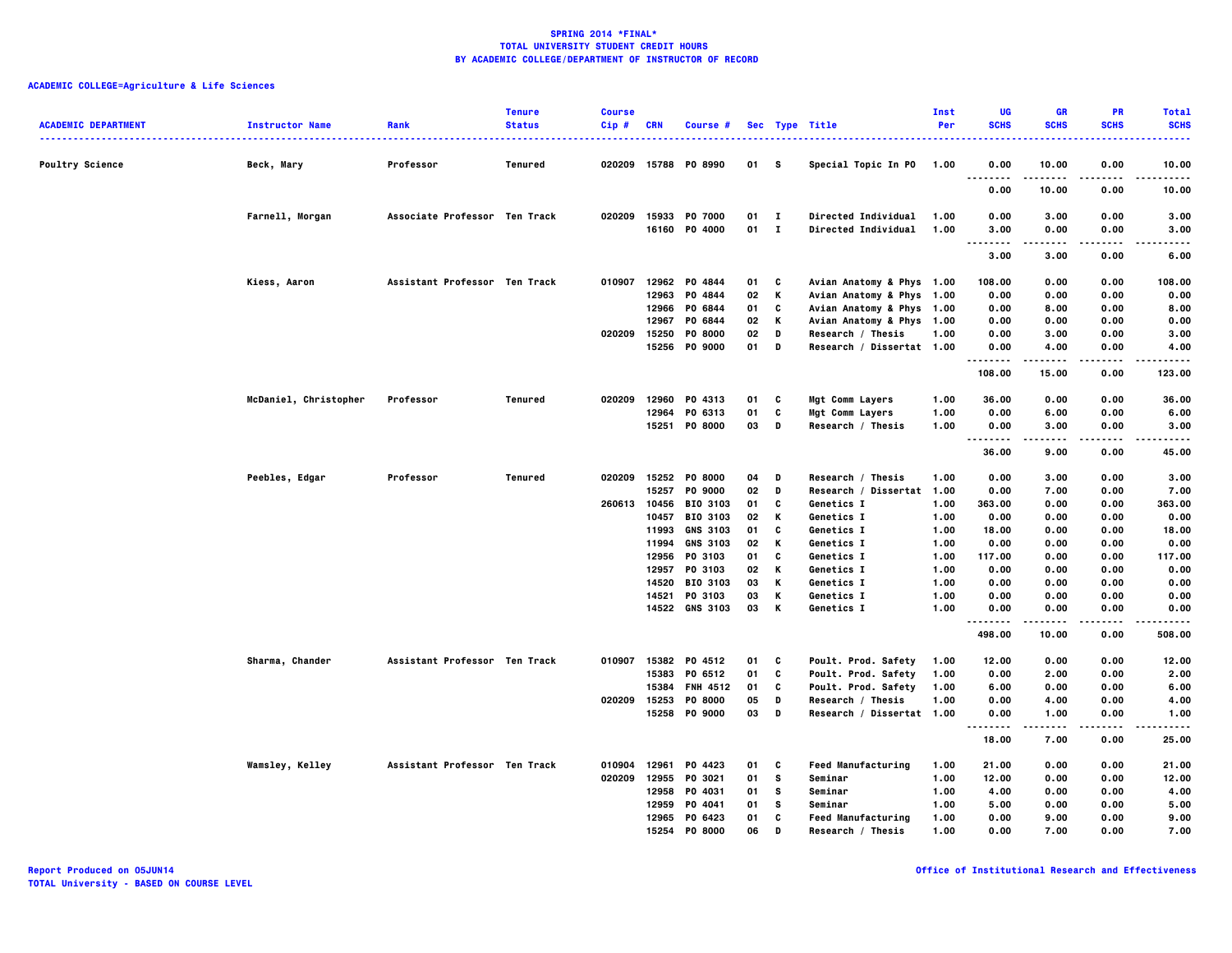| <b>ACADEMIC DEPARTMENT</b>           | <b>Instructor Name</b> | Rank                              | <b>Tenure</b><br><b>Status</b> | <b>Course</b><br>$Cip$ # | CRN | Course # Sec Type Title |      |                                  | Inst<br>Per | UG<br><b>SCHS</b> | GR<br><b>SCHS</b> | PR<br><b>SCHS</b> | <b>Total</b><br><b>SCHS</b> |
|--------------------------------------|------------------------|-----------------------------------|--------------------------------|--------------------------|-----|-------------------------|------|----------------------------------|-------------|-------------------|-------------------|-------------------|-----------------------------|
|                                      |                        |                                   |                                |                          |     |                         |      |                                  |             | --------          | --------          |                   |                             |
|                                      |                        |                                   |                                |                          |     |                         |      |                                  |             | 42.00             | 16.00             | 0.00              | 58.00                       |
| <b>Poultry Science</b>               | Wells, Jessica         | Extension Instructo Non-Ten Track |                                | 010907                   |     | 15553 PO 3423           | 01 B | <b>Poultry Evaluation I 1.00</b> |             | 30.00<br>-------- | 0.00<br>.         | 0.00<br>.         | 30.00<br>-----------        |
|                                      |                        |                                   |                                |                          |     |                         |      |                                  |             | 30.00             | 0.00              | 0.00              | 30.00                       |
|                                      | Zhai, Wei              | Assistant Professor Ten Track     |                                | 020209                   |     | 15255 PO 8000           | 07 D | Research / Thesis                | 1.00        | 0.00              | 9.00              | 0.00              | 9.00                        |
|                                      |                        |                                   |                                |                          |     |                         |      |                                  |             | --------<br>0.00  | --------<br>9.00  | .<br>0.00         | .<br>9.00                   |
| ;=================================== |                        |                                   |                                |                          |     |                         |      |                                  |             | ========          | ========          | ========          | =========                   |
| <b>Poultry Science</b>               |                        |                                   |                                |                          |     |                         |      |                                  |             | 735.00            | 79.00             | 0.00              | 814.00                      |
| ===================================  |                        |                                   |                                |                          |     |                         |      |                                  |             | ========          | ========          | ========          | ==========                  |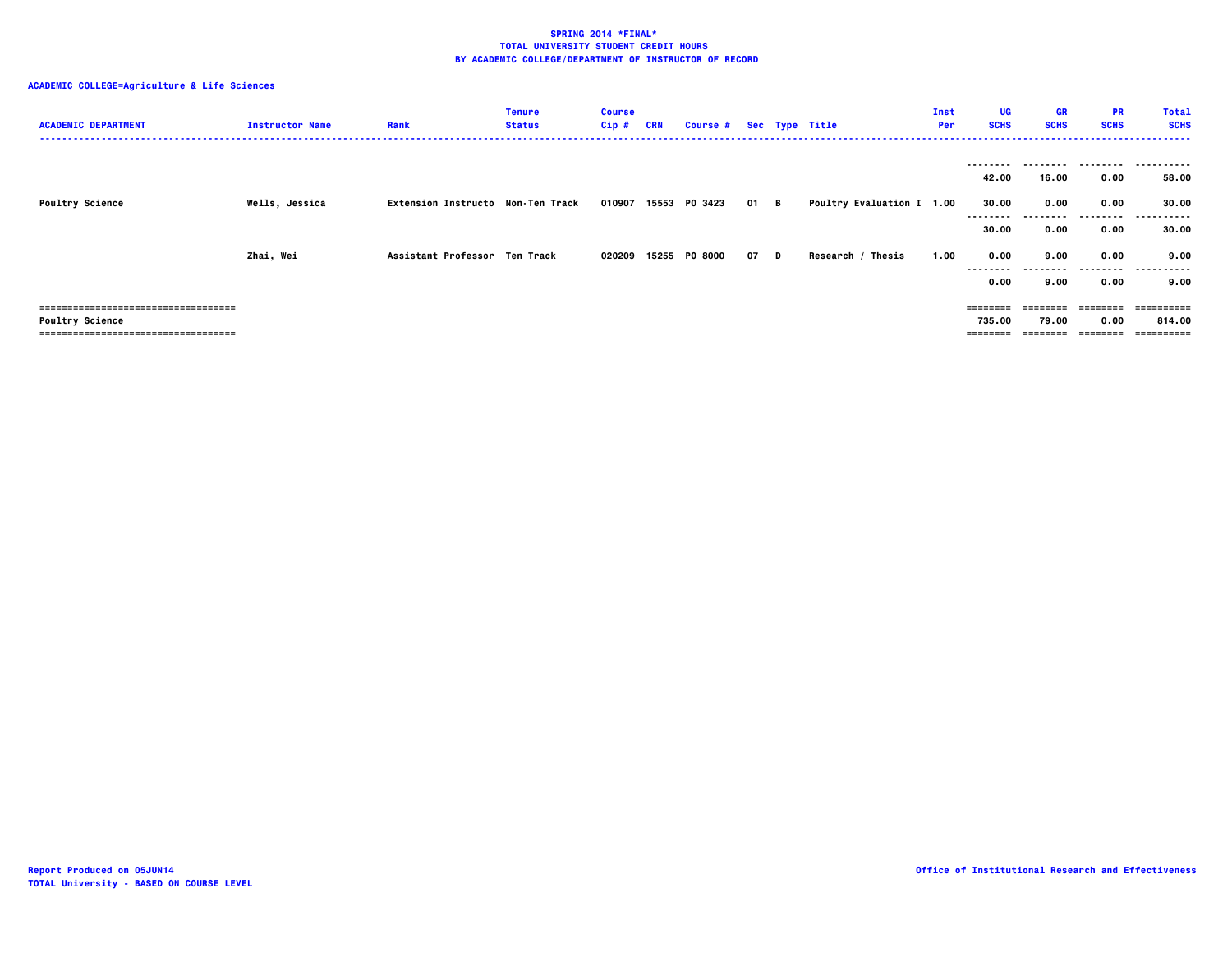# **ACADEMIC COLLEGE=Agriculture & Life Sciences**

| <b>ACADEMIC DEPARTMENT</b>      | <b>Instructor Name</b> | Rank                               | <b>Tenure</b><br><b>Status</b> | <b>Course</b><br>$Cip$ # | <b>CRN</b>   | <b>Course #</b>          |                 |              | Sec Type Title                                        | <b>Inst</b><br>Per | <b>UG</b><br><b>SCHS</b>          | GR<br><b>SCHS</b> | <b>PR</b><br><b>SCHS</b> | <b>Total</b><br><b>SCHS</b> |
|---------------------------------|------------------------|------------------------------------|--------------------------------|--------------------------|--------------|--------------------------|-----------------|--------------|-------------------------------------------------------|--------------------|-----------------------------------|-------------------|--------------------------|-----------------------------|
| <b>School of Human Sciences</b> | Boutwell, Angela       | Lecturer                           | Non-Ten Track                  |                          |              | 200201 13795 HS 2813     | 501 B           |              | <b>Child Development</b>                              | 1.00               | 51.00                             | 0.00              | 0.00                     | 51.00                       |
|                                 |                        |                                    |                                |                          |              |                          |                 |              |                                                       |                    | .<br>51.00                        | 0.00              | .<br>0.00                | $- - - -$<br>51.00          |
|                                 | Bradford, Timothy      | Grad Research Assis Not Applicable |                                |                          |              | 131301 10149 AIS 3203    | 02 <sub>c</sub> |              | Prof Writing ANR Hum 1.00                             |                    | 75.00                             | 0.00              | 0.00                     | 75.00                       |
|                                 |                        |                                    |                                |                          |              |                          |                 |              |                                                       |                    | .<br>75.00                        | .<br>0.00         | $- - - -$<br>0.00        | .<br>75.00                  |
|                                 | Browning, Ned          | Lecturer                           | Non-Ten Track                  | 090501                   | 10864        | CO 4803                  | 02              | C            | Research in PR & Adv 1.00                             |                    | 54.00                             | 0.00              | 0.00                     | 54.00                       |
|                                 |                        |                                    |                                | 131301                   | 10167        | AIS 8203                 | 01              | C            | Adv Commun In AIS                                     | 1.00               | 0.00                              | 33.00             | 0.00                     | 33.00                       |
|                                 |                        |                                    |                                |                          |              | 10168 AIS 8203           | 02              | C            | Adv Commun In AIS                                     | 1.00               | 0.00<br>.                         | 30.00<br>-----    | 0.00<br>$- - - -$        | 30.00<br>.                  |
|                                 |                        |                                    |                                |                          |              |                          |                 |              |                                                       |                    | 54.00                             | 63.00             | 0.00                     | 117.00                      |
|                                 | Downey, Laura          | Extension Assist Pr Non-Ten Track  |                                | 131301                   |              | 14975 AIS 9000           | 01              | D            | Research / Dissertat 1.00                             |                    | 0.00                              | 11.00             | 0.00                     | 11.00                       |
|                                 |                        |                                    |                                |                          |              | 16098 AIS 8000           | 01              | D            | Research / Thesis                                     | 1.00               | 0.00                              | 2.00              | 0.00                     | 2.00                        |
|                                 |                        |                                    |                                |                          |              |                          |                 |              |                                                       |                    | $\sim$ $\sim$ $\sim$<br>.<br>0.00 | .<br>13.00        | .<br>0.00                | .<br>13.00                  |
|                                 | Elmore-Staton, Lori    | Assistant Professor Ten Track      |                                |                          |              | 190701 12175 HS 1813     | 01              | C            | Devel through Lifesp 1.00                             |                    | 147.00                            | 0.00              | 0.00                     | 147.00                      |
|                                 |                        |                                    |                                |                          | 15450        | <b>HS 8000</b>           | 01              | D            | Research / Thesis                                     | 1.00               | 0.00                              | 14.00             | 0.00                     | 14.00                       |
|                                 |                        |                                    |                                |                          |              | 199999 14663 HS 8990     | 01              | C            | Special Topic In HS                                   | 1.00               | 0.00<br>.                         | 24.00             | 0.00<br>.                | 24.00<br>.                  |
|                                 |                        |                                    |                                |                          |              |                          |                 |              |                                                       |                    | 147.00                            | 38.00             | 0.00                     | 185.00                      |
|                                 | Fason, Angel           | Instructor                         | Non-Ten Track                  | 010101                   |              | 12206 HS 4750            | 01              | - E          | Internship                                            | 1.00               | 36.00                             | 0.00              | 0.00                     | 36.00                       |
|                                 |                        |                                    |                                |                          | 131308 15464 | <b>HS 4886</b>           | 01              | E.           | Teaching Intern in H 1.00                             |                    | 6.00                              | 0.00              | 0.00                     | 6.00                        |
|                                 |                        |                                    |                                |                          | 15465        | HS 4896                  | 01              | E.           | Teaching Intern in H 1.00                             |                    | 6.00                              | 0.00              | 0.00                     | 6.00                        |
|                                 |                        |                                    |                                | 190101 14209             |              | <b>HS 4701</b>           | 01              | C            | Internship Placement 1.00                             |                    | 23.00                             | 0.00              | 0.00                     | 23.00                       |
|                                 |                        |                                    |                                |                          | 15793        | <b>HS 4000</b>           | 02              | $\mathbf{I}$ | Directed Individual                                   | 1.00               | 1.00                              | 0.00              | 0.00                     | 1.00                        |
|                                 |                        |                                    |                                | 190701 14199             |              | HS 4740                  | 01              | E.           | PreK-K Teacher Cand                                   | 1.00               | 48.00                             | 0.00              | 0.00                     | 48.00                       |
|                                 |                        |                                    |                                |                          | 14201        | <b>HS 4760</b>           | 01              | E.           | Child Studies Intern 1.00                             |                    | 12.00                             | 0.00              | 0.00                     | 12.00                       |
|                                 |                        |                                    |                                |                          |              | 14203 HS 4780            | 01              | E.           | Youth Studies Intern 1.00                             |                    | 48.00                             | 0.00              | 0.00                     | 48.00                       |
|                                 |                        |                                    |                                |                          | 14205        | <b>HS 4790</b>           | 01              | E.           | Family Studies Inter 1.00                             |                    | 12.00                             | 0.00              | 0.00                     | 12.00                       |
|                                 |                        |                                    |                                | 200201                   | 12184        | HS 2803                  | 01              | C            | Pre-Natal&Infant Dev 1.00                             |                    | 105.00                            | 0.00              | 0.00                     | 105.00                      |
|                                 |                        |                                    |                                |                          | 12185        | HS 2803<br>12186 HS 2813 | 02<br>01        | K<br>B       | Pre-Natal&Infant Dev 1.00<br><b>Child Development</b> | 1.00               | 0.00<br>111.00                    | 0.00<br>0.00      | 0.00<br>0.00             | 0.00<br>111.00              |
|                                 |                        |                                    |                                |                          |              |                          |                 |              |                                                       |                    | .<br>408.00                       | 0.00              | <br>0.00                 | .<br>408.00                 |
|                                 | Freeman, Charles       | Assistant Professor Ten Track      |                                | 190101                   | 16004        | <b>HS 4000</b>           | 03              | $\mathbf{I}$ | <b>Directed Individual</b>                            | 1.00               | 3.00                              | 0.00              | 0.00                     | 3.00                        |
|                                 |                        |                                    |                                | 199999                   |              | 14662 HS 4990            | 02              | B            | Special Topic In HS                                   | 1.00               | 39.00                             | 0.00              | 0.00                     | 39.00                       |
|                                 |                        |                                    |                                | 500407                   | 12190        | HS 3573                  | 01              | C            | <b>Historic Costume</b>                               | 1.00               | 93.00                             | 0.00              | 0.00                     | 93.00                       |
|                                 |                        |                                    |                                |                          | 12191        | HS 3573                  | 02              | K            | <b>Historic Costume</b>                               | 1.00               | 0.00                              | 0.00              | 0.00                     | 0.00                        |
|                                 |                        |                                    |                                |                          |              | 12192 HS 3573            | 03              | K            | <b>Historic Costume</b>                               | 1.00               | 0.00                              | 0.00              | 0.00                     | 0.00                        |
|                                 |                        |                                    |                                |                          |              |                          |                 |              |                                                       |                    | <br>135.00                        | -----<br>0.00     | .<br>0.00                | .<br>135.00                 |
|                                 | Green, Rita            | Assistant Professor Ten Track      |                                | 190101                   | 12205        | HS 4702                  | 01              | C            | <b>HS Senior Seminar</b>                              | 1.00               | 82.00                             | 0.00              | 0.00                     | 82.00                       |
|                                 |                        |                                    |                                | 190402                   | 12188        | <b>HS 3303</b>           | 01              | C            | <b>Consumer Economics</b>                             | 1.00               | 138.00                            | 0.00              | 0.00                     | 138,00                      |
|                                 |                        |                                    |                                |                          |              |                          |                 |              |                                                       |                    | .<br>220,00                       | -----<br>0.00     | .<br>0.00                | .<br>220.00                 |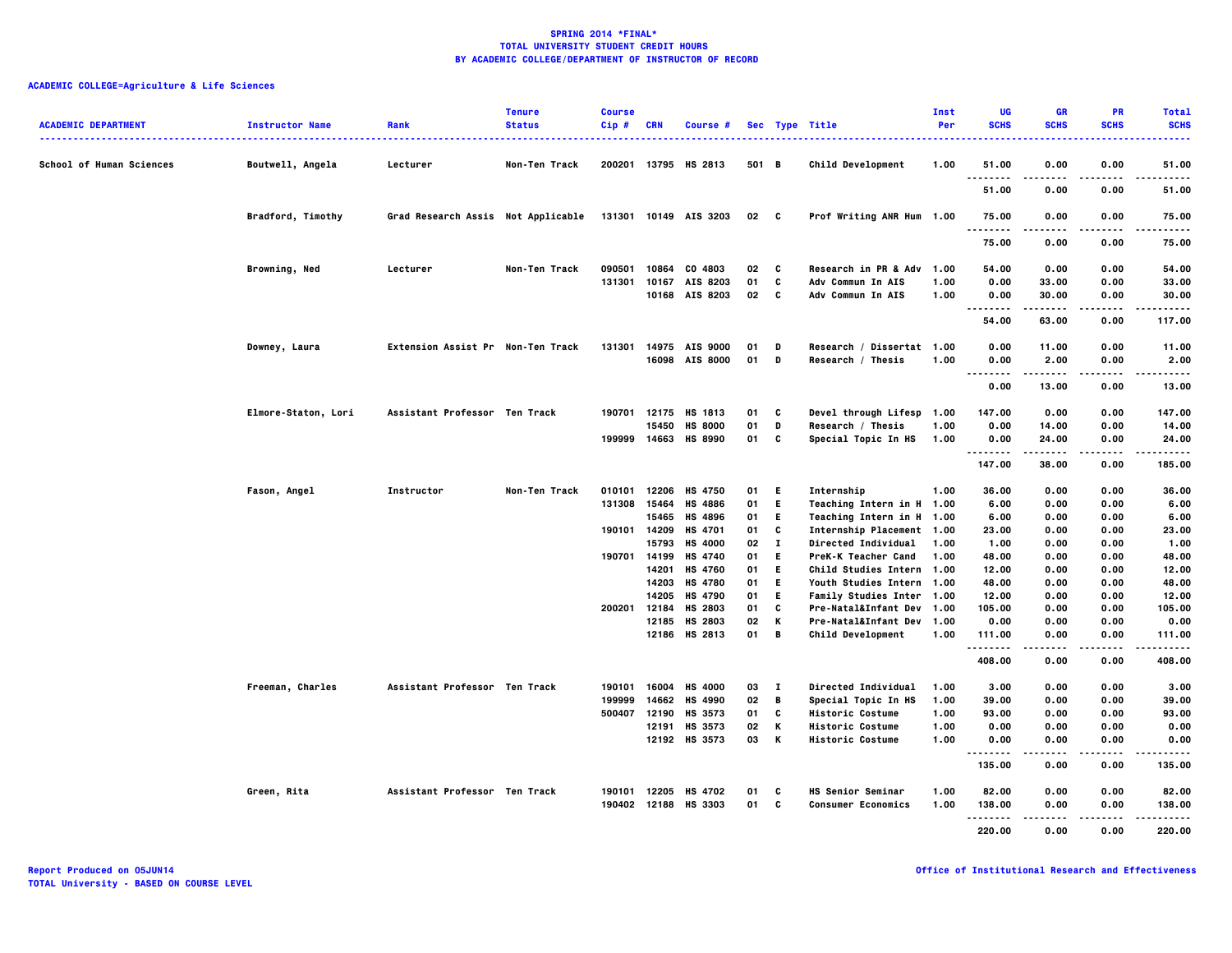# **ACADEMIC COLLEGE=Agriculture & Life Sciences**

| 0.00<br>0.00<br>75.00<br><b>School of Human Sciences</b><br>Hock, Gaea<br>Assistant Professor Ten Track<br>020102<br>10151<br>AIS 3333<br>01<br>C<br>Present Ag and Life<br>1.00<br>75.00<br>c<br>131301<br>10157<br>AIS 4403<br>01<br>Dev of Youth Program<br>1.00<br>78.00<br>0.00<br>0.00<br>78.00<br>10162 AIS 4873<br>C<br><b>Prof Seminar In AIS</b><br>0.00<br>0.00<br>6.00<br>01<br>1.00<br>6.00<br>10163<br>AIS 4886<br>F.<br>Stu Teach AIS<br>1.00<br>6.00<br>0.00<br>0.00<br>6.00<br>01<br>AIS 4896<br>F.<br><b>Stu Teach AIS</b><br>1.00<br>6.00<br>0.00<br>0.00<br>10164<br>01<br>6.00<br>C<br>12.00<br>0.00<br>10166<br>AIS 6403<br>Dev of Youth Program 1.00<br>0.00<br>12.00<br>01<br>14978<br>AIS 9000<br>04<br>D<br>Research / Dissertat 1.00<br>0.00<br>10.00<br>0.00<br>10.00<br>$\mathbf{I}$<br>16441<br><b>AIS 7000</b><br>02<br>Directed Individual<br>0.00<br>1.00<br>0.00<br>3.00<br>3.00<br>.<br>.<br>.<br>25.00<br>171.00<br>0.00<br>196.00<br>HS 4333<br>Family Public Policy 1.00<br>162.00<br>0.00<br>162.00<br>Kirkland, Cassandra<br>Extension Assist Pr Non-Ten Track<br>190402 12196<br>01<br>C<br>0.00<br>C<br>12211 HS 6333<br>01<br>Family Public Policy 1.00<br>0.00<br>15.00<br>0.00<br>15.00<br>.<br>.<br>.<br>-----<br>162.00<br>15.00<br>0.00<br>177.00<br>12172 HS 1533<br>Kobia, Caroline<br>Instructor<br>Non-Ten Track<br>190901<br>01<br>В<br>Apparel Design I<br>1.00<br>48.00<br>0.00<br>0.00<br>48.00<br>12178<br>HS 2524<br>01<br>C<br>Textiles for Apparel 1.00<br>124.00<br>0.00<br>0.00<br>124.00<br>Κ<br>12179<br>HS 2524<br>02<br>Textiles for Apparel 1.00<br>0.00<br>0.00<br>0.00<br>0.00<br>Κ<br>03<br>Textiles for Apparel 1.00<br>0.00<br>12180<br>HS 2524<br>0.00<br>0.00<br>0.00<br>C<br>12182<br>HS 2553<br>01<br><b>Fashion Msd</b><br>132.00<br>0.00<br>0.00<br>1.00<br>132.00<br>.<br>304.00<br>0.00<br>0.00<br>304.00<br>190901<br>12203<br>HS 4533<br>C<br>Merchandise Plan and 1.00<br>45.00<br>0.00<br>0.00<br>45.00<br>Lee, JuYoung<br>Lecturer<br>Non-Ten Track<br>01<br>199999<br>14211 HS 4990<br>C<br>0.00<br>01<br><b>Special Topic In HS</b><br>1.00<br>30.00<br>0.00<br>30.00<br>.<br>75.00<br>0.00<br>0.00<br>75.00<br>Lemons, Laura<br>Assistant Professor Ten Track<br>020102 10155 AIS 3803<br>Lead Dev Ag/Life Sci 1.00<br>0.00<br>0.00<br>75.00<br>01<br>C<br>75.00<br>c<br>Special Topic in AIS 1.00<br>0.00<br>14660<br>AIS 4990<br>01<br>81.00<br>0.00<br>81.00<br>AIS 3500<br>E.<br>131301<br>10154<br>01<br>Internship<br>0.50<br>5.00<br>0.00<br>0.00<br>5.00<br>.<br>-----<br>161.00<br>0.00<br>0.00<br>161.00<br>Miller, Phyllis<br>Professor<br>Tenured<br>190101<br>15395<br><b>HS 4000</b><br>01<br>$\mathbf{I}$<br>Directed Individual<br>1.00<br>3.00<br>0.00<br>0.00<br>3.00<br>12189<br>HS 3563<br>В<br>Visual Merchandising<br>0.00<br>190901<br>01<br>1.00<br>72.00<br>0.00<br>72.00<br>12204<br>HS 4593<br>01<br>В<br>Creative Design Tech<br>1.00<br>42.00<br>0.00<br>0.00<br>42.00<br>B<br>14198 HS 1533<br>02<br>Apparel Design I<br>0.00<br>0.00<br>48.00<br>1.00<br>48.00<br>.<br>165.00<br>0.00<br>0.00<br>165.00<br>Newman, Michael<br>Professor<br><b>Tenured</b><br>131301<br>14976<br><b>AIS 9000</b><br>02<br>D<br>Research / Dissertat 1.00<br>0.00<br>13.00<br>0.00<br>13.00<br>190101 12173 HS 1701<br>01 C<br>Survey Of Human Sci<br>0.95<br>49.40<br>0.00<br>0.00<br>49.40<br>.<br>.<br>.<br>.<br>49.40<br>13.00<br>0.00<br>62.40<br>Noffsinger, Rick<br>Prof Writing ANR Hum 1.00<br>Non-Faculty<br>Non-Faculty<br>131301<br>10148<br>AIS 3203<br>01<br>C<br>54.00<br>0.00<br>0.00<br>54.00<br>10150 AIS 3203<br>03<br>C<br>Prof Writing ANR Hum 1.00<br>60.00<br>0.00<br>0.00<br>60.00<br>.<br>114.00<br>0.00<br>0.00<br>114.00<br>450101 11286 EDF 3333<br>C<br>Social Foundation Ed 1.00<br>81.00<br>0.00<br>0.00<br>81.00<br>Owen, Sean<br>Research Assoc Prof Non-Ten Track<br>06 | <b>ACADEMIC DEPARTMENT</b> | <b>Instructor Name</b> | Rank | <b>Tenure</b><br><b>Status</b> | <b>Course</b><br>Cip# | <b>CRN</b> | Course # |  | Sec Type Title | Inst<br>Per | UG<br><b>SCHS</b> | <b>GR</b><br><b>SCHS</b> | <b>PR</b><br><b>SCHS</b> | <b>Total</b><br><b>SCHS</b> |
|----------------------------------------------------------------------------------------------------------------------------------------------------------------------------------------------------------------------------------------------------------------------------------------------------------------------------------------------------------------------------------------------------------------------------------------------------------------------------------------------------------------------------------------------------------------------------------------------------------------------------------------------------------------------------------------------------------------------------------------------------------------------------------------------------------------------------------------------------------------------------------------------------------------------------------------------------------------------------------------------------------------------------------------------------------------------------------------------------------------------------------------------------------------------------------------------------------------------------------------------------------------------------------------------------------------------------------------------------------------------------------------------------------------------------------------------------------------------------------------------------------------------------------------------------------------------------------------------------------------------------------------------------------------------------------------------------------------------------------------------------------------------------------------------------------------------------------------------------------------------------------------------------------------------------------------------------------------------------------------------------------------------------------------------------------------------------------------------------------------------------------------------------------------------------------------------------------------------------------------------------------------------------------------------------------------------------------------------------------------------------------------------------------------------------------------------------------------------------------------------------------------------------------------------------------------------------------------------------------------------------------------------------------------------------------------------------------------------------------------------------------------------------------------------------------------------------------------------------------------------------------------------------------------------------------------------------------------------------------------------------------------------------------------------------------------------------------------------------------------------------------------------------------------------------------------------------------------------------------------------------------------------------------------------------------------------------------------------------------------------------------------------------------------------------------------------------------------------------------------------------------------------------------------------------------------------------------------------------------------------------------------------------------------------------------------------------------------------------------------------------------------------------------------------------------------------------------------------------------------------------------------------------------------|----------------------------|------------------------|------|--------------------------------|-----------------------|------------|----------|--|----------------|-------------|-------------------|--------------------------|--------------------------|-----------------------------|
|                                                                                                                                                                                                                                                                                                                                                                                                                                                                                                                                                                                                                                                                                                                                                                                                                                                                                                                                                                                                                                                                                                                                                                                                                                                                                                                                                                                                                                                                                                                                                                                                                                                                                                                                                                                                                                                                                                                                                                                                                                                                                                                                                                                                                                                                                                                                                                                                                                                                                                                                                                                                                                                                                                                                                                                                                                                                                                                                                                                                                                                                                                                                                                                                                                                                                                                                                                                                                                                                                                                                                                                                                                                                                                                                                                                                                                                                                                                |                            |                        |      |                                |                       |            |          |  |                |             |                   |                          |                          |                             |
|                                                                                                                                                                                                                                                                                                                                                                                                                                                                                                                                                                                                                                                                                                                                                                                                                                                                                                                                                                                                                                                                                                                                                                                                                                                                                                                                                                                                                                                                                                                                                                                                                                                                                                                                                                                                                                                                                                                                                                                                                                                                                                                                                                                                                                                                                                                                                                                                                                                                                                                                                                                                                                                                                                                                                                                                                                                                                                                                                                                                                                                                                                                                                                                                                                                                                                                                                                                                                                                                                                                                                                                                                                                                                                                                                                                                                                                                                                                |                            |                        |      |                                |                       |            |          |  |                |             |                   |                          |                          |                             |
|                                                                                                                                                                                                                                                                                                                                                                                                                                                                                                                                                                                                                                                                                                                                                                                                                                                                                                                                                                                                                                                                                                                                                                                                                                                                                                                                                                                                                                                                                                                                                                                                                                                                                                                                                                                                                                                                                                                                                                                                                                                                                                                                                                                                                                                                                                                                                                                                                                                                                                                                                                                                                                                                                                                                                                                                                                                                                                                                                                                                                                                                                                                                                                                                                                                                                                                                                                                                                                                                                                                                                                                                                                                                                                                                                                                                                                                                                                                |                            |                        |      |                                |                       |            |          |  |                |             |                   |                          |                          |                             |
|                                                                                                                                                                                                                                                                                                                                                                                                                                                                                                                                                                                                                                                                                                                                                                                                                                                                                                                                                                                                                                                                                                                                                                                                                                                                                                                                                                                                                                                                                                                                                                                                                                                                                                                                                                                                                                                                                                                                                                                                                                                                                                                                                                                                                                                                                                                                                                                                                                                                                                                                                                                                                                                                                                                                                                                                                                                                                                                                                                                                                                                                                                                                                                                                                                                                                                                                                                                                                                                                                                                                                                                                                                                                                                                                                                                                                                                                                                                |                            |                        |      |                                |                       |            |          |  |                |             |                   |                          |                          |                             |
|                                                                                                                                                                                                                                                                                                                                                                                                                                                                                                                                                                                                                                                                                                                                                                                                                                                                                                                                                                                                                                                                                                                                                                                                                                                                                                                                                                                                                                                                                                                                                                                                                                                                                                                                                                                                                                                                                                                                                                                                                                                                                                                                                                                                                                                                                                                                                                                                                                                                                                                                                                                                                                                                                                                                                                                                                                                                                                                                                                                                                                                                                                                                                                                                                                                                                                                                                                                                                                                                                                                                                                                                                                                                                                                                                                                                                                                                                                                |                            |                        |      |                                |                       |            |          |  |                |             |                   |                          |                          |                             |
|                                                                                                                                                                                                                                                                                                                                                                                                                                                                                                                                                                                                                                                                                                                                                                                                                                                                                                                                                                                                                                                                                                                                                                                                                                                                                                                                                                                                                                                                                                                                                                                                                                                                                                                                                                                                                                                                                                                                                                                                                                                                                                                                                                                                                                                                                                                                                                                                                                                                                                                                                                                                                                                                                                                                                                                                                                                                                                                                                                                                                                                                                                                                                                                                                                                                                                                                                                                                                                                                                                                                                                                                                                                                                                                                                                                                                                                                                                                |                            |                        |      |                                |                       |            |          |  |                |             |                   |                          |                          |                             |
|                                                                                                                                                                                                                                                                                                                                                                                                                                                                                                                                                                                                                                                                                                                                                                                                                                                                                                                                                                                                                                                                                                                                                                                                                                                                                                                                                                                                                                                                                                                                                                                                                                                                                                                                                                                                                                                                                                                                                                                                                                                                                                                                                                                                                                                                                                                                                                                                                                                                                                                                                                                                                                                                                                                                                                                                                                                                                                                                                                                                                                                                                                                                                                                                                                                                                                                                                                                                                                                                                                                                                                                                                                                                                                                                                                                                                                                                                                                |                            |                        |      |                                |                       |            |          |  |                |             |                   |                          |                          |                             |
|                                                                                                                                                                                                                                                                                                                                                                                                                                                                                                                                                                                                                                                                                                                                                                                                                                                                                                                                                                                                                                                                                                                                                                                                                                                                                                                                                                                                                                                                                                                                                                                                                                                                                                                                                                                                                                                                                                                                                                                                                                                                                                                                                                                                                                                                                                                                                                                                                                                                                                                                                                                                                                                                                                                                                                                                                                                                                                                                                                                                                                                                                                                                                                                                                                                                                                                                                                                                                                                                                                                                                                                                                                                                                                                                                                                                                                                                                                                |                            |                        |      |                                |                       |            |          |  |                |             |                   |                          |                          |                             |
|                                                                                                                                                                                                                                                                                                                                                                                                                                                                                                                                                                                                                                                                                                                                                                                                                                                                                                                                                                                                                                                                                                                                                                                                                                                                                                                                                                                                                                                                                                                                                                                                                                                                                                                                                                                                                                                                                                                                                                                                                                                                                                                                                                                                                                                                                                                                                                                                                                                                                                                                                                                                                                                                                                                                                                                                                                                                                                                                                                                                                                                                                                                                                                                                                                                                                                                                                                                                                                                                                                                                                                                                                                                                                                                                                                                                                                                                                                                |                            |                        |      |                                |                       |            |          |  |                |             |                   |                          |                          |                             |
|                                                                                                                                                                                                                                                                                                                                                                                                                                                                                                                                                                                                                                                                                                                                                                                                                                                                                                                                                                                                                                                                                                                                                                                                                                                                                                                                                                                                                                                                                                                                                                                                                                                                                                                                                                                                                                                                                                                                                                                                                                                                                                                                                                                                                                                                                                                                                                                                                                                                                                                                                                                                                                                                                                                                                                                                                                                                                                                                                                                                                                                                                                                                                                                                                                                                                                                                                                                                                                                                                                                                                                                                                                                                                                                                                                                                                                                                                                                |                            |                        |      |                                |                       |            |          |  |                |             |                   |                          |                          |                             |
|                                                                                                                                                                                                                                                                                                                                                                                                                                                                                                                                                                                                                                                                                                                                                                                                                                                                                                                                                                                                                                                                                                                                                                                                                                                                                                                                                                                                                                                                                                                                                                                                                                                                                                                                                                                                                                                                                                                                                                                                                                                                                                                                                                                                                                                                                                                                                                                                                                                                                                                                                                                                                                                                                                                                                                                                                                                                                                                                                                                                                                                                                                                                                                                                                                                                                                                                                                                                                                                                                                                                                                                                                                                                                                                                                                                                                                                                                                                |                            |                        |      |                                |                       |            |          |  |                |             |                   |                          |                          |                             |
|                                                                                                                                                                                                                                                                                                                                                                                                                                                                                                                                                                                                                                                                                                                                                                                                                                                                                                                                                                                                                                                                                                                                                                                                                                                                                                                                                                                                                                                                                                                                                                                                                                                                                                                                                                                                                                                                                                                                                                                                                                                                                                                                                                                                                                                                                                                                                                                                                                                                                                                                                                                                                                                                                                                                                                                                                                                                                                                                                                                                                                                                                                                                                                                                                                                                                                                                                                                                                                                                                                                                                                                                                                                                                                                                                                                                                                                                                                                |                            |                        |      |                                |                       |            |          |  |                |             |                   |                          |                          |                             |
|                                                                                                                                                                                                                                                                                                                                                                                                                                                                                                                                                                                                                                                                                                                                                                                                                                                                                                                                                                                                                                                                                                                                                                                                                                                                                                                                                                                                                                                                                                                                                                                                                                                                                                                                                                                                                                                                                                                                                                                                                                                                                                                                                                                                                                                                                                                                                                                                                                                                                                                                                                                                                                                                                                                                                                                                                                                                                                                                                                                                                                                                                                                                                                                                                                                                                                                                                                                                                                                                                                                                                                                                                                                                                                                                                                                                                                                                                                                |                            |                        |      |                                |                       |            |          |  |                |             |                   |                          |                          |                             |
|                                                                                                                                                                                                                                                                                                                                                                                                                                                                                                                                                                                                                                                                                                                                                                                                                                                                                                                                                                                                                                                                                                                                                                                                                                                                                                                                                                                                                                                                                                                                                                                                                                                                                                                                                                                                                                                                                                                                                                                                                                                                                                                                                                                                                                                                                                                                                                                                                                                                                                                                                                                                                                                                                                                                                                                                                                                                                                                                                                                                                                                                                                                                                                                                                                                                                                                                                                                                                                                                                                                                                                                                                                                                                                                                                                                                                                                                                                                |                            |                        |      |                                |                       |            |          |  |                |             |                   |                          |                          |                             |
|                                                                                                                                                                                                                                                                                                                                                                                                                                                                                                                                                                                                                                                                                                                                                                                                                                                                                                                                                                                                                                                                                                                                                                                                                                                                                                                                                                                                                                                                                                                                                                                                                                                                                                                                                                                                                                                                                                                                                                                                                                                                                                                                                                                                                                                                                                                                                                                                                                                                                                                                                                                                                                                                                                                                                                                                                                                                                                                                                                                                                                                                                                                                                                                                                                                                                                                                                                                                                                                                                                                                                                                                                                                                                                                                                                                                                                                                                                                |                            |                        |      |                                |                       |            |          |  |                |             |                   |                          |                          |                             |
|                                                                                                                                                                                                                                                                                                                                                                                                                                                                                                                                                                                                                                                                                                                                                                                                                                                                                                                                                                                                                                                                                                                                                                                                                                                                                                                                                                                                                                                                                                                                                                                                                                                                                                                                                                                                                                                                                                                                                                                                                                                                                                                                                                                                                                                                                                                                                                                                                                                                                                                                                                                                                                                                                                                                                                                                                                                                                                                                                                                                                                                                                                                                                                                                                                                                                                                                                                                                                                                                                                                                                                                                                                                                                                                                                                                                                                                                                                                |                            |                        |      |                                |                       |            |          |  |                |             |                   |                          |                          |                             |
|                                                                                                                                                                                                                                                                                                                                                                                                                                                                                                                                                                                                                                                                                                                                                                                                                                                                                                                                                                                                                                                                                                                                                                                                                                                                                                                                                                                                                                                                                                                                                                                                                                                                                                                                                                                                                                                                                                                                                                                                                                                                                                                                                                                                                                                                                                                                                                                                                                                                                                                                                                                                                                                                                                                                                                                                                                                                                                                                                                                                                                                                                                                                                                                                                                                                                                                                                                                                                                                                                                                                                                                                                                                                                                                                                                                                                                                                                                                |                            |                        |      |                                |                       |            |          |  |                |             |                   |                          |                          |                             |
|                                                                                                                                                                                                                                                                                                                                                                                                                                                                                                                                                                                                                                                                                                                                                                                                                                                                                                                                                                                                                                                                                                                                                                                                                                                                                                                                                                                                                                                                                                                                                                                                                                                                                                                                                                                                                                                                                                                                                                                                                                                                                                                                                                                                                                                                                                                                                                                                                                                                                                                                                                                                                                                                                                                                                                                                                                                                                                                                                                                                                                                                                                                                                                                                                                                                                                                                                                                                                                                                                                                                                                                                                                                                                                                                                                                                                                                                                                                |                            |                        |      |                                |                       |            |          |  |                |             |                   |                          |                          |                             |
|                                                                                                                                                                                                                                                                                                                                                                                                                                                                                                                                                                                                                                                                                                                                                                                                                                                                                                                                                                                                                                                                                                                                                                                                                                                                                                                                                                                                                                                                                                                                                                                                                                                                                                                                                                                                                                                                                                                                                                                                                                                                                                                                                                                                                                                                                                                                                                                                                                                                                                                                                                                                                                                                                                                                                                                                                                                                                                                                                                                                                                                                                                                                                                                                                                                                                                                                                                                                                                                                                                                                                                                                                                                                                                                                                                                                                                                                                                                |                            |                        |      |                                |                       |            |          |  |                |             |                   |                          |                          |                             |
|                                                                                                                                                                                                                                                                                                                                                                                                                                                                                                                                                                                                                                                                                                                                                                                                                                                                                                                                                                                                                                                                                                                                                                                                                                                                                                                                                                                                                                                                                                                                                                                                                                                                                                                                                                                                                                                                                                                                                                                                                                                                                                                                                                                                                                                                                                                                                                                                                                                                                                                                                                                                                                                                                                                                                                                                                                                                                                                                                                                                                                                                                                                                                                                                                                                                                                                                                                                                                                                                                                                                                                                                                                                                                                                                                                                                                                                                                                                |                            |                        |      |                                |                       |            |          |  |                |             |                   |                          |                          |                             |
|                                                                                                                                                                                                                                                                                                                                                                                                                                                                                                                                                                                                                                                                                                                                                                                                                                                                                                                                                                                                                                                                                                                                                                                                                                                                                                                                                                                                                                                                                                                                                                                                                                                                                                                                                                                                                                                                                                                                                                                                                                                                                                                                                                                                                                                                                                                                                                                                                                                                                                                                                                                                                                                                                                                                                                                                                                                                                                                                                                                                                                                                                                                                                                                                                                                                                                                                                                                                                                                                                                                                                                                                                                                                                                                                                                                                                                                                                                                |                            |                        |      |                                |                       |            |          |  |                |             |                   |                          |                          |                             |
|                                                                                                                                                                                                                                                                                                                                                                                                                                                                                                                                                                                                                                                                                                                                                                                                                                                                                                                                                                                                                                                                                                                                                                                                                                                                                                                                                                                                                                                                                                                                                                                                                                                                                                                                                                                                                                                                                                                                                                                                                                                                                                                                                                                                                                                                                                                                                                                                                                                                                                                                                                                                                                                                                                                                                                                                                                                                                                                                                                                                                                                                                                                                                                                                                                                                                                                                                                                                                                                                                                                                                                                                                                                                                                                                                                                                                                                                                                                |                            |                        |      |                                |                       |            |          |  |                |             |                   |                          |                          |                             |
|                                                                                                                                                                                                                                                                                                                                                                                                                                                                                                                                                                                                                                                                                                                                                                                                                                                                                                                                                                                                                                                                                                                                                                                                                                                                                                                                                                                                                                                                                                                                                                                                                                                                                                                                                                                                                                                                                                                                                                                                                                                                                                                                                                                                                                                                                                                                                                                                                                                                                                                                                                                                                                                                                                                                                                                                                                                                                                                                                                                                                                                                                                                                                                                                                                                                                                                                                                                                                                                                                                                                                                                                                                                                                                                                                                                                                                                                                                                |                            |                        |      |                                |                       |            |          |  |                |             |                   |                          |                          |                             |
|                                                                                                                                                                                                                                                                                                                                                                                                                                                                                                                                                                                                                                                                                                                                                                                                                                                                                                                                                                                                                                                                                                                                                                                                                                                                                                                                                                                                                                                                                                                                                                                                                                                                                                                                                                                                                                                                                                                                                                                                                                                                                                                                                                                                                                                                                                                                                                                                                                                                                                                                                                                                                                                                                                                                                                                                                                                                                                                                                                                                                                                                                                                                                                                                                                                                                                                                                                                                                                                                                                                                                                                                                                                                                                                                                                                                                                                                                                                |                            |                        |      |                                |                       |            |          |  |                |             |                   |                          |                          |                             |
|                                                                                                                                                                                                                                                                                                                                                                                                                                                                                                                                                                                                                                                                                                                                                                                                                                                                                                                                                                                                                                                                                                                                                                                                                                                                                                                                                                                                                                                                                                                                                                                                                                                                                                                                                                                                                                                                                                                                                                                                                                                                                                                                                                                                                                                                                                                                                                                                                                                                                                                                                                                                                                                                                                                                                                                                                                                                                                                                                                                                                                                                                                                                                                                                                                                                                                                                                                                                                                                                                                                                                                                                                                                                                                                                                                                                                                                                                                                |                            |                        |      |                                |                       |            |          |  |                |             |                   |                          |                          |                             |
|                                                                                                                                                                                                                                                                                                                                                                                                                                                                                                                                                                                                                                                                                                                                                                                                                                                                                                                                                                                                                                                                                                                                                                                                                                                                                                                                                                                                                                                                                                                                                                                                                                                                                                                                                                                                                                                                                                                                                                                                                                                                                                                                                                                                                                                                                                                                                                                                                                                                                                                                                                                                                                                                                                                                                                                                                                                                                                                                                                                                                                                                                                                                                                                                                                                                                                                                                                                                                                                                                                                                                                                                                                                                                                                                                                                                                                                                                                                |                            |                        |      |                                |                       |            |          |  |                |             |                   |                          |                          |                             |
|                                                                                                                                                                                                                                                                                                                                                                                                                                                                                                                                                                                                                                                                                                                                                                                                                                                                                                                                                                                                                                                                                                                                                                                                                                                                                                                                                                                                                                                                                                                                                                                                                                                                                                                                                                                                                                                                                                                                                                                                                                                                                                                                                                                                                                                                                                                                                                                                                                                                                                                                                                                                                                                                                                                                                                                                                                                                                                                                                                                                                                                                                                                                                                                                                                                                                                                                                                                                                                                                                                                                                                                                                                                                                                                                                                                                                                                                                                                |                            |                        |      |                                |                       |            |          |  |                |             |                   |                          |                          |                             |
|                                                                                                                                                                                                                                                                                                                                                                                                                                                                                                                                                                                                                                                                                                                                                                                                                                                                                                                                                                                                                                                                                                                                                                                                                                                                                                                                                                                                                                                                                                                                                                                                                                                                                                                                                                                                                                                                                                                                                                                                                                                                                                                                                                                                                                                                                                                                                                                                                                                                                                                                                                                                                                                                                                                                                                                                                                                                                                                                                                                                                                                                                                                                                                                                                                                                                                                                                                                                                                                                                                                                                                                                                                                                                                                                                                                                                                                                                                                |                            |                        |      |                                |                       |            |          |  |                |             |                   |                          |                          |                             |
|                                                                                                                                                                                                                                                                                                                                                                                                                                                                                                                                                                                                                                                                                                                                                                                                                                                                                                                                                                                                                                                                                                                                                                                                                                                                                                                                                                                                                                                                                                                                                                                                                                                                                                                                                                                                                                                                                                                                                                                                                                                                                                                                                                                                                                                                                                                                                                                                                                                                                                                                                                                                                                                                                                                                                                                                                                                                                                                                                                                                                                                                                                                                                                                                                                                                                                                                                                                                                                                                                                                                                                                                                                                                                                                                                                                                                                                                                                                |                            |                        |      |                                |                       |            |          |  |                |             |                   |                          |                          |                             |
|                                                                                                                                                                                                                                                                                                                                                                                                                                                                                                                                                                                                                                                                                                                                                                                                                                                                                                                                                                                                                                                                                                                                                                                                                                                                                                                                                                                                                                                                                                                                                                                                                                                                                                                                                                                                                                                                                                                                                                                                                                                                                                                                                                                                                                                                                                                                                                                                                                                                                                                                                                                                                                                                                                                                                                                                                                                                                                                                                                                                                                                                                                                                                                                                                                                                                                                                                                                                                                                                                                                                                                                                                                                                                                                                                                                                                                                                                                                |                            |                        |      |                                |                       |            |          |  |                |             |                   |                          |                          |                             |
|                                                                                                                                                                                                                                                                                                                                                                                                                                                                                                                                                                                                                                                                                                                                                                                                                                                                                                                                                                                                                                                                                                                                                                                                                                                                                                                                                                                                                                                                                                                                                                                                                                                                                                                                                                                                                                                                                                                                                                                                                                                                                                                                                                                                                                                                                                                                                                                                                                                                                                                                                                                                                                                                                                                                                                                                                                                                                                                                                                                                                                                                                                                                                                                                                                                                                                                                                                                                                                                                                                                                                                                                                                                                                                                                                                                                                                                                                                                |                            |                        |      |                                |                       |            |          |  |                |             |                   |                          |                          |                             |
|                                                                                                                                                                                                                                                                                                                                                                                                                                                                                                                                                                                                                                                                                                                                                                                                                                                                                                                                                                                                                                                                                                                                                                                                                                                                                                                                                                                                                                                                                                                                                                                                                                                                                                                                                                                                                                                                                                                                                                                                                                                                                                                                                                                                                                                                                                                                                                                                                                                                                                                                                                                                                                                                                                                                                                                                                                                                                                                                                                                                                                                                                                                                                                                                                                                                                                                                                                                                                                                                                                                                                                                                                                                                                                                                                                                                                                                                                                                |                            |                        |      |                                |                       |            |          |  |                |             |                   |                          |                          |                             |
|                                                                                                                                                                                                                                                                                                                                                                                                                                                                                                                                                                                                                                                                                                                                                                                                                                                                                                                                                                                                                                                                                                                                                                                                                                                                                                                                                                                                                                                                                                                                                                                                                                                                                                                                                                                                                                                                                                                                                                                                                                                                                                                                                                                                                                                                                                                                                                                                                                                                                                                                                                                                                                                                                                                                                                                                                                                                                                                                                                                                                                                                                                                                                                                                                                                                                                                                                                                                                                                                                                                                                                                                                                                                                                                                                                                                                                                                                                                |                            |                        |      |                                |                       |            |          |  |                |             |                   |                          |                          |                             |
|                                                                                                                                                                                                                                                                                                                                                                                                                                                                                                                                                                                                                                                                                                                                                                                                                                                                                                                                                                                                                                                                                                                                                                                                                                                                                                                                                                                                                                                                                                                                                                                                                                                                                                                                                                                                                                                                                                                                                                                                                                                                                                                                                                                                                                                                                                                                                                                                                                                                                                                                                                                                                                                                                                                                                                                                                                                                                                                                                                                                                                                                                                                                                                                                                                                                                                                                                                                                                                                                                                                                                                                                                                                                                                                                                                                                                                                                                                                |                            |                        |      |                                |                       |            |          |  |                |             |                   |                          |                          |                             |
|                                                                                                                                                                                                                                                                                                                                                                                                                                                                                                                                                                                                                                                                                                                                                                                                                                                                                                                                                                                                                                                                                                                                                                                                                                                                                                                                                                                                                                                                                                                                                                                                                                                                                                                                                                                                                                                                                                                                                                                                                                                                                                                                                                                                                                                                                                                                                                                                                                                                                                                                                                                                                                                                                                                                                                                                                                                                                                                                                                                                                                                                                                                                                                                                                                                                                                                                                                                                                                                                                                                                                                                                                                                                                                                                                                                                                                                                                                                |                            |                        |      |                                |                       |            |          |  |                |             |                   |                          |                          |                             |
|                                                                                                                                                                                                                                                                                                                                                                                                                                                                                                                                                                                                                                                                                                                                                                                                                                                                                                                                                                                                                                                                                                                                                                                                                                                                                                                                                                                                                                                                                                                                                                                                                                                                                                                                                                                                                                                                                                                                                                                                                                                                                                                                                                                                                                                                                                                                                                                                                                                                                                                                                                                                                                                                                                                                                                                                                                                                                                                                                                                                                                                                                                                                                                                                                                                                                                                                                                                                                                                                                                                                                                                                                                                                                                                                                                                                                                                                                                                |                            |                        |      |                                |                       |            |          |  |                |             |                   |                          |                          |                             |
|                                                                                                                                                                                                                                                                                                                                                                                                                                                                                                                                                                                                                                                                                                                                                                                                                                                                                                                                                                                                                                                                                                                                                                                                                                                                                                                                                                                                                                                                                                                                                                                                                                                                                                                                                                                                                                                                                                                                                                                                                                                                                                                                                                                                                                                                                                                                                                                                                                                                                                                                                                                                                                                                                                                                                                                                                                                                                                                                                                                                                                                                                                                                                                                                                                                                                                                                                                                                                                                                                                                                                                                                                                                                                                                                                                                                                                                                                                                |                            |                        |      |                                |                       |            |          |  |                |             |                   |                          |                          |                             |
|                                                                                                                                                                                                                                                                                                                                                                                                                                                                                                                                                                                                                                                                                                                                                                                                                                                                                                                                                                                                                                                                                                                                                                                                                                                                                                                                                                                                                                                                                                                                                                                                                                                                                                                                                                                                                                                                                                                                                                                                                                                                                                                                                                                                                                                                                                                                                                                                                                                                                                                                                                                                                                                                                                                                                                                                                                                                                                                                                                                                                                                                                                                                                                                                                                                                                                                                                                                                                                                                                                                                                                                                                                                                                                                                                                                                                                                                                                                |                            |                        |      |                                |                       |            |          |  |                |             |                   |                          |                          |                             |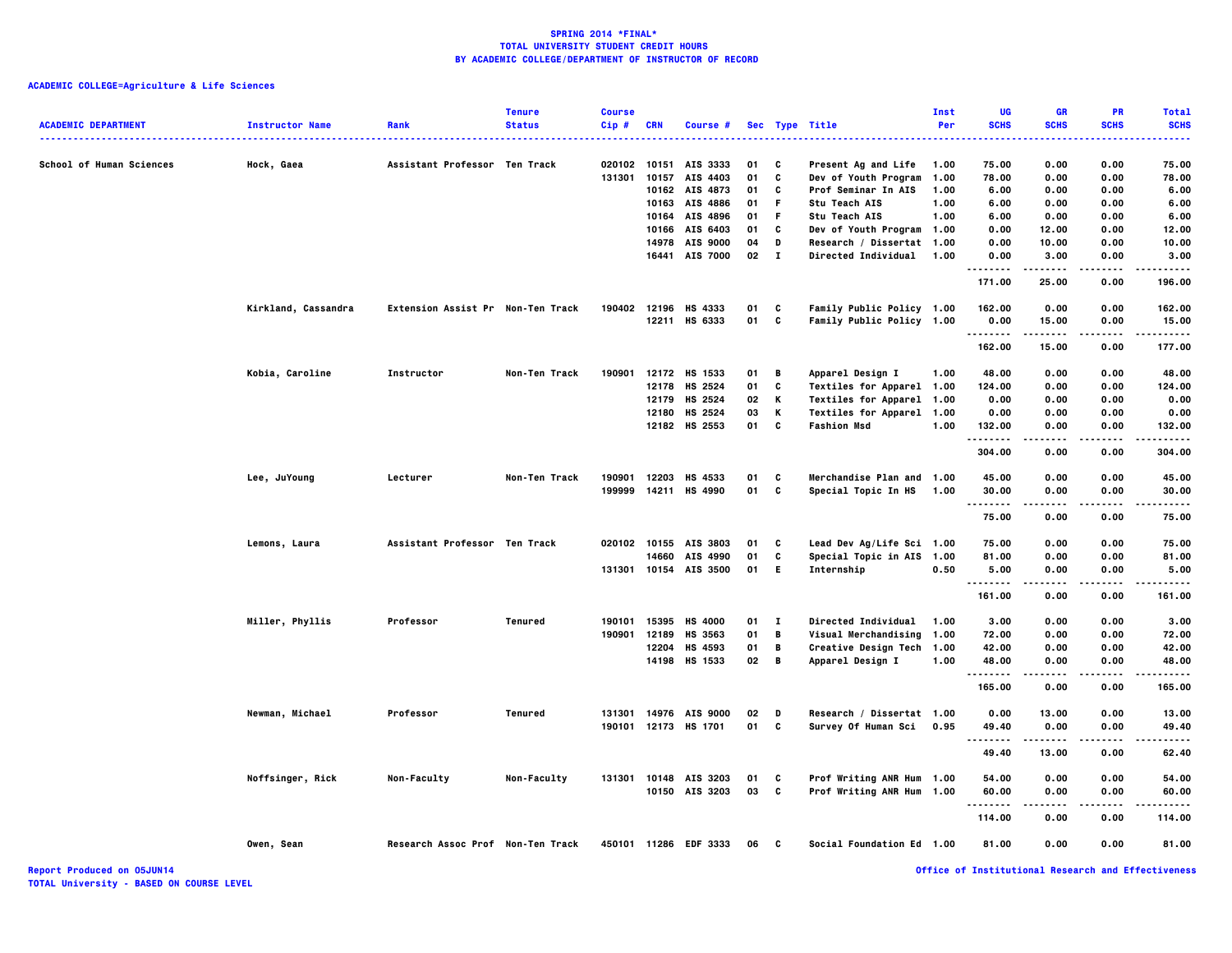**ACADEMIC COLLEGE=Agriculture & Life Sciences**

| <b>ACADEMIC DEPARTMENT</b>      | <b>Instructor Name</b> | Rank                              | <b>Tenure</b><br><b>Status</b> | <b>Course</b><br>Cip# | CRN            | <b>Course #</b>       |              |              | Sec Type Title                             | Inst<br>Per  | UG<br><b>SCHS</b>     | <b>GR</b><br><b>SCHS</b> | <b>PR</b><br><b>SCHS</b> | <b>Total</b><br><b>SCHS</b> |
|---------------------------------|------------------------|-----------------------------------|--------------------------------|-----------------------|----------------|-----------------------|--------------|--------------|--------------------------------------------|--------------|-----------------------|--------------------------|--------------------------|-----------------------------|
|                                 |                        |                                   |                                |                       |                |                       |              |              |                                            |              | .                     |                          |                          |                             |
|                                 |                        |                                   |                                |                       |                |                       |              |              |                                            |              | 81.00                 | 0.00                     | 0.00                     | 81.00                       |
| <b>School of Human Sciences</b> | Parker, Julie          | Assistant Professor Ten Track     |                                |                       |                | 190101 16477 HS 4000  | 04           | $\mathbf{I}$ | <b>Directed Individual</b>                 | 1.00         | 1.00                  | 0.00                     | 0.00                     | 1.00                        |
|                                 |                        |                                   |                                | 190701                |                | 12217 HS 8113         | 01           | C            | <b>Trends Infant Child</b>                 | 1.00         | 0.00                  | 15.00                    | 0.00                     | 15.00                       |
|                                 |                        |                                   |                                |                       | 14210          | HS 4831               | 01           | C            | Child Life Foundatio 1.00                  |              | 5.00                  | 0.00                     | 0.00                     | 5.00                        |
|                                 |                        |                                   |                                |                       | 14701          | HS 4831               | 02           | C            | Child Life Foundatio 1.00                  |              | 3.00                  | 0.00                     | 0.00                     | 3.00                        |
|                                 |                        |                                   |                                |                       | 15801          | <b>HS 8000</b>        | 04           | D            | Research / Thesis                          | 1.00         | 0.00                  | 6.00                     | 0.00                     | 6.00                        |
|                                 |                        |                                   |                                | 200203 12208          |                | HS 4823               | 01           | c            | Dev Child Serv Prog                        | 1.00         | 123.00<br>.           | 0.00<br>.                | 0.00<br>.                | 123.00<br>.                 |
|                                 |                        |                                   |                                |                       |                |                       |              |              |                                            |              | 132.00                | 21.00                    | 0.00                     | 153.00                      |
|                                 | Peterson, Donna        | Extension Assist Pr Non-Ten Track |                                |                       |                | 131301 10171 AIS 8703 | $01 \quad C$ |              | Eval of Ag & Ext Ed 1.00                   |              | 0.00<br>.             | 48.00                    | 0.00                     | 48.00                       |
|                                 |                        |                                   |                                |                       |                |                       |              |              |                                            |              | 0.00                  | 48.00                    | 0.00                     | 48.00                       |
|                                 | Phillips, Tommy        | Assistant Professor Ten Track     |                                |                       |                | 190701 12210 HS 4883  | 01           | C            | Risk, Resilience & Pr 1.00                 |              | 111.00                | 0.00                     | 0.00                     | 111.00                      |
|                                 |                        |                                   |                                |                       |                | 14206 HS 6883         | 01           | C            | Risk, Resilience & Pr 1.00                 |              | 0.00                  | 15.00                    | 0.00                     | 15.00                       |
|                                 |                        |                                   |                                |                       | 14208          | HS 8853               | 01           | c            | Current issues in HD 1.00                  |              | 0.00                  | 21.00                    | 0.00                     | 21.00                       |
|                                 |                        |                                   |                                |                       | 15579          | <b>HS 8000</b>        | 03           | D            | Research / Thesis                          | 1.00         | 0.00                  | 15.00                    | 0.00                     | 15.00                       |
|                                 |                        |                                   |                                |                       |                | 200201 12195 HS 3813  | 01 C         |              | Lifespan Theory                            | 1.00         | 150.00<br>.           | 0.00<br>.                | 0.00<br>.                | 150.00<br>.                 |
|                                 |                        |                                   |                                |                       |                |                       |              |              |                                            |              | 261.00                | 51.00                    | 0.00                     | 312.00                      |
|                                 | Scammahorn, Aaron      | Grad Teach Assist                 | Not Applicable                 | 131301                |                | 10158 AIS 4424        | 01           | C            | Teach Meth in Ag & H 1.00                  |              | 44.00                 | 0.00                     | 0.00                     | 44.00                       |
|                                 |                        |                                   |                                |                       |                | 10159 AIS 4424        | 02           | К            | Teach Meth in Ag & H 1.00                  |              | 0.00                  | 0.00                     | 0.00                     | 0.00                        |
|                                 |                        |                                   |                                |                       | 10160          | AIS 4424              | 03           | К            | Teach Meth in Ag & H 1.00                  |              | 0.00                  | 0.00                     | 0.00                     | 0.00                        |
|                                 |                        |                                   |                                |                       |                | 10161 AIS 4424        | 04           | К            | Teach Meth in Ag & H 1.00                  |              | 0.00                  | 0.00                     | 0.00                     | 0.00                        |
|                                 |                        |                                   |                                |                       | 15455          | AIS 4424              | 05           | К            | Teach Meth in Ag & H 1.00                  |              | 0.00                  | 0.00                     | 0.00                     | 0.00                        |
|                                 |                        |                                   |                                | 131308                | 12199<br>12200 | HS 4424               | 01<br>02     | C<br>K       | <b>Teach Methods in Ag</b>                 | 1.00         | 100.00                | 0.00<br>0.00             | 0.00<br>0.00             | 100.00                      |
|                                 |                        |                                   |                                |                       | 12201          | HS 4424<br>HS 4424    | 03           | К            | Teach Methods in Ag<br>Teach Methods in Ag | 1.00<br>1.00 | 0.00<br>0.00          | 0.00                     | 0.00                     | 0.00<br>0.00                |
|                                 |                        |                                   |                                |                       | 12202          | HS 4424               | 04           | К            | <b>Teach Methods in Ag</b>                 | 1.00         | 0.00                  | 0.00                     | 0.00                     | 0.00                        |
|                                 |                        |                                   |                                |                       |                | 15557 HS 4424         | 05           | K            | Teach Meth in Ag & H 1.00                  |              | 0.00                  | 0.00                     | 0.00                     | 0.00                        |
|                                 |                        |                                   |                                |                       |                |                       |              |              |                                            |              | .<br>144.00           | $- - - -$<br>0.00        | .<br>0.00                | .<br>144.00                 |
|                                 | Schloemer, Amelia      | Non-Faculty                       | Non-Faculty                    |                       |                | 131301 14196 AIS 3203 | 04 C         |              | Prof Writing ANR Hum 1.00                  |              | 69.00<br>.            | 0.00<br>----             | 0.00<br>.                | 69.00<br>.                  |
|                                 |                        |                                   |                                |                       |                |                       |              |              |                                            |              | 69.00                 | 0.00                     | 0.00                     | 69.00                       |
|                                 | Sexton, Julie          | Extension Professor Non-Ten Track |                                |                       |                | 010801 10169 AIS 8413 | $01 \quad C$ |              | Methods of Planned C 1.00                  |              | 0.00                  | 69.00                    | 0.00                     | 69.00                       |
|                                 |                        |                                   |                                |                       |                |                       |              |              |                                            |              | $\sim$ $\sim$<br>0.00 | 69.00                    | 0.00                     | 69.00                       |
|                                 | Shaw, Emily            | Non-Faculty                       | Non-Faculty                    |                       |                | 190101 12173 HS 1701  | 01 C         |              | Survey Of Human Sci                        | 0.05         | 2.60                  | 0.00                     | 0.00                     | 2.60                        |
|                                 |                        |                                   |                                |                       |                |                       |              |              |                                            |              | .<br>$\cdots$<br>2.60 | .<br>0.00                | 0.00                     | .<br>2.60                   |
|                                 | Swortzel, Kirk         | Professor                         | Tenured                        | 131301                |                | 10154 AIS 3500        | 01           | -E           | Internship                                 | 0.50         | 5.00                  | 0.00                     | 0.00                     | 5.00                        |
|                                 |                        |                                   |                                |                       |                | 14197 AIS 8593        | 01           | C            | Hist Found of Ag & H 1.00                  |              | 0.00                  | 54.00                    | 0.00                     | 54.00                       |
|                                 |                        |                                   |                                |                       |                | 14977 AIS 9000        | 03           | D            | Research / Dissertat 1.00                  |              | 0.00                  | 54.00                    | 0.00                     | 54.00                       |
|                                 |                        |                                   |                                |                       |                | 16109 AIS 7000        | 01           | $\mathbf{I}$ | <b>Directed Individual</b>                 | 1.00         | 0.00                  | 4.00                     | 0.00                     | 4.00                        |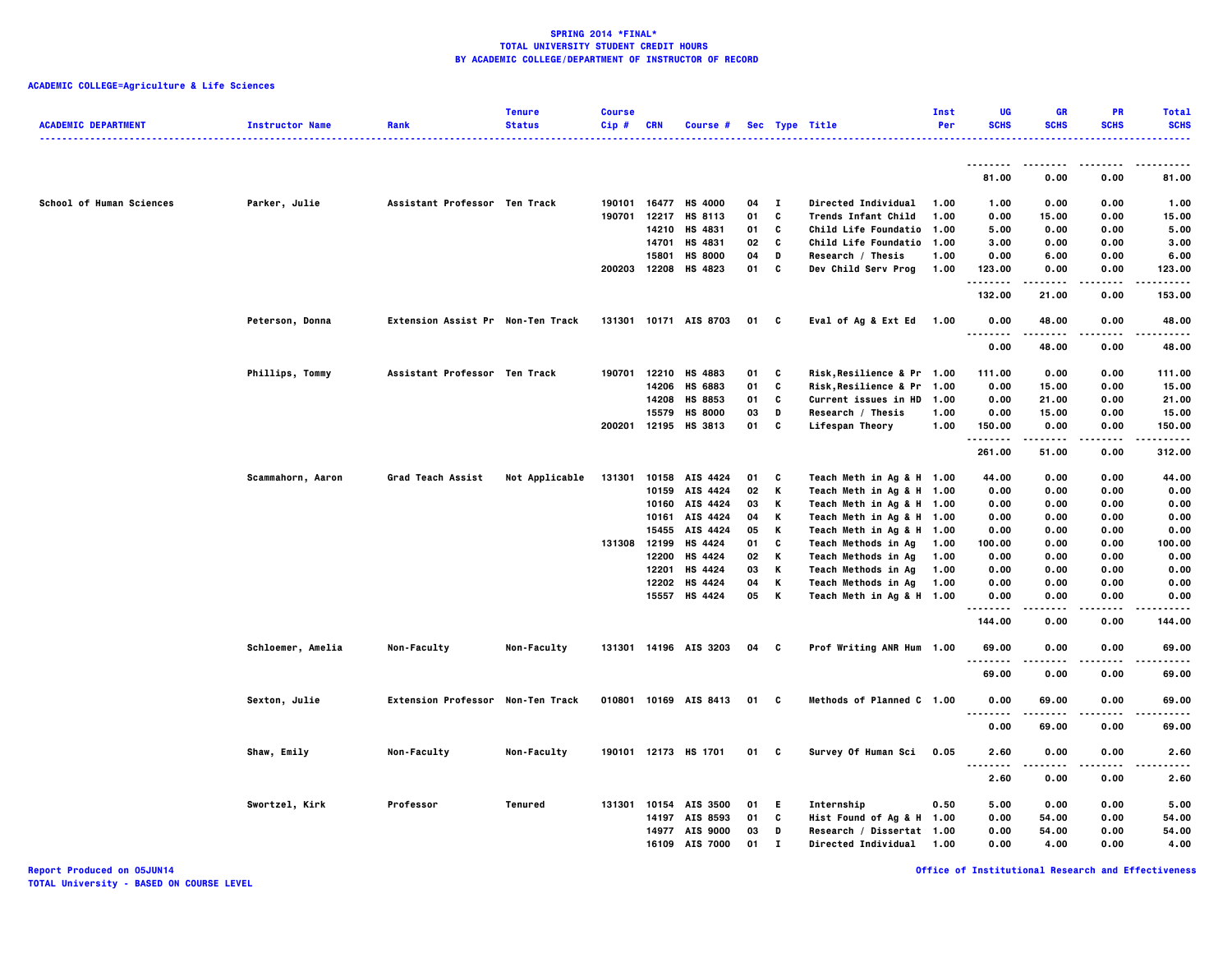# **ACADEMIC COLLEGE=Agriculture & Life Sciences**

| <b>ACADEMIC DEPARTMENT</b>            | <b>Instructor Name</b> | Rank                              | <b>Tenure</b><br><b>Status</b> | <b>Course</b><br>Cip# | <b>CRN</b> | Course #             |      |     | Sec Type Title            | Inst<br>Per | UG<br><b>SCHS</b> | <b>GR</b><br><b>SCHS</b> | <b>PR</b><br><b>SCHS</b> | <b>Total</b><br><b>SCHS</b> |
|---------------------------------------|------------------------|-----------------------------------|--------------------------------|-----------------------|------------|----------------------|------|-----|---------------------------|-------------|-------------------|--------------------------|--------------------------|-----------------------------|
|                                       |                        |                                   |                                |                       |            |                      |      |     |                           |             |                   |                          |                          | . <b>.</b> .                |
|                                       |                        |                                   |                                |                       |            |                      |      |     |                           |             | 5.00              | 112.00                   | 0.00                     | 117.00                      |
| School of Human Sciences              | Tenhet, Melissa        | Instructor                        | Non-Ten Track                  | 200203                |            | 12193 HS 3803        | 01 C |     | Child Care Proceds        | 1.00        | 111.00            | 0.00                     | 0.00                     | 111.00                      |
|                                       |                        |                                   |                                |                       |            | 12194 HS 3803        | 02 K |     | Child Care Proceds        | 1.00        | 0.00<br>          | 0.00                     | 0.00                     | 0.00                        |
|                                       |                        |                                   |                                |                       |            |                      |      |     |                           |             | 111.00            | 0.00                     | 0.00                     | 111.00                      |
|                                       | Washington, Adrienne   | <b>Non-Faculty</b>                | Non-Faculty                    |                       |            | 190101 12174 HS 1711 | 01 C |     | <b>Profess Protocol</b>   | 1.00        | 50.00             | 0.00                     | 0.00                     | 50.00                       |
|                                       |                        |                                   |                                |                       |            |                      |      |     |                           |             | .<br>50.00        | 0.00                     | 0.00                     | 50.00                       |
|                                       | White, Ronnie          | Extension Professor Non-Ten Track |                                | 131301                |            | 10156 AIS 4103       | 01 C |     | Programs of Ag Info       | 1.00        | 63.00             | 0.00                     | 0.00                     | 63.00                       |
|                                       |                        |                                   |                                |                       |            | 10165 AIS 6103       | 01 C |     | Programs of Ag Info       | 1.00        | 0.00              | 9.00                     | 0.00<br>-----            | 9.00                        |
|                                       |                        |                                   |                                |                       |            |                      |      |     |                           |             | 63.00             | 9.00                     | 0.00                     | 72.00                       |
|                                       | Wilmoth, Joe           | Associate Professor Tenured       |                                | 190701                | 14207      | HS 8413              | 01   | - C | Issues in Family Stu 1.00 |             | 0.00              | 18.00                    | 0.00                     | 18.00                       |
|                                       |                        |                                   |                                |                       | 15571      | <b>HS 8000</b>       | 02   | D   | Research / Thesis         | 1.00        | 0.00              | 3.00                     | 0.00                     | 3.00                        |
|                                       |                        |                                   |                                | 190705                | 12198      | HS 4403              | 01   | - C | Intro To Gerontology 1.00 |             | 147.00            | 0.00                     | 0.00                     | 147.00                      |
|                                       |                        |                                   |                                |                       |            | 12212 HS 6403        | 01 C |     | Intro to Gerontology 1.00 |             | 0.00              | 3.00                     | 0.00                     | 3.00<br>------              |
|                                       |                        |                                   |                                |                       |            |                      |      |     |                           |             | .<br>147.00       | 24.00                    | 0.00                     | 171.00                      |
| ------------------------------------- |                        |                                   |                                |                       |            |                      |      |     |                           |             | ========          | $=$ = = = = = = =        | ========                 | ==========                  |
| <b>School of Human Sciences</b>       |                        |                                   |                                |                       |            |                      |      |     |                           |             | 3357.00           | 501.00                   | 0.00                     | 3858.00                     |
| ====================================  |                        |                                   |                                |                       |            |                      |      |     |                           |             | ========          | ==================       |                          | ==========                  |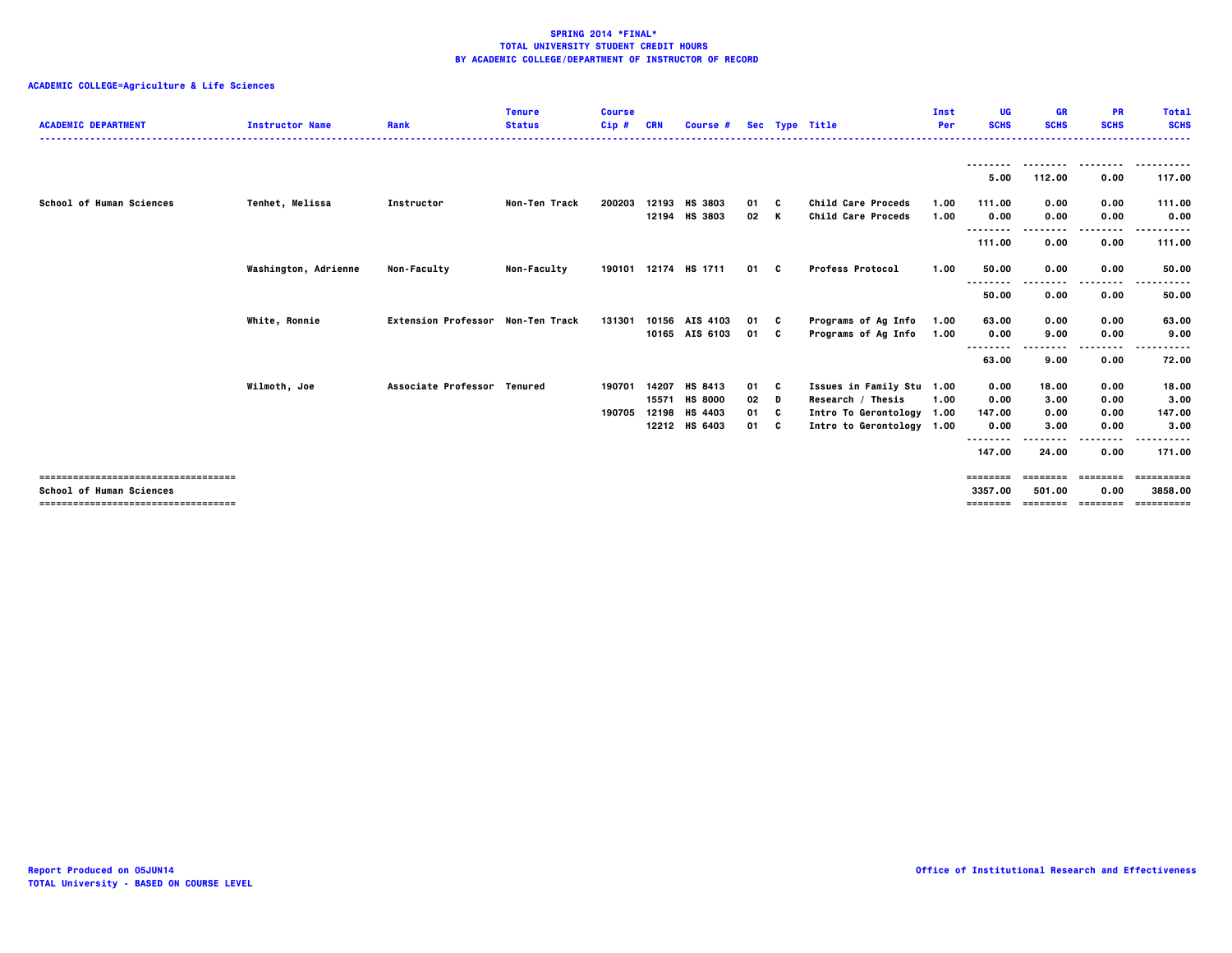| <b>ACADEMIC DEPARTMENT</b> | <b>Instructor Name</b><br> | Rank                          | <b>Tenure</b><br><b>Status</b> | <b>Course</b><br>Cip# | <b>CRN</b> | Course #              |              |              | Sec Type Title              | Inst<br>Per | <b>UG</b><br><b>SCHS</b> | <b>GR</b><br><b>SCHS</b> | <b>PR</b><br><b>SCHS</b> | <b>Total</b><br><b>SCHS</b> |
|----------------------------|----------------------------|-------------------------------|--------------------------------|-----------------------|------------|-----------------------|--------------|--------------|-----------------------------|-------------|--------------------------|--------------------------|--------------------------|-----------------------------|
| Art AAD                    | Anderson, Patrice          | Lecturer                      | Non-Ten Track                  | 500101                | 10280      | <b>ART 2803</b>       | 01           | B            | Intro to Computing A 1.00   |             | 45.00                    | 0.00                     | 0.00                     | 45.00                       |
|                            |                            |                               |                                |                       |            | 10322 ART 4863        | 01           | $\mathbf{L}$ | Adv Computer Studio         | 1.00        | 18.00                    | 0.00                     | 0.00                     | 18.00                       |
|                            |                            |                               |                                |                       | 16348      | <b>ART 6863</b>       | 01           | L.           | Adv Computer Studio         | 1.00        | 0.00                     | 3.00                     | 0.00                     | 3.00                        |
|                            |                            |                               |                                | 500402                | 15789      | ART 4883              | 02           | B            | Graphic Design for W        | 1.00        | 36.00                    | 0.00                     | 0.00                     | 36.00                       |
|                            |                            |                               |                                | 500701                | 16013      | <b>ART 4000</b>       | 03           | $\mathbf{I}$ | Directed Individual         | 1.00        | 3.00                     | 0.00                     | 0.00                     | 3.00                        |
|                            |                            |                               |                                |                       | 16108      | <b>ART 4000</b>       | 04           | $\mathbf{I}$ | Directed Individual         | 1.00        | 3.00<br>.                | 0.00<br>.                | 0.00<br>$- - - -$        | 3.00<br>$- - - -$           |
|                            |                            |                               |                                |                       |            |                       |              |              |                             |             | 105.00                   | 3.00                     | 0.00                     | 108.00                      |
|                            | Anderson, William          | Assistant Professor Ten Track |                                | 240101                |            | 16363 HON 4003        | 03           | $\mathbf{I}$ | Oxbridge Tutorial           | 1.00        | 3.00                     | 0.00                     | 0.00                     | 3.00                        |
|                            |                            |                               |                                | 500101                | 10323      | ART 4863              | 02           | L.           | Adv Computer Studio         | 1.00        | 48.00                    | 0.00                     | 0.00                     | 48.00                       |
|                            |                            |                               |                                | 500402                | 10324      | ART 4883              | 01           | $\mathbf{B}$ | Graphic Design for W        | 1.00        | 48.00                    | 0.00                     | 0.00                     | 48.00                       |
|                            |                            |                               |                                | 500701                | 16402      | <b>ART 4000</b>       | 07           | л.           | <b>Directed Individual</b>  | 1.00        | 3.00                     | 0.00                     | 0.00                     | 3.00                        |
|                            |                            |                               |                                | 500703                |            | 10283 ART 2813        | $02 \quad B$ |              | Intermed Comp for De 1.00   |             | 39.00<br>.               | 0.00<br>.                | 0.00<br>$\cdots$         | 39.00<br>.                  |
|                            |                            |                               |                                |                       |            |                       |              |              |                             |             | 141.00                   | 0.00                     | 0.00                     | 141.00                      |
|                            | Bain, Peter                | Assistant Professor Ten Track |                                | 500402                | 15790      | <b>ART 4113</b>       | 02           | -L.          | Typography II               | 1.00        | 33.00                    | 0.00                     | 0.00                     | 33.00                       |
|                            |                            |                               |                                | 500703                | 10284      | ART 2813              | 03           | B            | Intermed Comp for De 1.00   |             | 39.00                    | 0.00                     | 0.00                     | 39.00                       |
|                            |                            |                               |                                |                       |            | 10288 ART 3163        | 01           | <b>C</b>     | History of Graphic D 1.00   |             | 84.00<br>.               | 0.00<br>-----            | 0.00<br>.                | 84.00<br>.                  |
|                            |                            |                               |                                |                       |            |                       |              |              |                             |             | 156.00                   | 0.00                     | 0.00                     | 156.00                      |
|                            | Bostic, Alexander          | Associate Professor Tenured   |                                | 500701                | 16291      | <b>ART 4000</b>       | 05           | <b>I</b>     | Directed Individual         | 1.00        | 3.00                     | 0.00                     | 0.00                     | 3.00                        |
|                            |                            |                               |                                | 500705                | 10264      | ART 1213              | 02           | $\mathbf{L}$ | Drawing I                   | 1.00        | 54.00                    | 0.00                     | 0.00                     | 54.00                       |
|                            |                            |                               |                                |                       | 10289      | ART 3213              | 01           | L,           | Life Drawing II             | 1.00        | 27.00                    | 0.00                     | 0.00                     | 27.00                       |
|                            |                            |                               |                                |                       |            | 500708 10286 ART 3043 | 01           | <b>L</b>     | <b>Figurative Painting</b>  | 1.00        | 24.00<br>.               | 0.00<br>.                | 0.00                     | 24,00<br>.                  |
|                            |                            |                               |                                |                       |            |                       |              |              |                             |             | 108.00                   | 0.00                     | 0.00                     | 108.00                      |
|                            | Bourgeois, Angi            | Associate Professor Tenured   |                                | 500701                |            | 16515 ART 4000        | 11           | $\mathbf{I}$ | <b>Directed Individual</b>  | 1.00        | 6.00                     | 0.00                     | 0.00                     | 6.00                        |
|                            |                            |                               |                                | 500703                | 10298      | ART 3633              | 01           | C            | History of Photograp 1.00   |             | 87.00                    | 0.00                     | 0.00                     | 87.00                       |
|                            |                            |                               |                                |                       |            | 14048 ART 3673        | 01           | c            | The Gothic Cathedral 1.00   |             | 84.00                    | 0.00                     | 0.00                     | 84.00                       |
|                            |                            |                               |                                |                       |            |                       |              |              |                             |             | .<br>177.00              | 0.00                     | 0.00                     | .<br>177.00                 |
|                            | Callander, Adrienne        | Lecturer                      | Non-Ten Track                  | 500701                |            | 16445 ART 4000        | 08           | $\mathbf{I}$ | <b>Directed Individual</b>  | 1.00        | 3.00                     | 0.00                     | 0.00                     | 3.00                        |
|                            |                            |                               |                                | 500703                | 13611      | ART 1113              | 501 C        |              | Art Appreciation            | 1.00        | 93.00                    | 0.00                     | 0.00                     | 93.00                       |
|                            |                            |                               |                                | 500709                | 10276      | ART 2403              | 01           | L.           | <b>Sculpture Survey</b>     | 1.00        | 45.00                    | 0.00                     | 0.00                     | 45.00                       |
|                            |                            |                               |                                |                       | 10277      | <b>ART 2403</b>       | 02           | <b>L</b>     | Sculpture Survey            | 1.00        | 48.00                    | 0.00                     | 0.00                     | 48.00                       |
|                            |                            |                               |                                |                       |            | 10313 ART 4630        | 01           | Q            | <b>Advanced Studio - Sc</b> | 1.00        | 36.00                    | 0.00                     | 0.00                     | 36.00                       |
|                            |                            |                               |                                |                       | 14041      | ART 3513              | 01           | L.           | Sculpture II                | 1.00        | 21.00<br>.               | 0.00<br>.                | 0.00<br>$- - - -$        | 21.00<br>.                  |
|                            |                            |                               |                                |                       |            |                       |              |              |                             |             | 246.00                   | 0.00                     | 0.00                     | 246.00                      |
|                            | Callander, Neil            | Assistant Professor Ten Track |                                | 500401                | 10258      | ART 1133              | 04           | <b>L</b>     | Design II                   | 1.00        | 48.00                    | 0.00                     | 0.00                     | 48.00                       |
|                            |                            |                               |                                |                       |            | 500705 10268 ART 1223 | 03           | - L          | Drawing II                  | 1.00        | 48.00<br>--------        | 0.00<br>----             | 0.00<br>----             | 48.00<br>.                  |
|                            |                            |                               |                                |                       |            |                       |              |              |                             |             | 96.00                    | 0.00                     | 0.00                     | 96.00                       |
|                            | Funderburk, Thomas         | Professor                     | Tenured                        | 500101                |            | 10318 ART 4693        | 01           | - 1.         | Intern-Fine Art             | 1.00        | 3.00                     | 0.00                     | 0.00                     | 3.00                        |
|                            |                            |                               |                                | 500708                | 10287      | ART 3053              | 01           | L.           | <b>Watercolor Painting</b>  | 1.00        | 51.00                    | 0.00                     | 0.00                     | 51.00                       |
|                            |                            |                               |                                |                       |            | 14040 ART 2013        | 01           | L.           | <b>Painting Survey</b>      | 1.00        | 51.00                    | 0.00                     | 0.00                     | 51.00                       |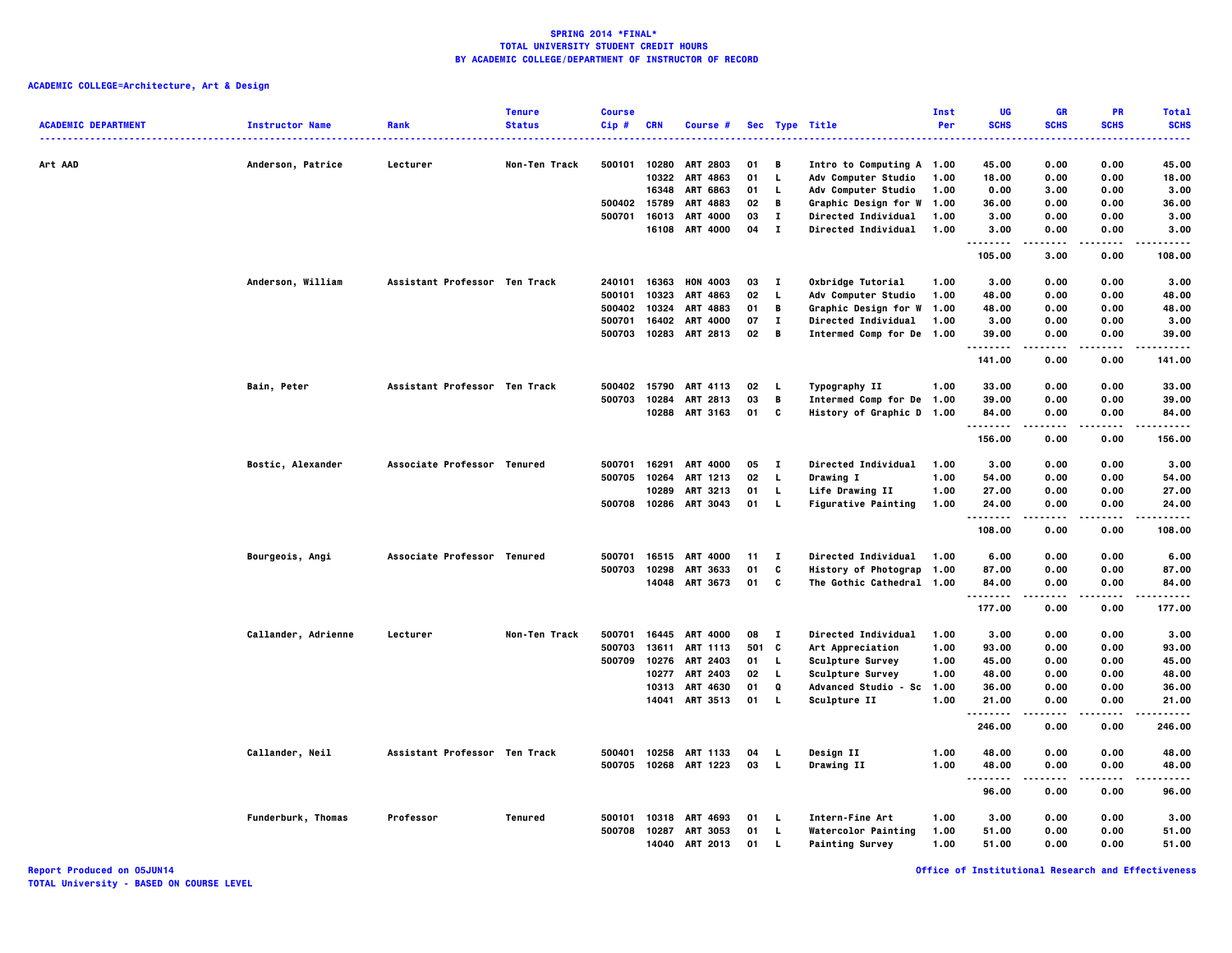| <b>ACADEMIC DEPARTMENT</b> | <b>Instructor Name</b> | Rank                          | <b>Tenure</b><br><b>Status</b> | <b>Course</b><br>$Cip$ # | <b>CRN</b>     | Course #                         |                   |                   | Sec Type Title                              | Inst<br>Per  | <b>UG</b><br><b>SCHS</b> | <b>GR</b><br><b>SCHS</b> | <b>PR</b><br><b>SCHS</b> | <b>Total</b><br><b>SCHS</b> |
|----------------------------|------------------------|-------------------------------|--------------------------------|--------------------------|----------------|----------------------------------|-------------------|-------------------|---------------------------------------------|--------------|--------------------------|--------------------------|--------------------------|-----------------------------|
| Art AAD                    | Funderburk, Thomas     | Professor                     | Tenured                        | 500799                   |                | 10301 ART 4093                   | 01 S              |                   | Senior Thesis                               | 1.00         | 15.00                    | 0.00                     | 0.00                     | 15.00                       |
|                            |                        |                               |                                |                          |                |                                  |                   |                   |                                             |              | <br>120.00               | 0.00                     | 0.00                     | .<br>120.00                 |
|                            | Gootee, Marita         | Professor                     | Tenured                        |                          |                | 500605 14037 ART 2103            | 03                | — в               | <b>Photography Survey</b>                   | 1.00         | 42.00                    | 0.00                     | 0.00                     | 42.00                       |
|                            |                        |                               |                                |                          | 14038          | <b>ART 3223</b>                  | 01                | Q                 | <b>Darkroom Basics</b>                      | 1.00         | 30.00                    | 0.00                     | 0.00                     | 30.00                       |
|                            |                        |                               |                                | 500701                   | 14039<br>16447 | ART 4583<br><b>ART 4000</b>      | 01<br>09          | Q<br>$\mathbf{I}$ | Photographic Portfol<br>Directed Individual | 1.00<br>1.00 | 18.00<br>3.00            | 0.00<br>0.00             | 0.00<br>0.00             | 18.00<br>3.00               |
|                            |                        |                               |                                |                          |                | 16450 ART 4000                   | 10                | $\mathbf{I}$      | <b>Directed Individual</b>                  | 1.00         | 3.00                     | 0.00                     | 0.00                     | 3.00                        |
|                            |                        |                               |                                |                          |                |                                  |                   |                   |                                             |              | --------<br>96.00        | 0.00                     | 0.00                     | .<br>96.00                  |
|                            | Harvey, Benjamin       | Associate Professor Tenured   |                                | 500703                   |                | 10247 ART 1023                   | 01                | C                 | History Of Art II                           | 1.00         | 69.00                    | 0.00                     | 0.00                     | 69.00                       |
|                            |                        |                               |                                |                          |                | 10248 ART 1023                   | 02                | C                 | History Of Art II                           | 1.00         | 69.00                    | 0.00                     | 0.00                     | 69.00                       |
|                            |                        |                               |                                |                          |                | 10249 ART 1023                   | H <sub>01</sub> C |                   | Honors History Of Ar                        | 1.00         | 3.00                     | 0.00                     | 0.00                     | 3.00                        |
|                            |                        |                               |                                |                          | 14044          | ART 3613                         | 01                | C                 | Art and Film                                | 1.00         | 93.00                    | 0.00                     | 0.00                     | 93.00                       |
|                            |                        |                               |                                |                          |                | 14047 ART 3613                   | H <sub>01</sub> C |                   | Art and Film-Honors                         | 1.00         | 15.00<br>.               | 0.00<br>.                | 0.00<br>$- - - -$        | 15.00<br>.                  |
|                            |                        |                               |                                |                          |                |                                  |                   |                   |                                             |              | 249.00                   | 0.00                     | 0.00                     | 249.00                      |
|                            | Haug, Rowan            | Lecturer                      | Non-Ten Track                  | 500401                   |                | 10252 ART 1123                   | 01                | L.                | Design I                                    | 1.00         | 45.00                    | 0.00                     | 0.00                     | 45.00                       |
|                            |                        |                               |                                |                          |                | 10260 ART 1153                   | 01                | L.                | Three-Dimen Design                          | 1.00         | 42.00                    | 0.00                     | 0.00                     | 42.00                       |
|                            |                        |                               |                                |                          |                | 10262 ART 1153                   | 03                | L.                | Three-Dimen Design                          | 1.00         | 24.00<br><b>.</b>        | 0.00<br>$\frac{1}{2}$    | 0.00<br>----             | 24.00<br>.                  |
|                            |                        |                               |                                |                          |                |                                  |                   |                   |                                             |              | 111.00                   | 0.00                     | 0.00                     | 111.00                      |
|                            | Haupt, Jeffrey         | Professor                     | Tenured                        | 500701                   |                | 16516 ART 4000                   | 12                | $\mathbf{I}$      | Directed Individual                         | 1.00         | 6.00                     | 0.00                     | 0.00                     | 6.00                        |
|                            |                        |                               |                                | 500705                   | 10271          | <b>ART 2213</b>                  | 01                | L.                | Life Drawing I                              | 1.00         | 45.00                    | 0.00                     | 0.00                     | 45.00                       |
|                            |                        |                               |                                | 500708                   | 10285          | <b>ART 3023</b>                  | 01                | L.                | <b>Painting II</b>                          | 1.00         | 24.00                    | 0.00                     | 0.00                     | 24.00                       |
|                            |                        |                               |                                |                          |                | 10311 ART 4610                   | 01                | $\mathbf{L}$      | Advanced Studio - Pa                        | 1.00         | 9.00<br><b>.</b>         | 0.00<br>.                | 0.00                     | 9.00<br>.                   |
|                            |                        |                               |                                |                          |                |                                  |                   |                   |                                             |              | 84.00                    | 0.00                     | 0.00                     | 84.00                       |
|                            | Landry, Jude           | Assistant Professor Ten Track |                                | 500402                   |                | 10302 ART 4113                   | 01                | L.                | Typography II                               | 1.00         | 48.00                    | 0.00                     | 0.00                     | 48.00                       |
|                            |                        |                               |                                | 500409                   | 10291          | ART 3323                         | 01                | L.                | Graphic Art Des II                          | 1.00         | 39.00                    | 0.00                     | 0.00                     | 39.00                       |
|                            |                        |                               |                                |                          |                | 10293 ART 3323                   | 03                | L.                | Graphic Art Des II                          | 1.00         | 39.00                    | 0.00                     | 0.00                     | 39.00                       |
|                            |                        |                               |                                |                          |                | 10314 ART 4640                   | 01                | Q                 | Adv Studio - Graphic 1.00                   |              | 66.00<br>--------        | 0.00<br>-----            | 0.00<br>.                | 66.00<br>.                  |
|                            |                        |                               |                                |                          |                |                                  |                   |                   |                                             |              | 192.00                   | 0.00                     | 0.00                     | 192.00                      |
|                            | Lippillo, Dominic      | Assistant Professor Ten Track |                                | 500605                   |                | 10270 ART 2103                   | 01                | B                 | Photography Survey                          | 1.00         | 45.00                    | 0.00                     | 0.00                     | 45.00                       |
|                            |                        |                               |                                |                          |                | 14036 ART 2103                   | 02<br>01          | B<br>Q            | Photography Survey                          | 1.00         | 42.00                    | 0.00                     | 0.00                     | 42.00                       |
|                            |                        |                               |                                |                          |                | 500702 10290 ART 3233            |                   |                   | Studio Lighting                             | 1.00         | 27.00<br>.               | 0.00<br>.                | 0.00<br>.                | 27.00<br>.                  |
|                            |                        |                               |                                |                          |                |                                  |                   |                   |                                             |              | 114.00                   | 0.00                     | 0.00                     | 114.00                      |
|                            | Long, Robert           | Professor                     | Tenured                        | 500711                   |                | 10278 ART 2503                   | 01                | L,                | Ceramic Art Survey                          | 1.00         | 42.00                    | 0.00                     | 0.00                     | 42.00                       |
|                            |                        |                               |                                |                          |                | 10279 ART 2503                   | 02                | $\mathbf{L}$      | Ceramic Art Survey                          | 1.00         | 42.00                    | 0.00                     | 0.00                     | 42.00                       |
|                            |                        |                               |                                |                          |                | 10295 ART 3503<br>10316 ART 4650 | 01<br>01          | L.<br>L,          | Ceramic Art II<br>Advanced Studio-Cera      | 1.00<br>1.00 | 12.00<br>33.00           | 0.00<br>0.00             | 0.00<br>0.00             | 12.00<br>33.00              |
|                            |                        |                               |                                |                          |                |                                  |                   |                   |                                             |              | .<br>129.00              | 0.00                     | 0.00                     | .<br>129.00                 |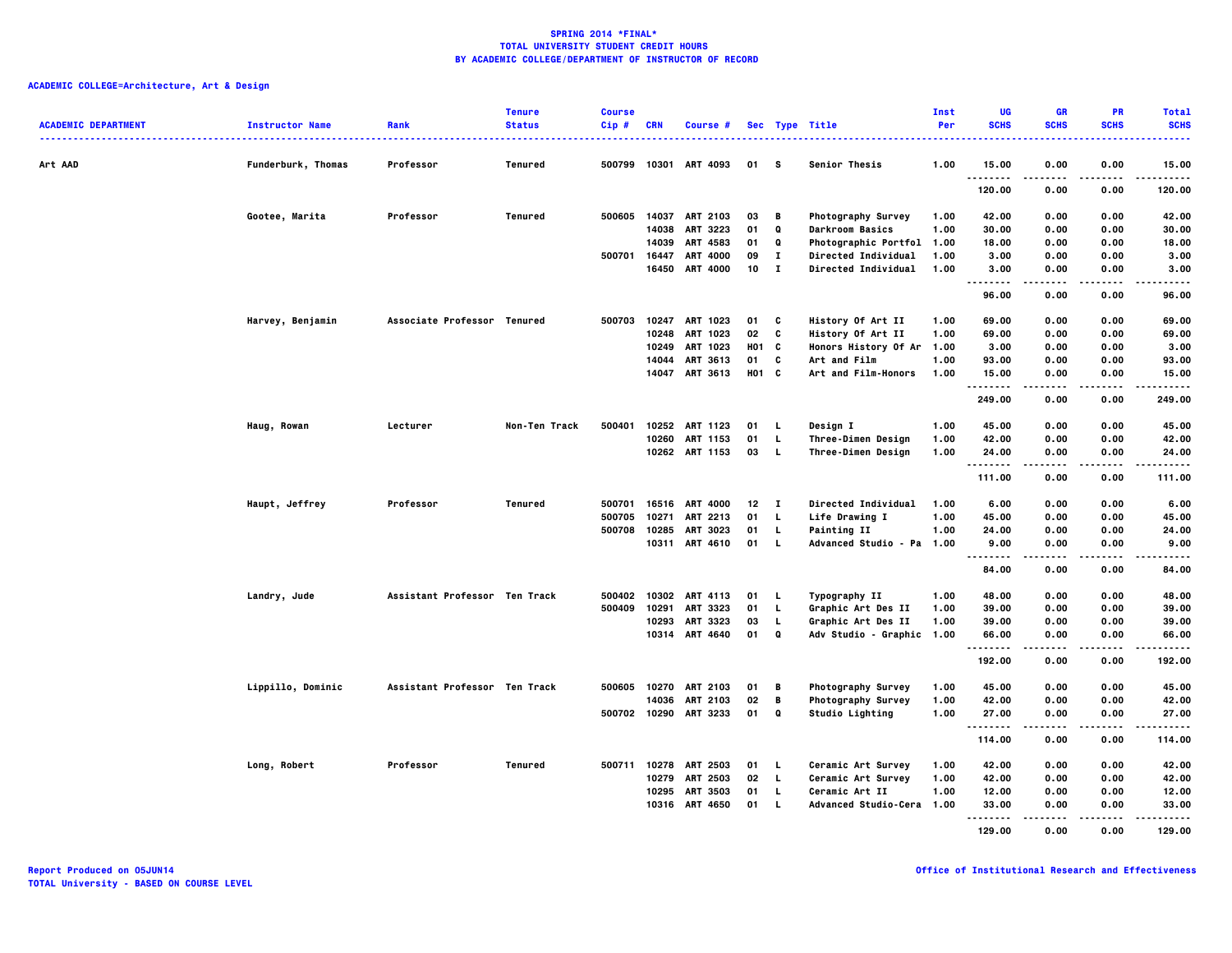| <b>ACADEMIC DEPARTMENT</b> | <b>Instructor Name</b> | Rank                          | <b>Tenure</b><br><b>Status</b> | <b>Course</b><br>Cip#      | <b>CRN</b>              | Course #                                                  |                      |                                            | Sec Type Title                                                               | Inst<br>Per                  | UG<br><b>SCHS</b>                              | <b>GR</b><br><b>SCHS</b>     | PR<br><b>SCHS</b>            | <b>Total</b><br><b>SCHS</b>     |
|----------------------------|------------------------|-------------------------------|--------------------------------|----------------------------|-------------------------|-----------------------------------------------------------|----------------------|--------------------------------------------|------------------------------------------------------------------------------|------------------------------|------------------------------------------------|------------------------------|------------------------------|---------------------------------|
| Art AAD                    | Martin, Gregory        | Assistant Professor Ten Track |                                | 500401<br>500705 10263     | 10257<br>16230          | ART 1133<br>ART 1123<br>ART 1213                          | 03<br>03<br>01       | L.<br>L.<br>$\mathbf{L}$                   | Design II<br>Design I<br>Drawing I                                           | 1.00<br>1.00<br>1.00         | 21.00<br>45.00<br>45.00                        | 0.00<br>0.00<br>0.00         | 0.00<br>0.00<br>0.00         | 21.00<br>45.00<br>45.00         |
|                            |                        |                               |                                |                            |                         |                                                           |                      |                                            |                                                                              |                              | <br>111.00                                     | .<br>0.00                    | 0.00                         | .<br>111.00                     |
|                            | McCourt, Timothy       | Professor                     | Tenured                        | 500401                     | 10255<br>10256          | ART 1133<br>ART 1133<br>10259 ART 1133                    | 01<br>02<br>05       | <b>L</b><br>L.<br>- 1                      | Design II<br>Design II                                                       | 1.00<br>1.00<br>1.00         | 24.00<br>45.00<br>45.00                        | 0.00<br>0.00<br>0.00         | 0.00<br>0.00<br>0.00         | 24.00<br>45.00<br>45.00         |
|                            |                        |                               |                                |                            |                         |                                                           |                      |                                            | Design II                                                                    |                              | .<br>114.00                                    | .<br>0.00                    | 0.00                         | .<br>114.00                     |
|                            | Mixon, Jamie           | Professor                     | Tenured                        | 500409<br>500701           | 10307                   | ART 4523<br>16292 ART 4000                                | 01<br>06             | L.<br>$\mathbf{I}$                         | Graphic Art Intern<br>Directed Individual                                    | 1.00<br>1.00                 | 51.00<br>3.00                                  | 0.00<br>0.00                 | 0.00<br>0.00                 | 51.00<br>3.00                   |
|                            |                        |                               |                                |                            |                         |                                                           |                      |                                            |                                                                              |                              | $\sim$ $\sim$ $\sim$<br>-----<br>54.00         | 0.00                         | 0.00                         | 54.00                           |
|                            | Neuenfeldt, Lori       | Lecturer                      | Non-Ten Track                  | 500701<br>500703<br>500799 | 15684<br>10245<br>10300 | <b>ART 4000</b><br>ART 1013<br><b>ART 4083</b>            | 01<br>01<br>01       | $\mathbf{I}$<br>c<br>s.                    | Directed Individual<br>History Of Art I<br>Senior Research                   | 1.00<br>1.00<br>1.00         | 3.00<br>150.00<br>15.00                        | 0.00<br>0.00<br>0.00         | 0.00<br>0.00<br>0.00         | 3.00<br>150.00<br>15.00         |
|                            |                        |                               |                                |                            |                         |                                                           |                      |                                            |                                                                              |                              | .<br>168.00                                    | 0.00                         | 0.00                         | 168.00                          |
|                            | Ngoh, Soon             | Professor                     | Tenured                        | 240101<br>500705           | 16246<br>10267<br>10269 | <b>HON 2003</b><br>ART 1223<br>ART 1223<br>14043 ART 4343 | 03<br>02<br>04<br>01 | $\mathbf{I}$<br>L.<br>$\mathbf{L}$<br>- 1. | Oxbridge Tutorial<br>Drawing II<br>Drawing II<br>Drawing IV                  | 1.00<br>1.00<br>1.00<br>1.00 | 3.00<br>36.00<br>33.00<br>15.00<br>$- - - - -$ | 0.00<br>0.00<br>0.00<br>0.00 | 0.00<br>0.00<br>0.00<br>0.00 | 3.00<br>36.00<br>33.00<br>15.00 |
|                            |                        |                               |                                |                            |                         |                                                           |                      |                                            |                                                                              |                              | 87.00                                          | 0.00                         | 0.00                         | 87.00                           |
|                            | Powney, Jeralyn        | Assistant Professor Ten Track |                                | 500409<br>500499<br>500703 | 10292<br>14050          | <b>ART 3323</b><br>ART 3913<br>10282 ART 2813             | 02<br>01<br>01       | <b>L</b><br>Q<br>В                         | Graphic Art Des II<br>Intro to Print Produ 1.00<br>Intermed Comp for De 1.00 | 1.00                         | 36.00<br>39.00<br>39.00                        | 0.00<br>0.00<br>0.00         | 0.00<br>0.00<br>0.00         | 36.00<br>39.00<br>39.00         |
|                            |                        |                               |                                |                            |                         |                                                           |                      |                                            |                                                                              |                              | .<br>114.00                                    | $- - - -$<br>0.00            | .<br>0.00                    | .<br>114.00                     |
|                            | Ring, Robert           | Non-Faculty                   | Non-Faculty                    | 500703                     |                         | 10250 ART 1113                                            | 01 C                 |                                            | Art Appreciation                                                             | 0.50                         | 220.50<br>. <b>.</b>                           | 0.00                         | 0.00                         | 220.50<br>-----                 |
|                            |                        |                               |                                |                            |                         |                                                           |                      |                                            |                                                                              |                              | 220.50                                         | 0.00                         | 0.00                         | 220.50                          |
|                            | Seckinger, Linda       | Professor                     | Tenured                        | 500710                     | 10273                   | ART 2303<br>10274 ART 2303                                | 01<br>02 L           | . L.                                       | <b>Printmaking Survey</b><br>Printmaking Survey                              | 1.00<br>1.00                 | 36.00<br>33.00<br>--------                     | 0.00<br>0.00<br>.            | 0.00<br>0.00<br>.            | 36.00<br>33.00<br>.             |
|                            |                        |                               |                                |                            |                         |                                                           |                      |                                            |                                                                              |                              | 69.00                                          | 0.00                         | 0.00                         | 69.00                           |
|                            | Shafer, Debra          | Lecturer                      | Non-Ten Track                  |                            |                         | 500704 14974 ART 4413                                     | $02 \quad L$         |                                            | Advertising Dsgn II                                                          | 1.00                         | 21.00<br>$\cdots$                              | 0.00                         | 0.00                         | 21.00                           |
|                            |                        |                               |                                |                            |                         |                                                           |                      |                                            |                                                                              |                              | 21.00                                          | 0.00                         | 0.00                         | 21.00                           |
|                            | Weigel, Jacob          | Non-Employee                  | Non-Faculty                    | 500401                     | 10253                   | ART 1123<br>500703 10250 ART 1113                         | 02<br>01             | - L<br>C                                   | Design I<br>Art Appreciation                                                 | 1.00<br>0.50                 | 51.00<br>220.50                                | 0.00<br>0.00                 | 0.00<br>0.00                 | 51.00<br>220.50                 |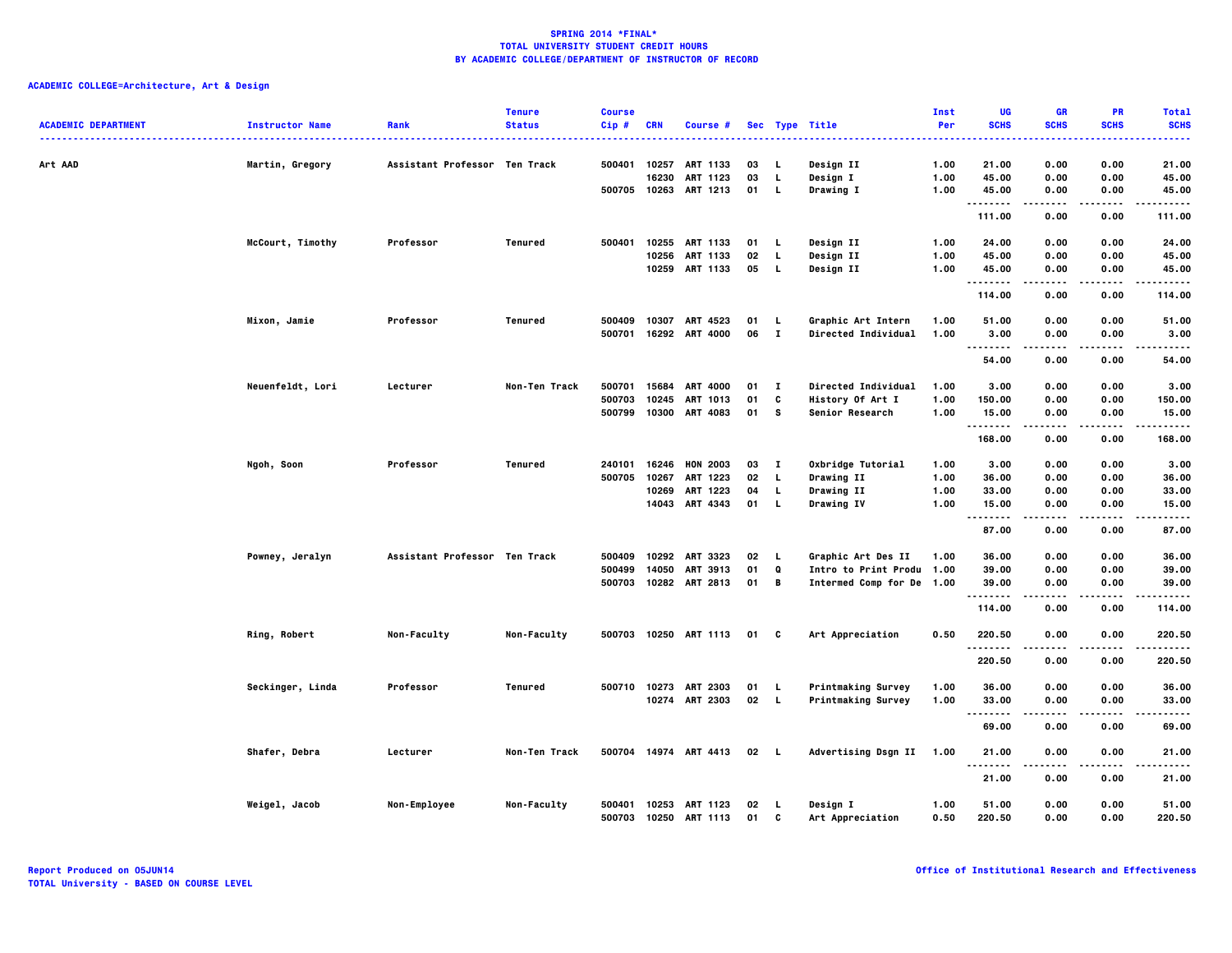| <b>ACADEMIC DEPARTMENT</b>             | <b>Instructor Name</b> | Rank | <b>Tenure</b><br><b>Status</b> | <b>Course</b><br>Cip#<br>CRN | <b>Course # Sec Type Title</b> |  | Inst<br>Per | UG<br><b>SCHS</b> | <b>GR</b><br><b>SCHS</b>            | PR<br><b>SCHS</b> | <b>Total</b><br><b>SCHS</b> |
|----------------------------------------|------------------------|------|--------------------------------|------------------------------|--------------------------------|--|-------------|-------------------|-------------------------------------|-------------------|-----------------------------|
|                                        |                        |      |                                |                              |                                |  |             | 271.50            | --------- -------- --------<br>0.00 | 0.00              | .<br>271.50                 |
| =====================================  |                        |      |                                |                              |                                |  |             | --------          | ========                            | ---------         | ==========                  |
| Art AAD                                |                        |      |                                |                              |                                |  |             | 3354.00           | 3.00                                | 0.00              | 3357.00                     |
| ====================================== |                        |      |                                |                              |                                |  |             | ========          | ========                            | ---------         | ==========                  |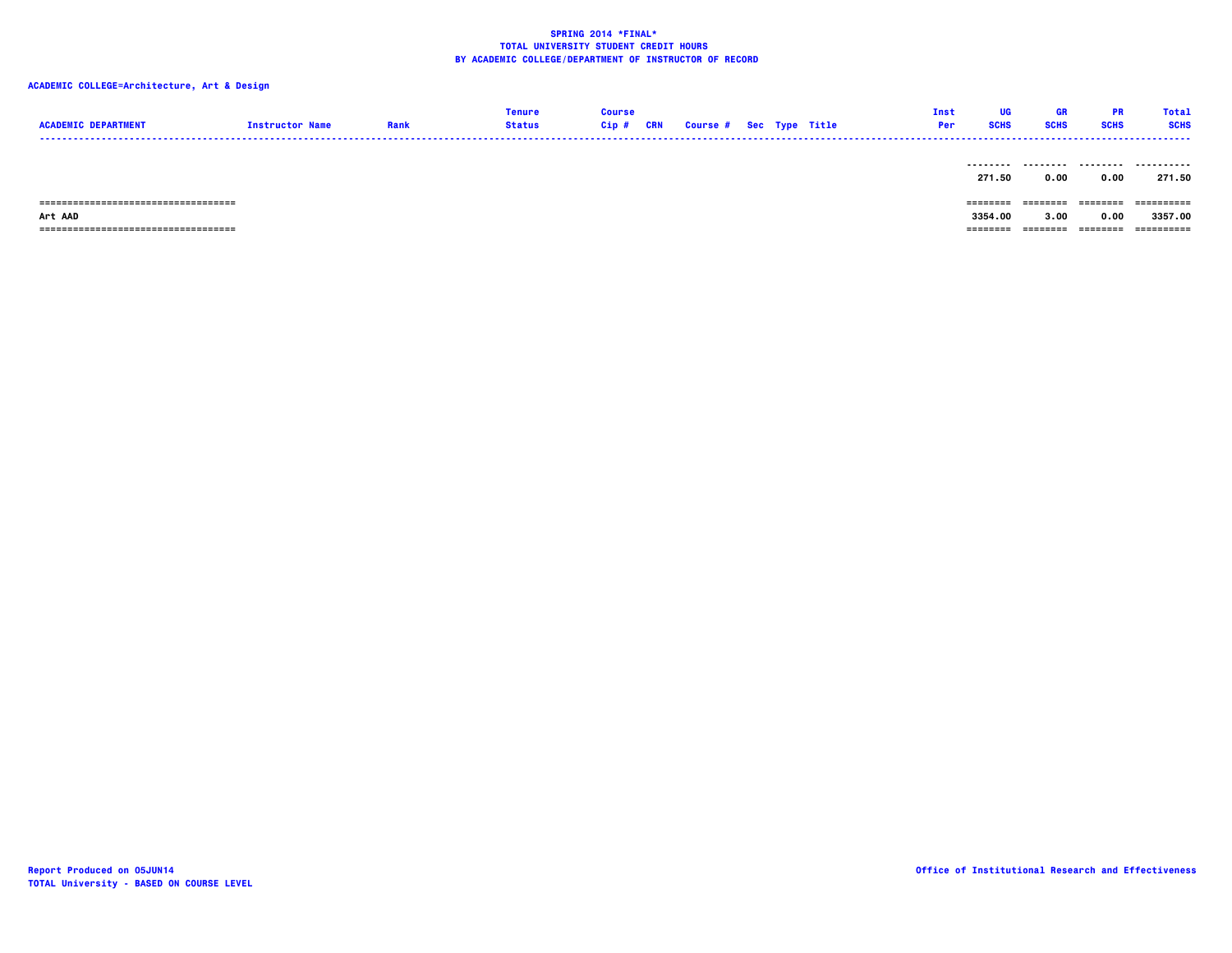| <b>ACADEMIC DEPARTMENT</b>            | <b>Instructor Name</b> | Rank                          | <b>Tenure</b><br><b>Status</b> | <b>Course</b><br>$Cip$ # | CRN   | Course #        |       |     | Sec Type Title            | Inst<br>Per | UG<br><b>SCHS</b>  | <b>GR</b><br><b>SCHS</b> | <b>PR</b><br><b>SCHS</b> | <b>Total</b><br><b>SCHS</b> |
|---------------------------------------|------------------------|-------------------------------|--------------------------------|--------------------------|-------|-----------------|-------|-----|---------------------------|-------------|--------------------|--------------------------|--------------------------|-----------------------------|
| <b>Building Construction Science</b>  | El-Adaway, Islam       | Assistant Professor Ten Track |                                | 140801                   |       | 14147 CE 4743   | 01 C  |     | Analysis Mitigat. Of 1.00 |             | 21.00              | 0.00                     | 0.00                     | 21.00                       |
|                                       |                        |                               |                                |                          |       | 14148 CE 6743   | 01 C  |     | Analysis Mitigat. Of 1.00 |             | 0.00               | 9.00                     | 0.00                     | 9.00                        |
|                                       |                        |                               |                                |                          |       | 15078 CE 8000   | 01 D  |     | Research / Thesis         | 1.00        | 0.00               | 3,00                     | 0.00                     | 3.00                        |
|                                       |                        |                               |                                |                          | 15091 | <b>CE 9000</b>  | 01 D  |     | Research / Dissertat 1.00 |             | 0.00               | 6.00                     | 0.00                     | 6.00                        |
|                                       |                        |                               |                                |                          |       | 15530 CE 9000   | 501 D |     | Research / Dissertat 1.00 |             | 0.00               | 4.00                     | 0.00                     | 4.00                        |
|                                       |                        |                               |                                |                          |       |                 |       |     |                           |             | --------           |                          | .                        |                             |
|                                       |                        |                               |                                |                          |       |                 |       |     |                           |             | 21.00              | 22.00                    | 0.00                     | 43.00                       |
|                                       | Gheisari, Masoud       | Assistant Professor Ten Track |                                | 040501                   | 12227 | ID 3363         | 02    | - в | 3/D & CAD Modeling i 1.00 |             | 27.00              | 0.00                     | 0.00                     | 27.00                       |
|                                       |                        |                               |                                | 522001                   | 15922 | <b>BCS 2226</b> | 01 0  |     | Build Construct Stud 1.00 |             | 84.00              | 0.00                     | 0.00                     | 84.00                       |
|                                       |                        |                               |                                |                          |       |                 |       |     |                           |             | --------           |                          | .                        |                             |
|                                       |                        |                               |                                |                          |       |                 |       |     |                           |             | 111.00             | 0.00                     | 0.00                     | 111.00                      |
|                                       | Herrmann, Michele      | Assistant Professor Ten Track |                                | 522001                   |       | 10385 BCS 4126  | 01 L  |     | Build Construct Stud 1.00 |             | 126.00             | 0.00                     | 0.00                     | 126.00                      |
|                                       |                        |                               |                                |                          |       |                 |       |     |                           |             | --------<br>126.00 | 0.00                     | .<br>0.00                | .<br>126.00                 |
|                                       | Leathem, Thomas        | Assistant Professor Ten Track |                                | 522001                   | 10381 | <b>BCS 3126</b> | 01 L  |     | Build Construct Stud 1.00 |             | 108.00             | 0.00                     | 0.00                     | 108.00                      |
|                                       |                        |                               |                                |                          | 10382 | <b>BCS 3323</b> | 01 C  |     | High Perform Constru 0.50 |             | 21.00              | 0.00                     | 0.00                     | 21.00                       |
|                                       |                        |                               |                                |                          |       | 16313 BCS 4990  | 01 E  |     | Special Topic in BCS 1.00 |             | 6.00               | 0.00                     | 0.00                     | 6.00                        |
|                                       |                        |                               |                                |                          |       |                 |       |     |                           |             |                    |                          | ----                     |                             |
|                                       |                        |                               |                                |                          |       |                 |       |     |                           |             | 135.00             | 0.00                     | 0.00                     | 135.00                      |
| ==============================        |                        |                               |                                |                          |       |                 |       |     |                           |             | ========           |                          |                          |                             |
| <b>Building Construction Science</b>  |                        |                               |                                |                          |       |                 |       |     |                           |             | 393.00             | 22.00                    | 0.00                     | 415.00                      |
| ------------------------------------- |                        |                               |                                |                          |       |                 |       |     |                           |             | ========           | <b>EEEEEEE</b>           | ---------                | ==========                  |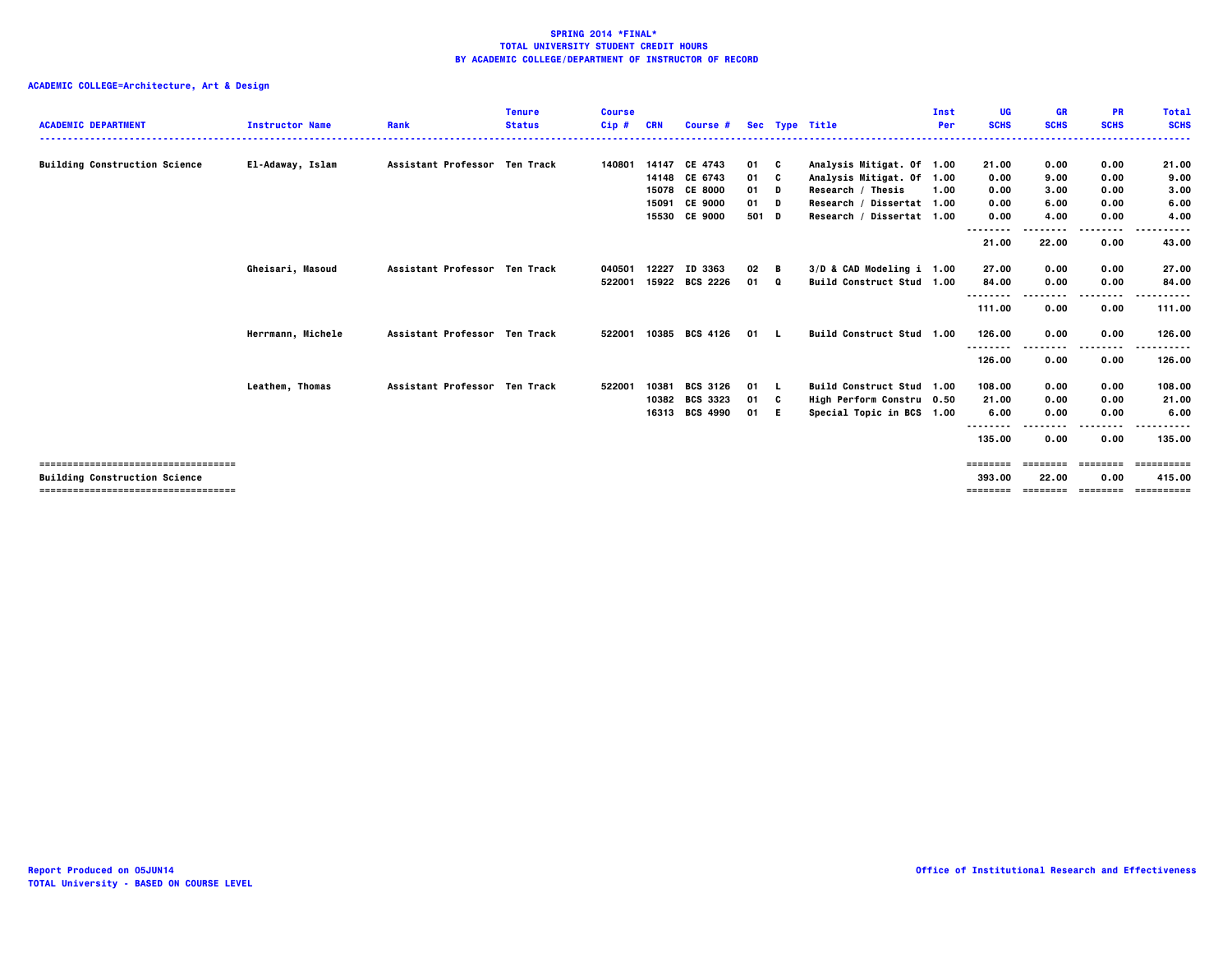|                                     |                        |                               | <b>Tenure</b> | <b>Course</b> |              |                      |       |              |                           | Inst | UG                            | <b>GR</b>        | <b>PR</b>   | <b>Total</b> |
|-------------------------------------|------------------------|-------------------------------|---------------|---------------|--------------|----------------------|-------|--------------|---------------------------|------|-------------------------------|------------------|-------------|--------------|
| <b>ACADEMIC DEPARTMENT</b>          | <b>Instructor Name</b> | Rank                          | <b>Status</b> | Cip#          | <b>CRN</b>   | Course #             |       |              | Sec Type Title            | Per  | <b>SCHS</b>                   | <b>SCHS</b>      | <b>SCHS</b> | <b>SCHS</b>  |
| <b>Interior Design</b>              | Beatty, David          | Lecturer                      | Non-Ten Track | 040501        |              | 12222 ID 2103        | 01    | В            | CAD for Interior Des 1.00 |      | 45.00                         | 0.00             | 0.00        | 45.00        |
|                                     |                        |                               |               |               |              | 12223 ID 2103        | 02    | B            | CAD for Interior Des 1.00 |      | 48.00                         | 0.00             | 0.00        | 48.00        |
|                                     |                        |                               |               |               |              |                      |       |              |                           |      |                               | .                |             |              |
|                                     |                        |                               |               |               |              |                      |       |              |                           |      | 93.00                         | 0.00             | 0.00        | 93.00        |
|                                     | Carroll, Robin         | Instructor                    | Non-Ten Track | 040501        |              | 12220 ID 1694        | 01    | В            | <b>Interior Design I</b>  | 1.00 | 52.00                         | 0.00             | 0.00        | 52.00        |
|                                     |                        |                               |               | 190601        |              | 12225 ID 2603        | 01    | C            | Interior Design Fund 1.00 |      | 45.00                         | 0.00             | 0.00        | 45.00        |
|                                     |                        |                               |               |               | 13796        | ID 2603              | 501 C |              | Interior Design Fund 1.00 |      | 30.00                         | 0.00             | 0.00        | 30.00        |
|                                     |                        |                               |               |               | 500408 12183 | HS 2603              | 01    | C            | Inter Design Fundame 1.00 |      | 60.00                         | 0.00             | 0.00        | 60.00        |
|                                     |                        |                               |               |               |              | 12228 ID 3603        | 01    | C            | Digital Design for I 1.00 |      | 33.00<br>--------             | 0.00<br>$\cdots$ | 0.00        | 33.00        |
|                                     |                        |                               |               |               |              |                      |       |              |                           |      | 220.00                        | 0.00             | 0.00        | 220.00       |
|                                     | Crumpton, Amy          | Associate Professor Tenured   |               | 040501        |              | 12221 ID 1694        | 02    | B            | <b>Interior Design I</b>  | 1.00 | 48.00                         | 0.00             | 0.00        | 48.00        |
|                                     |                        |                               |               | 190601        |              | 12229 ID 3611        | 01    | C            | Portfolio Pres: Meth 1.00 |      | 17.00                         | 0.00             | 0.00        | 17.00        |
|                                     |                        |                               |               | 190699        | 16070        | ID 4000              | 02    | $\mathbf{I}$ | Directed Individual       | 1.00 | 1.00                          | 0.00             | 0.00        | 1.00         |
|                                     |                        |                               |               | 500408        |              | 12234 ID 4611        | 01    | C            | Principles of LEED        | 1.00 | 13.00                         | 0.00             | 0.00        | 13.00        |
|                                     |                        |                               |               |               |              | 14726 ID 4990        | 01    | C            | Special Topic in ID       | 1.00 | 18.00                         | 0.00             | 0.00        | 18.00        |
|                                     |                        |                               |               |               |              |                      |       |              |                           |      | $- - - -$<br>97.00            | .<br>0.00        | 0.00        | 97.00        |
|                                     | Ketchum, Deborah       | Lecturer                      | Non-Ten Track |               |              | 190601 12236 ID 4654 | 01    | C            | Interior Design Stud 1.00 |      | 44.00                         | 0.00             | 0.00        | 44.00        |
|                                     |                        |                               |               |               |              |                      |       |              |                           |      | $\sim$ $\sim$ $\sim$<br>44.00 | 0.00             | 0.00        | 44.00        |
|                                     | Miller, Beth           | Non-Faculty                   | Tenured       | 040501        | 12235        | ID 4651              | 01    | C            | ID Internship Placem 1.00 |      | 11.00                         | 0.00             | 0.00        | 11.00        |
|                                     |                        |                               |               |               |              | 500605 12224 ID 2203 | 01    | Q            | Rendering                 | 1.00 | 48.00                         | 0.00             | 0.00        | 48.00        |
|                                     |                        |                               |               |               |              |                      |       |              |                           |      | $- - -$<br>.                  | .                |             |              |
|                                     |                        |                               |               |               |              |                      |       |              |                           |      | 59.00                         | 0.00             | 0.00        | 59.00        |
|                                     | Miller, Lyndsey        | Assistant Professor Ten Track |               | 040501        |              | 12226 ID 3363        | 01    | В            | 3/D & CAD Modeling i 1.00 |      | 45.00                         | 0.00             | 0.00        | 45.00        |
|                                     |                        |                               |               | 190601        | 12230        | ID 3624              | 01    | B            | Interior Design Stud 1.00 |      | 40.00                         | 0.00             | 0.00        | 40.00        |
|                                     |                        |                               |               |               |              | 12231 ID 3624        | 02    | B            | Interior Design Stud 1.00 |      | 36.00                         | 0.00             | 0.00        | 36.00        |
|                                     |                        |                               |               |               |              |                      |       |              |                           |      | <br>121.00                    | 0.00             | 0.00        | 121.00       |
|                                     | Riehm, William         | Assistant Professor Ten Track |               | 040501        |              | 12232 ID 3633        | 01    | C            | ID Detail & Constr D 1.00 |      | 57.00                         | 0.00             | 0.00        | 57.00        |
|                                     |                        |                               |               |               | 12233        | ID 3653              | 01    | C            | History of Interiors 1.00 |      | 72.00                         | 0.00             | 0.00        | 72.00        |
|                                     |                        |                               |               |               |              | 190603 12238 ID 4693 | 01    | В            | <b>Furniture Design</b>   | 1.00 | 30.00                         | 0.00             | 0.00        | 30.00        |
|                                     |                        |                               |               |               |              |                      |       |              |                           |      | <br>159.00                    | 0.00             | 0.00        | 159.00       |
| ----------------------------------  |                        |                               |               |               |              |                      |       |              |                           |      | ========                      | ========         | ========    | ==========   |
| Interior Design                     |                        |                               |               |               |              |                      |       |              |                           |      | 793.00                        | 0.00             | 0.00        | 793.00       |
| ----------------------------------- |                        |                               |               |               |              |                      |       |              |                           |      |                               |                  |             | ==========   |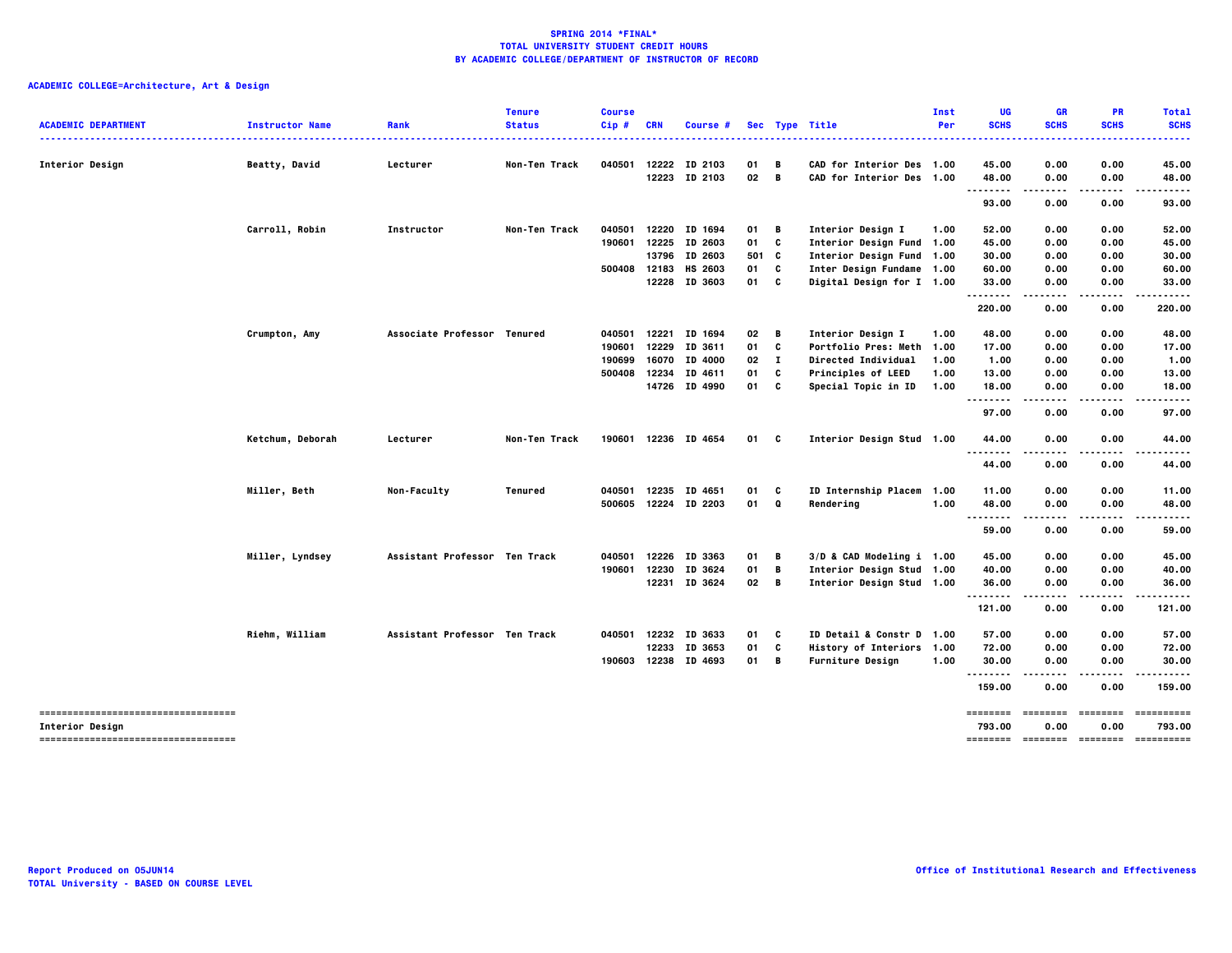| <b>ACADEMIC DEPARTMENT</b> | <b>Instructor Name</b> | Rank                          | <b>Tenure</b><br><b>Status</b> | <b>Course</b><br>$Cip$ # | <b>CRN</b> | Course #              |                 |                | Sec Type Title                   | Inst<br>Per | UG<br><b>SCHS</b>            | <b>GR</b><br><b>SCHS</b> | <b>PR</b><br><b>SCHS</b> | <b>Total</b><br><b>SCHS</b> |
|----------------------------|------------------------|-------------------------------|--------------------------------|--------------------------|------------|-----------------------|-----------------|----------------|----------------------------------|-------------|------------------------------|--------------------------|--------------------------|-----------------------------|
| School of Architecture     | Ammon, Theodore        | Lecturer                      | Non-Ten Track                  | 040201                   |            | 14031 ARC 5353        | 01 C            |                | Philosophy Of Arch               | 1.00        | 84.00<br>.                   | 0.00<br>.                | 0.00<br>----             | 84.00<br>.                  |
|                            |                        |                               |                                |                          |            |                       |                 |                |                                  |             | 84.00                        | 0.00                     | 0.00                     | 84.00                       |
|                            | Berk, Michael          | Professor                     | Tenured                        | 040201                   | 10229      | ARC 3573              | 01              | C              | Portfolio Packaging              | 1.00        | 33.00                        | 0.00                     | 0.00                     | 33.00                       |
|                            |                        |                               |                                | 240101                   |            | 16357 HON 4000        | 17              | $\mathbf{I}$   | Directed Individual              | 1.00        | 3.00<br>.                    | 0.00<br>.                | 0.00<br>.                | 3.00<br>.                   |
|                            |                        |                               |                                |                          |            |                       |                 |                |                                  |             | 36.00                        | 0.00                     | 0.00                     | 36.00                       |
|                            | Callender, Jassen      | Associate Professor Tenured   |                                |                          |            | 040201 10239 ARC 5589 | 01 B            |                | Arch Design V-B                  | 1.00        | 135.00<br><b>.</b>           | 0.00                     | 0.00                     | 135.00<br>.                 |
|                            |                        |                               |                                |                          |            |                       |                 |                |                                  |             | 135.00                       | 0.00                     | 0.00                     | 135.00                      |
|                            | Carson, Foster         | Lecturer                      | Non-Ten Track                  |                          |            | 522001 10380 BCS 1126 | 01              | $\mathbf{Q}$   | Build Construct Stud 1.00        |             | 72.00<br>.                   | 0.00                     | 0.00                     | 72.00<br>.                  |
|                            |                        |                               |                                |                          |            |                       |                 |                |                                  |             | 72.00                        | 0.00                     | 0.00                     | 72.00                       |
|                            | Frank, Timothy         | Assistant Professor Ten Track |                                | 040201                   |            | 10214 ARC 1013        | 01              | c              | Arch Appreciation                | 1.00        | 417.00                       | 0.00                     | 0.00                     | 417.00                      |
|                            |                        |                               |                                |                          |            | 10215 ARC 1013        | 02              | C              | Arch Appreciation                | 1.00        | 402.00                       | 0.00                     | 0.00                     | 402.00                      |
|                            |                        |                               |                                |                          |            | 10222 ARC 2546        | 03              | B              | Arch Design II-B                 | 0.99        | 47.52                        | 0.00                     | 0.00                     | 47.52                       |
|                            |                        |                               |                                |                          |            | 10378 BCS 1013        | 01              | C              | Architecture Appreci 1.00        |             | 9.00                         | 0.00                     | 0.00                     | 9.00                        |
|                            |                        |                               |                                |                          | 10379      | <b>BCS 1013</b>       | 02              | C              | Architecture Appreci 1.00        |             | 9.00                         | 0.00                     | 0.00                     | 9.00                        |
|                            |                        |                               |                                |                          |            | 16349 ARC 4000        | 10              | $\mathbf{I}$   | Directed Individual              | 1.00        | 1.00<br>.                    | 0.00                     | 0.00<br>.                | 1.00<br>.                   |
|                            |                        |                               |                                |                          |            |                       |                 |                |                                  |             | 885.52                       | 0.00                     | 0.00                     | 885.52                      |
|                            | Gines, Jacob           | Assistant Professor Ten Track |                                | 040201                   |            | 10223 ARC 2723        | 01              | c              | Materials                        | 1.00        | 108,00                       | 0.00                     | 0.00                     | 108.00                      |
|                            |                        |                               |                                |                          | 10224      | <b>ARC 2723</b>       | 02              | K              | Materials                        | 1.00        | 0.00                         | 0.00                     | 0.00                     | 0.00                        |
|                            |                        |                               |                                |                          | 10234      | ARC 4546              | 01              | B              | Arch Design IV-B                 | 0.99        | 89.10                        | 0.00                     | 0.00                     | 89.10                       |
|                            |                        |                               |                                |                          |            | 16345 ARC 4000        | 07              | $\mathbf{I}$   | Directed Individual              | 1.00        | 1.00                         | 0.00                     | 0.00                     | 1.00                        |
|                            |                        |                               |                                |                          |            | 16346 ARC 4000        | 08              | $\mathbf{I}$   | Directed Individual              | 1.00        | 1.00                         | 0.00                     | 0.00                     | 1.00                        |
|                            |                        |                               |                                |                          | 16347      | <b>ARC 4000</b>       | 09              | л.             | Directed Individual              | 1.00        | 1.00                         | 0.00                     | 0.00                     | 1.00                        |
|                            |                        |                               |                                |                          | 16472      | <b>ARC 4000</b>       | 11              | $\mathbf{I}$   | Directed Individual              | 1.00        | 1.00                         | 0.00                     | 0.00                     | 1.00                        |
|                            |                        |                               |                                |                          |            | 16476 ARC 4000        | 12 <sub>2</sub> | $\mathbf{I}$   | Directed Individual              | 1.00        | 1.00<br>--------             | 0.00<br>.                | 0.00<br>----             | 1.00<br>.                   |
|                            |                        |                               |                                |                          |            |                       |                 |                |                                  |             | 202.10                       | 0.00                     | 0.00                     | 202.10                      |
|                            | Gregory, Alexis        | Assistant Professor Ten Track |                                | 040201                   |            | 10226 ARC 3546        | 01              | В              | Arch Design III-B                | 1.00        | 84.00                        | 0.00                     | 0.00                     | 84.00                       |
|                            |                        |                               |                                |                          |            | 10227 ARC 3546        | $02$ B          |                | Arch Design III-B                | 0.01        | 0.84<br>$\sim$ $\sim$ $\sim$ | 0.00                     | 0.00                     | 0.84                        |
|                            |                        |                               |                                |                          |            |                       |                 |                |                                  |             | 84.84                        | 0.00                     | 0.00                     | 84.84                       |
|                            | Herrmann, Hans         | Assistant Professor Ten Track |                                | 040201                   | 10234      | ARC 4546              | 01              | В              | Arch Design IV-B                 | 0.01        | 0.90                         | 0.00                     | 0.00                     | 0.90                        |
|                            |                        |                               |                                |                          | 10235      | <b>ARC 4546</b>       | 02              | $\overline{B}$ | Arch Design IV-B                 | 1.00        | 114.00                       | 0.00                     | 0.00                     | 114.00                      |
|                            |                        |                               |                                |                          |            | 14030 ARC 4733        | 01              | C              | Site Planning                    | 1.00        | 93.00<br>                    | 0.00                     | 0.00                     | 93.00<br>                   |
|                            |                        |                               |                                |                          |            |                       |                 |                |                                  |             | 207.90                       | 0.00                     | 0.00                     | 207.90                      |
|                            | Kemp, Leah             | Non-Faculty                   | Non-Faculty                    | 040201                   |            | 13610 ARC 1013        | 501 C           |                | Arch Appreciation                | 1.00        | 39.00                        | 0.00                     | 0.00                     | 39.00                       |
|                            |                        |                               |                                |                          | 16014      | ARC 4613              | 01              | s              | <b>CREATE Common Ground 1.00</b> |             | 9.00                         | 0.00                     | 0.00                     | 9.00                        |
|                            |                        |                               |                                |                          |            | 16015 ARC 6613        | 01              | - S            | <b>CREATE Common Ground 1.00</b> |             | 0.00                         | 3.00                     | 0.00                     | 3.00                        |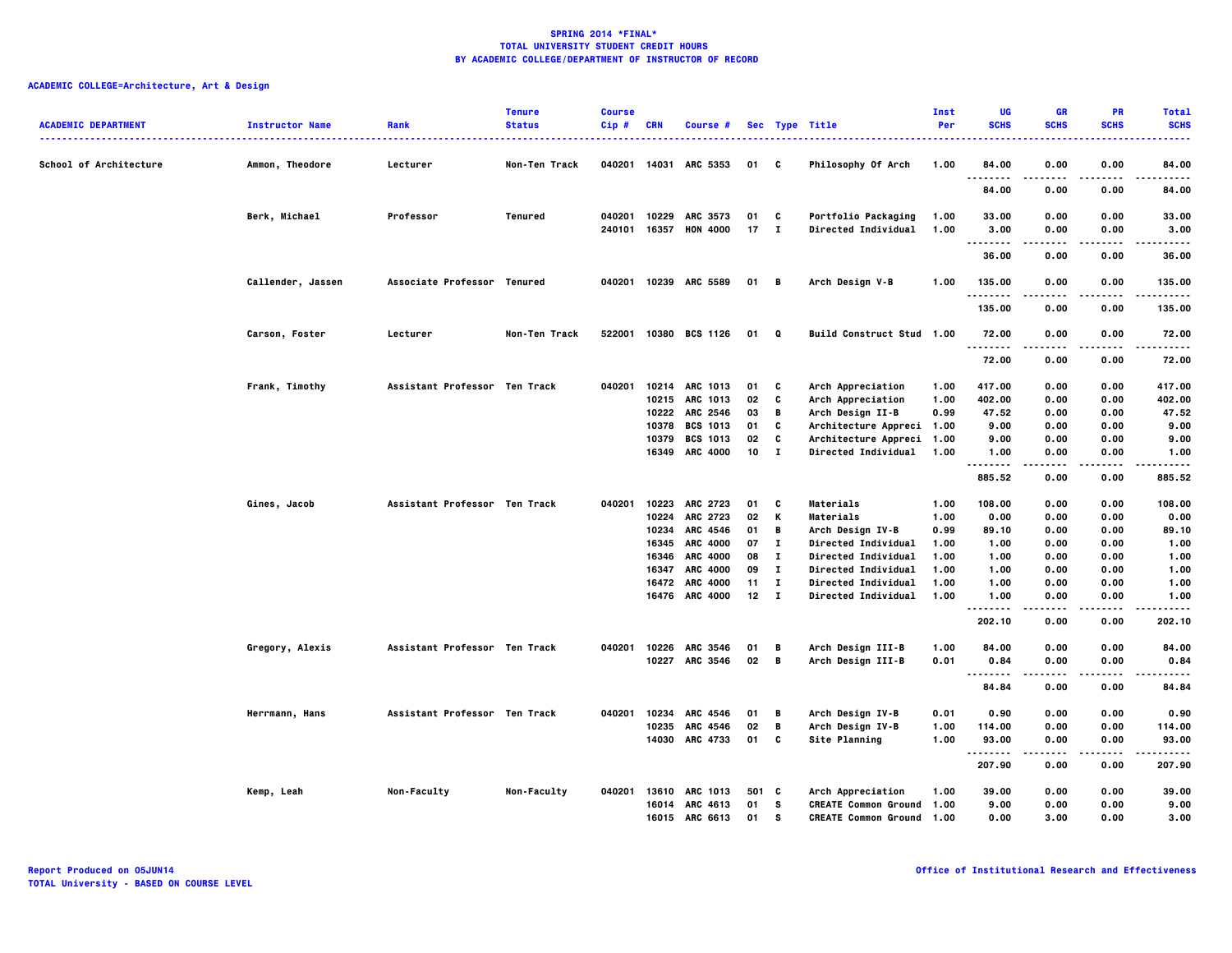| <b>ACADEMIC DEPARTMENT</b> | <b>Instructor Name</b> | Rank                              | <b>Tenure</b><br><b>Status</b> | <b>Course</b><br>Cip# | <b>CRN</b> | Course #              |      |              | Sec Type Title            | Inst<br>Per | UG<br><b>SCHS</b>         | <b>GR</b><br><b>SCHS</b> | PR<br><b>SCHS</b> | <b>Total</b><br><b>SCHS</b> |
|----------------------------|------------------------|-----------------------------------|--------------------------------|-----------------------|------------|-----------------------|------|--------------|---------------------------|-------------|---------------------------|--------------------------|-------------------|-----------------------------|
|                            |                        |                                   |                                |                       |            |                       |      |              |                           |             | --------                  |                          |                   |                             |
|                            |                        |                                   |                                |                       |            |                       |      |              |                           |             | 48.00                     | 3.00                     | 0.00              | 51.00                       |
| School of Architecture     | McCann, Rachel         | Professor                         | Tenured                        | 040201                | 10221      | <b>ARC 2546</b>       | 02   | В            | Arch Design II-B          | 0.99        | 77.22                     | 0.00                     | 0.00              | 77.22                       |
|                            |                        |                                   |                                |                       |            | 10225 ARC 3323        | 01   | C            | History Of Arch III       | 1.00        | 105.00<br>.               | 0.00<br>----             | 0.00<br>.         | 105.00<br>                  |
|                            |                        |                                   |                                |                       |            |                       |      |              |                           |             | 182.22                    | 0.00                     | 0.00              | 182.22                      |
|                            | McGlohn, Emily         | Assistant Professor Ten Track     |                                | 040201                |            | 10227 ARC 3546        | 02   | — В          | Arch Design III-B         | 0.99        | 83.16                     | 0.00                     | 0.00              | 83.16                       |
|                            |                        |                                   |                                |                       | 10230      | <b>ARC 3723</b>       | 01   | C            | Active Building Syst 1.00 |             | 51.00                     | 0.00                     | 0.00              | 51.00                       |
|                            |                        |                                   |                                |                       | 10383      | <b>BCS 3723</b>       | 01   | C            | Active Building Syst 1.00 |             | 45.00                     | 0.00                     | 0.00              | 45.00                       |
|                            |                        |                                   |                                |                       |            | 16296 ARC 4000        | 01   | $\mathbf{I}$ | Directed Individual       | 1.00        | 1.00                      | 0.00                     | 0.00              | 1.00                        |
|                            |                        |                                   |                                |                       | 16297      | <b>ARC 4000</b>       | 02   | $\mathbf{I}$ | Directed Individual       | 1.00        | 1.00                      | 0.00                     | 0.00              | 1.00                        |
|                            |                        |                                   |                                |                       | 16341      | <b>ARC 4000</b>       | 03   | $\mathbf{I}$ | Directed Individual       | 1.00        | 2.00                      | 0.00                     | 0.00              | 2.00                        |
|                            |                        |                                   |                                |                       |            | 16342 ARC 4000        | 04   | $\mathbf{I}$ | Directed Individual       | 1.00        | 1.00<br>.                 | 0.00                     | 0.00              | 1.00                        |
|                            |                        |                                   |                                |                       |            |                       |      |              |                           |             | 184.16                    | 0.00                     | 0.00              | 184.16                      |
|                            | Mockbee, David         | Lecturer                          | Non-Ten Track                  |                       |            | 040201 10237 ARC 5383 | 01 C |              | Legal Aspects Arch        | 1.00        | 84.00<br>.                | 0.00                     | 0.00              | 84.00                       |
|                            |                        |                                   |                                |                       |            |                       |      |              |                           |             | 84.00                     | 0.00                     | 0.00              | 84.00                       |
|                            | Poros, John            | Associate Professor Tenured       |                                |                       |            | 040201 10231 ARC 3914 | 01   | C            | Structures II             | 1.00        | 116.00                    | 0.00                     | 0.00              | 116.00                      |
|                            |                        |                                   |                                |                       |            | 10384 BCS 3914        | 01   | C            | Structures II             | 1.00        | 68.00                     | 0.00                     | 0.00              | 68.00                       |
|                            |                        |                                   |                                |                       |            |                       |      |              |                           |             | - - - - - - - -<br>184.00 | 0.00                     | 0.00              | 184.00                      |
|                            | Roberson, Jeffery      | Visiting Assist Pro Non-Ten Track |                                | 040201                |            | 10218 ARC 1546        | 02   | В            | Arch Design I-B           | 0.99        | 95.04                     | 0.00                     | 0.00              | 95.04                       |
|                            |                        |                                   |                                |                       |            | 10232 ARC 4313        | 01   | C            | Architectural Theory 1.00 |             | 27.00                     | 0.00                     | 0.00              | 27.00                       |
|                            |                        |                                   |                                |                       |            |                       |      |              |                           |             | <br>122.04                | 0.00                     | 0.00              | 122.04                      |
|                            | Taylor, Justin         | Assistant Professor Ten Track     |                                | 040201                | 10220      | <b>ARC 2546</b>       | 01   | В            | Arch Design II-B          | 1.00        | 78.00                     | 0.00                     | 0.00              | 78.00                       |
|                            |                        |                                   |                                |                       | 10221      | ARC 2546              | 02   | В            | Arch Design II-B          | 0.01        | 0.78                      | 0.00                     | 0.00              | 0.78                        |
|                            |                        |                                   |                                |                       |            | 10222 ARC 2546        | 03   | В            | Arch Design II-B          | 0.01        | 0.48                      | 0.00                     | 0.00              | 0.48                        |
|                            |                        |                                   |                                |                       |            | 10236 ARC 4633        | 01   | C            | Arc & Virtual Spaces 1.00 |             | 33.00                     | 0.00                     | 0.00              | 33.00                       |
|                            |                        |                                   |                                |                       |            |                       |      |              |                           |             | .<br>112.26               | 0.00                     | .<br>0.00         | 112.26                      |
|                            | Tripp, Andrew          | Assistant Professor Ten Track     |                                | 040201                |            | 10217 ARC 1546        | 01   | В            | Arch Design I-B           | 1.00        | 114.00                    | 0.00                     | 0.00              | 114.00                      |
|                            |                        |                                   |                                |                       |            | 10218 ARC 1546        | 02   | В            | Arch Design I-B           | 0.01        | 0.96                      | 0.00                     | 0.00              | 0.96                        |
|                            |                        |                                   |                                |                       |            | 10219 ARC 2313        | 01   | C            | History Of Arch I         | 1.00        | 195.00                    | 0.00                     | 0.00              | 195.00                      |
|                            |                        |                                   |                                |                       |            |                       |      |              |                           |             | - - - - - - - -<br>309.96 | 0.00                     | 0.00              | 309.96                      |
|                            | Vaughan, Mark          | Lecturer                          | Non-Ten Track                  |                       |            | 040201 10240 ARC 5589 | 02   | — в          | Arch Design V-B           | 1.00        | 126.00                    | 0.00                     | 0.00              | 126.00                      |
|                            |                        |                                   |                                |                       |            |                       |      |              |                           |             | .<br>126.00               | 0.00                     | 0.00              | .<br>126.00                 |
|                            | West, James            | Non-Faculty                       | Tenured                        |                       |            | 522001 10382 BCS 3323 | 01 C |              | High Perform Constru 0.50 |             | 21.00                     | 0.00                     | 0.00              | 21.00                       |
|                            |                        |                                   |                                |                       |            |                       |      |              |                           |             | --------<br>21.00         | .<br>0.00                | .<br>0.00         | .<br>21.00                  |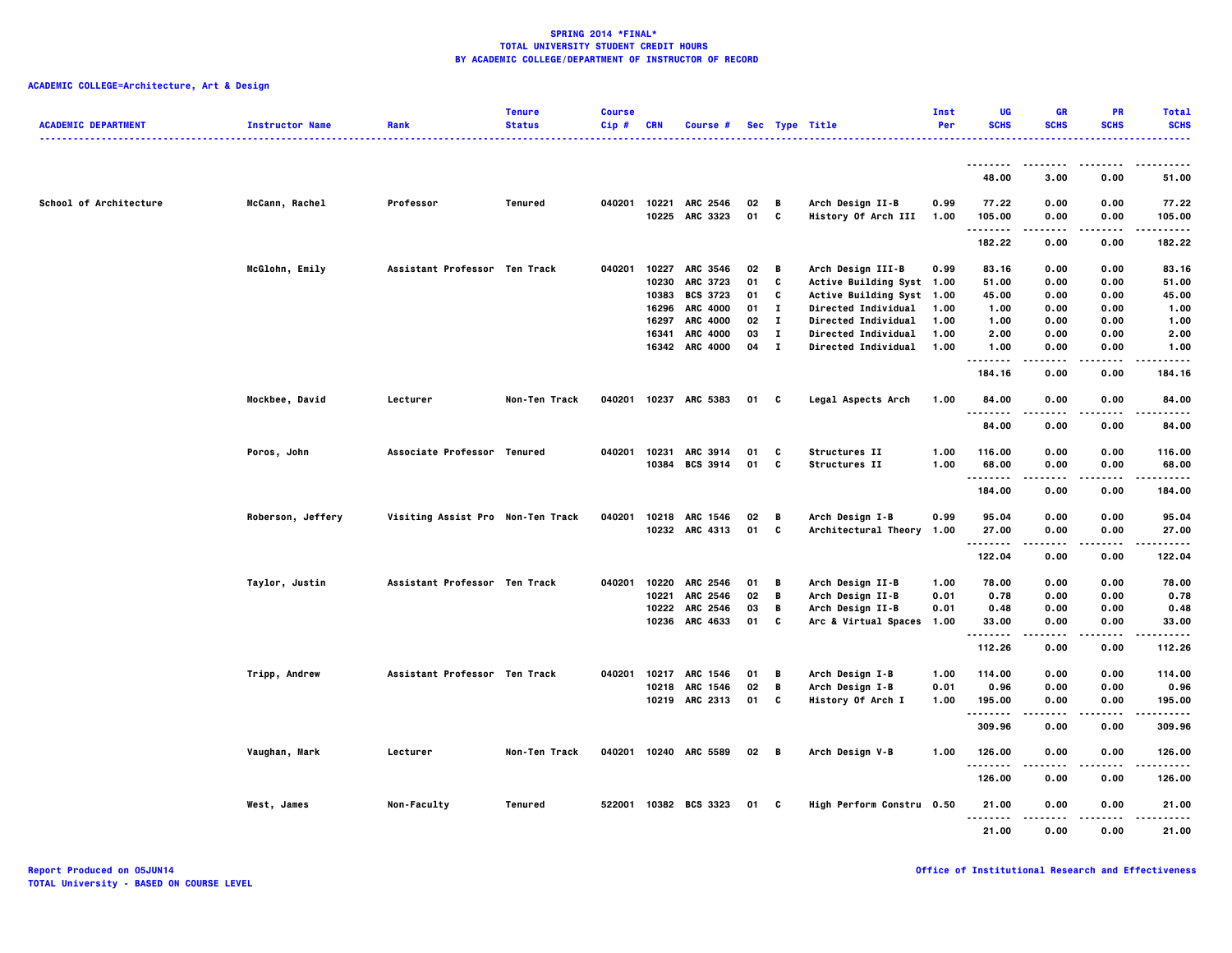# **ACADEMIC COLLEGE=Architecture, Art & Design**

|                 |                       | enure         |       |            |                                |  | Ins |             | Tota <sup>'</sup> |
|-----------------|-----------------------|---------------|-------|------------|--------------------------------|--|-----|-------------|-------------------|
| <b>ACADEMTC</b> | <b>Instructor Nam</b> | <b>Status</b> | Cin # | <b>CRN</b> | <b>Course # Sec Type Title</b> |  | Per | <b>SCHS</b> | <b>SCHS</b>       |
|                 |                       |               |       |            |                                |  |     |             |                   |

 **=================================== ======== ======== ======== ==========**

 **=================================== ======== ======== ======== ==========**

 **School of Architecture 3081.00 3.00 0.00 3084.00**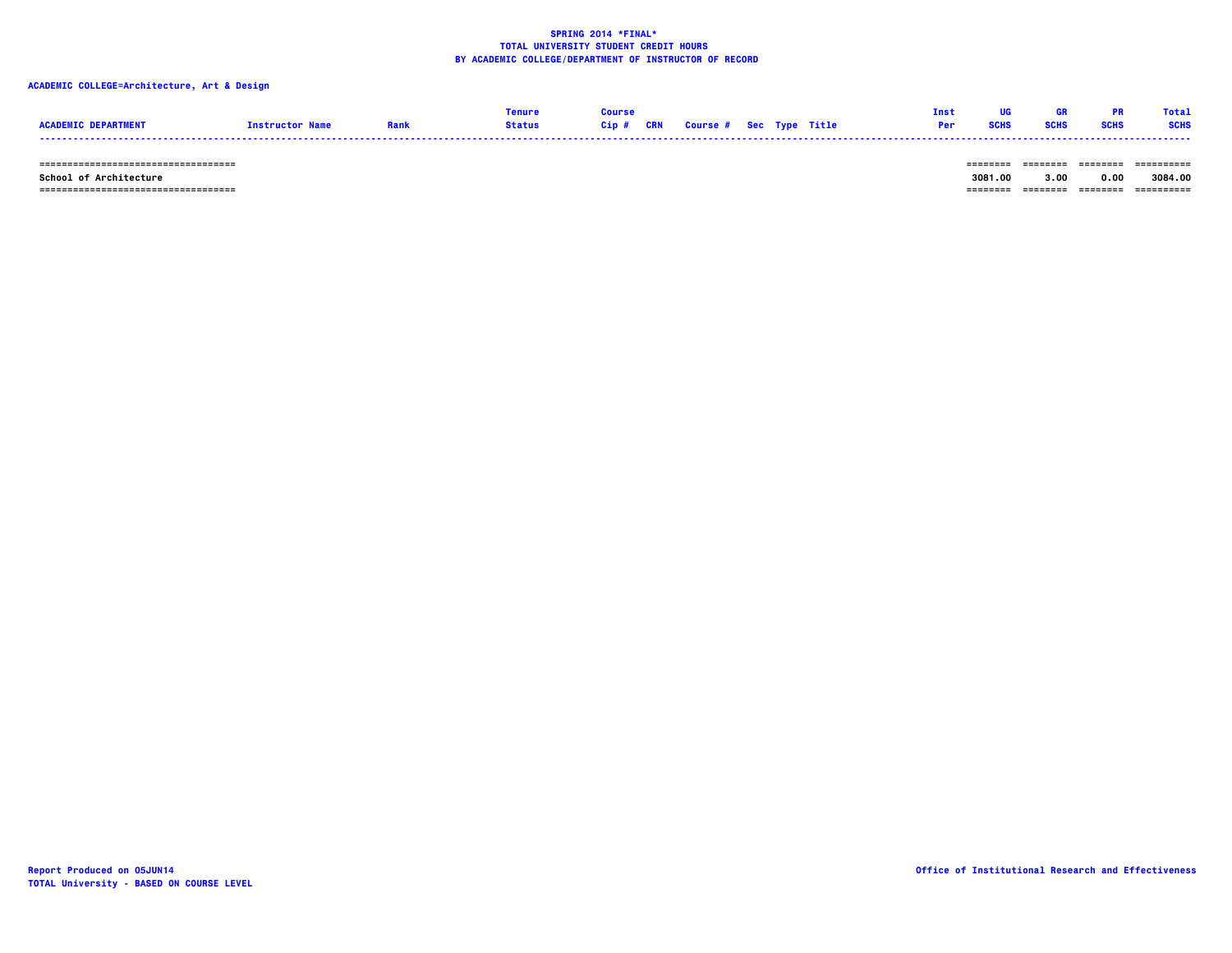|                                      |                        |                     | <b>Tenure</b>      | <b>Course</b> |       |               |      |     |                           | Inst | UG                | <b>GR</b>   | <b>PR</b>    | <b>Total</b>          |
|--------------------------------------|------------------------|---------------------|--------------------|---------------|-------|---------------|------|-----|---------------------------|------|-------------------|-------------|--------------|-----------------------|
| <b>ACADEMIC DEPARTMENT</b>           | <b>Instructor Name</b> | Rank                | <b>Status</b>      | $Cip$ #       | CRN   | Course #      |      |     | Sec Type Title            | Per  | <b>SCHS</b>       | <b>SCHS</b> | <b>SCHS</b>  | <b>SCHS</b><br>.      |
|                                      |                        |                     |                    |               |       |               |      |     |                           |      |                   |             |              |                       |
| Aerospace Studies                    | Cooke, Shawnda         | Non-Employee        | Non-Faculty        | 290101        |       | 10325 AS 1022 | 01 C |     | Foundations of USAF- 0.90 |      | 34.20             | 0.00        | 0.00         | 34.20                 |
|                                      |                        |                     |                    |               |       | 10326 AS 1022 | 02   | C   | Foundations of USAF- 0.90 |      | 21.60             | 0.00        | 0.00         | 21.60                 |
|                                      |                        |                     |                    |               | 10327 | AS 2022       | 01 C |     | Air & Space Power -I 0.90 |      | 19.80             | 0.00        | 0.00         | 19.80                 |
|                                      |                        |                     |                    |               |       | 10328 AS 2022 | 02   | C.  | Air & Space Power -I 0.90 |      | 12.60             | 0.00        | 0.00         | 12.60                 |
|                                      |                        |                     |                    |               |       |               |      |     |                           |      | --------<br>88.20 | 0.00        | ----<br>0.00 | . <b>.</b> .<br>88.20 |
|                                      | Nicholson, Roberta     | <b>Non-Employee</b> | <b>Non-Faculty</b> | 290101        |       | 10325 AS 1022 | 01 C |     | Foundations of USAF- 0.10 |      | 3.80              | 0.00        | 0.00         | 3.80                  |
|                                      |                        |                     |                    |               |       | 10326 AS 1022 | 02   | C   | Foundations of USAF- 0.10 |      | 2.40              | 0.00        | 0.00         | 2.40                  |
|                                      |                        |                     |                    |               | 10327 | AS 2022       | 01   | - C | Air & Space Power -I 0.10 |      | 2.20              | 0.00        | 0.00         | 2.20                  |
|                                      |                        |                     |                    |               | 10328 | AS 2022       | 02   | C   | Air & Space Power -I 0.10 |      | 1.40              | 0.00        | 0.00         | 1.40                  |
|                                      |                        |                     |                    |               | 10329 | AS 3023       | 01   | - C | Af Leadership Stud I 0.10 |      | 4.50              | 0.00        | 0.00         | 4.50                  |
|                                      |                        |                     |                    |               | 10330 | AS 4023       | 01 C |     | NSE/Prep for Act Dut 1.00 |      | 36.00             | 0.00        | 0.00         | 36.00                 |
|                                      |                        |                     |                    |               |       |               |      |     |                           |      |                   |             |              |                       |
|                                      |                        |                     |                    |               |       |               |      |     |                           |      | 50.30             | 0.00        | 0.00         | 50.30                 |
|                                      | Simmons, Wesley        | <b>Non-Employee</b> | <b>Non-Faculty</b> | 131314        |       | 12762 PE 3111 | 02   |     | Adv Mil Phy Fit           | 1.00 | 9.00              | 0.00        | 0.00         | 9.00                  |
|                                      |                        |                     |                    | 290101        |       | 10329 AS 3023 | 01   | C   | Af Leadership Stud I      | 0.90 | 40.50             | 0.00        | 0.00         | 40.50                 |
|                                      |                        |                     |                    |               |       |               |      |     |                           |      |                   |             |              |                       |
|                                      |                        |                     |                    |               |       |               |      |     |                           |      | 49.50             | 0.00        | 0.00         | 49.50                 |
| -----------------------------------  |                        |                     |                    |               |       |               |      |     |                           |      | ========          | ========    | ========     | ==========            |
| Aerospace Studies                    |                        |                     |                    |               |       |               |      |     |                           |      | 188.00            | 0.00        | 0.00         | 188,00                |
| ==================================== |                        |                     |                    |               |       |               |      |     |                           |      | ========          | ========    | ========     | ==========            |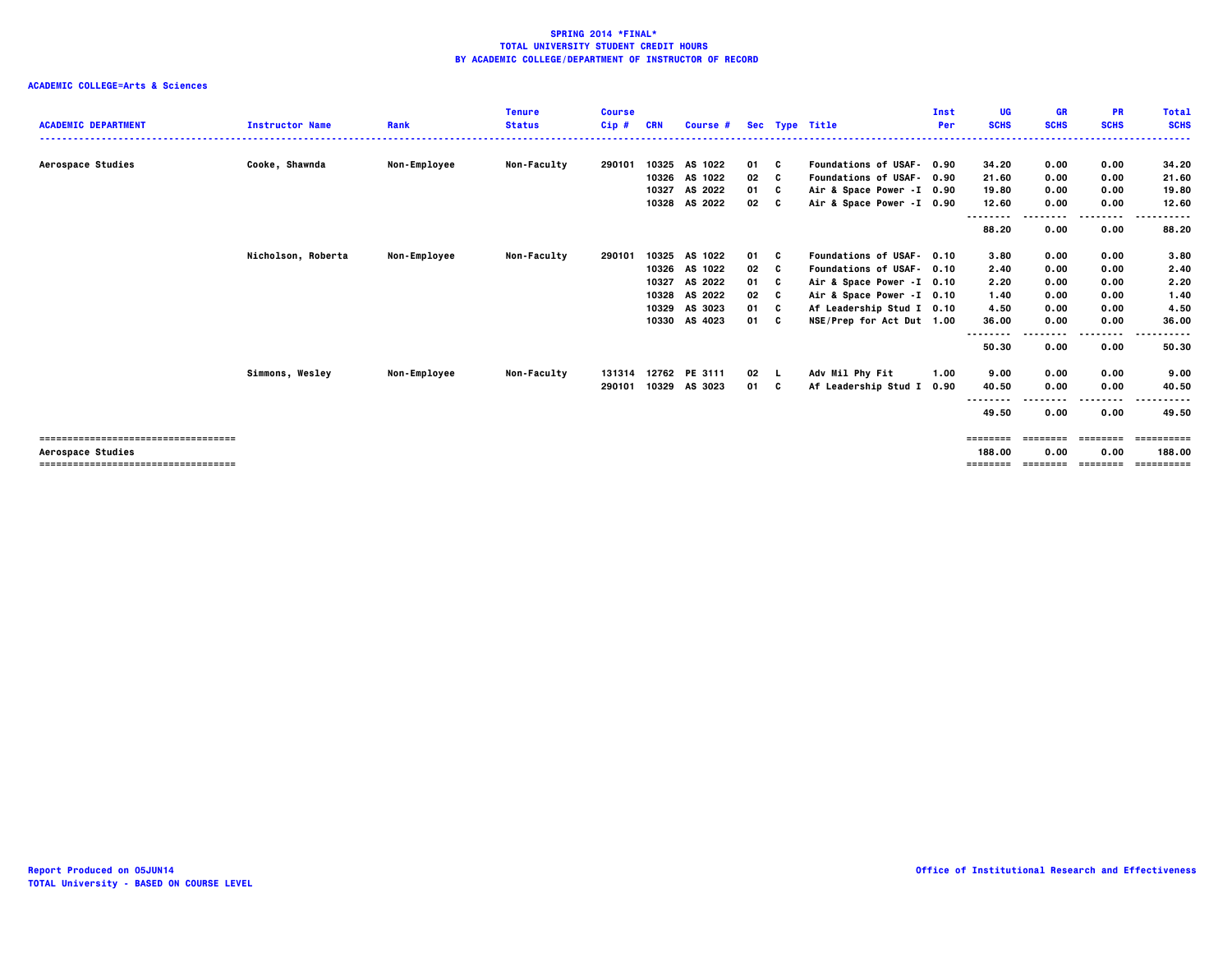| <b>ACADEMIC DEPARTMENT</b>                          | <b>Instructor Name</b> | Rank                          | <b>Tenure</b><br><b>Status</b> | <b>Course</b><br>Cip# | <b>CRN</b> | Course #                        |                    |                   | Sec Type Title                                           | <b>Inst</b><br>Per | UG<br><b>SCHS</b> | <b>GR</b><br><b>SCHS</b> | <b>PR</b><br><b>SCHS</b> | <b>Total</b><br><b>SCHS</b> |
|-----------------------------------------------------|------------------------|-------------------------------|--------------------------------|-----------------------|------------|---------------------------------|--------------------|-------------------|----------------------------------------------------------|--------------------|-------------------|--------------------------|--------------------------|-----------------------------|
| Anthropology & Middle Eastern Cultu Anderson, Derek |                        | Non-Faculty                   | Non-Faculty                    | 450201                |            | 10176 AN 1103                   | 04                 | C                 | Intro To Anthro                                          | 1.00               | 60.00             | 0.00                     | 0.00                     | ----<br>60.00               |
|                                                     |                        |                               |                                |                       |            |                                 |                    |                   |                                                          |                    | .<br>60.00        | 0.00                     | 0.00                     | 60.00                       |
|                                                     | Copeland, Toni         | Assistant Professor Ten Track |                                | 050207                | 14606      | GS 4990                         | 01                 | C                 | Special Topic in Gen 1.00                                |                    | 6.00              | 0.00                     | 0.00                     | 6.00                        |
|                                                     |                        |                               |                                | 059999                | 14171      | AAS 4990                        | 01                 | C                 | Special Topic in Af.                                     | 1.00               | 9.00              | 0.00                     | 0.00                     | 9.00                        |
|                                                     |                        |                               |                                | 450201                | 14169      | AN 4990                         | 01                 | c                 | Special Topic in AN                                      | 1.00               | 27.00             | 0.00                     | 0.00                     | 27.00                       |
|                                                     |                        |                               |                                |                       | 14608      | AN 4990                         | 03                 | C                 | Special Topic in AN                                      | 1.00               | 27.00             | 0.00                     | 0.00                     | 27.00                       |
|                                                     |                        |                               |                                |                       | 14609      | AN 6990                         | 03                 | C                 | Special Topic in AN                                      | 1.00               | 0.00              | 6.00                     | 0.00                     | 6.00                        |
|                                                     |                        |                               |                                |                       | 15262      | <b>AN 8000</b>                  | 01                 | D                 | <b>Thesis Research</b>                                   | 1.00               | 0.00              | 16.00                    | 0.00                     | 16.00                       |
|                                                     |                        |                               |                                |                       | 15269      | <b>AN 7000</b><br>15270 AN 7000 | 01<br>$02 \quad I$ | п                 | <b>Directed Individual</b><br><b>Directed Individual</b> | 1.00<br>1.00       | 0.00<br>0.00      | 3.00<br>3.00             | 0.00<br>0.00             | 3.00<br>3.00                |
|                                                     |                        |                               |                                |                       |            |                                 |                    |                   |                                                          |                    | .<br>69.00        | .<br>28.00               | .<br>0.00                | ----<br>97.00               |
|                                                     |                        |                               |                                |                       |            |                                 |                    |                   |                                                          |                    |                   |                          |                          |                             |
|                                                     | Galaty, Michael        | Professor                     | Tenured                        | 450201                |            | 10200 AN 3533<br>15758 AN 7000  | 01<br>03           | C<br>$\mathbf{I}$ | Rise of Civilization 1.00<br><b>Directed Individual</b>  | 1.00               | 63.00<br>0.00     | 0.00<br>3.00             | 0.00<br>0.00             | 63.00<br>3.00               |
|                                                     |                        |                               |                                |                       |            |                                 |                    |                   |                                                          |                    | .<br>63.00        | -----<br>3.00            | 0.00                     | .<br>66.00                  |
|                                                     |                        |                               |                                |                       |            |                                 |                    |                   |                                                          |                    |                   |                          |                          |                             |
|                                                     | Hardin, James          | Associate Professor Tenured   |                                | 380201                | 12526      | MEC 2233                        | 01                 | C                 | Intro Old Test Archl 1.00                                |                    | 9.00              | 0.00                     | 0.00                     | 9.00                        |
|                                                     |                        |                               |                                |                       |            | 14165 MEC 3473                  | 01                 | C                 | Islam                                                    | 1.00               | 9.00              | 0.00                     | 0.00                     | 9.00                        |
|                                                     |                        |                               |                                |                       | 14166      | <b>REL 3473</b>                 | 01                 | C                 | Islam                                                    | 1.00               | 69.00             | 0.00                     | 0.00                     | 69.00                       |
|                                                     |                        |                               |                                |                       |            | 14316 REL 2233                  | 01                 | C                 | Int Old Test Archlgy                                     | 1.00               | 54.00             | 0.00                     | 0.00                     | 54.00                       |
|                                                     |                        |                               |                                | 450201                | 15263      | <b>AN 8000</b>                  | 02                 | D                 | <b>Thesis Research</b>                                   | 1.00               | 0.00              | 4.00                     | 0.00                     | 4.00                        |
|                                                     |                        |                               |                                |                       | 15839      | AN 7000                         | 04                 | $\mathbf{I}$      | Directed Individual                                      | 1.00               | 0.00              | 3.00                     | 0.00                     | 3.00                        |
|                                                     |                        |                               |                                |                       | 15915      | <b>AN 7000</b>                  | 05                 | $\mathbf{I}$      | <b>Directed Individual</b>                               | 1.00               | 0.00              | 3.00                     | 0.00                     | 3.00                        |
|                                                     |                        |                               |                                |                       | 16056      | AN 4000                         | 01                 | $\bf{I}$          | <b>Directed Individual</b>                               | 1.00               | 1.00              | 0.00                     | 0.00                     | 1.00                        |
|                                                     |                        |                               |                                |                       | 16361      | AN 4000                         | 03                 | $\mathbf{I}$      | <b>Directed Individual</b>                               | 1.00               | 3.00              | 0.00                     | 0.00                     | 3.00                        |
|                                                     |                        |                               |                                |                       |            | 16500 AN 4000                   | 04                 | $\mathbf{I}$      | Directed Individual                                      | 1.00               | 1.00<br>--------  | 0.00                     | 0.00                     | 1.00<br>.                   |
|                                                     |                        |                               |                                |                       |            |                                 |                    |                   |                                                          |                    | 146.00            | 10.00                    | 0.00                     | 156.00                      |
|                                                     | Herrmann, Nicholas     | Associate Professor Tenured   |                                | 450201                |            | 10184 AN 1344                   | 01                 | C                 | Intro to Biol Anthro 1.00                                |                    | 144.00            | 0.00                     | 0.00                     | 144.00                      |
|                                                     |                        |                               |                                |                       |            | 10186 AN 1344                   | 02                 | K                 | Intro to Biol Anthro                                     | 1.00               | 0.00              | 0.00                     | 0.00                     | 0.00                        |
|                                                     |                        |                               |                                |                       | 10187      | AN 1344                         | 03                 | Κ                 | Intro to Biol Anthro                                     | 1.00               | 0.00              | 0.00                     | 0.00                     | 0.00                        |
|                                                     |                        |                               |                                |                       |            | 14173 AN 8013                   | 01                 | C                 | Quantitative Methods 1.00                                |                    | 0.00              | 57.00                    | 0.00                     | 57.00                       |
|                                                     |                        |                               |                                |                       |            | 15264 AN 8000                   | 03                 | D                 | <b>Thesis Research</b>                                   | 1.00               | 0.00<br>--------  | 9.00<br>.                | 0.00<br>.                | 9.00<br>.                   |
|                                                     |                        |                               |                                |                       |            |                                 |                    |                   |                                                          |                    | 144.00            | 66.00                    | 0.00                     | 210.00                      |
|                                                     | Hoffman, David         | Assistant Professor Ten Track |                                | 450201                |            | 10177 AN 1143                   | 01                 | C                 | <b>Cultural Anthro</b>                                   | 1.00               | 69.00             | 0.00                     | 0.00                     | 69.00                       |
|                                                     |                        |                               |                                |                       | 10179      | AN 1143                         | 03                 | C                 | Cultural Anthro                                          | 1.00               | 24.00             | 0.00                     | 0.00                     | 24.00                       |
|                                                     |                        |                               |                                |                       | 10180      | AN 1143                         | 04                 | C                 | Cultural Anthro                                          | 1.00               | 60.00             | 0.00                     | 0.00                     | 60.00                       |
|                                                     |                        |                               |                                |                       | 15265      | <b>AN 8000</b>                  | 04                 | D                 | <b>Thesis Research</b>                                   | 1.00               | 0.00              | 8.00                     | 0.00                     | 8.00                        |
|                                                     |                        |                               |                                | 450301                | 14167      | AN 4163                         | 01                 | C                 | Anth Internatl Dev                                       | 1.00               | 12.00             | 0.00                     | 0.00                     | 12.00                       |
|                                                     |                        |                               |                                |                       |            | 14168 AN 6163                   | 01                 | C                 | Anth Internatl Dev                                       | 1.00               | 0.00<br>--------  | 12.00<br>-----           | 0.00<br>$- - - -$        | 12.00<br>.                  |
|                                                     |                        |                               |                                |                       |            |                                 |                    |                   |                                                          |                    | 165.00            | 20.00                    | 0.00                     | 185.00                      |
|                                                     | Marcus, Jean           | Instructor                    | Non-Ten Track                  | 450201                |            | 10173 AN 1103                   | 01                 | C                 | Intro To Anthro                                          | 1.00               | 96.00             | 0.00                     | 0.00                     | 96.00                       |
|                                                     |                        |                               |                                |                       | 10174      | AN 1103                         | 02                 | C                 | Intro To Anthro                                          | 1.00               | 153.00            | 0.00                     | 0.00                     | 153.00                      |
|                                                     |                        |                               |                                |                       | 10175      | AN 1103                         | 03                 | C                 | Intro To Anthro                                          | 1.00               | 165.00            | 0.00                     | 0.00                     | 165.00                      |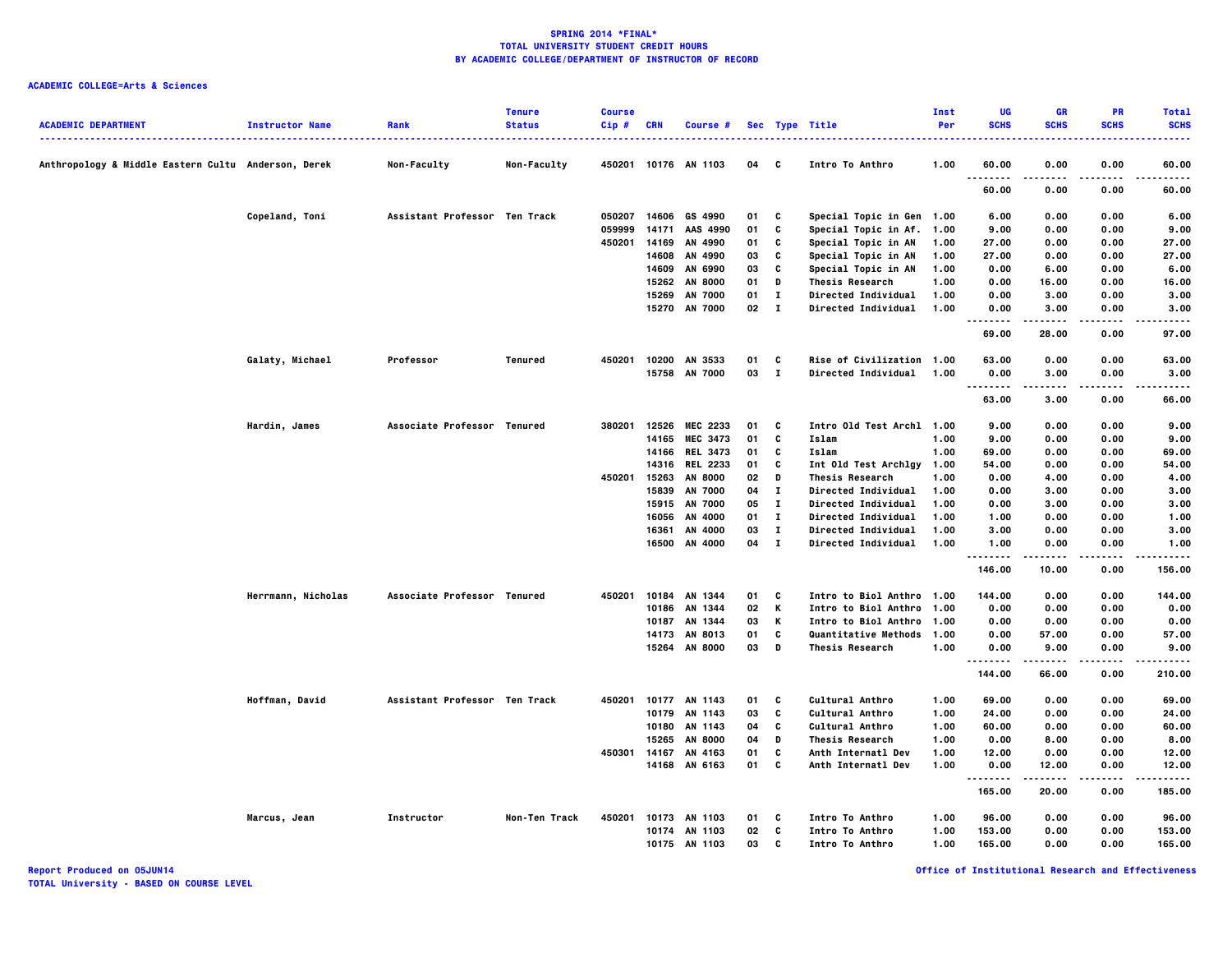| <b>ACADEMIC DEPARTMENT</b>                                                 | <b>Instructor Name</b> | Rank                          | <b>Tenure</b><br><b>Status</b> | <b>Course</b><br>$Cip$ # | <b>CRN</b> | Course #             |       |              | Sec Type Title            | Inst<br>Per | UG<br><b>SCHS</b> | <b>GR</b><br><b>SCHS</b> | <b>PR</b><br><b>SCHS</b> | <b>Total</b><br><b>SCHS</b> |
|----------------------------------------------------------------------------|------------------------|-------------------------------|--------------------------------|--------------------------|------------|----------------------|-------|--------------|---------------------------|-------------|-------------------|--------------------------|--------------------------|-----------------------------|
|                                                                            |                        |                               |                                |                          |            |                      |       |              |                           |             |                   |                          |                          | .                           |
|                                                                            |                        |                               |                                |                          |            |                      |       |              |                           |             | 414.00            | 0.00                     | 0.00                     | 414.00                      |
| Anthropology & Middle Eastern Cultu McClellan, Laura                       |                        | <b>Non-Faculty</b>            | Non-Faculty                    | 450101                   | 15740      | <b>HON 3143</b>      | H01 S |              | Honor Sem Social Sci 1.00 |             | 15.00             | 0.00                     | 0.00                     | 15.00                       |
|                                                                            |                        |                               |                                | 450201                   |            | 10182 AN 1143        | H01 C |              | Cultural Anthro-Hono 1.00 |             | 63.00<br>         | 0.00<br>.                | 0.00<br>.                | 63.00<br>.                  |
|                                                                            |                        |                               |                                |                          |            |                      |       |              |                           |             | 78.00             | 0.00                     | 0.00                     | 78.00                       |
|                                                                            | Peacock, Claude        | Professor                     | Tenured                        | 450201                   |            | 14163 AN 3123        | 01    | C.           | N American Indians        | 1.00        | 27.00             | 0.00                     | 0.00                     | 27.00                       |
|                                                                            |                        |                               |                                |                          |            | 14178 AN 4523        | 01    | C            | Public Archaeology        | 1.00        | 18.00             | 0.00                     | 0.00                     | 18.00                       |
|                                                                            |                        |                               |                                |                          |            | 14179 AN 6523        | 01    | C            | <b>Public Archaeology</b> | 1.00        | 0.00              | 33.00                    | 0.00                     | 33.00                       |
|                                                                            |                        |                               |                                |                          |            | 15266 AN 8000        | 05    | D            | <b>Thesis Research</b>    | 1.00        | 0.00<br>--------  | 10.00                    | 0.00                     | 10.00                       |
|                                                                            |                        |                               |                                |                          |            |                      |       |              |                           |             | 45.00             | 43.00                    | 0.00                     | 88.00                       |
|                                                                            | Rafferty, Janet        | Professor                     | <b>Tenured</b>                 | 450201                   | 15267      | <b>AN 8000</b>       | 06    | D            | <b>Thesis Research</b>    | 1.00        | 0.00              | 14.00                    | 0.00                     | 14.00                       |
|                                                                            |                        |                               |                                |                          |            | 16247 AN 4000        | 02    | $\mathbf{I}$ | Directed Individual       | 1.00        | 1.00              | 0.00                     | 0.00                     | 1.00                        |
|                                                                            |                        |                               |                                | 450301                   | 10194      | AN 1543              | 01    | C            | Intro To Archaeology      | 1.00        | 150.00            | 0.00                     | 0.00                     | 150.00                      |
|                                                                            |                        |                               |                                |                          |            | 14174 AN 8513        | 01    | <b>C</b>     | Southeastern Arch         | 1.00        | 0.00              | 21.00                    | 0.00                     | 21.00                       |
|                                                                            |                        |                               |                                |                          |            |                      |       |              |                           |             | <br>151.00        | 35.00                    | 0.00                     | 186.00                      |
|                                                                            | Turner, James          | Lecturer                      | Non-Ten Track                  |                          |            | 450201 13403 AN 3113 | 201 C |              | Societies of World        | 1.00        | 93.00             | 0.00                     | 0.00                     | 93.00                       |
|                                                                            |                        |                               |                                |                          |            |                      |       |              |                           |             | <br>93.00         | 0.00                     | 0.00                     | 93.00                       |
|                                                                            | Zuckerman, Molly       | Assistant Professor Ten Track |                                | 450201                   |            | 14157 AN 1103        | 05    | C            | Intro To Anthro           | 1.00        | 150.00            | 0.00                     | 0.00                     | 150.00                      |
|                                                                            |                        |                               |                                |                          |            | 14177 AN 8215        | 07    | E.           | Internship in Applie 1.00 |             | 0.00              | 5.00                     | 0.00                     | 5.00                        |
|                                                                            |                        |                               |                                |                          |            | 14732 AN 4990        | 02    | C            | Special Topic in AN       | 1.00        | 57.00             | 0.00                     | 0.00                     | 57.00                       |
|                                                                            |                        |                               |                                |                          |            | 15268 AN 8000        | 07    | D            | <b>Thesis Research</b>    | 1.00        | 0.00              | 2.00                     | 0.00                     | 2.00                        |
|                                                                            |                        |                               |                                |                          |            |                      |       |              |                           |             | .<br>.<br>207.00  | 7.00                     | 0.00                     | 214.00                      |
| ------------------------------------                                       |                        |                               |                                |                          |            |                      |       |              |                           |             | $=$ = = = = = = = | ========                 | ========                 |                             |
| Anthropology & Middle Eastern Cultu<br>----------------------------------- |                        |                               |                                |                          |            |                      |       |              |                           |             | 1635.00           | 212.00                   | 0.00                     | 1847.00                     |
|                                                                            |                        |                               |                                |                          |            |                      |       |              |                           |             |                   |                          |                          |                             |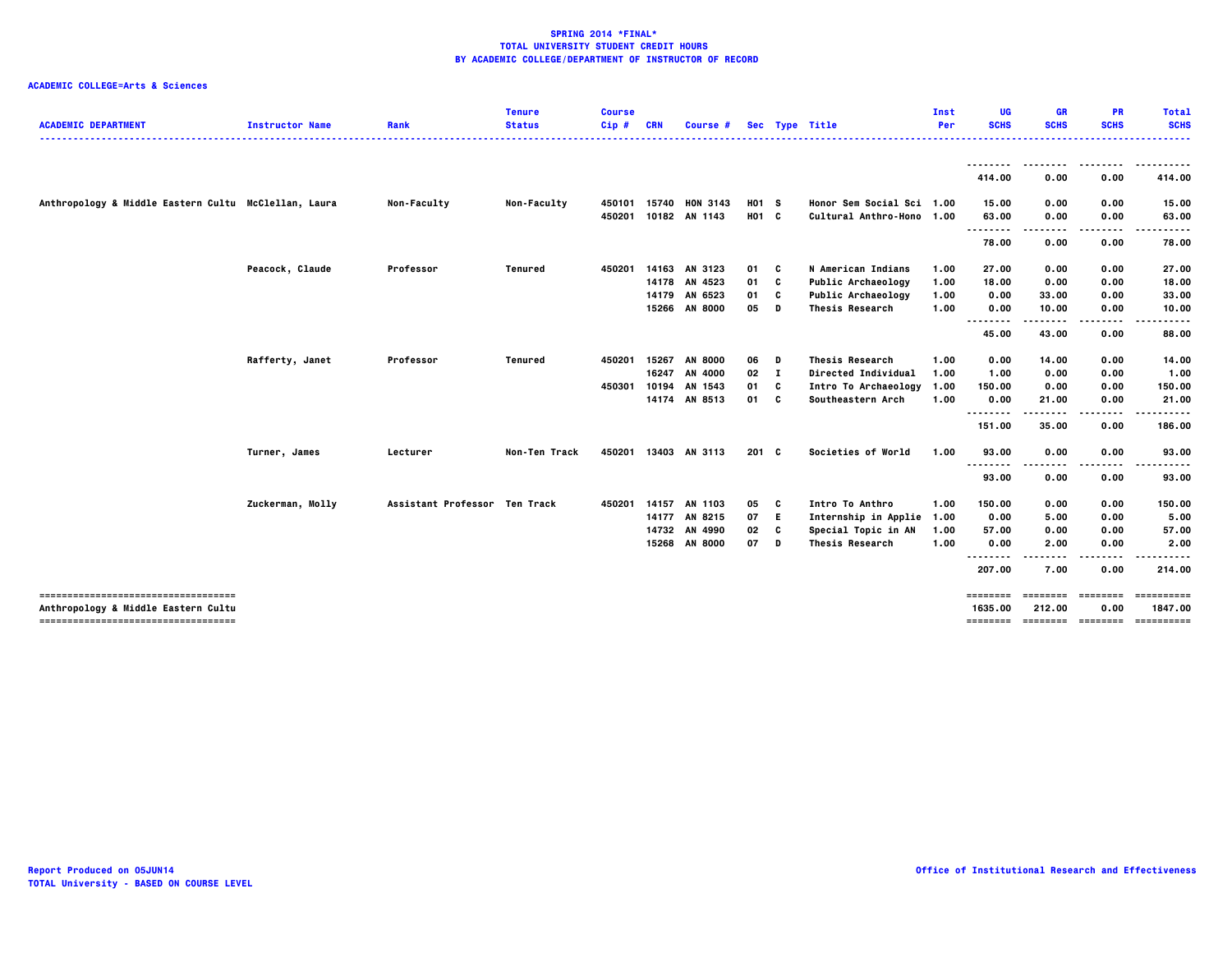|                            |                        |                               | <b>Tenure</b> | <b>Course</b> |            |                       |       |                |                            | <b>Inst</b> | UG               | <b>GR</b>   | <b>PR</b>   | <b>Total</b> |
|----------------------------|------------------------|-------------------------------|---------------|---------------|------------|-----------------------|-------|----------------|----------------------------|-------------|------------------|-------------|-------------|--------------|
| <b>ACADEMIC DEPARTMENT</b> | <b>Instructor Name</b> | Rank                          | <b>Status</b> | Cip#          | <b>CRN</b> | Course #              |       |                | Sec Type Title             | Per         | <b>SCHS</b>      | <b>SCHS</b> | <b>SCHS</b> | <b>SCHS</b>  |
|                            |                        |                               |               |               |            |                       |       |                | .                          |             |                  |             |             | .            |
| <b>Biological Sciences</b> | Brooks, Christopher    | Associate Professor Tenured   |               |               |            | 261102 13619 BIO 8093 | 501 C |                | Experm Bio & Biostat 1.00  |             | 0.00             | 63.00       | 0.00        | 63.00        |
|                            |                        |                               |               | 269999        | 14293      | <b>BIO 4990</b>       | 01    | c              | Special Topic in BIO 1.00  |             | 72.00            | 0.00        | 0.00        | 72.00        |
|                            |                        |                               |               |               | 14294      | BIO 6990              | 01    | C              | Special Topic in BIO 1.00  |             | 0.00             | 3.00        | 0.00        | 3.00         |
|                            |                        |                               |               |               |            | 15500 BIO 9000        | 01    | D              | Research / Dissertat 1.00  |             | 0.00             | 9.00        | 0.00        | 9.00         |
|                            |                        |                               |               |               |            |                       |       |                |                            |             | .                | .           | $- - - -$   | .            |
|                            |                        |                               |               |               |            |                       |       |                |                            |             | 72.00            | 75.00       | 0.00        | 147.00       |
|                            | Brown, Matthew         | Assistant Professor Ten Track |               |               |            | 269999 14299 BIO 4990 | 03    | в              | Special Topic in BIO 1.00  |             | 20.00            | 0.00        | 0.00        | 20.00        |
|                            |                        |                               |               |               |            | 14300 BIO 6990        | 03    | $\overline{B}$ | Special Topic in BIO 1.00  |             | 0.00<br>-------- | 20.00       | 0.00        | 20,00<br>.   |
|                            |                        |                               |               |               |            |                       |       |                |                            |             | 20.00            | 20.00       | 0.00        | 40.00        |
|                            | Counterman, Brian      | Assistant Professor Ten Track |               | 269999        |            | 14297 BIO 6990        | 02    | В              | Special Topic in BIO 1.00  |             | 0.00             | 24.00       | 0.00        | 24.00        |
|                            |                        |                               |               |               |            | 15483 BIO 8000        | 04    | D              | Research / Thesis          | 1.00        | 0.00             | 11.00       | 0.00        | 11.00        |
|                            |                        |                               |               |               |            | 15502 BIO 9000        | 03    | D              | Research / Dissertat 1.00  |             | 0.00             | 27.00       | 0.00        | 27.00        |
|                            |                        |                               |               |               |            | 16317 BIO 4000        | 14 I  |                | <b>Directed Individual</b> | 1.00        | 3.00             | 0.00        | 0.00        | 3.00         |
|                            |                        |                               |               |               |            |                       |       |                |                            |             | 3.00             | 62.00       | 0.00        | 65.00        |
|                            | Doffitt, Christopher   | Lecturer                      | Non-Ten Track |               |            | 260301 13618 BIO 8063 | 501 C |                | Comp Study of Plants 0.90  |             | 0.00             | 75.60       | 0.00        | 75.60        |
|                            |                        |                               |               |               |            |                       |       |                |                            |             | .                | .           | .           | .            |
|                            |                        |                               |               |               |            |                       |       |                |                            |             | 0.00             | 75.60       | 0.00        | 75.60        |
|                            | Donaldson, Janet       | Associate Professor Tenured   |               | 260501        |            | 10459 BIO 3304        | 01    | C              | General Microbiology 1.00  |             | 864.00           | 0.00        | 0.00        | 864.00       |
|                            |                        |                               |               | 269999        | 15485      | <b>BIO 8000</b>       | 06    | D              | Research / Thesis          | 1.00        | 0.00             | 8.00        | 0.00        | 8.00         |
|                            |                        |                               |               |               |            | 15503 BIO 9000        | 04    | D              | Research / Dissertat 1.00  |             | 0.00             | 21.00       | 0.00        | 21.00        |
|                            |                        |                               |               |               |            | 16099 BIO 4000        | 08    | $\mathbf{I}$   | <b>Directed Individual</b> | 1.00        | 3.00<br>.        | 0.00<br>.   | 0.00<br>.   | 3.00<br>.    |
|                            |                        |                               |               |               |            |                       |       |                |                            |             | 867.00           | 29.00       | 0.00        | 896.00       |
|                            | Echols, Jeffrey        | Instructor                    | Non-Ten Track | 260501        | 10460      | BIO 3304              | 02    | К              | General Microbiology 1.00  |             | 0.00             | 0.00        | 0.00        | 0.00         |
|                            |                        |                               |               |               | 10461      | BIO 3304              | 03    | к              | General Microbiology 1.00  |             | 0.00             | 0.00        | 0.00        | 0.00         |
|                            |                        |                               |               |               |            | 10462 BIO 3304        | 04    | Κ              | General Microbiology 1.00  |             | 0.00             | 0.00        | 0.00        | 0.00         |
|                            |                        |                               |               |               |            | 10463 BIO 3304        | 05    | Κ              | General Microbiology 1.00  |             | 0.00             | 0.00        | 0.00        | 0.00         |
|                            |                        |                               |               |               |            | 10465 BIO 3304        | 07    | Κ              | General Microbiology 1.00  |             | 0.00             | 0.00        | 0.00        | 0.00         |
|                            |                        |                               |               |               |            | 15575 BIO 3304        | 08    | К              | General Microbiology 1.00  |             | 0.00             | 0.00        | 0.00        | 0.00         |
|                            |                        |                               |               | 260701        |            | 10386 BIO 1004        | 01    | C              | Anatomy & Physiology 1.00  |             | 800.00           | 0.00        | 0.00        | 800.00       |
|                            |                        |                               |               |               | 10387      | BIO 1004              | 02    | Κ              | Anatomy & Physiology 1.00  |             | 0.00             | 0.00        | 0.00        | 0.00         |
|                            |                        |                               |               |               |            | 10388 BIO 1004        | 03    | К              | Anatomy & Physiology 1.00  |             | 0.00             | 0.00        | 0.00        | 0.00         |
|                            |                        |                               |               |               |            | 10389 BIO 1004        | 04    | Κ              | Anatomy & Physiology 1.00  |             | 0.00             | 0.00        | 0.00        | 0.00         |
|                            |                        |                               |               |               | 10390      | BIO 1004              | 05    | к              | Anatomy & Physiology 1.00  |             | 0.00             | 0.00        | 0.00        | 0.00         |
|                            |                        |                               |               |               | 10391      | BIO 1004              | 06    | К              | Anatomy & Physiology 1.00  |             | 0.00             | 0.00        | 0.00        | 0.00         |
|                            |                        |                               |               |               |            | 10392 BIO 1004        | 07    | К              | Anatomy & Physiology 1.00  |             | 0.00             | 0.00        | 0.00        | 0.00         |
|                            |                        |                               |               |               | 10394      | BIO 1004              | 09    | К              | Anatomy & Physiology 1.00  |             | 0.00             | 0.00        | 0.00        | 0.00         |
|                            |                        |                               |               |               |            |                       |       |                |                            |             | 800.00           | 0.00        | 0.00        | 800.00       |
|                            | Ervin, Gary            | Professor                     | Tenured       |               |            | 260301 13618 BIO 8063 | 501 C |                | Comp Study of Plants 0.10  |             | 0.00             | 8.40        | 0.00        | 8.40         |
|                            |                        |                               |               |               |            | 261305 14289 BIO 4233 | 01    | c              | Living w Global Chan 1.00  |             | 132.00           | 0.00        | 0.00        | 132.00       |
|                            |                        |                               |               |               | 14503      | BIO 6233              | 01    | C              | Living w Global Chan 1.00  |             | 0.00             | 3.00        | 0.00        | 3.00         |
|                            |                        |                               |               |               |            | 269999 15487 BIO 8000 | 08    | D              | Research / Thesis          | 1.00        | 0.00             | 8.00        | 0.00        | 8.00         |
|                            |                        |                               |               |               |            | 15505 BIO 9000        | 06    | D              | Research / Dissertat 1.00  |             | 0.00             | 3.00        | 0.00        | 3.00         |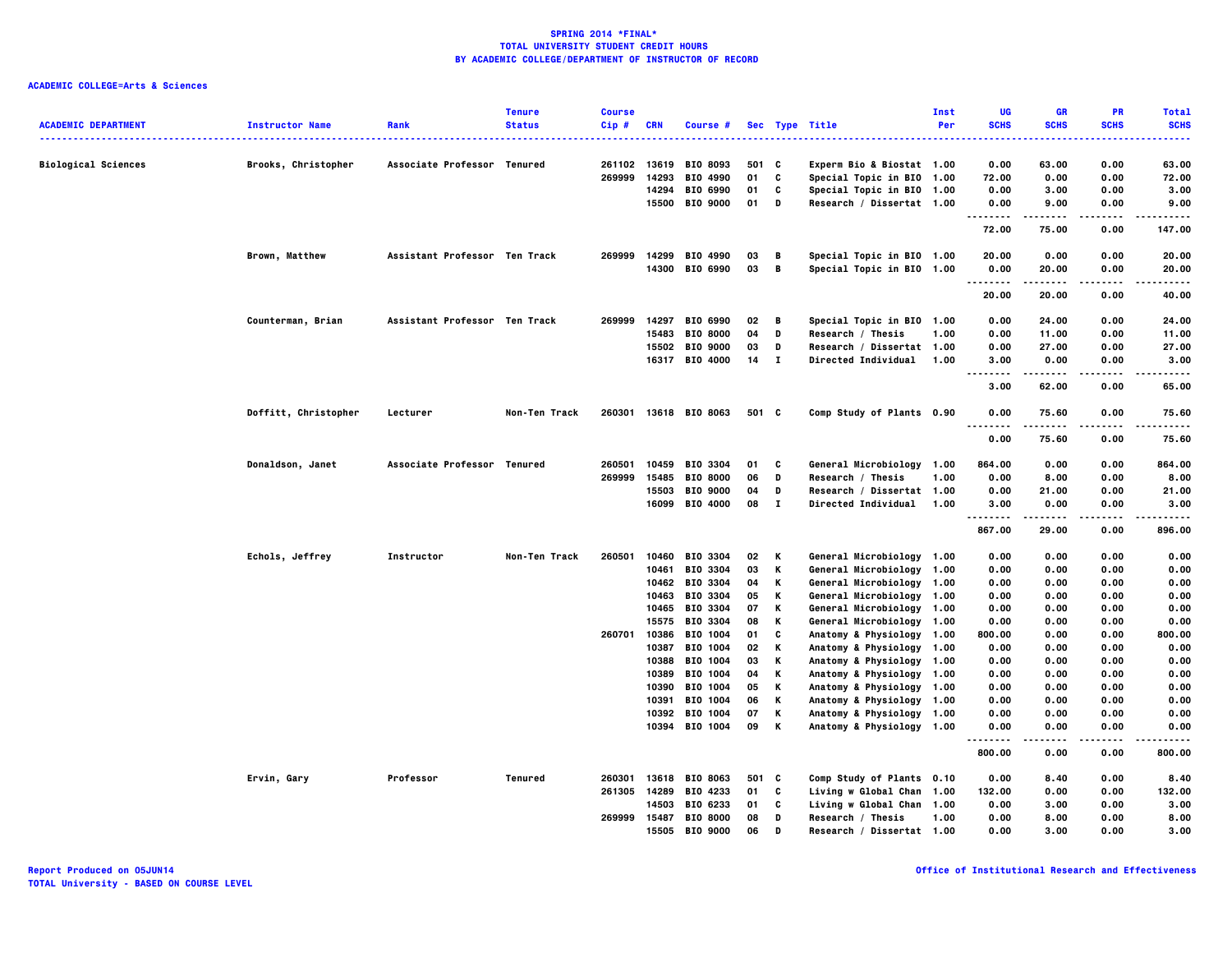### **ACADEMIC COLLEGE=Arts & Sciences**

| <b>ACADEMIC DEPARTMENT</b> | <b>Instructor Name</b> | Rank                        | <b>Tenure</b><br><b>Status</b> | <b>Course</b><br>Cip# | <b>CRN</b>     | Course #             |          |        | Sec Type Title                         | Inst<br>Per  | <b>UG</b><br><b>SCHS</b> | <b>GR</b><br><b>SCHS</b> | <b>PR</b><br><b>SCHS</b> | <b>Total</b><br><b>SCHS</b> |
|----------------------------|------------------------|-----------------------------|--------------------------------|-----------------------|----------------|----------------------|----------|--------|----------------------------------------|--------------|--------------------------|--------------------------|--------------------------|-----------------------------|
|                            |                        |                             |                                |                       |                |                      |          |        |                                        |              | .                        | .                        | .                        | .                           |
|                            |                        |                             |                                |                       |                |                      |          |        |                                        |              | 132.00                   | 22.40                    | 0.00                     | 154.40                      |
| <b>Biological Sciences</b> | Fogarty, Jarrod        | Instructor                  | Non-Ten Track                  | 260701                | 14075          | BIO 1023             | 201      | B      | <b>Plants &amp; Humans</b>             | 1.00         | 24.00                    | 0.00                     | 0.00                     | 24.00                       |
|                            |                        |                             |                                | 269999                | 14062          | BIO 4990             | 201 C    |        | Special Topic in BIO 1.00              |              | 42.00                    | 0.00                     | 0.00                     | 42.00                       |
|                            |                        |                             |                                |                       | 14076          | BIO 4990             | 202 C    |        | Special Topic in BIO                   | 1.00         | 63.00                    | 0.00                     | 0.00                     | 63.00                       |
|                            |                        |                             |                                |                       |                | 16436 BIO 7000       | $201$ I  |        | Directed Individual                    | 1.00         | 0.00                     | 3.00                     | 0.00                     | 3.00                        |
|                            |                        |                             |                                | 270501                | 13553          | MA 2113              | 201 C    |        | Intro to Stats                         | 1.00         | 42.00                    | 0.00                     | 0.00                     | 42.00                       |
|                            |                        |                             |                                |                       |                | 13594 ST 2113        | $201$ C  |        | Intro to Stats                         | 1.00         | 6.00<br>.                | 0.00<br>----             | 0.00<br>.                | 6.00<br>-----               |
|                            |                        |                             |                                |                       |                |                      |          |        |                                        |              | 177.00                   | 3.00                     | 0.00                     | 180.00                      |
|                            | Gordon, Donna          | Associate Professor Tenured |                                | 260101                | 13620          | BIO 8191             | 501 S    |        | Seminar in General B                   | 1.00         | 0.00                     | 2.00                     | 0.00                     | 2.00                        |
|                            |                        |                             |                                | 260401                | 13617          | BIO 8033             | 501 C    |        | Adv. Cell Biology                      | 1.00         | 0.00                     | 102.00                   | 0.00                     | 102.00                      |
|                            |                        |                             |                                | 260706                | 14286          | BIO 4114             | 01       | B      | Cellular Physiology                    | 1.00         | 80.00                    | 0.00                     | 0.00                     | 80.00                       |
|                            |                        |                             |                                |                       | 14292          | BIO 6114             | 01       | В      | Cellular Physiology                    | 1.00         | 0.00                     | 36.00                    | 0.00                     | 36.00                       |
|                            |                        |                             |                                | 269999                | 15488          | <b>BIO 8000</b>      | 09       | D      | Research / Thesis                      | 1.00         | 0.00                     | 5.00                     | 0.00                     | 5.00                        |
|                            |                        |                             |                                |                       | 16198          | BIO 4000             | 09       | Т.     | Directed Individual                    | 1.00         | 1.00                     | 0.00                     | 0.00                     | 1.00                        |
|                            |                        |                             |                                |                       |                |                      |          |        |                                        |              | .<br>٠.<br>81.00         | 145.00                   | 0.00                     | 226.00                      |
|                            | Holder, Thomas         | Instructor                  | Non-Ten Track                  | 260101                | 10430          | BIO 1144             | 01       | c      | <b>Biology II</b>                      | 1.00         | 848.00                   | 0.00                     | 0.00                     | 848.00                      |
|                            |                        |                             |                                |                       |                | 10432 BIO 1144       | 03       | C      | <b>Biology II</b>                      | 1.00         | 848.00                   | 0.00                     | 0.00                     | 848.00                      |
|                            |                        |                             |                                |                       | 10433          | BIO 1144             | 04       | К      | <b>Biology II</b>                      | 0.50         | 0.00                     | 0.00                     | 0.00                     | 0.00                        |
|                            |                        |                             |                                |                       |                | 10434 BIO 1144       | 05       | Κ      | <b>Biology II</b>                      | 0.50         | 0.00                     | 0.00                     | 0.00                     | 0.00                        |
|                            |                        |                             |                                |                       | 10435          | BIO 1144             | 06       | К      | <b>Biology II</b>                      | 0.50         | 0.00                     | 0.00                     | 0.00                     | 0.00                        |
|                            |                        |                             |                                |                       | 10436          | BIO 1144             | 07       | К      | <b>Biology II</b>                      | 0.50         | 0.00                     | 0.00                     | 0.00                     | 0.00                        |
|                            |                        |                             |                                |                       | 10437          | BIO 1144             | 08       | К      | <b>Biology II</b>                      | 0.50         | 0.00                     | 0.00                     | 0.00                     | 0.00                        |
|                            |                        |                             |                                |                       | 10438          | BIO 1144             | 09       | Κ      | <b>Biology II</b>                      | 0.50         | 0.00                     | 0.00                     | 0.00                     | 0.00                        |
|                            |                        |                             |                                |                       | 10439          | BIO 1144             | 10       | К      | <b>Biology II</b>                      | 0.50         | 0.00                     | 0.00                     | 0.00                     | 0.00                        |
|                            |                        |                             |                                |                       | 10440          | BIO 1144             | 11       | К      | <b>Biology II</b>                      | 0.50         | 0.00                     | 0.00                     | 0.00                     | 0.00                        |
|                            |                        |                             |                                |                       | 10441          | BIO 1144             | 13       | К      | <b>Biology II</b>                      | 0.50         | 0.00                     | 0.00                     | 0.00                     | 0.00                        |
|                            |                        |                             |                                |                       | 10442          | BIO 1144             | 14       | К      | <b>Biology II</b>                      | 0.50         | 0.00                     | 0.00                     | 0.00                     | 0.00                        |
|                            |                        |                             |                                |                       | 10443          | BIO 1144             | 15       | К      | <b>Biology II</b>                      | 0.50         | 0.00                     | 0.00                     | 0.00                     | 0.00                        |
|                            |                        |                             |                                |                       | 10444          | BIO 1144             | 16       | К      | <b>Biology II</b>                      | 0.50         | 0.00                     | 0.00                     | 0.00                     | 0.00                        |
|                            |                        |                             |                                |                       | 10445          | BIO 1144             | 17       | К<br>К | <b>Biology II</b>                      | 0.50         | 0.00                     | 0.00                     | 0.00                     | 0.00                        |
|                            |                        |                             |                                |                       | 10446<br>10447 | BIO 1144<br>BIO 1144 | 18<br>19 | Κ      | <b>Biology II</b><br><b>Biology II</b> | 0.50<br>0.50 | 0.00<br>0.00             | 0.00<br>0.00             | 0.00<br>0.00             | 0.00<br>0.00                |
|                            |                        |                             |                                |                       | 10448          | BIO 1144             | 20       | К      | <b>Biology II</b>                      | 0.50         | 0.00                     | 0.00                     | 0.00                     | 0.00                        |
|                            |                        |                             |                                | 260701                | 10397          | BIO 1023             | 03       | К      | <b>Plants &amp; Humans</b>             | 1.00         | 0.00                     | 0.00                     | 0.00                     | 0.00                        |
|                            |                        |                             |                                |                       | 10398          | BIO 1023             | 04       | К      | <b>Plants &amp; Humans</b>             | 1.00         | 0.00                     | 0.00                     | 0.00                     | 0.00                        |
|                            |                        |                             |                                |                       | 10399          | BIO 1023             | 05       | К      | <b>Plants &amp; Humans</b>             | 1.00         | 0.00                     | 0.00                     | 0.00                     | 0.00                        |
|                            |                        |                             |                                |                       | 10400          | BIO 1023             | 06       | Κ      | <b>Plants &amp; Humans</b>             | 1.00         | 0.00                     | 0.00                     | 0.00                     | 0.00                        |
|                            |                        |                             |                                |                       | 10401          | BIO 1023             | 07       | К      | <b>Plants &amp; Humans</b>             | 1.00         | 0.00                     | 0.00                     | 0.00                     | 0.00                        |
|                            |                        |                             |                                |                       | 10402          | BIO 1023             | 08       | К      | <b>Plants &amp; Humans</b>             | 1.00         | 0.00                     | 0.00                     | 0.00                     | 0.00                        |
|                            |                        |                             |                                |                       | 10403          | BIO 1023             | 09       | К      | <b>Plants &amp; Humans</b>             | 1.00         | 0.00                     | 0.00                     | 0.00                     | 0.00                        |
|                            |                        |                             |                                |                       | 10404          | BIO 1023             | 10       | К      | <b>Plants &amp; Humans</b>             | 1.00         | 0.00                     | 0.00                     | 0.00                     | 0.00                        |
|                            |                        |                             |                                |                       | 10467          | BIO 3524             | 01       | C      | <b>Biol Of Vertebrates</b>             | 1.00         | 248.00                   | 0.00                     | 0.00                     | 248.00                      |
|                            |                        |                             |                                |                       | 10468          | BIO 3524             | 02       | К      | <b>Biol Of Vertebrates</b>             | 1.00         | 0.00                     | 0.00                     | 0.00                     | 0.00                        |
|                            |                        |                             |                                |                       |                | 10469 BIO 3524       | 03       | к      | <b>Biol Of Vertebrates</b>             | 1.00         | 0.00                     | 0.00                     | 0.00                     | 0.00                        |
|                            |                        |                             |                                |                       |                |                      |          |        |                                        |              |                          |                          |                          |                             |

 **1944.00 0.00 0.00 1944.00**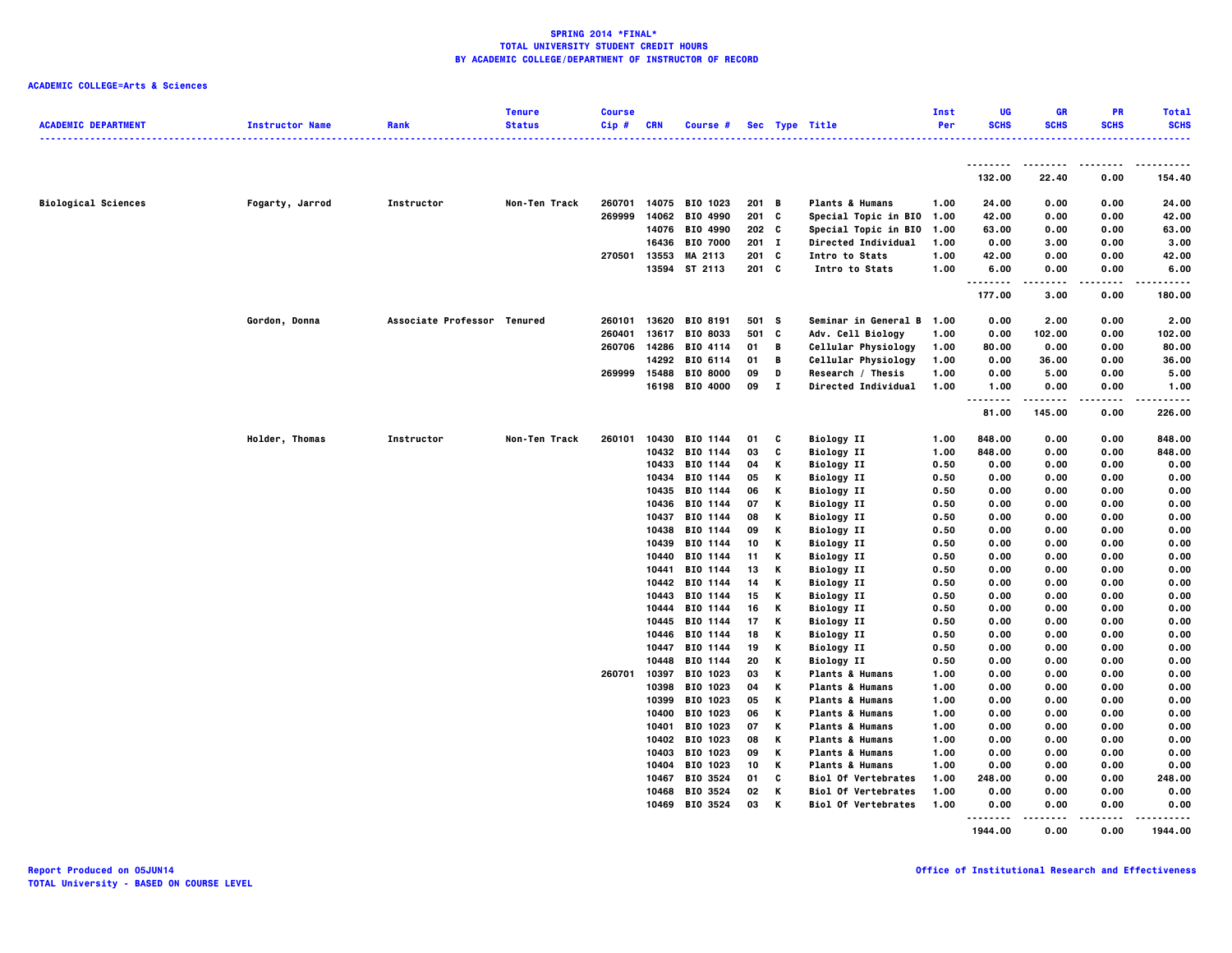|                            |                        |                               | <b>Tenure</b> | <b>Course</b> |              |                 |    |              |                            | Inst | <b>UG</b>        | <b>GR</b>   | <b>PR</b>       | <b>Total</b>           |
|----------------------------|------------------------|-------------------------------|---------------|---------------|--------------|-----------------|----|--------------|----------------------------|------|------------------|-------------|-----------------|------------------------|
| <b>ACADEMIC DEPARTMENT</b> | <b>Instructor Name</b> | Rank                          | <b>Status</b> | Cip#          | <b>CRN</b>   | Course #        |    |              | Sec Type Title             | Per  | <b>SCHS</b>      | <b>SCHS</b> | <b>SCHS</b>     | <b>SCHS</b>            |
| <b>Biological Sciences</b> |                        | Instructor                    | Non-Ten Track | 260101        | 10419        | BIO 1134        | 01 | C            | <b>Biology I</b>           | 1.00 | 856.00           | 0.00        | 0.00            | 856.00                 |
|                            | Kaplan, Evan           |                               |               |               | 10420        | BIO 1134        | 02 | C            | <b>Biology I</b>           | 1.00 | 780.00           | 0.00        | 0.00            | 780.00                 |
|                            |                        |                               |               |               | 10421        | BIO 1134        | 03 | К            | <b>Biology I</b>           | 0.50 | 0.00             | 0.00        | 0.00            | 0.00                   |
|                            |                        |                               |               |               |              | 10422 BIO 1134  | 04 | К            | <b>Biology I</b>           | 0.50 | 0.00             | 0.00        | 0.00            | 0.00                   |
|                            |                        |                               |               |               | 10423        | BIO 1134        | 05 | К            | <b>Biology I</b>           | 0.50 | 0.00             | 0.00        | 0.00            | 0.00                   |
|                            |                        |                               |               |               | 10424        | BIO 1134        | 06 | К            | <b>Biology I</b>           | 0.50 | 0.00             | 0.00        | 0.00            | 0.00                   |
|                            |                        |                               |               |               | 10425        | BIO 1134        | 07 | К            | <b>Biology I</b>           | 0.50 | 0.00             | 0.00        | 0.00            | 0.00                   |
|                            |                        |                               |               |               | 10426        | BIO 1134        | 08 | К            | <b>Biology I</b>           | 0.50 | 0.00             | 0.00        | 0.00            | 0.00                   |
|                            |                        |                               |               |               | 10427        | BIO 1134        | 09 | К            | <b>Biology I</b>           | 0.50 | 0.00             | 0.00        | 0.00            | 0.00                   |
|                            |                        |                               |               |               | 10428        | BIO 1134        | 10 | К            | <b>Biology I</b>           | 0.50 | 0.00             | 0.00        | 0.00            | 0.00                   |
|                            |                        |                               |               |               | 10429        | BIO 1134        | 12 | К            | <b>Biology I</b>           | 0.50 | 0.00             | 0.00        | 0.00            | 0.00                   |
|                            |                        |                               |               | 260401        | 10449        | BIO 2103        | 01 | C            | Cell Biology               | 1.00 | 639.00           | 0.00        | 0.00            | 639.00                 |
|                            |                        |                               |               | 260706        | 10492        | BIO 4514        | 02 | К            | Animal Physiology          | 1.00 | 0.00             | 0.00        | 0.00            | 0.00                   |
|                            |                        |                               |               |               | 10493        | BIO 4514        | 03 | K            | Animal Physiology          | 1.00 | 0.00             | 0.00        | 0.00            | 0.00                   |
|                            |                        |                               |               |               |              | 10494 BIO 4514  | 04 | К            | Animal Physiology          | 1.00 | 0.00             | 0.00        | 0.00            | 0.00                   |
|                            |                        |                               |               |               |              | 10514 BIO 6514  | 04 | К            | Animal Physiology          | 1.00 | 0.00             | 0.00        | 0.00            | 0.00                   |
|                            |                        |                               |               |               |              |                 |    |              |                            |      | <br>.<br>2275.00 | 0.00        | $- - -$<br>0.00 | 2275.00                |
|                            | Klink, Vincent         | Assistant Professor Ten Track |               | 260307        |              | 10479 BIO 4214  | 01 | C            | Gen Plant Physiology 1.00  |      | 100.00           | 0.00        | 0.00            | 100.00                 |
|                            |                        |                               |               |               | 10480        | BIO 4214        | 02 | К            | Gen Plant Physiology 1.00  |      | 0.00             | 0.00        | 0.00            | 0.00                   |
|                            |                        |                               |               |               | 10501        | BIO 6214        | 01 | C            | Gen Plant Physiology 1.00  |      | 0.00             | 16.00       | 0.00            | 16.00                  |
|                            |                        |                               |               |               | 10502        | BIO 6214        | 02 | K            | Gen Plant Physiology 1.00  |      | 0.00             | 0.00        | 0.00            | 0.00                   |
|                            |                        |                               |               | 269999        | 15489        | <b>BIO 8000</b> | 10 | D            | Research / Thesis          | 1.00 | 0.00             | 3.00        | 0.00            | 3.00                   |
|                            |                        |                               |               |               | 15507        | <b>BIO 9000</b> | 08 | D            | Research / Dissertat 1.00  |      | 0.00             | 12.00       | 0.00            | 12.00                  |
|                            |                        |                               |               |               | 15611        | BIO 4000        | 01 | $\mathbf{I}$ | <b>Directed Individual</b> | 1.00 | 3.00             | 0.00        | 0.00            | 3.00                   |
|                            |                        |                               |               |               |              | 16016 BIO 4000  | 07 | $\mathbf{I}$ | <b>Directed Individual</b> | 1.00 | 1.00             | 0.00        | 0.00            | 1.00                   |
|                            |                        |                               |               |               |              |                 |    |              |                            |      | .                | . <b>.</b>  | .               | .                      |
|                            |                        |                               |               |               |              |                 |    |              |                            |      | 104.00           | 31.00       | 0.00            | 135.00                 |
|                            | Lopez, Job             | Assistant Professor Ten Track |               | 260501        |              | 10485 BIO 4413  | 01 | c            | Immunology                 | 1.00 | 639.00           | 0.00        | 0.00            | 639.00                 |
|                            |                        |                               |               |               | 10507        | BIO 6413        | 01 | C            | Immunology                 | 1.00 | 0.00             | 15.00       | 0.00            | 15.00                  |
|                            |                        |                               |               | 269999        |              | 10515 BIO 8011  | 01 | s            | Seminar I                  | 1.00 | 0.00             | 36.00       | 0.00            | 36.00                  |
|                            |                        |                               |               |               |              | 10516 BIO 8021  | 01 | - S          | Seminar II                 | 1.00 | 0.00             | 6.00        | 0.00            | 6.00                   |
|                            |                        |                               |               |               | 15490        | <b>BIO 8000</b> | 11 | D            | Research / Thesis          | 1.00 | 0.00             | 16.00       | 0.00            | 16.00                  |
|                            |                        |                               |               |               |              | 16420 BIO 4000  | 17 | $\mathbf{I}$ | Directed Individual        | 1.00 | 3.00             | 0.00<br>.   | 0.00            | 3.00                   |
|                            |                        |                               |               |               |              |                 |    |              |                            |      | .<br>642.00      | 73.00       | .<br>0.00       | . <b>.</b> .<br>715.00 |
|                            | Outlaw, Diana          | Assistant Professor Ten Track |               |               | 260706 10491 | BIO 4514        | 01 | c            | Animal Physiology          | 1.00 | 588.00           | 0.00        | 0.00            | 588.00                 |
|                            |                        |                               |               |               | 10511        | BIO 6514        | 01 | C            | Animal Physiology          | 1.00 | 0.00             | 8.00        | 0.00            | 8.00                   |
|                            |                        |                               |               | 269999        |              | 15492 BIO 8000  | 13 | D            | Research / Thesis          | 1.00 | 0.00             | 17.00       | 0.00            | 17.00                  |
|                            |                        |                               |               |               | 16404        | <b>BIO 7000</b> | 02 | $\mathbf{I}$ | Directed Individual        | 1.00 | 0.00             | 1.00        | 0.00            | 1.00                   |
|                            |                        |                               |               |               |              | 16406 BIO 4000  | 16 | $\bf{I}$     | Directed Individual        | 1.00 | 2.00             | 0.00        | 0.00            | 2.00                   |
|                            |                        |                               |               |               |              |                 |    |              |                            |      | .<br>.<br>590.00 | 26.00       | 0.00            | 616.00                 |
|                            | Range, Ryan            | Assistant Professor Ten Track |               |               | 260701 14290 | <b>BIO 4504</b> | 01 | B            | Compar Verte Embryo        | 1.00 | 80.00            | 0.00        | 0.00            | 80.00                  |
|                            |                        |                               |               |               | 14291        | BIO 6504        | 01 | B            | Compar Verte Embryo        | 1.00 | 0.00             | 8.00        | 0.00            | 8.00                   |
|                            |                        |                               |               | 269999        | 15511        | BIO 9000        | 12 | D            | Research / Dissertat 1.00  |      | 0.00             | 1.00        | 0.00            | 1.00                   |
|                            |                        |                               |               |               | 15681        | BIO 4000        | 03 | $\bf{I}$     | Directed Individual        | 1.00 | 3.00             | 0.00        | 0.00            | 3.00                   |
|                            |                        |                               |               |               | 15762        | <b>RTO 4000</b> | 04 | $\mathbf{r}$ | Directed Individual        | 1.00 | 3.00             | 0.00        | 0.00            | 3.00                   |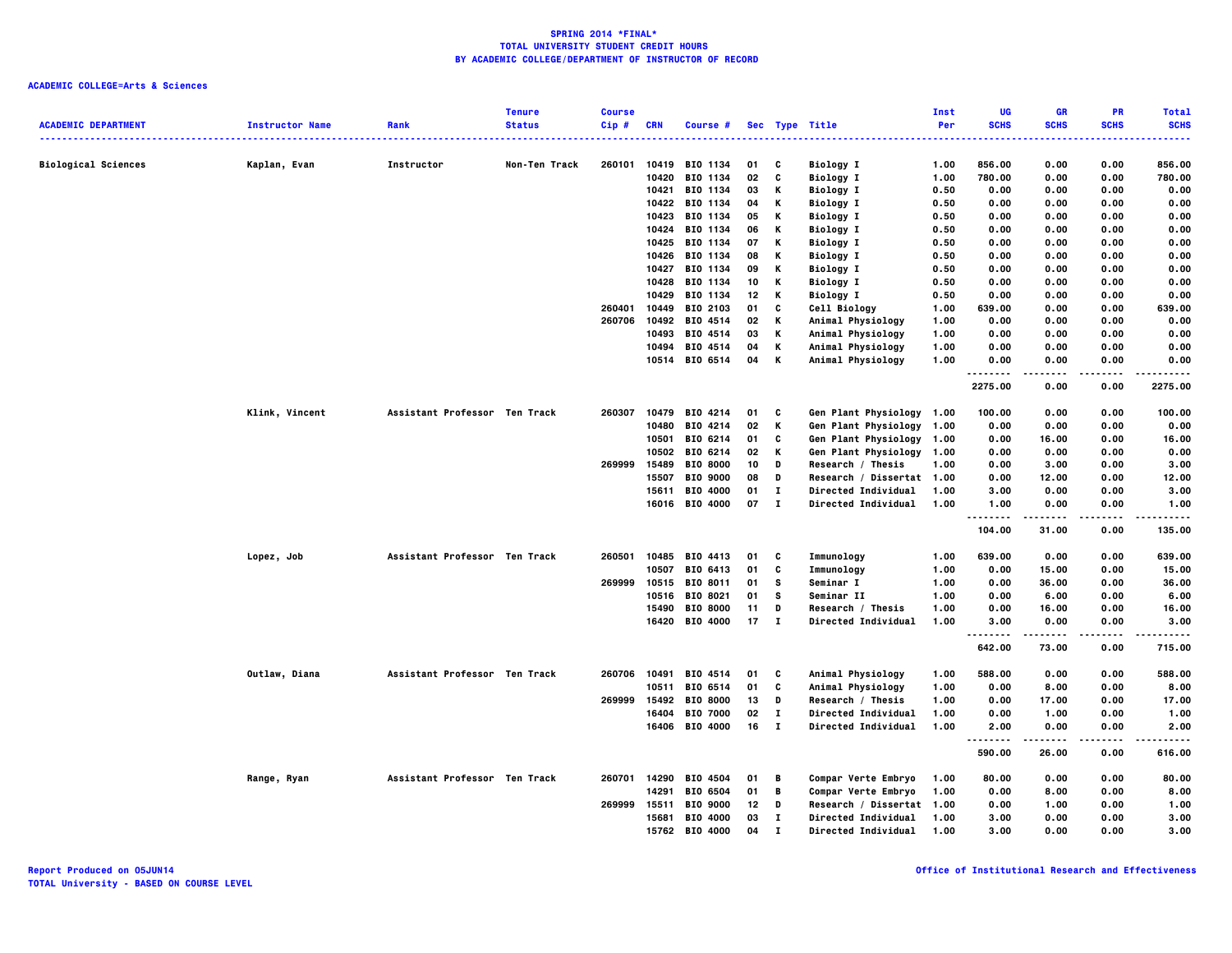### **ACADEMIC COLLEGE=Arts & Sciences**

|                            |                        |                               | <b>Tenure</b> | <b>Course</b> |            |                       |     |              |                            | Inst | UG                                | <b>GR</b>           | PR          | <b>Total</b> |
|----------------------------|------------------------|-------------------------------|---------------|---------------|------------|-----------------------|-----|--------------|----------------------------|------|-----------------------------------|---------------------|-------------|--------------|
| <b>ACADEMIC DEPARTMENT</b> | <b>Instructor Name</b> | Rank                          | <b>Status</b> | Cip#          | <b>CRN</b> | Course #              |     |              | Sec Type Title             | Per  | <b>SCHS</b>                       | <b>SCHS</b>         | <b>SCHS</b> | <b>SCHS</b>  |
|                            |                        |                               |               |               |            |                       |     |              |                            |      |                                   |                     |             |              |
|                            |                        |                               |               |               |            |                       |     |              |                            |      | 86.00                             | 9.00                | 0.00        | 95.00        |
| <b>Biological Sciences</b> | Reese, Mary            | <b>Instructor</b>             | Non-Ten Track | 260701        |            | 10395 BIO 1023        | 01  | C            | <b>Plants &amp; Humans</b> | 1.00 | 594.00                            | 0.00                | 0.00        | 594.00       |
|                            |                        |                               |               |               | 10396      | BIO 1023              | 02  | C            | <b>Plants &amp; Humans</b> | 1.00 | 594.00                            | 0.00                | 0.00        | 594.00       |
|                            |                        |                               |               | 269999        | 16451      | BIO 4000              | 18  | $\mathbf{I}$ | Directed Individual        | 1.00 | 1.00                              | 0.00                | 0.00        | 1.00         |
|                            |                        |                               |               |               |            | 16452 BIO 4000        | 19  | $\mathbf{I}$ | Directed Individual        | 1.00 | 1.00                              | 0.00                | 0.00        | 1.00         |
|                            |                        |                               |               |               |            | 511005 10472 BIO 4100 | 01  | н            | Med Tech Clinicals         | 1.00 | 36.00<br><u>.</u>                 | 0.00                | 0.00<br>.   | 36.00        |
|                            |                        |                               |               |               |            |                       |     |              |                            |      | 1226.00                           | 0.00                | 0.00        | 1226.00      |
|                            | Reichert, Nancy        | Professor                     | Tenured       |               |            | 269999 15494 BIO 8000 | 15  | - 0          | Research / Thesis          | 1.00 | 0.00<br>$\sim$ $\sim$ $\sim$<br>. | 1.00<br>.           | 0.00<br>.   | 1.00<br>---- |
|                            |                        |                               |               |               |            |                       |     |              |                            |      | 0.00                              | 1.00                | 0.00        | 1.00         |
|                            | Stewart, James         | Assistant Professor Ten Track |               | 240101        | 15916      | <b>HON 4003</b>       | 02  | - 1          | Oxbridge Tutorial          | 1.00 | 3.00                              | 0.00                | 0.00        | 3.00         |
|                            |                        |                               |               |               | 16273      | <b>HON 4000</b>       | 13  | $\mathbf{I}$ | Directed Individual        | 1.00 | 1.00                              | 0.00                | 0.00        | 1.00         |
|                            |                        |                               |               |               | 16274      | <b>HON 4000</b>       | 14  | $\mathbf{I}$ | Directed Individual        | 1.00 | 1.00                              | 0.00                | 0.00        | 1.00         |
|                            |                        |                               |               |               | 16275      | <b>HON 4000</b>       | 15  | $\mathbf{I}$ | Directed Individual        | 1.00 | 1.00                              | 0.00                | 0.00        | 1.00         |
|                            |                        |                               |               | 260701        | 10450      | BIO 3014              | 01  | C            | <b>Human Physiology</b>    | 1.00 | 1312.00                           | 0.00                | 0.00        | 1312.00      |
|                            |                        |                               |               |               | 10451      | BIO 3014              | 02  | К            | Human Physiology           | 1.00 | 0.00                              | 0.00                | 0.00        | 0.00         |
|                            |                        |                               |               |               |            | 10452 BIO 3014        | 03  | К            | <b>Human Physiology</b>    | 1.00 | 0.00                              | 0.00                | 0.00        | 0.00         |
|                            |                        |                               |               |               | 10453      | BIO 3014              | 04  | Κ            | <b>Human Physiology</b>    | 1.00 | 0.00                              | 0.00                | 0.00        | 0.00         |
|                            |                        |                               |               |               | 10454      | BIO 3014              | 05  | К            | <b>Human Physiology</b>    | 1.00 | 0.00                              | 0.00                | 0.00        | 0.00         |
|                            |                        |                               |               |               | 10455      | BIO 3014              | 06  | К            | <b>Human Physiology</b>    | 1.00 | 0.00                              | 0.00                | 0.00        | 0.00         |
|                            |                        |                               |               |               | 14284      | BIO 3014              | 07  | к            | Human Physiology           | 1.00 | 0.00                              | 0.00                | 0.00        | 0.00         |
|                            |                        |                               |               |               | 14285      | BIO 3014              | 08  | К            | <b>Human Physiology</b>    | 1.00 | 0.00                              | 0.00                | 0.00        | 0.00         |
|                            |                        |                               |               | 269999        | 15495      | <b>BIO 8000</b>       | 16  | D            | Research / Thesis          | 1.00 | 0.00                              | 5.00                | 0.00        | 5.00         |
|                            |                        |                               |               |               |            | 15513 BIO 9000        | 14  | D            | Research / Dissertat 1.00  |      | 0.00<br>.                         | 12.00<br>. <b>.</b> | 0.00<br>.   | 12.00        |
|                            |                        |                               |               |               |            |                       |     |              |                            |      | 1318.00                           | 17.00               | 0.00        | 1335.00      |
|                            | Thornton, Justin       | Assistant Professor Ten Track |               | 260699        | 10489      | BIO 4443              | 01  | C            | <b>Bacterial Genetics</b>  | 1.00 | 108.00                            | 0.00                | 0.00        | 108.00       |
|                            |                        |                               |               |               | 10510      | BIO 6443              | 01  | C            | <b>Bacterial Genetics</b>  | 1.00 | 0.00                              | 24.00               | 0.00        | 24.00        |
|                            |                        |                               |               | 269999        | 15496      | <b>BIO 8000</b>       | 17  | D            | Research / Thesis          | 1.00 | 0.00                              | 8.00                | 0.00        | 8.00         |
|                            |                        |                               |               |               | 16003      | <b>BIO 4000</b>       | 06  | п            | <b>Directed Individual</b> | 1.00 | 3.00<br>.                         | 0.00                | 0.00        | 3.00<br>.    |
|                            |                        |                               |               |               |            |                       |     |              |                            |      | 111.00                            | -----<br>32.00      | .<br>0.00   | 143.00       |
|                            | Wallace, Lisa          | Associate Professor Tenured   |               | 260399        | 10475      | BIO 4203              | 01  | C            | Tax Of Spermatophyte 1.00  |      | 63.00                             | 0.00                | 0.00        | 63.00        |
|                            |                        |                               |               |               | 10476      | BIO 4203              | 02  | К            | Tax Of Spermatophyte 1.00  |      | 0.00                              | 0.00                | 0.00        | 0.00         |
|                            |                        |                               |               |               |            | 10477 BIO 4203        | 03  | К            | Tax Of Spermatophyte 1.00  |      | 0.00                              | 0.00                | 0.00        | 0.00         |
|                            |                        |                               |               |               | 10498      | BIO 6203              | 01  | C            | Tax Of Spermatophyte 1.00  |      | 0.00                              | 18.00               | 0.00        | 18.00        |
|                            |                        |                               |               |               | 10499      | BIO 6203              | 02  | К            | Tax Of Spermatophyte 1.00  |      | 0.00                              | 0.00                | 0.00        | 0.00         |
|                            |                        |                               |               |               | 10500      | BIO 6203              | 03  | К            | Tax Of Spermatophyte 1.00  |      | 0.00                              | 0.00                | 0.00        | 0.00         |
|                            |                        |                               |               | 269999        | 15497      | <b>BIO 8000</b>       | 18  | D            | Research / Thesis          | 1.00 | 0.00                              | 1.00                | 0.00        | 1.00         |
|                            |                        |                               |               |               |            | 15515 BIO 9000        | 16  | D            | Research / Dissertat 1.00  |      | 0.00<br>.                         | 1.00                | 0.00        | 1.00         |
|                            |                        |                               |               |               |            |                       |     |              |                            |      | 63.00                             | 20.00               | 0.00        | 83.00        |
|                            | Welch, Mark            | Associate Professor Tenured   |               | 260101        | 10473      | BIO 4113              | 01  | C            | Evolution                  | 1.00 | 168.00                            | 0.00                | 0.00        | 168.00       |
|                            |                        |                               |               |               | 10496      | BIO 6113              | 01  | C            | Evolution                  | 1.00 | 0.00                              | 12.00               | 0.00        | 12.00        |
|                            |                        |                               |               | 261301        |            | 13616 BIO 6023        | 501 | C            | Prin Evolutionary Bi 1.00  |      | 0.00                              | 99.00               | 0.00        | 99.00        |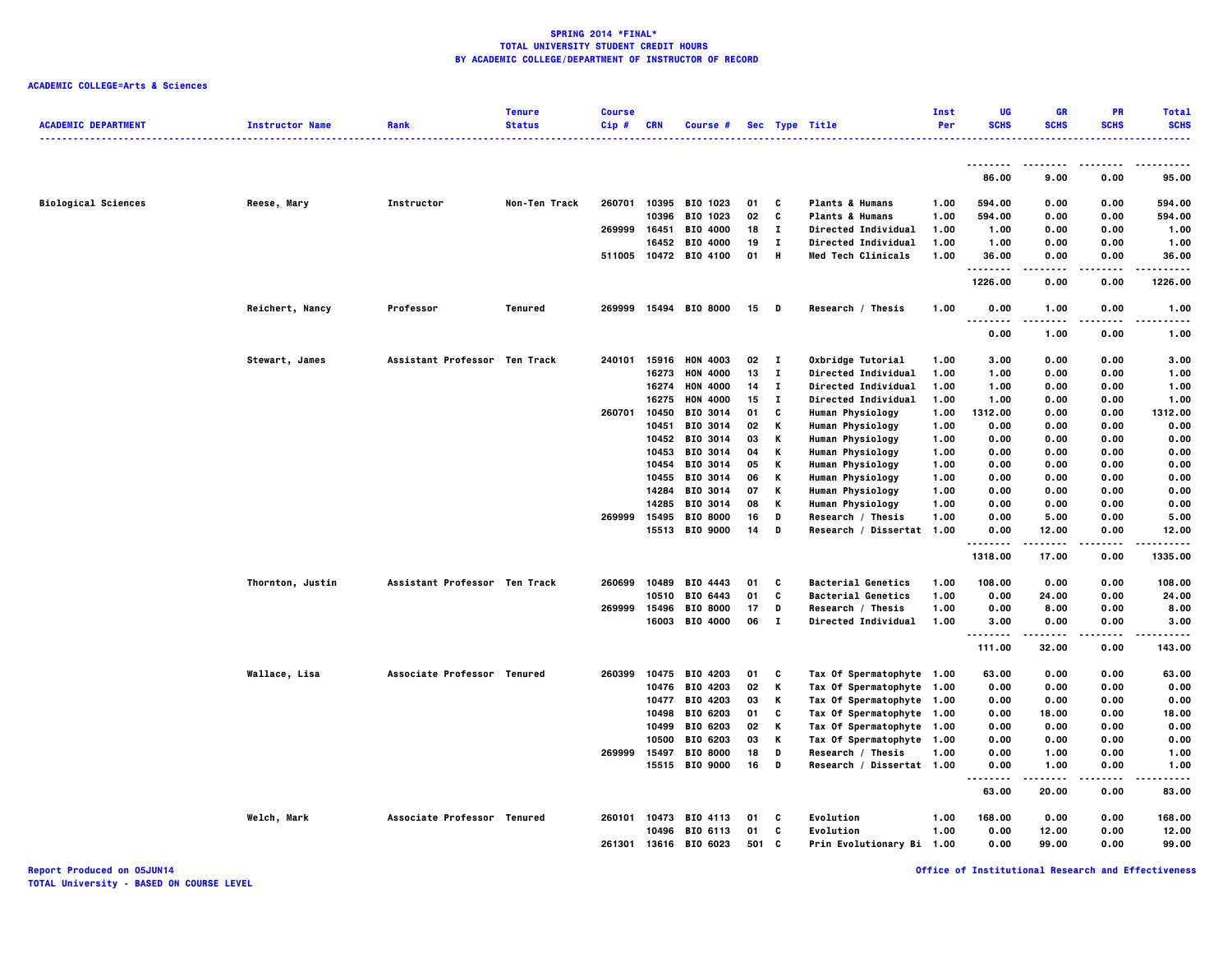| <b>ACADEMIC DEPARTMENT</b> | <b>Instructor Name</b> | Rank                        | <b>Tenure</b><br><b>Status</b> | <b>Course</b><br>Cip # | <b>CRN</b> | <b>Course #</b>                  |          |             | Sec Type Title                         | Inst<br>Per  | UG<br><b>SCHS</b> | GR<br><b>SCHS</b> | PR<br><b>SCHS</b> | <b>Total</b><br><b>SCHS</b> |
|----------------------------|------------------------|-----------------------------|--------------------------------|------------------------|------------|----------------------------------|----------|-------------|----------------------------------------|--------------|-------------------|-------------------|-------------------|-----------------------------|
|                            |                        |                             |                                |                        |            |                                  |          |             |                                        |              |                   |                   |                   |                             |
| <b>Biological Sciences</b> | Welch, Mark            | Associate Professor Tenured |                                | 269999                 | 15498      | <b>BIO 8000</b>                  | 19       | D           | Research / Thesis                      | 1.00         | 0.00              | 10.00             | 0.00              | 10.00                       |
|                            |                        |                             |                                |                        | 15516      | <b>BIO 9000</b>                  | 17       | D           | Research / Dissertat 1.00              |              | 0.00              | 14.00             | 0.00              | 14.00                       |
|                            |                        |                             |                                |                        | 16254      | BIO 4000                         | 10       | п           | Directed Individual                    | 1.00         | 3.00              | 0.00              | 0.00              | 3.00                        |
|                            |                        |                             |                                |                        | 16255      | BIO 4000                         | 11       | $\mathbf I$ | Directed Individual                    | 1.00         | 1.00              | 0.00              | 0.00              | 1.00                        |
|                            |                        |                             |                                |                        | 16256      | BIO 4000                         | 12       | $\mathbf I$ | Directed Individual                    | 1.00         | 3.00              | 0.00              | 0.00              | 3.00                        |
|                            |                        |                             |                                |                        |            | 16257 BIO 4000                   | 13       | п           | Directed Individual                    | 1.00         | 1.00<br>          | 0.00              | 0.00              | 1.00                        |
|                            |                        |                             |                                |                        |            |                                  |          |             |                                        |              | 176.00            | 135.00            | 0.00              | 311.00                      |
|                            | Williamson, Emily      | Instructor                  | Non-Ten Track                  | 260101                 | 10421      | BIO 1134                         | 03       | К           | <b>Biology I</b>                       | 0.50         | 0.00              | 0.00              | 0.00              | 0.00                        |
|                            |                        |                             |                                |                        |            | 10422 BIO 1134                   | 04       | К           | <b>Biology I</b>                       | 0.50         | 0.00              | 0.00              | 0.00              | 0.00                        |
|                            |                        |                             |                                |                        | 10423      | BIO 1134                         | 05       | Κ           | <b>Biology I</b>                       | 0.50         | 0.00              | 0.00              | 0.00              | 0.00                        |
|                            |                        |                             |                                |                        |            | 10424 BIO 1134                   | 06       | κ           | <b>Biology I</b>                       | 0.50         | 0.00              | 0.00              | 0.00              | 0.00                        |
|                            |                        |                             |                                |                        | 10425      | BIO 1134                         | 07       | К           | <b>Biology I</b>                       | 0.50         | 0.00              | 0.00              | 0.00              | 0.00                        |
|                            |                        |                             |                                |                        | 10426      | BIO 1134                         | 08       | К           | <b>Biology I</b>                       | 0.50         | 0.00              | 0.00              | 0.00<br>0.00      | 0.00<br>0.00                |
|                            |                        |                             |                                |                        |            | 10427 BIO 1134<br>10428 BIO 1134 | 09<br>10 | Κ<br>K      | <b>Biology I</b>                       | 0.50<br>0.50 | 0.00<br>0.00      | 0.00<br>0.00      | 0.00              | 0.00                        |
|                            |                        |                             |                                |                        | 10429      | BIO 1134                         | 12       | К           | <b>Biology I</b><br><b>Biology I</b>   | 0.50         | 0.00              | 0.00              | 0.00              | 0.00                        |
|                            |                        |                             |                                |                        | 10431      | BIO 1144                         | 02       | c           |                                        | 1.00         | 736.00            | 0.00              | 0.00              | 736.00                      |
|                            |                        |                             |                                |                        |            | 10433 BIO 1144                   | 04       | К           | <b>Biology II</b><br><b>Biology II</b> | 0.50         | 0.00              | 0.00              | 0.00              | 0.00                        |
|                            |                        |                             |                                |                        | 10434      | BIO 1144                         | 05       | К           | <b>Biology II</b>                      | 0.50         | 0.00              | 0.00              | 0.00              | 0.00                        |
|                            |                        |                             |                                |                        | 10435      | BIO 1144                         | 06       | К           | <b>Biology II</b>                      | 0.50         | 0.00              | 0.00              | 0.00              | 0.00                        |
|                            |                        |                             |                                |                        | 10436      | BIO 1144                         | 07       | К           | <b>Biology II</b>                      | 0.50         | 0.00              | 0.00              | 0.00              | 0.00                        |
|                            |                        |                             |                                |                        | 10437      | BIO 1144                         | 08       | Κ           | <b>Biology II</b>                      | 0.50         | 0.00              | 0.00              | 0.00              | 0.00                        |
|                            |                        |                             |                                |                        | 10438      | BIO 1144                         | 09       | Κ           | <b>Biology II</b>                      | 0.50         | 0.00              | 0.00              | 0.00              | 0.00                        |
|                            |                        |                             |                                |                        | 10439      | BIO 1144                         | 10       | К           | <b>Biology II</b>                      | 0.50         | 0.00              | 0.00              | 0.00              | 0.00                        |
|                            |                        |                             |                                |                        | 10440      | BIO 1144                         | 11       | К           | <b>Biology II</b>                      | 0.50         | 0.00              | 0.00              | 0.00              | 0.00                        |
|                            |                        |                             |                                |                        | 10441      | BIO 1144                         | 13       | К           | <b>Biology II</b>                      | 0.50         | 0.00              | 0.00              | 0.00              | 0.00                        |
|                            |                        |                             |                                |                        |            | 10442 BIO 1144                   | 14       | К           | <b>Biology II</b>                      | 0.50         | 0.00              | 0.00              | 0.00              | 0.00                        |
|                            |                        |                             |                                |                        | 10443      | BIO 1144                         | 15       | К           | <b>Biology II</b>                      | 0.50         | 0.00              | 0.00              | 0.00              | 0.00                        |
|                            |                        |                             |                                |                        | 10444      | BIO 1144                         | 16       | К           | <b>Biology II</b>                      | 0.50         | 0.00              | 0.00              | 0.00              | 0.00                        |
|                            |                        |                             |                                |                        | 10445      | BIO 1144                         | 17       | К           | <b>Biology II</b>                      | 0.50         | 0.00              | 0.00              | 0.00              | 0.00                        |
|                            |                        |                             |                                |                        | 10446      | BIO 1144                         | 18       | К           | <b>Biology II</b>                      | 0.50         | 0.00              | 0.00              | 0.00              | 0.00                        |
|                            |                        |                             |                                |                        |            | 10447 BIO 1144                   | 19       | К           | <b>Biology II</b>                      | 0.50         | 0.00              | 0.00              | 0.00              | 0.00                        |
|                            |                        |                             |                                |                        | 10448      | BIO 1144                         | 20       | К           | <b>Biology II</b>                      | 0.50         | 0.00              | 0.00              | 0.00              | 0.00                        |
|                            |                        |                             |                                | 260701                 | 10407      | BIO 1123                         | 01       | C           | Animal Biology                         | 1.00         | 591.00            | 0.00              | 0.00              | 591.00                      |
|                            |                        |                             |                                |                        | 10408      | BIO 1123                         | 02       | C           | Animal Biology                         | 1.00         | 579.00            | 0.00              | 0.00              | 579.00                      |
|                            |                        |                             |                                |                        | 10409      | BIO 1123                         | 03       | Κ           | Animal Biology                         | 1.00         | 0.00              | 0.00              | 0.00              | 0.00                        |
|                            |                        |                             |                                |                        | 10410      | BIO 1123                         | 04       | К           | Animal Biology                         | 1.00         | 0.00              | 0.00              | 0.00              | 0.00                        |
|                            |                        |                             |                                |                        | 10411      | BIO 1123                         | 05       | К           | Animal Biology                         | 1.00         | 0.00              | 0.00              | 0.00              | 0.00                        |
|                            |                        |                             |                                |                        |            | 10412 BIO 1123                   | 06       | Κ           | Animal Biology                         | 1.00         | 0.00              | 0.00              | 0.00              | 0.00                        |
|                            |                        |                             |                                |                        | 10413      | BIO 1123                         | 07       | К           | Animal Biology                         | 1.00         | 0.00              | 0.00              | 0.00              | 0.00                        |
|                            |                        |                             |                                |                        |            | 10414 BIO 1123                   | 08       | К           | Animal Biology                         | 1.00         | 0.00              | 0.00              | 0.00              | 0.00                        |
|                            |                        |                             |                                |                        |            | 10415 BIO 1123                   | 09       | Κ           | Animal Biology                         | 1.00         | 0.00              | 0.00              | 0.00              | 0.00                        |
|                            |                        |                             |                                |                        |            | 10416 BIO 1123                   | 10       | К           | Animal Biology                         | 1.00         | 0.00<br>.         | 0.00<br>$- - - -$ | 0.00<br>.         | 0.00                        |
|                            |                        |                             |                                |                        |            |                                  |          |             |                                        |              | 1906.00           | 0.00              | 0.00              | 1906.00                     |
|                            | Wise, Dwayne           | Professor                   | <b>Tenured</b>                 | 260613                 |            | 10474 BIO 4133                   | 01       | c           | <b>Human Genetics</b>                  | 1.00         | 603.00            | 0.00              | 0.00              | 603.00                      |
|                            |                        |                             |                                |                        |            | 10497 BIO 6133                   | 01       | C           | <b>Human Genetics</b>                  | 1.00         | 0.00              | 3.00              | 0.00              | 3.00                        |
|                            |                        |                             |                                |                        |            | 11995 GNS 4133                   | 01       | C           | <b>Human Genetics</b>                  | 1.00         | 21.00             | 0.00              | 0.00              | 21.00                       |
|                            |                        |                             |                                | 269999                 | 15499      | <b>BIO 8000</b>                  | 20       | D           | Research / Thesis                      | 1.00         | 0.00              | 9.00              | 0.00              | 9.00                        |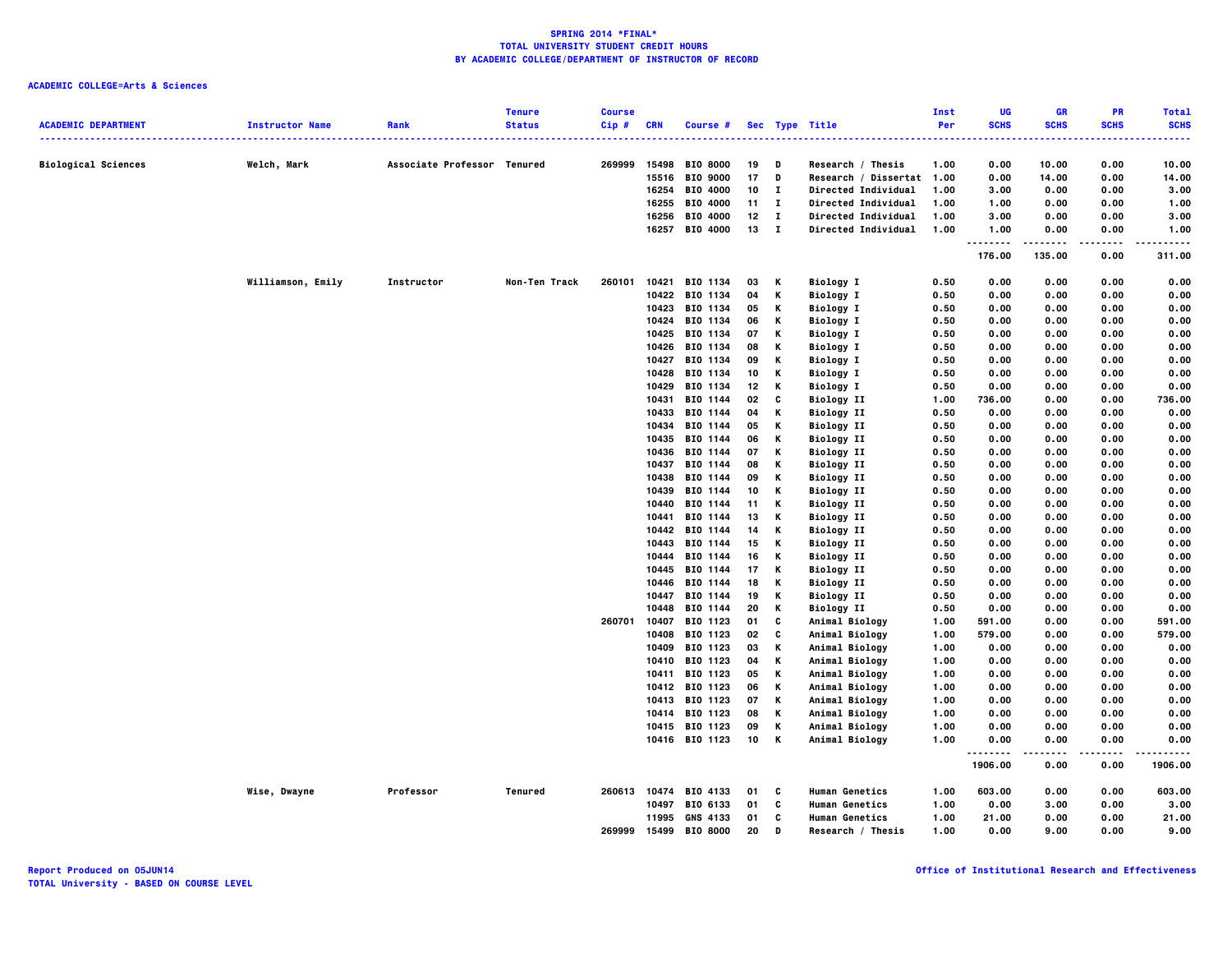# **ACADEMIC COLLEGE=Arts & Sciences**

| <b>ACADEMIC DEPARTMENT</b>                                          | <b>Instructor Name</b> | Rank | <b>Tenure</b><br><b>Status</b> | Course<br>Cip # | <b>CRN</b> | <b>Course # Sec Type Title</b> |  | Inst<br>Per | UG<br><b>SCHS</b>    | GR<br><b>SCHS</b>  | <b>PR</b><br><b>SCHS</b> | <b>Total</b><br><b>SCHS</b> |
|---------------------------------------------------------------------|------------------------|------|--------------------------------|-----------------|------------|--------------------------------|--|-------------|----------------------|--------------------|--------------------------|-----------------------------|
|                                                                     |                        |      |                                |                 |            |                                |  |             | --------<br>624.00   | .<br>12.00         | .<br>0.00                | .<br>636.00                 |
| =====================================<br><b>Biological Sciences</b> |                        |      |                                |                 |            |                                |  |             | ========<br>13217.00 | ========<br>788.00 | ---------<br>0.00        | -----------<br>14005.00     |

 **=================================== ======== ======== ======== ==========**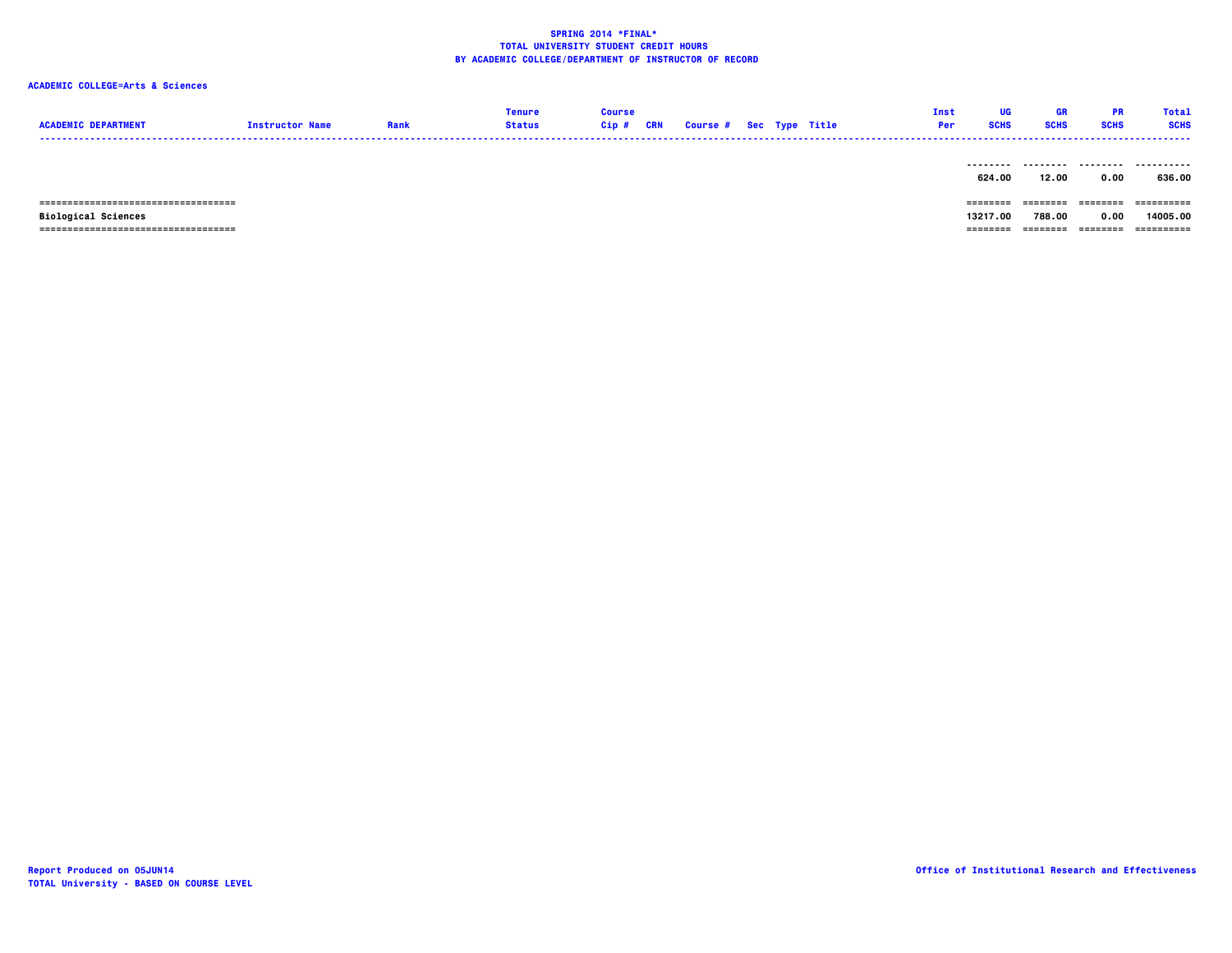### **ACADEMIC COLLEGE=Arts & Sciences**

|                            |                        |                                   | <b>Tenure</b> | <b>Course</b> |       |                      |    |              |                            | Inst | UG                 | GR                  | PR                | Total         |
|----------------------------|------------------------|-----------------------------------|---------------|---------------|-------|----------------------|----|--------------|----------------------------|------|--------------------|---------------------|-------------------|---------------|
| <b>ACADEMIC DEPARTMENT</b> | <b>Instructor Name</b> | Rank                              | <b>Status</b> | Cip#          | CRN   | Course #             |    |              | Sec Type Title             | Per  | <b>SCHS</b>        | <b>SCHS</b>         | <b>SCHS</b>       | <b>SCHS</b>   |
|                            |                        |                                   |               |               |       |                      |    |              |                            |      |                    |                     | .                 | -----         |
| Chemistry                  | Beard, Debbie          | Research Assist Pro Non-Ten Track |               | 400501        | 10644 | CH 1213              | 03 | C            | Chemistry I                | 1.00 | 459.00             | 0.00                | 0.00              | 459.00        |
|                            |                        |                                   |               |               | 10676 | CH 1223              | 02 | c            | Chemistry II               | 1.00 | 510.00             | 0.00                | 0.00              | 510.00        |
|                            |                        |                                   |               |               | 15600 | CH 1223              | 04 | C            | Chemistry II               | 1.00 | 285.00             | 0.00                | 0.00              | 285.00        |
|                            |                        |                                   |               |               |       |                      |    |              |                            |      | .<br>1254.00       | .<br>0.00           | $\cdots$<br>0.00  | .<br>1254.00  |
|                            |                        |                                   |               |               |       |                      |    |              |                            |      |                    |                     |                   |               |
|                            | Emerson, Joseph        | Assistant Professor Ten Track     |               | 400501        |       | 10723 CH 4603        | 09 | <b>L</b>     | Undergraduate Resear 1.00  |      | 3.00               | 0.00                | 0.00              | 3.00          |
|                            |                        |                                   |               |               | 15778 | <b>CH 9000</b>       | 05 | D            | Research / Dissertat 1.00  |      | 0.00               | 51.00               | 0.00              | 51.00         |
|                            |                        |                                   |               |               | 16401 | CH 4000              | 07 | $\mathbf{I}$ | Directed Individual        | 1.00 | 1.00               | 0.00                | 0.00              | 1.00          |
|                            |                        |                                   |               |               | 16407 | CH 4000              | 08 | $\mathbf{I}$ | Directed Individual        | 1.00 | 1.00               | 0.00                | 0.00              | 1.00          |
|                            |                        |                                   |               |               | 16497 | CH 4000              | 10 | п            | <b>Directed Individual</b> | 1.00 | 1.00               | 0.00                | 0.00              | 1.00          |
|                            |                        |                                   |               |               |       | 400599 15902 CH 2990 | 01 | c            | Special Topic in CH        | 1.00 | 9.00<br>.          | 0.00<br>$- - - - -$ | 0.00<br>.         | 9.00<br>----- |
|                            |                        |                                   |               |               |       |                      |    |              |                            |      | 15.00              | 51.00               | 0.00              | 66.00         |
|                            | Fitzkee, Nicholas      | Assistant Professor Ten Track     |               | 400501        | 10683 | CH 2141              | 01 | C            | Prof Chem:Tools            | 1.00 | 29.00              | 0.00                | 0.00              | 29.00         |
|                            |                        |                                   |               |               | 10722 | CH 4603              | 08 | L.           | Undergraduate Resear       | 1.00 | 3.00               | 0.00                | 0.00              | 3.00          |
|                            |                        |                                   |               |               | 15779 | <b>CH 9000</b>       | 06 | D            | Research / Dissertat       | 1.00 | 0.00               | 50.00               | 0.00              | 50.00         |
|                            |                        |                                   |               |               | 16058 | CH 7000              | 01 | $\mathbf I$  | Directed Individual        | 1.00 | 0.00               | 3.00                | 0.00              | 3.00          |
|                            |                        |                                   |               | 400599 15189  |       | CH 8990              | 03 | C            | Special Topic in CH        | 1.00 | 0.00               | 21.00               | 0.00              | 21.00         |
|                            |                        |                                   |               |               |       |                      |    |              |                            |      | .                  | -----               | .                 | .             |
|                            |                        |                                   |               |               |       |                      |    |              |                            |      | 32.00              | 74.00               | 0.00              | 106.00        |
|                            | Foster, Stephen        | Associate Professor Tenured       |               | 400501        | 10675 | CH 1223              | 01 | C            | Chemistry II               | 1.00 | 585.00             | 0.00                | 0.00              | 585.00        |
|                            |                        |                                   |               |               | 15697 | <b>CH 9000</b>       | 02 | D            | Research / Dissertat       | 1.00 | 0.00               | 16.00               | 0.00              | 16.00         |
|                            |                        |                                   |               | 400502        | 10689 | CH 4351              | 02 | L.           | Analytical Chem Lab        | 0.50 | 5.50               | 0.00                | 0.00              | 5.50          |
|                            |                        |                                   |               | 400506        |       | 10691 CH 4421        | 01 | L.           | Physical Chem-Lab II 0.50  |      | 3.00               | 0.00                | 0.00              | 3.00          |
|                            |                        |                                   |               |               |       |                      |    |              |                            |      | --------<br>593.50 | .<br>16.00          | .<br>0.00         | .<br>609.50   |
|                            |                        |                                   |               |               |       |                      |    |              |                            |      |                    |                     |                   |               |
|                            | Gwaltney, Steven       | Associate Professor Tenured       |               |               |       | 400501 10643 CH 1213 | 02 | C            | Chemistry I                | 1.00 | 414.00             | 0.00                | 0.00              | 414.00        |
|                            |                        |                                   |               |               |       | 15780 CH 9000        | 07 | D            | Research / Dissertat 1.00  |      | 0.00<br>.          | 13.00               | 0.00<br>$- - - -$ | 13.00<br>.    |
|                            |                        |                                   |               |               |       |                      |    |              |                            |      | 414.00             | -----<br>13.00      | 0.00              | 427.00        |
|                            | Henry, William         | Associate Professor Tenured       |               | 400501        | 15777 | <b>CH 8000</b>       | 01 | Ð            | Research / Thesis          | 1.00 | 0.00               | 13.00               | 0.00              | 13.00         |
|                            |                        |                                   |               |               |       | 400503 14441 CH 8203 | 01 | c            | Adv Inorg Chem II          | 1.00 | 0.00               | 24.00               | 0.00              | 24.00         |
|                            |                        |                                   |               |               |       |                      |    |              |                            |      | .                  | $- - - - -$         | .                 | -----         |
|                            |                        |                                   |               |               |       |                      |    |              |                            |      | 0.00               | 37.00               | 0.00              | 37.00         |
|                            | Hillesheim, Patrick    | Instructor                        | Non-Ten Track | 400501        |       | 10619 CH 1211        | 01 | - L          | Invst In Chemistry I 1.00  |      | 20.00              | 0.00                | 0.00              | 20.00         |
|                            |                        |                                   |               |               | 10620 | CH 1211              | 02 | L            | Invst In Chemistry I 1.00  |      | 16.00              | 0.00                | 0.00              | 16.00         |
|                            |                        |                                   |               |               | 10621 | CH 1211              | 03 | L.           | Invst In Chemistry I 1.00  |      | 24.00              | 0.00                | 0.00              | 24.00         |
|                            |                        |                                   |               |               |       | 10622 CH 1211        | 04 | L            | Invst In Chemistry I 1.00  |      | 16.00              | 0.00                | 0.00              | 16.00         |
|                            |                        |                                   |               |               | 10623 | CH 1211              | 05 | L.           | Invst In Chemistry I 1.00  |      | 21.00              | 0.00                | 0.00              | 21.00         |
|                            |                        |                                   |               |               | 10624 | CH 1211              | 06 | L.           | Invst In Chemistry I 1.00  |      | 23.00              | 0.00                | 0.00              | 23.00         |
|                            |                        |                                   |               |               |       | 10625 CH 1211        | 07 | L.           | Invst In Chemistry I 1.00  |      | 23.00              | 0.00                | 0.00              | 23.00         |
|                            |                        |                                   |               |               | 10626 | CH 1211              | 08 | L.           | Invst In Chemistry I 1.00  |      | 24.00              | 0.00                | 0.00              | 24.00         |
|                            |                        |                                   |               |               | 10627 | CH 1211              | 09 | L.           | Invst In Chemistry I 1.00  |      | 22.00              | 0.00                | 0.00              | 22.00         |
|                            |                        |                                   |               |               | 10628 | CH 1211              | 10 | L.           | Invst In Chemistry I 1.00  |      | 22.00              | 0.00                | 0.00              | 22.00         |
|                            |                        |                                   |               |               | 10629 | CH 1211              | 11 | L.           | Invst In Chemistry I 1.00  |      | 18.00              | 0.00                | 0.00              | 18.00         |
|                            |                        |                                   |               |               | 10631 | CH 1211              | 13 | L.           | Invst In Chemistry I 1.00  |      | 21.00              | 0.00                | 0.00              | 21.00         |
|                            |                        |                                   |               |               |       | 10632 CH 1211        | 14 | L.           | Invst In Chemistry I 1.00  |      | 17.00              | 0.00                | 0.00              | 17.00         |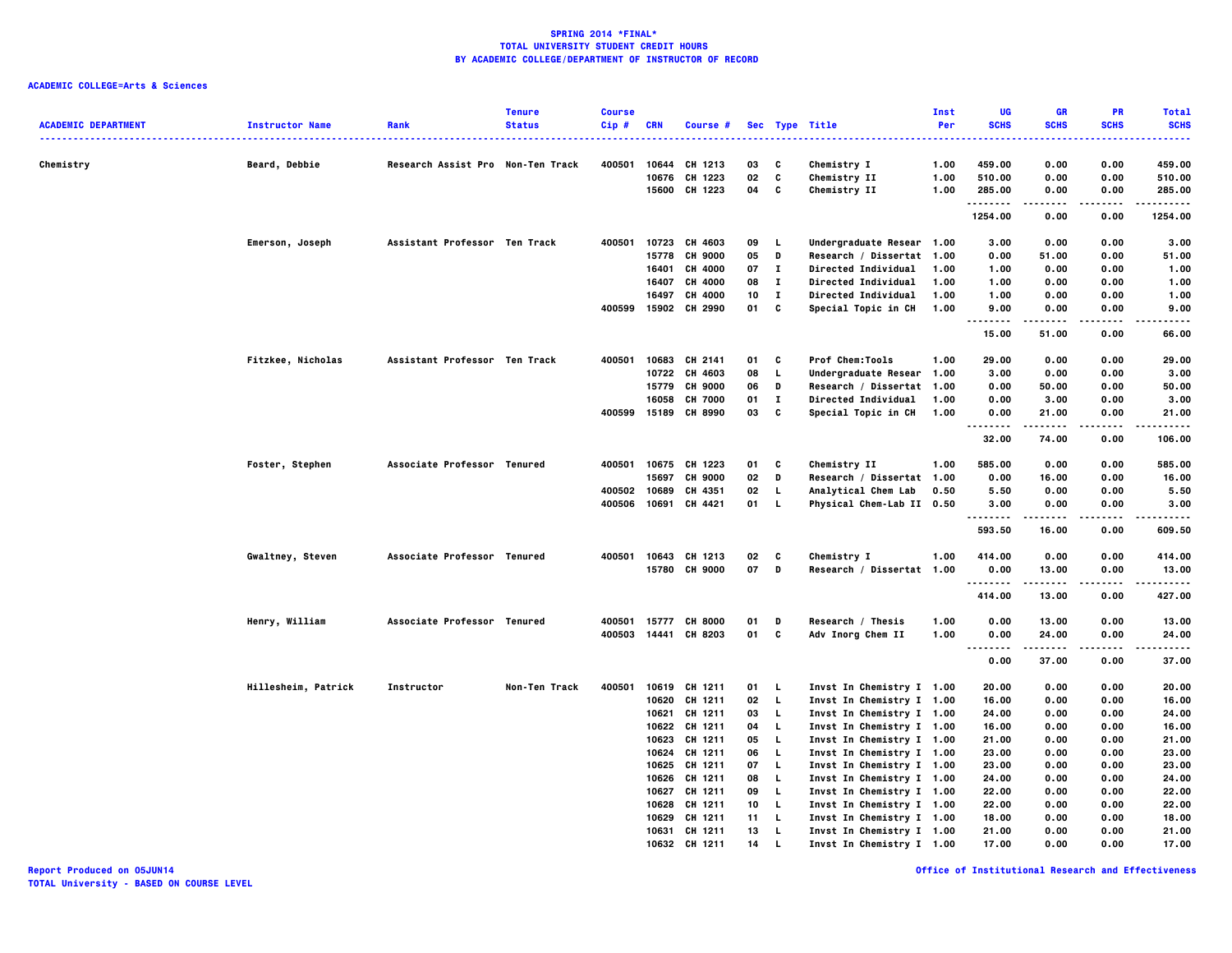| <b>ACADEMIC DEPARTMENT</b> | <b>Instructor Name</b> | Rank                        | <b>Tenure</b><br><b>Status</b> | <b>Course</b><br>Cip# | <b>CRN</b>     | Course #             |                 |                | Sec Type Title                           | Inst<br>Per  | UG<br><b>SCHS</b> | <b>GR</b><br><b>SCHS</b> | <b>PR</b><br><b>SCHS</b> | <b>Total</b><br><b>SCHS</b> |
|----------------------------|------------------------|-----------------------------|--------------------------------|-----------------------|----------------|----------------------|-----------------|----------------|------------------------------------------|--------------|-------------------|--------------------------|--------------------------|-----------------------------|
|                            |                        |                             |                                |                       |                |                      |                 |                |                                          |              |                   |                          |                          | $\cdots$                    |
| Chemistry                  | Hillesheim, Patrick    | Instructor                  | Non-Ten Track                  | 400501                | 10633          | CH 1211              | 15              | - L            | Invst In Chemistry I 1.00                |              | 21.00             | 0.00                     | 0.00                     | 21.00                       |
|                            |                        |                             |                                |                       | 10634          | CH 1211              | 16              | $\mathbf{L}$   | Invst In Chemistry I 1.00                |              | 20.00             | 0.00                     | 0.00                     | 20.00                       |
|                            |                        |                             |                                |                       |                | 10635 CH 1211        | 17              | - 1.           | Invst In Chemistry I 1.00                |              | 22.00             | 0.00                     | 0.00                     | 22.00                       |
|                            |                        |                             |                                |                       | 10637          | CH 1211              | 19              | L.             | Invst In Chemistry I 1.00                |              | 24.00             | 0.00                     | 0.00                     | 24.00                       |
|                            |                        |                             |                                |                       | 10639          | CH 1211              | 21              | L.             | Invst In Chemistry I 1.00                |              | 16.00             | 0.00                     | 0.00                     | 16.00                       |
|                            |                        |                             |                                |                       | 10641          | CH 1211              | 25              | <b>L</b>       | Invst In Chemistry I 1.00                |              | 11.00             | 0.00                     | 0.00                     | 11.00                       |
|                            |                        |                             |                                |                       |                | 10642 CH 1213        | 01              | C              | Chemistry I                              | 1.00         | 468.00            | 0.00                     | 0.00                     | 468.00                      |
|                            |                        |                             |                                |                       | 10646          | CH 1221              | 01              | L.             | Invst Chemistry II                       | 1.00         | 22.00             | 0.00                     | 0.00                     | 22.00                       |
|                            |                        |                             |                                |                       | 10647          | CH 1221              | 02              | <b>L</b>       | Invst Chemistry II                       | 1.00         | 22.00             | 0.00                     | 0.00                     | 22.00                       |
|                            |                        |                             |                                |                       | 10648          | CH 1221              | 03              | L,             | Invst Chemistry II                       | 1.00         | 24.00             | 0.00                     | 0.00                     | 24.00                       |
|                            |                        |                             |                                |                       | 10649          | CH 1221              | 04              | L              | Invst Chemistry II                       | 1.00         | 24.00             | 0.00                     | 0.00                     | 24.00                       |
|                            |                        |                             |                                |                       | 10650          | CH 1221              | 05              | L,             | Invst Chemistry II                       | 1.00         | 22.00             | 0.00                     | 0.00                     | 22.00                       |
|                            |                        |                             |                                |                       | 10651          | CH 1221              | 06              | L,             | Invst Chemistry II                       | 1.00         | 21.00             | 0.00                     | 0.00                     | 21.00                       |
|                            |                        |                             |                                |                       |                | 10652 CH 1221        | 07              | <b>L</b>       | Invst Chemistry II                       | 1.00         | 23.00             | 0.00                     | 0.00                     | 23.00                       |
|                            |                        |                             |                                |                       |                | 10653 CH 1221        | 08              | L,             | Invst Chemistry II                       | 1.00         | 24.00             | 0.00                     | 0.00                     | 24.00                       |
|                            |                        |                             |                                |                       | 10654          | CH 1221              | 09              | L.             | Invst Chemistry II                       | 1.00         | 21.00             | 0.00                     | 0.00                     | 21.00                       |
|                            |                        |                             |                                |                       | 10655          | CH 1221              | 10              | L              | Invst Chemistry II                       | 1.00         | 24.00             | 0.00                     | 0.00                     | 24.00                       |
|                            |                        |                             |                                |                       | 10656          | CH 1221              | 11              | L,             | Invst Chemistry II                       | 1.00         | 23.00             | 0.00                     | 0.00                     | 23.00                       |
|                            |                        |                             |                                |                       | 10657          | CH 1221              | 12 <sub>2</sub> | <b>L</b>       | Invst Chemistry II                       | 1.00         | 22.00             | 0.00                     | 0.00                     | 22.00                       |
|                            |                        |                             |                                |                       | 10658          | CH 1221<br>CH 1221   | 13<br>14        | L,<br><b>L</b> | Invst Chemistry II                       | 1.00         | 20.00<br>24.00    | 0.00<br>0.00             | 0.00                     | 20.00<br>24.00              |
|                            |                        |                             |                                |                       | 10659          |                      |                 | <b>L</b>       | Invst Chemistry II                       | 1.00<br>1.00 |                   |                          | 0.00                     |                             |
|                            |                        |                             |                                |                       | 10660          | CH 1221              | 15              |                | Invst Chemistry II                       |              | 11.00             | 0.00                     | 0.00                     | 11.00                       |
|                            |                        |                             |                                |                       | 10662          | CH 1221              | 17              | L,             | Invst Chemistry II                       | 1.00         | 20.00             | 0.00                     | 0.00                     | 20.00                       |
|                            |                        |                             |                                |                       | 10664          | CH 1221              | 19              | L,<br><b>L</b> | Invst Chemistry II                       | 1.00         | 23.00             | 0.00                     | 0.00                     | 23.00                       |
|                            |                        |                             |                                |                       | 10665          | CH 1221<br>CH 1221   | 20<br>21        | L,             | Invst Chemistry II<br>Invst Chemistry II | 1.00<br>1.00 | 24.00<br>23.00    | 0.00<br>0.00             | 0.00<br>0.00             | 24.00<br>23.00              |
|                            |                        |                             |                                |                       | 10666<br>10667 | CH 1221              | 22              | L,             | Invst Chemistry II                       | 1.00         | 22.00             | 0.00                     | 0.00                     | 22.00                       |
|                            |                        |                             |                                |                       |                | 10668 CH 1221        | 23              | L,             | Invst Chemistry II                       | 1.00         | 24.00             | 0.00                     | 0.00                     | 24.00                       |
|                            |                        |                             |                                |                       | 10669          | CH 1221              | 24              | L,             | Invst Chemistry II                       | 1.00         | 15.00             | 0.00                     | 0.00                     | 15.00                       |
|                            |                        |                             |                                |                       | 10670          | CH 1221              | 25              | L.             | Invst Chemistry II                       | 1.00         | 15.00             | 0.00                     | 0.00                     | 15.00                       |
|                            |                        |                             |                                |                       |                | 10672 CH 1221        | 27              | L.             | Invst Chemistry II                       | 1.00         | 14.00             | 0.00                     | 0.00                     | 14.00                       |
|                            |                        |                             |                                |                       |                | 10674 CH 1221        | 29              | - L            | Invst Chemistry II                       | 1.00         | 8.00              | 0.00                     | 0.00                     | 8.00                        |
|                            |                        |                             |                                |                       |                |                      |                 |                |                                          |              | --------          | -----                    | .                        | .                           |
|                            |                        |                             |                                |                       |                |                      |                 |                |                                          |              | 1364.00           | 0.00                     | 0.00                     | 1364.00                     |
|                            | Hollis, Thedford       | Associate Professor Tenured |                                | 400501                |                | 15782 CH 9000        | 09              | D              | Research / Dissertat 1.00                |              | 0.00              | 28.00                    | 0.00                     | 28.00                       |
|                            |                        |                             |                                |                       | 16045          | <b>CH 8000</b>       | 03              | D              | Research / Thesis                        | 1.00         | 0.00              | 15.00                    | 0.00                     | 15.00                       |
|                            |                        |                             |                                |                       | 16079          | <b>CH 7000</b>       | 03              | $\mathbf{I}$   | <b>Directed Individual</b>               | 1.00         | 0.00              | 1.00                     | 0.00                     | 1.00                        |
|                            |                        |                             |                                |                       | 16460          | <b>CH 7000</b>       | 04              | $\mathbf{I}$   | <b>Directed Individual</b>               | 1.00         | 0.00              | 2.00                     | 0.00                     | 2.00                        |
|                            |                        |                             |                                |                       |                | 400599 14442 CH 8990 | 01              | C              | Special Topic in CH                      | 1.00         | 0.00              | 39.00                    | 0.00                     | 39.00                       |
|                            |                        |                             |                                |                       |                |                      |                 |                |                                          |              | <br>0.00          | 85.00                    | 0.00                     | 85.00                       |
|                            | Lewis, Edwin           | Professor                   | Tenured                        | 400501                | 15765          | <b>CH 9000</b>       | 04              | D              | Research / Dissertat 1.00                |              | 0.00              | 32.00                    | 0.00                     | 32.00                       |
|                            |                        |                             |                                | 400599                |                | 14443 CH 4990        | 01              | c              | Special Topic in CH                      | 1.00         | 39.00<br>.        | 0.00                     | 0.00                     | 39.00<br>-----              |
|                            |                        |                             |                                |                       |                |                      |                 |                |                                          |              | 39.00             | 32.00                    | 0.00                     | 71.00                       |
|                            | Mead, Keith            | Professor                   | Tenured                        |                       |                | 400501 15783 CH 9000 | 10              | D              | Research / Dissertat 1.00                |              | 0.00              | 9.00                     | 0.00                     | 9.00                        |
|                            |                        |                             |                                |                       | 15807          | <b>CH 8000</b>       | 02              | D              | Research / Thesis                        | 1.00         | 0.00              | 13.00                    | 0.00                     | 13.00                       |
|                            |                        |                             |                                | 400504                | 10710          | CH 4523              | 02              | c              | Organic Chemistry II 1.00                |              | 153.00            | 0.00                     | 0.00                     | 153.00                      |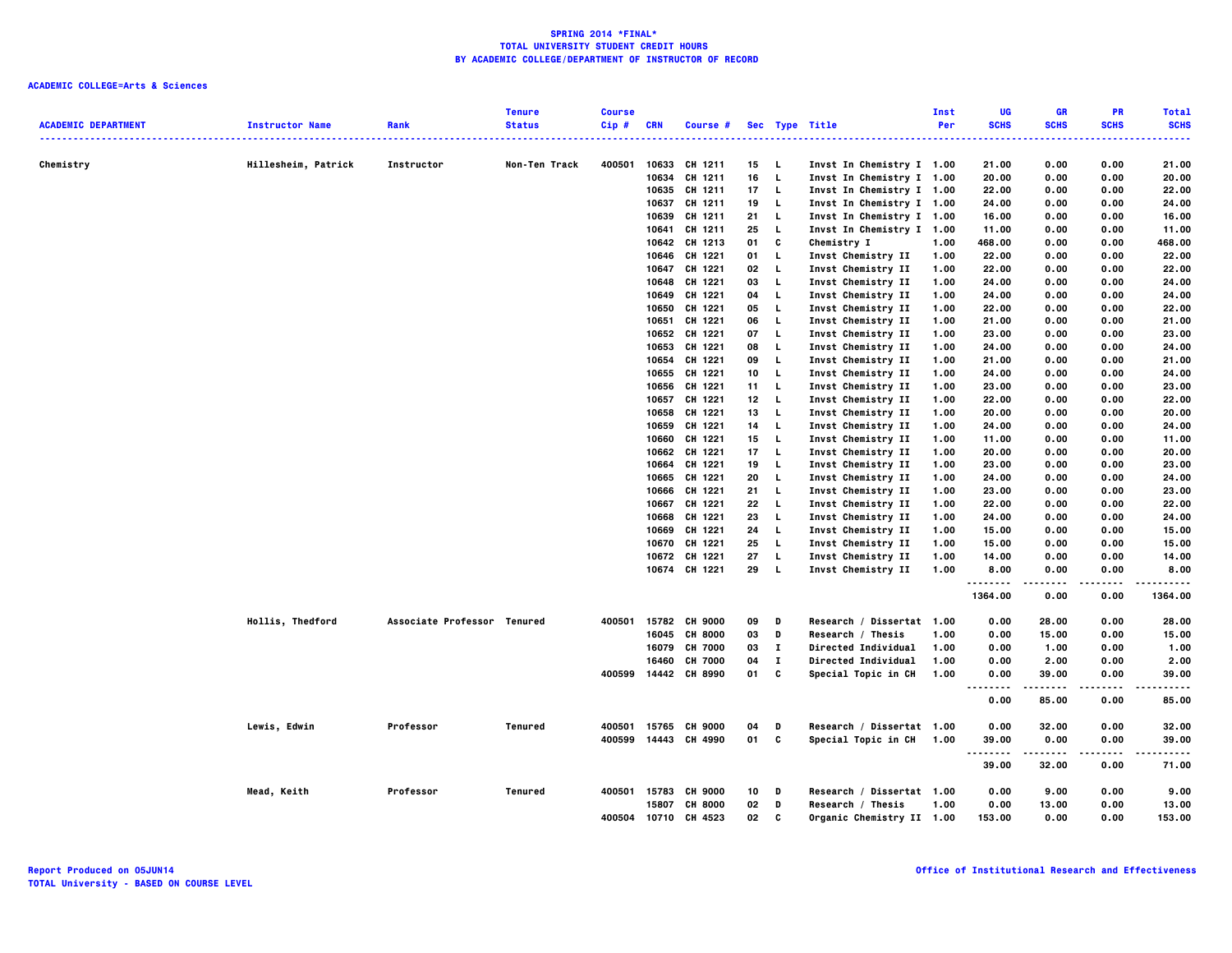### **ACADEMIC COLLEGE=Arts & Sciences**

| <b>ACADEMIC DEPARTMENT</b> |                        | Rank                          | <b>Tenure</b><br><b>Status</b> | <b>Course</b><br>$Cip$ # | <b>CRN</b> | <b>Course #</b> |    |              |                           | Inst<br>Per | UG<br><b>SCHS</b> | <b>GR</b><br><b>SCHS</b> | PR<br><b>SCHS</b> | <b>Total</b><br><b>SCHS</b> |
|----------------------------|------------------------|-------------------------------|--------------------------------|--------------------------|------------|-----------------|----|--------------|---------------------------|-------------|-------------------|--------------------------|-------------------|-----------------------------|
|                            | <b>Instructor Name</b> |                               |                                |                          |            |                 |    |              | Sec Type Title            |             |                   |                          |                   | .                           |
|                            |                        |                               |                                |                          |            |                 |    |              |                           |             | --------          |                          |                   |                             |
|                            |                        |                               |                                |                          |            |                 |    |              |                           |             | 153.00            | 22.00                    | 0.00              | 175.00                      |
| Chemistry                  | Mlsna, Debra           | Assistant Professor Ten Track |                                | 240101                   | 15895      | <b>HON 4000</b> | 03 | $\mathbf{I}$ | Directed Individual       | 1.00        | 3.00              | 0.00                     | 0.00              | 3.00                        |
|                            |                        |                               |                                | 400501                   | 10677      | CH 1223         | 03 | C            | Chemistry II              | 1.00        | 786.00            | 0.00                     | 0.00              | 786.00                      |
|                            |                        |                               |                                |                          | 15814      | <b>CH 9000</b>  | 15 | D            | Research / Dissertat      | 1.00        | 0.00              | 8.00                     | 0.00              | 8.00                        |
|                            |                        |                               |                                | 400504                   | 10679      | CH 1244         | 01 | c            | Integrated Chem II        | 1.00        | 96.00             | 0.00                     | 0.00              | 96.00                       |
|                            |                        |                               |                                |                          | 10680      | CH 1244         | 02 | К            | Integrated Chem II        | 1.00        | 0.00              | 0.00                     | 0.00              | 0.00                        |
|                            |                        |                               |                                |                          | 10682      | CH 1244         | 04 | K            | <b>Integrated Chem II</b> | 1.00        | 0.00<br><b>.</b>  | 0.00                     | 0.00              | 0.00<br>-----               |
|                            |                        |                               |                                |                          |            |                 |    |              |                           |             | 885.00            | 8.00                     | 0.00              | 893.00                      |
|                            | <b>Mlsna, Todd</b>     | Associate Professor Ten Track |                                | 400501                   | 10724      | CH 4603         | 10 | L.           | Undergraduate Resear      | 1.00        | 6.00              | 0.00                     | 0.00              | 6.00                        |
|                            |                        |                               |                                |                          | 15375      | CH 4000         | 03 | $\mathbf{I}$ | Directed Individual       | 1.00        | 1.00              | 0.00                     | 0.00              | 1.00                        |
|                            |                        |                               |                                |                          | 15411      | <b>CH 9000</b>  | 01 | D            | Research / Dissertat      | 1.00        | 0.00              | 94.00                    | 0.00              | 94.00                       |
|                            |                        |                               |                                |                          | 16074      | CH 4000         | 04 | $\mathbf{I}$ | Directed Individual       | 1.00        | 2.00              | 0.00                     | 0.00              | 2.00                        |
|                            |                        |                               |                                |                          | 16469      | CH 4000         | 09 | $\mathbf{I}$ | Directed Individual       | 1.00        | 2.00              | 0.00                     | 0.00              | 2.00                        |
|                            |                        |                               |                                | 400502                   | 14439      | CH 4303         | 01 | C            | <b>Environmental Chem</b> | 1.00        | 75.00             | 0.00                     | 0.00              | 75.00                       |
|                            |                        |                               |                                | 400599                   | 14730      | CH 8990         | 02 | C            | Special Topic in CH       | 1.00        | 0.00<br><b>.</b>  | 33.00<br>.               | 0.00<br>$- - - -$ | 33.00<br>.                  |
|                            |                        |                               |                                |                          |            |                 |    |              |                           |             | 86.00             | 127.00                   | 0.00              | 213.00                      |
|                            | Rabideau, Peter        | Professor                     | <b>Tenured</b>                 | 400504                   | 10699      | CH 4513         | 01 | C            | Organic Chemistry I 1.00  |             | 180.00            | 0.00                     | 0.00              | 180.00                      |
|                            |                        |                               |                                |                          | 10709      | CH 4523         | 01 | C            | Organic Chemistry II 1.00 |             | 294.00<br>.       | 0.00                     | 0.00<br>----      | 294.00<br>.                 |
|                            |                        |                               |                                |                          |            |                 |    |              |                           |             | 474.00            | 0.00                     | 0.00              | 474.00                      |
|                            | Rowland, Emily         | Instructor                    | Non-Ten Track                  | 400504                   |            | 10711 CH 4523   | 03 | C            | Organic Chemistry II 0.80 |             | 235.20            | 0.00                     | 0.00              | 235.20                      |
|                            |                        |                               |                                |                          | 10712      | CH 4564         | 01 | C            | Integrated Organic I 0.80 |             | 86.40             | 0.00                     | 0.00              | 86.40                       |
|                            |                        |                               |                                |                          | 10713      | CH 4564         | 02 | К            | Integrated Organic I 0.80 |             | 0.00              | 0.00                     | 0.00              | 0.00                        |
|                            |                        |                               |                                |                          |            | 10714 CH 4564   | 03 | К            | Integrated Organic I 0.80 |             | 0.00<br>.         | 0.00<br>-----            | 0.00<br>----      | 0.00<br>.                   |
|                            |                        |                               |                                |                          |            |                 |    |              |                           |             | 321.60            | 0.00                     | 0.00              | 321.60                      |
|                            | Rowland, Gerald        | Assistant Professor Ten Track |                                | 400501                   | 10719      | CH 4603         | 05 | L.           | Undergraduate Resear 1.00 |             | 3.00              | 0.00                     | 0.00              | 3.00                        |
|                            |                        |                               |                                |                          | 15698      | <b>CH 9000</b>  | 03 | D            | Research / Dissertat 1.00 |             | 0.00              | 74.00                    | 0.00              | 74.00                       |
|                            |                        |                               |                                |                          | 16293      | CH 4000         | 05 | $\mathbf{I}$ | Directed Individual       | 1.00        | 2.00              | 0.00                     | 0.00              | 2.00                        |
|                            |                        |                               |                                |                          | 16294      | CH 4000         | 06 | $\mathbf{I}$ | Directed Individual       | 1.00        | 2.00              | 0.00                     | 0.00              | 2.00                        |
|                            |                        |                               |                                | 400504                   | 10711      | CH 4523         | 03 | c            | Organic Chemistry II 0.20 |             | 58.80             | 0.00                     | 0.00              | 58.80                       |
|                            |                        |                               |                                |                          | 10712      | CH 4564         | 01 | C            | Integrated Organic I 0.20 |             | 21.60             | 0.00                     | 0.00              | 21.60                       |
|                            |                        |                               |                                |                          |            | 10713 CH 4564   | 02 | К            | Integrated Organic I 0.20 |             | 0.00              | 0.00                     | 0.00              | 0.00                        |
|                            |                        |                               |                                |                          | 10714      | CH 4564         | 03 | К            | Integrated Organic I 0.20 |             | 0.00              | 0.00                     | 0.00              | 0.00                        |
|                            |                        |                               |                                |                          |            |                 |    |              |                           |             | 87.40             | 74.00                    | 0.00              | 161.40                      |
|                            | Saebo, Svein           | Professor                     | Tenured                        | 400506                   |            | 10692 CH 4423   | 01 | c            | Quantum Mech & Spect 1.00 |             | 36.00             | 0.00                     | 0.00              | 36.00<br>.                  |
|                            |                        |                               |                                |                          |            |                 |    |              |                           |             | 36.00             | 0.00                     | 0.00              | 36.00                       |
|                            | Smith, Laura           | Instructor                    | Non-Ten Track                  | 400501                   | 10616      | CH 1043         | 01 | C            | Survey of Chemistry       | 1.00        | 624.00            | 0.00                     | 0.00              | 624.00                      |
|                            |                        |                               |                                |                          | 10617      | CH 1051         | 01 | L            | <b>Experimental Chem</b>  | 1.00        | 72.00             | 0.00                     | 0.00              | 72.00                       |
|                            |                        |                               |                                |                          |            | 10618 CH 1053   | 01 | c            | Survey of Chemistry       | 1.00        | 252.00            | 0.00                     | 0.00              | 252.00                      |
|                            |                        |                               |                                | 400502                   | 10689      | CH 4351         | 02 | L.           | Analytical Chem Lab       | 0.50        | 5.50              | 0.00                     | 0.00              | 5.50                        |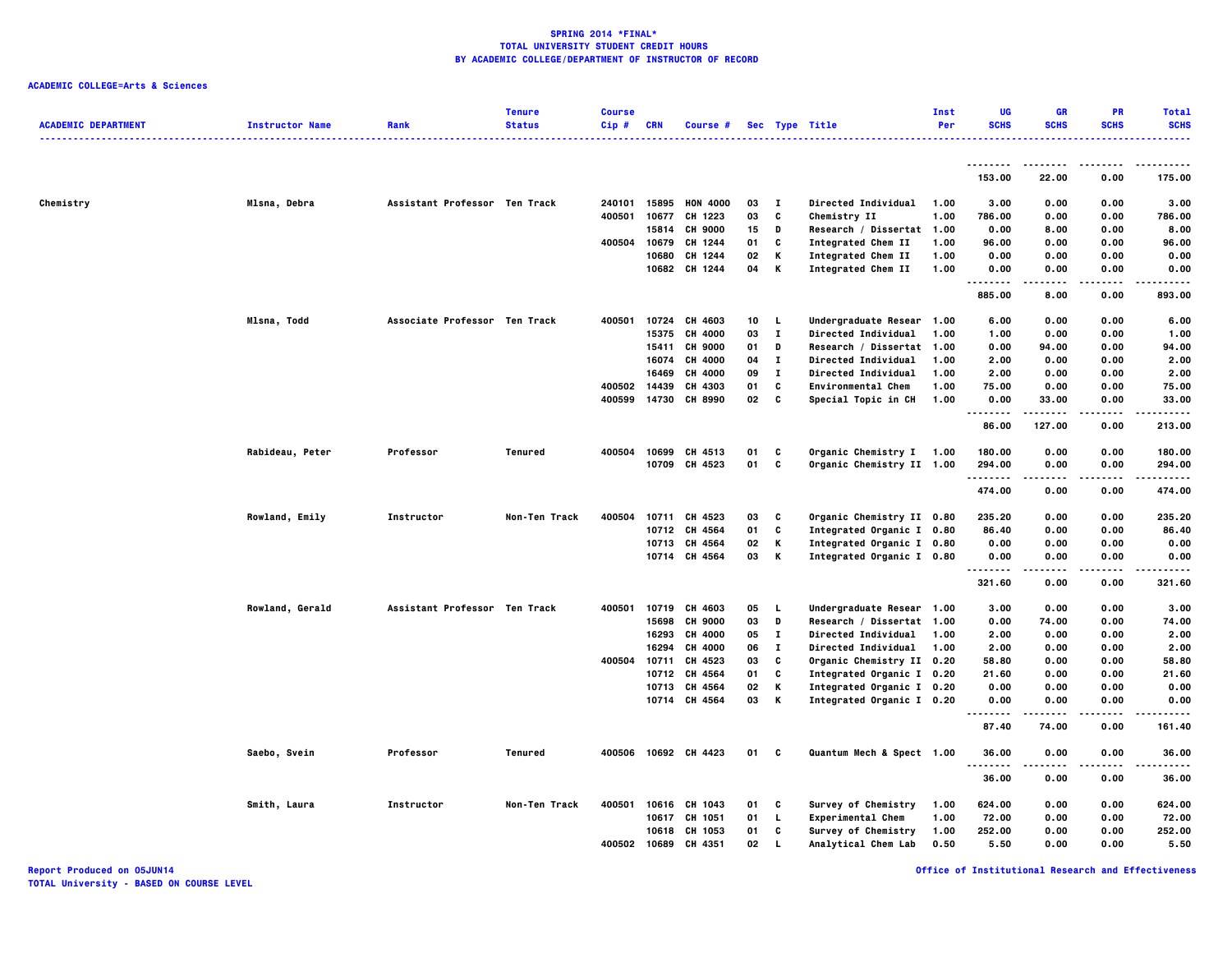| <b>ACADEMIC DEPARTMENT</b>                       | <b>Instructor Name</b> | Rank                          | <b>Tenure</b><br><b>Status</b> | <b>Course</b><br>Cip# | <b>CRN</b>     | Course #                  |          |              | Sec Type Title                                  | Inst<br>Per | UG<br><b>SCHS</b>        | <b>GR</b><br><b>SCHS</b> | PR<br><b>SCHS</b>  | <b>Total</b><br><b>SCHS</b> |
|--------------------------------------------------|------------------------|-------------------------------|--------------------------------|-----------------------|----------------|---------------------------|----------|--------------|-------------------------------------------------|-------------|--------------------------|--------------------------|--------------------|-----------------------------|
| Chemistry                                        | Smith, Laura           | .<br>Instructor               | .<br>Non-Ten Track             | .                     |                | 400506 10691 CH 4421      | 01 L     |              | Physical Chem-Lab II 0.50                       |             | . <b>.</b> .<br>3.00     | .<br>0.00                | . <u>.</u><br>0.00 | .<br>3.00                   |
|                                                  |                        |                               |                                |                       |                |                           |          |              |                                                 |             | .<br>956.50              | 0.00                     | ----<br>0.00       | <br>956.50                  |
|                                                  |                        |                               |                                |                       |                |                           |          |              |                                                 |             |                          |                          |                    |                             |
|                                                  | Stokes, Sean           | Instructor                    | Non-Ten Track                  | 400504                | 10684          | CH 2501                   | 01       | L.           | Elem Org Chem-Lab                               | 1.00        | 55.00                    | 0.00                     | 0.00               | 55.00                       |
|                                                  |                        |                               |                                |                       | 10685          | CH 2503                   | 01       | C            | Elem Organic Chem                               | 1.00        | 207.00                   | 0.00                     | 0.00               | 207.00                      |
|                                                  |                        |                               |                                |                       | 10693          | CH 4511                   | 01       | L.           | Org Chem Lab I                                  | 1.00        | 20.00                    | 0.00                     | 0.00               | 20.00                       |
|                                                  |                        |                               |                                |                       |                | 10694 CH 4511             | 02       | L.           | Org Chem Lab I                                  | 1.00        | 17.00                    | 0.00                     | 0.00               | 17.00                       |
|                                                  |                        |                               |                                |                       |                | 10695 CH 4511             | 03       | L.           | Org Chem Lab I                                  | 1.00        | 10.00                    | 0.00                     | 0.00               | 10.00                       |
|                                                  |                        |                               |                                |                       |                | 10696 CH 4511             | 04       | L            | Org Chem Lab I                                  | 1.00        | 8.00                     | 0.00                     | 0.00               | 8.00                        |
|                                                  |                        |                               |                                |                       |                | 10697 CH 4511             | 06       | L.           | Org Chem Lab I                                  | 1.00        | 19.00                    | 0.00                     | 0.00               | 19.00                       |
|                                                  |                        |                               |                                |                       | 10698          | CH 4511                   | 07       | L.           | Org Chem Lab I                                  | 1.00        | 8.00                     | 0.00                     | 0.00               | 8.00                        |
|                                                  |                        |                               |                                |                       | 10701          | CH 4521                   | 01       | L.           | Org Chem Lab II                                 | 1.00        | 22.00                    | 0.00                     | 0.00               | 22.00                       |
|                                                  |                        |                               |                                |                       | 10702          | CH 4521                   | 03       | L.           | Org Chem Lab II                                 | 1.00        | 24.00                    | 0.00                     | 0.00               | 24.00                       |
|                                                  |                        |                               |                                |                       | 10703          | CH 4521                   | 04       | L.           | Org Chem Lab II                                 | 1.00        | 21.00                    | 0.00                     | 0.00               | 21.00                       |
|                                                  |                        |                               |                                |                       | 10704          | CH 4521                   | 05       | L.           | Org Chem Lab II                                 | 1.00        | 23.00                    | 0.00                     | 0.00               | 23.00                       |
|                                                  |                        |                               |                                |                       |                | 10705 CH 4521             | 06       | L.           | Org Chem Lab II                                 | 1.00        | 24.00                    | 0.00                     | 0.00               | 24.00                       |
|                                                  |                        |                               |                                |                       | 10706          | CH 4521                   | 07       | L.           | Org Chem Lab II                                 | 1.00        | 24.00                    | 0.00                     | 0.00               | 24.00                       |
|                                                  |                        |                               |                                |                       |                | 10707 CH 4521             | 08       | L.           | Org Chem Lab II                                 | 1.00        | 19.00                    | 0.00                     | 0.00               | 19.00                       |
|                                                  |                        |                               |                                |                       |                | 10708 CH 4521             | 09       | $\mathbf{L}$ | Org Chem Lab II                                 | 1.00        | 15.00                    | 0.00                     | 0.00               | 15.00                       |
|                                                  |                        |                               |                                |                       |                |                           |          |              |                                                 |             | .<br>516.00              | .<br>0.00                | .<br>0.00          | .<br>516.00                 |
|                                                  | Sygula, Andrzej        | Professor                     | Tenured                        | 400501                | 15785          | <b>CH 9000</b>            | 12       | D            | Research / Dissertat 1.00                       |             | 0.00                     | 17.00                    | 0.00               | 17.00                       |
|                                                  |                        |                               |                                | 400504                |                | 10700 CH 4513             | 02       | $\mathbf{c}$ | Organic Chemistry I 1.00                        |             | 135.00                   | 0.00                     | 0.00               | 135.00                      |
|                                                  |                        |                               |                                |                       |                |                           |          |              |                                                 |             | .                        |                          |                    |                             |
|                                                  |                        |                               |                                |                       |                |                           |          |              |                                                 |             | 135.00                   | 17.00                    | 0.00               | 152.00                      |
|                                                  | Wipf, David            | Professor                     | <b>Tenured</b>                 | 400501                |                | 10687 CH 4141             | 01       | C            | Prof Chem: Research                             | 1.00        | 21.00                    | 0.00                     | 0.00               | 21.00                       |
|                                                  |                        |                               |                                |                       |                | 10728 CH 4711             | 01       | C            | Senior Seminar                                  | 1.00        | 17.00                    | 0.00                     | 0.00               | 17.00                       |
|                                                  |                        |                               |                                |                       |                | 10730 CH 8711             | 01       | <b>S</b>     | Seminar                                         | 1.00        | 0.00                     | 7.00                     | 0.00               | 7.00                        |
|                                                  |                        |                               |                                |                       |                | 10731 CH 8721             | 01       | s            | Seminar                                         | 1.00        | 0.00                     | 9.00                     | 0.00               | 9.00                        |
|                                                  |                        |                               |                                |                       |                | 10732 CH 8731             | 01       | s            | Seminar                                         | 1.00        | 0.00                     | 2.00                     | 0.00               | 2.00                        |
|                                                  |                        |                               |                                |                       | 15786          | <b>CH 9000</b>            | 13       | D            | Research / Dissertat 1.00                       |             | 0.00                     | 17.00                    | 0.00               | 17.00                       |
|                                                  |                        |                               |                                |                       |                | 16061 CH 8000             | 04 D     |              | Research / Thesis                               | 1.00        | 0.00                     | 6.00                     | 0.00               | 6.00                        |
|                                                  |                        |                               |                                |                       |                |                           |          |              |                                                 |             | <br>$- - - - -$<br>38.00 | .<br>41.00               | .<br>0.00          | .<br>79.00                  |
|                                                  |                        |                               |                                |                       |                |                           |          |              |                                                 |             |                          |                          |                    |                             |
|                                                  | Zhang, Dongmao         | Associate Professor Ten Track |                                | 400501<br>400502      | 15787<br>10690 | <b>CH 9000</b><br>CH 4353 | 14<br>01 | D<br>C       | Research / Dissertat 1.00<br>Analytical Chem II | 1.00        | 0.00<br>30.00            | 63.00<br>0.00            | 0.00<br>0.00       | 63.00<br>30.00              |
|                                                  |                        |                               |                                |                       |                | 16165 CH 6353             | 01       | c            | Analytical Chemistry 1.00                       |             | 0.00                     | 3.00                     | 0.00               | 3.00                        |
|                                                  |                        |                               |                                |                       |                |                           |          |              |                                                 |             | .<br>30.00               | 66.00                    | 0.00               | 96.00                       |
|                                                  |                        |                               |                                |                       |                |                           |          |              |                                                 |             |                          |                          |                    |                             |
| -----------------------------------<br>Chemistry |                        |                               |                                |                       |                |                           |          |              |                                                 |             | ========<br>7430.00      | ========<br>663.00       | ========<br>0.00   | ==========<br>8093.00       |
| -----------------------------------              |                        |                               |                                |                       |                |                           |          |              |                                                 |             | ========                 | --------- -------        |                    | ==========                  |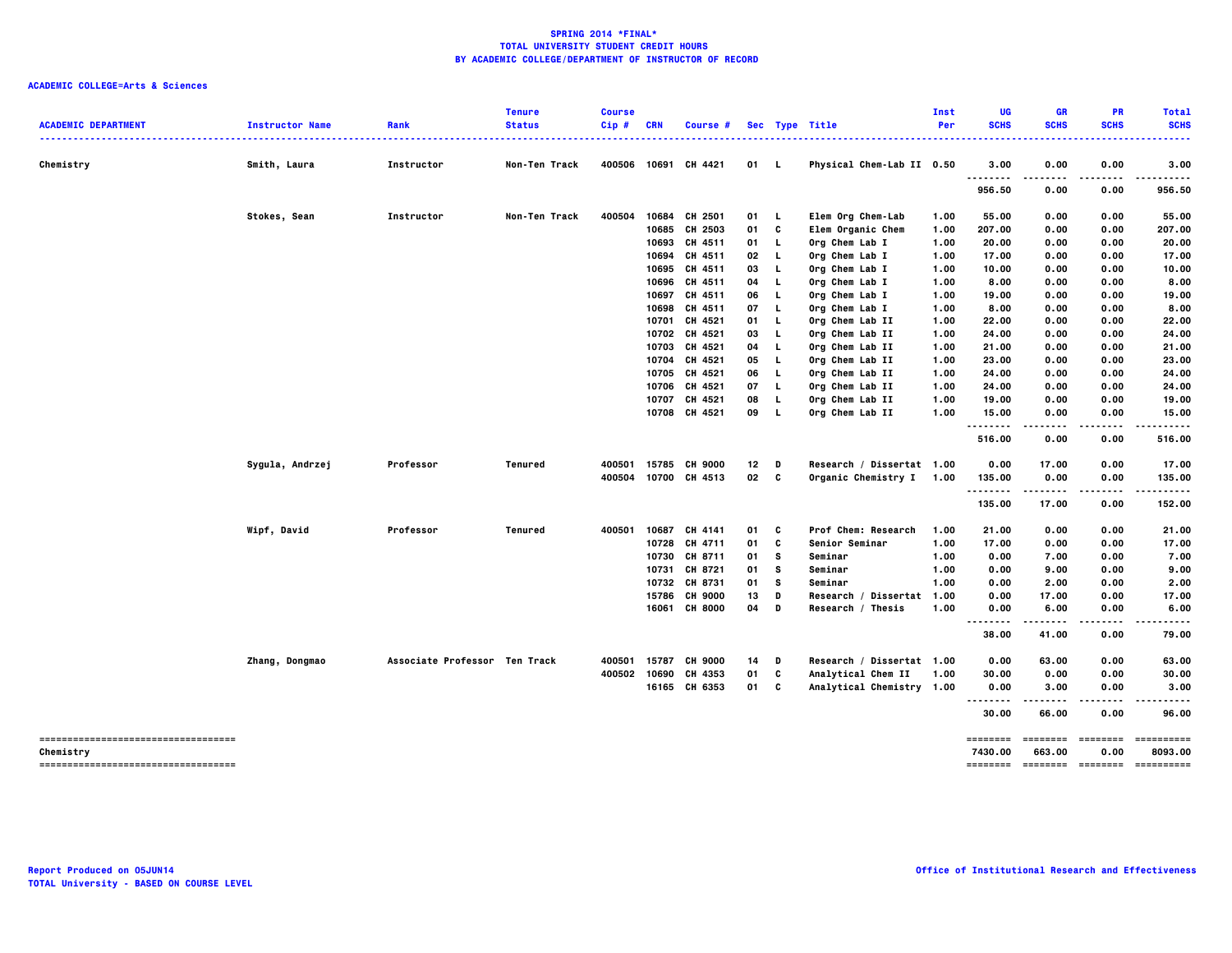# **ACADEMIC COLLEGE=Arts & Sciences**

| <b>ACADEMIC DEPARTMENT</b>                         | <b>Instructor Name</b> | Rank                          | <b>Tenure</b><br><b>Status</b> | <b>Course</b><br>Cip# | <b>CRN</b> | Course #                           |          |              | Sec Type Title             | Inst<br>Per  | UG<br><b>SCHS</b>                         | <b>GR</b><br><b>SCHS</b> | PR<br><b>SCHS</b> | <b>Total</b><br><b>SCHS</b> |
|----------------------------------------------------|------------------------|-------------------------------|--------------------------------|-----------------------|------------|------------------------------------|----------|--------------|----------------------------|--------------|-------------------------------------------|--------------------------|-------------------|-----------------------------|
|                                                    |                        |                               |                                |                       |            |                                    |          |              |                            |              |                                           |                          |                   |                             |
| Classical & Modern Languages & Lite Arroyo, Silvia |                        | Assistant Professor Ten Track |                                | 160905 11769          | 11784      | <b>FLS 1113</b><br><b>FLS 1123</b> | 05<br>07 | C<br>C       | Spanish I<br>Spanish II    | 1.00<br>1.00 | 84.00<br>42.00                            | 0.00<br>0.00             | 0.00<br>0.00      | 84.00<br>42.00              |
|                                                    |                        |                               |                                |                       |            |                                    |          |              |                            |              | .<br>126.00                               | 0.00                     | .<br>0.00         | .<br>126.00                 |
|                                                    | Bartera, Salvador      | Assistant Professor Ten Track |                                | 161202 11745          |            | <b>FLH 1123</b>                    | 01       | c            | Greek II                   | 1.00         | 30.00                                     | 0.00                     | 0.00              | 30.00                       |
|                                                    |                        |                               |                                |                       |            | 161203 11756 FLL 1123              | 02       | C            | Latin II                   | 1.00         | 48.00<br>                                 | 0.00<br>.                | 0.00              | 48.00<br>.                  |
|                                                    |                        |                               |                                |                       |            |                                    |          |              |                            |              | 78.00                                     | 0.00                     | 0.00              | 78.00                       |
|                                                    | Blackbourn, Forrest    | Lecturer                      | Non-Ten Track                  |                       |            | 160905 11796 FLS 1123              | 20       | C            | Spanish II                 | 1.00         | 27.00                                     | 0.00                     | 0.00              | 27.00                       |
|                                                    |                        |                               |                                |                       | 11799      | <b>FLS 2133</b>                    | 01       | c            | <b>Spanish III</b>         | 1.00         | 63.00                                     | 0.00                     | 0.00              | 63.00                       |
|                                                    |                        |                               |                                |                       |            | 11801 FLS 2133                     | 03       | C            | Spanish III                | 1.00         | 48.00                                     | 0.00                     | 0.00              | 48.00                       |
|                                                    |                        |                               |                                |                       |            | 14403 FLS 1123                     | 19       | c            | Spanish II                 | 1.00         | 27.00<br>.                                | 0.00<br>.                | 0.00<br>$- - - -$ | 27.00<br>.                  |
|                                                    |                        |                               |                                |                       |            |                                    |          |              |                            |              | 165.00                                    | 0.00                     | 0.00              | 165.00                      |
|                                                    | Calderon, Beth         | Lecturer                      | Non-Ten Track                  | 160905                |            | 16484 FLS 1123                     | 201 C    |              | Spanish II                 | 1.00         | 3.00                                      | 0.00                     | 0.00              | 3.00                        |
|                                                    |                        |                               |                                | 169999                | 14064      | <b>FLS 2990</b>                    | 201 C    |              | Special Topic In FLS 1.00  |              | 39.00<br>.                                | 0.00<br>$- - - -$        | 0.00              | 39.00<br>$- - - -$          |
|                                                    |                        |                               |                                |                       |            |                                    |          |              |                            |              | 42.00                                     | 0.00                     | 0.00              | 42.00                       |
|                                                    | Clark, Mark            | Associate Professor Tenured   |                                |                       |            | 161202 11746 FLH 2143              | 01       | C            | Greek IV                   | 1.00         | 3.00                                      | 0.00                     | 0.00              | 3.00                        |
|                                                    |                        |                               |                                | 161203 11755          |            | <b>FLL 1123</b>                    | 01       | c            | Latin II                   | 1.00         | 150.00                                    | 0.00                     | 0.00              | 150.00                      |
|                                                    |                        |                               |                                |                       |            | 15642 FLL 4000                     | 01       | $\bf{I}$     | Directed Individual        | 1.00         | 3.00                                      | 0.00                     | 0.00              | 3.00                        |
|                                                    |                        |                               |                                |                       |            | 16393 FLL 4000                     | 03       | $\mathbf{I}$ | Directed Individual        | 1.00         | 3.00<br>--------                          | 0.00                     | 0.00              | 3.00<br>.                   |
|                                                    |                        |                               |                                |                       |            |                                    |          |              |                            |              | 159.00                                    | 0.00                     | 0.00              | 159.00                      |
|                                                    | Cui, Xiangshan         | Lecturer                      | Non-Ten Track                  |                       |            | 160101 15191 FLC 1123              | 01       | В            | <b>Chinese II</b>          | 1.00         | 60.00                                     | 0.00                     | 0.00              | 60.00                       |
|                                                    |                        |                               |                                |                       |            | 15192 FLC 2143                     | 01       | C            | <b>Chinese IV</b>          | 1.00         | 42.00                                     | 0.00                     | 0.00              | 42.00                       |
|                                                    |                        |                               |                                | 169999                | 16282      | <b>FLC 4000</b>                    | 01       | $\bf{I}$     | Directed Individual        | 1.00         | 3.00                                      | 0.00                     | 0.00              | 3.00                        |
|                                                    |                        |                               |                                |                       |            | 16449 FLC 4000                     | 02       | $\mathbf{I}$ | Directed Individual        | 1.00         | 3.00                                      | 0.00                     | 0.00              | 3.00                        |
|                                                    |                        |                               |                                |                       |            | 16482 FLC 4000                     | 03       | $\mathbf{I}$ | <b>Directed Individual</b> | 1.00         | 3.00<br>--------                          | 0.00<br>.                | 0.00<br>.         | 3,00<br>.                   |
|                                                    |                        |                               |                                |                       |            |                                    |          |              |                            |              | 111.00                                    | 0.00                     | 0.00              | 111.00                      |
|                                                    | Daugherty, Stephanie   | Lecturer                      | Non-Ten Track                  | 160501                |            | 11731 FLG 1113                     | 01       | C            | German I                   | 1.00         | 69.00                                     | 0.00                     | 0.00              | 69.00                       |
|                                                    |                        |                               |                                |                       | 11734      | <b>FLG 1123</b>                    | 02       | C            | German II                  | 1.00         | 66.00                                     | 0.00                     | 0.00              | 66.00                       |
|                                                    |                        |                               |                                |                       | 11735      | <b>FLG 1123</b>                    | 03       | C            | German II                  | 1.00         | 42.00                                     | 0.00                     | 0.00              | 42.00                       |
|                                                    |                        |                               |                                |                       |            | 160901 11715 FLF 1123              | 03       | C            | French II                  | 1.00         | 84.00<br>                                 | 0.00<br>-----            | 0.00<br>.         | 84.00<br>.                  |
|                                                    |                        |                               |                                |                       |            |                                    |          |              |                            |              | 261.00                                    | 0.00                     | 0.00              | 261.00                      |
|                                                    | Davisson, Brian        | Assistant Professor Ten Track |                                | 160104                | 14408      | FL 8113                            | 01       | s            | Capstone Seminar           | 1.00         | 0.00                                      | 15.00                    | 0.00              | 15.00                       |
|                                                    |                        |                               |                                |                       |            | 160905 15448 FLS 4000              | 01       | $\mathbf{I}$ | Directed Individual        | 1.00         | 3.00                                      | 0.00                     | 0.00              | 3.00                        |
|                                                    |                        |                               |                                |                       |            | 15449 FLS 4000                     | 02 I     |              | <b>Directed Individual</b> | 1.00         | 3.00<br>$\sim$ $\sim$ $\sim$<br>$- - - -$ | 0.00                     | 0.00<br>.         | 3.00<br>----                |
|                                                    |                        |                               |                                |                       |            |                                    |          |              |                            |              | 6.00                                      | 15.00                    | 0.00              | 21.00                       |
|                                                    | Debicka, Anna          | Instructor                    | Non-Ten Track                  | 160905 11785          |            | <b>FLS 1123</b>                    | 08       | c            | Spanish II                 | 1.00         | 81.00                                     | 0.00                     | 0.00              | 81.00                       |
|                                                    |                        |                               |                                |                       |            | 11786 FLS 1123                     | 09       | C            | Spanish II                 | 1.00         | 81.00                                     | 0.00                     | 0.00              | 81.00                       |
|                                                    |                        |                               |                                |                       |            | 11787 FLS 1123                     | 10       | C            | Spanish II                 | 1.00         | 90.00                                     | 0.00                     | 0.00              | 90.00                       |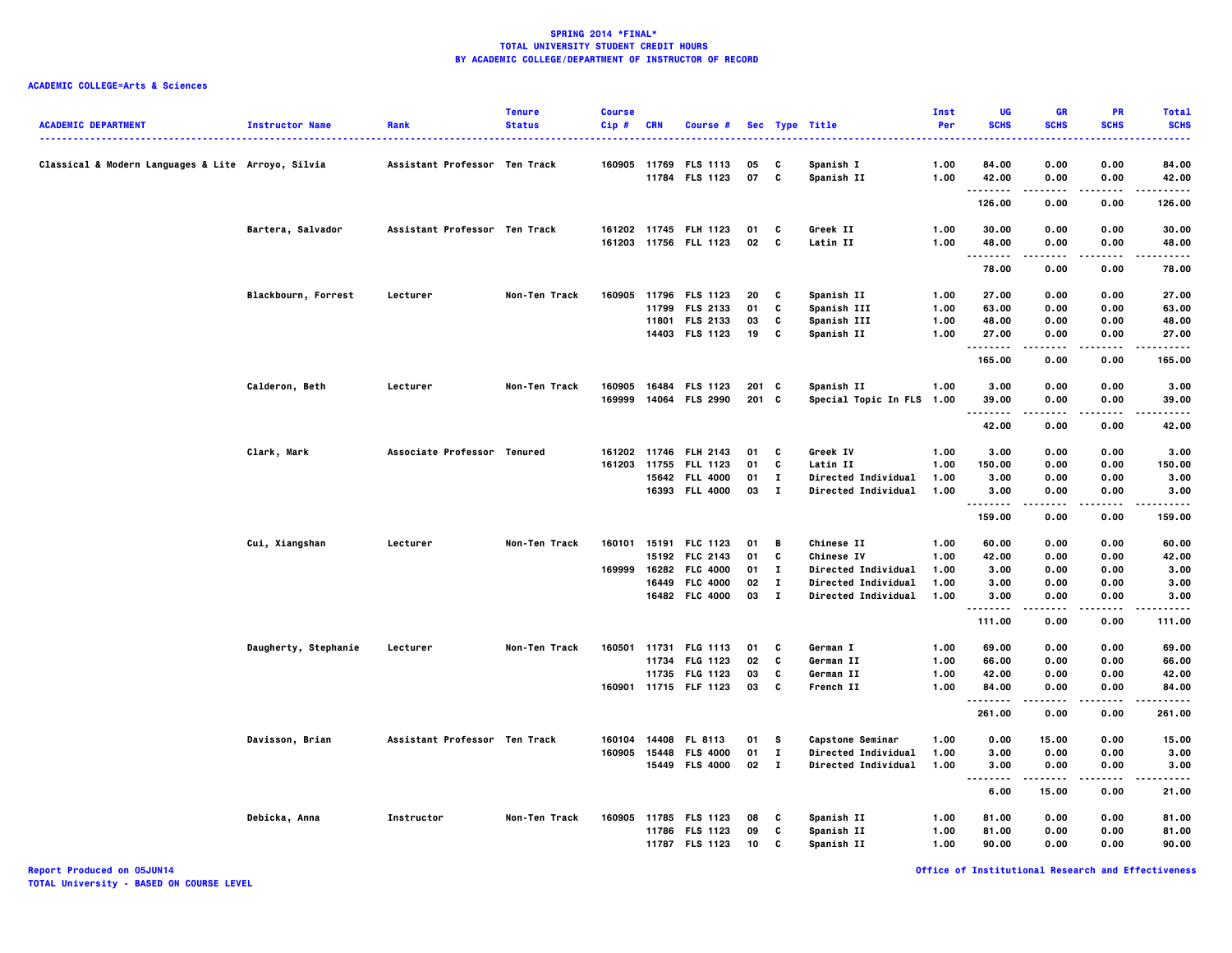| <b>ACADEMIC DEPARTMENT</b>                        | <b>Instructor Name</b> | Rank                        | <b>Tenure</b><br><b>Status</b> | <b>Course</b><br>Cip# | <b>CRN</b> | Course #              |                 |              | Sec Type Title              | Inst<br>Per | UG<br><b>SCHS</b>  | <b>GR</b><br><b>SCHS</b> | PR<br><b>SCHS</b> | <b>Total</b><br><b>SCHS</b> |
|---------------------------------------------------|------------------------|-----------------------------|--------------------------------|-----------------------|------------|-----------------------|-----------------|--------------|-----------------------------|-------------|--------------------|--------------------------|-------------------|-----------------------------|
| Classical & Modern Languages & Lite Debicka, Anna |                        | Instructor                  | Non-Ten Track                  |                       |            | 160905 11788 FLS 1123 | 11 C            |              | Spanish II                  | 1.00        | 75.00<br>.         | 0.00                     | 0.00              | 75.00<br>.                  |
|                                                   |                        |                             |                                |                       |            |                       |                 |              |                             |             | 327.00             | 0.00                     | 0.00              | 327.00                      |
|                                                   | Dunlap, Monika         | Instructor                  | Non-Ten Track                  |                       |            | 160901 11721 FLF 2143 | 01              | - C          | French IV                   | 1.00        | 27.00              | 0.00                     | 0.00              | 27.00                       |
|                                                   |                        |                             |                                |                       |            | 11725 FLF 3124        | 01              | B            | <b>Advanced French Conv</b> | 1.00        | 44.00              | 0.00                     | 0.00              | 44.00                       |
|                                                   |                        |                             |                                |                       |            | 14396 FLF 3143        | 01              | C            | French Civilization         | 1.00        | 30.00<br>.         | 0.00                     | 0.00              | 30.00<br>.                  |
|                                                   |                        |                             |                                |                       |            |                       |                 |              |                             |             | 101.00             | 0.00                     | 0.00              | 101.00                      |
|                                                   | Espinosa, Carlos       | Associate Professor Tenured |                                |                       |            | 160905 11800 FLS 2133 | 02 <sub>c</sub> |              | Spanish III                 | 1.00        | 42.00<br>$- - - -$ | 0.00                     | 0.00<br>$- - - -$ | 42.00<br>.                  |
|                                                   |                        |                             |                                |                       |            |                       |                 |              |                             |             | 42.00              | 0.00                     | 0.00              | 42.00                       |
|                                                   | Fabel, Ekaterina       | Lecturer                    | Non-Ten Track                  | 160402                |            | 11762 FLR 1123        | 01              | C            | <b>Russian II</b>           | 1.00        | 36.00              | 0.00                     | 0.00              | 36.00                       |
|                                                   |                        |                             |                                |                       |            | 11764 FLR 2143        | 01              | C            | <b>Russian IV</b>           | 1.00        | 9.00               | 0.00                     | 0.00              | 9.00                        |
|                                                   |                        |                             |                                |                       |            | 15733 FLR 4000        | 01 I            |              | <b>Directed Individual</b>  | 1.00        | 3.00<br>.          | 0.00                     | 0.00<br>          | 3.00<br>.                   |
|                                                   |                        |                             |                                |                       |            |                       |                 |              |                             |             | 48.00              | 0.00                     | 0.00              | 48.00                       |
|                                                   | Gray, Sally            | Associate Professor Tenured |                                |                       |            | 160501 11739 FLG 2143 | 01              | $\mathbf{c}$ | German IV                   | 1.00        | 24.00              | 0.00                     | 0.00              | 24.00                       |
|                                                   |                        |                             |                                |                       | 14401      | <b>FLG 4523</b>       | 01              | C            | German Lit 1750 to P 1.00   |             | 27.00              | 0.00                     | 0.00              | 27.00                       |
|                                                   |                        |                             |                                |                       |            | 14402 FLG 6523        | 01              | C            | German Lit 1750 to P 1.00   |             | 0.00               | 3.00                     | 0.00              | 3.00                        |
|                                                   |                        |                             |                                |                       |            | 16010 FLG 7000        | $01 \quad I$    |              | <b>Directed Individual</b>  | 1.00        | 0.00               | 3.00                     | 0.00              | 3.00                        |
|                                                   |                        |                             |                                |                       |            |                       |                 |              |                             |             | .                  | .                        | .                 | -----                       |
|                                                   |                        |                             |                                |                       |            |                       |                 |              |                             |             | 51.00              | 6.00                     | 0.00              | 57.00                       |
|                                                   | Harland, Robert        | Associate Professor Tenured |                                |                       |            | 160905 11816 FLS 3613 | 01              | $\mathbf{c}$ | Span Lit:Mid-Golden         | 1.00        | 45.00              | 0.00                     | 0.00              | 45.00                       |
|                                                   |                        |                             |                                |                       |            | 14404 FLS 4243        | 01              | C            | <b>Modern Spanish Essay</b> | 1.00        | 24.00              | 0.00                     | 0.00              | 24.00                       |
|                                                   |                        |                             |                                |                       |            | 14405 FLS 6243        | 01              | C            | Modern Spanish Essay        | 1.00        | 0.00               | 9.00                     | 0.00              | 9.00                        |
|                                                   |                        |                             |                                |                       |            | 16233 FLS 4000        | 03              | $\bf{I}$     | <b>Directed Individual</b>  | 1.00        | 3.00               | 0.00                     | 0.00              | 3.00                        |
|                                                   |                        |                             |                                |                       |            | 16491 FLS 4000        | 04 I            |              | Directed Individual         | 1.00        | 1.00               | 0.00                     | 0.00              | 1.00                        |
|                                                   |                        |                             |                                |                       |            |                       |                 |              |                             |             | .<br>73.00         | 9.00                     | 0.00              | -----<br>82.00              |
|                                                   | Kraker, Julia          | Lecturer                    | Non-Ten Track                  | 160905                |            | 11806 FLS 2143        | 01              | c            | Spanish IV                  | 1.00        | 69.00              | 0.00                     | 0.00              | 69.00                       |
|                                                   |                        |                             |                                |                       |            | 11807 FLS 2143        | 02              | $\mathbf{c}$ | Spanish IV                  | 1.00        | 75.00              | 0.00                     | 0.00              | 75.00                       |
|                                                   |                        |                             |                                |                       |            |                       |                 |              |                             |             | .<br>144.00        | .<br>0.00                | .<br>0.00         | .<br>144.00                 |
|                                                   | Little, Chitose        | Instructor                  | Non-Ten Track                  |                       |            | 160302 11748 FLJ 1123 | 01              | c            | Japanese II                 | 1.00        | 51.00              | 0.00                     | 0.00              | 51.00                       |
|                                                   |                        |                             |                                |                       |            | 11749 FLJ 1123        | 02              | C            | Japanese II                 | 1.00        | 33.00              | 0.00                     | 0.00              | 33.00                       |
|                                                   |                        |                             |                                |                       |            | 11751 FLJ 2143        | 01              | C            | Japanese IV                 | 1.00        | 33.00              | 0.00                     | 0.00              | 33.00                       |
|                                                   |                        |                             |                                |                       |            | 15768 FLJ 4000        | 01              | $\mathbf{I}$ | Directed Individual         | 1.00        | 3.00               | 0.00                     | 0.00              | 3.00                        |
|                                                   |                        |                             |                                |                       |            | 15769 FLJ 4000        | 02              | $\bf{I}$     | Directed Individual         | 1.00        | 3.00               | 0.00                     | 0.00              | 3.00                        |
|                                                   |                        |                             |                                |                       |            | 15770 FLJ 4000        | 03              | $\mathbf{I}$ | Directed Individual         | 1.00        | 3.00               | 0.00                     | 0.00              | 3.00                        |
|                                                   |                        |                             |                                |                       |            | 15772 FLJ 4000        | 05              | $\mathbf{I}$ | Directed Individual         | 1.00        | 3.00               | 0.00                     | 0.00              | 3.00                        |
|                                                   |                        |                             |                                |                       |            | 15773 FLJ 4000        | 06              | л.           | Directed Individual         | 1.00        | 3.00               | 0.00                     | 0.00              | 3.00                        |
|                                                   |                        |                             |                                |                       |            | 15812 FLJ 4000        | 07              | $\mathbf{I}$ | Directed Individual         | 1.00        | 3.00               | 0.00                     | 0.00              | 3.00                        |
|                                                   |                        |                             |                                |                       |            | 15845 FLJ 4000        | 08              | $\mathbf{I}$ | Directed Individual         | 1.00        | 3.00               | 0.00                     | 0.00              | 3.00                        |
|                                                   |                        |                             |                                |                       |            | 15903 FLJ 4000        | 09              | $\mathbf{I}$ | Directed Individual         | 1.00        | 3.00               | 0.00                     | 0.00              | 3.00                        |
|                                                   |                        |                             |                                |                       |            | 16163 FLJ 4000        | 10              | $\mathbf{I}$ | Directed Individual         | 1.00        | 3.00               | 0.00                     | 0.00              | 3.00                        |
|                                                   |                        |                             |                                |                       |            | 16328 FLJ 4000        | 11              | п            | <b>Directed Individual</b>  | 1.00        | 3,00               | 0.00                     | 0.00              | 3.00                        |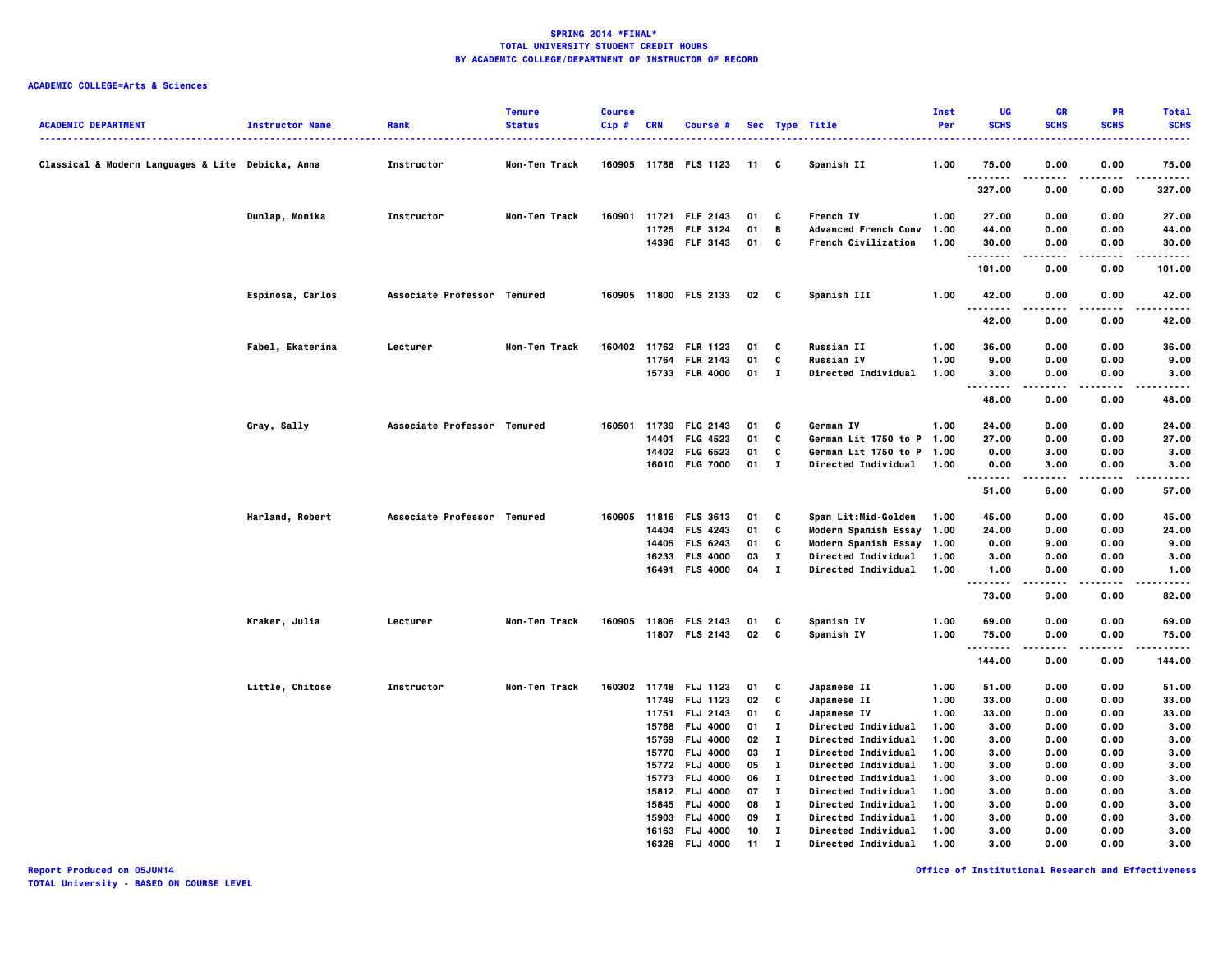## **ACADEMIC COLLEGE=Arts & Sciences**

| <b>ACADEMIC DEPARTMENT</b>                              | <b>Instructor Name</b> | Rank                          | <b>Tenure</b><br><b>Status</b> | <b>Course</b><br>Cip# | <b>CRN</b>     | Course #                           |          |              | Sec Type Title<br><u>.</u> .                           | Inst<br>Per | UG<br><b>SCHS</b>                    | <b>GR</b><br><b>SCHS</b> | <b>PR</b><br><b>SCHS</b> | <b>Total</b><br><b>SCHS</b> |
|---------------------------------------------------------|------------------------|-------------------------------|--------------------------------|-----------------------|----------------|------------------------------------|----------|--------------|--------------------------------------------------------|-------------|--------------------------------------|--------------------------|--------------------------|-----------------------------|
|                                                         |                        |                               |                                |                       |                |                                    |          |              |                                                        |             |                                      |                          |                          |                             |
|                                                         |                        |                               |                                |                       |                |                                    |          |              |                                                        |             | 147.00                               | 0.00                     | 0.00                     | 147.00                      |
| Classical & Modern Languages & Lite Little, Christopher |                        | <b>Grad Teach Assist</b>      | Not Applicable                 |                       |                | 160905 11812 FLS 3121              | 01 L     |              | Advan Spanish Conv P 1.00                              |             | 6.00<br>.                            | 0.00                     | 0.00                     | 6.00                        |
|                                                         |                        |                               |                                |                       |                |                                    |          |              |                                                        |             | 6.00                                 | 0.00                     | 0.00                     | 6.00                        |
|                                                         | McFadden, Michael      | Grad Teach Assist             | Not Applicable                 |                       |                | 160905 11809 FLS 3111              | 01 L     |              | Adv Spanish Lab I                                      | 1.00        | 12.00<br>. .<br>$\sim$ $\sim$ $\sim$ | 0.00                     | 0.00                     | 12.00                       |
|                                                         |                        |                               |                                |                       |                |                                    |          |              |                                                        |             | 12.00                                | 0.00                     | 0.00                     | 12.00                       |
|                                                         | Moser, Keith           | Assistant Professor Ten Track |                                | 160901                |                | 16011 FLF 7000                     | $01$ I   | $\mathbf{I}$ | Directed Individual                                    | 1.00        | 0.00                                 | 3.00                     | 0.00                     | 3.00                        |
|                                                         |                        |                               |                                |                       | 16442          | <b>FLF 4000</b>                    | 01       |              | Directed Individual                                    | 1.00        | 1.00                                 | 0.00                     | 0.00                     | 1.00                        |
|                                                         |                        |                               |                                | 169999                | 14384<br>14386 | <b>FLF 4990</b>                    | 01<br>01 | C<br>C       | Special Topic In FLF 1.00                              |             | 15.00<br>0.00                        | 0.00<br>3.00             | 0.00<br>0.00             | 15.00<br>3.00               |
|                                                         |                        |                               |                                |                       | 14388          | <b>FLF 6990</b><br><b>FLF 8990</b> | 01       | C            | Special Topic In FLF 1.00<br>Special Topic In FLF 1.00 |             | 0.00                                 | 18.00                    | 0.00                     | 18.00                       |
|                                                         |                        |                               |                                |                       |                |                                    |          |              |                                                        |             | .<br>16.00                           | .<br>24.00               | .<br>0.00                | .<br>40.00                  |
|                                                         | Moya, Arleana          | Instructor                    | Non-Ten Track                  |                       |                | 160905 11779 FLS 1123              | 02       | C            | Spanish II                                             | 1.00        | 90.00                                | 0.00                     | 0.00                     | 90.00                       |
|                                                         |                        |                               |                                |                       |                | 11780 FLS 1123                     | 03       | C            | Spanish II                                             | 1.00        | 87.00                                | 0.00                     | 0.00                     | 87.00                       |
|                                                         |                        |                               |                                |                       |                | 11792 FLS 1123                     | 15       | C            | Spanish II                                             | 1.00        | 78.00                                | 0.00                     | 0.00                     | 78.00                       |
|                                                         |                        |                               |                                |                       |                | 11794 FLS 1123                     | 17       | C            | Spanish II                                             | 1.00        | 81.00<br>.                           | 0.00<br>.                | 0.00<br>.                | 81.00<br>.                  |
|                                                         |                        |                               |                                |                       |                |                                    |          |              |                                                        |             | 336.00                               | 0.00                     | 0.00                     | 336.00                      |
|                                                         | Munn, David            | Lecturer                      | Non-Ten Track                  | 160905                |                | 11765 FLS 1113                     | 01       | C            | Spanish I                                              | 1.00        | 75.00                                | 0.00                     | 0.00                     | 75.00                       |
|                                                         |                        |                               |                                |                       |                | 11766 FLS 1113                     | 02       | C            | Spanish I                                              | 1.00        | 69.00                                | 0.00                     | 0.00                     | 69.00                       |
|                                                         |                        |                               |                                |                       |                | 11768 FLS 1113                     | 04       | C            | Spanish I                                              | 1.00        | 84.00                                | 0.00                     | 0.00                     | 84.00                       |
|                                                         |                        |                               |                                |                       |                | 11804 FLS 2133                     | 07       | C            | <b>Spanish III</b>                                     | 1.00        | 63.00<br>.                           | 0.00                     | 0.00                     | 63.00<br>.                  |
|                                                         |                        |                               |                                |                       |                |                                    |          |              |                                                        |             | 291.00                               | 0.00                     | 0.00                     | 291.00                      |
|                                                         | Nigro, Rosa            | Lecturer                      | Non-Ten Track                  |                       |                | 160902 14409 FLI 1123              | 01       | C            | Italian II                                             | 1.00        | 33.00                                | 0.00                     | 0.00                     | 33.00                       |
|                                                         |                        |                               |                                |                       |                | 14410 FLI 2143                     | 01       | C            | Italian IV                                             | 1.00        | 15.00<br>.                           | 0.00<br>-----            | 0.00<br>.                | 15.00<br>.                  |
|                                                         |                        |                               |                                |                       |                |                                    |          |              |                                                        |             | 48.00                                | 0.00                     | 0.00                     | 48.00                       |
|                                                         | Pelaez, Sol            | Assistant Professor Ten Track |                                | 160905                | 11810          | <b>FLS 3113</b>                    | 01       | C            | <b>Advanced Spanish Com</b>                            | 1.00        | 63.00                                | 0.00                     | 0.00                     | 63.00                       |
|                                                         |                        |                               |                                |                       | 14406          | <b>FLS 4283</b>                    | 01       | C            | Spanish Amer Novel                                     | 1.00        | 45.00                                | 0.00                     | 0.00                     | 45.00                       |
|                                                         |                        |                               |                                |                       |                | 14407 FLS 6283                     | 01       | C            | Spanish Amer Novel                                     | 1.00        | 0.00<br>                             | 12.00<br>.               | 0.00<br>.                | 12.00<br>.                  |
|                                                         |                        |                               |                                |                       |                |                                    |          |              |                                                        |             | 108.00                               | 12.00                    | 0.00                     | 120.00                      |
|                                                         | Potter, Edward         | Associate Professor Tenured   |                                |                       |                | 160501 11737 FLG 2133              | 01       | C            | <b>German III</b>                                      | 1.00        | 30.00                                | 0.00                     | 0.00                     | 30.00                       |
|                                                         |                        |                               |                                |                       | 14399          | <b>FLG 4503</b>                    | 01       | C            | German Lit to 1750                                     | 1.00        | 39.00                                | 0.00                     | 0.00                     | 39,00                       |
|                                                         |                        |                               |                                |                       |                | 14400 FLG 6503                     | 01       | C            | German Lit to 1750                                     | 1.00        | 0.00<br>                             | 6.00<br>.                | 0.00<br>$- - - -$        | 6.00<br>.                   |
|                                                         |                        |                               |                                |                       |                |                                    |          |              |                                                        |             | 69.00                                | 6.00                     | 0.00                     | 75.00                       |
|                                                         | Pruett, Drew           | Instructor                    | Non-Ten Track                  |                       |                | 160901 11709 FLF 1113              | 01       | C            | French I                                               | 1.00        | 81.00                                | 0.00                     | 0.00                     | 81.00                       |
|                                                         |                        |                               |                                |                       |                | 11710 FLF 1113                     | 02       | C            | French I                                               | 1.00        | 87.00                                | 0.00                     | 0.00                     | 87.00                       |
|                                                         |                        |                               |                                |                       |                | 11713 FLF 1123                     | 01       | C            | French II                                              | 1.00        | 72.00                                | 0.00                     | 0.00                     | 72.00                       |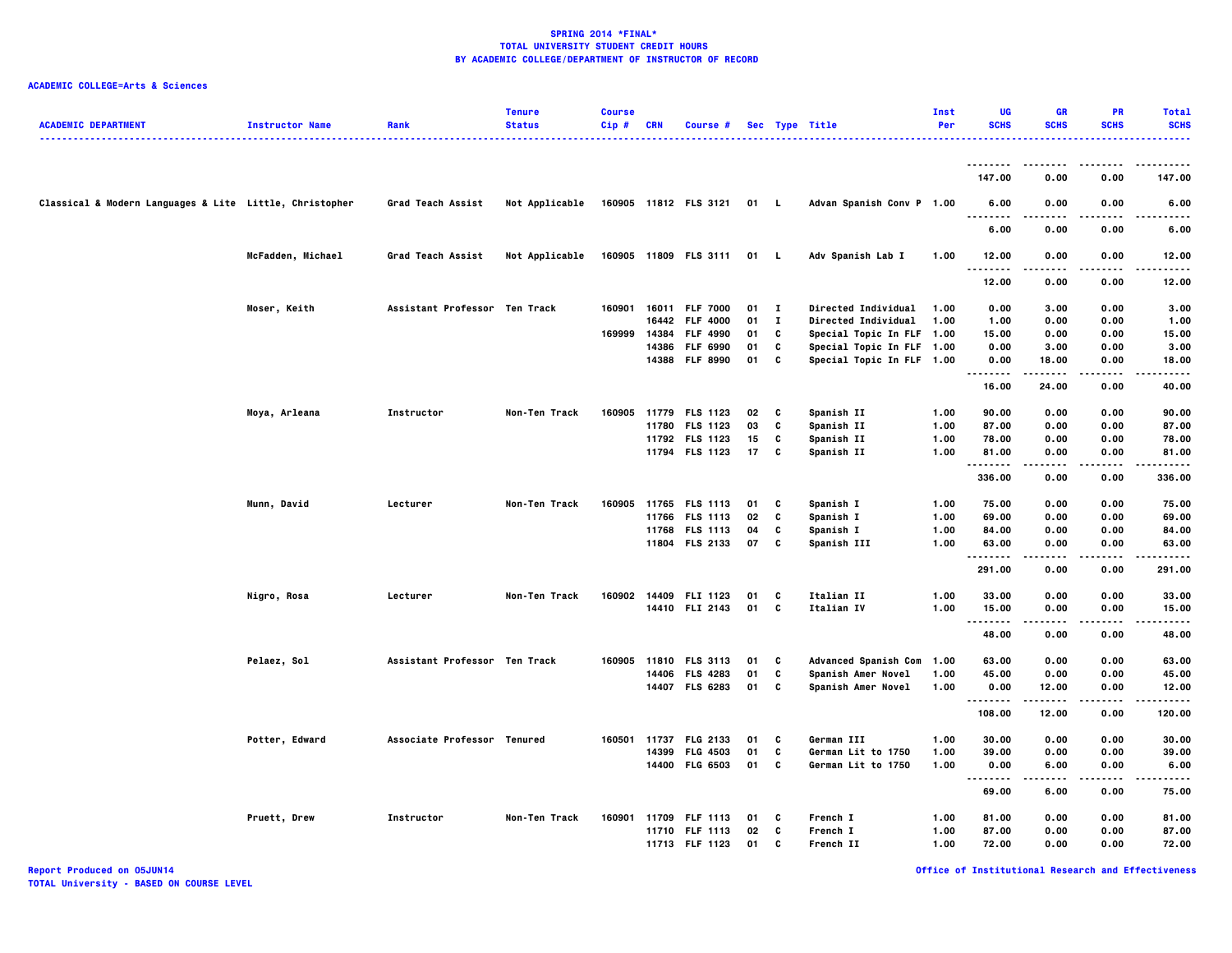|                                                                            |                        |                               | <b>Tenure</b> | <b>Course</b> |            |                       |                 |   |                            | Inst | UG          | <b>GR</b>     | <b>PR</b>                        | <b>Total</b>           |
|----------------------------------------------------------------------------|------------------------|-------------------------------|---------------|---------------|------------|-----------------------|-----------------|---|----------------------------|------|-------------|---------------|----------------------------------|------------------------|
| <b>ACADEMIC DEPARTMENT</b>                                                 | <b>Instructor Name</b> | Rank                          | <b>Status</b> | Cip #         | <b>CRN</b> | Course #              |                 |   | Sec Type Title             | Per  | <b>SCHS</b> | <b>SCHS</b>   | <b>SCHS</b>                      | <b>SCHS</b>            |
| Classical & Modern Languages & Lite Pruett, Drew                           |                        | Instructor                    | Non-Ten Track |               |            | 160901 11717 FLF 2133 | 01              | C | French III                 | 1.00 | 57.00       | 0.00          | 0.00                             | 57.00                  |
|                                                                            |                        |                               |               |               |            |                       |                 |   |                            |      | .<br>297.00 | .<br>0.00     | .<br>0.00                        | . <b>.</b> .<br>297.00 |
|                                                                            | Ricketts, Maria        | Lecturer                      | Non-Ten Track |               |            | 160905 11773 FLS 1113 | 09              | C | Spanish I                  | 1.00 | 78.00       | 0.00          | 0.00                             | 78.00                  |
|                                                                            |                        |                               |               |               |            | 11774 FLS 1113        | 10              | C | Spanish I                  | 1.00 | 78.00       | 0.00          | 0.00                             | 78.00                  |
|                                                                            |                        |                               |               |               |            | 11778 FLS 1123        | 01              | C | Spanish II                 | 1.00 | 75.00       | 0.00          | 0.00                             | 75.00                  |
|                                                                            |                        |                               |               |               |            | 11781 FLS 1123        | 04              | C | Spanish II                 | 1.00 | 63.00       | 0.00          | 0.00                             | 63.00                  |
|                                                                            |                        |                               |               |               |            |                       |                 |   |                            |      | .<br>294.00 | 0.00          | 0.00                             | 294.00                 |
|                                                                            | Russell, Amie          | Instructor                    | Non-Ten Track | 160905        | 11789      | <b>FLS 1123</b>       | 12              | C | Spanish II                 | 1.00 | 81.00       | 0.00          | 0.00                             | 81.00                  |
|                                                                            |                        |                               |               |               | 11790      | <b>FLS 1123</b>       | 13              | C | Spanish II                 | 1.00 | 84.00       | 0.00          | 0.00                             | 84.00                  |
|                                                                            |                        |                               |               |               |            | 11791 FLS 1123        | 14              | C | Spanish II                 | 1.00 | 48.00       | 0.00<br>----- | 0.00<br>.                        | 48.00                  |
|                                                                            |                        |                               |               |               |            |                       |                 |   |                            |      | <br>213.00  | 0.00          | 0.00                             | 213.00                 |
|                                                                            | Simpore, Karim         | Assistant Professor Ten Track |               | 160901        |            | 11714 FLF 1123        | 02              | c | French II                  | 1.00 | 66.00       | 0.00          | 0.00                             | 66.00                  |
|                                                                            |                        |                               |               |               |            | 169999 14504 FLF 8990 | 02 <sub>c</sub> |   | Special Topic In FLF 1.00  |      | 0.00        | 18.00         | 0.00                             | 18.00                  |
|                                                                            |                        |                               |               |               |            |                       |                 |   |                            |      |             | -----         | .                                | .                      |
|                                                                            |                        |                               |               |               |            |                       |                 |   |                            |      | 66.00       | 18.00         | 0.00                             | 84.00                  |
|                                                                            | Vozzo, Rosa            | Instructor                    | Non-Ten Track | 160905        |            | 11797 FLS 1123        | 21              | C | Spanish II                 | 1.00 | 54.00       | 0.00          | 0.00                             | 54.00                  |
|                                                                            |                        |                               |               |               |            | 11803 FLS 2133        | 06              | C | Spanish III                | 1.00 | 63.00       | 0.00          | 0.00                             | 63.00                  |
|                                                                            |                        |                               |               |               |            | 11813 FLS 3233        | 01              | C | Adv Spanish Conversa 1.00  |      | 84.00       | 0.00          | 0.00                             | 84.00                  |
|                                                                            |                        |                               |               |               |            | 11814 FLS 3323        | 01              | c | Entrprs Span-Speak W 1.00  |      | 48.00<br>   | 0.00<br>.     | 0.00<br>.                        | 48.00<br>.             |
|                                                                            |                        |                               |               |               |            |                       |                 |   |                            |      | 249.00      | 0.00          | 0.00                             | 249.00                 |
|                                                                            | <b>Watson, Thomas</b>  | Lecturer                      | Non-Ten Track |               |            | 160905 11767 FLS 1113 | 03              | C | Spanish I                  | 1.00 | 75.00       | 0.00          | 0.00                             | 75.00                  |
|                                                                            |                        |                               |               |               |            | 11770 FLS 1113        | 06              | C | Spanish I                  | 1.00 | 72.00       | 0.00          | 0.00                             | 72.00                  |
|                                                                            |                        |                               |               |               |            | 11771 FLS 1113        | 07              | C | Spanish I                  | 1.00 | 66.00       | 0.00          | 0.00                             | 66.00                  |
|                                                                            |                        |                               |               |               |            | 11772 FLS 1113        | 08              | C | Spanish I                  | 1.00 | 63.00<br>.  | 0.00          | 0.00                             | 63.00                  |
|                                                                            |                        |                               |               |               |            |                       |                 |   |                            |      | 276.00      | 0.00          | 0.00                             | 276.00                 |
|                                                                            | Wolverton, Robert      | Professor                     | Tenured       |               |            | 160101 11707 FL 4143  | 01              | C | <b>Classical Mythology</b> | 1.00 | 117.00      | 0.00          | 0.00                             | 117.00                 |
|                                                                            |                        |                               |               |               |            | 11708 FL 6143         | 02              | C | <b>Classical Mythology</b> | 1.00 | 0.00        | 3.00          | 0.00                             | 3.00                   |
|                                                                            |                        |                               |               |               |            | 161203 11760 FLL 2143 | 01              | c | Latin IV                   | 1.00 | 36.00<br>   | 0.00          | 0.00                             | 36.00                  |
|                                                                            |                        |                               |               |               |            |                       |                 |   |                            |      | 153.00      | 3.00          | 0.00                             | 156.00                 |
| ====================================                                       |                        |                               |               |               |            |                       |                 |   |                            |      | ========    | ========      | ========                         | ==========             |
| Classical & Modern Languages & Lite<br>----------------------------------- |                        |                               |               |               |            |                       |                 |   |                            |      | 4315.00     | 93.00         | 0.00<br>-------- ------- ------- | 4408.00<br>==========  |
|                                                                            |                        |                               |               |               |            |                       |                 |   |                            |      |             |               |                                  |                        |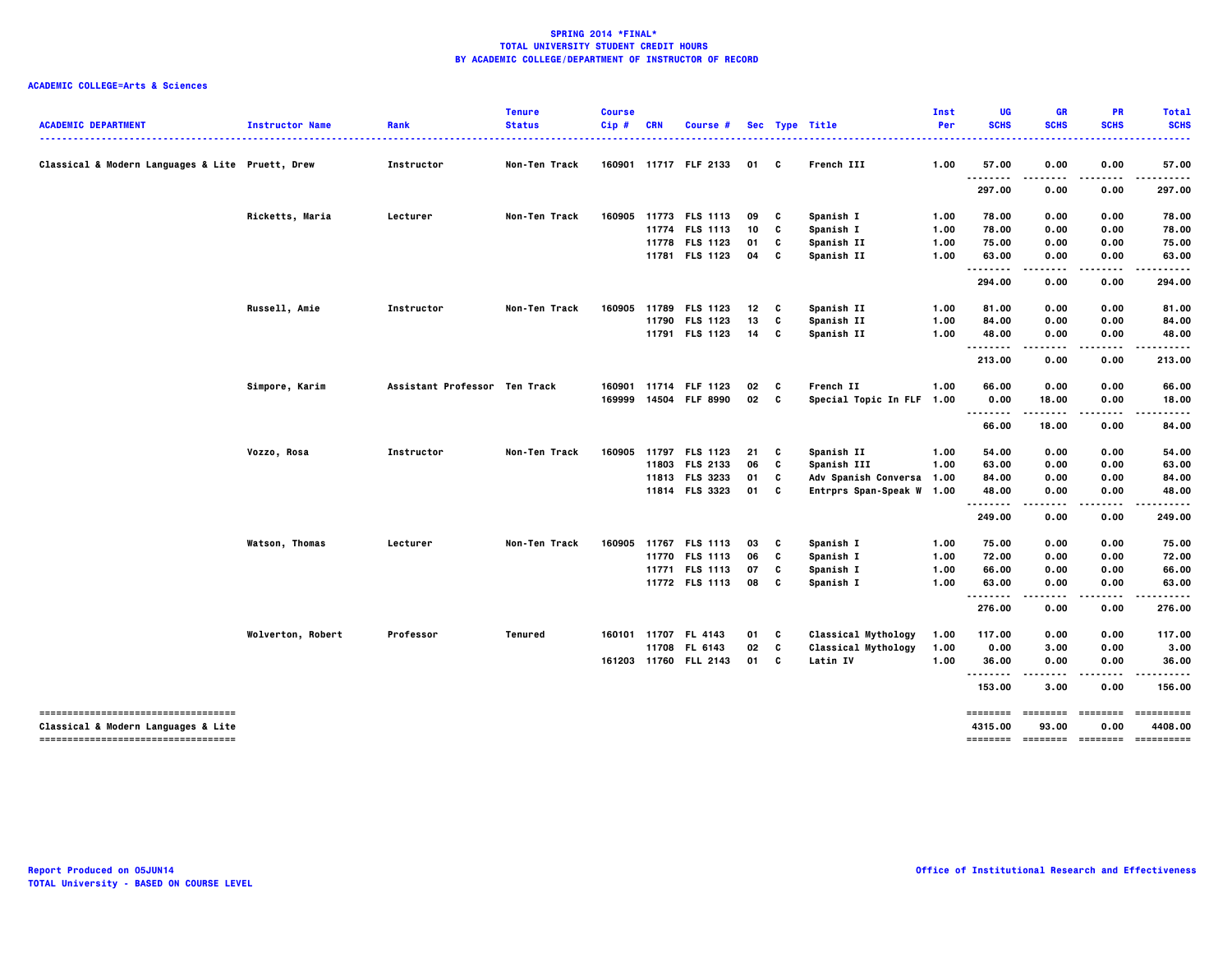|                            |                        |                               | <b>Tenure</b>  | <b>Course</b> |                |                 |                  |              |                           | Inst         | UG            | <b>GR</b>     | <b>PR</b>         | <b>Total</b> |
|----------------------------|------------------------|-------------------------------|----------------|---------------|----------------|-----------------|------------------|--------------|---------------------------|--------------|---------------|---------------|-------------------|--------------|
| <b>ACADEMIC DEPARTMENT</b> | <b>Instructor Name</b> | Rank                          | <b>Status</b>  | $Cip$ #       | <b>CRN</b>     | <b>Course #</b> |                  |              | Sec Type Title            | Per          | <b>SCHS</b>   | <b>SCHS</b>   | <b>SCHS</b>       | <b>SCHS</b>  |
|                            |                        |                               |                |               |                |                 |                  |              | .                         |              |               |               |                   | .            |
|                            |                        |                               |                |               |                |                 |                  |              |                           |              |               |               |                   |              |
| Communication              | Anthony, Kelli         | Instructor                    | Non-Ten Track  | 090101        | 13423          | CO 3833         | $201$ C          |              | Interviewing              | 1.00         | 24.00         | 0.00          | 0.00              | 24.00        |
|                            |                        |                               |                |               | 13650          | CO 1223         | 501 C            |              | Intro Comm Theory         | 1.00         | 69.00         | 0.00          | 0.00              | 69.00        |
|                            |                        |                               |                |               | 13654          | CO 3833         | 501 C            |              | Interviewing              | 1.00         | 27.00         | 0.00          | 0.00              | 27.00        |
|                            |                        |                               |                |               | 14073          | CO 1223         | 202 <sub>c</sub> |              | Intro Comm Theory         | 1.00         | 15.00         | 0.00          | 0.00              | 15.00        |
|                            |                        |                               |                | 090401        | 13416          | CO 1403         | $201$ C          |              | Intro Mass Media          | 1.00         | 9.00          | 0.00          | 0.00              | 9.00         |
|                            |                        |                               |                |               | 13651          | CO 1403         | 501 C            |              | Intro Mass Media          | 1.00         | 96.00         | 0.00          | 0.00              | 96.00        |
|                            |                        |                               |                | 090501        | 13422<br>13653 | CO 3813         | $201$ C<br>501 C |              | PR Case Problems          | 1.00<br>1.00 | 6.00<br>30.00 | 0.00          | 0.00              | 6.00         |
|                            |                        |                               |                |               |                | CO 3813         |                  |              | PR Case Problems          |              |               | 0.00<br>.     | 0.00<br>$- - - -$ | 30.00<br>.   |
|                            |                        |                               |                |               |                |                 |                  |              |                           |              | 276.00        | 0.00          | 0.00              | 276.00       |
|                            |                        |                               |                |               |                |                 |                  |              |                           |              |               |               |                   |              |
|                            | Brown, Karyn           | Instructor                    | Non-Ten Track  | 090101        | 15687          | CO 4000         | 02 I             |              | Directed Individual       | 1.00         | 3.00          | 0.00          | 0.00              | 3.00         |
|                            |                        |                               |                |               | 15689          | CO 4000         | 03               | $\mathbf{I}$ | Directed Individual       | 1.00         | 3.00          | 0.00          | 0.00              | 3.00         |
|                            |                        |                               |                |               | 15694          | CO 4000         | 04               | $\bf{I}$     | Directed Individual       | 1.00         | 3.00          | 0.00          | 0.00              | 3.00         |
|                            |                        |                               |                |               | 16350          | CO 4000         | 12               | $\mathbf{I}$ | Directed Individual       | 1.00         | 3.00          | 0.00          | 0.00              | 3.00         |
|                            |                        |                               |                |               | 16481          | CO 4000         | 18               | $\mathbf{I}$ | Directed Individual       | 1.00         | 1.00          | 0.00          | 0.00              | 1.00         |
|                            |                        |                               |                |               | 16492          | CO 4000         | 19               | $\mathbf{I}$ | Directed Individual       | 1.00         | 1.00          | 0.00          | 0.00              | 1.00         |
|                            |                        |                               |                | 090401        | 10848          | CO 4053         | 01               | E.           | Internship Comm           | 1.00         | 87.00         | 0.00          | 0.00              | 87.00        |
|                            |                        |                               |                | 090501        | 10837          | CO 3813         | 02               | C            | PR Case Problems          | 1.00         | 63.00         | 0.00          | 0.00              | 63.00        |
|                            |                        |                               |                |               | 10838          | CO 3813         | 03               | C            | PR Case Problems          | 1.00         | 63.00         | 0.00          | 0.00              | 63.00        |
|                            |                        |                               |                |               |                | 10865 CO 4813   | 01               | C            | PR Organizations          | 1.00         | 72.00         | 0.00          | 0.00              | 72.00        |
|                            |                        |                               |                |               |                | 10867 CO 4813   | 03               | C            | PR Organizations          | 1.00         | 75.00         | 0.00          | 0.00              | 75.00        |
|                            |                        |                               |                |               |                |                 |                  |              |                           |              | .             |               |                   | -----        |
|                            |                        |                               |                |               |                |                 |                  |              |                           |              | 374.00        | 0.00          | 0.00              | 374.00       |
|                            |                        |                               |                |               |                |                 |                  |              |                           |              |               |               |                   |              |
|                            | Cain, Emily            | Instructor                    | Non-Ten Track  | 090501        |                | 10845 CO 3863   | 01               | B            | <b>PR Production</b>      | 1.00         | 48.00         | 0.00          | 0.00              | 48.00        |
|                            |                        |                               |                |               |                | 10846 CO 3863   | 02               | B            | <b>PR Production</b>      | 1.00         | 30.00         | 0.00          | 0.00              | 30.00        |
|                            |                        |                               |                |               |                | 10847 CO 3863   | 03               | B            | <b>PR Production</b>      | 1.00         | 42.00         | 0.00          | 0.00              | 42.00        |
|                            |                        |                               |                |               |                |                 |                  |              |                           |              | .             |               | .                 | .            |
|                            |                        |                               |                |               |                |                 |                  |              |                           |              | 120.00        | 0.00          | 0.00              | 120.00       |
|                            |                        |                               |                |               |                |                 |                  |              |                           |              |               |               |                   |              |
|                            | Chambers, Cheryl       | Instructor                    | Non-Ten Track  | 090101        |                | 10776 CO 1013   | 05               | C            | Intro to Communicati 1.00 |              | 105.00        | 0.00          | 0.00              | 105.00       |
|                            |                        |                               |                |               |                | 10778 CO 1013   | 07               | C            | Intro to Communicati 1.00 |              | 105.00        | 0.00          | 0.00              | 105.00       |
|                            |                        |                               |                |               |                | 10779 CO 1013   | 08               | c            | Intro to Communicati 1.00 |              | 105.00        | 0.00          | 0.00              | 105.00       |
|                            |                        |                               |                |               | 10780          | CO 1013         | 09               | C<br>C       | Intro to Communicati 1.00 |              | 105.00        | 0.00          | 0.00              | 105.00       |
|                            |                        |                               |                |               |                | 10781 CO 1013   | 10               |              | Intro to Communicati 1.00 |              | 102.00<br>.   | 0.00<br>----- | 0.00<br>.         | 102.00<br>.  |
|                            |                        |                               |                |               |                |                 |                  |              |                           |              | 522.00        | 0.00          | 0.00              | 522.00       |
|                            |                        |                               |                |               |                |                 |                  |              |                           |              |               |               |                   |              |
|                            | Clevinger, Donna       | Professor                     | <b>Tenured</b> | 240101        |                | 12162 HON 1173  | H03 S            |              | The Quest II              | 1.00         | 30.00         | 0.00          | 0.00              | 30.00        |
|                            |                        |                               |                | 500501        |                | 10815 CO 2503   | 01               | C            | Acting                    | 1.00         | 51.00         | 0.00          | 0.00              | 51.00        |
|                            |                        |                               |                |               |                | 10816 CO 2503   | 02               | C            | Acting                    | 1.00         | 45.00         | 0.00          | 0.00              | 45.00        |
|                            |                        |                               |                |               |                | 14430 CO 4533   | 01               | C            | <b>Advanced Acting</b>    | 1.00         | 72.00         | 0.00          | 0.00              | 72.00        |
|                            |                        |                               |                |               |                |                 |                  |              |                           |              | .             | .             | .                 | .            |
|                            |                        |                               |                |               |                |                 |                  |              |                           |              | 198.00        | 0.00          | 0.00              | 198.00       |
|                            |                        |                               |                |               |                |                 |                  |              |                           |              |               |               |                   |              |
|                            | Cooley, Skye           | Assistant Professor Ten Track |                | 090101        | 10849          | CO 4213         | 01               | C            | <b>Political Commun</b>   | 1.00         | 57.00         | 0.00          | 0.00              | 57.00        |
|                            |                        |                               |                |               | 10868          | CO 6213         | 01               | C            | <b>Political Commun</b>   | 1.00         | 0.00          | 3.00          | 0.00              | 3.00         |
|                            |                        |                               |                | 090501        | 10863          | CO 4803         | 01               | C            | Research in PR & Adv      | 1.00         | 57.00         | 0.00          | 0.00              | 57.00        |
|                            |                        |                               |                |               |                | 10876 CO 6803   | 01               | C            | Research in PR & Adv      | 1.00         | 0.00          | 3.00          | 0.00              | 3.00         |
|                            |                        |                               |                |               |                |                 |                  |              |                           |              | .             |               |                   |              |
|                            |                        |                               |                |               |                |                 |                  |              |                           |              | 114.00        | 6.00          | 0.00              | 120.00       |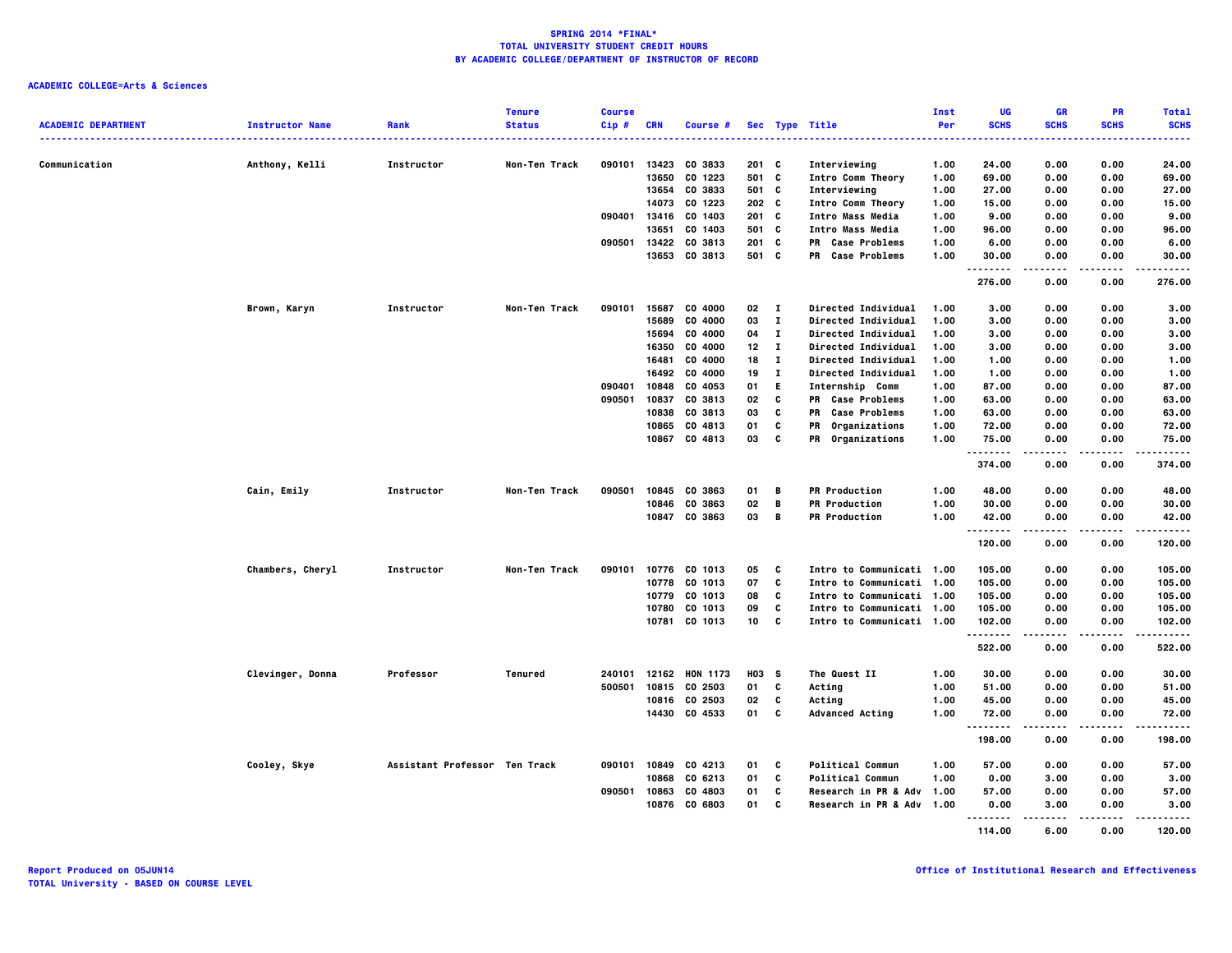## **ACADEMIC COLLEGE=Arts & Sciences**

| <b>ACADEMIC DEPARTMENT</b> | <b>Instructor Name</b> | Rank                        | <b>Tenure</b><br><b>Status</b> | <b>Course</b><br>Cip# | <b>CRN</b> | Course #             |                 |              | Sec Type Title            | Inst<br>Per | UG<br><b>SCHS</b>    | <b>GR</b><br><b>SCHS</b> | PR<br><b>SCHS</b> | <b>Total</b><br><b>SCHS</b> |
|----------------------------|------------------------|-----------------------------|--------------------------------|-----------------------|------------|----------------------|-----------------|--------------|---------------------------|-------------|----------------------|--------------------------|-------------------|-----------------------------|
| Communication              | Denton, Raymond        | Lecturer                    | Non-Ten Track                  | 090401                |            | 14052 CO 3443        | $201$ C         |              | Adv News Writ-Report 1.00 |             | 48.00                | 0.00                     | 0.00              | .<br>48.00                  |
|                            |                        |                             |                                |                       |            |                      |                 |              |                           |             | <br>48.00            | .<br>0.00                | ----<br>0.00      | .<br>48.00                  |
|                            | Edmonds, Khristina     | Instructor                  | Non-Ten Track                  | 231001                |            | 10762 CO 1003        | 05              | C            | Fund Of Public Speak 1.00 |             | 72.00                | 0.00                     | 0.00              | 72.00                       |
|                            |                        |                             |                                |                       | 10766      | CO 1003              | 09              | C            | Fund Of Public Speak 1.00 |             | 72.00                | 0.00                     | 0.00              | 72.00                       |
|                            |                        |                             |                                |                       | 10769      | CO 1003              | 12 <sub>2</sub> | C            | Fund Of Public Speak 1.00 |             | 69.00                | 0.00                     | 0.00              | 69.00                       |
|                            |                        |                             |                                |                       | 10770      | CO 1003              | 13              | C            | Fund Of Public Speak 1.00 |             | 75.00                | 0.00                     | 0.00              | 75.00                       |
|                            |                        |                             |                                |                       | 10771      | CO 1003              | 14              | C            | Fund Of Public Speak 1.00 |             | 75.00<br>.           | 0.00<br>.                | 0.00<br>$- - - -$ | 75.00<br>.                  |
|                            |                        |                             |                                |                       |            |                      |                 |              |                           |             | 363.00               | 0.00                     | 0.00              | 363.00                      |
|                            | Flick, Harry           | Professor                   | Tenured                        | 090101                | 10839      | CO 3833              | 01              | C            | Interviewing              | 1.00        | 54.00                | 0.00                     | 0.00              | 54.00                       |
|                            |                        |                             |                                |                       | 10840      | CO 3833              | 02              | C            | Interviewing              | 1.00        | 60.00                | 0.00                     | 0.00              | 60.00                       |
|                            |                        |                             |                                |                       | 10841      | CO 3833              | 03              | C            | Interviewing              | 1.00        | 69.00                | 0.00                     | 0.00              | 69.00                       |
|                            |                        |                             |                                |                       | 14427      | CO 3213              | 01              | C            | Small Group Coummuni      | 1.00        | 78.00                | 0.00                     | 0.00              | 78.00                       |
|                            |                        |                             |                                |                       |            | 14428 CO 3213        | 02              | C            | Small Group Coummuni 1.00 |             | 78.00<br>            | 0.00<br>.                | 0.00              | 78.00<br>.                  |
|                            |                        |                             |                                |                       |            |                      |                 |              |                           |             | 339.00               | 0.00                     | 0.00              | 339.00                      |
|                            | Forde, John            | Associate Professor Tenured |                                | 090101                | 16526      | CO 4000              | 22              | л.           | Directed Individual       | 1.00        | 1.00                 | 0.00                     | 0.00              | 1.00                        |
|                            |                        |                             |                                | 090501                | 10835      | CO 3803              | 01              | C            | Prin Public Relation 1.00 |             | 255.00               | 0.00                     | 0.00              | 255.00                      |
|                            |                        |                             |                                |                       | 13421      | CO 3803              | $201$ C         |              | Prin Public Relation 1.00 |             | 3.00                 | 0.00                     | 0.00              | 3.00                        |
|                            |                        |                             |                                |                       |            | 13652 CO 3803        | 501 C           |              | Prin Public Relation 1.00 |             | 45.00                | 0.00                     | 0.00              | 45.00                       |
|                            |                        |                             |                                |                       |            |                      |                 |              |                           |             | .<br>304.00          | 0.00                     | 0.00              | $- - - -$<br>304.00         |
|                            | Fountain, Amy          | Instructor                  | Non-Ten Track                  |                       |            | 090101 10775 CO 1013 | 04 C            |              | Intro to Communicati 1.00 |             | 102.00               | 0.00                     | 0.00              | 102.00                      |
|                            |                        |                             |                                |                       | 13648      | CO 1013              | 501             | c            | Intro to Communicati 1.00 |             | 54.00                | 0.00                     | 0.00              | 54.00                       |
|                            |                        |                             |                                | 231001                | 10761      | CO 1003              | 04              | C            | Fund Of Public Speak 1.00 |             | 75.00                | 0.00                     | 0.00              | 75.00                       |
|                            |                        |                             |                                |                       | 10763      | CO 1003              | 06              | C            | Fund Of Public Speak 1.00 |             | 75.00                | 0.00                     | 0.00              | 75.00                       |
|                            |                        |                             |                                |                       | 10764      | CO 1003              | 07              | C            | Fund Of Public Speak 1.00 |             | 69.00                | 0.00                     | 0.00              | 69.00                       |
|                            |                        |                             |                                |                       |            |                      |                 |              |                           |             | .<br>375.00          | 0.00                     | $- - - -$<br>0.00 | .<br>375.00                 |
|                            | Gardner, Daniel        | Lecturer                    | Non-Ten Track                  | 090101                |            | 10787 CO 1013        | 16              | C            | Intro to Communicati 1.00 |             | 102.00               | 0.00                     | 0.00              | 102.00                      |
|                            |                        |                             |                                |                       |            | 10790 CO 1013        | 19              | c            | Intro to Communicati 1.00 |             | 102.00               | 0.00                     | 0.00              | 102.00                      |
|                            |                        |                             |                                |                       |            |                      |                 |              |                           |             | . <b>.</b><br>204.00 | 0.00                     | 0.00              | .<br>204.00                 |
|                            | Gawrych, Teresa        | Instructor                  | Non-Ten Track                  | 090101                | 16421      | CO 4000              | 13 I            |              | Directed Individual       | 1.00        | 3.00                 | 0.00                     | 0.00              | 3.00                        |
|                            |                        |                             |                                |                       | 16424      | CO 4000              | 15              | $\mathbf{I}$ | Directed Individual       | 1.00        | 3.00                 | 0.00                     | 0.00              | 3.00                        |
|                            |                        |                             |                                | 090401                | 10826      | CO 3403              | 01              | C            | Photographic Communi      | 1.00        | 42.00                | 0.00                     | 0.00              | 42.00                       |
|                            |                        |                             |                                | 090701                | 10823      | CO 3333              | 01              | B            | <b>Adv Television Prd</b> | 1.00        | 45.00                | 0.00                     | 0.00              | 45.00                       |
|                            |                        |                             |                                |                       | 10824      | CO 3333              | 02              | В            | Adv Television Prd        | 1.00        | 45.00                | 0.00                     | 0.00              | 45.00                       |
|                            |                        |                             |                                |                       |            | 10858 CO 4373        | 01              | B            | Prac In Tv News           | 1.00        | 45.00                | 0.00                     | 0.00              | 45.00                       |
|                            |                        |                             |                                |                       |            |                      |                 |              |                           |             | <br>183.00           | .<br>0.00                | $- - - -$<br>0.00 | .<br>183.00                 |
|                            | Goodman, Mark          | Professor                   | Tenured                        | 090101                | 15572      | CO 4000              | 01              | п            | Directed Individual       | 1.00        | 3.00                 | 0.00                     | 0.00              | 3.00                        |
|                            |                        |                             |                                | 090401                | 10827      | CO 3403              | 02              | C            | Photographic Communi      | 1.00        | 42.00                | 0.00                     | 0.00              | 42.00                       |
|                            |                        |                             |                                |                       | 10854      | CO 4313              | 01              | C            | <b>Mass Media Law</b>     | 1.00        | 93.00                | 0.00                     | 0.00              | 93.00                       |
|                            |                        |                             |                                |                       | 10872      | CO 6313              | 01              | C            | <b>Mass Media Law</b>     | 1.00        | 0.00                 | 3.00                     | 0.00              | 3.00                        |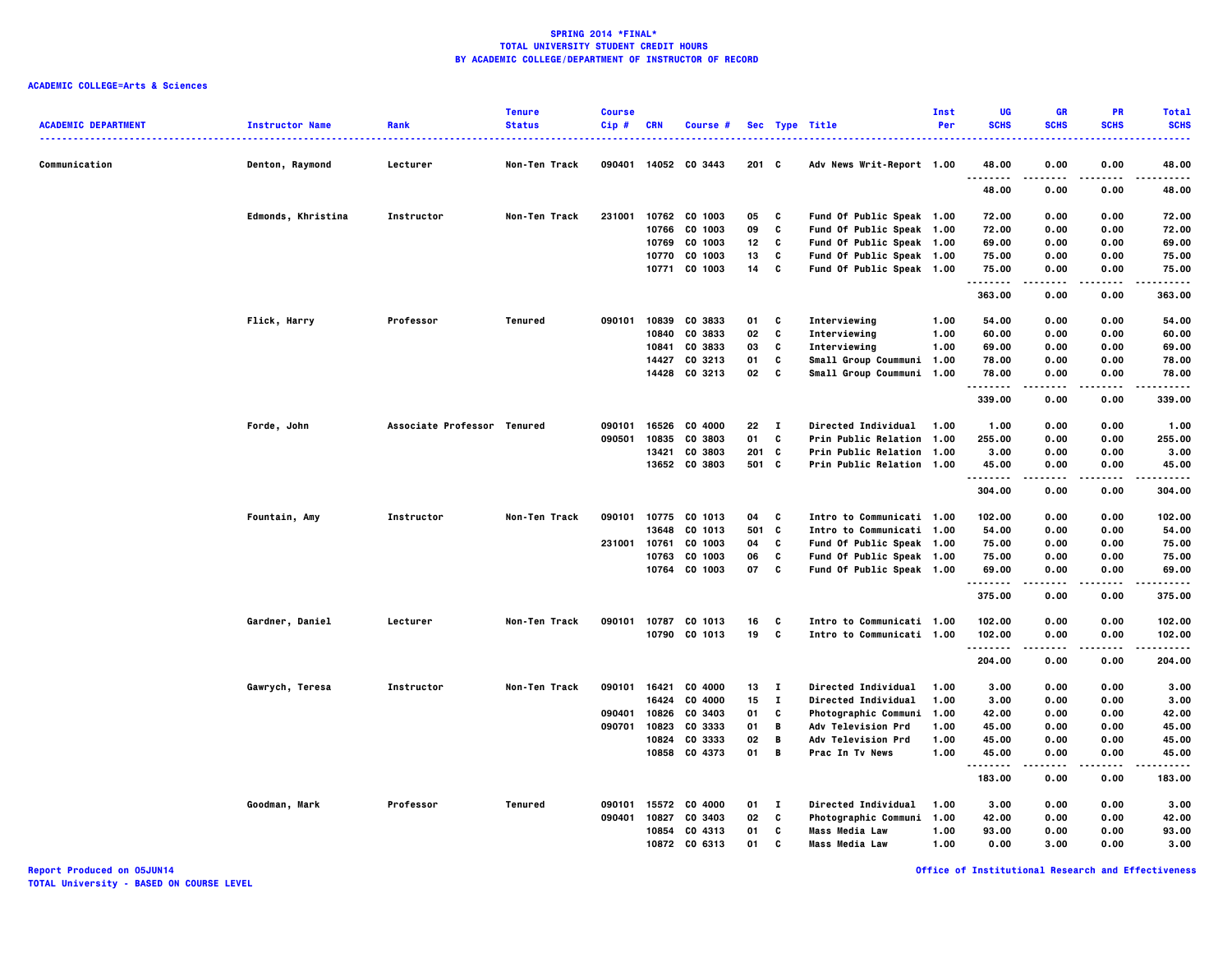### **ACADEMIC COLLEGE=Arts & Sciences**

|                            |                        |                               | <b>Tenure</b> | <b>Course</b> |            |                       |         |              |                                | Inst | UG                   | <b>GR</b>     | PR          | <b>Total</b>    |
|----------------------------|------------------------|-------------------------------|---------------|---------------|------------|-----------------------|---------|--------------|--------------------------------|------|----------------------|---------------|-------------|-----------------|
| <b>ACADEMIC DEPARTMENT</b> | <b>Instructor Name</b> | Rank                          | <b>Status</b> | $Cip$ #       | <b>CRN</b> | <b>Course #</b>       |         |              | Sec Type Title<br>. <b>.</b> . | Per  | <b>SCHS</b>          | <b>SCHS</b>   | <b>SCHS</b> | <b>SCHS</b><br> |
|                            |                        |                               |               |               |            |                       |         |              |                                |      |                      |               |             |                 |
| Communication              | Goodman, Mark          | Professor                     | Tenured       |               |            | 090702 13428 CO 4433  | $201$ C |              | Television Criticism 1.00      |      | 3.00                 | 0.00          | 0.00        | 3.00            |
|                            |                        |                               |               |               | 13657      | CO 4433               | 501 C   |              | <b>Television Criticism</b>    | 1.00 | 54.00                | 0.00          | 0.00        | 54.00           |
|                            |                        |                               |               |               | 13660      | CO 6433               | 501 C   |              | <b>Television Criticism</b>    | 1.00 | 0.00                 | 12.00         | 0.00        | 12.00           |
|                            |                        |                               |               |               |            | 240101 11992 GLA 4001 | 01 C    |              | Senior Project                 | 1.00 | 2.00<br>.            | 0.00          | 0.00        | 2.00<br>.       |
|                            |                        |                               |               |               |            |                       |         |              |                                |      | 197.00               | 15.00         | 0.00        | 212.00          |
|                            | Harris, Catherine      | Instructor                    | Non-Ten Track | 090101        |            | 10774 CO 1013         | 03      | c            | Intro to Communicati 1.00      |      | 105.00               | 0.00          | 0.00        | 105.00          |
|                            |                        |                               |               | 231001        | 10760      | CO 1003               | 03      | C            | Fund Of Public Speak 1.00      |      | 75.00                | 0.00          | 0.00        | 75.00           |
|                            |                        |                               |               |               | 10765      | CO 1003               | 08      | C            | Fund Of Public Speak 1.00      |      | 72.00                | 0.00          | 0.00        | 72.00           |
|                            |                        |                               |               |               | 10767      | CO 1003               | 10      | C            | Fund Of Public Speak 1.00      |      | 72.00                | 0.00          | 0.00        | 72.00           |
|                            |                        |                               |               |               |            | 10799 CO 2253         | 01      | C            | <b>Fund Interprsn Comm</b>     | 1.00 | 63.00                | 0.00          | 0.00        | 63.00           |
|                            |                        |                               |               |               |            |                       |         |              |                                |      | .<br>387.00          | -----<br>0.00 | .<br>0.00   | .<br>387.00     |
|                            | Harris, Melanie        | Instructor                    | Non-Ten Track | 500501        |            | 10795 CO 1503         | 01      | C            | Intro To Theatre               | 1.00 | 474.00               | 0.00          | 0.00        | 474.00          |
|                            |                        |                               |               |               |            |                       |         |              |                                |      | . <b>.</b><br>474.00 | 0.00          | 0.00        | .<br>474.00     |
|                            |                        |                               |               |               |            |                       |         |              |                                |      |                      |               |             |                 |
|                            | Knight, Amy            | Instructor                    | Non-Ten Track | 090101        |            | 10782 CO 1013         | 11      | C            | Intro to Communicati 1.00      |      | 105.00               | 0.00          | 0.00        | 105.00          |
|                            |                        |                               |               |               |            | 10783 CO 1013         | 12      | C            | Intro to Communicati 1.00      |      | 102.00               | 0.00          | 0.00        | 102.00          |
|                            |                        |                               |               |               | 10784      | CO 1013               | 13      | C            | Intro to Communicati 1.00      |      | 105.00               | 0.00          | 0.00        | 105.00          |
|                            |                        |                               |               |               |            | 10785 CO 1013         | 14      | c            | Intro to Communicati 1.00      |      | 105.00               | 0.00          | 0.00        | 105.00          |
|                            |                        |                               |               |               |            | 13649 CO 1013         | 502 C   |              | Intro to Communicati 1.00      |      | 66.00                | 0.00          | 0.00        | 66.00           |
|                            |                        |                               |               |               |            |                       |         |              |                                |      | <br>483.00           | 0.00          | 0.00        | .<br>483.00     |
|                            | Lindley, William       | Lecturer                      | Non-Ten Track |               |            | 090501 10836 CO 3813  | 01      | c            | PR Case Problems               | 1.00 | 57.00                | 0.00          | 0.00        | 57.00           |
|                            |                        |                               |               |               |            |                       |         |              |                                |      | .                    |               |             | .               |
|                            |                        |                               |               |               |            |                       |         |              |                                |      | 57.00                | 0.00          | 0.00        | 57.00           |
|                            | Loehwing, Melanie      | Assistant Professor Ten Track |               | 231001        | 10851      | CO 4253               | 01      | C            | Elements Of Persuasn 1.00      |      | 75.00                | 0.00          | 0.00        | 75.00           |
|                            |                        |                               |               |               | 10852      | CO 4253               | 02      | C            | Elements Of Persuasn 1.00      |      | 72.00                | 0.00          | 0.00        | 72.00           |
|                            |                        |                               |               |               |            | 10870 CO 6253         | 01      | c            | Elements Of Persuasn 1.00      |      | 0.00                 | 9.00          | 0.00        | 9.00            |
|                            |                        |                               |               |               |            |                       |         |              |                                |      | .<br>147.00          | .<br>9.00     | .<br>0.00   | .<br>156.00     |
|                            | McDavid, Frances       | Instructor                    | Non-Ten Track | 090401        | 10831      | CO 3443               | 01      | C            | Adv News Writ-Report 1.00      |      | 48.00                | 0.00          | 0.00        | 48.00           |
|                            |                        |                               |               |               |            | 10860 CO 4403         | 01      | C            | Journalism Ethics              | 1.00 | 60.00                |               | 0.00        | 60.00           |
|                            |                        |                               |               |               |            |                       |         |              |                                |      | .                    | 0.00          |             | .               |
|                            |                        |                               |               |               |            |                       |         |              |                                |      | 108.00               | 0.00          | 0.00        | 108.00          |
|                            | Mills, Stacey          | Lecturer                      | Non-Ten Track | 090501        |            | 10843 CO 3853         | 02 C    |              | Public Relations Wri 1.00      |      | 45.00                | 0.00          | 0.00        | 45.00           |
|                            |                        |                               |               |               |            |                       |         |              |                                |      | $\cdots$<br>45.00    | 0.00          | 0.00        | -----<br>45.00  |
|                            | Morschauser, Lindsey   | Instructor                    | Non-Ten Track | 090101 15931  |            | CO 4000               | 07      | $\mathbf{I}$ | Directed Individual            | 1.00 | 1.00                 | 0.00          | 0.00        | 1.00            |
|                            |                        |                               |               |               | 15937      | CO 4000               | 09      | $\mathbf{T}$ | Directed Individual            | 1.00 | 2.00                 | 0.00          | 0.00        | 2.00            |
|                            |                        |                               |               | 090701        | 10800      | CO 2333               | 01      | C            | <b>Tv Production</b>           | 1.00 | 168.00               | 0.00          | 0.00        | 168.00          |
|                            |                        |                               |               |               | 10801      | CO 2333               | 02      | K            | <b>Tv Production</b>           | 1.00 | 0.00                 | 0.00          | 0.00        | 0.00            |
|                            |                        |                               |               |               | 10802      |                       | 03      |              |                                |      |                      |               |             |                 |
|                            |                        |                               |               |               |            | CO 2333               |         | к            | <b>Tv Production</b>           | 1.00 | 0.00                 | 0.00          | 0.00        | 0.00            |
|                            |                        |                               |               |               | 10803      | CO 2333               | 04      | К            | <b>Tv Production</b>           | 1.00 | 0.00                 | 0.00          | 0.00        | 0.00            |
|                            |                        |                               |               |               | 10804      | CO 2333               | 05      | K            | <b>Tv Production</b>           | 1.00 | 0.00                 | 0.00          | 0.00        | 0.00            |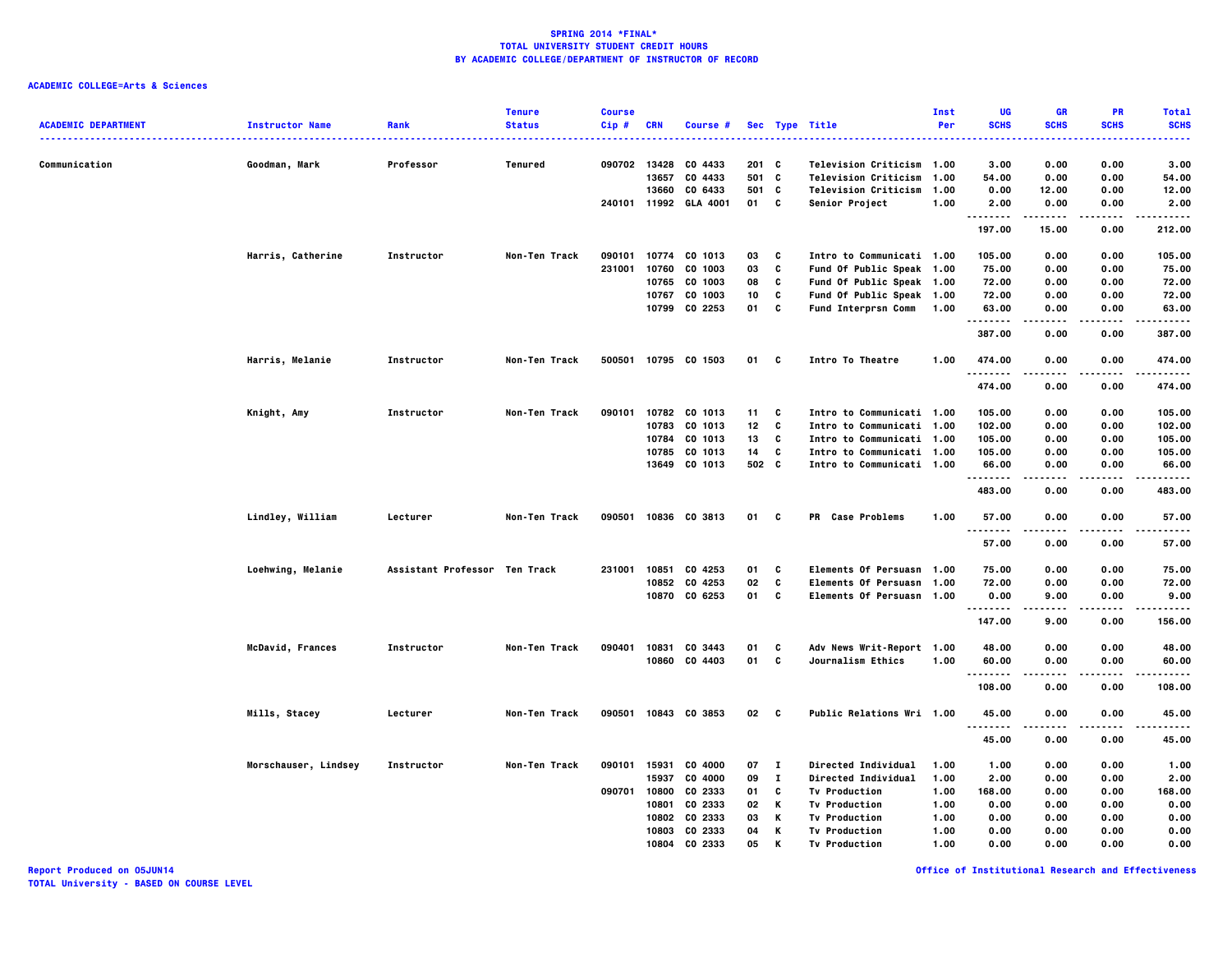| <b>ACADEMIC DEPARTMENT</b> | <b>Instructor Name</b> | Rank                          | <b>Tenure</b><br><b>Status</b> | <b>Course</b><br>Cip# | <b>CRN</b> | Course #             |    |              | Sec Type Title              | Inst<br>Per | UG<br><b>SCHS</b>    | GR<br><b>SCHS</b> | PR<br><b>SCHS</b>  | <b>Total</b><br><b>SCHS</b> |
|----------------------------|------------------------|-------------------------------|--------------------------------|-----------------------|------------|----------------------|----|--------------|-----------------------------|-------------|----------------------|-------------------|--------------------|-----------------------------|
|                            |                        |                               |                                |                       |            |                      |    |              |                             |             |                      |                   |                    | .                           |
| Communication              |                        |                               | Non-Ten Track                  | 090701                | 10805      | CO 2333              | 06 | к            | <b>Tv Production</b>        | 1.00        | 0.00                 | 0.00              | 0.00               | 0.00                        |
|                            | Morschauser, Lindsey   | Instructor                    |                                |                       | 10806      | CO 2333              | 07 | К            | <b>Tv Production</b>        | 1.00        | 0.00                 | 0.00              | 0.00               | 0.00                        |
|                            |                        |                               |                                |                       | 10859      | CO 4393              | 01 | C            | <b>Broadcast Performanc</b> | 1.00        | 39.00                | 0.00              | 0.00               | 39.00                       |
|                            |                        |                               |                                |                       |            |                      |    |              |                             |             | .                    |                   | $\cdots$           | .                           |
|                            |                        |                               |                                |                       |            |                      |    |              |                             |             | 210.00               | 0.00              | 0.00               | 210.00                      |
|                            | Nicholson, John        | Associate Professor Tenured   |                                |                       |            | 090101 10793 CO 1223 | 01 | c            | Intro Comm Theory           | 1.00        | 477.00               | 0.00              | 0.00               | 477.00                      |
|                            |                        |                               |                                |                       | 14955      | CO 4223              | 01 | C            | Adv Comm Theory             | 1.00        | 81.00                | 0.00              | 0.00               | 81.00                       |
|                            |                        |                               |                                |                       |            | 099999 15122 CO 4990 | 02 | C            | Special Topic in CO         | 1.00        | 72.00                | 0.00              | 0.00               | 72.00                       |
|                            |                        |                               |                                |                       |            |                      |    |              |                             |             | 630.00               | 0.00              | 0.00               | 630.00                      |
|                            | Poe, Philip            | Assistant Professor Ten Track |                                | 090401                | 10830      | CO 3423              | 01 | c            | <b>Feature Writing</b>      | 1.00        | 45.00                | 0.00              | 0.00               | 45.00                       |
|                            |                        |                               |                                | 090701                | 10807      | CO 2413              | 01 | C            | Intro News Writ-Repo 1.00   |             | 279.00               | 0.00              | 0.00               | 279.00                      |
|                            |                        |                               |                                |                       | 10808      | CO 2413              | 02 | К            | Intro News Writ-Repo 1.00   |             | 0.00                 | 0.00              | 0.00               | 0.00                        |
|                            |                        |                               |                                |                       | 10809      | CO 2413              | 03 | К            | Intro News Writ-Repo 1.00   |             | 0.00                 | 0.00              | 0.00               | 0.00                        |
|                            |                        |                               |                                |                       | 10810      | CO 2413              | 04 | К            | Intro News Writ-Repo 1.00   |             | 0.00                 | 0.00              | 0.00               | 0.00                        |
|                            |                        |                               |                                |                       | 10811      | CO 2413              | 05 | К            | Intro News Writ-Repo 1.00   |             | 0.00                 | 0.00              | 0.00               | 0.00                        |
|                            |                        |                               |                                |                       | 10812      | CO 2413              | 06 | К            | Intro News Writ-Repo 1.00   |             | 0.00                 | 0.00              | 0.00               | 0.00                        |
|                            |                        |                               |                                |                       |            | 10813 CO 2413        | 07 | K            | Intro News Writ-Repo 1.00   |             | 0.00<br>--------     | 0.00<br>.         | 0.00<br>. <b>.</b> | 0.00<br>.                   |
|                            |                        |                               |                                |                       |            |                      |    |              |                             |             | 324.00               | 0.00              | 0.00               | 324.00                      |
|                            | Roussin, Wendy         | Assistant Professor Ten Track |                                | 090101                | 16498      | CO 4000              | 20 | $\mathbf{I}$ | Directed Individual         | 1.00        | 2.00                 | 0.00              | 0.00               | 2.00                        |
|                            |                        |                               |                                | 090401                | 10828      | CO 3403              | 03 | C            | Photographic Communi 1.00   |             | 45.00                | 0.00              | 0.00               | 45.00                       |
|                            |                        |                               |                                |                       | 10829      | CO 3403              | 04 | C            | Photographic Communi 1.00   |             | 33.00                | 0.00              | 0.00               | 33.00                       |
|                            |                        |                               |                                |                       |            | 090702 10834 CO 3713 | 02 | C            | Digital Communicatio 1.00   |             | 45.00                | 0.00              | 0.00               | 45.00                       |
|                            |                        |                               |                                |                       |            |                      |    |              |                             |             | . <b>.</b><br>125.00 | .<br>0.00         | $- - - -$<br>0.00  | .<br>125.00                 |
|                            |                        |                               |                                |                       |            |                      |    |              |                             |             |                      |                   |                    |                             |
|                            | Ryalls, Emily          | Assistant Professor Ten Track |                                | 050207                | 14158      | AN 1173              | 02 | C            | Intro Gender Studies 1.00   |             | 18.00                | 0.00              | 0.00               | 18.00                       |
|                            |                        |                               |                                |                       | 14159      | GS 1173              | 02 | C            | Introduction to Gend        | 1.00        | 60.00                | 0.00              | 0.00               | 60.00                       |
|                            |                        |                               |                                |                       | 14160      | SO 1173              | 02 | C            | Intro Gender Studies 1.00   |             | 54.00                | 0.00              | 0.00               | 54.00                       |
|                            |                        |                               |                                | 099999                | 14654      | CO 4990              | 01 | C            | Special Topic in CO         | 1.00        | 63.00                | 0.00              | 0.00               | 63.00                       |
|                            |                        |                               |                                |                       | 14659      | CO 6990              | 01 | C            | Special Topic in CO         | 1.00        | 0.00<br>.            | 12.00<br>.        | 0.00<br>$\cdots$   | 12.00<br>.                  |
|                            |                        |                               |                                |                       |            |                      |    |              |                             |             | 195.00               | 12.00             | 0.00               | 207.00                      |
|                            | Sanchez, Manuel        | Lecturer                      | Non-Ten Track                  |                       |            | 090101 10791 CO 1013 | 20 | - C          | Intro to Communicati 1.00   |             | 105.00               | 0.00              | 0.00               | 105.00                      |
|                            |                        |                               |                                |                       |            |                      |    |              |                             |             | .<br>105.00          | .<br>0.00         | $- - - -$<br>0.00  | .<br>105.00                 |
|                            | Smith, Glenn           | Associate Professor Tenured   |                                | 090101                | 16248      | CO 4000              | 10 | $\mathbf{I}$ | Directed Individual         | 1.00        | 3.00                 | 0.00              | 0.00               | 3.00                        |
|                            |                        |                               |                                |                       | 16249      | CO 4000              | 11 | $\mathbf{I}$ | Directed Individual         | 1.00        | 3.00                 | 0.00              | 0.00               | 3.00                        |
|                            |                        |                               |                                | 090401                | 10794      | CO 1403              | 01 | C            | Intro Mass Media            | 1.00        | 465.00               | 0.00              | 0.00               | 465.00                      |
|                            |                        |                               |                                |                       | 10855      | CO 4323              | 01 | C            | Mass Media-Society          | 1.00        | 90.00                | 0.00              | 0.00               | 90.00                       |
|                            |                        |                               |                                |                       | 10873      | CO 6323              | 01 | C            | <b>Mass Media-Society</b>   | 1.00        | 0.00                 | 6.00              | 0.00               | 6.00                        |
|                            |                        |                               |                                | 090701                | 14429      | CO 3343              | 02 | C            | Writing for the Medi 1.00   |             | 39.00                | 0.00              | 0.00               | 39.00                       |
|                            |                        |                               |                                |                       |            |                      |    |              |                             |             | .                    | .                 | .                  | .                           |
|                            |                        |                               |                                |                       |            |                      |    |              |                             |             | 600.00               | 6.00              | 0.00               | 606.00                      |
|                            | Spann, Leighton        | Non-Faculty                   | Non-Faculty                    |                       |            | 090501 10842 CO 3853 | 01 | C            | Public Relations Wri 1.00   |             | 48.00                | 0.00              | 0.00               | 48.00                       |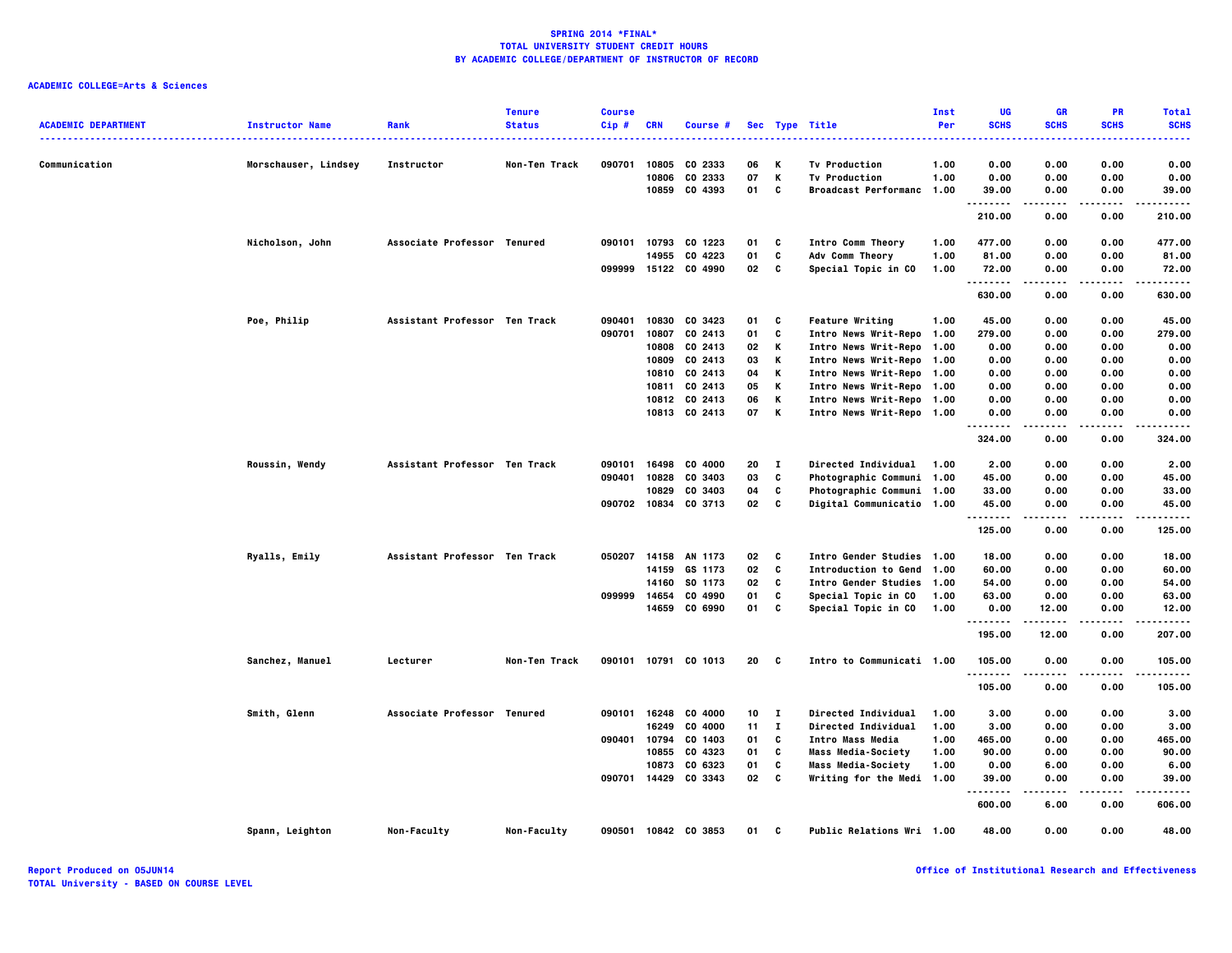| <b>ACADEMIC DEPARTMENT</b>            | <b>Instructor Name</b> | Rank                              | <b>Tenure</b><br><b>Status</b> | <b>Course</b><br>$Cip$ # | <b>CRN</b>  | Course #             |              |              | Sec Type Title             | Inst<br>Per | UG<br><b>SCHS</b>         | <b>GR</b><br><b>SCHS</b> | <b>PR</b><br><b>SCHS</b> | <b>Total</b><br><b>SCHS</b>  |
|---------------------------------------|------------------------|-----------------------------------|--------------------------------|--------------------------|-------------|----------------------|--------------|--------------|----------------------------|-------------|---------------------------|--------------------------|--------------------------|------------------------------|
|                                       |                        |                                   |                                |                          | ----------- |                      |              |              |                            |             |                           |                          |                          | .                            |
|                                       |                        |                                   |                                |                          |             |                      |              |              |                            |             | 48.00                     | 0.00                     | 0.00                     | .<br>48.00                   |
| Communication                         | Stockstill, William    | Visiting Assist Pro Non-Ten Track |                                | 090101                   |             | 16478 CO 4000        | $17 \quad I$ |              | <b>Directed Individual</b> | 1.00        | 1.00                      | 0.00                     | 0.00                     | 1.00                         |
|                                       |                        |                                   |                                | 500501                   | 10862       | CO 4524              | 01           | В            | Directing                  | 1.00        | 44.00                     | 0.00                     | 0.00                     | 44.00                        |
|                                       |                        |                                   |                                |                          | 14411       | CO 1533              | 01           | Е            | Theatre Practicum #3 1.00  |             | 33.00                     | 0.00                     | 0.00                     | 33.00                        |
|                                       |                        |                                   |                                | 500502                   |             | 10817 CO 2524        | 01           | C            | Stagecraft & Lightin 1.00  |             | 20.00                     | 0.00                     | 0.00                     | 20.00                        |
|                                       |                        |                                   |                                |                          |             | 10819 CO 2524        | 03           | c            | Stagecraft & Lightin 1.00  |             | 8.00                      | 0.00                     | 0.00                     | 8.00                         |
|                                       |                        |                                   |                                |                          |             | 10820 CO 2524        | 04           | C            | Stagecraft & Lightin 1.00  |             | 8.00                      | 0.00                     | 0.00                     | 8.00                         |
|                                       |                        |                                   |                                |                          |             |                      |              |              |                            |             | .<br>114.00               | .<br>0.00                | .<br>0.00                | ------<br>114.00             |
|                                       | Strout, Lawrence       | Associate Professor Tenured       |                                | 090401                   |             | 10821 CO 3313        | 01           | - C          | <b>News Write for Elec</b> | 1.00        | 45.00                     | 0.00                     | 0.00                     | 45.00                        |
|                                       |                        |                                   |                                |                          |             | 10822 CO 3313        | 02           | C            | News Write for Elec        | 1.00        | 33.00                     | 0.00                     | 0.00                     | 33.00                        |
|                                       |                        |                                   |                                | 090701                   |             | 10825 CO 3343        | 01           | C            | Writing for the Medi 1.00  |             | 39.00                     | 0.00                     | 0.00                     | 39.00                        |
|                                       |                        |                                   |                                |                          |             |                      |              |              |                            |             | .<br>117.00               |                          | .                        |                              |
|                                       |                        |                                   |                                |                          |             |                      |              |              |                            |             |                           | 0.00                     | 0.00                     | 117.00                       |
|                                       | Ulmer, Marianne        | Instructor                        | Non-Ten Track                  | 231001                   |             | 10758 CO 1003        | 01           | c            | Fund Of Public Speak 1.00  |             | 75.00                     | 0.00                     | 0.00                     | 75.00                        |
|                                       |                        |                                   |                                |                          |             | 10759 CO 1003        | 02           | C            | Fund Of Public Speak 1.00  |             | 72.00                     | 0.00                     | 0.00                     | 72.00                        |
|                                       |                        |                                   |                                |                          |             | 10797 CO 2013        | 01           | <b>C</b>     | Voice & Articulation 1.00  |             | 54.00                     | 0.00                     | 0.00                     | 54.00                        |
|                                       |                        |                                   |                                |                          |             | 10798 CO 2013        | 02           | $\mathbf{c}$ | Voice & Articulation 1.00  |             | 51.00                     | 0.00                     | 0.00                     | 51.00                        |
|                                       |                        |                                   |                                |                          |             |                      |              |              |                            |             | - - - - - - - -<br>252.00 | ----<br>0.00             | .<br>0.00                | .<br>252.00                  |
|                                       | Williams, Kevin        | Associate Professor Tenured       |                                | 090401                   |             | 10856 CO 4323        | 02           | C            | <b>Mass Media-Society</b>  | 1.00        | 93.00                     | 0.00                     | 0.00                     | 93.00                        |
|                                       |                        |                                   |                                |                          |             | 10874 CO 6323        | 02           | C            | Mass Media-Society         | 1.00        | 0.00                      | 3.00                     | 0.00                     | 3.00                         |
|                                       |                        |                                   |                                |                          |             | 13426 CO 4323        | $201$ C      |              | Mass Media-Society         | 1.00        | 9.00                      | 0.00                     | 0.00                     | 9.00                         |
|                                       |                        |                                   |                                |                          |             | 13656 CO 4323        | 501 C        |              | Mass Media-Society         | 1.00        | 75.00                     | 0.00                     | 0.00                     | 75.00                        |
|                                       |                        |                                   |                                |                          | 13659       | CO 6323              | 501 C        |              | Mass Media-Society         | 1.00        | 0.00                      | 21.00                    | 0.00                     | 21.00                        |
|                                       |                        |                                   |                                |                          |             | 090702 10833 CO 3713 | 01 C         |              | Digital Communicatio 1.00  |             | 45.00                     | 0.00                     | 0.00                     | 45.00                        |
|                                       |                        |                                   |                                |                          |             |                      |              |              |                            |             | <u>.</u><br>222.00        | 24.00                    | 0.00                     | -----<br>246.00              |
| ------------------------------------- |                        |                                   |                                |                          |             |                      |              |              |                            |             | ========                  | ========                 | ========                 | ==========                   |
| Communication                         |                        |                                   |                                |                          |             |                      |              |              |                            |             | 8260.00                   | 72.00                    | 0.00                     | 8332.00                      |
|                                       |                        |                                   |                                |                          |             |                      |              |              |                            |             | ========                  |                          |                          | ========= ======== ========= |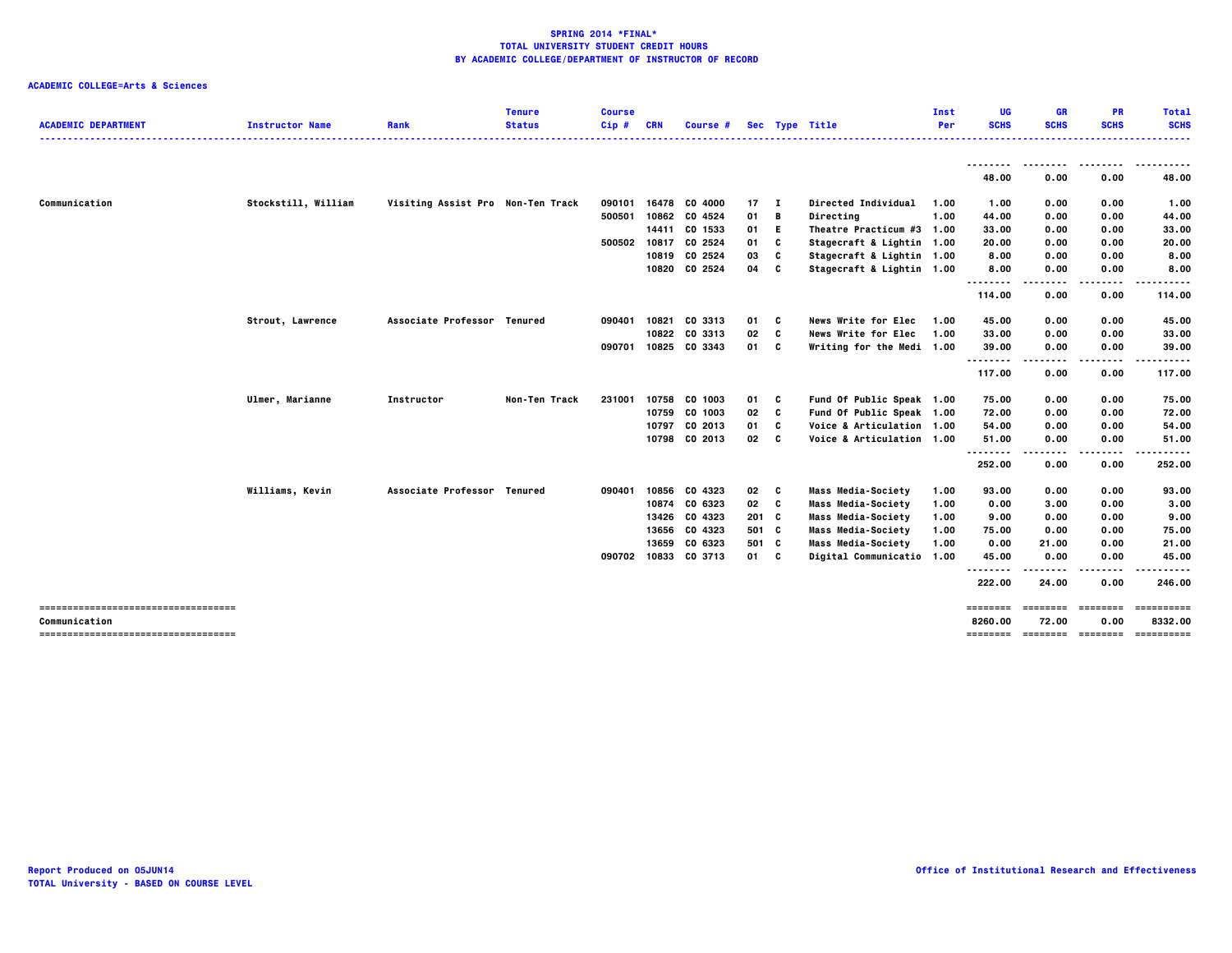| <b>ACADEMIC DEPARTMENT</b>            | <b>Instructor Name</b> | Rank               | Tenure<br><b>Status</b> | <b>Course</b><br>Cip# | CRN            | Course # Sec Type Title     |             |    |                                                        | Inst<br>Per | UG<br><b>SCHS</b>                   | <b>GR</b><br><b>SCHS</b>      | <b>PR</b><br><b>SCHS</b>          | Total<br><b>SCHS</b>        |
|---------------------------------------|------------------------|--------------------|-------------------------|-----------------------|----------------|-----------------------------|-------------|----|--------------------------------------------------------|-------------|-------------------------------------|-------------------------------|-----------------------------------|-----------------------------|
| <b>Dean of Arts &amp; Sciences</b>    | Montgomery, Marian     | <b>Non-Faculty</b> | <b>Non-Faculty</b>      | 240101                | 15105<br>15374 | <b>GLA 4990</b><br>GLA 4990 | 01<br>501 C | C. | Special Topic in GLA 1.00<br>Special Topic in GLA 1.00 |             | 18.00<br>12.00<br>--------<br>30.00 | 0.00<br>0.00<br>-----<br>0.00 | 0.00<br>0.00<br>---------<br>0.00 | 18.00<br>12.00<br><br>30.00 |
| ====================================  |                        |                    |                         |                       |                |                             |             |    |                                                        |             | --------                            |                               | ========                          |                             |
| Dean of Arts & Sciences               |                        |                    |                         |                       |                |                             |             |    |                                                        |             | 30.00                               | 0.00                          | 0.00                              | 30.00                       |
| ===================================== |                        |                    |                         |                       |                |                             |             |    |                                                        |             |                                     |                               | ========                          | ==========                  |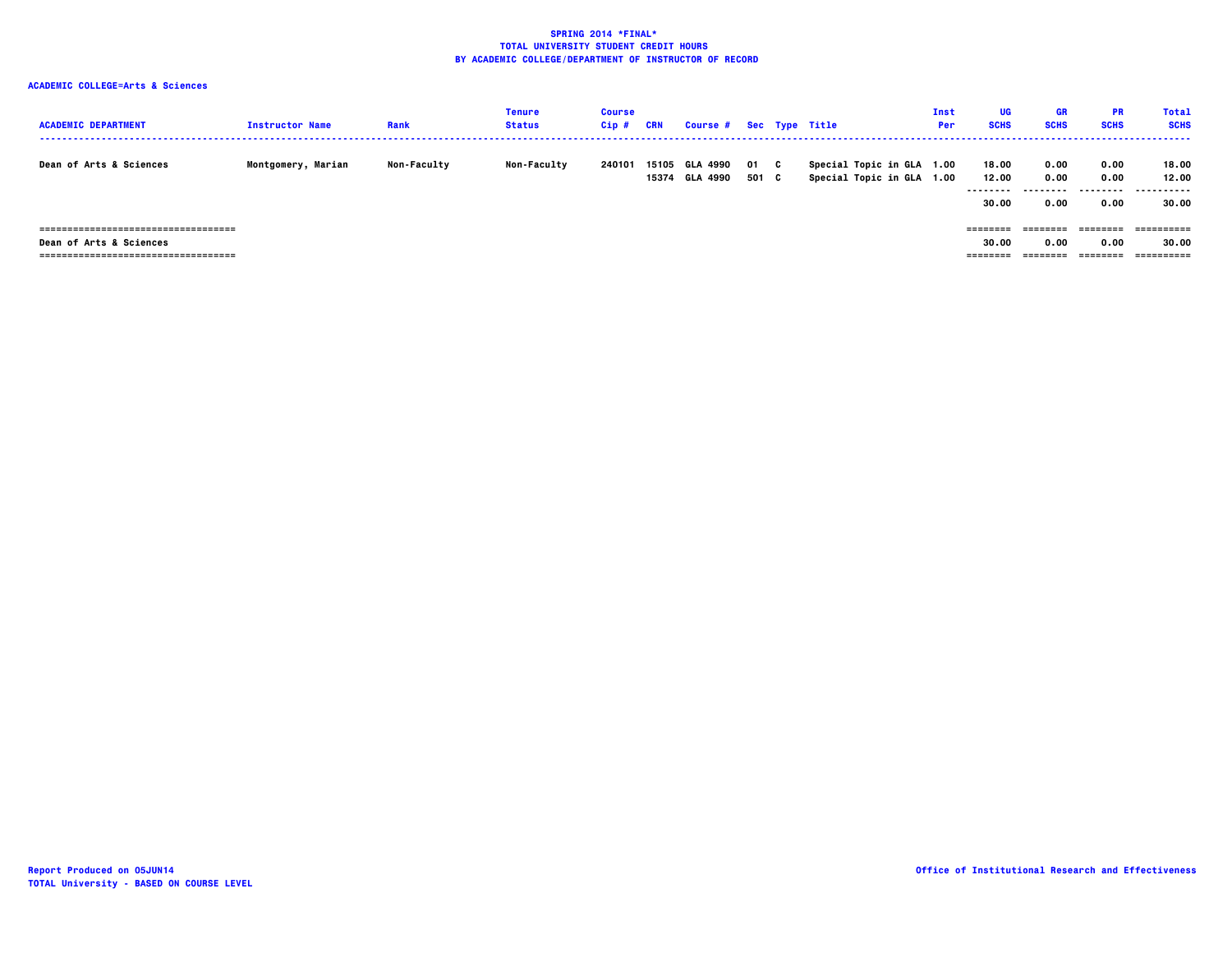# **ACADEMIC COLLEGE=Arts & Sciences**

| <b>ACADEMIC DEPARTMENT</b> | <b>Instructor Name</b> | Rank                        | <b>Tenure</b><br><b>Status</b> | <b>Course</b><br>Cip# | <b>CRN</b> | Course #              |                   |              | Sec Type Title              | Inst<br>Per | UG<br><b>SCHS</b>  | GR<br><b>SCHS</b> | PR<br><b>SCHS</b> | <b>Total</b><br><b>SCHS</b> |
|----------------------------|------------------------|-----------------------------|--------------------------------|-----------------------|------------|-----------------------|-------------------|--------------|-----------------------------|-------------|--------------------|-------------------|-------------------|-----------------------------|
| English                    | Acton, Whitney         | Grad Teach Assist           | Not Applicable                 |                       |            | 230401 11448 EN 1113  | 54 C              |              | En Composition II           | 1.00        | 66.00<br>.         | 0.00<br>.         | 0.00              | 66.00<br>$- - - -$          |
|                            |                        |                             |                                |                       |            |                       |                   |              |                             |             | 66.00              | 0.00              | 0.00              | 66.00                       |
|                            | Anderson, Thomas       | Associate Professor Tenured |                                | 239999                |            | 16512 EN 4000         | 07 I              |              | Directed Individual         | 1.00        | 2.00               | 0.00              | 0.00              | 2.00                        |
|                            |                        |                             |                                | 240101 12160          |            | <b>HON 1173</b>       | H <sub>01</sub> S |              | The Quest II                | 1.00        | 45.00<br>          | 0.00<br>.         | 0.00<br>.         | 45.00<br>.                  |
|                            |                        |                             |                                |                       |            |                       |                   |              |                             |             | 47.00              | 0.00              | 0.00              | 47.00                       |
|                            | Atkinson, Theodore     | Associate Professor Tenured |                                | 230701                |            | 14513 EN 6923         | 01                | C            | American Novel Since 1.00   |             | 0.00               | 30.00             | 0.00              | 30.00                       |
|                            |                        |                             |                                |                       | 14514      | EN 4923               | 01                | c            | American Novel Since 1.00   |             | 30.00              | 0.00              | 0.00              | 30.00                       |
|                            |                        |                             |                                | 239999                | 14519      | EN 3533               | 01                | C            | <b>Selected Authors</b>     | 1.00        | 24.00              | 0.00              | 0.00              | 24.00                       |
|                            |                        |                             |                                |                       | 16306      | EN 4000               | 04                | $\mathbf{I}$ | <b>Directed Individual</b>  | 1.00        | 3.00               | 0.00              | 0.00              | 3.00                        |
|                            |                        |                             |                                |                       | 16307      | EN 4000               | 05                | $\mathbf{I}$ | <b>Directed Individual</b>  | 1.00        | 3.00<br>--------   | 0.00              | 0.00              | 3.00<br>. <b>.</b> .        |
|                            |                        |                             |                                |                       |            |                       |                   |              |                             |             | 60.00              | 30.00             | 0.00              | 90.00                       |
|                            | Austin, Daniel         | Lecturer                    | Non-Ten Track                  | 230301 11464          |            | EN 2203               | 04                | C            | Intro To Literature         | 1.00        | 84.00              | 0.00              | 0.00              | 84.00                       |
|                            |                        |                             |                                |                       |            | 230801 11475 EN 2213  | 02 C              |              | English Lit Before 1 1.00   |             | 66.00              | 0.00              | 0.00              | 66.00                       |
|                            |                        |                             |                                |                       |            |                       |                   |              |                             |             | .                  | ----              | .                 | .                           |
|                            |                        |                             |                                |                       |            |                       |                   |              |                             |             | 150.00             | 0.00              | 0.00              | 150.00                      |
|                            | Barber, Kathryn        | Grad Teach Assist           | Not Applicable                 |                       |            | 230401 11455 EN 1113  | 61 C              |              | En Composition II           | 1.00        | 72.00<br>.         | 0.00<br>$\cdots$  | 0.00<br>.         | 72.00<br>.                  |
|                            |                        |                             |                                |                       |            |                       |                   |              |                             |             | 72.00              | 0.00              | 0.00              | 72.00                       |
|                            | Barefield, Amy         | Lecturer                    | Non-Ten Track                  | 230401                | 11386      | EN 1103               | 06                | C            | En Composition I            | 1.00        | 60.00              | 0.00              | 0.00              | 60.00                       |
|                            |                        |                             |                                |                       | 11387      | EN 1103               | 07                | C            | En Composition I            | 1.00        | 72.00              | 0.00              | 0.00              | 72.00                       |
|                            |                        |                             |                                |                       |            | 11392 EN 1103         | 12 C              |              | En Composition I            | 1.00        | 69.00<br>          | 0.00              | 0.00              | 69.00                       |
|                            |                        |                             |                                |                       |            |                       |                   |              |                             |             | $\cdots$<br>201.00 | 0.00              | 0.00              | 201.00                      |
|                            | <b>Barton, Amy</b>     | Instructor                  | Non-Ten Track                  |                       |            | 140101 11926 GE 3513  | 01                | $\mathbf{C}$ | <b>Technical Writing</b>    | 1.00        | 63.00              | 0.00              | 0.00              | 63.00                       |
|                            |                        |                             |                                |                       | 11929      | GE 3513               | 04                | C            | <b>Technical Writing</b>    | 1.00        | 66.00              | 0.00              | 0.00              | 66.00                       |
|                            |                        |                             |                                |                       | 11933      | GE 3513               | 08                | C            | <b>Technical Writing</b>    | 1.00        | 30.00              | 0.00              | 0.00              | 30.00                       |
|                            |                        |                             |                                |                       | 11937      | GE 3513               | HO1               | C            | <b>Honors - Technical W</b> | 1.00        | 30.00              | 0.00              | 0.00              | 30.00                       |
|                            |                        |                             |                                |                       |            | 240101 16177 HON 4000 | 12                | $\mathbf{I}$ | Directed Individual         | 1.00        | 1.00               | 0.00              | 0.00              | 1.00                        |
|                            |                        |                             |                                |                       |            |                       |                   |              |                             |             | .<br>190.00        | .<br>0.00         | .<br>0.00         | .<br>190.00                 |
|                            | Belant, Mary-Kay       | Instructor                  | Non-Ten Track                  | 140101                | 11930      | GE 3513               | 05                | C            | <b>Technical Writing</b>    | 1.00        | 66.00              | 0.00              | 0.00              | 66.00                       |
|                            |                        |                             |                                |                       | 11935      | GE 3513               | 10                | C            | <b>Technical Writing</b>    | 1.00        | 60.00              | 0.00              | 0.00              | 60.00                       |
|                            |                        |                             |                                |                       |            | 11936 GE 3513         | 11C               |              | <b>Technical Writing</b>    | 1.00        | 63.00              | 0.00              | 0.00              | 63.00                       |
|                            |                        |                             |                                |                       |            |                       |                   |              |                             |             | --------           | .                 | .                 | .                           |
|                            |                        |                             |                                |                       |            |                       |                   |              |                             |             | 189.00             | 0.00              | 0.00              | 189.00                      |
|                            | Bentley, Gregory       | Associate Professor Tenured |                                |                       |            | 230801 11476 EN 2213  | 03                | C            | English Lit Before 1        | 1.00        | 75.00              | 0.00              | 0.00              | 75.00                       |
|                            |                        |                             |                                |                       | 11515      | EN 4513               | 01                | c            | Shakespeare                 | 1.00        | 60.00              | 0.00              | 0.00              | 60.00                       |
|                            |                        |                             |                                |                       |            | 11531 EN 6513         | 01 C              |              | Shakespeare                 | 1.00        | 0.00<br>.          | 3.00              | 0.00              | 3.00<br>.                   |
|                            |                        |                             |                                |                       |            |                       |                   |              |                             |             | 135.00             | 3.00              | 0.00              | 138.00                      |
|                            | Bogard, LaToya         | Instructor                  | Non-Ten Track                  |                       |            | 230301 11468 EN 2203  | 08                | $\mathbf{c}$ | Intro To Literature         | 1.00        | 45.00              | 0.00              | 0.00              | 45.00                       |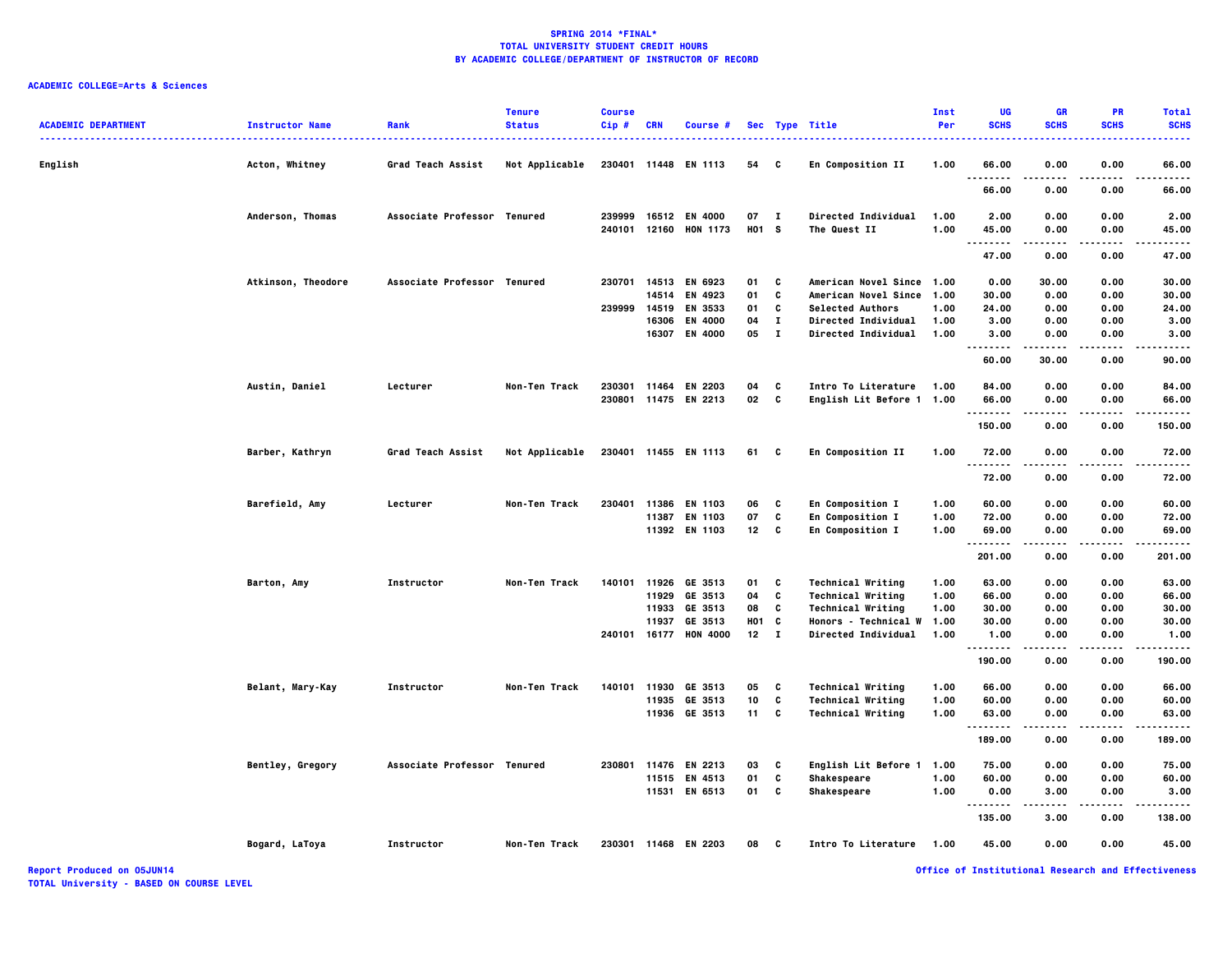# **ACADEMIC COLLEGE=Arts & Sciences**

| Sec Type Title<br>. <b>.</b> .<br>$\frac{1}{2}$<br>English<br>Bogard, LaToya<br>Instructor<br>Non-Ten Track<br>230301<br>11471<br>EN 2203<br>11<br>C<br>Intro To Literature<br>1.00<br>42.00<br>0.00<br>0.00<br>42.00<br>230401 11384<br>03<br>C<br>69.00<br>0.00<br>EN 1103<br>En Composition I<br>1.00<br>0.00<br>69.00<br>11460 EN 1173<br>02<br>C<br>Accelerated Comp II<br>1.00<br>57.00<br>0.00<br>0.00<br>57.00<br>.<br>.<br>.<br>.<br>213.00<br>0.00<br>0.00<br>213.00<br>230401<br>11409 EN 1113<br>13<br>En Composition II<br>72.00<br>0.00<br>0.00<br>72.00<br>Brandon, Stephen<br>Lecturer<br>Non-Ten Track<br>C<br>1.00<br>44<br>11439<br><b>EN 1113</b><br>C<br>En Composition II<br>1.00<br>72.00<br>0.00<br>0.00<br>72.00<br>11441 EN 1113<br>46<br>C<br>En Composition II<br>1.00<br>75.00<br>0.00<br>0.00<br>75.00<br>.<br>.<br>-----<br>.<br>219.00<br>0.00<br>0.00<br>219.00<br>11928 GE 3513<br>03<br><b>Technical Writing</b><br>1.00<br>63.00<br>0.00<br>63.00<br>Brocato, John<br>Instructor<br>Non-Ten Track<br>140101<br>C<br>0.00<br>11934 GE 3513<br>09<br>c<br><b>Technical Writing</b><br>1.00<br>63.00<br>0.00<br>63.00<br>0.00<br>.<br>.<br>.<br>----<br>126.00<br>0.00<br>0.00<br>126.00<br>Burton, Jessica<br>Grad Teach Assist<br>Not Applicable<br>230401 11402 EN 1113<br>06 C<br>En Composition II<br>1.00<br>69.00<br>0.00<br>0.00<br>69.00<br>.<br>-----<br>.<br>.<br>0.00<br>69.00<br>69.00<br>0.00<br>Claggett, Shalyn<br>Associate Professor Tenured<br>230401<br>11498 EN 3414<br>01<br>Crit Writ/Resrch Lit 1.00<br>60.00<br>0.00<br>0.00<br>60.00<br>C<br>230801<br>01<br>C<br>19th C British Novel 1.00<br>14507<br>EN 4653<br>57.00<br>0.00<br>0.00<br>57.00<br>14508 EN 6653<br>01 C<br>19th C British Novel 1.00<br>0.00<br>3.00<br>0.00<br>3.00<br>.<br>----<br>.<br>117.00<br>3.00<br>0.00<br>120.00<br>Cook, Susan<br>Lecturer<br>Non-Ten Track<br>230401 11452 EN 1113<br>58<br>c<br>En Composition II<br>1.00<br>66.00<br>0.00<br>0.00<br>66.00<br>230701 11482 EN 2243<br>02<br>C<br>American Lit Before<br>1.00<br>84.00<br>0.00<br>0.00<br>84.00<br><br>$\cdots$<br>.<br>150.00<br>0.00<br>0.00<br>150.00<br>230801 11478 EN 2223<br>02<br>Creevy, Patrick<br>Non-Ten Track<br>c<br>English Lit After 18 1.00<br>84.00<br>0.00<br>0.00<br>84.00<br>Lecturer<br>11479 EN 2223<br>03 C<br>English Lit After 18 1.00<br>78.00<br>0.00<br>0.00<br>78.00<br>.<br>.<br>$\cdots$<br>.<br>162.00<br>0.00<br>0.00<br>162.00<br>Crescenzo, Michele<br>Lecturer<br>Non-Ten Track<br>230301 11470 EN 2203<br>10<br>C<br>Intro To Literature<br>1.00<br>90.00<br>0.00<br>0.00<br>90.00<br>11473 EN 2203<br>13<br>C<br>Intro To Literature<br>1.00<br>90.00<br>0.00<br>0.00<br>90.00<br>230401 11434 EN 1113<br>39<br>C<br>En Composition II<br>1.00<br>69.00<br>0.00<br>0.00<br>69.00<br>11454 EN 1113<br>60<br>C<br>1.00<br>0.00<br>0.00<br>En Composition II<br>72.00<br>72.00<br>.<br>.<br>.<br>.<br>321.00<br>0.00<br>0.00<br>321.00<br>Assistant Professor Ten Track<br>14511 EN 4733<br>01<br>Brit Lit/Cult 18th C 1.00<br>39.00<br>0.00<br>0.00<br>39.00<br>De Gabriele, Peter<br>230801<br>C<br>C<br>14512 EN 6733<br>01<br>Brit Lit/Cult 18th C 1.00<br>0.00<br>0.00<br>3.00<br>3.00<br>240101 12161 HON 1173<br>H <sub>02</sub> S<br>The Quest II<br>1.00<br>42.00<br>0.00<br>0.00<br>42.00<br>$\sim$ $\sim$ $\sim$<br>.<br>----<br>.<br>----<br>81.00<br>3.00<br>0.00<br>84.00<br>Dechert, Francis<br>Instructor<br><b>Technical Writing</b><br>0.00<br>Non-Ten Track<br>140101 11927<br>GE 3513<br>02<br>c<br>1.00<br>66.00<br>0.00<br>66.00<br>11931<br>GE 3513<br>06<br>C<br><b>Technical Writing</b><br>1.00<br>63.00<br>0.00<br>0.00<br>63.00<br>11932 GE 3513<br>07<br>C<br><b>Technical Writing</b><br>1.00<br>54.00<br>0.00<br>0.00<br>54.00 | <b>ACADEMIC DEPARTMENT</b> | <b>Instructor Name</b> | Rank | <b>Tenure</b><br><b>Status</b> | <b>Course</b><br>Cip# | <b>CRN</b> | Course # |  | Inst<br>Per | UG<br><b>SCHS</b> | <b>GR</b><br><b>SCHS</b> | <b>PR</b><br><b>SCHS</b> | <b>Total</b><br><b>SCHS</b> |
|--------------------------------------------------------------------------------------------------------------------------------------------------------------------------------------------------------------------------------------------------------------------------------------------------------------------------------------------------------------------------------------------------------------------------------------------------------------------------------------------------------------------------------------------------------------------------------------------------------------------------------------------------------------------------------------------------------------------------------------------------------------------------------------------------------------------------------------------------------------------------------------------------------------------------------------------------------------------------------------------------------------------------------------------------------------------------------------------------------------------------------------------------------------------------------------------------------------------------------------------------------------------------------------------------------------------------------------------------------------------------------------------------------------------------------------------------------------------------------------------------------------------------------------------------------------------------------------------------------------------------------------------------------------------------------------------------------------------------------------------------------------------------------------------------------------------------------------------------------------------------------------------------------------------------------------------------------------------------------------------------------------------------------------------------------------------------------------------------------------------------------------------------------------------------------------------------------------------------------------------------------------------------------------------------------------------------------------------------------------------------------------------------------------------------------------------------------------------------------------------------------------------------------------------------------------------------------------------------------------------------------------------------------------------------------------------------------------------------------------------------------------------------------------------------------------------------------------------------------------------------------------------------------------------------------------------------------------------------------------------------------------------------------------------------------------------------------------------------------------------------------------------------------------------------------------------------------------------------------------------------------------------------------------------------------------------------------------------------------------------------------------------------------------------------------------------------------------------------------------------------------------------------------------------------------------------------------------------------------------------------------------------------------------------------------------------------------------------------------------------------------------------------------------------------------------|----------------------------|------------------------|------|--------------------------------|-----------------------|------------|----------|--|-------------|-------------------|--------------------------|--------------------------|-----------------------------|
|                                                                                                                                                                                                                                                                                                                                                                                                                                                                                                                                                                                                                                                                                                                                                                                                                                                                                                                                                                                                                                                                                                                                                                                                                                                                                                                                                                                                                                                                                                                                                                                                                                                                                                                                                                                                                                                                                                                                                                                                                                                                                                                                                                                                                                                                                                                                                                                                                                                                                                                                                                                                                                                                                                                                                                                                                                                                                                                                                                                                                                                                                                                                                                                                                                                                                                                                                                                                                                                                                                                                                                                                                                                                                                                                                                                                              |                            |                        |      |                                |                       |            |          |  |             |                   |                          |                          |                             |
|                                                                                                                                                                                                                                                                                                                                                                                                                                                                                                                                                                                                                                                                                                                                                                                                                                                                                                                                                                                                                                                                                                                                                                                                                                                                                                                                                                                                                                                                                                                                                                                                                                                                                                                                                                                                                                                                                                                                                                                                                                                                                                                                                                                                                                                                                                                                                                                                                                                                                                                                                                                                                                                                                                                                                                                                                                                                                                                                                                                                                                                                                                                                                                                                                                                                                                                                                                                                                                                                                                                                                                                                                                                                                                                                                                                                              |                            |                        |      |                                |                       |            |          |  |             |                   |                          |                          |                             |
|                                                                                                                                                                                                                                                                                                                                                                                                                                                                                                                                                                                                                                                                                                                                                                                                                                                                                                                                                                                                                                                                                                                                                                                                                                                                                                                                                                                                                                                                                                                                                                                                                                                                                                                                                                                                                                                                                                                                                                                                                                                                                                                                                                                                                                                                                                                                                                                                                                                                                                                                                                                                                                                                                                                                                                                                                                                                                                                                                                                                                                                                                                                                                                                                                                                                                                                                                                                                                                                                                                                                                                                                                                                                                                                                                                                                              |                            |                        |      |                                |                       |            |          |  |             |                   |                          |                          |                             |
|                                                                                                                                                                                                                                                                                                                                                                                                                                                                                                                                                                                                                                                                                                                                                                                                                                                                                                                                                                                                                                                                                                                                                                                                                                                                                                                                                                                                                                                                                                                                                                                                                                                                                                                                                                                                                                                                                                                                                                                                                                                                                                                                                                                                                                                                                                                                                                                                                                                                                                                                                                                                                                                                                                                                                                                                                                                                                                                                                                                                                                                                                                                                                                                                                                                                                                                                                                                                                                                                                                                                                                                                                                                                                                                                                                                                              |                            |                        |      |                                |                       |            |          |  |             |                   |                          |                          |                             |
|                                                                                                                                                                                                                                                                                                                                                                                                                                                                                                                                                                                                                                                                                                                                                                                                                                                                                                                                                                                                                                                                                                                                                                                                                                                                                                                                                                                                                                                                                                                                                                                                                                                                                                                                                                                                                                                                                                                                                                                                                                                                                                                                                                                                                                                                                                                                                                                                                                                                                                                                                                                                                                                                                                                                                                                                                                                                                                                                                                                                                                                                                                                                                                                                                                                                                                                                                                                                                                                                                                                                                                                                                                                                                                                                                                                                              |                            |                        |      |                                |                       |            |          |  |             |                   |                          |                          |                             |
|                                                                                                                                                                                                                                                                                                                                                                                                                                                                                                                                                                                                                                                                                                                                                                                                                                                                                                                                                                                                                                                                                                                                                                                                                                                                                                                                                                                                                                                                                                                                                                                                                                                                                                                                                                                                                                                                                                                                                                                                                                                                                                                                                                                                                                                                                                                                                                                                                                                                                                                                                                                                                                                                                                                                                                                                                                                                                                                                                                                                                                                                                                                                                                                                                                                                                                                                                                                                                                                                                                                                                                                                                                                                                                                                                                                                              |                            |                        |      |                                |                       |            |          |  |             |                   |                          |                          |                             |
|                                                                                                                                                                                                                                                                                                                                                                                                                                                                                                                                                                                                                                                                                                                                                                                                                                                                                                                                                                                                                                                                                                                                                                                                                                                                                                                                                                                                                                                                                                                                                                                                                                                                                                                                                                                                                                                                                                                                                                                                                                                                                                                                                                                                                                                                                                                                                                                                                                                                                                                                                                                                                                                                                                                                                                                                                                                                                                                                                                                                                                                                                                                                                                                                                                                                                                                                                                                                                                                                                                                                                                                                                                                                                                                                                                                                              |                            |                        |      |                                |                       |            |          |  |             |                   |                          |                          |                             |
|                                                                                                                                                                                                                                                                                                                                                                                                                                                                                                                                                                                                                                                                                                                                                                                                                                                                                                                                                                                                                                                                                                                                                                                                                                                                                                                                                                                                                                                                                                                                                                                                                                                                                                                                                                                                                                                                                                                                                                                                                                                                                                                                                                                                                                                                                                                                                                                                                                                                                                                                                                                                                                                                                                                                                                                                                                                                                                                                                                                                                                                                                                                                                                                                                                                                                                                                                                                                                                                                                                                                                                                                                                                                                                                                                                                                              |                            |                        |      |                                |                       |            |          |  |             |                   |                          |                          |                             |
|                                                                                                                                                                                                                                                                                                                                                                                                                                                                                                                                                                                                                                                                                                                                                                                                                                                                                                                                                                                                                                                                                                                                                                                                                                                                                                                                                                                                                                                                                                                                                                                                                                                                                                                                                                                                                                                                                                                                                                                                                                                                                                                                                                                                                                                                                                                                                                                                                                                                                                                                                                                                                                                                                                                                                                                                                                                                                                                                                                                                                                                                                                                                                                                                                                                                                                                                                                                                                                                                                                                                                                                                                                                                                                                                                                                                              |                            |                        |      |                                |                       |            |          |  |             |                   |                          |                          |                             |
|                                                                                                                                                                                                                                                                                                                                                                                                                                                                                                                                                                                                                                                                                                                                                                                                                                                                                                                                                                                                                                                                                                                                                                                                                                                                                                                                                                                                                                                                                                                                                                                                                                                                                                                                                                                                                                                                                                                                                                                                                                                                                                                                                                                                                                                                                                                                                                                                                                                                                                                                                                                                                                                                                                                                                                                                                                                                                                                                                                                                                                                                                                                                                                                                                                                                                                                                                                                                                                                                                                                                                                                                                                                                                                                                                                                                              |                            |                        |      |                                |                       |            |          |  |             |                   |                          |                          |                             |
|                                                                                                                                                                                                                                                                                                                                                                                                                                                                                                                                                                                                                                                                                                                                                                                                                                                                                                                                                                                                                                                                                                                                                                                                                                                                                                                                                                                                                                                                                                                                                                                                                                                                                                                                                                                                                                                                                                                                                                                                                                                                                                                                                                                                                                                                                                                                                                                                                                                                                                                                                                                                                                                                                                                                                                                                                                                                                                                                                                                                                                                                                                                                                                                                                                                                                                                                                                                                                                                                                                                                                                                                                                                                                                                                                                                                              |                            |                        |      |                                |                       |            |          |  |             |                   |                          |                          |                             |
|                                                                                                                                                                                                                                                                                                                                                                                                                                                                                                                                                                                                                                                                                                                                                                                                                                                                                                                                                                                                                                                                                                                                                                                                                                                                                                                                                                                                                                                                                                                                                                                                                                                                                                                                                                                                                                                                                                                                                                                                                                                                                                                                                                                                                                                                                                                                                                                                                                                                                                                                                                                                                                                                                                                                                                                                                                                                                                                                                                                                                                                                                                                                                                                                                                                                                                                                                                                                                                                                                                                                                                                                                                                                                                                                                                                                              |                            |                        |      |                                |                       |            |          |  |             |                   |                          |                          |                             |
|                                                                                                                                                                                                                                                                                                                                                                                                                                                                                                                                                                                                                                                                                                                                                                                                                                                                                                                                                                                                                                                                                                                                                                                                                                                                                                                                                                                                                                                                                                                                                                                                                                                                                                                                                                                                                                                                                                                                                                                                                                                                                                                                                                                                                                                                                                                                                                                                                                                                                                                                                                                                                                                                                                                                                                                                                                                                                                                                                                                                                                                                                                                                                                                                                                                                                                                                                                                                                                                                                                                                                                                                                                                                                                                                                                                                              |                            |                        |      |                                |                       |            |          |  |             |                   |                          |                          |                             |
|                                                                                                                                                                                                                                                                                                                                                                                                                                                                                                                                                                                                                                                                                                                                                                                                                                                                                                                                                                                                                                                                                                                                                                                                                                                                                                                                                                                                                                                                                                                                                                                                                                                                                                                                                                                                                                                                                                                                                                                                                                                                                                                                                                                                                                                                                                                                                                                                                                                                                                                                                                                                                                                                                                                                                                                                                                                                                                                                                                                                                                                                                                                                                                                                                                                                                                                                                                                                                                                                                                                                                                                                                                                                                                                                                                                                              |                            |                        |      |                                |                       |            |          |  |             |                   |                          |                          |                             |
|                                                                                                                                                                                                                                                                                                                                                                                                                                                                                                                                                                                                                                                                                                                                                                                                                                                                                                                                                                                                                                                                                                                                                                                                                                                                                                                                                                                                                                                                                                                                                                                                                                                                                                                                                                                                                                                                                                                                                                                                                                                                                                                                                                                                                                                                                                                                                                                                                                                                                                                                                                                                                                                                                                                                                                                                                                                                                                                                                                                                                                                                                                                                                                                                                                                                                                                                                                                                                                                                                                                                                                                                                                                                                                                                                                                                              |                            |                        |      |                                |                       |            |          |  |             |                   |                          |                          |                             |
|                                                                                                                                                                                                                                                                                                                                                                                                                                                                                                                                                                                                                                                                                                                                                                                                                                                                                                                                                                                                                                                                                                                                                                                                                                                                                                                                                                                                                                                                                                                                                                                                                                                                                                                                                                                                                                                                                                                                                                                                                                                                                                                                                                                                                                                                                                                                                                                                                                                                                                                                                                                                                                                                                                                                                                                                                                                                                                                                                                                                                                                                                                                                                                                                                                                                                                                                                                                                                                                                                                                                                                                                                                                                                                                                                                                                              |                            |                        |      |                                |                       |            |          |  |             |                   |                          |                          |                             |
|                                                                                                                                                                                                                                                                                                                                                                                                                                                                                                                                                                                                                                                                                                                                                                                                                                                                                                                                                                                                                                                                                                                                                                                                                                                                                                                                                                                                                                                                                                                                                                                                                                                                                                                                                                                                                                                                                                                                                                                                                                                                                                                                                                                                                                                                                                                                                                                                                                                                                                                                                                                                                                                                                                                                                                                                                                                                                                                                                                                                                                                                                                                                                                                                                                                                                                                                                                                                                                                                                                                                                                                                                                                                                                                                                                                                              |                            |                        |      |                                |                       |            |          |  |             |                   |                          |                          |                             |
|                                                                                                                                                                                                                                                                                                                                                                                                                                                                                                                                                                                                                                                                                                                                                                                                                                                                                                                                                                                                                                                                                                                                                                                                                                                                                                                                                                                                                                                                                                                                                                                                                                                                                                                                                                                                                                                                                                                                                                                                                                                                                                                                                                                                                                                                                                                                                                                                                                                                                                                                                                                                                                                                                                                                                                                                                                                                                                                                                                                                                                                                                                                                                                                                                                                                                                                                                                                                                                                                                                                                                                                                                                                                                                                                                                                                              |                            |                        |      |                                |                       |            |          |  |             |                   |                          |                          |                             |
|                                                                                                                                                                                                                                                                                                                                                                                                                                                                                                                                                                                                                                                                                                                                                                                                                                                                                                                                                                                                                                                                                                                                                                                                                                                                                                                                                                                                                                                                                                                                                                                                                                                                                                                                                                                                                                                                                                                                                                                                                                                                                                                                                                                                                                                                                                                                                                                                                                                                                                                                                                                                                                                                                                                                                                                                                                                                                                                                                                                                                                                                                                                                                                                                                                                                                                                                                                                                                                                                                                                                                                                                                                                                                                                                                                                                              |                            |                        |      |                                |                       |            |          |  |             |                   |                          |                          |                             |
|                                                                                                                                                                                                                                                                                                                                                                                                                                                                                                                                                                                                                                                                                                                                                                                                                                                                                                                                                                                                                                                                                                                                                                                                                                                                                                                                                                                                                                                                                                                                                                                                                                                                                                                                                                                                                                                                                                                                                                                                                                                                                                                                                                                                                                                                                                                                                                                                                                                                                                                                                                                                                                                                                                                                                                                                                                                                                                                                                                                                                                                                                                                                                                                                                                                                                                                                                                                                                                                                                                                                                                                                                                                                                                                                                                                                              |                            |                        |      |                                |                       |            |          |  |             |                   |                          |                          |                             |
|                                                                                                                                                                                                                                                                                                                                                                                                                                                                                                                                                                                                                                                                                                                                                                                                                                                                                                                                                                                                                                                                                                                                                                                                                                                                                                                                                                                                                                                                                                                                                                                                                                                                                                                                                                                                                                                                                                                                                                                                                                                                                                                                                                                                                                                                                                                                                                                                                                                                                                                                                                                                                                                                                                                                                                                                                                                                                                                                                                                                                                                                                                                                                                                                                                                                                                                                                                                                                                                                                                                                                                                                                                                                                                                                                                                                              |                            |                        |      |                                |                       |            |          |  |             |                   |                          |                          |                             |
|                                                                                                                                                                                                                                                                                                                                                                                                                                                                                                                                                                                                                                                                                                                                                                                                                                                                                                                                                                                                                                                                                                                                                                                                                                                                                                                                                                                                                                                                                                                                                                                                                                                                                                                                                                                                                                                                                                                                                                                                                                                                                                                                                                                                                                                                                                                                                                                                                                                                                                                                                                                                                                                                                                                                                                                                                                                                                                                                                                                                                                                                                                                                                                                                                                                                                                                                                                                                                                                                                                                                                                                                                                                                                                                                                                                                              |                            |                        |      |                                |                       |            |          |  |             |                   |                          |                          |                             |
|                                                                                                                                                                                                                                                                                                                                                                                                                                                                                                                                                                                                                                                                                                                                                                                                                                                                                                                                                                                                                                                                                                                                                                                                                                                                                                                                                                                                                                                                                                                                                                                                                                                                                                                                                                                                                                                                                                                                                                                                                                                                                                                                                                                                                                                                                                                                                                                                                                                                                                                                                                                                                                                                                                                                                                                                                                                                                                                                                                                                                                                                                                                                                                                                                                                                                                                                                                                                                                                                                                                                                                                                                                                                                                                                                                                                              |                            |                        |      |                                |                       |            |          |  |             |                   |                          |                          |                             |
|                                                                                                                                                                                                                                                                                                                                                                                                                                                                                                                                                                                                                                                                                                                                                                                                                                                                                                                                                                                                                                                                                                                                                                                                                                                                                                                                                                                                                                                                                                                                                                                                                                                                                                                                                                                                                                                                                                                                                                                                                                                                                                                                                                                                                                                                                                                                                                                                                                                                                                                                                                                                                                                                                                                                                                                                                                                                                                                                                                                                                                                                                                                                                                                                                                                                                                                                                                                                                                                                                                                                                                                                                                                                                                                                                                                                              |                            |                        |      |                                |                       |            |          |  |             |                   |                          |                          |                             |
|                                                                                                                                                                                                                                                                                                                                                                                                                                                                                                                                                                                                                                                                                                                                                                                                                                                                                                                                                                                                                                                                                                                                                                                                                                                                                                                                                                                                                                                                                                                                                                                                                                                                                                                                                                                                                                                                                                                                                                                                                                                                                                                                                                                                                                                                                                                                                                                                                                                                                                                                                                                                                                                                                                                                                                                                                                                                                                                                                                                                                                                                                                                                                                                                                                                                                                                                                                                                                                                                                                                                                                                                                                                                                                                                                                                                              |                            |                        |      |                                |                       |            |          |  |             |                   |                          |                          |                             |
|                                                                                                                                                                                                                                                                                                                                                                                                                                                                                                                                                                                                                                                                                                                                                                                                                                                                                                                                                                                                                                                                                                                                                                                                                                                                                                                                                                                                                                                                                                                                                                                                                                                                                                                                                                                                                                                                                                                                                                                                                                                                                                                                                                                                                                                                                                                                                                                                                                                                                                                                                                                                                                                                                                                                                                                                                                                                                                                                                                                                                                                                                                                                                                                                                                                                                                                                                                                                                                                                                                                                                                                                                                                                                                                                                                                                              |                            |                        |      |                                |                       |            |          |  |             |                   |                          |                          |                             |
|                                                                                                                                                                                                                                                                                                                                                                                                                                                                                                                                                                                                                                                                                                                                                                                                                                                                                                                                                                                                                                                                                                                                                                                                                                                                                                                                                                                                                                                                                                                                                                                                                                                                                                                                                                                                                                                                                                                                                                                                                                                                                                                                                                                                                                                                                                                                                                                                                                                                                                                                                                                                                                                                                                                                                                                                                                                                                                                                                                                                                                                                                                                                                                                                                                                                                                                                                                                                                                                                                                                                                                                                                                                                                                                                                                                                              |                            |                        |      |                                |                       |            |          |  |             |                   |                          |                          |                             |
|                                                                                                                                                                                                                                                                                                                                                                                                                                                                                                                                                                                                                                                                                                                                                                                                                                                                                                                                                                                                                                                                                                                                                                                                                                                                                                                                                                                                                                                                                                                                                                                                                                                                                                                                                                                                                                                                                                                                                                                                                                                                                                                                                                                                                                                                                                                                                                                                                                                                                                                                                                                                                                                                                                                                                                                                                                                                                                                                                                                                                                                                                                                                                                                                                                                                                                                                                                                                                                                                                                                                                                                                                                                                                                                                                                                                              |                            |                        |      |                                |                       |            |          |  |             |                   |                          |                          |                             |
|                                                                                                                                                                                                                                                                                                                                                                                                                                                                                                                                                                                                                                                                                                                                                                                                                                                                                                                                                                                                                                                                                                                                                                                                                                                                                                                                                                                                                                                                                                                                                                                                                                                                                                                                                                                                                                                                                                                                                                                                                                                                                                                                                                                                                                                                                                                                                                                                                                                                                                                                                                                                                                                                                                                                                                                                                                                                                                                                                                                                                                                                                                                                                                                                                                                                                                                                                                                                                                                                                                                                                                                                                                                                                                                                                                                                              |                            |                        |      |                                |                       |            |          |  |             |                   |                          |                          |                             |
|                                                                                                                                                                                                                                                                                                                                                                                                                                                                                                                                                                                                                                                                                                                                                                                                                                                                                                                                                                                                                                                                                                                                                                                                                                                                                                                                                                                                                                                                                                                                                                                                                                                                                                                                                                                                                                                                                                                                                                                                                                                                                                                                                                                                                                                                                                                                                                                                                                                                                                                                                                                                                                                                                                                                                                                                                                                                                                                                                                                                                                                                                                                                                                                                                                                                                                                                                                                                                                                                                                                                                                                                                                                                                                                                                                                                              |                            |                        |      |                                |                       |            |          |  |             |                   |                          |                          |                             |
|                                                                                                                                                                                                                                                                                                                                                                                                                                                                                                                                                                                                                                                                                                                                                                                                                                                                                                                                                                                                                                                                                                                                                                                                                                                                                                                                                                                                                                                                                                                                                                                                                                                                                                                                                                                                                                                                                                                                                                                                                                                                                                                                                                                                                                                                                                                                                                                                                                                                                                                                                                                                                                                                                                                                                                                                                                                                                                                                                                                                                                                                                                                                                                                                                                                                                                                                                                                                                                                                                                                                                                                                                                                                                                                                                                                                              |                            |                        |      |                                |                       |            |          |  |             |                   |                          |                          |                             |
|                                                                                                                                                                                                                                                                                                                                                                                                                                                                                                                                                                                                                                                                                                                                                                                                                                                                                                                                                                                                                                                                                                                                                                                                                                                                                                                                                                                                                                                                                                                                                                                                                                                                                                                                                                                                                                                                                                                                                                                                                                                                                                                                                                                                                                                                                                                                                                                                                                                                                                                                                                                                                                                                                                                                                                                                                                                                                                                                                                                                                                                                                                                                                                                                                                                                                                                                                                                                                                                                                                                                                                                                                                                                                                                                                                                                              |                            |                        |      |                                |                       |            |          |  |             |                   |                          |                          |                             |
|                                                                                                                                                                                                                                                                                                                                                                                                                                                                                                                                                                                                                                                                                                                                                                                                                                                                                                                                                                                                                                                                                                                                                                                                                                                                                                                                                                                                                                                                                                                                                                                                                                                                                                                                                                                                                                                                                                                                                                                                                                                                                                                                                                                                                                                                                                                                                                                                                                                                                                                                                                                                                                                                                                                                                                                                                                                                                                                                                                                                                                                                                                                                                                                                                                                                                                                                                                                                                                                                                                                                                                                                                                                                                                                                                                                                              |                            |                        |      |                                |                       |            |          |  |             |                   |                          |                          |                             |
|                                                                                                                                                                                                                                                                                                                                                                                                                                                                                                                                                                                                                                                                                                                                                                                                                                                                                                                                                                                                                                                                                                                                                                                                                                                                                                                                                                                                                                                                                                                                                                                                                                                                                                                                                                                                                                                                                                                                                                                                                                                                                                                                                                                                                                                                                                                                                                                                                                                                                                                                                                                                                                                                                                                                                                                                                                                                                                                                                                                                                                                                                                                                                                                                                                                                                                                                                                                                                                                                                                                                                                                                                                                                                                                                                                                                              |                            |                        |      |                                |                       |            |          |  |             |                   |                          |                          |                             |
|                                                                                                                                                                                                                                                                                                                                                                                                                                                                                                                                                                                                                                                                                                                                                                                                                                                                                                                                                                                                                                                                                                                                                                                                                                                                                                                                                                                                                                                                                                                                                                                                                                                                                                                                                                                                                                                                                                                                                                                                                                                                                                                                                                                                                                                                                                                                                                                                                                                                                                                                                                                                                                                                                                                                                                                                                                                                                                                                                                                                                                                                                                                                                                                                                                                                                                                                                                                                                                                                                                                                                                                                                                                                                                                                                                                                              |                            |                        |      |                                |                       |            |          |  |             |                   |                          |                          |                             |
|                                                                                                                                                                                                                                                                                                                                                                                                                                                                                                                                                                                                                                                                                                                                                                                                                                                                                                                                                                                                                                                                                                                                                                                                                                                                                                                                                                                                                                                                                                                                                                                                                                                                                                                                                                                                                                                                                                                                                                                                                                                                                                                                                                                                                                                                                                                                                                                                                                                                                                                                                                                                                                                                                                                                                                                                                                                                                                                                                                                                                                                                                                                                                                                                                                                                                                                                                                                                                                                                                                                                                                                                                                                                                                                                                                                                              |                            |                        |      |                                |                       |            |          |  |             |                   |                          |                          |                             |
|                                                                                                                                                                                                                                                                                                                                                                                                                                                                                                                                                                                                                                                                                                                                                                                                                                                                                                                                                                                                                                                                                                                                                                                                                                                                                                                                                                                                                                                                                                                                                                                                                                                                                                                                                                                                                                                                                                                                                                                                                                                                                                                                                                                                                                                                                                                                                                                                                                                                                                                                                                                                                                                                                                                                                                                                                                                                                                                                                                                                                                                                                                                                                                                                                                                                                                                                                                                                                                                                                                                                                                                                                                                                                                                                                                                                              |                            |                        |      |                                |                       |            |          |  |             |                   |                          |                          |                             |
|                                                                                                                                                                                                                                                                                                                                                                                                                                                                                                                                                                                                                                                                                                                                                                                                                                                                                                                                                                                                                                                                                                                                                                                                                                                                                                                                                                                                                                                                                                                                                                                                                                                                                                                                                                                                                                                                                                                                                                                                                                                                                                                                                                                                                                                                                                                                                                                                                                                                                                                                                                                                                                                                                                                                                                                                                                                                                                                                                                                                                                                                                                                                                                                                                                                                                                                                                                                                                                                                                                                                                                                                                                                                                                                                                                                                              |                            |                        |      |                                |                       |            |          |  |             |                   |                          |                          |                             |
|                                                                                                                                                                                                                                                                                                                                                                                                                                                                                                                                                                                                                                                                                                                                                                                                                                                                                                                                                                                                                                                                                                                                                                                                                                                                                                                                                                                                                                                                                                                                                                                                                                                                                                                                                                                                                                                                                                                                                                                                                                                                                                                                                                                                                                                                                                                                                                                                                                                                                                                                                                                                                                                                                                                                                                                                                                                                                                                                                                                                                                                                                                                                                                                                                                                                                                                                                                                                                                                                                                                                                                                                                                                                                                                                                                                                              |                            |                        |      |                                |                       |            |          |  |             |                   |                          |                          |                             |
|                                                                                                                                                                                                                                                                                                                                                                                                                                                                                                                                                                                                                                                                                                                                                                                                                                                                                                                                                                                                                                                                                                                                                                                                                                                                                                                                                                                                                                                                                                                                                                                                                                                                                                                                                                                                                                                                                                                                                                                                                                                                                                                                                                                                                                                                                                                                                                                                                                                                                                                                                                                                                                                                                                                                                                                                                                                                                                                                                                                                                                                                                                                                                                                                                                                                                                                                                                                                                                                                                                                                                                                                                                                                                                                                                                                                              |                            |                        |      |                                |                       |            |          |  |             |                   |                          |                          |                             |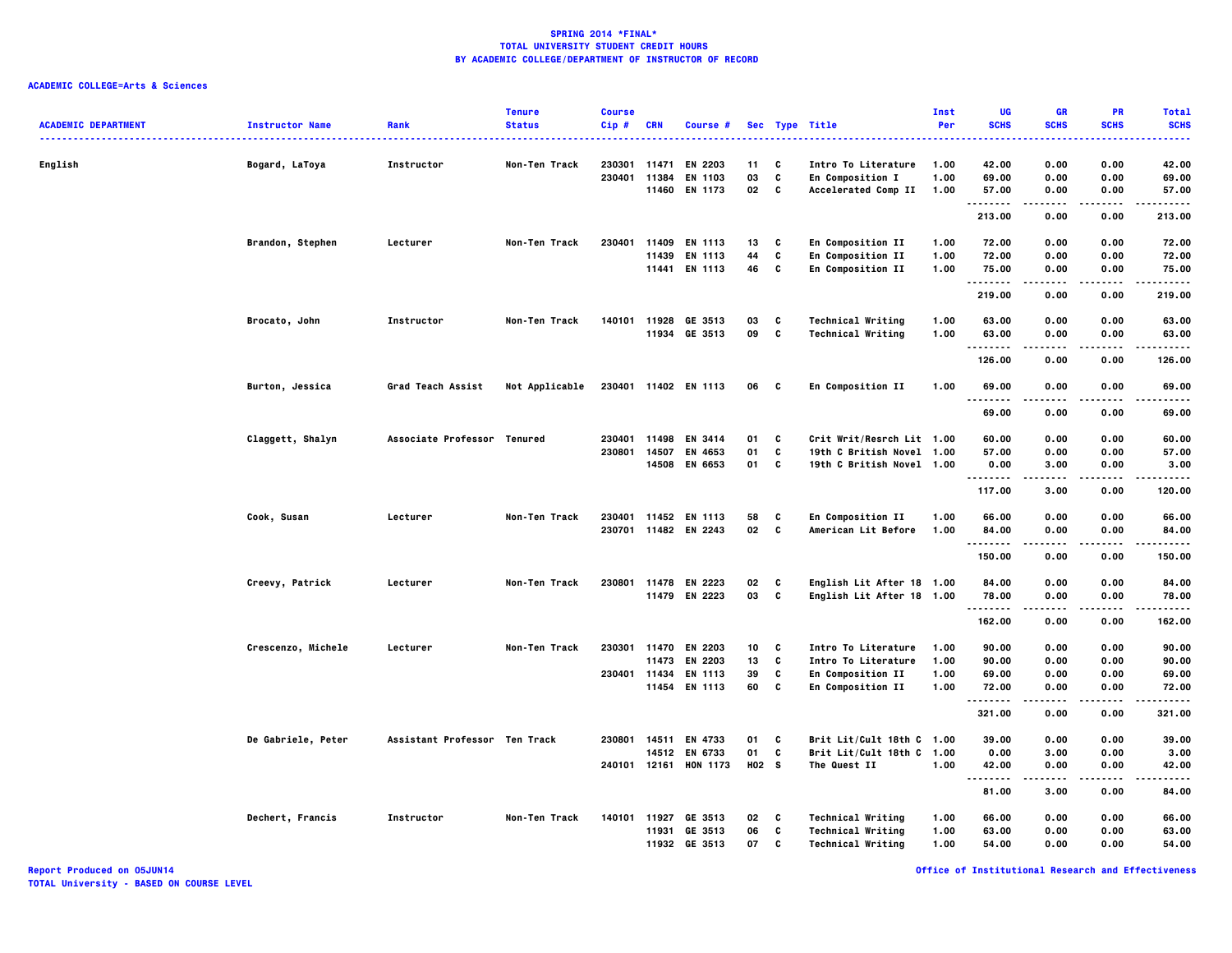### **ACADEMIC COLLEGE=Arts & Sciences**

| <b>ACADEMIC DEPARTMENT</b> | <b>Instructor Name</b>  | Rank                          | <b>Tenure</b><br><b>Status</b> | <b>Course</b><br>Cip# | <b>CRN</b> | Course #                 |          |              | Sec Type Title                            | Inst<br>Per  | UG<br><b>SCHS</b>       | GR<br><b>SCHS</b> | PR<br><b>SCHS</b> | <b>Total</b><br><b>SCHS</b> |
|----------------------------|-------------------------|-------------------------------|--------------------------------|-----------------------|------------|--------------------------|----------|--------------|-------------------------------------------|--------------|-------------------------|-------------------|-------------------|-----------------------------|
|                            |                         |                               |                                |                       |            |                          |          |              |                                           |              | .<br>183.00             | 0.00              | 0.00              | 183.00                      |
|                            |                         |                               |                                |                       |            |                          |          |              |                                           |              |                         |                   |                   |                             |
| English                    | Dodds, Lara             | Associate Professor Tenured   |                                | 230801                | 14509      | 11491 EN 2443<br>EN 6713 | 01<br>01 | C<br>c       | Intro To Sci Fiction<br>17th Cent Eng Lit | 1.00<br>1.00 | 45.00<br>0.00           | 0.00<br>6.00      | 0.00<br>0.00      | 45.00<br>6.00               |
|                            |                         |                               |                                |                       |            | 14510 EN 4713            | 01       | C            | 17th Cent Eng Lit                         | 1.00         | 42.00                   | 0.00              | 0.00              | 42.00                       |
|                            |                         |                               |                                |                       |            |                          |          |              |                                           |              |                         | .                 | .                 | .                           |
|                            |                         |                               |                                |                       |            |                          |          |              |                                           |              | 87.00                   | 6.00              | 0.00              | 93.00                       |
|                            | Doughty, Catherine      | Lecturer                      | Non-Ten Track                  | 230101 11378          |            | <b>EN 0103</b>           | 02       | C            | <b>Basic English</b>                      | 1.00         | 42.00                   | 0.00              | 0.00              | 42.00                       |
|                            |                         |                               |                                | 230401                | 11394      | EN 1103                  | 15       | C            | En Composition I                          | 1.00         | 63.00                   | 0.00              | 0.00              | 63.00                       |
|                            |                         |                               |                                |                       |            |                          |          |              |                                           |              | .<br>105.00             | 0.00              | 0.00              | .<br>105.00                 |
|                            | Fogle, Evelyn           | Assistant Professor Ten Track |                                |                       |            | 160102 11511 EN 4433     | 01       | C            | Approaches to TESOL                       | 1.00         | 48.00                   | 0.00              | 0.00              | 48.00                       |
|                            |                         |                               |                                |                       |            | 11512 EN 4443            | 01       | C            | English Syntax                            | 1.00         | 33.00                   | 0.00              | 0.00              | 33.00                       |
|                            |                         |                               |                                |                       | 11528      | EN 6433                  | 01       | c            | Approaches to TESOL                       | 1.00         | 0.00                    | 30.00             | 0.00              | 30.00                       |
|                            |                         |                               |                                |                       | 11529      | EN 6443                  | 01       | C            | English Syntax                            | 1.00         | 0.00<br>.               | 30.00             | 0.00              | 30.00<br>.                  |
|                            |                         |                               |                                |                       |            |                          |          |              |                                           |              | 81.00                   | 60.00             | 0.00              | 141.00                      |
|                            | Forsythe, Kiley         | Lecturer                      | Non-Ten Track                  | 230401                | 11398      | EN 1113                  | 02       | C            | En Composition II                         | 1.00         | 72.00                   | 0.00              | 0.00              | 72.00                       |
|                            |                         |                               |                                |                       |            | 11399 EN 1113            | 03       | C            | En Composition II                         | 1.00         | 63.00                   | 0.00              | 0.00              | 63.00                       |
|                            |                         |                               |                                |                       |            |                          |          |              |                                           |              | .<br>135.00             | -----<br>0.00     | .<br>0.00         | .<br>135.00                 |
|                            | Garner, William         | Lecturer                      | Non-Ten Track                  | 230401                |            | 11412 EN 1113            | 16       | C            | En Composition II                         | 1.00         | 72.00                   | 0.00              | 0.00              | 72.00                       |
|                            |                         |                               |                                |                       |            | 11429 EN 1113            | 34       | C            | En Composition II                         | 1.00         | 63.00                   | 0.00              | 0.00              | 63.00                       |
|                            |                         |                               |                                |                       |            |                          |          |              |                                           |              | .                       | -----             | .                 | .                           |
|                            |                         |                               |                                |                       |            |                          |          |              |                                           |              | 135.00                  | 0.00              | 0.00              | 135.00                      |
|                            | Gibson, Marie           | Lecturer                      | Non-Ten Track                  | 230401                | 11401      | <b>EN 1113</b>           | 05       | C            | En Composition II                         | 1.00         | 72.00                   | 0.00              | 0.00              | 72.00                       |
|                            |                         |                               |                                |                       |            | 11442 EN 1113            | 47       | c            | En Composition II                         | 1.00         | 63.00                   | 0.00              | 0.00              | 63.00                       |
|                            |                         |                               |                                |                       |            | 11445 EN 1113            | 51       | C            | En Composition II                         | 1.00         | 66.00                   | 0.00              | 0.00              | 66.00                       |
|                            |                         |                               |                                |                       |            |                          |          |              |                                           |              | .<br>201.00             | .<br>0.00         | .<br>0.00         | .<br>201.00                 |
|                            | Gordon, Jennifer        | Lecturer                      | Non-Ten Track                  | 230401                | 11405      | EN 1113                  | 09       | C            | En Composition II                         | 1.00         | 69.00                   | 0.00              | 0.00              | 69.00                       |
|                            |                         |                               |                                |                       |            | 11447 EN 1113            | 53       | c            | En Composition II                         | 1.00         | 69.00                   | 0.00              | 0.00              | 69.00                       |
|                            |                         |                               |                                |                       |            |                          |          |              |                                           |              | .<br>138.00             | 0.00              | 0.00              | .<br>138.00                 |
|                            |                         |                               |                                |                       |            |                          |          |              |                                           |              |                         |                   |                   |                             |
|                            | Grimes, John Aaron      | Grad Teach Assist             | Not Applicable                 |                       |            | 230401 11446 EN 1113     | 52       | $\mathbf{C}$ | En Composition II                         | 1.00         | 69.00<br>$\ddotsc$<br>. | 0.00              | 0.00              | 69.00                       |
|                            |                         |                               |                                |                       |            |                          |          |              |                                           |              | 69.00                   | 0.00              | 0.00              | 69.00                       |
|                            | <b>Hagenston, Becky</b> | Associate Professor Tenured   |                                | 230501                | 15599      | <b>EN 3303</b>           | 06       | C            | Creative Writing                          | 1.00         | 45.00                   | 0.00              | 0.00              | 45.00                       |
|                            |                         |                               |                                | 239999                | 11500      | EN 3513                  | 01       | C            | <b>Women and Literature</b>               | 1.00         | 33.00                   | 0.00              | 0.00              | 33.00                       |
|                            |                         |                               |                                |                       | 15186      | <b>EN 8000</b>           | 01       | D            | Research / Thesis                         | 1.00         | 0.00<br>.               | 6.00              | 0.00              | 6.00                        |
|                            |                         |                               |                                |                       |            |                          |          |              |                                           |              | 78.00                   | 6.00              | 0.00              | 84.00                       |
|                            | Hanshaw, Shirley        | Associate Professor Tenured   |                                |                       |            | 050201 14437 AAS 4343    | 01       | C            | African American Lit 1.00                 |              | 6.00                    | 0.00              | 0.00              | 6.00                        |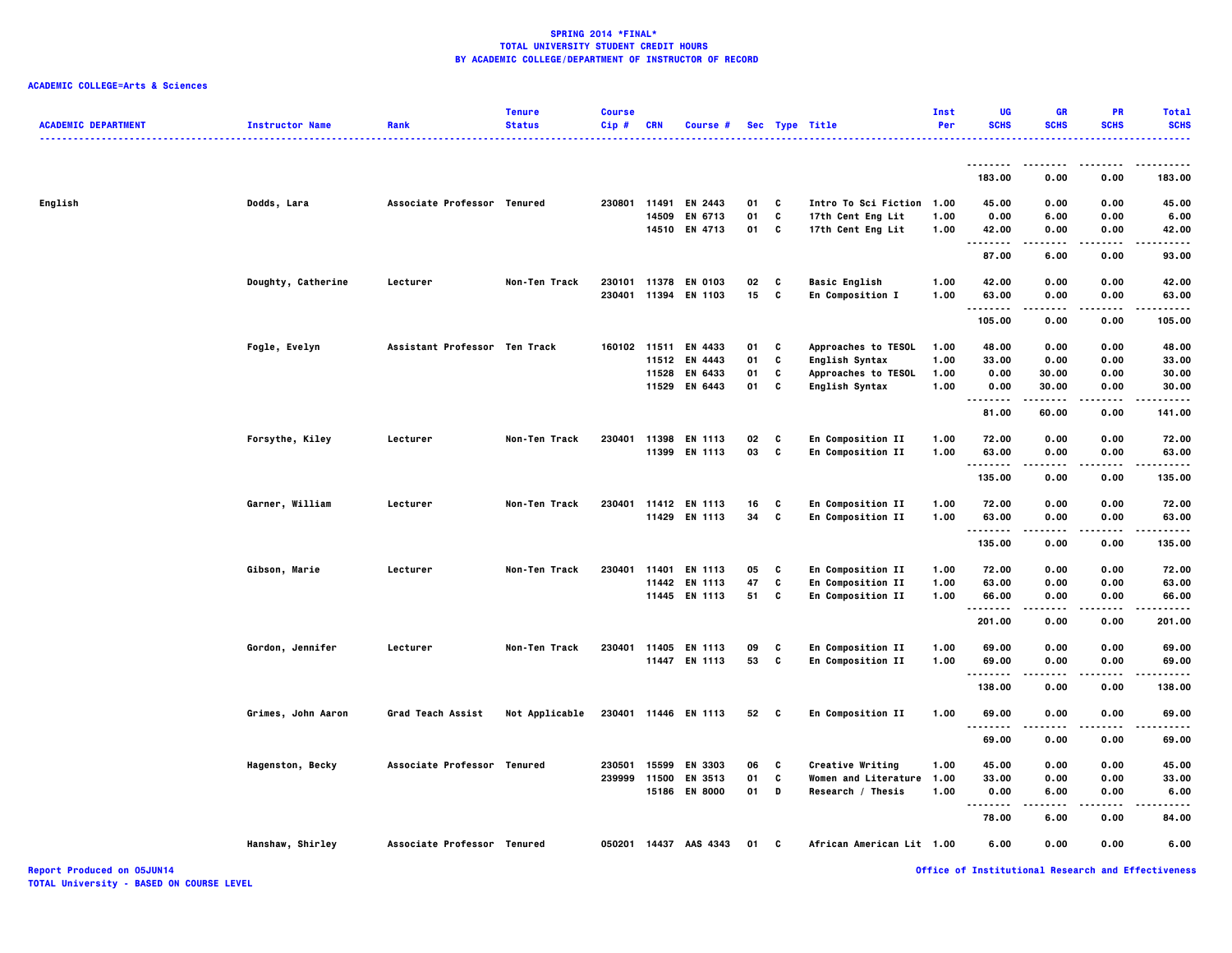### **ACADEMIC COLLEGE=Arts & Sciences**

| <b>ACADEMIC DEPARTMENT</b> | <b>Instructor Name</b>           | Rank                          | <b>Tenure</b><br><b>Status</b> | <b>Course</b><br>$Cip$ # | <b>CRN</b>   | <b>Course #</b>      |         |              | Sec Type Title<br>--------------- | Inst<br>Per | UG<br><b>SCHS</b> | <b>GR</b><br><b>SCHS</b> | PR<br><b>SCHS</b> | <b>Total</b><br><b>SCHS</b><br>----- |
|----------------------------|----------------------------------|-------------------------------|--------------------------------|--------------------------|--------------|----------------------|---------|--------------|-----------------------------------|-------------|-------------------|--------------------------|-------------------|--------------------------------------|
| English                    | Hanshaw, Shirley                 | Associate Professor Tenured   |                                |                          | 230401 11497 | EN 3313              | 01      | C            | Writing for the Work 1.00         |             | 45.00             | 0.00                     | 0.00              | 45.00                                |
|                            |                                  |                               |                                | 230701                   | 14506        | EN 6343              | 01      | C            | African American Lit 1.00         |             | 0.00              | 15.00                    | 0.00              | 15.00                                |
|                            |                                  |                               |                                | 239999                   | 14438        | EN 4343              | 01      | C            | African American Lit 1.00         |             | 39.00<br>.        | 0.00<br>-----            | 0.00<br>.         | 39.00<br>.                           |
|                            |                                  |                               |                                |                          |              |                      |         |              |                                   |             | 90.00             | 15.00                    | 0.00              | 105.00                               |
|                            | Harmon Threatt, Elizabe Lecturer |                               | Non-Ten Track                  |                          |              | 230401 13508 EN 3313 | 201 C   |              | Writing for the Work 1.00         |             | 48.00<br>.        | 0.00                     | 0.00              | 48.00                                |
|                            |                                  |                               |                                |                          |              |                      |         |              |                                   |             | 48.00             | 0.00                     | 0.00              | 48.00                                |
|                            | Henshaw, Chelsea                 | Lecturer                      | Non-Ten Track                  |                          |              | 230401 11421 EN 1113 | 25      | - C          | En Composition II                 | 1.00        | 63.00             | 0.00                     | 0.00              | 63.00                                |
|                            |                                  |                               |                                |                          |              |                      |         |              |                                   |             | .<br>63.00        | .<br>0.00                | 0.00              | .<br>63.00                           |
|                            | Herd, Wendy                      | Assistant Professor Ten Track |                                | 160102                   | 10204        | AN 4403              | 01      | C            | Intro To Linguistics 1.00         |             | 9.00              | 0.00                     | 0.00              | 9.00                                 |
|                            |                                  |                               |                                |                          | 11507        | EN 4403              | 01      | C            | Intro To Linguistics 1.00         |             | 45.00             | 0.00                     | 0.00              | 45.00                                |
|                            |                                  |                               |                                |                          | 14161        | AN 2403              | 01      | C            | Intro to Study of La 1.00         |             | 24.00             | 0.00                     | 0.00              | 24.00                                |
|                            |                                  |                               |                                |                          | 14162        | EN 2403              | 01      | C            | Intro to Study of La 1.00         |             | 36.00             | 0.00                     | 0.00              | 36.00                                |
|                            |                                  |                               |                                |                          |              | 14414 EN 6403        | $201$ C |              | Intro To Linguistics 1.00         |             | 0.00              | 3.00                     | 0.00              | 3.00                                 |
|                            |                                  |                               |                                |                          |              |                      |         |              |                                   |             | .<br>114.00       | .<br>3.00                | $- - -$<br>0.00   | .<br>117.00                          |
|                            | Hogan, Carolyn                   | Grad Teach Assist             | Not Applicable                 |                          |              | 230401 11433 EN 1113 | 38 C    |              | En Composition II                 | 1.00        | 69.00<br>$\cdots$ | 0.00                     | 0.00              | 69.00                                |
|                            |                                  |                               |                                |                          |              |                      |         |              |                                   |             | 69.00             | 0.00                     | 0.00              | 69.00                                |
|                            | Jefferson-James, Latoya Lecturer |                               | Non-Ten Track                  | 050201                   | 10004        | AAS 1063             | 03      | C            | Intro to African Ame              | 1.00        | 147.00            | 0.00                     | 0.00              | 147.00                               |
|                            |                                  |                               |                                | 230701                   |              | 14435 AAS 2363       | 01      | C            | Intro AFAM Lit                    | 1.00        | 39.00             | 0.00                     | 0.00              | 39.00                                |
|                            |                                  |                               |                                |                          |              | 14436 EN 2363        | 01 C    |              | Intro AFAM Lit                    | 1.00        | 48.00             | 0.00                     | 0.00              | 48.00                                |
|                            |                                  |                               |                                |                          |              |                      |         |              |                                   |             | .<br>234.00       | -----<br>0.00            | .<br>0.00         | .<br>234.00                          |
|                            | Johnson, Holly                   | Associate Professor Tenured   |                                |                          |              | 230801 14517 EN 8513 | 01      | <b>S</b>     | Stu En Lit To 1485                | 1.00        | 0.00<br>.         | 30.00                    | 0.00              | 30.00<br>.                           |
|                            |                                  |                               |                                |                          |              |                      |         |              |                                   |             | 0.00              | 30.00                    | 0.00              | 30.00                                |
|                            | Kardos, Michael                  | Associate Professor Tenured   |                                |                          |              | 230501 11496 EN 3303 | 04      | C            | Creative Writing                  | 1.00        | 33.00             | 0.00                     | 0.00              | 33.00                                |
|                            |                                  |                               |                                |                          |              | 11524 EN 6313        | 01      | c            | Craft Of Fiction                  | 1.00        | 0.00              | 33.00                    | 0.00              | 33.00                                |
|                            |                                  |                               |                                | 239999                   | 11505        | EN 4313              | 01      | C            | Craft Of Fiction                  | 1.00        | 3.00              | 0.00                     | 0.00              | 3.00                                 |
|                            |                                  |                               |                                |                          | 15183        | <b>EN 7000</b>       | 01      | $\mathbf{I}$ | Directed Individual               | 1.00        | 0.00              | 3.00                     | 0.00              | 3.00                                 |
|                            |                                  |                               |                                |                          | 15184        | <b>EN 7000</b>       | 02      | л.           | Directed Individual               | 1.00        | 0.00              | 3.00                     | 0.00              | 3.00                                 |
|                            |                                  |                               |                                |                          |              | 15185 EN 7000        | 03      | $\mathbf{I}$ | Directed Individual               | 1.00        | 0.00              | 3.00                     | 0.00              | 3.00                                 |
|                            |                                  |                               |                                |                          |              |                      |         |              |                                   |             | .<br>36.00        | .<br>42.00               | $- - - -$<br>0.00 | -----<br>78.00                       |
|                            | Kastner, Stacy                   | Assistant Professor Ten Track |                                |                          |              | 131305 11504 EN 4233 | 01      | C            | Composition Pedogogy 1.00         |             | 9.00              | 0.00                     | 0.00              | 9.00                                 |
|                            |                                  |                               |                                |                          | 11523        | EN 6233              | 01      | C            | Composition Pedagogy 1.00         |             | 0.00              | 6.00                     | 0.00              | 6.00                                 |
|                            |                                  |                               |                                |                          |              | 230401 11459 EN 1173 | 01      | C            | Accelerated Comp II               | 1.00        | 48.00             | 0.00                     | 0.00              | 48.00                                |
|                            |                                  |                               |                                |                          |              |                      |         |              |                                   |             | .<br>57.00        | .<br>6.00                | $- - - -$<br>0.00 | -----<br>63.00                       |
|                            | Kelley, James                    | Associate Professor Tenured   |                                | 230101                   |              | 13505 EN 1111        | $201$ C |              | <b>English Studies</b>            | 1.00        | 2.00              | 0.00                     | 0.00              | 2.00                                 |
|                            |                                  |                               |                                | 230401                   |              | 14045 EN 3414        | $201$ C |              | Crit Writ/Resrch Lit 1.00         |             | 16.00             | 0.00                     | 0.00              | 16.00                                |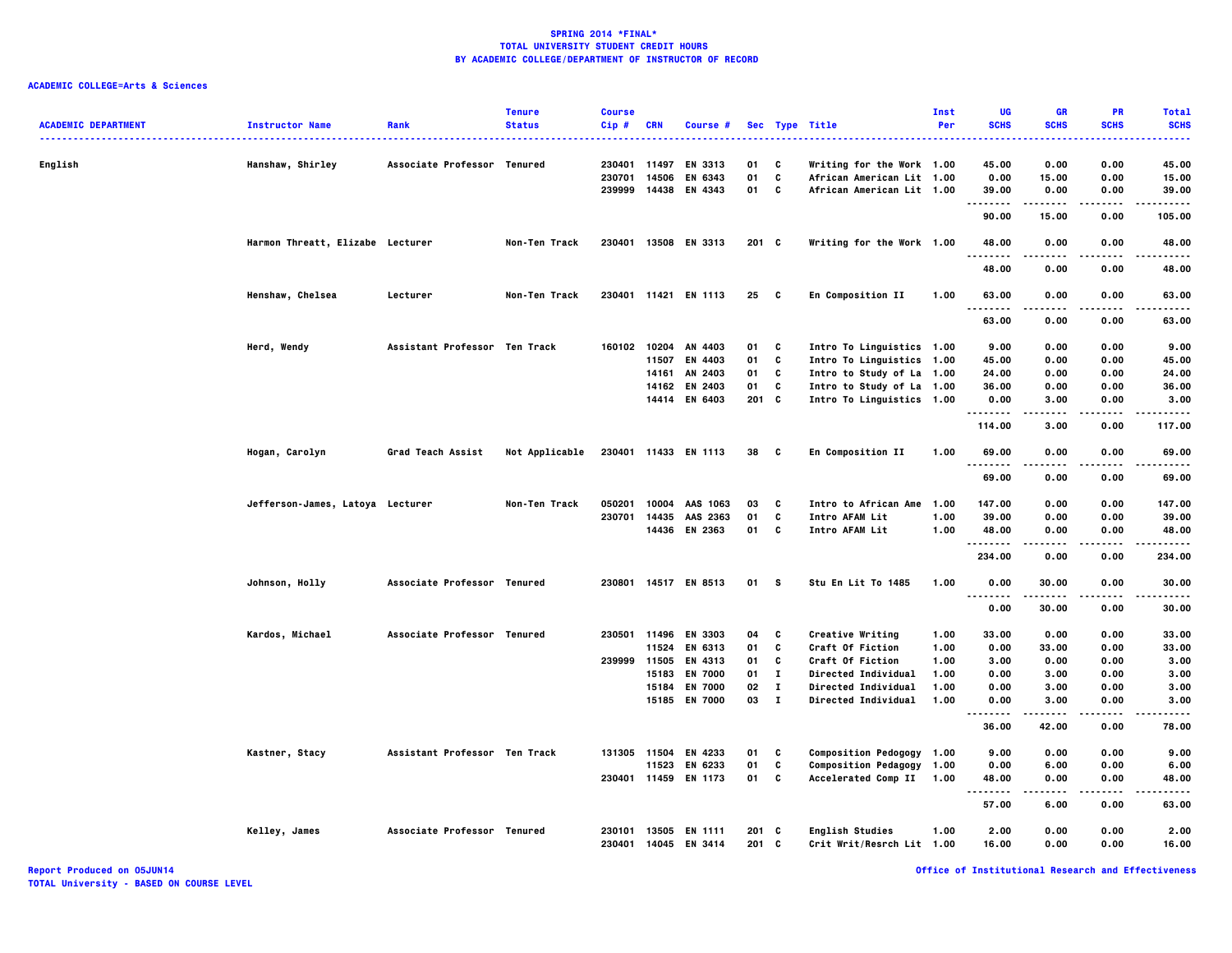|                            |                        |                             | <b>Tenure</b>  | <b>Course</b> |            |                                 |          |              |                                           | <b>Inst</b>  | UG               | <b>GR</b>         | PR                | <b>Total</b>         |
|----------------------------|------------------------|-----------------------------|----------------|---------------|------------|---------------------------------|----------|--------------|-------------------------------------------|--------------|------------------|-------------------|-------------------|----------------------|
| <b>ACADEMIC DEPARTMENT</b> | <b>Instructor Name</b> | Rank                        | <b>Status</b>  | Cip#          | <b>CRN</b> | Course #                        |          |              | Sec Type Title<br>.                       | Per          | <b>SCHS</b><br>. | <b>SCHS</b>       | <b>SCHS</b>       | <b>SCHS</b><br>----- |
| English                    | Kelley, James          | Associate Professor Tenured |                | 230701        | 14066      | EN 6343                         | 201 C    |              | African American Lit 1.00                 |              | 0.00             | 9.00              | 0.00              | 9.00                 |
|                            |                        |                             |                | 239999        | 13513      | EN 4353                         | 201 C    |              | Critical Theory Sinc 1.00                 |              | 18.00            | 0.00              | 0.00              | 18.00                |
|                            |                        |                             |                |               | 13520      | EN 6353                         | 201      | c            | Critical Theory Sinc 1.00                 |              | 0.00             | 3.00              | 0.00              | 3.00                 |
|                            |                        |                             |                |               |            | 14065 EN 4343                   | 201 C    |              | African American Lit 1.00                 |              | 33.00            | 0.00              | 0.00              | 33.00                |
|                            |                        |                             |                |               |            |                                 |          |              |                                           |              | <br>69.00        | .<br>12.00        | $- - - -$<br>0.00 | -----<br>81.00       |
|                            | Kimbrough, Courtney    | Instructor                  | Non-Ten Track  | 230301 11461  |            | EN 2203                         | 01       | C            | Intro To Literature                       | 1.00         | 87.00            | 0.00              | 0.00              | 87.00                |
|                            |                        |                             |                | 230401        | 11391      | EN 1103                         | 11       | C            | En Composition I                          | 1.00         | 66.00            | 0.00              | 0.00              | 66.00                |
|                            |                        |                             |                |               | 11395      | EN 1103                         | 16       | C            | En Composition I                          | 1.00         | 69.00            | 0.00              | 0.00              | 69.00                |
|                            |                        |                             |                |               |            | 239999 16471 EN 4000            | 06       | $\mathbf{I}$ | <b>Directed Individual</b>                | 1.00         | 1.00             | 0.00              | 0.00              | 1.00                 |
|                            |                        |                             |                |               |            |                                 |          |              |                                           |              | .<br>223.00      | -----<br>0.00     | .<br>0.00         | .<br>223.00          |
|                            | Leonard, Ashley        | Instructor                  | Non-Ten Track  | 230401        | 11428      | <b>EN 1113</b>                  | 33       | C            | En Composition II                         | 1.00         | 66.00            | 0.00              | 0.00              | 66.00                |
|                            |                        |                             |                |               |            | 239999 11492 EN 2503            | 01       | c            | <b>Teaching Grammar</b>                   | 1.00         | 216.00           | 0.00              | 0.00              | 216.00               |
|                            |                        |                             |                |               |            |                                 |          |              |                                           |              | .<br>282.00      | $- - - -$<br>0.00 | ----<br>0.00      | .<br>282.00          |
|                            |                        | Associate Professor Tenured |                | 230701 11481  |            | EN 2243                         | 01       | C            |                                           | 1.00         |                  |                   | 0.00              | 42.00                |
|                            | Little, Matthew        |                             |                | 231101 11503  |            | EN 4223                         | 01       | C            | American Lit Before<br>Prin Legal Writing | 1.00         | 42.00<br>54.00   | 0.00<br>0.00      | 0.00              | 54.00                |
|                            |                        |                             |                |               |            |                                 |          |              |                                           |              | .                |                   |                   |                      |
|                            |                        |                             |                |               |            |                                 |          |              |                                           |              | 96.00            | 0.00              | 0.00              | 96.00                |
|                            | Lockhart, Cory         | Lecturer                    | Non-Ten Track  | 230401        |            | 11419 EN 1113                   | 23       | C            | En Composition II                         | 1.00         | 69.00            | 0.00              | 0.00              | 69.00                |
|                            |                        |                             |                |               |            | 11450 EN 1113                   | 56       | C            | En Composition II                         | 1.00         | 66.00<br>.       | 0.00              | 0.00<br>.         | 66.00<br>.           |
|                            |                        |                             |                |               |            |                                 |          |              |                                           |              | 135.00           | 0.00              | 0.00              | 135.00               |
|                            | Long, Jeffrey          | Lecturer                    | Non-Ten Track  | 230401        |            | 11413 EN 1113                   | 17       | C            | En Composition II                         | 1.00         | 69.00            | 0.00              | 0.00              | 69.00                |
|                            |                        |                             |                |               |            | 11430 EN 1113                   | 35       | C            | En Composition II                         | 1.00         | 63.00            | 0.00              | 0.00              | 63.00                |
|                            |                        |                             |                |               |            |                                 |          |              |                                           |              | <br>132.00       | .<br>0.00         | 0.00              | .<br>132.00          |
|                            |                        |                             |                |               |            |                                 |          |              |                                           |              |                  |                   |                   |                      |
|                            | Lyons, Richard         | Professor                   | Tenured        |               | 14505      | 230501 11495 EN 3303<br>EN 3303 | 03<br>05 | C<br>C       | Creative Writing<br>Creative Writing      | 1.00<br>1.00 | 39.00<br>33.00   | 0.00<br>0.00      | 0.00<br>0.00      | 39.00<br>33.00       |
|                            |                        |                             |                | 239999 14180  |            | EN 4990                         | 01       | C            | Special Topic In EN                       | 1.00         | 45.00            | 0.00              | 0.00              | 45.00                |
|                            |                        |                             |                |               |            |                                 |          |              |                                           |              | .                |                   |                   | .                    |
|                            |                        |                             |                |               |            |                                 |          |              |                                           |              | 117.00           | 0.00              | 0.00              | 117.00               |
|                            | Marsh, Kelly           | Associate Professor Tenured |                | 230301 11489  |            | EN 2283                         | 01       | C            | World Literature Aft 1.00                 |              | 72.00            | 0.00              | 0.00              | 72.00                |
|                            |                        |                             |                | 230701 11490  |            | EN 2434                         | 01       | B            | Literature And Film                       | 1.00         | 76.00            | 0.00              | 0.00              | 76.00                |
|                            |                        |                             |                |               |            | 239999 15188 EN 8000            | 03       | D            | Research / Thesis                         | 1.00         | 0.00<br>.        | 3.00<br>.         | 0.00              | 3.00<br>.            |
|                            |                        |                             |                |               |            |                                 |          |              |                                           |              | 148.00           | 3.00              | 0.00              | 151.00               |
|                            | Mastley, Carrie        | Grad Teach Assist           | Not Applicable |               |            | 230401 11431 EN 1113            | 36 C     |              | En Composition II                         | 1.00         | 69.00<br>.       | 0.00              | 0.00<br>$- - -$   | 69.00<br>.           |
|                            |                        |                             |                |               |            |                                 |          |              |                                           |              | 69.00            | 0.00              | 0.00              | 69.00                |
|                            | Mattison, Suzanne      | Lecturer                    | Non-Ten Track  | 230401        |            | 11406 EN 1113                   | 10       | C            | En Composition II                         | 1.00         | 69.00            | 0.00              | 0.00              | 69.00                |
|                            |                        |                             |                |               |            | 11407 EN 1113                   | 11       | C            | En Composition II                         | 1.00         | 72.00            | 0.00              | 0.00              | 72.00                |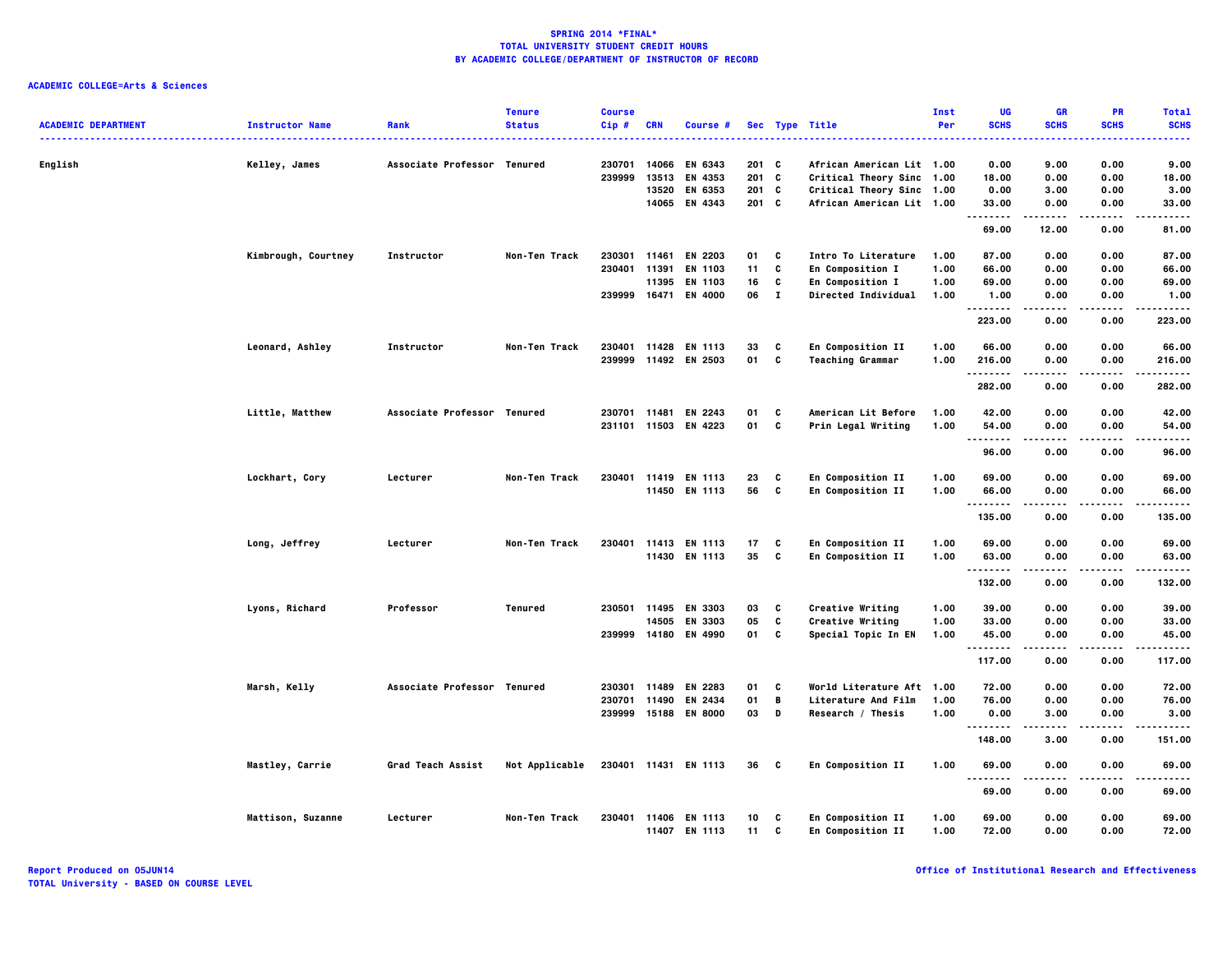| <b>ACADEMIC DEPARTMENT</b> | <b>Instructor Name</b> | Rank                          | <b>Tenure</b><br><b>Status</b> | <b>Course</b><br>Cip# | CRN          | Course #                              |                 |        | Sec Type Title                       | Inst<br>Per  | UG<br><b>SCHS</b>   | <b>GR</b><br><b>SCHS</b> | PR<br><b>SCHS</b>        | <b>Total</b><br><b>SCHS</b> |
|----------------------------|------------------------|-------------------------------|--------------------------------|-----------------------|--------------|---------------------------------------|-----------------|--------|--------------------------------------|--------------|---------------------|--------------------------|--------------------------|-----------------------------|
|                            |                        |                               |                                |                       |              |                                       |                 |        |                                      |              | .                   |                          |                          |                             |
|                            |                        |                               |                                |                       |              |                                       |                 |        |                                      |              | 141.00              | 0.00                     | 0.00                     | 141.00                      |
| English                    | McCool, Brenda         | Lecturer                      | Non-Ten Track                  |                       |              | 230401 11382 EN 1103<br>11390 EN 1103 | 01<br>10        | C<br>C | En Composition I<br>En Composition I | 1.00<br>1.00 | 63.00<br>63.00<br>. | 0.00<br>0.00<br>.        | 0.00<br>0.00<br>$\cdots$ | 63.00<br>63.00<br>.         |
|                            |                        |                               |                                |                       |              |                                       |                 |        |                                      |              | 126.00              | 0.00                     | 0.00                     | 126.00                      |
|                            | Mordecki, Rachel       | Grad Teach Assist             | Not Applicable                 |                       |              | 230401 11423 EN 1113                  | 27 C            |        | En Composition II                    | 1.00         | 69.00               | 0.00                     | 0.00                     | 69.00                       |
|                            |                        |                               |                                |                       |              |                                       |                 |        |                                      |              | 69.00               | 0.00                     | 0.00                     | 69.00                       |
|                            | Morgan, Matthew        | Grad Teach Assist             | Not Applicable                 |                       |              | 230401 11453 EN 1113                  | 59 C            |        | En Composition II                    | 1.00         | 60.00               | 0.00                     | 0.00                     | 60.00                       |
|                            |                        |                               |                                |                       |              |                                       |                 |        |                                      |              | 60.00               | 0.00                     | 0.00                     | 60.00                       |
|                            | Moseley, Jessica       | Grad Teach Assist             | Not Applicable                 |                       |              | 230401 11415 EN 1113                  | 19 C            |        | En Composition II                    | 1.00         | 69.00<br>.          | 0.00<br>$- - - -$        | 0.00<br>----             | 69.00<br>-----              |
|                            |                        |                               |                                |                       |              |                                       |                 |        |                                      |              | 69.00               | 0.00                     | 0.00                     | 69.00                       |
|                            | 0'Neill, Bonnie        | Assistant Professor Ten Track |                                |                       |              | 230401 11499 EN 3414                  | 02 <sub>c</sub> |        | Crit Writ/Resrch Lit 1.00            |              | 48.00<br>.          | 0.00                     | 0.00                     | 48.00                       |
|                            |                        |                               |                                |                       |              |                                       |                 |        |                                      |              | 48.00               | 0.00                     | 0.00                     | 48.00                       |
|                            | Olson, Peter           | Lecturer                      | Non-Ten Track                  | 230401                |              | 13710 EN 1113                         | 501 C           |        | En Composition II                    | 1.00         | 36.00               | 0.00                     | 0.00                     | 36.00                       |
|                            |                        |                               |                                |                       |              | 13712 EN 3313                         | 501 C           |        | Writing for the Work 1.00            |              | 30.00               | 0.00                     | 0.00                     | 30.00                       |
|                            |                        |                               |                                |                       | 230701 11487 | EN 2253                               | 05 C            |        | American Lit After 1 1.00            |              | 72.00               | 0.00                     | 0.00                     | 72.00                       |
|                            |                        |                               |                                |                       |              | 230801 13711 EN 2223                  | 501 C           |        | English Lit After 18 1.00            |              | 39.00<br>           | 0.00                     | 0.00<br>$- - - -$        | 39.00<br>----               |
|                            |                        |                               |                                |                       |              |                                       |                 |        |                                      |              | 177.00              | 0.00                     | 0.00                     | 177.00                      |
|                            | Parks, Jalesa          | Grad Teach Assist             | Not Applicable                 |                       |              | 230401 11404 EN 1113                  | 08              | C      | <b>En Composition II</b>             | 1.00         | 72.00<br>.          | 0.00<br>.                | 0.00<br>----             | 72.00<br>.                  |
|                            |                        |                               |                                |                       |              |                                       |                 |        |                                      |              | 72.00               | 0.00                     | 0.00                     | 72.00                       |
|                            | Parr, Susan            | Lecturer                      | Non-Ten Track                  |                       |              | 230401 11393 EN 1103                  | 13              | C      | En Composition I                     | 1.00         | 60.00               | 0.00                     | 0.00                     | 60.00                       |
|                            |                        |                               |                                |                       |              | 11417 EN 1113                         | 21 C            |        | En Composition II                    | 1.00         | 72.00<br>.          | 0.00                     | 0.00                     | 72.00<br>$- - - -$          |
|                            |                        |                               |                                |                       |              |                                       |                 |        |                                      |              | 132.00              | 0.00                     | 0.00                     | 132.00                      |
|                            | Pierce, Catherine      | Associate Professor Tenured   |                                |                       |              | 230501 11493 EN 3303                  | 01              | C      | Creative Writing                     | 1.00         | 45.00               | 0.00                     | 0.00                     | 45.00                       |
|                            |                        |                               |                                |                       |              | 11494 EN 3303                         | 02              | C      | Creative Writing                     | 1.00         | 42.00               | 0.00                     | 0.00                     | 42.00                       |
|                            |                        |                               |                                |                       |              | 239999 15187 EN 8000                  | 02              | D      | Research / Thesis                    | 1.00         | 0.00<br>.           | 3.00<br>.                | 0.00<br>.                | 3.00<br>.                   |
|                            |                        |                               |                                |                       |              |                                       |                 |        |                                      |              | 87.00               | 3.00                     | 0.00                     | 90.00                       |
|                            | Pizer, Ginger          | Assistant Professor Ten Track |                                |                       |              | 160102 11508 EN 4413                  | 01              | C      | Hist Of The Eng Lang 1.00            |              | 30.00               | 0.00                     | 0.00                     | 30.00                       |
|                            |                        |                               |                                |                       | 11527        | EN 6413                               | 01              | C      | Hist Of The Eng Lang                 | 1.00         | 0.00                | 6.00                     | 0.00                     | 6.00                        |
|                            |                        |                               |                                |                       | 451101 10205 | AN 4633                               | 01              | c      | Language & Society                   | 1.00         | 21.00               | 0.00                     | 0.00                     | 21.00                       |
|                            |                        |                               |                                |                       | 11517        | EN 4633                               | 01              | C      | Language & Society                   | 1.00         | 18.00               | 0.00                     | 0.00                     | 18.00                       |
|                            |                        |                               |                                |                       |              | 11533 EN 6633                         | 01              | c      | Language & Society                   | 1.00         | 0.00                | 6.00                     | 0.00                     | 6.00                        |
|                            |                        |                               |                                |                       | 13260        | SO 4633                               | 01              | c      | Language & Society                   | 1.00         | 9.00                | 0.00                     | 0.00                     | 9.00                        |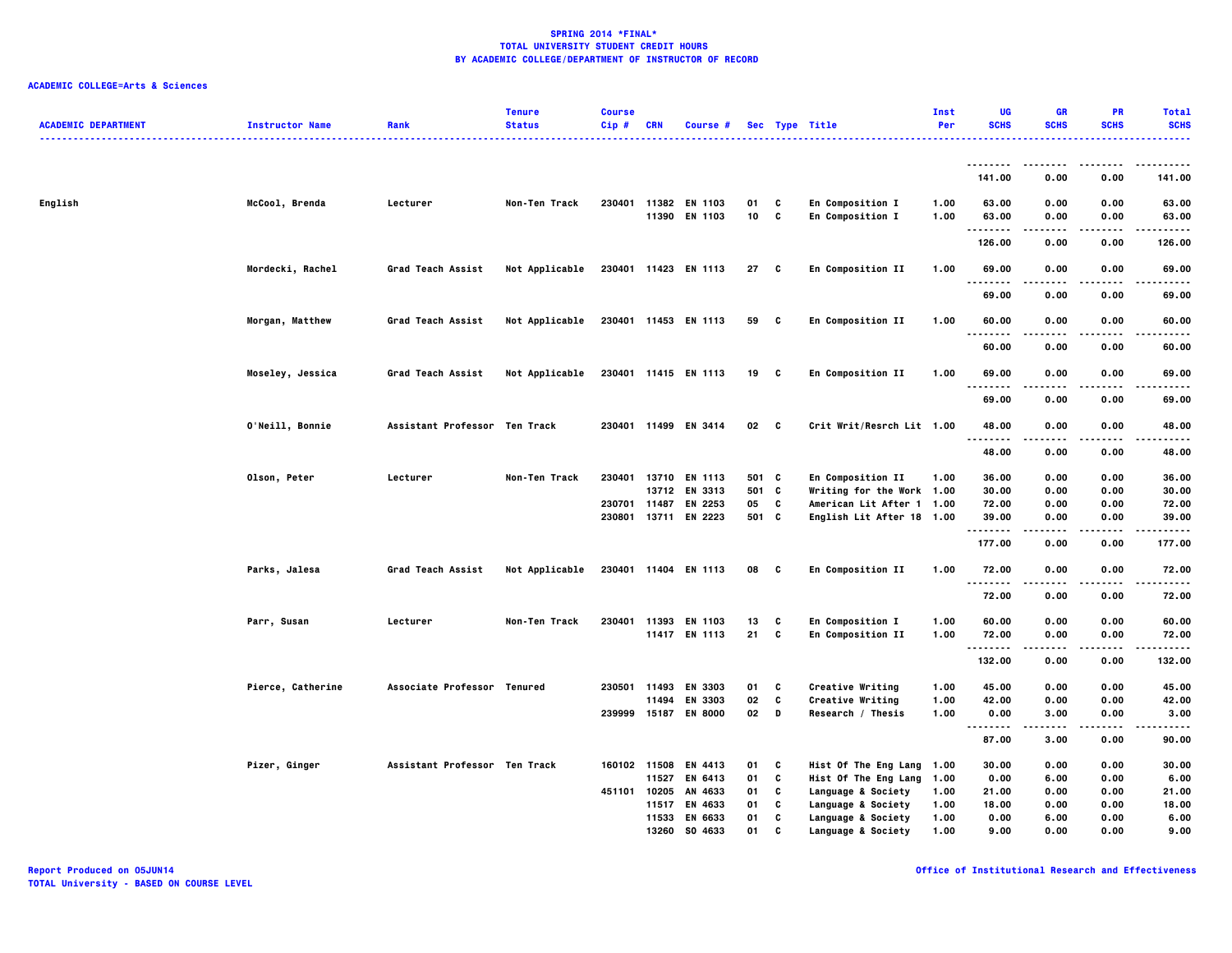| <b>ACADEMIC DEPARTMENT</b> | <b>Instructor Name</b> | Rank                          | <b>Tenure</b><br><b>Status</b> | <b>Course</b><br>Cip# | CRN          | Course #                 |          |              | Sec Type Title                                         | Inst<br>Per | <b>UG</b><br><b>SCHS</b> | <b>GR</b><br><b>SCHS</b> | <b>PR</b><br><b>SCHS</b> | <b>Total</b><br><b>SCHS</b><br>. |
|----------------------------|------------------------|-------------------------------|--------------------------------|-----------------------|--------------|--------------------------|----------|--------------|--------------------------------------------------------|-------------|--------------------------|--------------------------|--------------------------|----------------------------------|
|                            |                        |                               |                                |                       |              |                          |          |              |                                                        |             | --------                 | .                        | .                        | .                                |
|                            |                        |                               |                                |                       |              |                          |          |              |                                                        |             | 78.00                    | 12.00                    | 0.00                     | 90.00                            |
| English                    | Price, Marty           | Instructor                    | Non-Ten Track                  |                       |              | 230701 11485 EN 2253     | 02       | C            | American Lit After 1 1.00                              |             | 87.00                    | 0.00                     | 0.00                     | 87.00                            |
|                            |                        |                               |                                | 230801                | 11474        | EN 2213<br>11477 EN 2213 | 01<br>04 | C<br>C       | English Lit Before 1 1.00<br>English Lit Before 1 1.00 |             | 60.00<br>72.00           | 0.00<br>0.00             | 0.00<br>0.00             | 60.00<br>72.00                   |
|                            |                        |                               |                                |                       |              |                          |          |              |                                                        |             | .<br>219.00              | .<br>0.00                | ----<br>0.00             | .<br>219.00                      |
|                            |                        |                               |                                |                       |              |                          |          |              |                                                        |             |                          |                          |                          |                                  |
|                            | Raymond, Richard       | Professor                     | Tenured                        | 230701                | 11483        | EN 2243                  | 03       | c            | American Lit Before                                    | 1.00        | 66.00                    | 0.00                     | 0.00                     | 66.00                            |
|                            |                        |                               |                                | 239999                | 15178        | <b>EN 4000</b>           | 01       | $\mathbf{I}$ | Directed Individual                                    | 1.00        | 3.00                     | 0.00                     | 0.00                     | 3.00                             |
|                            |                        |                               |                                |                       | 16260        | <b>EN 4000</b>           | 02       | $\mathbf{I}$ | <b>Directed Individual</b>                             | 1.00        | 1.00                     | 0.00                     | 0.00                     | 1.00                             |
|                            |                        |                               |                                |                       | 16288        | EN 4000                  | 03       | $\mathbf{I}$ | <b>Directed Individual</b>                             | 1.00        | 1.00<br>.                | 0.00<br>$- - - -$        | 0.00<br>----             | 1.00<br>$- - - -$                |
|                            |                        |                               |                                |                       |              |                          |          |              |                                                        |             | 71.00                    | 0.00                     | 0.00                     | 71.00                            |
|                            | Redd, James            | Lecturer                      | Non-Ten Track                  | 230401                | 11411        | <b>EN 1113</b>           | 15       | C            | En Composition II                                      | 1.00        | 66.00                    | 0.00                     | 0.00                     | 66.00                            |
|                            |                        |                               |                                |                       |              | 11416 EN 1113            | 20       | C            | <b>En Composition II</b>                               | 1.00        | 69.00                    | 0.00                     | 0.00                     | 69.00                            |
|                            |                        |                               |                                |                       |              | 11422 EN 1113            | 26       | C            | <b>En Composition II</b>                               | 1.00        | 72.00                    | 0.00                     | 0.00                     | 72.00                            |
|                            |                        |                               |                                |                       |              |                          |          |              |                                                        |             | .<br>207.00              | 0.00                     | 0.00                     | $- - - -$<br>207.00              |
|                            | Robinson, Kristopher   | Lecturer                      | Non-Ten Track                  | 230401                | 11420        | <b>EN 1113</b>           | 24       | C            | <b>En Composition II</b>                               | 1.00        | 75.00                    | 0.00                     | 0.00                     | 75.00                            |
|                            |                        |                               |                                |                       |              | 11424 EN 1113            | 29       | C            | En Composition II                                      | 1.00        | 69.00                    | 0.00                     | 0.00                     | 69.00                            |
|                            |                        |                               |                                |                       |              |                          |          |              |                                                        |             | .<br>144.00              | .<br>0.00                | $\cdots$<br>0.00         | .<br>144.00                      |
|                            |                        | Lecturer                      | Non-Ten Track                  | 230401                |              | 11418 EN 1113            | 22       | C            |                                                        | 1.00        | 72.00                    | 0.00                     | 0.00                     | 72.00                            |
|                            | Salter, Katherine      |                               |                                |                       | 11437        | <b>EN 1113</b>           | 42       | C            | En Composition II<br>En Composition II                 | 1.00        | 72.00                    | 0.00                     | 0.00                     | 72.00                            |
|                            |                        |                               |                                |                       |              | 11440 EN 1113            | 45       | C            | En Composition II                                      | 1.00        | 69.00                    | 0.00                     | 0.00                     | 69.00                            |
|                            |                        |                               |                                |                       |              |                          |          |              |                                                        |             | .<br>213.00              | .<br>0.00                | $- - - -$<br>0.00        | .<br>213.00                      |
|                            |                        |                               |                                |                       |              |                          |          |              |                                                        |             |                          |                          |                          |                                  |
|                            | Sanders, Shelly        | Instructor                    | Non-Ten Track                  |                       | 230301 11467 | EN 2203                  | 07       | C            | Intro To Literature                                    | 1.00        | 84.00                    | 0.00                     | 0.00                     | 84.00                            |
|                            |                        |                               |                                |                       |              | 230401 11408 EN 1113     | $12$ C   |              | En Composition II                                      | 1.00        | 72.00                    | 0.00                     | 0.00                     | 72.00                            |
|                            |                        |                               |                                |                       |              |                          |          |              |                                                        |             | --------<br>156.00       | -----<br>0.00            | .<br>0.00                | .<br>156.00                      |
|                            | Shaffer, Donald        | Assistant Professor Ten Track |                                | 050201                | 10002        | AAS 1063                 | 01       | C            | Intro to African Ame 1.00                              |             | 147.00                   | 0.00                     | 0.00                     | 147.00                           |
|                            |                        |                               |                                |                       |              | 230701 11486 EN 2253     | 04       | C            | American Lit After 1 1.00                              |             | 45.00                    | 0.00                     | 0.00                     | 45.00                            |
|                            |                        |                               |                                |                       |              |                          |          |              |                                                        |             | .                        | .                        | .                        | .                                |
|                            |                        |                               |                                |                       |              |                          |          |              |                                                        |             | 192.00                   | 0.00                     | 0.00                     | 192.00                           |
|                            | Sheffield, Tabitha     | Grad Teach Assist             | Not Applicable                 |                       |              | 230401 11432 EN 1113     | 37 C     |              | En Composition II                                      | 1.00        | 72.00<br>.               | 0.00<br>.                | 0.00<br>$- - - -$        | 72.00<br>.                       |
|                            |                        |                               |                                |                       |              |                          |          |              |                                                        |             | 72.00                    | 0.00                     | 0.00                     | 72.00                            |
|                            | Sheperis, Claire       | Instructor                    | Non-Ten Track                  | 230301                | 11466        | EN 2203                  | 06       | C            | Intro To Literature                                    | 1.00        | 90.00                    | 0.00                     | 0.00                     | 90.00                            |
|                            |                        |                               |                                | 230401                | 11397        | EN 1113                  | 01       | C            | En Composition II                                      | 1.00        | 66.00                    | 0.00                     | 0.00                     | 66.00                            |
|                            |                        |                               |                                |                       | 11400        | <b>EN 1113</b>           | 04       | C            | <b>En Composition II</b>                               | 1.00        | 72.00                    | 0.00                     | 0.00                     | 72.00                            |
|                            |                        |                               |                                |                       |              | 11403 EN 1113            | 07       | c            | En Composition II                                      | 1.00        | 69.00                    | 0.00                     | 0.00                     | 69.00                            |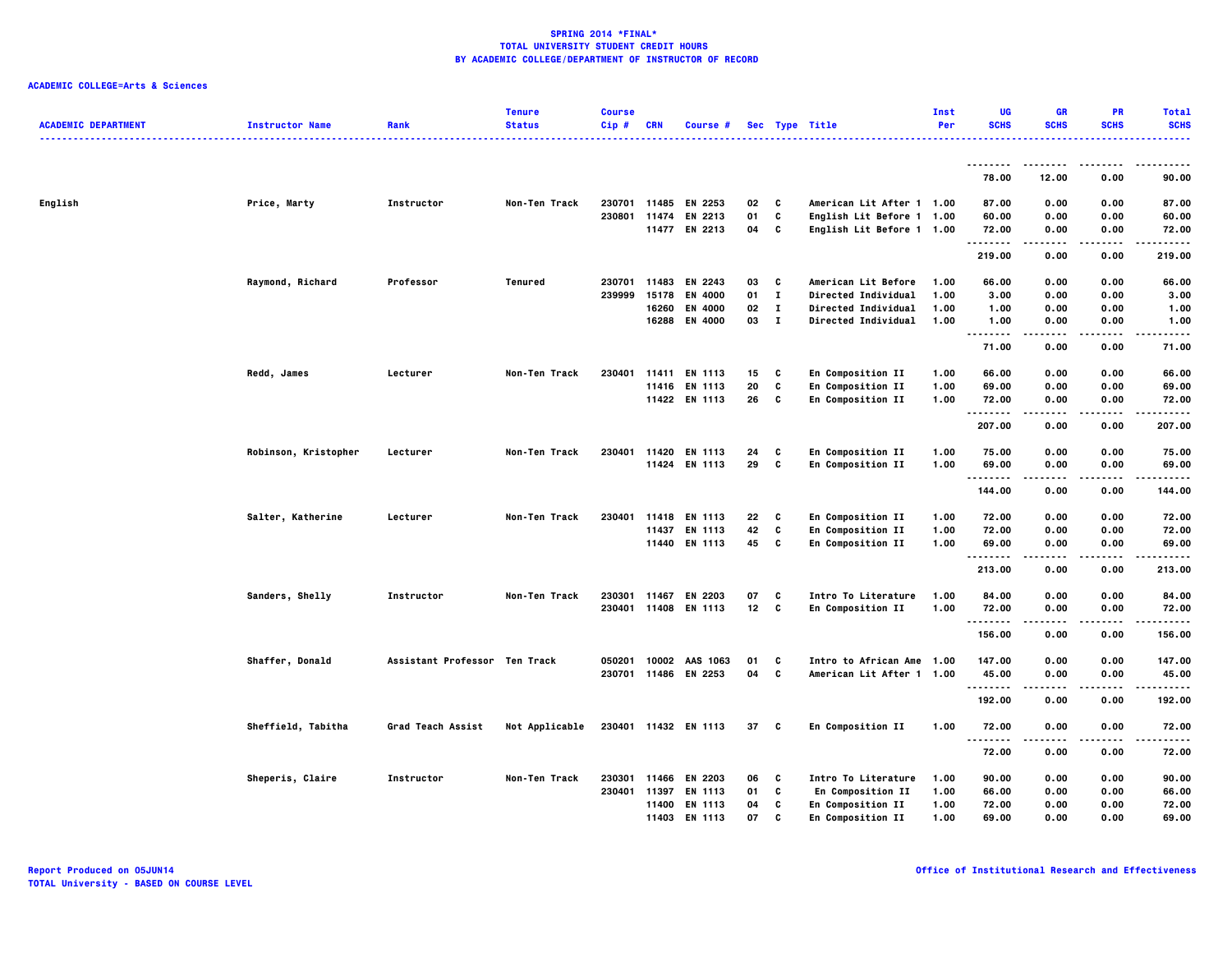# **ACADEMIC COLLEGE=Arts & Sciences**

| <b>ACADEMIC DEPARTMENT</b> | <b>Instructor Name</b> | Rank                          | <b>Tenure</b><br><b>Status</b> | <b>Course</b><br>Cip# | <b>CRN</b> | Course #              |         |     | Sec Type Title            | Inst<br>Per | UG<br><b>SCHS</b> | <b>GR</b><br><b>SCHS</b> | PR<br><b>SCHS</b> | <b>Total</b><br><b>SCHS</b> |
|----------------------------|------------------------|-------------------------------|--------------------------------|-----------------------|------------|-----------------------|---------|-----|---------------------------|-------------|-------------------|--------------------------|-------------------|-----------------------------|
|                            |                        |                               |                                |                       |            |                       |         |     |                           |             |                   |                          |                   |                             |
|                            |                        |                               |                                |                       |            |                       |         |     |                           |             | .<br>297.00       | 0.00                     | 0.00              | 297.00                      |
| English                    | Slimp, Cynthia         | Lecturer                      | Non-Ten Track                  | 230301                |            | 13506 EN 2203         | $201$ C |     | Intro To Literature       | 1.00        | 33.00             | 0.00                     | 0.00              | 33.00                       |
|                            |                        |                               |                                |                       | 14074      | EN 2283               | 201     | C   | World Literature Aft 1.00 |             | 54.00             | 0.00                     | 0.00              | 54.00                       |
|                            |                        |                               |                                |                       |            | 230401 16287 EN 3313  | $202$ C |     | Writing for the Work 1.00 |             | 39.00             | 0.00                     | 0.00              | 39.00                       |
|                            |                        |                               |                                |                       |            |                       |         |     |                           |             | .<br>126.00       | .<br>0.00                | .<br>0.00         | .<br>126.00                 |
|                            | Slimp, Stephen         | Lecturer                      | Non-Ten Track                  | 230801                |            | 14054 EN 4503         | 201     | C   | Shakespeare               | 1.00        | 27.00             | 0.00                     | 0.00              | 27.00                       |
|                            |                        |                               |                                |                       |            | 14055 EN 6503         | 201 C   |     | Shakespeare               | 1.00        | 0.00              | 3.00                     | 0.00              | 3.00                        |
|                            |                        |                               |                                |                       |            |                       |         |     |                           |             | .                 |                          |                   |                             |
|                            |                        |                               |                                |                       |            |                       |         |     |                           |             | 27.00             | 3.00                     | 0.00              | 30.00                       |
|                            | Smith, Jonathan        | Lecturer                      | Non-Ten Track                  | 230401                | 11383      | EN 1103               | 02      | C   | En Composition I          | 1.00        | 63.00             | 0.00                     | 0.00              | 63.00                       |
|                            |                        |                               |                                |                       |            | 11385 EN 1103         | 04      | C   | En Composition I          | 1.00        | 69.00             | 0.00                     | 0.00              | 69.00                       |
|                            |                        |                               |                                |                       |            | 16180 EN 1103         | 17      | C   | En Composition I          | 1.00        | 63.00<br>-------- | 0.00                     | 0.00              | 63.00                       |
|                            |                        |                               |                                |                       |            |                       |         |     |                           |             | 195.00            | 0.00                     | 0.00              | 195.00                      |
|                            | Spain, Andrea          | Assistant Professor Ten Track |                                |                       |            | 230801 11539 EN 8593  | 01      | s   | Stu Postcolonial Lit 1.00 |             | 0.00<br>.         | 30.00                    | 0.00              | 30.00                       |
|                            |                        |                               |                                |                       |            |                       |         |     |                           |             | 0.00              | 30.00                    | 0.00              | 30.00                       |
|                            | Spurlock, Ann          | Instructor                    | Non-Ten Track                  |                       |            | 230401 11521 EN 6013  | 01      | - E | <b>Tchng Col Writing</b>  | 1.00        | 0.00<br>          | 60.00                    | 0.00              | 60.00                       |
|                            |                        |                               |                                |                       |            |                       |         |     |                           |             | 0.00              | 60.00                    | 0.00              | 60.00                       |
|                            | Stamps, Alison         | <b>Non-Faculty</b>            | Non-Faculty                    |                       |            | 131401 11654 ESL 5110 | 01      | C   | American Lang & Cul       | 1.00        | 3.00              | 0.00                     | 0.00              | 3.00                        |
|                            |                        |                               |                                |                       | 11655      | <b>ESL 5110</b>       | 02      | C   | American Lang & Cul       | 1.00        | 3.00              | 0.00                     | 0.00              | 3.00                        |
|                            |                        |                               |                                |                       |            | 11657 ESL 5110        | 04      | C   | American Lang & Cul       | 1.00        | 27.00             | 0.00                     | 0.00              | 27.00                       |
|                            |                        |                               |                                |                       |            | 11659 ESL 5120        | 02      | c   | American Lang & Cul       | 1.00        | 12.00             | 0.00                     | 0.00              | 12.00                       |
|                            |                        |                               |                                |                       | 11661      | ESL 5120              | 04      | C   | American Lang & Cul       | 1.00        | 51.00             | 0.00                     | 0.00              | 51.00                       |
|                            |                        |                               |                                |                       |            | 11665 ESL 5313        | 04      | C   | Classroom Comm & Pre 1.00 |             | 18.00             | 0.00                     | 0.00              | 18.00                       |
|                            |                        |                               |                                |                       | 11667      | <b>ESL 5323</b>       | 02      | C   | Academic Research an 1.00 |             | 9.00              | 0.00                     | 0.00              | 9.00                        |
|                            |                        |                               |                                |                       |            | 11669 ESL 5323        | 04      | C   | Academic Research an 1.00 |             | 36.00             | 0.00                     | 0.00              | 36.00                       |
|                            |                        |                               |                                |                       |            |                       |         |     |                           |             | .<br>159.00       | 0.00                     | 0.00              | 159.00                      |
|                            | Stinson, Emily         | Lecturer                      | Non-Ten Track                  | 130301                | 13813      | LSK 6013              | 501     | C   | Academic Writing for 1.00 |             | 0.00              | 27.00                    | 0.00              | 27.00                       |
|                            |                        |                               |                                | 230301                | 11465      | EN 2203               | 05      | C   | Intro To Literature       | 1.00        | 90.00             | 0.00                     | 0.00              | 90.00                       |
|                            |                        |                               |                                | 230401                | 11414      | EN 1113               | 18      | C   | En Composition II         | 1.00        | 72.00             | 0.00                     | 0.00              | 72.00                       |
|                            |                        |                               |                                |                       | 11425      | EN 1113               | 30      | C   | En Composition II         | 1.00        | 69.00             | 0.00                     | 0.00              | 69.00                       |
|                            |                        |                               |                                | 230801 11480          |            | EN 2223               | 04      | C   | English Lit After 18 1.00 |             | 84.00             | 0.00                     | 0.00              | 84.00                       |
|                            |                        |                               |                                |                       |            |                       |         |     |                           |             | .<br>315.00       | 27.00                    | 0.00              | 342.00                      |
|                            | Stubbs, Tia            | Lecturer                      | Non-Ten Track                  |                       |            | 230401 11443 EN 1113  | 49      | C   | En Composition II         | 1.00        | 69.00             | 0.00                     | 0.00              | 69.00                       |
|                            |                        |                               |                                |                       |            | 11444 EN 1113         | 50      | C   | En Composition II         | 1.00        | 69.00             | 0.00                     | 0.00              | 69.00                       |
|                            |                        |                               |                                |                       |            |                       |         |     |                           |             | --------          | $- - - -$                | - - - - -         |                             |
|                            |                        |                               |                                |                       |            |                       |         |     |                           |             | 138.00            | 0.00                     | 0.00              | 138.00                      |
|                            | Swisher, Kayleigh      | Grad Teach Assist             | Not Applicable                 |                       |            | 230401 11435 EN 1113  | 40      | C   | En Composition II         | 1.00        | 72.00             | 0.00                     | 0.00              | 72.00                       |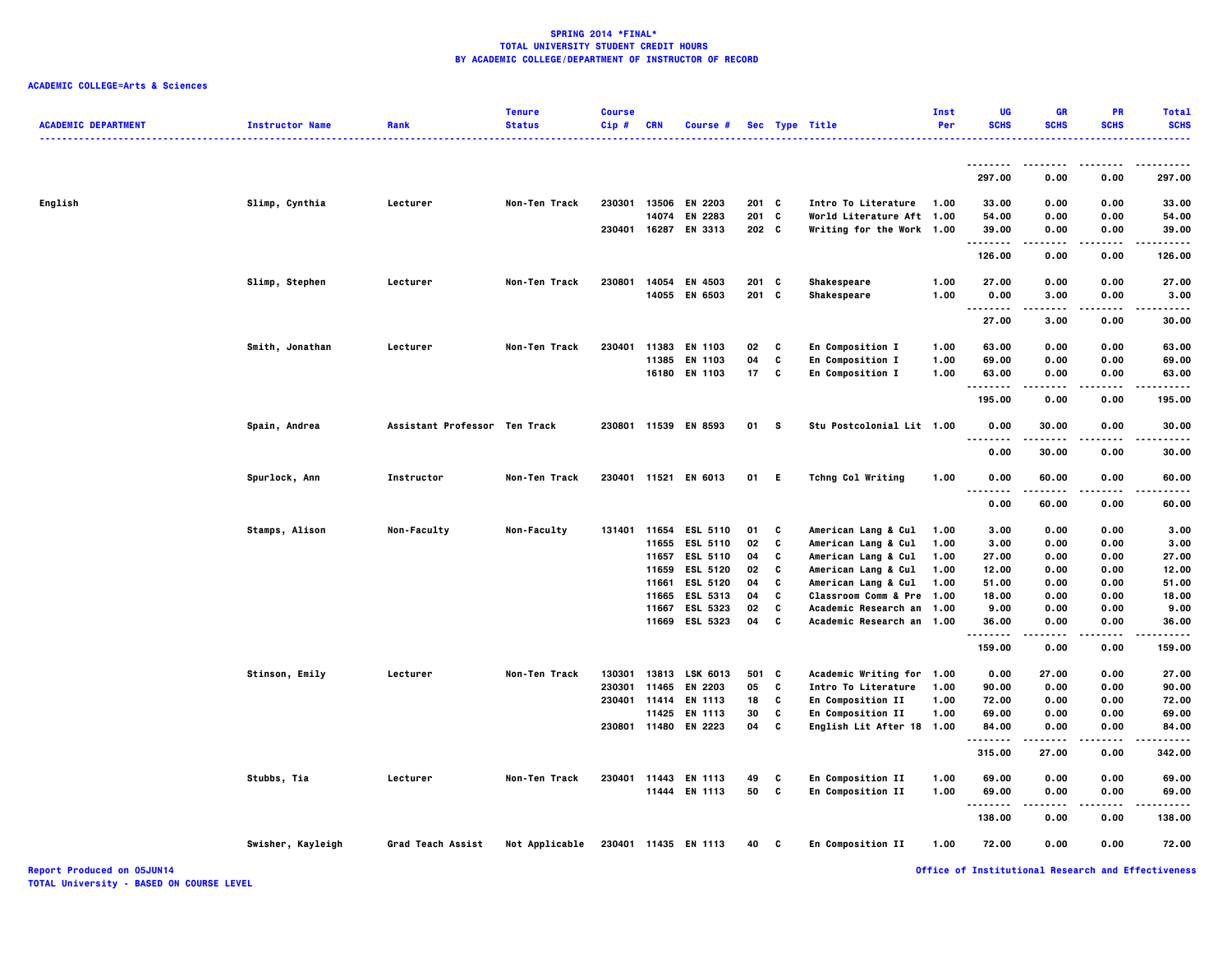| <b>ACADEMIC DEPARTMENT</b>                     | <b>Instructor Name</b> | Rank                        | <b>Tenure</b><br><b>Status</b> | <b>Course</b><br>Cip# | <b>CRN</b>     | Course #                        |          |        | Sec Type Title                                         | Inst<br>Per  | UG<br><b>SCHS</b>    | <b>GR</b><br><b>SCHS</b>   | <b>PR</b><br><b>SCHS</b> | <b>Total</b><br><b>SCHS</b> |
|------------------------------------------------|------------------------|-----------------------------|--------------------------------|-----------------------|----------------|---------------------------------|----------|--------|--------------------------------------------------------|--------------|----------------------|----------------------------|--------------------------|-----------------------------|
|                                                |                        |                             |                                |                       |                |                                 |          |        |                                                        |              | --------<br>72.00    | --------<br>0.00           | .<br>0.00                | .<br>72.00                  |
|                                                |                        |                             |                                |                       |                |                                 |          |        |                                                        |              |                      |                            |                          |                             |
| English                                        | Thompson, Jessica      | Instructor                  | Non-Ten Track                  | 230101                | 11380<br>11472 | <b>EN 0103</b>                  | 04       | C      | <b>Basic English</b>                                   | 1.00         | 45.00                | 0.00                       | 0.00                     | 45.00                       |
|                                                |                        |                             |                                | 230301                |                | EN 2203<br>230401 11389 EN 1103 | 12<br>09 | C<br>C | Intro To Literature<br>En Composition I                | 1.00<br>1.00 | 90.00<br>69.00       | 0.00<br>0.00               | 0.00<br>0.00             | 90.00<br>69.00              |
|                                                |                        |                             |                                |                       |                |                                 |          |        |                                                        |              | ---------            | $- - - -$                  | .                        | .                           |
|                                                |                        |                             |                                |                       |                |                                 |          |        |                                                        |              | 204.00               | 0.00                       | 0.00                     | 204.00                      |
|                                                | Townsend, Amanda       | Lecturer                    | Non-Ten Track                  | 230401                | 11426          | <b>EN 1113</b>                  | 31       | C      | En Composition II                                      | 1.00         | 72.00                | 0.00                       | 0.00                     | 72.00                       |
|                                                |                        |                             |                                |                       |                | 11427 EN 1113                   | 32       | C      | En Composition II                                      | 1.00         | 66.00                | 0.00                       | 0.00                     | 66.00                       |
|                                                |                        |                             |                                |                       |                |                                 |          |        |                                                        |              | --------             | ----                       |                          |                             |
|                                                |                        |                             |                                |                       |                |                                 |          |        |                                                        |              | 138.00               | 0.00                       | 0.00                     | 138.00                      |
|                                                | Trimm, James           | Lecturer                    | Non-Ten Track                  | 230301                | 11463          | EN 2203                         | 03       | C      | Intro To Literature                                    | 1.00         | 90.00                | 0.00                       | 0.00                     | 90.00                       |
|                                                |                        |                             |                                |                       |                | 230401 11436 EN 1113            | 41       | C      | En Composition II                                      | 1.00         | 72.00                | 0.00                       | 0.00                     | 72.00                       |
|                                                |                        |                             |                                |                       |                |                                 |          |        |                                                        |              | --------<br>162.00   | .<br>0.00                  | 0.00                     | 162.00                      |
|                                                | Voller, Leslie         | Lecturer                    | Non-Ten Track                  |                       |                | 230101 11379 EN 0103            | 03       | C      | <b>Basic English</b>                                   | 1.00         | 36.00                | 0.00                       | 0.00                     | 36.00                       |
|                                                |                        |                             |                                | 230301                | 11469          | EN 2203                         | 09       | C      | Intro To Literature                                    | 1.00         | 90.00                | 0.00                       | 0.00                     | 90.00                       |
|                                                |                        |                             |                                |                       |                | 230401 11388 EN 1103            | 08       | C      | En Composition I                                       | 1.00         | 69.00                | 0.00                       | 0.00                     | 69.00                       |
|                                                |                        |                             |                                |                       |                |                                 |          |        |                                                        |              | --------<br>195.00   | .<br>0.00                  | 0.00                     | 195.00                      |
|                                                |                        | Associate Professor Tenured |                                | 239999                |                | 14515 EN 4953                   | 01       | C      |                                                        |              | 39.00                | 0.00                       | 0.00                     | 39.00                       |
|                                                | West, Robert           |                             |                                |                       |                | 14516 EN 6953                   | 01       | C      | Form & Theory Poetry 1.00<br>Form & Theory Poetry 1.00 |              | 0.00                 | 12.00                      | 0.00                     | 12.00                       |
|                                                |                        |                             |                                |                       |                |                                 |          |        |                                                        |              | --------             | .                          |                          |                             |
|                                                |                        |                             |                                |                       |                |                                 |          |        |                                                        |              | 39.00                | 12.00                      | 0.00                     | 51.00                       |
|                                                | Whitten, Rebecca       | Instructor                  | Non-Ten Track                  | 230301                |                | 11462 EN 2203                   | 02       | c      | Intro To Literature                                    | 1.00         | 90.00                | 0.00                       | 0.00                     | 90.00                       |
|                                                |                        |                             |                                | 230401                | 11410          | EN 1113                         | 14       | C      | En Composition II -                                    | 1.00         | 30.00                | 0.00                       | 0.00                     | 30.00                       |
|                                                |                        |                             |                                |                       |                | 11438 EN 1113                   | 43       | C      | En Composition II                                      | 1.00         | 75.00                | 0.00                       | 0.00                     | 75.00                       |
|                                                |                        |                             |                                |                       |                | 11449 EN 1113                   | 55       | C      | En Composition II                                      | 1.00         | 75.00                | 0.00                       | 0.00                     | 75.00                       |
|                                                |                        |                             |                                |                       |                |                                 |          |        |                                                        |              | <br>270.00           | .<br>0.00                  | -----<br>0.00            | .<br>270.00                 |
| -----------------------------------            |                        |                             |                                |                       |                |                                 |          |        |                                                        |              | ========             | ========                   | ========                 | ==========<br>10801.00      |
| English<br>----------------------------------- |                        |                             |                                |                       |                |                                 |          |        |                                                        |              | 10432.00<br>======== | 369.00<br>soccess consess: | 0.00                     | ==========                  |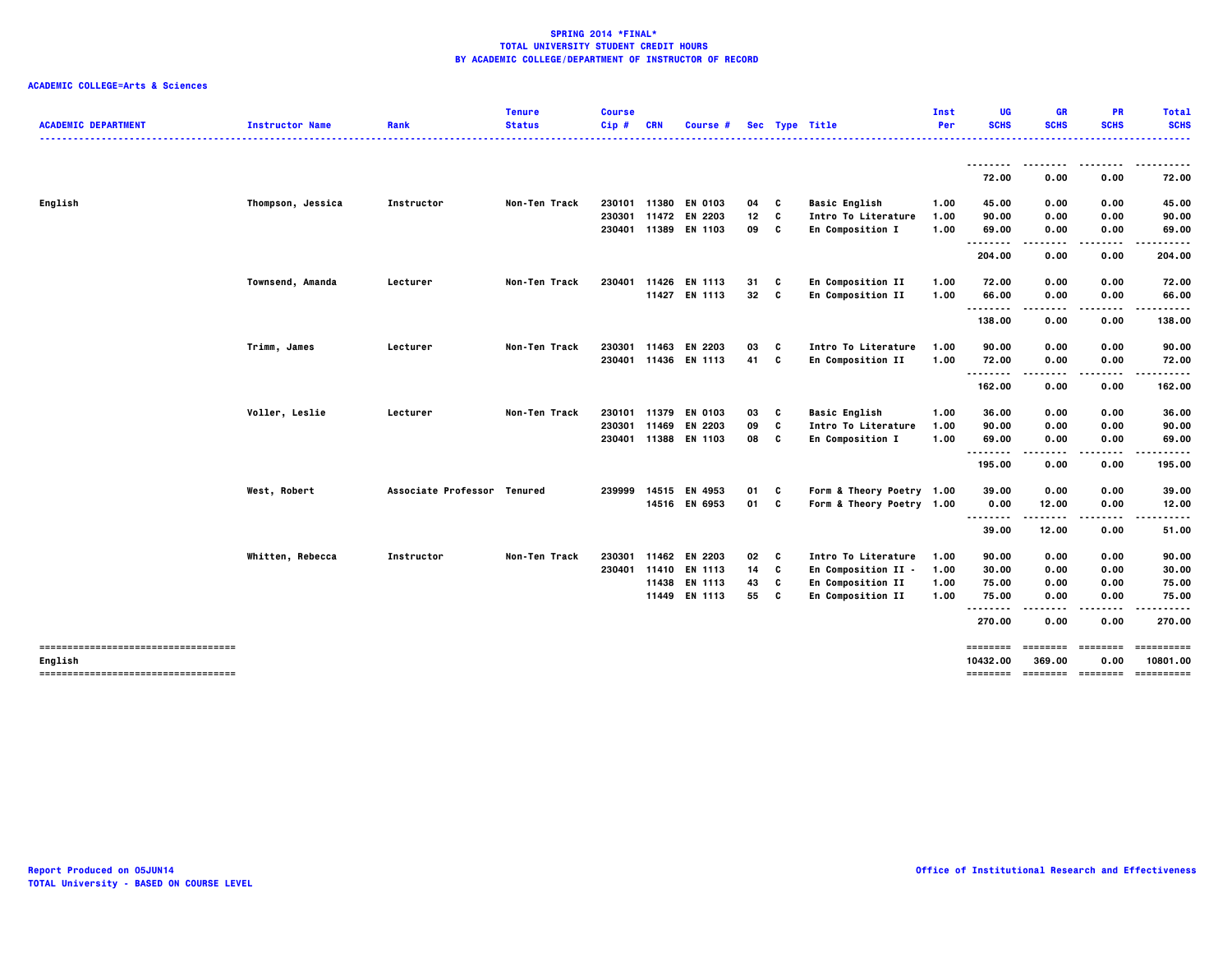# **ACADEMIC COLLEGE=Arts & Sciences**

| <b>ACADEMIC DEPARTMENT</b> | <b>Instructor Name</b>                              | Rank                          | <b>Tenure</b><br><b>Status</b> | <b>Course</b><br>Cip# | <b>CRN</b>     | Course #                                          |                |                  | Sec Type Title<br>. <b>.</b> .                                  | <b>Inst</b><br>Per   | UG<br><b>SCHS</b>                 | <b>GR</b><br><b>SCHS</b> | <b>PR</b><br><b>SCHS</b> | <b>Total</b><br><b>SCHS</b><br>$\frac{1}{2} \left( \frac{1}{2} \right) \left( \frac{1}{2} \right) \left( \frac{1}{2} \right) \left( \frac{1}{2} \right)$ |
|----------------------------|-----------------------------------------------------|-------------------------------|--------------------------------|-----------------------|----------------|---------------------------------------------------|----------------|------------------|-----------------------------------------------------------------|----------------------|-----------------------------------|--------------------------|--------------------------|----------------------------------------------------------------------------------------------------------------------------------------------------------|
| Geosciences                | Ambinakudige, Shrinidhi Associate Professor Tenured |                               |                                |                       | 14657<br>14775 | 450701 14656 GR 4990<br>GR 6990<br><b>GR 8000</b> | 01<br>01<br>06 | B<br>$\,$ B<br>D | Special Topic In GR<br>Special Topic In GR<br>Research / Thesis | 1.00<br>1.00<br>1.00 | 33.00<br>0.00<br>0.00             | 0.00<br>3.00<br>16.00    | 0.00<br>0.00<br>0.00     | 33.00<br>3.00<br>16.00                                                                                                                                   |
|                            |                                                     |                               |                                |                       |                | 14776 GR 9000                                     | 06             | D                | Research / Dissertat 1.00                                       |                      | 0.00<br>.                         | 9.00                     | 0.00                     | 9.00                                                                                                                                                     |
|                            |                                                     |                               |                                |                       |                |                                                   |                |                  |                                                                 |                      | 33.00                             | 28.00                    | 0.00                     | 61.00                                                                                                                                                    |
|                            | Babineaux, Claire                                   | Grad Teach Assist             | Not Applicable                 | 400601                |                | 11956 GG 1113<br>11957 GG 1113                    | 06<br>07       | C<br>c           | Survey Earth Sci I<br>Survey Earth Sci I                        | 1.00<br>1.00         | 129.00<br>294.00<br>.             | 0.00<br>0.00             | 0.00<br>0.00<br>.        | 129.00<br>294.00<br>.                                                                                                                                    |
|                            |                                                     |                               |                                |                       |                |                                                   |                |                  |                                                                 |                      | 423.00                            | 0.00                     | 0.00                     | 423.00                                                                                                                                                   |
|                            | Boyd, Kelly                                         | Grad Teach Assist             | Not Applicable                 |                       |                | 450701 12009 GR 1123<br>12010 GR 1123             | 03<br>04       | C<br>C           | Intro World Geog<br>Intro World Geog                            | 1.00<br>1.00         | 300.00<br>297.00                  | 0.00<br>0.00             | 0.00<br>0.00             | 300.00<br>297.00                                                                                                                                         |
|                            |                                                     |                               |                                |                       |                |                                                   |                |                  |                                                                 |                      | .<br>597.00                       | -----<br>0.00            | .<br>0.00                | .<br>597.00                                                                                                                                              |
|                            | Brown, Michael                                      | Professor                     | Tenured                        | 450701                | 12065          | 12042 GR 4963<br>GR 6963                          | 01<br>01       | c<br>C           | Mesoscale Meteorolog 1.00<br>Mesoscale Meteorolog 1.00          |                      | 84.00<br>0.00                     | 0.00<br>3.00             | 0.00<br>0.00             | 84.00<br>3.00                                                                                                                                            |
|                            |                                                     |                               |                                |                       | 13771          | GR 6753                                           | 501 C          |                  | Satellite & Radar Me 0.10                                       |                      | 0.00                              | 7.50                     | 0.00                     | 7.50                                                                                                                                                     |
|                            |                                                     |                               |                                |                       | 13773          | GR 8123                                           | 501            | C                | Met II: Fore and St 0.10                                        |                      | 0.00                              | 8.40                     | 0.00                     | 8.40                                                                                                                                                     |
|                            |                                                     |                               |                                |                       | 13774          | GR 8123                                           | 502 C          |                  | Met II: Fore and St 0.10                                        |                      | 0.00                              | 4.20                     | 0.00                     | 4.20                                                                                                                                                     |
|                            |                                                     |                               |                                |                       | 14601          | GR 8990                                           | 01             | C                | Special Topic In GR                                             | 1.00                 | 0.00                              | 27.00                    | 0.00                     | 27.00                                                                                                                                                    |
|                            |                                                     |                               |                                |                       | 14856          | <b>GR 9000</b>                                    | 07             | D                | Research / Dissertat 1.00                                       |                      | 0.00<br>-----                     | 12.00<br>-----           | 0.00<br>----             | 12.00<br>.                                                                                                                                               |
|                            |                                                     |                               |                                |                       |                |                                                   |                |                  |                                                                 |                      | 84.00                             | 62.10                    | 0.00                     | 146.10                                                                                                                                                   |
|                            | Carter, William                                     | Lecturer                      | Non-Ten Track                  | 400404                |                | 13776 GR 8133                                     | 501 C          |                  | <b>Foundations Forecast 0.90</b>                                |                      | 0.00                              | 54.00                    | 0.00                     | 54.00                                                                                                                                                    |
|                            |                                                     |                               |                                |                       | 14598          | GR 8133                                           | 502 C          |                  | <b>Foundations Forecast 0.90</b>                                |                      | 0.00                              | 72.90                    | 0.00                     | 72.90                                                                                                                                                    |
|                            |                                                     |                               |                                |                       | 14599          | GR 8143                                           | 501 C          |                  | Adv Forecasting Tech 0.90                                       |                      | 0.00                              | 51.30                    | 0.00                     | 51.30                                                                                                                                                    |
|                            |                                                     |                               |                                | 400601                | 14501          | GG 4333                                           | 01             | <b>C</b>         | Geowriting                                                      | 1.00                 | 60.00                             | 0.00                     | 0.00                     | 60.00                                                                                                                                                    |
|                            |                                                     |                               |                                |                       |                |                                                   |                |                  |                                                                 |                      | 60.00                             | 178.20                   | 0.00                     | 238.20                                                                                                                                                   |
|                            | Clary, Renee                                        | Associate Professor Tenured   |                                | 400601                |                | 13749 GG 6103                                     | 501 C          |                  | GeologyI Processes & 0.10                                       |                      | 0.00                              | 8.10                     | 0.00                     | 8.10                                                                                                                                                     |
|                            |                                                     |                               |                                |                       | 13750          | GG 6103                                           | 502 C          |                  | GeologyI Processes & 0.10                                       |                      | 0.00                              | 7.80                     | 0.00                     | 7.80                                                                                                                                                     |
|                            |                                                     |                               |                                |                       | 14655          | GG 8990                                           | 501 C          |                  | Special Topic In GG                                             | 1.00                 | 0.00                              | 48.00                    | 0.00                     | 48.00                                                                                                                                                    |
|                            |                                                     |                               |                                |                       | 14658          | GG 8990                                           | 01             | C                | Special Topic In GG                                             | 1.00                 | 0.00                              | 27.00                    | 0.00                     | 27.00                                                                                                                                                    |
|                            |                                                     |                               |                                |                       | 14780          | GG 8000                                           | 02             | D                | Research / Thesis                                               | 1.00                 | 0.00                              | 1.00                     | 0.00                     | 1.00                                                                                                                                                     |
|                            |                                                     |                               |                                |                       | 14781          | GG 9000<br>14854 GG 8000                          | 02<br>501      | D<br>D           | Research / Dissertat 1.00<br>Research / Thesis                  | 1.00                 | 0.00<br>0.00                      | 2.00<br>6.00             | 0.00<br>0.00             | 2.00<br>6.00                                                                                                                                             |
|                            |                                                     |                               |                                |                       |                |                                                   |                |                  |                                                                 |                      | .<br>$\sim$ $\sim$ $\sim$<br>0.00 | .<br>99.90               | ----<br>0.00             | 99.90                                                                                                                                                    |
|                            |                                                     |                               |                                |                       |                |                                                   |                |                  |                                                                 |                      |                                   |                          |                          |                                                                                                                                                          |
|                            | Cooke, William                                      | Associate Professor Tenured   |                                | 400699<br>450701      | 12066<br>13758 | GR 8913<br>GR 4313                                | 01<br>501 B    | c                | Phil & Ethics in Ge 1.00<br><b>Advanced GIS</b>                 | 0.10                 | 0.00<br>0.30                      | 15.00<br>0.00            | 0.00<br>0.00             | 15.00<br>0.30                                                                                                                                            |
|                            |                                                     |                               |                                |                       | 13770          | GR 6313                                           | 501 B          |                  | <b>Advanced GIS</b>                                             | 0.10                 | 0.00                              | 3.30                     | 0.00                     | 3.30                                                                                                                                                     |
|                            |                                                     |                               |                                |                       | 15581          | <b>GR 8000</b>                                    | 08             | D                | Research / Thesis                                               | 1.00                 | 0.00                              | 4.00                     | 0.00                     | 4.00                                                                                                                                                     |
|                            |                                                     |                               |                                |                       |                | 15582 GR 9000                                     | 08             | D                | Research / Dissertat 1.00                                       |                      | 0.00                              | 9.00                     | 0.00                     | 9,00                                                                                                                                                     |
|                            |                                                     |                               |                                |                       |                |                                                   |                |                  |                                                                 |                      | <br>0.30                          | 31.30                    | 0.00                     | -----<br>31.60                                                                                                                                           |
|                            | Dash, Padmanava                                     | Assistant Professor Ten Track |                                |                       |                | 400601 11964 GG 3133                              | 01             | C                | Intro Environ Geol                                              | 1.00                 | 93.00                             | 0.00                     | 0.00                     | 93.00                                                                                                                                                    |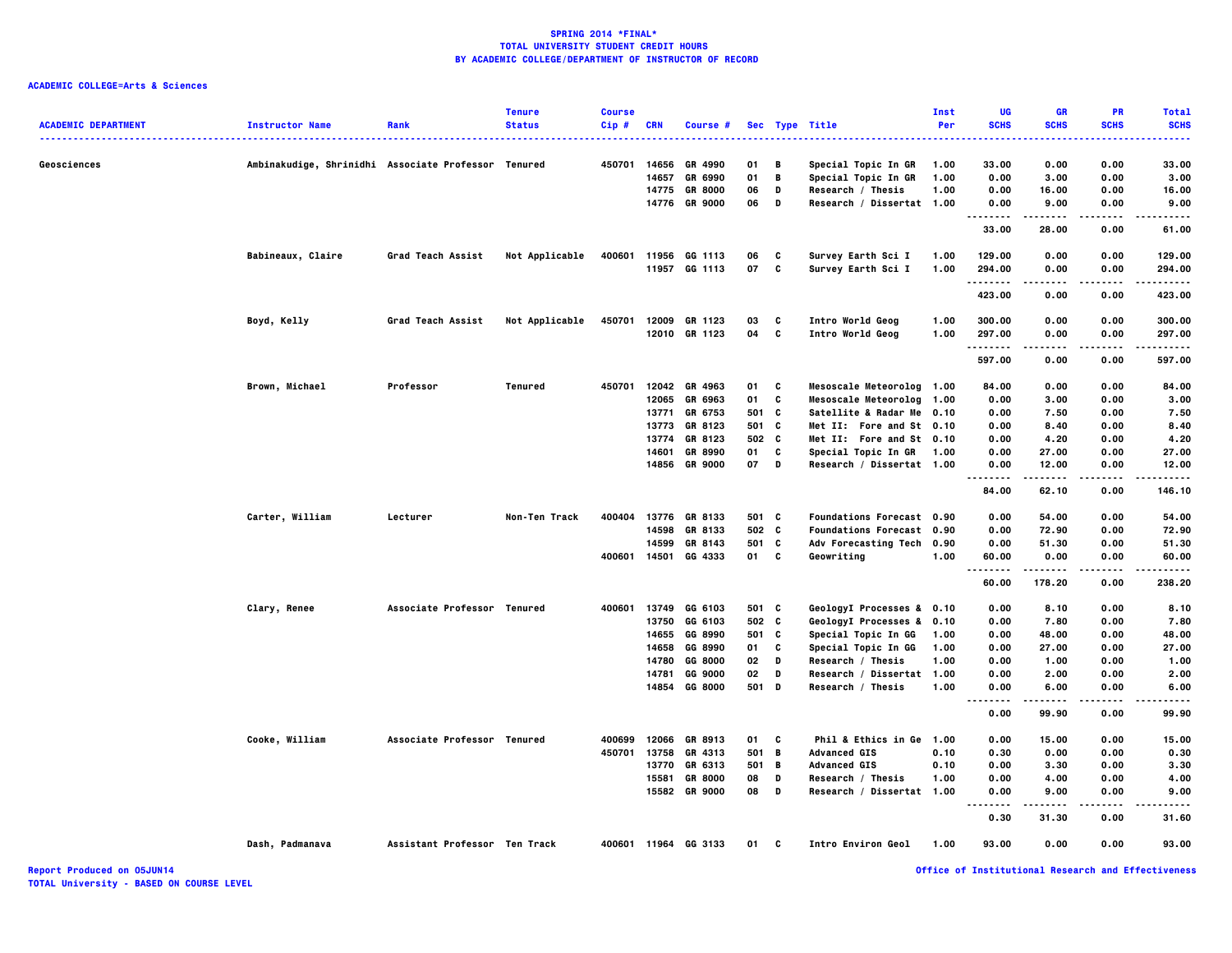# **ACADEMIC COLLEGE=Arts & Sciences**

| <b>ACADEMIC DEPARTMENT</b> | <b>Instructor Name</b> | Rank                          | <b>Tenure</b><br><b>Status</b> | <b>Course</b><br>$Cip$ # | <b>CRN</b>     | <b>Course #</b>      |               |              | Sec Type Title<br>.                               | Inst<br>Per  | UG<br><b>SCHS</b> | <b>GR</b><br><b>SCHS</b> | PR<br><b>SCHS</b> | <b>Total</b><br><b>SCHS</b> |
|----------------------------|------------------------|-------------------------------|--------------------------------|--------------------------|----------------|----------------------|---------------|--------------|---------------------------------------------------|--------------|-------------------|--------------------------|-------------------|-----------------------------|
| Geosciences                | Dash, Padmanava        | Assistant Professor Ten Track |                                | 400601                   | 15109          | GG 4000              | 01            | $\mathbf{I}$ | <b>Directed Individual</b>                        | 1.00         | 3.00              | 0.00                     | 0.00              | <br>3.00                    |
|                            |                        |                               |                                | 450701                   | 14499          | GR 4343              | 01            | B            | Adv Remot Sensing/Ge                              | 1.00         | 27.00             | 0.00                     | 0.00              | 27.00                       |
|                            |                        |                               |                                |                          | 14500          | GR 6343              | 01            | B            | Adv Remot Sensing/Ge 1.00                         |              | 0.00              | 21.00                    | 0.00              | 21.00                       |
|                            |                        |                               |                                |                          |                |                      |               |              |                                                   |              | .<br>123.00       | -----<br>21.00           | $- - - -$         | .<br>144.00                 |
|                            |                        |                               |                                |                          |                |                      |               |              |                                                   |              |                   |                          | 0.00              |                             |
|                            | Dixon, Paul            | Associate Professor Tenured   |                                | 400404                   |                | 13776 GR 8133        | 501 C         |              | Foundations Forecast 0.10                         |              | 0.00              | 6.00                     | 0.00              | 6.00                        |
|                            |                        |                               |                                |                          | 14598<br>11990 | GR 8133              | 502 C<br>02 S |              | Foundations Forecast 0.10                         |              | 0.00              | 8.10                     | 0.00              | 8.10                        |
|                            |                        |                               |                                | 400601<br>450701         | 12029          | GG 8561<br>GR 4412   | 01            | В            | Geoscience Seminar                                | 1.00<br>1.00 | 0.00              | 6.00                     | 0.00              | 6.00                        |
|                            |                        |                               |                                |                          | 12052          | GR 6412              | 01            | B            | Weather Analysis II<br><b>Weather Analysis II</b> | 1.00         | 58.00<br>0.00     | 0.00<br>6.00             | 0.00<br>0.00      | 58.00<br>6.00               |
|                            |                        |                               |                                |                          |                | 14502 GR 8542        | 01            | C            | Geographic Lit                                    | 1.00         | 0.00              | 12.00                    | 0.00              | 12.00                       |
|                            |                        |                               |                                |                          | 14771          | <b>GR 8000</b>       | 04            | D            | Research / Thesis                                 | 1.00         | 0.00              | 31.00                    | 0.00              | 31.00                       |
|                            |                        |                               |                                |                          |                | 14772 GR 9000        | 04            | D            | Research / Dissertat 1.00                         |              | 0.00              | 3.00                     | 0.00              | 3.00                        |
|                            |                        |                               |                                |                          |                |                      |               |              |                                                   |              | .                 | -----                    |                   | .                           |
|                            |                        |                               |                                |                          |                |                      |               |              |                                                   |              | 58.00             | 72.10                    | 0.00              | 130.10                      |
|                            | Dudley, Jerry          | Non-Faculty                   | Non-Faculty                    |                          |                | 400601 11955 GG 1113 | 05            | $\mathbf{c}$ | Survey Earth Sci I                                | 1.00         | 288.00<br>.       | 0.00                     | 0.00              | 288.00<br>$- - - -$         |
|                            |                        |                               |                                |                          |                |                      |               |              |                                                   |              | 288.00            | 0.00                     | 0.00              | 288.00                      |
|                            | Dyer, Jamie            | Associate Professor Tenured   |                                | 400401                   | 14954          | GR 8613              | 01            | C            | Hydrometeorology                                  | 1.00         | 0.00              | 33.00                    | 0.00              | 33.00                       |
|                            |                        |                               |                                | 400404                   | 14599          | GR 8143              | 501           | C            | Adv Forecasting Tech                              | 0.10         | 0.00              | 5.70                     | 0.00              | 5.70                        |
|                            |                        |                               |                                | 450701                   | 12041          | GR 4933              | 01            | C            | Dynamic Meteorology                               | 1.00         | 51.00             | 0.00                     | 0.00              | 51.00                       |
|                            |                        |                               |                                |                          | 12064          | GR 6933              | 01            | C            | <b>Dynamic Meteorology</b>                        | 1.00         | 0.00              | 18.00                    | 0.00              | 18.00                       |
|                            |                        |                               |                                |                          | 13767          | GR 4823              | 501 C         |              | Dynamic Meteorology                               | 0.10         | 0.90              | 0.00                     | 0.00              | 0.90                        |
|                            |                        |                               |                                |                          | 13772          | GR 6823              | 501           | C            | Dynamic Meteorolgy I                              | 0.60         | 0.00              | 18.00                    | 0.00              | 18.00                       |
|                            |                        |                               |                                |                          | 14769          | <b>GR 8000</b>       | 03            | D            | Research / Thesis                                 | 1.00         | 0.00              | 9.00                     | 0.00              | 9.00                        |
|                            |                        |                               |                                |                          |                | 14770 GR 9000        | 03            | D            | Research / Dissertat 1.00                         |              | 0.00<br>.         | 7.00<br>.                | 0.00<br>.         | 7.00<br>.                   |
|                            |                        |                               |                                |                          |                |                      |               |              |                                                   |              | 51.90             | 90.70                    | 0.00              | 142.60                      |
|                            | Elliott, Jack          | Lecturer                      | Non-Ten Track                  | 380201                   |                | 13588 REL 3213       | $201$ C       |              | World Religions I                                 | 1.00         | 18.00             | 0.00                     | 0.00              | 18.00                       |
|                            |                        |                               |                                | 450701                   |                | 14077 GR 1114        | 201 B         |              | Physical Geography                                | 1.00         | 28.00             | 0.00                     | 0.00              | 28.00                       |
|                            |                        |                               |                                |                          |                |                      |               |              |                                                   |              | .                 |                          | $- - - -$         | .                           |
|                            |                        |                               |                                |                          |                |                      |               |              |                                                   |              | 46.00             | 0.00                     | 0.00              | 46.00                       |
|                            | Gabitov, Rinat         | Assistant Professor Ten Track |                                |                          |                | 400601 11966 GG 4123 | 01            | C            | Petrology                                         | 1.00         | 30.00             | 0.00                     | 0.00              | 30.00                       |
|                            |                        |                               |                                |                          | 11967          | GG 4123              | 02            | K            | Petrology                                         | 1.00         | 0.00              | 0.00                     | 0.00              | 0.00                        |
|                            |                        |                               |                                |                          | 11968          | GG 4123              | 03            | К            | Petrology                                         | 1.00         | 0.00              | 0.00                     | 0.00              | 0.00                        |
|                            |                        |                               |                                |                          |                | 11978 GG 6123        | 01            | C            | Petrology                                         | 1.00         | 0.00              | 3.00                     | 0.00              | 3.00                        |
|                            |                        |                               |                                |                          | 11979          | GG 6123              | 02            | К            | Petrology                                         | 1.00         | 0.00              | 0.00                     | 0.00              | 0.00                        |
|                            |                        |                               |                                |                          |                | 14536 GG 8133        | 501           | C            | <b>Rocks and Minerals</b>                         | 1.00         | 0.00              | 78.00                    | 0.00              | 78.00                       |
|                            |                        |                               |                                |                          |                | 14849 GG 9000        | 04            | D            | Research / Dissertat                              | 1.00         | 0.00              | 14.00                    | 0.00              | 14.00                       |
|                            |                        |                               |                                |                          |                |                      |               |              |                                                   |              | 30.00             | 95.00                    | 0.00              | 125.00                      |
|                            | Grala, Katarzyna       | Non-Faculty                   | Non-Faculty                    | 450701                   |                | 12018 GR 2313        | 02 K          |              | <b>Maps Remote</b>                                | 0.50         | 0.00              | 0.00                     | 0.00              | 0.00                        |
|                            |                        |                               |                                |                          | 12019          | GR 2313              | 03            | К            | <b>Maps Remote</b>                                | 0.50         | 0.00              | 0.00                     | 0.00              | 0.00                        |
|                            |                        |                               |                                |                          | 13758          | GR 4313              | 501 B         |              | <b>Advanced GIS</b>                               | 0.90         | 2.70              | 0.00                     | 0.00              | 2.70                        |
|                            |                        |                               |                                |                          |                | 13770 GR 6313        | 501 B         |              | <b>Advanced GIS</b>                               | 0.90         | 0.00              | 29.70                    | 0.00              | 29.70                       |
|                            |                        |                               |                                |                          | 14537          | GR 4353              | 501           | C            | Geodatabase Design                                | 0.90         | 10.80             | 0.00                     | 0.00              | 10.80                       |
|                            |                        |                               |                                |                          | 14538          | GR 6353              | 501 C         |              | Geodatabase Design                                | 0.90         | 0.00              | 13.50                    | 0.00              | 13.50                       |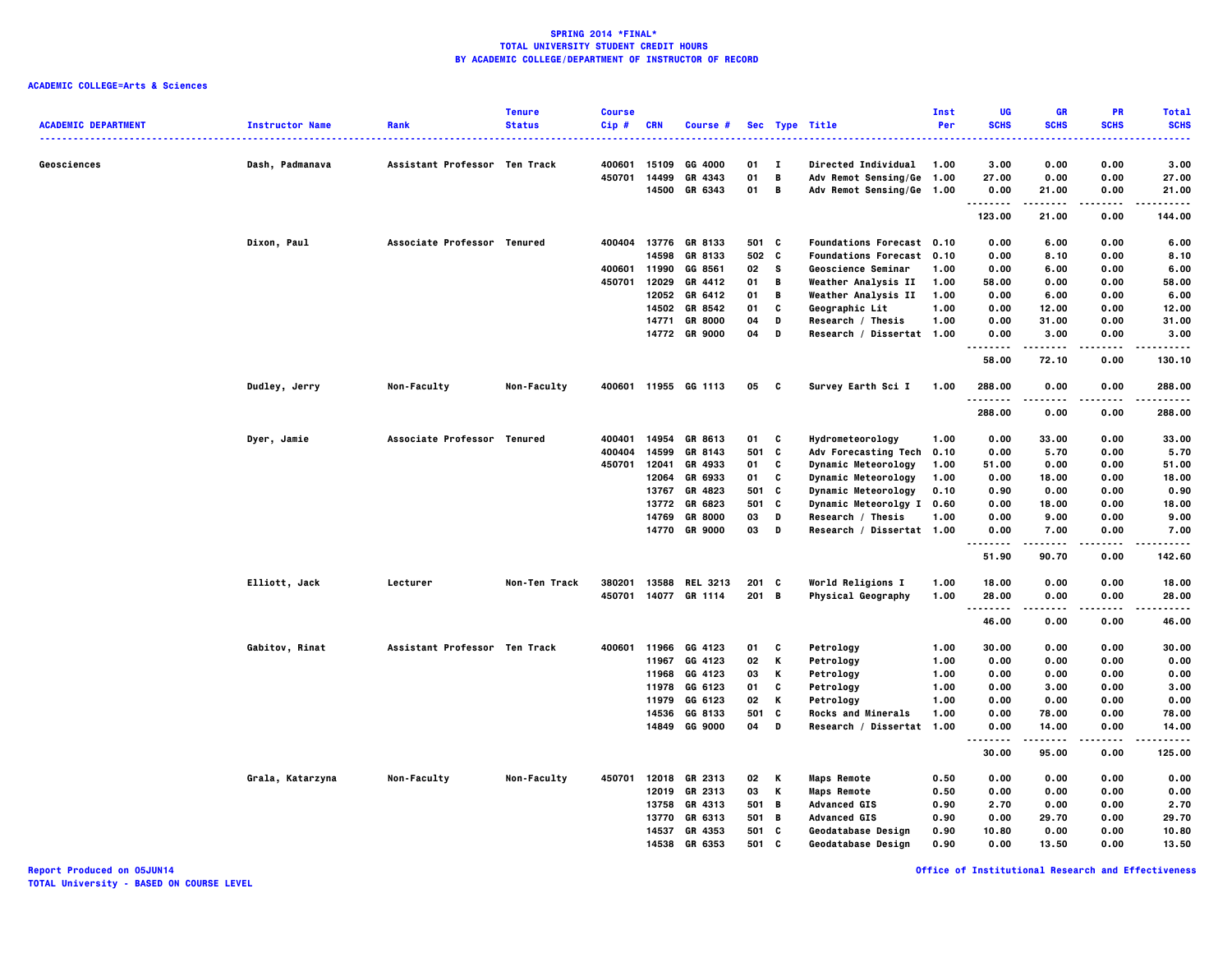| <b>ACADEMIC DEPARTMENT</b> | <b>Instructor Name</b> | Rank                        | <b>Tenure</b><br><b>Status</b> | <b>Course</b><br>Cip# | <b>CRN</b>     | Course #           |            |              | Sec Type Title                           | Inst<br>Per  | UG<br><b>SCHS</b>        | <b>GR</b><br><b>SCHS</b> | <b>PR</b><br><b>SCHS</b> | <b>Total</b><br><b>SCHS</b> |
|----------------------------|------------------------|-----------------------------|--------------------------------|-----------------------|----------------|--------------------|------------|--------------|------------------------------------------|--------------|--------------------------|--------------------------|--------------------------|-----------------------------|
|                            |                        |                             |                                |                       |                |                    |            |              |                                          |              |                          |                          |                          |                             |
|                            |                        |                             |                                |                       |                |                    |            |              |                                          |              | 13.50                    | 43.20                    | 0.00                     | 56.70                       |
| Geosciences                | Gutter, Barrett        | Grad Teach Assist           | Not Applicable                 | 450701                |                | 12001 GR 1114      | 01         | C            | <b>Physical Geography</b>                | 1.00         | 172.00                   | 0.00                     | 0.00                     | 172.00                      |
|                            |                        |                             |                                |                       | 12002          | GR 1114            | 02         | Κ            | Physical Geography                       | 1.00         | 0.00                     | 0.00                     | 0.00                     | 0.00                        |
|                            |                        |                             |                                |                       | 12003          | GR 1114            | 03         | Κ            | Physical Geography                       | 1.00         | 0.00                     | 0.00                     | 0.00                     | 0.00                        |
|                            |                        |                             |                                |                       | 12004          | GR 1114            | 04         | C            | Physical Geography                       | 1.00         | 176.00                   | 0.00                     | 0.00                     | 176.00                      |
|                            |                        |                             |                                |                       | 12005          | GR 1114            | 05         | Κ            | Physical Geography                       | 1.00         | 0.00                     | 0.00                     | 0.00                     | 0.00                        |
|                            |                        |                             |                                |                       | 12006          | GR 1114            | 06         | Κ            | <b>Physical Geography</b>                | 1.00         | 0.00<br>.                | 0.00<br>.                | 0.00                     | 0.00                        |
|                            |                        |                             |                                |                       |                |                    |            |              |                                          |              | 348.00                   | 0.00                     | 0.00                     | 348.00                      |
|                            | Haney, Christa         | Instructor                  | Non-Ten Track                  | 400601                |                | 13746 GG 3613      | 501 C      |              | <b>Water Resources</b>                   | 1.00         | 129.00                   | 0.00                     | 0.00                     | 129.00                      |
|                            |                        |                             |                                |                       | 13747          | GG 3613            | 502 C      |              | <b>Water Resources</b>                   | 1.00         | 120.00                   | 0.00                     | 0.00                     | 120.00                      |
|                            |                        |                             |                                | 450701                |                | 13777 GR 8553      | 501 S      |              | Research Methods in                      | 0.90         | 0.00                     | 81.00                    | 0.00                     | 81.00                       |
|                            |                        |                             |                                |                       | 13778          | GR 8553            | 502 S      |              | <b>Research Methods in</b>               | 0.90         | 0.00<br>.                | 67.50<br>.               | 0.00<br>.                | 67.50<br>.                  |
|                            |                        |                             |                                |                       |                |                    |            |              |                                          |              | 249.00                   | 148.50                   | 0.00                     | 397.50                      |
|                            | Jones, John            | Grad Teach Assist           | Not Applicable                 | 400601                | 11951          | GG 1113            | 01         | C            | Survey Earth Sci I                       | 1.00         | 123.00                   | 0.00                     | 0.00                     | 123.00                      |
|                            |                        |                             |                                |                       | 11954          | GG 1113            | 04         | c            | Survey Earth Sci I                       | 1.00         | 108.00                   | 0.00                     | 0.00                     | 108.00                      |
|                            |                        |                             |                                |                       |                | 11958 GG 1113      | H01 C      |              | Honors Earth Sci I                       | 1.00         | 27.00<br>- - - - - - - - | 0.00<br>.                | 0.00<br>.                | 27.00<br>-----              |
|                            |                        |                             |                                |                       |                |                    |            |              |                                          |              | 258.00                   | 0.00                     | 0.00                     | 258.00                      |
|                            | Keeney, David          | Instructor                  | Non-Ten Track                  | 450701                | 13765          | GR 4753            | 501 C      |              | Satellite & Radar Me 1.00                |              | 123.00                   | 0.00                     | 0.00                     | 123.00                      |
|                            |                        |                             |                                |                       | 13766          | GR 4753            | 502 C      |              | Satellite & Radar Me                     | 1.00         | 117.00                   | 0.00                     | 0.00                     | 117.00                      |
|                            |                        |                             |                                |                       | 13767          | GR 4823            | 501 C      |              | <b>Dynamic Meteorology</b>               | 0.90         | 8.10                     | 0.00                     | 0.00                     | 8.10                        |
|                            |                        |                             |                                |                       | 13772          | GR 6823            | 501 C      |              | <b>Dynamic Meteorology</b>               | 0.40         | 0.00<br>.                | 12.00                    | 0.00                     | 12.00<br>.                  |
|                            |                        |                             |                                |                       |                |                    |            |              |                                          |              | 248.10                   | 12.00                    | 0.00                     | 260.10                      |
|                            | Kirkland, Brenda       | Associate Professor Tenured |                                | 301801                | 14310          | <b>HON 3163</b>    | 01         | C            | Honors Sem Natural S 1.00                |              | 21.00                    | 0.00                     | 0.00                     | 21.00                       |
|                            |                        |                             |                                | 400601                | 11975          | GG 4413            | 01         | C            | Structural Geology                       | 1.00         | 54.00                    | 0.00                     | 0.00                     | 54.00                       |
|                            |                        |                             |                                |                       | 11976          | GG 4413            | 02         | Κ            | Structural Geology                       | 1.00         | 0.00                     | 0.00                     | 0.00                     | 0.00                        |
|                            |                        |                             |                                |                       | 11987          | GG 6413            | 01         | c            | Structural Geology                       | 1.00         | 0.00                     | 3.00                     | 0.00                     | 3.00                        |
|                            |                        |                             |                                |                       | 11988<br>14495 | GG 6413<br>GG 4413 | 02<br>03   | Κ<br>Κ       | Structural Geology<br>Structural Geology | 1.00<br>1.00 | 0.00<br>0.00             | 0.00<br>0.00             | 0.00<br>0.00             | 0.00<br>0.00                |
|                            |                        |                             |                                |                       | 14793          | GG 8000            | 03         | D            | Research / Thesis                        | 1.00         | 0.00                     | 7.00                     | 0.00                     | 7.00                        |
|                            |                        |                             |                                |                       | 14794          | GG 9000            | 03         | D            | Research / Dissertat 1.00                |              | 0.00                     | 21.00                    | 0.00                     | 21.00                       |
|                            |                        |                             |                                |                       | 15735          | GG 7000            | 02         | $\mathbf{I}$ | Directed Individual                      | 1.00         | 0.00                     | 21.00                    | 0.00                     | 21.00                       |
|                            |                        |                             |                                |                       |                | 16330 GG 4000      | 03         | $\mathbf{I}$ | <b>Directed Individual</b>               | 1.00         | 2.00                     | 0.00                     | 0.00                     | 2.00                        |
|                            |                        |                             |                                |                       |                |                    |            |              |                                          |              | .<br>77.00               | .<br>52.00               | 0.00                     | .<br>129.00                 |
|                            | Larson, Erik           | Grad Teach Assist           | Not Applicable                 | 400601                |                | 11959 GG 1121      | 01 L       |              | Earth Science II Lab 1.00                |              | 16.00                    | 0.00                     | 0.00                     | 16.00                       |
|                            |                        |                             |                                |                       | 11960          | GG 1121            | H01 L      |              | Earth Science II Lab                     | 1.00         | 1.00                     | 0.00                     | 0.00                     | 1.00                        |
|                            |                        |                             |                                |                       |                | 11961 GG 1123      | 01         | C            | Survey Earth Sci II                      | 1.00         | 90.00                    | 0.00                     | 0.00                     | 90.00                       |
|                            |                        |                             |                                |                       |                | 11962 GG 1123      | <b>HO1</b> | C            | Hon Survey Earth Sci 1.00                |              | 3.00                     | 0.00                     | 0.00                     | 3.00                        |
|                            |                        |                             |                                |                       | 11963          | GG 1133            | 01         | c            | <b>Planetary Geology</b>                 | 1.00         | 120.00<br>.              | 0.00                     | 0.00                     | 120.00                      |
|                            |                        |                             |                                |                       |                |                    |            |              |                                          |              | 230.00                   | 0.00                     | 0.00                     | 230.00                      |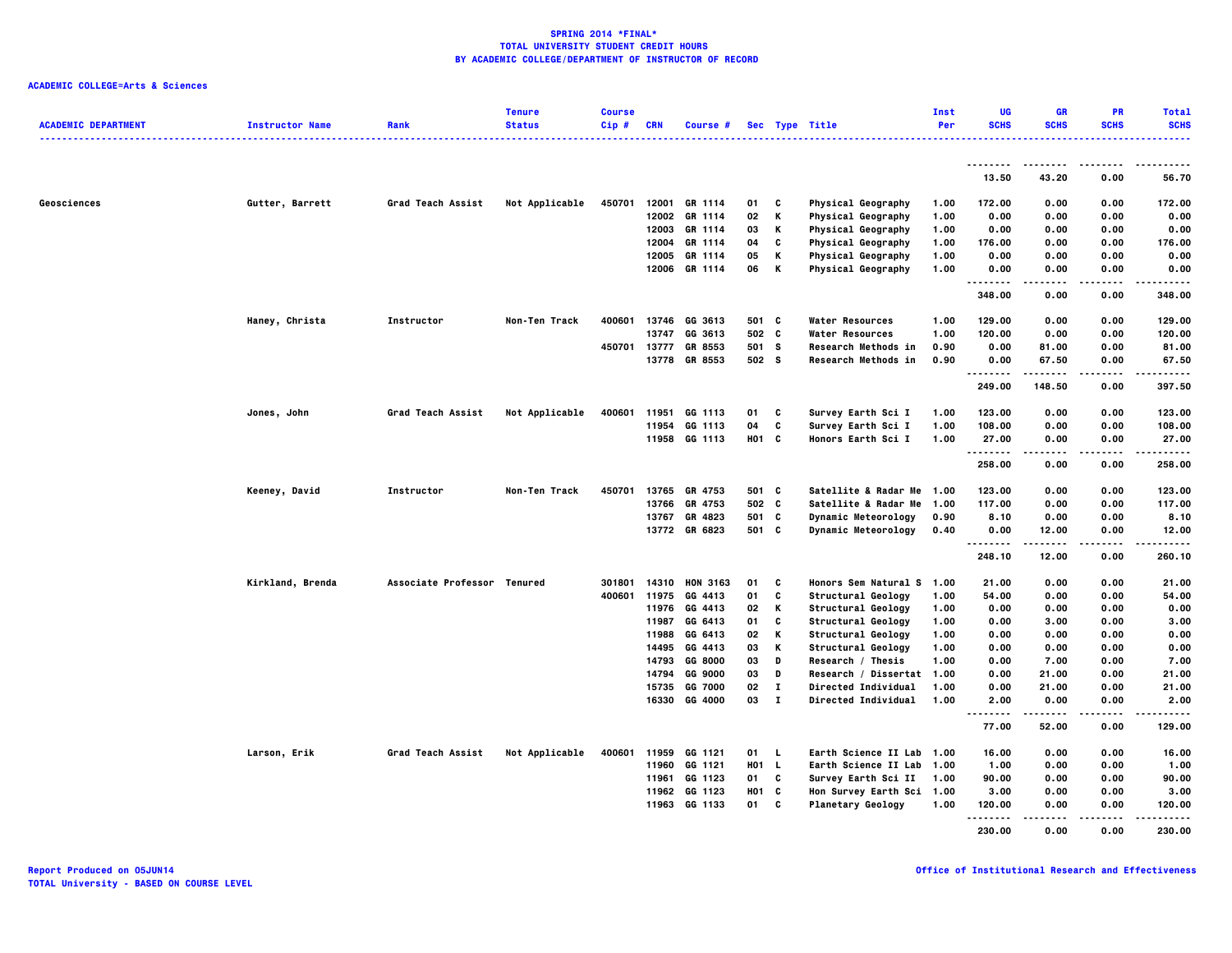| <b>ACADEMIC DEPARTMENT</b> | <b>Instructor Name</b> | Rank                          | <b>Tenure</b><br><b>Status</b> | <b>Course</b><br>Cip# | <b>CRN</b>     | Course #           |          |              | Sec Type Title                             | Inst<br>Per  | UG<br><b>SCHS</b>    | <b>GR</b><br><b>SCHS</b> | PR<br><b>SCHS</b> | <b>Total</b><br><b>SCHS</b> |
|----------------------------|------------------------|-------------------------------|--------------------------------|-----------------------|----------------|--------------------|----------|--------------|--------------------------------------------|--------------|----------------------|--------------------------|-------------------|-----------------------------|
|                            |                        |                               |                                |                       |                |                    |          |              |                                            |              |                      |                          |                   |                             |
| Geosciences                | Maguigan, Michael      | <b>Grad Teach Assist</b>      | Not Applicable                 | 450701                | 12007<br>12008 | GR 1123<br>GR 1123 | 01<br>02 | C<br>C       | Intro World Geog<br>Intro World Geog       | 1.00<br>1.00 | 297.00<br>303.00     | 0.00<br>0.00             | 0.00<br>0.00      | 297.00<br>303.00            |
|                            |                        |                               |                                |                       |                |                    |          |              |                                            |              | . <b>.</b><br>600.00 | 0.00                     | 0.00              | .<br>600.00                 |
|                            | Meng, Qingmin          | Assistant Professor Ten Track |                                | 450701                | 12027          | GR 4313            | 01       | В            | <b>Advanced GIS</b>                        | 1.00         | 33.00                | 0.00                     | 0.00              | 33.00                       |
|                            |                        |                               |                                |                       | 12028          | GR 4363            | 01       | В            | <b>GIS Programming</b>                     | 1.00         | 36.00                | 0.00                     | 0.00              | 36.00                       |
|                            |                        |                               |                                |                       | 12050          | GR 6313            | 01       | В            | <b>Advanced GIS</b>                        | 1.00         | 0.00                 | 27.00                    | 0.00              | 27.00                       |
|                            |                        |                               |                                |                       | 12051          | GR 6363            | 01       | В            | <b>GIS Programming</b>                     | 1.00         | 0.00                 | 21.00                    | 0.00              | 21.00                       |
|                            |                        |                               |                                |                       | 14537          | GR 4353            | 501      | C            | Geodatabase Design                         | 0.10         | 1.20                 | 0.00                     | 0.00              | 1.20                        |
|                            |                        |                               |                                |                       | 14538          | GR 6353            | 501      | C            | <b>Geodatabase Design</b>                  | 0.10         | 0.00                 | 1.50                     | 0.00              | 1.50                        |
|                            |                        |                               |                                |                       | 15438          | <b>GR 8000</b>     | 07       | D            | Research / Thesis                          | 1.00         | 0.00<br>.            | 4.00<br>.                | 0.00<br>.         | 4.00<br>.                   |
|                            |                        |                               |                                |                       |                |                    |          |              |                                            |              | 70.20                | 53.50                    | 0.00              | 123.70                      |
|                            | Mercer, Andrew         | Assistant Professor Ten Track |                                | 450701                | 12038          | GR 4623            | 01       | c            | Physical Meteorology 1.00                  |              | 81.00                | 0.00                     | 0.00              | 81.00                       |
|                            |                        |                               |                                |                       | 12061          | GR 6623            | 01       | C            | Physical Meteorology 1.00                  |              | 0.00                 | 9.00                     | 0.00              | 9.00                        |
|                            |                        |                               |                                |                       | 14706          | <b>GR 8990</b>     | 02       | c            | Special Topic In GR                        | 1.00         | 0.00                 | 15.00                    | 0.00              | 15.00                       |
|                            |                        |                               |                                |                       | 14767          | <b>GR 8000</b>     | 02       | D            | Research / Thesis                          | 1.00         | 0.00                 | 33.00                    | 0.00              | 33.00                       |
|                            |                        |                               |                                |                       | 14768          | <b>GR 9000</b>     | 02       | D            | Research / Dissertat 1.00                  |              | 0.00<br>.            | 3.00<br>.                | 0.00              | 3.00<br>.                   |
|                            |                        |                               |                                |                       |                |                    |          |              |                                            |              | 81.00                | 60.00                    | 0.00              | 141.00                      |
|                            | Miller, Dalton         | Instructor                    | Non-Ten Track                  | 450701                |                | 12011 GR 1123      | 05       | C            | Intro World Geog                           | 1.00         | 297.00               | 0.00                     | 0.00              | 297.00                      |
|                            |                        |                               |                                |                       |                | 12012 GR 1123      | 06       | C            | Intro World Geog                           | 1.00         | 285.00               | 0.00                     | 0.00              | 285.00                      |
|                            |                        |                               |                                |                       |                | 14497 GR 4223      | 01       | C            | Geog Of Europe                             | 1.00         | 105.00<br>. <b>.</b> | 0.00                     | 0.00              | 105.00<br>.                 |
|                            |                        |                               |                                |                       |                |                    |          |              |                                            |              | 687.00               | 0.00                     | 0.00              | 687.00                      |
|                            | Moe Hoffman, Amy       | Instructor                    | Non-Ten Track                  | 400601                | 11938          | GG 1111            | 01       | L.           | Earth Science I Lab                        | 1.00         | 26.00                | 0.00                     | 0.00              | 26.00                       |
|                            |                        |                               |                                |                       | 11939          | GG 1111            | 02       | $\mathbf{L}$ | Earth Science I Lab                        | 1.00         | 35.00                | 0.00                     | 0.00              | 35.00                       |
|                            |                        |                               |                                |                       | 11940          | GG 1111            | 03       | L.           | <b>Earth Science I Lab</b>                 | 1.00         | 17.00                | 0.00                     | 0.00              | 17.00                       |
|                            |                        |                               |                                |                       | 11941          | GG 1111            | 04       | L.           | Earth Science I Lab                        | 1.00         | 16.00                | 0.00                     | 0.00              | 16.00                       |
|                            |                        |                               |                                |                       |                | 11942 GG 1111      | 05       | $\mathbf{L}$ | Earth Science I Lab                        | 1.00         | 35.00                | 0.00                     | 0.00              | 35.00                       |
|                            |                        |                               |                                |                       | 11943<br>11944 | GG 1111<br>GG 1111 | 06<br>07 | L.<br>L.     | Earth Science I Lab<br>Earth Science I Lab | 1.00<br>1.00 | 33.00<br>30.00       | 0.00<br>0.00             | 0.00<br>0.00      | 33.00<br>30.00              |
|                            |                        |                               |                                |                       | 11946          | GG 1111            | 09       | <b>L</b>     | Earth Science I Lab                        | 1.00         | 34.00                | 0.00                     | 0.00              | 34.00                       |
|                            |                        |                               |                                |                       | 11947          | GG 1111            | 10       | L.           | Earth Science I Lab                        | 1.00         | 28.00                | 0.00                     | 0.00              | 28.00                       |
|                            |                        |                               |                                |                       | 11948          | GG 1111            | 12       | - 1          | Earth Science I Lab                        | 1.00         | 30.00                | 0.00                     | 0.00              | 30.00                       |
|                            |                        |                               |                                |                       | 11950          | GG 1111            | H01 L    |              | <b>Honors Earth Science</b>                | 1.00         | 2.00                 | 0.00                     | 0.00              | 2.00                        |
|                            |                        |                               |                                |                       | 13744          | GG 1111            | 501 L    |              | Earth Science I Lab                        | 1.00         | 31.00                | 0.00                     | 0.00              | 31.00                       |
|                            |                        |                               |                                |                       | 13745          | GG 1113            | 501      | <b>C</b>     | Survey Earth Sci I                         | 1.00         | 132.00               | 0.00                     | 0.00              | 132.00                      |
|                            |                        |                               |                                |                       | 16326          | GG 4000            | 02 I     |              | Directed Individual                        | 1.00         | 1.00                 | 0.00                     | 0.00              | 1.00                        |
|                            |                        |                               |                                |                       |                |                    |          |              |                                            |              | .<br>450.00          | 0.00                     | 0.00              | 450.00                      |
|                            | Morris, John           | Instructor                    | Non-Ten Track                  | 450701                |                | 12018 GR 2313      | 02       | Κ            | <b>Maps Remote</b>                         | 0.50         | 0.00                 | 0.00                     | 0.00              | 0.00                        |
|                            |                        |                               |                                |                       | 12019          | GR 2313            | 03       | Κ            | <b>Maps Remote</b>                         | 0.50         | 0.00                 | 0.00                     | 0.00              | 0.00                        |
|                            |                        |                               |                                |                       | 12024          | GR 4303            | 02       | Κ            | <b>Principles of GIS</b>                   | 0.20         | 0.00                 | 0.00                     | 0.00              | 0.00                        |
|                            |                        |                               |                                |                       | 12025          | GR 4303            | 03       | Κ            | <b>Principles of GIS</b>                   | 0.20         | 0.00                 | 0.00                     | 0.00              | 0.00                        |
|                            |                        |                               |                                |                       | 12026          | GR 4303            | 04       | Κ            | <b>Principles of GIS</b>                   | 0.20         | 0.00                 | 0.00                     | 0.00              | 0.00                        |
|                            |                        |                               |                                |                       | 12047          | GR 6303            | 02       | Κ            | <b>Principles of GIS</b>                   | 0.20         | 0.00                 | 0.00                     | 0.00              | 0.00                        |
|                            |                        |                               |                                |                       | 12048          | GR 6303            | 03       | к            | <b>Principles of GIS</b>                   | 0.20         | 0.00                 | 0.00                     | 0.00              | 0.00                        |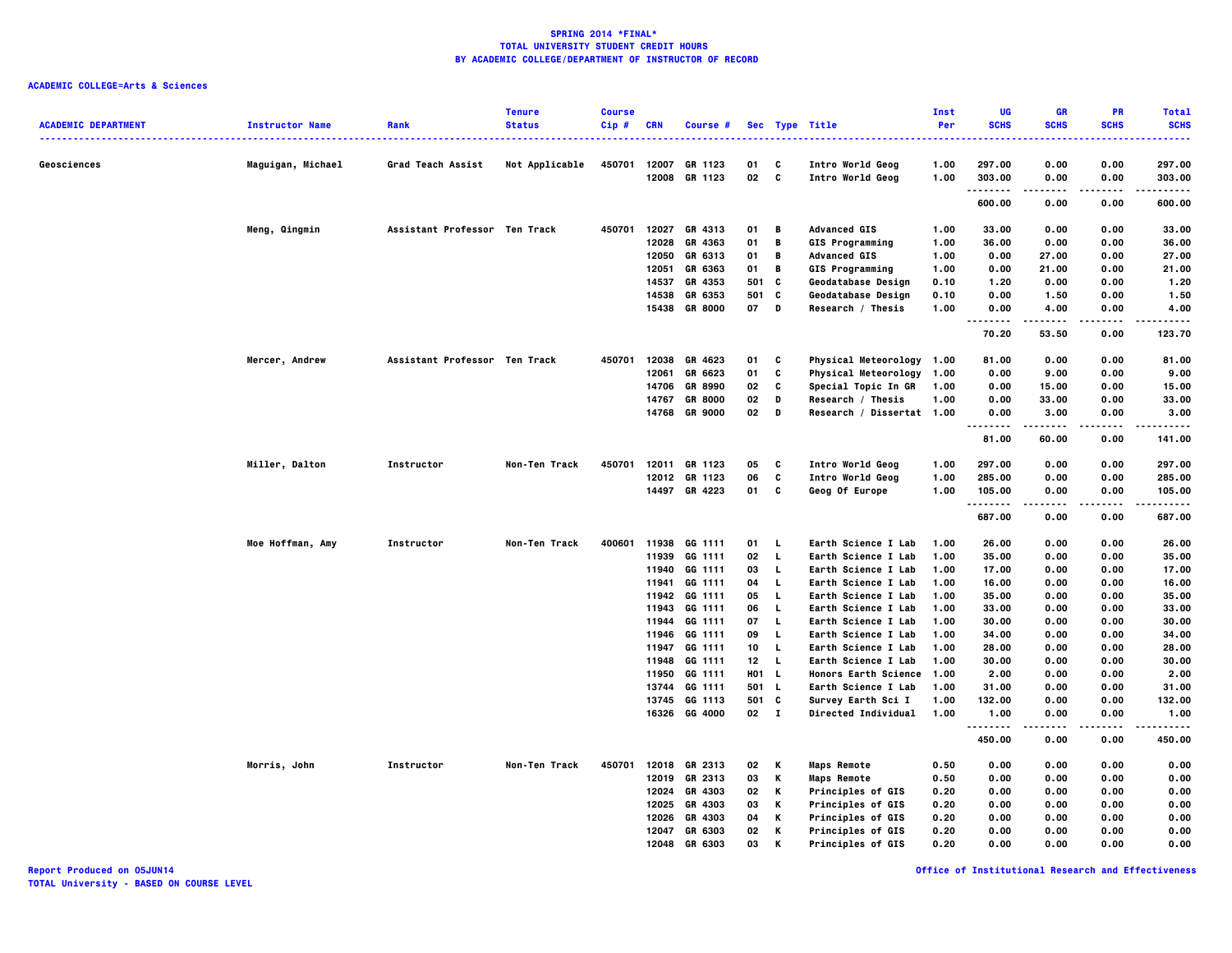# **ACADEMIC COLLEGE=Arts & Sciences**

| <b>ACADEMIC DEPARTMENT</b> | <b>Instructor Name</b> | Rank                        | <b>Tenure</b><br><b>Status</b> | <b>Course</b><br>$Cip$ # | <b>CRN</b> | Course #                 |          |              | Sec Type Title                                 | Inst<br>Per | UG<br><b>SCHS</b>    | GR<br><b>SCHS</b>       | PR<br><b>SCHS</b> | <b>Total</b><br><b>SCHS</b> |
|----------------------------|------------------------|-----------------------------|--------------------------------|--------------------------|------------|--------------------------|----------|--------------|------------------------------------------------|-------------|----------------------|-------------------------|-------------------|-----------------------------|
|                            |                        |                             |                                |                          |            |                          |          |              | .                                              |             |                      |                         |                   |                             |
|                            |                        |                             |                                |                          |            |                          |          |              |                                                |             | <u>.</u><br>0.00     | 0.00                    | 0.00              | 0.00                        |
|                            |                        |                             |                                |                          |            |                          |          |              |                                                |             |                      |                         |                   |                             |
| Geosciences                | Mylroie, John          | Professor                   | Tenured                        | 400601                   | 14777      | GG 8000<br>14778 GG 9000 | 01<br>01 | D<br>D       | Research / Thesis<br>Research / Dissertat 1.00 | 1.00        | 0.00<br>0.00<br>---- | 28.00<br>10.00<br>----- | 0.00<br>0.00<br>. | 28.00<br>10.00              |
|                            |                        |                             |                                |                          |            |                          |          |              |                                                |             | 0.00                 | 38.00                   | 0.00              | 38.00                       |
|                            | Nagel, Athena          | Instructor                  | Non-Ten Track                  | 400601                   | 13749      | GG 6103                  | 501 C    |              | GeologyI Processes & 0.90                      |             | 0.00                 | 72.90                   | 0.00              | 72.90                       |
|                            |                        |                             |                                |                          | 13750      | GG 6103                  | 502 C    |              | GeologyI Processes & 0.90                      |             | 0.00                 | 70.20                   | 0.00              | 70.20                       |
|                            |                        |                             |                                | 450701                   | 14539      | GR 4813                  | 501 C    |              | Natural Hazards                                | 1.00        | 147.00               | 0.00                    | 0.00              | 147.00                      |
|                            |                        |                             |                                |                          | 14597      | GR 4813                  | 502 C    |              | Natural Hazards                                | 1.00        | 150.00<br>.          | 0.00                    | 0.00<br>.         | 150.00<br>.                 |
|                            |                        |                             |                                |                          |            |                          |          |              |                                                |             | 297.00               | 143.10                  | 0.00              | 440.10                      |
|                            | Nordstrom, Gregory     | Lecturer                    | Non-Ten Track                  | 450701                   | 12013      | GR 1603                  | 01       | C            | Intro To Meteorology 1.00                      |             | 135.00               | 0.00                    | 0.00              | 135.00                      |
|                            |                        |                             |                                |                          | 12030      | GR 4432                  | 01       | B            | Wx Forecasting II                              | 1.00        | 70.00                | 0.00                    | 0.00              | 70.00                       |
|                            |                        |                             |                                |                          |            | 13759 GR 4443            | 501 C    |              | Weather Prediction I 1.00                      |             | 117.00               | 0.00                    | 0.00              | 117.00                      |
|                            |                        |                             |                                |                          | 13760      | GR 4443                  | 502 C    |              | Weather Prediction I 1.00                      |             | 69.00                | 0.00                    | 0.00<br>$- - - -$ | 69.00<br>.                  |
|                            |                        |                             |                                |                          |            |                          |          |              |                                                |             | <br>391.00           | 0.00                    | 0.00              | 391.00                      |
|                            | Posadas, Benedict      | Grad Teach Assist           | Not Applicable                 | 450701                   |            | 12015 GR 2013            | 01       | c            | Cultural Geography                             | 1.00        | 81.00                | 0.00                    | 0.00              | 81.00                       |
|                            |                        |                             |                                |                          |            | 12017 GR 2313            | 01       | C            | <b>Maps Remote</b>                             | 1.00        | 87.00                | 0.00                    | 0.00              | 87.00                       |
|                            |                        |                             |                                |                          |            |                          |          |              |                                                |             | - - -<br>168.00      | 0.00                    | 0.00              | 168.00                      |
|                            | Reagan, Matthew        | Grad Teach Assist           | Not Applicable                 | 450701                   |            | 13773 GR 8123            | 501 C    |              | Met II: Fore and St 0.90                       |             | 0.00                 | 75.60                   | 0.00              | 75.60                       |
|                            |                        |                             |                                |                          |            | 13774 GR 8123            | 502 C    |              | Met II: Fore and St 0.90                       |             | 0.00                 | 37.80                   | 0.00              | 37.80                       |
|                            |                        |                             |                                |                          |            |                          |          |              |                                                |             | .<br>0.00            | 113.40                  | 0.00              | 113.40                      |
|                            | Rodgers, John          | Associate Professor Tenured |                                | 450701                   | 12023      | GR 4303                  | 01       | C            | Principles of GIS                              | 1.00        | 216.00               | 0.00                    | 0.00              | 216.00                      |
|                            |                        |                             |                                |                          | 12024      | GR 4303                  | 02       | Κ            | Principles of GIS                              | 0.80        | 0.00                 | 0.00                    | 0.00              | 0.00                        |
|                            |                        |                             |                                |                          | 12025      | GR 4303                  | 03       | К            | Principles of GIS                              | 0.80        | 0.00                 | 0.00                    | 0.00              | 0.00                        |
|                            |                        |                             |                                |                          | 12026      | GR 4303                  | 04       | К            | Principles of GIS                              | 0.80        | 0.00                 | 0.00                    | 0.00              | 0.00                        |
|                            |                        |                             |                                |                          | 12040      | GR 4813                  | 01       | c            | Natural Hazards                                | 1.00        | 123.00               | 0.00                    | 0.00              | 123.00                      |
|                            |                        |                             |                                |                          | 12046      | GR 6303                  | 01       | c            | Principles of GIS                              | 1.00        | 0.00                 | 21.00                   | 0.00              | 21.00                       |
|                            |                        |                             |                                |                          | 12047      | GR 6303                  | 02       | к            | Principles of GIS                              | 0.80        | 0.00                 | 0.00                    | 0.00              | 0.00                        |
|                            |                        |                             |                                |                          | 12048      | GR 6303                  | 03       | К            | Principles of GIS                              | 0.80        | 0.00                 | 0.00                    | 0.00              | 0.00                        |
|                            |                        |                             |                                |                          | 12063      | GR 6813                  | 01       | c            | Natural Hazards                                | 1.00        | 0.00                 | 3.00                    | 0.00              | 3.00                        |
|                            |                        |                             |                                |                          | 14765      | <b>GR 8000</b>           | 01       | D            | Research / Thesis                              | 1.00        | 0.00                 | 7.00                    | 0.00              | 7.00                        |
|                            |                        |                             |                                |                          | 14766      | <b>GR 9000</b>           | 01       | D            | Research / Dissertat                           | 1.00        | 0.00                 | 12.00                   | 0.00              | 12.00                       |
|                            |                        |                             |                                |                          |            | 16362 GR 7000            | 03       | $\mathbf{I}$ | Directed Individual                            | 1.00        | 0.00                 | 3.00                    | 0.00              | 3.00                        |
|                            |                        |                             |                                |                          |            |                          |          |              |                                                |             | .<br>339.00          | .<br>46.00              | .<br>0.00         | .<br>385.00                 |
|                            | Schmitz, Darrel        | Professor                   | Tenured                        | 400601                   | 14489      | GG 4063                  | 01       | C            | Dev of Fossil Fuel R 1.00                      |             | 108.00               | 0.00                    | 0.00              | 108.00                      |
|                            |                        |                             |                                |                          | 14490      | GG 6063                  | 01       | C            | Dev of Fossil Fuel R 1.00                      |             | 0.00                 | 9.00                    | 0.00              | 9.00                        |
|                            |                        |                             |                                |                          | 14491      | GG 4613                  | 01       | c            | Phys Hydrogeology                              | 1.00        | 87.00                | 0.00                    | 0.00              | 87.00                       |
|                            |                        |                             |                                |                          | 14492      | GG 6613                  | 01       | C            | Phys Hydrogeology                              | 1.00        | 0.00                 | 6.00                    | 0.00              | 6.00                        |
|                            |                        |                             |                                |                          | 15195      | <b>GG 7000</b>           | 01       | $\mathbf{I}$ | Directed Individual                            | 1.00        | 0.00                 | 3.00                    | 0.00              | 3.00                        |
|                            |                        |                             |                                |                          | 15196      | GG 8000                  | 04       | Đ            | Research / Thesis                              | 1.00        | 0.00                 | 26.00                   | 0.00              | 26.00                       |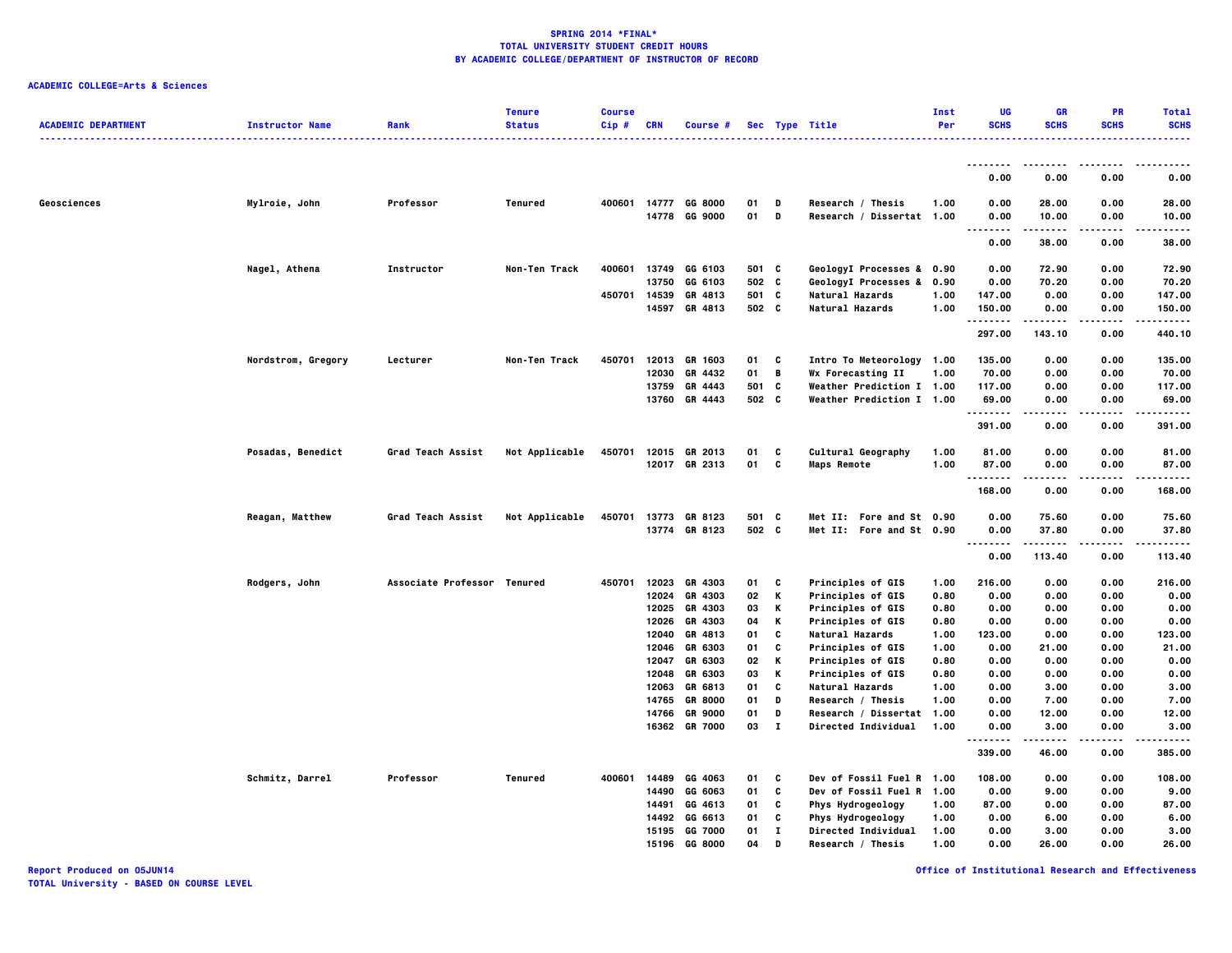# **ACADEMIC COLLEGE=Arts & Sciences**

| <b>ACADEMIC DEPARTMENT</b> | <b>Instructor Name</b>                              | Rank                          | <b>Tenure</b><br><b>Status</b> | <b>Course</b><br>Cip# | <b>CRN</b>     | Course #                 |                |              | Sec Type Title                                   | Inst<br>Per  | UG<br><b>SCHS</b>  | <b>GR</b><br><b>SCHS</b> | <b>PR</b><br><b>SCHS</b> | <b>Total</b><br><b>SCHS</b> |
|----------------------------|-----------------------------------------------------|-------------------------------|--------------------------------|-----------------------|----------------|--------------------------|----------------|--------------|--------------------------------------------------|--------------|--------------------|--------------------------|--------------------------|-----------------------------|
|                            |                                                     |                               |                                |                       |                |                          |                |              |                                                  |              |                    |                          |                          | .                           |
| Geosciences                | Schmitz, Darrel                                     | Professor                     | <b>Tenured</b>                 | 400601                | 15197          | <b>GG 9000</b>           | 05             | D            | Research / Dissertat 1.00                        |              | 0.00               | 4.00                     | 0.00                     | 4.00                        |
|                            |                                                     |                               |                                |                       | 15803          | GG 7000                  | 03             | $\mathbf I$  | Directed Individual                              | 1.00         | 0.00               | 3.00                     | 0.00                     | 3.00                        |
|                            |                                                     |                               |                                |                       | 15921          | <b>GG 7000</b>           | 04             | $\mathbf{I}$ | Directed Individual                              | 1.00         | 0.00<br>           | 3.00<br>.                | 0.00<br>.                | 3.00<br>.                   |
|                            |                                                     |                               |                                |                       |                |                          |                |              |                                                  |              | 195.00             | 54.00                    | 0.00                     | 249.00                      |
|                            | Sherman-Morris, Kathlee Associate Professor Tenured |                               |                                | 400401                |                | 13782 GR 8833            | 501 C          |              | <b>Weather &amp; Society</b>                     | 1.00         | 0.00               | 75.00                    | 0.00                     | 75.00                       |
|                            |                                                     |                               |                                |                       | 13783          | GR 8833                  | 502 C          |              | <b>Weather &amp; Society</b>                     | 1.00         | 0.00               | 45.00                    | 0.00                     | 45.00                       |
|                            |                                                     |                               |                                | 450701                | 13763          | GR 4640<br>GR 8553       | 501 E<br>501 S |              | Met Internship                                   | 1.00<br>0.10 | 9.00               | 0.00<br>9.00             | 0.00                     | 9.00                        |
|                            |                                                     |                               |                                |                       | 13777<br>13778 | GR 8553                  | 502            | s            | Research Methods in<br>Research Methods in       | 0.10         | 0.00<br>0.00       | 7.50                     | 0.00<br>0.00             | 9.00<br>7.50                |
|                            |                                                     |                               |                                |                       | 14773          | <b>GR 8000</b>           | 05             | D            | Research / Thesis                                | 1.00         | 0.00               | 11.00                    | 0.00                     | 11.00                       |
|                            |                                                     |                               |                                |                       | 14774          | <b>GR 9000</b>           | 05             | D            | Research / Dissertat 1.00                        |              | 0.00               | 11.00                    | 0.00                     | 11.00                       |
|                            |                                                     |                               |                                |                       | 15738          | GR 4000                  | 501            | $\mathbf{I}$ | Directed Individual                              | 1.00         | 1.00               | 0.00                     | 0.00                     | 1.00                        |
|                            |                                                     |                               |                                |                       | 16060          | <b>GR 7000</b>           | 02             | $\mathbf{I}$ | <b>Directed Individual</b>                       | 1.00         | 0.00               | 3.00                     | 0.00                     | 3.00                        |
|                            |                                                     |                               |                                |                       |                |                          |                |              |                                                  |              | .<br>10.00         | 161.50                   | 0.00                     | 171.50                      |
|                            | Skarke, Adam                                        | Assistant Professor Ten Track |                                | 400601                |                | 14493 GG 4443            | 01             | C            | Prin Sed Dep II                                  | 1.00         | 51.00              | 0.00                     | 0.00                     | 51.00                       |
|                            |                                                     |                               |                                |                       |                | 14494 GG 6443            | 01             | C            | Prin Sed Dep II                                  | 1.00         | 0.00               | 15.00                    | 0.00                     | 15.00                       |
|                            |                                                     |                               |                                |                       |                |                          |                |              |                                                  |              | .                  | .                        | .                        | .                           |
|                            |                                                     |                               |                                |                       |                |                          |                |              |                                                  |              | 51.00              | 15.00                    | 0.00                     | 66.00                       |
|                            | Threatt, Patrick                                    | Lecturer                      | Non-Ten Track                  | 450701                |                | 14063 GR 4123            | 201 C          |              | Urban Geog                                       | 1.00         | 15.00<br>.         | 0.00<br>.                | 0.00<br>----             | 15.00<br>.                  |
|                            |                                                     |                               |                                |                       |                |                          |                |              |                                                  |              | 15.00              | 0.00                     | 0.00                     | 15.00                       |
|                            | Vandewege, Reynold                                  | Instructor                    | Non-Ten Track                  | 450701                | 12031          | GR 4512                  | 01             | C            | <b>Practicum Bd Met II</b>                       | 1.00         | 36.00              | 0.00                     | 0.00                     | 36.00                       |
|                            |                                                     |                               |                                |                       |                | 12032 GR 4512            | 02             | K            | Practicum Bd Meth II 1.00                        |              | 0.00               | 0.00                     | 0.00                     | 0.00                        |
|                            |                                                     |                               |                                |                       | 12033          | GR 4512                  | 03             | K            | Practicum Bd Meth II 1.00                        |              | 0.00               | 0.00                     | 0.00                     | 0.00                        |
|                            |                                                     |                               |                                |                       | 12034          | GR 4532                  | 01             | C            | Practicum Bd Met IV                              | 1.00         | 30.00              | 0.00                     | 0.00                     | 30.00                       |
|                            |                                                     |                               |                                |                       | 12035          | GR 4532                  | 02             | К            | Practicum Bd Met IV                              | 1.00         | 0.00               | 0.00                     | 0.00                     | 0.00                        |
|                            |                                                     |                               |                                |                       | 12036          | GR 4532                  | 03             | К            | Practicum Bd Met IV                              | 1.00         | 0.00               | 0.00                     | 0.00                     | 0.00                        |
|                            |                                                     |                               |                                |                       | 12039          | GR 4640                  | 01             | C            | Met Internship                                   | 1.00         | 7.00               | 0.00                     | 0.00                     | 7.00                        |
|                            |                                                     |                               |                                |                       | 12054          | GR 6512                  | 01             | C            | Practicum Bd Met II                              | 1.00         | 0.00               | 4.00                     | 0.00                     | 4.00                        |
|                            |                                                     |                               |                                |                       | 12055          | GR 6512                  | 02<br>03       | K            | Practicum Bd Meth II 1.00                        |              | 0.00               | 0.00                     | 0.00                     | 0.00                        |
|                            |                                                     |                               |                                |                       | 12057          | 12056 GR 6512<br>GR 6532 | 01             | К<br>C       | Practicum Bd Meth II 1.00<br>Practicum Bd Met IV | 1.00         | 0.00<br>0.00       | 0.00<br>14.00            | 0.00<br>0.00             | 0.00<br>14.00               |
|                            |                                                     |                               |                                |                       | 12058          | GR 6532                  | 02             | К            | Practicum Bd Met IV                              | 1.00         | 0.00               | 0.00                     | 0.00                     | 0.00                        |
|                            |                                                     |                               |                                |                       |                | 12059 GR 6532            | 03             | K            | <b>Practicum Bd Met IV</b>                       | 1.00         | 0.00               | 0.00                     | 0.00                     | 0.00                        |
|                            |                                                     |                               |                                |                       |                |                          |                |              |                                                  |              | $\ddotsc$<br>73.00 | 18.00                    | 0.00                     | 91.00                       |
|                            | Wallace, Timothy                                    | Instructor                    | Non-Ten Track                  | 450701                |                | 13755 GR 1123            | 501 C          |              | Intro World Geog                                 | 1.00         | 114.00             | 0.00                     | 0.00                     | 114.00                      |
|                            |                                                     |                               |                                |                       | 13756          | GR 1123                  | 502            | c            | Intro World Geog                                 | 1.00         | 114.00             | 0.00                     | 0.00                     | 114.00                      |
|                            |                                                     |                               |                                |                       |                | 13757 GR 1123            | 503 C          |              | Intro World Geog                                 | 1.00         | 102.00             | 0.00                     | 0.00                     | 102.00                      |
|                            |                                                     |                               |                                |                       | 13768          | GR 4923                  | 501 C          |              | Severe Weather                                   | 1.00         | 117.00             | 0.00                     | 0.00                     | 117.00                      |
|                            |                                                     |                               |                                |                       | 13769          | GR 4923                  | 502            | C            | Severe Weather                                   | 1.00         | 33.00              | 0.00                     | 0.00                     | 33.00                       |
|                            |                                                     |                               |                                |                       | 13771          | GR 6753                  | 501 C          |              | Satellite & Radar Me                             | 0.90         | 0.00               | 67.50                    | 0.00                     | 67.50                       |
|                            |                                                     |                               |                                |                       |                |                          |                |              |                                                  |              | 480.00             | 67.50                    | 0.00                     | 547.50                      |
|                            | Weeks, Brittany                                     | Lecturer                      | Non-Ten Track                  |                       |                | 400601 14330 GG 1111     | 201 L          |              | Earth Science I Lab                              | 1.00         | 22.00              | 0.00                     | 0.00                     | 22.00                       |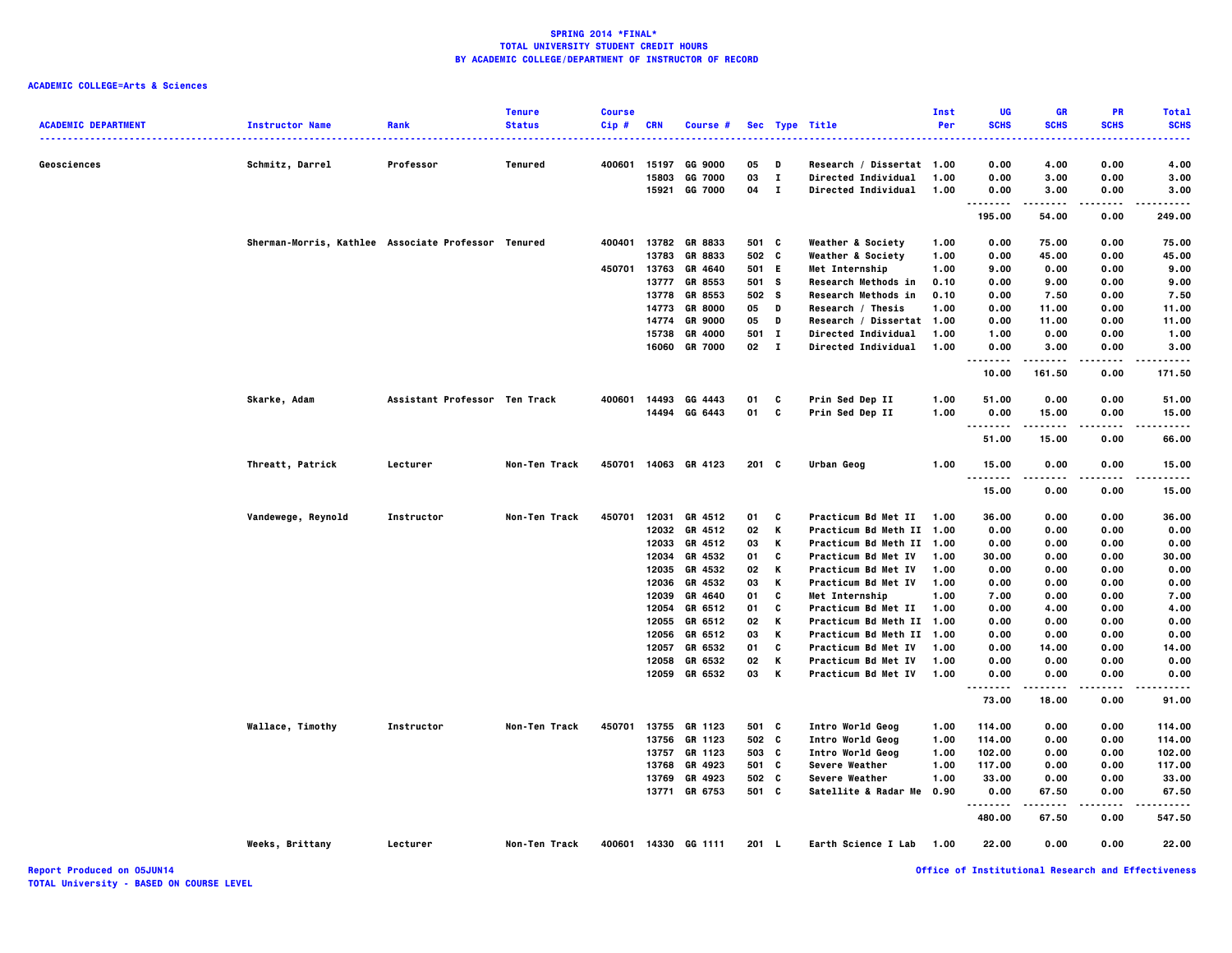| <b>ACADEMIC DEPARTMENT</b>            | <b>Instructor Name</b> | Rank              | <b>Tenure</b><br><b>Status</b> | <b>Course</b><br>$Cip$ # | <b>CRN</b> | Course # Sec Type Title |       |                    | Inst<br><b>Per</b> | UG<br><b>SCHS</b> | <b>GR</b><br><b>SCHS</b> | <b>PR</b><br><b>SCHS</b> | <b>Total</b><br><b>SCHS</b> |
|---------------------------------------|------------------------|-------------------|--------------------------------|--------------------------|------------|-------------------------|-------|--------------------|--------------------|-------------------|--------------------------|--------------------------|-----------------------------|
| Geosciences                           | Weeks, Brittany        | Lecturer          | Non-Ten Track                  | 400601                   |            | 14331 GG 1113           | 201 C | Survey Earth Sci I | 1.00               | 102.00            | 0.00<br>--------         | 0.00<br>---------        | 102.00<br>.                 |
|                                       |                        |                   |                                |                          |            |                         |       |                    |                    | 124.00            | 0.00                     | 0.00                     | 124.00                      |
|                                       | Weremeichik, Jeremy    | Grad Teach Assist | Not Applicable                 | 400601                   |            | 11952 GG 1113           | 02 C  | Survey Earth Sci I | 1.00               | 132.00            | 0.00                     | 0.00                     | 132.00                      |
|                                       |                        |                   |                                |                          |            | 11953 GG 1113           | 03 C  | Survey Earth Sci I | 1.00               | 120.00<br>.       | 0.00                     | 0.00<br>.                | 120.00<br>.<br>---          |
|                                       |                        |                   |                                |                          |            |                         |       |                    |                    | 252.00            | 0.00                     | 0.00                     | 252.00                      |
| ------------------------------------- |                        |                   |                                |                          |            |                         |       |                    |                    | ========          | ---------                | ---------                | ___________                 |
| Geosciences                           |                        |                   |                                |                          |            |                         |       |                    |                    | 7501.00           | 1704.00                  | 0.00                     | 9205.00                     |
| ===================================== |                        |                   |                                |                          |            |                         |       |                    |                    | ========          | ---------                | ---------                | -==========                 |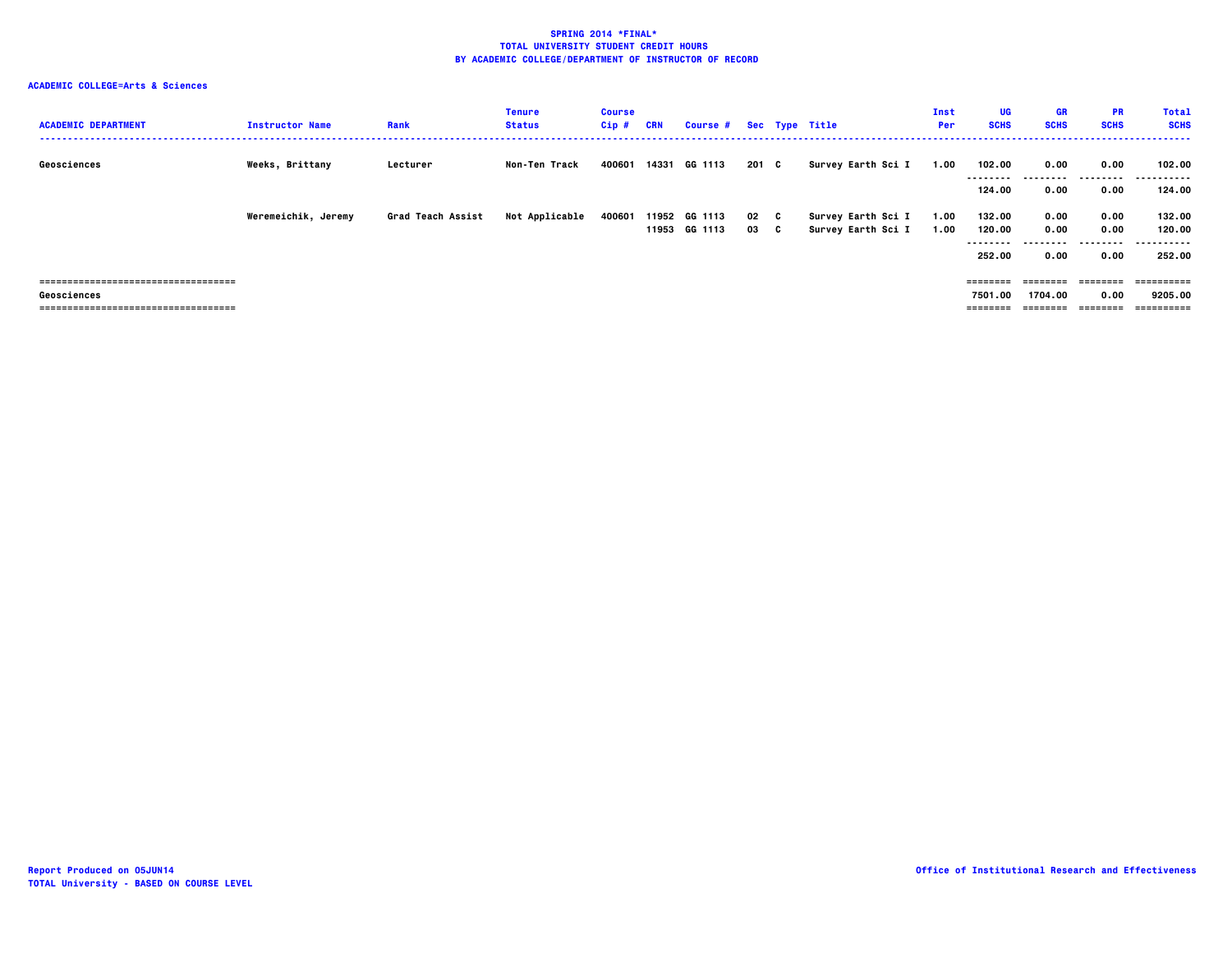| <b>ACADEMIC DEPARTMENT</b> | <b>Instructor Name</b> | Rank                          | <b>Tenure</b><br><b>Status</b> | <b>Course</b><br>Cip# | <b>CRN</b>   | Course #             |         |   | Sec Type Title            | Inst<br>Per | UG<br><b>SCHS</b> | <b>GR</b><br><b>SCHS</b> | PR<br><b>SCHS</b> | <b>Total</b><br><b>SCHS</b> |
|----------------------------|------------------------|-------------------------------|--------------------------------|-----------------------|--------------|----------------------|---------|---|---------------------------|-------------|-------------------|--------------------------|-------------------|-----------------------------|
|                            |                        |                               |                                |                       |              |                      |         |   |                           |             |                   |                          |                   | -----                       |
| History                    | Adolph, Brittany       | Grad Teach Assist             | Not Applicable                 | 540102 12104          |              | HI 1073              | 17      | C | Modern U S History        | 0.25        | 20.25             | 0.00                     | 0.00              | 20.25                       |
|                            |                        |                               |                                |                       |              | 12105 HI 1073        | 18      | C | Modern U S History        | 0.25        | 16.50             | 0.00                     | 0.00              | 16.50                       |
|                            |                        |                               |                                |                       |              | 14477 HI 1073        | 19      | C | Modern U S History        | 0.25        | 19.50             | 0.00                     | 0.00              | 19.50                       |
|                            |                        |                               |                                |                       |              |                      |         |   |                           |             | .<br>56.25        | 0.00                     | $\cdots$<br>0.00  | .<br>56.25                  |
|                            | Anderson, David        | Grad Teach Assist             | Not Applicable                 |                       |              | 450801 12110 HI 1173 | 04      | C | Wld Hist After 1500       | 0.25        | 18.00<br>.        | 0.00<br>.                | 0.00<br>$- - - -$ | 18,00<br>.                  |
|                            |                        |                               |                                |                       |              |                      |         |   |                           |             | 18.00             | 0.00                     | 0.00              | 18.00                       |
|                            | Barbier, Mary          | Associate Professor Tenured   |                                |                       |              | 450801 12139 HI 4683 | 01      | C | Europe WWI - Hitler       | 1.00        | 87.00             | 0.00                     | 0.00              | 87.00                       |
|                            |                        |                               |                                |                       | 12145        | HI 6233              | 01      | C | American Military Hi 1.00 |             | 0.00              | 12.00                    | 0.00              | 12.00                       |
|                            |                        |                               |                                |                       |              | 12155 HI 8823        | 01      | s | Sem Us Hi Since 1877 1.00 |             | 0.00              | 21.00                    | 0.00              | 21.00                       |
|                            |                        |                               |                                |                       | 15063        | HI 9000              | 01      | D | Research / Dissertat 1.00 |             | 0.00              | 41.00                    | 0.00              | 41.00                       |
|                            |                        |                               |                                | 540102 12135          |              | HI 4233              | 01      | C | American Military Hi 1.00 |             | 93.00             | 0.00                     | 0.00              | 93.00                       |
|                            |                        |                               |                                |                       | 15050        | <b>HI 8000</b>       | 01      | D | Research / Thesis         | 1.00        | 0.00<br>.         | 4.00<br>-----            | 0.00<br>$- - - -$ | 4.00<br>.                   |
|                            |                        |                               |                                |                       |              |                      |         |   |                           |             | 180.00            | 78.00                    | 0.00              | 258.00                      |
|                            | Bates, Toby            | Assistant Professor Ten Track |                                |                       |              | 050107 14032 HI 4853 | 201 C   |   | Modern Mexico             | 1.00        | 27.00             | 0.00                     | 0.00              | 27.00                       |
|                            |                        |                               |                                | 450801                | 14057        | HI 3763              | 201 C   |   | Hitler And Nazi Ger       | 1.00        | 57.00             | 0.00                     | 0.00              | 57.00                       |
|                            |                        |                               |                                |                       |              | 540102 14068 HI 4243 | $201$ C |   | Amer Life & Thought       | 1.00        | 57.00             | 0.00                     | 0.00              | 57.00                       |
|                            |                        |                               |                                |                       |              |                      |         |   |                           |             | <br>141.00        | .<br>0.00                | $- - - -$<br>0.00 | .<br>141.00                 |
|                            | Bruton, Kathryn        | Lecturer                      | Non-Ten Track                  |                       |              | 050201 13792 HI 8783 | 501 C   |   | Issues in Afr Am His 1.00 |             | 0.00              | 15.00                    | 0.00              | 15.00                       |
|                            |                        |                               |                                |                       | 540102 13785 | HI 1063              | 501 C   |   | Early U S History         | 1.00        | 99.00             | 0.00                     | 0.00              | 99.00                       |
|                            |                        |                               |                                |                       |              | 13786 HI 1073        | 501 C   |   | Modern U S History        | 1.00        | 129.00            | 0.00                     | 0.00              | 129.00                      |
|                            |                        |                               |                                |                       |              |                      |         |   |                           |             | .<br>228.00       | -----<br>15.00           | $- - - -$<br>0.00 | .<br>243.00                 |
|                            | Bullard, Zachary       | Grad Teach Assist             | Not Applicable                 |                       |              | 540102 12097 HI 1073 | 10      | C | Modern U S History        | 0.25        | 18.00             | 0.00                     | 0.00              | 18.00                       |
|                            |                        |                               |                                |                       |              | 12102 HI 1073        | 15 C    |   | Modern U S History        | 0.25        | 18.00             | 0.00                     | 0.00              | 18.00                       |
|                            |                        |                               |                                |                       |              |                      |         |   |                           |             | .<br>36.00        | 0.00                     | 0.00              | $- - - - -$<br>36.00        |
|                            | Chesney, Elizabeth     | Grad Teach Assist             | Not Applicable                 | 540102                | 12096        | HI 1073              | 09      | C | Modern U S History        | 0.25        | 15.75             | 0.00                     | 0.00              | 15.75                       |
|                            |                        |                               |                                |                       |              | 12099 HI 1073        | 12      | C | Modern U S History        | 0.25        | 11.25             | 0.00                     | 0.00              | 11.25                       |
|                            |                        |                               |                                |                       |              | 12103 HI 1073        | 16      | C | Modern U S History        | 0.25        | 15.75             | 0.00                     | 0.00              | 15.75                       |
|                            |                        |                               |                                |                       |              |                      |         |   |                           |             | .<br>42.75        | .<br>0.00                | ----<br>0.00      | $- - - - -$<br>42.75        |
|                            | Damms, Richard         | Associate Professor Tenured   |                                | 050107                | 14448        | HI 3813              | 01      | C | Modern Latin America 1.00 |             | 81.00             | 0.00                     | 0.00              | 81.00                       |
|                            |                        |                               |                                | 450801                | 15064        | HI 9000              | 02      | D | Research / Dissertat 1.00 |             | 0.00              | 21.00                    | 0.00              | 21.00                       |
|                            |                        |                               |                                | 540101                | 14462        | HI 8963              | 02      | C | U.S. History since 1 1.00 |             | 0.00              | 24.00                    | 0.00              | 24.00                       |
|                            |                        |                               |                                |                       | 540102 15051 | <b>HI 8000</b>       | 02      | D | Research / Thesis         | 1.00        | 0.00              | 3.00                     | 0.00              | 3.00                        |
|                            |                        |                               |                                |                       |              |                      |         |   |                           |             | <b>.</b><br>81.00 | .<br>48.00               | $- - - -$<br>0.00 | .<br>129.00                 |
|                            | Drake, Nathan          | Grad Teach Assist             | Not Applicable                 |                       |              | 540102 14478 HI 1073 | 20      | C | Modern U S History        | 0.25        | 19.50             | 0.00                     | 0.00              | 19.50                       |
|                            |                        |                               |                                |                       | 14479        | HI 1073              | 21      | C | Modern U S History        | 0.25        | 19.50             | 0.00                     | 0.00              | 19.50                       |
|                            |                        |                               |                                |                       |              | 14482 HI 1073        | 24      | C | Modern U S History        | 0.25        | 20.25             | 0.00                     | 0.00              | 20.25                       |
|                            |                        |                               |                                |                       |              |                      |         |   |                           |             |                   |                          |                   |                             |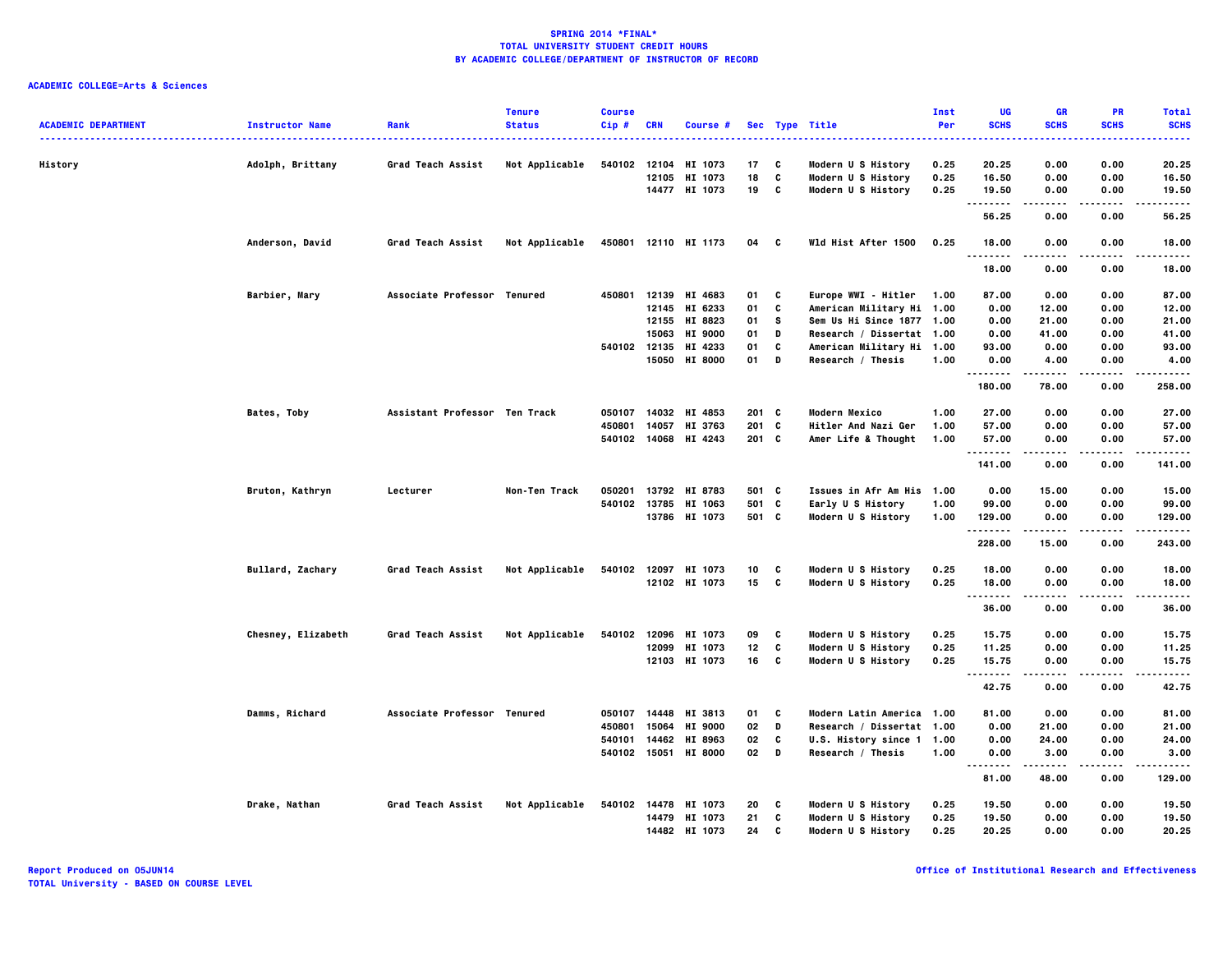| <b>ACADEMIC DEPARTMENT</b> | <b>Instructor Name</b> | Rank                          | <b>Tenure</b><br><b>Status</b> | <b>Course</b><br>Cip# | <b>CRN</b>     | Course #                 |                |              | Sec Type Title                               | Inst<br>Per  | UG<br><b>SCHS</b> | GR<br><b>SCHS</b> | <b>PR</b><br><b>SCHS</b> | <b>Total</b><br><b>SCHS</b> |
|----------------------------|------------------------|-------------------------------|--------------------------------|-----------------------|----------------|--------------------------|----------------|--------------|----------------------------------------------|--------------|-------------------|-------------------|--------------------------|-----------------------------|
|                            |                        |                               |                                |                       |                |                          |                |              |                                              |              |                   |                   |                          |                             |
|                            |                        |                               |                                |                       |                |                          |                |              |                                              |              | 59.25             | 0.00              | 0.00                     | 59.25                       |
| History                    | Drane, Lindsay         | Grad Teach Assist             | Not Applicable                 | 540102                |                | 12084 HI 1063            | 16             | C            | Early U S History                            | 0.25         | 18.75             | 0.00              | 0.00                     | 18.75                       |
|                            |                        |                               |                                |                       |                | 14476 HI 1063            | 20             | C            | Early U S History                            | 0.25         | 18.00<br>.        | 0.00<br>.         | 0.00<br>$- - - -$        | 18.00<br>.                  |
|                            |                        |                               |                                |                       |                |                          |                |              |                                              |              | 36.75             | 0.00              | 0.00                     | 36.75                       |
|                            | Forrest, John          | Grad Teach Assist             | Not Applicable                 | 540102                |                | 12069 HI 1063            | 01             | C            | Early U S History                            | 0.25         | 19.50             | 0.00              | 0.00                     | 19.50                       |
|                            |                        |                               |                                |                       |                | 12070 HI 1063            | 02 C           |              | Early U S History                            | 0.25         | 19.50<br>.        | 0.00<br>.         | 0.00<br>$- - - -$        | 19.50<br>                   |
|                            |                        |                               |                                |                       |                |                          |                |              |                                              |              | 39.00             | 0.00              | 0.00                     | 39.00                       |
|                            | Harmon, David          | Lecturer                      | Non-Ten Track                  | 050207                |                | 13544 HI 4273            | 201 C          |              | Women In Am History                          | 1.00         | 39.00             | 0.00              | 0.00                     | 39.00                       |
|                            |                        |                               |                                |                       | 13790          | HI 4273                  | 501 C          |              | Women In Am History                          | 1.00         | 51.00             | 0.00              | 0.00                     | 51.00                       |
|                            |                        |                               |                                | 450801                |                | 13549 HI 6273            | 201 C          |              | Women In Am History                          | 1.00         | 0.00              | 15.00             | 0.00                     | 15.00                       |
|                            |                        |                               |                                | 450802                | 13550<br>13548 | HI 6303<br>HI 6193       | 201 C<br>201 C |              | The Old South<br><b>US Environmental His</b> | 1.00<br>1.00 | 0.00<br>0.00      | 3.00<br>9.00      | 0.00<br>0.00             | 3.00<br>9.00                |
|                            |                        |                               |                                |                       | 540102 13543   | HI 4193                  | $201$ C        |              | <b>US Environmental His</b>                  | 1.00         | 3.00              | 0.00              | 0.00                     | 3.00                        |
|                            |                        |                               |                                |                       | 13545          | HI 4303                  | 201 C          |              | The Old South                                | 1.00         | 15.00             | 0.00              | 0.00                     | 15.00                       |
|                            |                        |                               |                                |                       |                | 13789 HI 4193            | 501 C          |              | US Environmental His                         | 1.00         | 42.00             | 0.00              | 0.00                     | 42.00                       |
|                            |                        |                               |                                |                       |                | 13791 HI 4303            | 501 C          |              | The Old South                                | 1.00         | 51.00             | 0.00              | 0.00                     | 51.00                       |
|                            |                        |                               |                                |                       |                |                          |                |              |                                              |              | .<br>201.00       | -----<br>27.00    | .<br>0.00                | .<br>228.00                 |
|                            | Hauser, Jason          | Grad Teach Assist             | Not Applicable                 | 540102                |                | 12088 HI 1073            | 01             | C            | Modern U S History                           | 0.75         | 49.50             | 0.00              | 0.00                     | 49.50                       |
|                            |                        |                               |                                |                       | 12089          | HI 1073                  | 02             | C            | Modern U S History                           | 0.75         | 58.50             | 0.00              | 0.00                     | 58.50                       |
|                            |                        |                               |                                |                       |                | 12090 HI 1073            | 03             | C            | Modern U S History                           | 0.75         | 56.25             | 0.00              | 0.00                     | 56.25                       |
|                            |                        |                               |                                |                       | 12091          | HI 1073                  | 04             | C            | Modern U S History                           | 0.75         | 49.50             | 0.00              | 0.00                     | 49.50                       |
|                            |                        |                               |                                |                       | 12092          | HI 1073                  | 05             | C            | Modern U S History                           | 0.75         | 58.50             | 0.00              | 0.00                     | 58.50                       |
|                            |                        |                               |                                |                       |                | 12093 HI 1073            | 06             | C            | Modern U S History                           | 0.75         | 58.50             | 0.00              | 0.00                     | 58.50                       |
|                            |                        |                               |                                |                       | 12094          | HI 1073<br>12095 HI 1073 | 07<br>08       | C<br>C       | Modern U S History<br>Modern U S History     | 0.75<br>0.75 | 54.00<br>56.25    | 0.00<br>0.00      | 0.00<br>0.00             | 54.00<br>56.25              |
|                            |                        |                               |                                |                       |                |                          |                |              |                                              |              | .                 | .                 | .                        | .                           |
|                            |                        |                               |                                |                       |                |                          |                |              |                                              |              | 441.00            | 0.00              | 0.00                     | 441.00                      |
|                            | Hay, William           | Associate Professor Tenured   |                                | 050299                | 14454          | HI 4723                  | 01             | C            | Britain Since 1688                           | 1.00         | 63.00             | 0.00              | 0.00                     | 63.00                       |
|                            |                        |                               |                                | 450801                | 14458          | HI 8853                  | 01             | s            | Sem Eur Before 1789                          | 1.00         | 0.00              | 18.00             | 0.00                     | 18.00                       |
|                            |                        |                               |                                |                       |                | 16043 HI 6723            | 01             | C            | Britain Since 1688                           | 1.00         | 0.00<br>--------  | 3.00<br>.         | 0.00<br>$- - - -$        | 3.00<br>.                   |
|                            |                        |                               |                                |                       |                |                          |                |              |                                              |              | 63.00             | 21.00             | 0.00                     | 84.00                       |
|                            | Heard, Daaiyah         | Grad Teach Assist             | Not Applicable                 | 450801                |                | 12124 HI 3333            | 03             | C            | Mississippi History                          | 0.25         | 16.50             | 0.00              | 0.00                     | 16.50                       |
|                            |                        |                               |                                |                       |                | 12125 HI 3333            | 04 C           |              | Mississippi History                          | 0.25         | 14.25<br>.        | 0.00              | 0.00                     | 14.25<br>-----              |
|                            |                        |                               |                                |                       |                |                          |                |              |                                              |              | 30.75             | 0.00              | 0.00                     | 30.75                       |
|                            | Hersey, Mark           | Associate Professor Ten Track |                                | 450801                |                | 15066 HI 9000            | 04             | D            | Research / Dissertat 1.00                    |              | 0.00              | 63.00             | 0.00                     | 63.00                       |
|                            |                        |                               |                                | 540101                | 14460          | HI 8943                  | 01             | C            | U.S. History, 1787-1 1.00                    |              | 0.00              | 27.00             | 0.00                     | 27.00                       |
|                            |                        |                               |                                |                       | 14461          | HI 8953                  | 01             | C            | U.S. History, 1877-19 1.00                   |              | 0.00              | 24.00             | 0.00                     | 24.00                       |
|                            |                        |                               |                                |                       |                | 540102 15053 HI 8000     | 04             | D            | Research / Thesis                            | 1.00         | 0.00              | 42.00             | 0.00                     | 42.00                       |
|                            |                        |                               |                                |                       | 16509          | HT 7000                  | 01             | $\mathbf{r}$ | Directed Individual                          | 1.00         | 0.00              | 3.00              | 0.00                     | 3.00                        |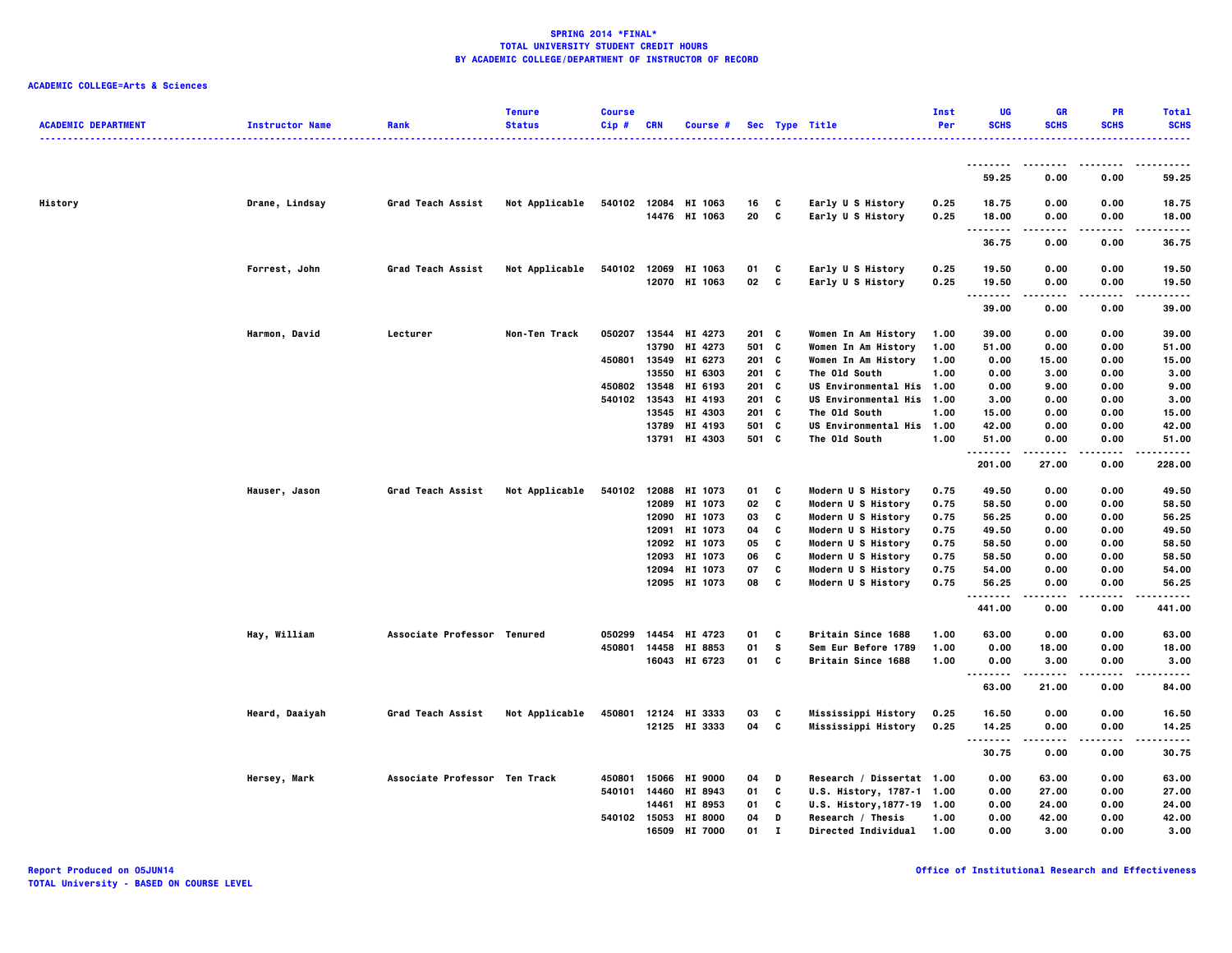## **ACADEMIC COLLEGE=Arts & Sciences**

| <b>ACADEMIC DEPARTMENT</b> | <b>Instructor Name</b> | Rank                          | <b>Tenure</b><br><b>Status</b> | <b>Course</b><br>Cip# | <b>CRN</b>     | Course #                        |          |                | Sec Type Title<br>.                            | Inst<br>Per  | UG<br><b>SCHS</b> | <b>GR</b><br><b>SCHS</b> | <b>PR</b><br><b>SCHS</b> | <b>Total</b><br><b>SCHS</b><br>. |
|----------------------------|------------------------|-------------------------------|--------------------------------|-----------------------|----------------|---------------------------------|----------|----------------|------------------------------------------------|--------------|-------------------|--------------------------|--------------------------|----------------------------------|
|                            |                        |                               |                                |                       |                |                                 |          |                |                                                |              | --------          |                          | ----                     | .                                |
|                            |                        |                               |                                |                       |                |                                 |          |                |                                                |              | 0.00              | 159.00                   | 0.00                     | 159.00                           |
| History                    | Hester, Kayla          | Grad Teach Assist             | Not Applicable                 |                       |                | 050114 12114 HI 1223            | 03       | $\mathbf{c}$   | Modern Western World 0.25                      |              | 15.00             | 0.00                     | 0.00                     | 15.00                            |
|                            |                        |                               |                                |                       | 14483          | HI 1223                         | 08       | C              | Modern Western World 0.25                      |              | 5.25              | 0.00                     | 0.00                     | 5.25                             |
|                            |                        |                               |                                |                       |                | 14484 HI 1223                   | 07       | C              | Modern Western World 0.25                      |              | 13.50<br>         | 0.00<br>-----            | 0.00<br>$\cdots$         | 13.50<br>.                       |
|                            |                        |                               |                                |                       |                |                                 |          |                |                                                |              | 33.75             | 0.00                     | 0.00                     | 33.75                            |
|                            | Holley, Brady          | Grad Teach Assist             | Not Applicable                 | 540102                | 12091          | HI 1073                         | 04       | C              | Modern U S History                             | 0.25         | 16.50             | 0.00                     | 0.00                     | 16.50                            |
|                            |                        |                               |                                |                       |                | 12092 HI 1073                   | 05       | C              | Modern U S History                             | 0.25         | 19.50             | 0.00                     | 0.00                     | 19.50                            |
|                            |                        |                               |                                |                       |                | 12093 HI 1073                   | 06 C     |                | Modern U S History                             | 0.25         | 19.50<br>.        | 0.00                     | 0.00                     | 19.50<br>-----                   |
|                            |                        |                               |                                |                       |                |                                 |          |                |                                                |              | 55.50             | 0.00                     | 0.00                     | 55.50                            |
|                            | Hyman, Owen            | Grad Teach Assist             | Not Applicable                 |                       |                | 540102 12096 HI 1073            | 09       | C              | Modern U S History                             | 0.75         | 47.25             | 0.00                     | 0.00                     | 47.25                            |
|                            |                        |                               |                                |                       | 12097          | HI 1073                         | 10       | C              | Modern U S History                             | 0.75         | 54.00             | 0.00                     | 0.00                     | 54.00                            |
|                            |                        |                               |                                |                       |                | 12098 HI 1073                   | 11       | C              | Modern U S History                             | 0.75         | 22.50             | 0.00                     | 0.00                     | 22.50                            |
|                            |                        |                               |                                |                       |                | 12099 HI 1073                   | 12       | C              | Modern U S History                             | 0.75         | 33.75             | 0.00                     | 0.00                     | 33.75                            |
|                            |                        |                               |                                |                       | 12100<br>12101 | HI 1073<br>HI 1073              | 13<br>14 | C<br>C         | Modern U S History<br>Modern U S History       | 0.75<br>0.75 | 56.25<br>54.00    | 0.00<br>0.00             | 0.00<br>0.00             | 56.25<br>54.00                   |
|                            |                        |                               |                                |                       |                | 12102 HI 1073                   | 15       | c              | Modern U S History                             | 0.75         | 54.00             | 0.00                     | 0.00                     | 54.00                            |
|                            |                        |                               |                                |                       |                | 12103 HI 1073                   | 16       | C              | Modern U S History                             | 0.75         | 47.25             | 0.00                     | 0.00                     | 47.25                            |
|                            |                        |                               |                                |                       |                |                                 |          |                |                                                |              | .                 | .                        | .                        | .                                |
|                            |                        |                               |                                |                       |                |                                 |          |                |                                                |              | 369.00            | 0.00                     | 0.00                     | 369.00                           |
|                            | Kraszewski, Gracjan    | Grad Teach Assist             | Not Applicable                 | 450801                |                | 12107 HI 1173                   | 01       | C              | Wld Hist After 1500                            | 0.75         | 51.75             | 0.00                     | 0.00                     | 51.75                            |
|                            |                        |                               |                                |                       |                | 12108 HI 1173                   | 02       | C              | Wld Hist After 1500                            | 0.75         | 33.75             | 0.00                     | 0.00                     | 33.75                            |
|                            |                        |                               |                                |                       |                | 12110 HI 1173                   | 04 C     |                | Wld Hist After 1500                            | 0.75         | 54.00<br>.        | 0.00<br>-----            | 0.00<br>.                | 54.00<br>.                       |
|                            |                        |                               |                                |                       |                |                                 |          |                |                                                |              | 139.50            | 0.00                     | 0.00                     | 139.50                           |
|                            | Lavine, Matthew        | Assistant Professor Ten Track |                                | 450801                | 15067          | <b>HI 9000</b>                  | 05       | $\blacksquare$ | Research / Dissertat 1.00                      |              | 0.00              | 13.00                    | 0.00                     | 13.00                            |
|                            |                        |                               |                                | 540101                | 14485          | HI 3133                         | 01       | C              | History U.S. Pop Cul 0.75                      |              | 47.25             | 0.00                     | 0.00                     | 47.25                            |
|                            |                        |                               |                                |                       |                | 14486 HI 3133                   | 02       | C              | History U.S. Pop Cul 0.75                      |              | 49.50             | 0.00                     | 0.00                     | 49.50                            |
|                            |                        |                               |                                |                       |                | 14487 HI 3133                   | 03       | C              | History U.S. Pop Cul 0.75                      |              | 33.75             | 0.00                     | 0.00                     | 33.75                            |
|                            |                        |                               |                                |                       |                | 14488 HI 3133                   | 04       | C              | History U.S. Pop Cul 0.75                      |              | 51.75             | 0.00                     | 0.00                     | 51.75                            |
|                            |                        |                               |                                |                       |                | 540104 14463 HI 4553            | 01       | C              | Sci & Tech to Newton 1.00                      |              | 33.00<br>.        | 0.00                     | 0.00<br>----             | 33.00<br>.                       |
|                            |                        |                               |                                |                       |                |                                 |          |                |                                                |              | 215.25            | 13.00                    | 0.00                     | 228.25                           |
|                            | Lawrence, Melissa      | Grad Teach Assist             | Not Applicable                 |                       |                | 540102 14480 HI 1073            | 22       | - C            | Modern U S History                             | 0.25         | 20.25             | 0.00                     | 0.00                     | 20.25                            |
|                            |                        |                               |                                |                       |                | 14481 HI 1073                   | 23       | $\mathbf{c}$   | Modern U S History                             | 0.25         | 20.25<br><b>.</b> | 0.00                     | 0.00<br>$- - - -$        | 20.25<br>-----                   |
|                            |                        |                               |                                |                       |                |                                 |          |                |                                                |              | 40.50             | 0.00                     | 0.00                     | 40.50                            |
|                            | Livingston, Edward     | Grad Teach Assist             | Not Applicable                 | 540102                |                | 12075 HI 1063                   | 07       | c              | Early U S History                              | 0.25         | 19.50             | 0.00                     | 0.00                     | 19.50                            |
|                            |                        |                               |                                |                       |                | 12079 HI 1063                   | 11 C     |                | Early U S History                              | 0.25         | 21.00             | 0.00                     | 0.00                     | 21.00                            |
|                            |                        |                               |                                |                       |                |                                 |          |                |                                                |              | .<br><br>40.50    | 0.00                     | <br>0.00                 | -----<br>40.50                   |
|                            |                        |                               |                                |                       |                |                                 |          |                |                                                |              |                   |                          |                          |                                  |
|                            | Marcus, Alan           | Professor                     | <b>Tenured</b>                 | 450801<br>540102      | 15055          | 15068 HI 9000<br><b>HI 8000</b> | 06<br>06 | D<br>D         | Research / Dissertat 1.00<br>Research / Thesis | 1.00         | 0.00<br>0.00      | 15.00<br>7.00            | 0.00<br>0.00             | 15.00<br>7.00                    |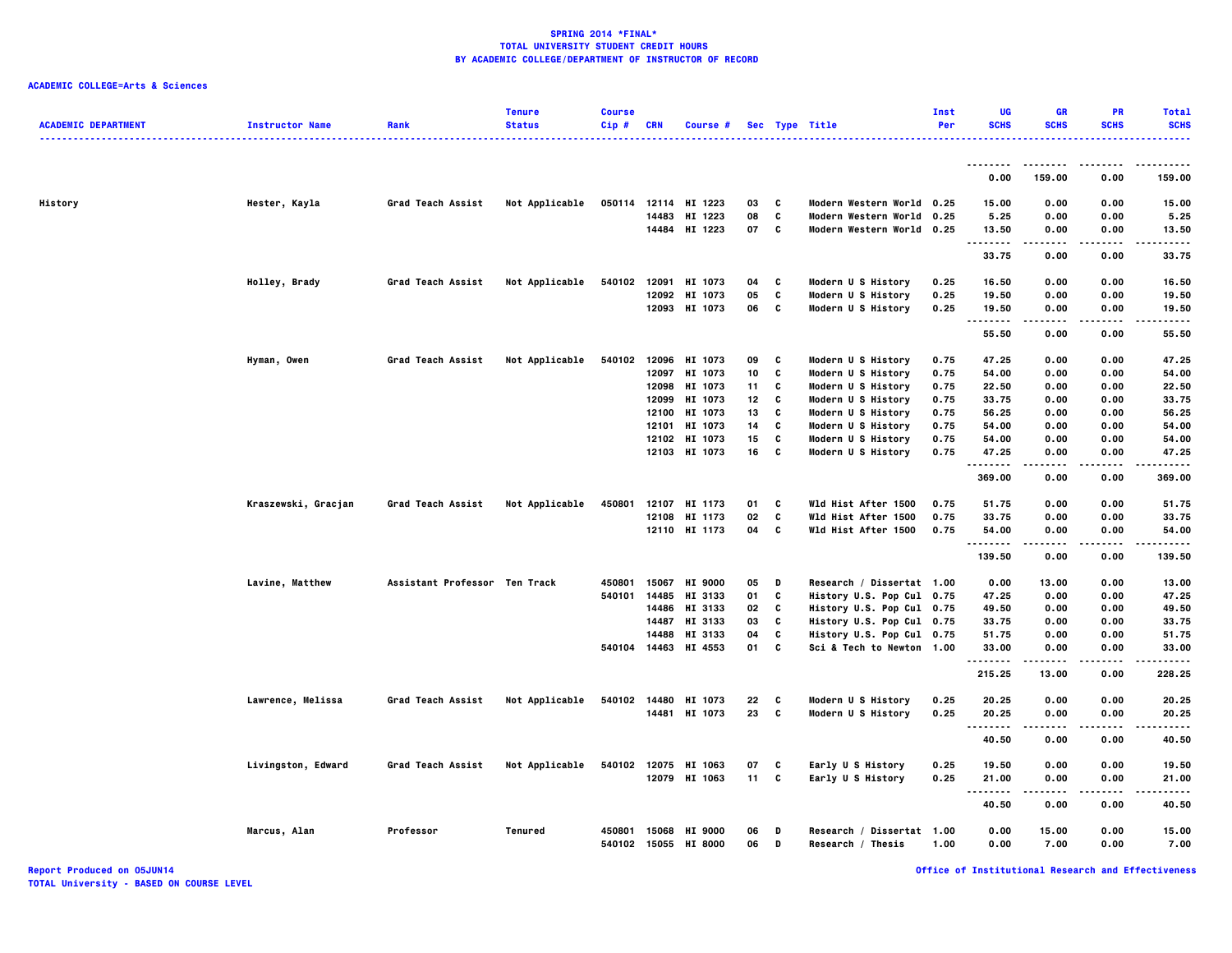| <b>ACADEMIC DEPARTMENT</b> | <b>Instructor Name</b> | Rank                          | <b>Tenure</b><br><b>Status</b> | <b>Course</b><br>$Cip$ # | <b>CRN</b> | Course #             |         |              | Sec Type Title             | Inst<br>Per | <b>UG</b><br><b>SCHS</b>                  | <b>GR</b><br><b>SCHS</b> | <b>PR</b><br><b>SCHS</b> | <b>Total</b><br><b>SCHS</b> |
|----------------------------|------------------------|-------------------------------|--------------------------------|--------------------------|------------|----------------------|---------|--------------|----------------------------|-------------|-------------------------------------------|--------------------------|--------------------------|-----------------------------|
|                            |                        |                               |                                |                          |            |                      |         |              |                            |             | --------                                  |                          |                          |                             |
|                            |                        |                               |                                |                          |            |                      |         |              |                            |             | 0.00                                      | 22.00                    | 0.00                     | 22.00                       |
| History                    | Marcy, Simon           | Grad Teach Assist             | Not Applicable                 | 450801                   |            | 12122 HI 3333        | 01      | c            | Mississippi History        | 0.25        | 14.25                                     | 0.00                     | 0.00                     | 14.25                       |
|                            |                        |                               |                                |                          |            | 12123 HI 3333        | 02      | C            | Mississippi History        | 0.25        | 14.25<br>.                                | 0.00                     | 0.00                     | 14.25<br>-----              |
|                            |                        |                               |                                |                          |            |                      |         |              |                            |             | 28.50                                     | 0.00                     | 0.00                     | 28.50                       |
|                            | Marshall, Anne         | Associate Professor Tenured   |                                | 050207                   | 14451      | HI 4283              | 01      | C            | <b>Hist Southern Women</b> | 1.00        | 63.00                                     | 0.00                     | 0.00                     | 63.00                       |
|                            |                        |                               |                                | 450801                   | 14459      | HI 8923              | 01      | <b>S</b>     | Historiog & His Meth       | 1.00        | 0.00                                      | 9.00                     | 0.00                     | 9.00                        |
|                            |                        |                               |                                |                          | 15069      | <b>HI 9000</b>       | 07      | D            | Research / Dissertat 1.00  |             | 0.00                                      | 10.00                    | 0.00                     | 10.00                       |
|                            |                        |                               |                                |                          |            | 540102 15056 HI 8000 | 07      | D            | Research / Thesis          | 1.00        | 0.00                                      | 6.00                     | 0.00                     | 6.00                        |
|                            |                        |                               |                                |                          |            |                      |         |              |                            |             | 63.00                                     | 25.00                    | 0.00                     | 88.00                       |
|                            | Martucci, Jessica      | Assistant Professor Ten Track |                                | 050207                   | 14450      | HI 4273              | 01      | C            | Women In Am History        | 1.00        | 72.00                                     | 0.00                     | 0.00                     | 72.00                       |
|                            |                        |                               |                                | 450801                   | 15070      | <b>HI 9000</b>       | 08      | D            | Research / Dissertat 1.00  |             | 0.00                                      | 20.00                    | 0.00                     | 20.00                       |
|                            |                        |                               |                                | 540101                   | 12158      | HI 8963              | 01      | C            | U.S. History since 1       | 1.00        | 0.00                                      | 18.00                    | 0.00                     | 18.00                       |
|                            |                        |                               |                                | 540102                   | 15057      | <b>HI 8000</b>       | 08      | D            | Research / Thesis          | 1.00        | 0.00<br>.                                 | 9.00                     | 0.00                     | 9.00                        |
|                            |                        |                               |                                |                          |            |                      |         |              |                            |             | 72.00                                     | 47.00                    | 0.00                     | 119.00                      |
|                            | Messer, Peter          | Associate Professor Tenured   |                                | 450801                   | 12150      | HI 8803              | 02      | C            | Graduate Colloquium        | 1.00        | 0.00                                      | 21.00                    | 0.00                     | 21.00                       |
|                            |                        |                               |                                |                          | 15071      | <b>HI 9000</b>       | 09      | D            | Research / Dissertat 1.00  |             | 0.00                                      | 1.00                     | 0.00                     | 1.00                        |
|                            |                        |                               |                                |                          |            | 540102 14449 HI 4143 | 01      | c            | Revolutionary Amer         | 1.00        | 36.00<br>.                                | 0.00                     | 0.00<br>$- - - -$        | 36.00<br>.                  |
|                            |                        |                               |                                |                          |            |                      |         |              |                            |             | 36.00                                     | 22.00                    | 0.00                     | 58,00                       |
|                            | Middleton, Stephen     | Professor                     | <b>Tenured</b>                 |                          |            | 450801 12152 HI 8803 | 04 C    |              | Graduate Colloquium        | 1.00        | 0.00                                      | 12.00                    | 0.00                     | 12.00                       |
|                            |                        |                               |                                |                          |            |                      |         |              |                            |             | $\sim$ $\sim$ $\sim$<br>$- - - -$<br>0.00 | 12.00                    | ----<br>0.00             | -----<br>12.00              |
|                            | Mistretta, Matthew     | Grad Teach Assist             | Not Applicable                 | 540101                   | 14486      | HI 3133              | 02 C    |              | History U.S. Pop Cul 0.25  |             | 16.50                                     | 0.00                     | 0.00                     | 16.50                       |
|                            |                        |                               |                                |                          |            | 14487 HI 3133        | 03      | $\mathbf{c}$ | History U.S. Pop Cul 0.25  |             | 11.25                                     | 0.00                     | 0.00                     | 11.25                       |
|                            |                        |                               |                                |                          |            |                      |         |              |                            |             | .<br>27.75                                | .<br>0.00                | $- - - -$<br>0.00        | .<br>27.75                  |
|                            | Mitchell, Dennis       | Professor                     | Tenured                        |                          |            | 450801 14046 HI 3893 | $201$ C |              | 20th Century World H 1.00  |             | 21.00                                     | 0.00                     | 0.00                     | 21.00                       |
|                            |                        |                               |                                |                          |            |                      |         |              |                            |             | .                                         | .                        | $\cdots$                 | .                           |
|                            |                        |                               |                                |                          |            |                      |         |              |                            |             | 21.00                                     | 0.00                     | 0.00                     | 21.00                       |
|                            | Mosley, Kasey          | Grad Teach Assist             | Not Applicable                 | 450801                   |            | 12122 HI 3333        | 01      | C            | Mississippi History        | 0.75        | 42.75                                     | 0.00                     | 0.00                     | 42.75                       |
|                            |                        |                               |                                |                          |            | 12123 HI 3333        | 02      | C            | Mississippi History        | 0.75        | 42.75                                     | 0.00                     | 0.00                     | 42.75                       |
|                            |                        |                               |                                |                          |            | 12124 HI 3333        | 03      | C            | Mississippi History        | 0.75        | 49.50                                     | 0.00                     | 0.00                     | 49.50                       |
|                            |                        |                               |                                |                          |            | 12125 HI 3333        | 04      | C            | Mississippi History        | 0.75        | 42.75<br>                                 | 0.00                     | 0.00                     | 42.75<br>------             |
|                            |                        |                               |                                |                          |            |                      |         |              |                            |             | 177.75                                    | 0.00                     | 0.00                     | 177.75                      |
|                            | Murphy, Michael        | Grad Teach Assist             | Not Applicable                 |                          |            | 050114 12115 HI 1223 | 04      | C            | Modern Western World 0.25  |             | 12.75                                     | 0.00                     | 0.00                     | 12.75                       |
|                            |                        |                               |                                |                          | 12116      | HI 1223              | 05      | C            | Modern Western World 0.25  |             | 7.50                                      | 0.00                     | 0.00                     | 7.50                        |
|                            |                        |                               |                                |                          |            | 12117 HI 1223        | 06      | C            | Modern Western World 0.25  |             | 6.75                                      | 0.00                     | 0.00                     | 6.75                        |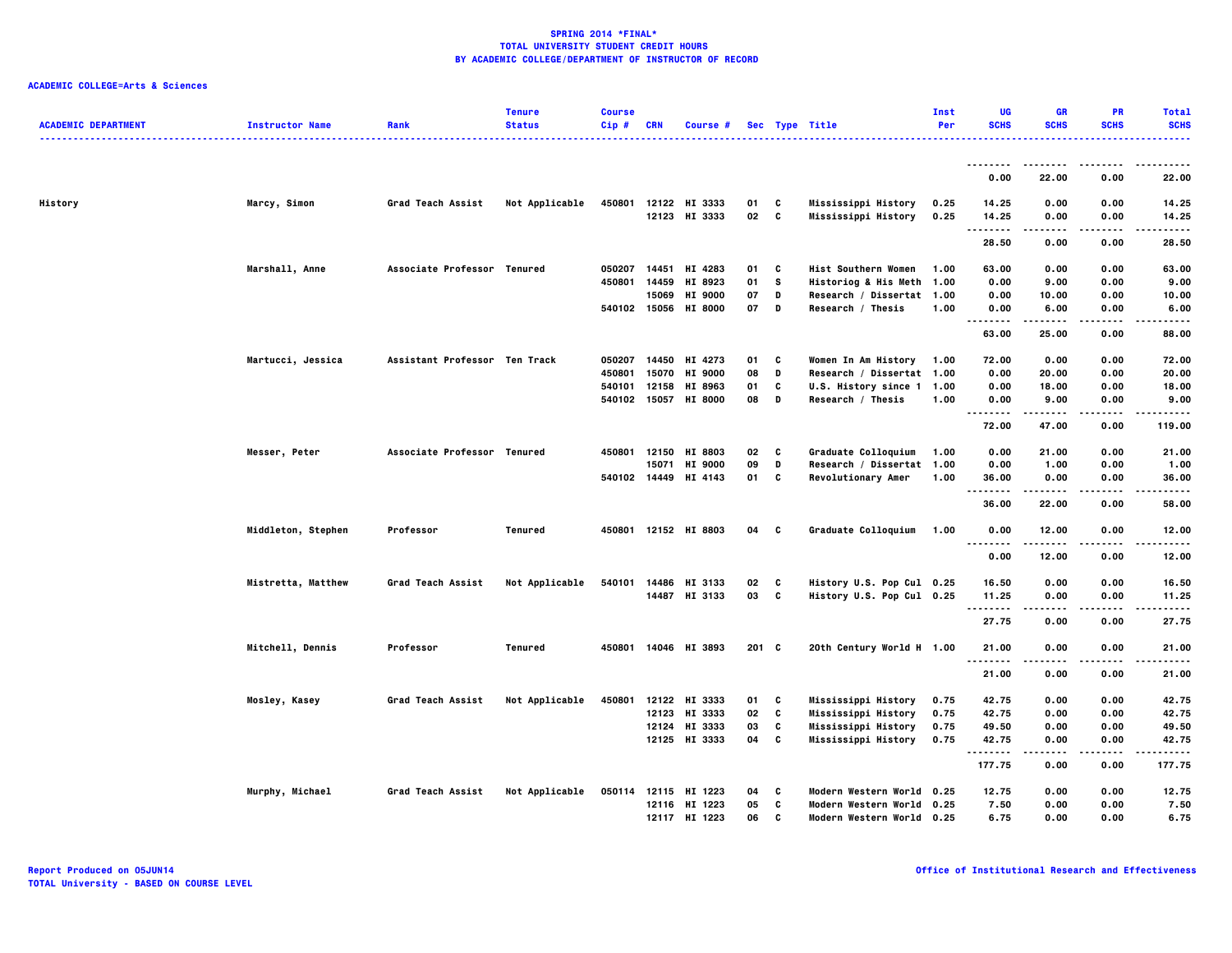| <b>ACADEMIC DEPARTMENT</b> | <b>Instructor Name</b> | Rank                          | <b>Tenure</b><br><b>Status</b> | <b>Course</b><br>Cip# | <b>CRN</b> | Course #             |       |   | Sec Type Title            | Inst<br>Per | UG<br><b>SCHS</b>                 | GR<br><b>SCHS</b> | <b>PR</b><br><b>SCHS</b> | <b>Total</b><br><b>SCHS</b> |
|----------------------------|------------------------|-------------------------------|--------------------------------|-----------------------|------------|----------------------|-------|---|---------------------------|-------------|-----------------------------------|-------------------|--------------------------|-----------------------------|
|                            |                        |                               |                                |                       |            |                      |       |   |                           |             |                                   |                   |                          |                             |
|                            |                        |                               |                                |                       |            |                      |       |   |                           |             | 27.00                             | 0.00              | 0.00                     | 27.00                       |
| History                    | Nelson, Kelli          | Grad Teach Assist             | Not Applicable                 |                       |            | 540102 12104 HI 1073 | 17    | C | Modern U S History        | 0.75        | 60.75                             | 0.00              | 0.00                     | 60.75                       |
|                            |                        |                               |                                |                       |            | 12105 HI 1073        | 18    | C | Modern U S History        | 0.75        | 49.50                             | 0.00              | 0.00                     | 49.50                       |
|                            |                        |                               |                                |                       |            | 14477 HI 1073        | 19    | C | Modern U S History        | 0.75        | 58.50                             | 0.00              | 0.00                     | 58.50                       |
|                            |                        |                               |                                |                       | 14478      | HI 1073              | 20    | C | Modern U S History        | 0.75        | 58.50                             | 0.00              | 0.00                     | 58.50                       |
|                            |                        |                               |                                |                       | 14479      | HI 1073              | 21    | C | Modern U S History        | 0.75        | 58.50                             | 0.00              | 0.00                     | 58.50                       |
|                            |                        |                               |                                |                       | 14480      | HI 1073              | 22    | C | Modern U S History        | 0.75        | 60.75                             | 0.00              | 0.00                     | 60.75                       |
|                            |                        |                               |                                |                       | 14481      | HI 1073              | 23    | C | Modern U S History        | 0.75        | 60.75                             | 0.00              | 0.00                     | 60.75                       |
|                            |                        |                               |                                |                       |            | 14482 HI 1073        | 24    | C | Modern U S History        | 0.75        | 60.75<br>.                        | 0.00              | 0.00                     | 60.75                       |
|                            |                        |                               |                                |                       |            |                      |       |   |                           |             | 468.00                            | 0.00              | 0.00                     | 468.00                      |
|                            | Osman, Julia           | Assistant Professor Ten Track |                                | 450801                |            | 12143 HI 4773        | 01    | C | <b>His Mod France</b>     | 1.00        | 66.00                             | 0.00              | 0.00                     | 66.00                       |
|                            |                        |                               |                                |                       |            | 12153 HI 8803        | 05    | C | Graduate Colloquium       | 1.00        | 0.00<br>$\sim$ $\sim$ $\sim$<br>. | 27.00             | 0.00                     | 27.00                       |
|                            |                        |                               |                                |                       |            |                      |       |   |                           |             | 66.00                             | 27.00             | 0.00                     | 93.00                       |
|                            | Pepper, Samantha       | Grad Teach Assist             | Not Applicable                 | 540102                |            | 12088 HI 1073        | 01    | C | Modern U S History        | 0.25        | 16.50                             | 0.00              | 0.00                     | 16.50                       |
|                            |                        |                               |                                |                       | 12089      | HI 1073              | 02    | C | Modern U S History        | 0.25        | 19.50                             | 0.00              | 0.00                     | 19.50                       |
|                            |                        |                               |                                |                       |            | 12090 HI 1073        | 03    | C | Modern U S History        | 0.25        | 18.75                             | 0.00              | 0.00                     | 18.75                       |
|                            |                        |                               |                                |                       |            |                      |       |   |                           |             | .<br>54.75                        | ----<br>0.00      | .<br>0.00                | .<br>54.75                  |
|                            | Plyler, Larsen         | Grad Teach Assist             | Not Applicable                 | 540102                |            | 12076 HI 1063        | 08    | C | Early U S History         | 0.25        | 18.00                             | 0.00              | 0.00                     | 18.00                       |
|                            |                        |                               |                                |                       |            | 12077 HI 1063        | 09    | C | Early U S History         | 0.25        | 21.00<br>.                        | 0.00              | 0.00<br>$- - - -$        | 21.00                       |
|                            |                        |                               |                                |                       |            |                      |       |   |                           |             | 39.00                             | $- - - -$<br>0.00 | 0.00                     | -----<br>39.00              |
|                            | Rangel, Eduardo        | Grad Teach Assist             | Not Applicable                 |                       |            | 540102 12094 HI 1073 | 07    | C | Modern U S History        | 0.25        | 18.00                             | 0.00              | 0.00                     | 18.00                       |
|                            |                        |                               |                                |                       |            | 12095 HI 1073        | 08    | C | Modern U S History        | 0.25        | 18.75                             | 0.00              | 0.00                     | 18.75                       |
|                            |                        |                               |                                |                       |            |                      |       |   |                           |             | .<br>36.75                        | $- - - -$<br>0.00 | .<br>0.00                | .<br>36.75                  |
|                            | Ratcliff, Joel         | Grad Teach Assist             | Not Applicable                 | 540102                | 12098      | HI 1073              | 11    | c | Modern U S History        | 0.25        | 7.50                              | 0.00              | 0.00                     | 7.50                        |
|                            |                        |                               |                                |                       | 12100      | HI 1073              | 13    | C | Modern U S History        | 0.25        | 18.75                             | 0.00              | 0.00                     | 18.75                       |
|                            |                        |                               |                                |                       |            | 12101 HI 1073        | 14    | C | Modern U S History        | 0.25        | 18.00                             | 0.00              | 0.00                     | 18.00                       |
|                            |                        |                               |                                |                       |            |                      |       |   |                           |             | .<br>44.25                        | $- - - -$<br>0.00 | .<br>0.00                | $- - - -$<br>44.25          |
|                            | Ridner, Judith         | Associate Professor Tenured   |                                | 450801                | 12132      | HI 3903              | 01    | C | Hist & Hist Meth          | 1.00        | 63.00                             | 0.00              | 0.00                     | 63.00                       |
|                            |                        |                               |                                |                       | 12149      | <b>HI 8803</b>       | 01    | C | Graduate Colloquium       | 1.00        | 0.00                              | 24.00             | 0.00                     | 24.00                       |
|                            |                        |                               |                                |                       |            | 13540 HI 3903        | 201 C |   | Hist & Hist Meth          | 1.00        | 12.00                             | 0.00              | 0.00                     | 12.00                       |
|                            |                        |                               |                                |                       |            |                      |       |   |                           |             | . .                               |                   |                          | ----                        |
|                            |                        |                               |                                |                       |            |                      |       |   |                           |             | 75.00                             | 24.00             | 0.00                     | 99.00                       |
|                            | Senaga, Karen          | Grad Teach Assist             | Not Applicable                 |                       |            | 540102 15158 HI 3343 | S01 B |   | Delta History Servic 1.00 |             | 57.00<br>.                        | 0.00<br>$\cdots$  | 0.00<br>.                | 57.00<br>. <b>.</b> .       |
|                            |                        |                               |                                |                       |            |                      |       |   |                           |             | 57.00                             | 0.00              | 0.00                     | 57.00                       |
|                            | Snyder, Christopher    | Non-Faculty                   | Tenured                        | 240101                | 12164      | <b>HON 3183</b>      | 01    | s | Honors Seminar - Hum      | 1.00        | 51.00                             | 0.00              | 0.00                     | 51.00                       |
|                            |                        |                               |                                |                       |            | 14312 HON 4093       | 01    | Е | <b>Honors Thesis</b>      | 1.00        | 12.00                             | 0.00              | 0.00                     | 12.00                       |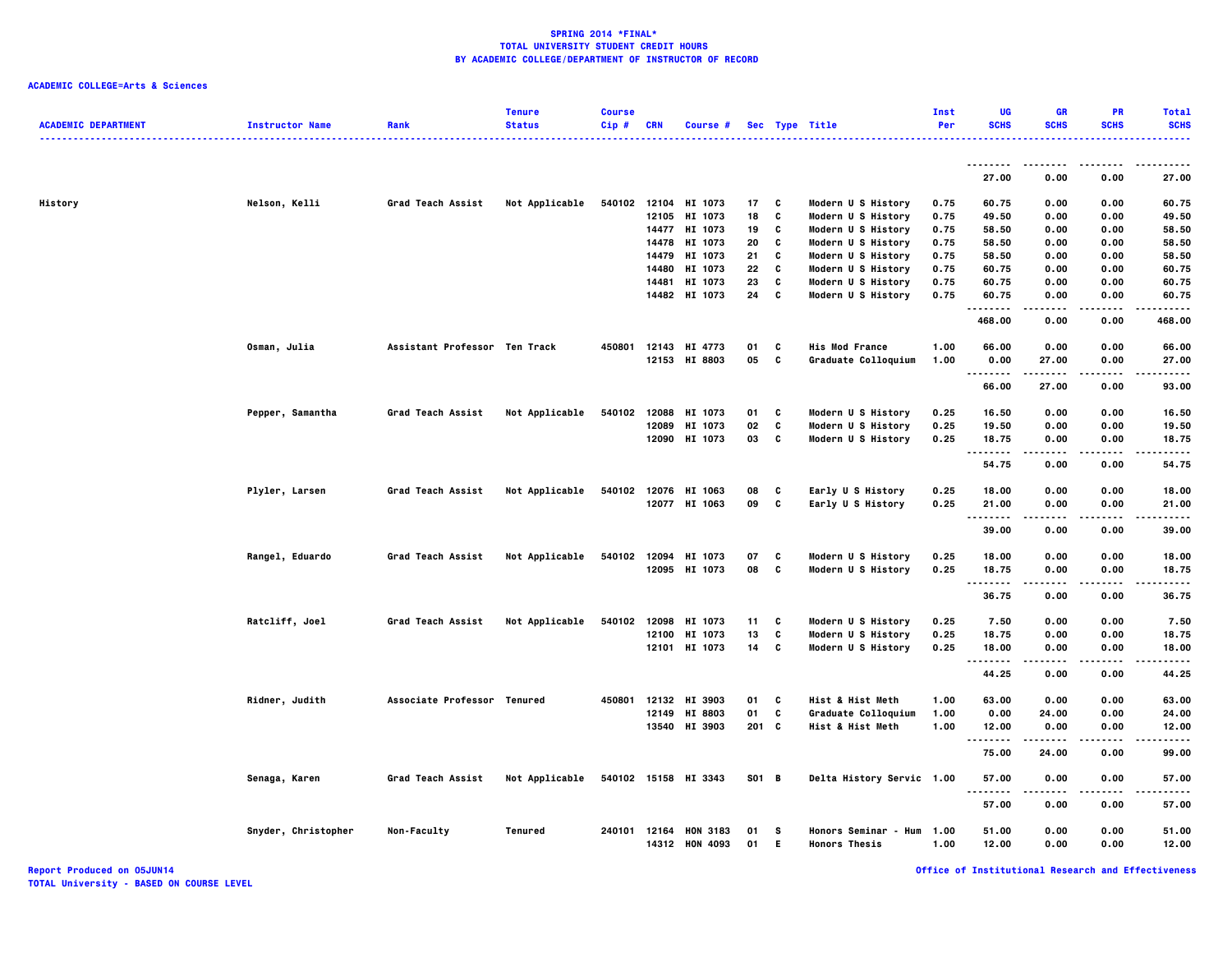| <b>ACADEMIC DEPARTMENT</b> | <b>Instructor Name</b> | Rank              | <b>Tenure</b><br><b>Status</b> | <b>Course</b><br>Cip# | CRN   | Course #                       |                 |                          | Sec Type Title                                         | Inst<br>Per  | UG<br><b>SCHS</b> | <b>GR</b><br><b>SCHS</b> | PR<br><b>SCHS</b> | <b>Total</b><br><b>SCHS</b> |
|----------------------------|------------------------|-------------------|--------------------------------|-----------------------|-------|--------------------------------|-----------------|--------------------------|--------------------------------------------------------|--------------|-------------------|--------------------------|-------------------|-----------------------------|
|                            |                        |                   |                                |                       |       |                                |                 |                          |                                                        |              | .                 |                          |                   |                             |
|                            |                        |                   |                                |                       |       |                                |                 |                          |                                                        |              | 63.00             | 0.00                     | 0.00              | 63.00                       |
| History                    | Theriot, Kristen       | Grad Teach Assist | Not Applicable                 |                       |       | 050114 12112 HI 1223           | 01              | C                        | Modern Western World 0.25                              |              | 18.00             | 0.00                     | 0.00              | 18.00                       |
|                            |                        |                   |                                |                       |       | 12113 HI 1223                  | 02              | $\overline{\phantom{a}}$ | Modern Western World 0.25                              |              | 17.25<br>         | 0.00<br>.                | 0.00<br>$\cdots$  | 17.25<br>.                  |
|                            |                        |                   |                                |                       |       |                                |                 |                          |                                                        |              | 35.25             | 0.00                     | 0.00              | 35.25                       |
|                            | Timmerman, Nicholas    | Grad Teach Assist | Not Applicable                 |                       |       | 050114 12112 HI 1223           | 01              | C                        | Modern Western World 0.75                              |              | 54.00             | 0.00                     | 0.00              | 54.00                       |
|                            |                        |                   |                                |                       |       | 12113 HI 1223                  | 02              | C                        | Modern Western World 0.75                              |              | 51.75             | 0.00                     | 0.00              | 51.75                       |
|                            |                        |                   |                                |                       |       | 12114 HI 1223                  | 03              | C                        | Modern Western World 0.75                              |              | 45.00             | 0.00                     | 0.00              | 45.00                       |
|                            |                        |                   |                                |                       |       | 12115 HI 1223                  | 04              | C                        | Modern Western World 0.75                              |              | 38.25             | 0.00                     | 0.00              | 38.25                       |
|                            |                        |                   |                                |                       |       | 12116 HI 1223                  | 05              | C                        | Modern Western World 0.75                              |              | 22.50             | 0.00                     | 0.00              | 22.50                       |
|                            |                        |                   |                                |                       |       | 12117 HI 1223                  | 06              | C                        | Modern Western World 0.75                              |              | 20.25             | 0.00                     | 0.00              | 20.25                       |
|                            |                        |                   |                                |                       |       | 14483 HI 1223<br>14484 HI 1223 | 08<br>07        | C<br>$\mathbf{c}$        | Modern Western World 0.75<br>Modern Western World 0.75 |              | 15.75<br>40.50    | 0.00<br>0.00             | 0.00<br>0.00      | 15.75<br>40.50              |
|                            |                        |                   |                                |                       |       |                                |                 |                          |                                                        |              | .                 |                          |                   |                             |
|                            |                        |                   |                                |                       |       |                                |                 |                          |                                                        |              | 288.00            | 0.00                     | 0.00              | 288.00                      |
|                            | Traylor, Nancy         | Grad Teach Assist | Not Applicable                 | 540102                |       | 12085 HI 1063                  | 17 <sub>1</sub> | C                        | Early U S History                                      | 0.25         | 18.00             | 0.00                     | 0.00              | 18.00                       |
|                            |                        |                   |                                |                       |       | 12086 HI 1063                  | 18              | C                        | Early U S History                                      | 0.25         | 18.00             | 0.00                     | 0.00              | 18.00                       |
|                            |                        |                   |                                |                       |       | 14475 HI 1063                  | 19              | C                        | Early U S History                                      | 0.25         | 18.75<br>         | 0.00<br>$- - - -$        | 0.00<br>.         | 18.75<br>$- - - -$          |
|                            |                        |                   |                                |                       |       |                                |                 |                          |                                                        |              | 54.75             | 0.00                     | 0.00              | 54.75                       |
|                            | Trzaskowski, Niklas    | Grad Teach Assist | Not Applicable                 |                       |       | 540102 12071 HI 1063           | 03              | c                        | Early U S History                                      | 0.25         | 21.00             | 0.00                     | 0.00              | 21.00                       |
|                            |                        |                   |                                |                       |       | 12072 HI 1063                  | 04 C            |                          | Early U S History                                      | 0.25         | 18.75<br>.        | 0.00                     | 0.00<br>.         | 18.75<br>.                  |
|                            |                        |                   |                                |                       |       |                                |                 |                          |                                                        |              | 39.75             | 0.00                     | 0.00              | 39.75                       |
|                            | Warrick, Alyssa        | Grad Teach Assist | Not Applicable                 | 540102                |       | 12069 HI 1063                  | 01              | C                        | Early U S History                                      | 0.75         | 58.50             | 0.00                     | 0.00              | 58.50                       |
|                            |                        |                   |                                |                       |       | 12070 HI 1063                  | 02              | C                        | Early U S History                                      | 0.75         | 58.50             | 0.00                     | 0.00              | 58.50                       |
|                            |                        |                   |                                |                       |       | 12071 HI 1063                  | 03              | c                        | Early U S History                                      | 0.75         | 63.00             | 0.00                     | 0.00              | 63.00                       |
|                            |                        |                   |                                |                       |       | 12072 HI 1063                  | 04              | c                        | Early U S History                                      | 0.75         | 56.25             | 0.00                     | 0.00              | 56.25                       |
|                            |                        |                   |                                |                       |       | 12073 HI 1063                  | 05              | C                        | Early U S History                                      | 0.75         | 51.75             | 0.00                     | 0.00              | 51.75                       |
|                            |                        |                   |                                |                       |       | 12074 HI 1063                  | 06              | C<br>C                   | Early U S History                                      | 0.75         | 58.50             | 0.00                     | 0.00              | 58.50                       |
|                            |                        |                   |                                |                       | 12075 | HI 1063<br>12076 HI 1063       | 07<br>08        | C                        | Early U S History<br>Early U S History                 | 0.75<br>0.75 | 58.50<br>54.00    | 0.00<br>0.00             | 0.00<br>0.00      | 58.50<br>54.00              |
|                            |                        |                   |                                |                       |       | 12077 HI 1063                  | 09              | c                        | Early U S History                                      | 0.75         | 63.00             | 0.00                     | 0.00              | 63.00                       |
|                            |                        |                   |                                |                       | 12078 | HI 1063                        | 10              | C                        | Early U S History                                      | 0.75         | 63.00             | 0.00                     | 0.00              | 63.00                       |
|                            |                        |                   |                                |                       | 12079 | HI 1063                        | 11              | C                        | Early U S History                                      | 0.75         | 63.00             | 0.00                     | 0.00              | 63.00                       |
|                            |                        |                   |                                |                       | 12080 | HI 1063                        | 12              | C                        | Early U S History                                      | 0.75         | 58.50             | 0.00                     | 0.00              | 58.50                       |
|                            |                        |                   |                                |                       | 12081 | HI 1063                        | 13              | C                        | Early U S History                                      | 0.75         | 54.00             | 0.00                     | 0.00              | 54.00                       |
|                            |                        |                   |                                |                       |       | 12082 HI 1063                  | 14              | C                        | Early U S History                                      | 0.75         | 56.25             | 0.00                     | 0.00              | 56.25                       |
|                            |                        |                   |                                |                       |       | 12083 HI 1063                  | 15              | C                        | Early U S History                                      | 0.75         | 49.50             | 0.00                     | 0.00              | 49.50                       |
|                            |                        |                   |                                |                       | 12084 | HI 1063                        | 16              | C                        | Early U S History                                      | 0.75         | 56.25             | 0.00                     | 0.00              | 56.25                       |
|                            |                        |                   |                                |                       |       | 12085 HI 1063                  | 17              | C                        | Early U S History                                      | 0.75         | 54.00             | 0.00                     | 0.00              | 54.00                       |
|                            |                        |                   |                                |                       |       | 12086 HI 1063                  | 18              | C                        | Early U S History                                      | 0.75         | 54.00             | 0.00                     | 0.00              | 54.00                       |
|                            |                        |                   |                                |                       | 14475 | HI 1063                        | 19              | C                        | Early U S History                                      | 0.75         | 56.25             | 0.00                     | 0.00              | 56.25                       |
|                            |                        |                   |                                |                       |       | 14476 HI 1063                  | 20              | c                        | Early U S History                                      | 0.75         | 54.00<br>.        | 0.00<br>-----            | 0.00<br>.         | 54.00<br>.                  |
|                            |                        |                   |                                |                       |       |                                |                 |                          |                                                        |              | 1140.75           | 0.00                     | 0.00              | 1140.75                     |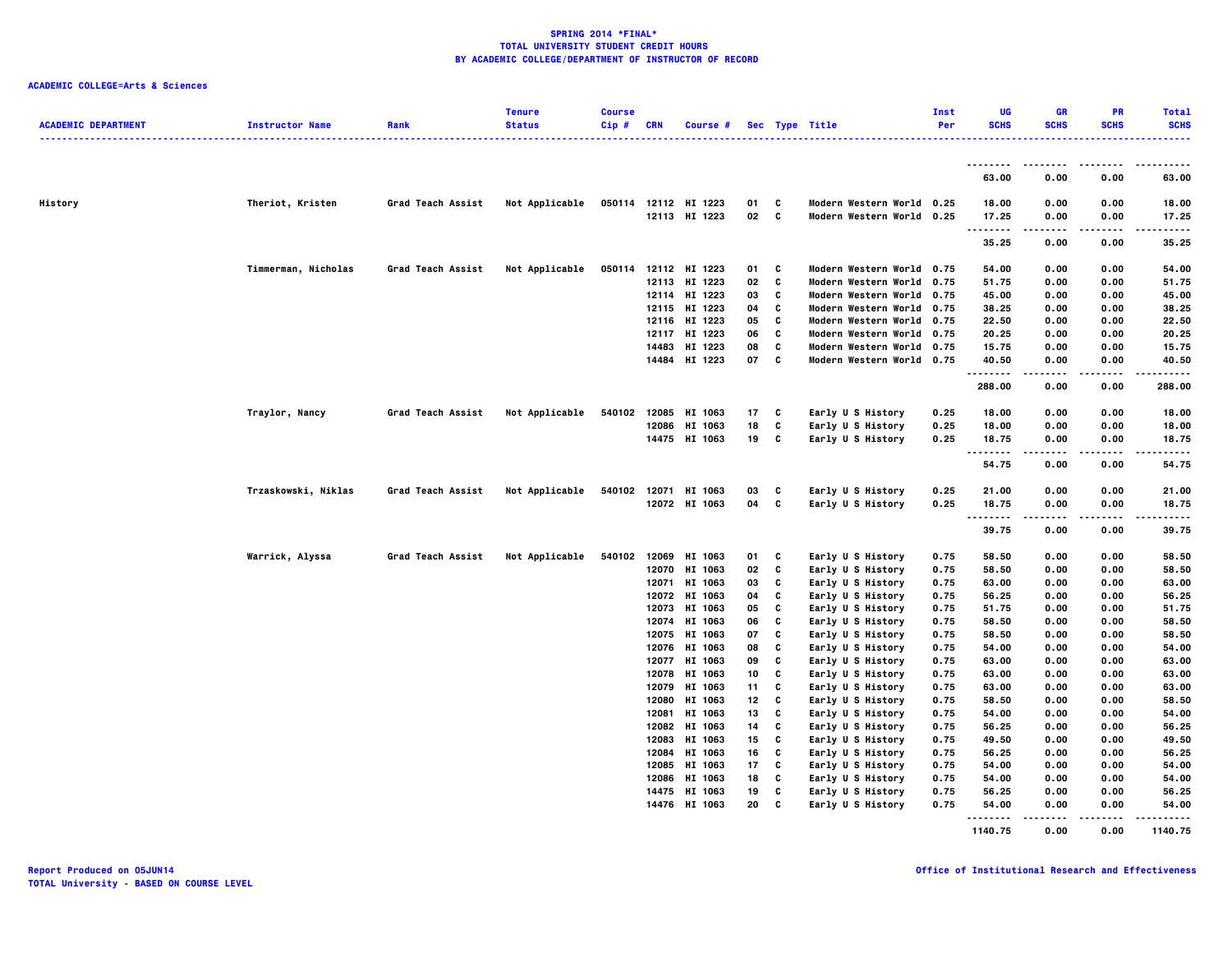| <b>ACADEMIC DEPARTMENT</b>            | <b>Instructor Name</b> | Rank                        | <b>Tenure</b><br><b>Status</b> | <b>Course</b><br>$Cip$ # | <b>CRN</b> | Course #      |                 |   | Sec Type Title            | Inst<br>Per | UG<br><b>SCHS</b> | <b>GR</b><br><b>SCHS</b> | <b>PR</b><br><b>SCHS</b> | <b>Total</b><br><b>SCHS</b> |
|---------------------------------------|------------------------|-----------------------------|--------------------------------|--------------------------|------------|---------------|-----------------|---|---------------------------|-------------|-------------------|--------------------------|--------------------------|-----------------------------|
|                                       |                        |                             |                                |                          |            |               |                 |   |                           |             |                   |                          |                          | .                           |
| History                               | Whitney, Justin        | <b>Grad Teach Assist</b>    | Not Applicable                 | 540102                   |            | 12078 HI 1063 | 10              | C | Early U S History         | 0.25        | 21.00             | 0.00                     | 0.00                     | 21.00                       |
|                                       |                        |                             |                                |                          |            | 12080 HI 1063 | 12 <sub>c</sub> |   | Early U S History         | 0.25        | 19.50             | 0.00<br>.                | 0.00<br>.                | 19.50<br>. <b>.</b>         |
|                                       |                        |                             |                                |                          |            |               |                 |   |                           |             | <br>40.50         | 0.00                     | 0.00                     | 40.50                       |
|                                       | Willis, James          | Grad Teach Assist           | Not Applicable                 | 450801                   | 12107      | HI 1173       | 01              | C | Wld Hist After 1500       | 0.25        | 17.25             | 0.00                     | 0.00                     | 17.25                       |
|                                       |                        |                             |                                |                          |            | 12108 HI 1173 | 02              | C | Wld Hist After 1500       | 0.25        | 11.25             | 0.00                     | 0.00                     | 11.25                       |
|                                       |                        |                             |                                | 540102                   | 12081      | HI 1063       | 13              | C | Early U S History         | 0.25        | 18.00             | 0.00                     | 0.00                     | 18.00                       |
|                                       |                        |                             |                                |                          |            | 12082 HI 1063 | 14              | C | Early U S History         | 0.25        | 18.75             | 0.00                     | 0.00                     | 18.75                       |
|                                       |                        |                             |                                |                          |            | 12083 HI 1063 | 15 C            |   | Early U S History         | 0.25        | 16.50<br>$- - -$  | 0.00                     | 0.00                     | 16.50<br>----               |
|                                       |                        |                             |                                |                          |            |               |                 |   |                           |             | 81.75             | 0.00                     | 0.00                     | 81.75                       |
|                                       | Wilson, L B            | Grad Teach Assist           | Not Applicable                 | 540102                   |            | 12073 HI 1063 | 05              | C | Early U S History         | 0.25        | 17.25             | 0.00                     | 0.00                     | 17.25                       |
|                                       |                        |                             |                                |                          |            | 12074 HI 1063 | 06 C            |   | Early U S History         | 0.25        | 19.50             | 0.00                     | 0.00                     | 19.50                       |
|                                       |                        |                             |                                |                          |            |               |                 |   |                           |             | <br>36.75         | 0.00                     | 0.00                     | . <b>.</b> .<br>36.75       |
|                                       | Wu, Shu-hui            | Associate Professor Tenured |                                | 050104                   |            | 12120 HI 1313 | 01              | C | East Asian Civ to 13      | 1.00        | 75.00             | 0.00                     | 0.00                     | 75.00                       |
|                                       |                        |                             |                                | 450801                   |            | 12151 HI 8803 | 03              | c | Graduate Colloquium       | 1.00        | 0.00              | 12.00                    | 0.00                     | 12.00                       |
|                                       |                        |                             |                                |                          |            | 14452 HI 4583 | 01              | C | China Since 1800          | 1.00        | 51.00             | 0.00                     | 0.00                     | 51.00                       |
|                                       |                        |                             |                                |                          |            | 14453 HI 6583 | 01              | C | China Since 1800          | 1.00        | 0.00              | 9.00                     | 0.00                     | 9.00                        |
|                                       |                        |                             |                                |                          |            |               |                 |   |                           |             | .<br>126.00       | 21.00                    | . <b>.</b> .<br>0.00     | .<br>147.00                 |
|                                       | Zinsou, Cameron        | Grad Teach Assist           | Not Applicable                 | 050114                   | 13787      | HI 1213       | 501 C           |   | Early Western World 1.00  |             | 36.00             | 0.00                     | 0.00                     | 36.00                       |
|                                       |                        |                             |                                | 540101                   | 14485      | HI 3133       | 01              | C | History U.S. Pop Cul 0.25 |             | 15.75             | 0.00                     | 0.00                     | 15.75                       |
|                                       |                        |                             |                                |                          |            | 14488 HI 3133 | 04              | C | History U.S. Pop Cul 0.25 |             | 17.25             | 0.00                     | 0.00                     | 17.25                       |
|                                       |                        |                             |                                |                          |            |               |                 |   |                           |             | .                 |                          | .                        | .                           |
|                                       |                        |                             |                                |                          |            |               |                 |   |                           |             | 69.00             | 0.00                     | 0.00                     | 69.00                       |
| ------------------------------------- |                        |                             |                                |                          |            |               |                 |   |                           |             | ========          | eessesse                 | ========                 | ==========                  |
| History                               |                        |                             |                                |                          |            |               |                 |   |                           |             | 5817.00           | 561.00                   | 0.00                     | 6378.00                     |
| ------------------------------------- |                        |                             |                                |                          |            |               |                 |   |                           |             |                   |                          | -------- ------- ------- | -----------                 |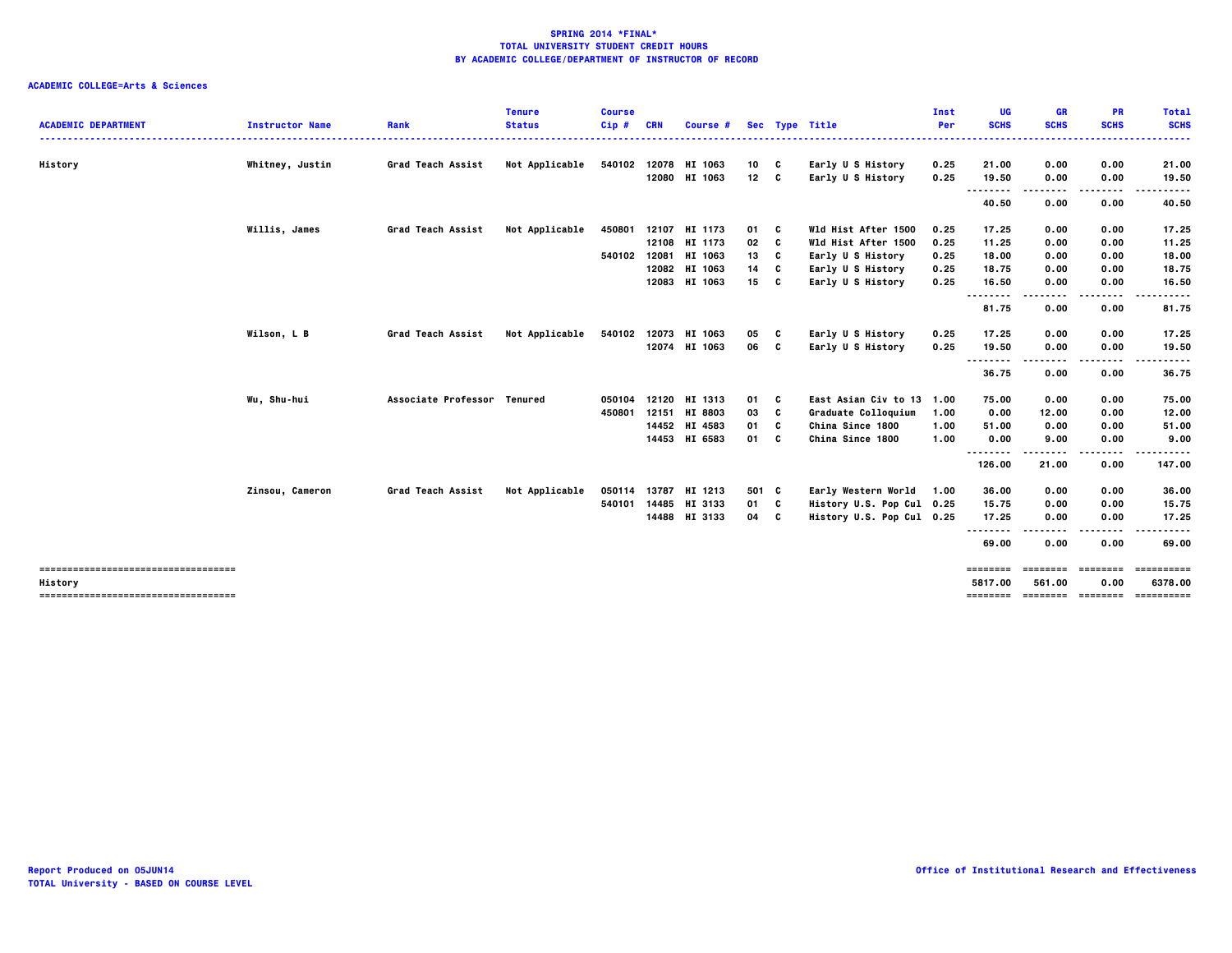| <b>ACADEMIC DEPARTMENT</b> | <b>Instructor Name</b>                   | Rank                        | <b>Tenure</b><br><b>Status</b> | <b>Course</b><br>Cip# | <b>CRN</b> | Course #                 |                   |                | Sec Type Title                            | Inst<br>Per | UG<br><b>SCHS</b>                 | <b>GR</b><br><b>SCHS</b> | PR<br><b>SCHS</b> | <b>Total</b><br><b>SCHS</b> |
|----------------------------|------------------------------------------|-----------------------------|--------------------------------|-----------------------|------------|--------------------------|-------------------|----------------|-------------------------------------------|-------------|-----------------------------------|--------------------------|-------------------|-----------------------------|
| Mathematics & Statistics   | Ballamoole, Snehalatha Grad Teach Assist |                             | Not Applicable                 | 270101                | 12385      | MA 1323<br>12396 MA 1453 | 06<br>01 C        | C              | Trigonometry<br>Precal w/Graphing Ca 0.95 | 0.95        | 51.30<br>37.05                    | 0.00<br>0.00             | 0.00<br>0.00      | 51.30<br>37.05              |
|                            |                                          |                             |                                |                       |            |                          |                   |                |                                           |             | .                                 | .                        | $- - - -$         | .                           |
|                            |                                          |                             |                                |                       |            |                          |                   |                |                                           |             | 88.35                             | 0.00                     | 0.00              | 88.35                       |
|                            | Banik, Robert                            | Instructor                  | Non-Ten Track                  | 270101                |            | 12362 MA 1313            | 04                | C              | College Algebra                           | 1.00        | 309.00                            | 0.00                     | 0.00              | 309.00                      |
|                            |                                          |                             |                                |                       | 12406      | MA 1713                  | 01                | C              | Calculus I                                | 1.00        | 267.00                            | 0.00                     | 0.00              | 267.00                      |
|                            |                                          |                             |                                |                       | 12407      | MA 1713                  | 02                | C              | Calculus I                                | 1.00        | 474.00                            | 0.00                     | 0.00              | 474.00                      |
|                            |                                          |                             |                                |                       |            | 12408 MA 1713            | 03                | C              | Calculus I                                | 1.00        | 288.00<br><b>.</b>                | 0.00                     | 0.00              | 288.00<br>.                 |
|                            |                                          |                             |                                |                       |            |                          |                   |                |                                           |             | 1338.00                           | 0.00                     | 0.00              | 1338.00                     |
|                            | Calvert, Velinda                         | Grad Teach Assist           | Not Applicable                 | 270101                | 12383      | MA 1323                  | 04                | C              | Trigonometry                              | 0.95        | 105.45                            | 0.00                     | 0.00              | 105.45                      |
|                            |                                          |                             |                                |                       |            | 14419 MA 1323            | 09                | $\mathbf{c}$   | Trigonometry                              | 0.95        | 96.90<br>.                        | 0.00<br>.                | 0.00<br>$- - - -$ | 96.90<br>.                  |
|                            |                                          |                             |                                |                       |            |                          |                   |                |                                           |             | 202.35                            | 0.00                     | 0.00              | 202.35                      |
|                            | Chepkwony, Hezron                        | Grad Teach Assist           | Not Applicable                 | 270501                |            | 12423 MA 2113            | 02                | в              | Intro to Stats                            | 0.05        | 1.80                              | 0.00                     | 0.00              | 1.80                        |
|                            |                                          |                             |                                |                       | 12424      | MA 2113                  | 03                | B              | Intro to Stats                            | 0.05        | 1.05                              | 0.00                     | 0.00              | 1.05                        |
|                            |                                          |                             |                                |                       |            | 13277 ST 2113            | 02                | B              | Intro to Stats                            | 0.05        | 2.85                              | 0.00                     | 0.00              | 2.85                        |
|                            |                                          |                             |                                |                       |            | 13278 ST 2113            | 03                | $\overline{B}$ | Intro to Stats                            | 0.05        | 3.45<br>$\sim$ $\sim$ $\sim$<br>. | 0.00                     | 0.00              | 3.45<br>-----               |
|                            |                                          |                             |                                |                       |            |                          |                   |                |                                           |             | 9.15                              | 0.00                     | 0.00              | 9.15                        |
|                            | Crittenden, Marjorie                     | Instructor                  | Non-Ten Track                  | 270101                |            | 12413 MA 1723            | 01                | C              | Calculus II                               | 1.00        | 207.00                            | 0.00                     | 0.00              | 207.00                      |
|                            |                                          |                             |                                |                       |            | 12415 MA 1723            | 03                | C              | Calculus II                               | 1.00        | 201.00                            | 0.00                     | 0.00              | 201.00                      |
|                            |                                          |                             |                                |                       |            | 12417 MA 1723            | 05                | C              | Calculus II                               | 1.00        | 366.00                            | 0.00                     | 0.00              | 366.00                      |
|                            |                                          |                             |                                |                       |            | 12419 MA 1723            | 07                | C              | Calculus II                               | 1.00        | 210.00<br>.                       | 0.00                     | 0.00              | 210.00<br>.                 |
|                            |                                          |                             |                                |                       |            |                          |                   |                |                                           |             | 984.00                            | 0.00                     | 0.00              | 984.00                      |
|                            | Dang, Hai                                | Professor                   | Tenured                        | 270101                | 12464      | MA 3253                  | H <sub>01</sub> C |                | <b>Honors Diff Equation</b>               | 1.00        | 75.00                             | 0.00                     | 0.00              | 75.00                       |
|                            |                                          |                             |                                |                       | 14952      | MA 4943                  | 01                | C              | Math Analysis II                          | 1.00        | 3.00                              | 0.00                     | 0.00              | 3.00                        |
|                            |                                          |                             |                                |                       |            | 14953 MA 6943            | 01 C              |                | Math Analysis II                          | 1.00        | 0.00<br>.                         | 18.00                    | 0.00              | 18.00<br>-----              |
|                            |                                          |                             |                                |                       |            |                          |                   |                |                                           |             | 78.00                             | 18.00                    | 0.00              | 96.00                       |
|                            | Daniels, Diane                           | Non-Faculty                 | Non-Faculty                    | 131099                |            | 12316 LSK 0023           | 01                | . L            | Dev Studies Lab                           | 0.50        | 18.00                             | 0.00                     | 0.00              | 18.00                       |
|                            |                                          |                             |                                |                       |            |                          |                   |                |                                           |             | <b>.</b><br>18.00                 | .<br>0.00                | ----<br>0.00      | .<br>18.00                  |
|                            | Dobson, Edward                           | Professor                   | Tenured                        |                       |            | 270101 12458 MA 3163     | 01                | C              | Intro To Mod Algebra                      | 1.00        | 54.00                             | 0.00                     | 0.00              | 54.00                       |
|                            |                                          |                             |                                |                       |            | 16339 MA 7000            | 08 I              |                | Directed Individual                       | 1.00        | 0.00                              | 3.00                     | 0.00              | 3.00                        |
|                            |                                          |                             |                                |                       |            |                          |                   |                |                                           |             | .                                 |                          |                   |                             |
|                            |                                          |                             |                                |                       |            |                          |                   |                |                                           |             | 54.00                             | 3.00                     | 0.00              | 57.00                       |
|                            | DuBien, Janice                           | Associate Professor Tenured |                                | 270501                |            | 13295 ST 6211            | 01 E              |                | <b>Stat Consulting</b>                    | 1.00        | 0.00                              | 4.00                     | 0.00              | 4.00                        |
|                            |                                          |                             |                                |                       |            | 13301 ST 8214            | 01                | $\mathbf B$    | Desn & Anal Of Exp                        | 1.00        | 0.00                              | 124.00                   | 0.00              | 124.00                      |
|                            |                                          |                             |                                |                       |            | 13305 ST 8863            | 01                | C              | Adv Design Of Exp II                      | 1.00        | 0.00                              | 15.00                    | 0.00              | 15.00                       |
|                            |                                          |                             |                                |                       |            | 15559 ST 7000            | 03                | $\mathbf{I}$   | <b>Directed Individual</b>                | 1.00        | 0.00<br>.                         | 1.00<br>.                | 0.00<br>$- - - -$ | 1.00<br>.                   |
|                            |                                          |                             |                                |                       |            |                          |                   |                |                                           |             | 0.00                              | 144.00                   | 0.00              | 144.00                      |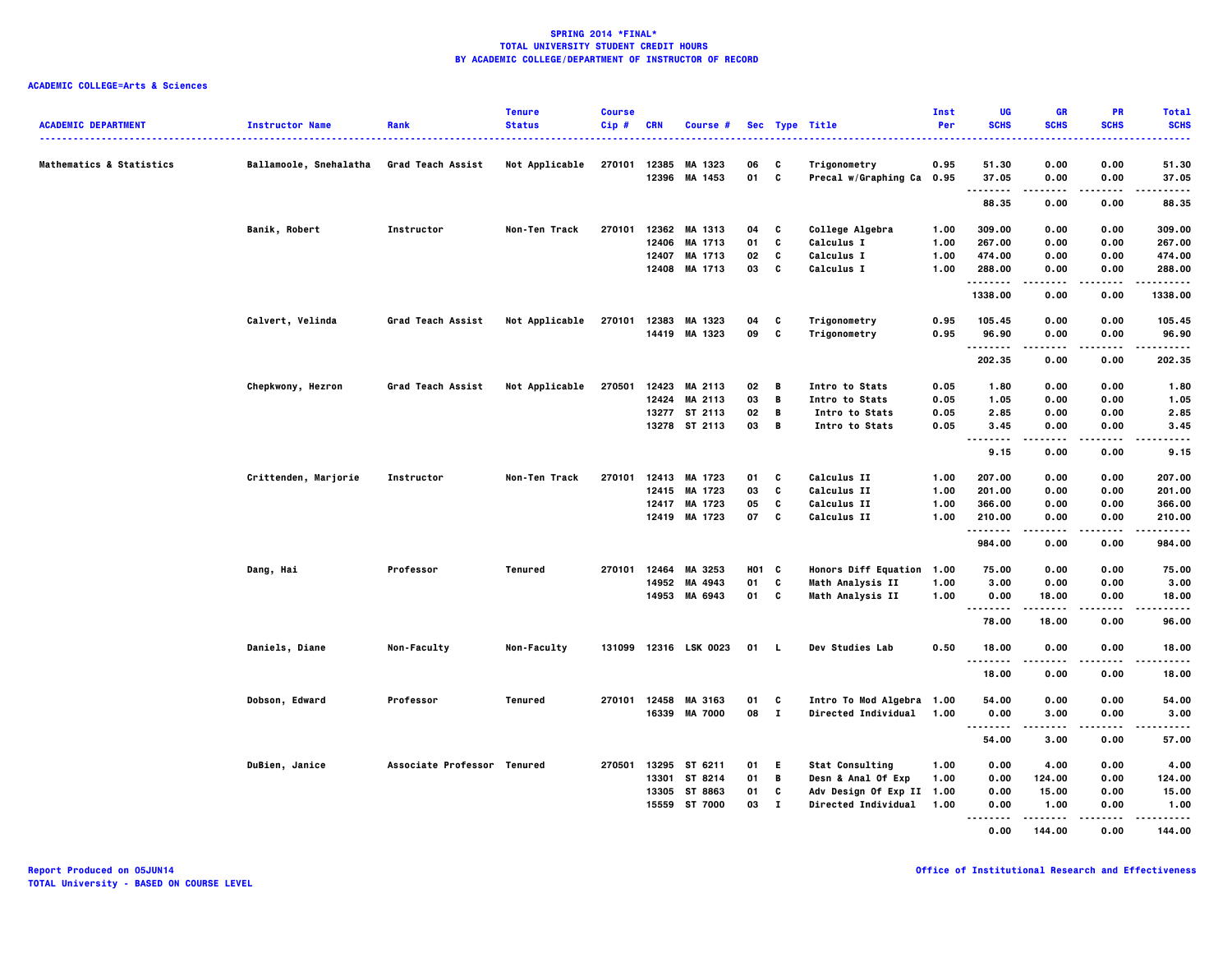|                            |                        |                             | <b>Tenure</b>  | <b>Course</b> |            |                |            |   |                           | Inst | UG          | <b>GR</b>   | PR          | <b>Total</b> |
|----------------------------|------------------------|-----------------------------|----------------|---------------|------------|----------------|------------|---|---------------------------|------|-------------|-------------|-------------|--------------|
| <b>ACADEMIC DEPARTMENT</b> | <b>Instructor Name</b> | Rank                        | <b>Status</b>  | Cip#          | <b>CRN</b> | Course #       |            |   | Sec Type Title            | Per  | <b>SCHS</b> | <b>SCHS</b> | <b>SCHS</b> | <b>SCHS</b>  |
| Mathematics & Statistics   | Eaton, Jonathan        | Instructor                  | Non-Ten Track  | 270101        | 12348      | <b>MA 0103</b> | 01         | C | Intermediate Algebra 1.00 |      | 558.00      | 0.00        | 0.00        | 558.00       |
|                            |                        |                             |                |               | 12349      | <b>MA 0103</b> | 02         | c | Intermediate Algebra 1.00 |      | 300.00      | 0.00        | 0.00        | 300.00       |
|                            |                        |                             |                |               | 12350      | <b>MA 0103</b> | 04         | Κ | Intermediate Algebra 1.00 |      | 0.00        | 0.00        | 0.00        | 0.00         |
|                            |                        |                             |                |               | 12351      | <b>MA 0103</b> | 05         | Κ | Intermediate Algebra 1.00 |      | 0.00        | 0.00        | 0.00        | 0.00         |
|                            |                        |                             |                |               | 12352      | <b>MA 0103</b> | 06         | Κ | Intermediate Algebra 1.00 |      | 0.00        | 0.00        | 0.00        | 0.00         |
|                            |                        |                             |                |               | 12353      | MA 0103        | 07         | Κ | Intermediate Algebra 1.00 |      | 0.00        | 0.00        | 0.00        | 0.00         |
|                            |                        |                             |                |               |            |                |            | Κ |                           |      |             |             |             |              |
|                            |                        |                             |                |               | 12354      | <b>MA 0103</b> | 08         | Κ | Intermediate Algebra 1.00 |      | 0.00        | 0.00        | 0.00        | 0.00         |
|                            |                        |                             |                |               | 12355      | <b>MA 0103</b> | 10         |   | Intermediate Algebra 1.00 |      | 0.00        | 0.00        | 0.00        | 0.00         |
|                            |                        |                             |                |               | 14415      | <b>MA 0103</b> | 09         | Κ | Intermediate Algebra 1.00 |      | 0.00        | 0.00        | 0.00        | 0.00         |
|                            |                        |                             |                |               | 14417      | <b>MA 0103</b> | 12         | Κ | Intermediate Algebra 1.00 |      | 0.00        | 0.00        | 0.00        | 0.00         |
|                            |                        |                             |                | 270501        | 12422      | MA 2113        | 01         | В | <b>Intro to Stats</b>     | 0.95 | 25.65       | 0.00        | 0.00        | 25.65        |
|                            |                        |                             |                |               | 12423      | MA 2113        | 02         | в | <b>Intro to Stats</b>     | 0.95 | 34.20       | 0.00        | 0.00        | 34.20        |
|                            |                        |                             |                |               | 12424      | MA 2113        | 03         | В | <b>Intro to Stats</b>     | 0.95 | 19.95       | 0.00        | 0.00        | 19.95        |
|                            |                        |                             |                |               | 12425      | MA 2113        | 04         | В | <b>Intro to Stats</b>     | 0.95 | 25.65       | 0.00        | 0.00        | 25.65        |
|                            |                        |                             |                |               | 12426      | MA 2113        | 05         | в | Intro to Stats-credi      | 0.95 | 28.50       | 0.00        | 0.00        | 28.50        |
|                            |                        |                             |                |               | 12427      | MA 2113        | 06         | В | <b>Intro to Stats</b>     | 0.95 | 31.35       | 0.00        | 0.00        | 31.35        |
|                            |                        |                             |                |               | 12428      | MA 2113        | 07         | В | <b>Intro to Stats</b>     | 0.95 | 28.50       | 0.00        | 0.00        | 28.50        |
|                            |                        |                             |                |               |            | 12429 MA 2113  | 08         | в | Intro to Stats            | 0.95 | 14.25       | 0.00        | 0.00        | 14.25        |
|                            |                        |                             |                |               | 12430      | MA 2113        | 09         | В | <b>Intro to Stats</b>     | 0.95 | 19.95       | 0.00        | 0.00        | 19.95        |
|                            |                        |                             |                |               | 12431      | MA 2113        | 10         | в | <b>Intro to Stats</b>     | 0.95 | 19.95       | 0.00        | 0.00        | 19.95        |
|                            |                        |                             |                |               |            | 12432 MA 2113  | 11         | В | Intro to Stats            | 0.95 | 22.80       | 0.00        | 0.00        | 22.80        |
|                            |                        |                             |                |               | 12433      | MA 2113        | 12         | В | Intro to Stats            | 0.95 | 28.50       | 0.00        | 0.00        | 28.50        |
|                            |                        |                             |                |               |            | 12434 MA 2113  | 13         | В | Intro to Stats            | 0.95 | 34.20       | 0.00        | 0.00        | 34.20        |
|                            |                        |                             |                |               | 12435      | MA 2113        | 14         | B | Intro to Stats            | 0.95 | 28.50       | 0.00        | 0.00        | 28.50        |
|                            |                        |                             |                |               |            | 13276 ST 2113  | 01         | В | Intro to Stats            | 0.95 | 65.55       | 0.00        | 0.00        | 65.55        |
|                            |                        |                             |                |               |            | 13277 ST 2113  | 02         | В | Intro to Stats            | 0.95 | 54.15       | 0.00        | 0.00        | 54.15        |
|                            |                        |                             |                |               |            | 13278 ST 2113  | 03         | В | Intro to Stats            | 0.95 | 65.55       | 0.00        | 0.00        | 65.55        |
|                            |                        |                             |                |               | 13279      | ST 2113        | 04         | В | Intro to Stats            | 0.95 | 59.85       | 0.00        | 0.00        | 59.85        |
|                            |                        |                             |                |               | 13280      | ST 2113        | 05         | В | Intro to Stats cred       | 0.95 | 62.70       | 0.00        | 0.00        | 62.70        |
|                            |                        |                             |                |               |            | 13281 ST 2113  | 06         | В | Intro to Stats            | 0.95 | 51.30       | 0.00        | 0.00        | 51.30        |
|                            |                        |                             |                |               |            | 13282 ST 2113  | 07         | В | Intro to Stats            | 0.95 | 59.85       | 0.00        | 0.00        | 59.85        |
|                            |                        |                             |                |               | 13283      | ST 2113        | 08         | В | Intro to Stats            | 0.95 | 74.10       | 0.00        | 0.00        | 74.10        |
|                            |                        |                             |                |               |            | 13284 ST 2113  | 09         | В | Intro to Stats            | 0.95 | 65.55       | 0.00        | 0.00        | 65.55        |
|                            |                        |                             |                |               |            |                | 10         | В |                           | 0.95 |             | 0.00        | 0.00        |              |
|                            |                        |                             |                |               |            | 13285 ST 2113  |            |   | Intro to Stats            |      | 65.55       |             |             | 65.55        |
|                            |                        |                             |                |               | 13286      | ST 2113        | 11         | В | Intro to Stats            | 0.95 | 62.70       | 0.00        | 0.00        | 62.70        |
|                            |                        |                             |                |               |            | 13287 ST 2113  | 12         | В | Intro to Stats            | 0.95 | 59.85       | 0.00        | 0.00        | 59.85        |
|                            |                        |                             |                |               |            | 13288 ST 2113  | 13         | В | Intro to Stats            | 0.95 | 57.00       | 0.00        | 0.00        | 57.00        |
|                            |                        |                             |                |               | 13289      | ST 2113        | 14         | В | Intro to Stats            | 0.95 | 65.55       | 0.00        | 0.00        | 65.55        |
|                            |                        |                             |                |               |            | 13822 MA 2113  | 501        | C | <b>Intro to Stats</b>     | 1.00 | 21.00       | 0.00        | 0.00        | 21.00        |
|                            |                        |                             |                |               |            | 13866 ST 2113  | 501 C      |   | Intro to Stats            | 1.00 | 45.00<br>.  | 0.00        | 0.00<br>.   | 45.00<br>.   |
|                            |                        |                             |                |               |            |                |            |   |                           |      | 2155.20     | 0.00        | 0.00        | 2155.20      |
|                            | Fabel, Andrew          | Associate Professor Tenured |                | 270101        | 12421      | MA 1723        | <b>HO1</b> | C | <b>Honors Calculus II</b> | 1.00 | 60.00       | 0.00        | 0.00        | 60.00        |
|                            |                        |                             |                |               |            | 12467 MA 3513  | 01         | C | <b>History Of Math</b>    | 1.00 | 81.00       | 0.00        | 0.00        | 81.00        |
|                            |                        |                             |                |               |            |                |            |   |                           |      | .           | .           | .           | .            |
|                            |                        |                             |                |               |            |                |            |   |                           |      | 141.00      | 0.00        | 0.00        | 141.00       |
|                            | Ferguson, Joseph       | Grad Teach Assist           | Not Applicable | 270101        |            | 12399 MA 1613  | 02         | C | Cal Bus & Life Sc I       | 0.95 | 99.75       | 0.00        | 0.00        | 99.75        |
|                            |                        |                             |                |               | 12405      | MA 1613        | 08         | C | Cal Bus & Life Sc I       | 0.95 | 105.45      | 0.00        | 0.00        | 105.45       |
|                            |                        |                             |                |               |            |                |            |   |                           |      | .           |             |             |              |
|                            |                        |                             |                |               |            |                |            |   |                           |      | 205.20      | 0.00        | 0.00        | 205.20       |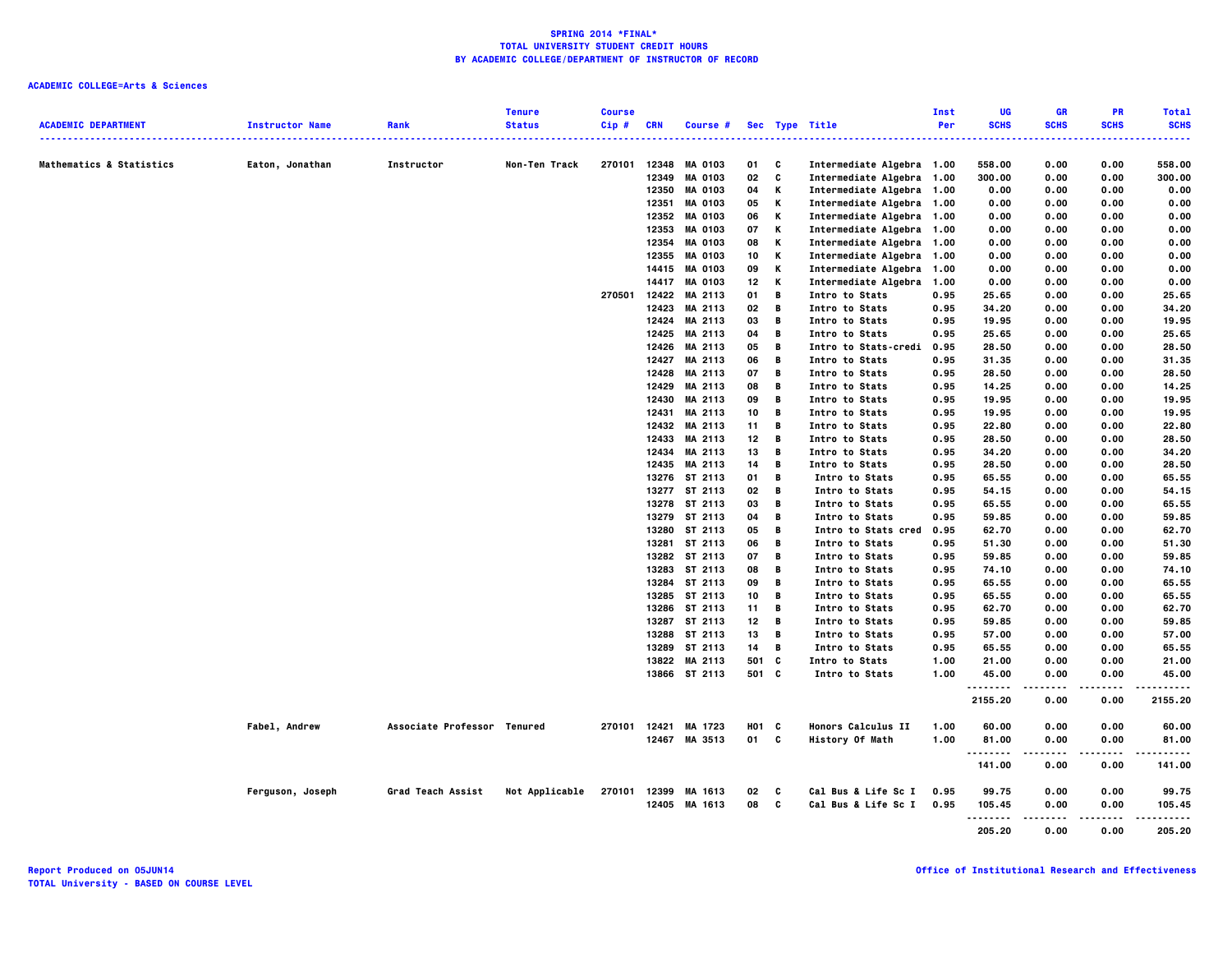# **ACADEMIC COLLEGE=Arts & Sciences**

|                                     |                        |                               | <b>Tenure</b>  | <b>Course</b> |              |                       |         |              |                                | Inst | UG          | <b>GR</b>   | <b>PR</b>   | <b>Total</b>          |
|-------------------------------------|------------------------|-------------------------------|----------------|---------------|--------------|-----------------------|---------|--------------|--------------------------------|------|-------------|-------------|-------------|-----------------------|
| <b>ACADEMIC DEPARTMENT</b>          | <b>Instructor Name</b> | Rank                          | <b>Status</b>  | Cip#          | CRN          | Course #              |         |              | Sec Type Title                 | Per  | <b>SCHS</b> | <b>SCHS</b> | <b>SCHS</b> | <b>SCHS</b><br>.      |
| <b>Mathematics &amp; Statistics</b> | Ge, Lin                | Assistant Professor Ten Track |                |               | 270101 14059 | MA 1613               | $201$ C |              | Cal Bus & Life Sc I            | 1.00 | 24.00       | 0.00        | 0.00        | 24.00                 |
|                                     |                        |                               |                |               |              | 270501 13554 MA 2113  | 202 C   |              | Intro to Stats                 | 1.00 | 36.00       | 0.00        | 0.00        | 36.00                 |
|                                     |                        |                               |                |               |              | 13595 ST 2113         | 202 C   |              | Intro to Stats                 | 1.00 | 24.00       | 0.00        | 0.00        | 24.00                 |
|                                     |                        |                               |                |               |              | 521302 13409 BQA 3123 | $201$ C |              | <b>Bus Stat Methods II</b>     | 1.00 | 63.00       | 0.00        | 0.00        | 63.00                 |
|                                     |                        |                               |                |               |              |                       |         |              |                                |      | .<br>147.00 | .<br>0.00   | 0.00        | .<br>147.00           |
|                                     | Hughes, Lorraine       | Instructor                    | Non-Ten Track  |               |              | 270101 12414 MA 1723  | 02      | C            | <b>Calculus II</b>             | 1.00 | 195.00      | 0.00        | 0.00        | 195.00                |
|                                     |                        |                               |                |               |              | 12416 MA 1723         | 04      | C            | <b>Calculus II</b>             | 1.00 | 342.00      | 0.00        | 0.00        | 342.00                |
|                                     |                        |                               |                |               |              | 12418 MA 1723         | 06      | C            | Calculus II                    | 1.00 | 207.00      | 0.00        | 0.00        | 207.00                |
|                                     |                        |                               |                |               |              |                       |         |              |                                |      | .<br>744.00 | 0.00        | 0.00        | .<br>744.00           |
|                                     | Johnson, Corlis        | Associate Professor Tenured   |                |               |              | 270101 12396 MA 1453  | 01      | C            | Precal w/Graphing Ca 0.05      |      | 1.95        | 0.00        | 0.00        | 1.95                  |
|                                     |                        |                               |                |               | 12448        | MA 3053               | 01      | C            | <b>Found Of Math I</b>         | 1.00 | 81.00       | 0.00        | 0.00        | 81.00                 |
|                                     |                        |                               |                |               |              | 16285 MA 7000         | 05      | $\mathbf{I}$ | <b>Directed Individual</b>     | 1.00 | 0.00        | 3.00        | 0.00        | 3.00                  |
|                                     |                        |                               |                |               |              |                       |         |              |                                |      | <br>82.95   | 3.00        | 0.00        | . <b>.</b> .<br>85.95 |
|                                     | Kim, Seongjai          | Associate Professor Tenured   |                |               |              | 270101 12443 MA 2743  | 03      | C            | <b>Calculus IV</b>             | 1.00 | 135.00      | 0.00        | 0.00        | 135.00                |
|                                     |                        |                               |                |               |              | 14424 MA 8453         | 01      | C            | Num Soln PDE II                | 1.00 | 0.00        | 18.00       | 0.00        | 18.00                 |
|                                     |                        |                               |                |               | 15103        | <b>MA 9000</b>        | 03      | D            | Research / Dissertat 1.00      |      | 0.00        | 9.00        | 0.00        | 9.00                  |
|                                     |                        |                               |                |               |              | 15443 MA 7000         | 03      | $\mathbf{I}$ | <b>Directed Individual</b>     | 1.00 | 0.00        | 3.00        | 0.00        | 3.00                  |
|                                     |                        |                               |                |               |              |                       |         |              |                                |      | .<br>135.00 | .<br>30.00  | .<br>0.00   | .<br>165.00           |
|                                     | King, Nancy            | Instructor                    | Non-Ten Track  | 270101        | 12394        | MA 1433               | 01      | C            | Informal Geom & Meas 1.00      |      | 87.00       | 0.00        | 0.00        | 87.00                 |
|                                     |                        |                               |                |               |              | 12395 MA 1433         | 02      | C            | Informal Geom & Meas 1.00      |      | 81.00       | 0.00        | 0.00        | 81.00                 |
|                                     |                        |                               |                |               |              | 12398 MA 1613         | 01      | C            | Cal Bus & Life Sc I            | 0.05 | 5.70        | 0.00        | 0.00        | 5.70                  |
|                                     |                        |                               |                |               | 12399        | MA 1613               | 02      | C            | Cal Bus & Life Sc I            | 0.05 | 5.25        | 0.00        | 0.00        | 5.25                  |
|                                     |                        |                               |                |               | 12400        | MA 1613               | 03      | C            | Cal Bus & Life Sc I            | 0.05 | 5.70        | 0.00        | 0.00        | 5.70                  |
|                                     |                        |                               |                |               | 12401        | MA 1613               | 04      | C            | Cal Bus & Life Sc I            | 1.00 | 156.00      | 0.00        | 0.00        | 156.00                |
|                                     |                        |                               |                |               |              | 12402 MA 1613         | 05      | C            | Cal Bus & Life Sc I            | 1.00 | 150.00      | 0.00        | 0.00        | 150.00                |
|                                     |                        |                               |                |               | 12404        | MA 1613               | 07      | C            | <b>Cal Bus &amp; Life Sc I</b> | 0.05 | 18.90       | 0.00        | 0.00        | 18.90                 |
|                                     |                        |                               |                |               |              | 12405 MA 1613         | 08      | C            | Cal Bus & Life Sc I            | 0.05 | 5.55        | 0.00        | 0.00        | 5.55                  |
|                                     |                        |                               |                |               |              |                       |         |              |                                |      | .<br>515.10 | 0.00        | 0.00        | .<br>515.10           |
|                                     | Krishnasamysaraswathy, | Grad Teach Assist             | Not Applicable | 270101        |              | 12398 MA 1613         | 01      | C            | <b>Cal Bus &amp; Life Sc I</b> | 0.95 | 108.30      | 0.00        | 0.00        | 108.30                |
|                                     |                        |                               |                |               |              | 12400 MA 1613         | 03      | C            | Cal Bus & Life Sc I            | 0.95 | 108.30      | 0.00        | 0.00        | 108.30                |
|                                     |                        |                               |                |               |              |                       |         |              |                                |      | <br>216.60  | 0.00        | .<br>0.00   | <br>216.60            |
|                                     | Lim, Hyeona            | Associate Professor Tenured   |                |               | 270101 12441 | MA 2743               | 01      | C            | <b>Calculus IV</b>             | 1.00 | 129.00      | 0.00        | 0.00        | 129.00                |
|                                     |                        |                               |                |               |              | 12442 MA 2743         | 02 C    |              | Calculus IV                    | 1.00 | 141.00      | 0.00        | 0.00        | 141.00                |
|                                     |                        |                               |                |               |              |                       |         |              |                                |      | .<br>270.00 | 0.00        | 0.00        | .<br>270.00           |
|                                     | Lu, Yang               | Grad Teach Assist             | Not Applicable | 270501        |              | 12425 MA 2113         | 04      | B            | Intro to Stats                 | 0.05 | 1.35        | 0.00        | 0.00        | 1.35                  |
|                                     |                        |                               |                |               |              | 12427 MA 2113         | 06      | B            | Intro to Stats                 | 0.05 | 1.65        | 0.00        | 0.00        | 1.65                  |
|                                     |                        |                               |                |               | 12434        | MA 2113               | 13      | в            | Intro to Stats                 | 0.05 | 1.80        | 0.00        | 0.00        | 1.80                  |
|                                     |                        |                               |                |               |              | 13279 ST 2113         | 04      | B            | Intro to Stats                 | 0.05 | 3.15        | 0.00        | 0.00        | 3.15                  |
|                                     |                        |                               |                |               | 13281        | ST 2113               | 06      | B            | Intro to Stats                 | 0.05 | 2.70        | 0.00        | 0.00        | 2.70                  |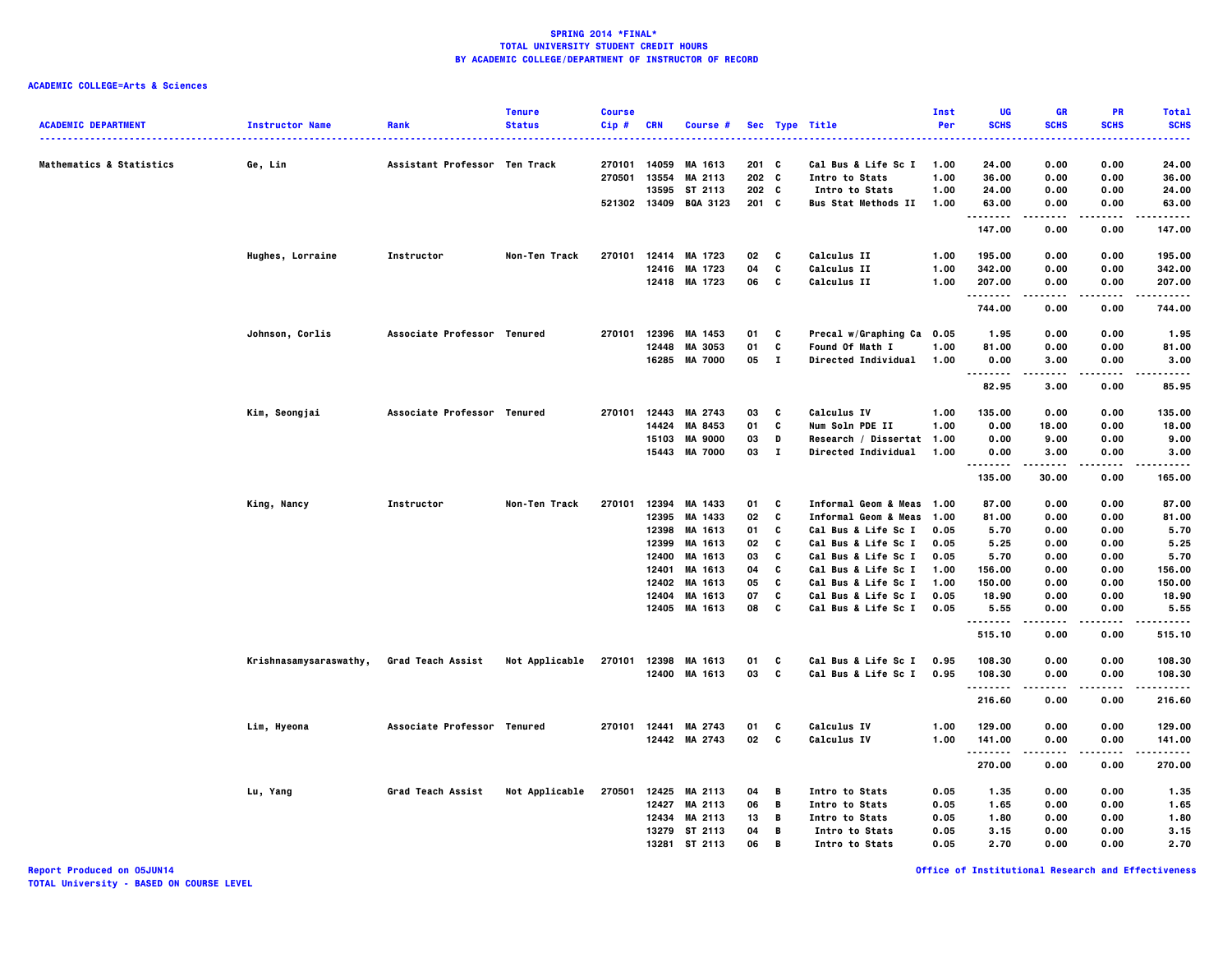| <b>ACADEMIC DEPARTMENT</b> | <b>Instructor Name</b> | Rank                          | <b>Tenure</b><br><b>Status</b> | <b>Course</b><br>Cip# | <b>CRN</b> | Course #             |        |          | Sec Type Title             | Inst<br>Per | UG<br><b>SCHS</b>                            | <b>GR</b><br><b>SCHS</b> | PR<br><b>SCHS</b> | <b>Total</b><br><b>SCHS</b> |
|----------------------------|------------------------|-------------------------------|--------------------------------|-----------------------|------------|----------------------|--------|----------|----------------------------|-------------|----------------------------------------------|--------------------------|-------------------|-----------------------------|
| Mathematics & Statistics   | Lu, Yang               | Grad Teach Assist             | Not Applicable                 |                       |            | 270501 13288 ST 2113 | 13 B   |          | Intro to Stats             | 0.05        | 3.00                                         | 0.00                     | 0.00              | 3.00                        |
|                            |                        |                               |                                |                       |            |                      |        |          |                            |             | $- - - - -$<br>$\sim$ $\sim$ $\sim$<br>13.65 | 0.00                     | 0.00              | 13.65                       |
|                            | Miller, Thomas         | Professor                     | Tenured                        | 270101                |            | 12446 MA 2743        | 06     | C        | Calculus IV                | 1.00        | 141.00                                       | 0.00                     | 0.00              | 141.00                      |
|                            |                        |                               |                                |                       | 12470      | MA 4213              | 01     | <b>S</b> | Senior Seminar in Ma       | 1.00        | 42.00                                        | 0.00                     | 0.00              | 42.00                       |
|                            |                        |                               |                                |                       | 14715      | <b>MA 9000</b>       | 01     | D        | Research / Dissertat 1.00  |             | 0.00                                         | 10.00                    | 0.00              | 10.00                       |
|                            |                        |                               |                                |                       |            | 16042 MA 9633        | 01     | C        | <b>Topics In Analysis</b>  | 1.00        | 0.00<br>.                                    | 3.00<br>.                | 0.00<br>.         | 3.00<br>.                   |
|                            |                        |                               |                                |                       |            |                      |        |          |                            |             | 183.00                                       | 13.00                    | 0.00              | 196.00                      |
|                            | Miller, Vivien         | Professor                     | <b>Tenured</b>                 | 270101                | 12444      | MA 2743              | 04     | c        | Calculus IV                | 1.00        | 135.00                                       | 0.00                     | 0.00              | 135.00                      |
|                            |                        |                               |                                |                       |            | 12445 MA 2743        | 05     | C        | Calculus IV                | 1.00        | 138.00<br>.                                  | 0.00                     | 0.00              | 138.00                      |
|                            |                        |                               |                                |                       |            |                      |        |          |                            |             | 273.00                                       | 0.00                     | 0.00              | 273.00                      |
|                            | Nation, Julie          | Instructor                    | Non-Ten Track                  | 270101                |            | 12356 MA 1313        | 01     | C        | College Algebra            | 0.95        | 498.75                                       | 0.00                     | 0.00              | 498.75                      |
|                            |                        |                               |                                |                       | 12380      | MA 1323              | 01     | C        | Trigonometry               | 1.00        | 459.00                                       | 0.00                     | 0.00              | 459.00                      |
|                            |                        |                               |                                |                       | 12384      | MA 1323              | 05     | C        | Trigonometry               | 1.00        | 288.00                                       | 0.00                     | 0.00              | 288.00                      |
|                            |                        |                               |                                |                       |            | 12392 MA 1423        | 01     | C        | Problem Solving Real 1.00  |             | 102.00<br>                                   | 0.00<br>.                | 0.00<br>.         | 102.00<br>.                 |
|                            |                        |                               |                                |                       |            |                      |        |          |                            |             | 1347.75                                      | 0.00                     | 0.00              | 1347.75                     |
|                            | Neumann, Michael       | Professor                     | Tenured                        |                       |            | 270101 12447 MA 2743 | H01 C  |          | Honors Calculus IV         | 1.00        | 60.00<br>$- - - -$                           | 0.00                     | 0.00              | 60.00                       |
|                            |                        |                               |                                |                       |            |                      |        |          |                            |             | 60.00                                        | 0.00                     | 0.00              | 60.00                       |
|                            | Oppenheimer, Seth      | Professor                     | Tenured                        |                       |            | 270101 12466 MA 3463 | 01 C   |          | Found Of Geometry          | 1.00        | 27.00<br>$\sim$ $\sim$ $\sim$<br>.           | 0.00                     | 0.00              | 27.00                       |
|                            |                        |                               |                                |                       |            |                      |        |          |                            |             | 27.00                                        | 0.00                     | 0.00              | 27.00                       |
|                            | Patil, Prakash         | Associate Professor Ten Track |                                | 270101                |            | 12483 MA 6573        | 01     | C        | Intro Math Stat II         | 1.00        | 0.00                                         | 3.00                     | 0.00              | 3.00                        |
|                            |                        |                               |                                |                       | 14420      | MA 4573              | 01     | C        | Intro Math Stat II         | 1.00        | 3.00                                         | 0.00                     | 0.00              | 3.00                        |
|                            |                        |                               |                                | 270501                | 13298      | ST 6573              | 01     | C        | Intro Math Stat II         | 1.00        | 0.00                                         | 27.00                    | 0.00              | 27.00                       |
|                            |                        |                               |                                |                       | 13306      | ST 8951              | 01     | C        | Seminar In Stat            | 1.00        | 0.00                                         | 3.00                     | 0.00              | 3.00                        |
|                            |                        |                               |                                |                       | 14648      | ST 8990              | 01     | C        | Special Topic In ST        | 1.00        | 0.00                                         | 9.00                     | 0.00              | 9.00                        |
|                            |                        |                               |                                |                       |            | 15628 ST 9000        | 01     | D        | Research / Dissertat 1.00  |             | 0.00<br>$\sim$ $\sim$                        | 15.00                    | 0.00              | 15.00                       |
|                            |                        |                               |                                |                       |            |                      |        |          |                            |             | 3.00                                         | 57.00                    | 0.00              | 60.00                       |
|                            | Qian, Chuanxi          | Professor                     | Tenured                        | 270101                |            | 12449 MA 3113        | 01     | C        | Intro Linear Algebra 1.00  |             | 108.00                                       | 0.00                     | 0.00              | 108.00                      |
|                            |                        |                               |                                |                       |            | 12452 MA 3113        | 04     | C        | Intro Linear Algebra 1.00  |             | 99.00<br>.                                   | 0.00                     | 0.00              | 99.00<br>.                  |
|                            |                        |                               |                                |                       |            |                      |        |          |                            |             | 207.00                                       | 0.00                     | 0.00              | 207.00                      |
|                            | Razzaghi, Mohsen       | Professor                     | Tenured                        |                       |            | 270101 14716 MA 9000 | $02$ D |          | Research / Dissertat 1.00  |             | 0.00<br>$\sim$ $\sim$ $\sim$                 | 21.00                    | 0.00              | 21.00                       |
|                            |                        |                               |                                |                       |            |                      |        |          |                            |             | 0.00                                         | 21.00                    | 0.00              | 21.00                       |
|                            | Sepehrifar, Mohammad   | Assistant Professor Ten Track |                                | 270501                |            | 13294 ST 4213        | 01     | C        | Nonparametric Meth         | 1.00        | 15.00                                        | 0.00                     | 0.00              | 15.00                       |
|                            |                        |                               |                                |                       |            | 13296 ST 6213        | 01     | C        | Nonparametric Meth         | 1.00        | 0.00                                         | 33.00                    | 0.00              | 33.00                       |
|                            |                        |                               |                                |                       | 15457      | ST 8114              | 03     | B        | <b>Statistical Methods</b> | 1.00        | 0.00                                         | 40.00                    | 0.00              | 40.00                       |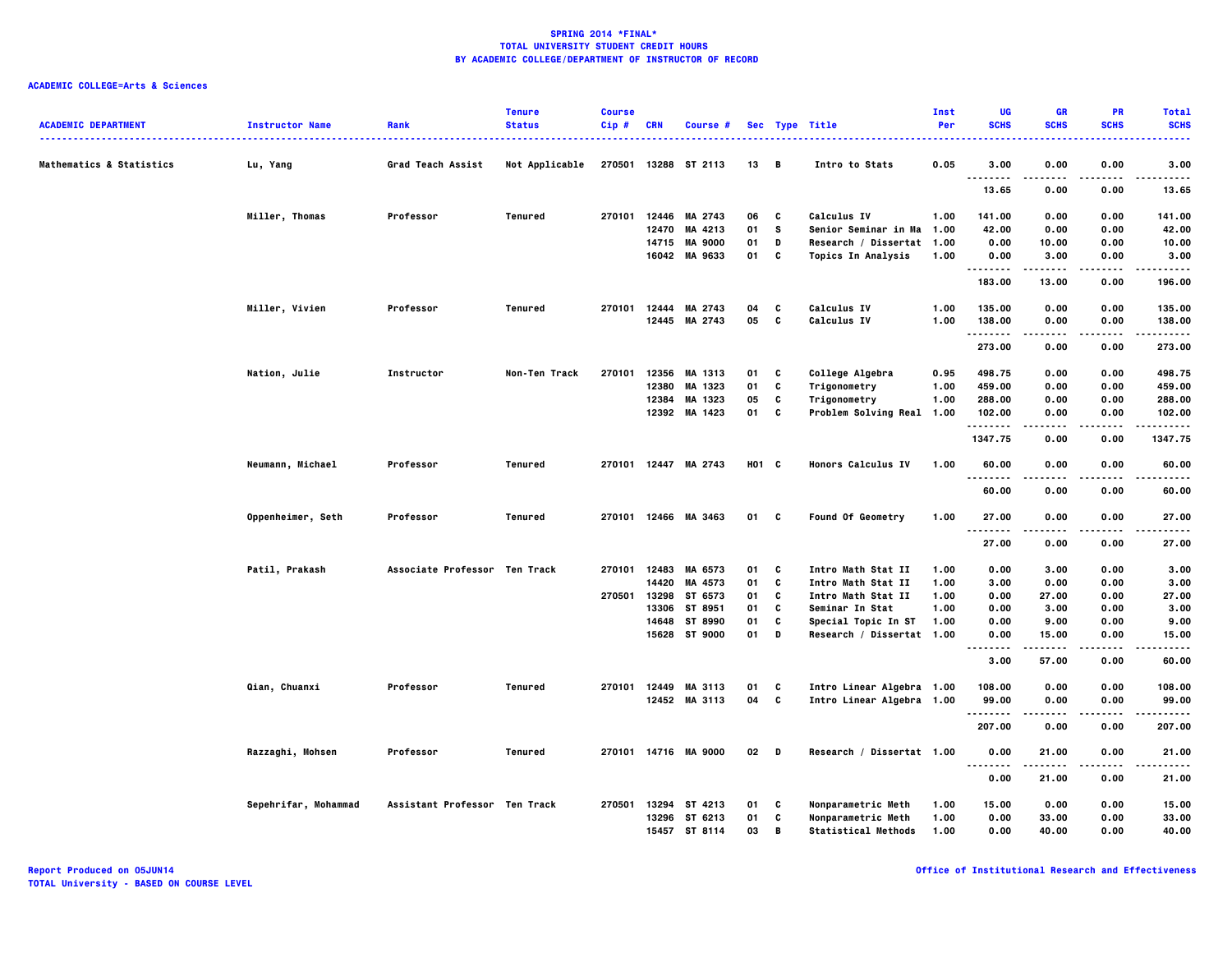| .<br>. <u>.</u><br>----<br>15.00<br>73.00<br>0.00<br>88,00<br>Mathematics & Statistics<br>12436 MA 2733<br>Calculus III<br>Shaw, Patricia<br>Instructor<br>Non-Ten Track<br>270101<br>01<br>C<br>1.00<br>198.00<br>0.00<br>0.00<br>198.00<br>MA 2733<br>C<br>Calculus III<br>12437<br>02<br>1.00<br>72.00<br>0.00<br>0.00<br>72.00<br>12438 MA 2733<br>Calculus III<br>150.00<br>03<br>C<br>1.00<br>150.00<br>0.00<br>0.00<br>12439<br>MA 2733<br>04<br>C<br>Calculus III<br>1.00<br>123.00<br>123.00<br>0.00<br>0.00<br>H01 C<br>12440<br>MA 2733<br><b>Honors Calculus III</b><br>1.00<br>39.00<br>0.00<br>0.00<br>39.00<br>.<br>$- - - -$<br>.<br>.<br>582.00<br>0.00<br>0.00<br>582.00<br>270101 16301<br><b>MA 7000</b><br>07<br>Directed Individual<br>1.00<br>0.00<br>3.00<br>Shontz, Suzanne<br>Assistant Professor Ten Track<br>$\mathbf{I}$<br>3.00<br>0.00<br>02 I<br>16302 MA 4000<br><b>Directed Individual</b><br>1.00<br>3.00<br>0.00<br>0.00<br>3.00<br>$\ddotsc$<br>.<br>.<br>.<br>.<br>3.00<br>3.00<br>0.00<br>6.00<br>Data Analysis II<br>Shows, Justin<br>Assistant Professor Ten Track<br>270501<br>13297 ST 6253<br>01<br>C<br>1.00<br>0.00<br>27.00<br>0.00<br>27.00<br>02<br>B<br><b>Statistical Methods</b><br>136.00<br>13300 ST 8114<br>1.00<br>0.00<br>136.00<br>0.00<br>15373 ST 7000<br>02<br>$\mathbf{I}$<br>Directed Individual<br>1.00<br>0.00<br>3.00<br>0.00<br>3.00<br>16250 ST 7000<br>08<br>$\mathbf{I}$<br>Directed Individual<br>1.00<br>0.00<br>3.00<br>0.00<br>3.00<br>.<br>-----<br>$- - -$<br>.<br>$\sim$ $\sim$ $\sim$<br>0.00<br>169.00<br>0.00<br>169.00<br>Smith, Robert<br>Associate Professor Tenured<br>270101<br>12450<br>02<br>Intro Linear Algebra 1.00<br>120.00<br>120.00<br>MA 3113<br>C<br>0.00<br>0.00<br>12475 MA 4643<br>01<br>C<br>Adv Calculus II<br>1.00<br>33.00<br>0.00<br>0.00<br>33.00<br>12484<br>MA 6643<br>01<br>C<br>Adv Calculus II<br>1.00<br>0.00<br>9.00<br>0.00<br>9.00<br>12489 MA 8981<br>01<br>c<br><b>Teaching Seminar</b><br>1.00<br>0.00<br>14.00<br>0.00<br>14.00<br><br>$- - - - - -$<br>.<br>.<br>23.00<br>153.00<br>0.00<br>176.00<br>Streitmatter, Seth<br>Lecturer<br>Non-Ten Track<br>270101<br>12451<br>MA 3113<br>03<br>C<br>Intro Linear Algebra 1.00<br>114.00<br>0.00<br>0.00<br>114.00<br>05<br>C<br>12453<br>MA 3113<br>Intro Linear Algebra 1.00<br>114.00<br>0.00<br>0.00<br>114.00<br>12460 MA 3253<br>03<br>C<br>Diff Equations<br>132.00<br>1.00<br>132.00<br>0.00<br>0.00<br>12462 MA 3253<br>04<br>c<br>Diff Equations<br>1.00<br>129.00<br>0.00<br>0.00<br>129.00<br>.<br>$- - - - -$<br>.<br>.<br>489.00<br>0.00<br>0.00<br>489.00<br>Tally, Elizabeth<br>12422 MA 2113<br>01<br>Intro to Stats<br>0.05<br>0.00<br>0.00<br>Grad Teach Assist<br>Not Applicable<br>270501<br>B<br>1.35<br>1.35<br>12426 MA 2113<br>05<br>B<br>Intro to Stats-credi 0.05<br>1.50<br>0.00<br>0.00<br>1.50<br>13276 ST 2113<br>01<br>B<br>0.05<br>3.45<br>0.00<br>0.00<br>3.45<br>Intro to Stats<br>13280 ST 2113<br>05<br>B<br>Intro to Stats cred<br>0.05<br>3.30<br>0.00<br>0.00<br>3.30<br>$\sim$ $\sim$ $\sim$<br>$\cdots$<br>9.60<br>0.00<br>0.00<br>9.60<br>Tschume, William<br>Lecturer<br>Non-Ten Track<br>270101<br>12381<br>MA 1323<br>02<br>Trigonometry<br>1.00<br>426.00<br>0.00<br>0.00<br>426.00<br>C<br>12383 MA 1323<br>04<br>C<br>Trigonometry<br>0.05<br>5.55<br>0.00<br>0.00<br>5.55<br>12385<br>MA 1323<br>06<br>C<br>Trigonometry<br>2.70<br>2.70<br>0.05<br>0.00<br>0.00<br>12386<br>MA 1323<br>C<br>Trigonometry<br>327.00<br>0.00<br>327.00<br>07<br>1.00<br>0.00<br>C<br>117.00<br>0.00<br>0.00<br>117.00<br>12387<br>MA 1323<br>08<br>Trigonometry<br>1.00<br>359.10<br>359.10<br>12404<br>MA 1613<br>07<br>c<br>Cal Bus & Life Sc I<br>0.95<br>0.00<br>0.00<br>14419 MA 1323<br>09<br>C<br>Trigonometry<br>0.05<br>5.10<br>0.00<br>0.00<br>5.10<br>14617 MA 1613 | <b>ACADEMIC DEPARTMENT</b> | <b>Instructor Name</b> | Rank | <b>Tenure</b><br><b>Status</b> | <b>Course</b><br>Cip# | <b>CRN</b> | Course # |     |   | Sec Type Title<br>. | Inst<br>Per | UG<br><b>SCHS</b> | GR<br><b>SCHS</b> | PR<br><b>SCHS</b> | <b>Total</b><br><b>SCHS</b> |
|-------------------------------------------------------------------------------------------------------------------------------------------------------------------------------------------------------------------------------------------------------------------------------------------------------------------------------------------------------------------------------------------------------------------------------------------------------------------------------------------------------------------------------------------------------------------------------------------------------------------------------------------------------------------------------------------------------------------------------------------------------------------------------------------------------------------------------------------------------------------------------------------------------------------------------------------------------------------------------------------------------------------------------------------------------------------------------------------------------------------------------------------------------------------------------------------------------------------------------------------------------------------------------------------------------------------------------------------------------------------------------------------------------------------------------------------------------------------------------------------------------------------------------------------------------------------------------------------------------------------------------------------------------------------------------------------------------------------------------------------------------------------------------------------------------------------------------------------------------------------------------------------------------------------------------------------------------------------------------------------------------------------------------------------------------------------------------------------------------------------------------------------------------------------------------------------------------------------------------------------------------------------------------------------------------------------------------------------------------------------------------------------------------------------------------------------------------------------------------------------------------------------------------------------------------------------------------------------------------------------------------------------------------------------------------------------------------------------------------------------------------------------------------------------------------------------------------------------------------------------------------------------------------------------------------------------------------------------------------------------------------------------------------------------------------------------------------------------------------------------------------------------------------------------------------------------------------------------------------------------------------------------------------------------------------------------------------------------------------------------------------------------------------------------------------------------------------------------------------------------------------------------------------------------------------------------------------------------------------------------------------------------------------------------------------------------------------------------------------------------------------------------------------------------------------------------------------------------------------------------------------------|----------------------------|------------------------|------|--------------------------------|-----------------------|------------|----------|-----|---|---------------------|-------------|-------------------|-------------------|-------------------|-----------------------------|
|                                                                                                                                                                                                                                                                                                                                                                                                                                                                                                                                                                                                                                                                                                                                                                                                                                                                                                                                                                                                                                                                                                                                                                                                                                                                                                                                                                                                                                                                                                                                                                                                                                                                                                                                                                                                                                                                                                                                                                                                                                                                                                                                                                                                                                                                                                                                                                                                                                                                                                                                                                                                                                                                                                                                                                                                                                                                                                                                                                                                                                                                                                                                                                                                                                                                                                                                                                                                                                                                                                                                                                                                                                                                                                                                                                                                                                                                                     |                            |                        |      |                                |                       |            |          |     |   |                     |             |                   |                   |                   |                             |
|                                                                                                                                                                                                                                                                                                                                                                                                                                                                                                                                                                                                                                                                                                                                                                                                                                                                                                                                                                                                                                                                                                                                                                                                                                                                                                                                                                                                                                                                                                                                                                                                                                                                                                                                                                                                                                                                                                                                                                                                                                                                                                                                                                                                                                                                                                                                                                                                                                                                                                                                                                                                                                                                                                                                                                                                                                                                                                                                                                                                                                                                                                                                                                                                                                                                                                                                                                                                                                                                                                                                                                                                                                                                                                                                                                                                                                                                                     |                            |                        |      |                                |                       |            |          |     |   |                     |             |                   |                   |                   |                             |
|                                                                                                                                                                                                                                                                                                                                                                                                                                                                                                                                                                                                                                                                                                                                                                                                                                                                                                                                                                                                                                                                                                                                                                                                                                                                                                                                                                                                                                                                                                                                                                                                                                                                                                                                                                                                                                                                                                                                                                                                                                                                                                                                                                                                                                                                                                                                                                                                                                                                                                                                                                                                                                                                                                                                                                                                                                                                                                                                                                                                                                                                                                                                                                                                                                                                                                                                                                                                                                                                                                                                                                                                                                                                                                                                                                                                                                                                                     |                            |                        |      |                                |                       |            |          |     |   |                     |             |                   |                   |                   |                             |
|                                                                                                                                                                                                                                                                                                                                                                                                                                                                                                                                                                                                                                                                                                                                                                                                                                                                                                                                                                                                                                                                                                                                                                                                                                                                                                                                                                                                                                                                                                                                                                                                                                                                                                                                                                                                                                                                                                                                                                                                                                                                                                                                                                                                                                                                                                                                                                                                                                                                                                                                                                                                                                                                                                                                                                                                                                                                                                                                                                                                                                                                                                                                                                                                                                                                                                                                                                                                                                                                                                                                                                                                                                                                                                                                                                                                                                                                                     |                            |                        |      |                                |                       |            |          |     |   |                     |             |                   |                   |                   |                             |
|                                                                                                                                                                                                                                                                                                                                                                                                                                                                                                                                                                                                                                                                                                                                                                                                                                                                                                                                                                                                                                                                                                                                                                                                                                                                                                                                                                                                                                                                                                                                                                                                                                                                                                                                                                                                                                                                                                                                                                                                                                                                                                                                                                                                                                                                                                                                                                                                                                                                                                                                                                                                                                                                                                                                                                                                                                                                                                                                                                                                                                                                                                                                                                                                                                                                                                                                                                                                                                                                                                                                                                                                                                                                                                                                                                                                                                                                                     |                            |                        |      |                                |                       |            |          |     |   |                     |             |                   |                   |                   |                             |
|                                                                                                                                                                                                                                                                                                                                                                                                                                                                                                                                                                                                                                                                                                                                                                                                                                                                                                                                                                                                                                                                                                                                                                                                                                                                                                                                                                                                                                                                                                                                                                                                                                                                                                                                                                                                                                                                                                                                                                                                                                                                                                                                                                                                                                                                                                                                                                                                                                                                                                                                                                                                                                                                                                                                                                                                                                                                                                                                                                                                                                                                                                                                                                                                                                                                                                                                                                                                                                                                                                                                                                                                                                                                                                                                                                                                                                                                                     |                            |                        |      |                                |                       |            |          |     |   |                     |             |                   |                   |                   |                             |
|                                                                                                                                                                                                                                                                                                                                                                                                                                                                                                                                                                                                                                                                                                                                                                                                                                                                                                                                                                                                                                                                                                                                                                                                                                                                                                                                                                                                                                                                                                                                                                                                                                                                                                                                                                                                                                                                                                                                                                                                                                                                                                                                                                                                                                                                                                                                                                                                                                                                                                                                                                                                                                                                                                                                                                                                                                                                                                                                                                                                                                                                                                                                                                                                                                                                                                                                                                                                                                                                                                                                                                                                                                                                                                                                                                                                                                                                                     |                            |                        |      |                                |                       |            |          |     |   |                     |             |                   |                   |                   |                             |
|                                                                                                                                                                                                                                                                                                                                                                                                                                                                                                                                                                                                                                                                                                                                                                                                                                                                                                                                                                                                                                                                                                                                                                                                                                                                                                                                                                                                                                                                                                                                                                                                                                                                                                                                                                                                                                                                                                                                                                                                                                                                                                                                                                                                                                                                                                                                                                                                                                                                                                                                                                                                                                                                                                                                                                                                                                                                                                                                                                                                                                                                                                                                                                                                                                                                                                                                                                                                                                                                                                                                                                                                                                                                                                                                                                                                                                                                                     |                            |                        |      |                                |                       |            |          |     |   |                     |             |                   |                   |                   |                             |
|                                                                                                                                                                                                                                                                                                                                                                                                                                                                                                                                                                                                                                                                                                                                                                                                                                                                                                                                                                                                                                                                                                                                                                                                                                                                                                                                                                                                                                                                                                                                                                                                                                                                                                                                                                                                                                                                                                                                                                                                                                                                                                                                                                                                                                                                                                                                                                                                                                                                                                                                                                                                                                                                                                                                                                                                                                                                                                                                                                                                                                                                                                                                                                                                                                                                                                                                                                                                                                                                                                                                                                                                                                                                                                                                                                                                                                                                                     |                            |                        |      |                                |                       |            |          |     |   |                     |             |                   |                   |                   |                             |
|                                                                                                                                                                                                                                                                                                                                                                                                                                                                                                                                                                                                                                                                                                                                                                                                                                                                                                                                                                                                                                                                                                                                                                                                                                                                                                                                                                                                                                                                                                                                                                                                                                                                                                                                                                                                                                                                                                                                                                                                                                                                                                                                                                                                                                                                                                                                                                                                                                                                                                                                                                                                                                                                                                                                                                                                                                                                                                                                                                                                                                                                                                                                                                                                                                                                                                                                                                                                                                                                                                                                                                                                                                                                                                                                                                                                                                                                                     |                            |                        |      |                                |                       |            |          |     |   |                     |             |                   |                   |                   |                             |
|                                                                                                                                                                                                                                                                                                                                                                                                                                                                                                                                                                                                                                                                                                                                                                                                                                                                                                                                                                                                                                                                                                                                                                                                                                                                                                                                                                                                                                                                                                                                                                                                                                                                                                                                                                                                                                                                                                                                                                                                                                                                                                                                                                                                                                                                                                                                                                                                                                                                                                                                                                                                                                                                                                                                                                                                                                                                                                                                                                                                                                                                                                                                                                                                                                                                                                                                                                                                                                                                                                                                                                                                                                                                                                                                                                                                                                                                                     |                            |                        |      |                                |                       |            |          |     |   |                     |             |                   |                   |                   |                             |
|                                                                                                                                                                                                                                                                                                                                                                                                                                                                                                                                                                                                                                                                                                                                                                                                                                                                                                                                                                                                                                                                                                                                                                                                                                                                                                                                                                                                                                                                                                                                                                                                                                                                                                                                                                                                                                                                                                                                                                                                                                                                                                                                                                                                                                                                                                                                                                                                                                                                                                                                                                                                                                                                                                                                                                                                                                                                                                                                                                                                                                                                                                                                                                                                                                                                                                                                                                                                                                                                                                                                                                                                                                                                                                                                                                                                                                                                                     |                            |                        |      |                                |                       |            |          |     |   |                     |             |                   |                   |                   |                             |
|                                                                                                                                                                                                                                                                                                                                                                                                                                                                                                                                                                                                                                                                                                                                                                                                                                                                                                                                                                                                                                                                                                                                                                                                                                                                                                                                                                                                                                                                                                                                                                                                                                                                                                                                                                                                                                                                                                                                                                                                                                                                                                                                                                                                                                                                                                                                                                                                                                                                                                                                                                                                                                                                                                                                                                                                                                                                                                                                                                                                                                                                                                                                                                                                                                                                                                                                                                                                                                                                                                                                                                                                                                                                                                                                                                                                                                                                                     |                            |                        |      |                                |                       |            |          |     |   |                     |             |                   |                   |                   |                             |
|                                                                                                                                                                                                                                                                                                                                                                                                                                                                                                                                                                                                                                                                                                                                                                                                                                                                                                                                                                                                                                                                                                                                                                                                                                                                                                                                                                                                                                                                                                                                                                                                                                                                                                                                                                                                                                                                                                                                                                                                                                                                                                                                                                                                                                                                                                                                                                                                                                                                                                                                                                                                                                                                                                                                                                                                                                                                                                                                                                                                                                                                                                                                                                                                                                                                                                                                                                                                                                                                                                                                                                                                                                                                                                                                                                                                                                                                                     |                            |                        |      |                                |                       |            |          |     |   |                     |             |                   |                   |                   |                             |
|                                                                                                                                                                                                                                                                                                                                                                                                                                                                                                                                                                                                                                                                                                                                                                                                                                                                                                                                                                                                                                                                                                                                                                                                                                                                                                                                                                                                                                                                                                                                                                                                                                                                                                                                                                                                                                                                                                                                                                                                                                                                                                                                                                                                                                                                                                                                                                                                                                                                                                                                                                                                                                                                                                                                                                                                                                                                                                                                                                                                                                                                                                                                                                                                                                                                                                                                                                                                                                                                                                                                                                                                                                                                                                                                                                                                                                                                                     |                            |                        |      |                                |                       |            |          |     |   |                     |             |                   |                   |                   |                             |
|                                                                                                                                                                                                                                                                                                                                                                                                                                                                                                                                                                                                                                                                                                                                                                                                                                                                                                                                                                                                                                                                                                                                                                                                                                                                                                                                                                                                                                                                                                                                                                                                                                                                                                                                                                                                                                                                                                                                                                                                                                                                                                                                                                                                                                                                                                                                                                                                                                                                                                                                                                                                                                                                                                                                                                                                                                                                                                                                                                                                                                                                                                                                                                                                                                                                                                                                                                                                                                                                                                                                                                                                                                                                                                                                                                                                                                                                                     |                            |                        |      |                                |                       |            |          |     |   |                     |             |                   |                   |                   |                             |
|                                                                                                                                                                                                                                                                                                                                                                                                                                                                                                                                                                                                                                                                                                                                                                                                                                                                                                                                                                                                                                                                                                                                                                                                                                                                                                                                                                                                                                                                                                                                                                                                                                                                                                                                                                                                                                                                                                                                                                                                                                                                                                                                                                                                                                                                                                                                                                                                                                                                                                                                                                                                                                                                                                                                                                                                                                                                                                                                                                                                                                                                                                                                                                                                                                                                                                                                                                                                                                                                                                                                                                                                                                                                                                                                                                                                                                                                                     |                            |                        |      |                                |                       |            |          |     |   |                     |             |                   |                   |                   |                             |
|                                                                                                                                                                                                                                                                                                                                                                                                                                                                                                                                                                                                                                                                                                                                                                                                                                                                                                                                                                                                                                                                                                                                                                                                                                                                                                                                                                                                                                                                                                                                                                                                                                                                                                                                                                                                                                                                                                                                                                                                                                                                                                                                                                                                                                                                                                                                                                                                                                                                                                                                                                                                                                                                                                                                                                                                                                                                                                                                                                                                                                                                                                                                                                                                                                                                                                                                                                                                                                                                                                                                                                                                                                                                                                                                                                                                                                                                                     |                            |                        |      |                                |                       |            |          |     |   |                     |             |                   |                   |                   |                             |
|                                                                                                                                                                                                                                                                                                                                                                                                                                                                                                                                                                                                                                                                                                                                                                                                                                                                                                                                                                                                                                                                                                                                                                                                                                                                                                                                                                                                                                                                                                                                                                                                                                                                                                                                                                                                                                                                                                                                                                                                                                                                                                                                                                                                                                                                                                                                                                                                                                                                                                                                                                                                                                                                                                                                                                                                                                                                                                                                                                                                                                                                                                                                                                                                                                                                                                                                                                                                                                                                                                                                                                                                                                                                                                                                                                                                                                                                                     |                            |                        |      |                                |                       |            |          |     |   |                     |             |                   |                   |                   |                             |
|                                                                                                                                                                                                                                                                                                                                                                                                                                                                                                                                                                                                                                                                                                                                                                                                                                                                                                                                                                                                                                                                                                                                                                                                                                                                                                                                                                                                                                                                                                                                                                                                                                                                                                                                                                                                                                                                                                                                                                                                                                                                                                                                                                                                                                                                                                                                                                                                                                                                                                                                                                                                                                                                                                                                                                                                                                                                                                                                                                                                                                                                                                                                                                                                                                                                                                                                                                                                                                                                                                                                                                                                                                                                                                                                                                                                                                                                                     |                            |                        |      |                                |                       |            |          |     |   |                     |             |                   |                   |                   |                             |
|                                                                                                                                                                                                                                                                                                                                                                                                                                                                                                                                                                                                                                                                                                                                                                                                                                                                                                                                                                                                                                                                                                                                                                                                                                                                                                                                                                                                                                                                                                                                                                                                                                                                                                                                                                                                                                                                                                                                                                                                                                                                                                                                                                                                                                                                                                                                                                                                                                                                                                                                                                                                                                                                                                                                                                                                                                                                                                                                                                                                                                                                                                                                                                                                                                                                                                                                                                                                                                                                                                                                                                                                                                                                                                                                                                                                                                                                                     |                            |                        |      |                                |                       |            |          |     |   |                     |             |                   |                   |                   |                             |
|                                                                                                                                                                                                                                                                                                                                                                                                                                                                                                                                                                                                                                                                                                                                                                                                                                                                                                                                                                                                                                                                                                                                                                                                                                                                                                                                                                                                                                                                                                                                                                                                                                                                                                                                                                                                                                                                                                                                                                                                                                                                                                                                                                                                                                                                                                                                                                                                                                                                                                                                                                                                                                                                                                                                                                                                                                                                                                                                                                                                                                                                                                                                                                                                                                                                                                                                                                                                                                                                                                                                                                                                                                                                                                                                                                                                                                                                                     |                            |                        |      |                                |                       |            |          |     |   |                     |             |                   |                   |                   |                             |
|                                                                                                                                                                                                                                                                                                                                                                                                                                                                                                                                                                                                                                                                                                                                                                                                                                                                                                                                                                                                                                                                                                                                                                                                                                                                                                                                                                                                                                                                                                                                                                                                                                                                                                                                                                                                                                                                                                                                                                                                                                                                                                                                                                                                                                                                                                                                                                                                                                                                                                                                                                                                                                                                                                                                                                                                                                                                                                                                                                                                                                                                                                                                                                                                                                                                                                                                                                                                                                                                                                                                                                                                                                                                                                                                                                                                                                                                                     |                            |                        |      |                                |                       |            |          |     |   |                     |             |                   |                   |                   |                             |
|                                                                                                                                                                                                                                                                                                                                                                                                                                                                                                                                                                                                                                                                                                                                                                                                                                                                                                                                                                                                                                                                                                                                                                                                                                                                                                                                                                                                                                                                                                                                                                                                                                                                                                                                                                                                                                                                                                                                                                                                                                                                                                                                                                                                                                                                                                                                                                                                                                                                                                                                                                                                                                                                                                                                                                                                                                                                                                                                                                                                                                                                                                                                                                                                                                                                                                                                                                                                                                                                                                                                                                                                                                                                                                                                                                                                                                                                                     |                            |                        |      |                                |                       |            |          |     |   |                     |             |                   |                   |                   |                             |
|                                                                                                                                                                                                                                                                                                                                                                                                                                                                                                                                                                                                                                                                                                                                                                                                                                                                                                                                                                                                                                                                                                                                                                                                                                                                                                                                                                                                                                                                                                                                                                                                                                                                                                                                                                                                                                                                                                                                                                                                                                                                                                                                                                                                                                                                                                                                                                                                                                                                                                                                                                                                                                                                                                                                                                                                                                                                                                                                                                                                                                                                                                                                                                                                                                                                                                                                                                                                                                                                                                                                                                                                                                                                                                                                                                                                                                                                                     |                            |                        |      |                                |                       |            |          |     |   |                     |             |                   |                   |                   |                             |
|                                                                                                                                                                                                                                                                                                                                                                                                                                                                                                                                                                                                                                                                                                                                                                                                                                                                                                                                                                                                                                                                                                                                                                                                                                                                                                                                                                                                                                                                                                                                                                                                                                                                                                                                                                                                                                                                                                                                                                                                                                                                                                                                                                                                                                                                                                                                                                                                                                                                                                                                                                                                                                                                                                                                                                                                                                                                                                                                                                                                                                                                                                                                                                                                                                                                                                                                                                                                                                                                                                                                                                                                                                                                                                                                                                                                                                                                                     |                            |                        |      |                                |                       |            |          |     |   |                     |             |                   |                   |                   |                             |
|                                                                                                                                                                                                                                                                                                                                                                                                                                                                                                                                                                                                                                                                                                                                                                                                                                                                                                                                                                                                                                                                                                                                                                                                                                                                                                                                                                                                                                                                                                                                                                                                                                                                                                                                                                                                                                                                                                                                                                                                                                                                                                                                                                                                                                                                                                                                                                                                                                                                                                                                                                                                                                                                                                                                                                                                                                                                                                                                                                                                                                                                                                                                                                                                                                                                                                                                                                                                                                                                                                                                                                                                                                                                                                                                                                                                                                                                                     |                            |                        |      |                                |                       |            |          |     |   |                     |             |                   |                   |                   |                             |
|                                                                                                                                                                                                                                                                                                                                                                                                                                                                                                                                                                                                                                                                                                                                                                                                                                                                                                                                                                                                                                                                                                                                                                                                                                                                                                                                                                                                                                                                                                                                                                                                                                                                                                                                                                                                                                                                                                                                                                                                                                                                                                                                                                                                                                                                                                                                                                                                                                                                                                                                                                                                                                                                                                                                                                                                                                                                                                                                                                                                                                                                                                                                                                                                                                                                                                                                                                                                                                                                                                                                                                                                                                                                                                                                                                                                                                                                                     |                            |                        |      |                                |                       |            |          |     |   |                     |             |                   |                   |                   |                             |
|                                                                                                                                                                                                                                                                                                                                                                                                                                                                                                                                                                                                                                                                                                                                                                                                                                                                                                                                                                                                                                                                                                                                                                                                                                                                                                                                                                                                                                                                                                                                                                                                                                                                                                                                                                                                                                                                                                                                                                                                                                                                                                                                                                                                                                                                                                                                                                                                                                                                                                                                                                                                                                                                                                                                                                                                                                                                                                                                                                                                                                                                                                                                                                                                                                                                                                                                                                                                                                                                                                                                                                                                                                                                                                                                                                                                                                                                                     |                            |                        |      |                                |                       |            |          |     |   |                     |             |                   |                   |                   |                             |
|                                                                                                                                                                                                                                                                                                                                                                                                                                                                                                                                                                                                                                                                                                                                                                                                                                                                                                                                                                                                                                                                                                                                                                                                                                                                                                                                                                                                                                                                                                                                                                                                                                                                                                                                                                                                                                                                                                                                                                                                                                                                                                                                                                                                                                                                                                                                                                                                                                                                                                                                                                                                                                                                                                                                                                                                                                                                                                                                                                                                                                                                                                                                                                                                                                                                                                                                                                                                                                                                                                                                                                                                                                                                                                                                                                                                                                                                                     |                            |                        |      |                                |                       |            |          |     |   |                     |             |                   |                   |                   |                             |
|                                                                                                                                                                                                                                                                                                                                                                                                                                                                                                                                                                                                                                                                                                                                                                                                                                                                                                                                                                                                                                                                                                                                                                                                                                                                                                                                                                                                                                                                                                                                                                                                                                                                                                                                                                                                                                                                                                                                                                                                                                                                                                                                                                                                                                                                                                                                                                                                                                                                                                                                                                                                                                                                                                                                                                                                                                                                                                                                                                                                                                                                                                                                                                                                                                                                                                                                                                                                                                                                                                                                                                                                                                                                                                                                                                                                                                                                                     |                            |                        |      |                                |                       |            |          |     |   |                     |             |                   |                   |                   |                             |
|                                                                                                                                                                                                                                                                                                                                                                                                                                                                                                                                                                                                                                                                                                                                                                                                                                                                                                                                                                                                                                                                                                                                                                                                                                                                                                                                                                                                                                                                                                                                                                                                                                                                                                                                                                                                                                                                                                                                                                                                                                                                                                                                                                                                                                                                                                                                                                                                                                                                                                                                                                                                                                                                                                                                                                                                                                                                                                                                                                                                                                                                                                                                                                                                                                                                                                                                                                                                                                                                                                                                                                                                                                                                                                                                                                                                                                                                                     |                            |                        |      |                                |                       |            |          |     |   |                     |             |                   |                   |                   |                             |
|                                                                                                                                                                                                                                                                                                                                                                                                                                                                                                                                                                                                                                                                                                                                                                                                                                                                                                                                                                                                                                                                                                                                                                                                                                                                                                                                                                                                                                                                                                                                                                                                                                                                                                                                                                                                                                                                                                                                                                                                                                                                                                                                                                                                                                                                                                                                                                                                                                                                                                                                                                                                                                                                                                                                                                                                                                                                                                                                                                                                                                                                                                                                                                                                                                                                                                                                                                                                                                                                                                                                                                                                                                                                                                                                                                                                                                                                                     |                            |                        |      |                                |                       |            |          |     |   |                     |             |                   |                   |                   |                             |
|                                                                                                                                                                                                                                                                                                                                                                                                                                                                                                                                                                                                                                                                                                                                                                                                                                                                                                                                                                                                                                                                                                                                                                                                                                                                                                                                                                                                                                                                                                                                                                                                                                                                                                                                                                                                                                                                                                                                                                                                                                                                                                                                                                                                                                                                                                                                                                                                                                                                                                                                                                                                                                                                                                                                                                                                                                                                                                                                                                                                                                                                                                                                                                                                                                                                                                                                                                                                                                                                                                                                                                                                                                                                                                                                                                                                                                                                                     |                            |                        |      |                                |                       |            |          |     |   |                     |             |                   |                   |                   |                             |
|                                                                                                                                                                                                                                                                                                                                                                                                                                                                                                                                                                                                                                                                                                                                                                                                                                                                                                                                                                                                                                                                                                                                                                                                                                                                                                                                                                                                                                                                                                                                                                                                                                                                                                                                                                                                                                                                                                                                                                                                                                                                                                                                                                                                                                                                                                                                                                                                                                                                                                                                                                                                                                                                                                                                                                                                                                                                                                                                                                                                                                                                                                                                                                                                                                                                                                                                                                                                                                                                                                                                                                                                                                                                                                                                                                                                                                                                                     |                            |                        |      |                                |                       |            |          |     |   |                     |             |                   |                   |                   |                             |
|                                                                                                                                                                                                                                                                                                                                                                                                                                                                                                                                                                                                                                                                                                                                                                                                                                                                                                                                                                                                                                                                                                                                                                                                                                                                                                                                                                                                                                                                                                                                                                                                                                                                                                                                                                                                                                                                                                                                                                                                                                                                                                                                                                                                                                                                                                                                                                                                                                                                                                                                                                                                                                                                                                                                                                                                                                                                                                                                                                                                                                                                                                                                                                                                                                                                                                                                                                                                                                                                                                                                                                                                                                                                                                                                                                                                                                                                                     |                            |                        |      |                                |                       |            |          |     |   |                     |             |                   |                   |                   |                             |
|                                                                                                                                                                                                                                                                                                                                                                                                                                                                                                                                                                                                                                                                                                                                                                                                                                                                                                                                                                                                                                                                                                                                                                                                                                                                                                                                                                                                                                                                                                                                                                                                                                                                                                                                                                                                                                                                                                                                                                                                                                                                                                                                                                                                                                                                                                                                                                                                                                                                                                                                                                                                                                                                                                                                                                                                                                                                                                                                                                                                                                                                                                                                                                                                                                                                                                                                                                                                                                                                                                                                                                                                                                                                                                                                                                                                                                                                                     |                            |                        |      |                                |                       |            |          |     |   |                     |             |                   |                   |                   |                             |
|                                                                                                                                                                                                                                                                                                                                                                                                                                                                                                                                                                                                                                                                                                                                                                                                                                                                                                                                                                                                                                                                                                                                                                                                                                                                                                                                                                                                                                                                                                                                                                                                                                                                                                                                                                                                                                                                                                                                                                                                                                                                                                                                                                                                                                                                                                                                                                                                                                                                                                                                                                                                                                                                                                                                                                                                                                                                                                                                                                                                                                                                                                                                                                                                                                                                                                                                                                                                                                                                                                                                                                                                                                                                                                                                                                                                                                                                                     |                            |                        |      |                                |                       |            |          | 501 | c | Cal Bus & Life Sc I | 1.00        | 27.00             | 0.00              | 0.00              | 27.00                       |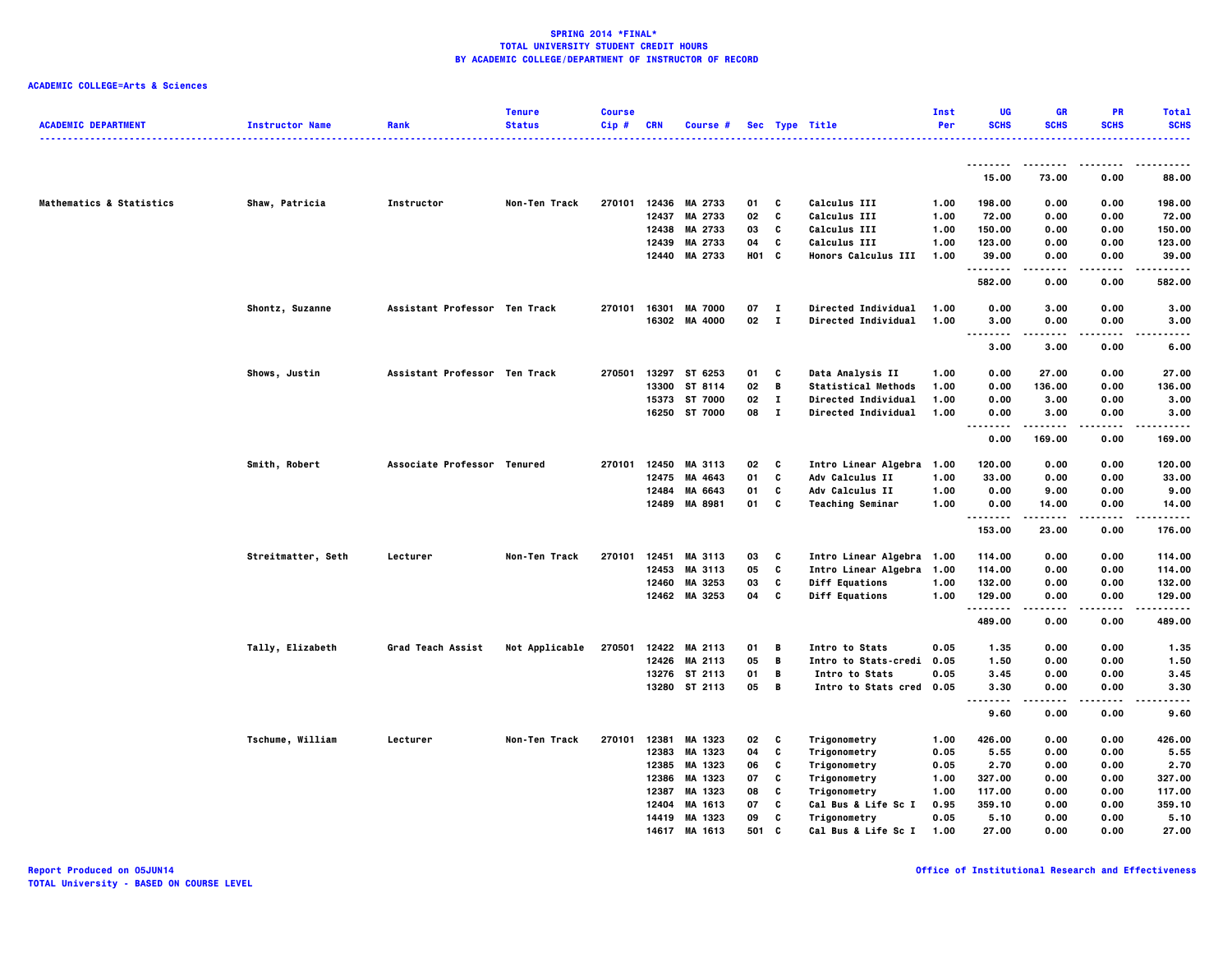| <b>ACADEMIC DEPARTMENT</b>          | <b>Instructor Name</b> | Rank                     | <b>Tenure</b><br><b>Status</b> | <b>Course</b><br>Cip# | <b>CRN</b>     | Course #                 |          |        | Sec Type Title                                 | Inst<br>Per  | UG<br><b>SCHS</b>                             | <b>GR</b><br><b>SCHS</b> | <b>PR</b><br><b>SCHS</b> | <b>Total</b><br><b>SCHS</b> |
|-------------------------------------|------------------------|--------------------------|--------------------------------|-----------------------|----------------|--------------------------|----------|--------|------------------------------------------------|--------------|-----------------------------------------------|--------------------------|--------------------------|-----------------------------|
|                                     |                        |                          |                                |                       |                |                          |          |        |                                                |              |                                               |                          |                          |                             |
|                                     |                        |                          |                                |                       |                |                          |          |        |                                                |              | <u>.</u><br>1269.45                           | 0.00                     | 0.00                     | 1269.45                     |
| <b>Mathematics &amp; Statistics</b> | Walters, Kimberly      | Instructor               | Non-Ten Track                  | 270101                | 12356          | MA 1313                  | 01       | C      | College Algebra                                | 0.05         | 26.25                                         | 0.00                     | 0.00                     | 26.25                       |
|                                     |                        |                          |                                |                       | 12361          | MA 1313                  | 03       | C      | College Algebra                                | 1.00         | 534.00                                        | 0.00                     | 0.00                     | 534.00                      |
|                                     |                        |                          |                                |                       | 12363          | MA 1313                  | 07       | Κ      | College Algebra                                | 1.00         | 0.00                                          | 0.00                     | 0.00                     | 0.00                        |
|                                     |                        |                          |                                |                       | 12364          | MA 1313                  | 06       | Κ      | College Algebra                                | 1.00         | 0.00                                          | 0.00                     | 0.00                     | 0.00                        |
|                                     |                        |                          |                                |                       | 12366          | MA 1313                  | 08       | Κ      | College Algebra                                | 1.00         | 0.00                                          | 0.00                     | 0.00                     | 0.00                        |
|                                     |                        |                          |                                |                       | 12367          | MA 1313                  | 09       | Κ      | College Algebra                                | 1.00         | 0.00                                          | 0.00                     | 0.00                     | 0.00                        |
|                                     |                        |                          |                                |                       | 12368          | MA 1313                  | 10       | Κ      | College Algebra                                | 1.00         | 0.00                                          | 0.00                     | 0.00                     | 0.00                        |
|                                     |                        |                          |                                |                       | 12369          | MA 1313                  | 11       | Κ      | College Algebra                                | 1.00         | 0.00                                          | 0.00                     | 0.00                     | 0.00                        |
|                                     |                        |                          |                                |                       |                | 12372 MA 1313            | 12       | Κ      | College Algebra                                | 1.00         | 0.00                                          | 0.00                     | 0.00                     | 0.00                        |
|                                     |                        |                          |                                |                       | 12373          | MA 1313                  | 13       | Κ      | College Algebra                                | 1.00         | 0.00                                          | 0.00                     | 0.00                     | 0.00                        |
|                                     |                        |                          |                                |                       | 12374          | MA 1313                  | 14       | Κ      | College Algebra                                | 1.00         | 0.00                                          | 0.00                     | 0.00                     | 0.00                        |
|                                     |                        |                          |                                |                       | 12375          | MA 1313                  | 15       | Κ      | College Algebra                                | 1.00         | 0.00                                          | 0.00                     | 0.00                     | 0.00                        |
|                                     |                        |                          |                                |                       |                | 12376 MA 1313<br>MA 1313 | 16       | Κ      | College Algebra                                | 1.00         | 0.00                                          | 0.00                     | 0.00                     | 0.00                        |
|                                     |                        |                          |                                |                       | 12377<br>12393 | MA 1423                  | 17<br>02 | Κ<br>c | College Algebra<br><b>Problem Solving Real</b> | 1.00<br>1.00 | 0.00<br>96.00                                 | 0.00<br>0.00             | 0.00<br>0.00             | 0.00<br>96.00               |
|                                     |                        |                          |                                |                       |                | 13817 MA 1313            | 501 C    |        | College Algebra                                | 1.00         | 66.00                                         | 0.00                     | 0.00                     | 66.00                       |
|                                     |                        |                          |                                |                       |                |                          |          |        |                                                |              | <u>.</u>                                      |                          | .                        |                             |
|                                     |                        |                          |                                |                       |                |                          |          |        |                                                |              | 722.25                                        | 0.00                     | 0.00                     | 722.25                      |
|                                     | Wang, Wenshuang        | <b>Grad Teach Assist</b> | Not Applicable                 | 270501                | 12428          | MA 2113                  | 07       | В      | Intro to Stats                                 | 0.05         | 1.50                                          | 0.00                     | 0.00                     | 1.50                        |
|                                     |                        |                          |                                |                       | 12429          | MA 2113                  | 08       | В      | Intro to Stats                                 | 0.05         | 0.75                                          | 0.00                     | 0.00                     | 0.75                        |
|                                     |                        |                          |                                |                       |                | 13282 ST 2113            | 07       | В      | Intro to Stats                                 | 0.05         | 3.15                                          | 0.00                     | 0.00                     | 3.15                        |
|                                     |                        |                          |                                |                       |                | 13283 ST 2113            | 08       | В      | Intro to Stats                                 | 0.05         | 3.90<br>$\sim$ $\sim$<br>$\sim$ $\sim$ $\sim$ | 0.00                     | 0.00                     | 3.90                        |
|                                     |                        |                          |                                |                       |                |                          |          |        |                                                |              | 9.30                                          | 0.00                     | 0.00                     | 9.30                        |
|                                     | Wang, Yan              | Grad Teach Assist        | Not Applicable                 | 270501                |                | 12431 MA 2113            | 10       | В      | Intro to Stats                                 | 0.05         | 1.05                                          | 0.00                     | 0.00                     | 1.05                        |
|                                     |                        |                          |                                |                       |                | 12432 MA 2113            | 11       | В      | Intro to Stats                                 | 0.05         | 1.20                                          | 0.00                     | 0.00                     | 1.20                        |
|                                     |                        |                          |                                |                       | 12433          | MA 2113                  | 12       | В      | Intro to Stats                                 | 0.05         | 1.50                                          | 0.00                     | 0.00                     | 1.50                        |
|                                     |                        |                          |                                |                       |                | 13285 ST 2113            | 10       | В      | Intro to Stats                                 | 0.05         | 3.45                                          | 0.00                     | 0.00                     | 3.45                        |
|                                     |                        |                          |                                |                       |                | 13286 ST 2113            | 11       | В      | Intro to Stats                                 | 0.05         | 3.30                                          | 0.00                     | 0.00                     | 3.30                        |
|                                     |                        |                          |                                |                       |                | 13287 ST 2113            | 12       | В      | Intro to Stats                                 | 0.05         | 3.15<br>$\sim$ $\sim$ $\sim$                  | 0.00                     | 0.00                     | 3.15                        |
|                                     |                        |                          |                                |                       |                |                          |          |        |                                                |              | 13.65                                         | 0.00                     | 0.00                     | 13.65                       |
|                                     | Wood, Rebecca          | Lecturer                 | Non-Ten Track                  | 270101                | 12390          | MA 1413                  | 01       | C      | Structure Real Numbe 1.00                      |              | 93.00                                         | 0.00                     | 0.00                     | 93.00                       |
|                                     |                        |                          |                                |                       | 12391          | MA 1413                  | 02       | C      | <b>Structure Real Numbe</b>                    | 1.00         | 135.00                                        | 0.00                     | 0.00                     | 135.00                      |
|                                     |                        |                          |                                | 270501                | 12456          | MA 3123                  | 01       | В      | Intro to Stat. Inf                             | 1.00         | 48.00                                         | 0.00                     | 0.00                     | 48.00                       |
|                                     |                        |                          |                                |                       | 12457          | MA 3123                  | 02       | В      | Intro to Stat. Inf                             | 1.00         | 48.00                                         | 0.00                     | 0.00                     | 48.00                       |
|                                     |                        |                          |                                |                       |                | 13292 ST 3123            | 01       | В      | Intro to Stat. Inf                             | 1.00         | 84.00                                         | 0.00                     | 0.00                     | 84.00                       |
|                                     |                        |                          |                                |                       |                | 13293 ST 3123            | 02       | В      | Intro to Stat. Inf                             | 1.00         | 90.00<br>.                                    | 0.00                     | 0.00                     | 90.00                       |
|                                     |                        |                          |                                |                       |                |                          |          |        |                                                |              | 498.00                                        | 0.00                     | 0.00                     | 498.00                      |
|                                     | Woodard, Kelly         | Lecturer                 | Non-Ten Track                  | 270101                |                | 13816 MA 0103            | 501 C    |        | Intermediate Algebra 1.00                      |              | 36.00                                         | 0.00                     | 0.00                     | 36.00                       |
|                                     |                        |                          |                                |                       | 13818          | MA 1323                  | 501 C    |        | Trigonometry                                   | 1.00         | 54.00                                         | 0.00                     | 0.00                     | 54.00                       |
|                                     |                        |                          |                                |                       | 13819          | MA 1413                  | 501      | C      | <b>Structure Real Numbe 1.00</b>               |              | 24.00                                         | 0.00                     | 0.00                     | 24.00                       |
|                                     |                        |                          |                                |                       | 13820          | MA 1423                  | 501 C    |        | Problem Solving Real 1.00                      |              | 60.00                                         | 0.00                     | 0.00                     | 60.00                       |
|                                     |                        |                          |                                |                       | 13821          | MA 1433                  | 501      | C.     | Informal Geom & Meas 1.00                      |              | 27.00                                         | 0.00                     | 0.00                     | 27.00                       |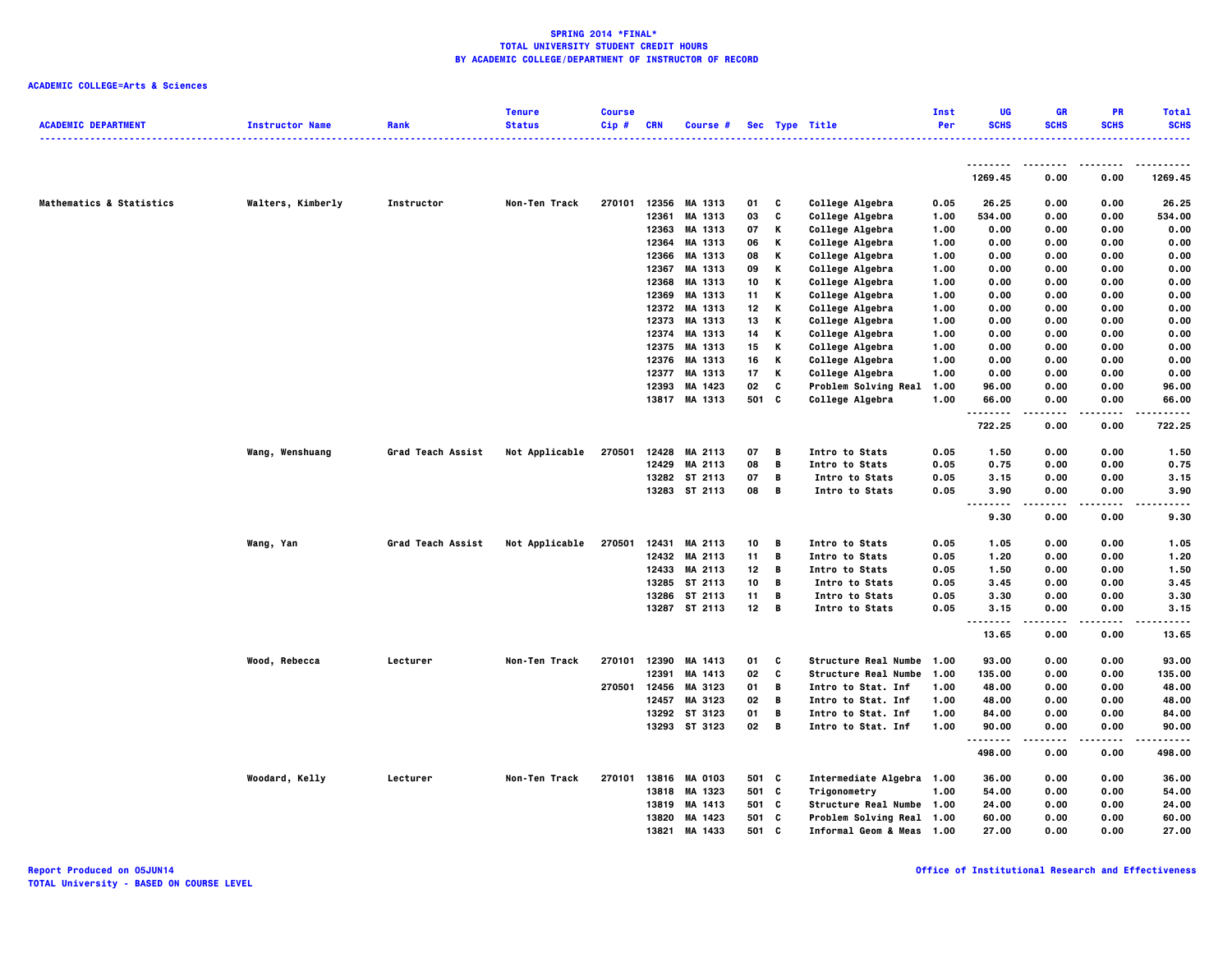| <b>ACADEMIC DEPARTMENT</b> | <b>Instructor Name</b> | Rank                          | <b>Tenure</b><br><b>Status</b> | <b>Course</b><br>Cip# | <b>CRN</b>   | Course #             |    |              | Sec Type Title             | Inst<br>Per | UG<br><b>SCHS</b> | GR<br><b>SCHS</b> | PR<br><b>SCHS</b> | <b>Total</b><br><b>SCHS</b> |
|----------------------------|------------------------|-------------------------------|--------------------------------|-----------------------|--------------|----------------------|----|--------------|----------------------------|-------------|-------------------|-------------------|-------------------|-----------------------------|
|                            |                        |                               |                                |                       |              |                      |    |              |                            |             |                   |                   | $- - - -$         |                             |
|                            |                        |                               |                                |                       |              |                      |    |              |                            |             | 201.00            | 0.00              | 0.00              | 201.00                      |
| Mathematics & Statistics   | Woodroofe, Russell     | Assistant Professor Ten Track |                                |                       | 270101 12468 | MA 4143              | 01 | C            | Graph Theory               | 1.00        | 30.00             | 0.00              | 0.00              | 30.00                       |
|                            |                        |                               |                                |                       | 12478        | MA 6143              | 01 | c            | Graph Theory               | 1.00        | 0.00              | 3.00              | 0.00              | 3.00                        |
|                            |                        |                               |                                |                       | 15705        | MA 4000              | 01 | п            | <b>Directed Individual</b> | 1.00        | 3.00              | 0.00              | 0.00              | 3.00                        |
|                            |                        |                               |                                |                       | 16300        | <b>MA 7000</b>       | 06 | $\mathbf I$  | <b>Directed Individual</b> | 1.00        | 0.00<br>          | 3.00<br>.         | 0.00<br>$\cdots$  | 3.00<br>.                   |
|                            |                        |                               |                                |                       |              |                      |    |              |                            |             | 33.00             | 6.00              | 0.00              | 39.00                       |
|                            | Woody, Jonathan        | Assistant Professor Ten Track |                                | 270501                |              | 13304 ST 8533        | 01 | C            | Applied Probability        | 1.00        | 0.00              | 21.00             | 0.00              | 21.00                       |
|                            |                        |                               |                                |                       | 14433        | ST 8913              | 01 | C            | Recent Devs In Stat        | 1.00        | 0.00              | 18.00             | 0.00              | 18.00                       |
|                            |                        |                               |                                |                       | 15410        | ST 4000              | 01 | п            | <b>Directed Individual</b> | 1.00        | 3.00              | 0.00              | 0.00              | 3.00                        |
|                            |                        |                               |                                |                       | 15479        | ST 4000              | 02 | $\bf{I}$     | Directed Individual        | 1.00        | 3.00              | 0.00              | 0.00              | 3.00                        |
|                            |                        |                               |                                |                       | 15594        | ST 4000              | 03 | п            | <b>Directed Individual</b> | 1.00        | 3.00              | 0.00              | 0.00              | 3.00                        |
|                            |                        |                               |                                |                       | 15706        | ST 4000              | 04 | п            | <b>Directed Individual</b> | 1.00        | 3.00              | 0.00              | 0.00              | 3.00                        |
|                            |                        |                               |                                |                       | 15927        | ST 7000              | 05 | $\bf{I}$     | Directed Individual        | 1.00        | 0.00              | 3.00              | 0.00              | 3.00                        |
|                            |                        |                               |                                |                       | 15928        | ST 7000              | 06 | $\mathbf{I}$ | <b>Directed Individual</b> | 1.00        | 0.00              | 3.00              | 0.00              | 3.00                        |
|                            |                        |                               |                                |                       |              | 16120 ST 9000        | 02 | D            | Research / Dissertat 1.00  |             | 0.00              | 9.00              | 0.00              | 9.00                        |
|                            |                        |                               |                                |                       |              |                      |    |              |                            |             | .<br>12.00        | 54.00             | $\cdots$<br>0.00  | -----<br>66.00              |
|                            | Xu, Xiangsheng         | Professor                     | Tenured                        | 270101                | 12459        | MA 3253              | 01 | C            | Diff Equations             | 1.00        | 126.00            | 0.00              | 0.00              | 126.00                      |
|                            |                        |                               |                                |                       | 12463        | MA 3253              | 05 | C            | <b>Diff Equations</b>      | 1.00        | 141.00            | 0.00              | 0.00              | 141.00                      |
|                            |                        |                               |                                |                       | 16340        | <b>MA 7000</b>       | 09 | $\mathbf{I}$ | <b>Directed Individual</b> | 1.00        | 0.00              | 3.00              | 0.00              | 3.00                        |
|                            |                        |                               |                                |                       |              |                      |    |              |                            |             | .<br>267.00       | .<br>3.00         | .<br>0.00         | .<br>270.00                 |
|                            |                        |                               |                                |                       |              |                      |    |              |                            |             |                   |                   |                   |                             |
|                            | Xu, Yang               | Grad Teach Assist             | Not Applicable                 | 270501                | 12430        | MA 2113              | 09 | B            | Intro to Stats             | 0.05        | 1.05              | 0.00              | 0.00              | 1.05                        |
|                            |                        |                               |                                |                       | 12435        | MA 2113              | 14 | B            | Intro to Stats             | 0.05        | 1.50              | 0.00              | 0.00              | 1.50                        |
|                            |                        |                               |                                |                       |              | 13284 ST 2113        | 09 | В            | Intro to Stats             | 0.05        | 3.45              | 0.00              | 0.00              | 3.45                        |
|                            |                        |                               |                                |                       |              | 13289 ST 2113        | 14 | B            | Intro to Stats             | 0.05        | 3.45<br>          | 0.00<br>-----     | 0.00<br>.         | 3.45<br>-----               |
|                            |                        |                               |                                |                       |              |                      |    |              |                            |             | 9.45              | 0.00              | 0.00              | 9.45                        |
|                            | Yang, Xingzhou         | Assistant Professor Ten Track |                                | 270101                | 12461        | MA 3253              | 02 | c            | <b>Diff Equations</b>      | 1.00        | 117.00            | 0.00              | 0.00              | 117.00                      |
|                            |                        |                               |                                |                       | 15923        | MA 2743              | 07 | C            | Calculus IV                | 1.00        | 84.00             | 0.00              | 0.00              | 84.00                       |
|                            |                        |                               |                                |                       |              |                      |    |              |                            |             | .<br>201.00       | 0.00              | .<br>0.00         | .<br>201.00                 |
|                            | Yarahmadian, Shantia   | Assistant Professor Ten Track |                                | 270101                | 12486        | MA 8293              | 01 | C            | <b>Integral Equations</b>  | 1.00        | 0.00              | 24.00             | 0.00              | 24.00                       |
|                            |                        |                               |                                |                       | 16164        | MA 8323              | 01 | C            | Ordinary Diff Eqn II 1.00  |             | 0.00              | 12.00             | 0.00              | 12.00                       |
|                            |                        |                               |                                |                       |              |                      |    |              |                            |             | .                 |                   |                   | .                           |
|                            |                        |                               |                                |                       |              |                      |    |              |                            |             | 0.00              | 36.00             | 0.00              | 36.00                       |
|                            | Zhao, Meng             | Assistant Professor Ten Track |                                |                       |              | 270501 13299 ST 8114 | 01 | в            | <b>Statistical Methods</b> | 1.00        | 0.00              | 132.00            | 0.00              | 132.00                      |
|                            |                        |                               |                                |                       | 13302        | ST 8253              | 01 | C            | <b>Regression Analysis</b> | 1.00        | 0.00              | 39.00             | 0.00              | 39.00                       |
|                            |                        |                               |                                |                       | 15926        | ST 7000              | 04 | $\bf{I}$     | <b>Directed Individual</b> | 1.00        | 0.00              | 2.00              | 0.00              | 2.00                        |
|                            |                        |                               |                                |                       |              | 16022 ST 7000        | 07 | $\mathbf{I}$ | <b>Directed Individual</b> | 1.00        | 0.00<br>.         | 3.00<br>.         | 0.00<br>$- - - -$ | 3.00                        |
|                            |                        |                               |                                |                       |              |                      |    |              |                            |             | 0.00              | 176.00            | 0.00              | .<br>176.00                 |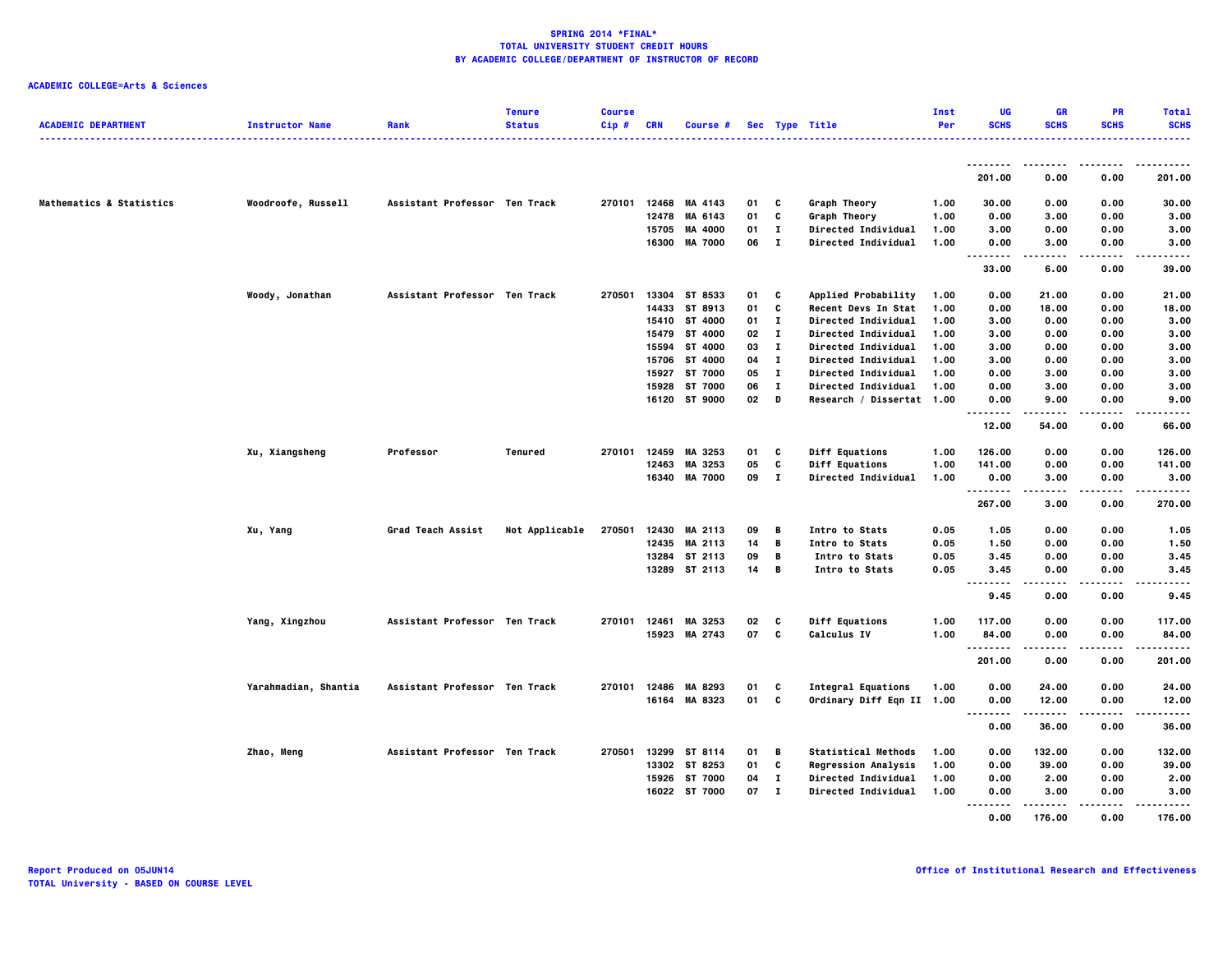# **ACADEMIC COLLEGE=Arts & Sciences**

|                            |                        |               |  |                                   |  | Tnst |             |             | <b>Total</b> |
|----------------------------|------------------------|---------------|--|-----------------------------------|--|------|-------------|-------------|--------------|
| <b>ACADEMTC DEPARTMENT</b> | <b>Tnstructor Name</b> | <b>Status</b> |  | Cip # CRN Course # Sec Type Title |  | Per  | <b>SCHS</b> | <b>SCHS</b> | <b>SCHS</b>  |
|                            |                        |               |  |                                   |  |      |             |             |              |

 **=================================== ======== ======== ======== ==========**

 **=================================== ======== ======== ======== ========== Mathematics & Statistics 13986.00 832.00 0.00 14818.00**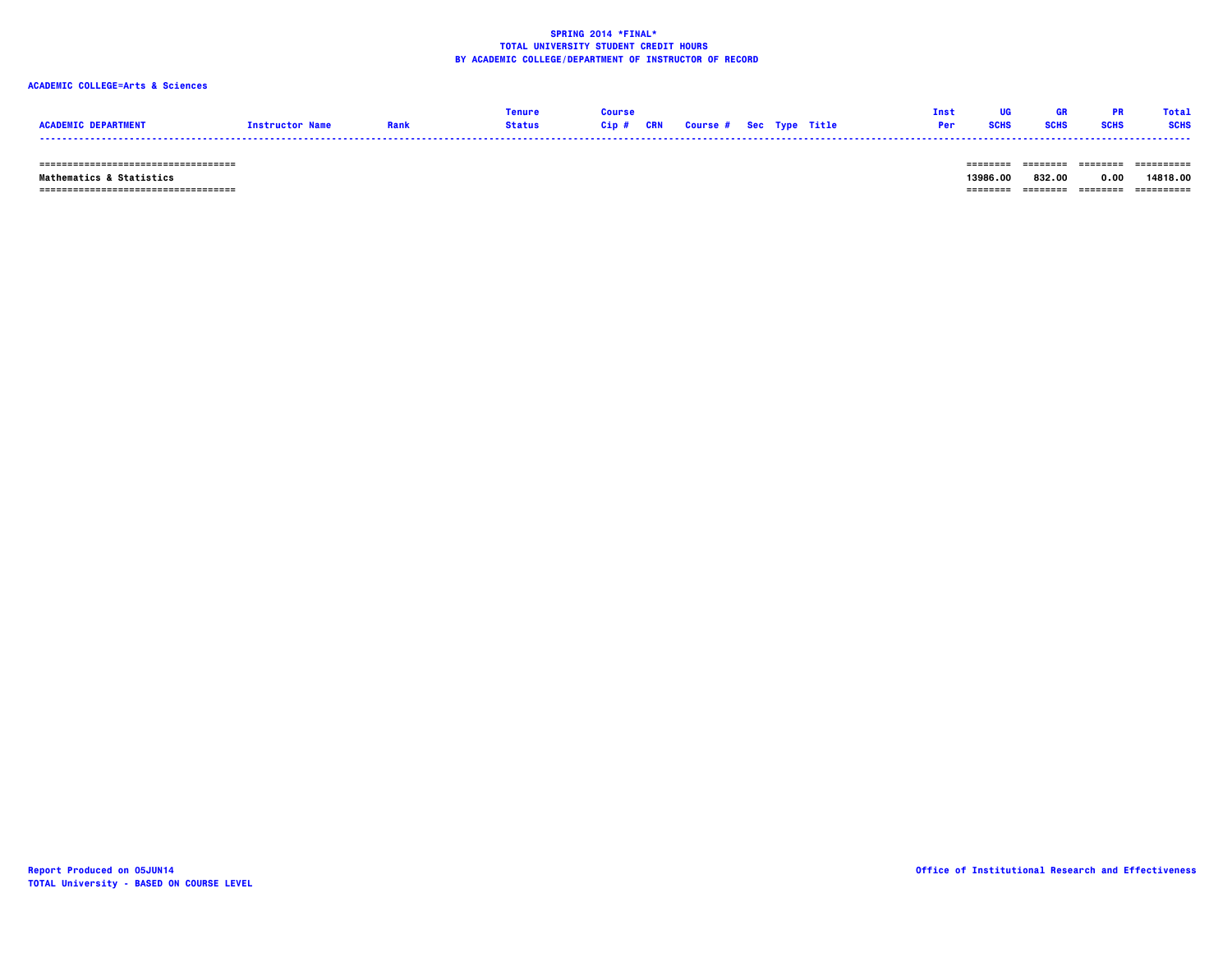| <b>ACADEMIC DEPARTMENT</b>            | <b>Instructor Name</b> | Rank                | <b>Tenure</b><br><b>Status</b> | <b>Course</b><br>$Cip$ # | <b>CRN</b> | Course #       |              |          | Sec Type Title            | Inst<br>Per | <b>UG</b><br><b>SCHS</b> | <b>GR</b><br><b>SCHS</b> | <b>PR</b><br><b>SCHS</b> | <b>Total</b><br><b>SCHS</b> |
|---------------------------------------|------------------------|---------------------|--------------------------------|--------------------------|------------|----------------|--------------|----------|---------------------------|-------------|--------------------------|--------------------------|--------------------------|-----------------------------|
| Military Science                      | Barker, Christopher    | Non-Employee        | <b>Non-Faculty</b>             | 290101                   | 12591      | MS 1122        | 01 C         |          | Leader Development 2 1.00 |             | 24.00                    | 0.00                     | 0.00                     | 24.00                       |
|                                       |                        |                     |                                |                          | 12592      | MS 1122        | 02           | <b>C</b> | Leader Development 2 1.00 |             | 28.00                    | 0.00                     | 0.00                     | 28.00                       |
|                                       |                        |                     |                                |                          |            | 12593 MS 1122  | 03 C         |          | Leader Development 2 1.00 |             | 12.00                    | 0.00                     | 0.00                     | 12.00                       |
|                                       |                        |                     |                                |                          |            |                |              |          |                           |             | --------                 | -----                    | .                        | .                           |
|                                       |                        |                     |                                |                          |            |                |              |          |                           |             | 64.00                    | 0.00                     | 0.00                     | 64.00                       |
|                                       |                        |                     |                                |                          |            |                |              |          |                           |             |                          |                          |                          |                             |
|                                       | Locke, Brian           | Non-Employee        | Non-Faculty                    | 290101                   |            | 12603 MS 4124  | 01 B         |          | Transition to Lieute 1.00 |             | 44.00                    | 0.00                     | 0.00                     | 44.00                       |
|                                       |                        |                     |                                |                          |            | 12604 MS 4124  | 02           | — в      | Transition to Lieute 1.00 |             | 40.00                    | 0.00                     | 0.00                     | 40.00                       |
|                                       |                        |                     |                                |                          | 16400      | <b>MS 4000</b> | $01 \quad I$ |          | Directed Individual       | 1.00        | 4.00                     | 0.00                     | 0.00                     | 4.00                        |
|                                       |                        |                     |                                |                          |            | 16454 MS 4000  | $02 \quad I$ |          | Directed Individual       | 1.00        | 4.00                     | 0.00                     | 0.00                     | 4.00                        |
|                                       |                        |                     |                                |                          |            |                |              |          |                           |             | --------                 |                          | .                        | -----                       |
|                                       |                        |                     |                                |                          |            |                |              |          |                           |             | 92.00                    | 0.00                     | 0.00                     | 92.00                       |
|                                       | Seals, Terence         | <b>Non-Employee</b> | <b>Non-Faculty</b>             | 131314                   | 12761      | PE 3111        | 01 L         |          | Adv Mil Phy Fit           | 1.00        | 43.00                    | 0.00                     | 0.00                     | 43.00                       |
|                                       |                        |                     |                                | 290101                   |            | 12596 MS 2123  | 01 C         |          | Tactics & Officershi      | 1.00        | 63.00                    | 0.00                     | 0.00                     | 63.00                       |
|                                       |                        |                     |                                |                          |            |                |              |          |                           |             | --------                 |                          | .                        | .                           |
|                                       |                        |                     |                                |                          |            |                |              |          |                           |             | 106.00                   | 0.00                     | 0.00                     | 106.00                      |
|                                       | Wiley, Richard         | Non-Employee        | Non-Faculty                    | 290101                   | 12600      | MS 3123        | 04           |          | Adv Mil Skills II         | 1.00        | 30.00                    | 0.00                     | 0.00                     | 30.00                       |
|                                       |                        |                     |                                |                          | 12601      | MS 3123        | 05           | - C      | Adv Mil Skills II         | 1.00        | 48.00                    | 0.00                     | 0.00                     | 48.00                       |
|                                       |                        |                     |                                |                          |            |                |              |          |                           |             | ----                     |                          | --------                 | . <b>.</b>                  |
|                                       |                        |                     |                                |                          |            |                |              |          |                           |             | 78.00                    | 0.00                     | 0.00                     | 78.00                       |
|                                       |                        |                     |                                |                          |            |                |              |          |                           |             | <b>EEEEEEE</b>           | ========                 | ========                 | ==========                  |
| Military Science                      |                        |                     |                                |                          |            |                |              |          |                           |             | 340.00                   | 0.00                     | 0.00                     | 340.00                      |
| ------------------------------------- |                        |                     |                                |                          |            |                |              |          |                           |             | ========                 | ========                 | ========                 | ==========                  |
|                                       |                        |                     |                                |                          |            |                |              |          |                           |             |                          |                          |                          |                             |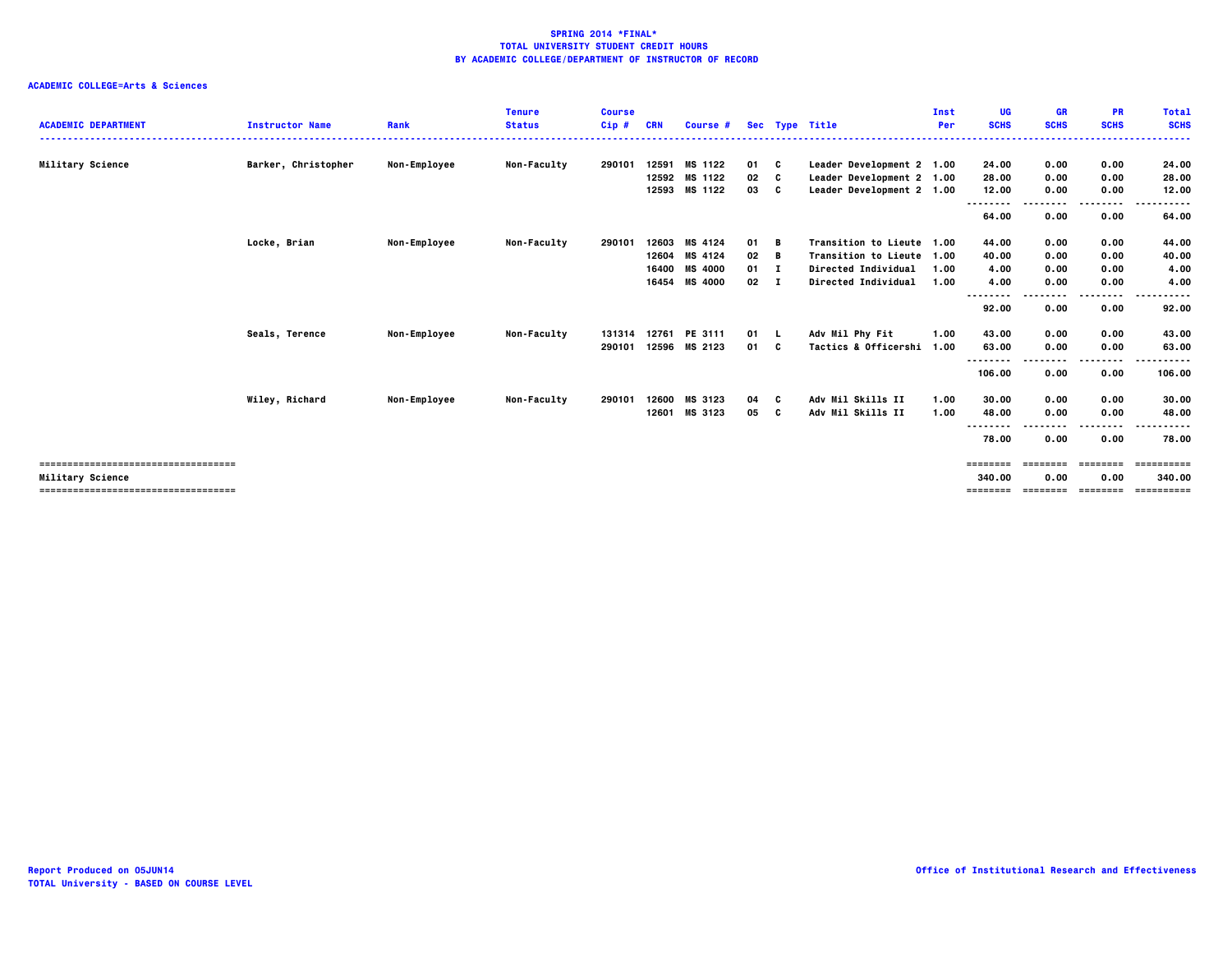| <b>ACADEMIC DEPARTMENT</b>       | <b>Instructor Name</b><br><u>.</u> | Rank                          | <b>Tenure</b><br><b>Status</b> | <b>Course</b><br>Cip# | <b>CRN</b> | <b>Course #</b>                   |                   |              | Sec Type Title                             | Inst<br>Per  | UG<br><b>SCHS</b>       | <b>GR</b><br><b>SCHS</b> | <b>PR</b><br><b>SCHS</b> | <b>Total</b><br><b>SCHS</b> |
|----------------------------------|------------------------------------|-------------------------------|--------------------------------|-----------------------|------------|-----------------------------------|-------------------|--------------|--------------------------------------------|--------------|-------------------------|--------------------------|--------------------------|-----------------------------|
| <b>Philosophy &amp; Religion</b> | Bickle, John                       | Professor                     | Tenured                        |                       |            | 380101 14301 PHI 2123             | $02 \quad C$      |              | <b>Medical Ethics</b>                      | 1.00         | 96.00                   | 0.00                     | 0.00                     | 96.00                       |
|                                  |                                    |                               |                                |                       |            |                                   |                   |              |                                            |              | $\ddotsc$<br>.<br>96.00 | 0.00                     | 0.00                     | .<br>96.00                  |
|                                  | Bisson, Albert                     | Instructor                    | Non-Ten Track                  | 240101                |            | 16365 HON 4003                    | 05 I              |              | Oxbridge Tutorial                          | 1.00         | 3.00                    | 0.00                     | 0.00                     | 3.00                        |
|                                  |                                    |                               |                                | 380201                | 13213      | <b>REL 1103</b>                   | <b>HO1</b>        | C            | Honors Intro To Reli                       | 1.00         | 75.00                   | 0.00                     | 0.00                     | 75.00                       |
|                                  |                                    |                               |                                |                       | 13214      | <b>REL 1223</b>                   | 01                | C            | Intr To New Test                           | 1.00         | 126.00                  | 0.00                     | 0.00                     | 126.00                      |
|                                  |                                    |                               |                                |                       | 13217      | <b>REL 3223</b><br>14315 REL 3483 | 01<br>01          | C<br>C       | World Religions II<br>Judeo-Christian Ethi | 1.00<br>1.00 | 111.00<br>111.00        | 0.00<br>0.00             | 0.00<br>0.00             | 111.00<br>111.00            |
|                                  |                                    |                               |                                |                       | 15440      | <b>REL 4000</b>                   | 01                | $\mathbf{I}$ | Directed Individual                        | 1.00         | 1.00                    | 0.00                     | 0.00                     | 1.00                        |
|                                  |                                    |                               |                                |                       | 16354      | <b>REL 4000</b>                   | 02                | $\mathbf{I}$ | Directed Individual                        | 1.00         | 3.00                    | 0.00                     | 0.00                     | 3.00                        |
|                                  |                                    |                               |                                |                       |            |                                   |                   |              |                                            |              | .<br>430.00             | .<br>0.00                | $- - - -$<br>0.00        | .<br>430.00                 |
|                                  | Bruno, Michael                     | Instructor                    | Non-Ten Track                  | 380101                |            | 12924 PHI 1123                    | 02                | - C          | Intro To Ethics                            | 1.00         | 108.00                  | 0.00                     | 0.00                     | 108,00                      |
|                                  |                                    |                               |                                |                       |            | 12925 PHI 1123                    | 03                | C            | Intro To Ethics                            | 1.00         | 114.00                  | 0.00                     | 0.00                     | 114.00                      |
|                                  |                                    |                               |                                |                       |            | 14298 PHI 1123                    | H01 C             |              | Intro To Ethics - Ho                       | 1.00         | 57.00                   | 0.00                     | 0.00                     | 57.00                       |
|                                  |                                    |                               |                                |                       |            | 16117 PHI 1123                    | 06 C              |              | Intro To Ethics                            | 1.00         | 114.00<br>.             | 0.00                     | 0.00<br>$- - - -$        | 114.00<br>.                 |
|                                  |                                    |                               |                                |                       |            |                                   |                   |              |                                            |              | 393.00                  | 0.00                     | 0.00                     | 393.00                      |
|                                  | Clifford, Michael                  | Professor                     | Tenured                        | 380101                |            | 12932 PHI 3013                    | 501 C             |              | <b>Business Ethics</b>                     | 1.00         | 87.00                   | 0.00                     | 0.00                     | 87.00                       |
|                                  |                                    |                               |                                |                       |            | 14302 PHI 3013                    | 01                | C            | <b>Business Ethics</b>                     | 1.00         | 87.00                   | 0.00                     | 0.00                     | 87.00                       |
|                                  |                                    |                               |                                |                       |            | 14314 PHI 3173                    | 01                | $\mathbf{c}$ | Soc. and Pol. Philos                       | 1.00         | 42.00<br>               | 0.00                     | 0.00                     | 42.00<br>                   |
|                                  |                                    |                               |                                |                       |            |                                   |                   |              |                                            |              | 216.00                  | 0.00                     | 0.00                     | 216.00                      |
|                                  | Codling, James                     | Lecturer                      | Non-Ten Track                  | 380201                | 14305      | <b>REL 1103</b>                   | 07                | C            | Intro To Religion                          | 1.00         | 120.00                  | 0.00                     | 0.00                     | 120.00                      |
|                                  |                                    |                               |                                |                       | 14311      | <b>REL 1103</b>                   | 09                | C            | Intro To Religion                          | 1.00         | 120.00                  | 0.00                     | 0.00                     | 120.00                      |
|                                  |                                    |                               |                                | 450101                | 13686      | EDF 3333                          | 501 C             |              | Social Foundation Ed                       | 1.00         | 45.00                   | 0.00                     | 0.00                     | 45.00                       |
|                                  |                                    |                               |                                | 450801                |            | 11304 EDF 8393                    | 01 C              |              | Hist Of Ed In Us                           | 1.00         | 0.00<br>.               | 21.00<br>.               | 0.00<br>.                | 21.00<br>.                  |
|                                  |                                    |                               |                                |                       |            |                                   |                   |              |                                            |              | 285.00                  | 21.00                    | 0.00                     | 306.00                      |
|                                  | Davis, Jordan                      | Lecturer                      | Non-Ten Track                  | 380101                |            | 12919 PHI 1113                    | 02                | $\mathbf{c}$ | Intro To Logic                             | 1.00         | 111.00                  | 0.00                     | 0.00                     | 111.00                      |
|                                  |                                    |                               |                                |                       |            | 12920 PHI 1113                    | 03                | C            | Intro To Logic                             | 1.00         | 120.00                  | 0.00                     | 0.00                     | 120.00                      |
|                                  |                                    |                               |                                |                       |            | 12933 PHI 3013                    | 02                | C            | <b>Business Ethics</b>                     | 1.00         | 93.00                   | 0.00                     | 0.00                     | 93.00                       |
|                                  |                                    |                               |                                |                       |            | 12935 PHI 3023                    | 01                | C            | Hi West Phil: Part I 1.00                  |              | 51.00<br>.              | 0.00<br>$- - - -$        | 0.00<br>----             | 51.00<br>.                  |
|                                  |                                    |                               |                                |                       |            |                                   |                   |              |                                            |              | 375.00                  | 0.00                     | 0.00                     | 375.00                      |
|                                  | Edelmann, Jonathan                 | Assistant Professor Ten Track |                                | 240101                | 12159      | <b>HON 1163</b>                   | H <sub>01</sub> S |              | The Quest I                                | 1.00         | 39.00                   | 0.00                     | 0.00                     | 39.00                       |
|                                  |                                    |                               |                                | 380201                | 13211      | <b>REL 1103</b>                   | 05                | C            | Intro To Religion                          | 1.00         | 120.00                  | 0.00                     | 0.00                     | 120.00                      |
|                                  |                                    |                               |                                |                       |            | 13218 REL 3453                    | 01 C              |              | Hinduism & Buddhism                        | 1.00         | 81.00<br>.              | 0.00<br>.                | 0.00<br>$- - - -$        | 81.00<br>.                  |
|                                  |                                    |                               |                                |                       |            |                                   |                   |              |                                            |              | 240.00                  | 0.00                     | 0.00                     | 240.00                      |
|                                  | Hammons, Christopher               | Lecturer                      | Non-Ten Track                  | 380101                |            | 12923 PHI 1123                    | 01                | C            | <b>Intro To Ethics</b>                     | 1.00         | 129.00                  | 0.00                     | 0.00                     | 129.00                      |
|                                  |                                    |                               |                                |                       |            | 12927 PHI 1123                    | 05                | C            | Intro To Ethics                            | 1.00         | 111.00                  | 0.00                     | 0.00                     | 111.00                      |
|                                  |                                    |                               |                                |                       | 12931      | PHI 2123                          | 01                | C            | <b>Medical Ethics</b>                      | 1.00         | 99.00<br>.              | 0.00<br>- - - - -        | 0.00<br>$- - - -$        | 99.00<br>.                  |
|                                  |                                    |                               |                                |                       |            |                                   |                   |              |                                            |              | 339.00                  | 0.00                     | 0.00                     | 339.00                      |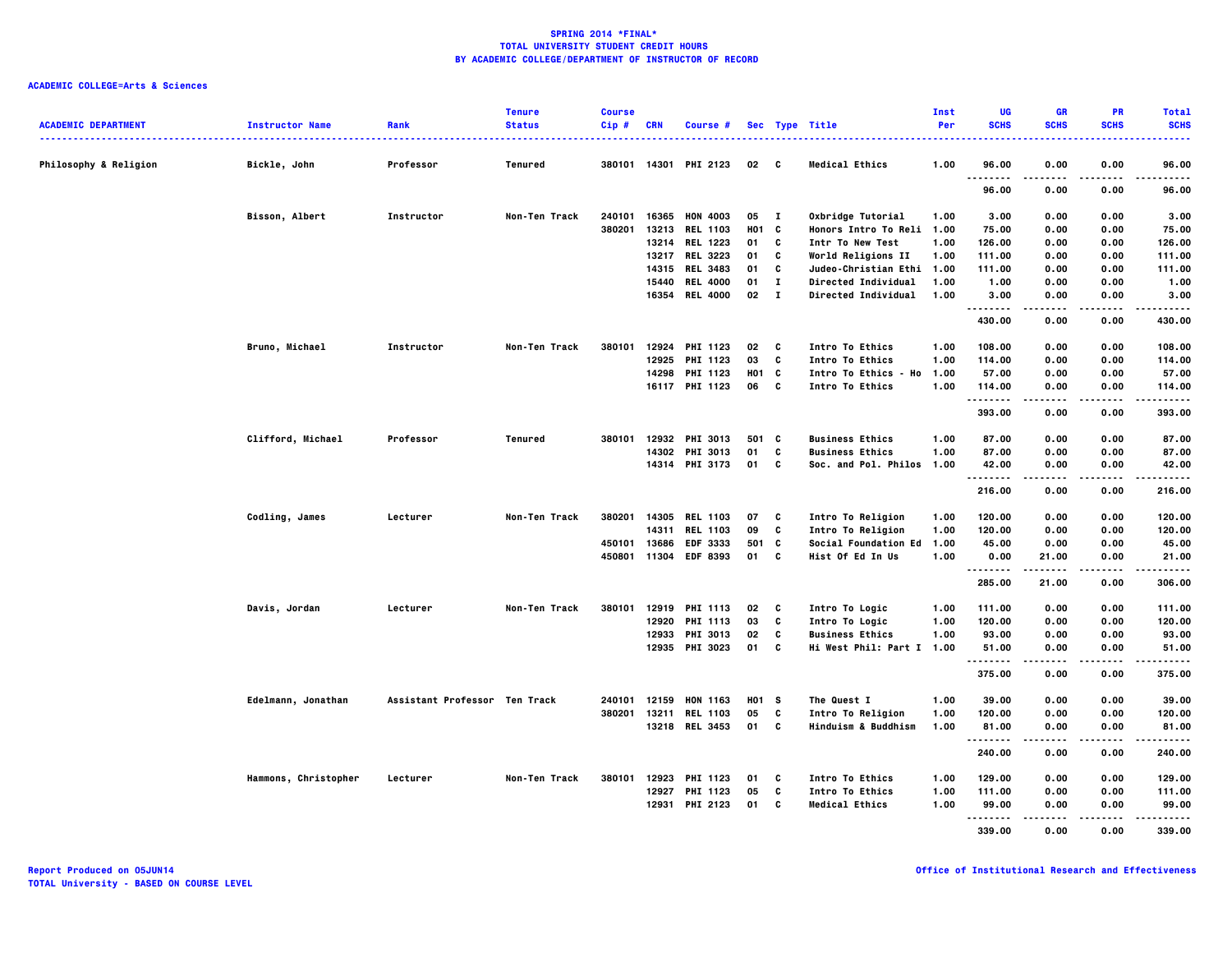# **ACADEMIC COLLEGE=Arts & Sciences**

| <b>ACADEMIC DEPARTMENT</b>          | <b>Instructor Name</b> | Rank                              | <b>Tenure</b><br><b>Status</b> | <b>Course</b><br>Cip# | <b>CRN</b> | Course #              |                  |              | Sec Type Title<br>.         | Inst<br>Per | UG<br><b>SCHS</b> | GR<br><b>SCHS</b> | PR<br><b>SCHS</b> | <b>Total</b><br><b>SCHS</b><br>----- |
|-------------------------------------|------------------------|-----------------------------------|--------------------------------|-----------------------|------------|-----------------------|------------------|--------------|-----------------------------|-------------|-------------------|-------------------|-------------------|--------------------------------------|
| <b>Philosophy &amp; Religion</b>    | Holt, Dale             | Professor                         | Tenured                        | 380101                |            | 12926 PHI 1123        | 04               | c            | Intro To Ethics             | 1.00        | 117.00            | 0.00              | 0.00              | 117.00                               |
|                                     |                        |                                   |                                |                       | 12936      | PHI 3033              | 01               | C            | Hi West Phil: Part I 1.00   |             | 66.00             | 0.00              | 0.00              | 66.00                                |
|                                     |                        |                                   |                                |                       |            | 14313 PHI 3043        | 01               | C            | Philosophy of Histor 1.00   |             | 60.00<br>.        | 0.00<br>.         | 0.00<br>.         | 60.00<br>.                           |
|                                     |                        |                                   |                                |                       |            |                       |                  |              |                             |             | 243.00            | 0.00              | 0.00              | 243.00                               |
|                                     | Johnson, Gregory       | Instructor                        | Non-Ten Track                  | 380101                |            | 12915 PHI 1103        | 06               | C            | Intro To Philosophy         | 1.00        | 120.00            | 0.00              | 0.00              | 120.00                               |
|                                     |                        |                                   |                                |                       |            | 13568 PHI 3013        | 201 C            |              | <b>Business Ethics</b>      | 1.00        | 54.00             | 0.00              | 0.00              | 54.00                                |
|                                     |                        |                                   |                                |                       |            | 14034 PHI 1113        | 201 C            |              | Intro To Logic              | 1.00        | 15.00             | 0.00              | 0.00              | 15.00                                |
|                                     |                        |                                   |                                |                       |            | 14072 PHI 1103        | 202 <sub>c</sub> |              | Intro To Philosophy         | 1.00        | 51.00             | 0.00              | 0.00              | 51.00                                |
|                                     |                        |                                   |                                |                       |            | 14296 PHI 1113        | 01               | $\mathbf{c}$ | Intro To Logic              | 1.00        | 72.00<br>.        | 0.00<br>.         | 0.00              | 72.00<br>.                           |
|                                     |                        |                                   |                                |                       |            |                       |                  |              |                             |             | 312.00            | 0.00              | 0.00              | 312.00                               |
|                                     | Kallfelz, William      | Instructor                        | Non-Ten Track                  | 380101                |            | 12934 PHI 3013        | 03               | C            | <b>Business Ethics</b>      | 1.00        | 96.00             | 0.00              | 0.00              | 96.00                                |
|                                     |                        |                                   |                                |                       |            | 14303 PHI 3313        | 01               | C            | <b>Environmental Ethics</b> | 1.00        | 24.00             | 0.00              | 0.00              | 24.00                                |
|                                     |                        |                                   |                                | 380201                |            | 13207 REL 1103        | 01               | C            | Intro To Religion           | 1.00        | 117.00            | 0.00              | 0.00              | 117.00                               |
|                                     |                        |                                   |                                |                       |            | 13208 REL 1103        | 02               | C.           | Intro To Religion           | 1.00        | 102.00<br>.       | 0.00              | 0.00              | 102.00<br>.                          |
|                                     |                        |                                   |                                |                       |            |                       |                  |              |                             |             | 339.00            | 0.00              | 0.00              | 339.00                               |
|                                     | Montgomery, Robert     | Lecturer                          | Non-Ten Track                  | 380201                |            | 13210 REL 1103        | 04               | C            | Intro To Religion           | 1.00        | 129.00            | 0.00              | 0.00              | 129.00                               |
|                                     |                        |                                   |                                |                       |            | 14306 REL 1103        | 08               | C            | Intro To Religion           | 1.00        | 120.00            | 0.00              | 0.00              | 120.00                               |
|                                     |                        |                                   |                                |                       |            |                       |                  |              |                             |             | .<br>249.00       | ----<br>0.00      | .<br>0.00         | .<br>249.00                          |
|                                     | Spewak, David          | Instructor                        | Non-Ten Track                  | 380101                |            | 12911 PHI 1103        | 02               | C            | Intro To Philosophy         | 1.00        | 114.00            | 0.00              | 0.00              | 114.00                               |
|                                     |                        |                                   |                                |                       |            | 12913 PHI 1103        | 04               | C            | Intro To Philosophy         | 1.00        | 117.00            | 0.00              | 0.00              | 117.00                               |
|                                     |                        |                                   |                                |                       |            | 12914 PHI 1103        | 05               | C            | Intro To Philosophy         | 1.00        | 111.00            | 0.00              | 0.00              | 111.00                               |
|                                     |                        |                                   |                                |                       |            | 14304 PHI 3413        | 01               | C            | Epistemology                | 1.00        | 33.00             | 0.00              | 0.00              | 33.00                                |
|                                     |                        |                                   |                                |                       |            |                       |                  |              |                             |             | .<br>375.00       | 0.00              | 0.00              | 375.00                               |
|                                     | Thompson, James        | Assistant Professor Ten Track     |                                |                       |            | 380101 12921 PHI 1113 | 04               | c            | Intro To Logic              | 1.00        | 117.00            | 0.00              | 0.00              | 117.00                               |
|                                     |                        |                                   |                                |                       |            | 12922 PHI 1113        | 05               | C            | Intro To Logic              | 1.00        | 117.00            | 0.00              | 0.00              | 117.00                               |
|                                     |                        |                                   |                                |                       |            |                       |                  |              |                             |             | .<br>234.00       | 0.00              | 0.00              | 234.00                               |
|                                     |                        |                                   |                                |                       |            |                       |                  |              |                             |             |                   |                   |                   |                                      |
|                                     | Trullinger, Joseph     | Visiting Assist Pro Non-Ten Track |                                | 240101                |            | 14786 HON 2990        | H01 C            |              | Special Topic in Hon 1.00   |             | 36.00             | 0.00              | 0.00              | 36.00                                |
|                                     |                        |                                   |                                | 380101                |            | 12910 PHI 1103        | 01               | C            | Intro To Philosophy         | 1.00        | 111.00            | 0.00              | 0.00              | 111.00                               |
|                                     |                        |                                   |                                |                       |            | 12912 PHI 1103        | 03               | $\mathbf{c}$ | Intro To Philosophy         | 1.00        | 117.00<br>.       | 0.00<br>$- - - -$ | 0.00<br>$- - - -$ | 117.00<br>------                     |
|                                     |                        |                                   |                                |                       |            |                       |                  |              |                             |             | 264.00            | 0.00              | 0.00              | 264.00                               |
|                                     | Witt, Joseph           | Assistant Professor Ten Track     |                                | 380201                |            | 13209 REL 1103        | 03               | C            | Intro To Religion           | 1.00        | 114.00            | 0.00              | 0.00              | 114.00                               |
|                                     |                        |                                   |                                |                       |            | 13212 REL 1103        | 06               | C            | Intro To Religion           | 1.00        | 120.00            | 0.00              | 0.00              | 120.00                               |
|                                     |                        |                                   |                                |                       |            | 14800 REL 3113        | 01               | C            | Religions & Environm 1.00   |             | 105.00            | 0.00              | 0.00              | 105.00                               |
|                                     |                        |                                   |                                |                       |            |                       |                  |              |                             |             | .<br>339.00       | 0.00              | 0.00              | 339.00                               |
| ----------------------------------- |                        |                                   |                                |                       |            |                       |                  |              |                             |             | ========          | ========          | ========          | ==========                           |
| <b>Philosophy &amp; Religion</b>    |                        |                                   |                                |                       |            |                       |                  |              |                             |             | 4729.00           | 21.00             | 0.00              | 4750.00                              |
| ----------------------------------- |                        |                                   |                                |                       |            |                       |                  |              |                             |             | <b>EEEEEEEE</b>   | stateste stateste |                   | ==========                           |

**Report Produced on 05JUN14 Office of Institutional Research and Effectiveness**

**TOTAL University - BASED ON COURSE LEVEL**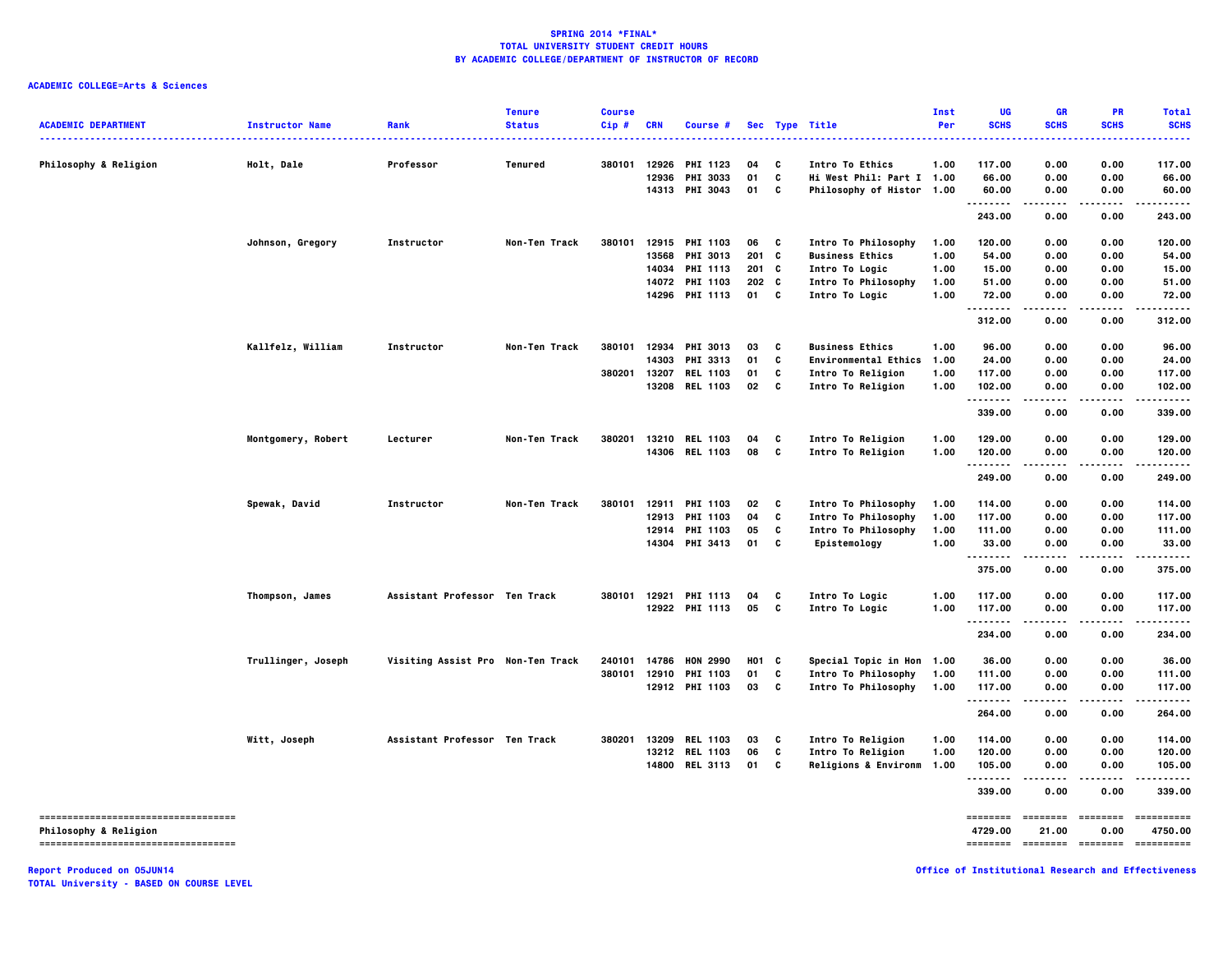# **ACADEMIC COLLEGE=Arts & Sciences**

|                                |                        |             | <b>Tenure</b> | <b>Course</b> |            |                      |                 |              |                           | Inst | UG                                                                                                                        | GR          | PR          | <b>Total</b>     |
|--------------------------------|------------------------|-------------|---------------|---------------|------------|----------------------|-----------------|--------------|---------------------------|------|---------------------------------------------------------------------------------------------------------------------------|-------------|-------------|------------------|
| <b>ACADEMIC DEPARTMENT</b>     | <b>Instructor Name</b> | Rank        | <b>Status</b> | $Cip$ #       | <b>CRN</b> | Course #             |                 |              | Sec Type Title            | Per  | <b>SCHS</b>                                                                                                               | <b>SCHS</b> | <b>SCHS</b> | <b>SCHS</b>      |
|                                |                        | .           |               |               |            |                      |                 |              |                           |      | $\frac{1}{2} \left( \frac{1}{2} \right) \left( \frac{1}{2} \right) \left( \frac{1}{2} \right) \left( \frac{1}{2} \right)$ |             |             |                  |
| <b>Physics &amp; Astronomy</b> | Afanasjev, Anatoli     | Professor   | Tenured       | 400801        |            | 12898 PH 4333        | 01 C            |              | Electromag Fields II 1.00 |      | 9.00                                                                                                                      | 0.00        | 0.00        | 9.00             |
|                                |                        |             |               |               | 12904      | PH 6333              | 01              | c            | Electromag Fields II 1.00 |      | 0.00                                                                                                                      | 18.00       | 0.00        | 18.00            |
|                                |                        |             |               |               |            | 15667 PH 9000        | 01              | D            | Research / Dissertat 1.00 |      | 0.00                                                                                                                      | 4.00        | 0.00        | 4.00             |
|                                |                        |             |               |               |            |                      |                 |              |                           |      | <br>9.00                                                                                                                  | .<br>22.00  | .<br>0.00   | .<br>31.00       |
|                                | Arnoldus, Henk         | Professor   | Tenured       | 400801        |            | 12813 PH 1113        | 04              | C            | Gen Physics I             | 1.00 | 183.00                                                                                                                    | 0.00        | 0.00        | 183.00           |
|                                |                        |             |               |               |            | 12908 PH 8243        | 01 C            |              | Meth Theoret Ph II        | 1.00 | 0.00                                                                                                                      | 15.00       | 0.00        | 15.00            |
|                                |                        |             |               |               |            |                      |                 |              |                           |      | .                                                                                                                         | .           | $- - - -$   | .                |
|                                |                        |             |               |               |            |                      |                 |              |                           |      | 183.00                                                                                                                    | 15.00       | 0.00        | 198.00           |
|                                | Bauman, Leslie         | Lecturer    | Non-Ten Track |               |            | 400801 12865 PH 2223 | 04              | $\mathbf{c}$ | <b>Physics II</b>         | 1.00 | 183.00<br>.                                                                                                               | 0.00<br>.   | 0.00<br>.   | 183.00<br>------ |
|                                |                        |             |               |               |            |                      |                 |              |                           |      | 183.00                                                                                                                    | 0.00        | 0.00        | 183.00           |
|                                | Bennett, Christopher   | Non-Faculty | Non-Faculty   | 400801        |            | 12790 PH 1011        | 06 L            |              | Physical Science Lab 0.01 |      | 0.18                                                                                                                      | 0.00        | 0.00        | 0.18             |
|                                |                        |             |               |               | 12791      | PH 1011              | 07              | $\mathbf{L}$ | Physical Science Lab 0.01 |      | 0.17                                                                                                                      | 0.00        | 0.00        | 0.17             |
|                                |                        |             |               |               |            | 12792 PH 1011        | 08              | L.           | Physical Science Lab 0.01 |      | 0.15                                                                                                                      | 0.00        | 0.00        | 0.15             |
|                                |                        |             |               |               | 12793      | PH 1011              | 09              | L            | Physical Science Lab 0.01 |      | 0.18                                                                                                                      | 0.00        | 0.00        | 0.18             |
|                                |                        |             |               |               | 12794      | PH 1011              | 10              | L.           | Physical Science Lab 0.01 |      | 0.16                                                                                                                      | 0.00        | 0.00        | 0.16             |
|                                |                        |             |               |               | 12795      | PH 1011              | 11              | $\mathbf{L}$ | Physical Science Lab 0.01 |      | 0.16                                                                                                                      | 0.00        | 0.00        | 0.16             |
|                                |                        |             |               |               | 12796      | PH 1011              | 12 <sub>2</sub> | $\mathbf{L}$ | Physical Science Lab 0.01 |      | 0.15                                                                                                                      | 0.00        | 0.00        | 0.15             |
|                                |                        |             |               |               | 12803      | PH 1021              | 01              | L.           | Physical Science Lab      | 0.01 | 0.06                                                                                                                      | 0.00        | 0.00        | 0.06             |
|                                |                        |             |               |               | 12818      | PH 1113              | 09              | К            | Gen Physics I             | 0.01 | 0.00                                                                                                                      | 0.00        | 0.00        | 0.00             |
|                                |                        |             |               |               |            | 12819 PH 1113        | 10              | К            | Gen Physics I             | 0.01 | 0.00                                                                                                                      | 0.00        | 0.00        | 0.00             |
|                                |                        |             |               |               | 12820      | PH 1113              | 11              | κ            | Gen Physics I             | 0.01 | 0.00                                                                                                                      | 0.00        | 0.00        | 0.00             |
|                                |                        |             |               |               | 12821      | PH 1113              | 12              | К            | Gen Physics I             | 0.01 | 0.00                                                                                                                      | 0.00        | 0.00        | 0.00             |
|                                |                        |             |               |               | 12823      | PH 1113              | 14              | K            | Gen Physics I             | 0.01 | 0.00                                                                                                                      | 0.00        | 0.00        | 0.00             |
|                                |                        |             |               |               | 12824      | PH 1113              | 15              | К            | Gen Physics I             | 0.01 | 0.00                                                                                                                      | 0.00        | 0.00        | 0.00             |
|                                |                        |             |               |               | 12825      | PH 1113              | 16              | К            | Gen Physics I             | 0.01 | 0.00                                                                                                                      | 0.00        | 0.00        | 0.00             |
|                                |                        |             |               |               | 12826      | PH 1113              | 17              | К            | Gen Physics I             | 0.01 | 0.00                                                                                                                      | 0.00        | 0.00        | 0.00             |
|                                |                        |             |               |               | 12827      | PH 1113              | 18              | Κ            | Gen Physics I             | 0.01 | 0.00                                                                                                                      | 0.00        | 0.00        | 0.00             |
|                                |                        |             |               |               |            | 12828 PH 1113        | 19              | К            | Gen Physics I             | 0.01 | 0.00                                                                                                                      | 0.00        | 0.00        | 0.00             |
|                                |                        |             |               |               | 12836      | PH 1123              | 08              | K            | Gen Physics II            | 0.01 | 0.00                                                                                                                      | 0.00        | 0.00        | 0.00             |
|                                |                        |             |               |               | 12837      | PH 1123              | 09              | Κ            | Gen Physics II            | 0.01 | 0.00                                                                                                                      | 0.00        | 0.00        | 0.00             |
|                                |                        |             |               |               | 12838      | PH 1123              | 10              | К            | Gen Physics II            | 0.01 | 0.00                                                                                                                      | 0.00        | 0.00        | 0.00             |
|                                |                        |             |               |               | 12840      | PH 1123              | 12              | Κ            | Gen Physics II            | 0.01 | 0.00                                                                                                                      | 0.00        | 0.00        | 0.00             |
|                                |                        |             |               |               | 12841      | PH 1123              | 13              | К            | Gen Physics II            | 0.01 | 0.00                                                                                                                      | 0.00        | 0.00        | 0.00             |
|                                |                        |             |               |               | 12842      | PH 1123              | 14              | К            | Gen Physics II            | 0.01 | 0.00                                                                                                                      | 0.00        | 0.00        | 0.00             |
|                                |                        |             |               |               | 12843      | PH 1123              | 15              | К            | Gen Physics II            | 0.01 | 0.00                                                                                                                      | 0.00        | 0.00        | 0.00             |
|                                |                        |             |               |               | 12844      | PH 1123              | 16              | К            | Gen Physics II            | 0.01 | 0.00                                                                                                                      | 0.00        | 0.00        | 0.00             |
|                                |                        |             |               |               | 12848      | PH 1133              | 03              | K            | Gen Physics III           | 0.01 | 0.00                                                                                                                      | 0.00        | 0.00        | 0.00             |
|                                |                        |             |               |               | 12849      | PH 1133              | 04              | Κ            | Gen Physics III           | 0.01 | 0.00                                                                                                                      | 0.00        | 0.00        | 0.00             |
|                                |                        |             |               |               | 12850      | PH 1133              | 05              | К            | Gen Physics III           | 0.01 | 0.00                                                                                                                      | 0.00        | 0.00        | 0.00             |
|                                |                        |             |               |               | 12867      | PH 2223              | 06              | Κ            | Physics II                | 1.00 | 0.00                                                                                                                      | 0.00        | 0.00        | 0.00             |
|                                |                        |             |               |               | 12868      | PH 2223              | 07              | К            | <b>Physics II</b>         | 1.00 | 0.00                                                                                                                      | 0.00        | 0.00        | 0.00             |
|                                |                        |             |               |               | 12869      | PH 2223              | 08              | К            | <b>Physics II</b>         | 1.00 | 0.00                                                                                                                      | 0.00        | 0.00        | 0.00             |
|                                |                        |             |               |               | 12872      | PH 2223              | 11              | Κ            | <b>Physics II</b>         | 1.00 | 0.00                                                                                                                      | 0.00        | 0.00        | 0.00             |
|                                |                        |             |               |               | 12873      | PH 2223              | 12              | К            | <b>Physics II</b>         | 1.00 | 0.00                                                                                                                      | 0.00        | 0.00        | 0.00             |
|                                |                        |             |               |               | 12874      | PH 2223              | 13              | К            | <b>Physics II</b>         | 1.00 | 0.00                                                                                                                      | 0.00        | 0.00        | 0.00             |
|                                |                        |             |               |               | 12875      | PH 2223              | 14              | Κ            | <b>Physics II</b>         | 1.00 | 0.00                                                                                                                      | 0.00        | 0.00        | 0.00             |
|                                |                        |             |               |               |            | 12878 PH 2223        | 17              | К            | <b>Physics II</b>         | 1.00 | 0.00                                                                                                                      | 0.00        | 0.00        | 0.00             |
|                                |                        |             |               |               | 12879      | PH 2223              | 18              | K            | Physics II                | 1.00 | 0.00                                                                                                                      | 0.00        | 0.00        | 0.00             |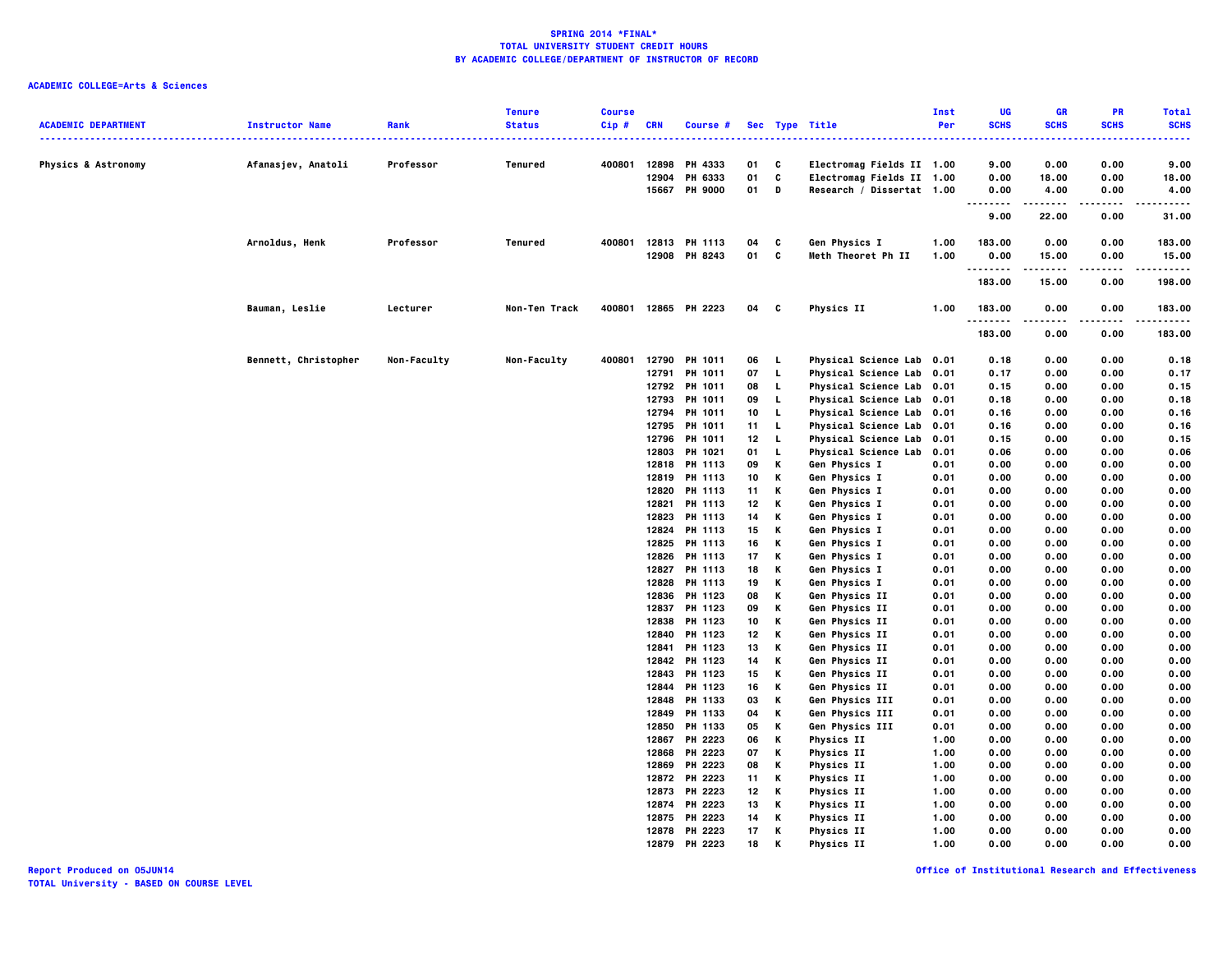|                                                                     |                             |                               | <b>Tenure</b> | <b>Course</b> |       |                |    |    |                           | Inst | UG                   | GR            | PR               | <b>Total</b>   |
|---------------------------------------------------------------------|-----------------------------|-------------------------------|---------------|---------------|-------|----------------|----|----|---------------------------|------|----------------------|---------------|------------------|----------------|
| <b>ACADEMIC DEPARTMENT</b><br>------------------------------------- | <b>Instructor Name</b><br>. | Rank                          | <b>Status</b> | Cip#          | CRN   | Course #       |    |    | Sec Type Title            | Per  | <b>SCHS</b>          | <b>SCHS</b>   | <b>SCHS</b>      | <b>SCHS</b>    |
| <b>Physics &amp; Astronomy</b>                                      | Bennett, Christopher        | Non-Faculty                   | Non-Faculty   | 400801        | 12880 | PH 2223        | 19 | К  | Physics II                | 1.00 | 0.00                 | 0.00          | 0.00             | 0.00           |
|                                                                     |                             |                               |               |               | 12888 | PH 2233        | 07 | K  | <b>Physics III</b>        | 0.01 | 0.00                 | 0.00          | 0.00             | 0.00           |
|                                                                     |                             |                               |               |               | 12889 | PH 2233        | 08 | к  | <b>Physics III</b>        | 0.01 | 0.00                 | 0.00          | 0.00             | 0.00           |
|                                                                     |                             |                               |               |               | 12890 | PH 2233        | 09 | К  | <b>Physics III</b>        | 0.01 | 0.00                 | 0.00          | 0.00             | 0.00           |
|                                                                     |                             |                               |               |               | 12891 | PH 2233        | 10 | К  | <b>Physics III</b>        | 0.01 | 0.00                 | 0.00          | 0.00             | 0.00           |
|                                                                     |                             |                               |               |               |       | 12892 PH 2233  | 11 | к  | <b>Physics III</b>        | 0.01 | 0.00                 | 0.00          | 0.00             | 0.00           |
|                                                                     |                             |                               |               |               | 14089 | <b>PH 1011</b> | 14 | L. | Physical Science Lab      | 0.01 | 0.18                 | 0.00          | 0.00             | 0.18           |
|                                                                     |                             |                               |               |               | 14090 | <b>PH 1011</b> | 15 | L. | Physical Science Lab      | 0.01 | 0.17                 | 0.00          | 0.00             | 0.17           |
|                                                                     |                             |                               |               |               | 14091 | PH 1011        | 16 | L. | Physical Science Lab      | 0.01 | 0.16                 | 0.00          | 0.00             | 0.16           |
|                                                                     |                             |                               |               |               | 14093 | PH 1113        | 21 | К  | Gen Physics I             | 0.01 | 0.00                 | 0.00          | 0.00             | 0.00           |
|                                                                     |                             |                               |               |               |       | 14095 PH 1123  | 17 | К  | Gen Physics II            | 0.01 | 0.00                 | 0.00          | 0.00             | 0.00           |
|                                                                     |                             |                               |               |               |       | 14096 PH 1123  | 18 | к  | Gen Physics II            | 0.01 | 0.00                 | 0.00          | 0.00             | 0.00           |
|                                                                     |                             |                               |               |               | 14099 | PH 2223        | 05 | К  | Physics II                | 1.00 | 0.00                 | 0.00          | 0.00             | 0.00           |
|                                                                     |                             |                               |               |               | 14101 | PH 2223        | 20 | К  | <b>Physics II</b>         | 1.00 | 0.00                 | 0.00          | 0.00             | 0.00           |
|                                                                     |                             |                               |               |               |       | 14103 PH 2233  | 12 | K  | <b>Physics III</b>        | 0.01 | 0.00                 | 0.00          | 0.00             | 0.00           |
|                                                                     |                             |                               |               |               |       |                |    |    |                           |      | .                    | .             | $- - - -$        | -----          |
|                                                                     |                             |                               |               |               |       |                |    |    |                           |      | 1.72                 | 0.00          | 0.00             | 1.72           |
|                                                                     | Berg, Matthew               | Assistant Professor Ten Track |               | 400801        | 15668 | <b>PH 9000</b> | 02 | D  | Research / Dissertat 1.00 |      | 0.00                 | 30.00         | 0.00             | 30.00          |
|                                                                     |                             |                               |               |               | 16132 | <b>PH 8000</b> | 12 | D  | Research / Thesis         | 1.00 | 0.00                 | 3.00          | 0.00             | 3.00           |
|                                                                     |                             |                               |               | 400810        |       | 14086 PH 8323  | 01 | C  | Electromagnetic Theo 1.00 |      | 0.00                 | 21.00         | 0.00             | 21.00          |
|                                                                     |                             |                               |               |               |       | 14087 ECE 8323 | 01 | C  | Electromagnetic Theo 1.00 |      | 0.00<br>.            | 3.00<br>----- | 0.00<br>$\cdots$ | 3.00<br>-----  |
|                                                                     |                             |                               |               |               |       |                |    |    |                           |      | 0.00                 | 57.00         | 0.00             | 57.00          |
|                                                                     | Clay, Rudolf                | Associate Professor Tenured   |               | 400801        |       | 12907 PH 8213  | 01 | C  | Mechanics                 | 1.00 | 0.00                 | 24.00         | 0.00             | 24.00          |
|                                                                     |                             |                               |               |               |       | 15669 PH 9000  | 03 | D  | Research / Dissertat 1.00 |      | 0.00<br>             | 16.00<br>.    | 0.00<br>.        | 16.00<br>.     |
|                                                                     |                             |                               |               |               |       |                |    |    |                           |      | 0.00                 | 40.00         | 0.00             | 40.00          |
|                                                                     | Cuicchi, Paul               | Lecturer                      | Non-Ten Track | 400801        | 12801 | PH 1013        | 04 | C  | Physical Sci Survey       | 1.00 | 93.00                | 0.00          | 0.00             | 93.00          |
|                                                                     |                             |                               |               |               |       | 12802 PH 1013  | 05 | C  | Physical Sci Survey       | 1.00 | 180.00               | 0.00          | 0.00             | 180.00         |
|                                                                     |                             |                               |               |               |       |                |    |    |                           |      | . <b>.</b><br>273.00 | .<br>0.00     | ----<br>0.00     | .<br>273.00    |
|                                                                     | Dunne, James                | Professor                     | Tenured       | 400801        |       | 14084 PH 4613  | 01 | C  | Nuc Particle Physics 1.00 |      | 18.00                | 0.00          | 0.00             | 18.00          |
|                                                                     |                             |                               |               |               | 14085 | PH 6613        | 01 | C  | Nuc Particle Physics 1.00 |      | 0.00                 | 21.00         | 0.00             | 21.00          |
|                                                                     |                             |                               |               |               |       | 15670 PH 9000  | 04 | D  | Research / Dissertat 1.00 |      | 0.00                 | 26.00         | 0.00             | 26.00          |
|                                                                     |                             |                               |               |               |       |                |    |    |                           |      | <br>18.00            | .<br>47.00    | .<br>0.00        | -----<br>65.00 |
|                                                                     | Dutta, Dipangkar            | Associate Professor Tenured   |               | 400801        | 12900 | PH 4723        | 01 | C  | App Of Quantum Mech       | 1.00 | 3.00                 | 0.00          | 0.00             | 3.00           |
|                                                                     |                             |                               |               |               | 12906 | PH 6723        | 01 | C  | App Of Quantum Mech       | 1.00 | 0.00                 | 21.00         | 0.00             | 21.00          |
|                                                                     |                             |                               |               |               | 15656 | <b>PH 8000</b> | 01 | D  | Research / Thesis         | 1.00 | 0.00                 | 9.00          | 0.00             | 9.00           |
|                                                                     |                             |                               |               |               |       | 15671 PH 9000  | 05 | D  | Research / Dissertat 1.00 |      | 0.00                 | 23.00         | 0.00             | 23.00          |
|                                                                     |                             |                               |               |               |       |                |    |    |                           |      | .<br>3.00            | .<br>53.00    | .<br>0.00        | .<br>56.00     |
|                                                                     | Fox, Daniel                 | Lecturer                      | Non-Ten Track | 400801        |       | 12831 PH 1123  | 02 | C  | Gen Physics II            | 1.00 | 162.00               | 0.00          | 0.00             | 162.00         |
|                                                                     |                             |                               |               |               |       | 12852 PH 2213  | 02 | C  | Physics I                 | 1.00 | 195.00               | 0.00          | 0.00             | 195.00         |
|                                                                     |                             |                               |               |               |       |                |    |    |                           |      | .                    |               | .                | .              |
|                                                                     |                             |                               |               |               |       |                |    |    |                           |      | 357.00               | 0.00          | 0.00             | 357.00         |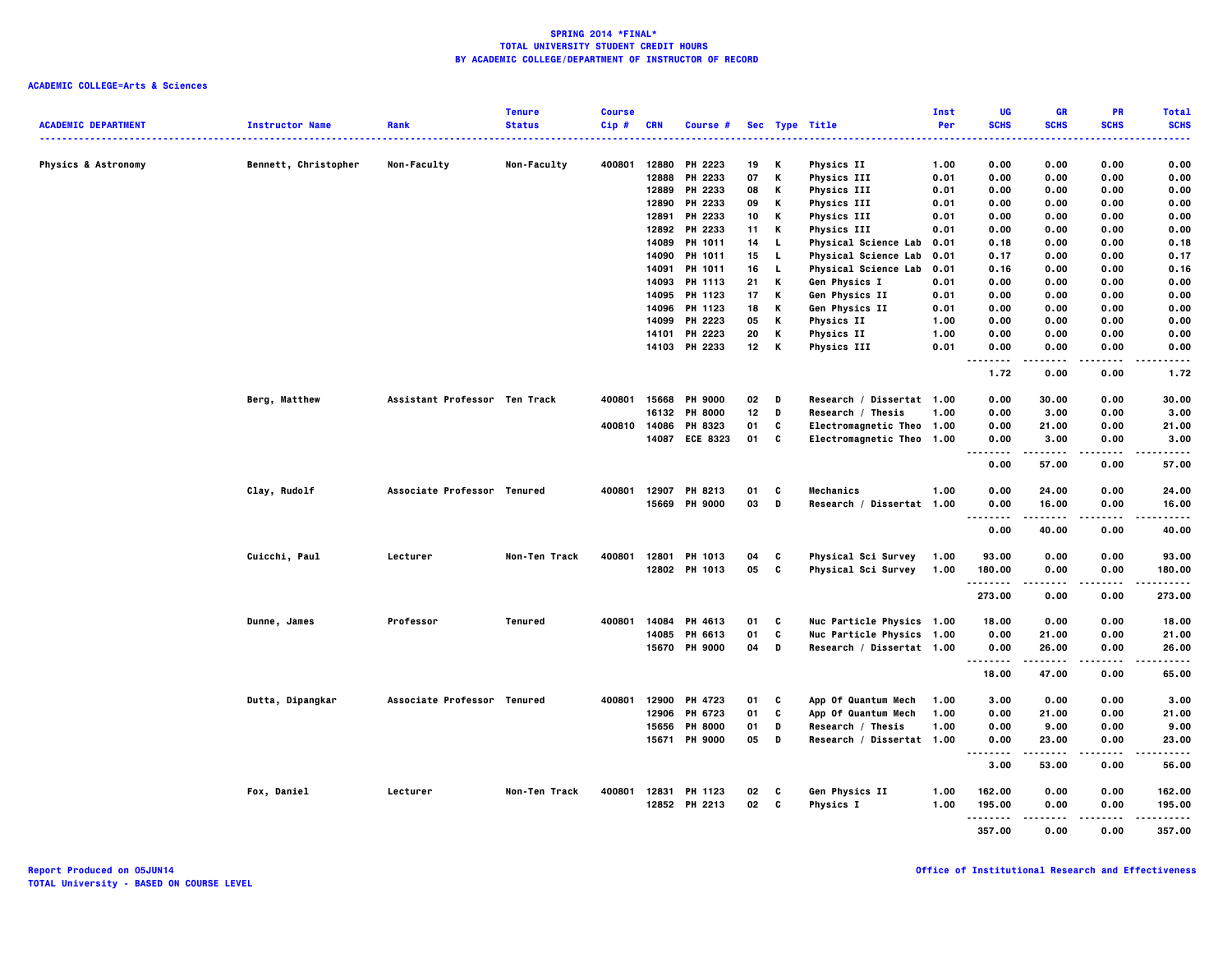|                                |                        |                                    | <b>Tenure</b>  | <b>Course</b> |            |                      |              |              |                                       | Inst         | UG               | <b>GR</b>      | PR                   | <b>Total</b>                                                                                                                             |
|--------------------------------|------------------------|------------------------------------|----------------|---------------|------------|----------------------|--------------|--------------|---------------------------------------|--------------|------------------|----------------|----------------------|------------------------------------------------------------------------------------------------------------------------------------------|
| <b>ACADEMIC DEPARTMENT</b>     | <b>Instructor Name</b> | Rank                               | <b>Status</b>  | $Cip$ #<br>.  | <b>CRN</b> | Course #             |              |              | Sec Type Title                        | Per          | <b>SCHS</b><br>. | <b>SCHS</b>    | <b>SCHS</b><br>----- | <b>SCHS</b><br>$\frac{1}{2} \left( \frac{1}{2} \right) \left( \frac{1}{2} \right) \left( \frac{1}{2} \right) \left( \frac{1}{2} \right)$ |
|                                |                        |                                    |                |               |            |                      |              |              |                                       |              |                  |                |                      |                                                                                                                                          |
| <b>Physics &amp; Astronomy</b> | Kim, Seong-Gon         | Professor                          | Tenured        | 400801        | 12909      | PH 8753              | 01           | C            | Quantum Mechanics II 1.00             |              | 0.00             | 27.00          | 0.00                 | 27.00                                                                                                                                    |
|                                |                        |                                    |                |               | 15657      | <b>PH 8000</b>       | 02           | D            | Research / Thesis                     | 1.00         | 0.00             | 3.00           | 0.00                 | 3.00                                                                                                                                     |
|                                |                        |                                    |                |               |            | 15672 PH 9000        | 06           | D            | Research / Dissertat 1.00             |              | 0.00<br>.        | 15.00          | 0.00<br>$\cdots$     | 15.00<br>-----                                                                                                                           |
|                                |                        |                                    |                |               |            |                      |              |              |                                       |              | 0.00             | 45.00          | 0.00                 | 45.00                                                                                                                                    |
|                                | Lung, Florin           | Instructor                         | Non-Ten Track  | 400801        |            | 12856 PH 2213        | 06           | C            | <b>Physics I</b>                      | 1.00         | 153.00           | 0.00           | 0.00                 | 153.00                                                                                                                                   |
|                                |                        |                                    |                |               |            | 12857 PH 2213        | 07           | C            | <b>Physics I</b>                      | 1.00         | 144.00           | 0.00           | 0.00                 | 144.00                                                                                                                                   |
|                                |                        |                                    |                |               | 12883      | PH 2233              | 01           | C            | Physics III                           | 1.00         | 135.00           | 0.00           | 0.00                 | 135.00                                                                                                                                   |
|                                |                        |                                    |                |               |            | 12888 PH 2233        | 07           | к            | <b>Physics III</b>                    | 0.99         | 0.00             | 0.00           | 0.00                 | 0.00                                                                                                                                     |
|                                |                        |                                    |                |               |            | 12889 PH 2233        | 08           | Κ            | <b>Physics III</b>                    | 0.99         | 0.00             | 0.00           | 0.00                 | 0.00                                                                                                                                     |
|                                |                        |                                    |                |               | 12890      | PH 2233              | 09           | Κ            | Physics III                           | 0.99         | 0.00             | 0.00           | 0.00                 | 0.00                                                                                                                                     |
|                                |                        |                                    |                |               |            | 12891 PH 2233        | 10           | к            | <b>Physics III</b>                    | 0.99         | 0.00             | 0.00           | 0.00                 | 0.00                                                                                                                                     |
|                                |                        |                                    |                |               |            | 12892 PH 2233        | 11           | К            | <b>Physics III</b>                    | 0.99         | 0.00             | 0.00           | 0.00                 | 0.00                                                                                                                                     |
|                                |                        |                                    |                |               | 14081      | PH 2233              | 02           | C            | <b>Physics III</b>                    | 1.00         | 144.00           | 0.00           | 0.00                 | 144.00                                                                                                                                   |
|                                |                        |                                    |                |               |            | 14103 PH 2233        | 12           | к            | <b>Physics III</b>                    | 0.99         | 0.00<br>.        | 0.00           | 0.00<br>----         | 0.00<br>.                                                                                                                                |
|                                |                        |                                    |                |               |            |                      |              |              |                                       |              | 576.00           | 0.00           | 0.00                 | 576.00                                                                                                                                   |
|                                | Ma, Wenchao            | Professor                          | Tenured        |               |            | 400801 15658 PH 8000 | 03           | D            | Research / Thesis                     | 1.00         | 0.00             | 1.00           | 0.00                 | 1.00                                                                                                                                     |
|                                |                        |                                    |                |               |            |                      |              |              |                                       |              | 0.00             | .<br>1.00      | .<br>0.00            | .<br>1.00                                                                                                                                |
|                                | Marsh, Jarrod          | Grad Research Assis Not Applicable |                |               |            | 400801 12858 PH 2213 | 09           | - C          | Physics I                             | 1.00         | 177.00           | 0.00           | 0.00                 | 177.00                                                                                                                                   |
|                                |                        |                                    |                |               |            |                      |              |              |                                       |              | .<br>177.00      | 0.00           | 0.00                 | .<br>177.00                                                                                                                              |
|                                | Monts, David           | Professor                          | <b>Tenured</b> | 400801        | 12847      | PH 1133              | 01           | C            | Gen Physics III                       | 1.00         | 138.00           | 0.00           | 0.00                 | 138.00                                                                                                                                   |
|                                |                        |                                    |                |               | 12848      | PH 1133              | 03           | K            | Gen Physics III                       | 0.99         | 0.00             | 0.00           | 0.00                 | 0.00                                                                                                                                     |
|                                |                        |                                    |                |               | 12849      | PH 1133              | 04           | К            | Gen Physics III                       | 0.99         | 0.00             | 0.00           | 0.00                 | 0.00                                                                                                                                     |
|                                |                        |                                    |                |               | 12850      | PH 1133              | 05           | К            | Gen Physics III                       | 0.99         | 0.00             | 0.00           | 0.00                 | 0.00                                                                                                                                     |
|                                |                        |                                    |                |               |            | 14088 PH 8513        | 01           | C            | Statistical Mech                      | 1.00         | 0.00             | 27.00          | 0.00                 | 27.00                                                                                                                                    |
|                                |                        |                                    |                |               |            | 15673 PH 9000        | 07           | D            | Research / Dissertat 1.00             |              | 0.00             | 1.00           | 0.00                 | 1.00                                                                                                                                     |
|                                |                        |                                    |                |               |            |                      |              |              |                                       |              | <br>138.00       | <br>28.00      | .<br>0.00            | .<br>166.00                                                                                                                              |
|                                | Moody, Judith          | Lecturer                           | Non-Ten Track  | 400801        | 12803      | PH 1021              | 01           | $\mathbf{L}$ | <b>Physical Science Lab</b>           | 0.99         | 5.94             | 0.00           | 0.00                 | 5.94                                                                                                                                     |
|                                |                        |                                    |                |               |            | 12806 PH 1023        | 01           | C            | Physical Sci Survey                   | 1.00         | 63.00            | 0.00           | 0.00                 | 63.00                                                                                                                                    |
|                                |                        |                                    |                |               |            | 14649 PH 1023        | 501 C        |              | Physical Sci Survey                   | 1.00         | 63.00            | 0.00           | 0.00                 | 63.00                                                                                                                                    |
|                                |                        |                                    |                |               |            |                      |              |              |                                       |              | <br>131.94       | 0.00           | .<br>0.00            | .<br>131.94                                                                                                                              |
|                                | Novotny, Mark          | Professor                          | Tenured        | 400801        | 15660      | <b>PH 8000</b>       | 05           | D            | Research / Thesis                     | 1.00         | 0.00             | 18.00          | 0.00                 | 18.00                                                                                                                                    |
|                                |                        |                                    |                |               |            | 15674 PH 9000        | 08           | D            | Research / Dissertat 1.00             |              |                  | 7.00           | 0.00                 | 7.00                                                                                                                                     |
|                                |                        |                                    |                |               |            | 16332 PH 4000        | $02 \quad I$ |              | Directed Individual                   | 1.00         | 0.00<br>1.00     | 0.00           | 0.00                 | 1.00                                                                                                                                     |
|                                |                        |                                    |                |               |            |                      |              |              |                                       |              | <br>1.00         | -----<br>25.00 | .<br>0.00            | .<br>26.00                                                                                                                               |
|                                |                        | Associate Professor Tenured        |                | 400801        |            | <b>PH 1063</b>       | 01           | C            |                                       | 1.00         | 240.00           | 0.00           | 0.00                 |                                                                                                                                          |
|                                | Pierce, Donna          |                                    |                |               | 12807      | PH 2213              | 05           | C            | Descrip Astronomy                     |              | 192.00           |                | 0.00                 | 240.00<br>192.00                                                                                                                         |
|                                |                        |                                    |                |               | 12855      | 15661 PH 8000        | 06           | D            | <b>Physics I</b><br>Research / Thesis | 1.00<br>1.00 | 0.00             | 0.00<br>3.00   | 0.00                 | 3.00                                                                                                                                     |
|                                |                        |                                    |                |               |            | 15675 PH 9000        | 09           | Đ            | Research / Dissertat                  | 1.00         | 0.00             | 9.00           | 0.00                 | 9.00                                                                                                                                     |
|                                |                        |                                    |                |               |            |                      |              |              |                                       |              |                  |                |                      |                                                                                                                                          |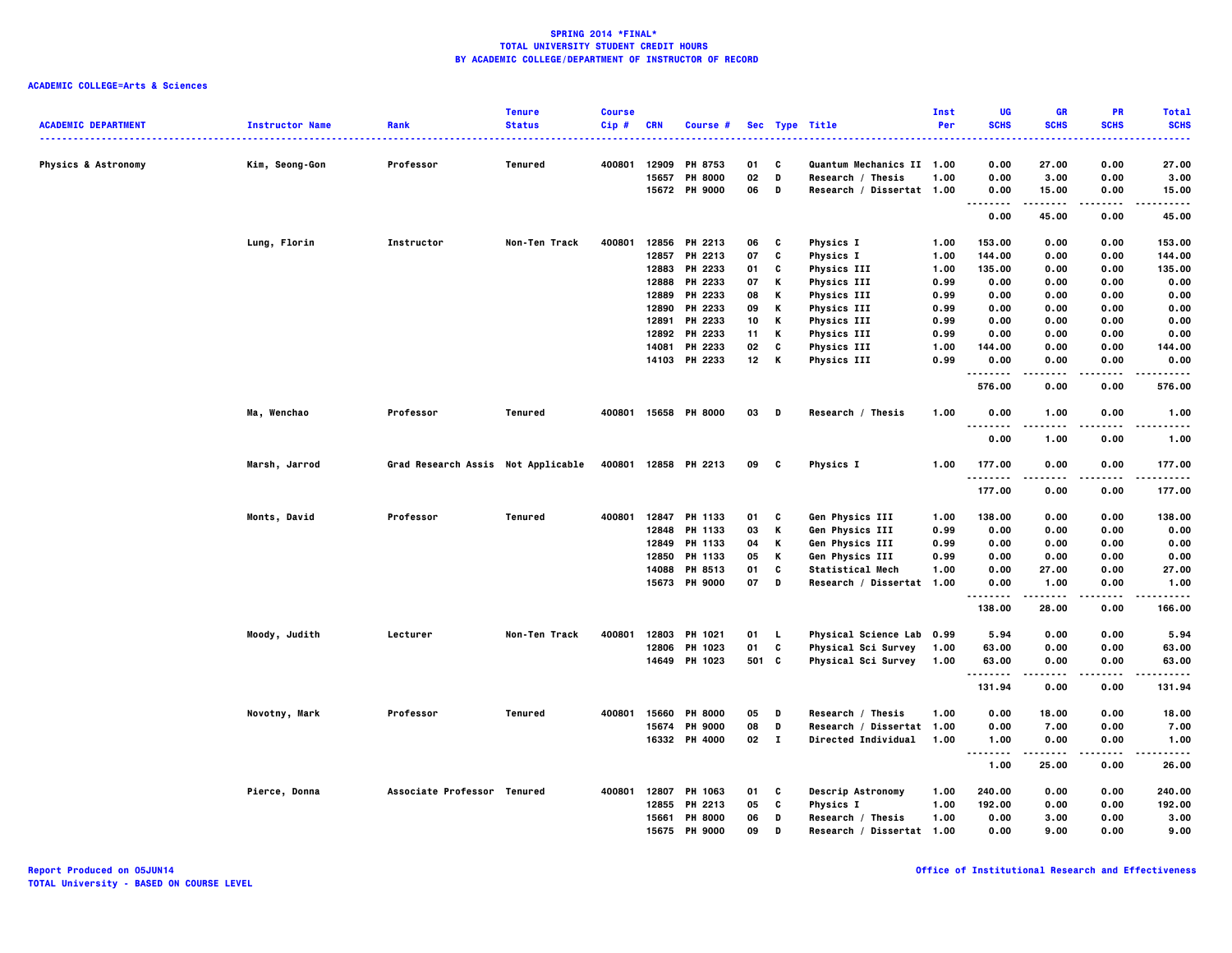| <b>ACADEMIC DEPARTMENT</b>     | <b>Instructor Name</b>                                | Rank                          | <b>Tenure</b><br><b>Status</b> | <b>Course</b><br>$Cip \#$ | CRN   | Course #      |                 |              | Sec Type Title            | <b>Inst</b><br>Per | UG<br><b>SCHS</b>                 | <b>GR</b><br><b>SCHS</b> | <b>PR</b><br><b>SCHS</b> | <b>Total</b><br><b>SCHS</b> |
|--------------------------------|-------------------------------------------------------|-------------------------------|--------------------------------|---------------------------|-------|---------------|-----------------|--------------|---------------------------|--------------------|-----------------------------------|--------------------------|--------------------------|-----------------------------|
|                                |                                                       |                               |                                |                           |       |               |                 |              |                           |                    |                                   |                          |                          | .                           |
|                                |                                                       |                               |                                |                           |       |               |                 |              |                           |                    | .<br>432.00                       | --------<br>12.00        | .<br>0.00                | .<br>444.00                 |
| <b>Physics &amp; Astronomy</b> | Rupak Lan Tai Moong, Ga Assistant Professor Ten Track |                               |                                | 400801                    | 12851 | PH 2213       | 01 C            |              | <b>Physics I</b>          | 1.00               | 186.00                            | 0.00                     | 0.00                     | 186.00                      |
|                                |                                                       |                               |                                |                           | 12861 | PH 2213       | H <sub>10</sub> | C            | Honors Physics I          | 1.00               | 69.00                             | 0.00                     | 0.00                     | 69.00                       |
|                                |                                                       |                               |                                |                           |       | 15662 PH 8000 | 07              | D            | Research / Thesis         | 1.00               | 0.00                              | 12.00                    | 0.00                     | 12.00                       |
|                                |                                                       |                               |                                |                           |       | 15676 PH 9000 | 10              | D            | Research / Dissertat 1.00 |                    | 0.00<br>.                         | 3.00<br>-----            | 0.00<br>$- - - -$        | 3.00<br>.                   |
|                                |                                                       |                               |                                |                           |       |               |                 |              |                           |                    | 255.00                            | 15.00                    | 0.00                     | 270.00                      |
|                                | Singh, Jagdish                                        | <b>Research Professor</b>     | Non-Ten Track                  | 400801                    |       | 15663 PH 8000 | 08              | D            | Research / Thesis         | 1.00               | 0.00                              | 3.00                     | 0.00                     | 3.00                        |
|                                |                                                       |                               |                                |                           |       | 15677 PH 9000 | $11$ D          |              | Research / Dissertat 1.00 |                    | 0.00                              | 36.00                    | 0.00<br>.                | 36.00<br>.                  |
|                                |                                                       |                               |                                |                           |       |               |                 |              |                           |                    | .<br>0.00                         | .<br>39.00               | 0.00                     | 39.00                       |
|                                | Solomon, Lazarus                                      | Instructor                    | Non-Ten Track                  | 400801                    |       | 12832 PH 1123 | 03              | C            | Gen Physics II            | 1.00               | 171.00                            | 0.00                     | 0.00                     | 171.00                      |
|                                |                                                       |                               |                                |                           |       | 12836 PH 1123 | 08              | Κ            | Gen Physics II            | 0.99               | 0.00                              | 0.00                     | 0.00                     | 0.00                        |
|                                |                                                       |                               |                                |                           |       | 12837 PH 1123 | 09              | к            | Gen Physics II            | 0.99               | 0.00                              | 0.00                     | 0.00                     | 0.00                        |
|                                |                                                       |                               |                                |                           |       | 12838 PH 1123 | 10              | Κ            | Gen Physics II            | 0.99               | 0.00                              | 0.00                     | 0.00                     | 0.00                        |
|                                |                                                       |                               |                                |                           |       | 12840 PH 1123 | 12              | Κ            | Gen Physics II            | 0.99               | 0.00                              | 0.00                     | 0.00                     | 0.00                        |
|                                |                                                       |                               |                                |                           | 12841 | PH 1123       | 13              | Κ            | Gen Physics II            | 0.99               | 0.00                              | 0.00                     | 0.00                     | 0.00                        |
|                                |                                                       |                               |                                |                           |       | 12842 PH 1123 | 14              | Κ            | Gen Physics II            | 0.99               | 0.00                              | 0.00                     | 0.00                     | 0.00                        |
|                                |                                                       |                               |                                |                           |       | 12843 PH 1123 | 15              | К            | Gen Physics II            | 0.99               | 0.00                              | 0.00                     | 0.00                     | 0.00                        |
|                                |                                                       |                               |                                |                           | 12844 | PH 1123       | 16              | Κ            | Gen Physics II            | 0.99               | 0.00                              | 0.00                     | 0.00                     | 0.00                        |
|                                |                                                       |                               |                                |                           |       | 12853 PH 2213 | 03              | C            | Physics I                 | 1.00               | 195.00                            | 0.00                     | 0.00                     | 195.00                      |
|                                |                                                       |                               |                                |                           |       | 12854 PH 2213 | 04              | C            | <b>Physics I</b>          | 1.00               | 198.00                            | 0.00                     | 0.00                     | 198.00                      |
|                                |                                                       |                               |                                |                           | 14078 | PH 1123       | 04              | c            | Gen Physics II            | 1.00               | 186.00                            | 0.00                     | 0.00                     | 186.00                      |
|                                |                                                       |                               |                                |                           | 14095 | PH 1123       | 17              | Κ            | Gen Physics II            | 0.99               | 0.00                              | 0.00                     | 0.00                     | 0.00                        |
|                                |                                                       |                               |                                |                           |       | 14096 PH 1123 | 18              | K            | Gen Physics II            | 0.99               | 0.00                              | 0.00                     | 0.00                     | 0.00                        |
|                                |                                                       |                               |                                |                           |       |               |                 |              |                           |                    | .<br>750.00                       | <br>0.00                 | .<br>0.00                | .<br>750.00                 |
|                                | Su, Chun                                              | Lecturer                      | Non-Ten Track                  | 400801                    |       | 12897 PH 4223 | 01              | C            | Intermediate Mechani 1.00 |                    | 6.00                              | 0.00                     | 0.00                     | 6.00                        |
|                                |                                                       |                               |                                |                           |       | 12903 PH 6223 | 01 C            |              | Intermediate Mechani 1.00 |                    | 0.00                              | 21.00                    | 0.00                     | 21.00                       |
|                                |                                                       |                               |                                |                           |       |               |                 |              |                           |                    | $\sim$ $\sim$ $\sim$<br>.<br>6.00 | .<br>21.00               | .<br>0.00                | .<br>27.00                  |
|                                | Tanner, Angelle                                       | Assistant Professor Ten Track |                                | 400801                    | 12818 | PH 1113       | 09              | к            | Gen Physics I             | 0.99               | 0.00                              | 0.00                     | 0.00                     | 0.00                        |
|                                |                                                       |                               |                                |                           |       | 12819 PH 1113 | 10              | Κ            | Gen Physics I             | 0.99               | 0.00                              | 0.00                     | 0.00                     | 0.00                        |
|                                |                                                       |                               |                                |                           | 12820 | PH 1113       | 11              | К            | Gen Physics I             | 0.99               | 0.00                              | 0.00                     | 0.00                     | 0.00                        |
|                                |                                                       |                               |                                |                           | 12821 | PH 1113       | 12              | Κ            | Gen Physics I             | 0.99               | 0.00                              | 0.00                     | 0.00                     | 0.00                        |
|                                |                                                       |                               |                                |                           |       | 12823 PH 1113 | 14              | K            | Gen Physics I             | 0.99               | 0.00                              | 0.00                     | 0.00                     | 0.00                        |
|                                |                                                       |                               |                                |                           |       | 12824 PH 1113 | 15              | K            | Gen Physics I             | 0.99               | 0.00                              | 0.00                     | 0.00                     | 0.00                        |
|                                |                                                       |                               |                                |                           |       | 12825 PH 1113 | 16              | Κ            | Gen Physics I             | 0.99               | 0.00                              | 0.00                     | 0.00                     | 0.00                        |
|                                |                                                       |                               |                                |                           |       | 12826 PH 1113 | 17              | Κ            | Gen Physics I             | 0.99               | 0.00                              | 0.00                     | 0.00                     | 0.00                        |
|                                |                                                       |                               |                                |                           | 12827 | PH 1113       | 18              | Κ            | Gen Physics I             | 0.99               | 0.00                              | 0.00                     | 0.00                     | 0.00                        |
|                                |                                                       |                               |                                |                           |       | 12828 PH 1113 | 19              | Κ            | Gen Physics I             | 0.99               | 0.00                              | 0.00                     | 0.00                     | 0.00                        |
|                                |                                                       |                               |                                |                           |       | 14082 PH 4513 | 01              | C            | Optics                    | 1.00               | 51.00                             | 0.00                     | 0.00                     | 51.00                       |
|                                |                                                       |                               |                                |                           | 14083 | PH 6513       | 01              | C            | Optics                    | 1.00               | 0.00                              | 3.00                     | 0.00                     | 3.00                        |
|                                |                                                       |                               |                                |                           |       | 14093 PH 1113 | 21              | к            | Gen Physics I             | 0.99               | 0.00                              | 0.00                     | 0.00                     | 0.00                        |
|                                |                                                       |                               |                                |                           |       | 15608 PH 4000 | 01              | $\mathbf{I}$ | Directed Individual       | 1.00               | 3.00                              | 0.00                     | 0.00                     | 3.00                        |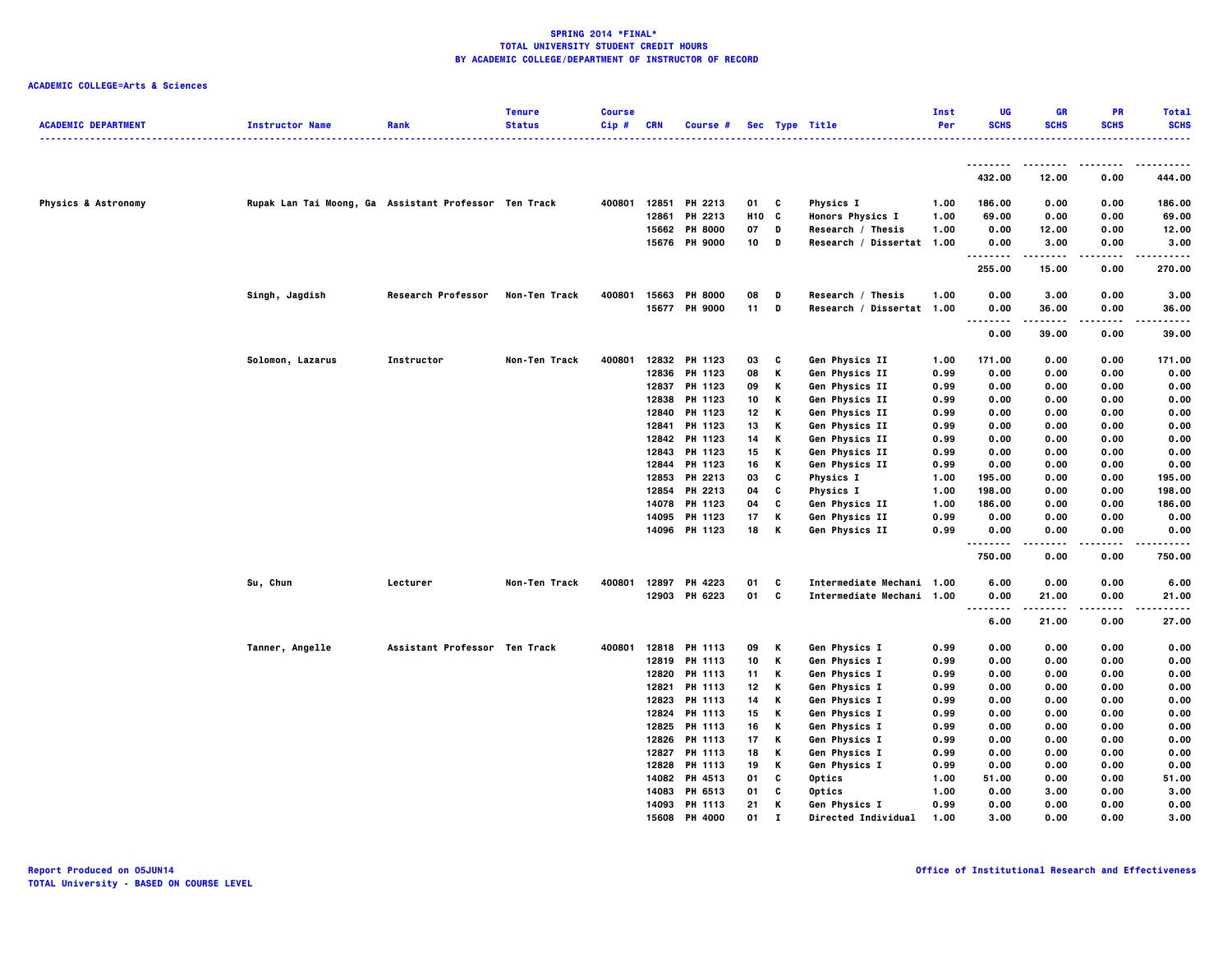|                                     |                        |                               | <b>Tenure</b>  | <b>Course</b> |            |                |                 |          |                           | Inst | UG                                | <b>GR</b>        | <b>PR</b>       | <b>Total</b>         |
|-------------------------------------|------------------------|-------------------------------|----------------|---------------|------------|----------------|-----------------|----------|---------------------------|------|-----------------------------------|------------------|-----------------|----------------------|
| <b>ACADEMIC DEPARTMENT</b>          | <b>Instructor Name</b> | Rank                          | <b>Status</b>  | Cip#          | <b>CRN</b> | Course #       |                 |          | Sec Type Title            | Per  | <b>SCHS</b>                       | <b>SCHS</b>      | <b>SCHS</b>     | <b>SCHS</b><br>----- |
|                                     |                        |                               |                |               |            |                |                 |          |                           |      | ---------                         | --------         | ----            | .                    |
|                                     |                        |                               |                |               |            |                |                 |          |                           |      | 54.00                             | 3.00             | 0.00            | 57.00                |
| <b>Physics &amp; Astronomy</b>      | Wang, Chuji            | Professor                     | Tenured        | 400801        | 15665      | <b>PH 8000</b> | 10              | D        | Research / Thesis         | 1.00 | 0.00                              | 1.00             | 0.00            | 1.00                 |
|                                     |                        |                               |                |               |            | 15678 PH 9000  | 12 <sub>2</sub> | D        | Research / Dissertat 1.00 |      | 0.00<br>$\sim$ $\sim$ $\sim$<br>. | 21.00<br>$- - -$ | 0.00<br>$- - -$ | 21.00                |
|                                     |                        |                               |                |               |            |                |                 |          |                           |      | 0.00                              | 22.00            | 0.00            | 22.00                |
|                                     | Winger, Jeffry         | Professor                     | <b>Tenured</b> | 400801        | 12895      | PH 4143        | 01              | -L       | Inter Laboratory          | 1.00 | 30.00                             | 0.00             | 0.00            | 30.00                |
|                                     |                        |                               |                |               | 12896      | PH 4152        | 01              | L.       | Mod Physics Lab           | 1.00 | 12.00                             | 0.00             | 0.00            | 12.00                |
|                                     |                        |                               |                |               | 15666      | <b>PH 8000</b> | 11              | D        | Research / Thesis         | 1.00 | 0.00                              | 3.00             | 0.00            | 3.00                 |
|                                     |                        |                               |                |               | 15679      | <b>PH 9000</b> | 13              | D        | Research / Dissertat 1.00 |      | 0.00<br>$\ddotsc$                 | 7.00             | 0.00            | 7.00                 |
|                                     |                        |                               |                |               |            |                |                 |          |                           |      | 42.00                             | 10.00            | 0.00            | 52.00                |
|                                     | Winter, Joshua         | Instructor                    | Non-Ten Track  | 400801        |            | 12790 PH 1011  | 06              | L.       | Physical Science Lab 0.99 |      | 17.82                             | 0.00             | 0.00            | 17.82                |
|                                     |                        |                               |                |               | 12791      | PH 1011        | 07              | <b>L</b> | Physical Science Lab 0.99 |      | 16.83                             | 0.00             | 0.00            | 16.83                |
|                                     |                        |                               |                |               |            | 12792 PH 1011  | 08 L            |          | Physical Science Lab 0.99 |      | 14.85                             | 0.00             | 0.00            | 14.85                |
|                                     |                        |                               |                |               | 12793      | PH 1011        | 09              | L.       | Physical Science Lab 0.99 |      | 17.82                             | 0.00             | 0.00            | 17.82                |
|                                     |                        |                               |                |               | 12794      | PH 1011        | 10              | <b>L</b> | Physical Science Lab 0.99 |      | 15.84                             | 0.00             | 0.00            | 15.84                |
|                                     |                        |                               |                |               | 12795      | <b>PH 1011</b> | 11 L            |          | Physical Science Lab 0.99 |      | 15.84                             | 0.00             | 0.00            | 15.84                |
|                                     |                        |                               |                |               | 12796      | <b>PH 1011</b> | 12              | L.       | Physical Science Lab 0.99 |      | 14.85                             | 0.00             | 0.00            | 14.85                |
|                                     |                        |                               |                |               | 12799      | <b>PH 1013</b> | 02              | C        | Physical Sci Survey       | 1.00 | 180.00                            | 0.00             | 0.00            | 180.00               |
|                                     |                        |                               |                |               | 12800      | PH 1013        | 03              | C        | Physical Sci Survey       | 1.00 | 177.00                            | 0.00             | 0.00            | 177.00               |
|                                     |                        |                               |                |               | 12811      | PH 1113        | 02              | C        | Gen Physics I             | 1.00 | 201.00                            | 0.00             | 0.00            | 201.00               |
|                                     |                        |                               |                |               |            | 12812 PH 1113  | 03              | C        | Gen Physics I             | 1.00 | 204.00                            | 0.00             | 0.00            | 204.00               |
|                                     |                        |                               |                |               | 14089      | PH 1011        | 14              | L.       | Physical Science Lab 0.99 |      | 17.82                             | 0.00             | 0.00            | 17.82                |
|                                     |                        |                               |                |               | 14090      | PH 1011        | 15              | L.       | Physical Science Lab 0.99 |      | 16.83                             | 0.00             | 0.00            | 16.83                |
|                                     |                        |                               |                |               | 14091      | PH 1011        | 16              | - L      | Physical Science Lab 0.99 |      | 15.84<br>.                        | 0.00             | 0.00            | 15.84                |
|                                     |                        |                               |                |               |            |                |                 |          |                           |      | 926.34                            | 0.00             | 0.00            | 926.34               |
|                                     | Ye, Jinwu              | Associate Professor Ten Track |                | 400801        |            | 12862 PH 2223  | 01              | c        | Physics II                | 1.00 | 171.00                            | 0.00             | 0.00            | 171.00               |
|                                     |                        |                               |                |               | 12863      | PH 2223        | 02              | C        | <b>Physics II</b>         | 1.00 | 186.00                            | 0.00             | 0.00            | 186.00               |
|                                     |                        |                               |                |               |            | 15680 PH 9000  | 14              | D        | Research / Dissertat 1.00 |      | 0.00<br>--------                  | 15.00            | 0.00            | 15.00                |
|                                     |                        |                               |                |               |            |                |                 |          |                           |      | 357.00                            | 15.00            | 0.00            | 372.00               |
| ----------------------------------- |                        |                               |                |               |            |                |                 |          |                           |      | ========                          | ========         |                 | ==========           |
| <b>Physics &amp; Astronomy</b>      |                        |                               |                |               |            |                |                 |          |                           |      | 4874.00                           | 470.00           | 0.00            | 5344.00              |
| ----------------------------------- |                        |                               |                |               |            |                |                 |          |                           |      |                                   |                  |                 | -----------          |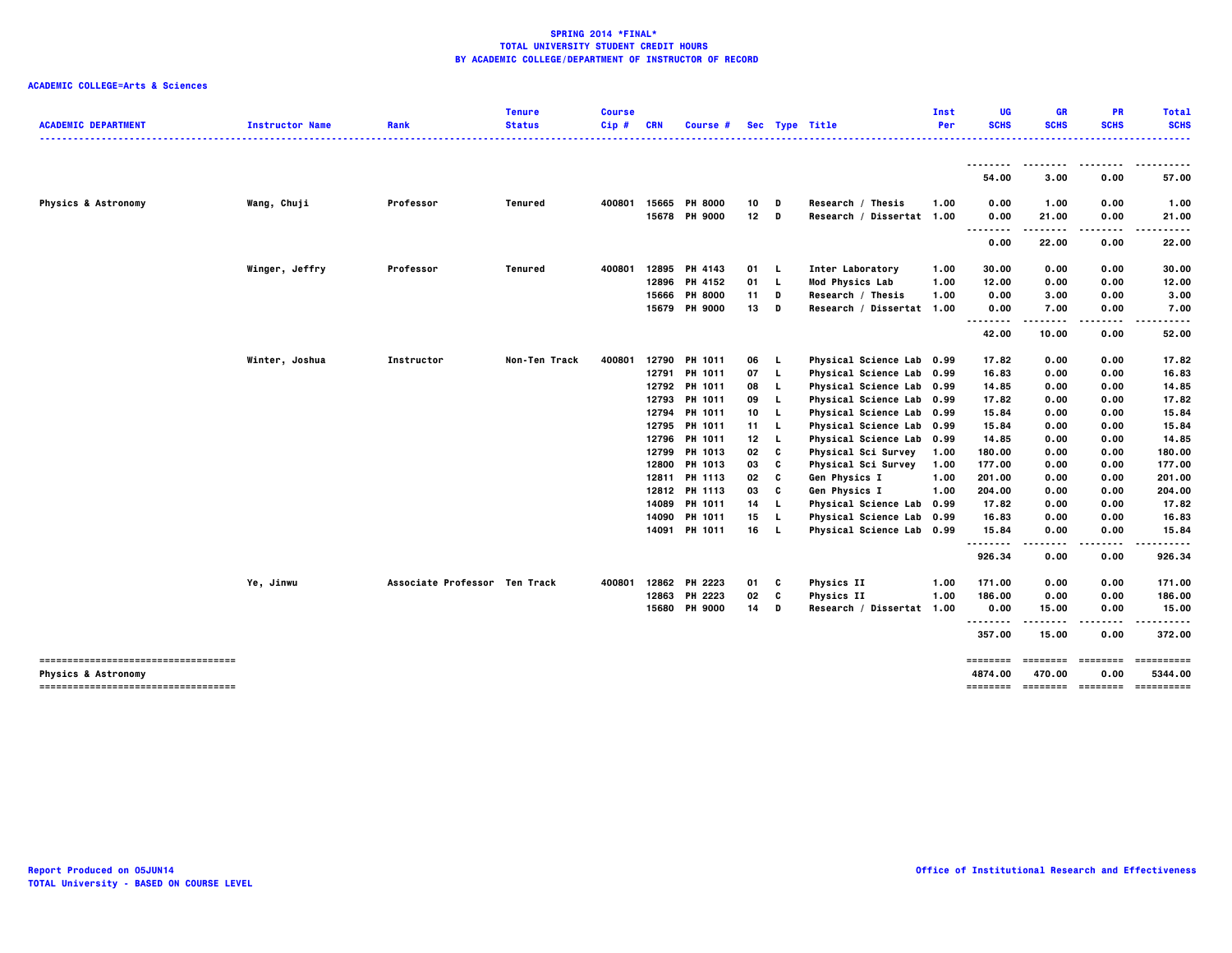| <b>ACADEMIC DEPARTMENT</b>                        | <b>Instructor Name</b> | Rank                        | <b>Tenure</b><br><b>Status</b> | <b>Course</b><br>Cip# | CRN   | Course #                               |          |                 | Sec Type Title                               | Inst<br>Per  | UG<br><b>SCHS</b>                 | <b>GR</b><br><b>SCHS</b> | <b>PR</b><br><b>SCHS</b> | <b>Total</b><br><b>SCHS</b> |
|---------------------------------------------------|------------------------|-----------------------------|--------------------------------|-----------------------|-------|----------------------------------------|----------|-----------------|----------------------------------------------|--------------|-----------------------------------|--------------------------|--------------------------|-----------------------------|
| Political Science & Public Administ Ammon, Wesley |                        | Non-Faculty                 | Non-Faculty                    |                       |       | 451001 12980 PS 1113                   | 03       | $\mathbf{c}$    | American Government                          | 1.00         | 507.00                            | 0.00                     | 0.00                     | 507.00                      |
|                                                   |                        |                             |                                |                       |       |                                        |          |                 |                                              |              | <br>507.00                        | 0.00                     | .<br>0.00                | .<br>507.00                 |
|                                                   | Baker, Leslie          | Instructor                  | Non-Ten Track                  | 451001                |       | 12981 PS 1113                          | 04       | C               | American Government                          | 1.00         | 144.00                            | 0.00                     | 0.00                     | 144.00                      |
|                                                   |                        |                             |                                |                       |       | 12983 PS 1113                          | 06       | C               | American Government                          | 1.00         | 429.00                            | 0.00                     | 0.00                     | 429.00                      |
|                                                   |                        |                             |                                |                       |       | 14070 PS 4333                          | 201      | C               | Theories Intern Rel                          | 1.00         | 18.00                             | 0.00                     | 0.00                     | 18.00                       |
|                                                   |                        |                             |                                |                       |       | 14352 PS 3033                          | 01       | C               | Gender And Politics                          | 1.00         | 90.00<br>.                        | 0.00                     | 0.00                     | 90.00<br>.                  |
|                                                   |                        |                             |                                |                       |       |                                        |          |                 |                                              |              | 681.00                            | 0.00                     | 0.00                     | 681.00                      |
|                                                   | Carlan, Hannah         | Grad Teach Assist           | Not Applicable                 |                       |       | 440501 12996 PS 2703                   | 01 C     |                 | Intro Public Policy                          | 1.00         | 90.00                             | 0.00                     | 0.00                     | 90.00                       |
|                                                   |                        |                             |                                |                       |       |                                        |          |                 |                                              |              | 90.00                             | 0.00                     | 0.00                     | 90.00                       |
|                                                   | Denton, Joseph         | Grad Teach Assist           | Not Applicable                 |                       |       | 451001 13006 PS 4703                   | 01 C     |                 | Prin Pub Adm                                 | 1.00         | 27.00<br>.                        | 0.00<br>.                | 0.00<br>$- - - -$        | 27.00<br>.                  |
|                                                   |                        |                             |                                |                       |       |                                        |          |                 |                                              |              | 27.00                             | 0.00                     | 0.00                     | 27.00                       |
|                                                   | Emerson, Melissa       | Grad Teach Assist           | Not Applicable                 |                       |       | 451001 14353 PS 4183                   | 01 C     |                 | Judicial Process                             | 1.00         | 96.00<br>.                        | 0.00                     | 0.00                     | 96.00                       |
|                                                   |                        |                             |                                |                       |       |                                        |          |                 |                                              |              | 96.00                             | 0.00                     | 0.00                     | 96.00                       |
|                                                   | Emison, Gerald         | Professor                   | Tenured                        |                       |       | 440401 14344 PPA 9703                  | 01       | <b>S</b>        | Org Behavior Pub Sec 1.00                    |              | 0.00                              | 57.00                    | 0.00                     | 57.00                       |
|                                                   |                        |                             |                                |                       | 15200 | <b>PPA 9000</b>                        | 01       | D               | Research / Dissertat 1.00                    |              | 0.00                              | 13.00                    | 0.00                     | 13.00                       |
|                                                   |                        |                             |                                |                       |       |                                        |          |                 |                                              |              | .<br>$\sim$ $\sim$ $\sim$<br>0.00 | 70.00                    | 0.00                     | .<br>70.00                  |
|                                                   | Exmeyer, Patrick       | Grad Teach Assist           | Not Applicable                 |                       |       | 451001 12978 PS 1113                   | 01 C     |                 | American Government                          | 1.00         | 177.00                            | 0.00                     | 0.00                     | 177.00<br>.                 |
|                                                   |                        |                             |                                |                       |       |                                        |          |                 |                                              |              | <br>177.00                        | 0.00                     | 0.00                     | 177.00                      |
|                                                   | French, Philip         | Associate Professor Tenured |                                | 440401                |       | 12970 PPA 8400                         | 01 E     |                 | <b>Public Ad Intern</b>                      | 1.00         | 0.00                              | 6.00                     | 0.00                     | 6.00                        |
|                                                   |                        |                             |                                |                       |       | 12975 PPA 8983                         | 01       | H               | Integrative Capstone 1.00                    |              | 0.00                              | 42.00                    | 0.00                     | 42.00                       |
|                                                   |                        |                             |                                |                       | 15201 | <b>PPA 9000</b>                        | 02       | D               | Research / Dissertat 1.00                    |              | 0.00                              | 44.00                    | 0.00                     | 44.00                       |
|                                                   |                        |                             |                                |                       |       | 15852 PPA 7000                         | 02       | $\mathbf{I}$    | <b>Directed Individual</b>                   | 1.00         | 0.00                              | 3.00                     | 0.00                     | 3.00                        |
|                                                   |                        |                             |                                |                       |       | 16244 PPA 7000                         | 03       | $\mathbf{I}$    | Directed Individual                          | 1.00         | 0.00<br>.                         | 3.00<br>-----            | 0.00                     | 3.00<br>. <b>.</b> .        |
|                                                   |                        |                             |                                |                       |       |                                        |          |                 |                                              |              | 0.00                              | 98.00                    | 0.00                     | 98.00                       |
|                                                   | Hearn, Edward          | Instructor                  | Non-Ten Track                  | 450901                |       | 14358 PS 4353                          | 01       | c               | Intl Pol Economy                             | 1.00         | 72.00                             | 0.00                     | 0.00                     | 72.00                       |
|                                                   |                        |                             |                                |                       | 14359 | PS 6353                                | 01       | C               | Intl Pol Economy                             | 1.00         | 0.00                              | 12.00                    | 0.00                     | 12.00                       |
|                                                   |                        |                             |                                |                       |       | 451001 12987 PS 1313                   | 01       | C               | <b>Intro Intnl Relatns</b>                   | 1.00         | 195.00                            | 0.00                     | 0.00                     | 195.00                      |
|                                                   |                        |                             |                                |                       |       | 12992 PS 1513                          | 01       | C               | Comparative Govt                             | 1.00         | 93.00                             | 0.00                     | 0.00                     | 93.00                       |
|                                                   |                        |                             |                                |                       | 15207 | PS 4990                                | 02       | C               | Special Topic In PS                          | 1.00         | 54.00                             | 0.00                     | 0.00                     | 54.00                       |
|                                                   |                        |                             |                                |                       |       | 15208 PS 6990                          | 02       | C               | Special Topic In PS                          | 1.00         | 0.00<br>                          | 6.00<br>-----            | 0.00<br>$- - - -$        | 6.00<br>.                   |
|                                                   |                        |                             |                                |                       |       |                                        |          |                 |                                              |              | 414.00                            | 18.00                    | 0.00                     | 432.00                      |
|                                                   | Holland, Joseph        | Lecturer                    | Non-Ten Track                  | 440401                |       | 14342 PPA 8903<br>451001 14343 PS 8903 | 01<br>01 | - S<br><b>S</b> | <b>Public Policy</b><br><b>Public Policy</b> | 1.00<br>1.00 | 0.00<br>0.00                      | 57.00<br>3,00            | 0.00<br>0.00             | 57.00<br>3.00               |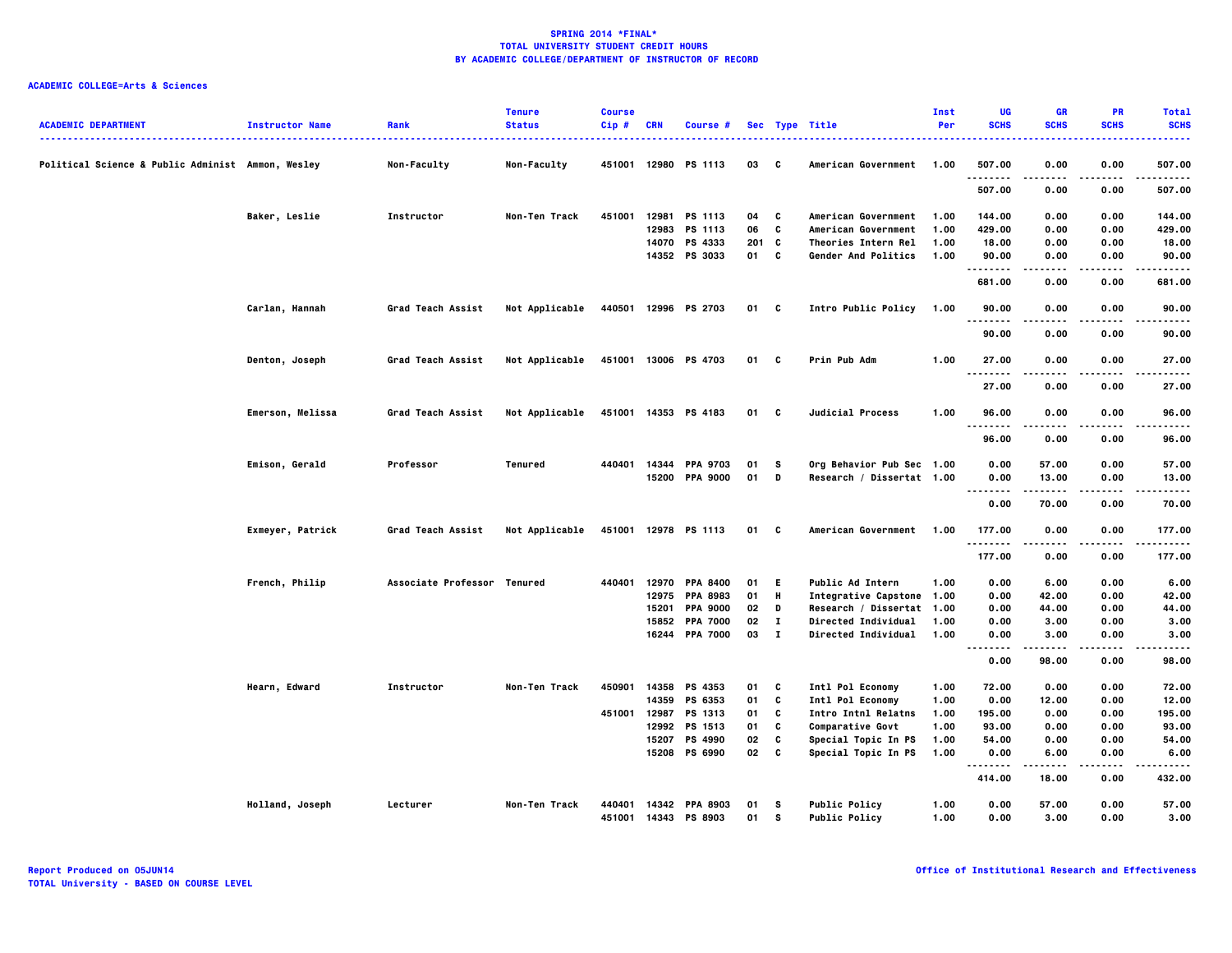| <b>ACADEMIC DEPARTMENT</b>                         | <b>Instructor Name</b> | Rank                          | <b>Tenure</b><br><b>Status</b> | <b>Course</b><br>Cip# | <b>CRN</b> | Course #              |               |              | Sec Type Title             | Inst<br>Per | UG<br><b>SCHS</b>                  | <b>GR</b><br><b>SCHS</b> | <b>PR</b><br><b>SCHS</b> | <b>Total</b><br><b>SCHS</b> |
|----------------------------------------------------|------------------------|-------------------------------|--------------------------------|-----------------------|------------|-----------------------|---------------|--------------|----------------------------|-------------|------------------------------------|--------------------------|--------------------------|-----------------------------|
|                                                    |                        |                               |                                |                       |            |                       |               |              |                            |             | --------                           |                          |                          |                             |
|                                                    |                        |                               |                                |                       |            |                       |               |              |                            |             | 0.00                               | 60.00                    | 0.00                     | 60.00                       |
| Political Science & Public Administ Mellen, Robbin |                        | Assistant Professor Ten Track |                                | 451001                |            | 12986 PS 1113         | S01 C         |              | Honors American Gove 1.00  |             | 60.00                              | 0.00                     | 0.00                     | 60.00                       |
|                                                    |                        |                               |                                |                       |            | 13013 PS 8533         | 01            | E.           | Rdgs In Nat Gov-Pol        | 1.00        | 0.00                               | 3.00                     | 0.00                     | 3.00                        |
|                                                    |                        |                               |                                |                       | 16094      | PS 4000               | 02            | $\mathbf{I}$ | Directed Individual        | 1.00        | 3.00                               | 0.00                     | 0.00                     | 3.00                        |
|                                                    |                        |                               |                                |                       |            | 16324 PS 4000         | 03            | $\mathbf{I}$ | <b>Directed Individual</b> | 1.00        | 3.00<br>$\sim$ $\sim$ $\sim$<br>.  | 0.00<br>.                | 0.00<br>$- - - -$        | 3.00<br>----                |
|                                                    |                        |                               |                                |                       |            |                       |               |              |                            |             | 66.00                              | 3.00                     | 0.00                     | 69.00                       |
|                                                    | Morrison, K.           | Professor                     | Tenured                        | 440401                |            | 15202 PPA 9000        | 03            | D            | Research / Dissertat 1.00  |             | 0.00                               | 1.00                     | 0.00                     | 1.00                        |
|                                                    |                        |                               |                                | 451001                |            | 14351 PS 1513         | H01 C         |              | Comparative Govt - H 1.00  |             | 54.00                              | 0.00                     | 0.00                     | 54.00                       |
|                                                    |                        |                               |                                |                       |            |                       |               |              |                            |             |                                    | -----                    | $- - - -$                | .                           |
|                                                    |                        |                               |                                |                       |            |                       |               |              |                            |             | 54.00                              | 1.00                     | 0.00                     | 55.00                       |
|                                                    | Mosley, Joseph         | Lecturer                      | Non-Ten Track                  |                       |            | 451001 14056 PS 4193  | $201 \quad C$ |              | Ms Judicial System         | 1.00        | 33.00                              | 0.00                     | 0.00                     | 33.00                       |
|                                                    |                        |                               |                                |                       |            |                       |               |              |                            |             | .                                  | -----                    | .                        | .                           |
|                                                    |                        |                               |                                |                       |            |                       |               |              |                            |             | 33.00                              | 0.00                     | 0.00                     | 33.00                       |
|                                                    | Park, Johann           | Assistant Professor Ten Track |                                | 440401                | 14346      | <b>PPA 9803</b>       | 01            | - S          | Mult Analysis For Pa 1.00  |             | 0.00                               | 42.00                    | 0.00                     | 42.00                       |
|                                                    |                        |                               |                                | 451001                | 14349      | PS 1313               | 02            | C            | <b>Intro Intnl Relatns</b> | 1.00        | 108.00                             | 0.00                     | 0.00                     | 108.00                      |
|                                                    |                        |                               |                                |                       |            | 16496 PS 4000         | 06 I          |              | Directed Individual        | 1.00        | 3.00                               | 0.00                     | 0.00                     | 3.00                        |
|                                                    |                        |                               |                                |                       |            |                       |               |              |                            |             | .<br>111.00                        | -----<br>42.00           | .<br>0.00                | .<br>153.00                 |
|                                                    | Perry, Ravi            | Assistant Professor Ten Track |                                | 451001                | 14354      | <b>PS 4223</b>        | 01            | c            | Dynamics Of Am Dem         | 1.00        | 21.00                              | 0.00                     | 0.00                     | 21.00                       |
|                                                    |                        |                               |                                |                       | 14355      | PS 6223               | 01            | C            | Dynamics Of Am Dem         | 1.00        | 0.00                               | 6.00                     | 0.00                     | 6.00                        |
|                                                    |                        |                               |                                |                       | 14361      | PS 6433               | 01            | C            | Am Political Theory        | 1.00        | 0.00                               | 6.00                     | 0.00                     | 6.00                        |
|                                                    |                        |                               |                                |                       | 14363      | PS 4433               | 01            | C            | Am Political Theory        | 1.00        | 75.00                              | 0.00                     | 0.00                     | 75.00                       |
|                                                    |                        |                               |                                |                       |            | 16495 PS 4000         | 05            | $\mathbf{I}$ | Directed Individual        | 1.00        | 3.00                               | 0.00                     | 0.00                     | 3.00                        |
|                                                    |                        |                               |                                |                       |            |                       |               |              |                            |             | $\sim$ $\sim$ $\sim$<br>.<br>99.00 | 12.00                    | ----<br>0.00             | .<br>111.00                 |
|                                                    | Peterson, Matthew      | Grad Teach Assist             | Not Applicable                 |                       |            | 451001 12979 PS 1113  | 02 C          |              | American Government        | 1.00        | 123.00                             | 0.00                     | 0.00                     | 123.00                      |
|                                                    |                        |                               |                                |                       |            |                       |               |              |                            |             | . <b>.</b>                         |                          |                          | .                           |
|                                                    |                        |                               |                                |                       |            |                       |               |              |                            |             | 123.00                             | 0.00                     | 0.00                     | 123.00                      |
|                                                    | Radin, Dagmar          | Associate Professor Tenured   |                                | 450901                | 14360      | PS 4633               | 01            | C            | Democracy and Democr 1.00  |             | 45.00                              | 0.00                     | 0.00                     | 45.00                       |
|                                                    |                        |                               |                                |                       | 14364      | PS 6633               | 01            | C            | Democracy and Democr 1.00  |             | 0.00                               | 3.00                     | 0.00                     | 3.00                        |
|                                                    |                        |                               |                                | 451001                | 13014      | PS 8543               | 01            | E.           | Rdgs In Comp Gov-Pol 1.00  |             | 0.00                               | 3.00                     | 0.00                     | 3.00                        |
|                                                    |                        |                               |                                |                       |            | 14350 PS 1513         | 02            | c            | <b>Comparative Govt</b>    | 1.00        | 102.00<br>.                        | 0.00                     | 0.00                     | 102.00<br>$- - - -$         |
|                                                    |                        |                               |                                |                       |            |                       |               |              |                            |             | 147.00                             | 6.00                     | 0.00                     | 153.00                      |
|                                                    | Rush, Christine        | Assistant Professor Ten Track |                                | 440401                | 14779      | <b>PPA 8193</b>       | 501 S         |              | Sem In Intergovt Rel 1.00  |             | 0.00                               | 51.00                    | 0.00                     | 51.00                       |
|                                                    |                        |                               |                                |                       | 15381      | <b>PPA 7000</b>       | 01            | $\mathbf{I}$ | Directed Individual        | 1.00        | 0.00                               | 3.00                     | 0.00                     | 3.00                        |
|                                                    |                        |                               |                                |                       |            | 451001 12973 PPA 8743 | 01            | <b>S</b>     | Administrative Law         | 1.00        | 0.00                               | 45.00                    | 0.00                     | 45.00                       |
|                                                    |                        |                               |                                |                       |            |                       |               |              |                            |             | $\sim$ $\sim$<br>0.00              | 99.00                    | 0.00                     | 99.00                       |
|                                                    | Salter, Sidney         | Non-Faculty                   | Non-Faculty                    |                       |            | 090701 10814 CO 2423  | 01            | C            | News Edit-Typo-Mkup        | 1.00        | 48.00                              | 0.00                     | 0.00                     | 48.00                       |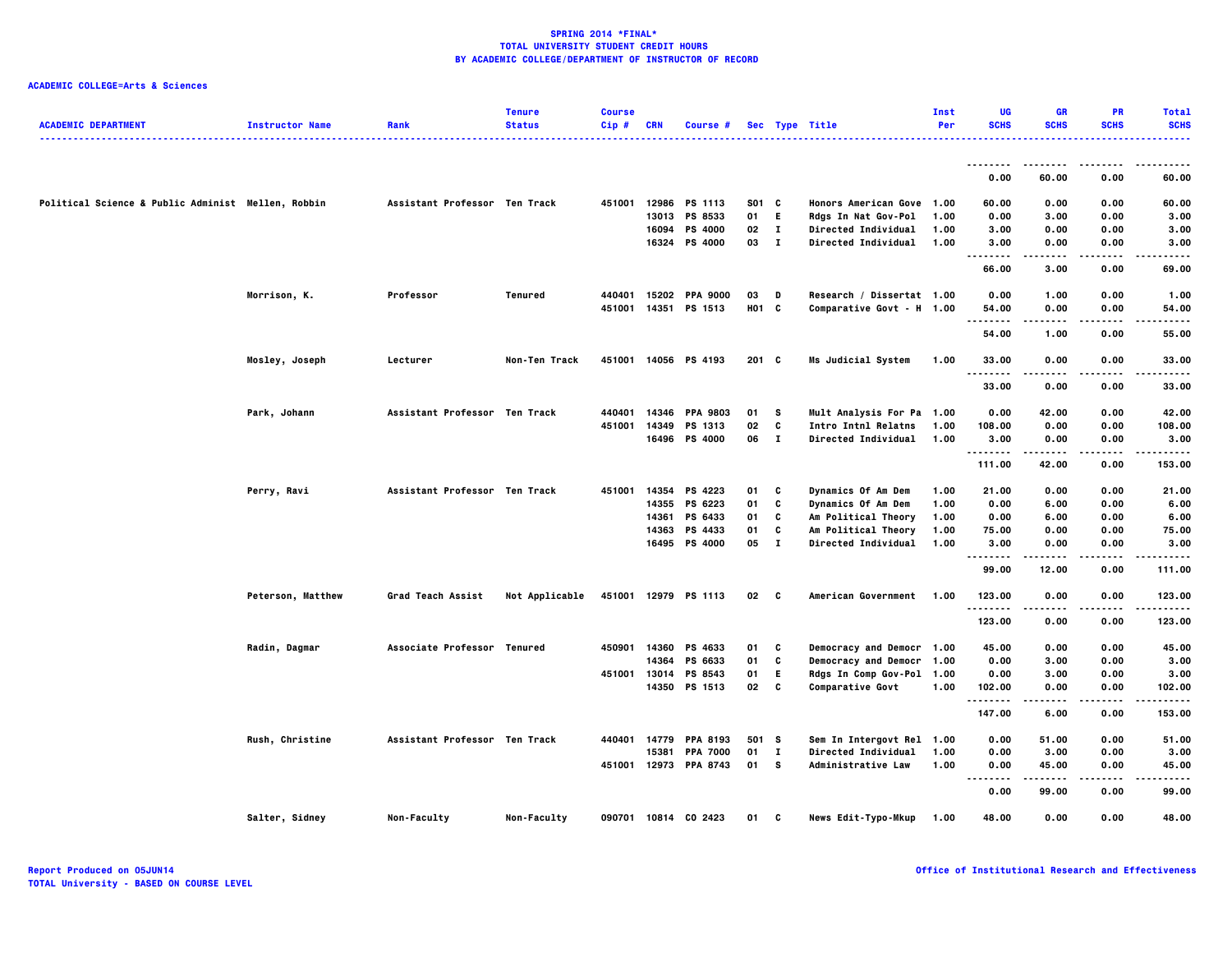| <b>ACADEMIC DEPARTMENT</b>                                                            | <b>Instructor Name</b> | Rank                          | <b>Tenure</b><br><b>Status</b> | <b>Course</b><br>Cip# | <b>CRN</b> | Course #        |       |              | Sec Type Title             | Inst<br>Per | UG<br><b>SCHS</b>              | <b>GR</b><br><b>SCHS</b> | PR<br><b>SCHS</b> | <b>Total</b><br><b>SCHS</b><br>$- - - - -$ |
|---------------------------------------------------------------------------------------|------------------------|-------------------------------|--------------------------------|-----------------------|------------|-----------------|-------|--------------|----------------------------|-------------|--------------------------------|--------------------------|-------------------|--------------------------------------------|
|                                                                                       |                        |                               |                                |                       |            |                 |       |              |                            |             | --------                       | ----                     | .                 | <u></u>                                    |
|                                                                                       |                        |                               |                                |                       |            |                 |       |              |                            |             | 48.00                          | 0.00                     | 0.00              | 48.00                                      |
| Political Science & Public Administ Shaffer, Stephen                                  |                        | Professor                     | <b>Tenured</b>                 | 451001                |            | 13004 PS 4464   | 01    | В            | <b>Political Analysis</b>  | 1.00        | 84.00                          | 0.00                     | 0.00              | 84.00                                      |
|                                                                                       |                        |                               |                                |                       | 14356      | PS 4283         | 01    | C            | <b>Public Opinion</b>      | 1.00        | 81.00                          | 0.00                     | 0.00              | 81.00                                      |
|                                                                                       |                        |                               |                                |                       | 14357      | PS 6283         | 01    | C            | Public Opinion             | 1.00        | 0.00                           | 3.00                     | 0.00              | 3.00                                       |
|                                                                                       |                        |                               |                                |                       | 15271      | PS 4000         | 01    | $\mathbf{I}$ | Directed Individual        | 1.00        | 3.00                           | 0.00                     | 0.00              | 3.00                                       |
|                                                                                       |                        |                               |                                |                       |            |                 |       |              |                            |             | $\sim$ $\sim$ $\sim$<br>168.00 | 3.00                     | 0.00              | 171.00                                     |
|                                                                                       | Shoup, Brian           | Assistant Professor Ten Track |                                | 240101                | 16364      | <b>HON 4003</b> | 04    | $\mathbf{I}$ | Oxbridge Tutorial          | 1.00        | 3.00                           | 0.00                     | 0.00              | 3.00                                       |
|                                                                                       |                        |                               |                                | 440401                | 12974      | <b>PPA 8803</b> | 01    | s            | Rsch Meth Pub Affair       | 1.00        | 0.00                           | 27.00                    | 0.00              | 27.00                                      |
|                                                                                       |                        |                               |                                | 451001                | 12988      | PS 1321         | 01    | Е.           | Mmsc International I 1.00  |             | 22.00                          | 0.00                     | 0.00              | 22.00                                      |
|                                                                                       |                        |                               |                                |                       | 12989      | PS 1341         | 01    | E.           | Mmsc Internship II         | 1.00        | 5.00                           | 0.00                     | 0.00              | 5.00                                       |
|                                                                                       |                        |                               |                                |                       | 12990      | PS 1361         | 01    | E.           | Mmsc Internship III        | 1.00        | 6.00                           | 0.00                     | 0.00              | 6.00                                       |
|                                                                                       |                        |                               |                                |                       | 12991      | PS 1381         | 01    | E.           | Mmsc Internship IV         | 1.00        | 4.00                           | 0.00                     | 0.00              | 4.00                                       |
|                                                                                       |                        |                               |                                |                       | 13016      | <b>PS 8803</b>  | 01    | s            | Rsch Meth Pub Affair       | 1.00        | 0.00                           | 3.00                     | 0.00              | 3.00                                       |
|                                                                                       |                        |                               |                                |                       | 16268      | <b>PS 8000</b>  | 07    | D            | Research / Thesis          | 1.00        | 0.00                           | 6.00                     | 0.00              | 6.00                                       |
|                                                                                       |                        |                               |                                |                       |            |                 |       |              |                            |             | $\sim$ $\sim$<br>40.00         | 36.00                    | 0.00              | 76.00                                      |
|                                                                                       | Stanisevski, Dragan    | Associate Professor Tenured   |                                | 440401                | 14345      | <b>PPA 9723</b> | 01    | - S          | Pub Bud Proc & Imp         | 1.00        | 0.00                           | 57.00                    | 0.00              | 57.00                                      |
|                                                                                       |                        |                               |                                |                       | 14669      | <b>PPA 8103</b> | 501 S |              | Seminar In Pub Admin       | 1.00        | 0.00                           | 9.00                     | 0.00              | 9.00                                       |
|                                                                                       |                        |                               |                                |                       | 15204      | <b>PPA 9000</b> | 05    | D            | Research / Dissertat 1.00  |             | 0.00                           | 1.00                     | 0.00              | 1.00                                       |
|                                                                                       |                        |                               |                                | 451001                | 16259      | <b>PS 8000</b>  | 01    | D            | Research / Thesis          | 1.00        | 0.00                           | 1.00                     | 0.00              | 1.00                                       |
|                                                                                       |                        |                               |                                |                       |            |                 |       |              |                            |             | $\ddotsc$<br>0.00              | 68.00                    | 0.00              | 68.00                                      |
|                                                                                       | Travis, Rickey         | Non-Faculty                   | <b>Tenured</b>                 | 451001                | 16474      | <b>PS 4000</b>  | 04    | $\mathbf{I}$ | Directed Individual        | 1.00        | 3.00                           | 0.00                     | 0.00              | 3.00                                       |
|                                                                                       |                        |                               |                                |                       |            | 16507 PS 4000   | 07 I  |              | <b>Directed Individual</b> | 1.00        | 3.00                           | 0.00                     | 0.00              | 3.00                                       |
|                                                                                       |                        |                               |                                |                       |            |                 |       |              |                            |             |                                | $\cdots$                 | .                 | .                                          |
|                                                                                       |                        |                               |                                |                       |            |                 |       |              |                            |             | 6.00                           | 0.00                     | 0.00              | 6.00                                       |
|                                                                                       | Waide, David           | Instructor                    | Non-Ten Track                  | 220101                | 14348      | PS 1192         | 01    | C            | <b>Introduction to Law</b> | 1.00        | 58.00                          | 0.00                     | 0.00              | 58.00                                      |
|                                                                                       |                        |                               |                                | 451001                | 12984      | PS 1113         | 07    | C            | American Government        | 1.00        | 441.00                         | 0.00                     | 0.00              | 441.00                                     |
|                                                                                       |                        |                               |                                |                       |            | 12997 PS 3073   | 01    | C            | Civil Liberties            | 1.00        | 144.00                         | 0.00                     | 0.00              | 144.00                                     |
|                                                                                       |                        |                               |                                |                       |            |                 |       |              |                            |             | --------<br>643.00             | .<br>0.00                | .<br>0.00         | .<br>643.00                                |
|                                                                                       | Zavattaro, Staci       | Assistant Professor Ten Track |                                | 440401                | 12968      | <b>PPA 8103</b> | 01    | s            | Seminar In Pub Admin       | 1.00        | 0.00                           | 15.00                    | 0.00              | 15.00                                      |
|                                                                                       |                        |                               |                                |                       | 12971      | <b>PPA 8713</b> | 01    | s            | <b>Pub Personnel Mgt</b>   | 1.00        | 0.00                           | 72.00                    | 0.00              | 72.00                                      |
|                                                                                       |                        |                               |                                |                       |            |                 |       |              |                            |             | $\ddotsc$<br>0.00              | 87.00                    | 0.00              | 87.00                                      |
| -----------------------------------<br><b>Political Science &amp; Public Administ</b> |                        |                               |                                |                       |            |                 |       |              |                            |             | ========<br>3530.00            | ========<br>603.00       | ========<br>0.00  | ==========<br>4133.00                      |
| -----------------------------------                                                   |                        |                               |                                |                       |            |                 |       |              |                            |             | ========                       | --------- -------        |                   | ==========                                 |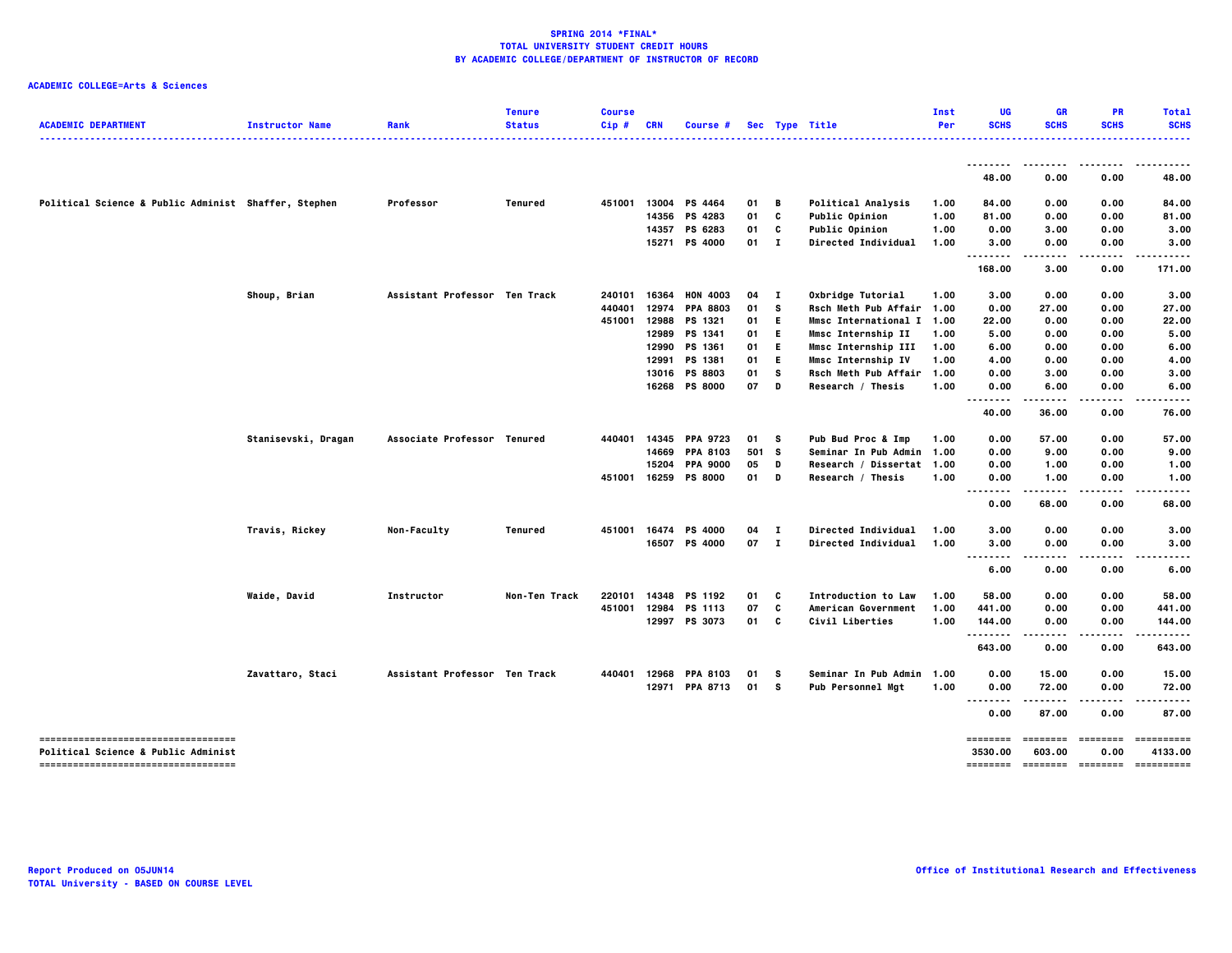| <b>ACADEMIC DEPARTMENT</b> | <b>Instructor Name</b> | Rank                        | <b>Tenure</b><br><b>Status</b> | <b>Course</b><br>Cip# | <b>CRN</b> | Course #              |            |              | Sec Type Title             | <b>Inst</b><br>Per | UG<br><b>SCHS</b>                 | <b>GR</b><br><b>SCHS</b> | <b>PR</b><br><b>SCHS</b> | <b>Total</b><br><b>SCHS</b>                                                                                               |
|----------------------------|------------------------|-----------------------------|--------------------------------|-----------------------|------------|-----------------------|------------|--------------|----------------------------|--------------------|-----------------------------------|--------------------------|--------------------------|---------------------------------------------------------------------------------------------------------------------------|
|                            |                        |                             |                                |                       |            |                       |            |              | .                          |                    | .                                 |                          |                          | $\frac{1}{2} \left( \frac{1}{2} \right) \left( \frac{1}{2} \right) \left( \frac{1}{2} \right) \left( \frac{1}{2} \right)$ |
| Psychology                 | Adams-Price, Carolyn   | Associate Professor Tenured |                                |                       |            | 420101 14218 PSY 8313 | 01         | C            | Dev Psychology             | 1.00               | 0.00                              | 18.00                    | 0.00                     | 18.00                                                                                                                     |
|                            |                        |                             |                                |                       | 15917      | <b>PSY 7000</b>       | 09         | $\mathbf{I}$ | Directed Individual        | 1.00               | 0.00                              | 3.00                     | 0.00                     | 3.00                                                                                                                      |
|                            |                        |                             |                                |                       | 16327      | <b>PSY 4000</b>       | 39         | $\mathbf{I}$ | <b>Directed Individual</b> | 1.00               | 3.00                              | 0.00                     | 0.00                     | 3.00                                                                                                                      |
|                            |                        |                             |                                |                       |            | 16399 PSY 4000        | 64         | $\mathbf{I}$ | Directed Individual        | 1.00               | 1.00<br>$\sim$ $\sim$ $\sim$<br>. | 0.00                     | 0.00                     | 1.00<br>----                                                                                                              |
|                            |                        |                             |                                |                       |            |                       |            |              |                            |                    | 4.00                              | 21.00                    | 0.00                     | 25.00                                                                                                                     |
|                            | Armstrong, Kevin       | Associate Professor Tenured |                                |                       |            | 420101 13153 PSY 4333 | 01         | C            | Intro Clinical Psych 1.00  |                    | 48.00                             | 0.00                     | 0.00                     | 48.00                                                                                                                     |
|                            |                        |                             |                                |                       |            | 13180 PSY 8533        | 01         | C            | Clinic Pract In Psy        | 1.00               | 0.00                              | 18.00                    | 0.00                     | 18.00                                                                                                                     |
|                            |                        |                             |                                |                       | 15720      | <b>PSY 8000</b>       | 02         | D            | Research / Thesis          | 1.00               | 0.00<br>.<br>$- - -$              | 3.00                     | 0.00                     | 3.00<br>$- - - -$                                                                                                         |
|                            |                        |                             |                                |                       |            |                       |            |              |                            |                    | 48.00                             | 21.00                    | 0.00                     | 69.00                                                                                                                     |
|                            | Armstrong, Rebecca     | Instructor                  | Non-Ten Track                  | 420101                |            | 13113 PSY 1013        | 04         | C            | Gen Psychology             | 1.00               | 510.00                            | 0.00                     | 0.00                     | 510.00                                                                                                                    |
|                            |                        |                             |                                |                       | 13115      | <b>PSY 1021</b>       | 01         | C            | Career in Psychology       | 1.00               | 118.00                            | 0.00                     | 0.00                     | 118.00                                                                                                                    |
|                            |                        |                             |                                |                       |            | 13144 PSY 3803        | 01         | C            | Int Dev Psychology         | 1.00               | 180.00                            | 0.00                     | 0.00                     | 180.00                                                                                                                    |
|                            |                        |                             |                                |                       |            | 13145 PSY 3803        | 02 C       |              | Int Dev Psychology         | 1.00               | 174.00<br>.                       | 0.00                     | 0.00                     | 174.00<br>.                                                                                                               |
|                            |                        |                             |                                |                       |            |                       |            |              |                            |                    | 982.00                            | 0.00                     | 0.00                     | 982.00                                                                                                                    |
|                            | Berman, Mitchell       | Professor                   | Ten Track                      | 420101                | 16333      | <b>PSY 4000</b>       | 40         | $\mathbf{I}$ | <b>Directed Individual</b> | 1.00               | 4.00                              | 0.00                     | 0.00                     | 4.00                                                                                                                      |
|                            |                        |                             |                                | 421601                | 13155      | PSY 4353              | 01         | C            | Psychology and the L 1.00  |                    | 39.00                             | 0.00                     | 0.00                     | 39.00                                                                                                                     |
|                            |                        |                             |                                |                       |            | 13167 PSY 6353        | 01         | C            | Psychology and the 1 1.00  |                    | 0.00                              | 6.00                     | 0.00                     | 6.00                                                                                                                      |
|                            |                        |                             |                                |                       |            |                       |            |              |                            |                    | .                                 |                          |                          | $\cdots$                                                                                                                  |
|                            |                        |                             |                                |                       |            |                       |            |              |                            |                    | 43.00                             | 6.00                     | 0.00                     | 49.00                                                                                                                     |
|                            | Bradshaw, Gary         | Professor                   | Tenured                        | 420101                | 13127      | <b>PSY 3314</b>       | 01         | B            | Experimental Psych         | 1.00               | 28.00                             | 0.00                     | 0.00                     | 28.00                                                                                                                     |
|                            |                        |                             |                                |                       | 13128      | PSY 3314              | 02         | В            | Experimental Psych         | 1.00               | 64.00                             | 0.00                     | 0.00                     | 64.00                                                                                                                     |
|                            |                        |                             |                                |                       | 13129      | <b>PSY 3314</b>       | 03         | B            | Experimental Psych         | 1.00               | 48.00                             | 0.00                     | 0.00                     | 48.00                                                                                                                     |
|                            |                        |                             |                                |                       | 13130      | PSY 3314              | 04         | B            | Experimental Psych         | 1.00               | 68.00                             | 0.00                     | 0.00                     | 68.00                                                                                                                     |
|                            |                        |                             |                                |                       |            | 14213 PSY 3343        | 02         | C            | Psych Of Learning          | 1.00               | 72.00                             | 0.00                     | 0.00                     | 72.00                                                                                                                     |
|                            |                        |                             |                                |                       | 15390      | <b>PSY 4000</b>       | 03         | $\mathbf{I}$ | <b>Directed Individual</b> | 1.00               | 5.00                              | 0.00                     | 0.00                     | 5.00                                                                                                                      |
|                            |                        |                             |                                |                       |            | 15716 PSY 7000        | 07         | $\mathbf{I}$ | <b>Directed Individual</b> | 1.00               | 0.00                              | 4.00                     | 0.00                     | 4.00                                                                                                                      |
|                            |                        |                             |                                |                       | 16325      | PSY 4000              | 38         | $\mathbf{I}$ | <b>Directed Individual</b> | 1.00               | 3.00                              | 0.00                     | 0.00                     | 3.00                                                                                                                      |
|                            |                        |                             |                                |                       | 16337      | <b>PSY 4000</b>       | 43         | $\mathbf{I}$ | <b>Directed Individual</b> | 1.00               | 2.00                              | 0.00                     | 0.00                     | 2.00                                                                                                                      |
|                            |                        |                             |                                |                       | 16376      | <b>PSY 4000</b>       | 47         | $\mathbf{I}$ | Directed Individual        | 1.00               | 1.00                              | 0.00                     | 0.00                     | 1.00                                                                                                                      |
|                            |                        |                             |                                |                       |            | 16488 PSY 8000        | 10         | D            | Research / Thesis          | 1.00               | 0.00<br>.                         | 6.00<br>.                | 0.00<br>$- - - -$        | 6.00<br>.                                                                                                                 |
|                            |                        |                             |                                |                       |            |                       |            |              |                            |                    | 291.00                            | 10.00                    | 0.00                     | 301.00                                                                                                                    |
|                            | Brown, Kimberly        | Grad Teach Assist           | Not Applicable                 |                       |            | 420101 13112 PSY 1013 | 03 C       |              | Gen Psychology             | 1.00               | 264.00<br>.                       | 0.00                     | 0.00<br>.                | 264.00<br>.                                                                                                               |
|                            |                        |                             |                                |                       |            |                       |            |              |                            |                    | 264.00                            | 0.00                     | 0.00                     | 264.00                                                                                                                    |
|                            | Carskadon, Thomas      | Professor                   | Tenured                        | 420101                |            | 13138 PSY 3623        | 01         | C            | Social Psychology          | 1.00               | 192.00                            | 0.00                     | 0.00                     | 192.00                                                                                                                    |
|                            |                        |                             |                                |                       | 13140      | <b>PSY 3623</b>       | <b>HO1</b> | C            | Social Psychology-Ho       | 1.00               | 42.00                             | 0.00                     | 0.00                     | 42.00                                                                                                                     |
|                            |                        |                             |                                |                       |            | 13148 PSY 4203        | 02 C       |              | Theories Of Pers           | 1.00               | 69.00<br>.                        | 0.00                     | 0.00                     | 69.00<br>.                                                                                                                |
|                            |                        |                             |                                |                       |            |                       |            |              |                            |                    | 303.00                            | 0.00                     | 0.00                     | 303.00                                                                                                                    |
|                            | Doane, Stephanie       | Professor                   | Tenured                        | 420301 13141          |            | <b>PSY 3713</b>       | 01         | C            | Cognitive Psychology 1.00  |                    | 126.00                            | 0.00                     | 0.00                     | 126.00                                                                                                                    |
|                            |                        |                             |                                |                       | 14216      | <b>PSY 4753</b>       | 01         | C            | Applied Cognitive Ps 1.00  |                    | 33.00                             | 0.00                     | 0.00                     | 33.00                                                                                                                     |
|                            |                        |                             |                                |                       |            | 14217 PSY 6753        | 01         | c            | Applied Cognitive Ps 1.00  |                    | 0.00                              | 12.00                    | 0.00                     | 12.00                                                                                                                     |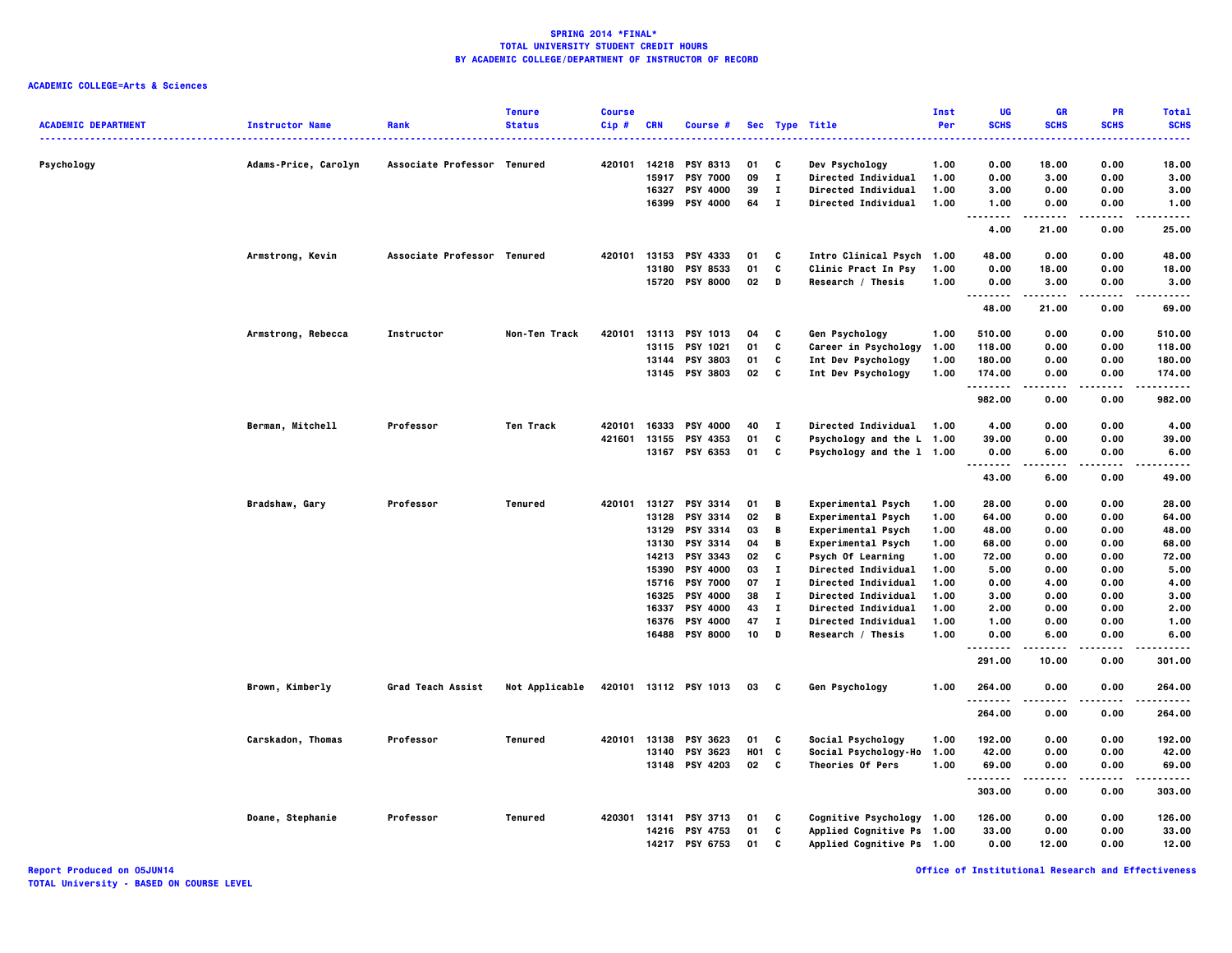| <b>ACADEMIC DEPARTMENT</b> | <b>Instructor Name</b> | Rank                              | <b>Tenure</b><br><b>Status</b> | <b>Course</b><br>Cip# | <b>CRN</b> | Course #              |        |              | Sec Type Title             | <b>Inst</b><br>Per | UG<br><b>SCHS</b>                     | <b>GR</b><br><b>SCHS</b> | <b>PR</b><br><b>SCHS</b> | <b>Total</b><br><b>SCHS</b> |
|----------------------------|------------------------|-----------------------------------|--------------------------------|-----------------------|------------|-----------------------|--------|--------------|----------------------------|--------------------|---------------------------------------|--------------------------|--------------------------|-----------------------------|
| Psychology                 | Doane, Stephanie       | Professor                         | Tenured                        |                       |            | 420301 15729 PSY 9000 | $02$ D |              | Research / Dissertat 1.00  |                    | 0.00                                  | 8.00                     | 0.00                     | 8.00                        |
|                            |                        |                                   |                                |                       |            |                       |        |              |                            |                    | .<br>159.00                           | 20.00                    | 0.00                     | 179.00                      |
|                            | Drumheller, Philip     | Instructor                        | Non-Ten Track                  | 420101                |            | 13116 PSY 3073        | 01     | C            | Psy Interper Relat         | 1.00               | 102.00                                | 0.00                     | 0.00                     | 102.00                      |
|                            |                        |                                   |                                |                       | 13117      | <b>PSY 3073</b>       | 02     | C            | Psy Interper Relat         | 1.00               | 105.00                                | 0.00                     | 0.00                     | 105.00                      |
|                            |                        |                                   |                                |                       | 15467      | <b>PSY 4000</b>       | 05     | $\mathbf{I}$ | <b>Directed Individual</b> | 1.00               | 3.00                                  | 0.00                     | 0.00                     | 3.00                        |
|                            |                        |                                   |                                | 429999                | 13150      | <b>PSY 4223</b>       | 01     | C            | <b>Drug Use And Abuse</b>  | 1.00               | 87.00                                 | 0.00                     | 0.00                     | 87.00                       |
|                            |                        |                                   |                                |                       | 13151      | PSY 4223              | 02     | C            | Drug Use And Abuse         | 1.00               | 120.00                                | 0.00                     | 0.00                     | 120.00                      |
|                            |                        |                                   |                                |                       |            | 13166 PSY 6223        | 02     | C            | Drug Use And Abuse         | 1.00               | 0.00<br>.                             | 9.00<br>.                | 0.00<br>----             | 9.00<br>.                   |
|                            |                        |                                   |                                |                       |            |                       |        |              |                            |                    | 417.00                                | 9.00                     | 0.00                     | 426.00                      |
|                            | Eakin, Deborah         | Associate Professor Tenured       |                                | 420101                |            | 15468 PSY 7000        | 03     | $\mathbf{I}$ | <b>Directed Individual</b> | 1.00               | 0.00                                  | 3.00                     | 0.00                     | 3.00                        |
|                            |                        |                                   |                                |                       | 15471      | <b>PSY 7000</b>       | 06     | $\mathbf{I}$ | Directed Individual        | 1.00               | 0.00                                  | 3.00                     | 0.00                     | 3.00                        |
|                            |                        |                                   |                                |                       | 15518      | <b>PSY 4000</b>       | 06     | $\mathbf{I}$ | <b>Directed Individual</b> | 1.00               | 3.00                                  | 0.00                     | 0.00                     | 3.00                        |
|                            |                        |                                   |                                |                       | 15519      | <b>PSY 4000</b>       | 07     | $\mathbf{I}$ | <b>Directed Individual</b> | 1.00               | 3.00                                  | 0.00                     | 0.00                     | 3.00                        |
|                            |                        |                                   |                                |                       | 15569      | <b>PSY 4000</b>       | 08     | п            | <b>Directed Individual</b> | 1.00               | 3.00                                  | 0.00                     | 0.00                     | 3.00                        |
|                            |                        |                                   |                                |                       | 15644      | <b>PSY 4000</b>       | 11     | п            | <b>Directed Individual</b> | 1.00               | 3.00                                  | 0.00                     | 0.00                     | 3.00                        |
|                            |                        |                                   |                                |                       | 15721      | <b>PSY 8000</b>       | 03     | D            | Research / Thesis          | 1.00               | 0.00                                  | 5.00                     | 0.00                     | 5.00                        |
|                            |                        |                                   |                                |                       | 15838      | <b>PSY 4000</b>       | 25     | $\mathbf{I}$ | Directed Individual        | 1.00               | 3.00                                  | 0.00                     | 0.00                     | 3.00                        |
|                            |                        |                                   |                                |                       | 15912      | <b>PSY 4000</b>       | 27     | $\mathbf{I}$ | <b>Directed Individual</b> | 1.00               | 3.00                                  | 0.00                     | 0.00                     | 3.00                        |
|                            |                        |                                   |                                |                       |            | 15913 PSY 4000        | 28     | $\mathbf{I}$ | <b>Directed Individual</b> | 1.00               | 3.00                                  | 0.00                     | 0.00                     | 3.00                        |
|                            |                        |                                   |                                |                       |            | 16012 PSY 4000        | 30     | $\mathbf{I}$ | <b>Directed Individual</b> | 1.00               | 4.00                                  | 0.00                     | 0.00                     | 4.00                        |
|                            |                        |                                   |                                |                       | 16456      | <b>PSY 4000</b>       | 65     | $\mathbf{I}$ | <b>Directed Individual</b> | 1.00               | 3.00                                  | 0.00                     | 0.00                     | 3.00                        |
|                            |                        |                                   |                                |                       | 16473      | <b>PSY 4000</b>       | 66     | $\mathbf{I}$ | <b>Directed Individual</b> | 1.00               | 3.00                                  | 0.00                     | 0.00                     | 3.00                        |
|                            |                        |                                   |                                | 420301                |            | 15730 PSY 9000        | 03     | D            | Research / Dissertat 1.00  |                    | 0.00<br>.                             | 16.00<br>.               | 0.00<br>.                | 16.00<br>.                  |
|                            |                        |                                   |                                |                       |            |                       |        |              |                            |                    | 31.00                                 | 27.00                    | 0.00                     | 58.00                       |
|                            | Garrison, Teena        | Research Assist Pro Non-Ten Track |                                | 420101                | 13160      | <b>PSY 4523</b>       | 01     | C            | Industrial Psy             | 1.00               | 33.00                                 | 0.00                     | 0.00                     | 33.00                       |
|                            |                        |                                   |                                |                       |            | 13172 PSY 6523        | 01     | C            | <b>Industrial Psy</b>      | 1.00               | 0.00                                  | 6.00                     | 0.00                     | 6.00                        |
|                            |                        |                                   |                                |                       |            | 15315 PSY 4000        | 02     | $\mathbf{I}$ | Directed Individual        | 1.00               | 3.00                                  | 0.00                     | 0.00                     | 3.00                        |
|                            |                        |                                   |                                |                       |            | 16195 PSY 4000        | 35     | $\mathbf{I}$ | <b>Directed Individual</b> | 1.00               | 3.00                                  | 0.00                     | 0.00                     | 3.00                        |
|                            |                        |                                   |                                |                       |            | 16196 PSY 4000        | 36     | $\mathbf{I}$ | Directed Individual        | 1.00               | 3.00<br>$\cdots$<br>                  | 0.00<br>----             | 0.00                     | 3.00<br>----                |
|                            |                        |                                   |                                |                       |            |                       |        |              |                            |                    | 42.00                                 | 6.00                     | 0.00                     | 48.00                       |
|                            | Gier, Vicki            | Associate Professor Tenured       |                                | 420101                | 13570      | <b>PSY 3073</b>       | 201 C  |              | Psy Interper Relat         | 1.00               | 54.00                                 | 0.00                     | 0.00                     | 54.00                       |
|                            |                        |                                   |                                |                       | 13571      | PSY 3213              | 201 C  |              | Psych Of Ab Behavior       | 1.00               | 75.00                                 | 0.00                     | 0.00                     | 75.00                       |
|                            |                        |                                   |                                |                       |            | 13574 PSY 4203        | 201 C  |              | Theories Of Pers           | 1.00               | 24.00<br>                             | 0.00                     | 0.00                     | 24.00                       |
|                            |                        |                                   |                                |                       |            |                       |        |              |                            |                    | 153.00                                | 0.00                     | 0.00                     | 153.00                      |
|                            | Giesen, James          | <b>Research Professor</b>         | Non-Ten Track                  |                       |            | 429999 13183 PSY 8803 | 01     | C            | Adv Quant $I/0$ & Gen      | 1.00               | 0.00                                  | 30.00                    | 0.00                     | 30.00                       |
|                            |                        |                                   |                                |                       |            |                       |        |              |                            |                    | $\sim$ $\sim$ $\sim$<br>-----<br>0.00 | .<br>30.00               | 0.00                     | .<br>30.00                  |
|                            | Gresham, Courtney      | Non-Faculty                       | Non-Faculty                    |                       |            | 420101 13850 PSY 3213 | 501 C  |              | Psych Of Ab Behavior 1.00  |                    | 114.00                                | 0.00                     | 0.00                     | 114.00                      |
|                            |                        |                                   |                                |                       | 13851      | <b>PSY 3343</b>       | 501 C  |              | Psych Of Learning          | 1.00               | 84.00<br>.                            | 0.00                     | 0.00                     | 84.00                       |
|                            |                        |                                   |                                |                       |            |                       |        |              |                            |                    | 198.00                                | 0.00                     | 0.00                     | 198.00                      |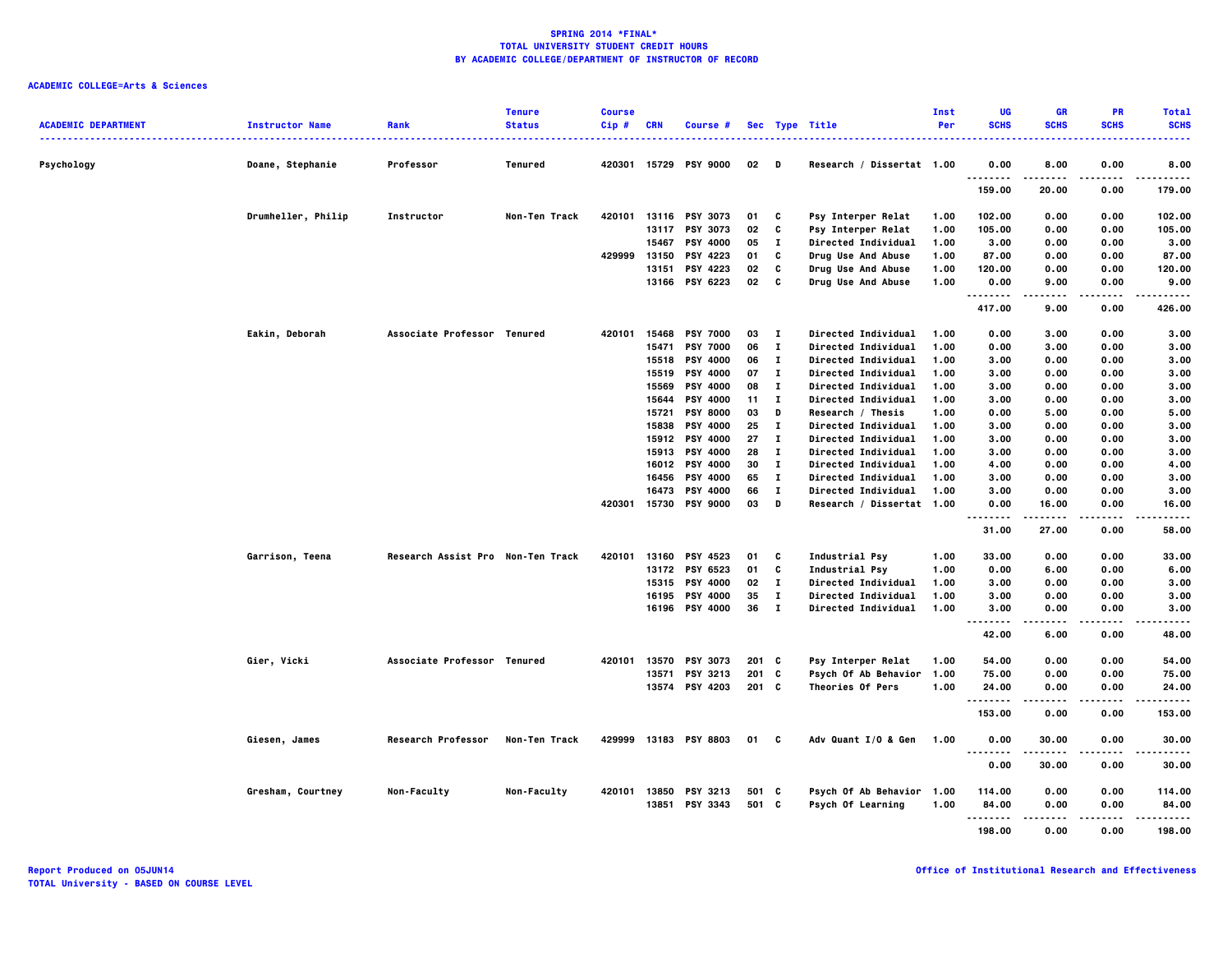**ACADEMIC COLLEGE=Arts & Sciences**

| <b>ACADEMIC DEPARTMENT</b> | <b>Instructor Name</b> | Rank                          | <b>Tenure</b><br><b>Status</b> | <b>Course</b><br>Cip# | <b>CRN</b> | Course #                          |          |                    | Sec Type Title                             | Inst<br>Per  | UG<br><b>SCHS</b> | <b>GR</b><br><b>SCHS</b> | PR<br><b>SCHS</b> | <b>Total</b><br><b>SCHS</b>                                                                                               |
|----------------------------|------------------------|-------------------------------|--------------------------------|-----------------------|------------|-----------------------------------|----------|--------------------|--------------------------------------------|--------------|-------------------|--------------------------|-------------------|---------------------------------------------------------------------------------------------------------------------------|
|                            |                        |                               |                                |                       |            |                                   |          |                    | ----------------                           |              |                   |                          |                   | $\frac{1}{2} \left( \frac{1}{2} \right) \left( \frac{1}{2} \right) \left( \frac{1}{2} \right) \left( \frac{1}{2} \right)$ |
| Psychology                 | Hatcher, Sheridan      | Lecturer                      | Non-Ten Track                  | 420101                |            | 13123 PSY 3203                    | 01       | c                  | Gender Differences                         | 1.00         | 132.00            | 0.00                     | 0.00              | 132.00                                                                                                                    |
|                            |                        |                               |                                |                       | 13134      | PSY 3363                          | 02       | c                  | <b>Behav Modification</b>                  | 1.00         | 120.00            | 0.00                     | 0.00              | 120.00                                                                                                                    |
|                            |                        |                               |                                |                       |            | 13158 PSY 4403                    | 03       | C                  | Biological Psycholog 1.00                  |              | 87.00             | 0.00                     | 0.00<br>.         | 87.00                                                                                                                     |
|                            |                        |                               |                                |                       |            |                                   |          |                    |                                            |              | .<br>339.00       | .<br>0.00                | 0.00              | .<br>339.00                                                                                                               |
|                            | Hood, Kristina         | Assistant Professor Ten Track |                                | 059999                |            | 14434 AAS 4990                    | 02       | C                  | Special Topic in Af. 1.00                  |              | 27.00             | 0.00                     | 0.00              | 27.00                                                                                                                     |
|                            |                        |                               |                                | 240101                | 15900      | <b>HON 4000</b>                   | 08       | $\mathbf T$        | Directed Individual                        | 1.00         | 3.00              | 0.00                     | 0.00              | 3.00                                                                                                                      |
|                            |                        |                               |                                |                       | 16175      | <b>HON 4000</b>                   | 11       | $\bf{I}$           | Directed Individual                        | 1.00         | 3.00              | 0.00                     | 0.00              | 3.00                                                                                                                      |
|                            |                        |                               |                                | 420101                | 13179      | <b>PSY 8513</b>                   | 01       | C                  | <b>Psychological Res</b>                   | 1.00         | 0.00              | 45.00                    | 0.00              | 45.00                                                                                                                     |
|                            |                        |                               |                                |                       | 15746      | <b>PSY 7000</b>                   | 08       | л.                 | Directed Individual                        | 1.00         | 0.00              | 3.00                     | 0.00              | 3.00                                                                                                                      |
|                            |                        |                               |                                |                       | 15747      | <b>PSY 4000</b>                   | 18       | $\mathbf{I}$       | Directed Individual                        | 1.00         | 3.00              | 0.00                     | 0.00              | 3.00                                                                                                                      |
|                            |                        |                               |                                |                       |            | 15918 PSY 4000                    | 29       | $\mathbf{I}$       | Directed Individual                        | 1.00         | 3.00              | 0.00                     | 0.00              | 3.00                                                                                                                      |
|                            |                        |                               |                                |                       | 16271      | <b>PSY 7000</b>                   | 11       | л.                 | Directed Individual                        | 1.00         | 0.00              | 3.00                     | 0.00              | 3.00                                                                                                                      |
|                            |                        |                               |                                |                       | 16338      | <b>PSY 7000</b>                   | 12       | $\mathbf{I}$       | Directed Individual                        | 1.00         | 0.00              | 3.00                     | 0.00              | 3.00                                                                                                                      |
|                            |                        |                               |                                | 421601                | 13161      | <b>PSY 4624</b>                   | 01       | L                  | Adv Soc Psych Lab                          | 1.00         | 56.00             | 0.00                     | 0.00              | 56.00                                                                                                                     |
|                            |                        |                               |                                | 429999                | 14664      | <b>PSY 4990</b>                   | 01       | C                  | Special Topic In PSY 1.00                  |              | 30.00<br>.        | 0.00<br>.                | 0.00<br>.         | 30.00<br>.                                                                                                                |
|                            |                        |                               |                                |                       |            |                                   |          |                    |                                            |              | 125.00            | 54.00                    | 0.00              | 179.00                                                                                                                    |
|                            | Hubbard, Marlena       | Lecturer                      | Non-Ten Track                  | 420101                | 13164      | PSY 4983                          | 01       | c                  | Psychology Of Aging                        | 1.00         | 120.00            | 0.00                     | 0.00              | 120.00                                                                                                                    |
|                            |                        |                               |                                |                       |            | 14214 PSY 4733                    | 01       | C                  | Memory                                     | 1.00         | 54.00             | 0.00                     | 0.00              | 54.00                                                                                                                     |
|                            |                        |                               |                                | 429999                |            | 13152 PSY 4223                    | 03       | C                  | Drug Use And Abuse                         | 1.00         | 135.00            | 0.00                     | 0.00              | 135.00                                                                                                                    |
|                            |                        |                               |                                |                       |            |                                   |          |                    |                                            |              | <u>.</u>          | $\cdots$                 | .                 | .                                                                                                                         |
|                            |                        |                               |                                |                       |            |                                   |          |                    |                                            |              | 309.00            | 0.00                     | 0.00              | 309.00                                                                                                                    |
|                            | Jones, Alexis          | Grad Teach Assist             | Not Applicable                 |                       |            | 420101 13110 PSY 1013             | 01       | C                  | Gen Psychology                             | 1.00         | 300.00<br>.       | 0.00                     | 0.00              | 300.00<br>.                                                                                                               |
|                            |                        |                               |                                |                       |            |                                   |          |                    |                                            |              | 300.00            | 0.00                     | 0.00              | 300.00                                                                                                                    |
|                            | Jones, Lauren          | Grad Teach Assist             | Not Applicable                 |                       |            | 420101 13111 PSY 1013             | 02       | C                  | Gen Psychology                             | 1.00         | 285.00<br>.       | 0.00                     | 0.00              | 285.00                                                                                                                    |
|                            |                        |                               |                                |                       |            |                                   |          |                    |                                            |              | 285.00            | 0.00                     | 0.00              | 285.00                                                                                                                    |
|                            | Keeley, Jared          | Assistant Professor Ten Track |                                | 240101                | 15899      | <b>HON 4000</b>                   | 07       | $\mathbf{I}$       | Directed Individual                        | 1.00         | 3.00              | 0.00                     | 0.00              | 3.00                                                                                                                      |
|                            |                        |                               |                                |                       | 16359      | <b>HON 4000</b>                   | 19       | T                  | Directed Individual                        | 1.00         | 3.00              | 0.00                     | 0.00              | 3.00                                                                                                                      |
|                            |                        |                               |                                | 410101                | 13118      | <b>PSY 3104</b>                   | 01       | C                  | Introductory Psychol 1.00                  |              | 284.00            | 0.00                     | 0.00              | 284.00                                                                                                                    |
|                            |                        |                               |                                |                       | 13119      | <b>PSY 3104</b>                   | 02       | К                  | Introductory Psychol 1.00                  |              | 0.00              | 0.00                     | 0.00              | 0.00                                                                                                                      |
|                            |                        |                               |                                |                       | 13120      | <b>PSY 3104</b>                   | 03       | К                  | Introductory Psychol 1.00                  |              | 0.00              | 0.00                     | 0.00              | 0.00                                                                                                                      |
|                            |                        |                               |                                |                       |            | 13121 PSY 3104                    | 04       | К                  | Introductory Psychol 1.00                  |              | 0.00              | 0.00                     | 0.00              | 0.00                                                                                                                      |
|                            |                        |                               |                                |                       |            | 13122 PSY 3104                    | 05       | К                  | Introductory Psychol 1.00                  |              | 0.00              | 0.00                     | 0.00              | 0.00                                                                                                                      |
|                            |                        |                               |                                | 420101                | 15647      | <b>PSY 4000</b>                   | 13       | $\mathbf T$        | <b>Directed Individual</b>                 | 1.00         | 3.00              | 0.00                     | 0.00              | 3.00                                                                                                                      |
|                            |                        |                               |                                |                       | 15717      | <b>PSY 4000</b>                   | 15       | п                  | Directed Individual                        | 1.00         | 3.00              | 0.00                     | 0.00              | 3.00                                                                                                                      |
|                            |                        |                               |                                |                       | 15723      | <b>PSY 8000</b>                   | 05       | D                  | Research / Thesis                          | 1.00         | 0.00              | 6.00                     | 0.00              | 6.00                                                                                                                      |
|                            |                        |                               |                                |                       | 15736      | PSY 4000                          | 17       | $\mathbf{I}$       | Directed Individual                        | 1.00         | 3.00              | 0.00                     | 0.00              | 3.00                                                                                                                      |
|                            |                        |                               |                                |                       | 15748      | <b>PSY 4000</b>                   | 19       | $\mathbf{I}$       | Directed Individual                        | 1.00         | 3.00              | 0.00                     | 0.00              | 3.00                                                                                                                      |
|                            |                        |                               |                                |                       | 15749      | <b>PSY 4000</b>                   | 20       | $\mathbf{I}$       | Directed Individual                        | 1.00         | 3.00              | 0.00                     | 0.00              | 3.00                                                                                                                      |
|                            |                        |                               |                                |                       | 15760      | <b>PSY 4000</b><br>15842 PSY 4000 | 23<br>26 | л.<br>$\mathbf{I}$ | Directed Individual<br>Directed Individual | 1.00<br>1.00 | 3.00              | 0.00<br>0.00             | 0.00<br>0.00      | 3.00<br>3.00                                                                                                              |
|                            |                        |                               |                                |                       |            |                                   |          |                    |                                            |              | 3.00<br>.         |                          |                   |                                                                                                                           |
|                            |                        |                               |                                |                       |            |                                   |          |                    |                                            |              | 311.00            | 6.00                     | 0.00              | 317.00                                                                                                                    |
|                            | Klein, Stephen         | Professor                     | Tenured                        |                       |            | 420101 13131 PSY 3343             | 01       | C                  | Psych Of Learning                          | 1.00         | 117.00            | 0.00                     | 0.00              | 117.00                                                                                                                    |

**Report Produced on 05JUN14 Office of Institutional Research and Effectiveness**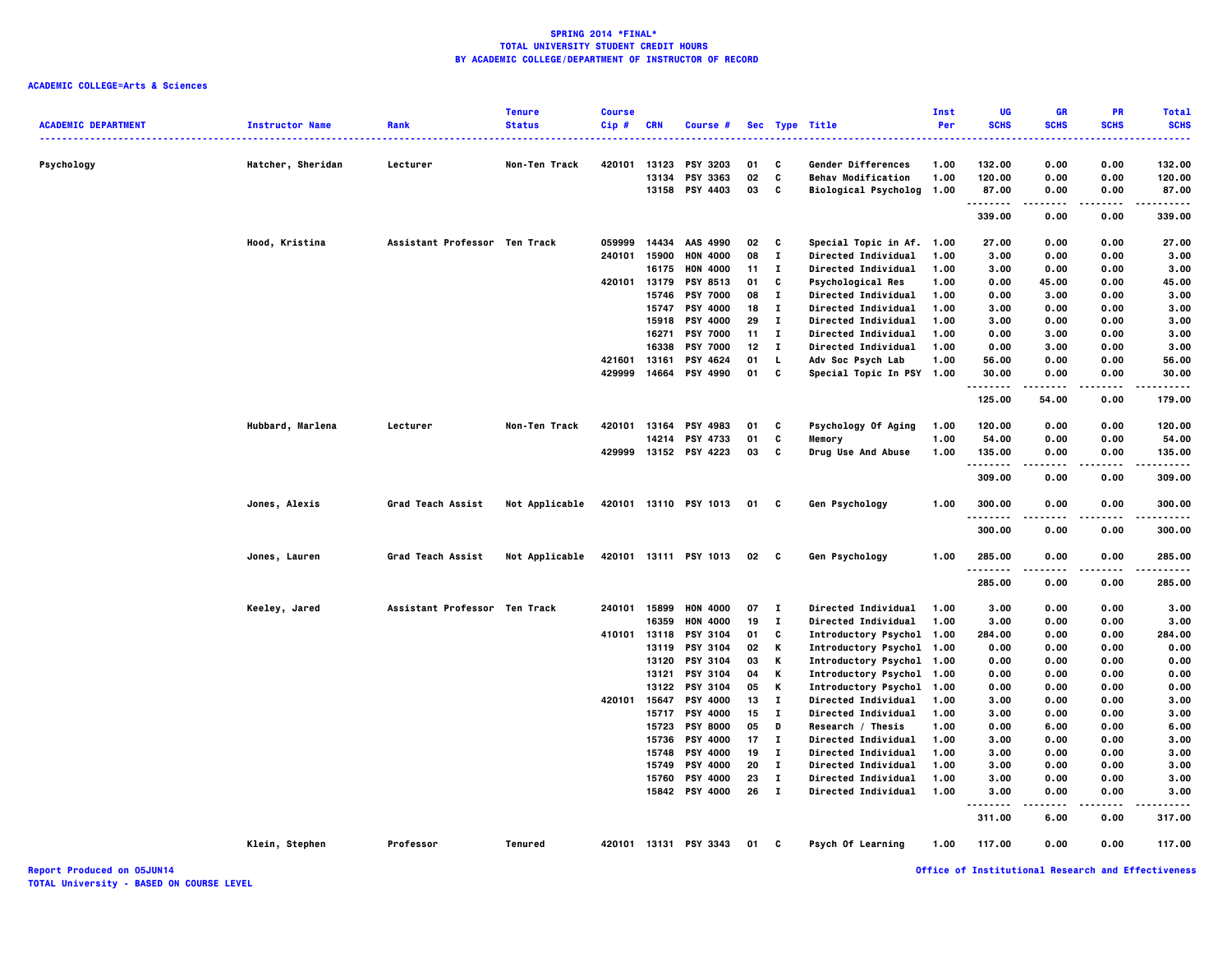| <b>ACADEMIC DEPARTMENT</b>           | <b>Instructor Name</b> | Rank                          | <b>Tenure</b><br><b>Status</b> | <b>Course</b><br>$Cip$ # | <b>CRN</b> | Course #              |          |                              | Sec Type Title             | Inst<br>Per | UG<br><b>SCHS</b>                         | <b>GR</b><br><b>SCHS</b> | <b>PR</b><br><b>SCHS</b> | <b>Total</b><br><b>SCHS</b> |
|--------------------------------------|------------------------|-------------------------------|--------------------------------|--------------------------|------------|-----------------------|----------|------------------------------|----------------------------|-------------|-------------------------------------------|--------------------------|--------------------------|-----------------------------|
| ------------------------------------ |                        |                               |                                |                          |            |                       |          |                              |                            |             |                                           |                          |                          | -----                       |
| Psychology                           | Klein, Stephen         | Professor                     | <b>Tenured</b>                 | 420101                   |            | 13156 PSY 4403        | 01       | C                            | Biological Psycholog 1.00  |             | 54.00                                     | 0.00                     | 0.00                     | 54.00                       |
|                                      |                        |                               |                                |                          |            | 13157 PSY 4403        | 02 C     |                              | Biological Psycholog 1.00  |             | 72.00                                     | 0.00                     | 0.00                     | 72.00                       |
|                                      |                        |                               |                                |                          |            |                       |          |                              |                            |             | .<br>243.00                               | .<br>0.00                | .<br>0.00                | .<br>243.00                 |
|                                      | Marlow, Alisha         | Lecturer                      | Non-Ten Track                  | 420101                   |            | 14124 PSY 8383        | $201$ C  |                              | <b>Behavior Therapy</b>    | 1.00        | 0.00                                      | 15.00                    | 0.00                     | 15.00                       |
|                                      |                        |                               |                                |                          |            |                       |          |                              |                            |             | .<br>.<br>0.00                            | 15.00                    | 0.00                     | .<br>15.00                  |
|                                      | McKinney, Clifford     | Assistant Professor Ten Track |                                | 420101                   |            | 13154 PSY 4343        | 01       | C                            | Clinical Child Psych 1.00  |             | 84.00                                     | 0.00                     | 0.00                     | 84.00                       |
|                                      |                        |                               |                                |                          |            | 13178 PSY 8464        | 01       | E.                           | Prof Practicum             | 1.00        | 0.00                                      | 12.00                    | 0.00                     | 12.00                       |
|                                      |                        |                               |                                |                          |            | 15724 PSY 8000        | 06       | D                            | Research / Thesis          | 1.00        | 0.00                                      | 9.00                     | 0.00                     | 9.00                        |
|                                      |                        |                               |                                |                          | 16367      | PSY 8141              | 01       | н                            | Scientist-Pract Appl 1.00  |             | 0.00                                      |                          | 0.00                     | 3.00                        |
|                                      |                        |                               |                                |                          |            |                       |          |                              |                            |             |                                           | 3.00                     |                          |                             |
|                                      |                        |                               |                                |                          |            | 16503 PSY 4000        | 67       | $\mathbf{I}$                 | <b>Directed Individual</b> | 1.00        | 2.00<br>-----<br>$\sim$ $\sim$ $\sim$     | 0.00<br>. <b>.</b>       | 0.00<br>$- - - -$        | 2.00<br>.                   |
|                                      |                        |                               |                                |                          |            |                       |          |                              |                            |             | 86.00                                     | 24.00                    | 0.00                     | 110.00                      |
|                                      | McMillen, David        | Research Professor            | Non-Ten Track                  | 420101                   |            | 16377 PSY 4000        | 48       | $\mathbf{I}$                 | Directed Individual        | 1.00        | 1.00                                      | 0.00                     | 0.00                     | 1.00                        |
|                                      |                        |                               |                                |                          | 16378      | <b>PSY 4000</b>       | 49       | $\mathbf{I}$                 | Directed Individual        | 1.00        | 2.00                                      | 0.00                     | 0.00                     | 2.00                        |
|                                      |                        |                               |                                |                          | 16379      | <b>PSY 4000</b>       | 50       | $\bf{I}$                     | Directed Individual        | 1.00        | 1.00                                      | 0.00                     | 0.00                     | 1.00                        |
|                                      |                        |                               |                                |                          | 16380      | <b>PSY 4000</b>       | 51       | $\mathbf{I}$                 | Directed Individual        | 1.00        | 2.00                                      | 0.00                     | 0.00                     | 2.00                        |
|                                      |                        |                               |                                |                          | 16381      | <b>PSY 4000</b>       | 52       | $\mathbf{I}$                 | <b>Directed Individual</b> | 1.00        | 3.00                                      | 0.00                     | 0.00                     | 3.00                        |
|                                      |                        |                               |                                |                          |            | 16382 PSY 4000        | 53       | $\bf{I}$                     | Directed Individual        | 1.00        | 1.00                                      | 0.00                     | 0.00                     | 1.00                        |
|                                      |                        |                               |                                |                          | 16383      | <b>PSY 4000</b>       | 54       | $\mathbf{I}$                 | Directed Individual        | 1.00        | 1.00                                      | 0.00                     | 0.00                     | 1.00                        |
|                                      |                        |                               |                                |                          | 16384      | <b>PSY 4000</b>       | 55       | $\mathbf{I}$                 | <b>Directed Individual</b> | 1.00        | 1.00                                      | 0.00                     | 0.00                     | 1.00                        |
|                                      |                        |                               |                                |                          |            | 16387 PSY 4000        | 57       | $\mathbf{I}$                 | Directed Individual        | 1.00        | 2.00                                      | 0.00                     | 0.00                     | 2.00                        |
|                                      |                        |                               |                                |                          |            | 16389 PSY 4000        | 59       | $\mathbf{I}$                 | <b>Directed Individual</b> | 1.00        | 1.00                                      | 0.00                     | 0.00                     | 1.00                        |
|                                      |                        |                               |                                |                          | 16390      | <b>PSY 4000</b>       | 60       | $\mathbf{I}$                 | <b>Directed Individual</b> | 1.00        | 1.00                                      | 0.00                     | 0.00                     | 1.00                        |
|                                      |                        |                               |                                |                          |            | <b>PSY 4000</b>       |          | $\bf{I}$                     |                            | 1.00        |                                           |                          |                          |                             |
|                                      |                        |                               |                                |                          | 16391      |                       | 61       |                              | <b>Directed Individual</b> |             | 1.00                                      | 0.00                     | 0.00                     | 1.00                        |
|                                      |                        |                               |                                |                          |            | 16392 PSY 4000        | 62<br>63 | $\mathbf{I}$<br>$\mathbf{I}$ | <b>Directed Individual</b> | 1.00        | 2.00                                      | 0.00                     | 0.00                     | 2.00                        |
|                                      |                        |                               |                                |                          |            | 16394 PSY 4000        |          |                              | <b>Directed Individual</b> | 1.00        | 3.00<br>$\ddotsc$<br>$\sim$ $\sim$ $\sim$ | 0.00<br>----             | 0.00<br>.                | 3.00<br>$- - - -$           |
|                                      |                        |                               |                                |                          |            |                       |          |                              |                            |             | 22.00                                     | 0.00                     | 0.00                     | 22.00                       |
|                                      | McMillen, Robert       | Associate Professor Tenured   |                                |                          |            | 420101 13137 PSY 3503 | 01       | C                            | <b>Health Psychology</b>   | 1.00        | 198.00<br>.                               | 0.00                     | 0.00                     | 198.00<br>.                 |
|                                      |                        |                               |                                |                          |            |                       |          |                              |                            |             | 198.00                                    | 0.00                     | 0.00                     | 198.00                      |
|                                      | Moss, Robert           | Assistant Professor Ten Track |                                | 420101                   |            | 14219 PSY 8723        | 01       | C                            | Cognitive Skills Mod 1.00  |             | 0.00                                      | 12.00                    | 0.00                     | 12.00                       |
|                                      |                        |                               |                                |                          |            | 15715 PSY 4000        | 14       | $\mathbf{I}$                 | Directed Individual        | 1.00        | 3.00                                      | 0.00                     | 0.00                     | 3.00                        |
|                                      |                        |                               |                                |                          |            | 16018 PSY 4000        | 31       | $\mathbf{I}$                 | Directed Individual        | 1.00        | 3.00                                      | 0.00                     | 0.00                     | 3.00                        |
|                                      |                        |                               |                                |                          |            | 16352 PSY 4000        | 44       | $\mathbf I$                  | Directed Individual        | 1.00        | 3.00                                      | 0.00                     | 0.00                     | 3.00                        |
|                                      |                        |                               |                                | 420301                   |            | 13143 PSY 3723        | 01       | C                            | Cognitive Neuroscien 1.00  |             | 36.00                                     | 0.00                     | 0.00                     | 36.00                       |
|                                      |                        |                               |                                |                          | 15731      | <b>PSY 9000</b>       | 04       | D                            | Research / Dissertat 1.00  |             | 0.00                                      | 20.00                    | 0.00                     | 20.00                       |
|                                      |                        |                               |                                |                          |            |                       |          |                              |                            |             | <br>45.00                                 | 32.00                    | 0.00                     | 77.00                       |
|                                      | Nadorff, Danielle      | Instructor                    | Non-Ten Track                  | 420101                   |            | 13133 PSY 3363        | 01       | C                            | <b>Behav Modification</b>  | 1.00        | 135.00                                    | 0.00                     | 0.00                     | 135.00                      |
|                                      |                        |                               |                                |                          |            | 13146 PSY 3803        | 03       | C                            | Int Dev Psychology         | 1.00        | 117.00                                    | 0.00                     | 0.00                     | 117.00                      |
|                                      |                        |                               |                                |                          | 16518      | <b>PSY 4000</b>       | 68       | $\mathbf{I}$                 | Directed Individual        | 1.00        | 1.00                                      | 0.00                     | 0.00                     | 1.00                        |
|                                      |                        |                               |                                |                          |            |                       |          |                              |                            |             | .                                         |                          |                          |                             |
|                                      |                        |                               |                                |                          |            |                       |          |                              |                            |             | 253.00                                    | 0.00                     | 0.00                     | 253.00                      |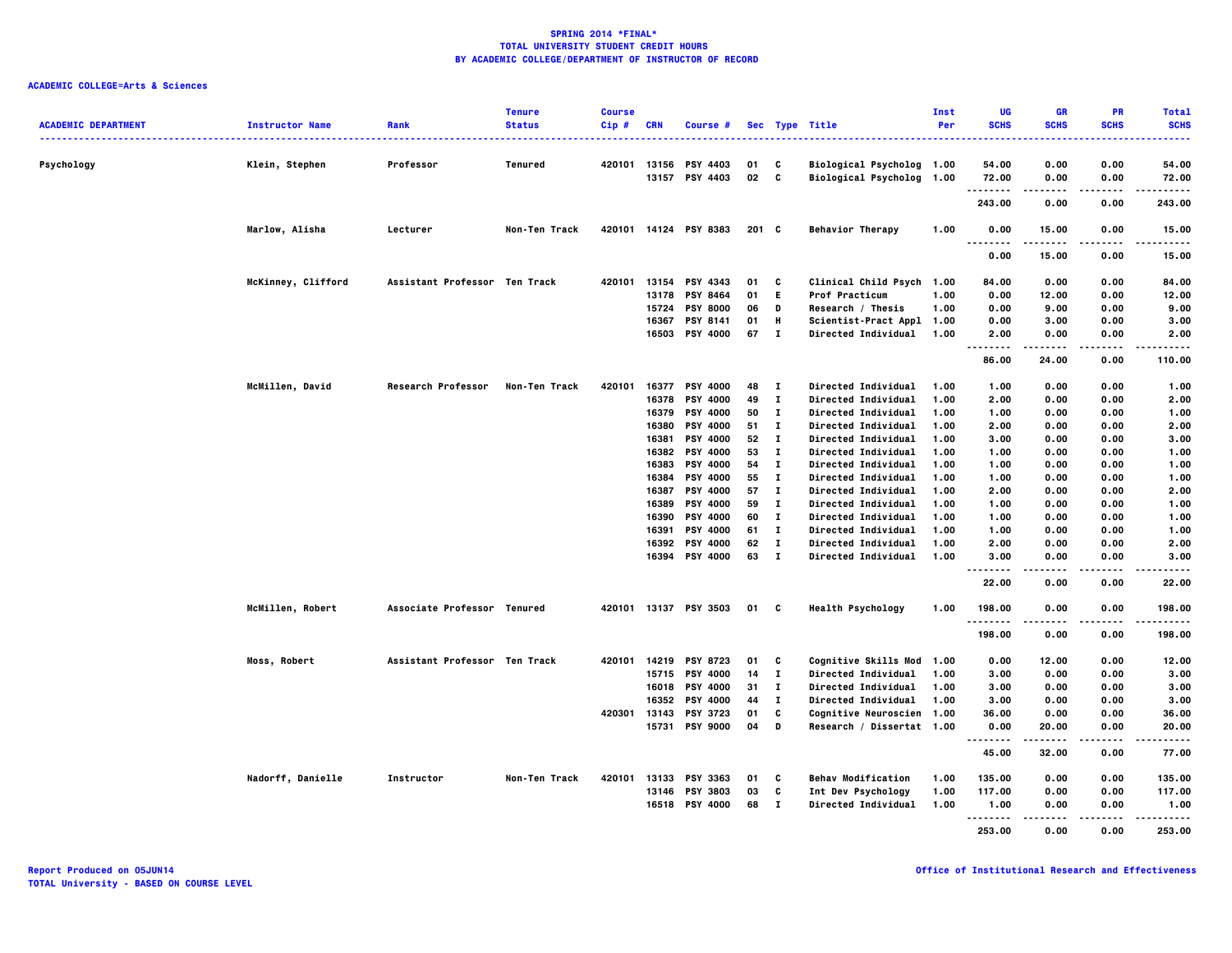|                            |                        |                                   | <b>Tenure</b> | <b>Course</b> |            |                       |                 |              |                                            | Inst | UG                   | <b>GR</b>   | PR          | <b>Total</b>   |
|----------------------------|------------------------|-----------------------------------|---------------|---------------|------------|-----------------------|-----------------|--------------|--------------------------------------------|------|----------------------|-------------|-------------|----------------|
| <b>ACADEMIC DEPARTMENT</b> | <b>Instructor Name</b> | Rank                              | <b>Status</b> | Cip#          | <b>CRN</b> | Course #              |                 |              | Sec Type Title                             | Per  | <b>SCHS</b>          | <b>SCHS</b> | <b>SCHS</b> | <b>SCHS</b>    |
|                            |                        | Assistant Professor Ten Track     |               | 420101        | 15595      | <b>PSY 4000</b>       | 10              | $\mathbf{I}$ |                                            | 1.00 | 1.00                 | 0.00        | 0.00        | 1.00           |
| Psychology                 | Nadorff, Michael       |                                   |               |               | 15646      | <b>PSY 4000</b>       | 12 <sub>2</sub> | $\mathbf{I}$ | Directed Individual<br>Directed Individual | 1.00 | 3.00                 | 0.00        | 0.00        | 3.00           |
|                            |                        |                                   |               |               | 15761      | <b>PSY 4000</b>       | 24              | $\mathbf{I}$ | Directed Individual                        | 1.00 | 2.00                 | 0.00        | 0.00        | 2.00           |
|                            |                        |                                   |               |               |            | 16019 PSY 4000        | 32              | $\mathbf{I}$ | Directed Individual                        | 1.00 | 3.00                 | 0.00        | 0.00        | 3.00           |
|                            |                        |                                   |               |               | 16261      | <b>PSY 4000</b>       | 37              | $\mathbf{I}$ | Directed Individual                        | 1.00 | 1.00                 | 0.00        | 0.00        | 1.00           |
|                            |                        |                                   |               |               |            | 16374 PSY 4000        | 45              | $\mathbf{I}$ | Directed Individual                        | 1.00 | 2.00                 | 0.00        | 0.00        | 2.00           |
|                            |                        |                                   |               |               |            | 16502 PSY 7000        | 14              | $\mathbf{I}$ | Directed Individual                        | 1.00 | 0.00                 | 3.00        | 0.00        | 3.00           |
|                            |                        |                                   |               | 420201        |            | 13181 PSY 8573        | 01              | C            | Psychopharmacology                         | 1.00 | 0.00                 | 21.00       | 0.00        | 21.00          |
|                            |                        |                                   |               |               |            |                       |                 |              |                                            |      | .<br>12.00           | 24.00       | 0.00        | 36.00          |
|                            | O'Mally, Jamie         | Research Assist Pro Non-Ten Track |               | 130603        |            | 13689 EDF 9373        | 503 C           |              | <b>Ed Res Design</b>                       | 1.00 | 0.00                 | 54.00       | 0.00        | 54.00          |
|                            |                        |                                   |               |               |            |                       |                 |              |                                            |      | $ -$<br>.<br>0.00    | 54.00       | 0.00        | 54.00          |
|                            | Shumate, James         | Lecturer                          | Non-Ten Track | 301101        | 13991      | COE 8813              | $201$ C         |              | Couns Elderly Client 1.00                  |      | 0.00                 | 30.00       | 0.00        | 30.00          |
|                            |                        |                                   |               | 420101        |            | 15260 PSY 4423        | 201 C           |              | Sensation/Perception 1.00                  |      | 3.00                 | 0.00        | 0.00        | 3.00           |
|                            |                        |                                   |               | 420301        |            | 14042 PSY 3713        | $201$ C         |              | Cognitive Psychology 1.00                  |      | 66.00                | 0.00        | 0.00        | 66,00          |
|                            |                        |                                   |               |               |            |                       |                 |              |                                            |      | .<br>69.00           | .<br>30.00  | .<br>0.00   | .<br>99.00     |
|                            | Sinclair, Hillary      | Associate Professor Tenured       |               | 420101        |            | 15726 PSY 8000        | 08              | - D          | Research / Thesis                          | 1.00 | 0.00                 | 4.00        | 0.00        | 4.00           |
|                            |                        |                                   |               |               |            |                       |                 |              |                                            |      | .<br>0.00            | 4.00        | 0.00        | 4.00           |
|                            | Valentine, Michael     | Instructor                        | Non-Ten Track | 420101        |            | 13132 PSY 3353        | 01              | C            | Motivation                                 | 1.00 | 210.00               | 0.00        | 0.00        | 210.00         |
|                            |                        |                                   |               |               |            | 13135 PSY 3413        | 01              | C            | <b>Human Sexual Behavio</b>                | 1.00 | 201.00               | 0.00        | 0.00        | 201.00         |
|                            |                        |                                   |               |               |            | 13136 PSY 3413        | 02              | C            | Human Sexual Behavio                       | 1.00 | 213.00               | 0.00        | 0.00        | 213.00         |
|                            |                        |                                   |               |               |            | 13139 PSY 3623        | 02              | c            | Social Psychology                          | 1.00 | 207.00               | 0.00        | 0.00        | 207.00         |
|                            |                        |                                   |               |               |            | 13852 PSY 3353        | 501 C           |              | Motivation                                 | 1.00 | 105.00               | 0.00        | 0.00        | 105.00         |
|                            |                        |                                   |               |               |            |                       |                 |              |                                            |      | . <b>.</b><br>936.00 | 0.00        | .<br>0.00   | .<br>936.00    |
|                            | Williams, Carrick      | Associate Professor Tenured       |               | 420101        |            | 13159 PSY 4423        | 01              | C            | Sensation/Perception 1.00                  |      | 51.00                | 0.00        | 0.00        | 51.00          |
|                            |                        |                                   |               |               | 13171      | PSY 6423              | 01              | C            | Sensation/Perception                       | 1.00 | 0.00                 | 6.00        | 0.00        | 6.00           |
|                            |                        |                                   |               |               | 16020      | <b>PSY 4000</b>       | 33              | $\mathbf{I}$ | Directed Individual                        | 1.00 | 3.00                 | 0.00        | 0.00        | 3.00           |
|                            |                        |                                   |               |               | 16334      | <b>PSY 4000</b>       | 41              | $\mathbf{I}$ | Directed Individual                        | 1.00 | 3.00                 | 0.00        | 0.00        | 3.00           |
|                            |                        |                                   |               |               |            | 16335 PSY 4000        | 42              | $\bf{I}$     | Directed Individual                        | 1.00 | 3.00                 | 0.00        | 0.00        | 3.00           |
|                            |                        |                                   |               |               | 16504      | <b>PSY 8000</b>       | 11              | D            | Research / Thesis                          | 1.00 | 0.00                 | 6.00        | 0.00        | 6.00           |
|                            |                        |                                   |               | 420301        | 13182      | <b>PSY 8731</b>       | 01              | C            | Appl Cognitive Resea 1.00                  |      | 0.00                 | 5.00        | 0.00        | 5.00           |
|                            |                        |                                   |               |               |            | 16315 PSY 9000        | 05              | D            | Research / Dissertat 1.00                  |      | 0.00                 | 1.00        | 0.00        | 1.00           |
|                            |                        |                                   |               | 429999        |            | 15111 PSY 8990        | 01              | C            | Special Topic In PSY 1.00                  |      | 0.00<br>.            | 12.00       | 0.00        | 12.00<br>----- |
|                            |                        |                                   |               |               |            |                       |                 |              |                                            |      | 60.00                | 30.00       | 0.00        | 90.00          |
|                            | Wilson, Rodney         | Assistant Professor Ten Track     |               |               |            | 420101 13569 PSY 1021 | $201$ C         |              | Career in Psychology                       | 1.00 | 14.00                | 0.00        | 0.00        | 14.00          |
|                            |                        |                                   |               |               | 13572      | PSY 3314              | 201 B           |              | Experimental Psych                         | 1.00 | 96.00                | 0.00        | 0.00        | 96.00          |
|                            |                        |                                   |               |               |            | 13573 PSY 3623        | 201 C           |              | Social Psychology                          | 1.00 | 42.00                | 0.00        | 0.00        | 42.00          |
|                            |                        |                                   |               |               | 13575      | <b>PSY 4403</b>       | $201$ C         |              | Biological Psycholog 1.00                  |      | 90.00                | 0.00        | 0.00        | 90.00          |
|                            |                        |                                   |               |               | 13577      | <b>PSY 6403</b>       | $201$ C         |              | <b>Biological Psycholog</b>                | 1.00 | 0.00                 | 6.00        | 0.00        | 6.00           |
|                            |                        |                                   |               |               | 14763      | <b>PSY 4903</b>       | 201 S           |              | Seminar-Psychology                         | 1.00 | 3.00                 | 0.00        | 0.00        | 3.00           |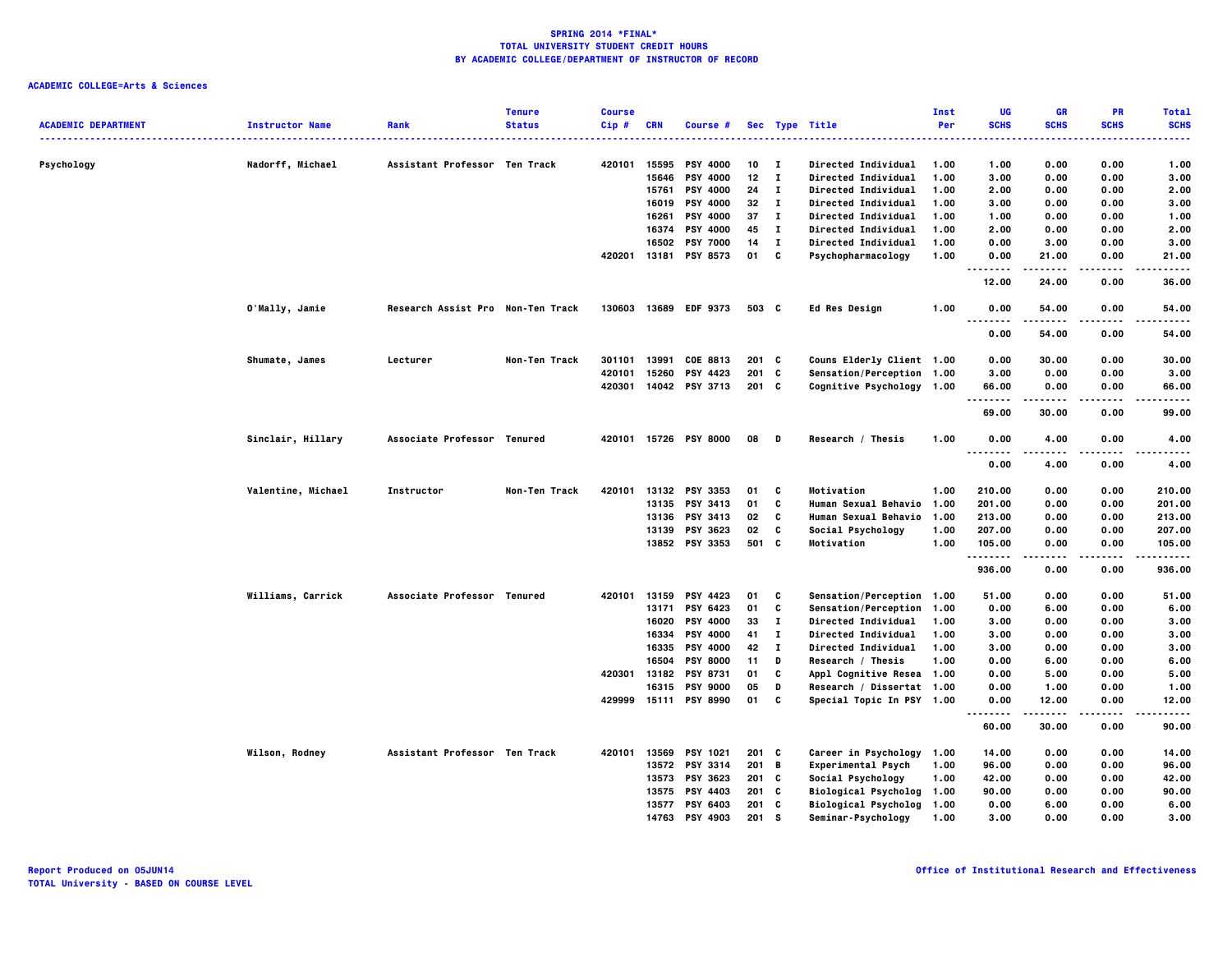| <b>ACADEMIC DEPARTMENT</b>                                                                 | <b>Instructor Name</b> | Rank                          | <b>Tenure</b><br><b>Status</b> | <b>Course</b><br>Cip# | <b>CRN</b>                                | Course #                                                                                                                                                            |                                                          |                          | Sec Type Title                                                                                                                                                                                                            | Inst<br>Per                                                          | UG<br><b>SCHS</b>                                                                            | GR<br><b>SCHS</b>                                                              | <b>PR</b><br><b>SCHS</b>                                                                 | <b>Total</b><br><b>SCHS</b>                                                                     |
|--------------------------------------------------------------------------------------------|------------------------|-------------------------------|--------------------------------|-----------------------|-------------------------------------------|---------------------------------------------------------------------------------------------------------------------------------------------------------------------|----------------------------------------------------------|--------------------------|---------------------------------------------------------------------------------------------------------------------------------------------------------------------------------------------------------------------------|----------------------------------------------------------------------|----------------------------------------------------------------------------------------------|--------------------------------------------------------------------------------|------------------------------------------------------------------------------------------|-------------------------------------------------------------------------------------------------|
|                                                                                            |                        |                               |                                |                       |                                           |                                                                                                                                                                     |                                                          |                          |                                                                                                                                                                                                                           |                                                                      | .<br>245.00                                                                                  | ---------<br>6.00                                                              | .<br>0.00                                                                                | -----------<br>251.00                                                                           |
| Psychology                                                                                 | Winer, Eric            | Assistant Professor Ten Track |                                | 420101                | 13125<br>15076<br>15441<br>15580<br>15727 | <b>PSY 3213</b><br>13175 PSY 8364<br>13176 PSY 8364<br><b>PSY 4000</b><br><b>PSY 4000</b><br><b>PSY 4000</b><br><b>PSY 8000</b><br>16133 PSY 4000<br>16375 PSY 4000 | 02 C<br>01<br>02<br>$01$ I<br>04<br>09<br>09<br>34<br>46 | C.<br>к<br>D<br>п<br>- 1 | Psych Of Ab Behavior<br><b>Personality Appr</b><br><b>Personality Appr</b><br><b>Directed Individual</b><br>Directed Individual<br>Directed Individual<br>Research / Thesis<br>Directed Individual<br>Directed Individual | 1.00<br>1.00<br>1.00<br>1.00<br>1.00<br>1.00<br>1.00<br>1.00<br>1.00 | 204.00<br>0.00<br>0.00<br>3.00<br>3.00<br>3.00<br>0.00<br>3.00<br>1.00<br>--------<br>217.00 | 0.00<br>24.00<br>0.00<br>0.00<br>0.00<br>0.00<br>3.00<br>0.00<br>0.00<br>27.00 | 0.00<br>0.00<br>0.00<br>0.00<br>0.00<br>0.00<br>0.00<br>0.00<br>0.00<br>--------<br>0.00 | 204.00<br>24.00<br>0.00<br>3.00<br>3.00<br>3.00<br>3.00<br>3.00<br>1.00<br>----------<br>244.00 |
| ====================================<br>Psychology<br>==================================== |                        |                               |                                |                       |                                           |                                                                                                                                                                     |                                                          |                          |                                                                                                                                                                                                                           |                                                                      | ========<br>6990.00<br>========                                                              | $=$ = = = = = = =<br>456.00<br>========                                        | 0.00<br>========                                                                         | ==========<br>7446.00<br>==========                                                             |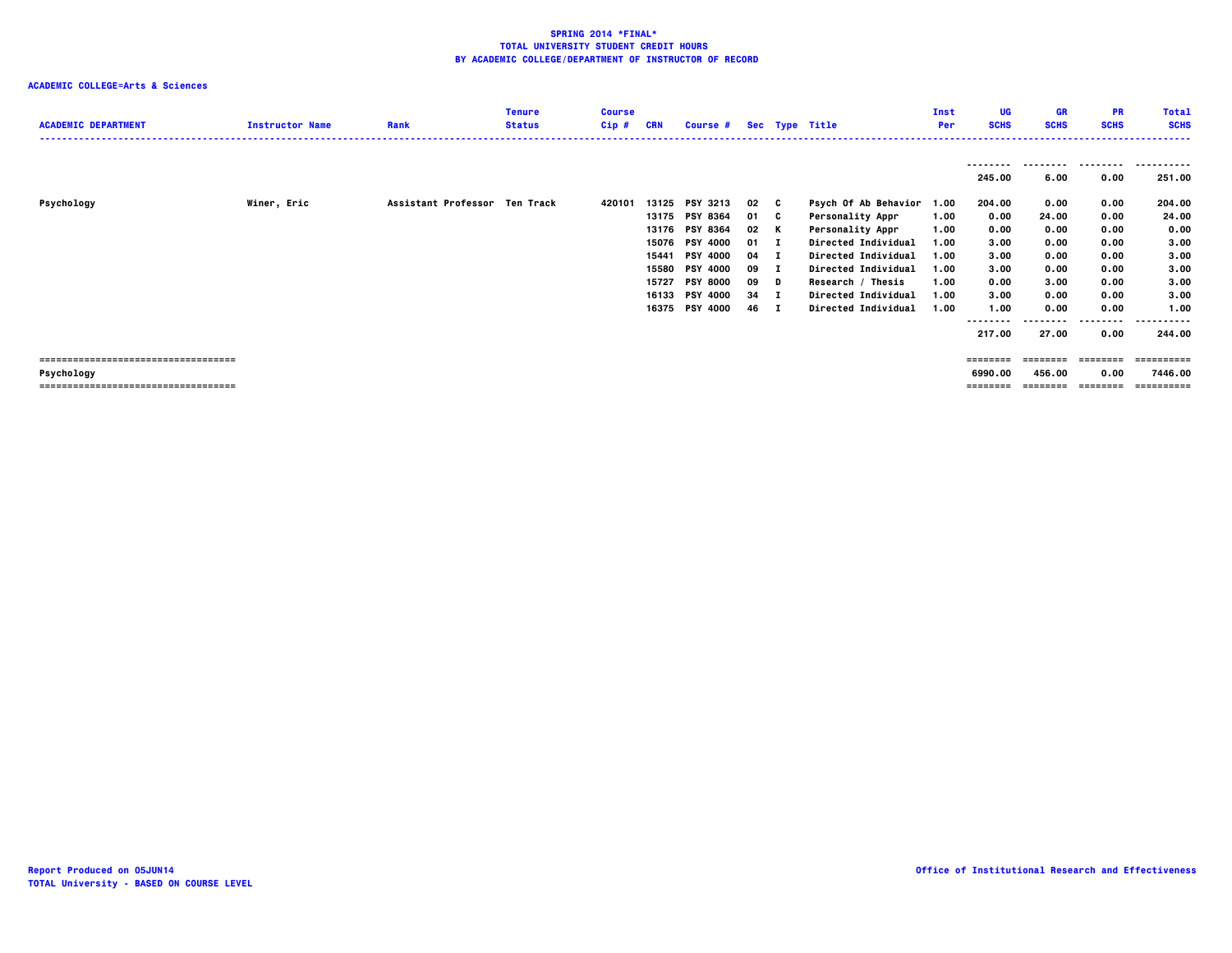|                            |                             |                                   | <b>Tenure</b>  | <b>Course</b>    |                |                            |                    |        |                                                        | Inst         | UG                   | <b>GR</b>     | PR                | <b>Total</b>     |
|----------------------------|-----------------------------|-----------------------------------|----------------|------------------|----------------|----------------------------|--------------------|--------|--------------------------------------------------------|--------------|----------------------|---------------|-------------------|------------------|
| <b>ACADEMIC DEPARTMENT</b> | <b>Instructor Name</b><br>. | Rank                              | <b>Status</b>  | Cip #            | CRN            | Course #                   |                    |        | Sec Type Title                                         | Per          | <b>SCHS</b>          | <b>SCHS</b>   | <b>SCHS</b>       | <b>SCHS</b><br>. |
| Sociology                  | Baker, Ashley               | Grad Teach Assist                 | Not Applicable | 050207           | 10183          | AN 1173                    | 01                 | C      | Intro Gender Studies 1.00                              |              | 27.00                | 0.00          | 0.00              | 27.00            |
|                            |                             |                                   |                |                  | 12067          | GS 1173                    | 01                 | c      | Introduction to Gend                                   | 1.00         | 48.00                | 0.00          | 0.00              | 48.00            |
|                            |                             |                                   |                |                  |                | 13240 SO 1173              | 01                 | C      | Intro Gender Studies 1.00                              |              | 60.00                | 0.00          | 0.00              | 60.00            |
|                            |                             |                                   |                |                  |                |                            |                    |        |                                                        |              | . <b>.</b><br>135.00 | .<br>0.00     | .<br>0.00         | .<br>135.00      |
|                            |                             |                                   |                |                  |                |                            |                    |        |                                                        |              |                      |               |                   |                  |
|                            | Barranco, Raymond           | Assistant Professor Ten Track     |                | 450401           | 14531          | SO 4523<br>14532 CRM 4523  | 01<br>01           | c<br>c | Law and Society<br>Law and Society                     | 1.00<br>1.00 | 33.00<br>129.00      | 0.00<br>0.00  | 0.00<br>0.00      | 33.00<br>129.00  |
|                            |                             |                                   |                |                  |                | 14535 SO 6523              | 01                 | C      | Law and Society                                        | 1.00         | 0.00                 | 6.00          | 0.00              | 6.00             |
|                            |                             |                                   |                |                  | 14981          | CRM 4990                   | 01                 | C      | Special Topic in CRM                                   | 1.00         | 69.00                | 0.00          | 0.00              | 69.00            |
|                            |                             |                                   |                | 451101           | 14980          | SO 4990                    | 01                 | c      | Special Topic In SO                                    | 1.00         | 66.00                | 0.00          | 0.00              | 66.00            |
|                            |                             |                                   |                |                  |                | 14986 SO 6990              | 01                 | c      | Special Topic In SO                                    | 1.00         | 0.00                 | 21.00         | 0.00              | 21.00            |
|                            |                             |                                   |                |                  |                |                            |                    |        |                                                        |              | . <b>.</b><br>297.00 | 27.00         | $- - - -$<br>0.00 | .<br>324.00      |
|                            |                             |                                   |                |                  |                |                            |                    |        |                                                        |              |                      |               |                   |                  |
|                            | Boyd, Robert                | Professor                         | Tenured        | 050201           | 10007          | AAS 2203                   | 02                 | C      | Racial Minorities                                      | 1.00         | 18.00                | 0.00          | 0.00              | 18.00            |
|                            |                             |                                   |                | 450201<br>451101 | 13251          | SO 2203                    | 02                 | C<br>c | Racial Minorities                                      | 1.00         | 84.00                | 0.00          | 0.00              | 84.00            |
|                            |                             |                                   |                |                  | 13258<br>13264 | SO 4303<br>SO 6303         | 01<br>01           | C      | Urban Sociology<br>Urban Sociology                     | 1.00<br>1.00 | 54.00<br>0.00        | 0.00<br>12.00 | 0.00<br>0.00      | 54.00<br>12.00   |
|                            |                             |                                   |                |                  | 15618          | SO 9000                    | 05                 | D      | Research / Dissertat 1.00                              |              | 0.00                 | 18.00         | 0.00              | 18.00            |
|                            |                             |                                   |                |                  |                |                            |                    |        |                                                        |              | .                    | .             | $- - - -$         | .                |
|                            |                             |                                   |                |                  |                |                            |                    |        |                                                        |              | 156.00               | 30.00         | 0.00              | 186.00           |
|                            | Boydstun, Jamie             | Lecturer                          | Non-Ten Track  | 451101           |                | 13229 SO 1003              | 07                 | C      | Intro To Sociology                                     | 1.00         | 231.00               | 0.00          | 0.00              | 231.00           |
|                            |                             |                                   |                |                  |                | 13232 SO 1003              | 10                 | C      | Intro To Sociology                                     | 1.00         | 252.00<br>.          | 0.00<br>.     | 0.00<br>.         | 252.00<br>.      |
|                            |                             |                                   |                |                  |                |                            |                    |        |                                                        |              | 483.00               | 0.00          | 0.00              | 483.00           |
|                            | Carr, Rhonda                | Assistant Professor Non-Ten Track |                | 440701           | 13596          | SW 2323                    | $201$ C            |        | Social Welfare Polic                                   | 1.00         | 48.00                | 0.00          | 0.00              | 48.00            |
|                            |                             |                                   |                |                  | 13601          | SW 4613                    | $201$ C            |        | Child Welf Services                                    | 1.00         | 78.00                | 0.00          | 0.00              | 78.00            |
|                            |                             |                                   |                |                  |                | 13602 SW 4623              | $201$ C            |        | Sw With The Aged                                       | 1.00         | 27.00                | 0.00          | 0.00              | 27.00            |
|                            |                             |                                   |                |                  |                |                            |                    |        |                                                        |              | <u>.</u><br>153.00   | .<br>0.00     | .<br>0.00         | .<br>153.00      |
|                            | Cheek, Jennifer             | Grad Teach Assist                 | Not Applicable |                  |                | 451101 13252 SO 3013       | 01                 | C      | Soc & The Indiv                                        | 1.00         | 54.00                | 0.00          | 0.00              | 54.00            |
|                            |                             |                                   |                |                  |                |                            |                    |        |                                                        |              | .<br>54.00           | 0.00          | 0.00              | -----<br>54.00   |
|                            | Chi, Guangqing              | Associate Professor Ten Track     |                |                  |                | 451101 14534 S0 8243       | 01                 | C      | Spatial Ana. Soc.Dat 1.00                              |              | 0.00                 | 33.00         | 0.00              | 33.00            |
|                            |                             |                                   |                |                  |                | 15617 SO 9000              | 04                 | D      | Research / Dissertat 1.00                              |              | 0.00                 | 12.00         | 0.00              | 12.00            |
|                            |                             |                                   |                |                  |                |                            |                    |        |                                                        |              | .                    | .             | .                 | -----            |
|                            |                             |                                   |                |                  |                |                            |                    |        |                                                        |              | 0.00                 | 45.00         | 0.00              | 45.00            |
|                            | Cook, Amanda                | Lecturer                          | Non-Ten Track  | 450401           | 13452          | CRM 4233                   | $201$ C            |        | Juvenile Delinquency 1.00                              |              | 42.00                | 0.00          | 0.00              | 42.00            |
|                            |                             |                                   |                |                  | 14051          | <b>CRM 2003</b>            | $201$ C            |        | Crime Justice Inequa 1.00                              |              | 69.00                | 0.00          | 0.00              | 69.00            |
|                            |                             |                                   |                |                  |                | 14060 CRM 3353             | 201 C              |        | Race, Crime & Justic 1.00                              |              | 93.00                | 0.00          | 0.00              | 93.00            |
|                            |                             |                                   |                |                  | 14061          | SO 3353                    | $201$ C            |        | Race, Crime & Justic 1.00                              |              | 3.00                 | 0.00          | 0.00              | 3.00             |
|                            |                             |                                   |                |                  | 14067          | <b>CRM 4803</b>            | $201$ C            |        | Senior Sem in Crimin 1.00                              |              | 30.00                | 0.00          | 0.00              | 30.00            |
|                            |                             |                                   |                |                  | 15259          | CRM 4323                   | $201$ C            |        | Victimology                                            | 1.00         | 6.00                 | 0.00          | 0.00              | 6.00             |
|                            |                             |                                   |                |                  | 15847          | CRM 4523                   | $201$ C            |        | Law and Society                                        | 1.00         | 3.00                 | 0.00          | 0.00              | 3.00             |
|                            |                             |                                   |                | 451101           | 16356<br>15846 | <b>CRM 3603</b><br>SO 4803 | $201$ C<br>$201$ C |        | Criminological Theor 1.00<br>Social Research Prac 1.00 |              | 3.00<br>3.00         | 0.00<br>0.00  | 0.00<br>0.00      | 3.00<br>3.00     |
|                            |                             |                                   |                |                  |                |                            |                    |        |                                                        |              |                      |               |                   |                  |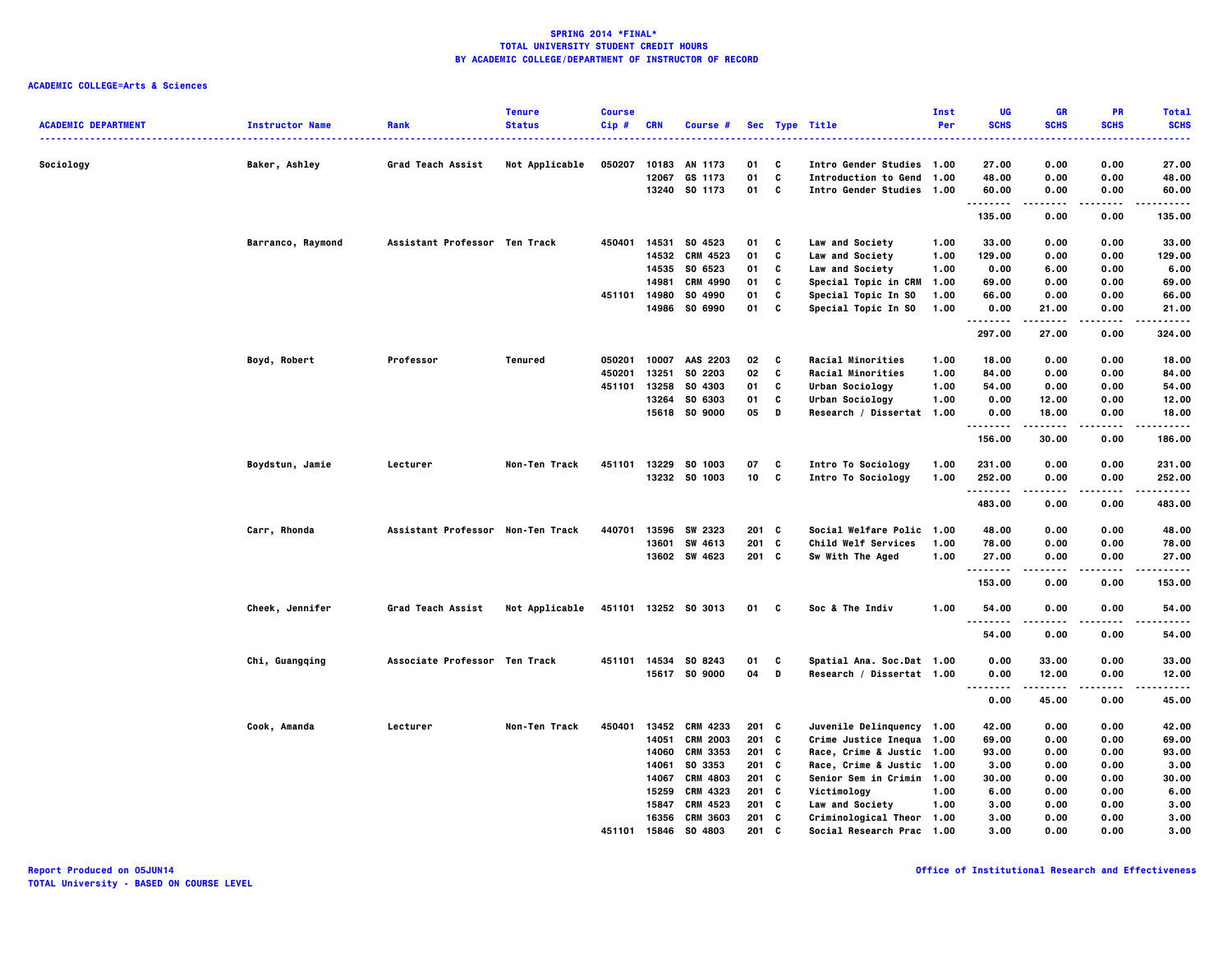| <b>ACADEMIC DEPARTMENT</b> | <b>Instructor Name</b> | Rank                          | <b>Tenure</b><br><b>Status</b> | <b>Course</b><br>Cip# | <b>CRN</b>     | Course #                                   |                |                   | Sec Type Title<br>.                                        | Inst<br>Per          | <b>UG</b><br><b>SCHS</b>     | <b>GR</b><br><b>SCHS</b> | <b>PR</b><br><b>SCHS</b> | <b>Total</b><br><b>SCHS</b> |
|----------------------------|------------------------|-------------------------------|--------------------------------|-----------------------|----------------|--------------------------------------------|----------------|-------------------|------------------------------------------------------------|----------------------|------------------------------|--------------------------|--------------------------|-----------------------------|
|                            |                        |                               |                                |                       |                |                                            |                |                   |                                                            |                      | 252.00                       | 0.00                     | 0.00                     | 252.00                      |
| Sociology                  | Cosgrove, Lindsey      | Lecturer                      | Non-Ten Track                  |                       |                | 440701 13309 SW 3023                       | 01             | $\mathbf{c}$      | Hum Beh Soc Envir II 1.00                                  |                      | 84.00                        | 0.00                     | 0.00                     | 84.00                       |
|                            |                        |                               |                                |                       |                |                                            |                |                   |                                                            |                      | .<br>84.00                   | 0.00                     | 0.00                     | 84.00                       |
|                            | Cossman, Jeralynn      | Professor                     | Tenured                        |                       |                | 451101 15151 S0 8000                       | 01             | D                 | Research / Thesis                                          | 1.00                 | 0.00                         | 3.00                     | 0.00                     | 3.00                        |
|                            |                        |                               |                                |                       |                | 15152 SO 9000<br>16443 SO 7000             | 01<br>04       | D<br>$\mathbf{I}$ | Research / Dissertat 1.00<br><b>Directed Individual</b>    | 1.00                 | 0.00<br>0.00                 | 29.00<br>3.00            | 0.00<br>0.00             | 29.00<br>3.00               |
|                            |                        |                               |                                |                       |                |                                            |                |                   |                                                            |                      | $\sim$ $\sim$ $\sim$<br>0.00 | 35.00                    | 0.00                     | 35.00                       |
|                            | Dunaway, R. Gregory    | Non-Faculty                   | Tenured                        |                       |                | 451101 16153 SO 9000                       | 08             | D                 | Research / Dissertat 1.00                                  |                      | 0.00<br>$\sim$ $\sim$ $\sim$ | 7.00                     | 0.00                     | 7.00                        |
|                            |                        |                               |                                |                       |                |                                            |                |                   |                                                            |                      | 0.00                         | 7.00                     | 0.00                     | 7.00                        |
|                            | Evans, David           | Grad Teach Assist             | Not Applicable                 | 450401<br>451101      | 10937<br>13255 | <b>CRM 2003</b><br>SO 3313                 | 01<br>01       | C<br>C            | Crime Justice Inequa 1.00<br><b>Deviant Behavior</b>       | 1.00                 | 78.00<br>129.00<br>.         | 0.00<br>0.00<br>-----    | 0.00<br>0.00<br>.        | 78.00<br>129.00<br>.        |
|                            |                        |                               |                                |                       |                |                                            |                |                   |                                                            |                      | 207.00                       | 0.00                     | 0.00                     | 207.00                      |
|                            | Gochanour, Amanda      | Lecturer                      | Non-Ten Track                  | 451101                | 13228          | SO 1003<br>13254 SO 3213                   | 06<br>02 C     | C                 | Intro To Sociology<br>Intr To Social Res                   | 1.00<br>1.00         | 219.00<br>72.00<br>.         | 0.00<br>0.00             | 0.00<br>0.00             | 219.00<br>72.00<br>.        |
|                            |                        |                               |                                |                       |                |                                            |                |                   |                                                            |                      | 291.00                       | .<br>0.00                | .<br>0.00                | 291.00                      |
|                            | Haynes, Stacy          | Assistant Professor Ten Track |                                |                       |                | 451101 15389 S0 8000<br>15767 SO 9000      | 05<br>06       | D<br>D            | Research / Thesis<br>Research / Dissertat 1.00             | 1.00                 | 0.00<br>0.00                 | 8.00<br>4.00             | 0.00<br>0.00             | 8.00<br>4.00                |
|                            |                        |                               |                                |                       |                |                                            |                |                   |                                                            |                      | $- - -$<br>.<br>0.00         | -----<br>12.00           | $- - - -$<br>0.00        | .<br>12.00                  |
|                            | Hopson, Latanya        | Lecturer                      | Non-Ten Track                  |                       |                | 440701 13605 SW 4926                       | 201 E          |                   | Sw Fld Prac/Sem II                                         | 1.00                 | 144.00<br>.                  | 0.00                     | 0.00                     | 144.00<br>.                 |
|                            |                        |                               |                                |                       |                |                                            |                |                   |                                                            |                      | 144.00                       | 0.00                     | 0.00                     | 144.00                      |
|                            | Hunter, Frederick      | Lecturer                      | Non-Ten Track                  | 050201<br>450201      | 10006<br>13250 | AAS 2203<br>SO 2203                        | 01<br>01       | C<br>C            | <b>Racial Minorities</b><br>Racial Minorities              | 1.00<br>1.00         | 24.00<br>63.00               | 0.00<br>0.00             | 0.00<br>0.00             | 24.00<br>63.00              |
|                            |                        |                               |                                | 451101                | 13237          | SO 1103<br>13239 SO 1103                   | 02<br>04       | c<br>C            | <b>Contemp Social Prob</b><br><b>Contemp Social Prob</b>   | 1.00<br>1.00         | 195.00<br>201.00             | 0.00<br>0.00             | 0.00<br>0.00             | 195.00<br>201.00            |
|                            |                        |                               |                                |                       |                |                                            |                |                   |                                                            |                      | . <b>.</b><br>483.00         | 0.00                     | 0.00                     | .<br>483.00                 |
|                            | Husain, Jonelle        | Lecturer                      | Non-Ten Track                  | 451101                | 13224<br>13225 | SO 1003<br>SO 1003                         | 02<br>03       | C<br>C            | Intro To Sociology<br>Intro To Sociology                   | 1.00<br>1.00         | 243.00<br>249.00             | 0.00<br>0.00             | 0.00<br>0.00             | 243.00<br>249.00            |
|                            |                        |                               |                                |                       | 13230          | SO 1003<br>13861 SO 1203                   | 08<br>501 C    | C                 | Intro To Sociology<br>Marriage & Family                    | 1.00<br>1.00         | 591.00<br>90.00              | 0.00<br>0.00             | 0.00<br>0.00             | 591.00<br>90.00             |
|                            |                        |                               |                                |                       |                |                                            |                |                   |                                                            |                      | <br>1173.00                  | .<br>0.00                | ----<br>0.00             | .<br>1173.00                |
|                            | Irizarry, Yasmiyn      | Assistant Professor Ten Track |                                |                       | 13267<br>16026 | 451101 13253 S0 3213<br>SO 8274<br>SO 8000 | 01<br>01<br>07 | c<br>B<br>D       | Intr To Social Res<br>Grad Soc Stat I<br>Research / Thesis | 1.00<br>1.00<br>1.00 | 42.00<br>0.00<br>0.00        | 0.00<br>52.00<br>13.00   | 0.00<br>0.00<br>0.00     | 42.00<br>52.00<br>13.00     |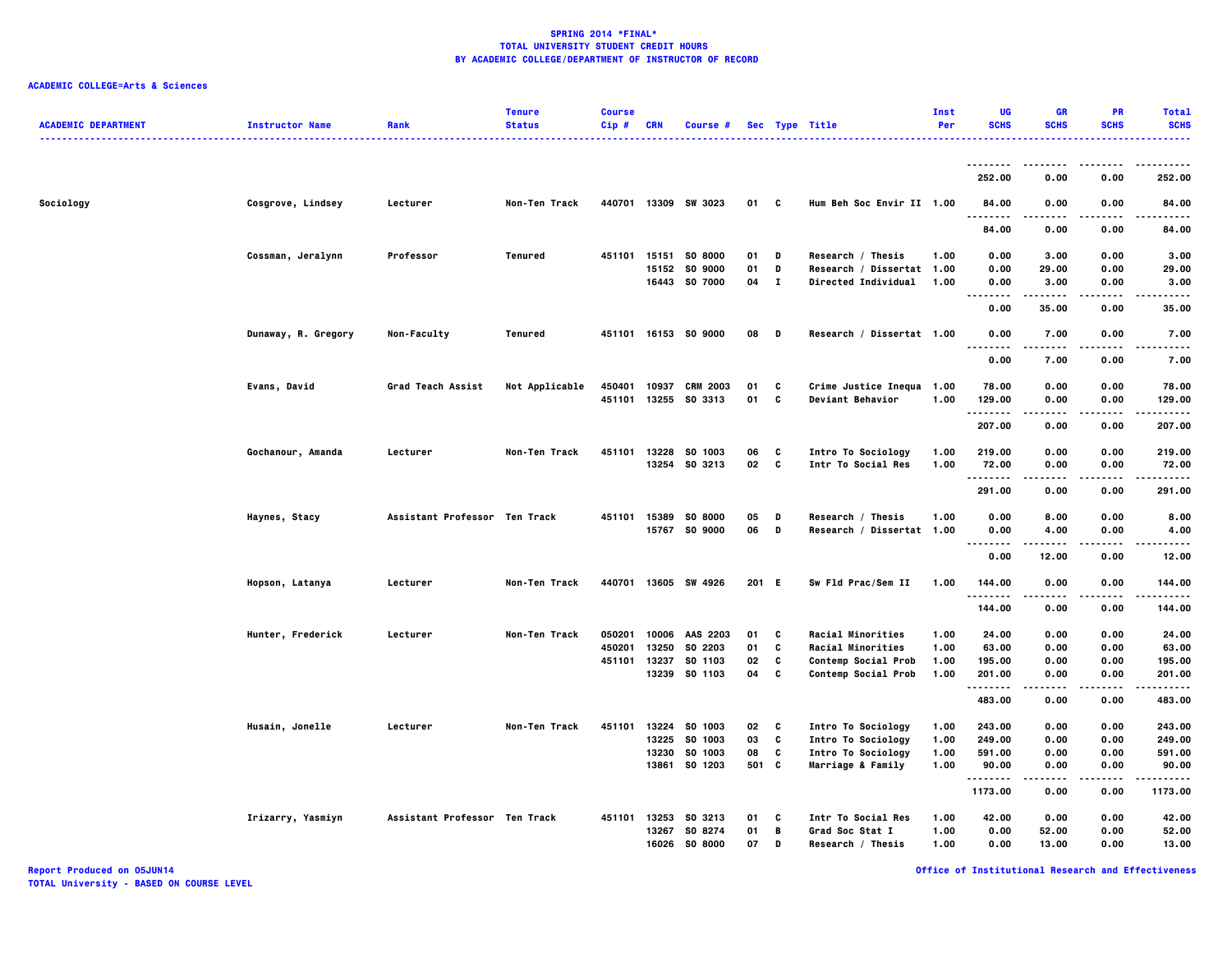| <b>ACADEMIC DEPARTMENT</b> | <b>Instructor Name</b> | Rank                          | <b>Tenure</b><br><b>Status</b> | <b>Course</b><br>Cip# | <b>CRN</b>     | Course #             |          |              | Sec Type Title                             | Inst<br>Per  | UG<br><b>SCHS</b> | <b>GR</b><br><b>SCHS</b> | PR<br><b>SCHS</b> | <b>Total</b><br><b>SCHS</b> |
|----------------------------|------------------------|-------------------------------|--------------------------------|-----------------------|----------------|----------------------|----------|--------------|--------------------------------------------|--------------|-------------------|--------------------------|-------------------|-----------------------------|
|                            |                        |                               |                                |                       |                |                      |          |              |                                            |              |                   |                          |                   |                             |
|                            |                        |                               |                                |                       |                |                      |          |              |                                            |              | 42.00             | 65.00                    | 0.00              | 107.00                      |
| Sociology                  | Johnson, Jada          | Instructor                    | Non-Ten Track                  | 440701                |                | 13311 SW 3513        | 01       | c            | Social Work Pract I                        | 1.00         | 45.00             | 0.00                     | 0.00              | 45.00                       |
|                            |                        |                               |                                |                       | 13316          | SW 4713              | 01       | s            | Sen Sem Social Work                        | 1.00         | 18.00             | 0.00                     | 0.00              | 18.00                       |
|                            |                        |                               |                                |                       |                | 13317 SW 4916        | 01       | E.           | Sw Fld Prac/Sem I                          | 1.00         | 84.00             | 0.00                     | 0.00              | 84.00                       |
|                            |                        |                               |                                |                       |                | 13318 SW 4926        | 01       | Е            | Sw Fld Prac/Sem II                         | 1.00         | 84.00<br>----     | 0.00                     | 0.00<br>$\cdots$  | 84.00<br>.                  |
|                            |                        |                               |                                |                       |                |                      |          |              |                                            |              | 231.00            | 0.00                     | 0.00              | 231.00                      |
|                            | Keith, Shelley         | Assistant Professor Ten Track |                                | 450401                |                | 10942 CRM 3603       | 01       | C            | Criminological Theor                       | 1.00         | 126.00            | 0.00                     | 0.00              | 126.00                      |
|                            |                        |                               |                                | 451101                |                | 16243 SO 8000        | 08       | D            | Research / Thesis                          | 1.00         | 0.00              | 6.00                     | 0.00              | 6.00                        |
|                            |                        |                               |                                |                       |                |                      |          |              |                                            |              | <b>.</b>          |                          |                   | .                           |
|                            |                        |                               |                                |                       |                |                      |          |              |                                            |              | 126.00            | 6.00                     | 0.00              | 132.00                      |
|                            | Kelly, Kimberly        | Assistant Professor Ten Track |                                | 451101                | 14525          | SO 4403              | 01       | c            | Sociology of Gender                        | 1.00         | 84.00             | 0.00                     | 0.00              | 84.00                       |
|                            |                        |                               |                                |                       | 14526          | SO 6403              | 01       | C            | Sociology of Gender                        | 1.00         | 0.00              | 3.00                     | 0.00              | 3.00                        |
|                            |                        |                               |                                |                       | 15180          | SO 7000              | 02       | п            | Directed Individual                        | 1.00         | 0.00              | 6.00                     | 0.00              | 6.00                        |
|                            |                        |                               |                                |                       | 15181          | SO 9000              | 03       | D            | Research / Dissertat                       | 1.00         | 0.00              | 9.00                     | 0.00              | 9.00                        |
|                            |                        |                               |                                |                       | 15182          | <b>SO 8000</b>       | 03       | D            | Research / Thesis                          | 1.00         | 0.00              | 3.00                     | 0.00              | 3.00                        |
|                            |                        |                               |                                |                       |                | 16114 SO 7000        | 03       | $\mathbf{I}$ | <b>Directed Individual</b>                 | 1.00         | 0.00              | 3.00                     | 0.00              | 3.00                        |
|                            |                        |                               |                                |                       |                |                      |          |              |                                            |              | --------<br>84.00 | .<br>24.00               | $- - - -$<br>0.00 | .<br>108.00                 |
|                            | Lane, Shannon          | Instructor                    | Non-Ten Track                  | 451101                | 13261          | SO 4803              | 01       | C            | Social Research Prac 1.00                  |              | 90.00             | 0.00                     | 0.00              | 90.00                       |
|                            |                        |                               |                                |                       | 13262          | SO 4803              | 02       | C            | Social Research Prac 1.00                  |              | 48.00             | 0.00                     | 0.00              | 48.00                       |
|                            |                        |                               |                                |                       |                | 16162 SO 4000        | 03       | $\bf{I}$     | Directed Individual                        | 1.00         | 6.00              | 0.00                     | 0.00              | 6.00                        |
|                            |                        |                               |                                |                       |                | 16258 SO 4000        | 04       | $\bf{I}$     | Directed Individual                        | 1.00         | 1.00              | 0.00                     | 0.00              | 1.00                        |
|                            |                        |                               |                                |                       |                |                      |          |              |                                            |              | .<br>145.00       | -----<br>0.00            | .<br>0.00         | .<br>145.00                 |
|                            |                        | Lecturer                      | Non-Ten Track                  | 450401                | 10938          | <b>CRM 2003</b>      | 02       | C            | Crime Justice Inequa                       | 1.00         | 96.00             | 0.00                     | 0.00              | 96.00                       |
|                            | Lay, David             |                               |                                | 451101                | 13245          | SO 1203              | 05       | C            | Marriage & Family                          | 1.00         | 243.00            | 0.00                     | 0.00              | 243.00                      |
|                            |                        |                               |                                |                       | 13247          | SO 1203              | 07       | C            | Marriage & Family                          | 1.00         | 243.00            | 0.00                     | 0.00              | 243.00                      |
|                            |                        |                               |                                |                       | 13248          | SO 1203              | 09       | C            | Marriage & Family                          | 1.00         | 120.00            | 0.00                     | 0.00              | 120.00                      |
|                            |                        |                               |                                |                       |                |                      |          |              |                                            |              | 702.00            | 0.00                     | 0.00              | 702.00                      |
|                            | Louine, Jeannice       | Grad Teach Assist             | Not Applicable                 |                       |                | 451101 13236 S0 1103 | 01       | C            | Contemp Social Prob                        | 1.00         | 228.00            | 0.00                     | 0.00              | 228.00                      |
|                            |                        |                               |                                |                       |                |                      |          |              |                                            |              | .                 |                          | - - - -           | .                           |
|                            |                        |                               |                                |                       |                |                      |          |              |                                            |              | 228.00            | 0.00                     | 0.00              | 228.00                      |
|                            | May, David             | Associate Professor Tenured   |                                | 450401 10945          |                | CRM 4803             | 01       | C            | Senior Sem in Crimin                       | 1.00         | 114.00            | 0.00                     | 0.00              | 114.00                      |
|                            |                        |                               |                                |                       | 14984          | CRM 4990             | 02       | C            | Special Topic in CRM                       | 1.00         | 90.00             | 0.00                     | 0.00              | 90.00                       |
|                            |                        |                               |                                |                       | 15589          | <b>CRM 4000</b>      | 01       | $\bf{I}$     | Directed Individual                        | 1.00         | 2.00              | 0.00                     | 0.00              | 2.00                        |
|                            |                        |                               |                                |                       | 16286          | <b>CRM 4000</b>      | 02       | $\bf{I}$     | Directed Individual                        | 1.00         | 3.00              | 0.00                     | 0.00              | 3.00                        |
|                            |                        |                               |                                |                       | 16508          | <b>CRM 4000</b>      | 03       | $\bf{I}$     | Directed Individual                        | 1.00         | 1.00              | 0.00                     | 0.00              | 1.00                        |
|                            |                        |                               |                                | 451101                | 14983          | SO 4990              | 02       | C            | Special Topic In SO                        | 1.00         | 78.00             | 0.00                     | 0.00              | 78.00                       |
|                            |                        |                               |                                |                       | 14987<br>15386 | SO 6990<br>SO 4000   | 02<br>01 | C<br>п       | Special Topic In SO<br>Directed Individual | 1.00<br>1.00 | 0.00<br>6.00      | 3.00<br>0.00             | 0.00<br>0.00      | 3.00<br>6.00                |
|                            |                        |                               |                                |                       | 15407          | SO 8000              | 06       | D            | Research / Thesis                          | 1.00         | 0.00              | 12.00                    | 0.00              | 12.00                       |
|                            |                        |                               |                                |                       | 16329          | SO 4000              | 05       |              | Directed Individual                        | 1.00         | 3.00              | 0.00                     | 0.00              | 3.00                        |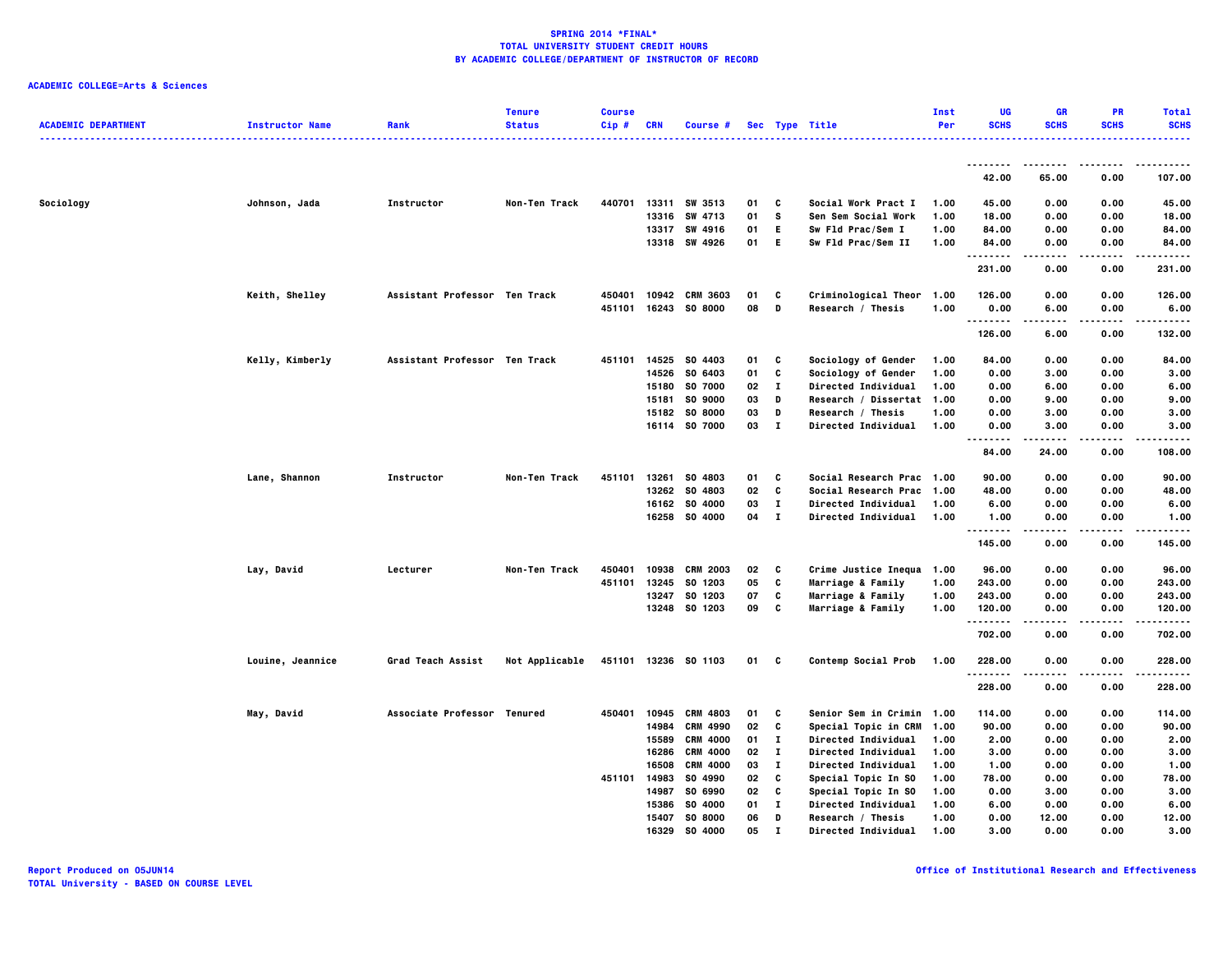## **ACADEMIC COLLEGE=Arts & Sciences**

| <b>ACADEMIC DEPARTMENT</b> | <b>Instructor Name</b> | Rank                              | <b>Tenure</b><br><b>Status</b> | <b>Course</b><br>Cip# | <b>CRN</b> | Course #                       |               |          | Sec Type Title<br>.                              | Inst<br>Per  | <b>UG</b><br><b>SCHS</b> | <b>GR</b><br><b>SCHS</b> | <b>PR</b><br><b>SCHS</b> | <b>Total</b><br><b>SCHS</b> |
|----------------------------|------------------------|-----------------------------------|--------------------------------|-----------------------|------------|--------------------------------|---------------|----------|--------------------------------------------------|--------------|--------------------------|--------------------------|--------------------------|-----------------------------|
|                            |                        |                                   |                                |                       |            |                                |               |          |                                                  |              | 297.00                   | 15.00                    | 0.00                     | 312.00                      |
| Sociology                  | McKee, Colleen         | Non-Faculty                       | Non-Faculty                    |                       |            | 451101 13864 S0 4233           | 501 C         |          | Juvenile Delinquency 1.00                        |              | 78.00                    | 0.00                     | 0.00                     | 78.00                       |
|                            |                        |                                   |                                |                       |            |                                |               |          |                                                  |              | .<br>78.00               | 0.00                     | 0.00                     | .<br>78.00                  |
|                            | McKinley, Kenya        | Assistant Professor Non-Ten Track |                                | 440701                |            | 13307 SW 2313<br>13314 SW 4613 | 01<br>01      | C<br>C   | Int Soc Work/Soc Wel 1.00<br>Child Welf Services | 1.00         | 39.00<br>93.00           | 0.00<br>0.00             | 0.00<br>0.00             | 39.00<br>93.00              |
|                            |                        |                                   |                                |                       |            | 14524 SW 3003                  | 01            | C        | <b>Populations at-risk</b>                       | 1.00         | 51.00<br>.               | 0.00                     | 0.00                     | 51.00                       |
|                            |                        |                                   |                                |                       |            |                                |               |          |                                                  |              | 183.00                   | 0.00                     | 0.00                     | 183.00                      |
|                            | Netadj, Mehrzad        | Instructor                        | Non-Ten Track                  | 451101                |            | 13241 SO 1203<br>13242 SO 1203 | 01<br>02      | C<br>C   | Marriage & Family<br>Marriage & Family           | 1.00<br>1.00 | 42.00<br>144.00          | 0.00<br>0.00             | 0.00<br>0.00             | 42.00<br>144.00             |
|                            |                        |                                   |                                |                       | 13243      | SO 1203                        | 03            | C        | Marriage & Family                                | 1.00         | 231.00                   | 0.00                     | 0.00                     | 231.00                      |
|                            |                        |                                   |                                |                       | 13244      | SO 1203                        | 04            | C        | Marriage & Family                                | 1.00         | 171.00                   | 0.00                     | 0.00                     | 171.00                      |
|                            |                        |                                   |                                |                       | 13860      | SO 1003                        | 501 C         |          | Intro To Sociology                               | 1.00         | 72.00                    | 0.00                     | 0.00                     | 72.00                       |
|                            |                        |                                   |                                |                       |            |                                |               |          |                                                  |              | <br>.<br>660.00          | 0.00                     | 0.00                     | .<br>660.00                 |
|                            | Parisi, Domenico       | Non-Faculty                       | Tenured                        |                       |            | 451101 16023 S0 9000           | 07            | D        | Research / Dissertat 1.00                        |              | 0.00                     | 9.00                     | 0.00                     | 9.00                        |
|                            |                        |                                   |                                |                       |            |                                |               |          |                                                  |              | .<br>0.00                | 9.00                     | .<br>0.00                | 9.00                        |
|                            | Perry, Ashley          | Instructor                        | Non-Ten Track                  | 450401                | 10935      | CRM 1003                       | 01            | C        | Crime & Justice in A 1.00                        |              | 234.00                   | 0.00                     | 0.00                     | 234.00                      |
|                            |                        |                                   |                                |                       | 10936      | <b>CRM 1003</b>                | 02            | C        | Crime & Justice in A 1.00                        |              | 141.00                   | 0.00                     | 0.00                     | 141.00                      |
|                            |                        |                                   |                                |                       |            | 10940 CRM 3363                 | 01            | C        | Globalization and Cr 1.00                        |              | 144.00<br>.              | 0.00<br>.                | 0.00<br>.                | 144.00<br>.                 |
|                            |                        |                                   |                                |                       |            |                                |               |          |                                                  |              | 519.00                   | 0.00                     | 0.00                     | 519.00                      |
|                            | Peterson, Lindsey      | Assistant Professor Ten Track     |                                |                       |            | 451101 14533 S0 8113           | 01 S          |          | Gr Social Theory II 1.00                         |              | 0.00<br>$\ddotsc$<br>.   | 30.00                    | 0.00                     | 30.00<br>. <b>.</b> .       |
|                            |                        |                                   |                                |                       |            |                                |               |          |                                                  |              | 0.00                     | 30.00                    | 0.00                     | 30.00                       |
|                            | Pilkinton, Melinda     | Associate Professor Tenured       |                                | 440701                |            | 13310 SW 3213                  | 01            | c        | <b>Research Meth in SW</b>                       | 1.00         | 30.00                    | 0.00                     | 0.00                     | 30.00                       |
|                            |                        |                                   |                                |                       |            | 14523 SW 3033                  | 01            | <b>S</b> | Seminar in Resilienc 1.00                        |              | 39.00<br>.               | 0.00<br>.                | 0.00                     | 39,00<br>.                  |
|                            |                        |                                   |                                |                       |            |                                |               |          |                                                  |              | 69.00                    | 0.00                     | 0.00                     | 69.00                       |
|                            | Rader, Nicole          | Associate Professor Tenured       |                                |                       |            | 451101 15153 SO 8000           | 02            | D        | Research / Thesis                                | 1.00         | 0.00                     | 18.00                    | 0.00                     | 18.00                       |
|                            |                        |                                   |                                |                       |            | 15154 SO 9000                  | $02$ D        |          | Research / Dissertat 1.00                        |              | 0.00                     | 13.00                    | 0.00                     | 13.00                       |
|                            |                        |                                   |                                |                       |            |                                |               |          |                                                  |              | <br>0.00                 | -----<br>31.00           | $\cdots$<br>0.00         | .<br>31.00                  |
|                            | Savage, Angela         | Instructor                        | Non-Ten Track                  | 440701                |            | 13600 SW 3513                  | $201 \quad C$ |          | Social Work Pract I                              | 1.00         | 63.00                    | 0.00                     | 0.00                     | 63.00                       |
|                            |                        |                                   |                                |                       |            | 13604 SW 4916                  | 201 E         |          | Sw Fld Prac/Sem I                                | 1.00         | 144.00                   | 0.00                     | 0.00                     | 144.00                      |
|                            |                        |                                   |                                |                       |            |                                |               |          |                                                  |              | .<br>207.00              | .<br>0.00                | ----<br>0.00             | .<br>207.00                 |
|                            | Schewe, Rebecca        | Assistant Professor Ten Track     |                                | 450201 14527          |            | SO 4173                        | 01            | C        | <b>Environment-Society</b>                       | 1.00         | 27.00                    | 0.00                     | 0.00                     | 27.00                       |
|                            |                        |                                   |                                |                       | 14528      | SO 6173                        | 01            | C        | <b>Environment-Society</b>                       | 1.00         | 0.00                     | 12.00                    | 0.00                     | 12.00                       |
|                            |                        |                                   |                                |                       |            | 15107 AN 4173                  | 01            | C        | <b>Environment-Society</b>                       | 1.00         | 15.00                    | 0.00                     | 0.00                     | 15.00                       |

**Report Produced on 05JUN14 Office of Institutional Research and Effectiveness**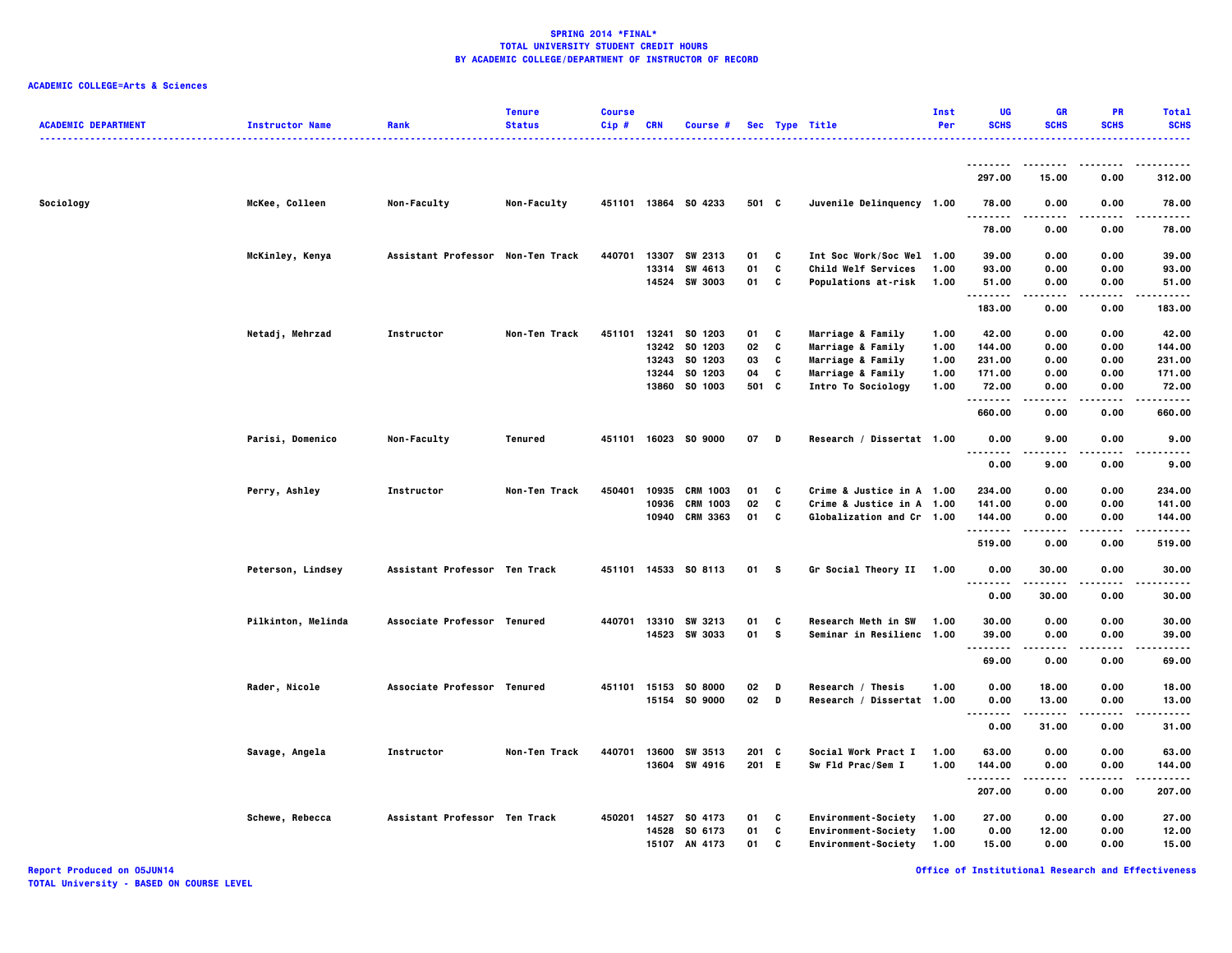| <b>ACADEMIC DEPARTMENT</b>                         | <b>Instructor Name</b> | Rank                          | <b>Tenure</b><br><b>Status</b> | <b>Course</b><br>Cip# | <b>CRN</b>            | Course #                  |                  |        | Sec Type Title                           | Inst<br>Per  | UG<br><b>SCHS</b>   | <b>GR</b><br><b>SCHS</b> | <b>PR</b><br><b>SCHS</b> | <b>Total</b><br><b>SCHS</b>           |
|----------------------------------------------------|------------------------|-------------------------------|--------------------------------|-----------------------|-----------------------|---------------------------|------------------|--------|------------------------------------------|--------------|---------------------|--------------------------|--------------------------|---------------------------------------|
| Sociology                                          | Schewe, Rebecca        | Assistant Professor Ten Track |                                |                       | 451101 15106<br>15199 | SO 7000<br><b>SO 8000</b> | 01<br>04         | п<br>D | Directed Individual<br>Research / Thesis | 1.00<br>1.00 | 0.00<br>0.00        | 1.00<br>6.00             | 0.00<br>0.00             | 1.00<br>6.00                          |
|                                                    |                        |                               |                                |                       |                       |                           |                  |        |                                          |              | - -<br>42.00        | 19.00                    | 0.00                     | 61.00                                 |
|                                                    | Smith, Heidi           | Lecturer                      | Non-Ten Track                  |                       |                       | 451101 13223 S0 1003      | 01               | C      | Intro To Sociology                       | 1.00         | 186.00              | 0.00                     | 0.00                     | 186.00                                |
|                                                    |                        |                               |                                |                       | 13226                 | SO 1003                   | 04               | C      | Intro To Sociology                       | 1.00         | 228.00              | 0.00                     | 0.00                     | 228.00                                |
|                                                    |                        |                               |                                |                       |                       | 13227 SO 1003             | 05               | c      | Intro To Sociology                       | 1.00         | 141.00<br>          | 0.00<br>.                | 0.00                     | 141.00<br>.                           |
|                                                    |                        |                               |                                |                       |                       |                           |                  |        |                                          |              | 555.00              | 0.00                     | 0.00                     | 555.00                                |
|                                                    | Sparks, Jessica        | Lecturer                      | Non-Ten Track                  |                       |                       | 451101 13862 SO 3313      | 501 C            |        | Deviant Behavior                         | 1.00         | 48.00               | 0.00                     | 0.00                     | 48.00                                 |
|                                                    |                        |                               |                                |                       |                       | 13865 SO 4333             | 501 C            |        | Sociology of Sports                      | 1.00         | 54.00<br>--------   | 0.00<br>$- - - -$        | 0.00<br>.                | 54.00                                 |
|                                                    |                        |                               |                                |                       |                       |                           |                  |        |                                          |              | 102.00              | 0.00                     | 0.00                     | 102.00                                |
|                                                    | Swan, Courtney         | Lecturer                      | Non-Ten Track                  | 440701                | 13308                 | SW 2323                   | 01               | C      | Social Welfare Polic 1.00                |              | 99.00               | 0.00                     | 0.00                     | 99.00                                 |
|                                                    |                        |                               |                                |                       | 15996                 | SW 3513                   | 02               | c      | Social Work Pract I 1.00                 |              | 42.00               | 0.00                     | 0.00                     | 42.00                                 |
|                                                    |                        |                               |                                |                       |                       |                           |                  |        |                                          |              | <br>141.00          | 0.00                     | 0.00                     | 141.00                                |
|                                                    | Swindell, Marian       | Associate Professor Tenured   |                                |                       |                       | 440701 13597 SW 3023      | $201 \quad C$    |        | Hum Beh Soc Envir II 1.00                |              | 57.00               | 0.00                     | 0.00                     | 57.00                                 |
|                                                    |                        |                               |                                |                       | 13598                 | SW 3213                   | $201 \quad C$    |        | Research Meth in SW                      | 1.00         | 39.00               | 0.00                     | 0.00                     | 39.00                                 |
|                                                    |                        |                               |                                |                       | 13599                 | SW 3213                   | 202 <sub>c</sub> |        | Research Meth in SW                      | 1.00         | 27.00               | 0.00                     | 0.00                     | 27.00                                 |
|                                                    |                        |                               |                                |                       |                       | 451101 14053 SO 3213      | 201 C            |        | Intr To Social Res                       | 1.00         | 6.00                | 0.00<br>.                | 0.00                     | 6.00                                  |
|                                                    |                        |                               |                                |                       |                       |                           |                  |        |                                          |              | 129.00              | 0.00                     | 0.00                     | 129.00                                |
|                                                    | Vasquez, Lauren        | Lecturer                      | <b>Non-Ten Track</b>           | 450401                |                       | 14852 CRM 3343            | 501 C            |        | Gender, Crime & Justi 1.00               |              | 39.00               | 0.00                     | 0.00                     | 39.00                                 |
|                                                    |                        |                               |                                |                       |                       | 14853 CRM 4513            | 501 C            |        | Correctional Systems 1.00                |              | 18.00               | 0.00                     | 0.00                     | 18.00                                 |
|                                                    |                        |                               |                                |                       |                       |                           |                  |        |                                          |              | .<br>57.00          | .<br>0.00                | 0.00                     | 57.00                                 |
|                                                    | Wells, Makeela         | Grad Teach Assist             | Not Applicable                 | 450401 10941          |                       | <b>CRM 3503</b>           | 01               | C      | Violence In The U.S. 1.00                |              | 108.00              | 0.00                     | 0.00                     | 108.00                                |
|                                                    |                        |                               |                                |                       |                       | 451101 13256 SO 3503      | 01               | C      | Violence In The U.S. 1.00                |              | 69.00               | 0.00                     | 0.00                     | 69.00                                 |
|                                                    |                        |                               |                                |                       |                       |                           |                  |        |                                          |              | <br>177.00          | .<br>0.00                | 0.00                     | 177.00                                |
|                                                    |                        |                               |                                |                       |                       |                           |                  |        |                                          |              |                     |                          |                          |                                       |
|                                                    | Whetstone, Tamara      | Lecturer                      | Non-Ten Track                  |                       |                       | 440701 13869 SW 3013      | 501 C            |        | Hum Beh Soc Envir I 1.00                 |              | 51.00<br>.          | 0.00<br>.                | 0.00<br>-----            | 51.00<br>.                            |
|                                                    |                        |                               |                                |                       |                       |                           |                  |        |                                          |              | 51.00               | 0.00                     | 0.00                     | 51.00                                 |
|                                                    | Young, Sarah           | Lecturer                      | Non-Ten Track                  | 440701                | 13868                 | SW 3003                   | 501 C            |        | Populations at-risk                      | 1.00         | 36.00               | 0.00                     | 0.00                     | 36.00                                 |
|                                                    |                        |                               |                                |                       |                       | 14851 SW 2303             | 501 C            |        | Welfare Policy I                         | 1.00         | 18.00               | 0.00<br>.                | 0.00                     | 18.00                                 |
|                                                    |                        |                               |                                |                       |                       |                           |                  |        |                                          |              | <br>54.00           | 0.00                     | .<br>0.00                | 54.00                                 |
| -------------------------------------<br>Sociology |                        |                               |                                |                       |                       |                           |                  |        |                                          |              | ========<br>8791.00 | ---------<br>355.00      | 0.00                     | ________________________<br>9146.00   |
| ------------------------------------               |                        |                               |                                |                       |                       |                           |                  |        |                                          |              |                     |                          |                          | ======== ======== ======== ========== |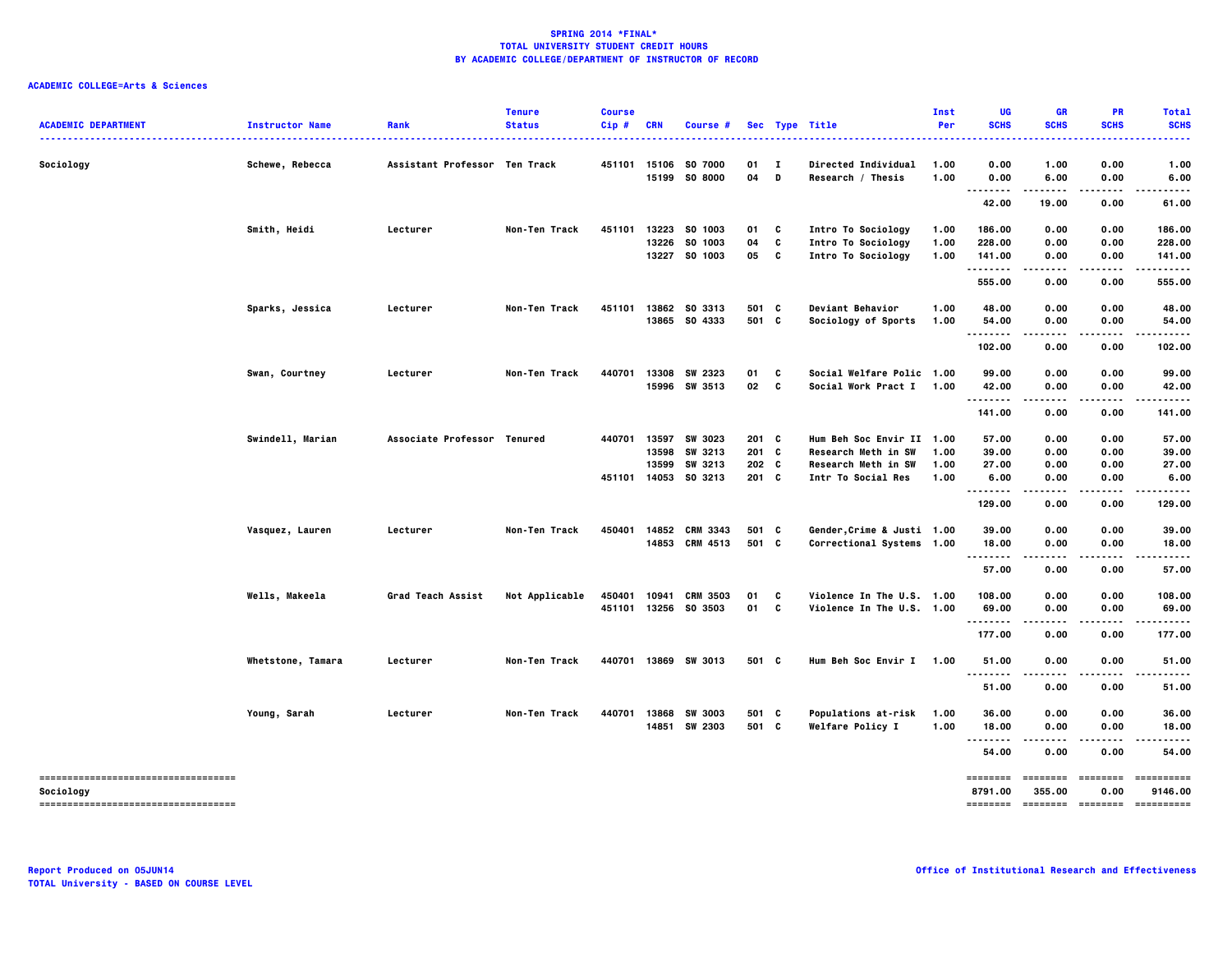| <b>ACADEMIC DEPARTMENT</b>     | <b>Instructor Name</b> | Rank                          | <b>Tenure</b><br><b>Status</b> | <b>Course</b><br>Cip# | CRN   | Course #                 |          |              | Sec Type Title                                     | <b>Inst</b><br>Per | UG<br><b>SCHS</b>                      | <b>GR</b><br><b>SCHS</b> | <b>PR</b><br><b>SCHS</b> | <b>Total</b><br><b>SCHS</b> |
|--------------------------------|------------------------|-------------------------------|--------------------------------|-----------------------|-------|--------------------------|----------|--------------|----------------------------------------------------|--------------------|----------------------------------------|--------------------------|--------------------------|-----------------------------|
| <b>Finance &amp; Economics</b> | Byrd, Charles          | Lecturer                      | Non-Ten Track                  |                       |       | 521501 13203 REF 3433    | 01       | C            | Real Property Evalua 1.00                          |                    | 57.00                                  | 0.00                     | 0.00                     | 57.00                       |
|                                |                        |                               |                                |                       |       |                          |          |              |                                                    |                    | <br>57.00                              | .<br>0.00                | ----<br>0.00             | ----<br>57.00               |
|                                | Campbell, Randall      | Associate Professor Tenured   |                                | 450601                |       | 15682 EC 9000            | 01       | D            | Research / Dissertat 1.00                          |                    | 0.00                                   | 9.00                     | 0.00                     | 9.00                        |
|                                |                        |                               |                                | 520601                | 11161 | EC 4643<br>14109 EC 8133 | 01<br>01 | C<br>C       | Econ Forecasting & A 1.00<br><b>Econometrics I</b> | 1.00               | 63.00<br>0.00                          | 0.00<br>24.00            | 0.00<br>0.00             | 63.00<br>24.00              |
|                                |                        |                               |                                |                       |       |                          |          |              |                                                    |                    | .                                      | -----                    |                          | .                           |
|                                |                        |                               |                                |                       |       |                          |          |              |                                                    |                    | 63.00                                  | 33.00                    | 0.00                     | 96.00                       |
|                                | Cline, Brandon         | Assistant Professor Ten Track |                                |                       |       | 520801 11706 FIN 8113    | 01       | C            | Corporate Finance                                  | 1.00               | 0.00                                   | 51.00                    | 0.00                     | 51.00                       |
|                                |                        |                               |                                |                       |       | 14114 FIN 9233           | 01       | s.           | Sem In Corp Fin                                    | 1.00               | 0.00<br>$\sim$ $\sim$ $\sim$<br>-----  | 15.00<br>.               | 0.00<br>.                | 15.00<br>. <b>.</b> .       |
|                                |                        |                               |                                |                       |       |                          |          |              |                                                    |                    | 0.00                                   | 66.00                    | 0.00                     | 66.00                       |
|                                | Garner, Jacqueline     | Associate Professor Tenured   |                                | 520801                |       | 11697 FIN 4223           | 01       | C            | Intermediate Financi 1.00                          |                    | 114.00                                 | 0.00                     | 0.00                     | 114.00                      |
|                                |                        |                               |                                |                       |       | 14283 FIN 3123           | 02       | C            | Financial Management 1.00                          |                    | 222.00                                 | 0.00                     | 0.00                     | 222.00                      |
|                                |                        |                               |                                |                       |       |                          |          |              |                                                    |                    | <br>336.00                             | .<br>0.00                | .<br>0.00                | .<br>336.00                 |
|                                | He, Wei                | Instructor                    | Non-Ten Track                  | 520801                |       | 11688 FIN 3113           | 01       | C            | <b>Financial Systems</b>                           | 1.00               | 210.00                                 | 0.00                     | 0.00                     | 210.00                      |
|                                |                        |                               |                                |                       |       | 13715 FIN 3113           | 506 C    |              | <b>Financial Systems</b>                           | 1.00               | 54.00                                  | 0.00                     | 0.00                     | 54.00                       |
|                                |                        |                               |                                |                       |       | 14111 FIN 3113           | 02       | C            | <b>Financial Systems</b>                           | 1.00               | 198.00                                 | 0.00                     | 0.00                     | 198.00                      |
|                                |                        |                               |                                | 520806                |       | 14112 FIN 4923           | 01       | C            | International Fin Mg                               | 1.00               | 120.00                                 | 0.00                     | 0.00                     | 120.00                      |
|                                |                        |                               |                                |                       |       | 14113 FIN 6923           | 01       | C            | International Fin Mg                               | 1.00               | 0.00<br>.                              | 3.00<br>.                | 0.00<br>$\cdots$         | 3.00<br>.                   |
|                                |                        |                               |                                |                       |       |                          |          |              |                                                    |                    | 582.00                                 | 3.00                     | 0.00                     | 585.00                      |
|                                | Henry, Thomas          | Lecturer                      | Non-Ten Track                  | 450601                |       | 13666 EC 2123            | 504 C    |              | <b>Prin Of Microecon</b>                           | 1.00               | 45.00<br>                              | 0.00                     | 0.00                     | 45.00                       |
|                                |                        |                               |                                |                       |       |                          |          |              |                                                    |                    | 45.00                                  | 0.00                     | 0.00                     | 45.00                       |
|                                | Highfield, Michael     | Associate Professor Tenured   |                                | 520201                | 15217 | <b>FIN 4000</b>          | 01       | $\mathbf{I}$ | Directed Individual                                | 1.00               | 1.00                                   | 0.00                     | 0.00                     | 1.00                        |
|                                |                        |                               |                                | 521501                |       | 13204 REF 4253           | 01       | c            | Mortgage Financing                                 | 1.00               | 30.00                                  | 0.00                     | 0.00                     | 30.00                       |
|                                |                        |                               |                                |                       |       |                          |          |              |                                                    |                    | -----<br>$\sim$ $\sim$ $\sim$<br>31.00 | 0.00                     | $\cdots$<br>0.00         | $- - - -$<br>31.00          |
|                                | King, Priscilla        | Lecturer                      | Non-Ten Track                  |                       |       | 520804 12275 INS 3203    | 01 C     |              | Prop And Cas Ins                                   | 1.00               | 99.00                                  | 0.00                     | 0.00                     | 99.00                       |
|                                |                        |                               |                                |                       |       |                          |          |              |                                                    |                    | <br>99.00                              | <br>0.00                 | .<br>0.00                | .<br>99.00                  |
|                                | Liano, Kartono         | Professor                     | Tenured                        | 520801 11701          |       | <b>FIN 4423</b>          | 01       | C            | <b>Investments</b>                                 | 1.00               | 126.00                                 | 0.00                     | 0.00                     | 126.00                      |
|                                |                        |                               |                                |                       |       | 11702 FIN 4433           | 01       | C            | Sec Anal And Port Mg                               | 1.00               | 24.00                                  | 0.00                     | 0.00                     | 24.00                       |
|                                |                        |                               |                                |                       |       |                          |          |              |                                                    |                    | .<br>150.00                            | <br>0.00                 | .<br>0.00                | .<br>150.00                 |
|                                | <b>Mallory, Lewis</b>  | Lecturer                      | Non-Ten Track                  |                       |       | 520801 11704 FIN 4723    | 01 C     |              | <b>Bank Management</b>                             | 1.00               | 99.00                                  | 0.00                     | 0.00                     | 99.00                       |
|                                |                        |                               |                                |                       |       |                          |          |              |                                                    |                    | $\sim$ $\sim$ $\sim$<br><br>99.00      | 0.00                     | 0.00                     | 99.00                       |
|                                | Metz, Tammi            | Instructor                    | Non-Ten Track                  | 520801                | 11687 | <b>FIN 2003</b>          | 01       | C            | <b>Personal Money Mgt</b>                          | 1.00               | 192.00                                 | 0.00                     | 0.00                     | 192.00                      |
|                                |                        |                               |                                | 520804                |       | 12273 INS 2003           | 01       | C            | <b>Personal Money Manag</b>                        | 1.00               | 33.00                                  | 0.00                     | 0.00                     | 33.00                       |
|                                |                        |                               |                                |                       |       | 12274 INS 3103           | 01       | C            | <b>Prin Of Insurance</b>                           | 1.00               | 150.00                                 | 0.00                     | 0.00                     | 150.00                      |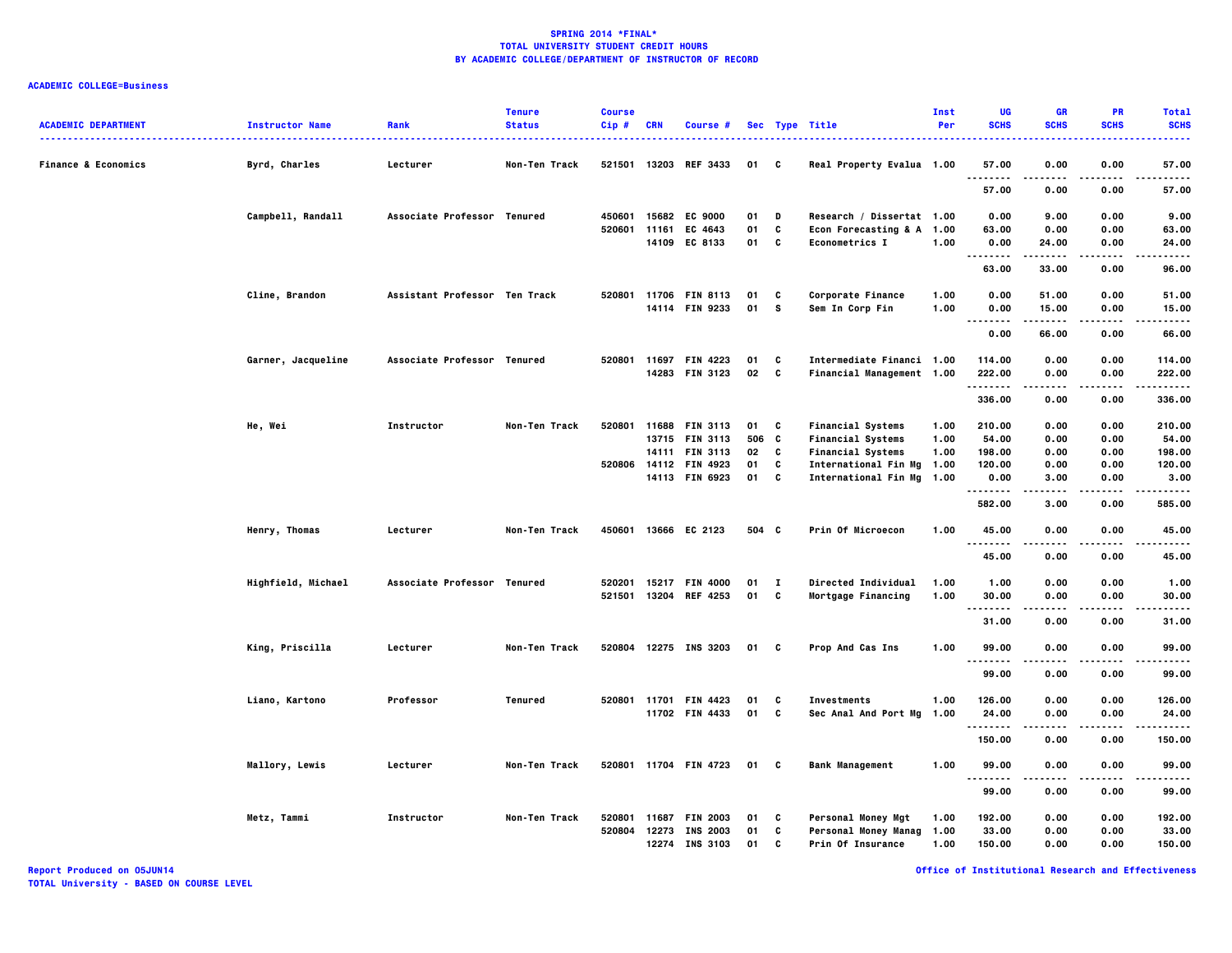| <b>ACADEMIC DEPARTMENT</b>     |                        | Rank                          | <b>Tenure</b><br><b>Status</b> | <b>Course</b><br>Cip# | <b>CRN</b> |                                   |                |                   |                                                      | <b>Inst</b><br>Per | UG<br><b>SCHS</b> | <b>GR</b><br><b>SCHS</b> | <b>PR</b><br><b>SCHS</b> | <b>Total</b><br><b>SCHS</b> |
|--------------------------------|------------------------|-------------------------------|--------------------------------|-----------------------|------------|-----------------------------------|----------------|-------------------|------------------------------------------------------|--------------------|-------------------|--------------------------|--------------------------|-----------------------------|
|                                | <b>Instructor Name</b> |                               |                                |                       |            | Course #                          |                |                   | Sec Type Title                                       |                    |                   |                          |                          |                             |
|                                |                        |                               |                                |                       |            |                                   |                |                   |                                                      |                    |                   |                          |                          |                             |
| <b>Finance &amp; Economics</b> | Metz, Tammi            | Instructor                    | Non-Ten Track                  | 520804                | 13808      | <b>INS 3103</b><br>13809 INS 3503 | 506 C<br>506 C |                   | <b>Prin Of Insurance</b><br><b>Employee Benefits</b> | 1.00<br>1.00       | 96.00<br>129.00   | 0.00<br>0.00             | 0.00<br>0.00             | 96.00<br>129.00             |
|                                |                        |                               |                                |                       |            |                                   |                |                   |                                                      |                    | .                 | .                        | .                        | .                           |
|                                |                        |                               |                                |                       |            |                                   |                |                   |                                                      |                    | 600.00            | 0.00                     | 0.00                     | 600.00                      |
|                                | Millea, Meghan         | Professor                     | Tenured                        | 450601                |            | 16073 EC 9000                     | 03             | D                 | Research / Dissertat 1.00                            |                    | 0.00              | 9.00                     | 0.00                     | 9.00                        |
|                                |                        |                               |                                | 520601                |            | 14106 EC 3113                     | 01             | c                 | Interm Macroeconomic 1.00                            |                    | 120.00            | 0.00                     | 0.00                     | 120.00                      |
|                                |                        |                               |                                |                       |            |                                   |                |                   |                                                      |                    | .<br>120.00       | 9.00                     | 0.00                     | .<br>129.00                 |
|                                | Miller, Thomas         | Professor                     | Tenured                        |                       |            | 520801 11696 FIN 3723             | 01             | C                 | <b>Financial Markets</b>                             | 1.00               | 159.00            | 0.00                     | 0.00                     | 159.00                      |
|                                |                        |                               |                                |                       |            | 14115 FIN 4990                    | 01             | c                 | Special Topic In FIN 1.00                            |                    | 102.00            | 0.00                     | 0.00                     | 102.00                      |
|                                |                        |                               |                                |                       |            |                                   |                |                   |                                                      |                    | <b>.</b>          | .                        | 0.00                     | .<br>261.00                 |
|                                |                        |                               |                                |                       |            |                                   |                |                   |                                                      |                    | 261.00            | 0.00                     |                          |                             |
|                                | Orozco Aleman, Sandra  | Assistant Professor Ten Track |                                |                       |            | 450601 11153 EC 2123              | 03             | C                 | Prin Of Microecon                                    | 1.00               | 210.00            | 0.00                     | 0.00                     | 210.00                      |
|                                |                        |                               |                                |                       |            | 520601 11157 EC 3123              | 01             | C                 | Interm Micro                                         | 1.00               | 126.00            | 0.00                     | 0.00                     | 126.00                      |
|                                |                        |                               |                                |                       |            |                                   |                |                   |                                                      |                    | 336.00            | 0.00                     | 0.00                     | 336.00                      |
|                                |                        |                               |                                |                       |            |                                   |                |                   |                                                      |                    |                   |                          |                          |                             |
|                                | Rezek, Jon             | Non-Faculty                   | Tenured                        | 450601<br>521101      |            | 15683 EC 9000<br>12218 IB 3900    | 02<br>01       | D<br>E            | Research / Dissertat 1.00<br>IB Intern Work          | 1.00               | 0.00<br>11.00     | 6.00<br>0.00             | 0.00<br>0.00             | 6.00<br>11.00               |
|                                |                        |                               |                                |                       |            | 12219 IB 4903                     | 01 E           |                   | <b>IB Intern Academics</b>                           | 1.00               | 15.00             | 0.00                     | 0.00                     | 15.00                       |
|                                |                        |                               |                                |                       |            |                                   |                |                   |                                                      |                    |                   |                          |                          | $- - - -$                   |
|                                |                        |                               |                                |                       |            |                                   |                |                   |                                                      |                    | 26.00             | 6.00                     | 0.00                     | 32.00                       |
|                                | Rogers, Kevin          | Non-Faculty                   | Tenured                        |                       |            | 450601 16494 EC 4000              | $01$ I         |                   | Directed Individual                                  | 1.00               | 3.00              | 0.00                     | 0.00                     | 3.00                        |
|                                |                        |                               |                                |                       |            |                                   |                |                   |                                                      |                    | .<br>3.00         | 0.00                     | 0.00                     | 3.00                        |
|                                |                        |                               |                                |                       |            |                                   |                |                   |                                                      |                    |                   |                          |                          |                             |
|                                | Roskelley, Kenneth     | Associate Professor Tenured   |                                | 520201                |            | 15604 FIN 9000                    | 01             | D                 | Research / Dissertat 1.00                            |                    | 0.00              | 10.00                    | 0.00                     | 10.00                       |
|                                |                        |                               |                                |                       | 16046      | <b>FIN 4000</b>                   | 02             | $\mathbf{I}$      | Directed Individual                                  | 1.00               | 2.00              | 0.00                     | 0.00                     | 2.00                        |
|                                |                        |                               |                                |                       |            | 16047 FIN 4000                    | 03             | $\mathbf{I}$      | <b>Directed Individual</b>                           | 1.00               | 2.00              | 0.00                     | 0.00                     | 2.00                        |
|                                |                        |                               |                                |                       | 16048      | <b>FIN 4000</b>                   | 04             | $\mathbf{I}$      | Directed Individual                                  | 1.00               | 2.00              | 0.00                     | 0.00                     | 2.00                        |
|                                |                        |                               |                                |                       | 16050      | <b>FIN 4000</b>                   | 06<br>07       | п<br>$\mathbf{I}$ | <b>Directed Individual</b>                           | 1.00               | 2.00              | 0.00                     | 0.00<br>0.00             | 2.00                        |
|                                |                        |                               |                                |                       |            | 16051 FIN 4000<br>16052 FIN 4000  | 08             | $\mathbf{I}$      | Directed Individual<br>Directed Individual           | 1.00<br>1.00       | 2.00<br>3.00      | 0.00<br>0.00             | 0.00                     | 2.00<br>3.00                |
|                                |                        |                               |                                |                       |            | 16055 FIN 4000                    | 09             | $\mathbf{I}$      | <b>Directed Individual</b>                           | 1.00               | 2.00              | 0.00                     | 0.00                     | 2.00                        |
|                                |                        |                               |                                | 520801                |            | 13716 FIN 3123                    | 504 C          |                   | Financial Management                                 | 1.00               | 108.00            | 0.00                     | 0.00                     | 108.00                      |
|                                |                        |                               |                                |                       |            | 13717 FIN 8113                    | 501 C          |                   | Corporate Finance                                    | 1.00               | 0.00              | 78.00                    | 0.00                     | 78.00                       |
|                                |                        |                               |                                |                       |            |                                   |                |                   |                                                      |                    | <br>123.00        | 88.00                    | . <b>.</b> .<br>0.00     | .<br>211.00                 |
|                                |                        |                               |                                |                       |            |                                   |                |                   |                                                      |                    |                   |                          |                          |                             |
|                                | Spurlin, William       | Assistant Professor Ten Track |                                | 520601                | 13667      | EC 8103                           | 501 C          |                   | <b>Econ for Managers</b>                             | 1.00               | 0.00              | 93.00                    | 0.00                     | 93.00                       |
|                                |                        |                               |                                | 520801                |            | 13527 FIN 3113                    | 201 C          |                   | Financial Systems                                    | 1.00               | 54.00             | 0.00                     | 0.00                     | 54.00                       |
|                                |                        |                               |                                |                       |            | 13528 FIN 3123                    | $201$ C        |                   | Financial Management 1.00                            |                    | 54.00<br>.        | 0.00<br>.                | 0.00<br>.                | 54.00<br>.                  |
|                                |                        |                               |                                |                       |            |                                   |                |                   |                                                      |                    | 108.00            | 93.00                    | 0.00                     | 201.00                      |
|                                | Thomas, Mary           | Associate Professor Tenured   |                                | 450601 11151          |            | EC 2123                           | 01             | C                 | <b>Prin Of Microecon</b>                             | 1.00               | 663.00            | 0.00                     | 0.00                     | 663.00                      |
|                                |                        |                               |                                |                       |            | 14107 EC 4990                     | 01             | C                 | Special Topic In EC                                  | 1.00               | 102.00            | 0.00                     | 0.00                     | 102.00                      |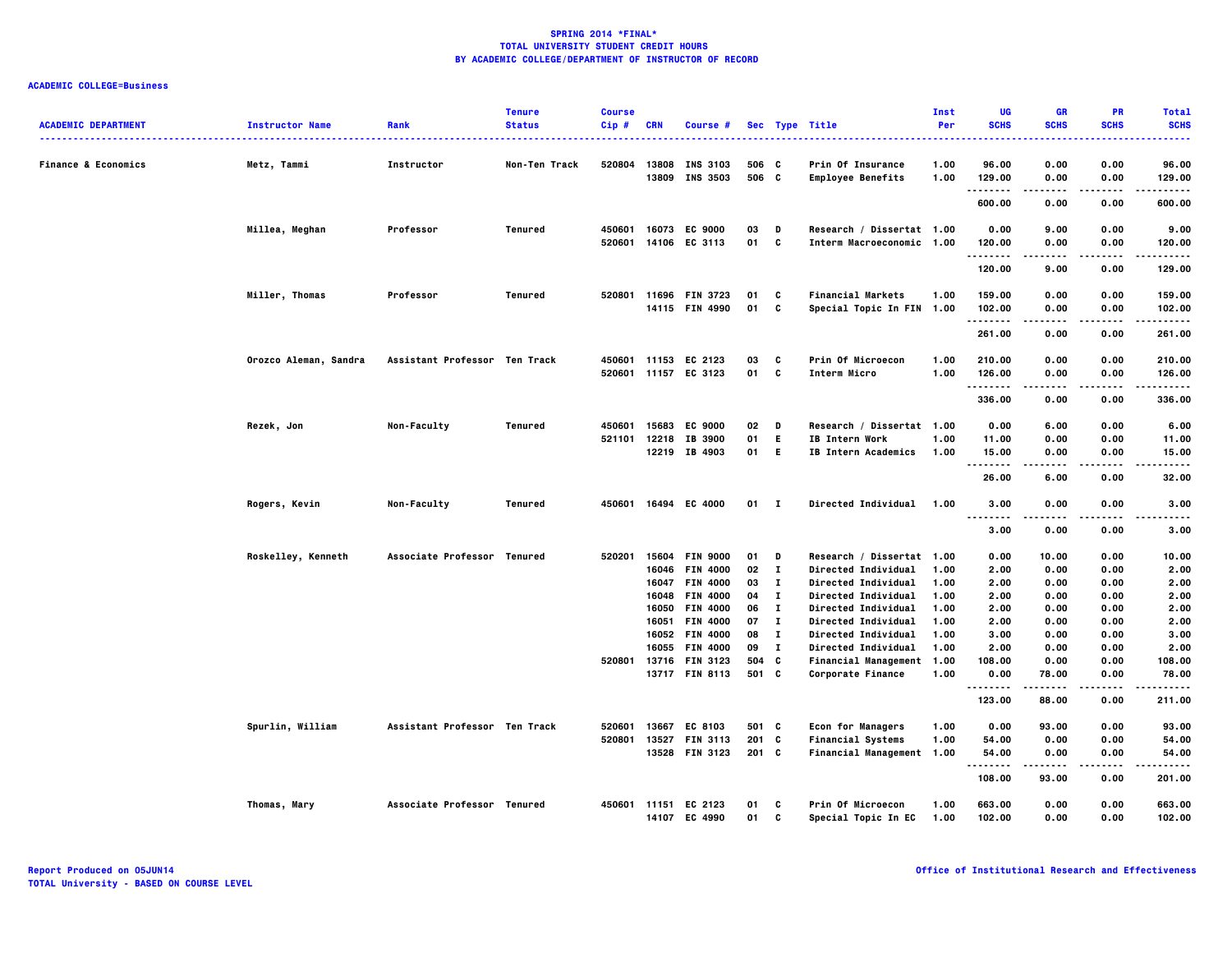| <b>ACADEMIC DEPARTMENT</b>          | <b>Instructor Name</b> | Rank                          | <b>Tenure</b><br><b>Status</b> | <b>Course</b><br>Cip# | <b>CRN</b>   | Course #                          |                 |              | Sec Type Title            | Inst<br>Per | UG<br><b>SCHS</b>             | <b>GR</b><br><b>SCHS</b>     | <b>PR</b><br><b>SCHS</b> | <b>Total</b><br><b>SCHS</b> |
|-------------------------------------|------------------------|-------------------------------|--------------------------------|-----------------------|--------------|-----------------------------------|-----------------|--------------|---------------------------|-------------|-------------------------------|------------------------------|--------------------------|-----------------------------|
|                                     |                        |                               |                                |                       |              |                                   |                 |              |                           |             |                               |                              |                          | .<br>.                      |
|                                     |                        |                               |                                |                       |              |                                   |                 |              |                           |             | 765.00                        | 0.00                         | 0.00                     | 765.00                      |
| <b>Finance &amp; Economics</b>      | Topolyan, Iryna        | Assistant Professor Ten Track |                                |                       |              | 450601 14110 EC 8163              | 01              | C            | Microeconomics I          | 1.00        | 0.00                          | 27.00                        | 0.00                     | 27.00                       |
|                                     |                        |                               |                                |                       |              | 520601 11162 EC 4713              | 01              | C            | Industrial Orgs           | 1.00        | 87.00<br>$\sim$ $\sim$ $\sim$ | 0.00                         | 0.00                     | 87.00                       |
|                                     |                        |                               |                                |                       |              |                                   |                 |              |                           |             | 87.00                         | 27.00                        | 0.00                     | 114.00                      |
|                                     | Wade, Lloyd            | Assistant Professor Ten Track |                                | 520804                |              | 12276 INS 3303                    | 01              | C            | Life Insurance            | 1.00        | 126.00                        | 0.00                         | 0.00                     | 126.00                      |
|                                     |                        |                               |                                |                       |              | 12277 INS 4503                    | 01              | C            | Enterprise Risk Mgmt 1.00 |             | 39.00                         | 0.00                         | 0.00                     | 39.00                       |
|                                     |                        |                               |                                |                       |              | 15162 INS 4000                    | 01              | $\mathbf{I}$ | Directed Individual       | 1.00        | 3.00                          | 0.00                         | 0.00                     | 3.00                        |
|                                     |                        |                               |                                |                       | 15378        | <b>INS 4000</b>                   | 02              | $\mathbf{I}$ | Directed Individual       | 1.00        | 3.00                          | 0.00                         | 0.00                     | 3.00                        |
|                                     |                        |                               |                                |                       | 15472        | <b>INS 4000</b>                   | 03              | л.           | Directed Individual       | 1.00        | 3.00                          | 0.00                         | 0.00                     | 3.00                        |
|                                     |                        |                               |                                |                       | 16005        | <b>INS 4000</b>                   | 04              | $\mathbf{I}$ | Directed Individual       | 1.00        | 3.00                          | 0.00                         | 0.00                     | 3.00                        |
|                                     |                        |                               |                                |                       | 16006        | <b>INS 4000</b>                   | 05              | $\mathbf{I}$ | Directed Individual       | 1.00        | 3.00                          | 0.00                         | 0.00                     | 3.00                        |
|                                     |                        |                               |                                |                       |              | 16316 INS 4000                    | 06              | $\mathbf{I}$ | Directed Individual       | 1.00        | 3.00<br>--------              | 0.00<br>$\sim$ $\sim$ $\sim$ | 0.00                     | 3.00                        |
|                                     |                        |                               |                                |                       |              |                                   |                 |              |                           |             | 183.00                        | 0.00                         | 0.00                     | 183.00                      |
|                                     | Wang, Qian             | Grad Teach Assist             | Not Applicable                 | 520801                | 11690        | <b>FIN 3123</b>                   | 01              | C            | Financial Management 1.00 |             | 204.00                        | 0.00                         | 0.00                     | 204.00                      |
|                                     |                        |                               |                                |                       |              | 11692 FIN 3123                    | 04              | C            | Financial Management 1.00 |             | 201.00                        | 0.00                         | 0.00                     | 201.00                      |
|                                     |                        |                               |                                |                       |              |                                   |                 |              |                           |             | <br>405.00                    | .<br>0.00                    | 0.00                     | 405.00                      |
|                                     | Williamson, Claudia    | Assistant Professor Ten Track |                                |                       | 450601 11154 | EC 2123                           | 04              | C            | Prin Of Microecon         | 1.00        | 189.00                        | 0.00                         | 0.00                     | 189.00                      |
|                                     |                        |                               |                                |                       |              | 520601 11166 EC 8103              | 01 C            |              | <b>Econ for Managers</b>  | 1.00        | 0.00                          | 18.00                        | 0.00                     | 18.00                       |
|                                     |                        |                               |                                |                       |              |                                   |                 |              |                           |             |                               | .                            | .                        | .                           |
|                                     |                        |                               |                                |                       |              |                                   |                 |              |                           |             | 189.00                        | 18.00                        | 0.00                     | 207.00                      |
|                                     | Wiseman, Travis        | Instructor                    | Non-Ten Track                  | 450601                |              | 11144 EC 2113                     | 01              | C            | Prin Of Macroecon         | 1.00        | 453.00                        | 0.00                         | 0.00                     | 453.00                      |
|                                     |                        |                               |                                |                       |              | 11145 EC 2113                     | 02              | C            | Prin Of Macroecon         | 1.00        | 654.00                        | 0.00                         | 0.00                     | 654.00                      |
|                                     |                        |                               |                                |                       |              | 11146 EC 2113                     | 03              | C            | Prin Of Macroecon         | 1.00        | 210.00<br>--------            | 0.00                         | 0.00                     | 210.00                      |
|                                     |                        |                               |                                |                       |              |                                   |                 |              |                           |             | 1317.00                       | 0.00                         | 0.00                     | 1317.00                     |
|                                     | Xu, Xu                 | <b>Grad Teach Assist</b>      | Not Applicable                 |                       |              | 450601 11152 EC 2123              | 02 <sub>c</sub> |              | Prin Of Microecon         | 1.00        | 192.00                        | 0.00                         | 0.00                     | 192.00                      |
|                                     |                        |                               |                                |                       |              |                                   |                 |              |                           |             | <br>192.00                    | 0.00                         | 0.00                     | 192.00                      |
|                                     |                        | Assistant Professor Ten Track |                                | 520801                | 11691        |                                   |                 |              | Financial Management 1.00 |             |                               |                              |                          | 210.00                      |
|                                     | Young, Brian           |                               |                                |                       |              | <b>FIN 3123</b><br>11699 FIN 4243 | 03<br>01        | C<br>C       | Senior Seminar in Fi 1.00 |             | 210.00<br>132.00              | 0.00<br>0.00                 | 0.00<br>0.00             | 132.00                      |
|                                     |                        |                               |                                |                       |              |                                   |                 |              |                           |             | .                             | .                            | .                        |                             |
|                                     |                        |                               |                                |                       |              |                                   |                 |              |                           |             | 342.00                        | 0.00                         | 0.00                     | 342.00                      |
|                                     |                        |                               |                                |                       |              |                                   |                 |              |                           |             | ========                      | ========                     | ========                 | ==========                  |
| <b>Finance &amp; Economics</b>      |                        |                               |                                |                       |              |                                   |                 |              |                           |             | 6519.00                       | 343.00                       | 0.00                     | 6862.00                     |
| ----------------------------------- |                        |                               |                                |                       |              |                                   |                 |              |                           |             | ========                      |                              | --------- -------        | ==========                  |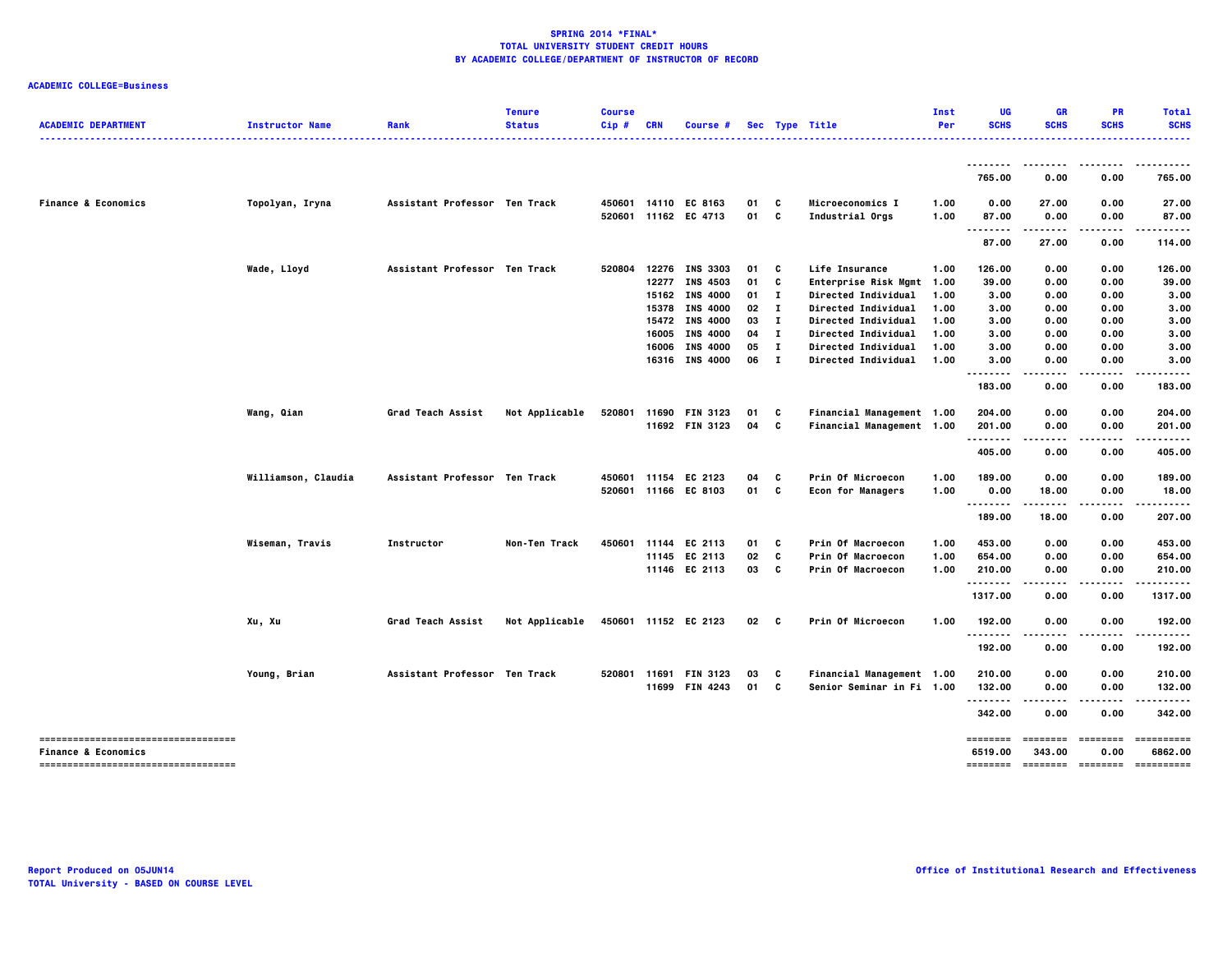## **ACADEMIC COLLEGE=Business**

| <b>ACADEMIC DEPARTMENT</b>                  | <b>Instructor Name</b><br><u>.</u> | Rank                          | <b>Tenure</b><br><b>Status</b> | <b>Course</b><br>Cip# | <b>CRN</b> | Course #              |       |   | Sec Type Title            | Inst<br>Per | UG<br><b>SCHS</b> | <b>GR</b><br><b>SCHS</b> | PR<br><b>SCHS</b> | <b>Total</b><br><b>SCHS</b> |
|---------------------------------------------|------------------------------------|-------------------------------|--------------------------------|-----------------------|------------|-----------------------|-------|---|---------------------------|-------------|-------------------|--------------------------|-------------------|-----------------------------|
| <b>Management &amp; Information Systems</b> | Barnett, Timothy                   | Professor                     | Tenured                        | 521003                | 14193      | <b>MGT 9813</b>       | 01    | s | Seminar In Ob             | 1.00        | 0.00              | 15.00                    | 0.00              | -----<br>15.00              |
|                                             |                                    |                               |                                | 521302                | 15808      | <b>MGT 9000</b>       | 01    | D | Research / Dissertat 1.00 |             | 0.00<br>.         | 1.00                     | 0.00              | 1.00                        |
|                                             |                                    |                               |                                |                       |            |                       |       |   |                           |             | 0.00              | 16.00                    | 0.00              | 16.00                       |
|                                             | Canfield, Stephen                  | Instructor                    | Non-Ten Track                  | 521201                |            | 10524 BIS 1733        | 01    | C | Visual Basic Program 1.00 |             | 147.00            | 0.00                     | 0.00              | 147.00                      |
|                                             |                                    |                               |                                |                       | 10525      | <b>BIS 1733</b>       | 02    | C | Visual Basic Program      | 1.00        | 117.00            | 0.00                     | 0.00              | 117.00                      |
|                                             |                                    |                               |                                |                       |            | 10526 BIS 1733        | 03    | C | Visual Basic Program 1.00 |             | 120.00            | 0.00                     | 0.00              | 120.00                      |
|                                             |                                    |                               |                                |                       |            | 10527 BIS 1753        | 01    | C | Intro to Business CO 1.00 |             | 87.00<br>.        | 0.00<br>.                | 0.00<br>.         | 87.00<br>.                  |
|                                             |                                    |                               |                                |                       |            |                       |       |   |                           |             | 471.00            | 0.00                     | 0.00              | 471.00                      |
|                                             | Chrisman, James                    | Professor                     | Tenured                        | 080301                | 12538      | <b>MGT 3323</b>       | 01    | C | Entrepreneurship          | 1.00        | 75.00             | 0.00                     | 0.00              | 75.00                       |
|                                             |                                    |                               |                                |                       | 12539      | MGT 3323              | 02    | C | Entrepreneurship          | 1.00        | 87.00             | 0.00                     | 0.00              | 87.00                       |
|                                             |                                    |                               |                                | 520201                | 12558      | MGT 8123              | 01    | C | Strategic Bus Consul 1.00 |             | 0.00              | 30.00                    | 0.00              | 30.00                       |
|                                             |                                    |                               |                                |                       |            | 521302 16126 MGT 9000 | 04    | D | Research / Dissertat 1.00 |             | 0.00<br>.         | 9.00<br>.                | 0.00<br>.         | 9.00<br>-----               |
|                                             |                                    |                               |                                |                       |            |                       |       |   |                           |             | 162.00            | 39.00                    | 0.00              | 201.00                      |
|                                             | Crossler, Robert                   | Assistant Professor Ten Track |                                | 521201                | 10531      | <b>BIS 3753</b>       | 01    | C | Business Database Sy 1.00 |             | 60.00             | 0.00                     | 0.00              | 60.00                       |
|                                             |                                    |                               |                                |                       | 10541      | <b>BIS 8313</b>       | 01    | C | Adv Database Des Adm 1.00 |             | 0.00              | 27.00                    | 0.00              | 27.00                       |
|                                             |                                    |                               |                                |                       | 13625      | <b>BIS 8313</b>       | 501   | C | Adv Database Des Adm 1.00 |             | 0.00              | 30.00                    | 0.00              | 30.00                       |
|                                             |                                    |                               |                                |                       |            | 15555 BIS 9000        | 02    | D | Research / Dissertat 1.00 |             | 0.00<br>          | 9.00<br>.                | 0.00<br>$- - -$   | 9.00<br>.                   |
|                                             |                                    |                               |                                |                       |            |                       |       |   |                           |             | 60.00             | 66.00                    | 0.00              | 126.00                      |
|                                             | Daspit, Joshua                     | Assistant Professor Ten Track |                                | 520101                | 10569      | <b>BUS 4853</b>       | 01    | C | <b>Business Policy</b>    | 1.00        | 135.00            | 0.00                     | 0.00              | 135.00                      |
|                                             |                                    |                               |                                |                       |            | 10570 BUS 4853        | 02    | C | <b>Business Policy</b>    | 1.00        | 132.00<br>.       | 0.00                     | 0.00              | 132.00<br>$- - - - - -$     |
|                                             |                                    |                               |                                |                       |            |                       |       |   |                           |             | 267.00            | 0.00                     | 0.00              | 267.00                      |
|                                             | Fang, Hanqing                      | Grad Teach Assist             | Not Applicable                 |                       |            | 521101 12551 MGT 4613 | 01 C  |   | Cross-Cultural Mgt        | 1.00        | 108.00<br>.       | 0.00                     | 0.00              | 108.00<br>.                 |
|                                             |                                    |                               |                                |                       |            |                       |       |   |                           |             | 108.00            | 0.00                     | 0.00              | 108.00                      |
|                                             | Holt, Daniel                       | Assistant Professor Ten Track |                                | 520101                |            | 10572 BUS 4853        | 04    | C | <b>Business Policy</b>    | 1.00        | 129.00            | 0.00                     | 0.00              | 129.00                      |
|                                             |                                    |                               |                                |                       | 10573      | <b>BUS 4853</b>       | 05    | C | <b>Business Policy</b>    | 1.00        | 135.00            | 0.00                     | 0.00              | 135.00                      |
|                                             |                                    |                               |                                | 521299                |            | 15123 BIS 2990        | 01    | C | Special Topic in BIS 0.16 |             | 10.56             | 0.00                     | 0.00              | 10.56                       |
|                                             |                                    |                               |                                |                       |            |                       |       |   |                           |             | .<br>274.56       | 0.00                     | 0.00              | .<br>274.56                 |
|                                             | Jones, Gabrielle                   | <b>Non-Faculty</b>            | <b>Non-Faculty</b>             |                       |            | 521201 13405 BIS 3233 | 201 C |   | Management Informati 1.00 |             | 72.00             | 0.00                     | 0.00              | 72.00                       |
|                                             |                                    |                               |                                |                       |            |                       |       |   |                           |             | .<br>72.00        | 0.00                     | 0.00              | .<br>72.00                  |
|                                             | Lack, Susan                        | Instructor                    | Non-Ten Track                  | 520201                |            | 12530 MGT 3213        | 01    | C | Org Communication         | 1.00        | 120.00            | 0.00                     | 0.00              | 120.00                      |
|                                             |                                    |                               |                                |                       | 12531      | MGT 3213              | 02    | C | Org Communication         | 1.00        | 120.00            | 0.00                     | 0.00              | 120.00                      |
|                                             |                                    |                               |                                |                       |            | 12532 MGT 3213        | 03    | C | Org Communication         | 1.00        | 114.00            | 0.00                     | 0.00              | 114.00                      |
|                                             |                                    |                               |                                |                       |            | 14191 MGT 3213        | 04    | C | Org Communication         | 1.00        | 135.00            | 0.00                     | 0.00              | 135.00                      |
|                                             |                                    |                               |                                |                       |            |                       |       |   |                           |             | .<br>489.00       | 0.00                     | 0.00              | 489.00                      |
|                                             | Long, Rebecca                      | Associate Professor Tenured   |                                |                       |            | 520201 14194 MGT 9143 | 01 C  |   | Dev Of Mgt Theory         | 1.00        | 0.00              | 9.00                     | 0.00              | 9.00                        |

**Report Produced on 05JUN14 Office of Institutional Research and Effectiveness**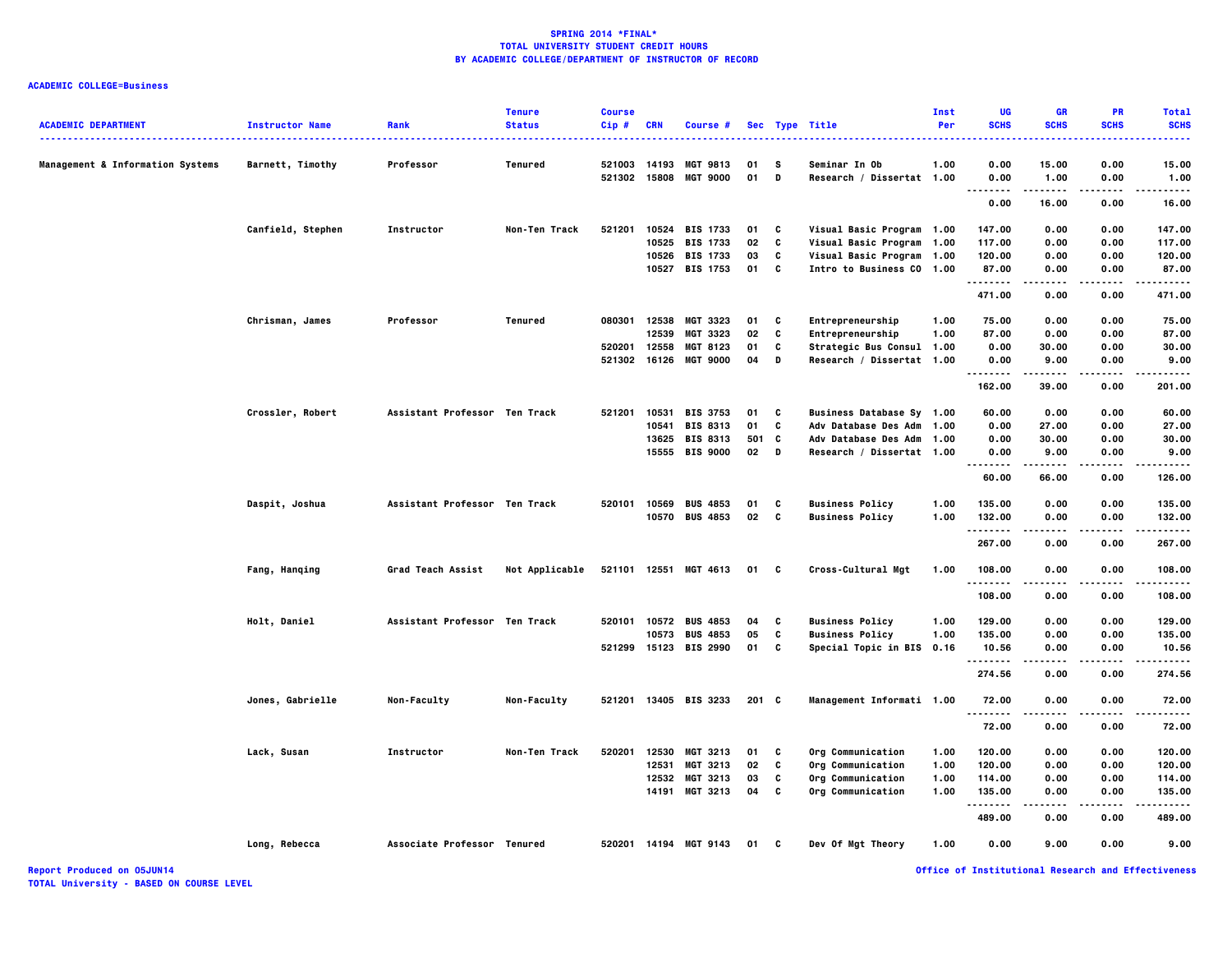| <b>ACADEMIC DEPARTMENT</b>                  | <b>Instructor Name</b> | Rank                          | <b>Tenure</b><br><b>Status</b> | <b>Course</b><br>Cip# | <b>CRN</b> | Course #                          |          |              | Sec Type Title                                   | Inst<br>Per  | UG<br><b>SCHS</b>     | <b>GR</b><br><b>SCHS</b> | <b>PR</b><br><b>SCHS</b> | <b>Total</b><br><b>SCHS</b> |
|---------------------------------------------|------------------------|-------------------------------|--------------------------------|-----------------------|------------|-----------------------------------|----------|--------------|--------------------------------------------------|--------------|-----------------------|--------------------------|--------------------------|-----------------------------|
| <b>Management &amp; Information Systems</b> | Long, Rebecca          | Associate Professor Tenured   |                                |                       |            | 521302 16095 MGT 9000             | $02$ D   |              | Research / Dissertat 1.00                        |              | 0.00<br>$\sim$ $\sim$ | 9.00                     | 0.00                     | 9.00                        |
|                                             |                        |                               |                                |                       |            |                                   |          |              |                                                  |              | .<br>0.00             | 18.00                    | ----<br>0.00             | $- - - - -$<br>18.00        |
|                                             | Marett, Emily          | Instructor                    | Non-Ten Track                  | 520201                | 12533      | MGT 3213                          | 05       | $\mathbf{c}$ | Org Communication                                | 1.00         | 483.00                | 0.00                     | 0.00                     | 483.00                      |
|                                             |                        |                               |                                |                       | 12549      | MGT 4533                          | 01       | C            | <b>Advanced Hrm</b>                              | 1.00         | 159.00                | 0.00                     | 0.00                     | 159.00                      |
|                                             |                        |                               |                                |                       |            | 13825 MGT 3213                    | 506 C    |              | Org Communication                                | 1.00         | 51.00                 | 0.00                     | 0.00                     | 51.00                       |
|                                             |                        |                               |                                | 521003                | 12545      | <b>MGT 3813</b>                   | 01       | C            | Organizational Behav                             | 1.00         | 168.00                | 0.00                     | 0.00                     | 168.00                      |
|                                             |                        |                               |                                |                       |            |                                   |          |              |                                                  |              | .<br>861.00           | 0.00                     | 0.00                     | .<br>861.00                 |
|                                             | Marett, Lawrence       | Associate Professor Tenured   |                                | 521201                |            | 10532 BIS 4113                    | 01       | C            | BIS Security Managem 1.00                        |              | 84.00                 | 0.00                     | 0.00                     | 84.00                       |
|                                             |                        |                               |                                |                       |            | 10537 BIS 6113                    | 01       | C            | BIS Security Managem 1.00                        |              | 0.00                  | 12.00                    | 0.00                     | 12.00                       |
|                                             |                        |                               |                                |                       |            | 14725 BIS 6113                    | 501      | c            | BIS Security Managem 1.00                        |              | 0.00                  | 45.00                    | 0.00                     | 45.00                       |
|                                             |                        |                               |                                |                       | 15700      | <b>BIS 9000</b>                   | 03       | D            | Research / Dissertat 1.00                        |              | 0.00                  | 9.00                     | 0.00                     | 9.00                        |
|                                             |                        |                               |                                | 521299                | 10536      | <b>BIS 4763</b>                   | 01       | C            | <b>BIS Senior Seminar</b>                        | 1.00         | 84.00                 | 0.00                     | 0.00                     | 84.00                       |
|                                             |                        |                               |                                |                       |            | 15123 BIS 2990                    | 01 C     |              | Special Topic in BIS 0.16                        |              | 10.56                 | 0.00                     | 0.00                     | 10.56                       |
|                                             |                        |                               |                                |                       |            |                                   |          |              |                                                  |              | .<br>178.56           | 66.00                    | 0.00                     | .<br>244.56                 |
|                                             | Menard, Philip         | Lecturer                      | Non-Ten Track                  | 521201                |            | 10535 BIS 4753                    | 01 C     |              | Struc Sys Analysis                               | 1.00         | 51.00<br>.            | 0.00<br>.                | 0.00<br>----             | 51.00<br>.                  |
|                                             |                        |                               |                                |                       |            |                                   |          |              |                                                  |              | 51.00                 | 0.00                     | 0.00                     | 51.00                       |
|                                             | Ormond, Dustin         | Lecturer                      | Non-Ten Track                  | 521201                |            | 10529 BIS 3233                    | 02 C     |              | Management Informati 1.00                        |              | 408.00<br>            | 0.00                     | 0.00                     | 408.00<br>-----             |
|                                             |                        |                               |                                |                       |            |                                   |          |              |                                                  |              | 408.00                | 0.00                     | 0.00                     | 408.00                      |
|                                             | Otondo, Robert         | Associate Professor Tenured   |                                | 521201                |            | 10542 BIS 8513                    | 01       | C            | Bus Telecommunicatio 1.00                        |              | 0.00                  | 21.00                    | 0.00                     | 21.00                       |
|                                             |                        |                               |                                |                       |            | 10543 BIS 8753                    | 01       | C            | Inf Sys Collabrtve P 1.00                        |              | 0.00                  | 9.00                     | 0.00                     | 9.00                        |
|                                             |                        |                               |                                |                       |            | 13626 BIS 8513                    | 501 C    |              | Bus Telecommunicatio 1.00                        |              | 0.00                  | 33.00                    | 0.00                     | 33.00                       |
|                                             |                        |                               |                                |                       |            | 13627 BIS 8753                    | 501 C    |              | Inf Sys Collabrtve P 1.00                        |              | 0.00                  | 30.00                    | 0.00                     | 30.00                       |
|                                             |                        |                               |                                |                       |            |                                   |          |              |                                                  |              | .<br>.<br>0.00        | 93.00                    | 0.00                     | -----<br>93.00              |
|                                             | Pearson, Allison       | Professor                     | Tenured                        | 521299                | 15123      | <b>BIS 2990</b>                   | 01       | c            | Special Topic in BIS 0.16                        |              | 10.56                 | 0.00                     | 0.00                     | 10.56                       |
|                                             |                        |                               |                                | 521301                | 12528      | <b>MGT 3114</b>                   | 01       | C            | Prin of Mgt & Prod                               | 1.00         | 836.00                | 0.00                     | 0.00                     | 836.00                      |
|                                             |                        |                               |                                | 521302                |            | 16096 MGT 9000                    | 03       | D            | Research / Dissertat 1.00                        |              | 0.00                  | 1.00                     | 0.00                     | 1.00                        |
|                                             |                        |                               |                                |                       |            |                                   |          |              |                                                  |              | .<br>846.56           | .<br>1.00                | .<br>0.00                | .<br>847.56                 |
|                                             | Pearson, Rodney        | Professor                     | Tenured                        | 521201                | 10530      | <b>BIS 3523</b>                   | 01       | C            | Advanced Languages                               | 1.00         | 60.00                 | 0.00                     | 0.00                     | 60.00                       |
|                                             |                        |                               |                                |                       | 16276      | <b>BIS 4000</b>                   | 01       | $\mathbf{I}$ | Directed Individual                              | 1.00         | 3.00                  | 0.00                     | 0.00                     | 3.00                        |
|                                             |                        |                               |                                | 521202 10534          |            | <b>BIS 4523</b>                   | 01       | C            | Adv Languages II                                 | 1.00         | 51.00                 | 0.00                     | 0.00                     | 51.00                       |
|                                             |                        |                               |                                |                       | 10539      | <b>BIS 6523</b>                   | 01       | C            | Adv Languages II                                 | 1.00         | 0.00                  | 3.00                     | 0.00                     | 3.00                        |
|                                             |                        |                               |                                |                       |            | 521299 15123 BIS 2990             | 01       | C            | Special Topic in BIS 0.20                        |              | 13.20                 | 0.00                     | 0.00                     | 13.20                       |
|                                             |                        |                               |                                |                       |            |                                   |          |              |                                                  |              | .<br>127.20           | .<br>3.00                | $- - - -$<br>0.00        | .<br>130.20                 |
|                                             | Penney, Christopher    | Assistant Professor Ten Track |                                | 520101                | 10571      | <b>BUS 4853</b><br>10574 BUS 4853 | 03<br>06 | C<br>C       | <b>Business Policy</b><br><b>Business Policy</b> | 1.00<br>1.00 | 132.00<br>135.00      | 0.00<br>0.00             | 0.00<br>0.00             | 132.00<br>135.00            |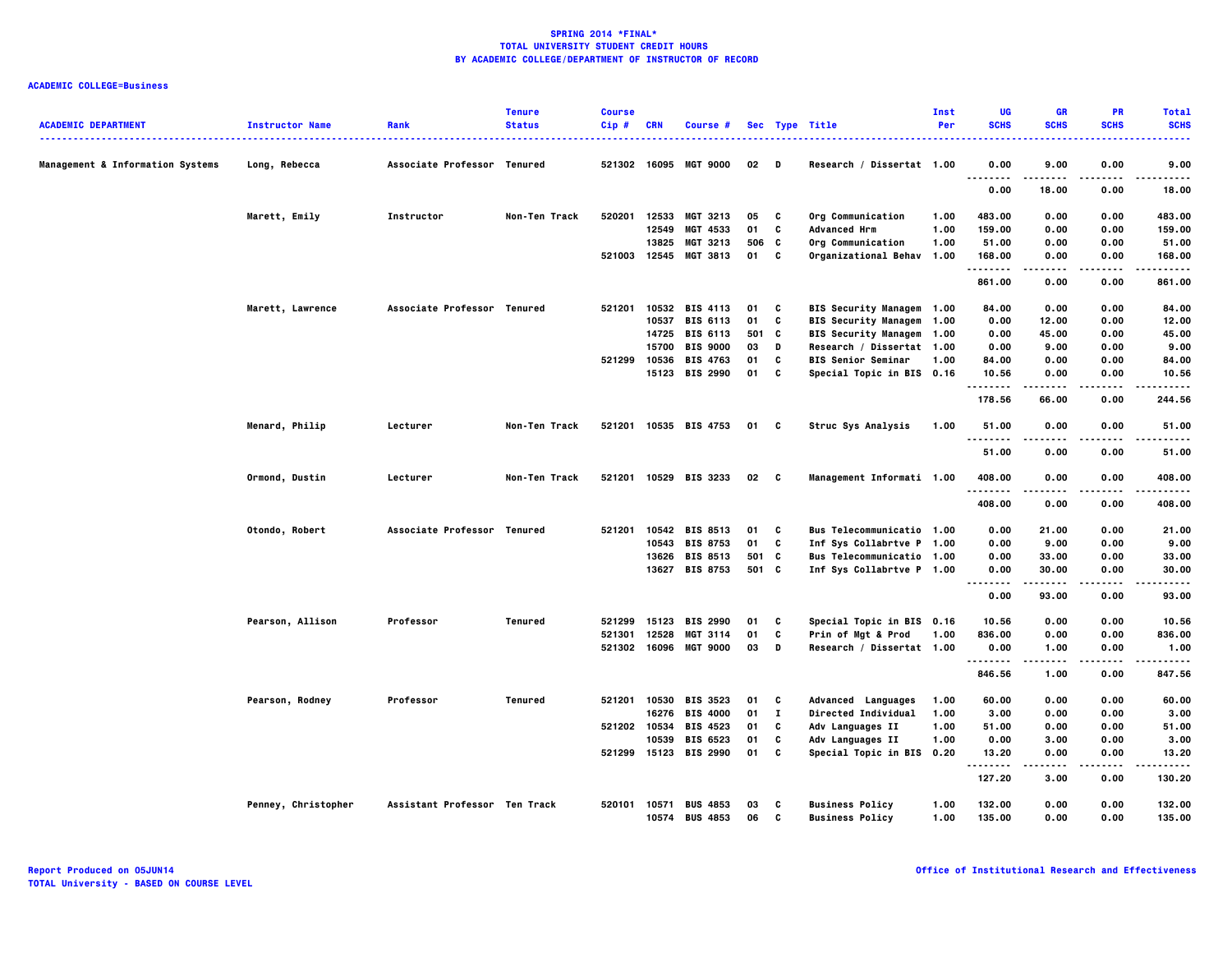# **ACADEMIC COLLEGE=Business**

| <b>ACADEMIC DEPARTMENT</b>       | <b>Instructor Name</b> | Rank                          | <b>Tenure</b><br><b>Status</b> | <b>Course</b><br>Cip# | <b>CRN</b>   | Course #              |              |   | Sec Type Title              | Inst<br>Per | UG<br><b>SCHS</b>    | <b>GR</b><br><b>SCHS</b> | <b>PR</b><br><b>SCHS</b> | <b>Total</b><br><b>SCHS</b> |
|----------------------------------|------------------------|-------------------------------|--------------------------------|-----------------------|--------------|-----------------------|--------------|---|-----------------------------|-------------|----------------------|--------------------------|--------------------------|-----------------------------|
|                                  |                        |                               |                                |                       |              |                       |              |   | .                           |             |                      |                          |                          | .                           |
|                                  |                        |                               |                                |                       |              |                       |              |   |                             |             | --------<br>267.00   | .<br>0.00                | 0.00                     | - - - - - -<br>267.00       |
| Management & Information Systems | Prince, Paris          | Lecturer                      | Non-Ten Track                  |                       |              | 520201 12546 MGT 3823 | 01 C         |   | Responsible Leadersh 1.00   |             | 225.00               | 0.00                     | 0.00                     | 225.00                      |
|                                  |                        |                               |                                |                       |              |                       |              |   |                             |             | . <b>.</b><br>225.00 | 0.00                     | 0.00                     | 225.00                      |
|                                  | Randle, Vikki          | Associate Professor Tenured   |                                | 520201                | 13559        | MGT 4533              | 201 C        |   | <b>Advanced Hrm</b>         | 1.00        | 30.00                | 0.00                     | 0.00                     | 30.00                       |
|                                  |                        |                               |                                | 521003                | 13827        | <b>MGT 8111</b>       | 511 C        |   | <b>Human Resource Issue</b> | 1.00        | 0.00                 | 15.00                    | 0.00                     | 15.00                       |
|                                  |                        |                               |                                |                       | 13830        | <b>MGT 8112</b>       | 521          | C | Leadership Skills           | 1.00        | 0.00                 | 36.00                    | 0.00                     | 36.00                       |
|                                  |                        |                               |                                |                       |              | 521101 13560 MGT 4613 | $201$ C      |   | Cross-Cultural Mgt          | 1.00        | 36.00<br>.           | 0.00                     | 0.00                     | 36.00<br>.                  |
|                                  |                        |                               |                                |                       |              |                       |              |   |                             |             | 66.00                | 51.00                    | 0.00                     | 117.00                      |
|                                  | Randolph, Robert       | <b>Grad Teach Assist</b>      | <b>Not Applicable</b>          |                       |              | 521301 12529 MGT 3114 | 02 C         |   | Prin of Mgt & Prod          | 1.00        | 492.00<br>.          | 0.00                     | 0.00                     | 492.00<br>.                 |
|                                  |                        |                               |                                |                       |              |                       |              |   |                             |             | 492.00               | 0.00                     | 0.00                     | 492.00                      |
|                                  | Ratnamalala, Nirmalee  | Grad Teach Assist             | Not Applicable                 |                       |              | 521201 10522 BIS 1012 | $02 \quad C$ |   | Intro to Bus Info Sy 1.00   |             | 160.00<br>.          | 0.00                     | 0.00                     | 160.00                      |
|                                  |                        |                               |                                |                       |              |                       |              |   |                             |             | 160.00               | 0.00                     | 0.00                     | 160.00                      |
|                                  | Richardson, Jimmy      | Lecturer                      | Non-Ten Track                  |                       |              | 520201 12548 MGT 4153 | 01 C         |   | <b>Management Seminar</b>   | 1.00        | 123.00<br>.          | 0.00                     | 0.00                     | 123.00<br>.                 |
|                                  |                        |                               |                                |                       |              |                       |              |   |                             |             | 123.00               | 0.00                     | 0.00                     | 123.00                      |
|                                  | Rogers, Bryan          | <b>Grad Teach Assist</b>      | Not Applicable                 |                       |              | 521001 12541 MGT 3513 | 01           | C | Intro Human Res Mgt         | 1.00        | 243.00<br>.          | 0.00                     | 0.00                     | 243.00<br>.                 |
|                                  |                        |                               |                                |                       |              |                       |              |   |                             |             | 243.00               | 0.00                     | 0.00                     | 243.00                      |
|                                  | Shin, Seungjae         | Associate Professor Tenured   |                                | 521201                |              | 14018 BIS 4753        | 201 C        |   | Struc Sys Analysis          | 1.00        | 15.00                | 0.00                     | 0.00                     | 15.00                       |
|                                  |                        |                               |                                |                       | 14019        | <b>BIS 3753</b>       | 201 C        |   | Business Database Sy 1.00   |             | 18.00                | 0.00                     | 0.00                     | 18.00                       |
|                                  |                        |                               |                                |                       | 521299 15193 | <b>BIS 4763</b>       | 201 C        |   | <b>BIS Senior Seminar</b>   | 1.00        | 3.00                 | 0.00                     | 0.00                     | 3.00                        |
|                                  |                        |                               |                                | 521401                |              | 14020 MKT 3323        | 201 C        |   | International Logist 1.00   |             | 42.00<br>$\cdots$    | 0.00                     | 0.00                     | 42.00                       |
|                                  |                        |                               |                                |                       |              |                       |              |   |                             |             | 78.00                | 0.00                     | 0.00                     | 78.00                       |
|                                  | Spencer, Barbara       | Professor                     | Tenured                        |                       |              | 520201 13831 MGT 8123 | 501 C        |   | Strategic Bus Consul 1.00   |             | 0.00<br>.            | 117.00                   | 0.00                     | 117.00<br>.                 |
|                                  |                        |                               |                                |                       |              |                       |              |   |                             |             | 0.00                 | 117.00                   | 0.00                     | 117.00                      |
|                                  | Templeton, Gary        | Associate Professor Tenured   |                                | 521201                |              | 10528 BIS 3233        | 01           | C | Management Informati 1.00   |             | 618.00               | 0.00                     | 0.00                     | 618.00                      |
|                                  |                        |                               |                                |                       |              | 10540 BIS 8112        | 01           | C | Mgt Info Tech & Sys         | 1.00        | 0.00                 | 38.00                    | 0.00                     | 38.00                       |
|                                  |                        |                               |                                |                       |              | 13624 BIS 8112        | 521 C        |   | Mgt Info Tech & Sys         | 1.00        | 0.00                 | 76.00                    | 0.00                     | 76.00                       |
|                                  |                        |                               |                                |                       |              |                       |              |   |                             |             |                      |                          |                          |                             |
|                                  |                        |                               |                                |                       |              |                       |              |   |                             |             | 618.00               | 114.00                   | 0.00                     | 732.00                      |
|                                  | Templeton, Laura       | Assistant Professor Ten Track |                                |                       |              | 521001 12542 MGT 3513 | 02           | C | Intro Human Res Mgt         | 1.00        | 240.00               | 0.00                     | 0.00                     | 240.00                      |
|                                  |                        |                               |                                |                       |              | 14192 MGT 9533        | 01 S         |   | Seminar In Hrm Lit          | 1.00        | 0.00<br>.            | 15.00                    | 0.00                     | 15.00                       |
|                                  |                        |                               |                                |                       |              |                       |              |   |                             |             | 240.00               | 15.00                    | 0.00                     | 255.00                      |
|                                  | Vardaman, James        | Assistant Professor Ten Track |                                |                       |              | 521003 12552 MGT 8111 | 01 C         |   | Human Resource Issue 1.00   |             | 0.00                 | 15.00                    | 0.00                     | 15.00                       |

**Report Produced on 05JUN14 Office of Institutional Research and Effectiveness**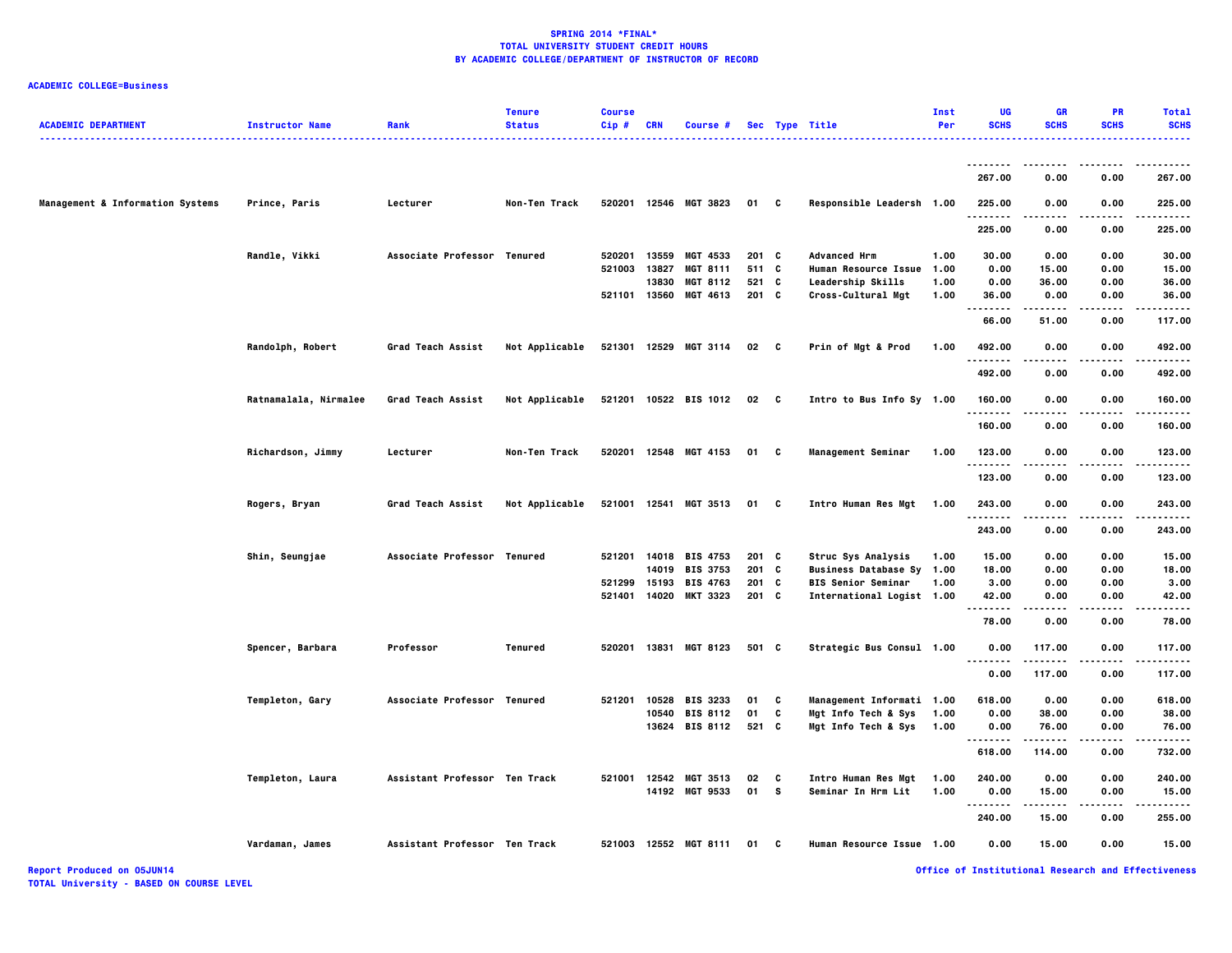|                                                                           |                        |                               | <b>Tenure</b> | <b>Course</b> |            |                 |         |                             | Inst | <b>UG</b>           | <b>GR</b>   | <b>PR</b>                  | <b>Total</b>           |
|---------------------------------------------------------------------------|------------------------|-------------------------------|---------------|---------------|------------|-----------------|---------|-----------------------------|------|---------------------|-------------|----------------------------|------------------------|
| <b>ACADEMIC DEPARTMENT</b>                                                | <b>Instructor Name</b> | Rank                          | <b>Status</b> | $Cip$ #       | <b>CRN</b> | Course #        |         | Sec Type Title              | Per  | <b>SCHS</b>         | <b>SCHS</b> | <b>SCHS</b>                | <b>SCHS</b>            |
| Management & Information Systems                                          | Vardaman, James        | Assistant Professor Ten Track |               | 521003        | 12555      | <b>MGT 8112</b> | 01 C    | Leadership Skills           | 1.00 | 0.00                | 34.00       | 0.00                       | 34.00                  |
|                                                                           |                        |                               |               |               | 13828      | <b>MGT 8111</b> | 521 C   | <b>Human Resource Issue</b> | 1.00 | 0.00                | 13.00       | 0.00                       | 13.00                  |
|                                                                           |                        |                               |               |               |            | 13829 MGT 8112  | 511 C   | Leadership Skills           | 1.00 | 0.00<br>.<br>.      | 24.00<br>.  | 0.00<br>----               | 24.00<br>.             |
|                                                                           |                        |                               |               |               |            |                 |         |                             |      | 0.00                | 86.00       | 0.00                       | 86.00                  |
|                                                                           | Warkentin, Merrill     | Professor                     | Tenured       | 521201        | 10521      | <b>BIS 1012</b> | 01 C    | Intro to Bus Info Sy 1.00   |      | 526.00              | 0.00        | 0.00                       | 526.00                 |
|                                                                           |                        |                               |               |               |            | 14190 BIS 9613  | 01 C    | Info Security Resear 1.00   |      | 0.00                | 9.00        | 0.00                       | 9.00                   |
|                                                                           |                        |                               |               |               |            | 15460 BIS 9000  | 01 D    | Research / Dissertat 1.00   |      | 0.00                | 13.00       | 0.00                       | 13.00                  |
|                                                                           |                        |                               |               |               |            |                 |         |                             |      | --------            |             | ----                       |                        |
|                                                                           |                        |                               |               |               |            |                 |         |                             |      | 526.00              | 22.00       | 0.00                       | 548.00                 |
|                                                                           | White, Harold          | Instructor                    | Non-Ten Track | 520101        | 13410      | <b>BUS 4853</b> | $201$ C | <b>Business Policy</b>      | 1.00 | 63.00               | 0.00        | 0.00                       | 63.00                  |
|                                                                           |                        |                               |               | 520201        | 13557      | MGT 3213        | $201$ C | Org Communication           | 1.00 | 75.00               | 0.00        | 0.00                       | 75.00                  |
|                                                                           |                        |                               |               |               |            | 13558 MGT 4153  | $201$ C | <b>Management Seminar</b>   | 1.00 | 24.00               | 0.00        | 0.00                       | 24.00                  |
|                                                                           |                        |                               |               | 521301        |            | 13556 MGT 3114  | $201$ C | Prin of Mgt & Prod          | 1.00 | 92.00               | 0.00        | 0.00                       | 92.00                  |
|                                                                           |                        |                               |               |               |            |                 |         |                             |      | --------<br>254.00  | .<br>0.00   | .<br>0.00                  | .<br>254.00            |
|                                                                           | Young, Carlton         | Associate Professor Tenured   |               | 220199        | 13408      | <b>BL 3223</b>  | $201$ C | Law Of Comm Trans           | 1.00 | 72.00               | 0.00        | 0.00                       | 72.00                  |
|                                                                           |                        |                               |               | 510701        | 13536      | <b>HCA 4243</b> | $201$ C | <b>Managed Care</b>         | 1.00 | 45.00               | 0.00        | 0.00                       | 45.00                  |
|                                                                           |                        |                               |               |               | 13538      | <b>HCA 4803</b> | 201 C   | <b>Heathcare Policy</b>     | 1.00 | 42.00               | 0.00        | 0.00                       | 42.00                  |
|                                                                           |                        |                               |               |               | 15554      | <b>HCA 4443</b> | 201 E   | <b>Healthcare Internshi</b> | 1.00 | 3.00                | 0.00        | 0.00                       | 3.00                   |
|                                                                           |                        |                               |               |               |            | 15568 HCA 4013  | $201$ C | Ethical Issues in He 1.00   |      | 3.00                | 0.00        | 0.00                       | 3.00                   |
|                                                                           |                        |                               |               |               |            |                 |         |                             |      | --------<br>165.00  | 0.00        | .<br>0.00                  | .<br>165.00            |
| -------------------------------------                                     |                        |                               |               |               |            |                 |         |                             |      | ========            | ========    | ========                   | -----------            |
| Management & Information Systems<br>------------------------------------- |                        |                               |               |               |            |                 |         |                             |      | 7832.88<br>======== | 707.00      | 0.00<br>================== | 8539.88<br>----------- |
|                                                                           |                        |                               |               |               |            |                 |         |                             |      |                     |             |                            |                        |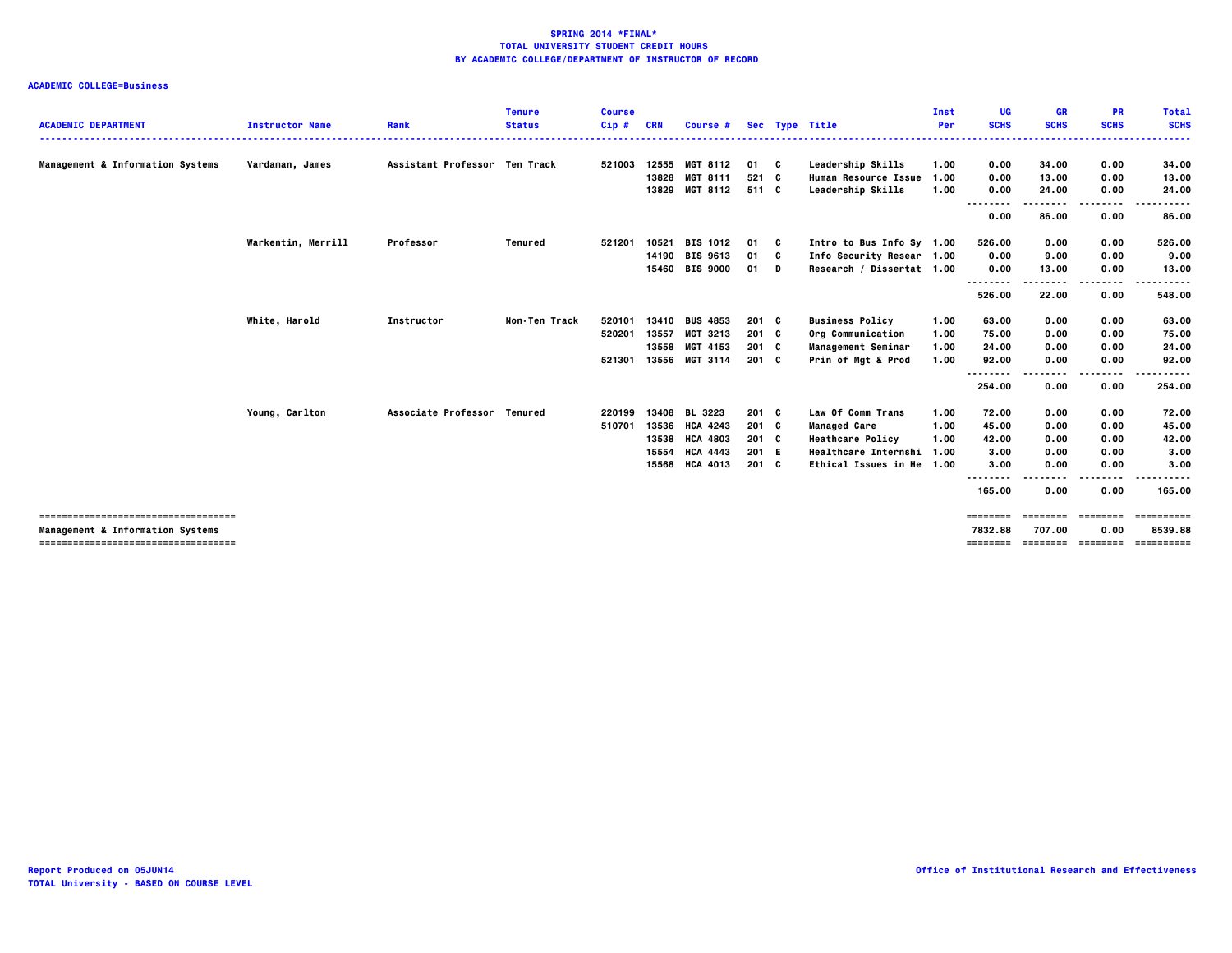| <b>ACADEMIC DEPARTMENT</b>                      | <b>Instructor Name</b>  | Rank                          | <b>Tenure</b><br><b>Status</b> | <b>Course</b><br>Cip# | CRN            | Course #                          |            |          | Sec Type Title                                         | Inst<br>Per | UG<br><b>SCHS</b>                        | <b>GR</b><br><b>SCHS</b> | <b>PR</b><br><b>SCHS</b> | <b>Total</b><br><b>SCHS</b> |
|-------------------------------------------------|-------------------------|-------------------------------|--------------------------------|-----------------------|----------------|-----------------------------------|------------|----------|--------------------------------------------------------|-------------|------------------------------------------|--------------------------|--------------------------|-----------------------------|
| Marketing, Quantitative Analysis & Adams, Frank |                         | Assistant Professor Ten Track |                                | 521401                | 12585<br>14183 | <b>MKT 4813</b><br>MKT 4333       | 02<br>01   | C<br>C   | Marketing-Mgt<br>International Sup Ch 1.00             | 1.00        | 120.00<br>111.00                         | 0.00<br>0.00             | 0.00<br>0.00             | 120.00<br>111.00            |
|                                                 |                         |                               |                                |                       |                |                                   |            |          |                                                        |             | .<br>231.00                              | .<br>0.00                | .<br>0.00                | .<br>231.00                 |
|                                                 | Adkerson, Jeffrey       | Non-Faculty                   | Non-Faculty                    | 521401                | 12560          | <b>MKT 2221</b><br>12562 MKT 2311 | 01<br>01 L | <b>L</b> | Golf Professional De 1.00<br>Golf Professional De 1.00 |             | 36.00<br>24.00                           | 0.00<br>0.00             | 0.00<br>0.00             | 36.00<br>24.00              |
|                                                 |                         |                               |                                |                       |                |                                   |            |          |                                                        |             | .<br>60.00                               | .<br>0.00                | .<br>0.00                | .<br>60.00                  |
|                                                 | <b>Barnwell, Robert</b> | <b>Grad Teach Assist</b>      | Not Applicable                 |                       |                | 521401 12572 MKT 4123             | 01 C       |          | Advertising                                            | 1.00        | 135.00                                   | 0.00                     | 0.00                     | 135.00                      |
|                                                 |                         |                               |                                |                       |                |                                   |            |          |                                                        |             | .<br>135.00                              | 0.00                     | 0.00                     | 135.00                      |
|                                                 | Blakeney, Alisha        | Grad Teach Assist             | Not Applicable                 |                       |                | 521401 13832 MKT 3013             | 504 C      |          | Principles Of Mkt                                      | 1.00        | 48.00                                    | 0.00                     | 0.00                     | 48.00                       |
|                                                 |                         |                               |                                |                       |                |                                   |            |          |                                                        |             | 48.00                                    | 0.00                     | 0.00                     | 48.00                       |
|                                                 | Branham, Len            | Lecturer                      | Non-Ten Track                  |                       |                | 521101 14464 IB 4103              | $201$ C    |          | International Busine 1.00                              |             | 24.00<br>.                               | 0.00                     | 0.00                     | 24.00                       |
|                                                 |                         |                               |                                |                       |                |                                   |            |          |                                                        |             | 24.00                                    | 0.00                     | 0.00                     | 24.00                       |
|                                                 | Bryant, James           | Lecturer                      | Non-Ten Track                  |                       |                | 220199 13629 BL 8112              | 521 C      |          | Law Ethics Disp Res                                    | 1.00        | 0.00<br>                                 | 66.00                    | 0.00                     | 66.00                       |
|                                                 |                         |                               |                                |                       |                |                                   |            |          |                                                        |             | 0.00                                     | -----<br>66.00           | 0.00                     | $- - - -$<br>66.00          |
|                                                 | Collier, Joel           | Associate Professor Tenured   |                                | 521401                | 13834          | <b>MKT 8153</b>                   | 511 C      |          | Strategic Marketing                                    | 1.00        | 0.00                                     | 48.00                    | 0.00                     | 48.00                       |
|                                                 |                         |                               |                                |                       | 14188          | <b>MKT 8343</b>                   | 01         | s.       | Sem Mkt-Price & Prod 1.00                              |             | 0.00                                     | 3.00                     | 0.00                     | 3.00                        |
|                                                 |                         |                               |                                |                       | 15804          | <b>MKT 9000</b>                   | $02$ D     |          | Research / Dissertat 1.00                              |             | 0.00<br>$\sim$ $\sim$ $\sim$<br>$\cdots$ | 18.00                    | 0.00                     | 18.00                       |
|                                                 |                         |                               |                                |                       |                |                                   |            |          |                                                        |             | 0.00                                     | 69.00                    | 0.00                     | 69.00                       |
|                                                 | Cook, Cecelia           | Instructor                    | Non-Ten Track                  | 220199                | 10545          | <b>BL 2413</b>                    | 01         | C        | Legal Envt Bus                                         | 1.00        | 414.00                                   | 0.00                     | 0.00                     | 414.00                      |
|                                                 |                         |                               |                                |                       | 10546          | <b>BL 2413</b>                    | 02         | C        | <b>Legal Envt Bus</b>                                  | 1.00        | 591.00                                   | 0.00                     | 0.00                     | 591.00                      |
|                                                 |                         |                               |                                |                       | 10549          | BL 3223                           | 01         | C        | <b>Law Of Comm Trans</b>                               | 1.00        | 201.00                                   | 0.00                     | 0.00                     | 201.00                      |
|                                                 |                         |                               |                                |                       | 10550          | BL 3223                           | 02         | C        | Law Of Comm Trans                                      | 1.00        | 135.00<br>.                              | 0.00                     | 0.00                     | 135.00                      |
|                                                 |                         |                               |                                |                       |                |                                   |            |          |                                                        |             | 1341.00                                  | 0.00                     | 0.00                     | 1341.00                     |
|                                                 | Ford, Toni-Rochelle     | Grad Teach Assist             | Not Applicable                 |                       |                | 521401 12568 MKT 3933             | 01 C       |          | International Mkt                                      | 1.00        | 132.00<br>.                              | 0.00                     | 0.00                     | 132.00<br>.                 |
|                                                 |                         |                               |                                |                       |                |                                   |            |          |                                                        |             | 132.00                                   | 0.00                     | 0.00                     | 132.00                      |
|                                                 | Gaskin, Leonard         | Non-Faculty                   | Non-Faculty                    |                       |                | 521401 13833 MKT 6143             | 501 C      |          | Sales Management                                       | 1.00        | 0.00<br>                                 | 72.00<br>.               | 0.00<br>.                | 72.00<br>.                  |
|                                                 |                         |                               |                                |                       |                |                                   |            |          |                                                        |             | 0.00                                     | 72.00                    | 0.00                     | 72.00                       |
|                                                 | Goree, Michael          | Instructor                    | Non-Ten Track                  | 521401                | 12566          | <b>MKT 3213</b>                   | 01         | C        | Retailing                                              | 1.00        | 174.00                                   | 0.00                     | 0.00                     | 174.00                      |
|                                                 |                         |                               |                                |                       | 12567          | <b>MKT 3213</b>                   | 02         | C        | Retailing                                              | 1.00        | 186.00                                   | 0.00                     | 0.00                     | 186.00                      |
|                                                 |                         |                               |                                | 521499                | 12581          | MKT 4613                          | 01         | c        | Services Marketing                                     | 1.00        | 234.00                                   | 0.00                     | 0.00                     | 234.00                      |
|                                                 |                         |                               |                                |                       |                | 12582 MKT 4613                    | 02         | c        | Services Marketing                                     | 1.00        | 243.00                                   | 0.00                     | 0.00                     | 243.00                      |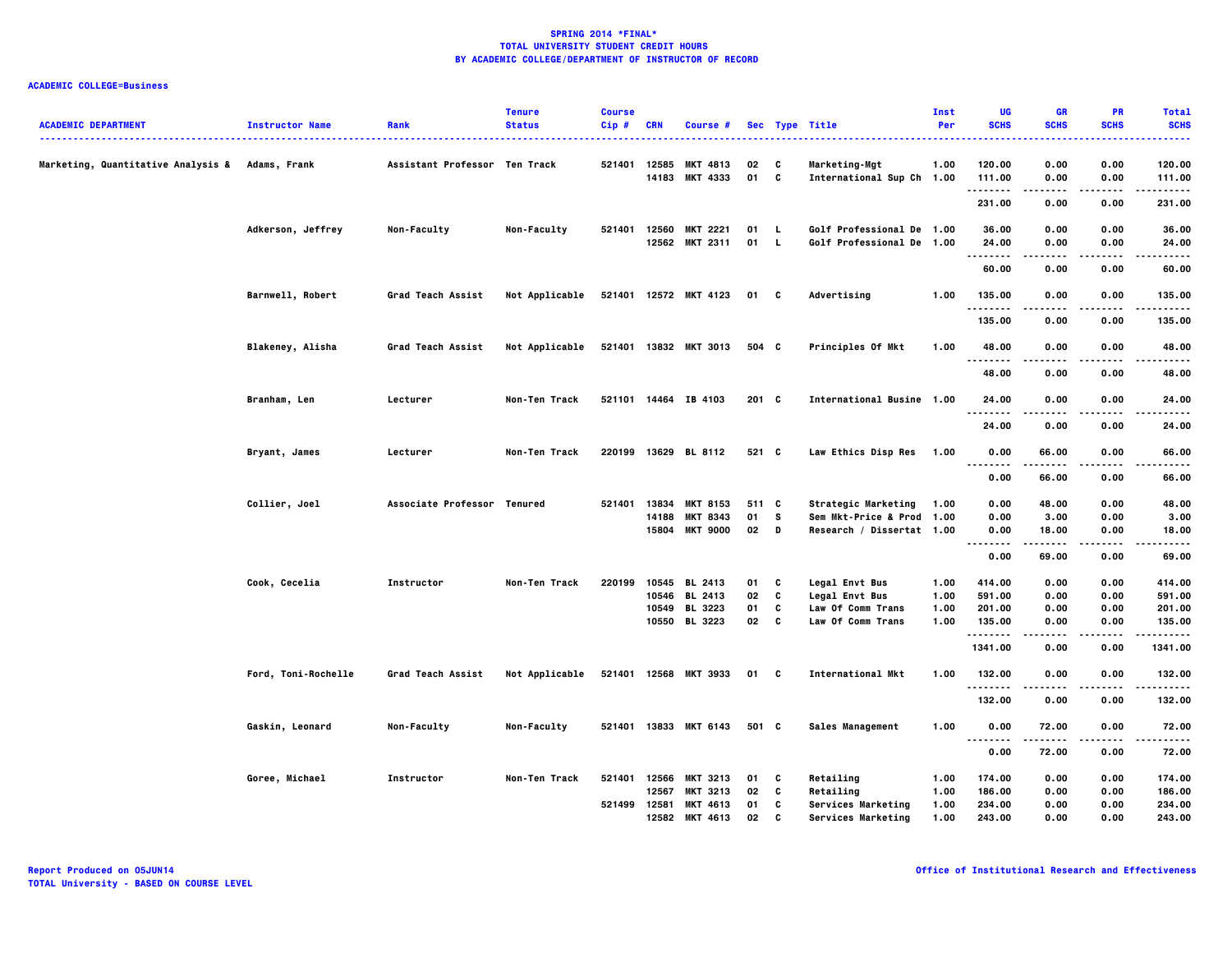| <b>ACADEMIC DEPARTMENT</b>                         | <b>Instructor Name</b> | Rank                        | <b>Tenure</b><br><b>Status</b> | <b>Course</b><br>$Cip$ # | <b>CRN</b>   | <b>Course #</b>       |              |              | Sec Type Title            | Inst<br>Per | UG<br><b>SCHS</b> | <b>GR</b><br><b>SCHS</b> | <b>PR</b><br><b>SCHS</b> | <b>Total</b><br><b>SCHS</b> |
|----------------------------------------------------|------------------------|-----------------------------|--------------------------------|--------------------------|--------------|-----------------------|--------------|--------------|---------------------------|-------------|-------------------|--------------------------|--------------------------|-----------------------------|
|                                                    |                        |                             |                                |                          |              |                       |              |              |                           |             | .                 | .                        |                          | .                           |
|                                                    |                        |                             |                                |                          |              |                       |              |              |                           |             | 837.00            | 0.00                     | 0.00                     | 837.00                      |
| Marketing, Quantitative Analysis & Graham, Kenneth |                        | Grad Teach Assist           | Not Applicable                 |                          |              | 521401 12586 MKT 4813 | 03 C         |              | Marketing-Mgt             | 1.00        | 105.00<br>.       | 0.00<br>-----            | 0.00<br>.                | 105.00<br>.                 |
|                                                    |                        |                             |                                |                          |              |                       |              |              |                           |             | 105.00            | 0.00                     | 0.00                     | 105.00                      |
|                                                    | Hill, William          | Associate Professor Tenured |                                | 521401                   | 13564        | MKT 4533              | 201 C        |              | <b>Marketing Research</b> | 1.00        | 24.00             | 0.00                     | 0.00                     | 24.00                       |
|                                                    |                        |                             |                                |                          |              | 15610 MKT 4413        | $201$ C      |              | <b>Consumer Behavior</b>  | 1.00        | 3.00<br>          | 0.00<br>.                | 0.00<br>.                | 3.00<br>.                   |
|                                                    |                        |                             |                                |                          |              |                       |              |              |                           |             | 27.00             | 0.00                     | 0.00                     | 27.00                       |
|                                                    | Lam, Wai-Cheong        | Instructor                  | Non-Ten Track                  |                          |              | 521302 10556 BQA 2113 | 01           | - C          | <b>Bus Stat Methods I</b> | 1.00        | 210.00            | 0.00                     | 0.00                     | 210.00                      |
|                                                    |                        |                             |                                |                          | 10557        | BQA 2113              | 02           | C            | <b>Bus Stat Methods I</b> | 1.00        | 123.00            | 0.00                     | 0.00                     | 123.00                      |
|                                                    |                        |                             |                                |                          | 10559        | <b>BQA 2113</b>       | 04           | C            | <b>Bus Stat Methods I</b> | 1.00        | 132.00            | 0.00                     | 0.00                     | 132.00                      |
|                                                    |                        |                             |                                |                          |              | 10560 BQA 2113        | 05           | c            | <b>Bus Stat Methods I</b> | 1.00        | 30.00<br><b>.</b> | 0.00<br>.                | 0.00<br>.                | 30.00<br>.                  |
|                                                    |                        |                             |                                |                          |              |                       |              |              |                           |             | 495.00            | 0.00                     | 0.00                     | 495.00                      |
|                                                    | Liddell, Gloria        | Associate Professor Tenured |                                | 220199                   |              | 10555 BL 8112         | 01           | C            | Law Ethics Disp Res       | 1.00        | 0.00              | 40.00                    | 0.00                     | 40.00                       |
|                                                    |                        |                             |                                |                          |              | 13628 BL 8112         | 511 C        |              | Law Ethics Disp Res       | 1.00        | 0.00              | 46.00                    | 0.00                     | 46.00                       |
|                                                    |                        |                             |                                |                          |              | 521501 10552 BL 4333  | 01           | c            | <b>Real Estate Law</b>    | 1.00        | 66.00             | 0.00                     | 0.00                     | 66.00                       |
|                                                    |                        |                             |                                |                          | 10554        | <b>BL 6333</b>        | 01           | C            | <b>Real Estate Law</b>    | 1.00        | 0.00              | 18.00                    | 0.00                     | 18.00                       |
|                                                    |                        |                             |                                |                          |              | 13205 REF 4333        | 01           | C            | <b>Real Estate Law</b>    | 1.00        | 24.00<br>.        | 0.00<br>.                | 0.00<br>.                | 24.00<br>.                  |
|                                                    |                        |                             |                                |                          |              |                       |              |              |                           |             | 90.00             | 104.00                   | 0.00                     | 194.00                      |
|                                                    | Liddell, Pearson       | Professor                   | Tenured                        |                          |              | 220199 10547 BL 2413  | 03           | c            | Legal Envt Bus            | 1.00        | 177.00            | 0.00                     | 0.00                     | 177.00                      |
|                                                    |                        |                             |                                |                          | 10551        | <b>BL 4273</b>        | 01           | C            | Int Bus Law               | 1.00        | 81.00             | 0.00                     | 0.00                     | 81.00                       |
|                                                    |                        |                             |                                |                          |              | 10553 BL 6273         | 01           | C            | Int Bus Law               | 1.00        | 0.00              | 24.00                    | 0.00                     | 24.00                       |
|                                                    |                        |                             |                                |                          |              | 15889 BL 7000         | $01 \quad 1$ |              | Directed Individual       | 1.00        | 0.00<br>.         | 1.00<br>.                | 0.00<br>.                | 1.00<br>.                   |
|                                                    |                        |                             |                                |                          |              |                       |              |              |                           |             | 258.00            | 25.00                    | 0.00                     | 283.00                      |
|                                                    | Lueg, Jason            | Professor                   | Tenured                        | 521401                   | 14184        | <b>MKT 4313</b>       | 01           | C            | Physical Distrib Mgt 1.00 |             | 90.00             | 0.00                     | 0.00                     | 90.00                       |
|                                                    |                        |                             |                                |                          | 14185        | <b>MKT 6313</b>       | 01           | C            | Physical Distributio 1.00 |             | 0.00              | 21.00                    | 0.00                     | 21.00                       |
|                                                    |                        |                             |                                |                          | 15755        | <b>MKT 4000</b>       | 01           | $\mathbf{I}$ | Directed Individual       | 1.00        | 3.00              | 0.00                     | 0.00                     | 3.00                        |
|                                                    |                        |                             |                                |                          | 16403        | <b>MKT 4000</b>       | 02           | $\bf{I}$     | Directed Individual       | 1.00        | 3.00<br>.         | 0.00                     | 0.00                     | 3.00                        |
|                                                    |                        |                             |                                |                          |              |                       |              |              |                           |             | 96.00             | 21.00                    | 0.00                     | 117.00                      |
|                                                    | Lueg, Nicole           | Professor                   | Tenured                        |                          | 521401 12576 | <b>MKT 4413</b>       | 01           | c            | Consumer Behavior         | 1.00        | 222.00            | 0.00                     | 0.00                     | 222.00                      |
|                                                    |                        |                             |                                |                          | 12577        | <b>MKT 4413</b>       | 02           | C            | Consumer Behavior         | 1.00        | 195.00            | 0.00                     | 0.00                     | 195.00                      |
|                                                    |                        |                             |                                |                          | 15792        | <b>MKT 9000</b>       | 01           | D            | Research / Dissertat 1.00 |             | 0.00<br>          | 10.00                    | 0.00                     | 10.00                       |
|                                                    |                        |                             |                                |                          |              |                       |              |              |                           |             | 417.00            | 10.00                    | 0.00                     | 427.00                      |
|                                                    | Moore, Melissa         | Professor                   | Tenured                        |                          |              | 521299 15123 BIS 2990 | 01           | C            | Special Topic in BIS 0.16 |             | 10.56             | 0.00                     | 0.00                     | 10.56                       |
|                                                    |                        |                             |                                | 521401                   | 12563        | <b>MKT 3013</b>       | 01           | C            | Principles Of Mkt         | 1.00        | 741.00            | 0.00                     | 0.00                     | 741.00                      |
|                                                    |                        |                             |                                |                          | 12564        | <b>MKT 3013</b>       | 02           | C            | Principles Of Mkt         | 1.00        | 426.00            | 0.00                     | 0.00                     | 426.00                      |
|                                                    |                        |                             |                                |                          |              |                       |              |              |                           |             | .<br>1177.56      | 0.00                     | 0.00                     | 1177.56                     |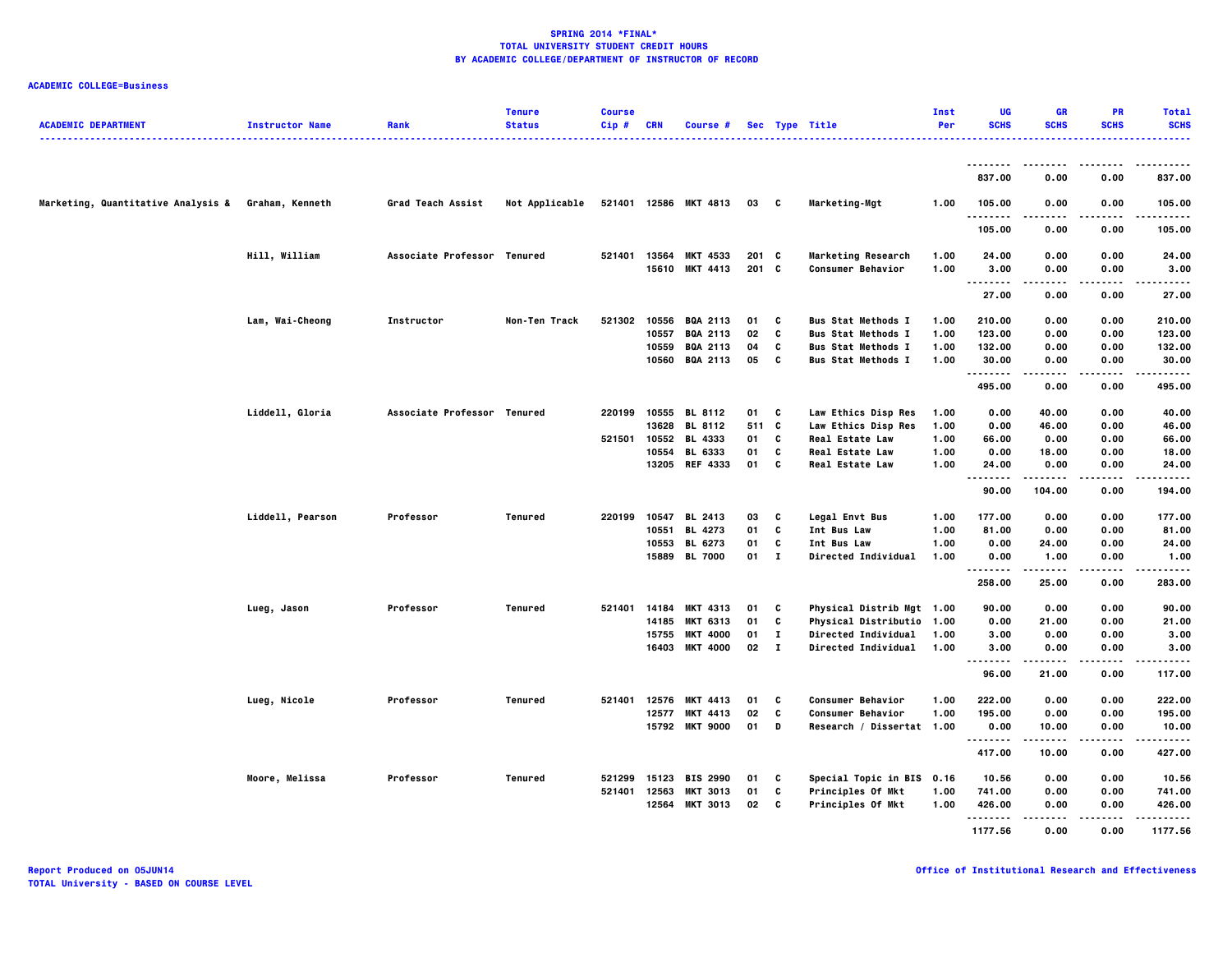| <b>ACADEMIC DEPARTMENT</b>                       | <b>Instructor Name</b> | Rank                        | <b>Tenure</b><br><b>Status</b> | <b>Course</b><br>$Cip$ # | <b>CRN</b>     | Course #                           |                |              | Sec Type Title                                         | Inst<br>Per | UG<br><b>SCHS</b> | <b>GR</b><br><b>SCHS</b> | PR<br><b>SCHS</b> | <b>Total</b><br><b>SCHS</b> |
|--------------------------------------------------|------------------------|-----------------------------|--------------------------------|--------------------------|----------------|------------------------------------|----------------|--------------|--------------------------------------------------------|-------------|-------------------|--------------------------|-------------------|-----------------------------|
|                                                  |                        |                             |                                |                          |                |                                    |                |              |                                                        |             |                   |                          |                   |                             |
| Marketing, Quantitative Analysis & Moore, Robert |                        | Professor                   | Tenured                        | 521299                   | 15123          | <b>BIS 2990</b>                    | 01             | C            | Special Topic in BIS                                   | 0.16        | 10.56             | 0.00                     | 0.00              | 10.56                       |
|                                                  |                        |                             |                                | 521401                   | 12575          | <b>MKT 4213</b>                    | 01             | C            | <b>Internet Marketing</b>                              | 1.00        | 84.00             | 0.00                     | 0.00              | 84.00                       |
|                                                  |                        |                             |                                |                          | 12587          | <b>MKT 6213</b>                    | 01             | C            | <b>Internet Marketing</b>                              | 1.00        | 0.00              | 3.00                     | 0.00              | 3.00                        |
|                                                  |                        |                             |                                |                          | 14186          | MKT 4213                           | 02             | C            | <b>Internet Marketing</b>                              | 1.00        | 87.00             | 0.00                     | 0.00              | 87.00                       |
|                                                  |                        |                             |                                |                          | 14187          | <b>MKT 6213</b>                    | 02             | C            | <b>Internet Marketing</b>                              | 1.00        | 0.00              | 3.00                     | 0.00              | 3.00                        |
|                                                  |                        |                             |                                |                          |                | 15805 MKT 9000                     | 03             | D            | Research / Dissertat 1.00                              |             | 0.00<br>--------  | 9.00                     | 0.00              | 9.00                        |
|                                                  |                        |                             |                                |                          |                |                                    |                |              |                                                        |             | 181.56            | 15.00                    | 0.00              | 196.56                      |
|                                                  | Odom, Dustin           | Non-Faculty                 | Non-Faculty                    |                          |                | 521401 13561 MKT 3013              | $201$ C        |              | Principles Of Mkt                                      | 1.00        | 45.00<br>         | 0.00                     | 0.00              | 45.00<br>$- - - -$          |
|                                                  |                        |                             |                                |                          |                |                                    |                |              |                                                        |             | 45.00             | 0.00                     | 0.00              | 45.00                       |
|                                                  | Pelletier, Mark        | <b>Grad Teach Assist</b>    | Not Applicable                 | 521401                   |                | 12570 MKT 4113                     | 01             | C            | Personal Selling                                       | 1.00        | 138.00            | 0.00                     | 0.00              | 138.00                      |
|                                                  |                        |                             |                                |                          |                | 12571 MKT 4113                     | 02             | <b>C</b>     | <b>Personal Selling</b>                                | 1.00        | 138.00            | 0.00                     | 0.00              | 138.00                      |
|                                                  |                        |                             |                                |                          |                |                                    |                |              |                                                        |             | . <b>.</b>        |                          |                   | .                           |
|                                                  |                        |                             |                                |                          |                |                                    |                |              |                                                        |             | 276.00            | 0.00                     | 0.00              | 276.00                      |
|                                                  | Pompelia, Anthony      | Lecturer                    | Non-Ten Track                  | 521401                   | 13562          | <b>MKT 4123</b>                    | 201            | - C          | Advertising                                            | 1.00        | 60.00             | 0.00                     | 0.00              | 60.00                       |
|                                                  |                        |                             |                                |                          |                | 14021 MKT 4813                     | $201$ C        |              | Marketing-Mgt                                          | 1.00        | 36.00<br>.        | 0.00<br>.                | 0.00<br>----      | 36.00<br>-----              |
|                                                  |                        |                             |                                |                          |                |                                    |                |              |                                                        |             | 96.00             | 0.00                     | 0.00              | 96.00                       |
|                                                  | Rosenhan, Alvin        | Lecturer                    | Non-Ten Track                  |                          |                | 521302 10558 BQA 2113              | 03             | C            | <b>Bus Stat Methods I</b>                              | 1.00        | 213.00            | 0.00                     | 0.00              | 213.00                      |
|                                                  |                        |                             |                                |                          |                | 14181 BQA 2113                     | 06             | C            | <b>Bus Stat Methods I</b>                              | 1.00        | 132.00            | 0.00                     | 0.00              | 132.00                      |
|                                                  |                        |                             |                                |                          |                |                                    |                |              |                                                        |             | .<br>345.00       | 0.00                     | ----<br>0.00      | -----<br>345.00             |
|                                                  | Scott, Adam            | Non-Faculty                 | Non-Faculty                    | 089999                   | 14982          | <b>MKT 2990</b>                    | 01             | C            | Special Topic In MKT 1.00                              |             | 108.00            | 0.00                     | 0.00              | 108.00                      |
|                                                  |                        |                             |                                | 521401                   | 12561          | <b>MKT 2241</b>                    | 01             | $\mathbf{L}$ | Golf Professional De 1.00                              |             | 26.00             | 0.00                     | 0.00              | 26.00                       |
|                                                  |                        |                             |                                |                          |                |                                    |                |              |                                                        |             | .<br>134.00       | 0.00                     | .<br>0.00         | .<br>134.00                 |
|                                                  |                        |                             |                                |                          |                |                                    |                |              |                                                        |             |                   |                          |                   |                             |
|                                                  | Shanahan, Kevin        | Associate Professor Tenured |                                | 089999                   | 15561<br>15566 | <b>MKT 4990</b><br><b>MKT 6990</b> | 801 A<br>801 A |              | Special Topic In MKT 1.00<br>Special Topic In MKT 1.00 |             | 12.00<br>0.00     | 0.00<br>9.00             | 0.00<br>0.00      | 12.00<br>9.00               |
|                                                  |                        |                             |                                |                          | 16080          | <b>MKT 6990</b>                    | 501 C          |              | Special Topic In MKT 1.00                              |             | 0.00              | 9.00                     | 0.00              | 9.00                        |
|                                                  |                        |                             |                                | 521302                   | 10566          | <b>BQA 8233</b>                    | 01             | C            | Quant Analysis & Bus 1.00                              |             | 0.00              | 36.00                    | 0.00              | 36.00                       |
|                                                  |                        |                             |                                | 521401                   | 14189          | <b>MKT 8533</b>                    | 01             | s            | Rsrch Design & Exec                                    | 1.00        | 0.00              | 3.00                     | 0.00              | 3.00                        |
|                                                  |                        |                             |                                |                          | 15806          | <b>MKT 9000</b>                    | 04             | D            | Research / Dissertat 1.00                              |             | 0.00              | 9.00                     | 0.00              | 9.00                        |
|                                                  |                        |                             |                                |                          |                | 16027 MKT 7000                     | $01$ I         |              | Directed Individual 1.00                               |             | 0.00              | 3.00                     | 0.00              | 3.00                        |
|                                                  |                        |                             |                                |                          |                |                                    |                |              |                                                        |             | .<br>12.00        | 69.00                    | .<br>0.00         | $- - - -$<br>81.00          |
|                                                  | Sullivan, J.           | Professor                   | Tenured                        | 521302                   | 10563          | <b>BQA 3123</b>                    | 03             | C            | <b>Bus Stat Methods II</b>                             | 1.00        | 144.00            | 0.00                     | 0.00              | 144.00                      |
|                                                  |                        |                             |                                |                          |                | 13631 BQA 8443                     | 501 C          |              | <b>Stat Analy Bus Dec</b>                              | 1.00        | 0.00              | 60.00                    | 0.00              | 60.00                       |
|                                                  |                        |                             |                                |                          |                |                                    |                |              |                                                        |             | .<br>144.00       | .<br>60.00               | $- - - -$<br>0.00 | .<br>204.00                 |
|                                                  |                        |                             |                                |                          |                |                                    |                |              |                                                        |             |                   |                          |                   |                             |
|                                                  | Taylor, Ronald         | Professor                   | Tenured                        | 521302 10567             |                | <b>BQA 9533</b>                    | 01             | C            | Adv Stat Bus Dec                                       | 1.00        | 0.00              | 30.00                    | 0.00              | 30.00                       |
|                                                  |                        |                             |                                |                          | 13630          | <b>BQA 8233</b>                    | 501 C          |              | Quant Analysis & Bus 1.00                              |             | 0.00              | 57.00                    | 0.00              | 57.00                       |
|                                                  |                        |                             |                                |                          |                |                                    |                |              |                                                        |             | <br>0.00          | 87.00                    | 0.00              | 87.00                       |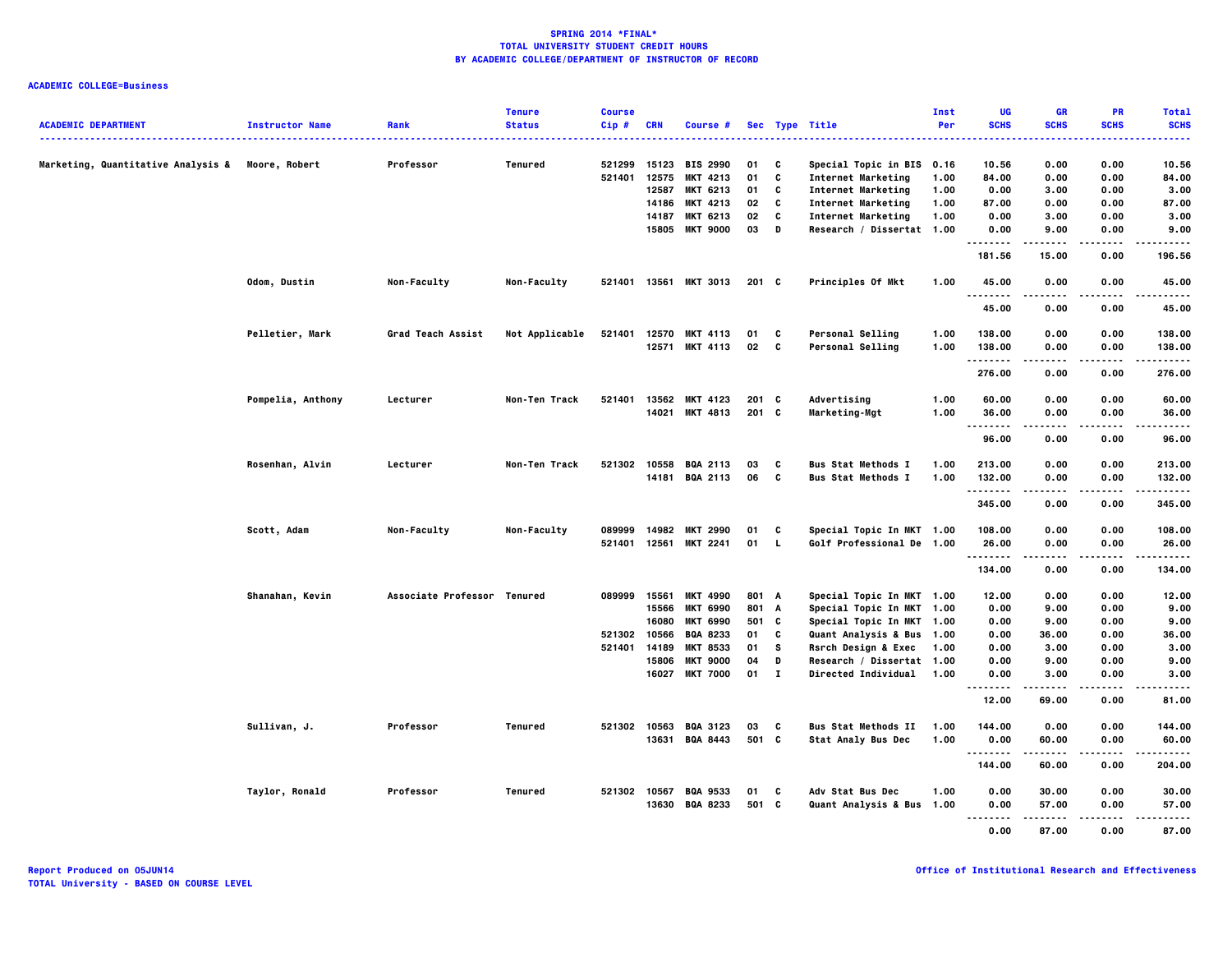| <b>ACADEMIC DEPARTMENT</b>                                                                                           | <b>Instructor Name</b> | Rank      | Tenure<br><b>Status</b> | <b>Course</b><br>Cip# | CRN | Course # Sec Type Title          |            |    |                                                        | Inst<br>Per  | UG<br><b>SCHS</b>                    | <b>GR</b><br><b>SCHS</b>  | <b>PR</b><br><b>SCHS</b>      | <b>Total</b><br><b>SCHS</b>         |
|----------------------------------------------------------------------------------------------------------------------|------------------------|-----------|-------------------------|-----------------------|-----|----------------------------------|------------|----|--------------------------------------------------------|--------------|--------------------------------------|---------------------------|-------------------------------|-------------------------------------|
| Marketing, Quantitative Analysis &                                                                                   | Webster, Cynthia       | Professor | Tenured                 | 521401                |     | 12579 MKT 4533<br>12580 MKT 4533 | 01 C<br>02 | C. | <b>Marketing Research</b><br><b>Marketing Research</b> | 1.00<br>1.00 | 93.00<br>84.00<br>--------<br>177.00 | 0.00<br>0.00<br>.<br>0.00 | 0.00<br>0.00<br>0.00          | 93.00<br>84.00<br><br>177.00        |
| =====================================<br>Marketing, Quantitative Analysis &<br>===================================== |                        |           |                         |                       |     |                                  |            |    |                                                        |              | ========<br>6884.12<br>========      | ========<br>598.00        | --------<br>0.00<br>--------- | ==========<br>7482.12<br>========== |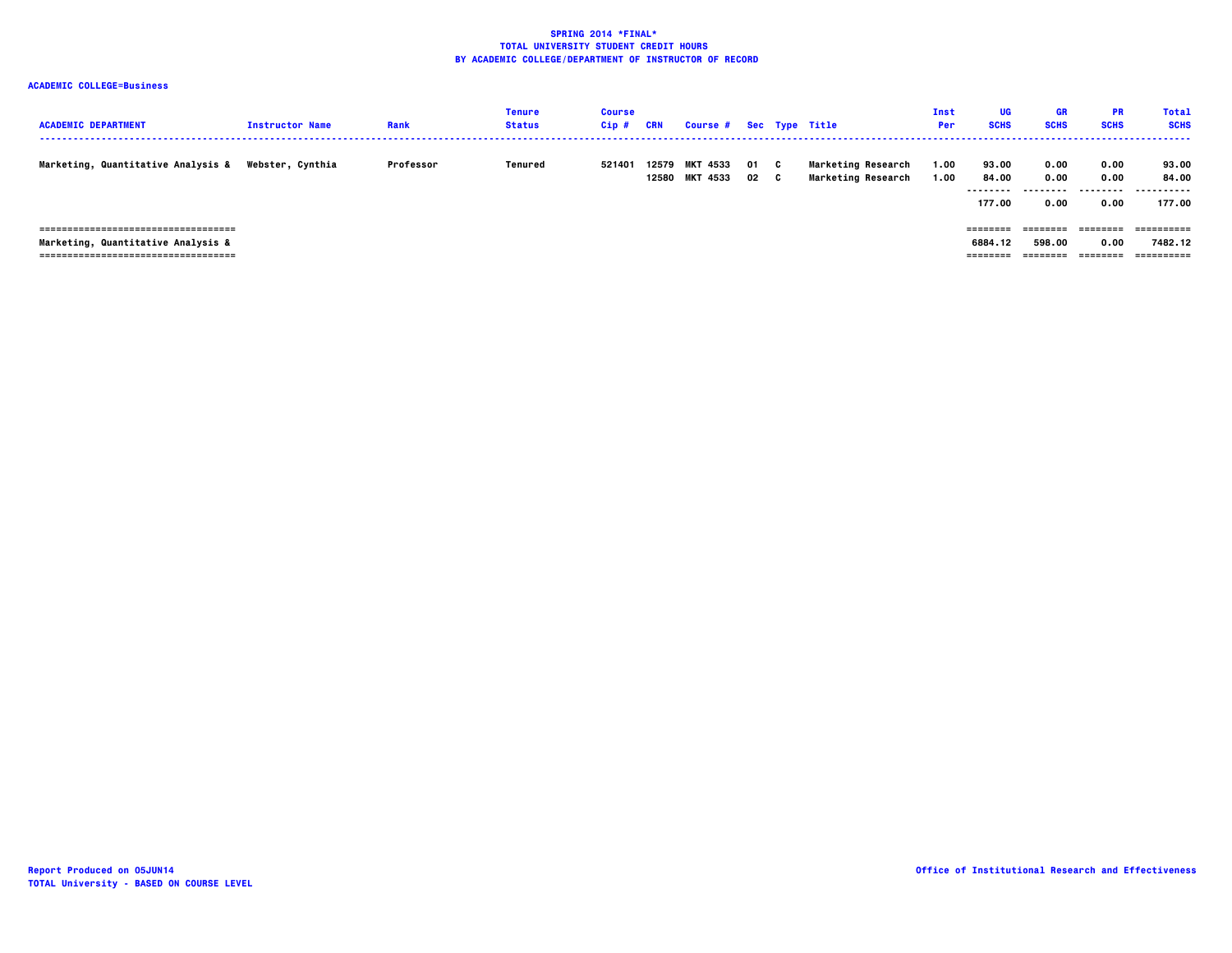| <b>ACADEMIC DEPARTMENT</b> | <b>Instructor Name</b> | Rank                          | <b>Tenure</b><br><b>Status</b> | <b>Course</b><br>$Cip$ # | <b>CRN</b> | Course #        |         |                          | Sec Type Title            | Inst<br>Per | UG<br><b>SCHS</b>    | <b>GR</b><br><b>SCHS</b> | PR<br><b>SCHS</b> | <b>Total</b><br><b>SCHS</b> |
|----------------------------|------------------------|-------------------------------|--------------------------------|--------------------------|------------|-----------------|---------|--------------------------|---------------------------|-------------|----------------------|--------------------------|-------------------|-----------------------------|
|                            |                        |                               |                                |                          |            |                 |         |                          | .                         |             |                      |                          |                   | -----                       |
| School of Accountancy      | Addy, Noel             | Associate Professor Tenured   |                                | 520301                   |            | 10065 ACC 3033  | 01      | C                        | Intermediate Acc II       | 1.00        | 96.00                | 0.00                     | 0.00              | 96.00                       |
|                            |                        |                               |                                |                          |            | 10066 ACC 3033  | 02      | $\mathbf{c}$             | Intermediate Acc II       | 1.00        | 162.00               | 0.00                     | 0.00              | 162.00                      |
|                            |                        |                               |                                |                          | 10078      | ACC 8053        | 01      | C                        | Fin Acc Policy            | 1.00        | 0.00                 | 81.00                    | 0.00              | 81.00                       |
|                            |                        |                               |                                | 520399                   |            | 13607 ACC 8112  | 511 C   |                          | Fin & Acc Rpt Anal        | 1.00        | 0.00<br>.            | 72.00                    | 0.00              | 72.00<br>.                  |
|                            |                        |                               |                                |                          |            |                 |         |                          |                           |             | 258.00               | 153.00                   | 0.00              | 411.00                      |
|                            | Allen, Paul            | Lecturer                      | Non-Ten Track                  | 520301                   |            | 13400 ACC 3033  | $201$ C |                          | Intermediate Acc II       | 1.00        | 48.00                | 0.00                     | 0.00              | 48.00                       |
|                            |                        |                               |                                |                          |            | 15194 ACC 3203  | $201$ C |                          | Fin Statement Anal        | 1.00        | 30.00<br>.           | 0.00<br>-----            | 0.00<br>.         | 30.00<br>.                  |
|                            |                        |                               |                                |                          |            |                 |         |                          |                           |             | 78.00                | 0.00                     | 0.00              | 78.00                       |
|                            | Carraway, Janet        | Non-Faculty                   | Non-Faculty                    | 520301                   |            | 10047 ACC 2013  | 01 C    |                          | Prin Financial Acct       | 1.00        | 204.00<br>.          | 0.00                     | 0.00              | 204.00<br>.                 |
|                            |                        |                               |                                |                          |            |                 |         |                          |                           |             | 204.00               | 0.00                     | 0.00              | 204.00                      |
|                            | Carver, Brian          | Assistant Professor Ten Track |                                | 520301                   |            | 10056 ACC 2023  | 06      | $\mathbf{c}$             | Prin Managerial Acct 1.00 |             | 201.00               | 0.00                     | 0.00              | 201.00                      |
|                            |                        |                               |                                |                          |            | 10059 ACC 2023  | H01 C   |                          | Honors Prin Manageri 1.00 |             | 6.00                 | 0.00                     | 0.00              | 6.00                        |
|                            |                        |                               |                                |                          | 10069      | ACC 4023        | 01      | C                        | <b>Advanced ACC</b>       | 1.00        | 72.00                | 0.00                     | 0.00              | 72.00                       |
|                            |                        |                               |                                |                          |            | 10073 ACC 6023  | 01      | C                        | <b>Advanced ACC</b>       | 1.00        | 0.00<br>.            | 9.00                     | 0.00              | 9.00<br>.                   |
|                            |                        |                               |                                |                          |            |                 |         |                          |                           |             | 279.00               | 9.00                     | 0.00              | 288.00                      |
|                            | Ennis, Kevin           | Associate Professor Tenured   |                                | 520301                   | 13401      | ACC 4013        | $201$ C |                          | Income Tax I              | 1.00        | 27.00                | 0.00                     | 0.00              | 27.00                       |
|                            |                        |                               |                                |                          |            | 13402 ACC 4033  | $201$ C |                          | Auditing                  | 1.00        | 33.00                | 0.00                     | 0.00              | 33.00                       |
|                            |                        |                               |                                |                          |            |                 |         |                          |                           |             | .<br>60.00           | .<br>0.00                | $- - - -$<br>0.00 | .<br>60.00                  |
|                            | Gardner, Virginia      | Non-Faculty                   | Non-Faculty                    | 520301                   |            | 10060 ACC 2203  | 01 C    |                          | Survey of Accounting 1.00 |             | 111.00               | 0.00                     | 0.00              | 111.00                      |
|                            |                        |                               |                                |                          |            |                 |         |                          |                           |             | .<br>111.00          | 0.00                     | 0.00              | .<br>111.00                 |
|                            |                        |                               |                                |                          |            |                 |         |                          |                           |             |                      |                          |                   |                             |
|                            | Henderson, Belinda     | Assistant Professor Ten Track |                                | 520301                   |            | 10048 ACC 2013  | 02      | c                        | Prin Financial Acct       | 1.00        | 204.00               | 0.00                     | 0.00              | 204.00                      |
|                            |                        |                               |                                |                          |            | 10049 ACC 2013  | 03      | $\mathbf{c}$             | Prin Financial Acct       | 1.00        | 204.00               | 0.00                     | 0.00              | 204.00                      |
|                            |                        |                               |                                |                          |            |                 |         |                          |                           |             | . <b>.</b><br>408.00 | -----<br>0.00            | .<br>0.00         | .<br>408.00                 |
|                            | Lehman, Mark           | Lecturer                      | Non-Ten Track                  | 520301                   |            | 10067 ACC 3053  | 01      | C                        | Acct Systems II           | 1.00        | 138.00               | 0.00                     | 0.00              | 138.00                      |
|                            |                        |                               |                                |                          |            | 10068 ACC 3053  | 02      | $\overline{\phantom{a}}$ | Acct Systems II           | 1.00        | 144.00               | 0.00                     | 0.00              | 144.00                      |
|                            |                        |                               |                                |                          |            |                 |         |                          |                           |             | .<br>282.00          | 0.00                     | 0.00              | .<br>282.00                 |
|                            | McNair, Frances        | Professor                     | Tenured                        | 520301                   |            | 10075 ACC 6063  | 01      | C                        | Income Tax II             | 1.00        | 0.00                 | 27.00                    | 0.00              | 27.00                       |
|                            |                        |                               |                                |                          | 10079      | ACC 8093        | 01      | C                        | <b>Taxation of Part</b>   | 1.00        | 0.00                 | 33.00                    | 0.00              | 33.00                       |
|                            |                        |                               |                                |                          | 15920      | <b>ACC 9000</b> | 01      | D                        | Research / Dissertat      | 1.00        | 0.00                 | 1.00                     | 0.00              | 1.00                        |
|                            |                        |                               |                                | 521601                   |            | 10071 ACC 4063  | 01      | C                        | Income Tax II             | 1.00        | 21.00                | 0.00                     | 0.00              | 21.00                       |
|                            |                        |                               |                                |                          |            |                 |         |                          |                           |             | <b>.</b><br>21.00    | .<br>61.00               | $- - - -$<br>0.00 | .<br>82.00                  |
|                            | Pannell, Angela        | Instructor                    | Non-Ten Track                  | 520301                   |            | 10052 ACC 2023  | 01 C    |                          | Prin Managerial Acct 1.00 |             | 195.00               | 0.00                     | 0.00              | 195.00                      |
|                            |                        |                               |                                |                          |            | 10053 ACC 2023  | 02      | C                        | Prin Managerial Acct 1.00 |             | 135.00               | 0.00                     | 0.00              | 135.00                      |
|                            |                        |                               |                                |                          |            | 10055 ACC 2023  | 04      | C                        | Prin Managerial Acct 1.00 |             | 201.00               | 0.00                     | 0.00              | 201.00                      |
|                            |                        |                               |                                |                          | 10057      | ACC 2023        | 07      | C                        | Prin Managerial Acct 1.00 |             | 210.00               | 0.00                     | 0.00              | 210.00                      |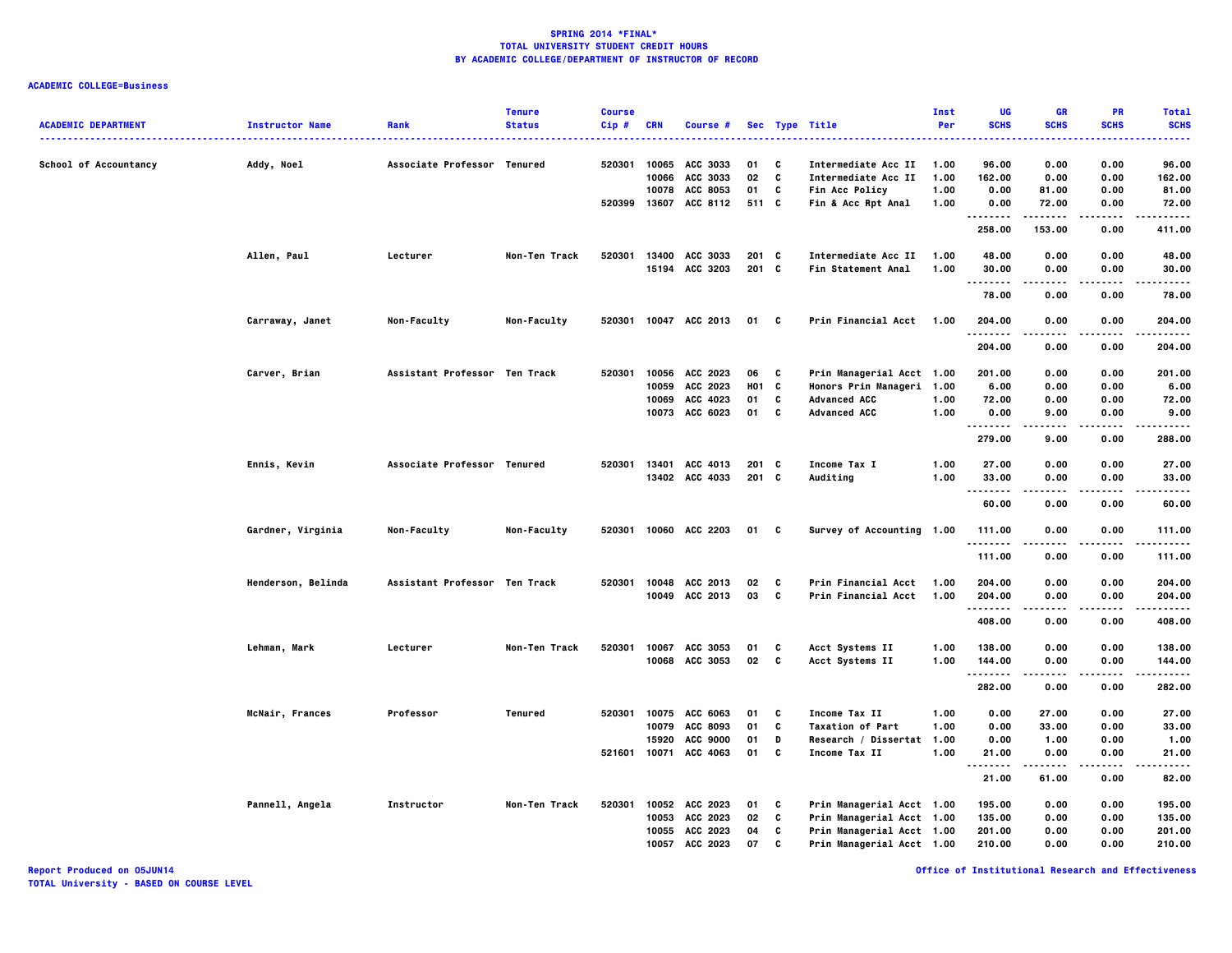| <b>ACADEMIC DEPARTMENT</b>                                   | <b>Instructor Name</b> | Rank                          | <b>Tenure</b><br><b>Status</b> | <b>Course</b><br>Cip# | <b>CRN</b> | Course #              |    |    | Sec Type Title            | Inst<br>Per | UG<br><b>SCHS</b>         | GR<br><b>SCHS</b> | <b>PR</b><br><b>SCHS</b> | <b>Total</b><br><b>SCHS</b><br>. |
|--------------------------------------------------------------|------------------------|-------------------------------|--------------------------------|-----------------------|------------|-----------------------|----|----|---------------------------|-------------|---------------------------|-------------------|--------------------------|----------------------------------|
|                                                              |                        |                               |                                |                       |            |                       |    |    |                           |             | .<br>741.00               | ----<br>0.00      | 0.00                     | .<br>741.00                      |
| School of Accountancy                                        | Rigsby, John           | <b>Associate Professor</b>    | Tenured                        | 520301                | 10070      | ACC 4043              | 01 | c  | Municipal & Govt Acc 1.00 |             | 108.00                    | 0.00              | 0.00                     | 108.00                           |
|                                                              |                        |                               |                                |                       |            | 10074 ACC 6043        | 01 | C  | Municipal & Govt Acc 1.00 |             | 0.00                      | 3.00              | 0.00                     | 3.00                             |
|                                                              |                        |                               |                                |                       |            | 10077 ACC 8033        | 01 | s  | <b>Business Assurance</b> | 1.00        | 0.00<br>                  | 27.00             | 0.00<br>----             | 27.00                            |
|                                                              |                        |                               |                                |                       |            |                       |    |    |                           |             | 108.00                    | 30.00             | 0.00                     | 138.00                           |
|                                                              | Sanders, Steve         | Lecturer                      | Non-Ten Track                  |                       |            | 520301 10050 ACC 2013 | 04 | C  | Prin Financial Acct 1.00  |             | 222.00                    | 0.00              | 0.00                     | 222.00                           |
|                                                              |                        |                               |                                |                       |            |                       |    |    |                           |             | - - - - - - - -<br>222.00 | 0.00              | ----<br>0.00             | .<br>222.00                      |
|                                                              | Scheiner, James        | Professor                     | Tenured                        |                       |            | 520301 10072 ACC 4200 | 01 | E. | Accounting Internshi 1.00 |             | 162.00                    | 0.00              | 0.00                     | 162.00                           |
|                                                              |                        |                               |                                |                       | 10076      | ACC 6200              | 01 | E. | Accounting Internshi 1.00 |             | 0.00                      | 3.00              | 0.00                     | 3.00                             |
|                                                              |                        |                               |                                |                       |            | 520399 10080 ACC 8112 | 01 | C  | Fin & Acc Rpt Anal        | 1.00        | 0.00                      | 46.00             | 0.00                     | 46.00                            |
|                                                              |                        |                               |                                |                       |            |                       |    |    |                           |             | $\cdots$<br>.<br>162.00   | 49.00             | 0.00                     | 211.00                           |
|                                                              | Trinkle, Bradley       | Assistant Professor Ten Track |                                | 520301                | 10062      | ACC 3013              | 01 | C  | Cost Accounting           | 1.00        | 75.00                     | 0.00              | 0.00                     | 75.00                            |
|                                                              |                        |                               |                                |                       |            | 10063 ACC 3013        | 02 | C  | Cost Accounting           | 1.00        | 171.00                    | 0.00              | 0.00                     | 171.00                           |
|                                                              |                        |                               |                                |                       |            |                       |    |    |                           |             | <br>246.00                | 0.00              | 0.00                     | 246.00                           |
|                                                              | Usrey, Spencer         | Assistant Professor Ten Track |                                |                       |            | 520301 10081 ACC 8113 | 01 | C  | Advanced Individual       | 1.00        | 0.00                      | 87.00             | 0.00                     | 87.00                            |
|                                                              |                        |                               |                                |                       |            |                       |    |    |                           |             | <br>.<br>0.00             | 87.00             | 0.00                     | 87.00                            |
|                                                              | Watson, Marcia         | Associate Professor Tenured   |                                |                       |            | 520301 10061 ACC 3003 | 01 | C  | Acct Systems I            | 1.00        | 84.00                     | 0.00              | 0.00                     | 84.00                            |
|                                                              |                        |                               |                                |                       |            |                       |    |    |                           |             | 84.00                     | 0.00              | 0.00                     | 84.00                            |
|                                                              | Webb, Thomas           | Assistant Professor Ten Track |                                |                       |            | 520301 10064 ACC 3023 | 01 | C  | Intermediate Acc I        | 1.00        | 132.00                    | 0.00              | 0.00                     | 132.00                           |
|                                                              |                        |                               |                                |                       |            |                       |    |    |                           |             | .<br>132.00               | ---<br>0.00       | .<br>0.00                | .<br>132.00                      |
| -----------------------------------                          |                        |                               |                                |                       |            |                       |    |    |                           |             | ========                  |                   | ======== =======         | ==========                       |
| School of Accountancy<br>----------------------------------- |                        |                               |                                |                       |            |                       |    |    |                           |             | 3396.00                   | 389,00            | 0.00                     | 3785.00                          |
|                                                              |                        |                               |                                |                       |            |                       |    |    |                           |             |                           |                   |                          |                                  |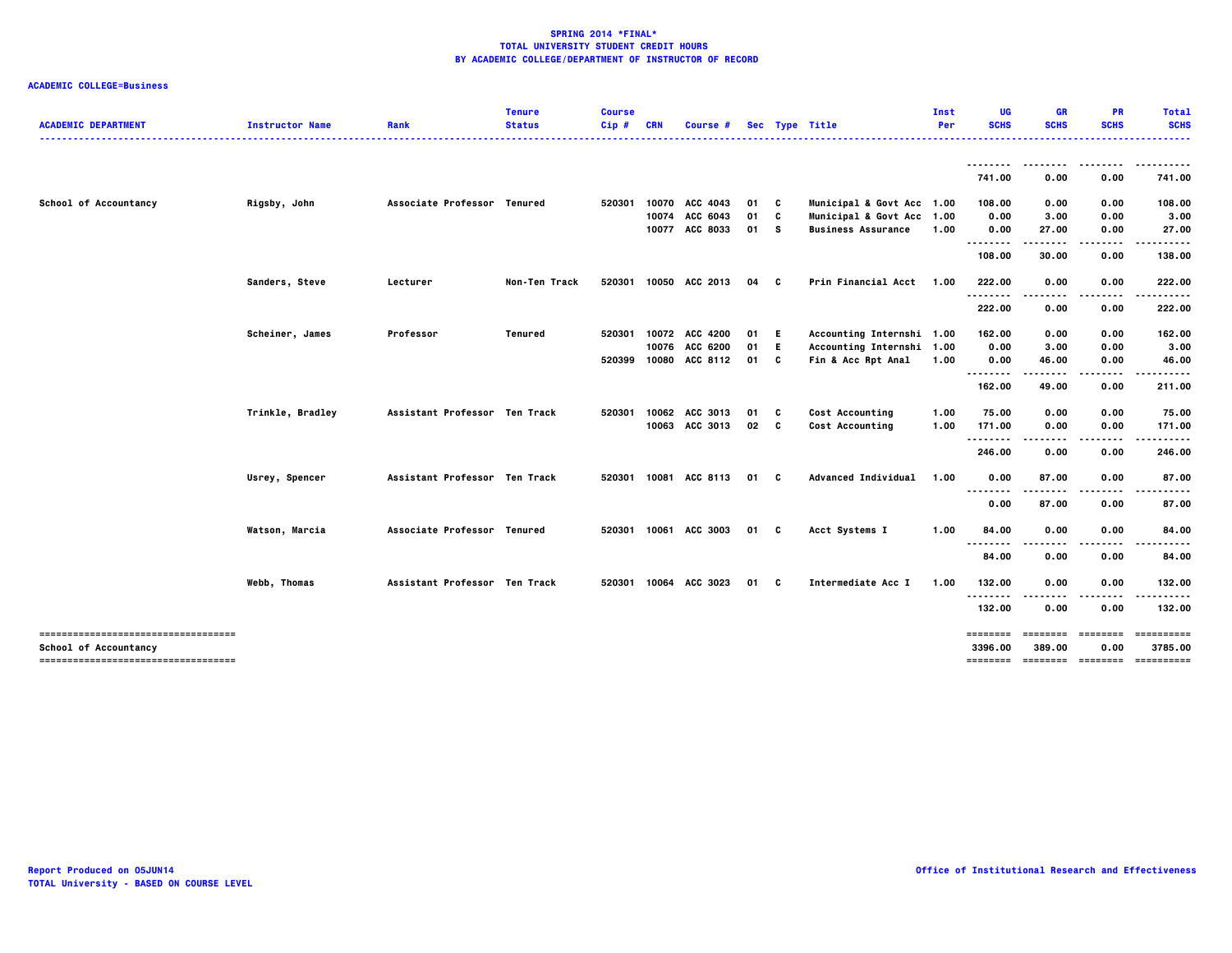## **ACADEMIC COLLEGE=Education**

| <b>ACADEMIC DEPARTMENT</b>                           | <b>Instructor Name</b> | Rank                              | <b>Tenure</b><br><b>Status</b> | <b>Course</b><br>Cip# | <b>CRN</b> | Course #              |                  |              | Sec Type Title             | Inst<br>Per | UG<br><b>SCHS</b>  | GR<br><b>SCHS</b> | PR<br><b>SCHS</b> | <b>Total</b><br><b>SCHS</b> |
|------------------------------------------------------|------------------------|-----------------------------------|--------------------------------|-----------------------|------------|-----------------------|------------------|--------------|----------------------------|-------------|--------------------|-------------------|-------------------|-----------------------------|
| Counseling & Educational Psychology Abernathy, Larry |                        | Research Assist Pro Non-Ten Track |                                | 130408                |            | 11616 EPY 2513        | 01               | C            | Human Growth & Devel 1.00  |             | 381.00             | 0.00              | 0.00              | 381.00                      |
|                                                      |                        |                                   |                                | 130499                |            | 11634 EPY 4313        | 01               | C            | Measure & Eval             | 1.00        | 93.00              | 0.00              | 0.00              | 93.00                       |
|                                                      |                        |                                   |                                |                       |            |                       |                  |              |                            |             | .<br>474.00        | .<br>0.00         | .<br>0.00         | ------<br>474.00            |
|                                                      | Atwood, Kelly          | Non-Faculty                       | Non-Faculty                    | 520201                | 12534      | MGT 3213              | 06               | C            | Org Communication          | 1.00        | 117.00             | 0.00              | 0.00              | 117.00                      |
|                                                      |                        |                                   |                                |                       |            | 12535 MGT 3213        | 07               | C            | Org Communication          | 1.00        | 108.00             | 0.00              | 0.00              | 108.00                      |
|                                                      |                        |                                   |                                |                       |            |                       |                  |              |                            |             | .<br>225.00        | 0.00              | ----<br>0.00      | .<br>225.00                 |
|                                                      | Bailey, Elizabeth      | Non-Faculty                       | Non-Faculty                    |                       |            | 131101 10889 COE 4513 | 01               | $\mathbf{c}$ | Paro Prof Stud Dev         | 1.00        | 45.00              | 0.00              | 0.00              | 45.00                       |
|                                                      |                        |                                   |                                |                       | 15791      | COE 4000              | 06               | $\mathbf{I}$ | Directed Individual        | 1.00        | 3.00               | 0.00              | 0.00              | 3.00                        |
|                                                      |                        |                                   |                                |                       |            | 15872 COE 4000        | 07               | $\mathbf{I}$ | Directed Individual        | 1.00        | 3.00               | 0.00              | 0.00              | 3.00                        |
|                                                      |                        |                                   |                                |                       |            | 16216 COE 4000        | 08               | $\mathbf{I}$ | Directed Individual        | 1.00        | 3.00               | 0.00              | 0.00              | 3.00                        |
|                                                      |                        |                                   |                                |                       | 16220      | COE 4000              | 09               | $\mathbf{I}$ | Directed Individual        | 1.00        | 3.00               | 0.00              | 0.00              | 3.00                        |
|                                                      |                        |                                   |                                |                       | 16222      | <b>COE 4000</b>       | $11 \quad I$     |              | Directed Individual        | 1.00        | 3.00               | 0.00              | 0.00              | 3.00                        |
|                                                      |                        |                                   |                                |                       | 16223      | COE 4000              | 12 <sup>12</sup> | $\mathbf{I}$ | Directed Individual        | 1.00        | 3.00               | 0.00              | 0.00              | 3.00                        |
|                                                      |                        |                                   |                                |                       | 16225      | COE 4000              | 14               | $\mathbf{I}$ | <b>Directed Individual</b> | 1.00        | 3.00               | 0.00              | 0.00              | 3.00                        |
|                                                      |                        |                                   |                                |                       | 16227      | COE 4000              | 15               | $\mathbf{I}$ | Directed Individual        | 1.00        | 3.00               | 0.00              | 0.00              | 3.00                        |
|                                                      |                        |                                   |                                |                       |            |                       |                  |              |                            |             | - - -<br>69.00     | 0.00              | 0.00              | 69.00                       |
|                                                      | Ball, Kimberly         | Lecturer                          | Non-Ten Track                  |                       |            | 130603 11631 EPY 4214 | 01 C             |              | Ed & Psy Statistics        | 1.00        | 100.00             | 0.00              | 0.00              | 100.00                      |
|                                                      |                        |                                   |                                |                       |            |                       |                  |              |                            |             | .<br>100.00        | .<br>0.00         | $- - -$<br>0.00   | .<br>100.00                 |
|                                                      | Bhandari, Shyamli      | Grad Teach Assist                 | Not Applicable                 | 130603                |            | 11632 EPY 4214        | 02               | K            | Ed & Psy Statistics        | 1.00        | 0.00               | 0.00              | 0.00              | 0.00                        |
|                                                      |                        |                                   |                                |                       |            | 11633 EPY 4214        | 03               | K            | Ed & Psy Statistics        | 1.00        | 0.00               | 0.00              | 0.00              | 0.00                        |
|                                                      |                        |                                   |                                |                       |            |                       |                  |              |                            |             | $\sim$ $\sim$<br>. |                   |                   |                             |
|                                                      |                        |                                   |                                |                       |            |                       |                  |              |                            |             | 0.00               | 0.00              | 0.00              | 0.00                        |
|                                                      | Boyles, Caragh         | Non-Faculty                       | Non-Faculty                    |                       |            | 521001 11676 EXL 0190 | 03 E             |              | Experiential Learnin 1.00  |             | 9.00<br>.          | 0.00              | 0.00              | 9.00                        |
|                                                      |                        |                                   |                                |                       |            |                       |                  |              |                            |             | 9.00               | 0.00              | 0.00              | 9.00                        |
|                                                      | Brown, Audri           | Lecturer                          | Non-Ten Track                  | 130499                | 11623      | <b>EPY 3503</b>       | 01               | C            | Prin Of Ed Psych           | 1.00        | 87.00              | 0.00              | 0.00              | 87.00                       |
|                                                      |                        |                                   |                                |                       |            | 11624 EPY 3503        | 02               | C            | Prin Of Ed Psych           | 1.00        | 90.00              | 0.00              | 0.00              | 90.00                       |
|                                                      |                        |                                   |                                |                       |            | 11628 EPY 3543        | 01               | C            | Psych Of Adoles            | 1.00        | 135.00<br>.        | 0.00<br>-----     | 0.00<br>.         | 135.00<br>------            |
|                                                      |                        |                                   |                                |                       |            |                       |                  |              |                            |             | 312.00             | 0.00              | 0.00              | 312.00                      |
|                                                      | Dooley, Kathy          | Professor                         | Tenured                        | 131101                | 10906      | <b>COE 8730</b>       | 02               | E.           | Internship-Mental He 0.50  |             | 0.00               | 33.00             | 0.00              | 33.00                       |
|                                                      |                        |                                   |                                | 420201                | 10904      | COE 8633              | 01               | C            | <b>Psychosocial Rehab</b>  | 1.00        | 0.00               | 48.00             | 0.00              | 48.00                       |
|                                                      |                        |                                   |                                | 420601                | 14704      | COE 9013              | 01               | C            | <b>Counseling Superv</b>   | 1.00        | 0.00               | 6.00              | 0.00              | 6.00                        |
|                                                      |                        |                                   |                                |                       | 15126      | <b>COE 9000</b>       | 01               | D            | Research / Dissertat 1.00  |             | 0.00               | 24.00             | 0.00              | 24.00                       |
|                                                      |                        |                                   |                                |                       |            | 16465 COE 7000        | 14               | $\mathbf{I}$ | Directed Individual        | 1.00        | 0.00               | 3.00              | 0.00              | 3.00                        |
|                                                      |                        |                                   |                                |                       |            |                       |                  |              |                            |             | 0.00               | 114.00            | 0.00              | 114.00                      |
|                                                      | Elder, Anastasia       | Associate Professor Tenured       |                                | 130499                |            | 11635 EPY 4513        | 01               | C            | <b>Ed Research</b>         | 1.00        | 63.00              | 0.00              | 0.00              | 63.00                       |
|                                                      |                        |                                   |                                | 130604                | 15476      | <b>EPY 8473</b>       | 501              | C            | Mid Level Assessment 0.50  |             | 0.00               | 45.00             | 0.00              | 45.00                       |
|                                                      |                        |                                   |                                | 130699                |            | 14703 EPY 8533        | 01               | E.           | Practicum Tch Ed Psy 1.00  |             | 0.00               | 12.00             | 0.00              | 12.00                       |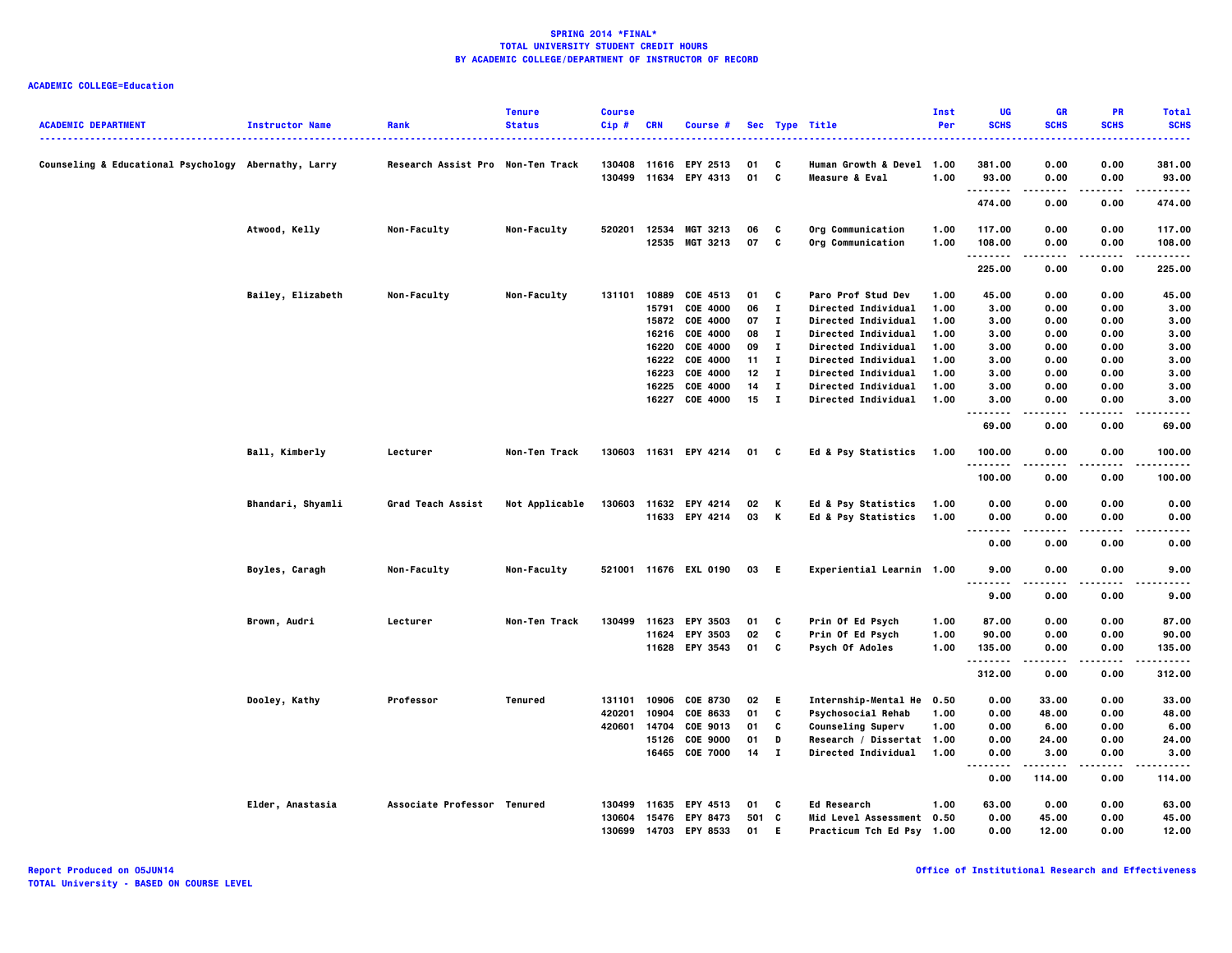# **ACADEMIC COLLEGE=Education**

| <b>ACADEMIC DEPARTMENT</b>                         | <b>Instructor Name</b> | Rank                          | <b>Tenure</b><br><b>Status</b> | <b>Course</b><br>$Cip$ # | <b>CRN</b>              | Course #                                                                                 |                               |                       | Sec Type Title                                                                                                                          | Inst<br>Per          | UG<br><b>SCHS</b>                              | <b>GR</b><br><b>SCHS</b>              | <b>PR</b><br><b>SCHS</b>             | <b>Total</b><br><b>SCHS</b>               |
|----------------------------------------------------|------------------------|-------------------------------|--------------------------------|--------------------------|-------------------------|------------------------------------------------------------------------------------------|-------------------------------|-----------------------|-----------------------------------------------------------------------------------------------------------------------------------------|----------------------|------------------------------------------------|---------------------------------------|--------------------------------------|-------------------------------------------|
|                                                    |                        |                               |                                |                          |                         |                                                                                          |                               |                       |                                                                                                                                         |                      |                                                | .                                     |                                      | .                                         |
|                                                    |                        |                               |                                |                          |                         |                                                                                          |                               |                       |                                                                                                                                         |                      | 63.00                                          | 57.00                                 | 0.00                                 | 120.00                                    |
| Counseling & Educational Psychology Formica, Peter |                        | Lecturer                      | Non-Ten Track                  | 420601<br>512399         | 10884                   | COE 4013<br>10883 COE 3313                                                               | 01<br>01                      | C<br>C                | <b>Fac Skills Dev</b><br>Rehabilitation Servs 1.00                                                                                      | 1.00                 | 48.00<br>114.00                                | 0.00<br>0.00                          | 0.00<br>0.00                         | 48.00<br>114.00                           |
|                                                    |                        |                               |                                |                          |                         |                                                                                          |                               |                       |                                                                                                                                         |                      | .<br>162.00                                    | 0.00                                  | 0.00                                 | .<br>162.00                               |
|                                                    | Gadke, Daniel          | Assistant Professor Ten Track |                                | 130699<br>429999         | 11646                   | <b>EPY 8773</b><br>14471 EPY 8790                                                        | 01<br>03                      | C<br>E.               | Acad Assess & Interv 1.00<br>School Psy Practicum 1.00                                                                                  |                      | 0.00<br>0.00<br>.<br>$\sim$ $\sim$ $\sim$      | 27.00<br>18.00<br>.                   | 0.00<br>0.00<br>.                    | 27.00<br>18.00<br>.                       |
|                                                    |                        |                               |                                |                          |                         |                                                                                          |                               |                       |                                                                                                                                         |                      | 0.00                                           | 45.00                                 | 0.00                                 | 45.00                                     |
|                                                    | Gainer, Donna          | Instructor                    | Non-Ten Track                  | 130101                   | 11620<br>11621          | 11618 EPY 3143<br>11619 EPY 3143<br>EPY 3253<br><b>EPY 3253</b><br>130499 11629 EPY 3553 | 01<br>02<br>01<br>02<br>01    | C<br>c<br>C<br>C<br>C | Human Develop And Le 1.00<br>Human Develop And Le 1.00<br><b>Evaluating Learning</b><br><b>Evaluating Learning</b><br>Gifted/Creativity | 1.00<br>1.00<br>1.00 | 66.00<br>57.00<br>51.00<br>36.00<br>93.00      | 0.00<br>0.00<br>0.00<br>0.00<br>0.00  | 0.00<br>0.00<br>0.00<br>0.00<br>0.00 | 66.00<br>57.00<br>51.00<br>36.00<br>93.00 |
|                                                    |                        |                               |                                |                          |                         |                                                                                          |                               |                       |                                                                                                                                         |                      | . <b>.</b> .<br>303.00                         | 0.00                                  | 0.00                                 | 303.00                                    |
|                                                    | Garner, Lee            | <b>Grad Teach Assist</b>      | Not Applicable                 | 420601                   |                         | 10885 COE 4013                                                                           | 02                            | C                     | <b>Fac Skills Dev</b>                                                                                                                   | 1.00                 | 48.00<br>.                                     | 0.00                                  | 0.00                                 | 48.00                                     |
|                                                    |                        |                               |                                |                          |                         |                                                                                          |                               |                       |                                                                                                                                         |                      | 48.00                                          | 0.00                                  | 0.00                                 | 48.00                                     |
|                                                    | Goldberg, Rebecca      | Assistant Professor Ten Track |                                | 131101                   | 10894<br>10899          | COE 8013<br>COE 8203<br>15314 COE 8203                                                   | 02<br>02<br>01                | C<br>C<br>C           | <b>Couns Skills</b><br>Place & Career Dev<br>Place & Career Dev                                                                         | 1.00<br>1.00<br>1.00 | 0.00<br>0.00<br>0.00<br>.<br>$\ddotsc$<br>0.00 | 24.00<br>36.00<br>54.00<br>114.00     | 0.00<br>0.00<br>0.00<br>0.00         | 24.00<br>36.00<br>54.00<br>114.00         |
|                                                    | Golson, Angela         | Instructor                    | Non-Ten Track                  | 420101                   | 13126                   | 13124 PSY 3213<br><b>PSY 3213</b><br>13147 PSY 4203<br>13149 PSY 4203                    | 01<br>03<br>01<br>03          | C<br>c<br>C<br>C      | Psych Of Ab Behavior 1.00<br>Psych Of Ab Behavior<br><b>Theories Of Pers</b><br>Theories Of Pers                                        | 1.00<br>1.00<br>1.00 | 204.00<br>204.00<br>90.00<br>87.00<br>.        | 0.00<br>0.00<br>0.00<br>0.00          | 0.00<br>0.00<br>0.00<br>0.00         | 204.00<br>204.00<br>90.00<br>87.00        |
|                                                    | Hall, Kimberly         | Associate Professor Tenured   |                                | 131101<br>420601         | 13434<br>13435<br>15128 | 13436 COE 8150<br>COE 8053<br><b>COE 8053</b><br><b>COE 9000</b>                         | 201 E<br>201 E<br>202 E<br>03 | D                     | Aca Yr Field Exp I-P 1.00<br>Practicum<br>Practicum<br>Research / Dissertat 1.00                                                        | 1.00<br>1.00         | 585.00<br>0.00<br>0.00<br>0.00<br>0.00         | 0.00<br>6.00<br>9.00<br>3.00<br>22.00 | 0.00<br>0.00<br>0.00<br>0.00<br>0.00 | 585.00<br>6.00<br>9.00<br>3.00<br>22.00   |
|                                                    |                        |                               |                                |                          | 16107                   | <b>COE 7000</b>                                                                          | 206 I                         |                       | Directed Individual                                                                                                                     | 1.00                 | 0.00<br>.<br>0.00                              | 3.00<br>43.00                         | 0.00<br>0.00                         | 3.00<br>43.00                             |
|                                                    | Heiselt, April         | Associate Professor Tenured   |                                | 131101<br>420601         | 10905<br>15593          | <b>COE 8730</b><br><b>COE 9000</b><br>15607 COE 7000                                     | 01<br>12<br>02 I              | E.<br>D               | Internship-Student A 1.00<br>Research / Dissertat 1.00<br>Directed Individual                                                           | 1.00                 | 0.00<br>0.00<br>0.00                           | 72.00<br>9.00<br>1.00                 | 0.00<br>0.00<br>0.00                 | 72.00<br>9.00<br>1.00                     |
|                                                    |                        |                               |                                |                          |                         |                                                                                          |                               |                       |                                                                                                                                         |                      | $\sim$ $\sim$ $\sim$<br>- - - - -<br>0.00      | 82.00                                 | 0.00                                 | 82.00                                     |
|                                                    | Henington, Carlen      | Associate Professor Tenured   |                                |                          |                         | 130499 15843 EPY 7000                                                                    | $01$ I                        |                       | <b>Directed Individual</b>                                                                                                              | 1.00                 | 0.00                                           | 3.00                                  | 0.00                                 | 3.00                                      |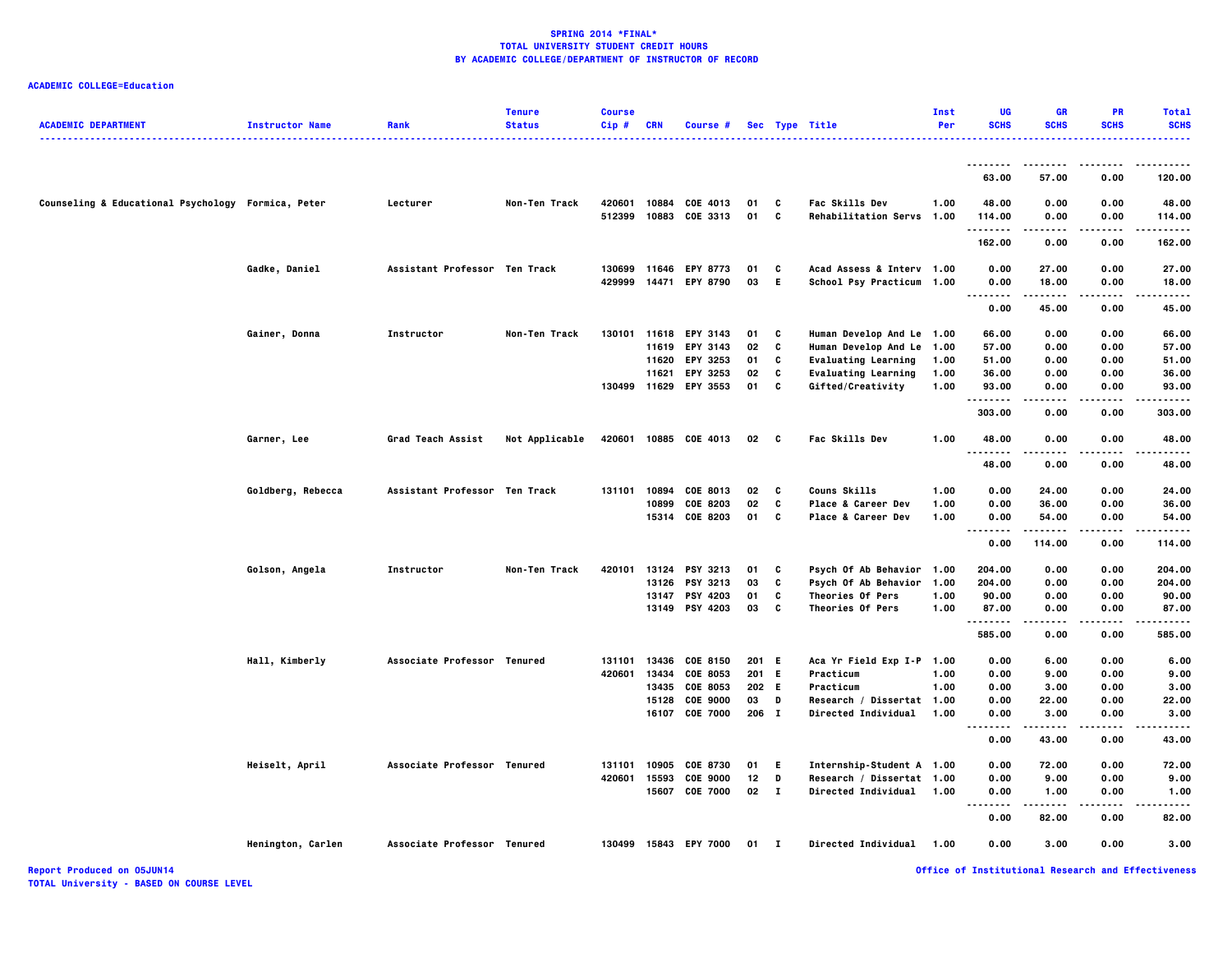## **ACADEMIC COLLEGE=Education**

| <b>ACADEMIC DEPARTMENT</b>                            | <b>Instructor Name</b> | Rank                          | <b>Tenure</b><br><b>Status</b> | <b>Course</b><br>Cip# | <b>CRN</b> | Course #        |                 |              | Sec Type Title              | Inst<br>Per | UG<br><b>SCHS</b>                 | <b>GR</b><br><b>SCHS</b> | <b>PR</b><br><b>SCHS</b> | <b>Total</b><br><b>SCHS</b> |
|-------------------------------------------------------|------------------------|-------------------------------|--------------------------------|-----------------------|------------|-----------------|-----------------|--------------|-----------------------------|-------------|-----------------------------------|--------------------------|--------------------------|-----------------------------|
| Counseling & Educational Psychology Henington, Carlen |                        | Associate Professor Tenured   |                                | 130499                | 15844      | <b>EPY 7000</b> | 02              | $\mathbf{I}$ | Directed Individual         | 1.00        | 0.00                              | 3.00                     | 0.00                     | 3.00                        |
|                                                       |                        |                               |                                | 130699                | 11647      | <b>EPY 8780</b> | 01              | C            | Internship Sch Psy          | 1.00        | 0.00                              | 12.00                    | 0.00                     | 12.00                       |
|                                                       |                        |                               |                                | 429999                | 11653      | EPY 9730        | 01              | Е            | Doc Psy Internship          | 1.00        | 0.00                              | 24.00                    | 0.00                     | 24.00                       |
|                                                       |                        |                               |                                |                       | 14469      | EPY 8493        | 01              | C            | Personality Assessme 1.00   |             | 0.00                              | 24.00                    | 0.00                     | 24.00                       |
|                                                       |                        |                               |                                |                       | 14470      | <b>EPY 9713</b> | 01              | В            | Adv Psy Consultation 1.00   |             | 0.00                              | 15.00                    | 0.00                     | 15.00                       |
|                                                       |                        |                               |                                |                       | 15138      | <b>EPY 9000</b> | 02              | D            | Research / Dissertat 1.00   |             | 0.00<br>.<br>.                    | 64.00<br>.               | 0.00<br>$- - - -$        | 64.00<br>.                  |
|                                                       |                        |                               |                                |                       |            |                 |                 |              |                             |             | 0.00                              | 145.00                   | 0.00                     | 145.00                      |
|                                                       | Jackson, Deborah       | Assistant Professor Ten Track |                                | 131101                |            | 10893 COE 8013  | 01              | c            | Couns Skills                | 1.00        | 0.00                              | 39.00                    | 0.00                     | 39.00                       |
|                                                       |                        |                               |                                |                       |            | 10906 COE 8730  | 02              | E.           | Internship-Mental He 0.50   |             | 0.00<br>.                         | 33.00<br>.               | 0.00                     | 33.00                       |
|                                                       |                        |                               |                                |                       |            |                 |                 |              |                             |             | 0.00                              | 72.00                    | 0.00                     | 72.00                       |
|                                                       | Justice, Cheryl        | Assistant Professor Ten Track |                                | 131101                |            | 10911 COE 8740  | 02              | E.           | Acad Yr Field ExpII-        | 1.00        | 0.00                              | 33.00                    | 0.00                     | 33.00                       |
|                                                       |                        |                               |                                | 420601                | 10896      | COE 8043        | 01              | C            | Group Tech & Proced         | 1.00        | 0.00                              | 12.00                    | 0.00                     | 12.00                       |
|                                                       |                        |                               |                                |                       | 15637      | <b>COE 7000</b> | 03              | $\mathbf{I}$ | <b>Directed Individual</b>  | 1.00        | 0.00                              | 3.00                     | 0.00                     | 3.00                        |
|                                                       |                        |                               |                                |                       | 15638      | <b>COE 7000</b> | 04              | $\mathbf{I}$ | <b>Directed Individual</b>  | 1.00        | 0.00                              | 3.00                     | 0.00                     | 3.00                        |
|                                                       |                        |                               |                                |                       | 16035      | <b>COE 7000</b> | 05              | $\mathbf{I}$ | <b>Directed Individual</b>  | 1.00        | 0.00<br>$\cdots$<br>$\sim$ $\sim$ | 3.00                     | 0.00                     | 3.00                        |
|                                                       |                        |                               |                                |                       |            |                 |                 |              |                             |             | 0.00                              | 54.00                    | 0.00                     | 54.00                       |
|                                                       | Knight-Adams, Angelia  | <b>Non-Faculty</b>            | <b>Non-Faculty</b>             | 131101                |            | 10880 COE 1323  | 03              | C            | Career Planning             | 1.00        | 63.00<br>.                        | 0.00                     | 0.00                     | 63.00                       |
|                                                       |                        |                               |                                |                       |            |                 |                 |              |                             |             | 63.00                             | 0.00                     | 0.00                     | 63.00                       |
|                                                       | Latimer, Cassandra     | Non-Faculty                   | <b>Non-Faculty</b>             | 131101                | 10878      | COE 1323        | 01              | C            | <b>Career Planning</b>      | 0.50        | 25.50                             | 0.00                     | 0.00                     | 25.50                       |
|                                                       |                        |                               |                                |                       | 10879      | COE 1323        | 02              | C            | <b>Career Planning</b>      | 0.50        | 31.50                             | 0.00                     | 0.00                     | 31.50                       |
|                                                       |                        |                               |                                |                       | 10881      | COE 1323        | 04              | C            | Career Planning             | 1.00        | 60.00                             | 0.00                     | 0.00                     | 60.00                       |
|                                                       |                        |                               |                                |                       |            | 10882 COE 1323  | 05              | C            | Career Planning             | 1.00        | 57.00<br>.                        | 0.00                     | 0.00                     | 57.00                       |
|                                                       |                        |                               |                                |                       |            |                 |                 |              |                             |             | 174.00                            | 0.00                     | 0.00                     | 174.00                      |
|                                                       | LeJeune, Bonnie        | Non-Faculty                   | Non-Faculty                    | 131009                |            | 13662 COE 6323  | 501 C           |              | Sensory Aid Technlgy 1.00   |             | 0.00                              | 27.00                    | 0.00                     | 27.00                       |
|                                                       |                        |                               |                                | 131101                |            | 13661 COE 6303  | 501 C           |              | Re Hab Visual Impair 1.00   |             | 0.00                              | 30.00                    | 0.00                     | 30.00                       |
|                                                       |                        |                               |                                |                       |            |                 |                 |              |                             |             | 0.00                              | 57.00                    | 0.00                     | 57.00                       |
|                                                       | Looby, Eugenie         | Professor                     | Tenured                        | 131101                |            | 10912 COE 8763  | 01              | C            | Coun Sex Abuse Clien 1.00   |             | 0.00                              | 27.00                    | 0.00                     | 27.00                       |
|                                                       |                        |                               |                                | 420601                | 15131      | <b>COE 9000</b> | 06              | D            | Research / Dissertat 1.00   |             | 0.00                              | 1.00                     | 0.00                     | 1.00                        |
|                                                       |                        |                               |                                |                       | 15456      | COE 9023        | 02              | C            | Adv Counsel Theory          | 1.00        | 0.00                              | 9.00                     | 0.00                     | 9.00                        |
|                                                       |                        |                               |                                |                       | 16299      | <b>COE 7000</b> | 07              | $\mathbf{I}$ | Directed Individual         | 1.00        | 0.00                              | 3.00                     | 0.00                     | 3.00                        |
|                                                       |                        |                               |                                |                       | 16433      | <b>COE 7000</b> | 12              | I.           | <b>Directed Individual</b>  | 1.00        | 0.00                              | 3.00                     | 0.00                     | 3.00                        |
|                                                       |                        |                               |                                | 421601                | 10898      | <b>COE 8073</b> | 01              | C            | Cultural Found/Couns 1.00   |             | 0.00<br>.<br>$\sim$ $\sim$ $\sim$ | 78.00<br>.               | 0.00<br>.                | 78.00<br>.                  |
|                                                       |                        |                               |                                |                       |            |                 |                 |              |                             |             | 0.00                              | 121.00                   | 0.00                     | 121.00                      |
|                                                       | Maynard, Scott         | Non-Faculty                   | Non-Faculty                    | 521001                | 10917      | CP 2103         | 01              | Е.           | <b>First Work Sem</b>       | 1.00        | 270.00                            | 0.00                     | 0.00                     | 270.00                      |
|                                                       |                        |                               |                                |                       | 10918      | CP 2103         | H01 E           |              | Honors First Work Se 1.00   |             | 60.00                             | 0.00                     | 0.00                     | 60.00                       |
|                                                       |                        |                               |                                |                       |            | 10919 CP 2203   | 01              | E.           | <b>Second Work Sem</b>      | 1.00        | 111.00                            | 0.00                     | 0.00                     | 111.00                      |
|                                                       |                        |                               |                                |                       | 10920      | CP 2203         | HO <sub>1</sub> | E.           | Honors Second Work S 1.00   |             | 12.00                             | 0.00                     | 0.00                     | 12.00                       |
|                                                       |                        |                               |                                |                       |            | 10921 CP 3303   | 01              | E.           | Third Work Sem              | 1.00        | 87.00                             | 0.00                     | 0.00                     | 87.00                       |
|                                                       |                        |                               |                                |                       | 10922      | CP 3303         | <b>HO1</b>      | Е.           | <b>Honors Third Work Se</b> | 1.00        | 15.00                             | 0.00                     | 0.00                     | 15.00                       |

**Report Produced on 05JUN14 Office of Institutional Research and Effectiveness**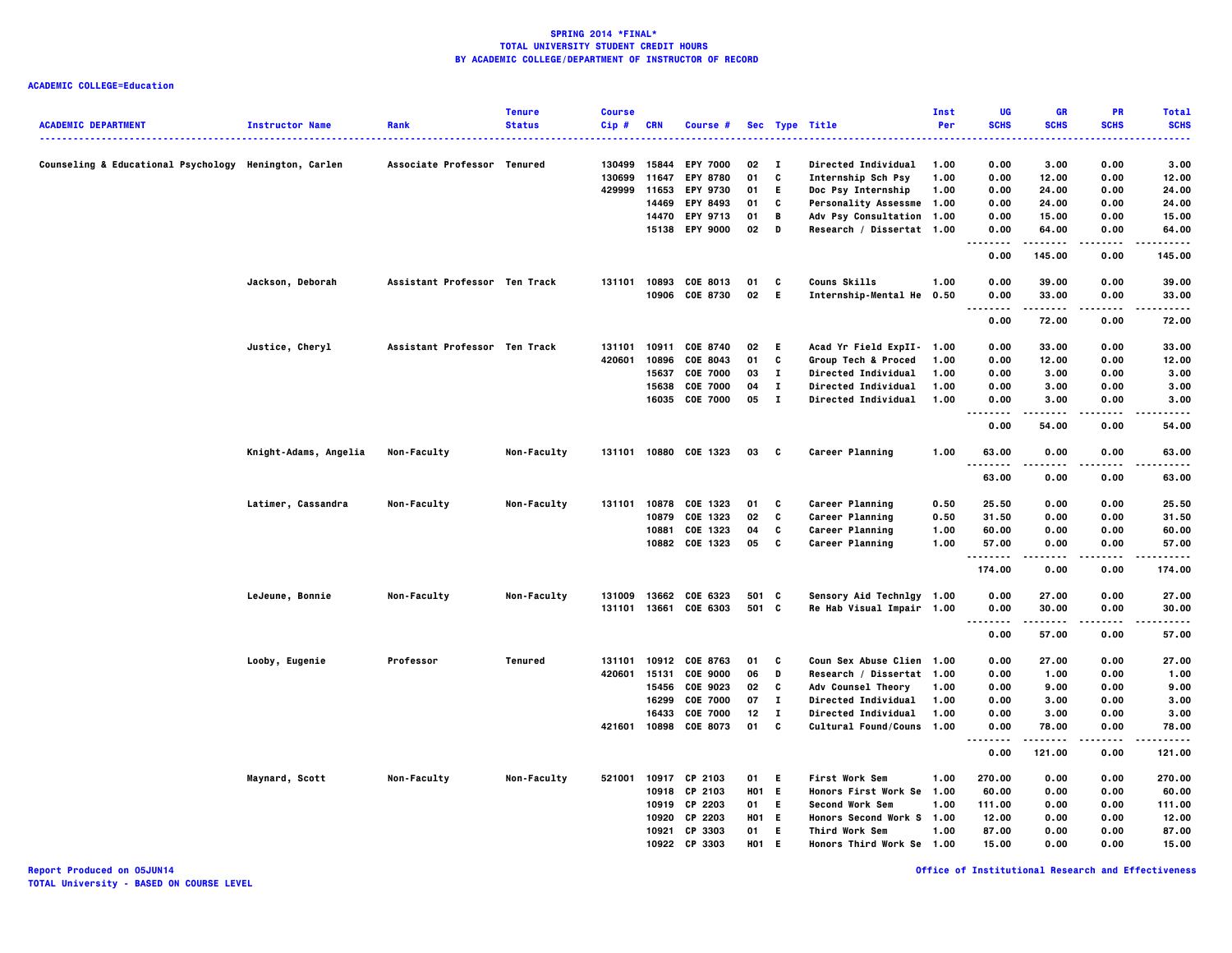# **ACADEMIC COLLEGE=Education**

| <b>ACADEMIC DEPARTMENT</b>                         | <b>Instructor Name</b> | Rank                          | <b>Tenure</b><br><b>Status</b> | <b>Course</b><br>Cip# | CRN   | Course #              |       |              | Sec Type Title                    | Inst<br>Per | UG<br><b>SCHS</b>      | <b>GR</b><br><b>SCHS</b> | <b>PR</b><br><b>SCHS</b> | <b>Total</b><br><b>SCHS</b> |
|----------------------------------------------------|------------------------|-------------------------------|--------------------------------|-----------------------|-------|-----------------------|-------|--------------|-----------------------------------|-------------|------------------------|--------------------------|--------------------------|-----------------------------|
| Counseling & Educational Psychology Maynard, Scott |                        | Non-Faculty                   | Non-Faculty                    | 521001                | 10923 | CP 3403               | 01    | Е            | <u></u><br><b>Fourth Work Sem</b> | 1.00        | 33.00                  | 0.00                     | 0.00                     | .<br>33.00                  |
|                                                    |                        |                               |                                |                       | 10925 | CP 4503               | 01    | E.           | <b>Fifth Work Sem</b>             | 1.00        | 6.00                   | 0.00                     | 0.00                     | 6.00                        |
|                                                    |                        |                               |                                |                       |       | 10927 CP 4603         | 01    | E.           | Sixth Work Sem                    | 1.00        | 3.00                   | 0.00                     | 0.00                     | 3.00                        |
|                                                    |                        |                               |                                |                       |       | 10928 CP 4703         | 01    | E.           | Seventh Work Sem                  | 1.00        | 3.00                   | 0.00                     | 0.00                     | 3.00                        |
|                                                    |                        |                               |                                |                       | 10931 | CP 8023               | 01    | E.           | Second Work Sem                   | 1.00        | 0.00                   | 3.00                     | 0.00                     | 3.00                        |
|                                                    |                        |                               |                                |                       |       | 11674 EXL 0190        | 01    | E.           | Experiential Learnin 1.00         |             | 42.00                  | 0.00                     | 0.00                     | 42.00                       |
|                                                    |                        |                               |                                |                       |       | 11683 EXL 3100        | 01    | E.           | CCPP Internship I                 | 1.00        | 3.00<br>.              | 0.00                     | 0.00                     | 3.00                        |
|                                                    |                        |                               |                                |                       |       |                       |       |              |                                   |             | 645.00                 | 3.00                     | 0.00                     | 648.00                      |
|                                                    | McCleon, Tawny         | Assistant Professor Ten Track |                                |                       |       | 420201 11643 EPY 8263 | 01    | C            | Psy Test Ed Rel Set 1.00          |             | 0.00                   | 72.00                    | 0.00                     | 72.00                       |
|                                                    |                        |                               |                                | 421701                |       | 14472 EPY 8133        | 01    | C            | School Crisis Prev & 1.00         |             | 0.00                   | 42.00                    | 0.00                     | 42.00                       |
|                                                    |                        |                               |                                | 429999                |       | 11648 EPY 8790        | 01    | E.           | School Psy Practicum 1.00         |             | 0.00<br>.              | 15.00                    | 0.00                     | 15.00                       |
|                                                    |                        |                               |                                |                       |       |                       |       |              |                                   |             | 0.00                   | 129.00                   | 0.00                     | 129.00                      |
|                                                    | Molina, Danielle       | Assistant Professor Ten Track |                                | 130406                |       | 12068 HED 8113        | 01    | B            | Admin Of Stud Serv                | 1.00        | 0.00                   | 36.00                    | 0.00                     | 36.00                       |
|                                                    |                        |                               |                                | 420301                |       | 14468 COE 8523        | 01    | C            | Student Dev Theory                | 1.00        | 0.00                   | 45.00                    | 0.00                     | 45.00                       |
|                                                    |                        |                               |                                |                       |       |                       |       |              |                                   |             | $\ddotsc$<br>.<br>0.00 | 81.00                    | 0.00                     | 81.00                       |
|                                                    | Morse, David           | Professor                     | Tenured                        |                       |       | 429999 15139 EPY 9000 | 03 D  |              | Research / Dissertat 1.00         |             | 0.00                   | 5.00                     | 0.00                     | 5.00                        |
|                                                    |                        |                               |                                |                       |       |                       |       |              |                                   |             | .<br>0.00              | 5.00                     | 0.00                     | 5.00                        |
|                                                    | Morse, Linda           | Professor                     | Tenured                        |                       |       | 130499 11630 EPY 4033 | 01 C  |              | Lear Theo Ed Rel Set 1.00         |             | 54.00                  | 0.00                     | 0.00                     | 54.00                       |
|                                                    |                        |                               |                                |                       |       |                       |       |              |                                   |             | $\sim$ $\sim$<br>54.00 | 0.00                     | 0.00                     | 54.00                       |
|                                                    | Mylroie, Robika        | Lecturer                      | Non-Ten Track                  |                       |       | 130301 12333 LSK 1033 | 04    | <b>C</b>     | <b>Fund of Achievement</b>        | 1.00        | 60.00                  | 0.00                     | 0.00                     | 60.00                       |
|                                                    |                        |                               |                                |                       |       |                       |       |              |                                   |             | .<br>60.00             | 0.00                     | 0.00                     | 60.00                       |
|                                                    | O'Brien, Sarah         | Grad Teach Assist             | Not Applicable                 |                       |       | 131101 10878 COE 1323 | 01    | c            | Career Planning                   | 0.50        | 25.50                  | 0.00                     | 0.00                     | 25.50                       |
|                                                    |                        |                               |                                |                       |       | 10879 COE 1323        | 02    | C            | Career Planning                   | 0.50        | 31.50                  | 0.00                     | 0.00<br>-----            | 31.50<br>.                  |
|                                                    |                        |                               |                                |                       |       |                       |       |              |                                   |             | <br>57.00              | .<br>0.00                | 0.00                     | 57.00                       |
|                                                    | Ott, Belinda           | Lecturer                      | Non-Ten Track                  | 130499                |       | 13525 EPY 4053        | 201 C |              | Psy&Ed Of Men Retard 1.00         |             | 30.00<br>.             | 0.00                     | 0.00<br>.                | 30.00                       |
|                                                    |                        |                               |                                |                       |       |                       |       |              |                                   |             | 30.00                  | 0.00                     | 0.00                     | 30.00                       |
|                                                    | Palmer, Charles        | Associate Professor Tenured   |                                | 131101                |       | 10908 COE 8730        | 04    | E.           | Internship - Rehab                | 1.00        | 0.00                   | 3.00                     | 0.00                     | 3.00                        |
|                                                    |                        |                               |                                | 420601                | 15134 | <b>COE 9000</b>       | 09    | D            | Research / Dissertat 1.00         |             | 0.00                   | 21.00                    | 0.00                     | 21.00                       |
|                                                    |                        |                               |                                |                       |       | 16311 COE 7000        | 09    | $\mathbf{I}$ | <b>Directed Individual</b>        | 1.00        | 0.00                   | 3.00                     | 0.00                     | 3.00                        |
|                                                    |                        |                               |                                |                       |       | 16312 COE 7000        | 10    | л.           | <b>Directed Individual</b>        | 1.00        | 0.00                   | 3.00                     | 0.00                     | 3.00                        |
|                                                    |                        |                               |                                | 512310 10900          |       | COE 8363              | 01    | C            | Psyc Aspects/Disabil 1.00         |             | 0.00                   | 27.00                    | 0.00                     | 27.00                       |
|                                                    |                        |                               |                                |                       |       | 10901 COE 8383        | 01    | $\mathbf{c}$ | <b>Job Plcmnt In Rehab</b>        | 0.50        | 0.00                   | 15.00                    | 0.00                     | 15.00                       |
|                                                    |                        |                               |                                |                       |       |                       |       |              |                                   |             | .<br>0.00              | .<br>72.00               | -----<br>0.00            | .<br>72.00                  |
|                                                    | Porter, Julia          | Professor                     | Tenured                        | 130407                |       | 15849 CCL 9000        | 506 D |              | Diss./Dissertation R 1.00         |             | 0.00                   | 9.00                     | 0.00                     | 9.00                        |
|                                                    |                        |                               |                                |                       |       | 130601 13478 EDF 8363 | 201 C |              | Func & Met Res In Ed 0.60         |             | 0.00                   | 12.60                    | 0.00                     | 12.60                       |

**Report Produced on 05JUN14 Office of Institutional Research and Effectiveness**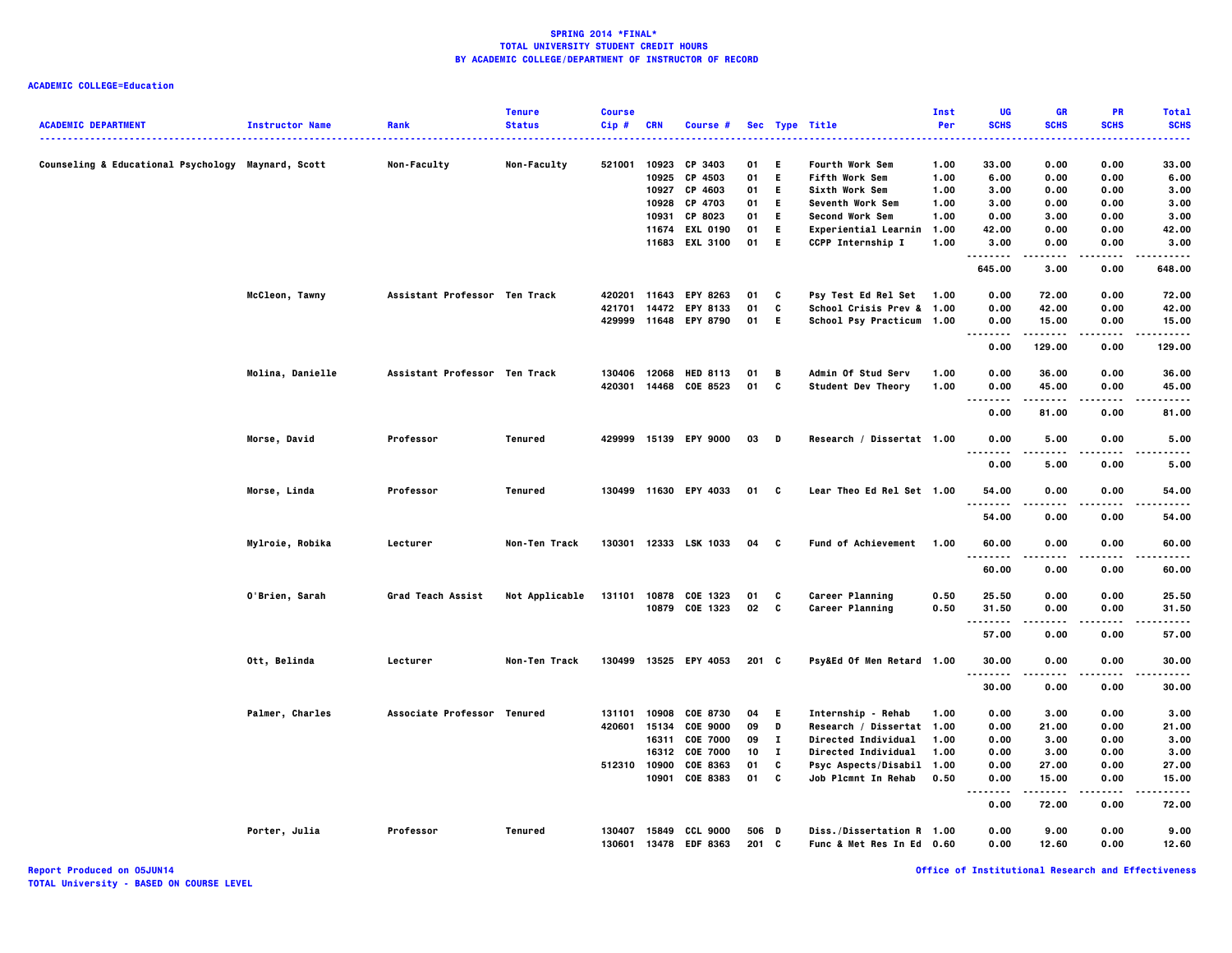## **ACADEMIC COLLEGE=Education**

|                                                   |                        |                             | <b>Tenure</b>  | <b>Course</b> |            |                       |         |                |                                     | Inst | UG                                      | <b>GR</b>   | PR                | <b>Total</b>         |
|---------------------------------------------------|------------------------|-----------------------------|----------------|---------------|------------|-----------------------|---------|----------------|-------------------------------------|------|-----------------------------------------|-------------|-------------------|----------------------|
| <b>ACADEMIC DEPARTMENT</b>                        | <b>Instructor Name</b> | Rank                        | <b>Status</b>  | Cip#          | <b>CRN</b> | Course #              |         |                | Sec Type Title<br>----------------- | Per  | <b>SCHS</b><br>.                        | <b>SCHS</b> | <b>SCHS</b>       | <b>SCHS</b><br>----- |
| Counseling & Educational Psychology Porter, Julia |                        | Professor                   | Tenured        | 131101 13440  |            | <b>COE 8730</b>       | 201 E   |                | Internship                          | 1.00 | 0.00                                    | 3.00        | 0.00              | 3.00                 |
|                                                   |                        |                             |                |               | 13441      | COE 8730              | 202 E   |                | Internship                          | 1.00 | 0.00                                    | 15.00       | 0.00              | 15.00                |
|                                                   |                        |                             |                |               |            | 13445 COE 8740        | 202 E   |                | Acad Yr Field ExpII-                | 1.00 | 0.00                                    | 12.00       | 0.00              | 12.00                |
|                                                   |                        |                             |                | 420601        |            | 13446 COE 8750        | 201 E   |                | Internship                          | 1.00 | 0.00                                    | 3.00        | 0.00              | 3.00                 |
|                                                   |                        |                             |                |               |            |                       |         |                |                                     |      | $\sim$ $\sim$ $\sim$<br>.               |             |                   | $- - - -$            |
|                                                   |                        |                             |                |               |            |                       |         |                |                                     |      | 0.00                                    | 54.60       | 0.00              | 54.60                |
|                                                   | Sanders, Willie        | Lecturer                    | Non-Ten Track  | 420601        |            | 10887 COE 4023        | 01 C    |                | Intro To Counseling                 | 1.00 | 132.00<br>.                             | 0.00        | 0.00<br>$- - - -$ | 132.00<br>-----      |
|                                                   |                        |                             |                |               |            |                       |         |                |                                     |      | 132.00                                  | 0.00        | 0.00              | 132.00               |
|                                                   | Seymour, Dana          | Non-Faculty                 | Non-Faculty    |               |            | 130604 15476 EPY 8473 | 501 C   |                | Mid Level Assessment 0.50           |      | 0.00<br>                                | 45.00<br>.  | 0.00<br>.         | 45.00<br>.           |
|                                                   |                        |                             |                |               |            |                       |         |                |                                     |      | 0.00                                    | 45.00       | 0.00              | 45.00                |
|                                                   | Sims, Kristen          | Grad Teach Assist           | Not Applicable | 420601        |            | 10886 COE 4013        | 03      | C              | <b>Fac Skills Dev</b>               | 1.00 | 45.00                                   | 0.00        | 0.00              | 45.00                |
|                                                   |                        |                             |                |               |            |                       |         |                |                                     |      | .<br>45.00                              | .<br>0.00   | $- - - -$<br>0.00 | ----<br>45.00        |
|                                                   | Storey, Lindsey        | Non-Faculty                 | Non-Faculty    | 131101        | 10890      | COE 4513              | 02      | C              | Paro Prof Stud Dev                  | 1.00 | 45.00                                   | 0.00        | 0.00              | 45.00                |
|                                                   |                        |                             |                |               |            | 15632 COE 4000        | 02      | $\mathbf{I}$   | Directed Individual                 | 1.00 | 3.00                                    | 0.00        | 0.00              | 3.00                 |
|                                                   |                        |                             |                |               | 15633      | COE 4000              | 03      | $\mathbf{I}$   | Directed Individual                 | 1.00 | 3.00                                    | 0.00        | 0.00              | 3.00                 |
|                                                   |                        |                             |                |               | 15634      | COE 4000              | 04      | $\mathbf{I}$   | Directed Individual                 | 1.00 | 3.00                                    | 0.00        | 0.00              | 3.00                 |
|                                                   |                        |                             |                |               | 15635      | <b>COE 4000</b>       | 05      | $\blacksquare$ | <b>Directed Individual</b>          | 1.00 | 3.00                                    | 0.00        | 0.00              | 3.00                 |
|                                                   |                        |                             |                |               |            |                       |         |                |                                     |      | <br>57.00                               | .<br>0.00   | 0.00              | .<br>57.00           |
|                                                   | Stratton, Kasee        | Non-Faculty                 | Non-Faculty    |               |            | 429999 11649 EPY 8790 | 02      | E.             | School Psy Practicum 1.00           |      | 0.00                                    | 21.00       | 0.00              | 21.00                |
|                                                   |                        |                             |                |               |            | 11652 EPY 9723        | 01      | $\mathbf{s}$   | Sem Contemp Sch Psy                 | 1.00 | 0.00<br>                                | 15.00<br>.  | 0.00<br>.         | 15.00<br>.           |
|                                                   |                        |                             |                |               |            |                       |         |                |                                     |      | 0.00                                    | 36.00       | 0.00              | 36.00                |
|                                                   | Taylor, Robin          | Lecturer                    | Non-Ten Track  |               |            | 130603 14731 EPY 6214 | 501 C   |                | Ed & Psy Statistics                 | 1.00 | 0.00                                    | 72.00       | 0.00              | 72.00                |
|                                                   |                        |                             |                |               |            |                       |         |                |                                     |      | $\ddotsc$<br>.                          |             |                   |                      |
|                                                   |                        |                             |                |               |            |                       |         |                |                                     |      | 0.00                                    | 72.00       | 0.00              | 72.00                |
|                                                   | Thomas, George         | Lecturer                    | Non-Ten Track  | 130604        |            | 13526 EPY 6313        | 201 C   |                | <b>Measure &amp; Eval</b>           | 1.00 | 0.00                                    | 21.00       | 0.00              | 21.00                |
|                                                   |                        |                             |                |               |            | 131101 13438 COE 8203 | 201 C   |                | Place & Career Dev                  | 1.00 | 0.00                                    | 45.00       | 0.00              | 45.00                |
|                                                   |                        |                             |                |               |            |                       |         |                |                                     |      | .<br>$- -$<br>0.00                      | .<br>66.00  | .<br>0.00         | .<br>66.00           |
|                                                   | Underwood, Joe         | Lecturer                    | Non-Ten Track  |               |            | 131101 10914 COE 8923 | 01      | C              | Seminar School Couns 1.00           |      | 0.00                                    | 27.00       | 0.00              | 27.00                |
|                                                   |                        |                             |                |               |            |                       |         |                |                                     |      | .<br>.<br>0.00                          | .<br>27.00  | .<br>0.00         | .<br>27.00           |
|                                                   | Wang, Chih-Hsuan       | Lecturer                    | Non-Ten Track  |               |            | 130603 13713 EPY 8214 | 501 B   |                | Adv Ed & Psy Stat                   | 1.00 | 0.00                                    | 20.00       | 0.00              | 20.00                |
|                                                   |                        |                             |                |               |            |                       |         |                |                                     |      | $- - -$<br>$\sim$ $\sim$ $\sim$<br>0.00 | 20.00       | 0.00              | 20.00                |
|                                                   | Watson, Joshua         | Associate Professor Tenured |                | 130603        | 13995      | EPY 8214              | 201 C   |                | Adv Ed & Psy Stat                   | 1.00 | 0.00                                    | 16.00       | 0.00              | 16.00                |
|                                                   |                        |                             |                | 420201        | 13439      | COE 8633              | 201 C   |                | Psychosocial Rehab                  | 1.00 | 0.00                                    | 48.00       | 0.00              | 48.00                |
|                                                   |                        |                             |                | 420601        | 15135      | <b>COE 9000</b>       | 10      | D              | Research / Dissertat 1.00           |      | 0.00                                    | 11.00       | 0.00              | 11.00                |
|                                                   |                        |                             |                |               |            | 15756 COE 7000        | $201$ I |                | <b>Directed Individual</b>          | 1.00 | 0.00                                    | 3.00        | 0.00              | 3.00                 |
|                                                   |                        |                             |                |               |            |                       |         |                |                                     |      |                                         |             |                   |                      |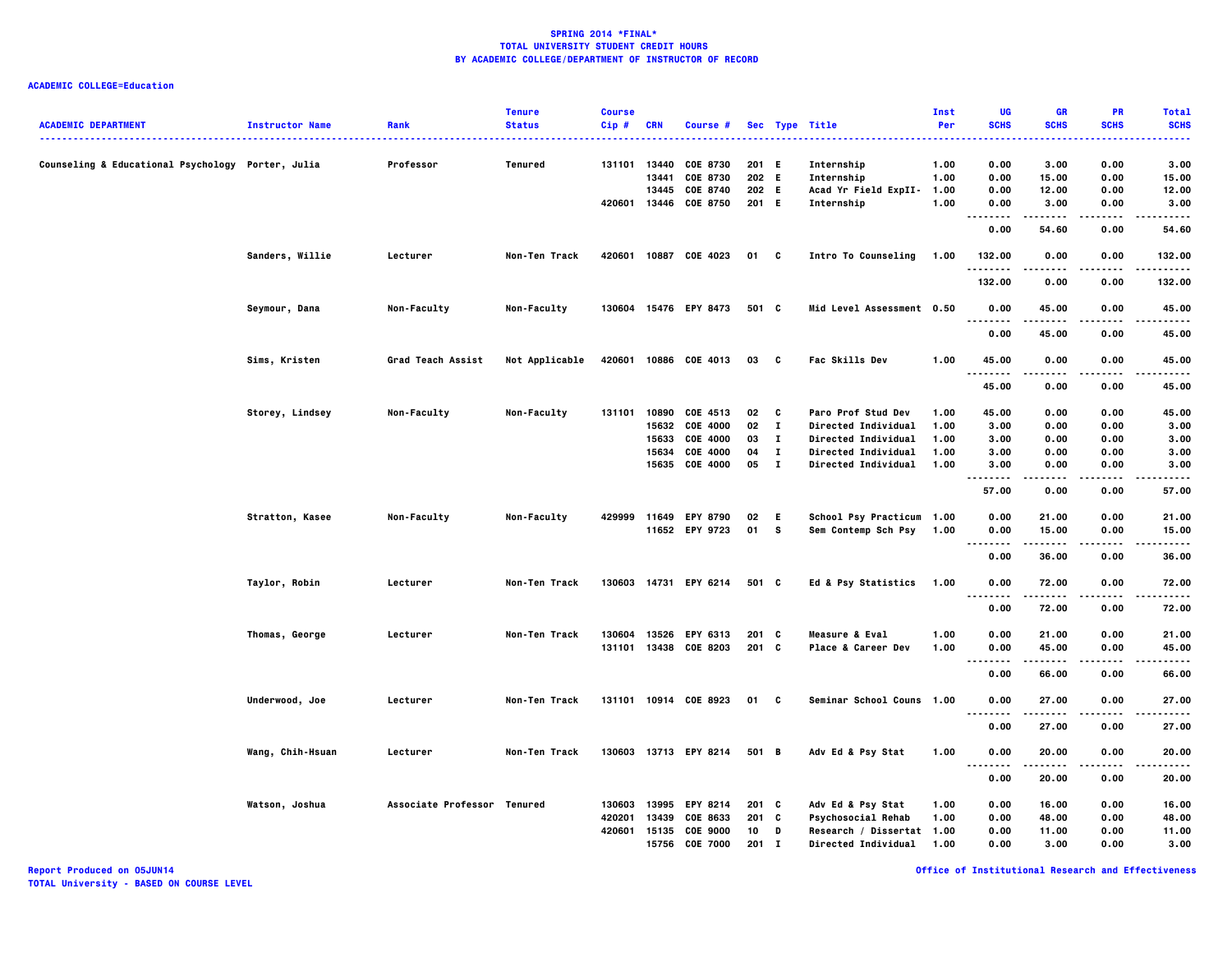# **ACADEMIC COLLEGE=Education**

| <b>ACADEMIC DEPARTMENT</b>                                                 | <b>Instructor Name</b> | Rank                        | <b>Tenure</b><br><b>Status</b> | <b>Course</b><br>Cip# | <b>CRN</b> | Course #              |                  |              | Sec Type Title             | Inst<br>Per | UG<br><b>SCHS</b>                                                                                                                                                                                                                                                                                                                                                                                                                                                                      | <b>GR</b><br><b>SCHS</b> | <b>PR</b><br><b>SCHS</b>                                                                                                                                                                                                                                                                                                                                                                                                                                                                       | <b>Total</b><br><b>SCHS</b> |
|----------------------------------------------------------------------------|------------------------|-----------------------------|--------------------------------|-----------------------|------------|-----------------------|------------------|--------------|----------------------------|-------------|----------------------------------------------------------------------------------------------------------------------------------------------------------------------------------------------------------------------------------------------------------------------------------------------------------------------------------------------------------------------------------------------------------------------------------------------------------------------------------------|--------------------------|------------------------------------------------------------------------------------------------------------------------------------------------------------------------------------------------------------------------------------------------------------------------------------------------------------------------------------------------------------------------------------------------------------------------------------------------------------------------------------------------|-----------------------------|
| Counseling & Educational Psychology Watson, Joshua                         |                        | Associate Professor Tenured |                                | 420601                |            | 16092 COE 7000        | $203$ I          |              | <b>Directed Individual</b> | 1.00        | 0.00                                                                                                                                                                                                                                                                                                                                                                                                                                                                                   | 3.00                     | 0.00                                                                                                                                                                                                                                                                                                                                                                                                                                                                                           | 3.00                        |
|                                                                            |                        |                             |                                |                       |            |                       |                  |              |                            |             | $\sim$ $\sim$ $\sim$<br>.<br>0.00                                                                                                                                                                                                                                                                                                                                                                                                                                                      | .<br>81.00               | .<br>0.00                                                                                                                                                                                                                                                                                                                                                                                                                                                                                      | 81.00                       |
|                                                                            | Wells, Debbie          | Lecturer                    | Non-Ten Track                  | 131101                |            | 10895 COE 8013        | 03               | C            | Couns Skills               | 1.00        | 0.00                                                                                                                                                                                                                                                                                                                                                                                                                                                                                   | 42.00                    | 0.00                                                                                                                                                                                                                                                                                                                                                                                                                                                                                           | 42.00                       |
|                                                                            |                        |                             |                                |                       | 10909      | COE 8730              | 05               | E.           | Internship                 | 1.00        | 0.00                                                                                                                                                                                                                                                                                                                                                                                                                                                                                   | 6.00                     | 0.00                                                                                                                                                                                                                                                                                                                                                                                                                                                                                           | 6.00                        |
|                                                                            |                        |                             |                                | 420601                | 16081      | <b>COE 7000</b>       | 06               | $\mathbf{I}$ | <b>Directed Individual</b> | 1.00        | 0.00                                                                                                                                                                                                                                                                                                                                                                                                                                                                                   | 3.00                     | 0.00                                                                                                                                                                                                                                                                                                                                                                                                                                                                                           | 3.00                        |
|                                                                            |                        |                             |                                |                       | 16414      | <b>COE 7000</b>       | 11               | $\mathbf{I}$ | Directed Individual        | 1.00        | 0.00                                                                                                                                                                                                                                                                                                                                                                                                                                                                                   | 3.00                     | 0.00                                                                                                                                                                                                                                                                                                                                                                                                                                                                                           | 3.00                        |
|                                                                            |                        |                             |                                |                       |            | 16455 COE 7000        | 13               | $\mathbf{I}$ | <b>Directed Individual</b> | 1.00        | 0.00<br>. .<br>.                                                                                                                                                                                                                                                                                                                                                                                                                                                                       | 3.00<br>.                | 0.00<br>.                                                                                                                                                                                                                                                                                                                                                                                                                                                                                      | 3.00                        |
|                                                                            |                        |                             |                                |                       |            |                       |                  |              |                            |             | 0.00                                                                                                                                                                                                                                                                                                                                                                                                                                                                                   | 57.00                    | 0.00                                                                                                                                                                                                                                                                                                                                                                                                                                                                                           | 57.00                       |
|                                                                            | Wilder, Carmen         | Non-Faculty                 | Non-Faculty                    | 521003                | 13221      | <b>SLCE 3412</b>      | 01               | $\mathbf{c}$ | Montgomery Ldshp Pro 1.00  |             | 90.00                                                                                                                                                                                                                                                                                                                                                                                                                                                                                  | 0.00                     | 0.00                                                                                                                                                                                                                                                                                                                                                                                                                                                                                           | 90.00                       |
|                                                                            |                        |                             |                                |                       |            | 13222 SLCE 4812 01 C  |                  |              | Montgomery Ldshp Pr 1.00   |             | 72.00<br>.                                                                                                                                                                                                                                                                                                                                                                                                                                                                             | 0.00                     | 0.00                                                                                                                                                                                                                                                                                                                                                                                                                                                                                           | 72.00                       |
|                                                                            |                        |                             |                                |                       |            |                       |                  |              |                            |             | 162.00                                                                                                                                                                                                                                                                                                                                                                                                                                                                                 | 0.00                     | 0.00                                                                                                                                                                                                                                                                                                                                                                                                                                                                                           | 162.00                      |
|                                                                            | Wilson, Dwyla          | Lecturer                    | Non-Ten Track                  |                       |            | 511501 13447 COE 8783 | $201 \quad C$    |              | Counsel Chem Dep Fam 1.00  |             | 0.00<br><br>$\sim$ $\sim$ $\sim$                                                                                                                                                                                                                                                                                                                                                                                                                                                       | 27.00                    | 0.00                                                                                                                                                                                                                                                                                                                                                                                                                                                                                           | 27.00                       |
|                                                                            |                        |                             |                                |                       |            |                       |                  |              |                            |             | 0.00                                                                                                                                                                                                                                                                                                                                                                                                                                                                                   | 27.00                    | 0.00                                                                                                                                                                                                                                                                                                                                                                                                                                                                                           | 27.00                       |
|                                                                            | Wong, Daniel           | Professor                   | Tenured                        | 131101                | 16336      | <b>COE 4000</b>       | 16               | $\mathbf{I}$ | Directed Individual        | 1.00        | 3.00                                                                                                                                                                                                                                                                                                                                                                                                                                                                                   | 0.00                     | 0.00                                                                                                                                                                                                                                                                                                                                                                                                                                                                                           | 3.00                        |
|                                                                            |                        |                             |                                | 420601                | 15136      | <b>COE 9000</b>       | 11               | D            | Research / Dissertat 1.00  |             | 0.00                                                                                                                                                                                                                                                                                                                                                                                                                                                                                   | 13.00                    | 0.00                                                                                                                                                                                                                                                                                                                                                                                                                                                                                           | 13.00                       |
|                                                                            |                        |                             |                                |                       |            | 512310 10901 COE 8383 | 01 C             |              | <b>Job Plcmnt In Rehab</b> | 0.50        | 0.00<br>                                                                                                                                                                                                                                                                                                                                                                                                                                                                               | 15.00                    | 0.00                                                                                                                                                                                                                                                                                                                                                                                                                                                                                           | 15.00                       |
|                                                                            |                        |                             |                                |                       |            |                       |                  |              |                            |             | 3.00                                                                                                                                                                                                                                                                                                                                                                                                                                                                                   | 28.00                    | 0.00                                                                                                                                                                                                                                                                                                                                                                                                                                                                                           | 31.00                       |
|                                                                            | Wong, Lucy             | Instructor                  | Non-Ten Track                  | 190705                |            | 10891 COE 4713        | 01               | C            | <b>Issues In Aging</b>     | 1.00        | 81.00                                                                                                                                                                                                                                                                                                                                                                                                                                                                                  | 0.00                     | 0.00                                                                                                                                                                                                                                                                                                                                                                                                                                                                                           | 81.00                       |
|                                                                            |                        |                             |                                |                       |            | 10892 COE 6713        | 01 C             |              | <b>Issues In Aging</b>     | 1.00        | 0.00<br>$\sim$ $\sim$ $\sim$<br>$- - -$                                                                                                                                                                                                                                                                                                                                                                                                                                                | 6.00                     | 0.00                                                                                                                                                                                                                                                                                                                                                                                                                                                                                           | 6.00                        |
|                                                                            |                        |                             |                                |                       |            |                       |                  |              |                            |             | 81.00                                                                                                                                                                                                                                                                                                                                                                                                                                                                                  | 6.00                     | 0.00                                                                                                                                                                                                                                                                                                                                                                                                                                                                                           | 87.00                       |
|                                                                            | Wozny, Darren          | Associate Professor Tenured |                                | 131101                | 13432      | COE 8013              | 201 C            |              | Couns Skills               | 1.00        | 0.00                                                                                                                                                                                                                                                                                                                                                                                                                                                                                   | 24.00                    | 0.00                                                                                                                                                                                                                                                                                                                                                                                                                                                                                           | 24.00                       |
|                                                                            |                        |                             |                                |                       | 13449      | COE 8913              | $201 \quad C$    |              | <b>Counseling Children</b> | 1.00        | 0.00                                                                                                                                                                                                                                                                                                                                                                                                                                                                                   | 36.00                    | 0.00                                                                                                                                                                                                                                                                                                                                                                                                                                                                                           | 36.00                       |
|                                                                            |                        |                             |                                |                       | 14004      | COE 8013              | 202 <sub>c</sub> |              | Couns Skills               | 1.00        | 0.00                                                                                                                                                                                                                                                                                                                                                                                                                                                                                   | 27.00                    | 0.00                                                                                                                                                                                                                                                                                                                                                                                                                                                                                           | 27.00                       |
|                                                                            |                        |                             |                                | 420601                | 16113      | <b>COE 7000</b>       | 207 I            |              | Directed Individual        | 1.00        | 0.00                                                                                                                                                                                                                                                                                                                                                                                                                                                                                   | 3.00                     | 0.00                                                                                                                                                                                                                                                                                                                                                                                                                                                                                           | 3.00                        |
|                                                                            |                        |                             |                                |                       | 16189      | <b>COE 7000</b>       | 208 I            |              | <b>Directed Individual</b> | 1.00        | 0.00                                                                                                                                                                                                                                                                                                                                                                                                                                                                                   | 1.00                     | 0.00                                                                                                                                                                                                                                                                                                                                                                                                                                                                                           | 1.00                        |
|                                                                            |                        |                             |                                |                       |            | 16360 COE 7000        | 209 I            |              | <b>Directed Individual</b> | 1.00        | 0.00<br>. .<br>.                                                                                                                                                                                                                                                                                                                                                                                                                                                                       | 3.00<br>.                | 0.00<br>$- - - -$                                                                                                                                                                                                                                                                                                                                                                                                                                                                              | 3.00                        |
|                                                                            |                        |                             |                                |                       |            |                       |                  |              |                            |             | 0.00                                                                                                                                                                                                                                                                                                                                                                                                                                                                                   | 94.00                    | 0.00                                                                                                                                                                                                                                                                                                                                                                                                                                                                                           | 94.00                       |
|                                                                            | Zhang Ulyshen, Tianyi  | Lecturer                    | Non-Ten Track                  | 130603                | 11637      | EPY 6214              | 01               | C            | Ed & Psy Statistics        | 1.00        | 0.00                                                                                                                                                                                                                                                                                                                                                                                                                                                                                   | 88.00                    | 0.00                                                                                                                                                                                                                                                                                                                                                                                                                                                                                           | 88.00                       |
|                                                                            |                        |                             |                                |                       | 11638      | EPY 6214              | 02               | K            | Ed & Psy Statistics        | 1.00        | 0.00                                                                                                                                                                                                                                                                                                                                                                                                                                                                                   | 0.00                     | 0.00                                                                                                                                                                                                                                                                                                                                                                                                                                                                                           | 0.00                        |
|                                                                            |                        |                             |                                |                       |            | 11641 EPY 8214        | 01 B             |              | Adv Ed & Psy Stat          | 1.00        | 0.00<br><br>.                                                                                                                                                                                                                                                                                                                                                                                                                                                                          | 32.00<br>.               | 0.00<br>.                                                                                                                                                                                                                                                                                                                                                                                                                                                                                      | 32.00<br>.                  |
|                                                                            |                        |                             |                                |                       |            |                       |                  |              |                            |             | 0.00                                                                                                                                                                                                                                                                                                                                                                                                                                                                                   | 120.00                   | 0.00                                                                                                                                                                                                                                                                                                                                                                                                                                                                                           | 120.00                      |
| -----------------------------------<br>Counseling & Educational Psychology |                        |                             |                                |                       |            |                       |                  |              |                            |             | ========<br>3913.00                                                                                                                                                                                                                                                                                                                                                                                                                                                                    | ========<br>1927.60      | $\begin{array}{cccccccccc} \multicolumn{2}{c}{} & \multicolumn{2}{c}{} & \multicolumn{2}{c}{} & \multicolumn{2}{c}{} & \multicolumn{2}{c}{} & \multicolumn{2}{c}{} & \multicolumn{2}{c}{} & \multicolumn{2}{c}{} & \multicolumn{2}{c}{} & \multicolumn{2}{c}{} & \multicolumn{2}{c}{} & \multicolumn{2}{c}{} & \multicolumn{2}{c}{} & \multicolumn{2}{c}{} & \multicolumn{2}{c}{} & \multicolumn{2}{c}{} & \multicolumn{2}{c}{} & \multicolumn{2}{c}{} & \multicolumn{2}{c}{} & \mult$<br>0.00 | ==========<br>5840.60       |
| -----------------------------------                                        |                        |                             |                                |                       |            |                       |                  |              |                            |             | $\begin{array}{cccccccccc} \multicolumn{2}{c}{} & \multicolumn{2}{c}{} & \multicolumn{2}{c}{} & \multicolumn{2}{c}{} & \multicolumn{2}{c}{} & \multicolumn{2}{c}{} & \multicolumn{2}{c}{} & \multicolumn{2}{c}{} & \multicolumn{2}{c}{} & \multicolumn{2}{c}{} & \multicolumn{2}{c}{} & \multicolumn{2}{c}{} & \multicolumn{2}{c}{} & \multicolumn{2}{c}{} & \multicolumn{2}{c}{} & \multicolumn{2}{c}{} & \multicolumn{2}{c}{} & \multicolumn{2}{c}{} & \multicolumn{2}{c}{} & \mult$ |                          | -------- -------                                                                                                                                                                                                                                                                                                                                                                                                                                                                               | ==========                  |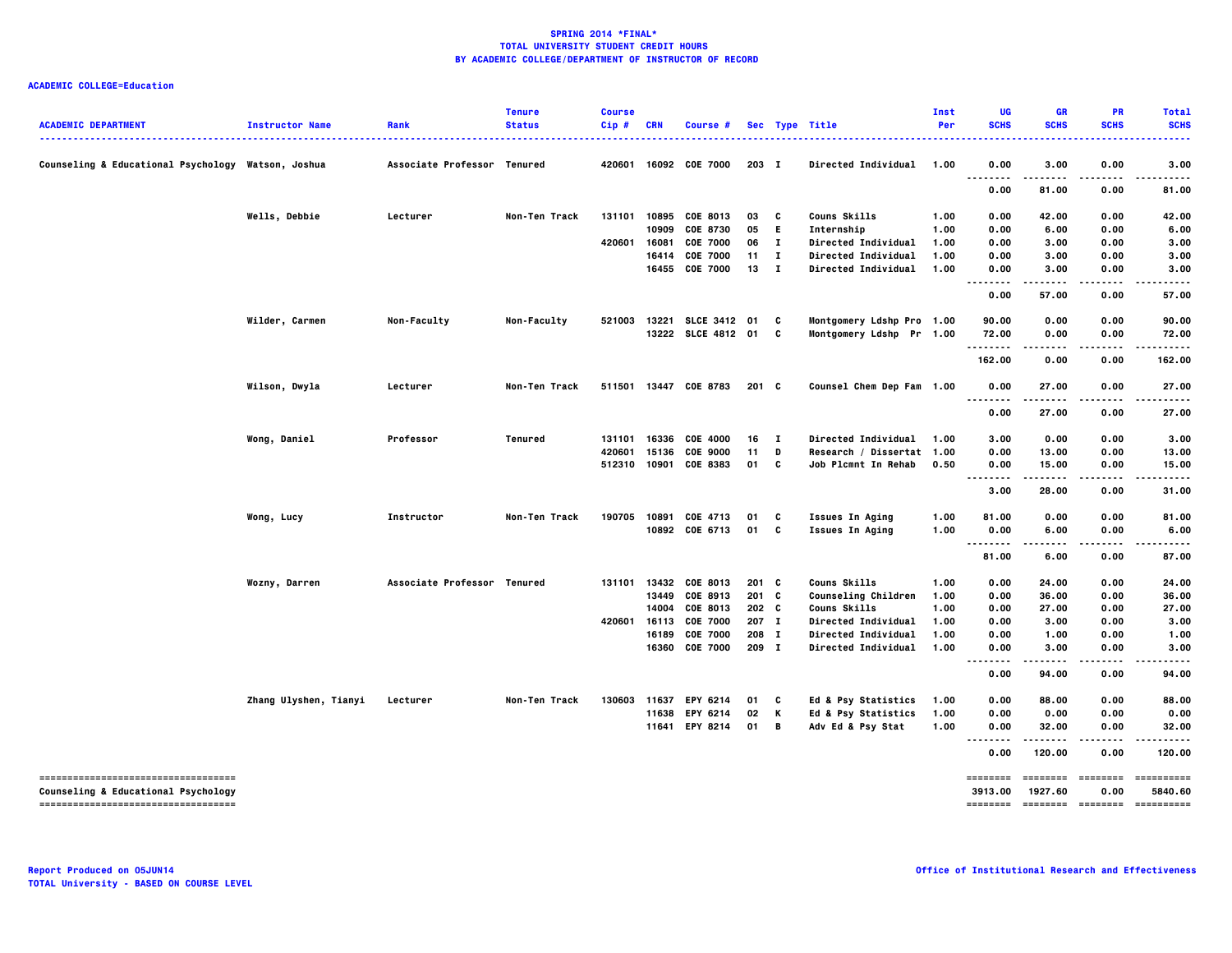| <b>ACADEMIC DEPARTMENT</b>                              | <b>Instructor Name</b> | Rank                          | <b>Tenure</b><br><b>Status</b> | <b>Course</b><br>Cip# | CRN   | Course #              |        |              | Sec Type Title                   | Inst<br>Per | UG<br><b>SCHS</b>                                    | <b>GR</b><br><b>SCHS</b> | <b>PR</b><br><b>SCHS</b> | <b>Total</b><br><b>SCHS</b> |
|---------------------------------------------------------|------------------------|-------------------------------|--------------------------------|-----------------------|-------|-----------------------|--------|--------------|----------------------------------|-------------|------------------------------------------------------|--------------------------|--------------------------|-----------------------------|
|                                                         |                        |                               |                                |                       |       |                       |        |              | <u>.</u>                         |             |                                                      |                          |                          |                             |
| Curriculum, Instruction & Special E Alexander, Benjamin |                        | <b>Non-Faculty</b>            | Non-Faculty                    |                       |       | 131205 13481 EDS 3411 | 201 E  |              | Prac In Secondary Ed 1.00        |             | 3.00<br>$\sim$ $\sim$ $\sim$<br>$\sim$ $\sim$ $\sim$ | 0.00                     | 0.00                     | 3.00                        |
|                                                         |                        |                               |                                |                       |       |                       |        |              |                                  |             | 3.00                                                 | 0.00                     | 0.00                     | 3.00                        |
|                                                         | Alley, Kathleen        | Assistant Professor Ten Track |                                |                       |       | 131202 11277 EDE 8633 | 01 B   |              | The Teaching of Writ 1.00        |             | 0.00                                                 | 39.00                    | 0.00                     | 39.00                       |
|                                                         |                        |                               |                                |                       |       | 15272 EDE 7000        | $01$ I |              | Directed Individual              | 1.00        | 0.00                                                 | 3.00                     | 0.00                     | 3.00                        |
|                                                         |                        |                               |                                |                       |       | 15576 EDE 7000        | 02     | $\mathbf{I}$ | Directed Individual              | 1.00        | 0.00                                                 | 3.00                     | 0.00                     | 3.00                        |
|                                                         |                        |                               |                                |                       | 16039 | <b>EDE 9000</b>       | 02     | D            | Research / Dissertat 1.00        |             | 0.00                                                 | 1.00                     | 0.00                     | 1.00                        |
|                                                         |                        |                               |                                |                       |       | 230101 11259 EDE 3343 | 01 C   |              | <b>Teach Adoles Lit</b>          | 1.00        | 72.00<br>--------                                    | 0.00                     | 0.00                     | 72.00<br>.                  |
|                                                         |                        |                               |                                |                       |       |                       |        |              |                                  |             | 72.00                                                | 46.00                    | 0.00                     | 118.00                      |
|                                                         | Anthony, Kenneth       | Assistant Professor Ten Track |                                |                       |       | 131202 14957 EDE 8473 | 01 C   |              | <b>Elem Soc Stu Curr</b>         | 1.00        | 0.00<br>$\sim$ $\sim$ $\sim$<br>.                    | 15.00                    | 0.00                     | 15.00                       |
|                                                         |                        |                               |                                |                       |       |                       |        |              |                                  |             | 0.00                                                 | 15.00                    | 0.00                     | 15.00                       |
|                                                         | Bennett, Kelly         | Instructor                    | Non-Ten Track                  |                       |       | 131311 11263 EDE 3523 | 01     | C            | Found EL/ML Math Edu 1.00        |             | 72.00                                                | 0.00                     | 0.00                     | 72.00                       |
|                                                         |                        |                               |                                |                       |       | 11265 EDE 3523        | 03     | C            | Found EL/ML Math Edu 1.00        |             | 54.00                                                | 0.00                     | 0.00                     | 54.00                       |
|                                                         |                        |                               |                                | 131318 11270          |       | <b>EDE 4143</b>       | 01     | B            | Teach Elem/Mid Lvl S 1.00        |             | 39.00                                                | 0.00                     | 0.00                     | 39.00                       |
|                                                         |                        |                               |                                |                       |       | 11271 EDE 4143        | 02     | - в          | Teach Elem/Mid Lvl S 1.00        |             | 48.00<br>.                                           | 0.00<br>-----            | 0.00<br>.                | 48.00<br>.                  |
|                                                         |                        |                               |                                |                       |       |                       |        |              |                                  |             | 213.00                                               | 0.00                     | 0.00                     | 213.00                      |
|                                                         | Bennett, Stephanie     | Assistant Professor Ten Track |                                |                       |       | 131202 15809 EDE 7000 | 05     | $\mathbf{I}$ | <b>Directed Individual</b>       | 1.00        | 0.00                                                 | 2.00                     | 0.00                     | 2.00                        |
|                                                         |                        |                               |                                | 131305                | 13200 | <b>RDG 4133</b>       | 01     | B            | Integrat Lang Art In 1.00        |             | 39.00                                                | 0.00                     | 0.00                     | 39.00                       |
|                                                         |                        |                               |                                |                       | 13201 | <b>RDG 4133</b>       | 02 B   |              | Integrat Lang Art In 1.00        |             | 48.00                                                | 0.00                     | 0.00                     | 48.00                       |
|                                                         |                        |                               |                                |                       |       |                       |        |              |                                  |             | .<br>87.00                                           | .<br>2.00                | $- - - -$<br>0.00        | .<br>89.00                  |
|                                                         | Benton, Gary           | Lecturer                      | Non-Ten Track                  |                       |       | 130101 14014 EDF 8353 | 201 C  |              | Prin Of Cur Devel                | 1.00        | 0.00                                                 | 24.00                    | 0.00                     | 24.00                       |
|                                                         |                        |                               |                                |                       |       | 131205 13495 EDS 8653 | 201 C  |              | Issues of Accountabi 1.00        |             | 0.00                                                 | 3.00                     | 0.00                     | 3.00                        |
|                                                         |                        |                               |                                |                       |       |                       |        |              |                                  |             | $\sim$ $\sim$ $\sim$<br>$\sim$ $\sim$ $\sim$         |                          | .                        | $- - - -$                   |
|                                                         |                        |                               |                                |                       |       |                       |        |              |                                  |             | 0.00                                                 | 27.00                    | 0.00                     | 27.00                       |
|                                                         | Boyle, Melanie         | Non-Faculty                   | Non-Faculty                    |                       |       | 131299 15261 EDS 2990 | 01 C   |              | Special Topic In EDS 1.00        |             | 18.00<br>.                                           | 0.00<br>-----            | 0.00<br>$- - - -$        | 18.00<br>. <b>.</b> .       |
|                                                         |                        |                               |                                |                       |       |                       |        |              |                                  |             | 18.00                                                | 0.00                     | 0.00                     | 18.00                       |
|                                                         | Brasher, Chelsi        | Grad Teach Assist             | Not Applicable                 |                       |       | 131311 11268 EDE 4123 | 01     | - в          | Teach Elem/Mid Level 0.10        |             | 4.20                                                 | 0.00                     | 0.00                     | 4.20                        |
|                                                         |                        |                               |                                |                       |       | 11269 EDE 4123        | 02 B   |              | Teach Elem/Mid Level 0.10        |             | 4.80                                                 | 0.00                     | 0.00                     | 4.80                        |
|                                                         |                        |                               |                                |                       |       |                       |        |              |                                  |             | .<br>9.00                                            | 0.00                     | 0.00                     | 9.00                        |
|                                                         | Brenner, Devon         | Professor                     | Tenured                        |                       |       | 131001 13698 EDS 8886 | 501 H  |              | <b>Dimensions of Learni 1.00</b> |             | 0.00                                                 | 210.00                   | 0.00                     | 210.00                      |
|                                                         |                        |                               |                                |                       | 13699 | <b>EDS 8896</b>       | 501 H  |              | Dimensions of Learni 1.00        |             | 0.00                                                 | 126.00                   | 0.00                     | 126.00                      |
|                                                         |                        |                               |                                | 131202                | 15688 | <b>EDE 9000</b>       | 01 D   |              | Research / Dissertat 1.00        |             | 0.00                                                 | 16.00                    | 0.00                     | 16.00                       |
|                                                         |                        |                               |                                | 131203                | 13685 | <b>EDE 8143</b>       | 501 H  |              | Middle Level Intersh 0.90        |             | 0.00                                                 | 27.00                    | 0.00                     | 27.00                       |
|                                                         |                        |                               |                                |                       |       | 131205 15752 EDS 7000 | 501 I  |              | <b>Directed Individual</b>       | 1.00        | 0.00                                                 | 1.00                     | 0.00                     | 1.00                        |
|                                                         |                        |                               |                                |                       |       | 15753 EDS 7000        | 502 I  |              | Directed Individual              | 1.00        | 0.00                                                 | 1.00                     | 0.00                     | 1.00                        |
|                                                         |                        |                               |                                |                       | 15938 | <b>EDS 7000</b>       | 503 I  |              | Directed Individual              | 1.00        | 0.00                                                 | 3.00                     | 0.00                     | 3.00                        |
|                                                         |                        |                               |                                |                       |       | 131206 11280 EDE 9553 | 01     | <b>S</b>     | Teaching/Teacher EDU 1.00        |             | 0.00                                                 | 15.00                    | 0.00                     | 15.00                       |
|                                                         |                        |                               |                                |                       | 11327 | <b>EDS 9553</b>       | 01     | s            | Teaching/Teacher EDU 1.00        |             | 0.00                                                 | 6.00                     | 0.00                     | 6.00                        |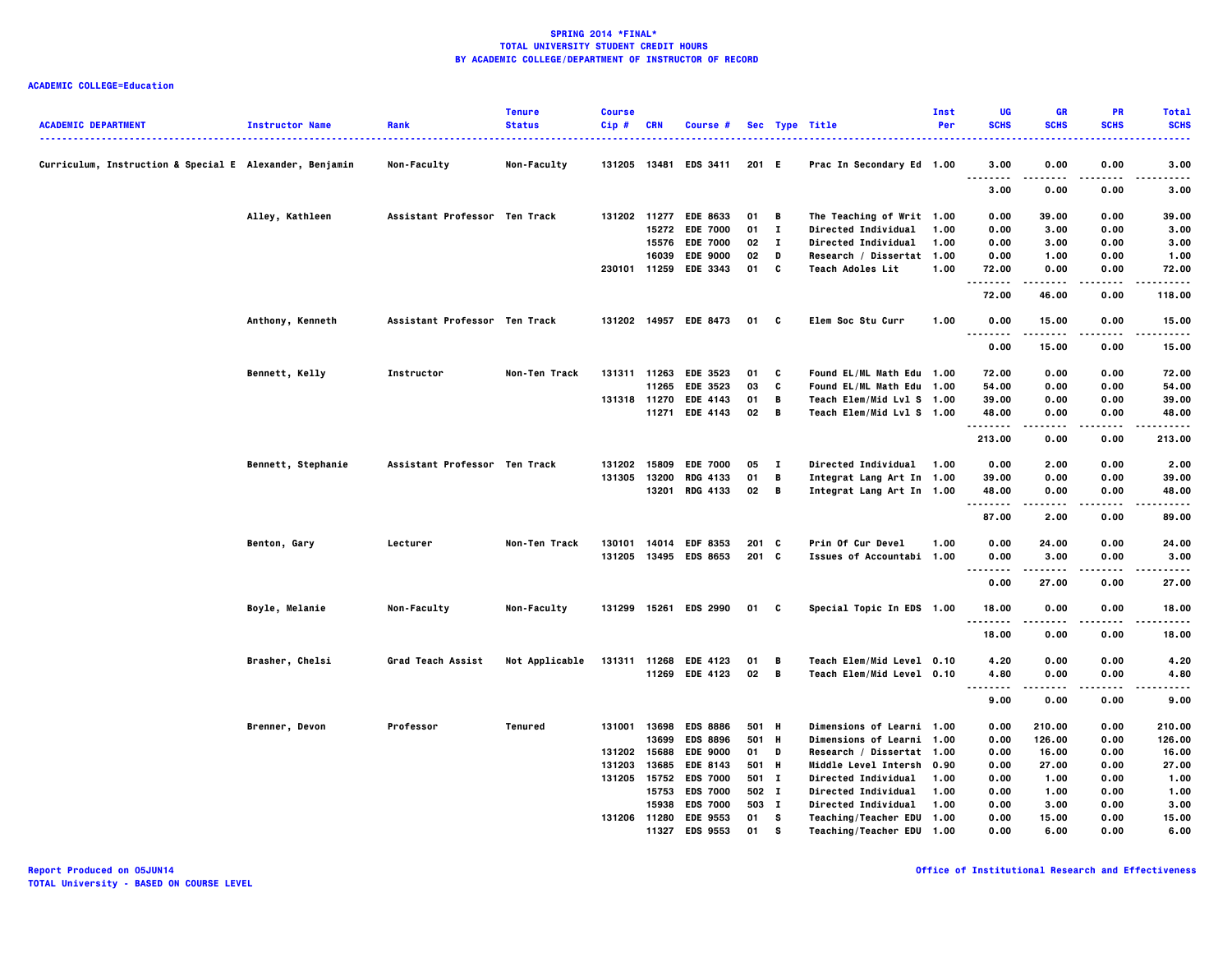| <b>ACADEMIC DEPARTMENT</b>                       | <b>Instructor Name</b> | Rank                              | <b>Tenure</b><br><b>Status</b> | <b>Course</b><br>Cip# | <b>CRN</b>   | Course #                         |                |              | Sec Type Title                                         | Inst<br>Per | UG<br><b>SCHS</b> | <b>GR</b><br><b>SCHS</b> | PR<br><b>SCHS</b> | <b>Total</b><br><b>SCHS</b> |
|--------------------------------------------------|------------------------|-----------------------------------|--------------------------------|-----------------------|--------------|----------------------------------|----------------|--------------|--------------------------------------------------------|-------------|-------------------|--------------------------|-------------------|-----------------------------|
|                                                  |                        |                                   |                                |                       |              |                                  |                |              |                                                        |             |                   |                          |                   | .                           |
|                                                  |                        |                                   |                                |                       |              |                                  |                |              |                                                        |             | --------<br>0.00  | .<br>405.00              | -----<br>0.00     | ------<br>405.00            |
| Curriculum, Instruction & Special E Brown, Karen |                        | Instructor                        | Non-Ten Track                  |                       |              | 131202 11261 EDE 3443            | 01             | C            | Creat Arts Elem / Mid 1.00                             |             | 36.00             | 0.00                     | 0.00              | 36.00                       |
|                                                  |                        |                                   |                                |                       | 11262        | <b>EDE 3443</b>                  | 02             | C            | Creat Arts Elem /Mid 1.00                              |             | 36.00             | 0.00                     | 0.00              | 36.00                       |
|                                                  |                        |                                   |                                | 131203 13190          |              | <b>RDG 3413</b>                  | 01             | C            | Middle Lvl Lit I                                       | 1.00        | 69.00             | 0.00                     | 0.00              | 69.00                       |
|                                                  |                        |                                   |                                |                       |              | 13194 RDG 3423                   | 01             | c            | Middle Lvl Lit II                                      | 1.00        | 69.00             | 0.00                     | 0.00              | 69.00                       |
|                                                  |                        |                                   |                                |                       |              |                                  |                |              |                                                        |             | 210.00            | 0.00                     | 0.00              | 210.00                      |
|                                                  | Burroughs, Charlotte   | Professor                         | Tenured                        |                       |              | 131205 11314 EDS 3643            | 01             | C            | Secondary Soc Studie 1.00                              |             | 54.00             | 0.00                     | 0.00              | 54.00                       |
|                                                  |                        |                                   |                                |                       |              |                                  |                |              |                                                        |             | .<br>54.00        | 0.00                     | 0.00              | .<br>54.00                  |
|                                                  | Campbell, Amanda       | Lecturer                          | Non-Ten Track                  |                       |              | 131099 12318 LSK 0103            | 01 C           |              | Intermediate Reading 1.00                              |             | 45.00<br>. .      | 0.00                     | 0.00              | 45.00                       |
|                                                  |                        |                                   |                                |                       |              |                                  |                |              |                                                        |             | 45.00             | 0.00                     | 0.00              | 45.00                       |
|                                                  | Cash, Jon              | Instructor                        | Non-Ten Track                  |                       |              | 131001 13502 EDX 4113            | $201$ C        |              | Method Earl/Disabled 1.00                              |             | 15.00             | 0.00                     | 0.00              | 15.00                       |
|                                                  |                        |                                   |                                |                       | 13983        | EDX 4896                         | 201 F          |              | Teach Internship in                                    | 1.00        | 12.00             | 0.00                     | 0.00              | 12.00                       |
|                                                  |                        |                                   |                                | 420101                | 13501        | EDX 3233                         | $201$ C        |              | Contin Mgt W/Ex Chld 1.00                              |             | 33.00             | 0.00                     | 0.00              | 33.00                       |
|                                                  |                        |                                   |                                | 429999                |              | 13499 EDX 3213                   | 201 C          |              | Psy of Excep Chld &                                    | 1.00        | 75.00             | 0.00                     | 0.00              | 75.00                       |
|                                                  |                        |                                   |                                |                       | 13500        | <b>EDX 3223</b>                  | 201 C          |              | Intro To Em/Bd                                         | 1.00        | 42.00             | 0.00                     | 0.00              | 42.00                       |
|                                                  |                        |                                   |                                |                       |              |                                  |                |              |                                                        |             | .<br>177.00       | 0.00                     | 0.00              | 177.00                      |
|                                                  | Chappell, Manya        | Lecturer                          | Non-Ten Track                  | 131203                | 13191        | <b>RDG 3413</b>                  | 02             | C            | Middle Lvl Lit I                                       | 1.00        | 66.00             | 0.00                     | 0.00              | 66.00                       |
|                                                  |                        |                                   |                                |                       | 13195        | <b>RDG 3423</b>                  | 02             | C            | Middle Lvl Lit II                                      | 1.00        | 66.00             | 0.00                     | 0.00              | 66.00                       |
|                                                  |                        |                                   |                                |                       |              | 131315 11258 EDE 3233            | 01             | C            | Teach Lit at Elem/Mi 1.00                              |             | 63.00             | 0.00                     | 0.00              | 63.00                       |
|                                                  |                        |                                   |                                |                       |              |                                  |                |              |                                                        |             | .<br>195.00       | .<br>0.00                | .<br>0.00         | .<br>195.00                 |
|                                                  | Cirlot-New, Laura      | Non-Faculty                       | Non-Faculty                    | 130101                | 11337        | <b>EDX 4353</b>                  | 01             | c            | Assistive Tech in Sp 1.00                              |             | 69.00             | 0.00                     | 0.00              | 69.00                       |
|                                                  |                        |                                   |                                |                       | 11345        | <b>EDX 6353</b>                  | 01             | C            | Assistive Tech in Sp 1.00                              |             | 0.00              | 6.00                     | 0.00              | 6.00                        |
|                                                  |                        |                                   |                                |                       |              | 512308 10888 COE 4353            | 01             | C            | Adapt Tech & Disabil 1.00                              |             | 57.00             | 0.00                     | 0.00              | 57.00                       |
|                                                  |                        |                                   |                                |                       |              |                                  |                |              |                                                        |             | <br>126.00        | .<br>6.00                | .<br>0.00         | .<br>132.00                 |
|                                                  | Coffey, Kenneth        | Professor                         | Tenured                        | 130101                | 11298        | <b>EDF 4243</b>                  | 03             | C            | Plan for Diverse Lea 1.00                              |             | 66.00             | 0.00                     | 0.00              | 66.00                       |
|                                                  |                        |                                   |                                |                       | 131001 11335 | <b>EDX 4123</b>                  | 01             | C            | Methods El/Disabled                                    | 1.00        | 72.00             | 0.00                     | 0.00              | 72.00                       |
|                                                  |                        |                                   |                                |                       | 15388        | <b>EDX 4000</b>                  | 01             | $\mathbf{I}$ | <b>Directed Individual</b>                             | 1.00        | 1.00              | 0.00                     | 0.00              | 1.00                        |
|                                                  |                        |                                   |                                | 131006                | 14392        | <b>EDX 4503</b>                  | 01             | B            | Tch Sev Impair Chld                                    | 1.00        | 24.00             | 0.00                     | 0.00              | 24.00                       |
|                                                  |                        |                                   |                                |                       |              | 14393 EDX 6503                   | 01             | B            | Tch Sev Impair Chld                                    | 1.00        | 0.00              | 9.00                     | 0.00              | 9.00                        |
|                                                  |                        |                                   |                                |                       |              |                                  |                |              |                                                        |             | .<br>163.00       | 9.00                     | 0.00              | 172.00                      |
|                                                  | Craven, Penny          | Assistant Professor Ten Track     |                                | 131299                |              | 15112 EDX 6990                   | 501 C          |              | Special Topic In EDX 1.00                              |             | 0.00              | 36.00                    | 0.00              | 36.00                       |
|                                                  |                        |                                   |                                |                       |              | 420101 11334 EDX 3233            | 01             | C            | Contin Mgt W/Ex Chld 1.00                              |             | 87.00<br>.        | 0.00<br>.                | 0.00<br>.         | 87.00<br>.                  |
|                                                  |                        |                                   |                                |                       |              |                                  |                |              |                                                        |             | 87.00             | 36.00                    | 0.00              | 123.00                      |
|                                                  | Crowe, Margie          | Visiting Assist Pro Non-Ten Track |                                | 131001                |              | 13503 EDX 4413<br>13504 EDX 8173 | 201 C<br>201 C |              | Wk W/Parents Ex Chil 1.00<br>Sp Ed In Reg Classrm 1.00 |             | 30.00<br>0.00     | 0.00<br>24.00            | 0.00<br>0.00      | 30.00<br>24.00              |
|                                                  |                        |                                   |                                |                       |              |                                  |                |              |                                                        |             |                   |                          |                   |                             |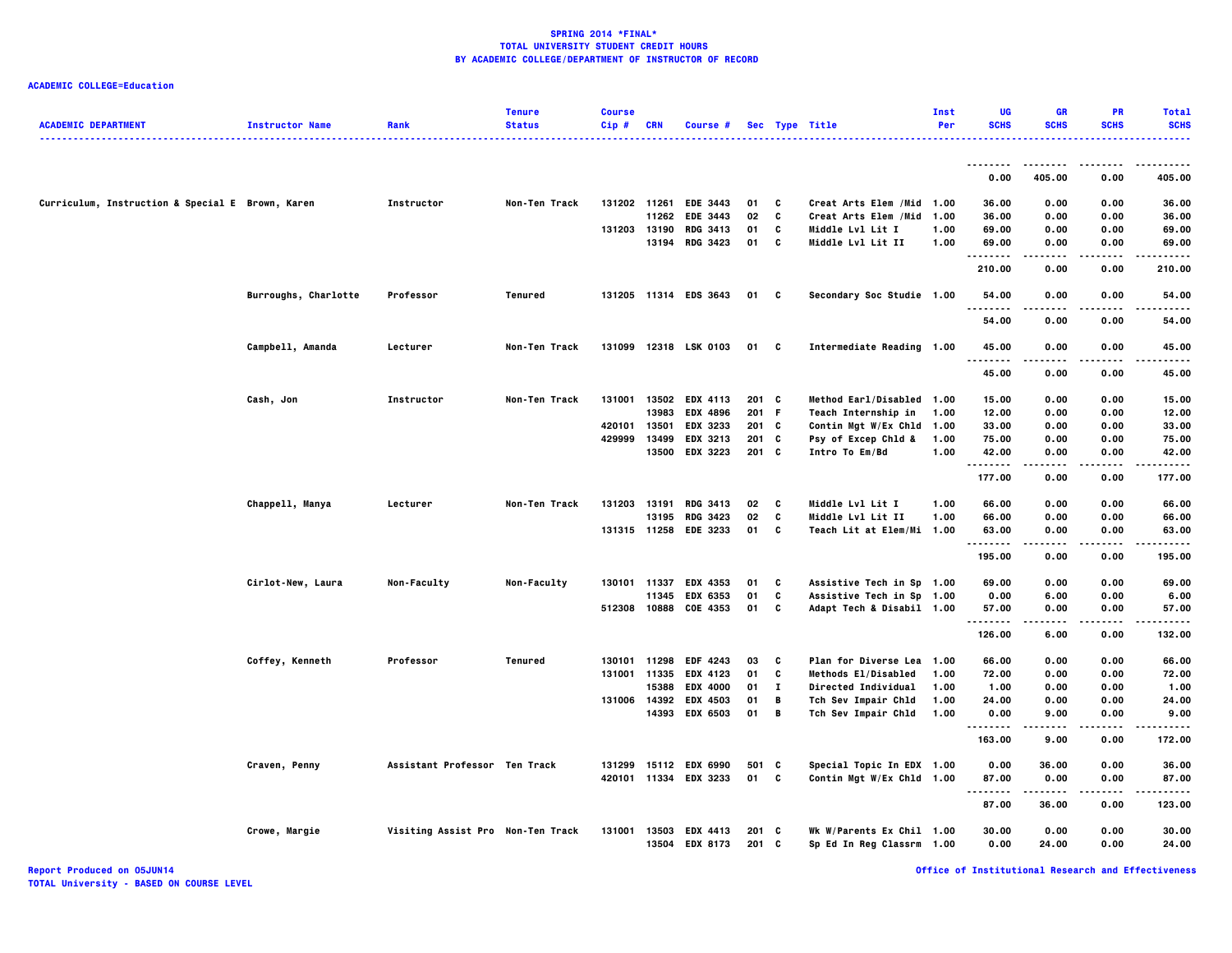|                                                   |                        |                                   | <b>Tenure</b> | <b>Course</b> |            |                                   |                  |              |                                                       | Inst | UG            | <b>GR</b>     | <b>PR</b>    | <b>Total</b>        |
|---------------------------------------------------|------------------------|-----------------------------------|---------------|---------------|------------|-----------------------------------|------------------|--------------|-------------------------------------------------------|------|---------------|---------------|--------------|---------------------|
| <b>ACADEMIC DEPARTMENT</b>                        | <b>Instructor Name</b> | Rank                              | <b>Status</b> | Cip#          | <b>CRN</b> | Course #                          |                  |              | Sec Type Title                                        | Per  | <b>SCHS</b>   | <b>SCHS</b>   | <b>SCHS</b>  | <b>SCHS</b>         |
|                                                   |                        |                                   |               |               |            |                                   |                  |              |                                                       |      |               |               |              |                     |
| Curriculum, Instruction & Special E Crowe, Margie |                        | Visiting Assist Pro Non-Ten Track |               | 131001        | 13982      | <b>EDX 4886</b>                   | 201 F            |              | Teach Internship in                                   | 1.00 | 12.00         | 0.00          | 0.00         | 12.00               |
|                                                   |                        |                                   |               | 131099        | 13985      | <b>EDX 4873</b>                   | 201 S            |              | Prof Sem In Sp Ed                                     | 1.00 | 6.00          | 0.00          | 0.00         | 6.00                |
|                                                   |                        |                                   |               |               |            | 131202 13984 EDE 4883             | 202 <sub>c</sub> |              | Manag Elem/Mid Lvl C 1.00                             |      | 54.00         | 0.00          | 0.00         | 54.00               |
|                                                   |                        |                                   |               |               |            |                                   |                  |              |                                                       |      | .             |               | .            | .                   |
|                                                   |                        |                                   |               |               |            |                                   |                  |              |                                                       |      | 102.00        | 24.00         | 0.00         | 126.00              |
|                                                   | Devlin, Sandy          | Professor                         | Tenured       | 131001        |            | 14893 EDX 7000                    | 01               | $\mathbf{I}$ | Directed Individual                                   | 1.00 | 0.00          | 3.00          | 0.00         | 3.00                |
|                                                   |                        |                                   |               |               | 14960      | <b>EDX 9413</b>                   | 01               | - E          | College Teaching in                                   | 1.00 | 0.00          | 3.00          | 0.00         | 3.00                |
|                                                   |                        |                                   |               |               |            | 15104 EDX 7000                    | 02               | $\mathbf{I}$ | Directed Individual                                   | 1.00 | 0.00          | 3.00          | 0.00         | 3.00                |
|                                                   |                        |                                   |               |               | 15161      | <b>EDX 9000</b>                   | 01               | D            | Research / Dissertat 1.00                             |      | 0.00          | 6.00          | 0.00         | 6.00                |
|                                                   |                        |                                   |               |               |            | 15914 EDX 7000                    | 04               | $\mathbf{I}$ | <b>Directed Individual</b>                            | 1.00 | 0.00          | 3.00          | 0.00         | 3.00                |
|                                                   |                        |                                   |               |               | 16181      | <b>EDX 7000</b>                   | 06               | $\mathbf{I}$ | Directed Individual                                   | 1.00 | 0.00          | 3.00          | 0.00         | 3.00                |
|                                                   |                        |                                   |               |               |            | 16188 EDX 7000                    | 07               | $\mathbf{I}$ | <b>Directed Individual</b>                            | 1.00 | 0.00          | 3.00          | 0.00         | 3.00                |
|                                                   |                        |                                   |               |               |            | 16202 EDX 7000                    | 08               | $\mathbf{I}$ | Directed Individual                                   | 1.00 | 0.00          | 3.00          | 0.00         | 3.00                |
|                                                   |                        |                                   |               |               | 16203      | <b>EDX 7000</b>                   | 09               | $\mathbf{I}$ | <b>Directed Individual</b>                            | 1.00 | 0.00          | 3.00          | 0.00         | 3.00                |
|                                                   |                        |                                   |               |               | 16321      | <b>EDX 7000</b>                   | 11               | $\mathbf{I}$ | Directed Individual                                   | 1.00 | 0.00          | 1.00          | 0.00         | 1.00                |
|                                                   |                        |                                   |               |               | 16458      | <b>EDX 7000</b>                   | 14               | $\mathbf{I}$ | Directed Individual                                   | 1.00 | 0.00          | 3.00          | 0.00         | 3.00                |
|                                                   |                        |                                   |               | 131005 11347  |            | <b>EDX 8403</b>                   | 01               | C            | <b>Teaching Em/Bd</b>                                 | 1.00 | 0.00          | 15.00         | 0.00         | 15.00               |
|                                                   |                        |                                   |               | 429999 11328  |            | <b>EDX 3213</b>                   | 01               | C            | Psy of Excep Chld &                                   | 0.30 | 31.50         | 0.00          | 0.00         | 31.50               |
|                                                   |                        |                                   |               |               | 11329      | EDX 3213                          | 02               | C            | Psy of Excep Chld &                                   | 0.30 | 29.70         | 0.00          | 0.00         | 29.70               |
|                                                   |                        |                                   |               |               | 11330      | <b>EDX 3213</b>                   | 03               | C            | Psy of Excep Chld &                                   | 0.30 | 30.60         | 0.00          | 0.00         | 30.60               |
|                                                   |                        |                                   |               |               | 11331      | EDX 3213                          | 04               | C            | Psy of Excep Chld &                                   | 0.30 | 31.50         | 0.00          | 0.00         | 31.50               |
|                                                   |                        |                                   |               |               |            | 11332 EDX 3213                    | 05               | C            | Psy of Excep Chld &                                   | 0.30 | 30.60         | 0.00          | 0.00         | 30.60               |
|                                                   |                        |                                   |               |               |            |                                   |                  |              |                                                       |      | .<br>153.90   | 49.00         | 0.00         | $- - - -$<br>202.90 |
|                                                   |                        |                                   |               |               |            |                                   |                  |              |                                                       |      |               |               |              |                     |
|                                                   | Dill, Anna             | Non-Faculty                       | Non-Faculty   |               |            | 131315 14540 LSK 1021             | 01 S             |              | Seminar Transfer Stu 1.00                             |      | 20.00<br>.    | 0.00          | 0.00         | 20.00               |
|                                                   |                        |                                   |               |               |            |                                   |                  |              |                                                       |      | 20.00         | 0.00          | 0.00         | 20.00               |
|                                                   |                        |                                   |               |               |            |                                   |                  |              |                                                       |      |               |               |              |                     |
|                                                   | Dycus, Brooke          | Lecturer                          | Non-Ten Track | 131315        |            | 13854 RDG 3113                    | 501 C            |              | Early Literacy Instr 1.00                             |      | 30.00         | 0.00          | 0.00         | 30.00               |
|                                                   |                        |                                   |               |               | 13855      | <b>RDG 3123</b>                   | 501 C            |              | Early Lit Instruct I 1.00                             |      | 27.00         | 0.00          | 0.00         | 27.00               |
|                                                   |                        |                                   |               |               |            | 15695 RDG 3113                    | 502 C            |              | Early Literacy Instr 1.00                             |      | 24.00         | 0.00          | 0.00         | 24.00               |
|                                                   |                        |                                   |               |               |            | 15696 RDG 3123                    | 502 C            |              | Early Lit Instruct I 1.00                             |      | 24.00         | 0.00          | 0.00         | 24.00               |
|                                                   |                        |                                   |               |               |            |                                   |                  |              |                                                       |      | .             |               |              | ----                |
|                                                   |                        |                                   |               |               |            |                                   |                  |              |                                                       |      | 105.00        | 0.00          | 0.00         | 105.00              |
|                                                   | Flint-Hill, Dana       | Lecturer                          | Non-Ten Track |               |            | 131202 13454 EDE 3123             | $201$ C          |              | Early Childhood Ed                                    | 1.00 | 36.00         | 0.00          | 0.00         | 36.00               |
|                                                   |                        |                                   |               |               |            |                                   |                  |              |                                                       |      | -----<br>.    |               |              | ----                |
|                                                   |                        |                                   |               |               |            |                                   |                  |              |                                                       |      | 36.00         | 0.00          | 0.00         | 36.00               |
|                                                   | Fondren, Patricia      | Lecturer                          | Non-Ten Track |               |            | 429999 11333 EDX 3213             | 06 C             |              | Psy of Excep Chld & 1.00                              |      | 96.00         | 0.00          | 0.00         | 96.00               |
|                                                   |                        |                                   |               |               |            |                                   |                  |              |                                                       |      | .<br>96.00    | 0.00          | .<br>0.00    | .<br>96.00          |
|                                                   |                        | Associate Professor Tenured       |               |               |            | 131205 16093 EDS 9000             | $03$ D           |              | Research / Dissertat 1.00                             |      |               | 19.00         | 0.00         | 19.00               |
|                                                   | Franz, Dana            |                                   |               |               |            |                                   |                  |              |                                                       |      | 0.00<br>      |               |              |                     |
|                                                   |                        |                                   |               |               |            |                                   |                  |              |                                                       |      | 0.00          | 19.00         | 0.00         | 19.00               |
|                                                   | Harper, Sallie         | Associate Professor Tenured       |               | 131202 13458  |            | <b>EDE 3443</b><br>13998 EDE 8313 | $201$ C<br>201 C |              | Creat Arts Elem /Mid 1.00<br>Thry & Dev Child Ed 1.00 |      | 24.00<br>0.00 | 0.00<br>36.00 | 0.00<br>0.00 | 24.00<br>36.00      |
|                                                   |                        |                                   |               |               |            |                                   |                  |              |                                                       |      |               |               |              |                     |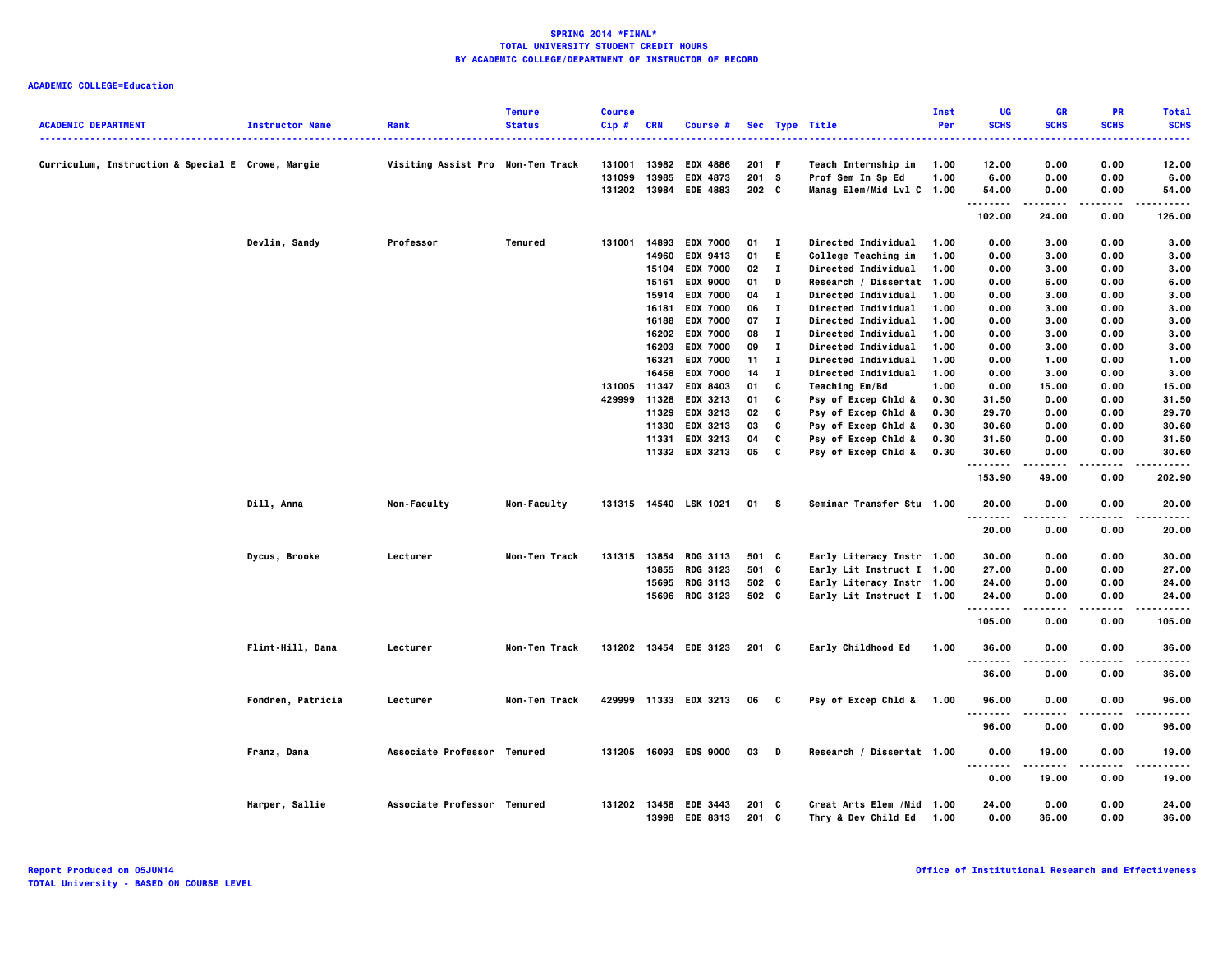|                                                   |                        |                                   | <b>Tenure</b> | <b>Course</b> |            |                       |       |          |                             | Inst | UG<br><b>SCHS</b>                 | <b>GR</b><br><b>SCHS</b> | <b>PR</b><br><b>SCHS</b> | <b>Total</b>       |
|---------------------------------------------------|------------------------|-----------------------------------|---------------|---------------|------------|-----------------------|-------|----------|-----------------------------|------|-----------------------------------|--------------------------|--------------------------|--------------------|
| <b>ACADEMIC DEPARTMENT</b>                        | <b>Instructor Name</b> | Rank                              | <b>Status</b> | Cip#          | <b>CRN</b> | Course #              |       |          | Sec Type Title              | Per  |                                   |                          |                          | <b>SCHS</b><br>.   |
|                                                   |                        |                                   |               |               |            |                       |       |          |                             |      | .                                 |                          |                          |                    |
|                                                   |                        |                                   |               |               |            |                       |       |          |                             |      | 24.00                             | 36.00                    | 0.00                     | 60.00              |
|                                                   |                        |                                   |               |               |            |                       |       |          |                             |      |                                   |                          |                          |                    |
| Curriculum, Instruction & Special E Holley, Kenne |                        | Lecturer                          | Non-Ten Track |               |            | 131203 13676 EDE 3223 | 501 C |          | Middle Level Educati 1.00   |      | 27.00<br>.                        | 0.00                     | 0.00                     | 27.00<br>-----     |
|                                                   |                        |                                   |               |               |            |                       |       |          |                             |      | 27.00                             | 0.00                     | 0.00                     | 27.00              |
|                                                   | Hollis, Anitra         | Lecturer                          | Non-Ten Track |               |            | 131318 13680 EDE 4143 | 501 B |          | Teach Elem/Mid Lvl S 1.00   |      | 21.00                             | 0.00                     | 0.00                     | 21.00              |
|                                                   |                        |                                   |               |               |            |                       |       |          |                             |      | .                                 |                          | .                        | .                  |
|                                                   |                        |                                   |               |               |            |                       |       |          |                             |      | 21.00                             | 0.00                     | 0.00                     | 21.00              |
|                                                   | Hopper, Peggy          | Associate Professor Tenured       |               | 131205        | 14959      | <b>EDS 8623</b>       | 501 C |          | Effective Instructio 1.00   |      | 0.00                              | 27.00                    | 0.00                     | 27.00              |
|                                                   |                        |                                   |               |               | 16229      | <b>EDS 9000</b>       | 04 D  |          | Research / Dissertat 1.00   |      | 0.00                              | 2.00                     | 0.00                     | 2.00               |
|                                                   |                        |                                   |               |               | 16277      | <b>EDS 8623</b>       | 502 C |          | <b>Effective Instructio</b> | 1.00 | 0.00                              | 21.00                    | 0.00                     | 21.00              |
|                                                   |                        |                                   |               |               |            | 131315 13859 RDG 8653 | 501 C |          | Teach Read Sec Sch          | 1.00 | 0.00                              | 27.00                    | 0.00                     | 27.00              |
|                                                   |                        |                                   |               |               |            |                       |       |          |                             |      | $\cdots$<br>.                     |                          | .                        | .                  |
|                                                   |                        |                                   |               |               |            |                       |       |          |                             |      | 0.00                              | 77.00                    | 0.00                     | 77.00              |
|                                                   | Huffman, Suzanne       | Lecturer                          | Non-Ten Track |               |            | 131099 11339 EDX 4873 | 01    | <b>S</b> | Prof Sem In Sp Ed           | 1.00 | 30.00                             | 0.00                     | 0.00                     | 30.00              |
|                                                   |                        |                                   |               |               | 13702      | <b>EDX 4873</b>       | 501 S |          | Prof Sem In Sp Ed           | 1.00 | 6.00                              | 0.00                     | 0.00                     | 6.00               |
|                                                   |                        |                                   |               | 429999        |            | 13700 EDX 3213        | 501 C |          | Psy of Excep Chld &         | 1.00 | 39.00                             | 0.00                     | 0.00                     | 39.00              |
|                                                   |                        |                                   |               |               |            | 15693 EDX 3213        | 502 C |          | Psy of Excep Chld &         | 1.00 | 45.00                             | 0.00                     | 0.00                     | 45.00              |
|                                                   |                        |                                   |               |               |            |                       |       |          |                             |      | .<br>120.00                       | -----<br>0.00            | $- - - -$<br>0.00        | .<br>120.00        |
|                                                   |                        |                                   |               |               |            |                       |       |          |                             |      |                                   |                          |                          |                    |
|                                                   | Ivy, Jessica           | Visiting Assist Pro Non-Ten Track |               | 130604        |            | 15475 EPY 8473        | 502 C |          | Mid Level Assessment 1.00   |      | 0.00                              | 54.00                    | 0.00                     | 54.00              |
|                                                   |                        |                                   |               |               |            | 131205 11313 EDS 3633 | 01    | C        | Secondary Math Ed           | 0.90 | 29.70                             | 0.00                     | 0.00                     | 29.70              |
|                                                   |                        |                                   |               |               |            | 11315 EDS 3653        | 01 C  |          | Secondary Science Ed 0.10   |      | 0.90<br>.                         | 0.00                     | 0.00<br>$\cdots$         | 0.90<br>$- - - -$  |
|                                                   |                        |                                   |               |               |            |                       |       |          |                             |      | 30.60                             | 54.00                    | 0.00                     | 84.60              |
|                                                   |                        |                                   |               |               |            |                       |       |          |                             |      |                                   |                          |                          |                    |
|                                                   | Jones, Carol           | Non-Faculty                       | Non-Faculty   |               |            | 131202 11252 EDE 3123 | 02 B  |          | Early Childhood Ed          | 1.00 | 57.00<br>.                        | 0.00<br>.                | 0.00<br>----             | 57.00<br>$- - - -$ |
|                                                   |                        |                                   |               |               |            |                       |       |          |                             |      | 57.00                             | 0.00                     | 0.00                     | 57.00              |
|                                                   |                        |                                   |               |               |            |                       |       |          |                             |      |                                   |                          |                          |                    |
|                                                   | Keskin, Burhanettin    | Lecturer                          | Non-Ten Track |               |            | 131202 11276 EDE 8313 | 01 C  |          | Thry & Dev Child Ed         | 1.00 | 0.00<br>$\sim$ $\sim$ $\sim$<br>. | 36.00                    | 0.00                     | 36.00<br>.         |
|                                                   |                        |                                   |               |               |            |                       |       |          |                             |      | 0.00                              | 36.00                    | 0.00                     | 36.00              |
|                                                   | Mattox, Kimberly       | Instructor                        | Non-Ten Track |               |            | 429999 11328 EDX 3213 | 01    | C        | Psy of Excep Chld &         | 0.70 | 73.50                             | 0.00                     | 0.00                     | 73.50              |
|                                                   |                        |                                   |               |               |            | 11329 EDX 3213        | 02    | C        | Psy of Excep Chld &         | 0.70 | 69.30                             | 0.00                     | 0.00                     | 69.30              |
|                                                   |                        |                                   |               |               |            | 11330 EDX 3213        | 03    | C        | Psy of Excep Chld &         | 0.70 | 71.40                             | 0.00                     | 0.00                     | 71.40              |
|                                                   |                        |                                   |               |               | 11331      | <b>EDX 3213</b>       | 04    | C        | Psy of Excep Chld &         | 0.70 | 73.50                             | 0.00                     | 0.00                     | 73.50              |
|                                                   |                        |                                   |               |               |            | 11332 EDX 3213        | 05    | C        | Psy of Excep Chld &         | 0.70 | 71.40                             | 0.00                     | 0.00                     | 71.40              |
|                                                   |                        |                                   |               |               |            |                       |       |          |                             |      | . <b>.</b>                        |                          |                          |                    |
|                                                   |                        |                                   |               |               |            |                       |       |          |                             |      | 359.10                            | 0.00                     | 0.00                     | 359.10             |
|                                                   | McDaniel, Christina    | Non-Faculty                       | Non-Faculty   |               |            | 131205 11313 EDS 3633 | 01    | C        | Secondary Math Ed           | 0.10 | 3.30                              | 0.00                     | 0.00                     | 3.30               |
|                                                   |                        |                                   |               |               |            | 11315 EDS 3653        | 01    | C        | Secondary Science Ed 0.90   |      | 8.10                              | 0.00                     | 0.00                     | 8.10               |
|                                                   |                        |                                   |               |               |            | 11318 EDS 4873        | 01    | C        | Managing Secondary C 1.00   |      | 75.00                             | 0.00                     | 0.00                     | 75.00              |
|                                                   |                        |                                   |               |               |            |                       |       |          |                             |      |                                   |                          |                          |                    |
|                                                   |                        |                                   |               |               |            |                       |       |          |                             |      | 86.40                             | 0.00                     | 0.00                     | 86.40              |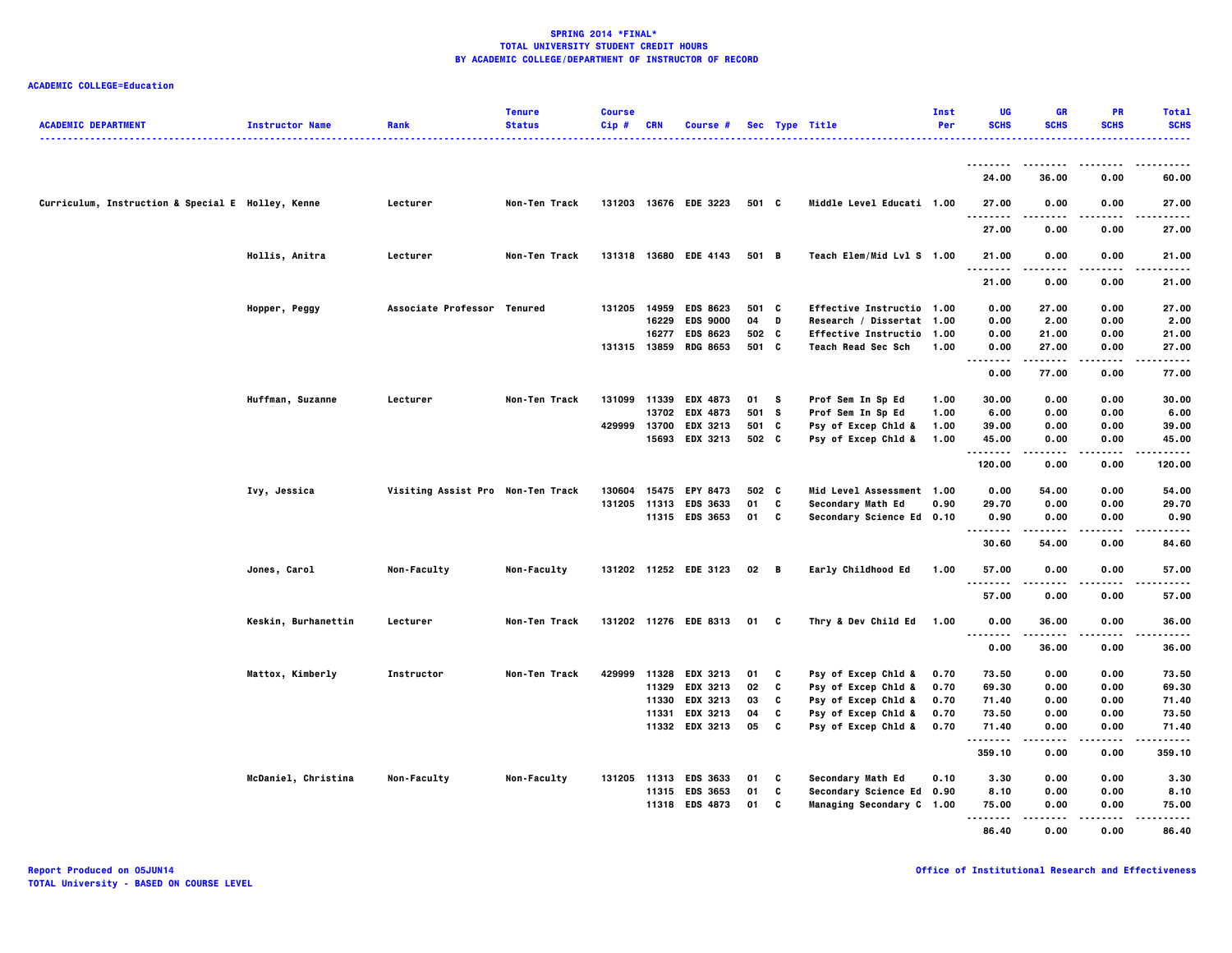| <b>ACADEMIC DEPARTMENT</b>                           | <b>Instructor Name</b> | Rank                              | <b>Tenure</b><br><b>Status</b> | <b>Course</b><br>Cip# | <b>CRN</b>   | Course #              |       |              | Sec Type Title             | Inst<br>Per | UG<br><b>SCHS</b>            | GR<br><b>SCHS</b> | <b>PR</b><br><b>SCHS</b> | <b>Total</b><br><b>SCHS</b> |
|------------------------------------------------------|------------------------|-----------------------------------|--------------------------------|-----------------------|--------------|-----------------------|-------|--------------|----------------------------|-------------|------------------------------|-------------------|--------------------------|-----------------------------|
|                                                      |                        |                                   |                                |                       |              |                       |       |              | .                          |             |                              |                   |                          |                             |
| Curriculum, Instruction & Special E McDowell, Teresa |                        | Lecturer                          | Non-Ten Track                  |                       |              | 131315 12324 LSK 1013 | 01    | C            | <b>Effective Reading</b>   | 1.00        | 96.00                        | 0.00              | 0.00                     | 96.00                       |
|                                                      |                        |                                   |                                |                       |              | 12325 LSK 1013        | 02    | $\mathbf{c}$ | <b>Effective Reading</b>   | 1.00        | 114.00<br>.                  | 0.00<br>----      | 0.00                     | 114.00                      |
|                                                      |                        |                                   |                                |                       |              |                       |       |              |                            |             | 210.00                       | 0.00              | 0.00                     | 210.00                      |
|                                                      | McKissick, Bethany     | Assistant Professor Ten Track     |                                |                       | 130101 11622 | EPY 3253              | 03    | C            | <b>Evaluating Learning</b> | 1.00        | 66.00                        | 0.00              | 0.00                     | 66.00                       |
|                                                      |                        |                                   |                                |                       | 131001 11336 | <b>EDX 4133</b>       | 01    | B            | Methods Sec/Disabled       | 1.00        | 66.00                        | 0.00              | 0.00                     | 66.00                       |
|                                                      |                        |                                   |                                |                       | 16318        | <b>EDX 7000</b>       | 10    | I.           | Directed Individual        | 1.00        | 0.00                         | 3.00              | 0.00                     | 3.00                        |
|                                                      |                        |                                   |                                |                       |              | 429999 14395 EDX 8183 | 01    | s            | Sem In Learn Disab         | 1.00        | 0.00                         | 21.00<br>.        | 0.00<br>.                | 21.00<br>.                  |
|                                                      |                        |                                   |                                |                       |              |                       |       |              |                            |             | <br>132.00                   | 24.00             | 0.00                     | 156.00                      |
|                                                      | Miller, Nicole         | Assistant Professor Non-Ten Track |                                |                       | 131202 15774 | <b>EDE 7000</b>       | 03    | $\mathbf{I}$ | <b>Directed Individual</b> | 1.00        | 0.00                         | 3.00              | 0.00                     | 3.00                        |
|                                                      |                        |                                   |                                |                       | 15775        | <b>EDE 7000</b>       | 04    | $\bf{I}$     | <b>Directed Individual</b> | 1.00        | 0.00                         | 3.00              | 0.00                     | 3.00                        |
|                                                      |                        |                                   |                                |                       | 16041        | <b>EDE 9000</b>       | 04    | D            | Research / Dissertat 1.00  |             | 0.00                         | 1.00              | 0.00                     | 1.00                        |
|                                                      |                        |                                   |                                | 131203 13684          |              | <b>EDE 8113</b>       | 501 C |              | Mid Level Mgmt & Y. 1.00   |             | 0.00                         | 60.00             | 0.00                     | 60.00                       |
|                                                      |                        |                                   |                                |                       |              | 13685 EDE 8143        | 501 H |              | Middle Level Intersh 0.10  |             | 0.00                         | 3.00              | 0.00                     | 3.00                        |
|                                                      |                        |                                   |                                |                       |              | 15703 EDE 8113        | 502 C |              | Mid Level Mgmt & Y. 1.00   |             | 0.00<br>$\sim$ $\sim$ $\sim$ | 30.00             | 0.00                     | 30.00                       |
|                                                      |                        |                                   |                                |                       |              |                       |       |              |                            |             | 0.00                         | 100.00            | 0.00                     | 100.00                      |
|                                                      | Moran, Laura           | Instructor                        | Non-Ten Track                  | 130301                |              | 12330 LSK 1033        | 01    | C            | Fund of Achievement        | 1.00        | 69.00                        | 0.00              | 0.00                     | 69.00                       |
|                                                      |                        |                                   |                                |                       | 12331        | LSK 1033              | 02    | C            | <b>Fund of Achievement</b> | 1.00        | 69.00                        | 0.00              | 0.00                     | 69.00                       |
|                                                      |                        |                                   |                                |                       |              | 12332 LSK 1033        | 03    | C            | Fund of Achievement        | 1.00        | 90.00                        | 0.00              | 0.00                     | 90.00                       |
|                                                      |                        |                                   |                                |                       |              | 12337 LSK 1131        | 01    | C            | <b>Fund of Success</b>     | 1.00        | 13.00                        | 0.00              | 0.00                     | 13.00                       |
|                                                      |                        |                                   |                                |                       |              |                       |       |              |                            |             | <br>241.00                   | .<br>0.00         | .<br>0.00                | .<br>241.00                 |
|                                                      | Moser, Kelly           | Assistant Professor Ten Track     |                                | 131205                | 13696        | <b>EDS 8613</b>       | 501 C |              | Mdle & Sec Sch Curr        | 1.00        | 0.00                         | 33.00             | 0.00                     | 33.00                       |
|                                                      |                        |                                   |                                |                       |              | 14958 EDS 6683        | 501 C |              | <b>Methods FL Teaching</b> | 1.00        | 0.00                         | 9.00              | 0.00                     | 9.00                        |
|                                                      |                        |                                   |                                |                       |              |                       |       |              |                            |             | н.,                          |                   |                          |                             |
|                                                      |                        |                                   |                                |                       |              |                       |       |              |                            |             | 0.00                         | 42.00             | 0.00                     | 42.00                       |
|                                                      | Mulkana, Angela        | Instructor                        | Non-Ten Track                  |                       |              | 131203 13856 RDG 3413 | 501 C |              | Middle Lvl Lit I           | 1.00        | 51.00                        | 0.00              | 0.00                     | 51.00                       |
|                                                      |                        |                                   |                                |                       |              | 13857 RDG 3423        | 501 C |              | Middle Lvl Lit II          | 1.00        | 51.00<br>                    | 0.00<br>-----     | 0.00<br>.                | 51.00<br>.                  |
|                                                      |                        |                                   |                                |                       |              |                       |       |              |                            |             | 102.00                       | 0.00              | 0.00                     | 102.00                      |
|                                                      | Nobles, Dena           | Lecturer                          | Non-Ten Track                  |                       | 131316 11266 | <b>EDE 4113</b>       | 01    | в            | Teach Elem/Mid Level 1.00  |             | 36.00                        | 0.00              | 0.00                     | 36.00                       |
|                                                      |                        |                                   |                                |                       |              | 11267 EDE 4113        | 02    | B            | Teach Elem/Mid Level 1.00  |             | 48.00                        | 0.00              | 0.00                     | 48.00                       |
|                                                      |                        |                                   |                                |                       |              |                       |       |              |                            |             | .<br>84.00                   | -----<br>0.00     | .<br>0.00                | .<br>84.00                  |
|                                                      | Pannell, Myra          | <b>Non-Faculty</b>                | Non-Faculty                    |                       |              | 131203 14025 EDE 3223 | 502 C |              | Middle Level Educati 1.00  |             | 30.00                        | 0.00              | 0.00                     | 30.00                       |
|                                                      |                        |                                   |                                |                       |              |                       |       |              |                            |             | .                            | $\cdots$          | .                        |                             |
|                                                      |                        |                                   |                                |                       |              |                       |       |              |                            |             | 30.00                        | 0.00              | 0.00                     | 30.00                       |
|                                                      | Parsons, Marcia        | Lecturer                          | Non-Ten Track                  |                       |              | 131315 13198 RDG 3513 | 01    | C            | Rdg Strag Second Sch 1.00  |             | 72.00<br>.                   | 0.00<br>.         | 0.00<br>.                | 72.00<br>.                  |
|                                                      |                        |                                   |                                |                       |              |                       |       |              |                            |             | 72.00                        | 0.00              | 0.00                     | 72.00                       |
|                                                      | Platt, Jennifer        | Lecturer                          | Non-Ten Track                  |                       |              | 131202 13681 EDE 4883 | 501 C |              | Manag Elem/Mid Lvl C 1.00  |             | 90.00                        | 0.00              | 0.00                     | 90.00                       |
|                                                      |                        |                                   |                                |                       |              | 131315 15909 EDE 3233 | 501 C |              | Teach Lit at Elem/Mi 1.00  |             | 21.00                        | 0.00              | 0.00                     | 21.00                       |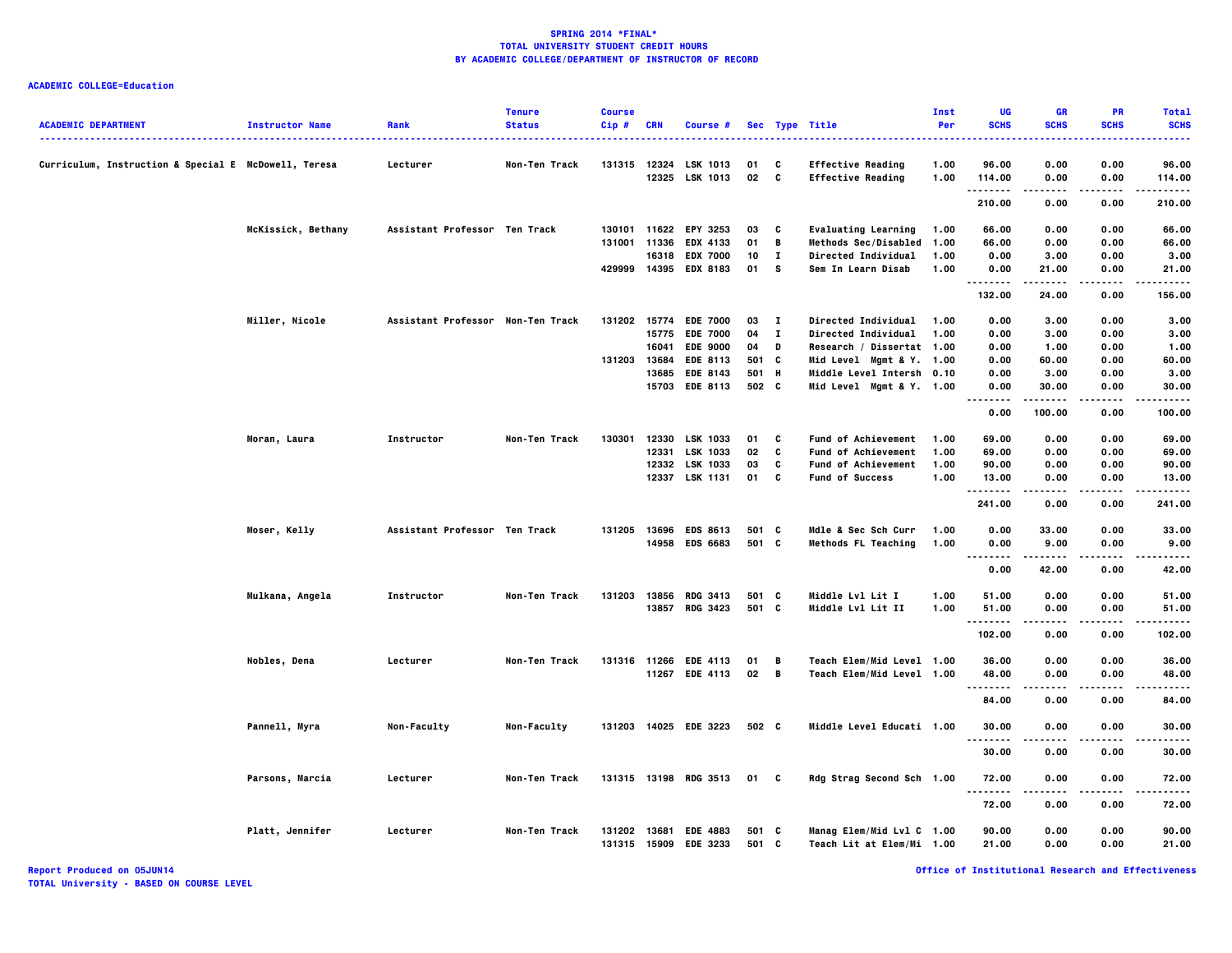# **ACADEMIC COLLEGE=Education**

| <b>ACADEMIC DEPARTMENT</b>                         | <b>Instructor Name</b>                              | Rank                          | <b>Tenure</b><br><b>Status</b> | <b>Course</b><br>Cip#        | <b>CRN</b>     | Course #                           |              |         | Sec Type Title                             | Inst<br>Per  | UG<br><b>SCHS</b>  | <b>GR</b><br><b>SCHS</b> | <b>PR</b><br><b>SCHS</b> | <b>Total</b><br><b>SCHS</b> |
|----------------------------------------------------|-----------------------------------------------------|-------------------------------|--------------------------------|------------------------------|----------------|------------------------------------|--------------|---------|--------------------------------------------|--------------|--------------------|--------------------------|--------------------------|-----------------------------|
|                                                    |                                                     |                               |                                |                              |                |                                    |              |         |                                            |              |                    |                          |                          |                             |
|                                                    |                                                     |                               |                                |                              |                |                                    |              |         |                                            |              | 111.00             | 0.00                     | 0.00                     | 111.00                      |
| Curriculum, Instruction & Special E Pope, Margaret |                                                     | Associate Professor Tenured   |                                |                              |                | 131316 11278 EDE 8733              | 01           | C       | Tchg Science in Emem 1.00                  |              | 0.00               | 27.00                    | 0.00                     | 27.00                       |
|                                                    |                                                     |                               |                                |                              |                | 13678 EDE 4113                     | 501 B        |         | Teach Elem/Mid Level 1.00                  |              | 21.00<br>.         | 0.00<br>.                | 0.00<br>.                | 21.00<br>.                  |
|                                                    |                                                     |                               |                                |                              |                |                                    |              |         |                                            |              | 21.00              | 27.00                    | 0.00                     | 48.00                       |
|                                                    | Ratliff, Lindon                                     | Assistant Professor Ten Track |                                | 131001                       | 13496          | <b>EDS 8886</b>                    | 201 H        |         | <b>Dimensions of Learni 1.00</b>           |              | 0.00               | 18.00                    | 0.00                     | 18.00                       |
|                                                    |                                                     |                               |                                |                              | 13497          | <b>EDS 8896</b>                    | 201 H        |         | Dimensions of Learni 1.00                  |              | 0.00               | 24.00                    | 0.00                     | 24.00                       |
|                                                    |                                                     |                               |                                | 131203 13493                 |                | <b>EDS 8243</b>                    | 201 C        |         | Adv. Plan Manage Lea 1.00                  |              | 0.00               | 15.00                    | 0.00                     | 15.00                       |
|                                                    |                                                     |                               |                                | 131205                       | 13486          | <b>EDS 4886</b>                    | 201 F        |         | Teach Intern in Sec                        | 1.00         | 42.00              | 0.00                     | 0.00                     | 42.00                       |
|                                                    |                                                     |                               |                                |                              | 13489          | <b>EDS 4896</b>                    | 201 F        |         | Teach Intern in Sec                        | 1.00         | 42.00              | 0.00                     | 0.00                     | 42.00                       |
|                                                    |                                                     |                               |                                |                              |                | 14116 EDS 3643                     | $201$ C      |         | <b>Secondary Soc Studie 1.00</b>           |              | 12.00<br>.         | 0.00                     | 0.00                     | 12.00                       |
|                                                    |                                                     |                               |                                |                              |                |                                    |              |         |                                            |              | 96.00              | 57.00                    | 0.00                     | 153.00                      |
|                                                    | Ratliff, Patricia                                   | Lecturer                      | Non-Ten Track                  |                              |                | 131299 15369 EDX 8990              | 501 C        |         | Special Topic In EDX 1.00                  |              | 0.00<br>.          | 54.00<br>.               | 0.00<br>.                | 54.00<br>.                  |
|                                                    |                                                     |                               |                                |                              |                |                                    |              |         |                                            |              | 0.00               | 54.00                    | 0.00                     | 54.00                       |
|                                                    | Rhodes, Karen                                       | Lecturer                      | Non-Ten Track                  |                              |                | 429999 13498 EDX 3203              | 201 C        |         | Intro To Learn Disab 1.00                  |              | 51.00<br>$- - - -$ | 0.00                     | 0.00                     | 51.00                       |
|                                                    |                                                     |                               |                                |                              |                |                                    |              |         |                                            |              | 51.00              | 0.00                     | 0.00                     | 51.00                       |
|                                                    | Robichaux-Davis, Rebecc Associate Professor Tenured |                               |                                |                              |                | 131202 16280 EDE 9000              | 05           | D       | Research / Dissertat 1.00                  |              | 0.00               | 3.00                     | 0.00                     | 3.00                        |
|                                                    |                                                     |                               |                                | 131311 11264                 |                | <b>EDE 3523</b>                    | 02           | c       | Found EL/ML Math Edu 1.00                  |              | 63.00              | 0.00                     | 0.00                     | 63.00                       |
|                                                    |                                                     |                               |                                |                              |                | 11268 EDE 4123                     | 01           | В       | <b>Teach Elem/Mid Level 0.90</b>           |              | 37.80              | 0.00                     | 0.00                     | 37.80                       |
|                                                    |                                                     |                               |                                |                              |                | 11269 EDE 4123                     | $02 \quad B$ |         | Teach Elem/Mid Level 0.90                  |              | 43.20<br>.         | 0.00                     | 0.00<br>.                | 43.20<br>.                  |
|                                                    |                                                     |                               |                                |                              |                |                                    |              |         |                                            |              | 144.00             | 3.00                     | 0.00                     | 147.00                      |
|                                                    | Rush, Brecken                                       | Non-Faculty                   | Non-Faculty                    | 131001 13705                 |                | <b>EDX 8173</b>                    | 501 C        |         | Sp Ed In Reg Classrm 1.00                  |              | 0.00               | 36.00                    | 0.00                     | 36.00                       |
|                                                    |                                                     |                               |                                |                              | 16031          | <b>EDX 8173</b>                    | 502 C        |         | Sp Ed In Reg Classrm 1.00                  |              | 0.00               | 42.00                    | 0.00                     | 42.00                       |
|                                                    |                                                     |                               |                                | 320105                       | 13979          | <b>DSS 0713</b>                    | 01           | C       | Basic Employment Ski 1.00                  |              | 12.00              | 0.00                     | 0.00                     | 12.00                       |
|                                                    |                                                     |                               |                                | 320108                       | 13974          | <b>DSS 0213</b>                    | 01           | C       | <b>Current Events</b>                      | 1.00         | 15.00              | 0.00                     | 0.00                     | 15.00                       |
|                                                    |                                                     |                               |                                | 330103                       | 13975          | <b>DSS 0313</b>                    | 01           | c       | <b>Community Access</b>                    | 1.00         | 15.00              | 0.00                     | 0.00                     | 15.00                       |
|                                                    |                                                     |                               |                                | 350103                       | 13980          | <b>DSS 0813</b>                    | 01           | E.      | Employment -On Campu 1.00                  |              | 3.00               | 0.00                     | 0.00                     | 3.00                        |
|                                                    |                                                     |                               |                                |                              | 13981          | <b>DSS 0913</b>                    | 01           | E.<br>c | Employment - Off Camp 1.00                 |              | 3.00               | 0.00                     | 0.00                     | 3.00                        |
|                                                    |                                                     |                               |                                | 360110 13977<br>360118 13976 |                | <b>DSS 0513</b><br><b>DSS 0413</b> | 01<br>01     | C       | Art<br>Basic Writing/Litera 1.00           | 1.00         | 9.00<br>3.00       | 0.00<br>0.00             | 0.00<br>0.00             | 9.00<br>3.00                |
|                                                    |                                                     |                               |                                |                              |                |                                    |              |         |                                            |              | ----<br>60.00      | -----<br>78.00           | .<br>0.00                | .<br>138.00                 |
|                                                    |                                                     |                               |                                |                              |                |                                    |              |         |                                            |              |                    |                          |                          |                             |
|                                                    | Shea, Donna                                         | Non-Faculty                   | <b>Non-Faculty</b>             | 131001                       | 11340<br>11341 | <b>EDX 4886</b><br><b>EDX 4896</b> | 01<br>01 F   | - F     | Teach Internship in<br>Teach Internship in | 1.00<br>1.00 | 60.00<br>60.00     | 0.00<br>0.00             | 0.00<br>0.00             | 60.00<br>60.00              |
|                                                    |                                                     |                               |                                |                              | 13703          | <b>EDX 4886</b>                    | 501 F        |         | Teach Internship in                        | 1.00         | 12.00              | 0.00                     | 0.00                     | 12.00                       |
|                                                    |                                                     |                               |                                |                              | 13704          | <b>EDX 4896</b>                    | 501 F        |         | Teach Internship in                        | 1.00         | 12.00              | 0.00                     | 0.00                     | 12.00                       |
|                                                    |                                                     |                               |                                | 131202 11274                 |                | <b>EDE 4886</b>                    | 01           | - E     | Elem.Mid Lvl Interns 1.00                  |              | 414.00             | 0.00                     | 0.00                     | 414.00                      |
|                                                    |                                                     |                               |                                |                              | 11275          | <b>EDE 4896</b>                    | 01           | E.      | Elem/Mid Levl Intern 1.00                  |              | 414.00             | 0.00                     | 0.00                     | 414.00                      |
|                                                    |                                                     |                               |                                |                              | 13682          | <b>EDE 4886</b>                    | 501          | E.      | Elem.Mid Lvl Interns 1.00                  |              | 192.00             | 0.00                     | 0.00                     | 192.00                      |
|                                                    |                                                     |                               |                                |                              |                | 13683 EDE 4896                     | 501 E        |         | Elem/Mid Levl Intern 1.00                  |              | 180.00             | 0.00                     | 0.00                     | 180.00                      |
|                                                    |                                                     |                               |                                | 131205 11320                 |                | <b>EDS 4886</b>                    | 01           | F       | <b>Teach Intern in Sec</b>                 | 1.00         | 132.00             | 0.00                     | 0.00                     | 132.00                      |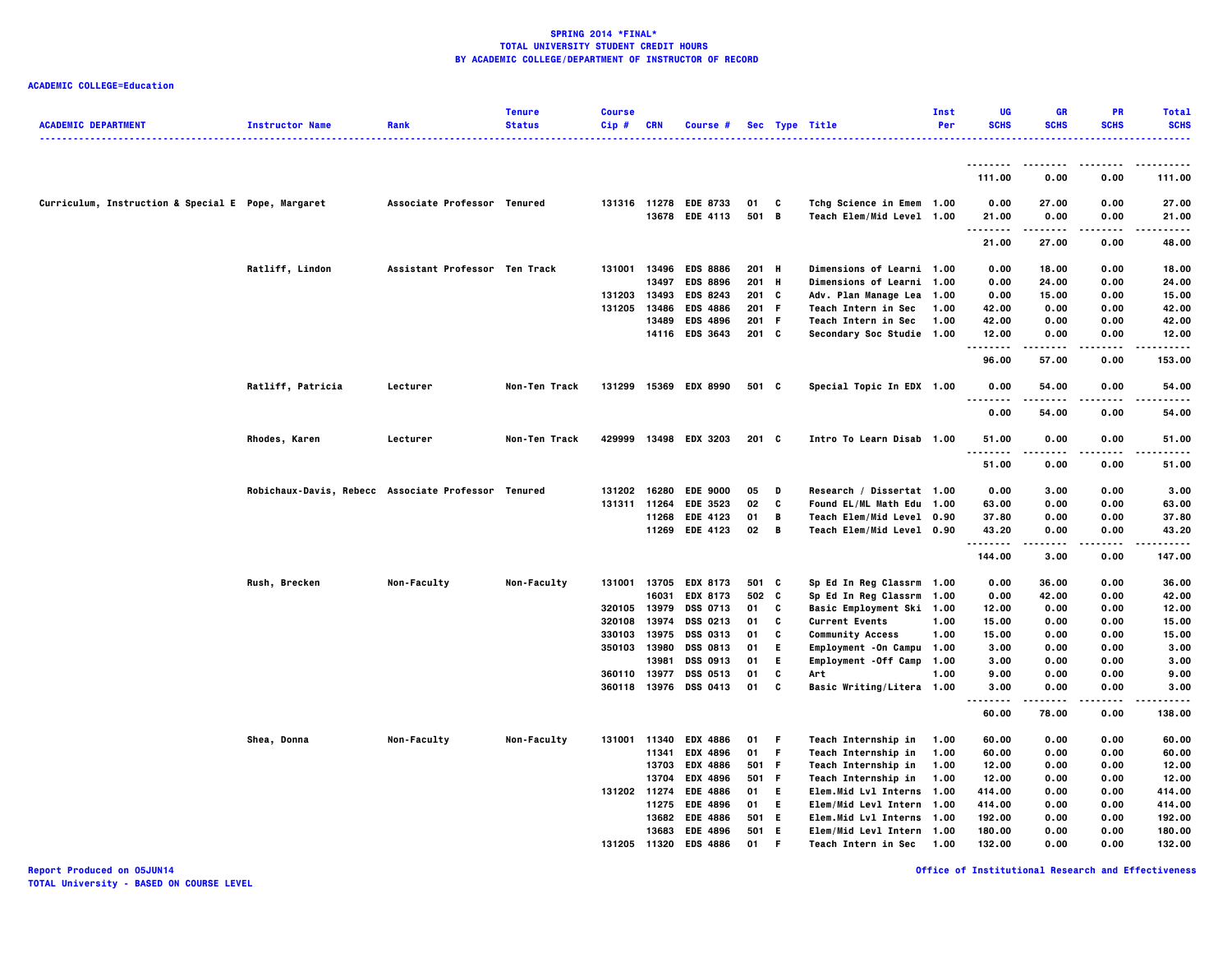|                                                 |                        |                               | <b>Tenure</b> | <b>Course</b> |            |                                    |       |        |                                            | Inst         | UG          | <b>GR</b>    | <b>PR</b>   | <b>Total</b>     |
|-------------------------------------------------|------------------------|-------------------------------|---------------|---------------|------------|------------------------------------|-------|--------|--------------------------------------------|--------------|-------------|--------------|-------------|------------------|
| <b>ACADEMIC DEPARTMENT</b>                      | <b>Instructor Name</b> | Rank                          | <b>Status</b> | $Cip$ #       | <b>CRN</b> | Course #                           |       |        | Sec Type Title<br>.                        | Per          | <b>SCHS</b> | <b>SCHS</b>  | <b>SCHS</b> | <b>SCHS</b><br>. |
|                                                 |                        |                               |               |               |            |                                    | 01 F  |        |                                            | 1.00         | 138.00      |              | 0.00        | 138,00           |
| Curriculum, Instruction & Special E Shea, Donna |                        | Non-Faculty                   | Non-Faculty   | 131205 11321  | 13691      | <b>EDS 4896</b><br><b>EDS 4886</b> | 501 F |        | Teach Intern in Sec<br>Teach Intern in Sec | 1.00         | 18.00       | 0.00<br>0.00 | 0.00        | 18.00            |
|                                                 |                        |                               |               |               |            | 13692 EDS 4896                     | 501 F |        | Teach Intern in Sec                        | 1.00         | 18.00       | 0.00         | 0.00        | 18.00            |
|                                                 |                        |                               |               |               |            |                                    |       |        |                                            |              | .           | .            | .           | -----            |
|                                                 |                        |                               |               |               |            |                                    |       |        |                                            |              | 1650.00     | 0.00         | 0.00        | 1650.00          |
|                                                 | Shirley, Tory          | Assistant Professor Ten Track |               |               |            | 131202 13462 EDE 4886              | 201 E |        | Elem.Mid Lvl Interns 1.00                  |              | 210.00      | 0.00         | 0.00        | 210.00           |
|                                                 |                        |                               |               |               |            | 131203 13455 EDE 3223              | 201 C |        | Middle Level Educati 1.00                  |              | 75.00<br>.  | 0.00<br>.    | 0.00<br>.   | 75.00<br>-----   |
|                                                 |                        |                               |               |               |            |                                    |       |        |                                            |              | 285.00      | 0.00         | 0.00        | 285.00           |
|                                                 | Slater, Latonya        | Lecturer                      | Non-Ten Track | 131202 11251  |            | <b>EDE 3123</b>                    | 01    | В      | Early Childhood Ed                         | 1.00         | 66.00       | 0.00         | 0.00        | 66.00            |
|                                                 |                        |                               |               | 131203 13192  |            | <b>RDG 3413</b>                    | 03    | c      | Middle Lvl Lit I                           | 1.00         | 63.00       | 0.00         | 0.00        | 63.00            |
|                                                 |                        |                               |               |               |            | 13196 RDG 3423                     | 03    | C      | Middle Lvl Lit II                          | 1.00         | 63.00       | 0.00         | 0.00        | 63.00            |
|                                                 |                        |                               |               |               |            |                                    |       |        |                                            |              | <br>192.00  | .<br>0.00    | .<br>0.00   | .<br>192.00      |
|                                                 |                        |                               |               |               |            |                                    |       |        |                                            |              |             |              |             |                  |
|                                                 | Smith, Kimberly        | Non-Faculty                   | Non-Faculty   |               |            | 131202 11272 EDE 4883              | 01    | C      | Manag Elem/Mid Lvl C 1.00                  |              | 105.00      | 0.00         | 0.00        | 105.00           |
|                                                 |                        |                               |               |               | 11273      | <b>EDE 4883</b>                    | 02    | c      | Manag Elem/Mid Lvl C 1.00                  |              | 105.00      | 0.00         | 0.00        | 105.00           |
|                                                 |                        |                               |               | 131315 12346  |            | LSK 2013                           | 01    | c<br>C | <b>Speed Reading</b>                       | 1.00<br>1.00 | 96.00       | 0.00         | 0.00        | 96.00            |
|                                                 |                        |                               |               |               |            | 12347 LSK 2013                     | 02    |        | <b>Speed Reading</b>                       |              | 87.00<br>.  | 0.00         | 0.00        | 87.00            |
|                                                 |                        |                               |               |               |            |                                    |       |        |                                            |              | 393.00      | 0.00         | 0.00        | 393.00           |
|                                                 | Stallworth, Ingrid     | Instructor                    | Non-Ten Track | 130301        | 12341      | LSK 1141                           | 04    | c      | College Success II                         | 1.00         | 9.00        | 0.00         | 0.00        | 9.00             |
|                                                 |                        |                               |               |               |            | 12342 LSK 1141                     | 05    | C      | <b>College Success II</b>                  | 1.00         | 31.00       | 0.00         | 0.00        | 31.00            |
|                                                 |                        |                               |               |               | 12343      | <b>LSK 1141</b>                    | 06    | c      | College Success II                         | 1.00         | 15.00       | 0.00         | 0.00        | 15.00            |
|                                                 |                        |                               |               | 131315 12319  |            | <b>LSK 1001</b>                    | 01    | C      | Freshman Seminar                           | 1.00         | 11.00       | 0.00         | 0.00        | 11.00            |
|                                                 |                        |                               |               |               | 12322      | <b>LSK 1011</b>                    | 01    | C      | <b>Study Skills</b>                        | 1.00         | 33.00       | 0.00         | 0.00        | 33.00            |
|                                                 |                        |                               |               |               | 12323      | <b>LSK 1011</b>                    | 02    | C      | Study Skills                               | 1.00         | 31.00       | 0.00         | 0.00        | 31.00            |
|                                                 |                        |                               |               |               |            | 12329 LSK 1023                     | 04    | c      | Col Read/Study Skill 1.00                  |              | 99.00<br>.  | 0.00<br>.    | 0.00<br>.   | 99.00<br>.       |
|                                                 |                        |                               |               |               |            |                                    |       |        |                                            |              | 229.00      | 0.00         | 0.00        | 229.00           |
|                                                 | Suggs, Sophia          | Lecturer                      | Non-Ten Track |               |            | 131205 11312 EDS 3411              | 01    | E.     | Prac In Secondary Ed 1.00                  |              | 29.00       | 0.00         | 0.00        | 29.00            |
|                                                 |                        |                               |               |               |            | 11317 EDS 3673                     | 01    | C      | Second Language Arts 1.00                  |              | 27.00       | 0.00         | 0.00        | 27.00            |
|                                                 |                        |                               |               |               |            |                                    |       |        |                                            |              | .           | -----        |             | .                |
|                                                 |                        |                               |               |               |            |                                    |       |        |                                            |              | 56.00       | 0.00         | 0.00        | 56.00            |
|                                                 | Sullivan, Sammy        | Lecturer                      | Non-Ten Track | 131203        |            | 13693 EDS 8243                     | 501 C |        | Adv. Plan Manage Lea 1.00                  |              | 0.00        | 27.00        | 0.00        | 27.00            |
|                                                 |                        |                               |               |               |            | 13694 EDS 8243                     | 502 C |        | Adv. Plan Manage Lea 1.00                  |              | 0.00<br>    | 30.00        | 0.00        | 30.00            |
|                                                 |                        |                               |               |               |            |                                    |       |        |                                            |              | 0.00        | 57.00        | 0.00        | 57.00            |
|                                                 | Thompson, Amanda       | Lecturer                      | Non-Ten Track |               |            | 131315 13585 RDG 3513              | 201 C |        | Rdg Strag Second Sch 1.00                  |              | 27.00       | 0.00         | 0.00        | 27.00            |
|                                                 |                        |                               |               |               |            |                                    |       |        |                                            |              | <br>27.00   | .<br>0.00    | 0.00        | ----<br>27.00    |
|                                                 |                        |                               |               |               |            |                                    |       |        |                                            |              |             |              |             |                  |
|                                                 | Triplett, Kimberly     | Assistant Professor Ten Track |               |               |            | 131311 13459 EDE 3523              | 201 C |        | Found EL/ML Math Edu 1.00                  |              | 63.00       | 0.00         | 0.00        | 63.00            |
|                                                 |                        |                               |               |               | 16089      | <b>EDE 3523</b>                    | 202 C |        | Found EL/ML Math Edu 1.00                  |              | 15.00       | 0.00         | 0.00        | 15.00            |
|                                                 |                        |                               |               |               |            |                                    |       |        |                                            |              | <br>78.00   | 0.00         | 0.00        | 78.00            |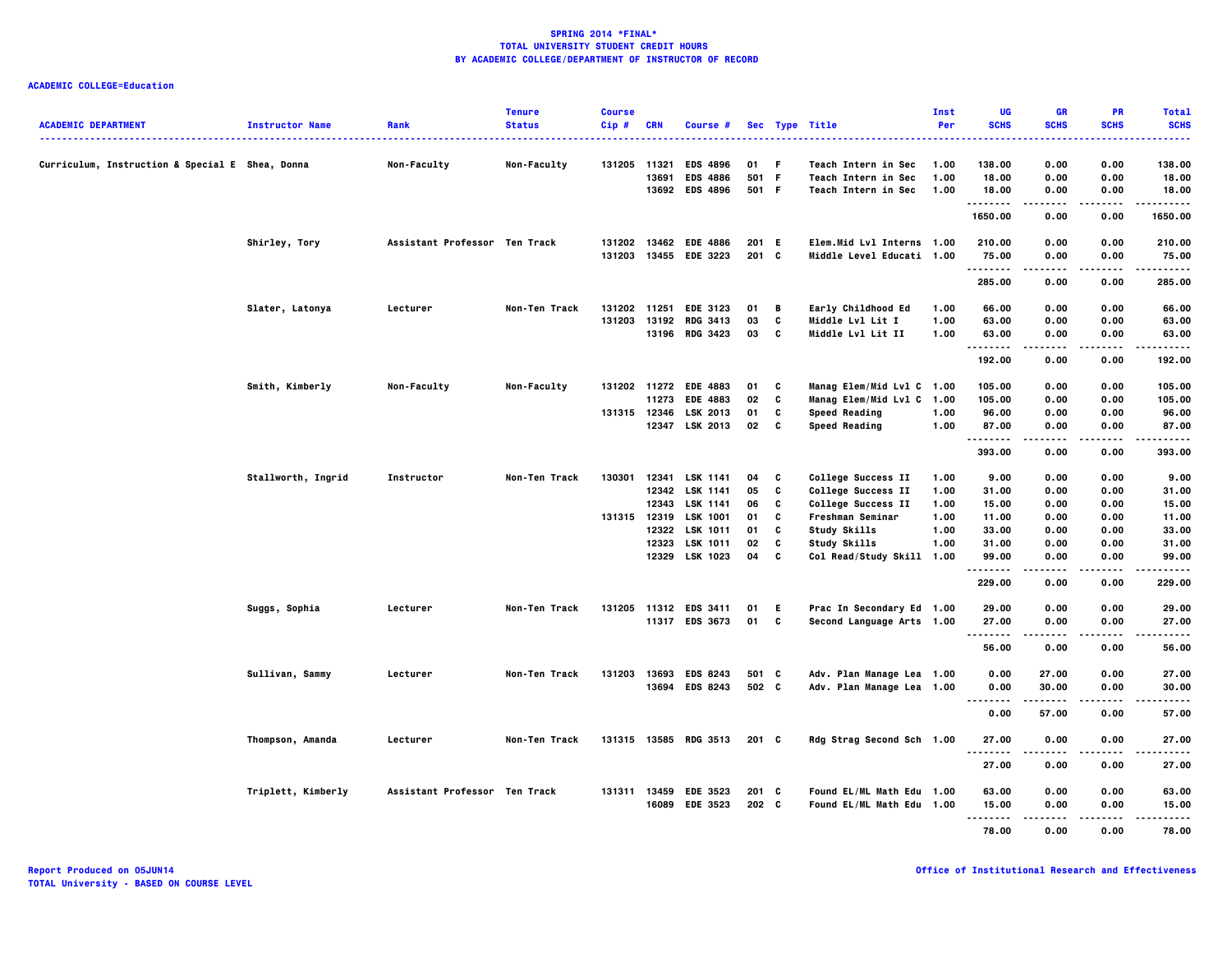|                                                     |                        |                               | <b>Tenure</b> | <b>Course</b> |            |                                   |          |                          |                                                 | Inst         | UG             | <b>GR</b>     | <b>PR</b>         | <b>Total</b>            |
|-----------------------------------------------------|------------------------|-------------------------------|---------------|---------------|------------|-----------------------------------|----------|--------------------------|-------------------------------------------------|--------------|----------------|---------------|-------------------|-------------------------|
| <b>ACADEMIC DEPARTMENT</b>                          | <b>Instructor Name</b> | Rank                          | <b>Status</b> | Cip#          | <b>CRN</b> | Course #                          |          |                          | Sec Type Title                                  | Per          | <b>SCHS</b>    | <b>SCHS</b>   | <b>SCHS</b>       | <b>SCHS</b><br>$\cdots$ |
| Curriculum, Instruction & Special E Tucker, Carolyn |                        | Lecturer                      | Non-Ten Track | 131202 13461  |            | <b>EDE 4883</b>                   | 201 C    |                          | Manag Elem/Mid Lvl C 1.00                       |              | 51.00          | 0.00          | 0.00              | 51.00                   |
|                                                     |                        |                               |               |               | 13467      | <b>EDE 4896</b>                   | 201      | - E                      | Elem/Mid Levl Intern 1.00                       |              | 210.00         | 0.00          | 0.00              | 210.00                  |
|                                                     |                        |                               |               | 131203        | 13581      | <b>RDG 3413</b>                   | 201 C    |                          | Middle Lvl Lit I                                | 1.00         | 72.00          | 0.00          | 0.00              | 72.00                   |
|                                                     |                        |                               |               |               | 13583      | <b>RDG 3423</b>                   | 201 C    |                          | <b>Middle Lvl Lit II</b>                        | 1.00         | 72.00<br>.     | 0.00          | 0.00              | 72.00<br>.              |
|                                                     |                        |                               |               |               |            |                                   |          |                          |                                                 |              | 405.00         | 0.00          | 0.00              | 405.00                  |
|                                                     | Vines, Courtney        | Instructor                    | Non-Ten Track | 131202        |            | 13675 EDE 3123                    | 501 C    |                          | Early Childhood Ed                              | 1.00         | 30.00          | 0.00          | 0.00              | 30.00                   |
|                                                     |                        |                               |               |               |            | 15699 EDE 3123                    | 502 C    |                          | Early Childhood Ed                              | 1.00         | 24.00<br>.     | 0.00<br>.     | 0.00<br>.         | 24.00<br>.              |
|                                                     |                        |                               |               |               |            |                                   |          |                          |                                                 |              | 54.00          | 0.00          | 0.00              | 54.00                   |
|                                                     | Virden, Jennifer       | Lecturer                      | Non-Ten Track | 131311        | 13677      | <b>EDE 3523</b>                   | 501 C    |                          | Found EL/ML Math Edu 1.00                       |              | 45.00          | 0.00          | 0.00              | 45.00                   |
|                                                     |                        |                               |               |               | 13679      | <b>EDE 4123</b>                   | 501 B    |                          | Teach Elem/Mid Level 1.00                       |              | 27.00          | 0.00          | 0.00              | 27.00                   |
|                                                     |                        |                               |               |               |            | 14026 EDE 3523                    | 502 C    |                          | Found EL/ML Math Edu 1.00                       |              | 9.00<br>       | 0.00<br>.     | 0.00<br>.         | 9.00<br>.               |
|                                                     |                        |                               |               |               |            |                                   |          |                          |                                                 |              | 81.00          | 0.00          | 0.00              | 81.00                   |
|                                                     | Waddell, Suzanne       | Instructor                    | Non-Ten Track | 131202        |            | 14005 EDF 3423                    | $201$ C  |                          | <b>Exploring Diversity</b>                      | 1.00         | 36.00          | 0.00          | 0.00              | 36.00                   |
|                                                     |                        |                               |               | 131315        | 13579      | <b>RDG 3113</b>                   | 201      | <b>C</b>                 | Early Literacy Instr 1.00                       |              | 42.00          | 0.00          | 0.00              | 42.00                   |
|                                                     |                        |                               |               |               | 13580      | <b>RDG 3123</b>                   | 201 C    |                          | Early Lit Instruct I 1.00                       |              | 42.00          | 0.00          | 0.00              | 42.00                   |
|                                                     |                        |                               |               | 450101        |            | 13474 EDF 3333                    | 201 C    |                          | <b>Social Foundation Ed  1.00</b>               |              | 69.00<br>      | 0.00<br>.     | 0.00<br>.         | 69.00<br>.              |
|                                                     |                        |                               |               |               |            |                                   |          |                          |                                                 |              | 189.00         | 0.00          | 0.00              | 189.00                  |
|                                                     | Walker, Ryan           | Assistant Professor Ten Track |               | 130101        | 15526      | <b>EDS 8103</b>                   | 501      | <b>C</b>                 | Adv Meth in Mid/Sec                             | 1.00         | 0.00           | 39.00         | 0.00              | 39.00                   |
|                                                     |                        |                               |               | 131205        | 11324      | <b>EDS 8663</b>                   | 01       | C                        | Improving Instructio 1.00                       |              | 0.00           | 39.00         | 0.00              | 39.00                   |
|                                                     |                        |                               |               |               |            | 15704 EDS 7000                    | $01$ I   |                          | <b>Directed Individual</b>                      | 1.00         | 0.00           | 3.00          | 0.00              | 3.00                    |
|                                                     |                        |                               |               |               | 15813      | <b>EDS 9000</b>                   | 02       | D                        | Research / Dissertat 1.00                       |              | 0.00           | 10.00         | 0.00              | 10.00                   |
|                                                     |                        |                               |               |               | 15815      | <b>EDS 7000</b>                   | 02       | $\bf{I}$                 | Directed Individual                             | 1.00         | 0.00           | 3.00          | 0.00              | 3.00                    |
|                                                     |                        |                               |               |               |            | 16115 EDS 7000                    | 03       | п                        | <b>Directed Individual</b>                      | 1.00         | 0.00           | 2.00          | 0.00              | 2.00                    |
|                                                     |                        |                               |               |               | 16235      | <b>EDS 7000</b><br>16431 EDS 7000 | 05<br>06 | $\bf{I}$<br>$\mathbf{I}$ | Directed Individual<br>Directed Individual      | 1.00<br>1.00 | 0.00<br>0.00   | 3.00<br>3.00  | 0.00<br>0.00      | 3.00<br>3.00            |
|                                                     |                        |                               |               |               |            |                                   |          |                          |                                                 |              | <br>0.00       | 102.00        | 0.00              | 102.00                  |
|                                                     |                        |                               |               | 130301        | 12338      | <b>LSK 1141</b>                   |          |                          |                                                 |              |                |               | 0.00              | 22.00                   |
|                                                     | Weed, Candace          | Instructor                    | Non-Ten Track |               | 12339      | LSK 1141                          | 01<br>02 | C<br>C                   | College Success II<br><b>College Success II</b> | 1.00<br>1.00 | 22.00<br>10.00 | 0.00<br>0.00  | 0.00              | 10.00                   |
|                                                     |                        |                               |               | 131315        |            | 12326 LSK 1023                    | 01       | C                        | Col Read/Study Skill 1.00                       |              | 96.00          | 0.00          | 0.00              | 96.00                   |
|                                                     |                        |                               |               |               |            | 12327 LSK 1023                    | 02       | <b>C</b>                 | Col Read/Study Skill 1.00                       |              | 99.00          | 0.00          | 0.00              | 99.00                   |
|                                                     |                        |                               |               |               |            |                                   |          |                          |                                                 |              | .<br>227.00    | -----<br>0.00 | $- - - -$<br>0.00 | .<br>227.00             |
|                                                     |                        |                               |               |               |            |                                   |          |                          |                                                 |              |                |               |                   |                         |
|                                                     | Wiley, Holly           | Instructor                    | Non-Ten Track | 310501        | 12777      | 12766 PE 3153<br>PE 4883          | 01<br>01 | C<br>C                   | Methods of Elem PE<br>School Health Ed          | 1.00<br>1.00 | 63.00<br>72.00 | 0.00<br>0.00  | 0.00<br>0.00      | 63.00<br>72.00          |
|                                                     |                        |                               |               |               |            | 310505 12282 KI 2023              | 02       | C                        | Found of Health Educ 1.00                       |              | 165.00         | 0.00          | 0.00              | 165.00                  |
|                                                     |                        |                               |               |               |            | 12287 KI 2603                     | 01       | C                        | <b>Medical Terminology</b>                      | 1.00         | 543.00         | 0.00          | 0.00              | 543.00                  |
|                                                     |                        |                               |               |               |            |                                   |          |                          |                                                 |              | .<br>843.00    | .<br>0.00     | .<br>0.00         | .<br>843.00             |
|                                                     | Wofford, Jennifer      | <b>Instructor</b>             | Non-Ten Track | 131203        |            | 11254 EDE 3223                    | 01       | C                        | Middle Level Educati 1.00                       |              | 60.00          | 0.00          | 0.00              | 60.00                   |
|                                                     |                        |                               |               |               |            | 11255 EDE 3223                    | 02       | C                        | Middle Level Educati 1.00                       |              | 69.00          | 0.00          | 0.00              | 69.00                   |
|                                                     |                        |                               |               |               |            | 11256 EDE 3223                    | 03       | C                        | Middle Level Educati 1.00                       |              | 69.00          | 0.00          | 0.00              | 69.00                   |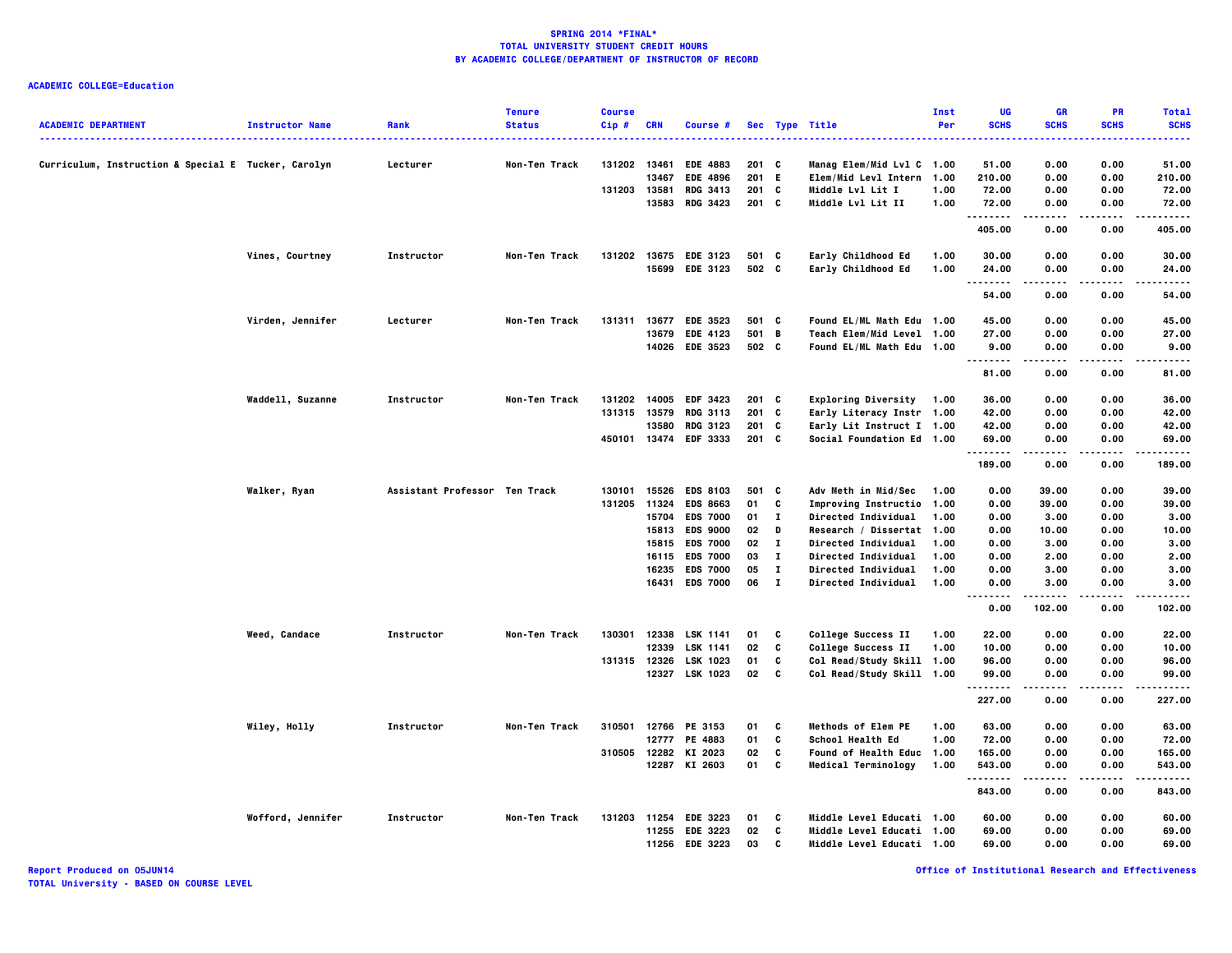| <b>ACADEMIC DEPARTMENT</b>                                                                                            | <b>Instructor Name</b> | Rank       | <b>Tenure</b><br><b>Status</b> | <b>Course</b><br>$Cip$ # | CRN            | <b>Course #</b>                                                        |                              | Sec Type Title                                                                                                   | Inst<br>Per | UG<br><b>SCHS</b>                               | <b>GR</b><br><b>SCHS</b>                         | <b>PR</b><br><b>SCHS</b>                          | <b>Total</b><br><b>SCHS</b>                                   |
|-----------------------------------------------------------------------------------------------------------------------|------------------------|------------|--------------------------------|--------------------------|----------------|------------------------------------------------------------------------|------------------------------|------------------------------------------------------------------------------------------------------------------|-------------|-------------------------------------------------|--------------------------------------------------|---------------------------------------------------|---------------------------------------------------------------|
| Curriculum, Instruction & Special E Wofford, Jennifer                                                                 |                        | Instructor | Non-Ten Track                  | 131305                   |                | 13858 RDG 4133                                                         | 501 B                        | Integrat Lang Art In 1.00                                                                                        |             | 24.00<br>.<br>222.00                            | 0.00<br>0.00                                     | 0.00<br>.<br>0.00                                 | 24.00<br>.<br>----<br>222.00                                  |
|                                                                                                                       | Yuan, Ruiping          | Instructor | Non-Ten Track                  | 131315                   | 13184<br>13187 | <b>RDG 3113</b><br>13185 RDG 3113<br><b>RDG 3123</b><br>13188 RDG 3123 | 01 C<br>02 C<br>01 C<br>02 C | Early Literacy Instr 1.00<br>Early Literacy Instr 1.00<br>Early Lit Instruct I 1.00<br>Early Lit Instruct I 1.00 |             | 78.00<br>54.00<br>78.00<br>54.00<br>.<br>264.00 | 0.00<br>0.00<br>0.00<br>0.00<br>--------<br>0.00 | 0.00<br>0.00<br>0.00<br>0.00<br>---------<br>0.00 | 78.00<br>54.00<br>78.00<br>54.00<br>. <b>.</b><br>.<br>264.00 |
| =====================================<br>Curriculum, Instruction & Special E<br>------------------------------------- |                        |            |                                |                          |                |                                                                        |                              |                                                                                                                  |             | ========<br>9246.00<br>========                 | ========<br>1385.00<br>========                  | ========<br>0.00<br>========                      | ==========<br>10631.00<br>-----------                         |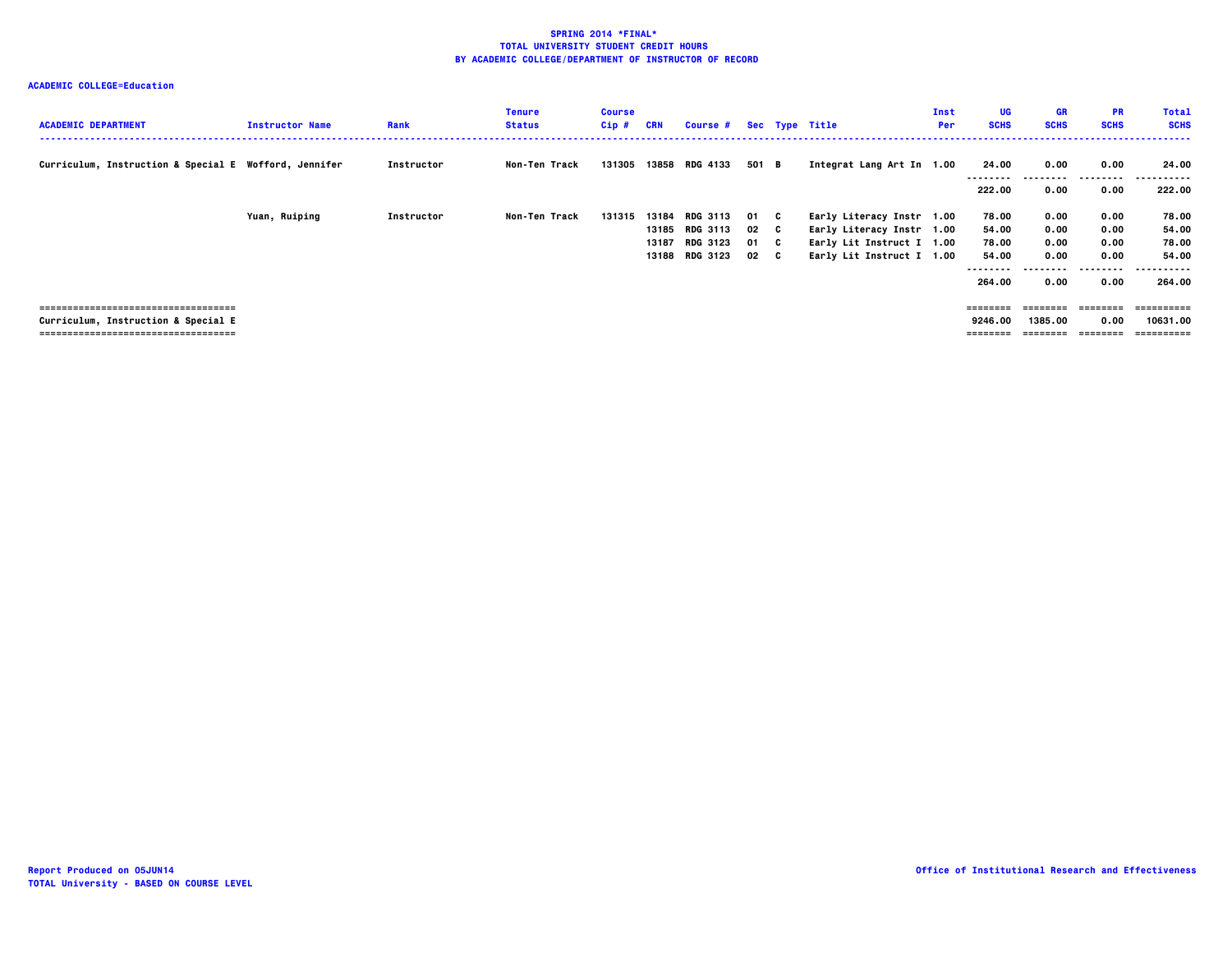| <b>ACADEMIC DEPARTMENT</b>            | <b>Instructor Name</b> | Rank               | <b>Tenure</b><br><b>Status</b> | <b>Course</b><br>$Cip$ # | CRN | Course # Sec Type Title |      |                           | Inst<br><b>Per</b> | UG<br><b>SCHS</b>  | <b>GR</b><br><b>SCHS</b> | <b>PR</b><br><b>SCHS</b> | <b>Total</b><br><b>SCHS</b> |
|---------------------------------------|------------------------|--------------------|--------------------------------|--------------------------|-----|-------------------------|------|---------------------------|--------------------|--------------------|--------------------------|--------------------------|-----------------------------|
| <b>Dean of Education</b>              | Roth, Erica            | <b>Non-Faculty</b> | <b>Non-Faculty</b>             | 130301                   |     | 12345 LSK 2010          | 01 C | Praxis: Acad Core En 1.00 |                    | 59.00<br>--------- | 0.00<br>.                | 0.00<br>.                | 59.00<br>.                  |
|                                       |                        |                    |                                |                          |     |                         |      |                           |                    | 59.00              | 0.00                     | 0.00                     | 59.00                       |
| ===================================== |                        |                    |                                |                          |     |                         |      |                           |                    | ---------          | ========                 | --------                 |                             |
| <b>Dean of Education</b>              |                        |                    |                                |                          |     |                         |      |                           |                    | 59.00              | 0.00                     | 0.00                     | 59.00                       |
| ===================================== |                        |                    |                                |                          |     |                         |      |                           |                    | --------           | --------                 | ========                 | ==========                  |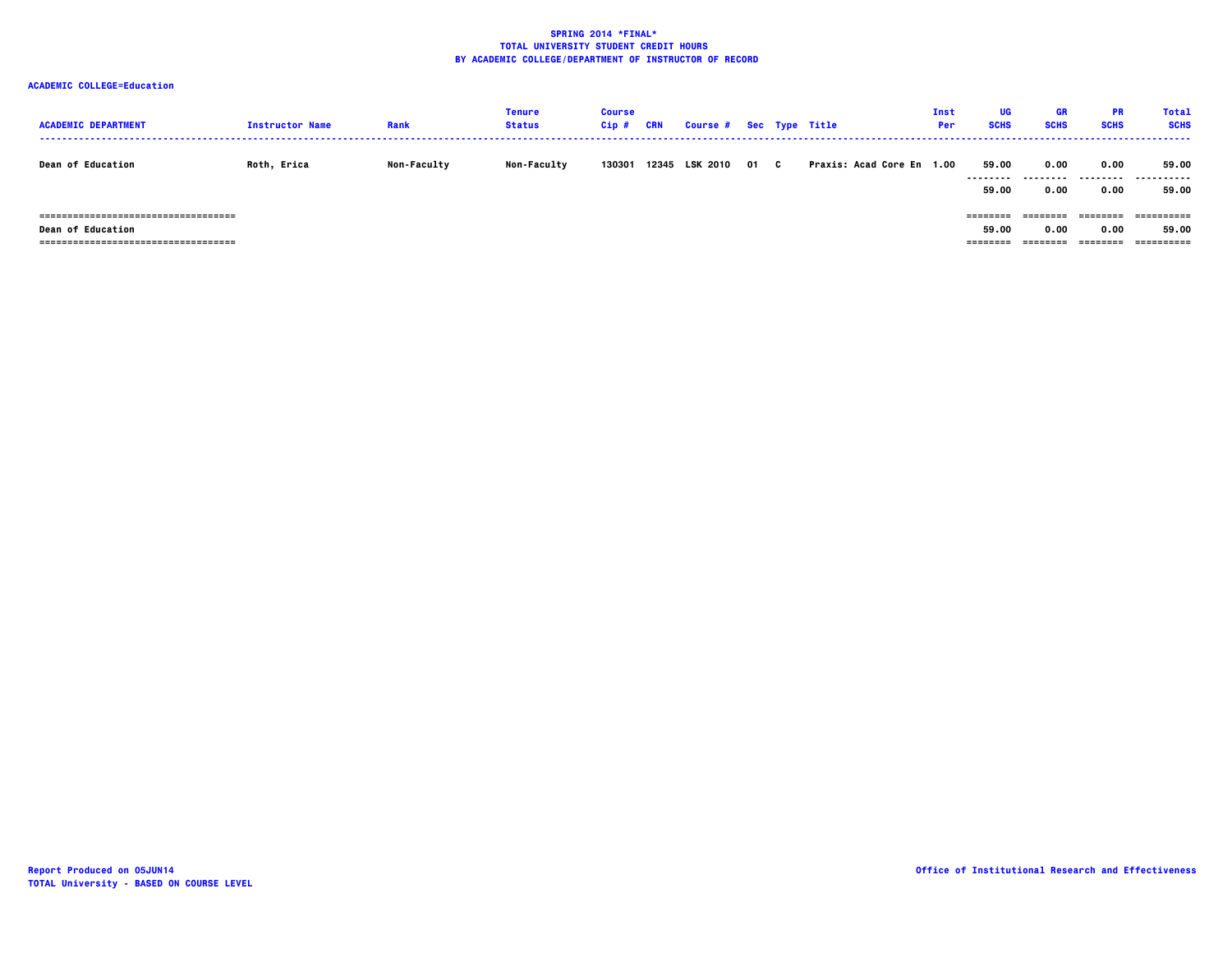|                                                  |                        |                               | <b>Tenure</b>  | <b>Course</b> |            |                       |       |              |                                                        | Inst | UG                                | <b>GR</b>   | <b>PR</b>   | <b>Total</b>         |
|--------------------------------------------------|------------------------|-------------------------------|----------------|---------------|------------|-----------------------|-------|--------------|--------------------------------------------------------|------|-----------------------------------|-------------|-------------|----------------------|
| <b>ACADEMIC DEPARTMENT</b>                       | <b>Instructor Name</b> | Rank                          | <b>Status</b>  | Cip#          | <b>CRN</b> | Course #              |       |              | Sec Type Title                                         | Per  | <b>SCHS</b><br>$\cdots$           | <b>SCHS</b> | <b>SCHS</b> | <b>SCHS</b><br>----- |
| Instructional Systems & Workforce D Adams, James |                        | Associate Professor Tenured   |                | 131309 13356  |            | TKT 4886              | 01    | -F           |                                                        |      | 6.00                              | 0.00        | 0.00        | 6.00                 |
|                                                  |                        |                               |                |               | 13357      | TKT 4896              | 01    | F            | Teaching Intern Tech 1.00<br>Teaching Intern Tech 1.00 |      | 6.00                              | 0.00        | 0.00        | 6.00                 |
|                                                  |                        |                               |                |               |            | 14339 TKT 4143        | 01    | C            | His & Phil Career &                                    | 1.00 | 6.00                              | 0.00        | 0.00        | 6.00                 |
|                                                  |                        |                               |                |               |            | 14713 TKT 4143        | 501 C |              | His & Phil Career &                                    | 1.00 | 12.00                             | 0.00        | 0.00        | 12.00                |
|                                                  |                        |                               |                |               |            | 14714 TKT 6143        | 501 C |              | His & Phil Career &                                    | 1.00 | 0.00                              | 42.00       | 0.00        | 42.00                |
|                                                  |                        |                               |                | 131319 15115  |            | <b>TKT 9000</b>       | 01    | D            | Research / Dissertat 1.00                              |      | 0.00                              | 29.00       | 0.00        | 29.00                |
|                                                  |                        |                               |                |               |            | 16468 TKT 7000        | 03    | $\mathbf{I}$ | <b>Directed Individual</b>                             | 1.00 | 0.00                              | 2.00        | 0.00        | 2.00                 |
|                                                  |                        |                               |                |               |            |                       |       |              |                                                        |      | .<br>30.00                        | 73.00       | 0.00        | 103.00               |
|                                                  | Alexander, Mary        | Lecturer                      | Non-Ten Track  | 300000        | 14709      | TKT 4433              | 501 C |              | Dev of Veteran's Ben 1.00                              |      | 6.00                              | 0.00        | 0.00        | 6.00                 |
|                                                  |                        |                               |                |               |            | 14710 TKT 6433        | 501 C |              | Dev of Veterans' Ben 1.00                              |      | 0.00<br>$\sim$ $\sim$ $\sim$<br>. | 15.00<br>.  | 0.00<br>.   | 15.00<br>.           |
|                                                  |                        |                               |                |               |            |                       |       |              |                                                        |      | 6.00                              | 15.00       | 0.00        | 21.00                |
|                                                  | Allison, Justin        | Grad Teach Assist             | Not Applicable | 110301        |            | 13346 TKT 1273        | 05    | C            | <b>Computer Application 1.00</b>                       |      | 99.00                             | 0.00        | 0.00        | 99.00                |
|                                                  |                        |                               |                |               |            | 13873 TKT 1273        | 502 C |              | Computer Application 1.00                              |      | 90.00<br>.                        | 0.00        | 0.00        | 90.00<br>.           |
|                                                  |                        |                               |                |               |            |                       |       |              |                                                        |      | 189.00                            | 0.00        | 0.00        | 189.00               |
|                                                  | Ballard, Iva           | Instructor                    | Non-Ten Track  | 521302        |            | 10561 BQA 3123        | 01    | C            | <b>Bus Stat Methods II</b>                             | 1.00 | 210.00                            | 0.00        | 0.00        | 210.00               |
|                                                  |                        |                               |                |               |            | 10562 BQA 3123        | 02    | C            | <b>Bus Stat Methods II</b>                             | 1.00 | 129.00                            | 0.00        | 0.00        | 129.00               |
|                                                  |                        |                               |                |               | 10564      | <b>BQA 3123</b>       | 04    | C            | <b>Bus Stat Methods II</b>                             | 1.00 | 27.00                             | 0.00        | 0.00        | 27.00                |
|                                                  |                        |                               |                |               | 10565      | <b>BQA 3123</b>       | 05    | C            | <b>Bus Stat Methods II</b>                             | 1.00 | 135.00                            | 0.00        | 0.00        | 135.00               |
|                                                  |                        |                               |                |               |            | 14182 BQA 3123        | 06    | C            | <b>Bus Stat Methods II</b>                             | 1.00 | 222.00                            | 0.00<br>.   | 0.00        | 222.00               |
|                                                  |                        |                               |                |               |            |                       |       |              |                                                        |      | .<br>723.00                       | 0.00        | .<br>0.00   | .<br>723.00          |
|                                                  | Bass, Amy              | Lecturer                      | Non-Ten Track  | 130301        |            | 13812 LSK 2010        | 501 C |              | Praxis: Acad Core En 1.00                              |      | 39.00                             | 0.00        | 0.00        | 39.00                |
|                                                  |                        |                               |                |               |            | 131315 13811 LSK 1023 | 501 C |              | Col Read/Study Skill 1.00                              |      | 72.00<br>.                        | 0.00        | 0.00        | 72.00                |
|                                                  |                        |                               |                |               |            |                       |       |              |                                                        |      | 111.00                            | 0.00        | 0.00        | 111.00               |
|                                                  | Beriswill, Joanne      | Assistant Professor Ten Track |                |               |            | 131309 13350 TKT 3623 | 01    | C            | Dsgn Technology Trai 1.00                              |      | 54.00                             | 0.00        | 0.00        | 54.00                |
|                                                  |                        |                               |                |               |            | 13352 TKT 4623        | 01    | C            | Del/Eval Tech Traini 1.00                              |      | 39.00                             | 0.00        | 0.00        | 39.00                |
|                                                  |                        |                               |                | 131319        | 15819      | <b>TKT 9000</b>       | 08    | D            | Research / Dissertat 1.00                              |      | 0.00                              | 1.00        | 0.00        | 1.00                 |
|                                                  |                        |                               |                |               | 16057      | <b>TKT 7000</b>       | 01    | $\mathbf{I}$ | <b>Directed Individual</b>                             | 1.00 | 0.00                              | 1.00        | 0.00        | 1.00                 |
|                                                  |                        |                               |                |               |            | 16448 TKT 7000        | 02 I  |              | Directed Individual                                    | 1.00 | 0.00<br>.                         | 3.00<br>.   | 0.00<br>.   | 3.00<br>.            |
|                                                  |                        |                               |                |               |            |                       |       |              |                                                        |      | 93.00                             | 5.00        | 0.00        | 98.00                |
|                                                  | Berryhill, Amy         | Non-Faculty                   | Non-Faculty    |               |            | 090101 10773 CO 1013  | 02    | <b>C</b>     | Intro to Communicati 1.00                              |      | 99.00<br>.                        | 0.00<br>.   | 0.00<br>.   | 99.00<br>.           |
|                                                  |                        |                               |                |               |            |                       |       |              |                                                        |      | 99.00                             | 0.00        | 0.00        | 99.00                |
|                                                  | Cornelious, Linda      | Professor                     | Tenured        |               |            | 131309 13880 TKT 8200 | 501 E |              | Intern Career & Tech 1.00                              |      | 0.00                              | 18.00       | 0.00        | 18.00                |
|                                                  |                        |                               |                |               |            | 131319 15116 TKT 9000 | 02    | <b>D</b>     | Research / Dissertat 1.00                              |      | 0.00<br>$\sim$ $\sim$ $\sim$<br>. | 16.00       | 0.00        | 16.00<br>-----       |
|                                                  |                        |                               |                |               |            |                       |       |              |                                                        |      | 0.00                              | 34.00       | 0.00        | 34.00                |
|                                                  | Earle, Marie           | Assistant Professor Ten Track |                | 110301        |            | 13872 TKT 1273        | 501 C |              | Computer Application 1.00                              |      | 84.00                             | 0.00        | 0.00        | 84.00                |
|                                                  |                        |                               |                | 131309        |            | 14719 TKT 4483        | 501   | C            | <b>Methods of Teaching</b>                             | 1.00 | 3.00                              | 0.00        | 0.00        | 3.00                 |
|                                                  |                        |                               |                |               |            | 14720 TKT 6483        | 501 C |              | <b>Methods of Teaching</b>                             | 1.00 | 0.00                              | 18.00       | 0.00        | 18.00                |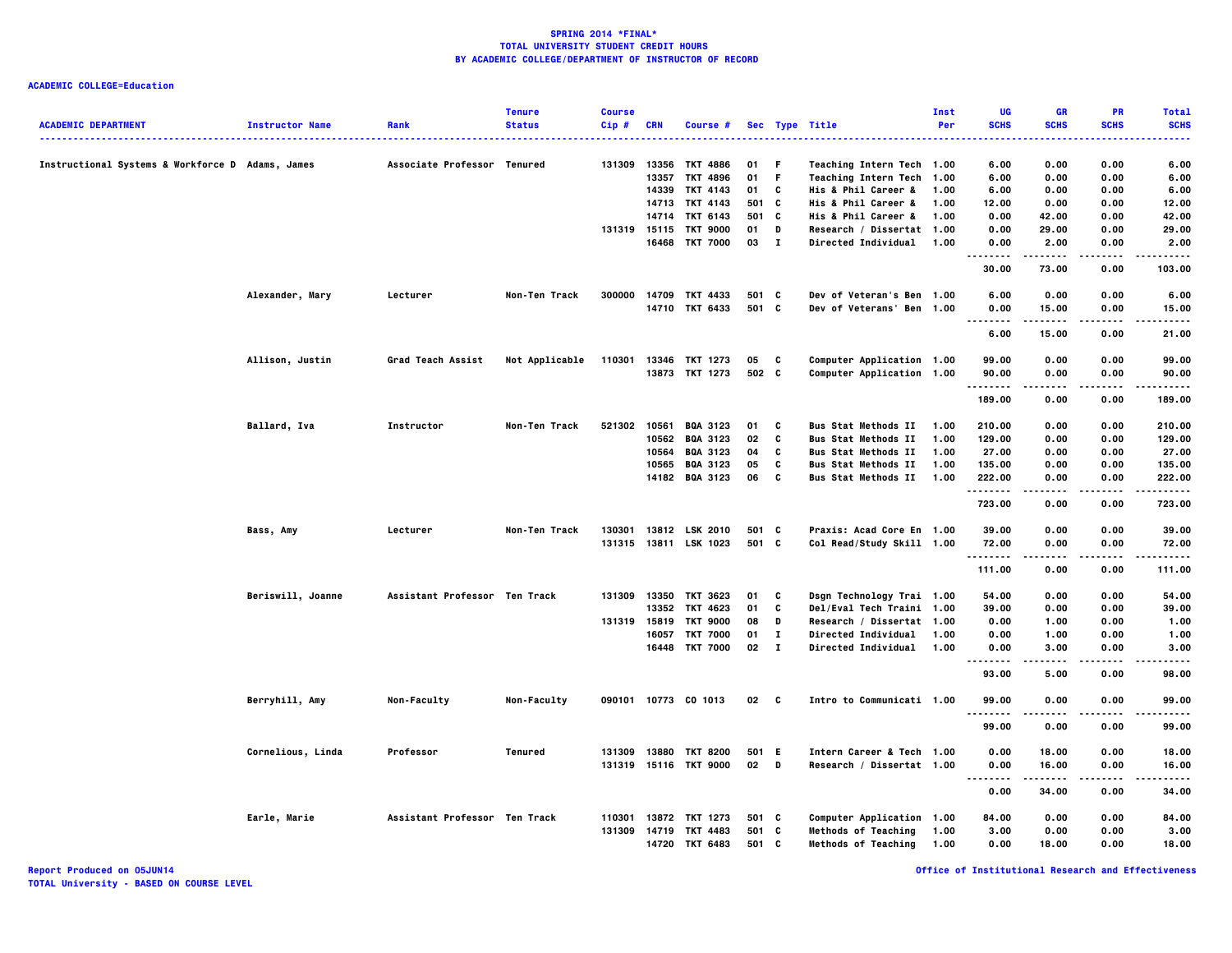| <b>ACADEMIC DEPARTMENT</b>                       | <b>Instructor Name</b> | Rank                              | <b>Tenure</b><br><b>Status</b> | <b>Course</b><br>Cip# | <b>CRN</b> | Course #                                |                |              | Sec Type Title                                         | Inst<br>Per | UG<br><b>SCHS</b>                     | <b>GR</b><br><b>SCHS</b> | <b>PR</b><br><b>SCHS</b> | <b>Total</b><br><b>SCHS</b> |
|--------------------------------------------------|------------------------|-----------------------------------|--------------------------------|-----------------------|------------|-----------------------------------------|----------------|--------------|--------------------------------------------------------|-------------|---------------------------------------|--------------------------|--------------------------|-----------------------------|
|                                                  |                        |                                   |                                |                       |            |                                         |                |              | .                                                      |             |                                       |                          |                          | -----                       |
| Instructional Systems & Workforce D Earle, Marie |                        | Assistant Professor Ten Track     |                                |                       |            | 131321 13876 TKT 4803<br>13879 TKT 6803 | 501 C<br>501 C |              | Integ Tech for Learn 1.00<br>Integ Tech for Learn 1.00 |             | 48.00<br>0.00                         | 0.00<br>24.00            | 0.00<br>0.00             | 48.00<br>24.00              |
|                                                  |                        |                                   |                                |                       |            |                                         |                |              |                                                        |             | .<br>135.00                           | .<br>42.00               | .<br>0.00                | .<br>177.00                 |
|                                                  | Ewing, Carlos          | Grad Teach Assist                 | Not Applicable                 | 110301                |            | 13342 TKT 1273                          | 01             | C            | Computer Application 1.00                              |             | 102.00                                | 0.00                     | 0.00                     | 102.00                      |
|                                                  |                        |                                   |                                |                       |            | 13344 TKT 1273                          | 03             | <b>C</b>     | Computer Application 1.00                              |             | 102.00<br>.                           | 0.00<br>.                | 0.00<br>----             | 102.00<br>.                 |
|                                                  |                        |                                   |                                |                       |            |                                         |                |              |                                                        |             | 204.00                                | 0.00                     | 0.00                     | 204.00                      |
|                                                  | Forde, Connie          | Professor                         | Tenured                        |                       |            | 131319 15117 TKT 9000                   | 03 D           |              | Research / Dissertat 1.00                              |             | 0.00<br>$\sim$ $\sim$ $\sim$<br>----- | 35.00<br>-----           | 0.00<br>$\cdots$         | 35.00<br>.                  |
|                                                  |                        |                                   |                                |                       |            |                                         |                |              |                                                        |             | 0.00                                  | 35.00                    | 0.00                     | 35.00                       |
|                                                  | Giordano, Mickey       | Instructor                        | Non-Ten Track                  |                       |            | 131319 15408 TKI 4000                   | 02             | $\mathbf{I}$ | <b>Directed Individual</b>                             | 1.00        | 3.00                                  | 0.00                     | 0.00                     | 3.00                        |
|                                                  |                        |                                   |                                |                       | 16021      | <b>TKI 4000</b>                         | 03             | $\mathbf{I}$ | Directed Individual                                    | 1.00        | 3.00                                  | 0.00                     | 0.00                     | 3.00                        |
|                                                  |                        |                                   |                                | 150505 13340          |            | TKI 4213                                | 01             | C            | <b>Energy Source&amp;Power</b>                         | 1.00        | 114.00                                | 0.00                     | 0.00                     | 114.00                      |
|                                                  |                        |                                   |                                | 150603                | 13333      | <b>TKI 3104</b>                         | 01             | B            | Adv Ind Ele, Electro 1.00                              |             | 120.00                                | 0.00                     | 0.00                     | 120.00                      |
|                                                  |                        |                                   |                                |                       | 13339      | TKI 4203                                | 01             | B            | <b>Automated Systems</b>                               | 1.00        | 66.00                                 | 0.00                     | 0.00                     | 66.00                       |
|                                                  |                        |                                   |                                |                       |            | 150612 13328 TKI 2113                   | 01             | C            | Intro to PLC Program 1.00                              |             | 108.00<br>.                           | 0.00<br>.                | 0.00<br>.                | 108.00<br>.                 |
|                                                  |                        |                                   |                                |                       |            |                                         |                |              |                                                        |             | 414.00                                | 0.00                     | 0.00                     | 414.00                      |
|                                                  | Huang, Kun             | Assistant Professor Ten Track     |                                | 110301                |            | 13322 TKB 4283                          | 01             | в.           | Advanced Office Syst 1.00                              |             | 42.00                                 | 0.00                     | 0.00                     | 42.00                       |
|                                                  |                        |                                   |                                |                       | 13325      | <b>TKB 6283</b>                         | 01             | B            | Advanced Office Syst 1.00                              |             | 0.00                                  | 6.00                     | 0.00                     | 6.00                        |
|                                                  |                        |                                   |                                | 131309                |            | 14604 TKT 4763                          | 501 C          |              | <b>Digital Tools/Learni 1.00</b>                       |             | 45.00                                 | 0.00                     | 0.00                     | 45.00                       |
|                                                  |                        |                                   |                                |                       |            | 14605 TKT 6763                          | 501 C          |              | Digital Tools/Learni 1.00                              |             | 0.00<br>.                             | 27.00<br>.               | 0.00<br>.                | 27.00<br>.                  |
|                                                  |                        |                                   |                                |                       |            |                                         |                |              |                                                        |             | 87.00                                 | 33.00                    | 0.00                     | 120.00                      |
|                                                  | Irvin, Lemond          | Research Assist Pro Non-Ten Track |                                |                       |            | 090501 10844 CO 3853                    | 03 C           |              | <b>Public Relations Wri 1.00</b>                       |             | 48.00<br>.                            | 0.00                     | 0.00<br>.                | 48.00<br>.                  |
|                                                  |                        |                                   |                                |                       |            |                                         |                |              |                                                        |             | 48.00                                 | 0.00                     | 0.00                     | 48.00                       |
|                                                  | Keel, Vicki            | Instructor                        | Non-Ten Track                  | 110301                |            | 13323 TKB 4543                          | 01 B           |              | Advanced Info Proces 1.00                              |             | 51.00                                 | 0.00                     | 0.00                     | 51.00                       |
|                                                  |                        |                                   |                                |                       |            | 131303 13871 TKB 3133                   | 501 C          |              | Admin Management & P 1.00                              |             | 96.00                                 | 0.00                     | 0.00                     | 96.00                       |
|                                                  |                        |                                   |                                |                       |            | 14711 TKB 2122                          | 501 B          |              | Intro Database Mgt                                     | 1.00        | 42.00                                 | 0.00                     | 0.00                     | 42.00                       |
|                                                  |                        |                                   |                                |                       |            | 131309 13347 TKT 3213                   | 01             | c            | Call Center Manageme 1.00                              |             | 72.00<br>.                            | 0.00<br>.                | 0.00<br>.                | 72.00<br>.                  |
|                                                  |                        |                                   |                                |                       |            |                                         |                |              |                                                        |             | 261.00                                | 0.00                     | 0.00                     | 261.00                      |
|                                                  | Kelley, Martha         | Lecturer                          | Non-Ten Track                  |                       |            | 300000 14721 TKT 4423                   | 501 C          |              | History of Veterans' 1.00                              |             | 12.00                                 | 0.00                     | 0.00                     | 12.00                       |
|                                                  |                        |                                   |                                |                       |            | 14722 TKT 6423                          | 501 C          |              | History of Veterans' 1.00                              |             | 0.00                                  | 30.00                    | 0.00                     | 30.00                       |
|                                                  |                        |                                   |                                |                       |            |                                         |                |              |                                                        |             | .                                     | .                        | .                        | .                           |
|                                                  |                        |                                   |                                |                       |            |                                         |                |              |                                                        |             | 12.00                                 | 30.00                    | 0.00                     | 42.00                       |
|                                                  | Latham, Angela         | Instructor                        | Non-Ten Track                  | 500799                |            | 13329 TKI 2413                          | 01             | C            | Hi & Appr Artcrafts                                    | 1.00        | 75.00                                 | 0.00                     | 0.00                     | 75.00                       |
|                                                  |                        |                                   |                                |                       |            | 13330 TKI 2413                          | 02             | C            | Hi & Appr Artcrafts                                    | 1.00        | 75.00                                 | 0.00                     | 0.00                     | 75.00                       |
|                                                  |                        |                                   |                                |                       |            | 13331 TKI 2413                          | 03             | C            | Hi & Appr Artcrafts                                    | 1.00        | 72.00                                 | 0.00                     | 0.00                     | 72.00                       |
|                                                  |                        |                                   |                                |                       |            | 13332 TKI 2413                          | H04 C          |              | Honors Hi & Appr Art 1.00                              |             | 66.00<br>.                            | 0.00                     | 0.00                     | 66.00                       |
|                                                  |                        |                                   |                                |                       |            |                                         |                |              |                                                        |             | 288.00                                | 0.00                     | 0.00                     | 288.00                      |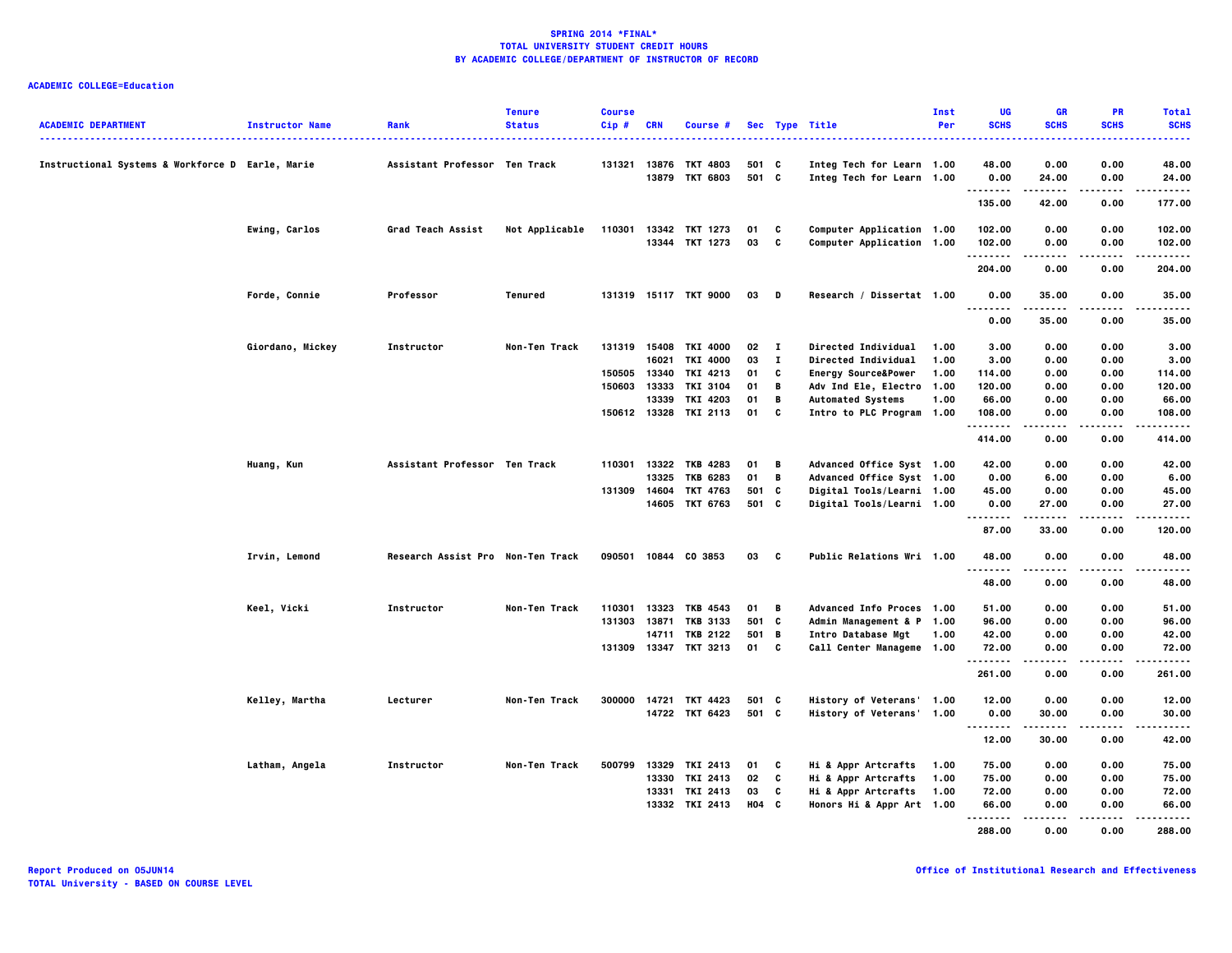|                                                    |                        |                               | <b>Tenure</b>  | <b>Course</b> |            |                       |       |              |                                | Inst | UG                   | <b>GR</b>     | PR          | <b>Total</b>     |
|----------------------------------------------------|------------------------|-------------------------------|----------------|---------------|------------|-----------------------|-------|--------------|--------------------------------|------|----------------------|---------------|-------------|------------------|
| <b>ACADEMIC DEPARTMENT</b>                         | <b>Instructor Name</b> | Rank                          | <b>Status</b>  | Cip#          | <b>CRN</b> | Course #              |       |              | Sec Type Title<br>.            | Per  | <b>SCHS</b>          | <b>SCHS</b>   | <b>SCHS</b> | <b>SCHS</b><br>. |
| Instructional Systems & Workforce D Lee, Sang Joon |                        | Assistant Professor Ten Track |                | 110301        | 13354      | TKT 4743              | 01    | B            | <b>Desktop Publishing</b>      | 1.00 | 48.00                | 0.00          | 0.00        | 48.00            |
|                                                    |                        |                               |                |               | 13359      | TKT 6743              | 01    | В            | Desktop Publishing             | 1.00 | 0.00                 | 9.00          | 0.00        | 9.00             |
|                                                    |                        |                               |                |               |            | 131303 13324 TKB 4583 | 01    | В            | Graphics and Web Des 1.00      |      | 78.00                | 0.00          | 0.00        | 78.00            |
|                                                    |                        |                               |                |               |            |                       |       |              |                                |      | .<br>126.00          | .<br>9.00     | .<br>0.00   | .<br>135.00      |
|                                                    | Mize, Mervin           | Instructor                    | Non-Ten Track  |               |            | 131319 16127 TKI 4000 | 04    | $\mathbf{I}$ | Directed Individual            | 1.00 | 3.00                 | 0.00          | 0.00        | 3.00             |
|                                                    |                        |                               |                |               |            | 16142 TKI 4000        | 05    | $\mathbf{I}$ | Directed Individual            | 1.00 | 3.00                 | 0.00          | 0.00        | 3.00             |
|                                                    |                        |                               |                | 141701        | 13337      | <b>TKI 3363</b>       | 01    | В            | <b>Motion &amp; Time Study</b> | 1.00 | 111.00               | 0.00          | 0.00        | 111.00           |
|                                                    |                        |                               |                | 150603        | 13335      | TKI 3224              | 01    | В            | Ind Materials Tech             | 1.00 | 140.00               | 0.00          | 0.00        | 140.00           |
|                                                    |                        |                               |                |               | 13338      | TKI 4113              | 01    | В            | Indust Fluid Power             | 1.00 | 93.00                | 0.00          | 0.00        | 93.00            |
|                                                    |                        |                               |                |               |            | 150612 13341 TKI 4233 | 01    | C            | <b>Maintenance Mgt</b>         | 1.00 | 117.00<br>.          | 0.00          | 0.00        | 117.00           |
|                                                    |                        |                               |                |               |            |                       |       |              |                                |      | 467.00               | 0.00          | 0.00        | 467.00           |
|                                                    | Okojie, Mabel          | Associate Professor Tenured   |                |               |            | 131319 15118 TKT 9000 | 04    | D            | Research / Dissertat 1.00      |      | 0.00<br><br>$\cdots$ | 17.00         | 0.00        | 17.00            |
|                                                    |                        |                               |                |               |            |                       |       |              |                                |      | 0.00                 | 17.00         | 0.00        | 17.00            |
|                                                    | Olinzock, Anthony      | Professor                     | Tenured        |               |            | 110301 13355 TKT 4753 | 01    | C            | Presenting with Medi 1.00      |      | 27.00                | 0.00          | 0.00        | 27.00            |
|                                                    |                        |                               |                |               | 13360      | TKT 6753              | 01    | C            | Presenting with Medi 1.00      |      | 0.00                 | 6.00          | 0.00        | 6.00             |
|                                                    |                        |                               |                | 131319 15119  |            | <b>TKT 9000</b>       | 05    | D            | Research / Dissertat 1.00      |      | 0.00                 | 37.00         | 0.00        | 37.00            |
|                                                    |                        |                               |                | 150603 13363  |            | <b>TKT 8713</b>       | 01    | В            | <b>Sem Ind Res &amp; Devel</b> | 1.00 | 0.00                 | 42.00         | 0.00        | 42.00            |
|                                                    |                        |                               |                |               |            |                       |       |              |                                |      | <br>27.00            | .<br>85.00    | .<br>0.00   | .<br>112.00      |
|                                                    | Roberts, Frank         | Non-Faculty                   | Non-Faculty    |               |            | 131309 13348 TKT 3463 | 01 B  |              | Computer Repair/Main 1.00      |      | 36.00<br>.           | 0.00          | 0.00        | 36.00            |
|                                                    |                        |                               |                |               |            |                       |       |              |                                |      | 36.00                | 0.00          | 0.00        | 36.00            |
|                                                    | Scott-Bracey, Pamela   | Assistant Professor Ten Track |                |               |            | 131309 13353 TKT 4683 | 01 S  |              | Senior Seminar                 | 1.00 | 54.00                | 0.00          | 0.00        | 54.00            |
|                                                    |                        |                               |                |               |            |                       |       |              |                                |      | .<br>54.00           | 0.00          | 0.00        | 54.00            |
|                                                    | Wu, Jeng-Yang          | Grad Teach Assist             | Not Applicable | 110301        |            | 13343 TKT 1273        | 02    | C            | Computer Application 1.00      |      | 99.00                | 0.00          | 0.00        | 99.00            |
|                                                    |                        |                               |                |               |            | 13345 TKT 1273        | 04    | C            | Computer Application 1.00      |      | 96.00                | 0.00          | 0.00        | 96.00            |
|                                                    |                        |                               |                |               |            |                       |       |              |                                |      | .<br>195.00          | 0.00          | .<br>0.00   | .<br>195.00      |
|                                                    | Wyatt, John            | Associate Professor Tenured   |                |               |            | 131319 15110 TKI 4000 | 01    | $\mathbf{I}$ | Directed Individual            | 1.00 | 3.00                 | 0.00          | 0.00        | 3.00             |
|                                                    |                        |                               |                |               | 16144      | <b>TKI 4000</b>       | 07    | $\mathbf{I}$ | Directed Individual            | 1.00 | 3.00                 | 0.00          | 0.00        | 3.00             |
|                                                    |                        |                               |                |               |            | 150603 13334 TKI 3183 | 01    | <b>L</b>     | Machine Metal Proc             | 1.00 | 48.00                | 0.00          | 0.00        | 48.00            |
|                                                    |                        |                               |                |               | 14337      | TKI 4263              | 01    | C            | Mfg Tech & Proc                | 1.00 | 120.00               | 0.00          | 0.00        | 120.00           |
|                                                    |                        |                               |                |               | 14707      | TKI 4263              | 501 C |              | <b>Mfg Tech &amp; Proc</b>     | 1.00 | 3.00                 | 0.00          | 0.00        | 3.00             |
|                                                    |                        |                               |                |               |            | 150612 14336 TKI 3353 | 01    | B            | Forecast & Cost Mode 1.00      |      | 96.00<br>.           | 0.00<br>----- | 0.00<br>.   | 96.00<br>-----   |
|                                                    |                        |                               |                |               |            |                       |       |              |                                |      | 273.00               | 0.00          | 0.00        | 273.00           |
|                                                    | Yu, Chien              | Associate Professor Tenured   |                | 110301        | 13364      | <b>TKT 8803</b>       | 01    | в            | Des Eval Inst Softwa 1.00      |      | 0.00                 | 63.00         | 0.00        | 63.00            |
|                                                    |                        |                               |                |               |            | 131319 15121 TKT 9000 | 07    | D            | Research / Dissertat 1.00      |      | 0.00                 | 23.00         | 0.00        | 23.00            |
|                                                    |                        |                               |                |               |            |                       |       |              |                                |      |                      | .             | .           | .                |
|                                                    |                        |                               |                |               |            |                       |       |              |                                |      | 0.00                 | 86.00         | 0.00        | 86.00            |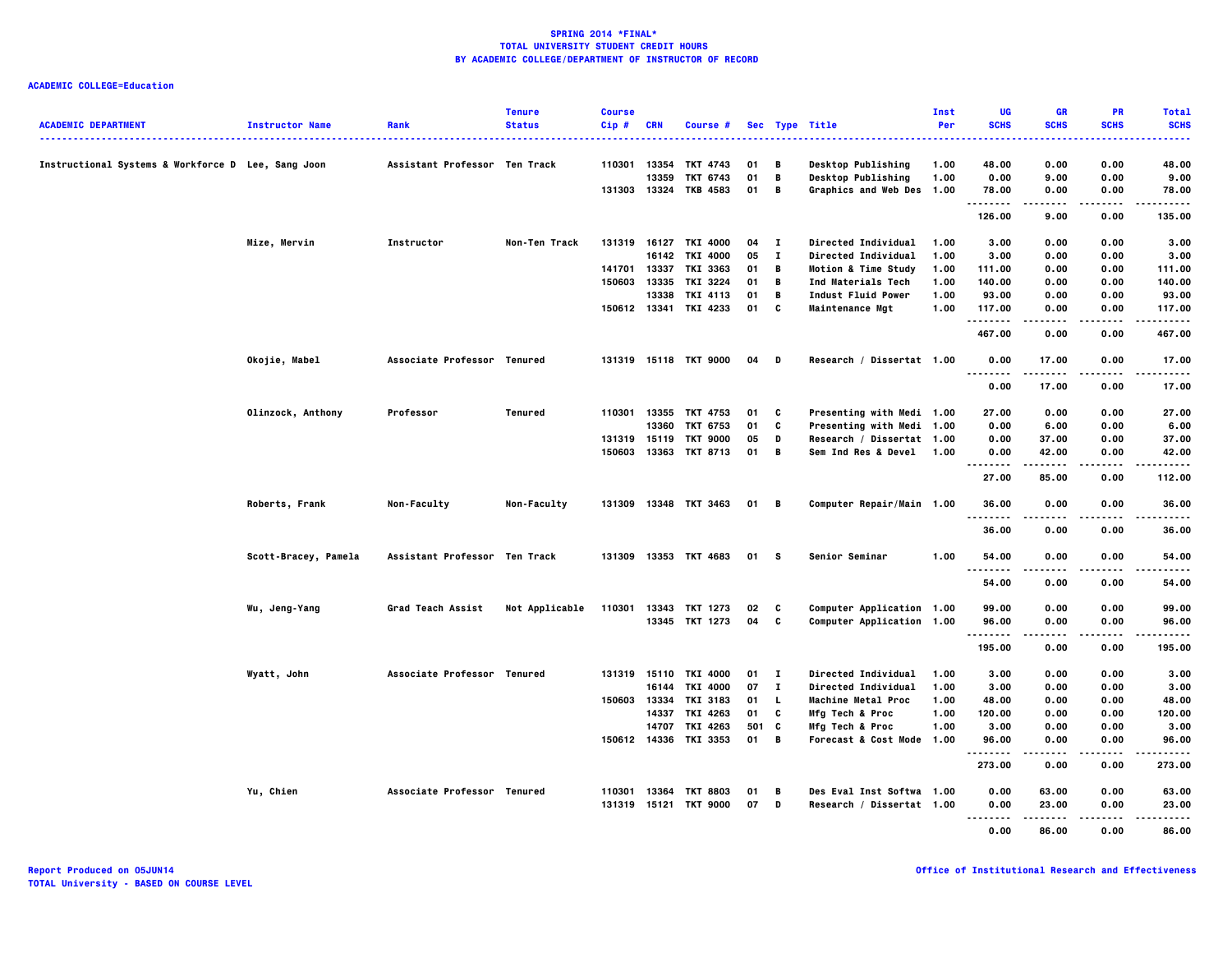### **ACADEMIC COLLEGE=Education**

|                  |                       |        |            |                         |  |  |  | fote <sup>7</sup> |
|------------------|-----------------------|--------|------------|-------------------------|--|--|--|-------------------|
| <b>ACADEMTC.</b> | <b>Tnstructor Nam</b> | itatus | <b>CRN</b> | Course # Sec Type Title |  |  |  | <b>SCHS</b>       |
|                  |                       |        |            |                         |  |  |  |                   |

 **=================================== ======== ======== ======== ========== Instructional Systems & Workforce D 3878.00 464.00 0.00 4342.00 =================================== ======== ======== ======== ==========**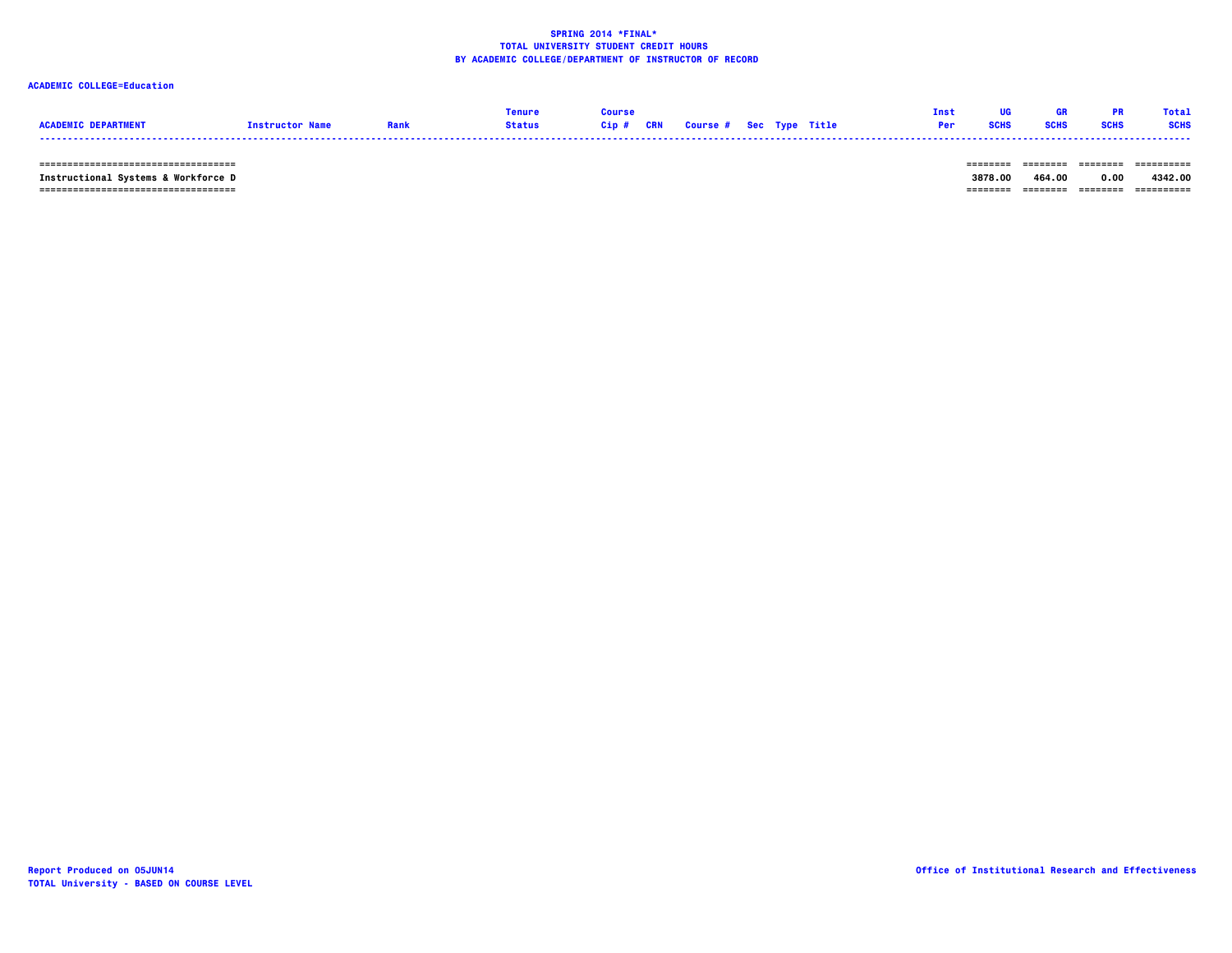# **ACADEMIC COLLEGE=Education**

| <b>ACADEMIC DEPARTMENT</b> | <b>Instructor Name</b> | Rank                          | <b>Tenure</b><br><b>Status</b> | <b>Course</b><br>$Cip$ # | <b>CRN</b>     | Course #                 |          |              | Sec Type Title                                         | Inst<br>Per | UG<br><b>SCHS</b>  | <b>GR</b><br><b>SCHS</b> | <b>PR</b><br><b>SCHS</b> | <b>Total</b><br><b>SCHS</b> |
|----------------------------|------------------------|-------------------------------|--------------------------------|--------------------------|----------------|--------------------------|----------|--------------|--------------------------------------------------------|-------------|--------------------|--------------------------|--------------------------|-----------------------------|
|                            |                        |                               |                                | 310505                   |                |                          |          |              |                                                        |             |                    |                          |                          | .<br>96.00                  |
| Kinesiology                | Abadie, Ben            | Professor                     | Tenured                        |                          | 11561<br>11562 | EP 3613<br>EP 3613       | 01<br>02 | c<br>C       | Exercise Electrocard 1.00<br>Exercise Electrocard 1.00 |             | 96.00<br>87.00     | 0.00<br>0.00             | 0.00<br>0.00             | 87.00                       |
|                            |                        |                               |                                |                          |                |                          |          |              |                                                        |             | .                  | ----                     | .                        | .                           |
|                            |                        |                               |                                |                          |                |                          |          |              |                                                        |             | 183.00             | 0.00                     | 0.00                     | 183,00                      |
|                            | Agiovlasitis, Stamatis | Assistant Professor Ten Track |                                | 260908                   |                | 11567 EP 4133            | 01       | c            | Ex Prog Clinical Pop 1.00                              |             | 123.00             | 0.00                     | 0.00                     | 123.00                      |
|                            |                        |                               |                                |                          | 14229          | EP 4133                  | 02       | C            | Ex Prog Clinical Pop 1.00                              |             | 237.00             | 0.00                     | 0.00                     | 237.00                      |
|                            |                        |                               |                                | 310505                   | 16150          | KI 7000                  | 06       | $\mathbf{I}$ | Directed Individual 1.00                               |             | 0.00               | 6.00                     | 0.00                     | 6.00                        |
|                            |                        |                               |                                |                          |                | 16464 KI 7000            | 09       | $\mathbf{I}$ | <b>Directed Individual</b>                             | 1.00        | 0.00<br>.          | 3.00                     | 0.00                     | 3.00                        |
|                            |                        |                               |                                |                          |                |                          |          |              |                                                        |             | 360.00             | 9.00                     | 0.00                     | 369.00                      |
|                            | Brown, Stanley         | Professor                     | Tenured                        |                          |                | 310505 11542 EP 2013     | 01       | C            | Intro to Exerc Scien 1.00                              |             | 351.00             | 0.00                     | 0.00                     | 351.00                      |
|                            |                        |                               |                                |                          | 15159          | KI 2990                  | 01       | L            | Special Topic in Kin 1.00                              |             | 35.00              | 0.00                     | 0.00                     | 35.00                       |
|                            |                        |                               |                                |                          |                | 15458 EP 3613            | 03       | C            | Exercise Electrocard 1.00                              |             | 99.00<br>.         | 0.00                     | 0.00                     | 99.00                       |
|                            |                        |                               |                                |                          |                |                          |          |              |                                                        |             | 485.00             | 0.00                     | 0.00                     | 485.00                      |
|                            | Coffey, Katherine      | Associate Professor Ten Track |                                | 310501                   |                | 12764 PE 3133            | 01       | В            | <b>Adapted Physical Ed</b>                             | 1.00        | 117.00             | 0.00                     | 0.00                     | 117.00                      |
|                            |                        |                               |                                | 310505                   | 12289          | KI 8313                  | 01       | C            | <b>Interpret Data Kines</b>                            | 1.00        | 0.00               | 63.00                    | 0.00                     | 63.00                       |
|                            |                        |                               |                                |                          | 16157          | KI 4000                  | 36       | л.           | Directed Individual                                    | 1.00        | 3.00               | 0.00                     | 0.00                     | 3.00                        |
|                            |                        |                               |                                |                          |                | 16461 KI 4000            | 44       | $\mathbf{I}$ | <b>Directed Individual</b>                             | 1.00        | 3.00<br>.          | 0.00<br>-----            | 0.00                     | 3.00                        |
|                            |                        |                               |                                |                          |                |                          |          |              |                                                        |             | 123.00             | 63.00                    | 0.00                     | 186.00                      |
|                            | Cork, Benjamin         | Grad Teach Assist             | Not Applicable                 | 310501                   |                | 14279 PE 1071            | 01       | L.           | Soccer                                                 | 0.40        | 8.00               | 0.00                     | 0.00                     | 8.00                        |
|                            |                        |                               |                                | 310505                   | 12284          | KI 2213                  | 02       | c            | Emergency Health Car 0.40                              |             | 30.00              | 0.00                     | 0.00                     | 30.00                       |
|                            |                        |                               |                                |                          | 15160          | KI 2990                  | 02       | L            | Special Topic in Kin 0.40                              |             | 4.00               | 0.00                     | 0.00                     | 4.00                        |
|                            |                        |                               |                                |                          |                | 15179 KI 2990            | 03       | L.           | Special Topic in Kin 0.40                              |             | 2.00<br>.          | 0.00<br>.                | 0.00                     | 2.00<br>.                   |
|                            |                        |                               |                                |                          |                |                          |          |              |                                                        |             | 44.00              | 0.00                     | 0.00                     | 44.00                       |
|                            | Drye, Gregory          | Instructor                    | Non-Ten Track                  |                          |                | 131314 12778 PE 4886     | 01       | F            | Teach Intern in PE                                     | 1.00        | 12.00              | 0.00                     | 0.00                     | 12.00                       |
|                            |                        |                               |                                |                          |                | 12780 PE 4896            | 01       | F            | Teach Intern in PE                                     | 1.00        | 18.00              | 0.00                     | 0.00                     | 18.00                       |
|                            |                        |                               |                                |                          |                | 14272 PE 4886            | 05       | F            | Teach Intern in PE                                     | 1.00        | 24.00              | 0.00                     | 0.00                     | 24.00                       |
|                            |                        |                               |                                |                          |                | 14275 PE 4896            | 05       | F            | Teach Intern in PE                                     | 1.00        | 18.00              | 0.00                     | 0.00                     | 18.00                       |
|                            |                        |                               |                                | 310501                   | 14269          | PE 1202                  | 02       | B            | Teaching Team Sports 1.00                              |             | 24.00              | 0.00                     | 0.00                     | 24.00                       |
|                            |                        |                               |                                | 310504<br>310506         | 12751          | PE 1212<br>12772 PE 3452 | 01<br>01 | C<br>C       | Teaching Ind/Dual Sp 1.00<br>Coach Soft/Baseball       | 1.00        | 44.00<br>76.00     | 0.00<br>0.00             | 0.00<br>0.00             | 44.00<br>76.00              |
|                            |                        |                               |                                |                          |                |                          |          |              |                                                        |             | 216.00             | 0.00                     | 0.00                     | 216.00                      |
|                            | Funderburk, Deborah    | Instructor                    | Non-Ten Track                  |                          |                | 131314 14270 PE 4886     | 03       | F            | Teach Intern in PE                                     | 1.00        | 24.00              | 0.00                     | 0.00                     | 24.00                       |
|                            |                        |                               |                                |                          |                | 14273 PE 4896            | 03       | F            | Teach Intern in PE                                     | 1.00        | 24.00              | 0.00                     | 0.00                     | 24.00                       |
|                            |                        |                               |                                | 310501                   | 12755          | PE 1232                  | 01       | В            | <b>Teaching Rhythms</b>                                | 1.00        | 70.00              | 0.00                     | 0.00                     | 70.00                       |
|                            |                        |                               |                                | 310505                   | 16366          | KI 4000                  | 41       | $\bf{I}$     | Directed Individual                                    | 1.00        | 3.00               | 0.00                     | 0.00                     | 3.00                        |
|                            |                        |                               |                                | 500301                   |                | 12749 PE 1161            | 01       | L.           | Modern Dance                                           | 1.00        | 32.00              | 0.00                     | 0.00                     | 32.00                       |
|                            |                        |                               |                                |                          |                | 12757 PE 1323            | 01       | C            | Hist & Apprec of Dan 1.00                              |             | 147.00             | 0.00                     | 0.00                     | 147.00                      |
|                            |                        |                               |                                |                          |                | 12758 PE 1323            | 02       | C            | Hist & Apprec of Dan 1.00                              |             | 147.00<br><u>.</u> | 0.00                     | 0.00                     | 147.00                      |
|                            |                        |                               |                                |                          |                |                          |          |              |                                                        |             | 447.00             | 0.00                     | 0.00                     | 447.00                      |
|                            | Grant, Erin            | Instructor                    | Non-Ten Track                  |                          |                | 260908 11571 EP 4603     | 01       | C            | Physical Activity Ep 1.00                              |             | 219.00             | 0.00                     | 0.00                     | 219.00                      |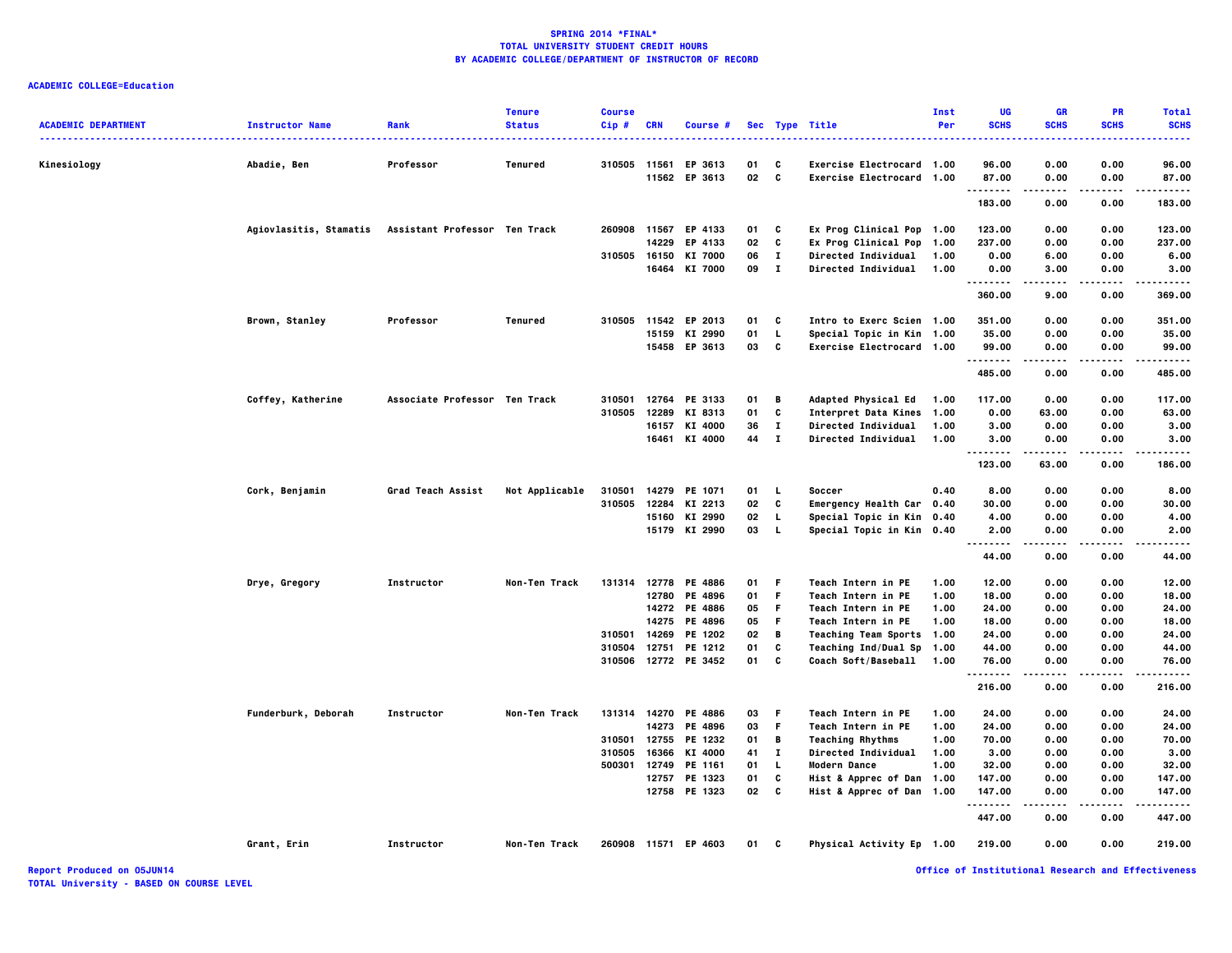|                            |                        |                               | <b>Tenure</b>  | <b>Course</b> |                |                      |               |              |                                                               | Inst | UG                 | <b>GR</b>         | <b>PR</b>        | <b>Total</b>          |
|----------------------------|------------------------|-------------------------------|----------------|---------------|----------------|----------------------|---------------|--------------|---------------------------------------------------------------|------|--------------------|-------------------|------------------|-----------------------|
| <b>ACADEMIC DEPARTMENT</b> | <b>Instructor Name</b> | Rank                          | <b>Status</b>  | Cip#          | <b>CRN</b>     | Course #             |               |              | Sec Type Title                                                | Per  | <b>SCHS</b>        | <b>SCHS</b>       | <b>SCHS</b>      | <b>SCHS</b>           |
|                            |                        |                               |                |               |                |                      |               |              |                                                               |      |                    |                   |                  |                       |
| Kinesiology                | Grant, Erin            | Instructor                    | Non-Ten Track  | 310505        | 12281<br>12283 | KI 2023<br>KI 2213   | 01<br>01      | C<br>C       | <b>Found of Health Educ 1.00</b><br>Emergency Health Car 1.00 |      | 147.00<br>78.00    | 0.00<br>0.00      | 0.00<br>0.00     | 147.00<br>78.00       |
|                            |                        |                               |                |               | 12284          | KI 2213              | 02            | C            | Emergency Health Car 0.60                                     |      | 45.00              | 0.00              | 0.00             | 45.00                 |
|                            |                        |                               |                |               |                | 12285 KI 2213        | 03            | C            | Emergency Health Car 0.60                                     |      | 43.20              | 0.00              | 0.00             | 43.20                 |
|                            |                        |                               |                |               |                |                      |               |              |                                                               |      | .                  | .                 | ----             | .                     |
|                            |                        |                               |                |               |                |                      |               |              |                                                               |      | 532.20             | 0.00              | 0.00             | 532.20                |
|                            | Hall, Elizabeth        | Grad Teach Assist             | Not Applicable | 310501        |                | 12753 PE 1222        | 01            | в            | Teaching Lifetime Ac 0.40                                     |      | 12.80              | 0.00              | 0.00             | 12.80                 |
|                            |                        |                               |                |               | 12754          | PE 1222              | 02            | B            | <b>Teaching Lifetime Ac</b>                                   | 0.40 | 13.60              | 0.00              | 0.00             | 13.60                 |
|                            |                        |                               |                |               | 14268          | PE 1031              | 01            | L.           | Tennis                                                        | 0.50 | 10.00              | 0.00              | 0.00             | 10.00                 |
|                            |                        |                               |                |               |                | 14278 PE 1031        | 02            | <b>L</b>     | Tennis                                                        | 0.50 | 10.00<br>.         | 0.00<br>.         | 0.00<br>$\cdots$ | 10.00<br>. <b>.</b> . |
|                            |                        |                               |                |               |                |                      |               |              |                                                               |      | 46.40              | 0.00              | 0.00             | 46.40                 |
|                            | Holmes, Megan          | Assistant Professor Ten Track |                | 260908        | 11564          | EP 4113              | 01            | B            | <b>Fitness Prog &amp; Testi 1.00</b>                          |      | 93.00              | 0.00              | 0.00             | 93.00                 |
|                            |                        |                               |                |               |                | 11572 EP 4603        | 02            | C            | Physical Activity Ep 1.00                                     |      | 174.00             | 0.00              | 0.00             | 174.00                |
|                            |                        |                               |                |               |                | 14212 EP 3643        | 02            | C            | <b>Applied Anat &amp; Patho</b>                               | 1.00 | 150.00             | 0.00              | 0.00             | 150.00                |
|                            |                        |                               |                | 310505        | 15048          | KI 8000              | 02            | D            | Research/Thesis                                               | 1.00 | 0.00               | 6.00              | 0.00             | 6.00                  |
|                            |                        |                               |                |               |                | 16262 KI 4000        | 38            | $\mathbf{I}$ | <b>Directed Individual</b>                                    | 1.00 | 3.00               | 0.00              | 0.00             | 3.00                  |
|                            |                        |                               |                |               |                |                      |               |              |                                                               |      | --------<br>420.00 | $- - - -$<br>6.00 | ----<br>0.00     | .<br>426.00           |
|                            | Joe, Lee               | Instructor                    | Non-Ten Track  |               |                | 260908 11547 EP 3304 | 01            | C            | <b>Exercise Physiology</b>                                    | 1.00 | 264.00             | 0.00              | 0.00             | 264.00                |
|                            |                        |                               |                |               | 11570          | EP 4210              | 01            | E.           | <b>Hlth Fitness Stdies</b>                                    | 1.00 | 66.00              | 0.00              | 0.00             | 66.00                 |
|                            |                        |                               |                |               |                | 11574 EP 4810        | 01            | н            | Clin Exercise Phys I 1.00                                     |      | 255.00             | 0.00              | 0.00             | 255.00                |
|                            |                        |                               |                |               |                | 11575 EP 4810        | 02            | H            | Clin Exercise Phys I 1.00                                     |      | 249.00             | 0.00              | 0.00             | 249.00                |
|                            |                        |                               |                |               | 14231          | EP 4803              | 01            | s            | Prof Seminar in Ex S                                          | 1.00 | 369.00             | 0.00              | 0.00             | 369.00                |
|                            |                        |                               |                | 310505        | 15046          | KI 4000              | 01            | $\mathbf{I}$ | <b>Directed Individual</b>                                    | 1.00 | 2.00               | 0.00              | 0.00             | 2.00                  |
|                            |                        |                               |                |               | 16368          | KI 4000              | 42            | $\mathbf{I}$ | Directed Individual                                           | 1.00 | 3.00               | 0.00              | 0.00             | 3.00                  |
|                            |                        |                               |                |               |                | 16459 KI 4000        | 43            | $\mathbf{I}$ | Directed Individual                                           | 1.00 | 3.00               | 0.00              | 0.00             | 3.00                  |
|                            |                        |                               |                |               |                |                      |               |              |                                                               |      | .<br>1211.00       | 0.00              | 0.00             | 1211.00               |
|                            | Knight, Adam           | Assistant Professor Ten Track |                |               | 131314 12774   | PE 4283              | 01            | C            | Sport Biomechanics                                            | 1.00 | 177.00             | 0.00              | 0.00             | 177.00                |
|                            |                        |                               |                | 240101 15897  |                | <b>HON 4000</b>      | 05            | $\mathbf{I}$ | Directed Individual                                           | 1.00 | 3.00               | 0.00              | 0.00             | 3.00                  |
|                            |                        |                               |                |               | 15898          | <b>HON 4000</b>      | 06            | п            | Directed Individual                                           | 1.00 | 3.00               | 0.00              | 0.00             | 3.00                  |
|                            |                        |                               |                | 260908        | 11544          | EP 3233              | 01            | c            | Anatomical Kinesiolo                                          | 1.00 | 288.00             | 0.00              | 0.00             | 288.00                |
|                            |                        |                               |                |               | 310505 12775   | PE 4853              | 01            | C            | Motor Lrng and Skill 1.00                                     |      | 63.00              | 0.00              | 0.00             | 63.00                 |
|                            |                        |                               |                |               | 15371          | KI 8000              | 04            | D            | Research/Thesis                                               | 1.00 | 0.00               | 3.00              | 0.00             | 3.00                  |
|                            |                        |                               |                |               | 15473          | KI 4000              | 07            | $\mathbf{I}$ | <b>Directed Individual</b>                                    | 1.00 | 3.00               | 0.00              | 0.00             | 3.00                  |
|                            |                        |                               |                |               |                | 15602 KI 4000        | 18            | $\mathbf{T}$ | <b>Directed Individual</b>                                    | 1.00 | 3.00               | 0.00              | 0.00             | 3.00                  |
|                            |                        |                               |                |               | 15686          | KI 4000              | 25            | $\mathbf{I}$ | <b>Directed Individual</b>                                    | 1.00 | 3.00               | 0.00              | 0.00             | 3.00                  |
|                            |                        |                               |                |               |                | 15714 KI 7000        | $02 \qquad I$ |              | <b>Directed Individual</b>                                    | 1.00 | 0.00               | 3.00              | 0.00             | 3.00                  |
|                            |                        |                               |                |               |                |                      |               |              |                                                               |      | 543.00             | 6.00              | 0.00             | 549.00                |
|                            | Kvasnicka, Mallory     | Grad Teach Assist             | Not Applicable |               |                | 260908 11552 EP 3304 | 06            | K            | <b>Exercise Physiology</b>                                    | 0.40 | 0.00               | 0.00              | 0.00             | 0.00                  |
|                            |                        |                               |                | 310501        | 12743          | PE 1061              | 01            | L.           | Fitness Walking/ Jog                                          | 0.40 | 8.40               | 0.00              | 0.00             | 8.40                  |
|                            |                        |                               |                |               | 12744          | PE 1061              | 02            | $\mathbf{L}$ | Fitness Walking/ Jog 0.40                                     |      | 8.00               | 0.00              | 0.00             | 8.00                  |
|                            |                        |                               |                |               |                | 310505 12280 KI 1803 | 01            | c            | Health Trends & Topi 0.40                                     |      | 33.60              | 0.00              | 0.00<br>.        | 33.60                 |
|                            |                        |                               |                |               |                |                      |               |              |                                                               |      | .<br>50.00         | -----<br>0.00     | 0.00             | .<br>50.00            |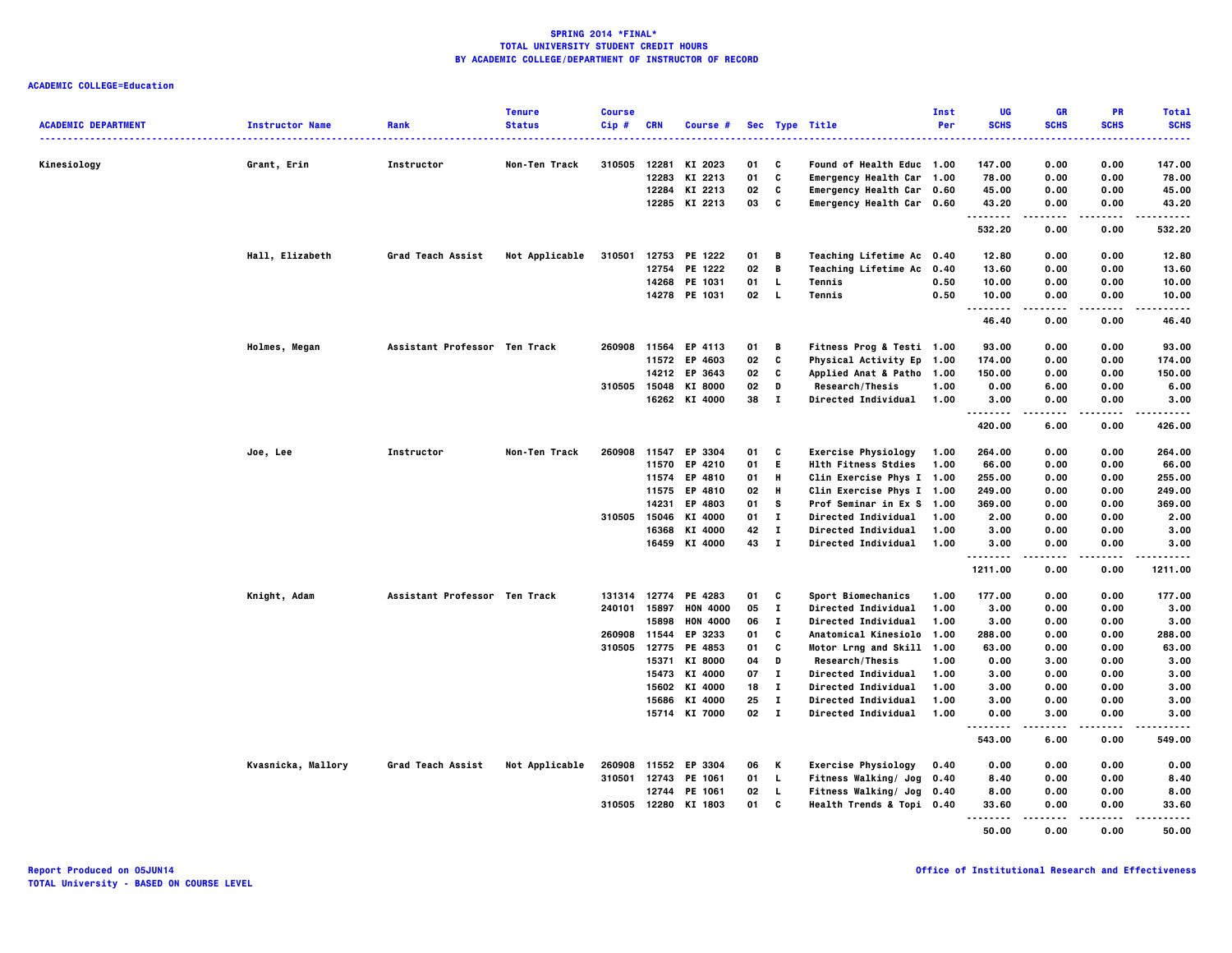|                            |                        |                               | <b>Tenure</b>  | <b>Course</b>          |            |                            |          |                   |                                                         | Inst | UG             | <b>GR</b>     | <b>PR</b>        | <b>Total</b>  |
|----------------------------|------------------------|-------------------------------|----------------|------------------------|------------|----------------------------|----------|-------------------|---------------------------------------------------------|------|----------------|---------------|------------------|---------------|
| <b>ACADEMIC DEPARTMENT</b> | <b>Instructor Name</b> | Rank                          | <b>Status</b>  | Cip#                   | <b>CRN</b> | Course #                   |          |                   | Sec Type Title<br><u></u>                               | Per  | <b>SCHS</b>    | <b>SCHS</b>   | <b>SCHS</b>      | <b>SCHS</b>   |
|                            |                        |                               |                |                        |            |                            |          |                   |                                                         |      |                |               |                  |               |
| Kinesiology                | Lamberth, John         | Associate Professor Tenured   |                | 131314 14282<br>240101 | 15901      | EP 8443<br><b>HON 4000</b> | 01<br>09 | C<br>$\mathbf{I}$ | Neuro Mech in Exerci 1.00<br><b>Directed Individual</b> | 1.00 | 0.00<br>3.00   | 30.00<br>0.00 | 0.00<br>0.00     | 30.00<br>3.00 |
|                            |                        |                               |                | 260908                 | 11545      | EP 3233                    | 02       | c                 | Anatomical Kinesiolo                                    | 1.00 | 306.00         | 0.00          | 0.00             | 306.00        |
|                            |                        |                               |                |                        | 11563      | EP 3643                    | 01       | C                 | <b>Applied Anat &amp; Patho</b>                         | 1.00 | 390.00         | 0.00          | 0.00             | 390.00        |
|                            |                        |                               |                | 310505 15206           |            | KI 4000                    | 04       | $\mathbf{I}$      | Directed Individual                                     | 1.00 | 3.00           | 0.00          | 0.00             | 3.00          |
|                            |                        |                               |                |                        | 15214      | KI 4000                    | 06       | л.                | <b>Directed Individual</b>                              | 1.00 | 3.00           | 0.00          | 0.00             | 3.00          |
|                            |                        |                               |                |                        | 15562      | KI 4000                    | 08       | л.                | <b>Directed Individual</b>                              | 1.00 | 3.00           | 0.00          | 0.00             | 3.00          |
|                            |                        |                               |                |                        | 15564      | KI 4000                    | 10       | $\mathbf{I}$      | <b>Directed Individual</b>                              | 1.00 | 3.00           | 0.00          | 0.00             | 3.00          |
|                            |                        |                               |                |                        |            | 15606 KI 4000              | 20       | $\mathbf{I}$      | <b>Directed Individual</b>                              | 1.00 | 3.00           | 0.00          | 0.00             | 3.00          |
|                            |                        |                               |                |                        | 15620      | KI 4000                    | 23       | $\mathbf{I}$      | <b>Directed Individual</b>                              | 1.00 | 3.00           | 0.00          | 0.00             | 3.00          |
|                            |                        |                               |                |                        |            | 15702 KI 4000              | 27       | $\mathbf{I}$      | Directed Individual                                     | 1.00 | 3.00           | 0.00          | 0.00             | 3.00          |
|                            |                        |                               |                |                        | 15732      | KI 4000                    | 28       | л.                | <b>Directed Individual</b>                              | 1.00 | 3.00           | 0.00          | 0.00             | 3.00          |
|                            |                        |                               |                |                        | 15993      | KI 4000                    | 33       | $\mathbf{I}$      | <b>Directed Individual</b>                              | 1.00 | 4.00           | 0.00          | 0.00             | 4.00          |
|                            |                        |                               |                |                        | 15994      | KI 4000                    | 34       | $\mathbf{I}$      | <b>Directed Individual</b>                              | 1.00 | 3.00           | 0.00          | 0.00             | 3.00          |
|                            |                        |                               |                |                        | 15995      | KI 4000                    | 35       | $\mathbf{I}$      | <b>Directed Individual</b>                              | 1.00 | 3.00           | 0.00          | 0.00             | 3.00          |
|                            |                        |                               |                |                        | 16322      | KI 4000                    | 39       | п                 | <b>Directed Individual</b>                              | 1.00 | 3.00           | 0.00          | 0.00             | 3.00          |
|                            |                        |                               |                |                        |            | 16353 KI 4000              | 40       | $\mathbf{I}$      | <b>Directed Individual</b>                              | 1.00 | 1.00           | 0.00          | 0.00             | 1.00          |
|                            |                        |                               |                |                        |            |                            |          |                   |                                                         |      | .<br>737.00    | <br>30.00     | $\cdots$<br>0.00 | .<br>767.00   |
|                            | Lee, Tanner            | Grad Teach Assist             | Not Applicable | 260908                 | 11550      | EP 3304                    | 04       | Κ                 | <b>Exercise Physiology</b>                              | 0.40 | 0.00           | 0.00          | 0.00             | 0.00          |
|                            |                        |                               |                |                        | 11555      | EP 3304                    | 09       | Κ                 | <b>Exercise Physiology</b>                              | 0.40 | 0.00           | 0.00          | 0.00             | 0.00          |
|                            |                        |                               |                |                        | 11557      | EP 3304                    | 11       | К                 | <b>Exercise Physiology</b>                              | 0.40 | 0.00           | 0.00          | 0.00             | 0.00          |
|                            |                        |                               |                |                        |            |                            |          |                   |                                                         |      | .<br>$\ddotsc$ | .             | .                | $\cdots$      |
|                            |                        |                               |                |                        |            |                            |          |                   |                                                         |      | 0.00           | 0.00          | 0.00             | 0.00          |
|                            | Love, Adam             | Assistant Professor Ten Track |                | 310504                 | 13271      | SS 4303                    | 01       | C                 | <b>Globalization &amp; Spor 1.00</b>                    |      | 108.00         | 0.00          | 0.00             | 108.00        |
|                            |                        |                               |                |                        | 13275      | SS 8883                    | 01       | C                 | Ethical Issues in Sp                                    | 1.00 | 0.00           | 48.00         | 0.00             | 48.00         |
|                            |                        |                               |                |                        |            | 310505 15165 KI 4000       | 03       | $\mathbf{I}$      | Directed Individual                                     | 1.00 | 3.00<br>       | 0.00<br>----- | 0.00<br>$\cdots$ | 3.00<br>.     |
|                            |                        |                               |                |                        |            |                            |          |                   |                                                         |      | 111.00         | 48.00         | 0.00             | 159,00        |
|                            | McAllister, Matthew    | Grad Teach Assist             | Not Applicable | 260908                 | 11551      | EP 3304                    | 05       | к                 | <b>Exercise Physiology</b>                              | 0.40 | 0.00           | 0.00          | 0.00             | 0.00          |
|                            |                        |                               |                |                        | 11554      | EP 3304                    | 08       | Κ                 | <b>Exercise Physiology</b>                              | 0.40 | 0.00           | 0.00          | 0.00             | 0.00          |
|                            |                        |                               |                |                        |            | 11558 EP 3304              | 12       | К                 | <b>Exercise Physiology</b>                              | 0.40 | 0.00           | 0.00          | 0.00             | 0.00          |
|                            |                        |                               |                |                        |            | 16272 EP 4113              | 03       | B                 | Fitness Prog & Testi 1.00                               |      | 66.00          | 0.00          | 0.00             | 66.00         |
|                            |                        |                               |                |                        |            |                            |          |                   |                                                         |      | -----<br>66.00 | 0.00          | .<br>0.00        | .<br>66.00    |
|                            | <b>Morse, Alan</b>     | Assistant Professor Ten Track |                | 310504                 |            | 13273 SS 4396              | 01       | E                 | Sports Studies Inter 1.00                               |      | 60.00          | 0.00          | 0.00             | 60.00         |
|                            |                        |                               |                |                        |            | 13274 SS 8803              | 01       | C                 | Sport Law                                               | 1.00 | 0.00           | 51.00         | 0.00             | 51.00         |
|                            |                        |                               |                |                        | 14276      | SS 4803                    | 01       | c                 | Seminar in Sports St                                    | 1.00 | 45.00          | 0.00          | 0.00             | 45.00         |
|                            |                        |                               |                | 310505                 | 15157      | KI 7000                    | 01       | $\mathbf{I}$      | <b>Directed Individual</b>                              | 1.00 | 0.00           | 3.00          | 0.00             | 3.00          |
|                            |                        |                               |                |                        | 15573      | KI 4000                    | 14       | $\mathbf{I}$      | <b>Directed Individual</b>                              | 1.00 | 3.00           | 0.00          | 0.00             | 3.00          |
|                            |                        |                               |                |                        | 15583      | KI 8000                    | 05       | D                 | Research/Thesis                                         | 1.00 | 0.00           | 4.00          | 0.00             | 4.00          |
|                            |                        |                               |                |                        |            | 15692 KI 8710              | 01       | E.                | Internship                                              | 1.00 | 0.00           | 9.00          | 0.00             | 9.00          |
|                            |                        |                               |                |                        |            |                            |          |                   |                                                         |      | 108.00         | 67.00         | 0.00             | 175.00        |
|                            | Pfleegor, Adam         | Assistant Professor Ten Track |                | 131314 14277           |            | SS 8203                    | 01       | c                 | <b>Funding of Sport</b>                                 | 1.00 | 0.00           | 15.00         | 0.00             | 15.00         |
|                            |                        |                               |                | 310504                 | 13270      | SS 4203                    | 01       | C                 | <b>Funding of Sport</b>                                 | 1.00 | 138.00         | 0.00          | 0.00             | 138.00        |
|                            |                        |                               |                | 310505 15150           |            | KI 4000                    | 02       | I                 | <b>Directed Individual</b>                              | 1.00 | 3.00           | 0.00          | 0.00             | 3.00          |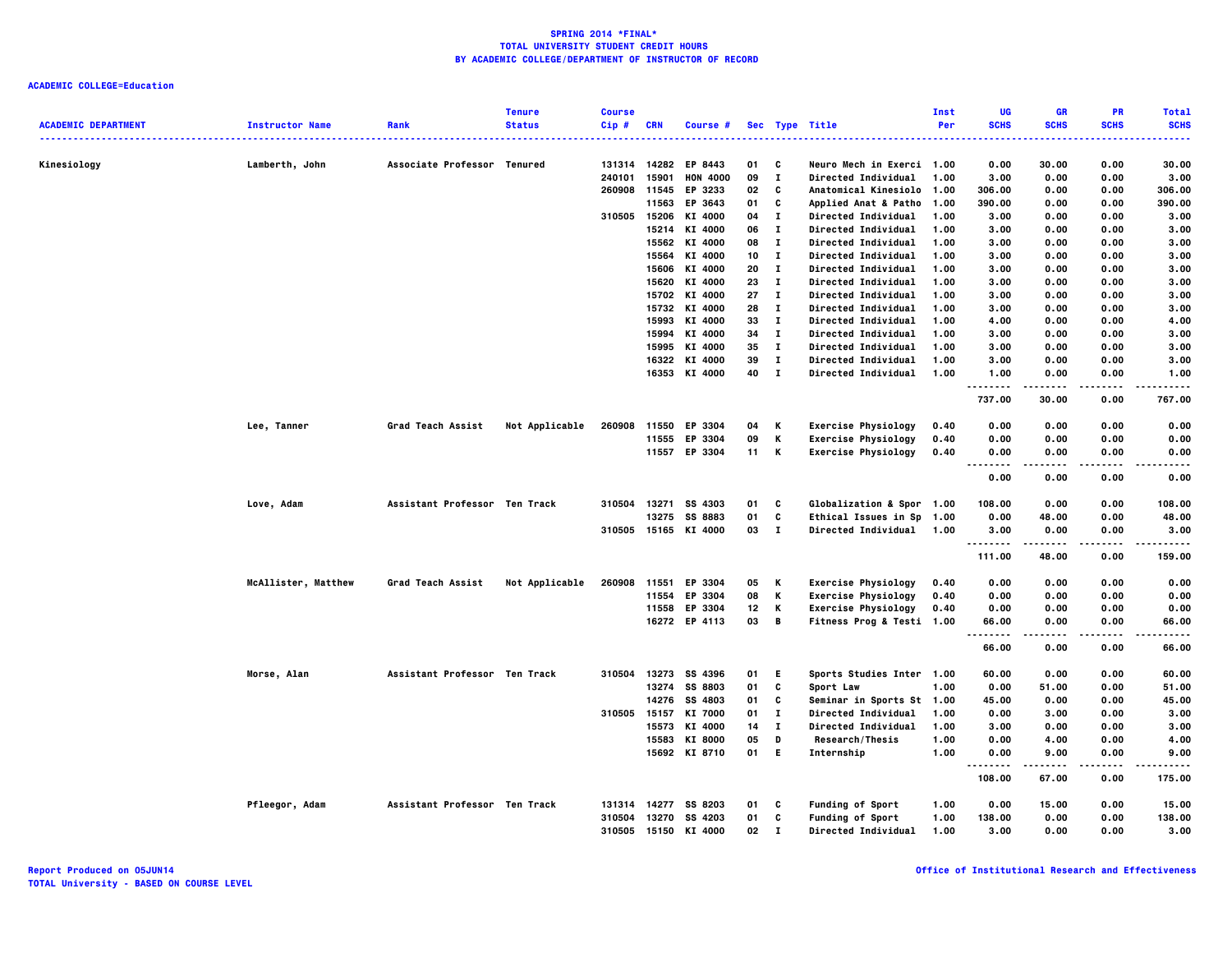| <b>ACADEMIC DEPARTMENT</b> | <b>Instructor Name</b> | Rank                          | <b>Tenure</b><br><b>Status</b> | <b>Course</b><br>Cip# | <b>CRN</b>     | <b>Course #</b>      |          |              | Sec Type Title                                           | Inst<br>Per  | <b>UG</b><br><b>SCHS</b> | <b>GR</b><br><b>SCHS</b> | PR<br><b>SCHS</b> | <b>Total</b><br><b>SCHS</b> |
|----------------------------|------------------------|-------------------------------|--------------------------------|-----------------------|----------------|----------------------|----------|--------------|----------------------------------------------------------|--------------|--------------------------|--------------------------|-------------------|-----------------------------|
|                            |                        |                               |                                |                       |                |                      |          |              |                                                          |              |                          |                          |                   |                             |
|                            |                        |                               |                                |                       |                |                      |          |              |                                                          |              | --------<br>141.00       | 15.00                    | 0.00              | 156.00                      |
| Kinesiology                | Rye, David             | Instructor                    | Non-Ten Track                  |                       |                | 131314 12776 PE 4873 | 01       | C            | Prof Sem In Physica 1.00                                 |              | 63.00                    | 0.00                     | 0.00              | 63.00                       |
|                            |                        |                               |                                |                       | 12779          | PE 4886              | 02       | F            | Teach Intern in PE                                       | 1.00         | 36.00                    | 0.00                     | 0.00              | 36.00                       |
|                            |                        |                               |                                |                       | 12781          | PE 4896              | 02       | F            | Teach Intern in PE                                       | 1.00         | 36.00                    | 0.00                     | 0.00              | 36.00                       |
|                            |                        |                               |                                |                       | 13838          | PE 4873              | 501 C    |              | Prof Sem In Physica                                      | 1.00         | 18.00                    | 0.00                     | 0.00              | 18.00                       |
|                            |                        |                               |                                |                       | 13839          | PE 4886              | 501 F    |              | Teach Intern in PE                                       | 1.00         | 36.00                    | 0.00                     | 0.00              | 36.00                       |
|                            |                        |                               |                                |                       | 13842          | PE 4896              | 501      | -F           | Teach Intern in PE                                       | 1.00         | 36.00                    | 0.00                     | 0.00              | 36.00                       |
|                            |                        |                               |                                | 310504                | 13269          | SS 3403              | 01       | C            | Facil & Event Mgmt S 1.00                                |              | 144.00                   | 0.00                     | 0.00              | 144.00                      |
|                            |                        |                               |                                |                       |                | 14230 SS 3203        | 01       | C            | Sport Law                                                | 1.00         | 189.00<br>               | 0.00<br>.                | 0.00<br>.         | 189.00                      |
|                            |                        |                               |                                |                       |                |                      |          |              |                                                          |              | 558.00                   | 0.00                     | 0.00              | 558.00                      |
|                            | Shahi, Ankit           | Grad Teach Assist             | Not Applicable                 | 260908                | 11549          | EP 3304              | 03       | К            | <b>Exercise Physiology</b>                               | 0.40         | 0.00                     | 0.00                     | 0.00              | 0.00                        |
|                            |                        |                               |                                |                       | 11553          | EP 3304              | 07       | К            | <b>Exercise Physiology</b>                               | 0.40         | 0.00                     | 0.00                     | 0.00              | 0.00                        |
|                            |                        |                               |                                |                       |                | 11559 EP 3304        | 13       | K            | <b>Exercise Physiology</b>                               | 0.40         | 0.00<br>----             | 0.00<br>.                | 0.00<br>----      | 0.00                        |
|                            |                        |                               |                                |                       |                |                      |          |              |                                                          |              | 0.00                     | 0.00                     | 0.00              | 0.00                        |
|                            | Smith, JohnEric        | Assistant Professor Ten Track |                                | 260908                |                | 11548 EP 3304        | 02       | C            | <b>Exercise Physiology</b>                               | 1.00         | 116.00                   | 0.00                     | 0.00              | 116.00                      |
|                            |                        |                               |                                |                       |                | 11565 EP 4113        | 02       | B            | Fitness Prog & Testi 1.00                                |              | 90.00                    | 0.00                     | 0.00              | 90.00                       |
|                            |                        |                               |                                |                       |                |                      |          |              |                                                          |              | .<br>206.00              | .<br>0.00                | 0.00              | 206.00                      |
|                            | Vickers, J.            | Associate Professor Tenured   |                                | 131307                |                | 12773 PE 4163        | 01       | C            | Prin Meth of Sec Hth 1.00                                |              | 30.00                    | 0.00                     | 0.00              | 30.00                       |
|                            |                        |                               |                                |                       | 12782          | PE 6163              | 01       | C            | Prin Meth of Sec Hth 1.00                                |              | 0.00                     | 6.00                     | 0.00              | 6.00                        |
|                            |                        |                               |                                |                       | 131314 12768   | PE 3163              | 01       | c            | Sport Psychology                                         | 1.00         | 267.00                   | 0.00                     | 0.00              | 267.00                      |
|                            |                        |                               |                                |                       |                | 310505 16453 KI 7000 | 08       | $\mathbf{I}$ | Directed Individual 1.00                                 |              | 0.00                     | 3.00                     | 0.00              | 3.00                        |
|                            |                        |                               |                                |                       |                |                      |          |              |                                                          |              | 297.00                   | 9.00                     | 0.00              | 306.00                      |
|                            | Vivekanandan, Sivas    | Grad Teach Assist             | Not Applicable                 | 310501                | 12746          | PE 1151              | 01       | L,           | <b>Strength Training</b>                                 | 0.40         | 6.80                     | 0.00                     | 0.00              | 6.80                        |
|                            |                        |                               |                                |                       | 12747          | PE 1151              | 02       | L.           | <b>Strength Training</b>                                 | 0.40         | 8.00                     | 0.00                     | 0.00              | 8.00                        |
|                            |                        |                               |                                |                       |                | 310505 12285 KI 2213 | 03       | C            | Emergency Health Car                                     | 0.40         | 28.80                    | 0.00                     | 0.00              | 28.80                       |
|                            |                        |                               |                                |                       |                |                      |          |              |                                                          |              | .<br>43.60               | .<br>0.00                | 0.00              | 43.60                       |
|                            | Wax, Benjamin          | Assistant Professor Ten Track |                                | 260908                | 11569          | EP 4183              | 01       | В            | Exercise & Weight Co 1.00                                |              | 300.00                   | 0.00                     | 0.00              | 300.00                      |
|                            |                        |                               |                                |                       | 14280          | EP 8253              | 01       | C            | Doping/Suppl Use in                                      | 1.00         | 0.00                     | 9.00                     | 0.00              | 9.00                        |
|                            |                        |                               |                                |                       | 14988          | EP 3663              | 01       | B            | Personal Fitness Tra 1.00                                |              | 96.00                    | 0.00                     | 0.00              | 96.00                       |
|                            |                        |                               |                                | 310505                | 15049          | KI 8000              | 03       | D            | Research/Thesis                                          | 1.00         | 0.00                     | 9.00                     | 0.00              | 9.00                        |
|                            |                        |                               |                                |                       |                |                      |          |              |                                                          |              | 396.00                   | 18.00                    | 0.00              | 414.00                      |
|                            | Webb, Heather          | Assistant Professor Ten Track |                                |                       | 260908 11543   | EP 3183              | 01       | C            | <b>Exercise Psychology</b>                               | 1.00         | 450.00                   | 0.00                     | 0.00              | 450.00                      |
|                            |                        |                               |                                |                       | 11549          | EP 3304              | 03       | К            | <b>Exercise Physiology</b>                               | 0.60         | 0.00                     | 0.00                     | 0.00              | 0.00                        |
|                            |                        |                               |                                |                       | 11550          | EP 3304              | 04       | К            | <b>Exercise Physiology</b>                               | 0.60         | 0.00                     | 0.00                     | 0.00              | 0.00                        |
|                            |                        |                               |                                |                       | 11551          | EP 3304              | 05       | К            | <b>Exercise Physiology</b>                               | 0.60         | 0.00                     | 0.00                     | 0.00              | 0.00                        |
|                            |                        |                               |                                |                       |                | 11552 EP 3304        | 06       | К            | <b>Exercise Physiology</b>                               | 0.60         | 0.00                     | 0.00                     | 0.00              | 0.00                        |
|                            |                        |                               |                                |                       | 11553          | EP 3304              | 07       | К            | <b>Exercise Physiology</b>                               | 0.60         | 0.00                     | 0.00                     | 0.00              | 0.00                        |
|                            |                        |                               |                                |                       | 11554<br>11555 | EP 3304<br>EP 3304   | 08<br>09 | К<br>к       | <b>Exercise Physiology</b><br><b>Exercise Physiology</b> | 0.60<br>0.60 | 0.00<br>0.00             | 0.00<br>0.00             | 0.00<br>0.00      | 0.00<br>0.00                |
|                            |                        |                               |                                |                       |                |                      |          |              |                                                          |              |                          |                          |                   |                             |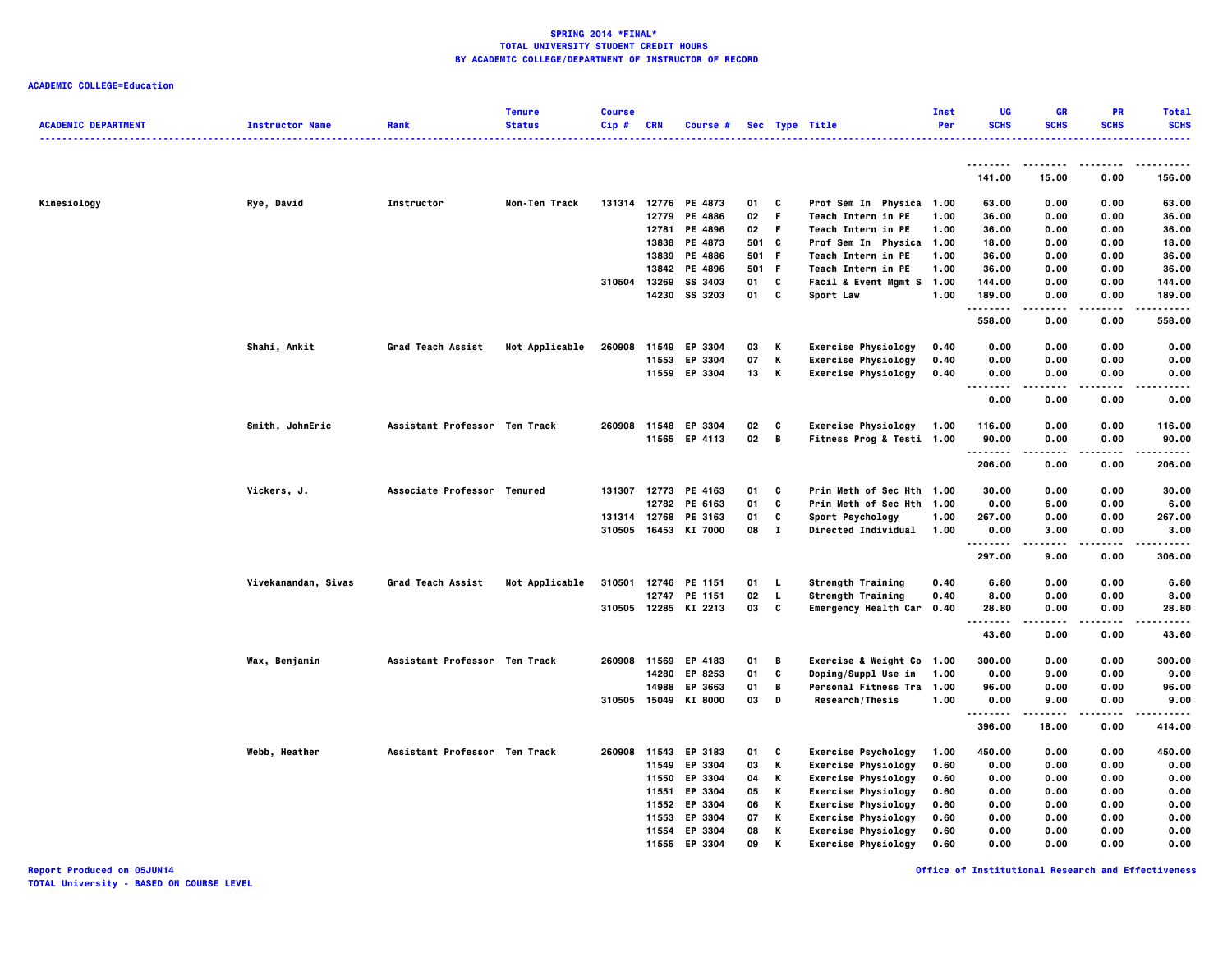| <b>ACADEMIC DEPARTMENT</b>                           | <b>Instructor Name</b> | Rank                          | <b>Tenure</b><br><b>Status</b> | <b>Course</b><br>Cip# | <b>CRN</b>   | Course # Sec Type Title |                 |      |                             | Inst<br>Per | UG<br><b>SCHS</b>   | <b>GR</b><br><b>SCHS</b> | <b>PR</b><br><b>SCHS</b> | <b>Total</b><br><b>SCHS</b>            |
|------------------------------------------------------|------------------------|-------------------------------|--------------------------------|-----------------------|--------------|-------------------------|-----------------|------|-----------------------------|-------------|---------------------|--------------------------|--------------------------|----------------------------------------|
|                                                      |                        |                               |                                | .                     |              |                         |                 |      |                             |             | . <b>.</b> .        |                          |                          | .                                      |
| Kinesiology                                          | Webb, Heather          | Assistant Professor Ten Track |                                |                       | 260908 11557 | EP 3304                 | 11 K            |      | <b>Exercise Physiology</b>  | 0.60        | 0.00                | 0.00                     | 0.00                     | 0.00                                   |
|                                                      |                        |                               |                                |                       |              | 11558 EP 3304           | 12 <sub>2</sub> | K    | <b>Exercise Physiology</b>  | 0.60        | 0.00                | 0.00                     | 0.00                     | 0.00                                   |
|                                                      |                        |                               |                                |                       | 11559        | EP 3304                 | 13              | K    | <b>Exercise Physiology</b>  | 0.60        | 0.00                | 0.00                     | 0.00                     | 0.00                                   |
|                                                      |                        |                               |                                |                       |              | 14281 EP 8283           | 01              | C    | Environ Exercise Ph 1.00    |             | 0.00                | 30.00                    | 0.00                     | 30.00                                  |
|                                                      |                        |                               |                                | 310501                | 12743        | PE 1061                 | 01 L            |      | Fitness Walking/ Jog 0.60   |             | 12.60               | 0.00                     | 0.00                     | 12.60                                  |
|                                                      |                        |                               |                                |                       | 12744        | PE 1061                 | 02              | - 1  | Fitness Walking/ Jog        | 0.60        | 12.00               | 0.00                     | 0.00                     | 12.00                                  |
|                                                      |                        |                               |                                |                       | 12746        | PE 1151                 | 01 L            |      | Strength Training           | 0.60        | 10.20               | 0.00                     | 0.00                     | 10.20                                  |
|                                                      |                        |                               |                                |                       | 12747        | PE 1151                 | 02              | - L  | <b>Strength Training</b>    | 0.60        | 12.00               | 0.00                     | 0.00                     | 12.00                                  |
|                                                      |                        |                               |                                |                       | 12753        | PE 1222                 | 01              | в    | Teaching Lifetime Ac 0.60   |             | 19.20               | 0.00                     | 0.00                     | 19.20                                  |
|                                                      |                        |                               |                                |                       |              | 12754 PE 1222           | 02              | в    | <b>Teaching Lifetime Ac</b> | 0.60        | 20.40               | 0.00                     | 0.00                     | 20.40                                  |
|                                                      |                        |                               |                                |                       | 14268        | PE 1031                 | 01              | - 1. | Tennis                      | 0.50        | 10.00               | 0.00                     | 0.00                     | 10.00                                  |
|                                                      |                        |                               |                                |                       |              | 14278 PE 1031           | 02              |      | Tennis                      | 0.50        | 10.00               | 0.00                     | 0.00                     | 10.00                                  |
|                                                      |                        |                               |                                |                       |              | 14279 PE 1071           | 01              | - 1. | Soccer                      | 0.60        | 12.00               | 0.00                     | 0.00                     | 12.00                                  |
|                                                      |                        |                               |                                | 310505                | 12280        | KI 1803                 | 01              | C    | Health Trends & Topi 0.60   |             | 50.40               | 0.00                     | 0.00                     | 50.40                                  |
|                                                      |                        |                               |                                |                       |              | 15160 KI 2990           | 02              |      | Special Topic in Kin 0.60   |             | 6.00                | 0.00                     | 0.00                     | 6.00                                   |
|                                                      |                        |                               |                                |                       |              | 15179 KI 2990           | 03              |      | Special Topic in Kin 0.60   |             | 3.00                | 0.00                     | 0.00                     | 3.00                                   |
|                                                      |                        |                               |                                |                       |              | 15853 KI 4000           | 32              | п    | Directed Individual         | 1.00        | 3.00                | 0.00                     | 0.00                     | 3.00                                   |
|                                                      |                        |                               |                                |                       |              | 15892 KI 7000           | 04              | п    | Directed Individual         | 1.00        | 0.00                | 6.00                     | 0.00                     | 6.00                                   |
|                                                      |                        |                               |                                |                       |              | 16151 KI 7000           | $07$ I          |      | Directed Individual         | 1.00        | 0.00                | 3.00                     | 0.00                     | 3.00                                   |
|                                                      |                        |                               |                                |                       |              |                         |                 |      |                             |             | <br>630.80          | .<br>39.00               | .<br>0.00                | .<br>669.80                            |
|                                                      | Young, Glen            | Instructor                    | Non-Ten Track                  |                       |              | 131314 14271 PE 4886    | 04 F            |      | Teach Intern in PE          | 1.00        | 30.00               | 0.00                     | 0.00                     | 30.00                                  |
|                                                      |                        |                               |                                |                       | 14274        | PE 4896                 | 04              | - F  | Teach Intern in PE          | 1.00        | 30.00               | 0.00                     | 0.00                     | 30.00                                  |
|                                                      |                        |                               |                                | 310501                |              | 12750 PE 1202           | 01              | C    | Teaching Team Sports 1.00   |             | 36.00               | 0.00                     | 0.00                     | 36.00                                  |
|                                                      |                        |                               |                                | 310505                |              | 14228 KI 1803           | 02              | C    | Health Trends & Topi 1.00   |             | 444.00              | 0.00                     | 0.00                     | 444.00                                 |
|                                                      |                        |                               |                                | 310506                |              | 12770 PE 3422           | 01              | c    | Coach Football              | 1.00        | 100.00              | 0.00                     | 0.00                     | 100.00                                 |
|                                                      |                        |                               |                                |                       |              | 12771 PE 3432           | 01 C            |      | <b>Coach Basketball</b>     | 1.00        | 94.00               | 0.00                     | 0.00                     | 94.00                                  |
|                                                      |                        |                               |                                |                       |              |                         |                 |      |                             |             | .<br>734.00         | 0.00                     | 0.00                     | 734.00                                 |
|                                                      |                        |                               |                                |                       |              |                         |                 |      |                             |             | ========            |                          | essesses consesse        | -----------                            |
| Kinesiology<br>===================================== |                        |                               |                                |                       |              |                         |                 |      |                             |             | 8689.00<br>======== | 310.00                   | 0.00                     | 8999.00<br>-------- -------- --------- |
|                                                      |                        |                               |                                |                       |              |                         |                 |      |                             |             |                     |                          |                          |                                        |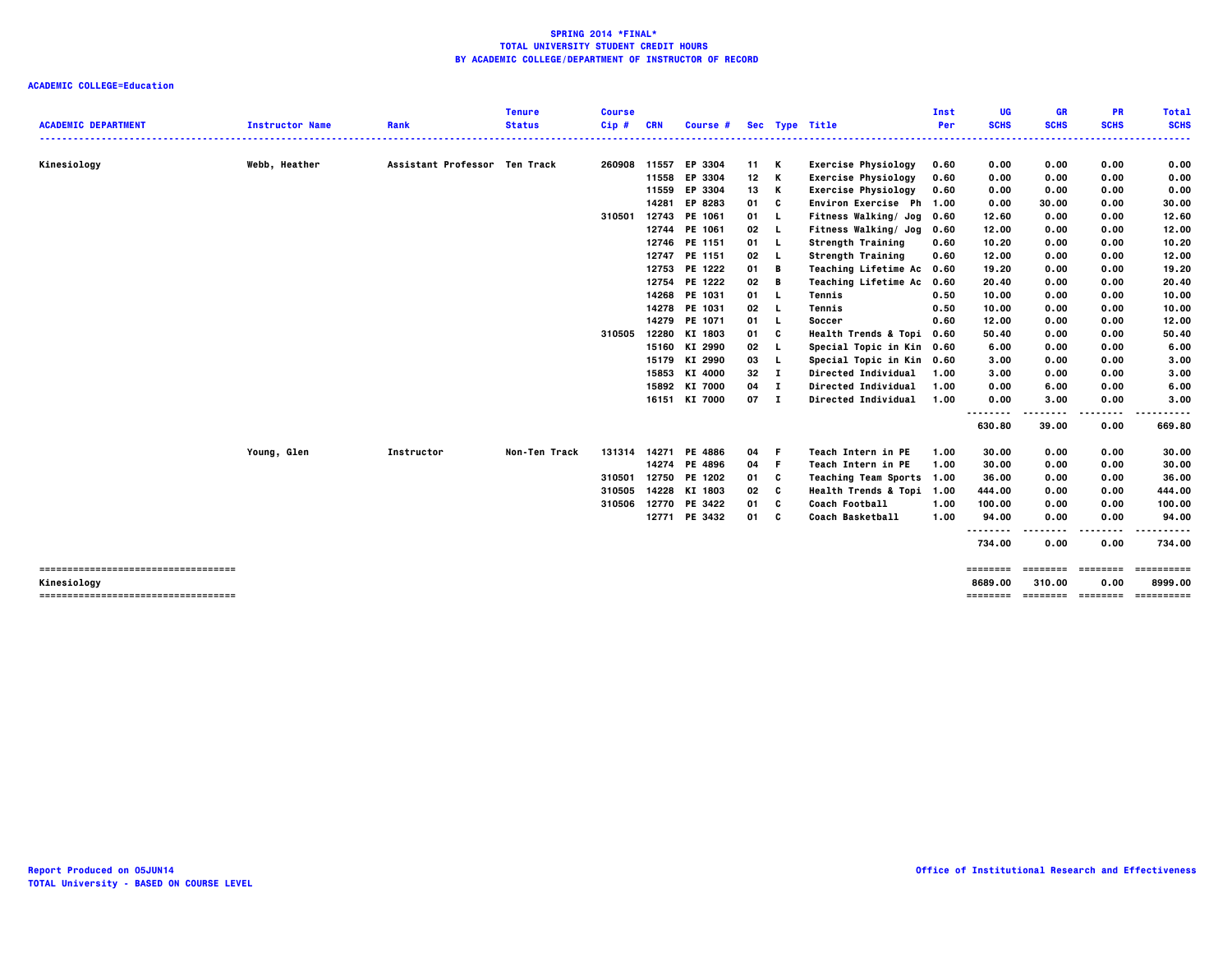# **ACADEMIC COLLEGE=Education**

| <b>ACADEMIC DEPARTMENT</b>        | <b>Instructor Name</b> | Rank                              | <b>Tenure</b><br><b>Status</b> | <b>Course</b><br>Cip# | <b>CRN</b> |                                         |          |              | Sec Type Title                                         | Inst<br>Per | UG<br><b>SCHS</b>                 | <b>GR</b><br><b>SCHS</b> | <b>PR</b><br><b>SCHS</b> | <b>Total</b><br><b>SCHS</b> |
|-----------------------------------|------------------------|-----------------------------------|--------------------------------|-----------------------|------------|-----------------------------------------|----------|--------------|--------------------------------------------------------|-------------|-----------------------------------|--------------------------|--------------------------|-----------------------------|
|                                   |                        |                                   |                                |                       |            | Course #                                |          |              |                                                        |             | .                                 |                          |                          | -----                       |
| <b>Leadership and Foundations</b> | Blendinger, Jack       | Professor                         | Tenured                        | 130101                | 15766      | <b>EDF 7000</b>                         | 01       | - 1          | <b>Directed Individual</b>                             | 1.00        | 0.00                              | 3.00                     | 0.00                     | 3.00                        |
|                                   |                        |                                   |                                | 130401                | 15399      | <b>EDA 9000</b>                         | 01       | D            | Research / Dissertat 1.00                              |             | 0.00                              | 12.00                    | 0.00                     | 12.00                       |
|                                   |                        |                                   |                                |                       | 15934      | <b>EDL 7000</b>                         | 01       | $\mathbf{I}$ | <b>Directed Individual</b>                             | 1.00        | 0.00                              | 3.00                     | 0.00                     | 3.00                        |
|                                   |                        |                                   |                                |                       | 15935      | <b>EDL 7000</b>                         | 02       | $\mathbf{I}$ | <b>Directed Individual</b>                             | 1.00        | 0.00                              | 3.00                     | 0.00                     | 3.00                        |
|                                   |                        |                                   |                                |                       | 15936      | <b>EDL 7000</b>                         | 03       | $\mathbf{I}$ | Directed Individual                                    | 1.00        | 0.00                              | 3.00                     | 0.00                     | 3.00                        |
|                                   |                        |                                   |                                |                       |            | 16158 EDL 7000                          | 04       | $\mathbf{I}$ | <b>Directed Individual</b>                             | 1.00        | 0.00                              | 3.00                     | 0.00                     | 3.00                        |
|                                   |                        |                                   |                                |                       | 16173      | <b>EDA 7000</b>                         | 02       | $\mathbf{I}$ | Directed Individual                                    | 1.00        | 0.00                              | 3.00                     | 0.00                     | 3.00                        |
|                                   |                        |                                   |                                |                       |            | 231101 11291 EDF 3413                   | 03       | B            | Writing For Thinking 1.00                              |             | 90.00                             | 0.00                     | 0.00                     | 90.00                       |
|                                   |                        |                                   |                                |                       |            | 11292 EDF 3413                          | 04       | B            | Writing For Thinking 1.00                              |             | 90.00<br>.                        | 0.00<br>.                | 0.00<br>.                | 90.00<br>.                  |
|                                   |                        |                                   |                                |                       |            |                                         |          |              |                                                        |             | 180.00                            | 30.00                    | 0.00                     | 210.00                      |
|                                   | Boggan, Matthew        | Associate Professor Tenured       |                                | 130401                |            | 13988 EDL 8613                          | 201 H    |              | Leadership Intern II 1.00                              |             | 0.00                              | 21.00                    | 0.00                     | 21.00                       |
|                                   |                        |                                   |                                |                       |            | 13989 EDL 8613                          | 202 H    |              | Leadership Intern II 1.00                              |             | 0.00                              | 24.00                    | 0.00                     | 24.00                       |
|                                   |                        |                                   |                                |                       |            | 16239 EDL 7000                          | 203 I    |              | Directed Individual 1.00                               |             | 0.00<br>.<br>.                    | 3.00                     | 0.00                     | 3.00<br>$- - - -$           |
|                                   |                        |                                   |                                |                       |            |                                         |          |              |                                                        |             | 0.00                              | 48.00                    | 0.00                     | 48.00                       |
|                                   | Bowen, Marilyn         | Research Assoc Prof Non-Ten Track |                                |                       |            | 450101 11284 EDF 3333                   | 04       | C.           | Social Foundation Ed 1.00                              |             | 93.00                             | 0.00                     | 0.00                     | 93.00<br>.                  |
|                                   |                        |                                   |                                |                       |            |                                         |          |              |                                                        |             | .<br>93.00                        | 0.00                     | .<br>0.00                | 93.00                       |
|                                   | Brocato, Donna         | Associate Professor Tenured       |                                | 130101                | 11296      | <b>EDF 4243</b>                         | 01       | C            | Plan for Diverse Lea 1.00                              |             | 39.00                             | 0.00                     | 0.00                     | 39.00                       |
|                                   |                        |                                   |                                |                       | 11297      | <b>EDF 4243</b>                         | 02       | C            | Plan for Diverse Lea 1.00                              |             | 42.00                             | 0.00                     | 0.00                     | 42.00                       |
|                                   |                        |                                   |                                | 130401                | 15400      | <b>EDA 9000</b>                         | 02       | D            | Research / Dissertat 1.00                              |             | 0.00                              | 12.00                    | 0.00                     | 12.00                       |
|                                   |                        |                                   |                                | 130407                | 15525      | <b>CCL 9000</b>                         | 505 D    |              | Diss./Dissertation R 1.00                              |             | 0.00<br>.                         | 1.00<br>.                | 0.00<br>.                | 1.00<br>.                   |
|                                   |                        |                                   |                                |                       |            |                                         |          |              |                                                        |             | 81.00                             | 13.00                    | 0.00                     | 94.00                       |
|                                   | Coats, Linda           | Professor                         | Tenured                        | 130401                | 14444      | <b>EDL 8623</b>                         | 01       | C            | Curric Leadership                                      | 1.00        | 0.00                              | 30.00                    | 0.00                     | 30.00                       |
|                                   |                        |                                   |                                |                       | 14446      | <b>EDL 8613</b>                         | 01       | Н            | Leadership Intern II 1.00                              |             | 0.00                              | 27.00                    | 0.00                     | 27.00                       |
|                                   |                        |                                   |                                |                       |            | 15401 EDA 9000                          | 03       | D            | Research / Dissertat 1.00                              |             | 0.00<br>$\sim$ $\sim$ $\sim$<br>. | 37.00<br>.               | 0.00<br>.                | 37.00<br>.                  |
|                                   |                        |                                   |                                |                       |            |                                         |          |              |                                                        |             | 0.00                              | 94.00                    | 0.00                     | 94.00                       |
|                                   | Davis, James           | Associate Professor Tenured       |                                | 130401                |            | 13673 EDA 8190                          | 501 S    |              | Wkshp Ed Adm & Super 1.00                              |             | 0.00                              | 15.00                    | 0.00                     | 15.00                       |
|                                   |                        |                                   |                                | 130407                | 13634      | CCL 8223                                | 501 E    |              | Intern Work Ed Leade 1.00                              |             | 0.00                              | 12.00                    | 0.00                     | 12.00                       |
|                                   |                        |                                   |                                |                       | 13636      | CCL 8243                                | 501 E    |              | Intern Comm College                                    | 1.00        | 0.00                              | 12.00                    | 0.00                     | 12.00                       |
|                                   |                        |                                   |                                |                       | 13674      | <b>EDA 8323</b>                         | 501      | <b>c</b>     | Ed Facilities Design 1.00                              |             | 0.00                              | 42.00                    | 0.00                     | 42.00                       |
|                                   |                        |                                   |                                |                       | 14105      | CCL 8213                                | 501      | E.           | Intern In Comm Colle 1.00                              |             | 0.00                              | 6.00                     | 0.00                     | 6.00                        |
|                                   |                        |                                   |                                |                       | 15520      | <b>CCL 9000</b>                         | 501 D    |              | Diss./Dissertation R 1.00                              |             | 0.00                              | 55.00                    | 0.00                     | 55.00                       |
|                                   |                        |                                   |                                |                       |            | 16125 CCL 7000                          | 501 I    |              | Directed Individual                                    | 1.00        | 0.00                              | 3.00                     | 0.00                     | 3.00                        |
|                                   |                        |                                   |                                |                       |            | 16129 CCL 7000                          | 502 I    |              | <b>Directed Individual</b>                             | 1.00        | 0.00<br>$\sim$ $\sim$ $\sim$      | 2.00                     | 0.00<br>$\cdots$         | 2.00                        |
|                                   |                        |                                   |                                |                       |            |                                         |          |              |                                                        |             | 0.00                              | 147.00                   | 0.00                     | 147.00                      |
|                                   | Dedwylder, Daryl       | Student Worker                    | Not Applicable                 | 130407                |            | 13411 CCL 8113                          | $201$ C  |              | Comm Col Hist/Philos 1.00                              |             | 0.00                              | 12.00                    | 0.00                     | 12.00                       |
|                                   |                        |                                   |                                | 130601                |            | 13478 EDF 8363                          | 201 C    |              | Func & Met Res In Ed 0.40                              |             | 0.00<br>$\sim$ $\sim$ $\sim$      | 8.40                     | 0.00                     | 8.40                        |
|                                   |                        |                                   |                                |                       |            |                                         |          |              |                                                        |             | 0.00                              | 20.40                    | 0.00                     | 20.40                       |
|                                   | Derby, Christy         | Lecturer                          | Non-Ten Track                  |                       |            | 450101 11281 EDF 3333<br>11282 EDF 3333 | 01<br>02 | C<br>C       | Social Foundation Ed 1.00<br>Social Foundation Ed 1.00 |             | 90.00<br>81.00                    | 0.00<br>0.00             | 0.00<br>0.00             | 90.00<br>81.00              |
|                                   |                        |                                   |                                |                       |            |                                         |          |              |                                                        |             |                                   |                          |                          |                             |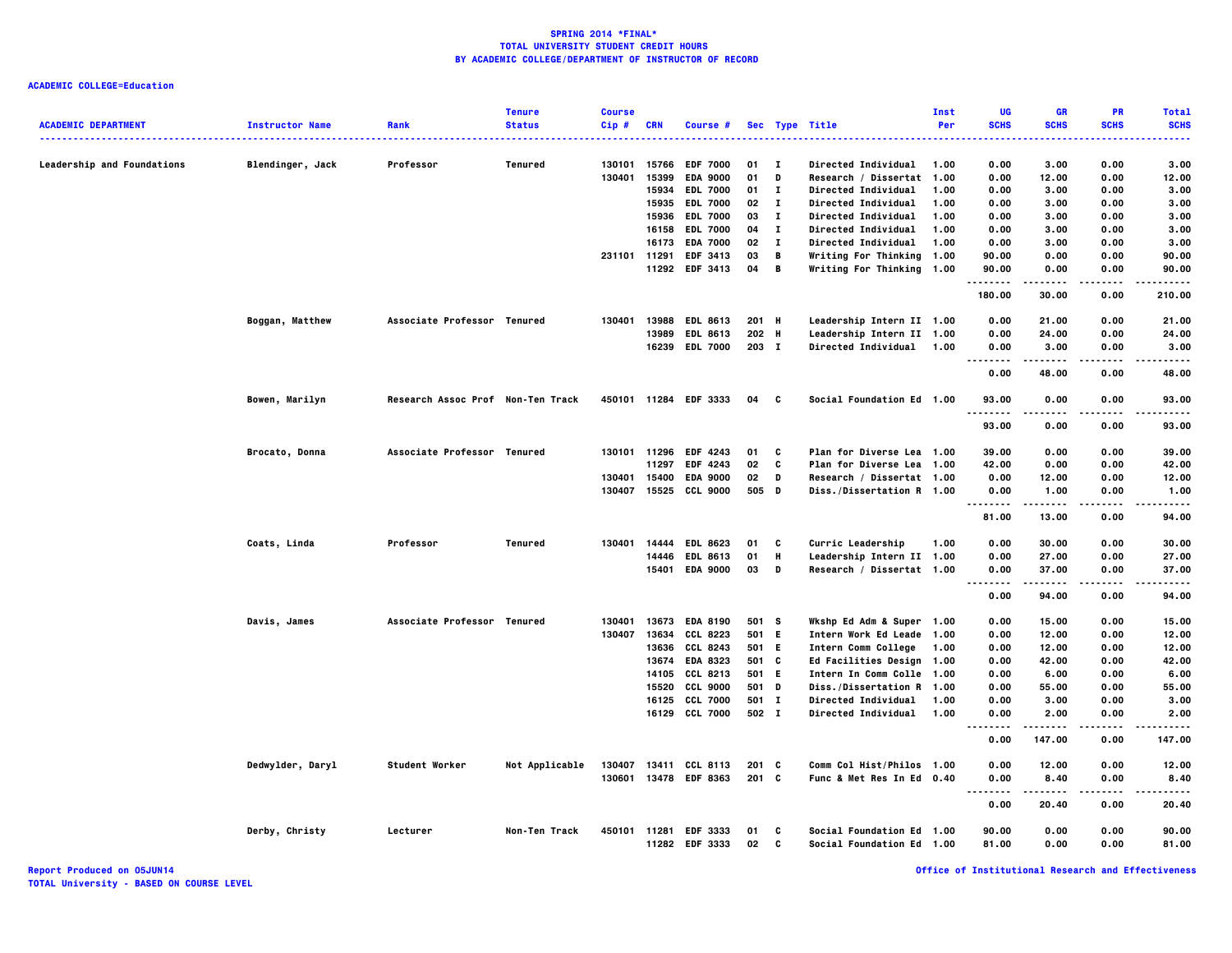# **ACADEMIC COLLEGE=Education**

| <b>ACADEMIC DEPARTMENT</b> |                        |                               | <b>Tenure</b><br><b>Status</b> | <b>Course</b> | <b>CRN</b>   |                       |               |   |                            | Inst<br>Per | UG<br><b>SCHS</b>    | GR<br><b>SCHS</b> | PR<br><b>SCHS</b> | <b>Total</b><br><b>SCHS</b> |
|----------------------------|------------------------|-------------------------------|--------------------------------|---------------|--------------|-----------------------|---------------|---|----------------------------|-------------|----------------------|-------------------|-------------------|-----------------------------|
|                            | <b>Instructor Name</b> | Rank                          |                                | Cip#          |              | Course #              |               |   | Sec Type Title             |             |                      |                   |                   |                             |
| Leadership and Foundations | Derby, Christy         | Lecturer                      | Non-Ten Track                  |               |              | 450101 11283 EDF 3333 | 03            | C | Social Foundation Ed 1.00  |             | 93.00                | 0.00              | 0.00              | 93.00                       |
|                            |                        |                               |                                |               | 11285        | EDF 3333              | 05            | C | Social Foundation Ed 1.00  |             | 78.00                | 0.00              | 0.00              | 78.00                       |
|                            |                        |                               |                                |               |              |                       |               |   |                            |             | 342.00               | 0.00              | 0.00              | 342.00                      |
|                            | Johnson, Susan         | Lecturer                      | Non-Ten Track                  | 130101        |              | 14447 EDF 8353        | 01            | C | Prin Of Cur Devel          | 1.00        | 0.00                 | 15.00             | 0.00              | 15.00                       |
|                            |                        |                               |                                | 130401        |              | 11249 EDA 8283        | 01            | C | <b>Educ Leadership</b>     | 1.00        | 0.00                 | 21.00             | 0.00              | 21.00                       |
|                            |                        |                               |                                |               |              |                       |               |   |                            |             | . .<br>0.00          | 36.00             | 0.00              | 36.00                       |
|                            | King, Stephanie        | Assistant Professor Ten Track |                                | 130407        |              | 13632 CCL 8113        | 501 C         |   | Comm Col Hist/Philos 1.00  |             | 0.00                 | 54.00             | 0.00              | 54.00                       |
|                            |                        |                               |                                |               |              | 14104 CCL 8143        | 501 C         |   | Program Planning and 1.00  |             | 0.00                 | 24.00             | 0.00              | 24.00                       |
|                            |                        |                               |                                |               |              | 15522 CCL 9000        | 502 D         |   | Diss./Dissertation R 1.00  |             | 0.00                 | 48.00<br>.        | 0.00<br>.         | 48.00<br>.                  |
|                            |                        |                               |                                |               |              |                       |               |   |                            |             | .<br>0.00            | 126.00            | 0.00              | 126.00                      |
|                            | Miller, Judith         | Lecturer                      | Non-Ten Track                  |               |              | 131205 13485 EDS 4873 | $201 \quad C$ |   | Managing Secondary C 1.00  |             | 27.00                | 0.00              | 0.00              | 27.00                       |
|                            |                        |                               |                                |               |              |                       |               |   |                            |             | 27.00                | 0.00              | 0.00              | 27.00                       |
|                            | Miller, Marylyn        | Lecturer                      | Non-Ten Track                  | 131202        |              | 11295 EDF 3423        | 03            | c | Exploring Diversity 1.00   |             | 36.00                | 0.00              | 0.00              | 36.00                       |
|                            |                        |                               |                                |               | 231101 11289 | EDF 3413              | 01            | B | Writing For Thinking 1.00  |             | 99.00                | 0.00              | 0.00              | 99.00                       |
|                            |                        |                               |                                |               | 11290        | <b>EDF 3413</b>       | 02            | В | Writing For Thinking 1.00  |             | 93.00                | 0.00              | 0.00              | 93.00                       |
|                            |                        |                               |                                |               |              | 11293 EDF 3413        | 05            | C | Writing For Thinking 1.00  |             | 90.00                | 0.00              | 0.00              | 90.00                       |
|                            |                        |                               |                                |               |              |                       |               |   |                            |             | 318.00               | 0.00              | 0.00              | 318.00                      |
|                            | Musser, Madhurima      | Grad Teach Assist             | Not Applicable                 |               |              | 131202 11294 EDF 3423 | 01            | C | Exploring Diversity 1.00   |             | 99.00                | 0.00              | 0.00              | 99.00                       |
|                            |                        |                               |                                |               |              |                       |               |   |                            |             | 99.00                | 0.00              | 0.00              | 99.00                       |
|                            | Prince, Debra          | Associate Professor Tenured   |                                | 130401        |              | 15404 EDA 9000        | 06            | D | Research / Dissertat 1.00  |             | 0.00                 | 13.00             | 0.00              | 13.00                       |
|                            |                        |                               |                                | 130601        | 11303        | <b>EDF 8363</b>       | 02            | C | Func & Met Res In Ed 1.00  |             | 0.00                 | 15.00             | 0.00              | 15.00                       |
|                            |                        |                               |                                |               |              | 13687 EDF 8363        | 501 C         |   | Func & Met Res In Ed 1.00  |             | 0.00                 | 54.00             | 0.00              | 54.00                       |
|                            |                        |                               |                                |               |              |                       |               |   |                            |             | $\cdots$<br><br>0.00 | .<br>82.00        | $- - - -$<br>0.00 | .<br>82.00                  |
|                            | Stumpf, Arthur         | Associate Professor Tenured   |                                | 130407        |              | 13638 CCL 8353        | 501 C         |   | Appl Org Theory CC L 1.00  |             | 0.00                 | 48.00             | 0.00              | 48.00                       |
|                            |                        |                               |                                |               |              | 13639 CCL 8383        | 501 C         |   | <b>Ethical Decision CC</b> | 1.00        | 0.00                 | 27.00             | 0.00              | 27.00                       |
|                            |                        |                               |                                |               |              | 15523 CCL 9000        | 503 D         |   | Diss./Dissertation R 1.00  |             | 0.00<br>.            | 37.00             | 0.00              | 37.00                       |
|                            |                        |                               |                                |               |              |                       |               |   |                            |             | 0.00                 | 112.00            | 0.00              | 112.00                      |
|                            | Taylor, Alvin          | Lecturer                      | Non-Ten Track                  |               |              | 130101 13477 EDF 4243 | 201 C         |   | Plan for Diverse Lea 1.00  |             | 18.00                | 0.00              | 0.00              | 18.00                       |
|                            |                        |                               |                                |               |              |                       |               |   |                            |             | .<br>18.00           | 0.00              | 0.00              | 18.00                       |
|                            | Vincent, Shannon       | Lecturer                      | Non-Ten Track                  |               |              | 130601 13688 EDF 8553 | 501 C         |   | Research in the Clas 1.00  |             | 0.00                 | 33.00             | 0.00              | 33.00                       |
|                            |                        |                               |                                |               |              |                       |               |   |                            |             | .<br>0.00            | .<br>33.00        | .<br>0.00         | .<br>33.00                  |
|                            | Wallin, Patsy          | Assistant Professor Ten Track |                                | 130401        |              | 14332 EDL 8623        | 201 C         |   | Curric Leadership          | 1.00        | 0.00                 | 48.00             | 0.00              | 48.00                       |
|                            |                        |                               |                                |               |              | 16036 EDL 7000        | $201$ I       |   | Directed Individual 1.00   |             | 0.00                 | 3.00              | 0.00              | 3.00                        |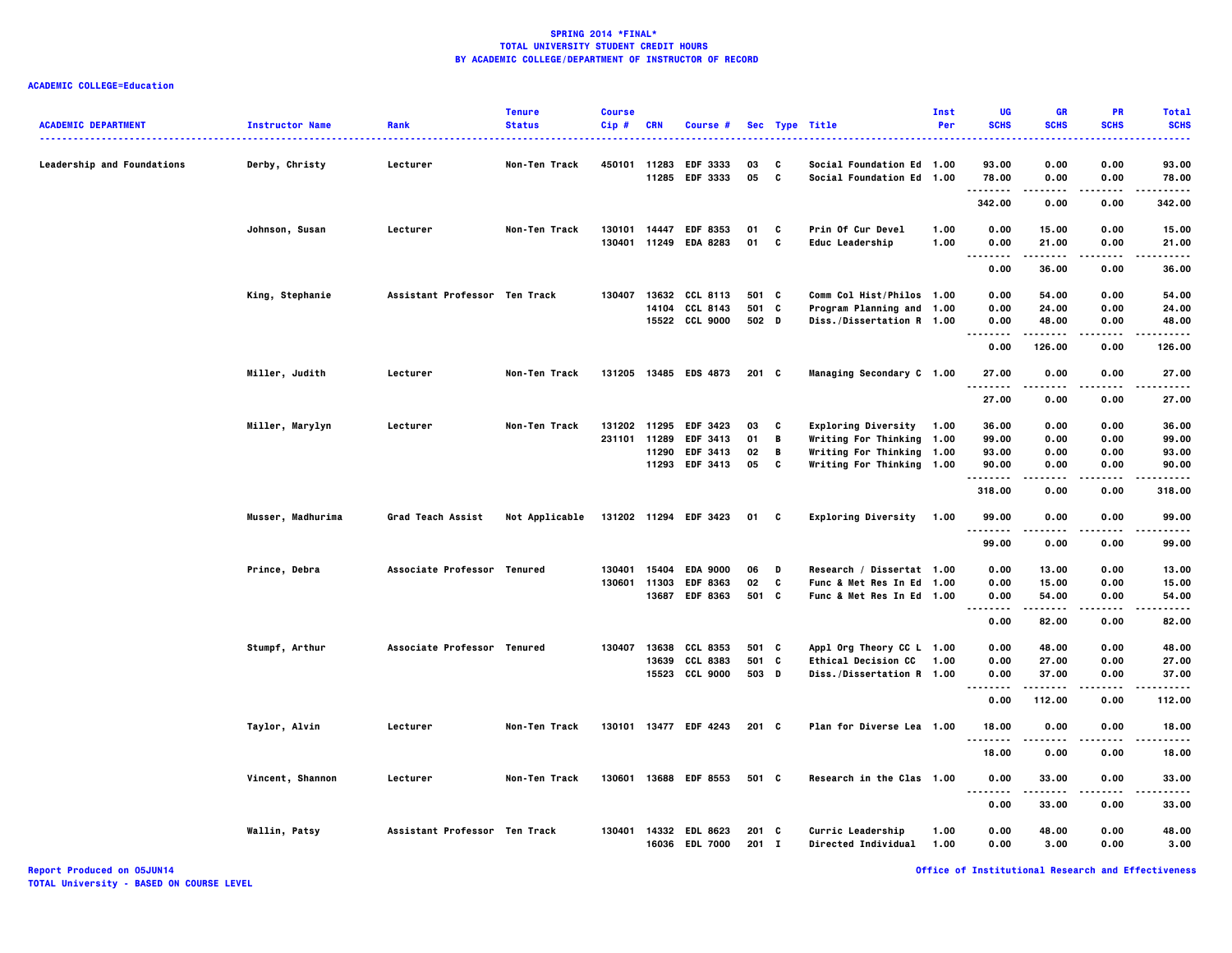| <b>ACADEMIC DEPARTMENT</b>                                                | <b>Instructor Name</b> | Rank                          | <b>Tenure</b><br><b>Status</b> | <b>Course</b><br>$Cip$ # | <b>CRN</b> | Course #        |                |    | Sec Type Title            | Inst<br>Per  | UG<br><b>SCHS</b>    | GR<br><b>SCHS</b>             | <b>PR</b><br><b>SCHS</b> | <b>Total</b><br><b>SCHS</b> |
|---------------------------------------------------------------------------|------------------------|-------------------------------|--------------------------------|--------------------------|------------|-----------------|----------------|----|---------------------------|--------------|----------------------|-------------------------------|--------------------------|-----------------------------|
|                                                                           |                        | Assistant Professor Ten Track |                                | 130401                   |            | 16369 EDL 7000  |                |    | Directed Individual       |              |                      |                               |                          | .                           |
| Leadership and Foundations                                                | Wallin, Patsy          |                               |                                |                          | 16370      | <b>EDL 7000</b> | 204 I          |    | Directed Individual       | 1.00         | 0.00                 | 3.00                          | 0.00                     | 3.00                        |
|                                                                           |                        |                               |                                |                          | 16372      | <b>EDL 7000</b> | 205 I<br>207 I |    | Directed Individual       | 1.00<br>1.00 | 0.00<br>0.00         | 3.00<br>3.00                  | 0.00<br>0.00             | 3.00<br>3.00                |
|                                                                           |                        |                               |                                |                          |            | 16373 EDL 7000  | 208 I          |    | Directed Individual       | 1.00         | 0.00                 | 3.00                          | 0.00                     | 3.00                        |
|                                                                           |                        |                               |                                |                          |            |                 |                |    |                           |              | --------<br>0.00     | .<br>63.00                    | ----<br>0.00             | ----<br>63.00               |
|                                                                           | Williams, Frankie      | Professor                     | Tenured                        | 130401                   |            | 15402 EDA 9000  | 04             | D  | Research / Dissertat 1.00 |              | 0.00                 | 11.00                         | 0.00                     | 11.00                       |
|                                                                           |                        |                               |                                |                          |            | 15560 EDA 7000  | $01 \quad I$   |    | Directed Individual       | 1.00         | 0.00                 | 3.00                          | 0.00                     | 3.00                        |
|                                                                           |                        |                               |                                | 130407                   | 15524      | <b>CCL 9000</b> | 504 D          |    | Diss./Dissertation R 1.00 |              | 0.00<br>             | 12.00                         | 0.00<br>$- - -$          | 12.00                       |
|                                                                           |                        |                               |                                |                          |            |                 |                |    |                           |              | 0.00                 | 26.00                         | 0.00                     | 26.00                       |
|                                                                           | Williams, Patricia     | Lecturer                      | Non-Ten Track                  | 130407                   |            | 13412 CCL 8243  | 201 E          |    | Intern Comm College       | 1.00         | 0.00                 | 3.00                          | 0.00                     | 3.00                        |
|                                                                           |                        |                               |                                |                          |            | 14006 CCL 8173  | 201 C          |    | Comm College Teachin 1.00 |              | 0.00<br>-----<br>--- | 21.00                         | 0.00<br>.                | 21.00                       |
|                                                                           |                        |                               |                                |                          |            |                 |                |    |                           |              | 0.00                 | 24.00                         | 0.00                     | 24.00                       |
|                                                                           | Xu, Jianzhong          | Professor                     | Tenured                        | 130401                   | 15403      | <b>EDA 9000</b> | 05             | D  | Research / Dissertat 1.00 |              | 0.00                 | 30.00                         | 0.00                     | 30.00                       |
|                                                                           |                        |                               |                                | 130601                   | 11306      | <b>EDF 9473</b> | 01             | c  | Qual Data Anlys Prs       | 1.00         | 0.00                 | 27.00                         | 0.00                     | 27.00                       |
|                                                                           |                        |                               |                                | 130699                   | 11305      | <b>EDF 9453</b> | 01             | C. | Intro Qual Research       | 1.00         | 0.00                 | 15.00                         | 0.00                     | 15.00                       |
|                                                                           |                        |                               |                                | 131205                   |            | 15764 EDS 9000  | 01             | D  | Research / Dissertat 1.00 |              | 0.00<br>.<br>        | 6.00                          | 0.00<br>.                | 6.00                        |
|                                                                           |                        |                               |                                |                          |            |                 |                |    |                           |              | 0.00                 | 78.00                         | 0.00                     | 78.00                       |
| ===================================                                       |                        |                               |                                |                          |            |                 |                |    |                           |              | ========             | ========                      | ---------                | ==========                  |
| <b>Leadership and Foundations</b><br>==================================== |                        |                               |                                |                          |            |                 |                |    |                           |              | 1158.00<br>========  | 932.40<br>------------------- | 0.00                     | 2090.40<br>==========       |
|                                                                           |                        |                               |                                |                          |            |                 |                |    |                           |              |                      |                               |                          |                             |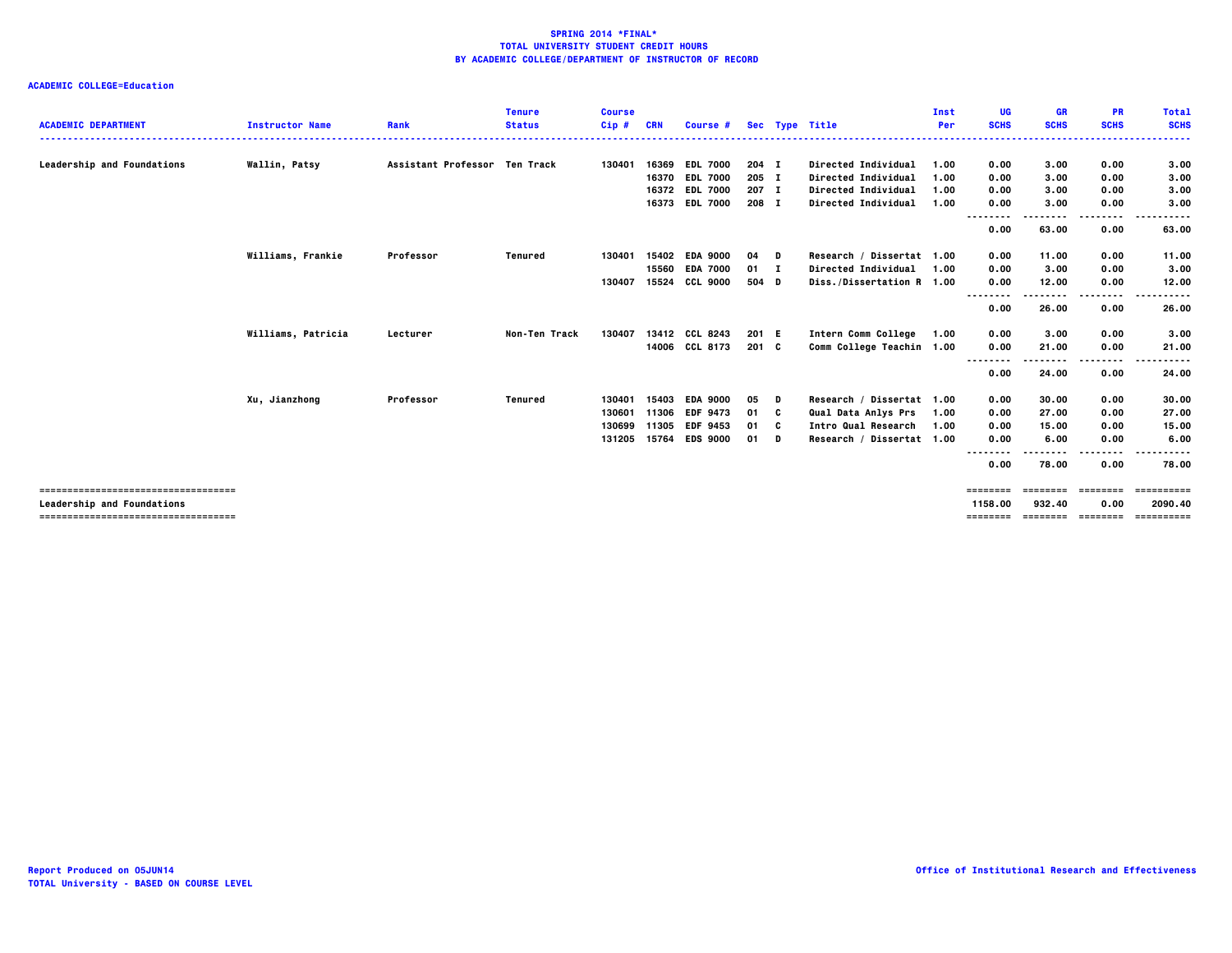**ACADEMIC COLLEGE=Education**

|                            |                                   |                               | <b>Tenure</b> | <b>Course</b>          |                |                                    |                   |              |                                                    | Inst         | UG                   | <b>GR</b>    | <b>PR</b>         | <b>Total</b>   |
|----------------------------|-----------------------------------|-------------------------------|---------------|------------------------|----------------|------------------------------------|-------------------|--------------|----------------------------------------------------|--------------|----------------------|--------------|-------------------|----------------|
| <b>ACADEMIC DEPARTMENT</b> | <b>Instructor Name</b>            | Rank                          | <b>Status</b> | Cip #                  | CRN            | Course #                           |                   |              | Sec Type Title                                     | Per          | <b>SCHS</b>          | <b>SCHS</b>  | <b>SCHS</b>       | <b>SCHS</b>    |
|                            |                                   |                               |               |                        |                |                                    |                   |              |                                                    |              |                      |              |                   |                |
| Music                      | Aarhus, Craig                     | Assistant Professor Ten Track |               | 131312 12731<br>500903 | 12626          | <b>MUE 3212</b><br><b>MU 2531</b>  | 01<br>01          | L.<br>E.     | <b>Brass Techniques</b><br><b>Concert Band</b>     | 1.00<br>1.00 | 26.00<br>64.00       | 0.00<br>0.00 | 0.00<br>0.00      | 26.00<br>64.00 |
|                            |                                   |                               |               |                        |                | 12627 MU 2531                      | 02                | -E           | <b>Concert Band</b>                                | 1.00         | 54.00                | 0.00         | 0.00              | 54.00          |
|                            |                                   |                               |               |                        |                |                                    |                   |              |                                                    |              | .                    |              | .                 |                |
|                            |                                   |                               |               |                        |                |                                    |                   |              |                                                    |              | 144.00               | 0.00         | 0.00              | 144.00         |
|                            | Baker, Jason                      | Associate Professor Tenured   |               |                        |                | 131312 12628 MU 2551               | 01                | - E          | <b>Percussion Ensemble</b>                         | 1.00         | 9.00                 | 0.00         | 0.00              | 9.00           |
|                            |                                   |                               |               |                        |                | 12732 MUE 3242                     | 01                | C            | <b>Percussion Class</b>                            | 1.00         | 18.00                | 0.00         | 0.00              | 18.00          |
|                            |                                   |                               |               | 500901                 | 14665          | <b>MU 2990</b>                     | 02                | $\mathbf{L}$ | Special Topic In MU                                | 1.00         | 7.00                 | 0.00         | 0.00              | 7.00           |
|                            |                                   |                               |               | 500903                 | 12679<br>12680 | <b>MUA 1610</b><br><b>MUA 1610</b> | 01<br>02          | E.<br>E.     | Percussion - Non Maj<br><b>Percussion - Majors</b> | 1.00<br>1.00 | 3.00<br>6.00         | 0.00<br>0.00 | 0.00<br>0.00      | 3.00<br>6.00   |
|                            |                                   |                               |               |                        |                | 12713 MUA 2610                     | 02                | E.           | <b>Percussion - Majors</b>                         | 1.00         | 10.00                | 0.00         | 0.00              | 10.00          |
|                            |                                   |                               |               |                        |                | 12729 MUA 3610                     | 02                | - E          | Percussion - Majors                                | 1.00         | 3.00                 | 0.00         | 0.00              | 3.00           |
|                            |                                   |                               |               |                        |                |                                    |                   |              |                                                    |              | .<br>56.00           | 0.00         | 0.00              | .<br>56.00     |
|                            | <b>Banks, Jessica</b>             | Lecturer                      | Non-Ten Track | 500901                 |                | 12608 MU 1113                      | 04                | C            | His & Apprec Of Musi 1.00                          |              | 210.00               | 0.00         | 0.00              | 210.00         |
|                            |                                   |                               |               |                        |                | 12612 MU 1113                      | HO <sub>1</sub> C |              | Honors His & Apprec                                | 1.00         | 87.00                | 0.00         | 0.00              | 87.00          |
|                            |                                   |                               |               | 500903                 | 12618          | <b>MU 2011</b>                     | 01                | E.           | <b>Woodwind Ensembles</b>                          | 1.00         | 1.00                 | 0.00         | 0.00              | 1.00           |
|                            |                                   |                               |               |                        | 12620          | <b>MU 2011</b>                     | 03                | E.           | <b>Woodwind Ensembles</b>                          | 1.00         | 4.00                 | 0.00         | 0.00              | 4.00           |
|                            |                                   |                               |               |                        |                | 12659 MUA 1110                     | 01                | E.           | <b>Flute-Non Majors</b>                            | 1.00         | 1.00                 | 0.00         | 0.00              | 1.00           |
|                            |                                   |                               |               |                        | 12693          | <b>MUA 2110</b>                    | 01                | E.           | <b>Flute-Majors</b>                                | 1.00         | 1.00                 | 0.00         | 0.00              | 1.00           |
|                            |                                   |                               |               |                        | 12694          | <b>MUA 2110</b>                    | 02                | E.           | <b>Flute-Non Majors</b>                            | 1.00         | 1.00                 | 0.00         | 0.00              | 1.00           |
|                            |                                   |                               |               |                        |                | 500904 12605 MU 1003               | 01                | C            | <b>Fund of Music Theory</b>                        | 1.00         | 30.00                | 0.00         | 0.00              | 30.00          |
|                            |                                   |                               |               |                        |                |                                    |                   |              |                                                    |              | . <b>.</b><br>335.00 | 0.00         | $- - -$<br>0.00   | ----<br>335.00 |
|                            | Brown, Michael                    | Professor                     | Tenured       |                        |                | 500901 12609 MU 1113               | 06                | <b>C</b>     | <b>His &amp; Apprec Of Musi 1.00</b>               |              | 969.00               | 0.00         | 0.00              | 969.00         |
|                            |                                   |                               |               |                        |                |                                    |                   |              |                                                    |              | .<br>969.00          | .<br>0.00    | $- - - -$<br>0.00 | .<br>969.00    |
|                            | Damm, Robert                      | Professor                     | Tenured       | 050201                 | 10005          | AAS 1103                           | 01                | C            | African American Mus 1.00                          |              | 48.00                | 0.00         | 0.00              | 48.00          |
|                            |                                   |                               |               | 131312 12734           |                | <b>MUE 4873</b>                    | 01                | s            | Prof Sem Mus Ed                                    | 1.00         | 12.00                | 0.00         | 0.00              | 12.00          |
|                            |                                   |                               |               |                        | 12735          | <b>MUE 4886</b>                    | 01                | -F           | <b>Stu Teach Music Ed</b>                          | 1.00         | 24.00                | 0.00         | 0.00              | 24.00          |
|                            |                                   |                               |               |                        | 12736          | <b>MUE 4896</b>                    | 01                | -F           | <b>Stu Teach Music Ed</b>                          | 1.00         | 24.00                | 0.00         | 0.00              | 24.00          |
|                            |                                   |                               |               |                        | 13836          | <b>MUE 4886</b>                    | 501 F             |              | <b>Stu Teach Music Ed</b>                          | 1.00         | 6.00                 | 0.00         | 0.00              | 6.00           |
|                            |                                   |                               |               |                        | 13837          | <b>MUE 4896</b>                    | 501 F             |              | <b>Stu Teach Music Ed</b>                          | 1.00         | 6.00                 | 0.00         | 0.00              | 6.00           |
|                            |                                   |                               |               | 500901 12607           |                | MU 1103                            | 01 C              |              | African American Mus 1.00                          |              | 30.00<br>.           | 0.00<br>.    | 0.00<br>.         | 30.00<br>.     |
|                            |                                   |                               |               |                        |                |                                    |                   |              |                                                    |              | 150.00               | 0.00         | 0.00              | 150.00         |
|                            | Edwards-Henry, Jacqueli Professor |                               | Tenured       | 500901                 | 12643          | <b>MU 3122</b>                     | 01                | - L          | Funct Skills Piano I 1.00                          |              | 8.00                 | 0.00         | 0.00              | 8.00           |
|                            |                                   |                               |               | 500903                 | 12650          | <b>MUA 1010</b>                    | 04                | E.           | <b>Piano - Majors</b>                              | 1.00         | 4.00                 | 0.00         | 0.00              | 4.00           |
|                            |                                   |                               |               |                        |                | 12716 MUA 3010                     | 04                | E.           | <b>Piano - Majors</b>                              | 1.00         | 6.00                 | 0.00         | 0.00              | 6.00           |
|                            |                                   |                               |               | 500907                 |                | 12642 MU 3121                      | 02                | <b>L</b>     | <b>Piano Class</b>                                 | 1.00         | 4.00<br>.            | 0.00         | 0.00              | 4.00           |
|                            |                                   |                               |               |                        |                |                                    |                   |              |                                                    |              | 22.00                | 0.00         | 0.00              | 22.00          |
|                            | <b>Falcone, Sheri</b>             | Instructor                    | Non-Ten Track |                        |                | 131312 12733 MUE 3262              | 01                | B            | <b>Instrumental Class</b>                          | 1.00         | 4.00                 | 0.00         | 0.00              | 4.00           |
|                            |                                   |                               |               |                        |                | 500903 12619 MU 2011               | 02                | - E          | <b>Woodwind Ensembles</b>                          | 1.00         | 7.00                 | 0.00         | 0.00              | 7.00           |
|                            |                                   |                               |               |                        | 12621          | MU 2011                            | 04                | E.           | <b>Woodwind Ensembles</b>                          | 1.00         | 5.00                 | 0.00         | 0.00              | 5.00           |
|                            |                                   |                               |               |                        |                | 12663 MUA 1210                     | 01                | E.           | Saxophone- Non Major 1.00                          |              | 1.00                 | 0.00         | 0.00              | 1.00           |
|                            |                                   |                               |               |                        | 12664          | <b>MUA 1210</b>                    | 02                | Е            | <b>Saxophone - Majors</b>                          | 1.00         | 4.00                 | 0.00         | 0.00              | 4.00           |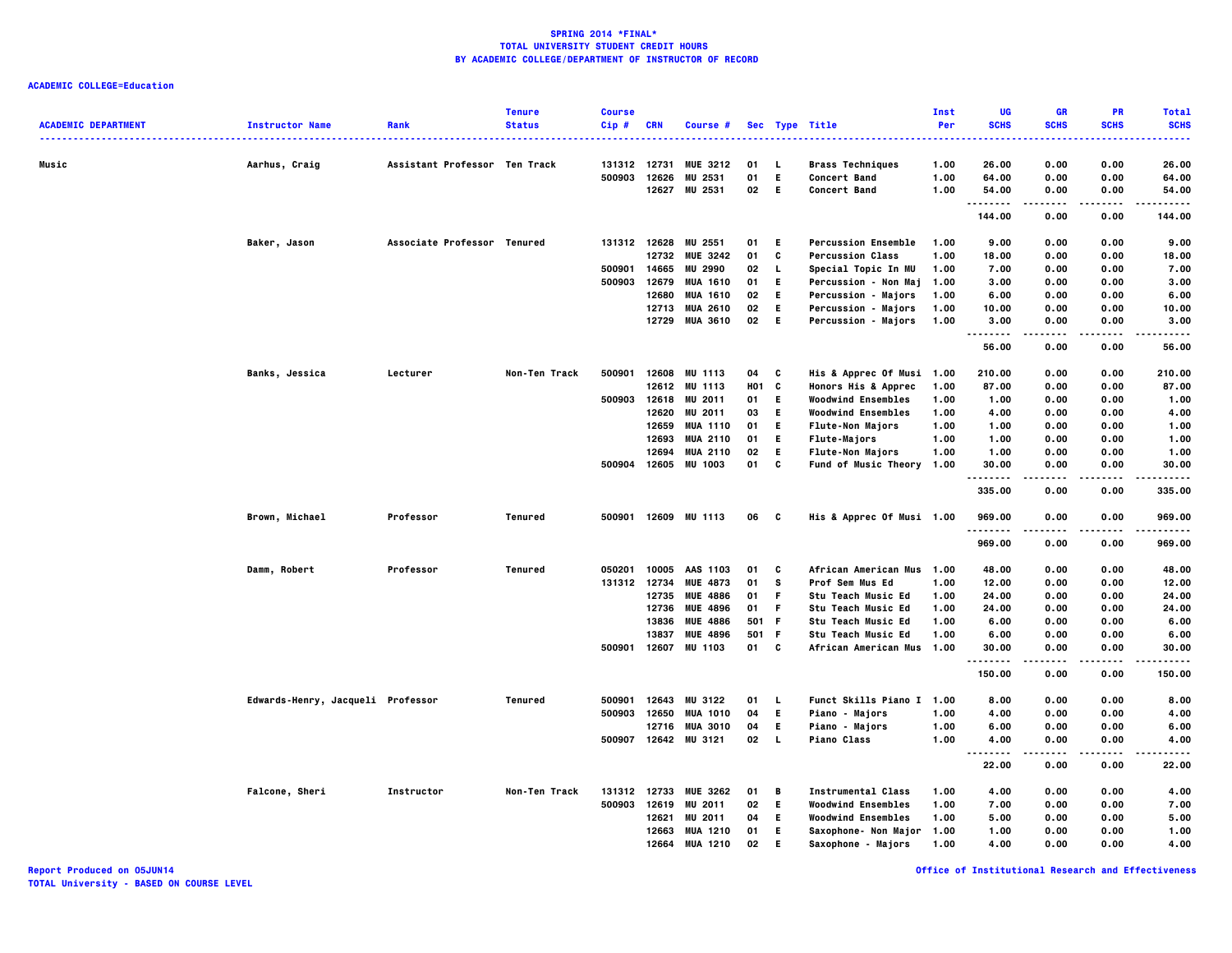| <b>ACADEMIC DEPARTMENT</b> | <b>Instructor Name</b> | Rank                          | <b>Tenure</b><br><b>Status</b> | <b>Course</b><br>Cip# | <b>CRN</b> | Course #              |          |           | Sec Type Title                           | Inst<br>Per | UG<br><b>SCHS</b>                  | <b>GR</b><br><b>SCHS</b> | <b>PR</b><br><b>SCHS</b> | <b>Total</b><br><b>SCHS</b> |
|----------------------------|------------------------|-------------------------------|--------------------------------|-----------------------|------------|-----------------------|----------|-----------|------------------------------------------|-------------|------------------------------------|--------------------------|--------------------------|-----------------------------|
| Music                      | <b>Falcone, Sheri</b>  | Instructor                    | Non-Ten Track                  | 500903                | 12696      | <b>MUA 2150</b>       | 02       | E.        | Clarinet - Majors                        | 1.00        | 4.00                               | 0.00                     | 0.00                     | 4.00                        |
|                            |                        |                               |                                |                       | 12698      | <b>MUA 2210</b>       | 02       | E.        | Saxophone - Majors                       | 1.00        | 4.00                               | 0.00                     | 0.00                     | 4.00                        |
|                            |                        |                               |                                |                       | 12700      | <b>MUA 2250</b>       | 02       | E.        | Oboe - Majors                            | 1.00        | 2.00                               | 0.00                     | 0.00                     | 2.00                        |
|                            |                        |                               |                                |                       | 12720      | <b>MUA 3150</b>       | 02       | - E       | Clarinet -Majors                         | 1.00        | 2.00                               | 0.00                     | 0.00                     | 2.00                        |
|                            |                        |                               |                                |                       |            |                       |          |           |                                          |             | $\sim$ $\sim$ $\sim$<br>.<br>33.00 | 0.00                     | 0.00                     | 33.00                       |
|                            | Fontaine, Jeanette     | Lecturer                      | Non-Ten Track                  |                       |            | 500903 12655 MUA 1050 | 02 E     |           | Voice - Non-majors                       | 1.00        | 16.00<br>.                         | 0.00                     | 0.00                     | 16.00                       |
|                            |                        |                               |                                |                       |            |                       |          |           |                                          |             | 16.00                              | 0.00                     | 0.00                     | 16.00                       |
|                            | Glover, Linda          | <b>Non-Faculty</b>            | Non-Faculty                    | 131312                | 12638      | MU 2851               | 05       | E.        | <b>Brass Ensemble</b>                    | 1.00        | 7.00                               | 0.00                     | 0.00                     | 7.00                        |
|                            |                        |                               |                                | 500903                | 12671      | <b>MUA 1410</b>       | 01       | E.        | Horn-Non Majors                          | 1.00        | 8.00                               | 0.00                     | 0.00                     | 8.00                        |
|                            |                        |                               |                                |                       | 12672      | <b>MUA 1410</b>       | 02       | E.        | Horn - Majors                            | 1.00        | 2.00                               | 0.00                     | 0.00                     | 2.00                        |
|                            |                        |                               |                                |                       | 12705      | <b>MUA 2410</b>       | 02       | E.        | Horn - Majors                            | 1.00        | 4.00                               | 0.00                     | 0.00                     | 4.00                        |
|                            |                        |                               |                                |                       |            | 12725 MUA 3410        | 02       | - E       | Horn - Majors                            | 1.00        | 2.00<br>.                          | 0.00<br>.                | 0.00<br>.                | 2.00<br>$- - - -$           |
|                            |                        |                               |                                |                       |            |                       |          |           |                                          |             | 23.00                              | 0.00                     | 0.00                     | 23.00                       |
|                            | Human, Richard         | Associate Professor Tenured   |                                | 131312                | 12637      | MU 2851               | 04       | E.        | <b>Brass Ensemble</b>                    | 1.00        | 6.00                               | 0.00                     | 0.00                     | 6.00                        |
|                            |                        |                               |                                | 500903                | 12673      | <b>MUA 1450</b>       | 01       | E.        | Trombone - Non Major                     | 1.00        | 1.00                               | 0.00                     | 0.00                     | 1.00                        |
|                            |                        |                               |                                |                       | 12674      | MUA 1450              | 02       | E.        | Trombone - Majors                        | 1.00        | 2.00                               | 0.00                     | 0.00                     | 2.00                        |
|                            |                        |                               |                                |                       | 12707      | <b>MUA 2450</b>       | 02       | E.        | Trombone - Majors                        | 1.00        | 6.00                               | 0.00                     | 0.00                     | 6.00                        |
|                            |                        |                               |                                |                       | 12711      | <b>MUA 2550</b>       | 02       | E.        | Tuba - Majors                            | 1.00        | 2.00                               | 0.00                     | 0.00                     | 2.00                        |
|                            |                        |                               |                                |                       | 12728      | <b>MUA 3550</b>       | 02       | E.        | Tuba - Majors                            | 1.00        | 4.00                               | 0.00                     | 0.00                     | 4.00                        |
|                            |                        |                               |                                |                       | 15166      | <b>MU 2951</b>        | 01       | Q         | Philharmonia                             | 1.00        | 27.00                              | 0.00                     | 0.00                     | 27.00                       |
|                            |                        |                               |                                |                       |            |                       |          |           |                                          |             | 48.00                              | 0.00                     | 0.00                     | 48.00                       |
|                            | Infanger, Peter        | Non-Faculty                   | Non-Faculty                    |                       |            | 500903 12654 MUA 1050 | 01 E     |           | Voice - Non-majors                       | 1.00        | 10.00                              | 0.00                     | 0.00                     | 10.00                       |
|                            |                        |                               |                                |                       |            |                       |          |           |                                          |             | .<br>10.00                         | 0.00                     | 0.00                     | 10.00                       |
|                            | Jackson, Terrell       | <b>Non-Faculty</b>            | <b>Non-Faculty</b>             |                       |            | 500903 12649 MUA 1010 | 03 E     |           | <b>Piano-Non Majors</b>                  | 1.00        | 10.00                              | 0.00                     | 0.00                     | 10.00                       |
|                            |                        |                               |                                |                       |            |                       |          |           |                                          |             | .<br>10.00                         | 0.00                     | 0.00                     | 10.00                       |
|                            |                        |                               |                                | 500903                |            | <b>MUA 1010</b>       |          |           |                                          | 1.00        | 10.00                              | 0.00                     | 0.00                     | 10.00                       |
|                            | Jenkins, Thomas        | <b>Non-Faculty</b>            | <b>Non-Faculty</b>             |                       | 12648      | 12652 MUA 1010        | 02<br>06 | E.<br>- E | Piano-Non Majors<br><b>Applied Piano</b> | 1.00        | 2.00                               | 0.00                     | 0.00                     | 2.00                        |
|                            |                        |                               |                                |                       |            |                       |          |           |                                          |             |                                    | .                        | .                        | .                           |
|                            |                        |                               |                                |                       |            |                       |          |           |                                          |             | 12.00                              | 0.00                     | 0.00                     | 12.00                       |
|                            | Kirkland, Anthony      | Assistant Professor Ten Track |                                | 131312 12634          |            | MU 2851               | 01       | E.        | <b>Brass Ensemble</b>                    | 1.00        | 7.00                               | 0.00                     | 0.00                     | 7.00                        |
|                            |                        |                               |                                |                       | 12636      | MU 2851               | 03       | E.        | <b>Brass Ensemble</b>                    | 1.00        | 1.00                               | 0.00                     | 0.00                     | 1.00                        |
|                            |                        |                               |                                | 500903 12670          |            | <b>MUA 1350</b>       | 02       | E.        | Trumpet - Majors                         | 1.00        | 6.00                               | 0.00                     | 0.00                     | 6.00                        |
|                            |                        |                               |                                |                       | 12704      | <b>MUA 2350</b>       | 02       | E.        | Trumpet - Majors                         | 1.00        | 8.00                               | 0.00                     | 0.00                     | 8.00                        |
|                            |                        |                               |                                |                       |            | 12724 MUA 3350        | 02       | - E       | Trumpet - Majors                         | 1.00        | 6.00<br>$\sim$ $\sim$              | 0.00                     | 0.00                     | 6.00                        |
|                            |                        |                               |                                |                       |            |                       |          |           |                                          |             | 28.00                              | 0.00                     | 0.00                     | 28.00                       |
|                            | Lance, Elva            | Instructor                    | Non-Ten Track                  |                       |            | 131312 12630 MU 2571  | 01       | E.        | <b>Wind Ensemble</b>                     | 1.00        | 73.00                              | 0.00                     | 0.00                     | 73.00                       |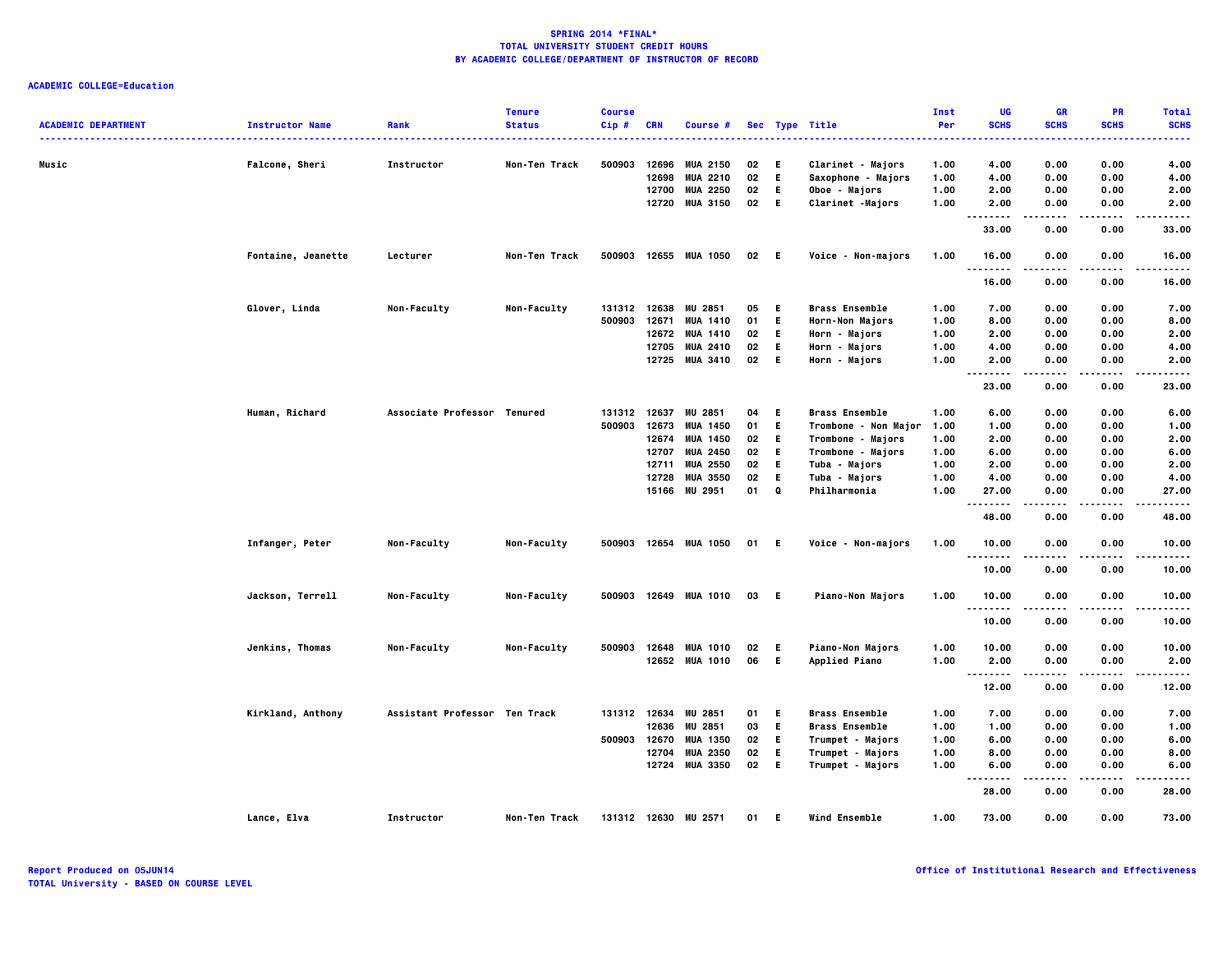# **ACADEMIC COLLEGE=Education**

| <b>ACADEMIC DEPARTMENT</b> | <b>Instructor Name</b> | Rank                          | <b>Tenure</b><br><b>Status</b> | <b>Course</b><br>$Cip$ # | <b>CRN</b>              | Course #                                    |                |                               | Sec Type Title                                            | Inst<br>Per          | UG<br><b>SCHS</b>                  | <b>GR</b><br><b>SCHS</b> | <b>PR</b><br><b>SCHS</b> | <b>Total</b><br><b>SCHS</b> |
|----------------------------|------------------------|-------------------------------|--------------------------------|--------------------------|-------------------------|---------------------------------------------|----------------|-------------------------------|-----------------------------------------------------------|----------------------|------------------------------------|--------------------------|--------------------------|-----------------------------|
|                            |                        |                               |                                |                          |                         |                                             |                |                               | .                                                         |                      |                                    |                          |                          |                             |
|                            |                        |                               |                                |                          |                         |                                             |                |                               |                                                           |                      | 73.00                              | 0.00                     | 0.00                     | 73.00                       |
| Music                      | Melby, Cynthia         | Lecturer                      | Non-Ten Track                  | 500901                   |                         | 12622 MU 2121<br>12623 MU 2121              | 01<br>02 L     | - 1.                          | Music Majors Piano I 1.00<br>Music Majors Piano I 1.00    |                      | 11.00<br>6.00<br>                  | 0.00<br>0.00             | 0.00<br>0.00<br>.        | 11.00<br>6.00               |
|                            |                        |                               |                                |                          |                         |                                             |                |                               |                                                           |                      | 17.00                              | 0.00                     | 0.00                     | 17.00                       |
|                            | Murphy, Karen          | <b>Instructor</b>             | Non-Ten Track                  | 500907                   | 12641                   | MU 3121<br>12644 MU 3201                    | 01<br>01       | <b>L</b><br>C                 | <b>Piano Class</b><br><b>Collabor Piano Ensem</b>         | 1.00<br>1.00         | 7.00<br>1.00<br>$\ddotsc$<br>      | 0.00<br>0.00             | 0.00<br>0.00             | 7.00<br>1.00<br>$- - - -$   |
|                            |                        |                               |                                |                          |                         |                                             |                |                               |                                                           |                      | 8.00                               | 0.00                     | 0.00                     | 8.00                        |
|                            | Packwood, Gary         | Assistant Professor Ten Track |                                |                          | 131312 12631<br>15125   | <b>MU 2611</b><br>MU 2611                   | 01<br>02       | E.<br>E.                      | <b>Concert Choir</b><br><b>Concert Choir</b>              | 1.00<br>1.00         | 112.00<br>27.00                    | 0.00<br>0.00             | 0.00<br>0.00             | 112.00<br>27.00             |
|                            |                        |                               |                                | 500903<br>500906         | 12632<br>12645          | MU 2731<br><b>MU 3442</b>                   | 01<br>01       | E.<br>C                       | <b>Chamber Singers</b><br><b>Advanced Conducting</b>      | 1.00<br>0.50         | 51.00<br>17.00<br>.                | 0.00<br>0.00<br>.        | 0.00<br>0.00             | 51.00<br>17.00<br>.         |
|                            |                        |                               |                                |                          |                         |                                             |                |                               |                                                           |                      | 207.00                             | 0.00                     | 0.00                     | 207.00                      |
|                            | Patilla, Carol         | Lecturer                      | Non-Ten Track                  | 500901<br>500903         | 13835<br>12647          | MU 1113<br><b>MUA 1010</b>                  | 501<br>01      | C<br>- E                      | His & Apprec Of Musi 1.00<br>Piano-Non Majors             | 1.00                 | 57.00<br>26.00<br>.                | 0.00<br>0.00<br>.        | 0.00<br>0.00<br>.        | 57.00<br>26.00<br>.         |
|                            |                        |                               |                                |                          |                         |                                             |                |                               |                                                           |                      | 83.00                              | 0.00                     | 0.00                     | 83.00                       |
|                            | Patilla, Michael       | Associate Professor Tenured   |                                | 500903                   | 12625<br>12684          | MU 2411<br><b>MUA 1710</b>                  | 01<br>02       | Q<br>Q                        | Guitar Ensemble<br>Guitar- Majors                         | 1.00<br>1.00         | 6.00<br>9.00                       | 0.00<br>0.00             | 0.00<br>0.00             | 6.00<br>9.00                |
|                            |                        |                               |                                |                          | 12714<br>12730          | <b>MUA 2710</b><br><b>MUA 3710</b>          | 01<br>02       | Q<br>Q                        | Guitar- Majors<br>Guitar- Majors                          | 1.00<br>1.00         | 2.00<br>2.00                       | 0.00<br>0.00             | 0.00<br>0.00             | 2.00<br>2.00                |
|                            |                        |                               |                                |                          |                         |                                             |                |                               |                                                           |                      | $\sim$ $\sim$<br>19.00             | 0.00                     | 0.00                     | 19.00                       |
|                            | Phillips, Shandy       | Lecturer                      | Non-Ten Track                  | 500903                   | 12681                   | <b>MUA 1650</b><br>12682 MUA 1650           | 01<br>02       | E.<br>- E                     | <b>Strings Majors</b><br><b>Strings Non Majors</b>        | 1.00<br>1.00         | 5.00<br>3.00                       | 0.00<br>0.00             | 0.00<br>0.00             | 5.00<br>3.00                |
|                            |                        |                               |                                |                          |                         |                                             |                |                               |                                                           |                      | $\sim$ $\sim$<br>$- - - -$<br>8.00 | 0.00                     | .<br>0.00                | 8.00                        |
|                            | Ross, Ryan             | Assistant Professor Ten Track |                                | 500901<br>500902         | 12614<br>12624          | MU 1162<br>MU 2323                          | 01<br>01       | c<br>C                        | Music History I<br>Music History III                      | 1.00<br>1.00         | 54.00<br>60.00                     | 0.00<br>0.00             | 0.00<br>0.00             | 54.00<br>60.00              |
|                            |                        |                               |                                | 500903                   | 12606                   | <b>MU 1010</b>                              | 01             | E.                            | <b>Recital Hour</b>                                       | 1.00                 | 0.00<br>.                          | 0.00<br>.                | 0.00<br>.                | 0.00<br>.                   |
|                            |                        |                               |                                |                          |                         |                                             |                |                               |                                                           |                      | 114.00                             | 0.00                     | 0.00                     | 114.00                      |
|                            | Sebba, Rosangela       | Professor                     | Tenured                        | 500901                   | 12617                   | 12616 MU 1413<br>MU 1521<br>14612 MU 2990   | 01<br>01<br>01 | C<br>L.<br>c                  | Music Theory II<br>Ear Training II<br>Special Topic In MU | 1.00<br>1.00<br>1.00 | 60.00<br>19.00<br>6.00             | 0.00<br>0.00<br>0.00     | 0.00<br>0.00<br>0.00     | 60.00<br>19.00<br>6.00      |
|                            |                        |                               |                                |                          |                         | 500903 12651 MUA 1010                       | 05             | E.                            | <b>Piano - Majors</b>                                     | 1.00                 | 5.00<br>$\sim$ $\sim$ $\sim$<br>   | 0.00                     | 0.00                     | 5.00                        |
|                            |                        |                               |                                |                          |                         |                                             |                |                               |                                                           |                      | 90.00                              | 0.00                     | 0.00                     | 90.00                       |
|                            | Sobaskie, James        | Associate Professor Ten Track |                                | 500901                   | 12633<br>12640<br>15474 | MU 2813<br><b>MU 2921</b><br><b>MU 4000</b> | 01<br>01<br>01 | C<br><b>L</b><br>$\mathbf{I}$ | Music Theory IV<br>Ear Training IV<br>Directed Individual | 1.00<br>1.00<br>1.00 | 51.00<br>16.00<br>1.00             | 0.00<br>0.00<br>0.00     | 0.00<br>0.00<br>0.00     | 51.00<br>16.00<br>1.00      |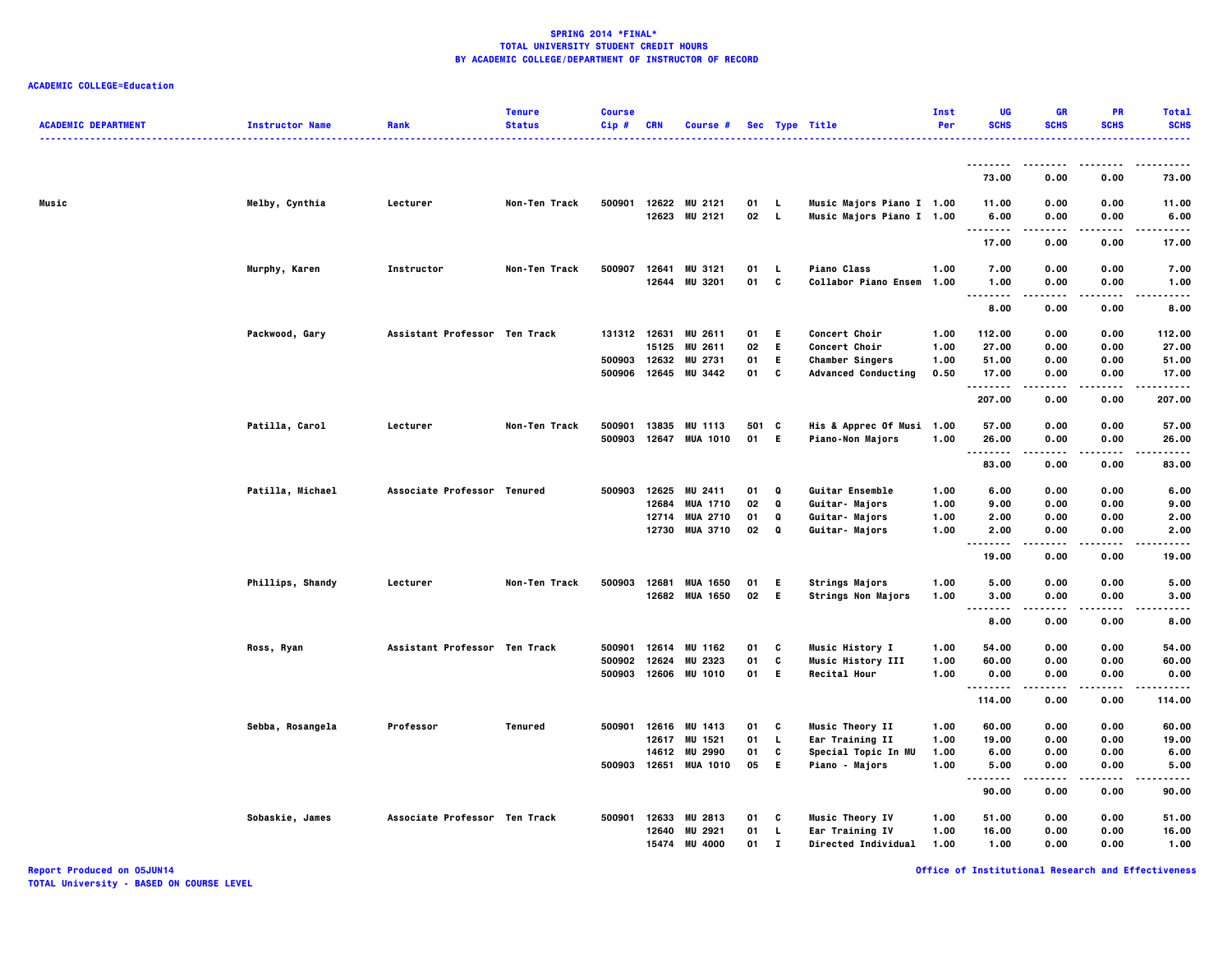|                                                 |                        |                               | <b>Tenure</b>      | <b>Course</b> |            |                 |      |    |                            | Inst | UG                       | <b>GR</b>        | <b>PR</b>        | <b>Total</b>                          |
|-------------------------------------------------|------------------------|-------------------------------|--------------------|---------------|------------|-----------------|------|----|----------------------------|------|--------------------------|------------------|------------------|---------------------------------------|
| <b>ACADEMIC DEPARTMENT</b>                      | <b>Instructor Name</b> | Rank                          | <b>Status</b>      | Cip#          | <b>CRN</b> | Course #        |      |    | Sec Type Title             | Per  | <b>SCHS</b>              | <b>SCHS</b>      | <b>SCHS</b>      | <b>SCHS</b><br>.                      |
| Music                                           | Sobaskie, James        | Associate Professor Ten Track |                    | 500904        | 12646      | MU 4313         | 01 C |    | <b>Form And Analysis</b>   | 1.00 | 27.00                    | 0.00             | 0.00             | 27.00                                 |
|                                                 |                        |                               |                    |               |            | 15041 MUA 3810  | 01 Q |    | <b>Music Composition</b>   | 1.00 | 2.00                     | 0.00             | 0.00             | 2.00                                  |
|                                                 |                        |                               |                    |               |            |                 |      |    |                            |      | $- - -$<br>.<br>97.00    | .<br>0.00        | 0.00             | 97.00                                 |
|                                                 | Stevens, Justin        | Non-Faculty                   | Non-Faculty        | 500903        |            | 12683 MUA 1710  | 01 Q |    | Guitar - Non Majors        | 1.00 | 25.00                    | 0.00             | 0.00             | 25.00                                 |
|                                                 |                        |                               |                    |               |            |                 |      |    |                            |      | <br>25.00                | 0.00             | 0.00             | 25.00                                 |
|                                                 | Taylor, Clifton        | Associate Professor Tenured   |                    | 131312        | 12629      | MU 2561         | 01   | Е  | <b>Symphonic Band</b>      | 1.00 | 65.00                    | 0.00             | 0.00             | 65.00                                 |
|                                                 |                        |                               |                    |               |            | 12639 MU 2911   | 01   | Е  | Jazz Ensemble              | 1.00 | 17.00                    | 0.00             | 0.00             | 17.00                                 |
|                                                 |                        |                               |                    |               | 15454      | <b>MU 2911</b>  | 02   | E  | Jazz Ensemble              | 1.00 | 17.00                    | 0.00             | 0.00             | 17.00                                 |
|                                                 |                        |                               |                    | 500901        | 15590      | <b>MU 2990</b>  | 03   | C  | Special Topic In MU        | 1.00 | 9.00                     | 0.00             | 0.00             | 9.00                                  |
|                                                 |                        |                               |                    | 500906        |            | 12645 MU 3442   | 01   | C  | <b>Advanced Conducting</b> | 0.50 | 17.00                    | 0.00             | 0.00<br>.        | 17.00<br>.                            |
|                                                 |                        |                               |                    |               |            |                 |      |    |                            |      | .<br>125.00              | ----<br>0.00     | 0.00             | 125.00                                |
|                                                 | Wallace, Katherine     | <b>Non-Faculty</b>            | <b>Non-Faculty</b> | 500903        |            | 12653 MUA 1010  | 07   | Е. | Applied Piano-Non Ma 1.00  |      | 4.00                     | 0.00             | 0.00             | 4.00                                  |
|                                                 |                        |                               |                    |               |            |                 |      |    |                            |      | <br>.<br>4.00            | 0.00             | 0.00             | 4.00                                  |
|                                                 | Warfield, Tara         | Assistant Professor Ten Track |                    | 500903        | 12656      | <b>MUA 1050</b> | 03   | Е  | Voice - Non-majors         | 1.00 | 5.00                     | 0.00             | 0.00             | 5.00                                  |
|                                                 |                        |                               |                    |               |            | 12657 MUA 1050  | 04   | Е  | Voice - Majors             | 1.00 | 23.00                    | 0.00             | 0.00             | 23.00                                 |
|                                                 |                        |                               |                    |               | 12690      | <b>MUA 2050</b> | 04   | Е. | Voice - Majors             | 1.00 | 8.00                     | 0.00             | 0.00             | 8.00                                  |
|                                                 |                        |                               |                    |               |            | 12717 MUA 3050  | 04   | E. | Voice - Majors             | 1.00 | 10.00                    | 0.00             | 0.00             | 10.00                                 |
|                                                 |                        |                               |                    |               |            |                 |      |    |                            |      | <br>46.00                | 0.00             | 0.00             | 46.00                                 |
|                                                 | Webb, Adam             | Assistant Professor Ten Track |                    | 500903        | 12691      | <b>MUA 2050</b> | 05   | Е  | Voice - Majors             | 1.00 | 12.00                    | 0.00             | 0.00             | 12.00                                 |
|                                                 |                        |                               |                    |               |            | 12718 MUA 3050  | 05   | E. | Voice - Majors             | 1.00 | 10.00                    | 0.00             | 0.00             | 10.00                                 |
|                                                 |                        |                               |                    | 500908        |            | 12613 MU 1141   | 01 S |    | Seminar for Voice Ma 1.00  |      | 16.00                    | 0.00             | 0.00             | 16.00                                 |
|                                                 |                        |                               |                    |               |            |                 |      |    |                            |      | - - - - - - - -<br>38.00 | 0.00             | 0.00             | 38.00                                 |
| --------------------------------------<br>Music |                        |                               |                    |               |            |                 |      |    |                            |      | ========<br>2810.00      | ========<br>0.00 | ========<br>0.00 | ==========<br>2810.00                 |
| ------------------------------------            |                        |                               |                    |               |            |                 |      |    |                            |      |                          |                  |                  | ======== ======== ======== ========== |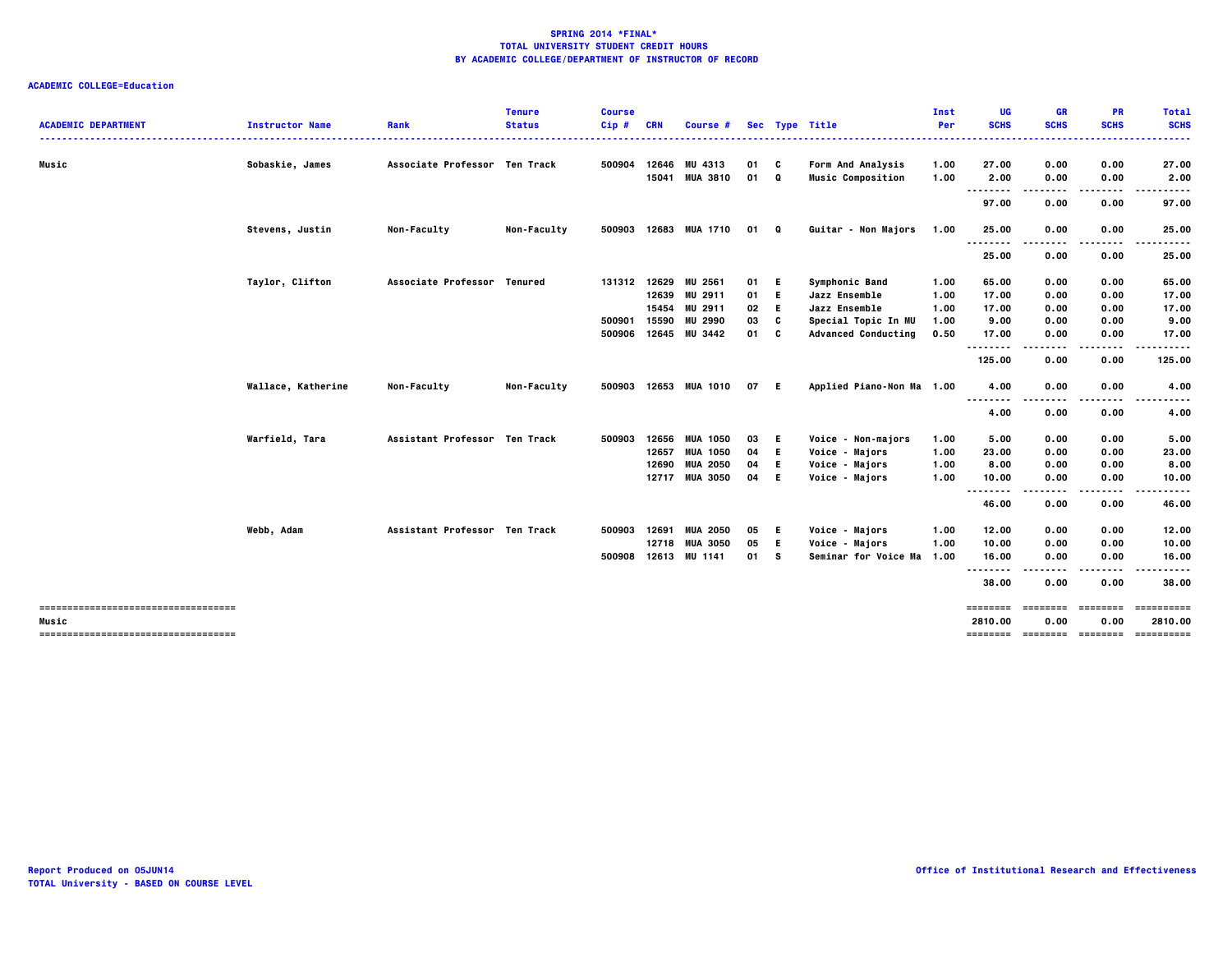| <b>ACADEMIC DEPARTMENT</b> | <b>Instructor Name</b> | Rank                          | <b>Tenure</b><br><b>Status</b> | <b>Course</b><br>$Cip$ # | <b>CRN</b> | Course #              |              |              | Sec Type Title             | Inst<br>Per | UG<br><b>SCHS</b>            | GR<br><b>SCHS</b> | <b>PR</b><br><b>SCHS</b> | <b>Total</b><br><b>SCHS</b> |
|----------------------------|------------------------|-------------------------------|--------------------------------|--------------------------|------------|-----------------------|--------------|--------------|----------------------------|-------------|------------------------------|-------------------|--------------------------|-----------------------------|
|                            |                        |                               |                                |                          |            |                       |              |              |                            |             |                              |                   | .                        | .                           |
| Aerospace Engineering      | Carroll, Joseph        | Grad Teach Assist             | Not Applicable                 |                          |            | 141101 11358 EM 2433  | 01           | C            | Engineering Mech II        | 1.00        | 147.00                       | 0.00              | 0.00                     | 147.00                      |
|                            |                        |                               |                                |                          | 11359      | EM 2433               | 02           | C            | Engineering Mech II        | 1.00        | 147.00                       | 0.00              | 0.00                     | 147.00                      |
|                            |                        |                               |                                |                          |            | 11364 EM 3213         | 03           | $\mathbf{c}$ | Mech Of Materials          | 1.00        | 138.00                       | 0.00              | 0.00                     | 138.00                      |
|                            |                        |                               |                                |                          |            | 11365 EM 3213         | 04           | C            | Mech Of Materials          | 1.00        | 96.00<br>                    | 0.00              | 0.00                     | 96.00<br>.                  |
|                            |                        |                               |                                |                          |            |                       |              |              |                            |             | 528.00                       | 0.00              | 0.00                     | 528.00                      |
|                            | Cheng, Yang            | Assistant Professor Ten Track |                                | 140201                   |            | 10337 ASE 3823        | 01           | C            | Space Attitude Dynam 1.00  |             | 30.00                        | 0.00              | 0.00                     | 30.00                       |
|                            |                        |                               |                                |                          |            | 15860 ASE 9000        | 01           | D            | Research / Dissertat 1.00  |             | 0.00<br>                     | 13.00<br>.        | 0.00<br>.                | 13.00<br>.                  |
|                            |                        |                               |                                |                          |            |                       |              |              |                            |             | 30.00                        | 13.00             | 0.00                     | 43.00                       |
|                            | Cinnella, Pasquale     | Professor                     | Tenured                        | 140201                   |            | 15124 ASE 7000        | 01           | $\mathbf{I}$ | Directed Individual        | 1.00        | 0.00                         | 3.00              | 0.00                     | 3.00                        |
|                            |                        |                               |                                |                          |            | 141101 11367 EM 3313  | 02           | $\mathbf{c}$ | <b>Fluid Mechanics</b>     | 1.00        | 114.00<br>.                  | 0.00              | 0.00                     | 114.00<br>.                 |
|                            |                        |                               |                                |                          |            |                       |              |              |                            |             | 114.00                       | .<br>3.00         | .<br>0.00                | 117.00                      |
|                            | Coley, Lorenzo         | Instructor                    | Non-Ten Track                  | 140201                   |            | 10345 ASE 4721        | $01 \quad L$ |              | Aero Engr Lab II           | 1.00        | 1.00                         | 0.00              | 0.00                     | 1.00                        |
|                            |                        |                               |                                |                          |            | 10346 ASE 4721        | 02           | $\mathbf{L}$ | Aero Engr Lab II           | 1.00        | 9.00                         | 0.00              | 0.00                     | 9.00                        |
|                            |                        |                               |                                |                          |            | 10347 ASE 4721        | 03           | <b>L</b>     | Aero Engr Lab II           | 1.00        | 9.00                         | 0.00              | 0.00                     | 9.00                        |
|                            |                        |                               |                                |                          |            | 10348 ASE 4721        | 04           | <b>L</b>     | Aero Engr Lab II           | 1.00        | 10.00<br>.                   | 0.00<br>.         | 0.00<br>.                | 10.00<br>.                  |
|                            |                        |                               |                                |                          |            |                       |              |              |                            |             | 29.00                        | 0.00              | 0.00                     | 29.00                       |
|                            | Hannigan, Thomas       | Instructor                    | Non-Ten Track                  |                          |            | 141101 11366 EM 3313  | 01           | C            | <b>Fluid Mechanics</b>     | 1.00        | 138.00                       | 0.00              | 0.00                     | 138.00                      |
|                            |                        |                               |                                |                          |            | 11368 EM 3313         | 03           | C            | <b>Fluid Mechanics</b>     | 1.00        | 144.00                       | 0.00              | 0.00                     | 144.00                      |
|                            |                        |                               |                                |                          |            | 11369 EM 3313         | 04           | C            | <b>Fluid Mechanics</b>     | 1.00        | 138.00<br>                   | 0.00              | 0.00<br>$\cdots$         | 138.00<br>.                 |
|                            |                        |                               |                                |                          |            |                       |              |              |                            |             | 420.00                       | 0.00              | 0.00                     | 420.00                      |
|                            | Janus, Jonathan        | Associate Professor Tenured   |                                |                          |            | 140201 10339 ASE 4413 | 01           | <b>C</b>     | Aircraft Propulsion        | 1.00        | 48.00                        | 0.00              | 0.00                     | 48.00                       |
|                            |                        |                               |                                |                          | 10353      | ASE 8423              | 01           | C            | Comput Fluid Dyn II        | 1.00        | 0.00                         | 15.00             | 0.00                     | 15.00                       |
|                            |                        |                               |                                |                          |            | 15042 ASE 8000        | 501 D        |              | Research / Thesis          | 1.00        | 0.00                         | 3.00              | 0.00                     | 3.00                        |
|                            |                        |                               |                                |                          |            | 15854 ASE 8000        | 01           | D            | Research / Thesis          | 1.00        | 0.00                         | 1.00              | 0.00                     | 1.00                        |
|                            |                        |                               |                                |                          |            | 16182 ASE 6013        | 501 E        |              | Directed Project in        | 1.00        | 0.00<br>                     | 6.00              | 0.00                     | 6.00                        |
|                            |                        |                               |                                |                          |            |                       |              |              |                            |             | 48.00                        | 25.00             | 0.00                     | 73.00                       |
|                            | Jha, Ratneshwar        | Associate Professor Tenured   |                                | 140201                   |            | 15855 ASE 8000        | 02           | D            | Research / Thesis          | 1.00        | 0.00                         | 4.00              | 0.00                     | 4.00                        |
|                            |                        |                               |                                |                          |            | 15862 ASE 9000        | 03           | D            | Research / Dissertat 1.00  |             | 0.00                         | 16.00             | 0.00                     | 16.00                       |
|                            |                        |                               |                                |                          |            | 16112 ASE 7000        | 03           | л.           | Directed Individual        | 1.00        | 0.00                         | 3.00              | 0.00                     | 3.00                        |
|                            |                        |                               |                                |                          |            | 16320 ASE 7000        | 05           | $\mathbf{T}$ | Directed Individual        | 1.00        | 0.00<br>$\sim$ $\sim$ $\sim$ | 3.00              | 0.00                     | 3.00                        |
|                            |                        |                               |                                |                          |            |                       |              |              |                            |             | 0.00                         | 26.00             | 0.00                     | 26.00                       |
|                            | Koenig, Keith          | Professor                     | Tenured                        | 140201                   |            | 10332 ASE 1501        | 02           | E.           | Design Competition         | 1.00        | 20.00                        | 0.00              | 0.00                     | 20.00                       |
|                            |                        |                               |                                |                          |            | 10333 ASE 2013        | 01           | c            | Astro, Propul, Struc 1.00  |             | 153.00                       | 0.00              | 0.00                     | 153.00                      |
|                            |                        |                               |                                |                          | 10341      | ASE 4443              | 01           | C            | Spacecraft Propulsio 1.00  |             | 63.00                        | 0.00              | 0.00                     | 63.00                       |
|                            |                        |                               |                                |                          |            | 10343 ASE 4543        | 01           | C            | Spacecraft Design II 1.00  |             | 42.00                        | 0.00              | 0.00                     | 42.00                       |
|                            |                        |                               |                                |                          | 15856      | <b>ASE 8000</b>       | 03           | D            | Research / Thesis          | 1.00        | 0.00                         | 39.00             | 0.00                     | 39.00                       |
|                            |                        |                               |                                |                          | 16409      | <b>ASE 4000</b>       | 01           | л.           | <b>Directed Individual</b> | 1.00        | 3.00                         | 0.00              | 0.00                     | 3.00                        |
|                            |                        |                               |                                |                          |            | 16410 ASE 4000        | 02           | $\mathbf{I}$ | Directed Individual        | 1.00        | 3.00                         | 0.00              | 0.00                     | 3.00                        |
|                            |                        |                               |                                |                          | 16411      | <b>ASE 7000</b>       | 06           | $\mathbf{I}$ | Directed Individual        | 1.00        | 0.00                         | 3.00              | 0.00                     | 3.00                        |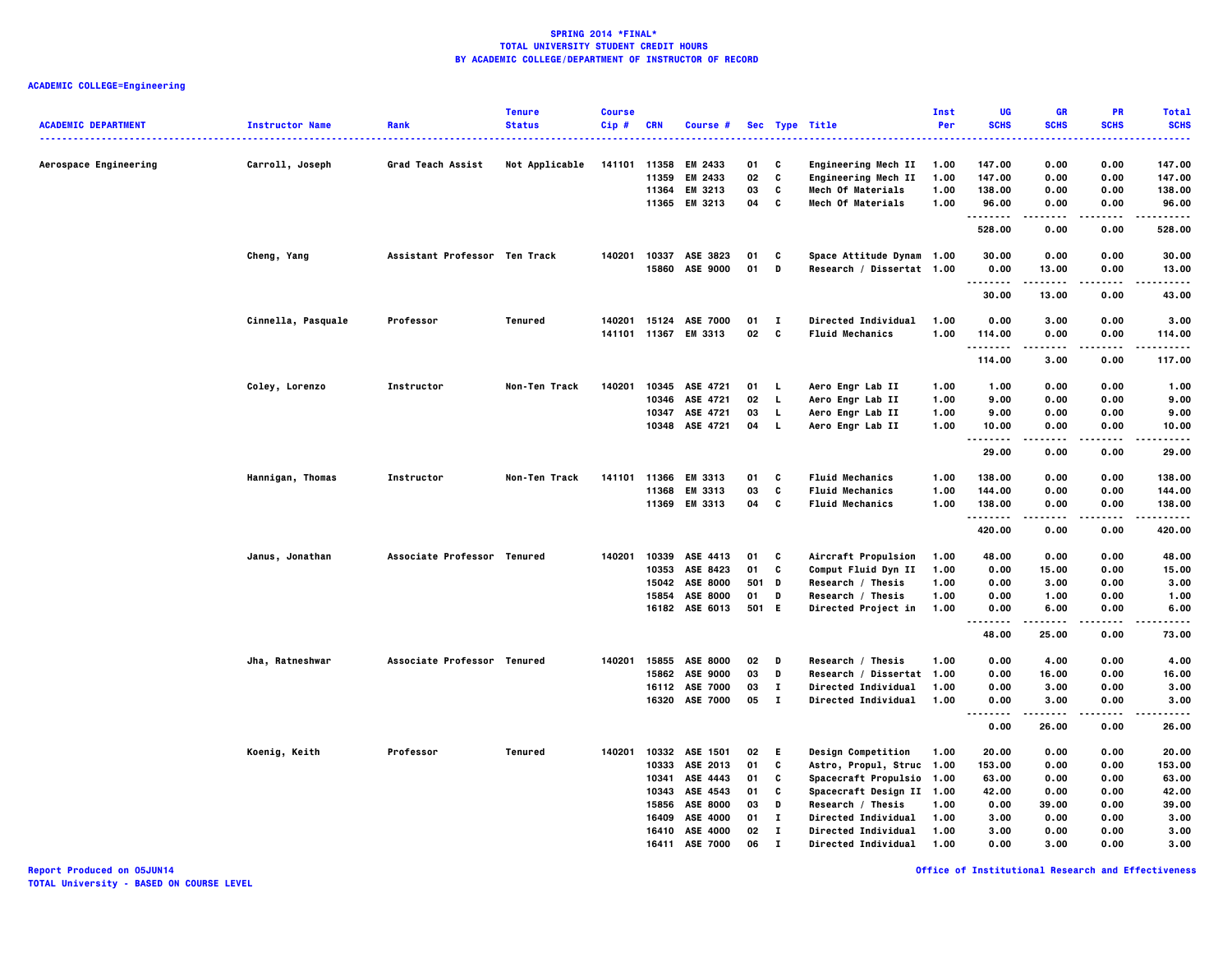# **ACADEMIC COLLEGE=Engineering**

|                            |                        |                               | <b>Tenure</b>        | <b>Course</b> |            |                       |       |                |                            | Inst | UG                                | <b>GR</b>            | PR              | <b>Total</b>      |
|----------------------------|------------------------|-------------------------------|----------------------|---------------|------------|-----------------------|-------|----------------|----------------------------|------|-----------------------------------|----------------------|-----------------|-------------------|
| <b>ACADEMIC DEPARTMENT</b> | <b>Instructor Name</b> | Rank                          | <b>Status</b>        | $Cip$ #       | <b>CRN</b> | Course #              |       |                | Sec Type Title             | Per  | <b>SCHS</b>                       | <b>SCHS</b>          | <b>SCHS</b>     | <b>SCHS</b>       |
|                            |                        |                               |                      |               |            |                       |       |                |                            |      |                                   |                      |                 | ----              |
| Aerospace Engineering      | Koenig, Keith          | Professor                     | Tenured              | 140201        |            | 16412 ASE 7000        | 07    | $\mathbf{I}$   | <b>Directed Individual</b> | 1.00 | 0.00                              | 3.00                 | 0.00            | 3.00              |
|                            |                        |                               |                      | 240101        |            | 16174 HON 4000        | 10    | $\blacksquare$ | Directed Individual        | 1.00 | 3.00                              | 0.00<br>.            | 0.00<br>$- - -$ | 3,00              |
|                            |                        |                               |                      |               |            |                       |       |                |                            |      | <br>287.00                        | 45.00                | 0.00            | .<br>332.00       |
|                            | Lacy, Thomas           | Professor                     | Tenured              | 140201        | 15857      | <b>ASE 8000</b>       | 04    | D              | Research / Thesis          | 1.00 | 0.00                              | 24.00                | 0.00            | 24.00             |
|                            |                        |                               |                      |               | 15863      | ASE 9000              | 04    | D              | Research / Dissertat 1.00  |      | 0.00                              | 1.00                 | 0.00            | 1.00              |
|                            |                        |                               |                      | 141101 11371  |            | EM 4133               | 01    | C              | Composite Materials        | 1.00 | 69.00                             | 0.00                 | 0.00            | 69.00             |
|                            |                        |                               |                      |               |            | 11375 EM 6133         | 01    | C              | Composite Materials        | 1.00 | 0.00                              | 18.00                | 0.00            | 18.00             |
|                            |                        |                               |                      |               |            |                       |       |                |                            |      | .<br>69.00                        | .<br>43.00           | 0.00            | 112.00            |
|                            | Olsen, Gregory         | Instructor                    | Non-Ten Track        |               |            | 140201 14610 ASE 4990 | 01    | C              | Special Topic in ASE 1.00  |      | 78.00                             | 0.00                 | 0.00            | 78.00             |
|                            |                        |                               |                      |               | 14611      | ASE 6990              | 01    | C              | Special Topic in ASE       | 1.00 | 0.00                              | 15.00                | 0.00            | 15.00             |
|                            |                        |                               |                      |               |            | 141101 11355 EM 2413  | 04    | c              | Engineering Mech I         | 1.00 | 138.00                            | 0.00                 | 0.00            | 138.00            |
|                            |                        |                               |                      |               |            | 11356 EM 2413         | 05    | C              | Engineering Mech I         | 1.00 | 141.00                            | 0.00                 | 0.00            | 141.00            |
|                            |                        |                               |                      |               |            |                       |       |                |                            |      | . <b>.</b><br>357.00              | .<br>15.00           | .<br>0.00       | ------<br>372.00  |
|                            | Oppedal, Andrew        | Non-Faculty                   | Non-Faculty          | 141101        |            | 11373 EM 4213         | 01    | C              | Adv Mec Of Mat             | 1.00 | 12.00                             | 0.00                 | 0.00            | 12.00             |
|                            |                        |                               |                      |               | 11377      | EM 6213               | 01    | C              | Adv Mec Of Mat             | 1.00 | 0.00                              | 18.00                | 0.00            | 18.00             |
|                            |                        |                               |                      |               |            | 13709 EM 6213         | 501 C |                | Adv Mec Of Mat             | 1.00 | 0.00                              | 21.00                | 0.00            | 21.00             |
|                            |                        |                               |                      |               |            |                       |       |                |                            |      | $\sim$ $\sim$ $\sim$<br><br>12.00 | $- - - - -$<br>39.00 | <br>0.00        | $\cdots$<br>51.00 |
|                            |                        |                               |                      |               |            |                       |       |                |                            |      |                                   |                      |                 |                   |
|                            | Rais-Rohani, Masoud    | Non-Faculty                   | Tenured              | 140201        |            | 15858 ASE 8000        | 05    | D              | Research / Thesis          | 1.00 | 0.00                              | 12.00                | 0.00            | 12.00             |
|                            |                        |                               |                      | 309999        | 16054      | <b>CME 7000</b>       | 01    | $\mathbf{I}$   | Directed Individual        | 1.00 | 0.00                              | 3.00                 | 0.00            | 3.00              |
|                            |                        |                               |                      |               | 16064      | <b>CME 9000</b>       | 08    | D              | Research / Dissertat       | 1.00 | 0.00                              | 1.00                 | 0.00            | 1.00              |
|                            |                        |                               |                      |               |            | 16283 CME 7000        | 03    | $\mathbf{I}$   | Directed Individual        | 1.00 | 0.00<br>.<br>.                    | 3.00<br>.            | 0.00<br>.       | 3.00<br>.         |
|                            |                        |                               |                      |               |            |                       |       |                |                            |      | 0.00                              | 19.00                | 0.00            | 19.00             |
|                            | Sescu, Adrian          | Assistant Professor Ten Track |                      | 140201        |            | 10336 ASE 3313        | 01    | C              | Incompress Aerodynam 1.00  |      | 75.00                             | 0.00                 | 0.00            | 75.00             |
|                            |                        |                               |                      |               | 15859      | <b>ASE 8000</b>       | 06    | D              | Research / Thesis          | 1.00 | 0.00                              | 1.00                 | 0.00            | 1.00              |
|                            |                        |                               |                      |               | 15864      | ASE 9000              | 05    | D              | Research / Dissertat 1.00  |      | 0.00                              | 11.00                | 0.00            | 11.00             |
|                            |                        |                               |                      |               |            | 16134 ASE 7000        | 04    | $\bf{I}$       | Directed Individual        | 1.00 | 0.00                              | 3.00                 | 0.00            | 3.00              |
|                            |                        |                               |                      |               |            |                       |       |                |                            |      | <br>75.00                         | .<br>15.00           | .<br>0.00       | .<br>90.00        |
|                            |                        |                               |                      |               |            |                       |       |                |                            |      |                                   |                      |                 |                   |
|                            | Simsiriwong, Jutima    | Lecturer                      | <b>Non-Ten Track</b> | 141101        |            | 11353 EM 2413         | 02    | C              | Engineering Mech I         | 1.00 | 132.00                            | 0.00                 | 0.00            | 132.00            |
|                            |                        |                               |                      |               |            | 11354 EM 2413         | 03    | c              | Engineering Mech I         | 1.00 | 132.00<br>.                       | 0.00<br>.            | 0.00<br>----    | 132.00<br>------  |
|                            |                        |                               |                      |               |            |                       |       |                |                            |      | 264.00                            | 0.00                 | 0.00            | 264.00            |
|                            | Sullivan, Rani         | Associate Professor Tenured   |                      | 140201        |            | 10335 ASE 3223        | 01    | C              | Aerospace Structural 1.00  |      | 99.00                             | 0.00                 | 0.00            | 99.00             |
|                            |                        |                               |                      |               |            | 15865 ASE 9000        | 06    | D              | Research / Dissertat 1.00  |      | 0.00                              | 1.00                 | 0.00            | 1.00              |
|                            |                        |                               |                      |               |            |                       |       |                |                            |      | .<br>99.00                        | -----<br>1.00        | .<br>0.00       | .<br>100.00       |
|                            | Thompson, David        | Associate Professor Tenured   |                      | 140201        | 10340      | ASE 4423              | 01    | C              | Int Comput Fluid Dyn 1.00  |      | 12.00                             | 0.00                 | 0.00            | 12.00             |
|                            |                        |                               |                      |               | 10350      | ASE 6423              | 01    | c              | Int Comput Fluid Dyn 1.00  |      | 0.00                              | 18.00                | 0.00            | 18.00             |
|                            |                        |                               |                      |               |            | 15045 ASE 9000        | 502 D |                | Research / Dissertat 1.00  |      | 0.00                              | 1.00                 | 0.00            | 1.00              |
|                            |                        |                               |                      |               | 15866      | ASE 9000              | 07    | D              | Research / Dissertat 1.00  |      | 0.00                              | 23.00                | 0.00            | 23.00             |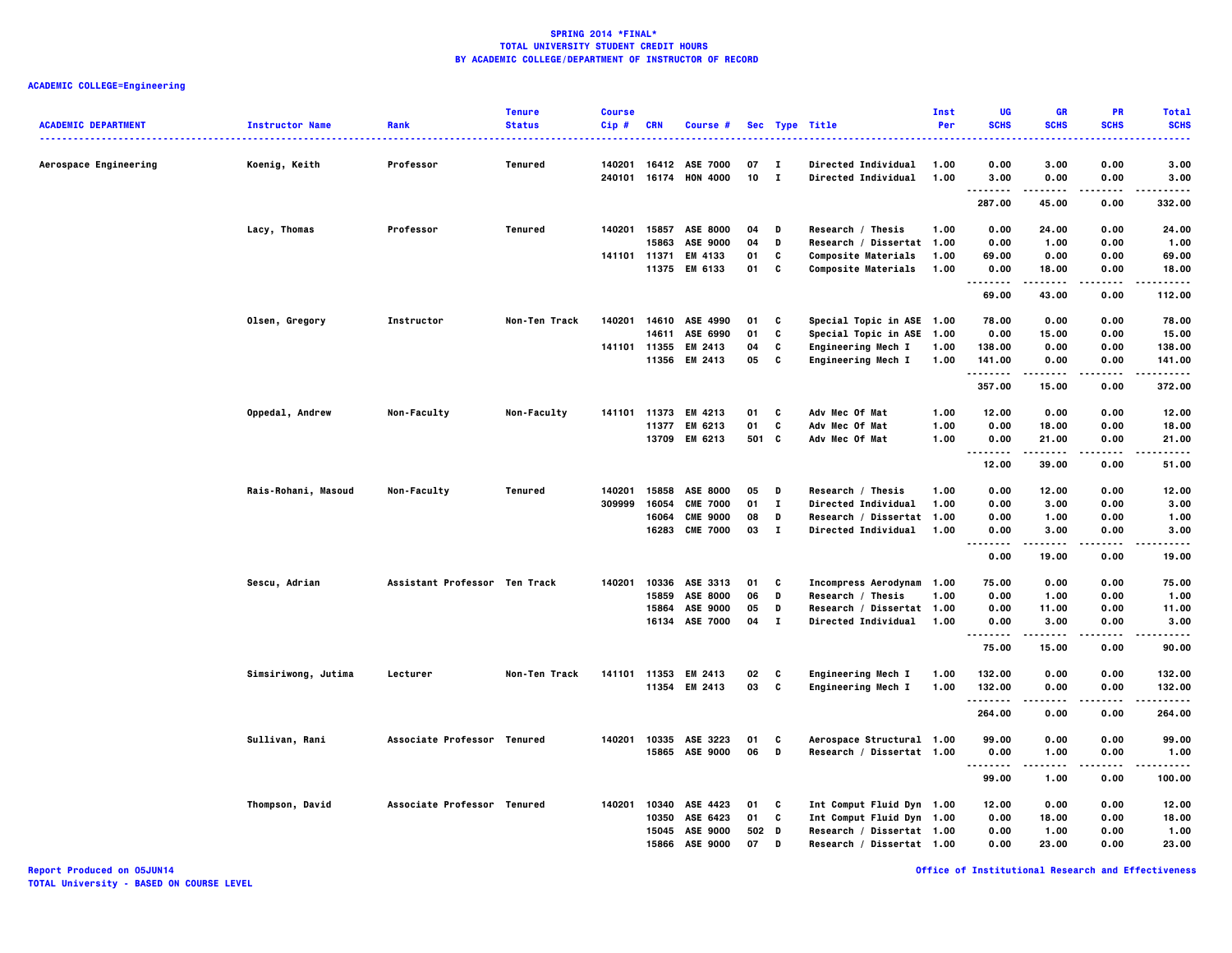| <b>ACADEMIC DEPARTMENT</b>                                                                          | <b>Instructor Name</b> | Rank                              | <b>Tenure</b><br><b>Status</b> | <b>Course</b><br>Cip# | <b>CRN</b>                       | Course #                                                 |                                            |              | Sec Type Title                                                                                             | Inst<br>Per                  | <b>UG</b><br><b>SCHS</b>             | <b>GR</b><br><b>SCHS</b>       | <b>PR</b><br><b>SCHS</b>     | <b>Total</b><br><b>SCHS</b><br>      |
|-----------------------------------------------------------------------------------------------------|------------------------|-----------------------------------|--------------------------------|-----------------------|----------------------------------|----------------------------------------------------------|--------------------------------------------|--------------|------------------------------------------------------------------------------------------------------------|------------------------------|--------------------------------------|--------------------------------|------------------------------|--------------------------------------|
|                                                                                                     |                        |                                   |                                |                       |                                  |                                                          |                                            |              |                                                                                                            |                              | --------<br>12.00                    | ---------<br>42.00             | .<br>0.00                    | .<br>54.00                           |
| Aerospace Engineering                                                                               | Walker, Calvin         | <b>Non-Faculty</b>                | <b>Non-Faculty</b>             | 140201                | 10331<br>10342                   | ASE 1501<br>10334 ASE 3123<br>ASE 4523<br>16104 ASE 7000 | 01 E<br>01<br>$01 \quad B$<br>$02 \quad I$ | C            | <b>Design Competition</b><br>Aircraft Attitude Dy 1.00<br>Aircraft Design II<br><b>Directed Individual</b> | 0.50<br>1.00<br>1.00         | 9.50<br>66.00<br>48.00<br>0.00       | 0.00<br>0.00<br>0.00<br>3.00   | 0.00<br>0.00<br>0.00<br>0.00 | 9.50<br>66.00<br>48.00<br>3.00       |
|                                                                                                     |                        |                                   |                                |                       |                                  |                                                          |                                            |              |                                                                                                            |                              | --------<br>123.50                   | 3.00                           | ----<br>0.00                 | 126.50                               |
|                                                                                                     | <b>Walters, Andrew</b> | Instructor                        | Non-Ten Track                  | 141101                | 11360<br>11361<br>11362<br>11363 | EM 2433<br>EM 2433<br>EM 3213<br>EM 3213                 | 03<br>04<br>01 C<br>02                     | C<br>C<br>C. | Engineering Mech II<br>Engineering Mech II<br>Mech Of Materials<br><b>Mech Of Materials</b>                | 1.00<br>1.00<br>1.00<br>1.00 | 135.00<br>141.00<br>132.00<br>132.00 | 0.00<br>0.00<br>0.00<br>0.00   | 0.00<br>0.00<br>0.00<br>0.00 | 135.00<br>141.00<br>132.00<br>132.00 |
|                                                                                                     |                        |                                   |                                |                       |                                  |                                                          |                                            |              |                                                                                                            |                              | --------<br>540.00                   | 0.00                           | .<br>0.00                    | .<br>540.00                          |
|                                                                                                     | Weed, Richard          | Research Assoc Prof Non-Ten Track |                                | 140201                |                                  | 16168 ASE 8000                                           | 07 D                                       |              | Research / Thesis                                                                                          | 1.00                         | 0.00<br>.<br>----<br>0.00            | 7.00<br>7.00                   | 0.00<br>0.00                 | 7.00<br>7.00                         |
| ===================================<br>Aerospace Engineering<br>=================================== |                        |                                   |                                |                       |                                  |                                                          |                                            |              |                                                                                                            |                              | ========<br>3007.50<br>========      | ========<br>296.00<br>======== | ========<br>0.00<br>======== | ==========<br>3303.50<br>==========  |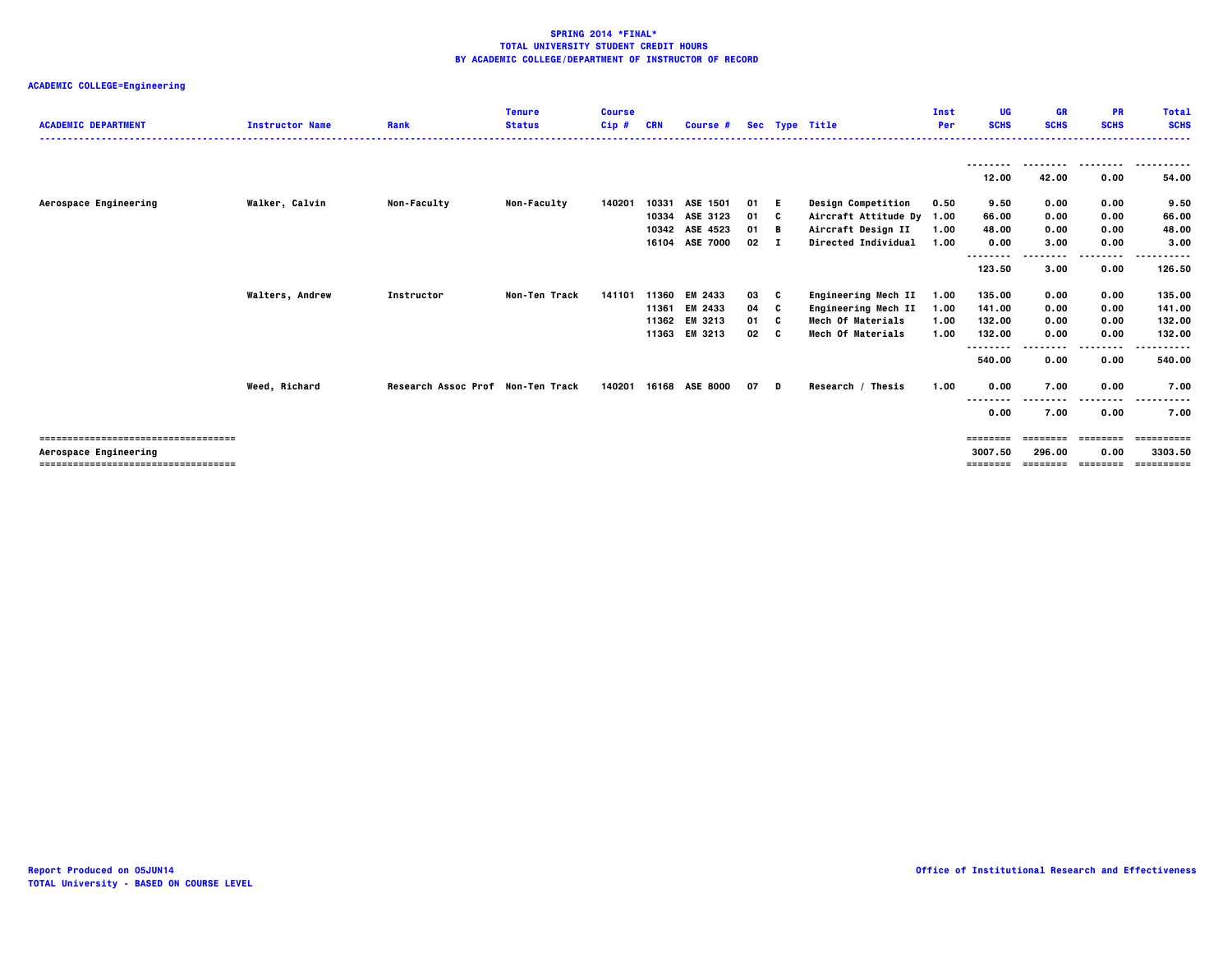| <b>ACADEMIC DEPARTMENT</b> | <b>Instructor Name</b> | Rank                              | <b>Tenure</b><br><b>Status</b> | <b>Course</b><br>Cip# | <b>CRN</b> | <b>Course #</b>       |      |              | Sec Type Title             | Inst<br>Per | UG<br><b>SCHS</b>                        | GR<br><b>SCHS</b>   | <b>PR</b><br><b>SCHS</b> | <b>Total</b><br><b>SCHS</b> |
|----------------------------|------------------------|-----------------------------------|--------------------------------|-----------------------|------------|-----------------------|------|--------------|----------------------------|-------------|------------------------------------------|---------------------|--------------------------|-----------------------------|
|                            |                        |                                   |                                |                       |            |                       |      |              | ----------------           |             | ----                                     |                     |                          | -----                       |
| Ag & Bio Engineering       | Cathcart, Thomas       | Professor                         | Tenured                        | 140301                | 15425      | <b>ABE 9000</b>       | 01   | Ð            | Research / Dissertat 1.00  |             | 0.00                                     | 1.00                | 0.00                     | 1.00                        |
|                            |                        |                                   |                                |                       | 16087      | ABE 4000              | 08   | $\mathbf{I}$ | Directed Individual        | 1.00        | 3.00                                     | 0.00                | 0.00                     | 3.00                        |
|                            |                        |                                   |                                |                       | 16088      | <b>ABE 4000</b>       | 09   | $\mathbf{I}$ | Directed Individual        | 1.00        | 3.00                                     | 0.00                | 0.00                     | 3.00                        |
|                            |                        |                                   |                                | 140501                | 10023      | ABE 3303              | 01   | C            | Transport in Bio Eng 1.00  |             | 141.00                                   | 0.00                | 0.00                     | 141.00                      |
|                            |                        |                                   |                                |                       | 10033      | ABE 4803              | 01   | C            | <b>Biosyst Simulation</b>  | 1.00        | 141.00<br>. <b>.</b>                     | 0.00<br>.           | 0.00<br>$- - -$          | 141.00<br>------            |
|                            |                        |                                   |                                |                       |            |                       |      |              |                            |             | 288.00                                   | 1.00                | 0.00                     | 289.00                      |
|                            | Elder, Steven          | Professor                         | Tenured                        | 010000                | 15621      | GA 4000               | 01   | $\mathbf{I}$ | Dis in Agriculture         | 1.00        | 3.00                                     | 0.00                | 0.00                     | 3.00                        |
|                            |                        |                                   |                                | 140301                | 10015      | ABE 1921              | 01   | $\mathbf{L}$ | Intro to Engineer De 1.00  |             | 73.00                                    | 0.00                | 0.00                     | 73.00                       |
|                            |                        |                                   |                                |                       |            | 10016 ABE 1921        | 02   | - L          | Intro to Engineer De 1.00  |             | 73.00                                    | 0.00                | 0.00                     | 73.00                       |
|                            |                        |                                   |                                |                       |            | 15414 ABE 8000        | 03   | D            | Research / Thesis          | 1.00        | 0.00                                     | 15.00               | 0.00                     | 15.00                       |
|                            |                        |                                   |                                |                       | 15427      | <b>ABE 9000</b>       | 03   | D            | Research / Dissertat 1.00  |             | 0.00                                     | 14.00               | 0.00                     | 14.00                       |
|                            |                        |                                   |                                |                       |            |                       |      |              |                            |             | <br>149.00                               | -----<br>29.00      | $\cdots$<br>0.00         | .<br>178,00                 |
|                            | Gilbert, Jerome        | Non-Faculty                       | Tenured                        |                       |            | 309999 12737 NSE 4200 | 01   | A            | Natl Student Exchang 1.00  |             | 12.00                                    | 0.00                | 0.00                     | 12.00                       |
|                            |                        |                                   |                                |                       |            | 12738 NSE 4200        | 02 A |              | Natl Student Exch.         | 1.00        | 12.00                                    | 0.00                | 0.00                     | 12.00                       |
|                            |                        |                                   |                                |                       |            |                       |      |              |                            |             | .                                        |                     | $\sim$ $\sim$ $\sim$     |                             |
|                            |                        |                                   |                                |                       |            |                       |      |              |                            |             | 24.00                                    | 0.00                | 0.00                     | 24.00                       |
|                            | Liao, Jun              | Associate Professor Tenured       |                                | 140301                |            | 10045 ABE 8911        | 01   | - S          | Agr/Bio Engr Seminar 1.00  |             | 0.00                                     | 9.00                | 0.00                     | 9.00                        |
|                            |                        |                                   |                                |                       | 10046      | ABE 8921              | 01   | s            | Agr/Bio Engr Seminar 1.00  |             | 0.00                                     | 2.00                | 0.00                     | 2.00                        |
|                            |                        |                                   |                                |                       | 15428      | <b>ABE 9000</b>       | 04   | D            | Research / Dissertat 1.00  |             | 0.00                                     | 38.00               | 0.00                     | 38.00                       |
|                            |                        |                                   |                                |                       |            | 140501 10043 ABE 8723 | 01   | C            | Cell & Tissue Biomec 1.00  |             | 0.00                                     | 9.00                | 0.00                     | 9.00                        |
|                            |                        |                                   |                                |                       |            |                       |      |              |                            |             | .<br>0.00                                | . <b>.</b><br>58.00 | .<br>0.00                | .<br>58,00                  |
|                            | Parajuli, Prem         | Assistant Professor Ten Track     |                                | 140301                |            | 10024 ABE 3513        | 01   | C            | GPS/GIS - AG. & ENG        | 1.00        | 63.00                                    | 0.00                | 0.00                     | 63.00                       |
|                            |                        |                                   |                                | 140501                |            | 10034 ABE 4803        | 02   | c            | Biosys Simulation- E 1.00  |             | 51.00                                    | 0.00                | 0.00                     | 51.00                       |
|                            |                        |                                   |                                |                       |            |                       |      |              |                            |             |                                          |                     |                          |                             |
|                            |                        |                                   |                                |                       |            |                       |      |              |                            |             | 114.00                                   | 0.00                | 0.00                     | 114.00                      |
|                            | Prabhu, Rajkumar       | Research Assist Pro Non-Ten Track |                                | 140301                |            | 16028 ABE 4000        | 07   | $\mathbf{I}$ | Directed Individual        | 1.00        | 3.00                                     | 0.00                | 0.00                     | 3.00                        |
|                            |                        |                                   |                                |                       |            | 16418 ABE 4000        | 10   | $\mathbf{I}$ | <b>Directed Individual</b> | 1.00        | 3.00                                     | 0.00                | 0.00                     | 3.00                        |
|                            |                        |                                   |                                |                       |            |                       |      |              |                            |             | $\cdots$<br>$\sim$ $\sim$ $\sim$<br>6.00 | -----<br>0.00       | .<br>0.00                | -----<br>6.00               |
|                            | To, Suminto            | Professor                         | Tenured                        | 140301                | 15396      | <b>ABE 4000</b>       | 01   | $\mathbf{I}$ | Directed Individual        | 1.00        | 3.00                                     | 0.00                | 0.00                     | 3.00                        |
|                            |                        |                                   |                                |                       | 15397      | ABE 4000              | 02   | $\mathbf{I}$ | Directed Individual        | 1.00        | 3.00                                     | 0.00                | 0.00                     | 3.00                        |
|                            |                        |                                   |                                |                       | 15421      | <b>ABE 8000</b>       | 10   | D            | Research / Thesis          | 1.00        | 0.00                                     | 3.00                | 0.00                     | 3.00                        |
|                            |                        |                                   |                                | 140501                | 10030      | ABE 4423              | 01   | C            | <b>Bioinstrum II</b>       | 1.00        | 159.00                                   | 0.00                | 0.00                     | 159.00                      |
|                            |                        |                                   |                                |                       | 10031      | ABE 4423              | 02   | К            | <b>Bioinstrum II</b>       | 1.00        | 0.00                                     | 0.00                | 0.00                     | 0.00                        |
|                            |                        |                                   |                                |                       |            | 10032 ABE 4423        | 03   | К            | <b>Bioinstrum II</b>       | 1.00        | 0.00                                     | 0.00                | 0.00                     | 0.00                        |
|                            |                        |                                   |                                |                       | 10038      | ABE 6423              | 01   | C            | <b>Bioinstrum II</b>       | 1.00        | 0.00                                     | 3.00                | 0.00                     | 3.00                        |
|                            |                        |                                   |                                |                       |            | 10040 ABE 6423        | 03   | $\mathbf{K}$ | <b>Bioinstrum II</b>       | 1.00        | 0.00                                     | 0.00                | 0.00                     | 0.00                        |
|                            |                        |                                   |                                |                       |            |                       |      |              |                            |             | .<br>165.00                              | 6.00                | 0.00                     | 171.00                      |
|                            | Williams, Lakiesha     | Assistant Professor Ten Track     |                                | 140301                | 10035      | ABE 4833              | 01   | В            | Practice of Engr Des 1.00  |             | 150.00                                   | 0.00                | 0.00                     | 150.00                      |
|                            |                        |                                   |                                |                       | 15409      | <b>ABE 4000</b>       | 03   | $\mathbf{I}$ | <b>Directed Individual</b> | 1.00        | 3.00                                     | 0.00                | 0.00                     | 3.00                        |
|                            |                        |                                   |                                |                       |            | 15423 ABE 8000        | 12   | D            | Research / Thesis          | 1.00        | 0.00                                     | 3.00                | 0.00                     | 3.00                        |
|                            |                        |                                   |                                |                       | 15436      | <b>ABE 9000</b>       | 12   | Ð            | Research / Dissertat 1.00  |             | 0.00                                     | 13.00               | 0.00                     | 13.00                       |
|                            |                        |                                   |                                |                       |            |                       |      |              |                            |             |                                          |                     |                          |                             |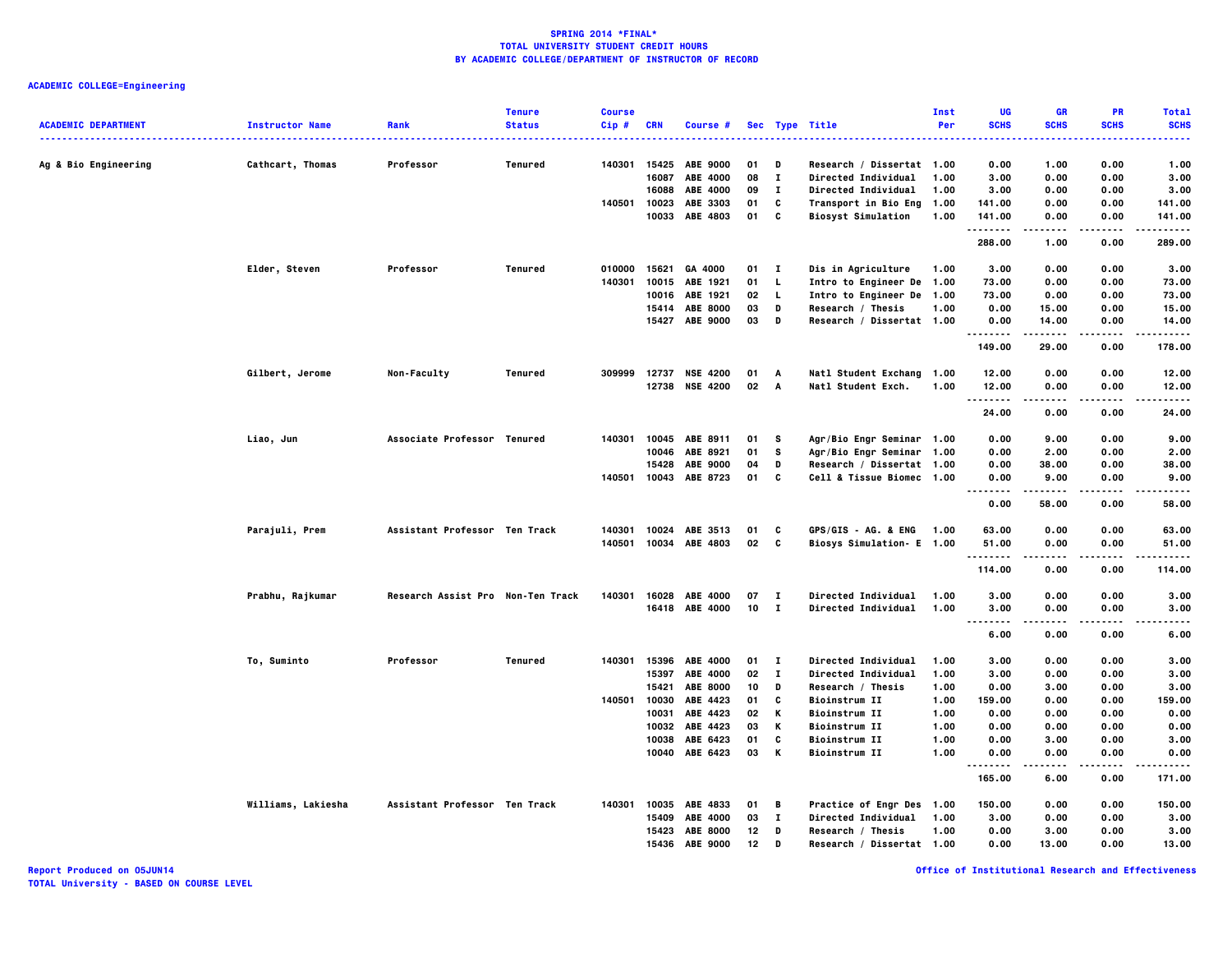| <b>ACADEMIC DEPARTMENT</b>                                                                             | <b>Instructor Name</b> | Rank                          | Tenure<br><b>Status</b> | <b>Course</b><br>Cip# | CRN   | Course # Sec Type Title |      |                            | <b>Inst</b><br>Per | UG<br><b>SCHS</b>              | GR<br><b>SCHS</b>              | <b>PR</b><br><b>SCHS</b>              | <b>Total</b><br><b>SCHS</b>         |
|--------------------------------------------------------------------------------------------------------|------------------------|-------------------------------|-------------------------|-----------------------|-------|-------------------------|------|----------------------------|--------------------|--------------------------------|--------------------------------|---------------------------------------|-------------------------------------|
| <b>Ag &amp; Bio Engineering</b>                                                                        | Williams, Lakiesha     | Assistant Professor Ten Track |                         | 140301                | 16434 | <b>ABE 4000</b>         | 11 I | <b>Directed Individual</b> | 1.00               | 3.00<br>---------<br>156.00    | 0.00<br>.<br>16.00             | 0.00<br>---------<br>0.00             | 3.00<br>----------<br>172.00        |
| -------------------------------------<br>Ag & Bio Engineering<br>------------------------------------- |                        |                               |                         |                       |       |                         |      |                            |                    | ========<br>902.00<br>======== | --------<br>110.00<br>======== | $= 22222222$<br>0.00<br>$= 222222222$ | ==========<br>1012.00<br>========== |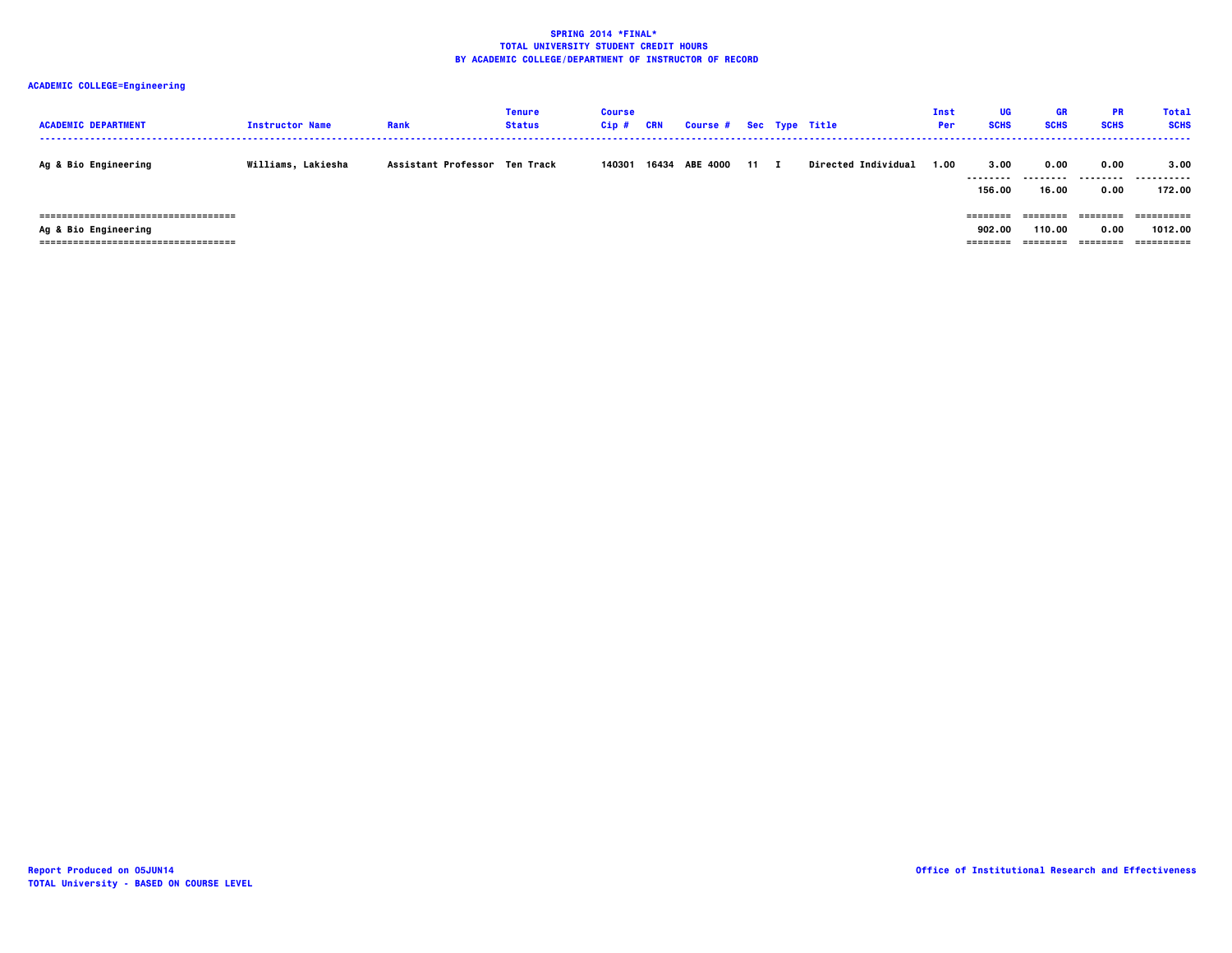# **ACADEMIC COLLEGE=Engineering**

| <b>ACADEMIC DEPARTMENT</b><br>------------------------------------ | <b>Instructor Name</b><br>. | Rank                          | <b>Tenure</b><br><b>Status</b> | <b>Course</b><br>Cip# | <b>CRN</b>     | Course #                       |          |              | Sec Type Title                                         | Inst<br>Per | UG<br><b>SCHS</b> | <b>GR</b><br><b>SCHS</b> | <b>PR</b><br><b>SCHS</b> | <b>Total</b><br><b>SCHS</b><br>. |
|--------------------------------------------------------------------|-----------------------------|-------------------------------|--------------------------------|-----------------------|----------------|--------------------------------|----------|--------------|--------------------------------------------------------|-------------|-------------------|--------------------------|--------------------------|----------------------------------|
| Civil & Environmental Engineering                                  | Coupe, Richard              | Grad Teach Assist             | Not Applicable                 | 140802                | 14136          | CE 3501                        | 01       | - L          | Water Res. Engr Lab                                    | 0.90        | 20.70             | 0.00                     | 0.00                     | 20.70                            |
|                                                                    |                             |                               |                                |                       |                | 14137 CE 3501                  | 02       | $\mathbf{L}$ | Water Res. Engr Lab                                    | 0.90        | 19.80<br>.        | 0.00                     | 0.00                     | 19.80                            |
|                                                                    |                             |                               |                                |                       |                |                                |          |              |                                                        |             | 40.50             | 0.00                     | 0.00                     | 40.50                            |
|                                                                    |                             |                               |                                | 140801                |                |                                |          | C            |                                                        |             |                   |                          |                          |                                  |
|                                                                    | Freyne, Seamus              | Assistant Professor Ten Track |                                |                       |                | 14151 CE 4953<br>15079 CE 8000 | 01<br>02 | D            | Concrete and Steel S 1.00<br>Research / Thesis         | 1.00        | 195.00<br>0.00    | 0.00<br>1.00             | 0.00<br>0.00             | 195.00<br>1.00                   |
|                                                                    |                             |                               |                                |                       |                |                                |          |              |                                                        |             | .                 | ----                     | $- - - -$                |                                  |
|                                                                    |                             |                               |                                |                       |                |                                |          |              |                                                        |             | 195.00            | 1.00                     | 0.00                     | 196.00                           |
|                                                                    | Gude, Veera                 | Assistant Professor Ten Track |                                | 140801                |                | 14149 CE 4863                  | 01       | c            | Water & Waste Engr.                                    | 1.00        | 171.00            | 0.00                     | 0.00                     | 171.00                           |
|                                                                    |                             |                               |                                |                       |                | 15093 CE 9000                  | 03       | D            | Research / Dissertat 1.00                              |             | 0.00              | 9.00                     | 0.00                     | 9.00                             |
|                                                                    |                             |                               |                                |                       |                |                                |          |              |                                                        |             | .<br>171.00       | 9.00                     | 0.00                     | 180.00                           |
|                                                                    | Gullett, Philip             | Associate Professor Tenured   |                                |                       |                | 140801 14155 CE 4963           | 01       | c            | Steel Structures                                       | 1.00        | 3.00              | 0.00                     | 0.00                     | 3.00                             |
|                                                                    |                             |                               |                                |                       | 14156          | CE 6963                        | 01       | C            | Steel Structures                                       | 1.00        | 0.00              | 6.00                     | 0.00                     | 6.00                             |
|                                                                    |                             |                               |                                |                       | 14620          | CE 6963                        | 501 C    |              | <b>Steel Structures</b>                                | 1.00        | 0.00              | 45.00                    | 0.00                     | 45.00                            |
|                                                                    |                             |                               |                                |                       |                | 15533 CE 9000                  | 504 D    |              | Research / Dissertat 1.00                              |             | 0.00              | 5.00                     | 0.00                     | 5.00                             |
|                                                                    |                             |                               |                                |                       | 15542          | <b>CE 8000</b>                 | 504      | D            | Research / Thesis                                      | 1.00        | 0.00              | 4.00                     | 0.00                     | 4.00                             |
|                                                                    |                             |                               |                                | 141101                | 11370<br>11374 | EM 4123<br>EM 6123             | 01<br>01 | C<br>C       | Intro Finite Element 1.00<br>Intro Finite Element 1.00 |             | 15.00<br>0.00     | 0.00<br>54.00            | 0.00<br>0.00             | 15.00<br>54.00                   |
|                                                                    |                             |                               |                                |                       |                | 13706 EM 6123                  | 501 C    |              | Intro Finite Element 1.00                              |             | 0.00              | 27.00                    | 0.00                     | 27.00                            |
|                                                                    |                             |                               |                                |                       |                |                                |          |              |                                                        |             | .<br>18.00        | .<br>141.00              | .<br>0.00                | .<br>159.00                      |
|                                                                    |                             |                               |                                |                       |                |                                |          |              |                                                        |             |                   |                          |                          |                                  |
|                                                                    | Howard, Isaac               | Associate Professor Tenured   |                                | 140801                |                | 14132 CE 3311                  | 01       | L.           | Construction Matls L 1.00                              |             | 26.00             | 0.00                     | 0.00                     | 26.00                            |
|                                                                    |                             |                               |                                |                       | 14133          | CE 3311                        | 02       | L            | Construction Matls L 1.00                              |             | 28.00             | 0.00                     | 0.00                     | 28.00                            |
|                                                                    |                             |                               |                                |                       |                | 14134 CE 3311<br>14135 CE 3313 | 03<br>01 | L.<br>c      | Construction Matls L 1.00<br>Construction Materia 1.00 |             | 26.00<br>213.00   | 0.00<br>0.00             | 0.00<br>0.00             | 26.00<br>213.00                  |
|                                                                    |                             |                               |                                |                       | 15095          | <b>CE 9000</b>                 | 05       | D            | Research / Dissertat 1.00                              |             | 0.00              | 9.00                     | 0.00                     | 9.00                             |
|                                                                    |                             |                               |                                |                       | 15190          | <b>CE 7000</b>                 | 01       | п            | <b>Directed Individual</b>                             | 1.00        | 0.00              | 3.00                     | 0.00                     | 3.00                             |
|                                                                    |                             |                               |                                |                       | 15394          | <b>CE 7000</b>                 | 03       | $\mathbf{I}$ | <b>Directed Individual</b>                             | 1.00        | 0.00              | 3.00                     | 0.00                     | 3.00                             |
|                                                                    |                             |                               |                                |                       | 15534          | CE 9000                        | 505      | D            | Research / Dissertat 1.00                              |             | 0.00              | 4.00                     | 0.00                     | 4.00                             |
|                                                                    |                             |                               |                                | 140803                | 14141          | CE 8333                        | 01       | C            | Pavement Rehabillita 1.00                              |             | 0.00              | 21.00                    | 0.00                     | 21.00                            |
|                                                                    |                             |                               |                                |                       |                | 14621 CE 8333                  | 501 C    |              | Pavement Rehabillita 1.00                              |             | 0.00<br>.         | 18.00<br>.               | 0.00<br>.                | 18.00                            |
|                                                                    |                             |                               |                                |                       |                |                                |          |              |                                                        |             | 293.00            | 58.00                    | 0.00                     | 351.00                           |
|                                                                    | Jiang, Yi                   | Grad Teach Assist             | Not Applicable                 | 140802                |                | 14138 CE 3501                  | 03       | L            | Water Res. Engr Lab                                    | 0.90        | 20.70             | 0.00                     | 0.00                     | 20.70                            |
|                                                                    |                             |                               |                                |                       |                | 14139 CE 3501                  | 04       | $\mathbf{L}$ | Water Res. Engr Lab                                    | 0.90        | 20.70             | 0.00                     | 0.00                     | 20.70                            |
|                                                                    |                             |                               |                                |                       |                |                                |          |              |                                                        |             | .<br>41.40        | 0.00                     | 0.00                     | 41.40                            |
|                                                                    | King, Herbert               | Instructor                    | Non-Ten Track                  | 140801                |                | 10595 CE 2213                  | 01       | c            | Surveying                                              | 1.00        | 186.00            | 0.00                     | 0.00                     | 186.00                           |
|                                                                    |                             |                               |                                |                       |                | 10596 CE 2213                  | 02       | Κ            | Surveying                                              | 1.00        | 0.00              | 0.00                     | 0.00                     | 0.00                             |
|                                                                    |                             |                               |                                |                       |                | 10597 CE 2213                  | 03       | Κ            | Surveying                                              | 1.00        | 0.00              | 0.00                     | 0.00                     | 0.00                             |
|                                                                    |                             |                               |                                |                       |                | 10598 CE 2213                  | 04       | Κ            | Surveying                                              | 1.00        | 0.00              | 0.00                     | 0.00                     | 0.00                             |
|                                                                    |                             |                               |                                |                       |                | 151102 10603 CE 4243           | 01       | C            | <b>Land Surveys</b>                                    | 1.00        | 69.00<br>         | 0.00                     | 0.00                     | 69.00                            |
|                                                                    |                             |                               |                                |                       |                |                                |          |              |                                                        |             | 255.00            | 0.00                     | 0.00                     | 255.00                           |
|                                                                    | Li, Xiaopeng                | Assistant Professor Ten Track |                                |                       |                | 140801 10601 CE 3113           | 01 C     |              | <b>Transportation Engr</b>                             | 1.00        | 270.00            | 0.00                     | 0.00                     | 270.00                           |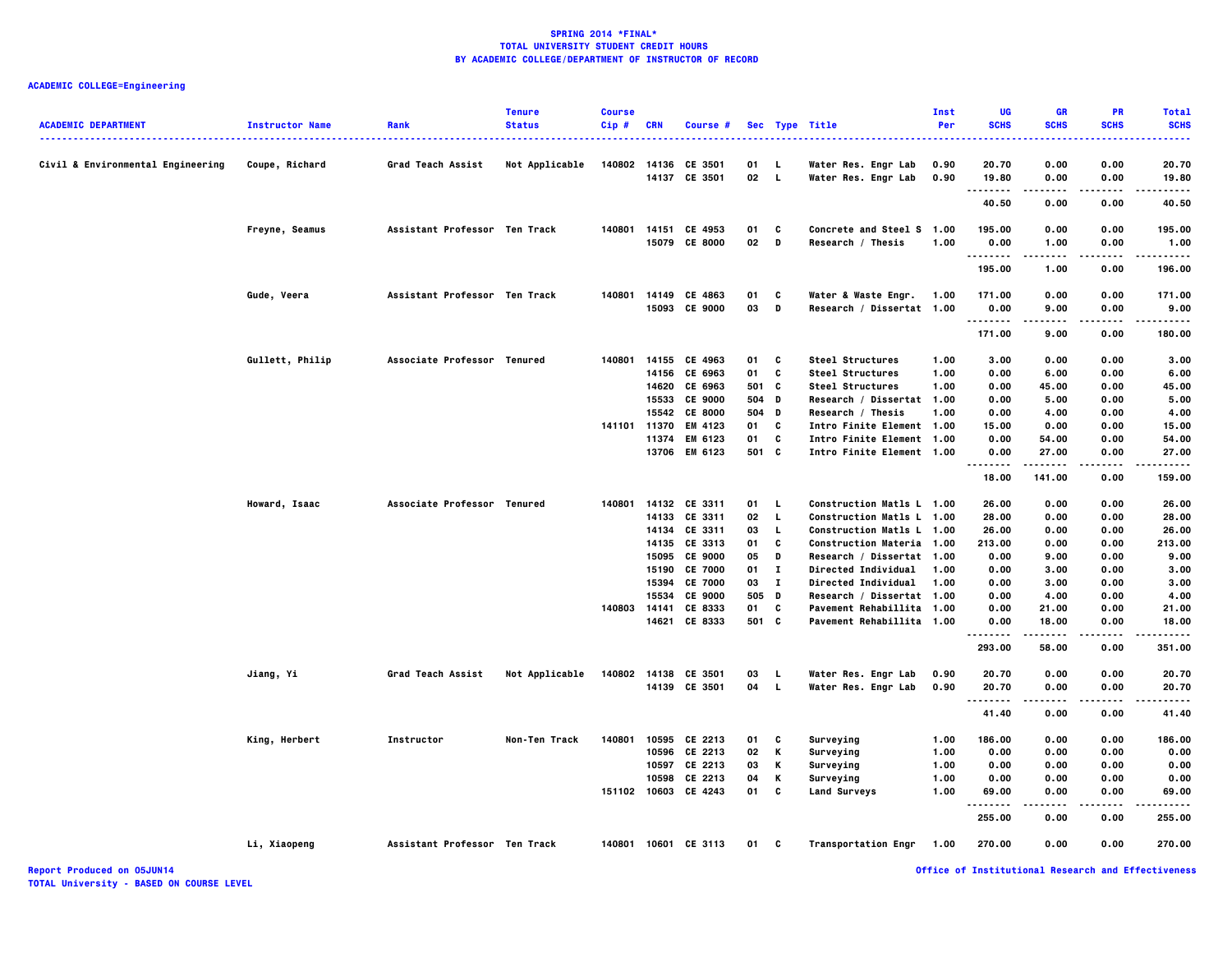# **ACADEMIC COLLEGE=Engineering**

| <b>ACADEMIC DEPARTMENT</b>        | <b>Instructor Name</b><br>. | Rank                              | <b>Tenure</b><br><b>Status</b> | <b>Course</b><br>$Cip$ # | <b>CRN</b>     | Course #             |          |              | Sec Type Title                         | Inst<br>Per  | UG<br><b>SCHS</b> | <b>GR</b><br><b>SCHS</b> | <b>PR</b><br><b>SCHS</b> | <b>Total</b><br><b>SCHS</b> |
|-----------------------------------|-----------------------------|-----------------------------------|--------------------------------|--------------------------|----------------|----------------------|----------|--------------|----------------------------------------|--------------|-------------------|--------------------------|--------------------------|-----------------------------|
| Civil & Environmental Engineering | Li, Xiaopeng                | Assistant Professor Ten Track     |                                | 140801                   | 15083          | <b>CE 8000</b>       | 06       | Ð            | Research / Thesis                      | 1.00         | 0.00              | 14.00                    | 0.00                     | 14.00                       |
|                                   |                             |                                   |                                |                          | 15461          | <b>CE 7000</b>       | 04       | $\mathbf{I}$ | Directed Individual                    | 1.00         | 0.00              | 3.00                     | 0.00                     | 3.00                        |
|                                   |                             |                                   |                                |                          | 15462          | <b>CE 7000</b>       | 05       | $\mathbf{I}$ | Directed Individual                    | 1.00         | 0.00              | 3.00                     | 0.00                     | 3.00                        |
|                                   |                             |                                   |                                |                          |                | 16116 CE 7000        | 06       | $\mathbf{I}$ | <b>Directed Individual</b>             | 1.00         | 0.00<br><br>.     | 3.00                     | 0.00                     | 3.00                        |
|                                   |                             |                                   |                                |                          |                |                      |          |              |                                        |              | 270.00            | 23.00                    | 0.00                     | 293.00                      |
|                                   | Magbanua, Benjamin          | Associate Professor Tenured       |                                | 140801                   |                | 10600 CE 2803        | 01       | C            | <b>Environ Engr Issues</b>             | 1.00         | 111.00            | 0.00                     | 0.00                     | 111.00                      |
|                                   |                             |                                   |                                |                          | 15084          | <b>CE 8000</b>       | 07       | D            | Research / Thesis                      | 1.00         | 0.00              | 3.00                     | 0.00                     | 3.00                        |
|                                   |                             |                                   |                                | 140899                   |                | 14613 CE 8990        | 01       | C            | Special Topic in CE                    | 1.00         | 0.00              | 12.00                    | 0.00                     | 12.00                       |
|                                   |                             |                                   |                                |                          |                | 14614 CE 8990        | 501 C    |              | Special Topic in CE                    | 1.00         | 0.00<br>.         | 3.00                     | 0.00                     | 3.00                        |
|                                   |                             |                                   |                                |                          |                |                      |          |              |                                        |              | 111.00            | 18.00                    | 0.00                     | 129.00                      |
|                                   | Martin, James               | Professor                         | <b>Tenured</b>                 | 140801                   |                | 14140 CE 3503        | 01<br>01 | c<br>C       | Water Resource Engr.                   | 1.00         | 279.00            | 0.00                     | 0.00                     | 279.00                      |
|                                   |                             |                                   |                                |                          | 14144<br>14623 | CE 8923<br>CE 8923   | 501 C    |              | Surf Wat Qual Mod<br>Surf Wat Qual Mod | 1.00<br>1.00 | 0.00<br>0.00      | 9.00<br>9.00             | 0.00<br>0.00             | 9.00<br>9.00                |
|                                   |                             |                                   |                                |                          | 15097          | CE 9000              | 07       | D            | Research / Dissertat 1.00              |              | 0.00              | 6.00                     | 0.00                     | 6.00                        |
|                                   |                             |                                   |                                |                          | 15536          | <b>CE 9000</b>       | 507 D    |              | Research / Dissertat 1.00              |              | 0.00              | 6.00                     | 0.00                     | 6.00                        |
|                                   |                             |                                   |                                |                          |                | 15547 CE 8000        | 508 D    |              | Research / Thesis                      | 1.00         | 0.00              | 5.00                     | 0.00                     | 5.00                        |
|                                   |                             |                                   |                                | 140802                   | 14136          | CE 3501              | 01       | L            | Water Res. Engr Lab                    | 0.10         | 2.30              | 0.00                     | 0.00                     | 2.30                        |
|                                   |                             |                                   |                                |                          | 14137          | CE 3501              | 02       | L            | Water Res. Engr Lab                    | 0.10         | 2.20              | 0.00                     | 0.00                     | 2.20                        |
|                                   |                             |                                   |                                |                          | 14138          | CE 3501              | 03       | L.           | Water Res. Engr Lab                    | 0.10         | 2.30              | 0.00                     | 0.00                     | 2.30                        |
|                                   |                             |                                   |                                |                          |                | 14139 CE 3501        | 04       | L.           | Water Res. Engr Lab                    | 0.10         | 2.30              | 0.00                     | 0.00                     | 2.30                        |
|                                   |                             |                                   |                                |                          |                |                      |          |              |                                        |              | .<br>.<br>288.10  | .<br>35.00               | .<br>0.00                | .<br>323.10                 |
|                                   | McAnally, William           | Research Professor                | Non-Ten Track                  | 140801                   | 15086          | <b>CE 8000</b>       | 09       | D            | Research / Thesis                      | 1.00         | 0.00              | 1.00                     | 0.00                     | 1.00                        |
|                                   |                             |                                   |                                |                          | 15098          | <b>CE 9000</b>       | 08       | D            | Research / Dissertat 1.00              |              | 0.00              | 1.00                     | 0.00                     | 1.00                        |
|                                   |                             |                                   |                                |                          |                | 15537 CE 9000        | 508 D    |              | Research / Dissertat 1.00              |              | 0.00<br><br>.     | 3.00<br>----             | 0.00                     | 3.00                        |
|                                   |                             |                                   |                                |                          |                |                      |          |              |                                        |              | 0.00              | 5.00                     | 0.00                     | 5.00                        |
|                                   | Peters, John                | Research Assist Pro Non-Ten Track |                                | 140899                   |                | 14615 CE 8990        | 502 C    |              | Special Topic in CE                    | 1.00         | 0.00              | 21.00                    | 0.00                     | 21.00                       |
|                                   |                             |                                   |                                |                          |                | 14616 CE 8990        | 02       | C            | Special Topic in CE                    | 1.00         | 0.00              | 24.00                    | 0.00                     | 24.00                       |
|                                   |                             |                                   |                                |                          |                |                      |          |              |                                        |              | -----<br>         | .                        | .                        |                             |
|                                   |                             |                                   |                                |                          |                |                      |          |              |                                        |              | 0.00              | 45.00                    | 0.00                     | 45.00                       |
|                                   | Pettway, Jacqueline         | Lecturer                          | Non-Ten Track                  | 140805                   |                | 14145 CE 4183        | 01       | C            | Water Transportation 1.00              |              | 24.00             | 0.00                     | 0.00                     | 24.00                       |
|                                   |                             |                                   |                                |                          |                | 14146 CE 6183        | 01       | C            | Water Transportation 1.00              |              | 0.00              | 3.00                     | 0.00                     | 3.00                        |
|                                   |                             |                                   |                                |                          |                | 14618 CE 6183        | 501 C    |              | Water Transportation 1.00              |              | 0.00<br>          | 15.00<br>.               | 0.00<br>.                | 15.00<br>.                  |
|                                   |                             |                                   |                                |                          |                |                      |          |              |                                        |              | 24.00             | 18.00                    | 0.00                     | 42.00                       |
|                                   | Ramirez Avila, John         | Non-Faculty                       | Non-Faculty                    | 140801                   |                | 15102 CE 4000        | 01       | $\mathbf{I}$ | Directed Individual                    | 1.00         | 3.00              | 0.00                     | 0.00                     | 3.00                        |
|                                   |                             |                                   |                                | 140805                   |                | 10605 CE 4513        | 01       | C            | Engr. Hydrology                        | 1.00         | 42.00             | 0.00                     | 0.00                     | 42.00                       |
|                                   |                             |                                   |                                |                          | 10609          | CE 6513              | 01       | C            | Engr. Hydrology                        | 1.00         | 0.00              | 3.00                     | 0.00                     | 3.00                        |
|                                   |                             |                                   |                                |                          |                | 14143 CE 8593        | 01       | C            | Environmental Hydrol 1.00              |              | 0.00              | 15.00                    | 0.00                     | 15.00                       |
|                                   |                             |                                   |                                |                          |                | 14622 CE 8593        | 501 C    |              | Environmental Hydrol 1.00              |              | 0.00<br>          | 18.00                    | 0.00                     | 18.00                       |
|                                   |                             |                                   |                                |                          |                |                      |          |              |                                        |              | 45.00             | 36.00                    | 0.00                     | 81.00                       |
|                                   | Truax, Dennis               | Professor                         | Tenured                        |                          |                | 140801 15538 CE 9000 | 509 D    |              | Research / Dissertat 1.00              |              | 0.00              | 7.00                     | 0.00                     | 7.00                        |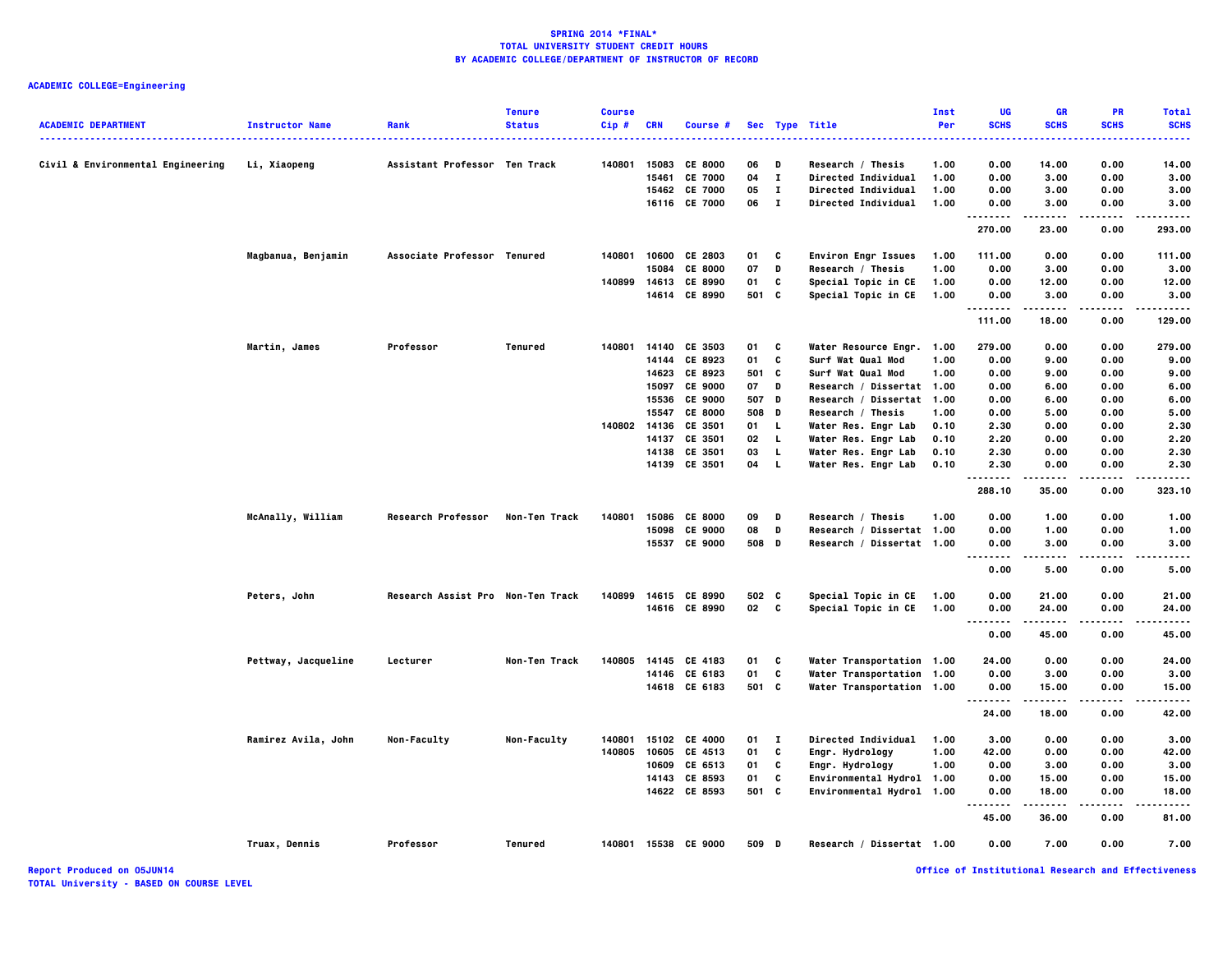|                                                                            |                        |                               | <b>Tenure</b>  | <b>Course</b> |            |                |              |     |                           | Inst | UG                  | GR                          | <b>PR</b>   | <b>Total</b>           |
|----------------------------------------------------------------------------|------------------------|-------------------------------|----------------|---------------|------------|----------------|--------------|-----|---------------------------|------|---------------------|-----------------------------|-------------|------------------------|
| <b>ACADEMIC DEPARTMENT</b>                                                 | <b>Instructor Name</b> | Rank                          | <b>Status</b>  | $Cip$ #       | <b>CRN</b> | Course #       |              |     | Sec Type Title            | Per  | <b>SCHS</b>         | <b>SCHS</b>                 | <b>SCHS</b> | <b>SCHS</b><br>.       |
| Civil & Environmental Engineering                                          | Truax, Dennis          | Professor                     | Tenured        | 140801        |            | 15911 CE 4000  | $02 \quad I$ |     | Directed Individual       | 1.00 | 1.00                | 0.00                        | 0.00        | 1.00                   |
|                                                                            |                        |                               |                | 140899        | 14602      | CE 4990        | 01           | C   | Special Topic in CE       | 1.00 | 42.00               | 0.00                        | 0.00        | 42.00                  |
|                                                                            |                        |                               |                |               |            | 14603 CE 6990  | 01           | c   | Special Topic in CE       | 1.00 | 0.00                | 12.00                       | 0.00        | 12.00                  |
|                                                                            |                        |                               |                |               |            |                |              |     |                           |      | <br>43.00           | 19.00                       | .<br>0.00   | 62.00                  |
|                                                                            | Vahedifard, Farshid    | Assistant Professor Ten Track |                | 140801        |            | 14142 CE 8463  | 01 C         |     | Slopes & Embankments 1.00 |      | 0.00                | 24.00                       | 0.00        | 24.00                  |
|                                                                            |                        |                               |                |               |            | 14724 CE 8463  | 501 C        |     | Slopes & Embankments 1.00 |      | 0.00                | 39.00                       | 0.00        | 39.00                  |
|                                                                            |                        |                               |                |               | 15088      | <b>CE 8000</b> | $11$ D       |     | Research / Thesis         | 1.00 | 0.00                | 6.00                        | 0.00        | 6.00                   |
|                                                                            |                        |                               |                |               | 15100      | <b>CE 9000</b> | 10           | D   | Research / Dissertat 1.00 |      | 0.00                | 9.00                        | 0.00        | 9.00                   |
|                                                                            |                        |                               |                |               | 15550      | <b>CE 8000</b> | 511 D        |     | Research / Thesis         | 1.00 | 0.00<br>--------    | 3.00                        | 0.00        | 3.00                   |
|                                                                            |                        |                               |                |               |            |                |              |     |                           |      | 0.00                | 81.00                       | 0.00        | 81.00                  |
|                                                                            | White, Thomas          | Professor                     | <b>Tenured</b> | 140801        |            | 10604 CE 4433  | 01           | C   | Foundations               | 1.00 | 78.00               | 0.00                        | 0.00        | 78.00                  |
|                                                                            |                        |                               |                |               | 10607      | CE 4903        | 01           | C   | Civil Engr Comp           | 1.00 | 111.00              | 0.00                        | 0.00        | 111.00                 |
|                                                                            |                        |                               |                |               | 14131      | CE 6433        | 01 -         | - C | Foundations               | 1.00 | 0.00                | 3.00                        | 0.00        | 3.00                   |
|                                                                            |                        |                               |                |               | 15529      | <b>CE 9000</b> | 511 D        |     | Research / Dissertat      | 1.00 | 0.00                | 3.00                        | 0.00        | 3.00                   |
|                                                                            |                        |                               |                |               | 15551      | <b>CE 8000</b> | 512 D        |     | Research / Thesis         | 1.00 | 0.00                | 3.00                        | 0.00        | 3.00                   |
|                                                                            |                        |                               |                |               |            |                |              |     |                           |      | .<br>.<br>189.00    | 9.00                        | .<br>0.00   | . <b>.</b> .<br>198.00 |
|                                                                            | Zhang, Li              | Associate Professor Tenured   |                | 140801        | 15750      | <b>CE 9000</b> | $12$ D       |     | Research / Dissertat 1.00 |      | 0.00                | 32.00                       | 0.00        | 32.00                  |
|                                                                            |                        |                               |                |               |            | 15850 CE 9000  | 512 D        |     | Research / Dissertat 1.00 |      | 0.00                | 6.00                        | 0.00        | 6.00                   |
|                                                                            |                        |                               |                |               |            |                |              |     |                           |      | .                   | .                           | .           |                        |
|                                                                            |                        |                               |                |               |            |                |              |     |                           |      | 0.00                | 38.00                       | 0.00        | 38.00                  |
| -------------------------------------                                      |                        |                               |                |               |            |                |              |     |                           |      | ========            | <b>ESSESSE</b>              | ========    | ==========             |
| Civil & Environmental Engineering<br>------------------------------------- |                        |                               |                |               |            |                |              |     |                           |      | 1984.00<br>======== | 536.00<br>essesses essesses | 0.00        | 2520.00<br>==========  |
|                                                                            |                        |                               |                |               |            |                |              |     |                           |      |                     |                             |             |                        |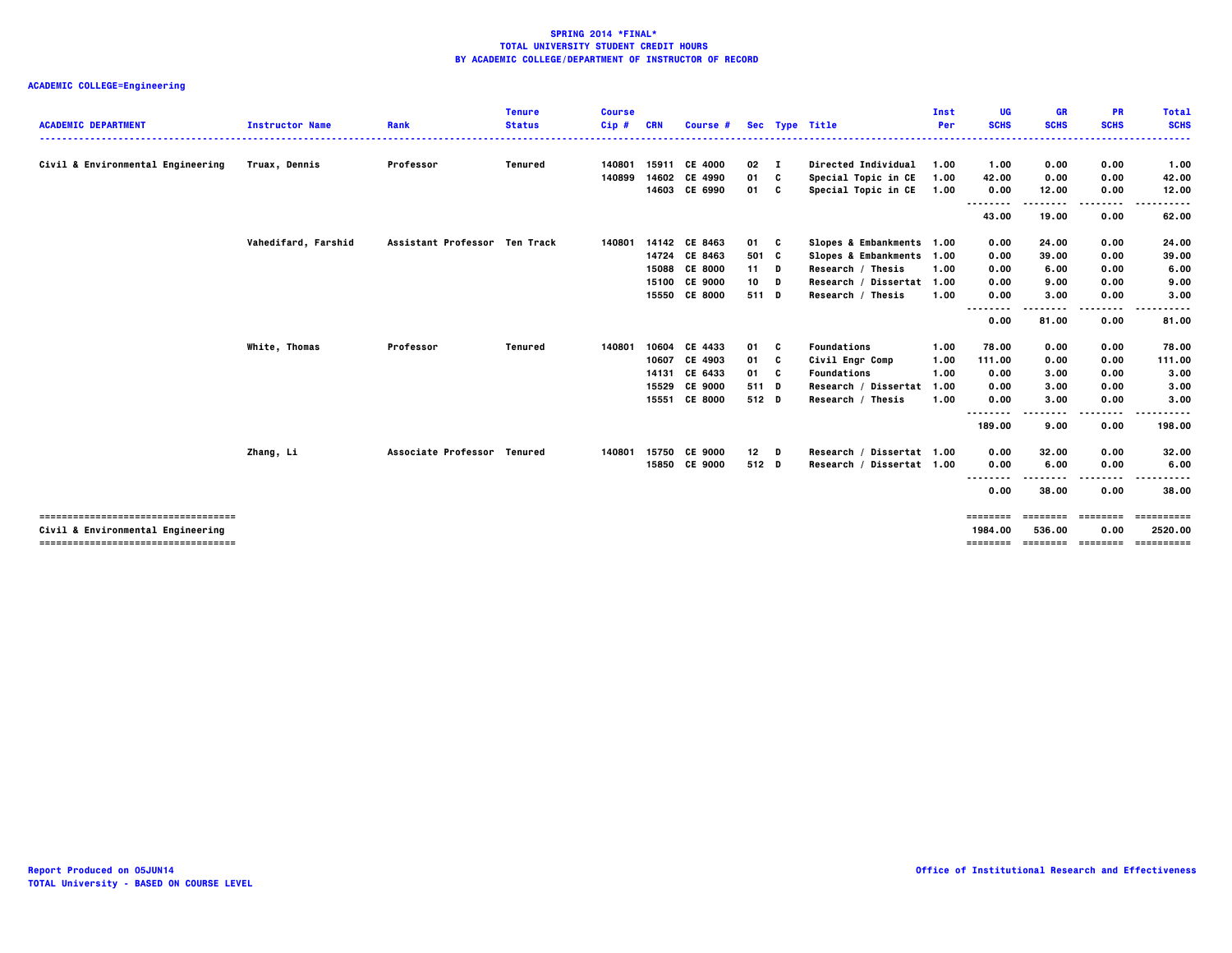|                                |                        |                                    | <b>Tenure</b> | <b>Course</b> |            |                       |                   |              |                                  | <b>Inst</b> | UG                                | <b>GR</b>   | <b>PR</b>   | <b>Total</b>                                                                                                                             |
|--------------------------------|------------------------|------------------------------------|---------------|---------------|------------|-----------------------|-------------------|--------------|----------------------------------|-------------|-----------------------------------|-------------|-------------|------------------------------------------------------------------------------------------------------------------------------------------|
| <b>ACADEMIC DEPARTMENT</b>     | <b>Instructor Name</b> | Rank                               | <b>Status</b> | Cip#          | <b>CRN</b> | Course #              |                   |              | Sec Type Title                   | Per         | <b>SCHS</b><br>                   | <b>SCHS</b> | <b>SCHS</b> | <b>SCHS</b><br>$\frac{1}{2} \left( \frac{1}{2} \right) \left( \frac{1}{2} \right) \left( \frac{1}{2} \right) \left( \frac{1}{2} \right)$ |
| Computer Science & Engineering | Allen, Edward          | Associate Professor Tenured        |               | 110101 14381  |            | CSE 8283              | 01                | C            | Empirical Software E 1.00        |             | 0.00                              | 18.00       | 0.00        | 18.00                                                                                                                                    |
|                                |                        |                                    |               |               | 15022      | <b>CSE 9000</b>       | 01                | D            | Research / Dissertat 1.00        |             | 0.00                              | 30.00       | 0.00        | 30.00                                                                                                                                    |
|                                |                        |                                    |               |               |            | 15155 CSE 4000        | 01                | $\mathbf{I}$ | <b>Directed Individual</b>       | 1.00        | 3.00                              | 0.00        | 0.00        | 3.00                                                                                                                                     |
|                                |                        |                                    |               |               |            | 15156 CSE 4000        | $02 \quad 1$      |              | Directed Individual              | 1.00        | 3.00                              | 0.00        | 0.00        | 3.00                                                                                                                                     |
|                                |                        |                                    |               |               |            |                       |                   |              |                                  |             | $\sim$ $\sim$ $\sim$<br>.<br>6.00 | 48.00       | 0.00        | $- - - -$<br>54.00                                                                                                                       |
|                                | Anderson, Richard      | Instructor                         | Non-Ten Track | 110201        | 10959      | <b>CSE 1384</b>       | 03                | C            | <b>Intermed Comp Prog</b>        | 1.00        | 164.00                            | 0.00        | 0.00        | 164.00                                                                                                                                   |
|                                |                        |                                    |               |               | 10960      | CSE 1384              | 04                | C            | <b>Intermed Comp Prog</b>        | 1.00        | 96.00                             | 0.00        | 0.00        | 96.00                                                                                                                                    |
|                                |                        |                                    |               |               | 10961      | CSE 1384              | 05                | Κ            | <b>Intermed Comp Prog</b>        | 1.00        | 0.00                              | 0.00        | 0.00        | 0.00                                                                                                                                     |
|                                |                        |                                    |               |               |            | 10962 CSE 1384        | 06                | Κ            | <b>Intermed Comp Prog</b>        | 1.00        | 0.00                              | 0.00        | 0.00        | 0.00                                                                                                                                     |
|                                |                        |                                    |               |               | 10963      | <b>CSE 1384</b>       | 07                | Κ            | <b>Intermed Comp Prog</b>        | 1.00        | 0.00                              | 0.00        | 0.00        | 0.00                                                                                                                                     |
|                                |                        |                                    |               |               | 10964      | <b>CSE 1384</b>       | 08                | Κ            | <b>Intermed Comp Prog</b>        | 1.00        | 0.00                              | 0.00        | 0.00        | 0.00                                                                                                                                     |
|                                |                        |                                    |               |               | 10965      | CSE 1384              | 09                | К            | <b>Intermed Comp Prog</b>        | 1.00        | 0.00                              | 0.00        | 0.00        | 0.00                                                                                                                                     |
|                                |                        |                                    |               |               | 10966      | <b>CSE 1384</b>       | 10                | Κ            | <b>Intermed Comp Prog</b>        | 1.00        | 0.00                              | 0.00        | 0.00        | 0.00                                                                                                                                     |
|                                |                        |                                    |               |               | 14370      | <b>CSE 1384</b>       | 11                | Κ            | <b>Intermed Comp Prog</b>        | 1.00        | 0.00                              | 0.00        | 0.00        | 0.00                                                                                                                                     |
|                                |                        |                                    |               |               |            | 14372 CSE 1384        | 12                | К            | <b>Intermed Comp Prog</b>        | 1.00        | 0.00                              | 0.00        | 0.00        | 0.00                                                                                                                                     |
|                                |                        |                                    |               |               | 14390      | CSE 1384              | ноз               | C            | <b>Honors Intermed Comp</b>      | 1.00        | 12.00                             | 0.00        | 0.00        | 12.00                                                                                                                                    |
|                                |                        |                                    |               |               | 14391      | CSE 1384              | H04               | <b>C</b>     | <b>Honors Intermed Comp</b>      | 1.00        | 16.00                             | 0.00        | 0.00        | 16.00                                                                                                                                    |
|                                |                        |                                    |               | 110701        | 10975      | <b>CSE 3324</b>       | 01                | c            | <b>Dist Client/Server P</b>      | 1.00        | 112.00                            | 0.00        | 0.00        | 112.00                                                                                                                                   |
|                                |                        |                                    |               |               | 10976      | CSE 3324              | 02                | C            | <b>Dist Client/Server P 1.00</b> |             | 84.00                             | 0.00        | 0.00        | 84.00                                                                                                                                    |
|                                |                        |                                    |               |               | 10977      | CSE 3324              | 03                | К            | Dist Client/Server P 1.00        |             | 0.00                              | 0.00        | 0.00        | 0.00                                                                                                                                     |
|                                |                        |                                    |               |               | 10978      | CSE 3324              | 04                | Κ            | Dist Client/Server P 1.00        |             | 0.00                              | 0.00        | 0.00        | 0.00                                                                                                                                     |
|                                |                        |                                    |               |               |            | 14387 CSE 3324        | 06                | К            | Dist Client/Server P 1.00        |             | 0.00<br>.                         | 0.00<br>.   | 0.00        | 0.00<br>.                                                                                                                                |
|                                |                        |                                    |               |               |            |                       |                   |              |                                  |             | 484.00                            | 0.00        | 0.00        | 484.00                                                                                                                                   |
|                                | Archibald, Christopher | Assistant Professor Ten Track      |               |               |            | 110101 14376 CSE 6990 | 02                | C            | Special Topic in CSE 1.00        |             | 0.00                              | 6.00        | 0.00        | 6.00                                                                                                                                     |
|                                |                        |                                    |               | 119999        |            | 14375 CSE 4990        | 02                | <b>C</b>     | Special Topic in CS 1.00         |             | 51.00<br>.                        | 0.00<br>.   | 0.00<br>.   | 51.00<br>.                                                                                                                               |
|                                |                        |                                    |               |               |            |                       |                   |              |                                  |             | 51.00                             | 6.00        | 0.00        | 57.00                                                                                                                                    |
|                                | Asif, K M              | Grad Research Assis Not Applicable |               | 110201        | 10948      | <b>CSE 1284</b>       | 01                | C            | Intro Comp Prog                  | 1.00        | 216.00                            | 0.00        | 0.00        | 216.00                                                                                                                                   |
|                                |                        |                                    |               |               | 10949      | <b>CSE 1284</b>       | 02                | C            | Intro Comp Prog                  | 1.00        | 208.00                            | 0.00        | 0.00        | 208.00                                                                                                                                   |
|                                |                        |                                    |               |               | 10950      | <b>CSE 1284</b>       | 03                | К            | Intro Comp Prog                  | 1.00        | 0.00                              | 0.00        | 0.00        | 0.00                                                                                                                                     |
|                                |                        |                                    |               |               | 10951      | <b>CSE 1284</b>       | 04                | Κ            | Intro Comp Prog                  | 1.00        | 0.00                              | 0.00        | 0.00        | 0.00                                                                                                                                     |
|                                |                        |                                    |               |               |            | 10952 CSE 1284        | 05                | Κ            | Intro Comp Prog                  | 1.00        | 0.00                              | 0.00        | 0.00        | 0.00                                                                                                                                     |
|                                |                        |                                    |               |               | 10953      | <b>CSE 1284</b>       | 06                | К            | Intro Comp Prog                  | 1.00        | 0.00                              | 0.00        | 0.00        | 0.00                                                                                                                                     |
|                                |                        |                                    |               |               | 10954      | <b>CSE 1284</b>       | 07                | Κ            | Intro Comp Prog                  | 1.00        | 0.00                              | 0.00        | 0.00        | 0.00                                                                                                                                     |
|                                |                        |                                    |               |               |            | 10955 CSE 1284        | H01 C             |              | Honors Intro Comp Pr             | 1.00        | 12.00                             | 0.00        | 0.00        | 12.00                                                                                                                                    |
|                                |                        |                                    |               |               |            | 10956 CSE 1284        | H <sub>02</sub> C |              | Honors Intro Comp Pr 1.00        |             | 4.00<br>.                         | 0.00        | 0.00<br>.   | 4.00<br>.                                                                                                                                |
|                                |                        |                                    |               |               |            |                       |                   |              |                                  |             | 440.00                            | 0.00        | 0.00        | 440.00                                                                                                                                   |
|                                | Banicescu, Ioana       | Professor                          | Tenured       |               |            | 110101 14764 CSE 8163 | 01                | C            | Par & Dist Sci Comp              | 1.00        | 0.00                              | 18.00       | 0.00        | 18,00                                                                                                                                    |
|                                |                        |                                    |               |               |            | 15024 CSE 9000        | 03                | D            | Research / Dissertat 1.00        |             | 0.00                              | 19.00       | 0.00        | 19.00                                                                                                                                    |
|                                |                        |                                    |               |               |            |                       |                   |              |                                  |             | --------<br>0.00                  | .<br>37.00  | .<br>0.00   | .<br>37.00                                                                                                                               |
|                                | Bethel, Cindy          | Assistant Professor Ten Track      |               | 110101        | 14377      | CSE 4663              | 01                | C            | Human-Computer Inter 1.00        |             | 87.00                             | 0.00        | 0.00        | 87.00                                                                                                                                    |
|                                |                        |                                    |               |               |            | 14378 CSE 6663        | 01                | C            | Human-Computer Inter 1.00        |             | 0.00                              | 18.00       | 0.00        | 18.00                                                                                                                                    |
|                                |                        |                                    |               |               | 15006      | <b>CSE 8000</b>       | 04                | D            | Research /Thesis                 | 1.00        | 0.00                              | 6.00        | 0.00        | 6.00                                                                                                                                     |
|                                |                        |                                    |               |               | 15025      | <b>CSE 9000</b>       | 04                | D            | Research / Dissertat 1.00        |             | 0.00                              | 15.00       | 0.00        | 15.00                                                                                                                                    |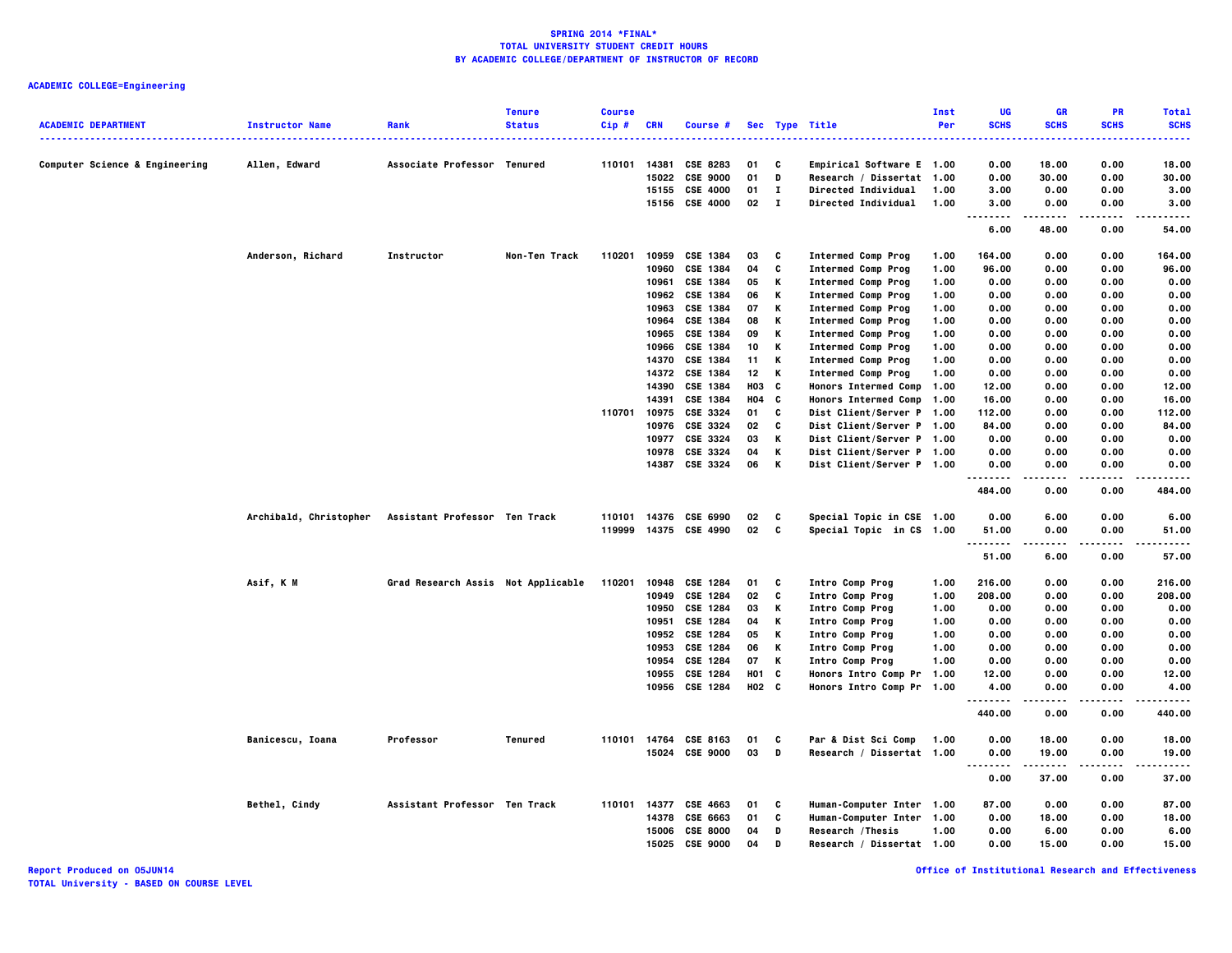| <b>ACADEMIC DEPARTMENT</b><br>------------------------------------ | <b>Instructor Name</b> | Rank                               | <b>Tenure</b><br><b>Status</b> | <b>Course</b><br>Cip#      | <b>CRN</b>                                                  | Course #                                                                                                                |                                                |                                                             | Sec Type Title<br>.                                                                                                                                                                           | Inst<br>Per                                          | UG<br><b>SCHS</b>                                                     | <b>GR</b><br><b>SCHS</b>                                           | <b>PR</b><br><b>SCHS</b>                                     | <b>Total</b><br><b>SCHS</b>                                          |
|--------------------------------------------------------------------|------------------------|------------------------------------|--------------------------------|----------------------------|-------------------------------------------------------------|-------------------------------------------------------------------------------------------------------------------------|------------------------------------------------|-------------------------------------------------------------|-----------------------------------------------------------------------------------------------------------------------------------------------------------------------------------------------|------------------------------------------------------|-----------------------------------------------------------------------|--------------------------------------------------------------------|--------------------------------------------------------------|----------------------------------------------------------------------|
| <b>Computer Science &amp; Engineering</b>                          | Bethel, Cindy          | Assistant Professor Ten Track      |                                | 240101                     | 16358                                                       | <b>HON 4000</b><br>16446 HON 4000                                                                                       | 18<br>21                                       | $\mathbf{I}$<br>$\mathbf{I}$                                | <b>Directed Individual</b><br><b>Directed Individual</b>                                                                                                                                      | 1.00<br>1.00                                         | 3.00<br>3.00                                                          | 0.00<br>0.00                                                       | 0.00<br>0.00                                                 | 3.00<br>3.00                                                         |
|                                                                    |                        |                                    |                                |                            |                                                             |                                                                                                                         |                                                |                                                             |                                                                                                                                                                                               |                                                      | .<br>93.00                                                            | -----<br>39.00                                                     | .<br>0.00                                                    | .<br>132.00                                                          |
|                                                                    | Blaylock, Kendall      | Non-Faculty                        | Non-Faculty                    | 110101                     |                                                             | 10988 CSE 4273                                                                                                          | 01                                             | $\mathbf{c}$                                                | Intro to Computer Fo 1.00                                                                                                                                                                     |                                                      | 156.00                                                                | 0.00                                                               | 0.00                                                         | 156.00                                                               |
|                                                                    |                        |                                    |                                |                            |                                                             |                                                                                                                         |                                                |                                                             |                                                                                                                                                                                               |                                                      | .<br>156.00                                                           | 0.00                                                               | .<br>0.00                                                    | .<br>156.00                                                          |
|                                                                    | Crumpton, Joseph       | Grad Research Assis Not Applicable |                                | 110201                     |                                                             | 10968 CSE 2383<br>10969 CSE 2383                                                                                        | 01<br>H01 C                                    | C                                                           | Data Struc & Anal of 1.00<br>HonorsData Struc & A 1.00                                                                                                                                        |                                                      | 90.00<br>6.00                                                         | 0.00<br>0.00                                                       | 0.00<br>0.00                                                 | 90.00<br>6.00                                                        |
|                                                                    |                        |                                    |                                |                            |                                                             |                                                                                                                         |                                                |                                                             |                                                                                                                                                                                               |                                                      | ----<br>96.00                                                         | 0.00                                                               | ----<br>0.00                                                 | ----<br>96.00                                                        |
|                                                                    | Dampier, David         | Professor                          | Tenured                        | 110101                     | 10994<br>11003<br>11008<br>14961<br>15008<br>15027<br>16140 | CSE 4713<br>CSE 6273<br>CSE 6713<br>11016 CSE 8080<br><b>CSE 8000</b><br><b>CSE 8000</b><br><b>CSE 9000</b><br>CSE 6713 | 01<br>01<br>01<br>06<br>501<br>06<br>06<br>501 | C<br>C<br>C<br>п<br>D<br>D<br>D<br>C                        | <b>Prog Languages</b><br>Intro to Computer Fo<br><b>Prog Languages</b><br>Directed Project Cs<br>Research / Thesis<br>Research / Thesis<br>Research / Dissertat 1.00<br><b>Prog Languages</b> | 1.00<br>1.00<br>1.00<br>1.00<br>1.00<br>1.00<br>1.00 | 72.00<br>0.00<br>0.00<br>0.00<br>0.00<br>0.00<br>0.00<br>0.00         | 0.00<br>21.00<br>27.00<br>3.00<br>3.00<br>24.00<br>40.00<br>3.00   | 0.00<br>0.00<br>0.00<br>0.00<br>0.00<br>0.00<br>0.00<br>0.00 | 72.00<br>21.00<br>27.00<br>3.00<br>3.00<br>24.00<br>40.00<br>3.00    |
|                                                                    |                        |                                    |                                |                            |                                                             | 16237 CSE 7000                                                                                                          | 04                                             | $\mathbf{I}$                                                | <b>Directed Individual</b>                                                                                                                                                                    | 1.00                                                 | 0.00<br>.<br>72.00                                                    | 3.00<br>--------<br>124.00                                         | 0.00<br>.<br>0.00                                            | 3.00<br>.<br>196.00                                                  |
|                                                                    | Hansen, Eric           | Associate Professor Tenured        |                                | 110101                     | 10997<br>11011<br>14380<br>14630<br>15010                   | CSE 4833<br>CSE 6833<br>CSE 8813<br><b>CSE 8813</b><br><b>CSE 8000</b><br>15029 CSE 9000<br>15710 CSE 4000              | 01<br>01<br>01<br>501<br>08<br>08<br>05        | C<br>C<br>C<br>C<br>D<br>D<br>$\mathbf{I}$                  | Intro to Algorithms<br>Intro to Algorithms<br>Theory of Computatio<br>Theory of Computatio<br>Research / Thesis<br>Research / Dissertat 1.00<br><b>Directed Individual</b>                    | 1.00<br>1.00<br>1.00<br>1.00<br>1.00<br>1.00         | 138.00<br>0.00<br>0.00<br>0.00<br>0.00<br>0.00<br>3.00<br>.<br>141.00 | 0.00<br>21.00<br>81.00<br>9.00<br>15.00<br>25.00<br>0.00<br>151.00 | 0.00<br>0.00<br>0.00<br>0.00<br>0.00<br>0.00<br>0.00<br>0.00 | 138.00<br>21.00<br>81.00<br>9.00<br>15.00<br>25.00<br>3.00<br>292.00 |
|                                                                    | Jankun-Kelly, T.       | Associate Professor Tenured        |                                | 110701                     | 110101 15011<br>15030<br>10991                              | <b>CSE 8000</b><br><b>CSE 9000</b><br>CSE 4453<br>11005 CSE 6453                                                        | 09<br>09<br>01<br>01                           | D<br>D<br>C<br>C                                            | Research / Thesis<br>Research / Dissertat<br><b>Game Design</b><br><b>Game Design</b>                                                                                                         | 1.00<br>1.00<br>1.00<br>1.00                         | 0.00<br>0.00<br>33.00<br>0.00<br><u>.</u><br>33.00                    | 9.00<br>12.00<br>0.00<br>9.00<br>-----<br>30.00                    | 0.00<br>0.00<br>0.00<br>0.00<br>.<br>0.00                    | 9.00<br>12.00<br>33.00<br>9.00<br>-----<br>63.00                     |
|                                                                    | Lee, Sarah             | Instructor                         | Non-Ten Track                  | 110101<br>110201<br>110701 | 15248<br>15887<br>16251<br>10947<br>10984                   | <b>CSE 4000</b><br><b>CSE 4000</b><br>16102 CSE 4000<br><b>CSE 4000</b><br>CSE 1233<br><b>CSE 4214</b>                  | 03<br>06<br>08<br>09<br>02<br>01               | $\mathbf{I}$<br>$\mathbf{I}$<br>п.<br>$\mathbf I$<br>C<br>C | Directed Individual<br>Directed Individual<br>Directed Individual<br><b>Directed Individual</b><br>Cmptr Prog-C<br>Intro to Software En 1.00                                                  | 1.00<br>1.00<br>1.00<br>1.00<br>1.00                 | 2.00<br>3.00<br>2.00<br>3.00<br>189.00<br>68.00                       | 0.00<br>0.00<br>0.00<br>0.00<br>0.00<br>0.00                       | 0.00<br>0.00<br>0.00<br>0.00<br>0.00<br>0.00                 | 2.00<br>3.00<br>2.00<br>3.00<br>189.00<br>68.00                      |
|                                                                    |                        |                                    |                                |                            | 10985<br>10999<br>11000                                     | <b>CSE 4214</b><br>10986 CSE 4214<br>CSE 6214<br>CSF 6214                                                               | 02<br>03<br>01<br>02                           | К<br>К<br>C<br>К                                            | Intro to Software En 1.00<br>Intro to Software En 1.00<br>Intro to Software E 1.00<br>Intro to Software F 1.00                                                                                |                                                      | 0.00<br>0.00<br>0.00<br>0.00                                          | 0.00<br>0.00<br>12.00<br>0.00                                      | 0.00<br>0.00<br>0.00<br>0.00                                 | 0.00<br>0.00<br>12.00<br>0.00                                        |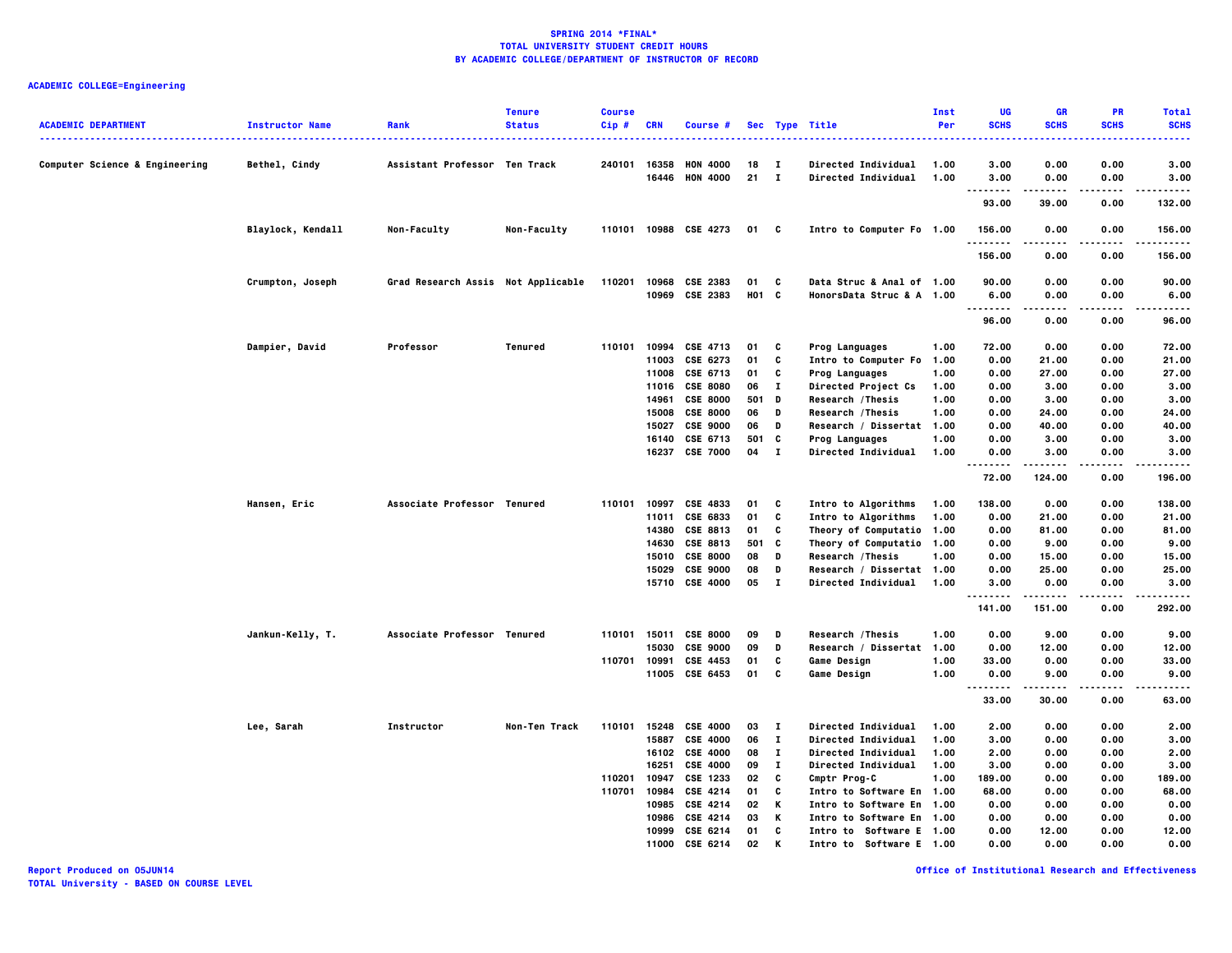## **ACADEMIC COLLEGE=Engineering**

|                                |                        |                                   | <b>Tenure</b>  | <b>Course</b> |              |                       |                 |              |                             | Inst | UG                         | <b>GR</b>     | PR          | <b>Total</b> |
|--------------------------------|------------------------|-----------------------------------|----------------|---------------|--------------|-----------------------|-----------------|--------------|-----------------------------|------|----------------------------|---------------|-------------|--------------|
| <b>ACADEMIC DEPARTMENT</b>     | <b>Instructor Name</b> | Rank                              | <b>Status</b>  | $Cip$ #       | <b>CRN</b>   | Course #              |                 |              | Sec Type Title              | Per  | <b>SCHS</b>                | <b>SCHS</b>   | <b>SCHS</b> | <b>SCHS</b>  |
|                                |                        |                                   |                |               |              |                       |                 |              |                             |      |                            |               |             |              |
| Computer Science & Engineering | Lee, Sarah             | Instructor                        | Non-Ten Track  | 110701        | 11001        | CSE 6214              | 03              | Κ            | Intro to Software E 1.00    |      | 0.00                       | 0.00          | 0.00        | 0.00         |
|                                |                        |                                   |                |               | 14782        | CSE 6214              |                 | 501 C        | Intro to Software E 1.00    |      | 0.00                       | 16.00         | 0.00        | 16.00        |
|                                |                        |                                   |                |               |              | 15216 CSE 6214        |                 | 503 K        | Intro to Software E 1.00    |      | 0.00                       | 0.00          | 0.00        | 0.00         |
|                                |                        |                                   |                |               |              |                       |                 |              |                             |      | --------<br>267.00         | .<br>28.00    | .<br>0.00   | .<br>295.00  |
|                                |                        |                                   |                |               |              |                       |                 |              |                             |      |                            |               |             |              |
|                                | Luke, Edward           | Associate Professor Tenured       |                | 140201        |              | 16161 ASE 9000        | 08              | D            | Research / Dissertat 1.00   |      | 0.00                       | 9.00          | 0.00        | 9.00         |
|                                |                        |                                   |                | 309999        | 16059        | <b>CME 7000</b>       | 02              | $\bf{I}$     | Directed Individual         | 1.00 | 0.00                       | 3.00          | 0.00        | 3.00         |
|                                |                        |                                   |                |               | 16178        | <b>CME 9000</b>       | 10              | D            | Research / Dissertat 1.00   |      | 0.00<br>.<br>$\sim$ $\sim$ | 9.00          | 0.00        | 9.00         |
|                                |                        |                                   |                |               |              |                       |                 |              |                             |      | 0.00                       | 21.00         | 0.00        | 21.00        |
|                                | Mahmoud, Anas          | <b>Grad Teach Assist</b>          | Not Applicable |               |              | 110201 10946 CSE 1233 | 01 C            |              | Cmptr Prog-C                | 1.00 | 192.00<br>.                | 0.00<br>----- | 0.00<br>.   | 192.00<br>.  |
|                                |                        |                                   |                |               |              |                       |                 |              |                             |      | 192.00                     | 0.00          | 0.00        | 192.00       |
|                                | McGrew, Robert         | Research Assist Pro Non-Ten Track |                | 110101        | 14374        | CSE 6990              | 01              | C            | Special Topic in CSE 1.00   |      | 0.00                       | 18.00         | 0.00        | 18.00        |
|                                |                        |                                   |                |               | 15013        | <b>CSE 8000</b>       | 11              | D            | Research / Thesis           | 1.00 | 0.00                       | 6.00          | 0.00        | 6.00         |
|                                |                        |                                   |                |               | 15645        | <b>CSE 7000</b>       | 01              | $\bf{I}$     | <b>Directed Individual</b>  | 1.00 | 0.00                       | 3.00          | 0.00        | 3.00         |
|                                |                        |                                   |                |               | 16305        | <b>CSE 7000</b>       | 05              | $\bf{I}$     | Directed Individual         | 1.00 | 0.00                       | 3.00          | 0.00        | 3.00         |
|                                |                        |                                   |                |               | 16351        | <b>CSE 7000</b>       | 06              | $\bf{I}$     | <b>Directed Individual</b>  | 1.00 | 0.00                       | 3.00          | 0.00        | 3.00         |
|                                |                        |                                   |                | 119999        |              | 14373 CSE 4990        | 01              | C            | Special Topic in CSE 1.00   |      | 33.00                      | 0.00          | 0.00        | 33.00        |
|                                |                        |                                   |                |               |              |                       |                 |              |                             |      | .<br>33.00                 | .<br>33.00    | .<br>0.00   | .<br>66.00   |
|                                | Niu, Nan               | Assistant Professor Ten Track     |                | 110101        | 10990        | CSE 4283              | 01              | C            | Software Testing and 1.00   |      | 81.00                      | 0.00          | 0.00        | 81.00        |
|                                |                        |                                   |                |               | 11004        | CSE 6283              | 01              | c            | Software Testing and 1.00   |      | 0.00                       | 6.00          | 0.00        | 6.00         |
|                                |                        |                                   |                |               |              | 15014 CSE 8000        | 12              | D            | Research / Thesis           | 1.00 | 0.00                       | 16.00         | 0.00        | 16.00        |
|                                |                        |                                   |                |               |              | 15033 CSE 9000        | 12 <sub>2</sub> | D            | Research / Dissertat 1.00   |      | 0.00                       | 37.00         | 0.00        | 37.00        |
|                                |                        |                                   |                |               |              |                       |                 |              |                             |      | .                          |               |             |              |
|                                |                        |                                   |                |               |              |                       |                 |              |                             |      | 81.00                      | 59.00         | 0.00        | 140.00       |
|                                | Perkins, Andy          | Assistant Professor Ten Track     |                |               |              | 110101 10979 CSE 3813 | 01              | C            | Intro to Formal Lang 1.00   |      | 105.00                     | 0.00          | 0.00        | 105.00       |
|                                |                        |                                   |                |               | 15015        | <b>CSE 8000</b>       | 13              | D            | Research / Thesis           | 1.00 | 0.00                       | 3.00          | 0.00        | 3.00         |
|                                |                        |                                   |                |               |              | 15034 CSE 9000        | 13              | D            | Research / Dissertat 1.00   |      | 0.00                       | 3.00          | 0.00        | 3.00         |
|                                |                        |                                   |                |               |              | 16130 CSE 7000        | 02              | $\mathbf{I}$ | <b>Directed Individual</b>  | 1.00 | 0.00                       | 3.00          | 0.00        | 3.00         |
|                                |                        |                                   |                |               | 16131        | <b>CSE 7000</b>       | 03              | $\mathbf{I}$ | Directed Individual         | 1.00 | 0.00                       | 3.00          | 0.00        | 3.00         |
|                                |                        |                                   |                | 260101        | 10993        | CSE 4623              | 01              | c            | Computational Biolog 1.00   |      | 6.00                       | 0.00          | 0.00        | 6.00         |
|                                |                        |                                   |                |               | 11007        | CSE 6623              | 01              | C            | <b>Computational Biolog</b> | 1.00 | 0.00                       | 24.00         | 0.00        | 24.00        |
|                                |                        |                                   |                |               | 309999 15799 | <b>CME 9000</b>       | 03              | D            | Research / Dissertat 1.00   |      | 0.00                       | 12.00<br>.    | 0.00        | 12.00<br>.   |
|                                |                        |                                   |                |               |              |                       |                 |              |                             |      | .<br>111.00                | 48.00         | .<br>0.00   | 159.00       |
|                                | Ramkumar, Mahalingam   | Associate Professor Tenured       |                | 110101        | 10983        | CSE 4153              | 01              | C            | <b>Data Comm Networks</b>   | 1.00 | 84.00                      | 0.00          | 0.00        | 84.00        |
|                                |                        |                                   |                |               | 10998        | CSE 6153              | 01              | C            | Data Comm Networks          | 1.00 | 0.00                       | 3.00          | 0.00        | 3.00         |
|                                |                        |                                   |                |               |              | 14382 CSE 4383        | 01              | C            | Crypto & Network Sec 1.00   |      | 66.00                      | 0.00          | 0.00        | 66.00        |
|                                |                        |                                   |                |               | 14383        | CSE 6383              | 01              | c            | Crypto & Network Sec        | 1.00 | 0.00                       | 42.00         | 0.00        | 42.00        |
|                                |                        |                                   |                | 141001        | 11232        | <b>ECE 4833</b>       | 01              | C            | Data Comm Networks          | 1.00 | 18.00                      | 0.00          | 0.00        | 18.00        |
|                                |                        |                                   |                |               |              | 11243 ECE 6833        | 01              | C            | <b>Data Comm Networks</b>   | 1.00 | 0.00                       | 6.00          | 0.00        | 6.00         |
|                                |                        |                                   |                |               |              |                       |                 |              |                             |      | .<br>---<br>168.00         | 51.00         | .<br>0.00   | 219.00       |
|                                | Reddivari, Sandeep     | Grad Teach Assist                 | Not Applicable |               |              | 110201 10957 CSE 1384 | 01              | C            | <b>Intermed Comp Prog</b>   | 1.00 | 80.00                      | 0.00          | 0.00        | 80.00        |
|                                |                        |                                   |                |               |              |                       |                 |              |                             |      |                            |               |             |              |

**Report Produced on 05JUN14 Office of Institutional Research and Effectiveness**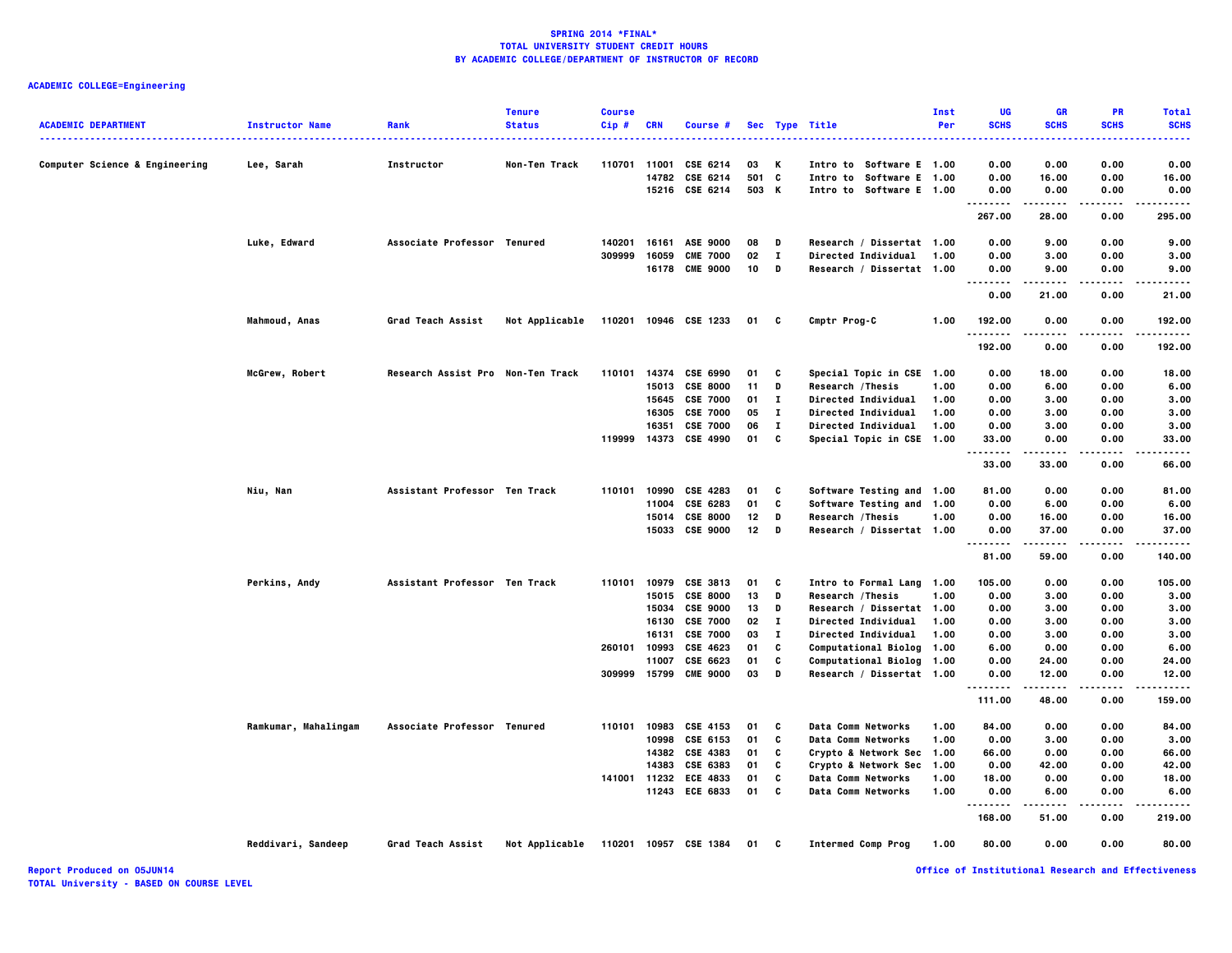| <b>ACADEMIC DEPARTMENT</b>                                                       | <b>Instructor Name</b> | Rank                              | <b>Tenure</b><br><b>Status</b> | <b>Course</b><br>Cip# | <b>CRN</b> | Course #              |                   |              | Sec Type Title             | Inst<br>Per | UG<br><b>SCHS</b> | GR<br><b>SCHS</b> | <b>PR</b><br><b>SCHS</b> | <b>Total</b><br><b>SCHS</b>                     |
|----------------------------------------------------------------------------------|------------------------|-----------------------------------|--------------------------------|-----------------------|------------|-----------------------|-------------------|--------------|----------------------------|-------------|-------------------|-------------------|--------------------------|-------------------------------------------------|
|                                                                                  |                        |                                   |                                |                       |            |                       |                   |              |                            |             |                   |                   |                          | .                                               |
| Computer Science & Engineering                                                   | Reddivari, Sandeep     | Grad Teach Assist                 | Not Applicable                 | 110201                | 10958      | CSE 1384              | 02                | $\mathbf{c}$ | <b>Intermed Comp Prog</b>  | 1.00        | 172.00            | 0.00              | 0.00                     | 172.00                                          |
|                                                                                  |                        |                                   |                                |                       | 10967      | CSE 1384              | H <sub>01</sub> C |              | Honors Intermed Comp 1.00  |             | 12.00             | 0.00              | 0.00                     | 12.00                                           |
|                                                                                  |                        |                                   |                                |                       | 14369      | CSE 1384              | H02 C             |              | Honors Intermed Comp 1.00  |             | 12.00<br><u>.</u> | 0.00              | 0.00                     | 12.00                                           |
|                                                                                  |                        |                                   |                                |                       |            |                       |                   |              |                            |             | 276.00            | 0.00              | 0.00                     | 276.00                                          |
|                                                                                  | Reese, Donna           | Professor                         | Tenured                        | 110101                | 10980      | CSE 3981              | 01                | C            | <b>Computer Ethics</b>     | 1.00        | 14.00             | 0.00              | 0.00                     | 14.00                                           |
|                                                                                  |                        |                                   |                                |                       | 10981      | <b>CSE 3981</b>       | 02                | C            | <b>Computer Ethics</b>     | 1.00        | 12.00             | 0.00              | 0.00                     | 12.00                                           |
|                                                                                  |                        |                                   |                                |                       | 11009      | CSE 6733              | 01                | C            | Operating Systems I        | 1.00        | 0.00              | 18.00             | 0.00                     | 18.00                                           |
|                                                                                  |                        |                                   |                                |                       |            | 15036 CSE 9000        | 15                | D            | Research / Dissertat 1.00  |             | 0.00              | 13.00             | 0.00                     | 13.00                                           |
|                                                                                  |                        |                                   |                                |                       |            |                       |                   |              |                            |             | .<br>26.00        | 31.00             | 0.00                     | .<br>57.00                                      |
|                                                                                  | Ritter, Thomas         | Non-Faculty                       | Non-Faculty                    |                       |            | 110101 10995 CSE 4733 | 01                | C            | Operating Systems I 1.00   |             | 123.00            | 0.00              | 0.00                     | 123.00                                          |
|                                                                                  |                        |                                   |                                |                       |            |                       |                   |              |                            |             | .<br>123.00       | 0.00              | 0.00                     | ----<br>123.00                                  |
|                                                                                  | Swan, John             | Professor                         | Tenured                        |                       |            | 110101 11023 CSE 8080 | 15                | - 1          | Directed Project Cs        | 1.00        | 0.00              | 3.00              | 0.00                     | 3.00                                            |
|                                                                                  |                        |                                   |                                |                       |            | 15018 CSE 8000        | 16                | D            | Research / Thesis          | 1.00        | 0.00              | 9.00              | 0.00                     | 9.00                                            |
|                                                                                  |                        |                                   |                                |                       |            | 15037 CSE 9000        | 16                | D            | Research / Dissertat 1.00  |             | 0.00              | 33.00             | 0.00                     | 33.00                                           |
|                                                                                  |                        |                                   |                                | 119999                |            | 10970 CSE 2813        | 01                | C            | <b>Discrete Structures</b> | 1.00        | 84.00             | 0.00              | 0.00                     | 84.00                                           |
|                                                                                  |                        |                                   |                                |                       |            | 10972 CSE 2813        | H01 C             |              | Honors Discrete Stru 1.00  |             | 15.00             | 0.00              | 0.00                     | 15.00                                           |
|                                                                                  |                        |                                   |                                |                       |            |                       |                   |              |                            |             | .<br>99.00        | 45.00             | 0.00                     | -----<br>144.00                                 |
|                                                                                  | Williams, Byron        | Assistant Professor Ten Track     |                                | 110101                |            | 10974 CSE 3223        | 01                | <b>L</b>     | Software Eng Sr Proj 1.00  |             | 63.00             | 0.00              | 0.00                     | 63.00                                           |
|                                                                                  |                        |                                   |                                |                       |            | 15019 CSE 8000        | 17                | D            | Research / Thesis          | 1.00        | 0.00              | 10.00             | 0.00                     | 10.00                                           |
|                                                                                  |                        |                                   |                                |                       | 15038      | <b>CSE 9000</b>       | 17                | D            | Research / Dissertat 1.00  |             | 0.00              | 24.00             | 0.00                     | 24.00                                           |
|                                                                                  |                        |                                   |                                |                       |            | 15379 CSE 4000        | 04 I              |              | <b>Directed Individual</b> | 1.00        | 3.00              | 0.00              | 0.00                     | 3.00                                            |
|                                                                                  |                        |                                   |                                |                       |            |                       |                   |              |                            |             | <br>66.00         | .<br>34.00        | .<br>0.00                | .<br>100.00                                     |
|                                                                                  |                        |                                   |                                |                       |            |                       |                   |              |                            |             |                   |                   |                          |                                                 |
|                                                                                  | Zhang, Song            | Associate Professor Tenured       |                                | 110101                | 11024      | <b>CSE 8080</b>       | 19                | $\mathbf{I}$ | Directed Project Cs        | 1.00        | 0.00              | 1.00              | 0.00                     | 1.00                                            |
|                                                                                  |                        |                                   |                                |                       | 14596      | <b>CSE 8990</b>       | 01                | C            | Special Topic in CS        | 1.00        | 0.00              | 30.00             | 0.00                     | 30.00                                           |
|                                                                                  |                        |                                   |                                |                       |            | 119999 10971 CSE 2813 | 02                | $\mathbf{c}$ | <b>Discrete Structures</b> | 1.00        | 99.00<br>         | 0.00<br>.         | 0.00<br>.                | 99.00<br>.                                      |
|                                                                                  |                        |                                   |                                |                       |            |                       |                   |              |                            |             | 99.00             | 31.00             | 0.00                     | 130.00                                          |
|                                                                                  | Zhang, Yang            | Research Assist Pro Non-Ten Track |                                | 110701                |            | 14379 CSE 6753        | 01                | c            | Computation Fundamen 1.00  |             | 0.00              | 18.00             | 0.00                     | 18.00                                           |
|                                                                                  |                        |                                   |                                |                       |            | 15737 CSE 6753        | 501 C             |              | Computation Fundamen 1.00  |             | 0.00<br>-----     | 3.00              | 0.00                     | 3.00                                            |
|                                                                                  |                        |                                   |                                |                       |            |                       |                   |              |                            |             | <br>0.00          | 21.00             | 0.00                     | 21.00                                           |
| -----------------------------------                                              |                        |                                   |                                |                       |            |                       |                   |              |                            |             | ========          | ========          | ========                 | ==========                                      |
| <b>Computer Science &amp; Engineering</b><br>----------------------------------- |                        |                                   |                                |                       |            |                       |                   |              |                            |             | 3113.00           | 837.00            | 0.00                     | 3950.00<br>-------- -------- -------- --------- |
|                                                                                  |                        |                                   |                                |                       |            |                       |                   |              |                            |             |                   |                   |                          |                                                 |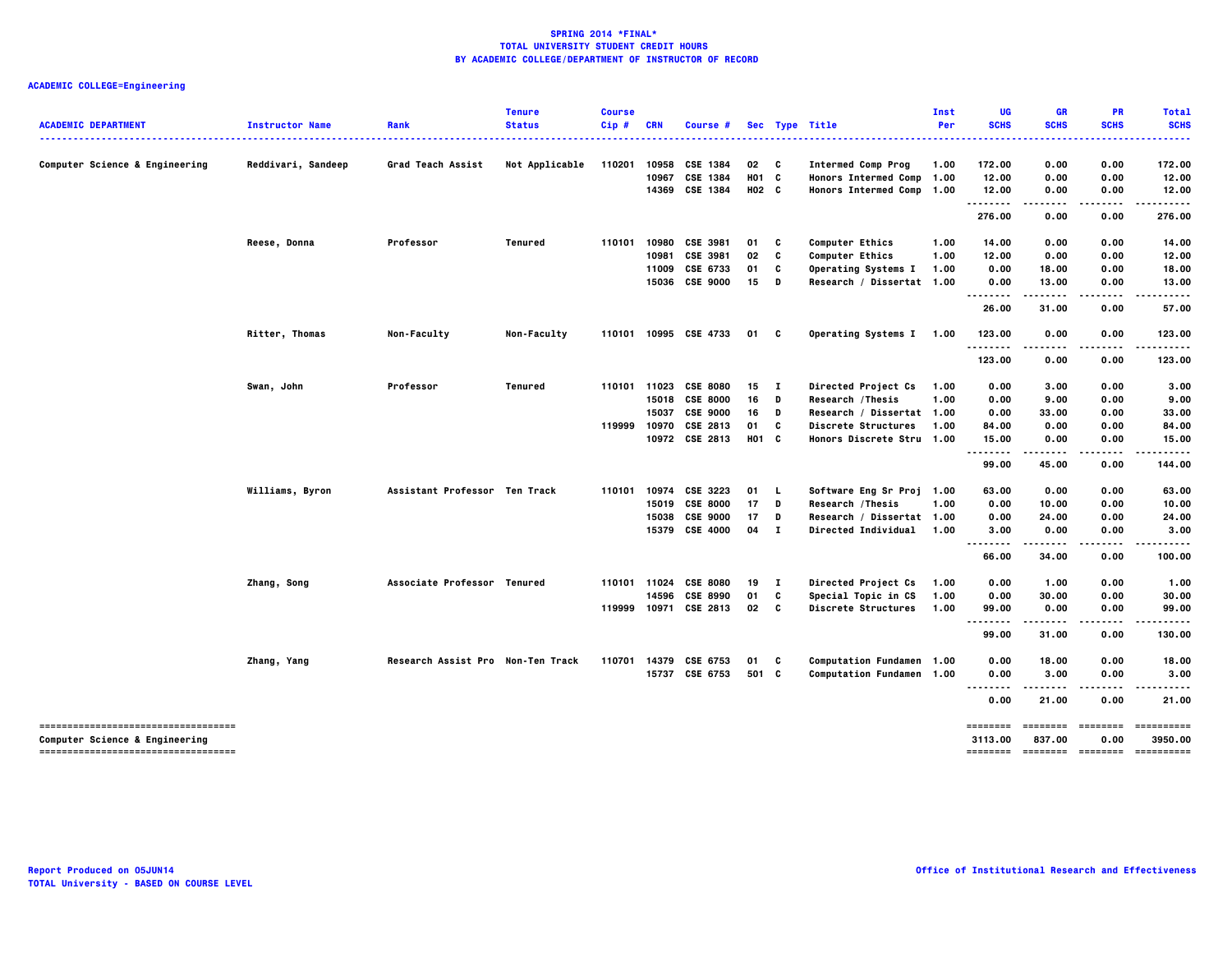## **ACADEMIC COLLEGE=Engineering**

| <b>ACADEMIC DEPARTMENT</b>        | <b>Instructor Name</b> | Rank                          | <b>Tenure</b><br><b>Status</b> | <b>Course</b><br>Cip# | <b>CRN</b> | Course #              |       |   | Sec Type Title             | Inst<br>Per | UG<br><b>SCHS</b>                         | <b>GR</b><br><b>SCHS</b> | <b>PR</b><br><b>SCHS</b> | <b>Total</b><br><b>SCHS</b> |
|-----------------------------------|------------------------|-------------------------------|--------------------------------|-----------------------|------------|-----------------------|-------|---|----------------------------|-------------|-------------------------------------------|--------------------------|--------------------------|-----------------------------|
|                                   |                        |                               |                                |                       |            |                       |       |   | .                          |             |                                           |                          |                          | -----                       |
| Electrical & Computer Engineering | Abdelwahed, Sherif     | Associate Professor Tenured   |                                | 141001                |            | 16037 ECE 8000        | 24    | D | Research / Thesis          | 1.00        | 0.00                                      | 10.00                    | 0.00                     | 10.00                       |
|                                   |                        |                               |                                |                       |            | 16038 ECE 9000        | 24    | D | Research / Dissertat 1.00  |             | 0.00<br>$\sim$ $\sim$ $\sim$<br>$- - - -$ | 52.00<br>.               | 0.00<br>.                | 52.00<br>.                  |
|                                   |                        |                               |                                |                       |            |                       |       |   |                            |             | 0.00                                      | 62.00                    | 0.00                     | 62.00                       |
|                                   | Anderson, Derek        | Assistant Professor Ten Track |                                | 141001                | 14249      | <b>ECE 8443</b>       | 01    | c | <b>Pattern Recognition</b> | 1.00        | 0.00                                      | 21.00                    | 0.00                     | 21.00                       |
|                                   |                        |                               |                                |                       |            | 14257 ECE 8443        | 501 C |   | Pattern Recognition        | 1.00        | 0.00                                      | 9.00                     | 0.00                     | 9.00                        |
|                                   |                        |                               |                                |                       |            | 15321 ECE 9000        | 01    | D | Research / Dissertat 1.00  |             | 0.00                                      | 13.00                    | 0.00                     | 13.00                       |
|                                   |                        |                               |                                |                       |            | 15345 ECE 8000        | 01    | D | Research / Thesis          | 1.00        | 0.00<br><br>.                             | 14.00                    | 0.00                     | 14.00                       |
|                                   |                        |                               |                                |                       |            |                       |       |   |                            |             | 0.00                                      | 57.00                    | 0.00                     | 57.00                       |
|                                   | Ball, John             | Assistant Professor Ten Track |                                |                       |            | 141001 14248 ECE 8433 | 01    | C | Statistical Signal P 1.00  |             | 0.00                                      | 9.00                     | 0.00                     | 9.00                        |
|                                   |                        |                               |                                |                       |            | 14256 ECE 8433        | 501 C |   | Statistical Signal P 1.00  |             | 0.00<br>$\cdots$<br>$\sim$ $\sim$ $\sim$  | 9.00                     | 0.00<br>.                | 9.00                        |
|                                   |                        |                               |                                |                       |            |                       |       |   |                            |             | 0.00                                      | 18.00                    | 0.00                     | 18.00                       |
|                                   | Bruce, Jerry           | Associate Professor Tenured   |                                | 141001                |            | 11167 ECE 1002        | 01    | В | Intro to ECE               | 1.00        | 106.00                                    | 0.00                     | 0.00                     | 106.00                      |
|                                   |                        |                               |                                |                       | 11207      | <b>ECE 3724</b>       | 01    | C | Microprocessors            | 0.50        | 90.00                                     | 0.00                     | 0.00                     | 90.00                       |
|                                   |                        |                               |                                |                       |            | 11208 ECE 3724        | 02    | C | Microprocessors            | 0.50        | 76.00                                     | 0.00                     | 0.00                     | 76.00                       |
|                                   |                        |                               |                                |                       | 11209      | <b>ECE 3724</b>       | 03    | К | Microprocessors            | 0.50        | 0.00                                      | 0.00                     | 0.00                     | 0.00                        |
|                                   |                        |                               |                                |                       |            | 11210 ECE 3724        | 04    | К | Microprocessors            | 0.50        | 0.00                                      | 0.00                     | 0.00                     | 0.00                        |
|                                   |                        |                               |                                |                       |            | 11211 ECE 3724        | 05    | к | Microprocessors            | 0.50        | 0.00                                      | 0.00                     | 0.00                     | 0.00                        |
|                                   |                        |                               |                                |                       |            | 11212 ECE 3724        | 06    | К | Microprocessors            | 0.50        | 0.00                                      | 0.00                     | 0.00                     | 0.00                        |
|                                   |                        |                               |                                |                       |            | 11213 ECE 3724        | 07    | К | Microprocessors            | 0.50        | 0.00                                      | 0.00                     | 0.00                     | 0.00                        |
|                                   |                        |                               |                                |                       |            | 11214 ECE 3724        | 08    | Κ | Microprocessors            | 0.50        | 0.00                                      | 0.00                     | 0.00                     | 0.00                        |
|                                   |                        |                               |                                |                       |            | 11215 ECE 3724        | 09    | K | Microprocessors            | 0.50        | 0.00                                      | 0.00                     | 0.00                     | 0.00                        |
|                                   |                        |                               |                                |                       |            | 11216 ECE 3724        | 10    | к | Microprocessors            | 0.50        | 0.00                                      | 0.00                     | 0.00                     | 0.00                        |
|                                   |                        |                               |                                |                       |            | 11217 ECE 3724        | 11    | К | Microprocessors            | 0.50        | 0.00                                      | 0.00                     | 0.00                     | 0.00                        |
|                                   |                        |                               |                                |                       |            | 15323 ECE 9000        | 03    | D | Research / Dissertat 1.00  |             | 0.00                                      | 1.00                     | 0.00                     | 1.00                        |
|                                   |                        |                               |                                |                       |            | 15347 ECE 8000        | 03    | D | Research / Thesis          | 1.00        | 0.00<br>.<br>. .                          | 2.00                     | 0.00<br>.                | 2.00                        |
|                                   |                        |                               |                                |                       |            |                       |       |   |                            |             | 272.00                                    | 3.00                     | 0.00                     | 275.00                      |
|                                   | Bruce, Lori            | Non-Faculty                   | Tenured                        |                       |            | 141001 15324 ECE 9000 | 04    | D | Research / Dissertat 1.00  |             | 0.00<br>.                                 | 13.00                    | 0.00                     | 13.00                       |
|                                   |                        |                               |                                |                       |            |                       |       |   |                            |             | 0.00                                      | 13.00                    | 0.00                     | 13.00                       |
|                                   | Donohoe, John          | Professor                     | Tenured                        |                       |            | 141001 11174 ECE 3323 | 01    | В | Electromagnetics II        | 1.00        | 24.00                                     | 0.00                     | 0.00                     | 24.00                       |
|                                   |                        |                               |                                |                       |            | 11175 ECE 3323        | 02    | В | Electromagnetics II        | 1.00        | 24.00                                     | 0.00                     | 0.00                     | 24.00                       |
|                                   |                        |                               |                                |                       |            | 11177 ECE 3323        | 04    | B | Electromagnetics II        | 1.00        | 9.00                                      | 0.00                     | 0.00                     | 9.00                        |
|                                   |                        |                               |                                |                       |            | 15325 ECE 9000        | 05    | D | Research / Dissertat 1.00  |             | 0.00<br>--------                          | 10.00                    | 0.00                     | 10.00                       |
|                                   |                        |                               |                                |                       |            |                       |       |   |                            |             | 57.00                                     | 10.00                    | 0.00                     | 67.00                       |
|                                   | Du, Qian               | Professor                     | Tenured                        | 140901                |            | 14250 ECE 8473        | 01    | C | Digital Image Proces 1.00  |             | 0.00                                      | 27.00                    | 0.00                     | 27.00                       |
|                                   |                        |                               |                                |                       |            | 14258 ECE 8473        | 501 C |   | Digital Image Proces 1.00  |             | 0.00                                      | 9.00                     | 0.00                     | 9.00                        |
|                                   |                        |                               |                                | 141001                |            | 15318 ECE 9000        | 507 D |   | Research / Dissertat 1.00  |             | 0.00                                      | 7.00                     | 0.00                     | 7.00                        |
|                                   |                        |                               |                                |                       |            | 15326 ECE 9000        | 06    | D | Research / Dissertat 1.00  |             | 0.00<br>                                  | 13.00                    | 0.00                     | 13.00                       |
|                                   |                        |                               |                                |                       |            |                       |       |   |                            |             | 0.00                                      | 56.00                    | 0.00                     | 56.00                       |
|                                   | Follett, Randolph      | Assistant Professor Tenured   |                                |                       |            | 140201 10331 ASE 1501 | 01 E  |   | Design Competition         | 0.50        | 9.50                                      | 0.00                     | 0.00                     | 9.50                        |

**Report Produced on 05JUN14 Office of Institutional Research and Effectiveness**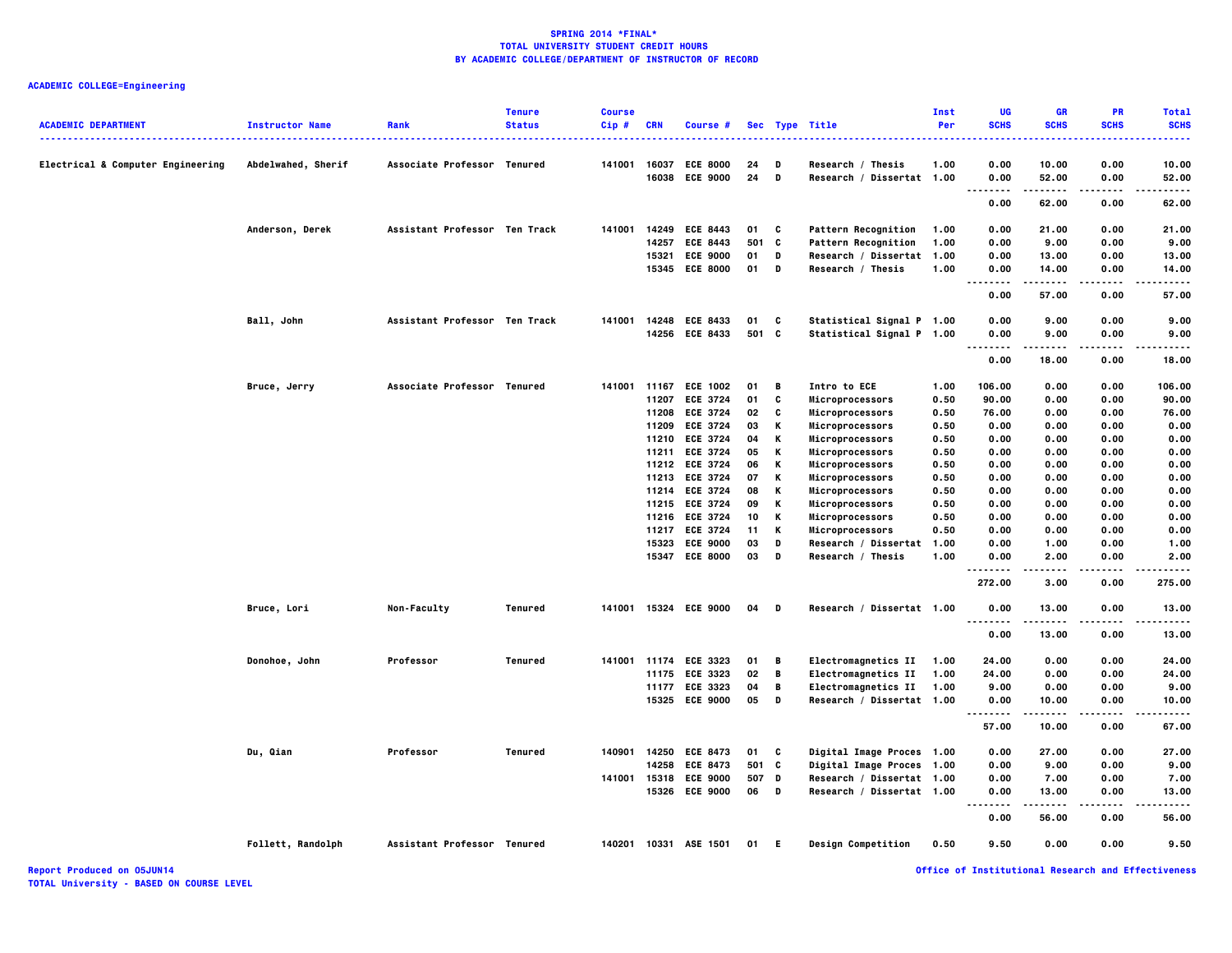|                                   |                                                       |                               | <b>Tenure</b> | <b>Course</b> |              |                                   |          |              |                                                    | Inst         | UG             | <b>GR</b>      | <b>PR</b>    | <b>Total</b>    |
|-----------------------------------|-------------------------------------------------------|-------------------------------|---------------|---------------|--------------|-----------------------------------|----------|--------------|----------------------------------------------------|--------------|----------------|----------------|--------------|-----------------|
| <b>ACADEMIC DEPARTMENT</b>        | <b>Instructor Name</b>                                | Rank                          | <b>Status</b> | Cip#          | <b>CRN</b>   | Course #                          |          |              | Sec Type Title                                     | Per          | <b>SCHS</b>    | <b>SCHS</b>    | <b>SCHS</b>  | <b>SCHS</b>     |
| Electrical & Computer Engineering | Follett, Randolph                                     | Assistant Professor Tenured   |               | 141001 11221  |              | <b>ECE 4512</b>                   | 01       | В            | EE Design I                                        | 1.00         | 28.00          | 0.00           | 0.00         | 28.00           |
|                                   |                                                       |                               |               |               | 11222        | <b>ECE 4522</b>                   | 01       | В            | EE Design II                                       | 1.00         | 64.00          | 0.00           | 0.00         | 64.00           |
|                                   |                                                       |                               |               |               |              | 11223 ECE 4532                    | 01       | в            | <b>CPE Design I</b>                                | 1.00         | 14.00          | 0.00           | 0.00         | 14.00           |
|                                   |                                                       |                               |               |               |              | 11224 ECE 4542                    | 01       | В            | CPE Design II                                      | 1.00         | 24.00          | 0.00           | 0.00         | 24.00           |
|                                   |                                                       |                               |               |               |              |                                   |          |              |                                                    |              | .<br>139.50    | ----<br>0.00   | .<br>0.00    | .<br>139.50     |
|                                   |                                                       |                               |               |               |              |                                   |          |              |                                                    |              |                |                |              |                 |
|                                   | Fowler, James                                         | Professor                     | Tenured       | 141001        | 15328        | 11196 ECE 3443<br><b>ECE 9000</b> | 01<br>08 | C<br>D       | <b>Signals and Systems</b><br>Research / Dissertat | 1.00<br>1.00 | 114.00<br>0.00 | 0.00<br>13.00  | 0.00<br>0.00 | 114.00<br>13.00 |
|                                   |                                                       |                               |               |               |              | 15352 ECE 8000                    | 08       | D            | Research / Thesis                                  | 1.00         | 0.00           | 14.00          | 0.00         | 14.00           |
|                                   |                                                       |                               |               |               | 15925        | <b>ECE 3443</b>                   | 501      | C            | Signals and Systems                                | 1.00         | 3.00           | 0.00           | 0.00         | 3.00            |
|                                   |                                                       |                               |               |               |              |                                   |          |              |                                                    |              | .              |                |              |                 |
|                                   |                                                       |                               |               |               |              |                                   |          |              |                                                    |              | 117.00         | 27.00          | 0.00         | 144.00          |
|                                   | Fu, Yong                                              | Assistant Professor Ten Track |               |               | 141001 11225 | <b>ECE 4633</b>                   | 01       | C            | Pwer Distrib Systems 1.00                          |              | 90.00          | 0.00           | 0.00         | 90.00           |
|                                   |                                                       |                               |               |               | 11236        | <b>ECE 6633</b>                   | 01       | c            | Pwer Distrib Systems 1.00                          |              | 0.00           | 12.00          | 0.00         | 12.00           |
|                                   |                                                       |                               |               |               |              | 14252 ECE 8990                    | 01       | C            | Special Topic in ECE 1.00                          |              | 0.00           | 45.00          | 0.00         | 45.00           |
|                                   |                                                       |                               |               |               | 14259        | <b>ECE 8990</b>                   | 501      | C            | Special Topic in ECE 1.00                          |              | 0.00           | 18.00          | 0.00         | 18.00           |
|                                   |                                                       |                               |               |               | 15329        | <b>ECE 9000</b>                   | 09       | D<br>D       | Research / Dissertat 1.00                          |              | 0.00           | 69.00          | 0.00         | 69.00           |
|                                   |                                                       |                               |               |               | 15353        | <b>ECE 8000</b>                   | 09       |              | Research / Thesis                                  | 1.00         | 0.00<br>.      | 1.00           | 0.00         | 1.00<br>.       |
|                                   |                                                       |                               |               |               |              |                                   |          |              |                                                    |              | 90.00          | 145.00         | 0.00         | 235.00          |
|                                   | Grzybowski, Stanislaw                                 | Professor                     | Tenured       |               |              | 141001 11227 ECE 4673             | 01       | C            | Fund of HV Engin                                   | 1.00         | 24.00          | 0.00           | 0.00         | 24.00           |
|                                   |                                                       |                               |               |               | 11238        | <b>ECE 6673</b>                   | 01       | c            | Fund of HV Engin                                   | 1.00         | 0.00           | 6.00           | 0.00         | 6.00            |
|                                   |                                                       |                               |               |               | 15319        | <b>ECE 9000</b>                   | 511 D    |              | Research / Dissertat 1.00                          |              | 0.00           | 3.00           | 0.00         | 3.00            |
|                                   |                                                       |                               |               |               | 15330        | <b>ECE 9000</b>                   | 10       | D            | Research / Dissertat                               | 1.00         | 0.00           | 52.00          | 0.00         | 52.00           |
|                                   |                                                       |                               |               |               | 15354        | <b>ECE 8000</b>                   | 10       | D            | Research / Thesis                                  | 1.00         | 0.00           | 13.00          | 0.00         | 13.00           |
|                                   |                                                       |                               |               |               |              | 15641 ECE 7000                    | 501 I    |              | Directed Individual                                | 1.00         | 0.00<br>.      | 3.00           | 0.00         | 3.00            |
|                                   |                                                       |                               |               |               |              |                                   |          |              |                                                    |              | 24.00          | 77.00          | 0.00         | 101.00          |
|                                   | Jones, Bryan                                          | Associate Professor Tenured   |               |               |              | 141001 11207 ECE 3724             | 01       | C            | Microprocessors                                    | 0.50         | 90.00          | 0.00           | 0.00         | 90.00           |
|                                   |                                                       |                               |               |               | 11208        | <b>ECE 3724</b>                   | 02       | C            | Microprocessors                                    | 0.50         | 76.00          | 0.00           | 0.00         | 76.00           |
|                                   |                                                       |                               |               |               |              | 11209 ECE 3724                    | 03       | Κ            | Microprocessors                                    | 0.50         | 0.00           | 0.00           | 0.00         | 0.00            |
|                                   |                                                       |                               |               |               | 11210        | <b>ECE 3724</b>                   | 04       | Κ            | Microprocessors                                    | 0.50         | 0.00           | 0.00           | 0.00         | 0.00            |
|                                   |                                                       |                               |               |               |              | 11211 ECE 3724                    | 05       | Κ            | Microprocessors                                    | 0.50         | 0.00           | 0.00           | 0.00         | 0.00            |
|                                   |                                                       |                               |               |               |              | 11212 ECE 3724<br>11213 ECE 3724  | 06<br>07 | Κ<br>K       | Microprocessors                                    | 0.50<br>0.50 | 0.00<br>0.00   | 0.00<br>0.00   | 0.00<br>0.00 | 0.00            |
|                                   |                                                       |                               |               |               |              | 11214 ECE 3724                    | 08       | Κ            | Microprocessors<br>Microprocessors                 | 0.50         | 0.00           | 0.00           | 0.00         | 0.00<br>0.00    |
|                                   |                                                       |                               |               |               |              | 11215 ECE 3724                    | 09       | Κ            | Microprocessors                                    | 0.50         | 0.00           | 0.00           | 0.00         | 0.00            |
|                                   |                                                       |                               |               |               |              | 11216 ECE 3724                    | 10       | Κ            | Microprocessors                                    | 0.50         | 0.00           | 0.00           | 0.00         | 0.00            |
|                                   |                                                       |                               |               |               | 11217        | <b>ECE 3724</b>                   | 11       | Κ            | Microprocessors                                    | 0.50         | 0.00           | 0.00           | 0.00         | 0.00            |
|                                   |                                                       |                               |               |               |              | 15331 ECE 9000                    | 11       | D            | Research / Dissertat 1.00                          |              | 0.00           | 14.00          | 0.00         | 14.00           |
|                                   |                                                       |                               |               |               |              |                                   |          |              |                                                    |              | .<br>166.00    | -----<br>14.00 | .<br>0.00    | .<br>180.00     |
|                                   | Karimi-Ghartemani, Maso Associate Professor Ten Track |                               |               | 141001        | 11233        | <b>ECE 4923</b>                   | 01       | c            | Fdbk Con Sys II                                    | 1.00         | 12.00          | 0.00           | 0.00         | 12.00           |
|                                   |                                                       |                               |               |               | 11244        | <b>ECE 6923</b>                   | 01       | C            | Fdbk Con Sys II                                    | 1.00         | 0.00           | 3.00           | 0.00         | 3.00            |
|                                   |                                                       |                               |               |               | 15332        | <b>ECE 9000</b>                   | 12       | D            | Research / Dissertat 1.00                          |              | 0.00           | 4.00           | 0.00         | 4.00            |
|                                   |                                                       |                               |               |               | 15596        | <b>ECE 7000</b>                   | 01       | $\mathbf{I}$ | <b>Directed Individual</b>                         | 1.00         | 0.00           | 3.00           | 0.00         | 3.00            |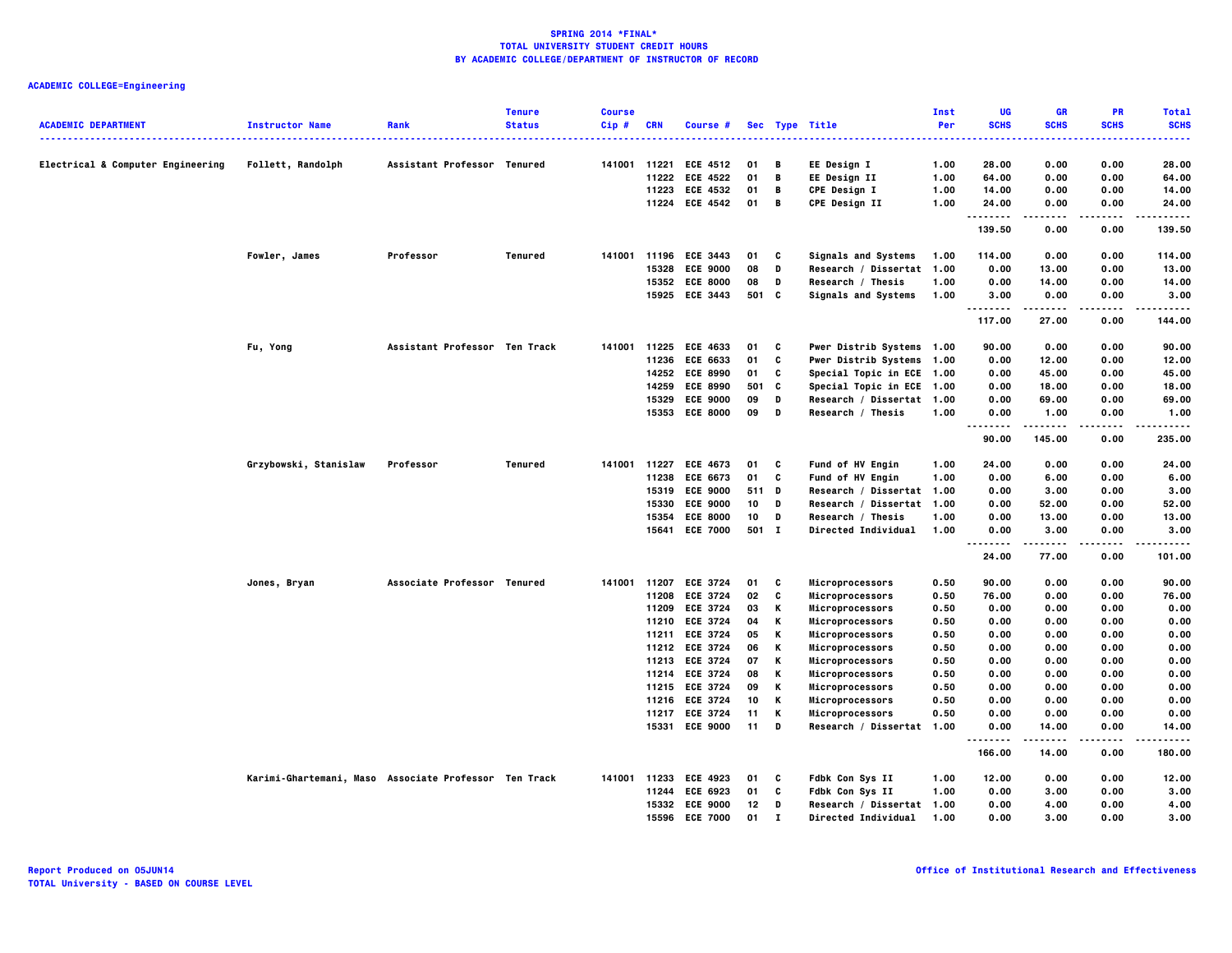| <b>ACADEMIC DEPARTMENT</b>        | <b>Instructor Name</b>                                    | Rank                          | <b>Tenure</b><br><b>Status</b> | <b>Course</b><br>$Cip$ # | <b>CRN</b> | Course #              |      |          | Sec Type Title                   | Inst<br>Per | UG<br><b>SCHS</b>                 | <b>GR</b><br><b>SCHS</b> | <b>PR</b><br><b>SCHS</b> | <b>Total</b><br><b>SCHS</b> |
|-----------------------------------|-----------------------------------------------------------|-------------------------------|--------------------------------|--------------------------|------------|-----------------------|------|----------|----------------------------------|-------------|-----------------------------------|--------------------------|--------------------------|-----------------------------|
|                                   |                                                           |                               |                                |                          |            |                       |      |          | .                                |             |                                   |                          |                          | -----                       |
|                                   |                                                           |                               |                                |                          |            |                       |      |          |                                  |             | 12.00                             | 10.00                    | 0.00                     | 22.00                       |
| Electrical & Computer Engineering | King, Roger                                               | Non-Faculty                   | Tenured                        | 141001                   | 15333      | <b>ECE 9000</b>       | 13   | D        | Research / Dissertat 1.00        |             | 0.00                              | 13.00                    | 0.00                     | 13.00                       |
|                                   |                                                           |                               |                                | 309999                   | 15796      | <b>CME 8000</b>       | 02   | D        | Research / Thesis                | 1.00        | 0.00                              | 6.00                     | 0.00                     | 6.00                        |
|                                   |                                                           |                               |                                |                          |            | 15798 CME 9000        | 02   | D        | Research / Dissertat 1.00        |             | 0.00<br>                          | 1.00<br>.                | 0.00<br>.                | 1.00<br>.                   |
|                                   |                                                           |                               |                                |                          |            |                       |      |          |                                  |             | 0.00                              | 20.00                    | 0.00                     | 20.00                       |
|                                   | Koshka, Yaroslav                                          | Professor                     | <b>Tenured</b>                 | 141001 11169             |            | <b>ECE 3213</b>       | 01   | C        | Solid State Electron 1.00        |             | 42.00                             | 0.00                     | 0.00                     | 42.00                       |
|                                   |                                                           |                               |                                |                          | 14240      | <b>ECE 4990</b>       | 01   | C        | Special Topic in ECE 1.00        |             | 42.00                             | 0.00                     | 0.00                     | 42.00                       |
|                                   |                                                           |                               |                                |                          |            | 14244 ECE 6990        | 01   | C        | Special Topic in ECE 1.00        |             | 0.00                              | 9.00                     | 0.00                     | 9.00                        |
|                                   |                                                           |                               |                                |                          | 15358      | <b>ECE 8000</b>       | 14   | D        | Research / Thesis                | 1.00        | 0.00<br>.                         | 1.00                     | 0.00                     | 1.00                        |
|                                   |                                                           |                               |                                |                          |            |                       |      |          |                                  |             | 84.00                             | 10.00                    | 0.00                     | 94.00                       |
|                                   | Li, Pan                                                   | Assistant Professor Ten Track |                                | 141001                   | 14239      | <b>ECE 4823</b>       | 01   | C        | Digital Communicatio 1.00        |             | 3.00                              | 0.00                     | 0.00                     | 3.00                        |
|                                   |                                                           |                               |                                |                          | 14243      | <b>ECE 6823</b>       | 01   | C        | Digital Communicatio 1.00        |             | 0.00                              | 12.00                    | 0.00                     | 12.00                       |
|                                   |                                                           |                               |                                |                          |            | 15335 ECE 9000        | 15   | D        | Research / Dissertat 1.00        |             | 0.00<br>$\sim$ $\sim$<br>.        | 71.00                    | 0.00                     | 71.00                       |
|                                   |                                                           |                               |                                |                          |            |                       |      |          |                                  |             | 3.00                              | 83.00                    | 0.00                     | 86.00                       |
|                                   | Mazzola, Michael                                          | Professor                     | Tenured                        | 141001                   | 11226      | <b>ECE 4653</b>       | 01   | C        | Intro to Power Elect 1.00        |             | 21.00                             | 0.00                     | 0.00                     | 21.00                       |
|                                   |                                                           |                               |                                |                          | 13669      | <b>ECE 6653</b>       | 501  | <b>C</b> | Intro to Power Elect 1.00        |             | 0.00                              | 9.00                     | 0.00                     | 9.00                        |
|                                   |                                                           |                               |                                |                          | 15336      | <b>ECE 9000</b>       | 16   | D        | Research / Dissertat 1.00        |             | 0.00                              | 17.00                    | 0.00                     | 17.00                       |
|                                   |                                                           |                               |                                |                          | 15360      | <b>ECE 8000</b>       | 16   | D        | Research / Thesis                | 1.00        | 0.00<br>                          | 10.00<br>.               | 0.00<br>.                | 10.00<br>.                  |
|                                   |                                                           |                               |                                |                          |            |                       |      |          |                                  |             | 21.00                             | 36.00                    | 0.00                     | 57.00                       |
|                                   | Mohammadi-Aragh, Mahnas Visiting Assist Pro Non-Ten Track |                               |                                |                          |            | 141001 11178 ECE 3413 | 01 C |          | Intro to Electronic              | 1.00        | 123.00                            | 0.00                     | 0.00                     | 123.00                      |
|                                   |                                                           |                               |                                |                          |            |                       |      |          |                                  |             | .<br>123.00                       | 0.00                     | 0.00                     | .<br>123.00                 |
|                                   | Molen, G. Marshall                                        | Professor                     | Tenured                        | 140101                   |            | 10742 CHE 4193        | 01   | C        | Automotive Engineeri 1.00        |             | 6.00                              | 0.00                     | 0.00                     | 6.00                        |
|                                   |                                                           |                               |                                |                          | 10749      | <b>CHE 6193</b>       | 01   | C        | Automotive Engineeri 1.00        |             | 0.00                              | 3.00                     | 0.00                     | 3.00                        |
|                                   |                                                           |                               |                                |                          |            | 11219 ECE 4193        | 01   | c        | Automotive Engineeri 1.00        |             | 51.00                             | 0.00                     | 0.00                     | 51.00                       |
|                                   |                                                           |                               |                                |                          |            | 11234 ECE 6193        | 01   | C        | <b>Automotive Engineeri 1.00</b> |             | 0.00                              | 12.00                    | 0.00                     | 12.00                       |
|                                   |                                                           |                               |                                |                          | 12256      | IE 6193               | 01   | c        | Automotive Engineeri 1.00        |             | 0.00                              | 3.00                     | 0.00                     | 3.00                        |
|                                   |                                                           |                               |                                |                          | 12504      | ME 4193               | 01   | c        | Automotive Engineeri 1.00        |             | 84.00                             | 0.00                     | 0.00                     | 84.00                       |
|                                   |                                                           |                               |                                |                          |            | 12513 ME 6193         | 01   | C        | <b>Automotive Engineeri 1.00</b> |             | 0.00                              | 27.00                    | 0.00                     | 27.00                       |
|                                   |                                                           |                               |                                | 141001                   | 15361      | <b>ECE 8000</b>       | 17   | D        | Research / Thesis                | 1.00        | 0.00<br>.                         | 16.00<br>-----           | 0.00<br>$- - - -$        | 16.00                       |
|                                   |                                                           |                               |                                |                          |            |                       |      |          |                                  |             | 141.00                            | 61.00                    | 0.00                     | 202.00                      |
|                                   | Moorhead, Jane                                            | Instructor                    | Non-Ten Track                  | 141001                   |            | 11168 ECE 3183        | 01   | C        | Electric Eng Systems 1.00        |             | 336.00                            | 0.00                     | 0.00                     | 336.00                      |
|                                   |                                                           |                               |                                |                          |            | 14232 ECE 3714        | 01   | C        | Digital Devices                  | 1.00        | 328.00                            | 0.00                     | 0.00                     | 328.00                      |
|                                   |                                                           |                               |                                |                          | 14234      | <b>ECE 3714</b>       | 03   | Κ        | Digital Devices                  | 1.00        | 0.00                              | 0.00                     | 0.00                     | 0.00                        |
|                                   |                                                           |                               |                                |                          |            | 14235 ECE 3714        | 04   | Κ        | <b>Digital Devices</b>           | 1.00        | 0.00                              | 0.00                     | 0.00                     | 0.00                        |
|                                   |                                                           |                               |                                |                          |            | 14236 ECE 3714        | 05   | Κ        | Digital Devices                  | 1.00        | 0.00                              | 0.00                     | 0.00                     | 0.00                        |
|                                   |                                                           |                               |                                |                          | 14237      | <b>ECE 3714</b>       | 06   | Κ        | Digital Devices                  | 1.00        | 0.00<br>.<br>$\sim$ $\sim$ $\sim$ | 0.00                     | 0.00                     | 0.00                        |
|                                   |                                                           |                               |                                |                          |            |                       |      |          |                                  |             | 664.00                            | 0.00                     | 0.00                     | 664.00                      |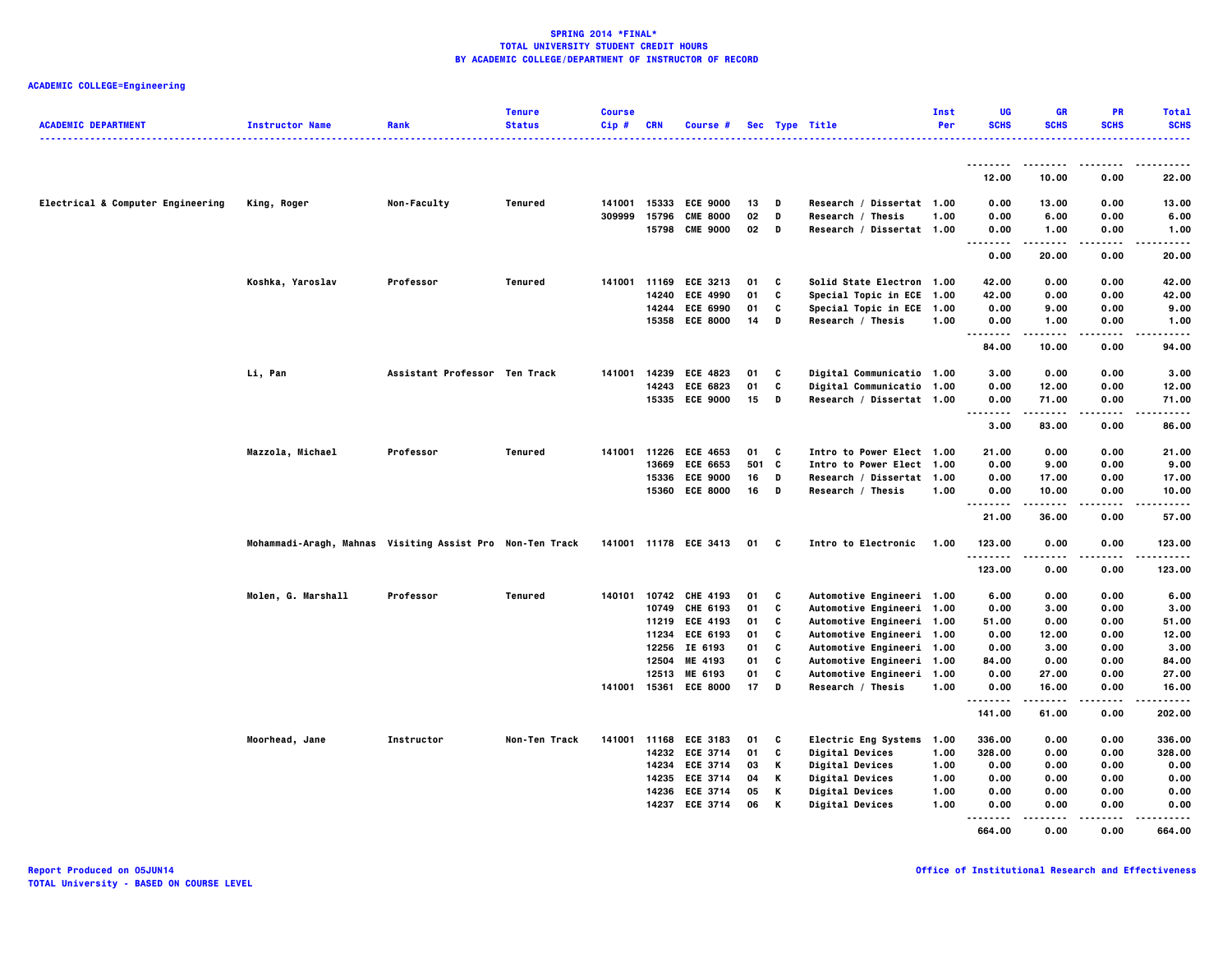| <b>ACADEMIC DEPARTMENT</b>        | <b>Instructor Name</b> | Rank                              | <b>Tenure</b><br><b>Status</b> | <b>Course</b><br>Cip# | <b>CRN</b> | Course #                         |          |              | Sec Type Title                                         | Inst<br>Per | UG<br><b>SCHS</b>            | <b>GR</b><br><b>SCHS</b> | <b>PR</b><br><b>SCHS</b> | <b>Total</b><br><b>SCHS</b> |
|-----------------------------------|------------------------|-----------------------------------|--------------------------------|-----------------------|------------|----------------------------------|----------|--------------|--------------------------------------------------------|-------------|------------------------------|--------------------------|--------------------------|-----------------------------|
|                                   |                        |                                   |                                |                       |            |                                  |          |              |                                                        |             |                              |                          |                          |                             |
| Electrical & Computer Engineering | Morris, Thomas         | Assistant Professor Ten Track     |                                | 140901                | 11229      | <b>ECE 4743</b>                  | 01       | В            | Digital Sys Design                                     | 1.00        | 18.00                        | 0.00                     | 0.00                     | 18.00                       |
|                                   |                        |                                   |                                |                       | 11230      | <b>ECE 4743</b>                  | 02       | B            | Digital Sys Design                                     | 1.00        | 9.00                         | 0.00                     | 0.00                     | 9.00                        |
|                                   |                        |                                   |                                | 141001                |            | 15339 ECE 9000                   | 520      | D            | Research / Dissertat 1.00                              |             | 0.00                         | 1.00                     | 0.00                     | 1.00                        |
|                                   |                        |                                   |                                |                       |            | 15340 ECE 9000                   | 19       | D            | Research / Dissertat 1.00                              |             | 0.00                         | 26.00                    | 0.00                     | 26.00                       |
|                                   |                        |                                   |                                |                       | 15363      | <b>ECE 8000</b>                  | 19       | D            | Research / Thesis                                      | 1.00        | 0.00                         | 21.00                    | 0.00                     | 21.00                       |
|                                   |                        |                                   |                                |                       |            | 15597 ECE 7000                   | 02       | п            | <b>Directed Individual</b>                             | 1.00        | 0.00                         | 3.00                     | 0.00                     | 3.00                        |
|                                   |                        |                                   |                                |                       |            | 15598 ECE 7000                   | 03       | $\mathbf{I}$ | Directed Individual                                    | 1.00        | 0.00                         | 3.00                     | 0.00                     | 3.00                        |
|                                   |                        |                                   |                                |                       | 15603      | <b>ECE 7000</b>                  | 04       | $\mathbf{I}$ | Directed Individual                                    | 1.00        | 0.00<br>.                    | 3.00                     | 0.00                     | 3.00                        |
|                                   |                        |                                   |                                |                       |            |                                  |          |              |                                                        |             | 27.00                        | 57.00                    | 0.00                     | 84.00                       |
|                                   | Reese, Robert          | Associate Professor Tenured       |                                |                       |            | 140901 11228 ECE 4713            | 01       | C            | Computer Architectur 1.00                              |             | 90.00                        | 0.00                     | 0.00                     | 90.00                       |
|                                   |                        |                                   |                                |                       | 11239      | <b>ECE 6713</b>                  | 01       | C            | <b>Computer Architectur 1.00</b>                       |             | 0.00                         | 3.00                     | 0.00                     | 3.00                        |
|                                   |                        |                                   |                                | 141001                | 14238      | <b>ECE 4263</b>                  | 01       | B            | Prin of VLSI Design                                    | 1.00        | 21.00                        | 0.00                     | 0.00                     | 21.00                       |
|                                   |                        |                                   |                                |                       |            | 15341 ECE 9000                   | 20       | D            | Research / Dissertat 1.00                              |             | 0.00<br>.                    | 13.00<br>.               | 0.00                     | 13.00<br>.                  |
|                                   |                        |                                   |                                |                       |            |                                  |          |              |                                                        |             | 111.00                       | 16.00                    | 0.00                     | 127.00                      |
|                                   | Taylor, Clayborne      | Research Assist Pro Non-Ten Track |                                | 141001                | 11197      | <b>ECE 3614</b>                  | 01       | В            | Fundamentals of Ener 1.00                              |             | 20.00                        | 0.00                     | 0.00                     | 20.00                       |
|                                   |                        |                                   |                                |                       | 11198      | <b>ECE 3614</b>                  | 02       | B            | Fudamentals of Energ 1.00                              |             | 16.00                        | 0.00                     | 0.00                     | 16.00                       |
|                                   |                        |                                   |                                |                       |            | 11199 ECE 3614                   | 03       | в            | Fundamentals of Ener 1.00                              |             | 24.00                        | 0.00                     | 0.00                     | 24.00                       |
|                                   |                        |                                   |                                |                       | 11200      | <b>ECE 3614</b>                  | 04       | В            | Fundamentals of Ener 1.00                              |             | 16.00                        | 0.00                     | 0.00                     | 16.00                       |
|                                   |                        |                                   |                                |                       |            | 11201 ECE 3614                   | 05       | B            | <b>Fundamentals of Ener 1.00</b>                       |             | 16.00                        | 0.00                     | 0.00                     | 16.00                       |
|                                   |                        |                                   |                                |                       |            | 11202 ECE 3614                   | 06       | B            | Fundamentals of Ener 1.00                              |             | 20.00<br>.                   | 0.00<br>-----            | 0.00<br>.                | 20.00<br>.                  |
|                                   |                        |                                   |                                |                       |            |                                  |          |              |                                                        |             | 112.00                       | 0.00                     | 0.00                     | 112.00                      |
|                                   | Topsakal, Erdem        | Associate Professor Tenured       |                                | 141001                |            | 11170 ECE 3313                   | 01       | В            | <b>Electromagnetics I</b>                              | 1.00        | 24.00                        | 0.00                     | 0.00                     | 24.00                       |
|                                   |                        |                                   |                                |                       |            | 11171 ECE 3313                   | 02       | В            | Electromagnetics I                                     | 1.00        | 21.00                        | 0.00                     | 0.00                     | 21.00                       |
|                                   |                        |                                   |                                |                       |            | 11173 ECE 3313                   | 04       | B            | <b>Electromagnetics I</b>                              | 1.00        | 24.00                        | 0.00                     | 0.00                     | 24.00                       |
|                                   |                        |                                   |                                |                       |            | 15342 ECE 9000                   | 21       | D            | Research / Dissertat 1.00                              |             | 0.00                         | 11.00                    | 0.00                     | 11.00                       |
|                                   |                        |                                   |                                |                       |            | 15365 ECE 8000                   | 21       | D            | Research / Thesis                                      | 1.00        | 0.00<br>$\sim$ $\sim$ $\sim$ | 7.00                     | 0.00                     | 7.00                        |
|                                   |                        |                                   |                                |                       |            |                                  |          |              |                                                        |             | 69.00                        | 18.00                    | 0.00                     | 87.00                       |
|                                   | Winton, Raymond        | Professor                         | <b>Tenured</b>                 | 141001                |            | 11180 ECE 3424                   | 01       | C            | Intm Electronic Circ 1.00                              |             | 184.00                       | 0.00                     | 0.00                     | 184.00                      |
|                                   |                        |                                   |                                |                       |            | 11185 ECE 3424                   | 06       | K            | Intm Electronic Circ 1.00                              |             | 0.00                         | 0.00                     | 0.00                     | 0.00                        |
|                                   |                        |                                   |                                |                       |            | 11186 ECE 3424                   | 07       | K            | Intm Electronic Circ 1.00                              |             | 0.00                         | 0.00                     | 0.00                     | 0.00                        |
|                                   |                        |                                   |                                |                       | 11187      | <b>ECE 3424</b>                  | 08       | K            | Intm Electronic Circ 1.00                              |             | 0.00                         | 0.00                     | 0.00                     | 0.00                        |
|                                   |                        |                                   |                                |                       |            | 11188 ECE 3424                   | 09       | К            | Intm Electronic Circ 1.00                              |             | 0.00                         | 0.00                     | 0.00                     | 0.00                        |
|                                   |                        |                                   |                                |                       |            | 11189 ECE 3424                   | 10       | К            | Intm Electronic Circ 1.00                              |             | 0.00                         | 0.00                     | 0.00                     | 0.00                        |
|                                   |                        |                                   |                                |                       |            | 11192 ECE 3434                   | 01       | В            | Adv Electronic Circu 1.00                              |             | 44.00                        | 0.00                     | 0.00                     | 44.00                       |
|                                   |                        |                                   |                                |                       | 11193      | <b>ECE 3434</b>                  | 02       | B            | Adv Electronic Circu 1.00                              |             | 40.00                        | 0.00                     | 0.00                     | 40.00                       |
|                                   |                        |                                   |                                |                       |            | 11194 ECE 3434<br>11195 ECE 3434 | 03<br>04 | B<br>B       | Adv Electronic Circu 1.00<br>Adv Electronic Circu 1.00 |             | 32.00<br>28.00               | 0.00<br>0.00             | 0.00<br>0.00             | 32.00<br>28.00              |
|                                   |                        |                                   |                                |                       |            |                                  |          |              |                                                        |             |                              |                          |                          |                             |
|                                   |                        |                                   |                                |                       |            |                                  |          |              |                                                        |             | 328.00                       | 0.00                     | 0.00                     | 328,00                      |
|                                   | Younan, Nicolas        | Professor                         | Tenured                        | 141001                |            | 15317 ECE 8000                   | 524 D    |              | Research / Thesis                                      | 1.00        | 0.00                         | 1.00                     | 0.00                     | 1.00                        |
|                                   |                        |                                   |                                |                       | 15344      | <b>ECE 9000</b>                  | 23       | D            | Research / Dissertat 1.00                              |             | 0.00                         | 12.00                    | 0.00                     | 12.00                       |
|                                   |                        |                                   |                                |                       |            | 15368 ECE 9000                   | 524 D    |              | Research / Dissertat 1.00                              |             | 0.00                         | 7.00                     | 0.00                     | 7.00                        |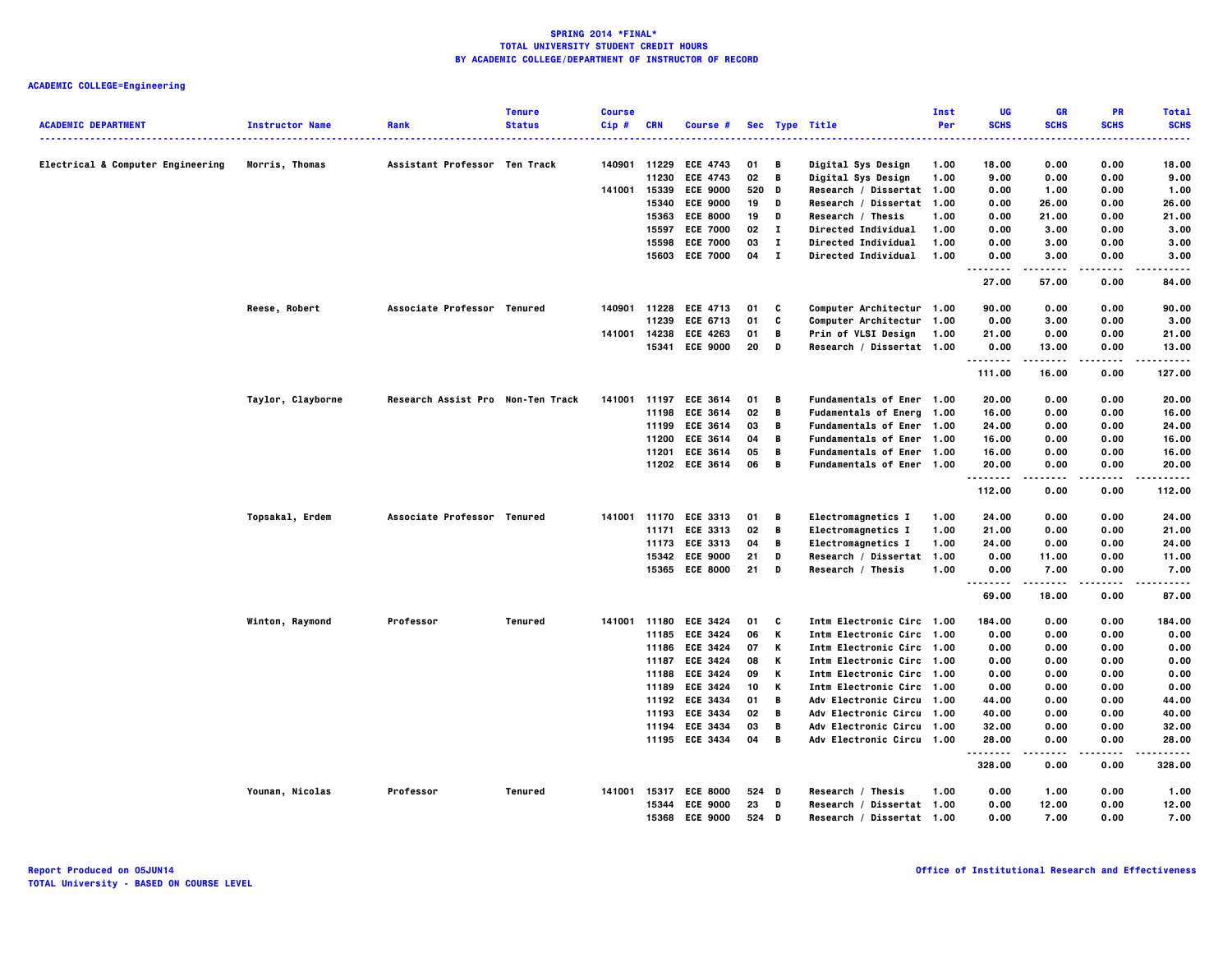| <b>ACADEMIC DEPARTMENT</b>            | <b>Instructor Name</b> | Rank | <b>Tenure</b><br><b>Status</b> | <b>Course</b><br>Cip# | CRN | <b>Course # Sec Type Title</b> |  | Inst<br>Per | UG<br><b>SCHS</b> | GR<br><b>SCHS</b> | <b>PR</b><br><b>SCHS</b> | <b>Total</b><br><b>SCHS</b> |
|---------------------------------------|------------------------|------|--------------------------------|-----------------------|-----|--------------------------------|--|-------------|-------------------|-------------------|--------------------------|-----------------------------|
|                                       |                        |      |                                |                       |     |                                |  |             | --------<br>0.00  | .<br>20.00        | .<br>0.00                | <br>20.00                   |
| ------------------------------------- |                        |      |                                |                       |     |                                |  |             | ========          | ========          | ========                 |                             |
| Electrical & Computer Engineering     |                        |      |                                |                       |     |                                |  |             | 2560.50           | 813.00            | 0.00                     | 3373.50                     |
| ------------------------------------  |                        |      |                                |                       |     |                                |  |             | ========          | ========          | ---------                | -----------                 |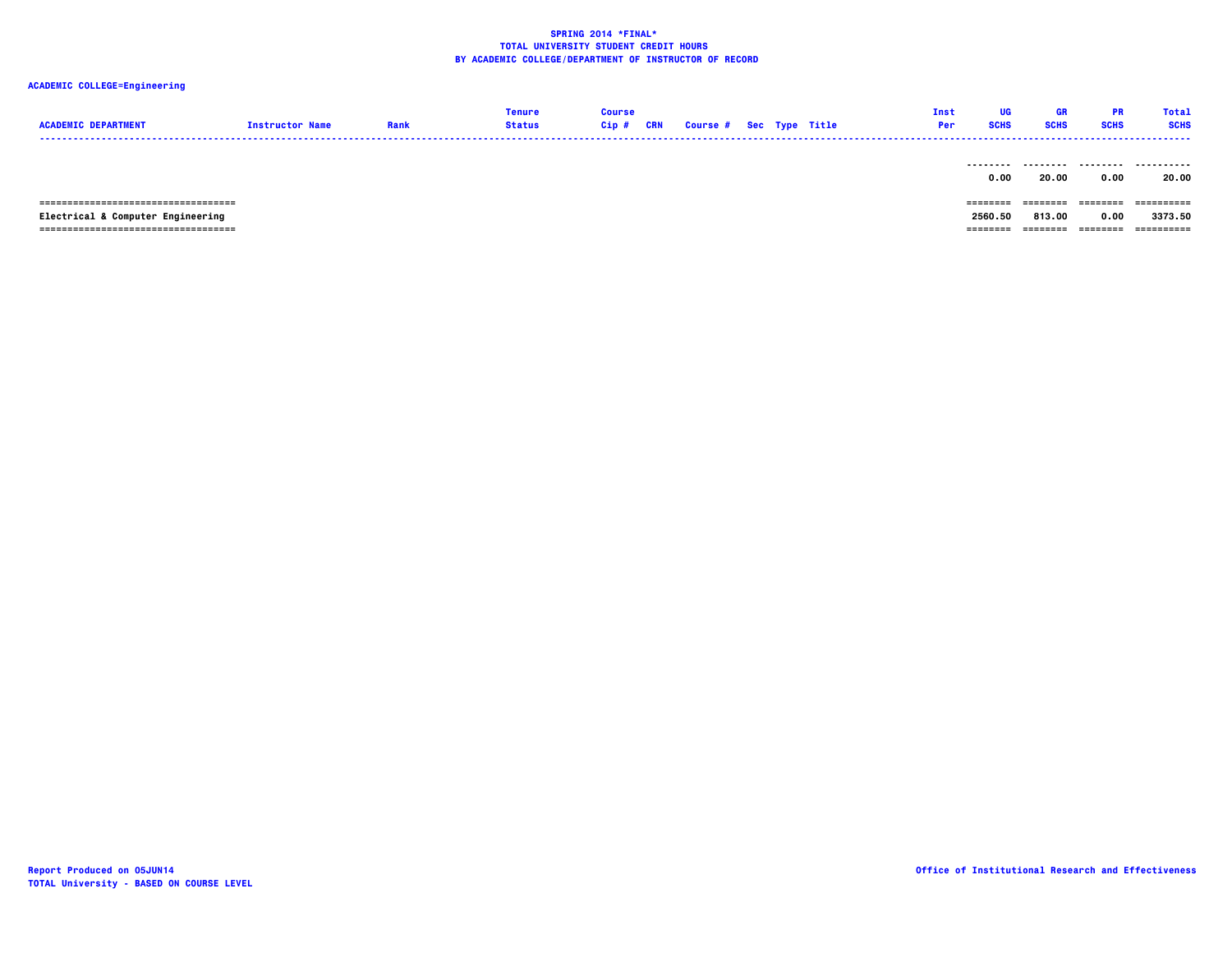| <b>ACADEMIC DEPARTMENT</b>                                                                            | <b>Instructor Name</b> | Rank               | Tenure<br><b>Status</b> | <b>Course</b><br>$Cip$ # | <b>CRN</b> | Course # Sec Type Title |      |                           | <b>Inst</b><br>Per | UG<br><b>SCHS</b>             | GR<br><b>SCHS</b>            | <b>PR</b><br><b>SCHS</b>       | <b>Total</b><br><b>SCHS</b>       |
|-------------------------------------------------------------------------------------------------------|------------------------|--------------------|-------------------------|--------------------------|------------|-------------------------|------|---------------------------|--------------------|-------------------------------|------------------------------|--------------------------------|-----------------------------------|
| General Engineering                                                                                   | Hill, Eric             | <b>Non-Faculty</b> | <b>Non-Faculty</b>      | 140101                   | 11925      | GE 3011                 | 01 S | Engr Entrepreneur Se 0.60 |                    | 65.40<br>.<br>65.40           | 0.00<br>0.00                 | 0.00<br>0.00                   | 65.40<br><br>65.40                |
| =====================================<br>General Engineering<br>===================================== |                        |                    |                         |                          |            |                         |      |                           |                    | ========<br>65.40<br>======== | ========<br>0.00<br>-------- | ---------<br>0.00<br>--------- | ==========<br>65.40<br>========== |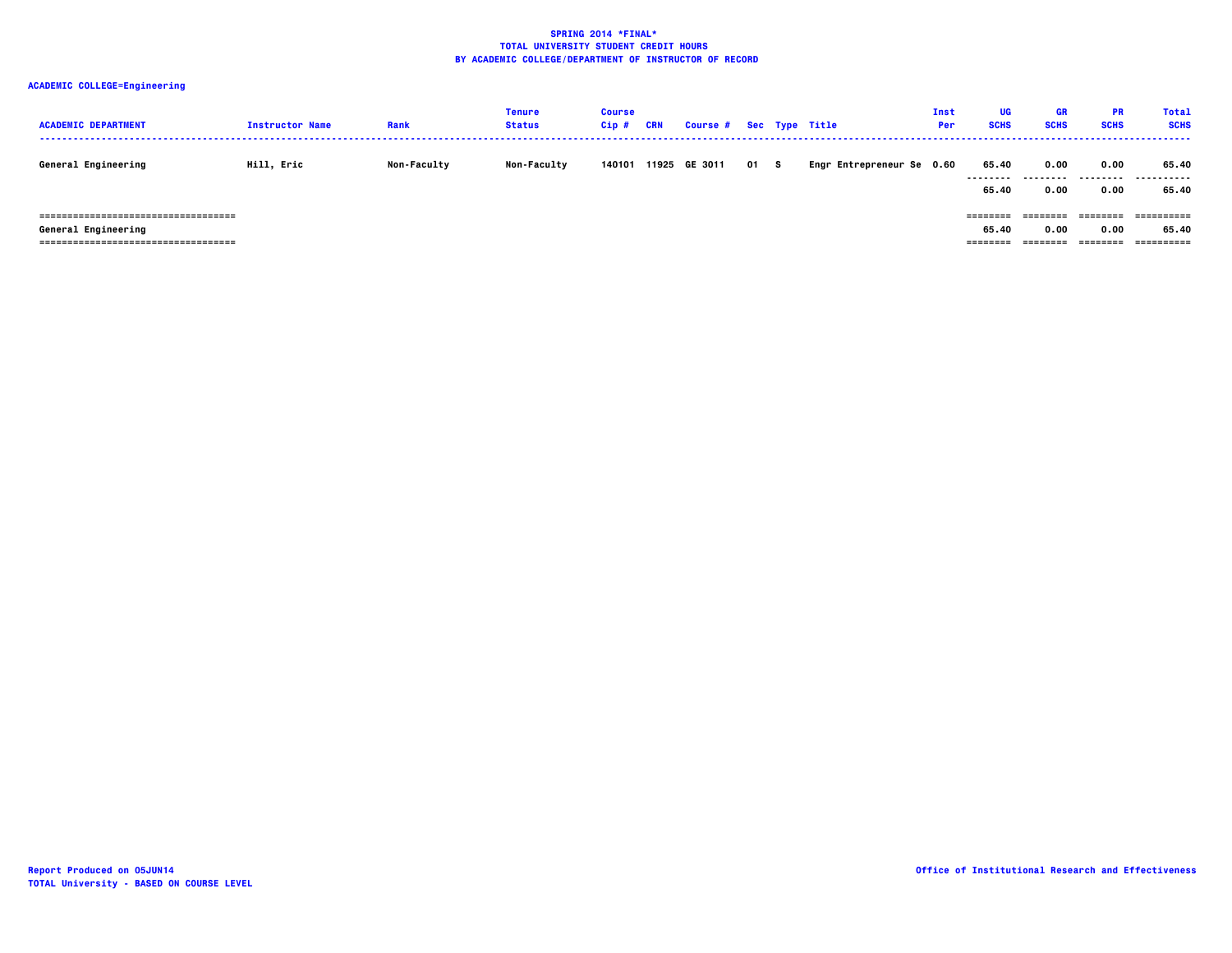| <b>ACADEMIC DEPARTMENT</b><br>----------------------------------- | <b>Instructor Name</b><br><u>.</u> | Rank                          | <b>Tenure</b><br><b>Status</b> | <b>Course</b><br>Cip# | <b>CRN</b> | <b>Course</b> #          |          |              | Sec Type Title                       | Inst<br>Per  | UG<br><b>SCHS</b> | <b>GR</b><br><b>SCHS</b> | PR<br><b>SCHS</b> | <b>Total</b><br><b>SCHS</b> |
|-------------------------------------------------------------------|------------------------------------|-------------------------------|--------------------------------|-----------------------|------------|--------------------------|----------|--------------|--------------------------------------|--------------|-------------------|--------------------------|-------------------|-----------------------------|
| Industrial & Systems Engineering                                  | Bian, Linkan                       | Assistant Professor Ten Track |                                | 141701<br>149999      | 12263      | IE 6613<br>12248 IE 4613 | 01<br>01 | C<br>C       | Eng Statistics I<br>Eng Statistics I | 1.00<br>1.00 | 0.00<br>264.00    | 21.00<br>0.00            | 0.00<br>0.00      | 21,00<br>264.00             |
|                                                                   |                                    |                               |                                |                       |            |                          |          |              |                                      |              | .<br>264.00       | -----<br>21.00           | $- - - -$<br>0.00 | .<br>285.00                 |
|                                                                   |                                    |                               |                                |                       |            |                          |          |              |                                      |              |                   |                          |                   |                             |
|                                                                   | Bostick, Lisa                      | Lecturer                      | Non-Ten Track                  | 489999                | 11350      | EG 1142                  | 01       | C            | <b>Engineering Graphics</b>          | 1.00         | 74.00             | 0.00                     | 0.00              | 74.00                       |
|                                                                   |                                    |                               |                                |                       |            | 11351 EG 1143            | 01       | B            | Graphic Com                          | 1.00         | 129.00<br>.       | 0.00                     | 0.00<br>.         | 129.00<br>.                 |
|                                                                   |                                    |                               |                                |                       |            |                          |          |              |                                      |              | 203.00            | 0.00                     | 0.00              | 203.00                      |
|                                                                   | <b>Bullington, Stanley</b>         | Professor                     | Tenured                        | 141701                |            | 12253 IE 4915            | 01       | $\mathbf{c}$ | Design Of Ind Sys                    | 1.00         | 125.00            | 0.00                     | 0.00              | 125.00                      |
|                                                                   |                                    |                               |                                |                       | 12254      | IE 4915                  | 02       | K            | Design Of Ind Sys                    | 1.00         | 0.00              | 0.00                     | 0.00              | 0.00                        |
|                                                                   |                                    |                               |                                |                       | 12261      | IE 6573                  | 01       | C            | <b>Process Imprvmnt Eng</b>          | 1.00         | 0.00              | 15.00                    | 0.00              | 15.00                       |
|                                                                   |                                    |                               |                                |                       |            | 13800 IE 6573            | 501 C    |              | <b>Process Imprvmnt Eng</b>          | 1.00         | 0.00              | 48.00                    | 0.00              | 48.00                       |
|                                                                   |                                    |                               |                                |                       |            | 14129 IE 8913            | 01       | C            | Engr Economy II                      | 1.00         | 0.00              | 12.00                    | 0.00              | 12.00                       |
|                                                                   |                                    |                               |                                |                       |            | 14627 IE 8913            | 501 C    |              | Engr Economy II                      | 1.00         | 0.00              | 30.00                    | 0.00              | 30.00                       |
|                                                                   |                                    |                               |                                |                       | 14971      | IE 9000                  | 506 D    |              | Research / Dissertat 1.00            |              | 0.00              | 1.00                     | 0.00              | 1.00                        |
|                                                                   |                                    |                               |                                |                       |            | 14989 IE 8000            | 01       | D            | Research / Thesis                    | 1.00         | 0.00              | 1.00                     | 0.00              | 1.00                        |
|                                                                   |                                    |                               |                                |                       | 14994      | IE 9000                  | 01       | D            | Research / Dissertat 1.00            |              | 0.00              | 1.00                     | 0.00              | 1.00                        |
|                                                                   |                                    |                               |                                | 149999                |            | 12247 IE 4573            | 01       | C            | Process Imprvmnt Eng 1.00            |              | 51.00             | 0.00                     | 0.00              | 51.00                       |
|                                                                   |                                    |                               |                                |                       |            |                          |          |              |                                      |              | .<br>176.00       | .<br>108,00              | $- - - -$<br>0.00 | .<br>284.00                 |
|                                                                   | Dendy, Robert                      | Lecturer                      | Non-Ten Track                  |                       |            | 489999 11352 EG 1143     | 03 B     |              | Graphic Com                          | 1.00         | 129.00<br>.       | 0.00                     | 0.00              | 129.00<br>                  |
|                                                                   |                                    |                               |                                |                       |            |                          |          |              |                                      |              | 129.00            | 0.00                     | 0.00              | 129.00                      |
|                                                                   | Eksioglu, Burak                    | Associate Professor Tenured   |                                | 141701                |            | 14625 IE 8723            | 501 C    |              | Oper Research II                     | 1.00         | 0.00              | 15.00                    | 0.00              | 15.00                       |
|                                                                   |                                    |                               |                                |                       |            | 14626 IE 8723            | 01 C     |              | Oper Research II                     | 1.00         | 0.00              | 21.00                    | 0.00              | 21.00                       |
|                                                                   |                                    |                               |                                |                       |            | 14972 IE 9000            | 507 D    |              | Research / Dissertat 1.00            |              | 0.00              | 2.00                     | 0.00              | 2.00                        |
|                                                                   |                                    |                               |                                |                       |            | 14995 IE 9000            | 02       | D            | Research / Dissertat 1.00            |              | 0.00              | 7.00                     | 0.00              | 7.00                        |
|                                                                   |                                    |                               |                                | 270101                |            | 12250 IE 4733            | 01       | C            | Linear Programming I 1.00            |              | 63.00             | 0.00                     | 0.00              | 63.00                       |
|                                                                   |                                    |                               |                                |                       |            | 12265 IE 6733            | 01       | C            | Linear Programming I 1.00            |              | 0.00              | 9.00                     | 0.00              | 9.00                        |
|                                                                   |                                    |                               |                                |                       | 12477      | MA 4733                  | 01       | C            | Linear Programming                   | 1.00         | 81.00             | 0.00                     | 0.00              | 81.00                       |
|                                                                   |                                    |                               |                                |                       | 12485      | MA 6733                  | 01       | C            | Linear Programming                   | 1.00         | 0.00              | 6.00                     | 0.00              | 6.00                        |
|                                                                   |                                    |                               |                                |                       |            | 13802 IE 6733            | 501 C    |              | Linear Programming I 1.00            |              | 0.00              | 36.00                    | 0.00              | 36.00                       |
|                                                                   |                                    |                               |                                |                       |            |                          |          |              |                                      |              | .<br>144.00       | -----<br>96.00           | 0.00              | .<br>240.00                 |
|                                                                   | Eksioglu, Sandra                   | Associate Professor Tenured   |                                | 141701                |            | 12260 IE 6543            | 01       | C            | Logistics Engineerin 1.00            |              | 0.00              | 6.00                     | 0.00              | 6.00                        |
|                                                                   |                                    |                               |                                |                       |            | 13799 IE 6543            | 501 C    |              | Logistics Engineerin 1.00            |              | 0.00              | 3.00                     | 0.00              | 3.00                        |
|                                                                   |                                    |                               |                                |                       |            | 14990 IE 8000            | 02       | D            | Research / Thesis                    | 1.00         | 0.00              | 6.00                     | 0.00              | 6.00                        |
|                                                                   |                                    |                               |                                |                       |            | 14996 IE 9000            | 03       | D            | Research / Dissertat 1.00            |              | 0.00              | 9.00                     | 0.00              | 9.00                        |
|                                                                   |                                    |                               |                                | 149999                |            | 12246 IE 4543            | 01       | C            | Logistics Engineerin 1.00            |              | 93.00             | 0.00                     | 0.00              | 93.00                       |
|                                                                   |                                    |                               |                                |                       |            | 15002 IE 4543            | 501 C    |              | Logistics Engineerin 1.00            |              | 9.00              | 0.00                     | 0.00              | 9.00                        |
|                                                                   |                                    |                               |                                |                       |            |                          |          |              |                                      |              | .<br>102.00       | 24.00                    | 0.00              | .<br>126.00                 |
|                                                                   | Green, Robert                      | Non-Faculty                   | Non-Faculty                    |                       |            | 521003 11680 EXL 1191    | 02       | - E          | Leadership Internshi 1.00            |              | 3.00              | 0.00                     | 0.00              | 3.00                        |
|                                                                   |                                    |                               |                                |                       |            | 11682 EXL 1193           | 01       | - E          | Leadership Internshi 1.00            |              | 3.00<br>.         | 0.00<br>.                | 0.00<br>$- - - -$ | 3.00<br>-----               |
|                                                                   |                                    |                               |                                |                       |            |                          |          |              |                                      |              | 6.00              | 0.00                     | 0.00              | 6.00                        |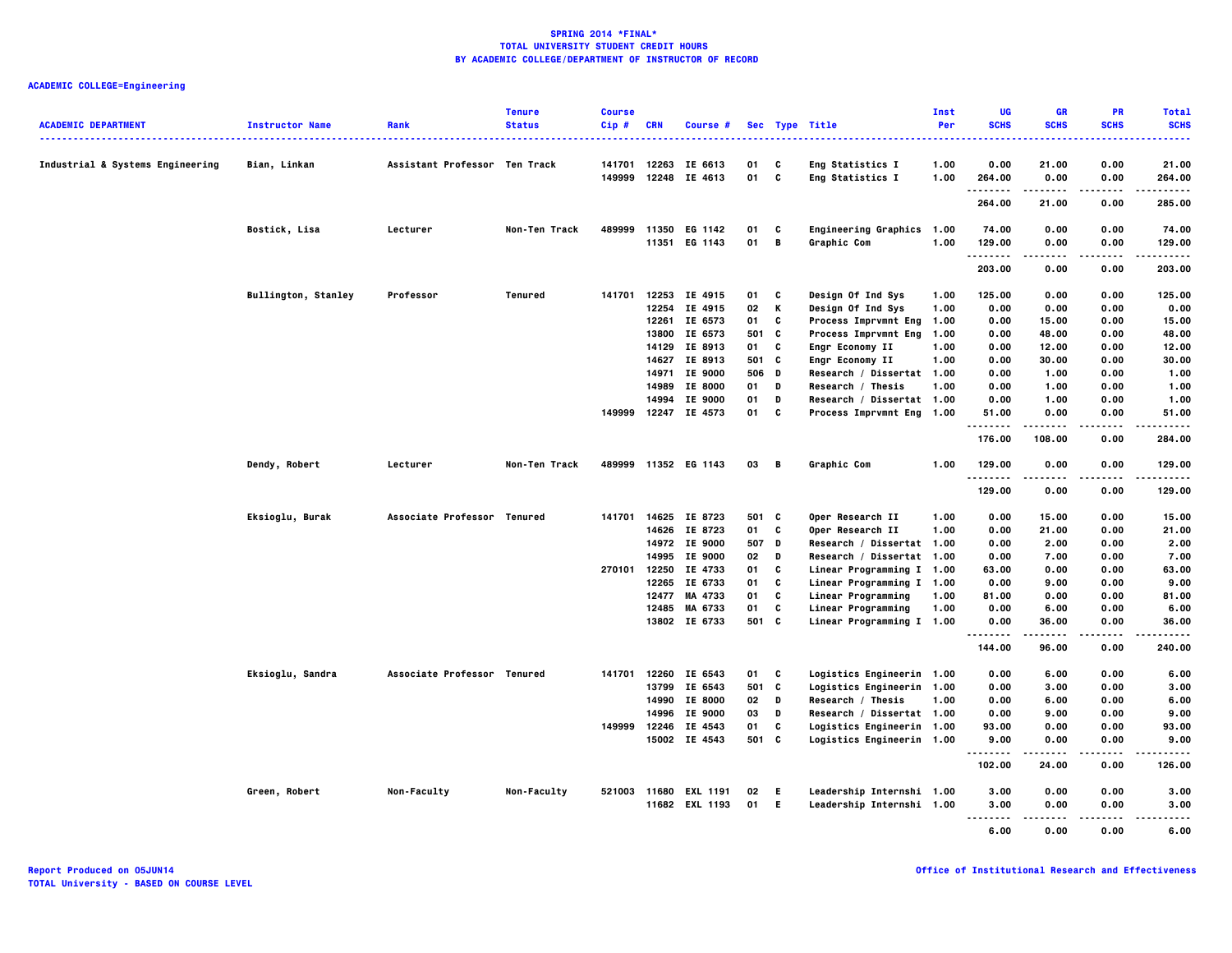## **ACADEMIC COLLEGE=Engineering**

|                                  |                        |                                    | <b>Tenure</b> | <b>Course</b> |            |                      |       |   |                           | Inst | UG                                | <b>GR</b>     | PR                | <b>Total</b>             |
|----------------------------------|------------------------|------------------------------------|---------------|---------------|------------|----------------------|-------|---|---------------------------|------|-----------------------------------|---------------|-------------------|--------------------------|
| <b>ACADEMIC DEPARTMENT</b>       | <b>Instructor Name</b> | Rank                               | <b>Status</b> | Cip#          | <b>CRN</b> | Course #             |       |   | Sec Type Title<br>.       | Per  | <b>SCHS</b>                       | <b>SCHS</b>   | <b>SCHS</b>       | <b>SCHS</b><br>$- - - -$ |
| Industrial & Systems Engineering | Greenwood, Allen       | Professor                          | Tenured       | 141701        |            | 12252 IE 4773        | 01    | C | Sys Simulation I          | 1.00 | 66.00                             | 0.00          | 0.00              | 66.00                    |
|                                  |                        |                                    |               |               |            | 12257 IE 6513        | 01    | C | <b>Engineering Admin</b>  | 1.00 | 0.00                              | 12.00         | 0.00              | 12.00                    |
|                                  |                        |                                    |               |               |            | 12267 IE 6773        | 01    | C | Sys Simulation I          | 1.00 | 0.00                              | 6.00          | 0.00              | 6.00                     |
|                                  |                        |                                    |               |               |            | 14963 IE 8000        | 502 D |   | Research / Thesis         | 1.00 | 0.00                              | 4.00          | 0.00              | 4.00                     |
|                                  |                        |                                    |               |               |            | 14970 IE 9000        | 505   | D | Research / Dissertat 1.00 |      | 0.00                              | 11.00         | 0.00              | 11.00                    |
|                                  |                        |                                    |               |               | 14991      | <b>IE 8000</b>       | 03    | D | Research / Thesis         | 1.00 | 0.00                              | 6.00          | 0.00              | 6.00                     |
|                                  |                        |                                    |               |               |            | 14997 IE 9000        | 04    | D | Research / Dissertat 1.00 |      | 0.00                              | 10.00         | 0.00              | 10.00                    |
|                                  |                        |                                    |               |               | 16044      | IE 6773              | 501   | c | Sys Simulation I          | 1.00 | 0.00                              | 3.00          | 0.00              | 3.00                     |
|                                  |                        |                                    |               |               | 16091      | IE 7000              | 501 I |   | Directed Individual       | 1.00 | 0.00                              | 3.00          | 0.00              | 3.00                     |
|                                  |                        |                                    |               |               | 16314      | IE 7000              | 502 I |   | Directed Individual       | 1.00 | 0.00                              | 3.00          | 0.00              | 3.00                     |
|                                  |                        |                                    |               | 149999        |            | 12244 IE 4513        | 01 C  |   | <b>Engineering Admin</b>  | 1.00 | 57.00                             | 0.00          | 0.00              | 57.00                    |
|                                  |                        |                                    |               |               |            |                      |       |   |                           |      | 123.00                            | 58.00         | 0.00              | 181.00                   |
|                                  | Hu, Mengqi             | Assistant Professor Ten Track      |               |               |            | 141701 12255 IE 4934 | 01 B  |   | Info Systems for IE       | 1.00 | 108.00<br>.                       | 0.00<br>----- | 0.00<br>.         | 108.00<br>$- - - - -$    |
|                                  |                        |                                    |               |               |            |                      |       |   |                           |      | 108.00                            | 0.00          | 0.00              | 108.00                   |
|                                  | Marufuzzaman, Mohammad | Grad Research Assis Not Applicable |               | 149999        |            | 12240 IE 3323        | 02    | K | <b>Mfg Processes</b>      | 0.90 | 0.00<br>.<br>$\sim$ $\sim$ $\sim$ | 0.00          | 0.00              | 0.00                     |
|                                  |                        |                                    |               |               |            |                      |       |   |                           |      | 0.00                              | 0.00          | 0.00              | 0.00                     |
|                                  | Medal, Hugh            | Assistant Professor Ten Track      |               | 141701        |            | 14130 IE 8990        | 01    | C | Special Topic In IE       | 1.00 | 0.00                              | 24.00         | 0.00              | 24.00                    |
|                                  |                        |                                    |               |               | 14628      | IE 8990              | 501   | C | Special Topic In IE       | 1.00 | 0.00                              | 12.00         | 0.00              | 12.00                    |
|                                  |                        |                                    |               |               | 14999      | IE 9000              | 06    | D | Research / Dissertat 1.00 |      | 0.00<br>.<br>$\sim$ $\sim$ $\sim$ | 23.00<br>.    | 0.00<br>.         | 23.00<br>.               |
|                                  |                        |                                    |               |               |            |                      |       |   |                           |      | 0.00                              | 59.00         | 0.00              | 59.00                    |
|                                  | Nandi, Apurba          | Grad Research Assis Not Applicable |               | 141701        |            | 12264 IE 6623        | 01    | C | Eng Statistics II         | 0.90 | 0.00                              | 13.50         | 0.00              | 13.50                    |
|                                  |                        |                                    |               |               |            | 149999 12249 IE 4623 | 01    | C | Eng Statistics II         | 1.00 | 117.00                            | 0.00          | 0.00              | 117.00                   |
|                                  |                        |                                    |               |               |            |                      |       |   |                           |      | .<br>117.00                       | .<br>13.50    | $- - - -$<br>0.00 | .<br>130.50              |
|                                  | Nelson, Gerald         | Non-Faculty                        | Non-Faculty   |               |            | 140101 11925 GE 3011 | 01 S  |   | Engr Entrepreneur Se 0.40 |      | 43.60<br>.                        | 0.00          | 0.00<br>.         | 43.60<br>.               |
|                                  |                        |                                    |               |               |            |                      |       |   |                           |      | 43.60                             | 0.00          | 0.00              | 43.60                    |
|                                  | Reeves, Kari           | Associate Professor Tenured        |               | 141701        |            | 14962 IE 8000        | 501 D |   | Research / Thesis         | 1.00 | 0.00                              | 2.00          | 0.00              | 2.00                     |
|                                  |                        |                                    |               |               |            | 14966 IE 9000        | 502 D |   | Research / Dissertat 1.00 |      | 0.00                              | 11.00         | 0.00              | 11.00                    |
|                                  |                        |                                    |               |               |            | 14992 IE 8000        | 04    | D | Research / Thesis         | 1.00 | 0.00                              | 10.00         | 0.00              | 10.00                    |
|                                  |                        |                                    |               |               | 15000      | IE 9000              | 07    | D | Research / Dissertat 1.00 |      | 0.00                              | 9.00          | 0.00              | 9.00                     |
|                                  |                        |                                    |               | 149999        | 12241      | IE 3913              | 01    | C | Engr Economy I            | 1.00 | 558.00                            | 0.00          | 0.00              | 558.00                   |
|                                  |                        |                                    |               |               |            | 15459 IE 3913        | 501 C |   | <b>Engr Economy I</b>     | 1.00 | 3.00<br>.<br>- - -                | 0.00          | 0.00              | 3.00                     |
|                                  |                        |                                    |               |               |            |                      |       |   |                           |      | 561.00                            | 32.00         | 0.00              | 593.00                   |
|                                  | Strawderman, Lesley    | Associate Professor Tenured        |               | 141701        |            | 12258 IE 6533        | 01    | c | Project Mgt               | 1.00 | 0.00                              | 9.00          | 0.00              | 9.00                     |
|                                  |                        |                                    |               |               | 13798      | IE 6533              | 501   | C | Project Mgt               | 1.00 | 0.00                              | 69.00         | 0.00              | 69.00                    |
|                                  |                        |                                    |               |               |            | 14965 IE 9000        | 501 D |   | Research / Dissertat      | 1.00 | 0.00                              | 4.00          | 0.00              | 4.00                     |
|                                  |                        |                                    |               |               |            | 14993 IE 8000        | 05    | D | Research / Thesis         | 1.00 | 0.00                              | 11.00         | 0.00              | 11.00                    |
|                                  |                        |                                    |               | 143501        | 14127      | IE 8163              | 01    | C | Macroergonomics           | 1.00 | 0.00                              | 15.00         | 0.00              | 15.00                    |
|                                  |                        |                                    |               |               |            | 14785 IE 8163        | 501   | C | Macroergonomics           | 1.00 | 0.00                              | 42.00         | 0.00              | 42.00                    |
|                                  |                        |                                    |               | 149999        | 12245      | IE 4533              | 01    | c | Project Mgt               | 1.00 | 48.00                             | 0.00          | 0.00              | 48.00                    |

**Report Produced on 05JUN14 Office of Institutional Research and Effectiveness**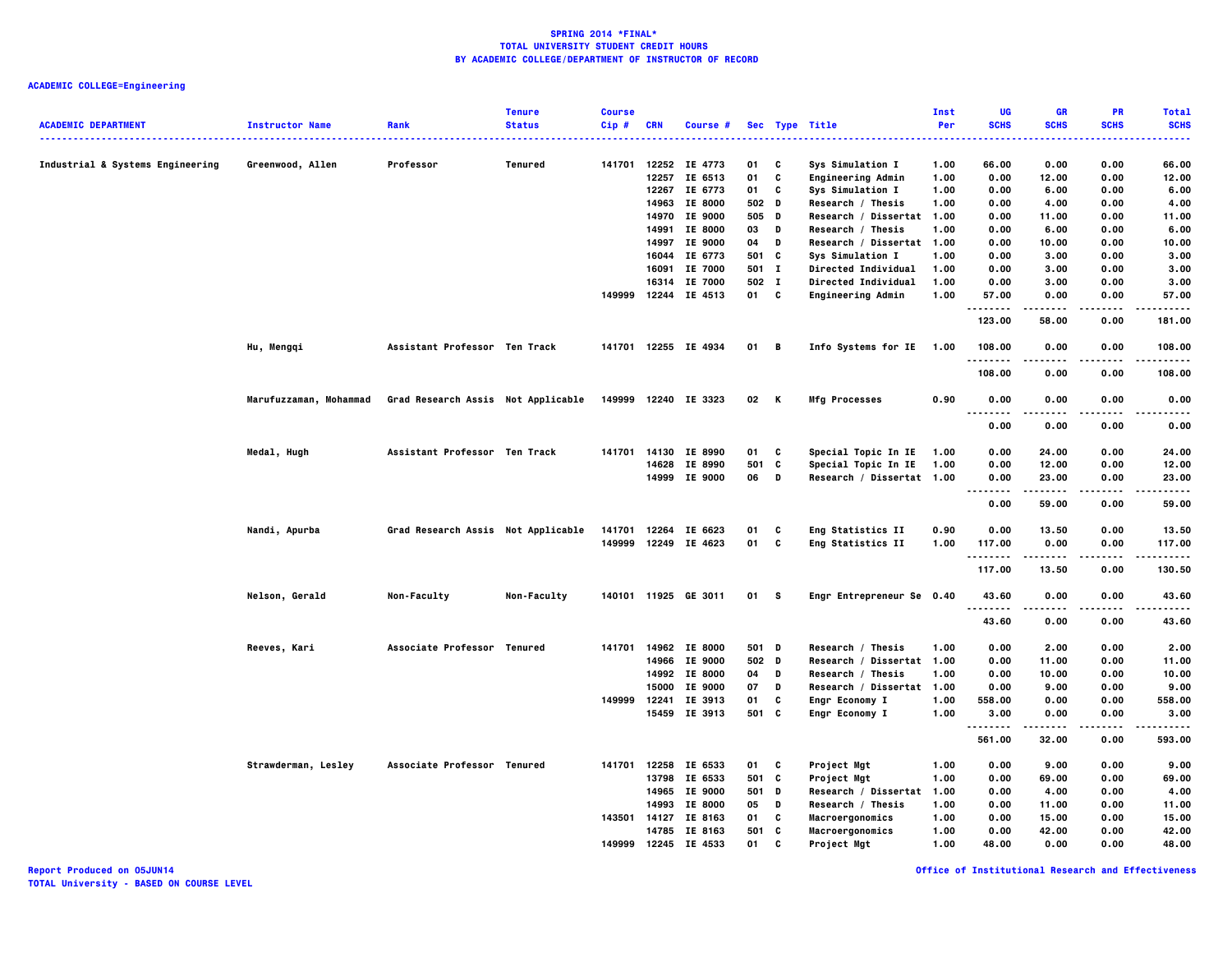| <b>ACADEMIC DEPARTMENT</b>                                                                                       | <b>Instructor Name</b> | Rank                        | <b>Tenure</b><br><b>Status</b> | <b>Course</b><br>Cip# | <b>CRN</b> | <b>Course #</b>                                                  |                               | Sec Type Title                                                                                   | Inst<br>Per                  | UG<br><b>SCHS</b>                      | <b>GR</b><br><b>SCHS</b>             | <b>PR</b><br><b>SCHS</b>                 | <b>Total</b><br><b>SCHS</b>                      |
|------------------------------------------------------------------------------------------------------------------|------------------------|-----------------------------|--------------------------------|-----------------------|------------|------------------------------------------------------------------|-------------------------------|--------------------------------------------------------------------------------------------------|------------------------------|----------------------------------------|--------------------------------------|------------------------------------------|--------------------------------------------------|
| Industrial & Systems Engineering                                                                                 | Strawderman, Lesley    | Associate Professor Tenured |                                | 149999                |            | 15869 IE 4000                                                    | $01 \quad I$                  | Directed Individual                                                                              | 1.00                         | 3.00<br>51.00                          | 0.00<br>--------<br>150.00           | 0.00<br>.<br>0.00                        | 3.00<br>.<br>201.00                              |
|                                                                                                                  | Usher, John            | Professor                   | Tenured                        | 141701<br>149999      |            | 12264 IE 6623<br>14967 IE 9000<br>12239 IE 3323<br>12240 IE 3323 | 01 C<br>503 D<br>01 C<br>02 K | <b>Eng Statistics II</b><br>Research / Dissertat<br><b>Mfg Processes</b><br><b>Mfg Processes</b> | 0.10<br>1.00<br>1.00<br>0.10 | 0.00<br>0.00<br>57.00<br>0.00<br>57.00 | 1.50<br>6.00<br>0.00<br>0.00<br>7.50 | 0.00<br>0.00<br>0.00<br>0.00<br><br>0.00 | 1.50<br>6.00<br>57.00<br>0.00<br>.<br>.<br>64.50 |
| -------------------------------------<br>Industrial & Systems Engineering<br>=================================== |                        |                             |                                |                       |            |                                                                  |                               |                                                                                                  |                              | ========<br>2084.60<br>========        | ========<br>569.00<br>========       | ========<br>0.00<br>========             | 2653.60<br>==========                            |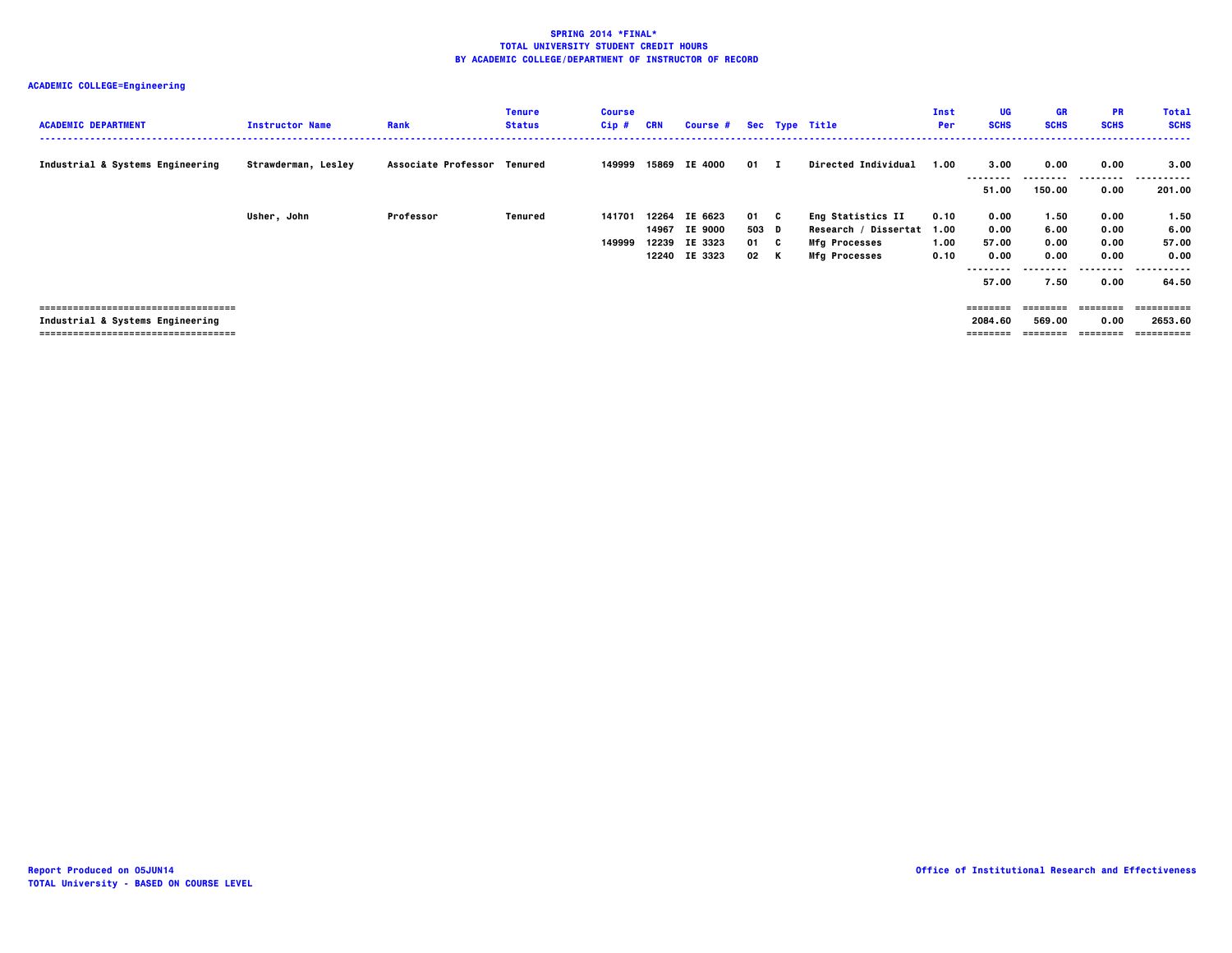## **ACADEMIC COLLEGE=Engineering**

|                            |                        |                                   | <b>Tenure</b>  | <b>Course</b> |                |                            |          |                |                                                         | Inst | UG           | <b>GR</b>     | <b>PR</b>         | <b>Total</b>        |
|----------------------------|------------------------|-----------------------------------|----------------|---------------|----------------|----------------------------|----------|----------------|---------------------------------------------------------|------|--------------|---------------|-------------------|---------------------|
| <b>ACADEMIC DEPARTMENT</b> | <b>Instructor Name</b> | Rank                              | <b>Status</b>  | Cip#          | <b>CRN</b>     | Course #                   |          |                | Sec Type Title<br>.                                     | Per  | <b>SCHS</b>  | <b>SCHS</b>   | <b>SCHS</b>       | <b>SCHS</b><br>---- |
| Mechanical Engineering     | Bammann, Douglas       | Professor                         | <b>Tenured</b> | 141901        |                | 14875 ME 9000              | 01       | D              | Research / Dissertat 1.00                               |      | 0.00         | 10.00         | 0.00              | 10.00               |
|                            |                        |                                   |                | 309999        | 16118          | <b>CME 9000</b>            | 09       | D              | Research / Dissertat 1.00                               |      | 0.00<br>.    | 1.00<br>.     | 0.00<br>$- - - -$ | 1.00<br>.           |
|                            |                        |                                   |                |               |                |                            |          |                |                                                         |      | 0.00         | 11.00         | 0.00              | 11.00               |
|                            | Cho, HeeJin            | Assistant Professor Ten Track     |                | 141901        |                | 12502 ME 3613              | 01       | C              | <b>System Dynamics</b>                                  | 1.00 | 120.00       | 0.00          | 0.00              | 120.00              |
|                            |                        |                                   |                |               | 14859          | <b>ME 8000</b>             | 02       | D              | Research / Thesis                                       | 1.00 | 0.00         | 6.00          | 0.00              | 6.00                |
|                            |                        |                                   |                |               |                | 14876 ME 9000              | 02       | D              | Research / Dissertat 1.00                               |      | 0.00         | 9.00          | 0.00              | 9.00                |
|                            |                        |                                   |                |               |                | 16396 ME 7000              | 20       | $\blacksquare$ | Directed Individual                                     | 1.00 | 0.00<br>.    | 3.00          | 0.00              | 3.00                |
|                            |                        |                                   |                |               |                |                            |          |                |                                                         |      | 120.00       | 18.00         | 0.00              | 138.00              |
|                            | Daniewicz, Steven      | Professor                         | Tenured        |               |                | 141901 12503 ME 4111       | 01       | C              | <b>Professional Develop</b>                             | 0.50 | 31.00        | 0.00          | 0.00              | 31.00               |
|                            |                        |                                   |                |               | 12509          | ME 4403                    | 01       | C              | <b>Machine Design</b>                                   | 1.00 | 150.00       | 0.00          | 0.00              | 150.00              |
|                            |                        |                                   |                |               | 14860          | <b>ME 8000</b>             | 03       | D              | Research / Thesis                                       | 1.00 | 0.00         | 5.00          | 0.00              | 5.00                |
|                            |                        |                                   |                |               |                | 14877 ME 9000              | 03       | D              | Research / Dissertat 1.00                               |      | 0.00<br>     | 12.00<br>.    | 0.00<br>.         | 12.00<br>.          |
|                            |                        |                                   |                |               |                |                            |          |                |                                                         |      | 181.00       | 17.00         | 0.00              | 198.00              |
|                            | El Kadiri, Haitham     | Assistant Professor Ten Track     |                | 141901        | 12496          | ME 3403                    | 01       | C              | Materials for ME Des 1.00                               |      | 246.00       | 0.00          | 0.00              | 246.00              |
|                            |                        |                                   |                |               | 14861          | <b>ME 8000</b>             | 04       | D              | Research / Thesis                                       | 1.00 | 0.00         | 3.00          | 0.00              | 3.00                |
|                            |                        |                                   |                |               | 14878          | <b>ME 9000</b>             | 04       | D              | Research / Dissertat 1.00                               |      | 0.00         | 26.00         | 0.00              | 26.00               |
|                            |                        |                                   |                |               | 16413          | <b>ME 4000</b>             | 19       | п              | <b>Directed Individual</b>                              | 1.00 | 3.00         | 0.00          | 0.00              | 3.00                |
|                            |                        |                                   |                | 309999        | 15891          | <b>CME 9000</b>            | 04       | D              | Research / Dissertat 1.00                               |      | 0.00<br>.    | 7.00          | 0.00<br>$- - - -$ | 7.00<br>$- - - -$   |
|                            |                        |                                   |                |               |                |                            |          |                |                                                         |      | 249.00       | 36.00         | 0.00              | 285.00              |
|                            | Forbes, Richard        | <b>Research Professor</b>         | Non-Ten Track  |               |                | 141901 12505 ME 4301       | 01 L     |                | Thermo-Fluids Labora 1.00                               |      | 58.00        | 0.00          | 0.00              | 58,00               |
|                            |                        |                                   |                |               |                |                            |          |                |                                                         |      | 58.00        | 0.00          | 0.00              | 58.00               |
|                            | Hammi, Youssef         | Research Assist Pro Non-Ten Track |                | 141901        |                | 16169 ME 9000              | 19       | D              | Research / Dissertat 1.00                               |      | 0.00<br>     | 1.00          | 0.00              | 1.00                |
|                            |                        |                                   |                |               |                |                            |          |                |                                                         |      | 0.00         | 1.00          | 0.00              | 1.00                |
|                            | Hodge, B. Keith        | Lecturer                          | Non-Ten Track  | 141901        | 12506          | ME 4333                    | 01       | C              | Energy Sys Design                                       | 1.00 | 156.00       | 0.00          | 0.00              | 156.00              |
|                            |                        |                                   |                |               | 12507          | ME 4353                    | 01       | C              | Alt Energy Sources                                      | 1.00 | 84.00        | 0.00          | 0.00              | 84.00               |
|                            |                        |                                   |                |               |                | 12515 ME 6353              | 01       | C              | Alt Energy Sources                                      | 1.00 | 0.00<br>.    | 27.00         | 0.00              | 27.00<br>.          |
|                            |                        |                                   |                |               |                |                            |          |                |                                                         |      | 240.00       | 27.00         | 0.00              | 267.00              |
|                            | Horstemeyer, Mark      | Professor                         | Tenured        | 141901        | 12519          | <b>ME 8011</b>             | 01       | C              | Graduate Seminar                                        | 1.00 | 0.00         | 34.00         | 0.00              | 34.00               |
|                            |                        |                                   |                |               | 14795          | ME 8223                    | 01       | C              | Inelasticity                                            | 1.00 | 0.00         | 33.00         | 0.00              | 33.00               |
|                            |                        |                                   |                |               | 14796          | ME 8223                    | 501 C    |                | Inelasticity                                            | 1.00 | 0.00         | 3.00          | 0.00              | 3.00                |
|                            |                        |                                   |                |               | 14862          | <b>ME 8000</b>             | 05       | D              | Research / Thesis                                       | 1.00 | 0.00         | 3.00          | 0.00              | 3.00                |
|                            |                        |                                   |                |               | 14879          | <b>ME 9000</b>             | 05       | D              | Research / Dissertat                                    | 1.00 | 0.00         | 67.00         | 0.00              | 67.00               |
|                            |                        |                                   |                |               | 15904          | <b>ME 7000</b>             | 01       | $\mathbf{I}$   | <b>Directed Individual</b>                              | 1.00 | 0.00         | 3.00          | 0.00              | 3.00                |
|                            |                        |                                   |                | 309999        | 16219<br>15797 | ME 4000<br><b>CME 9000</b> | 15<br>01 | п<br>D         | <b>Directed Individual</b><br>Research / Dissertat 1.00 | 1.00 | 3.00<br>0.00 | 0.00<br>10.00 | 0.00<br>0.00      | 3.00<br>10.00       |
|                            |                        |                                   |                |               |                |                            |          |                |                                                         |      | $\ddotsc$    |               |                   | .                   |
|                            |                        |                                   |                |               |                |                            |          |                |                                                         |      | 3.00         | 153.00        | 0.00              | 156.00              |
|                            | Knizley, Alta          | Instructor                        | Non-Ten Track  | 141901        |                | 12493 ME 3103              | 01       | C              | Exp Meas and Techniq 0.50                               |      | 72.00        | 0.00          | 0.00              | 72.00               |

**Report Produced on 05JUN14 Office of Institutional Research and Effectiveness**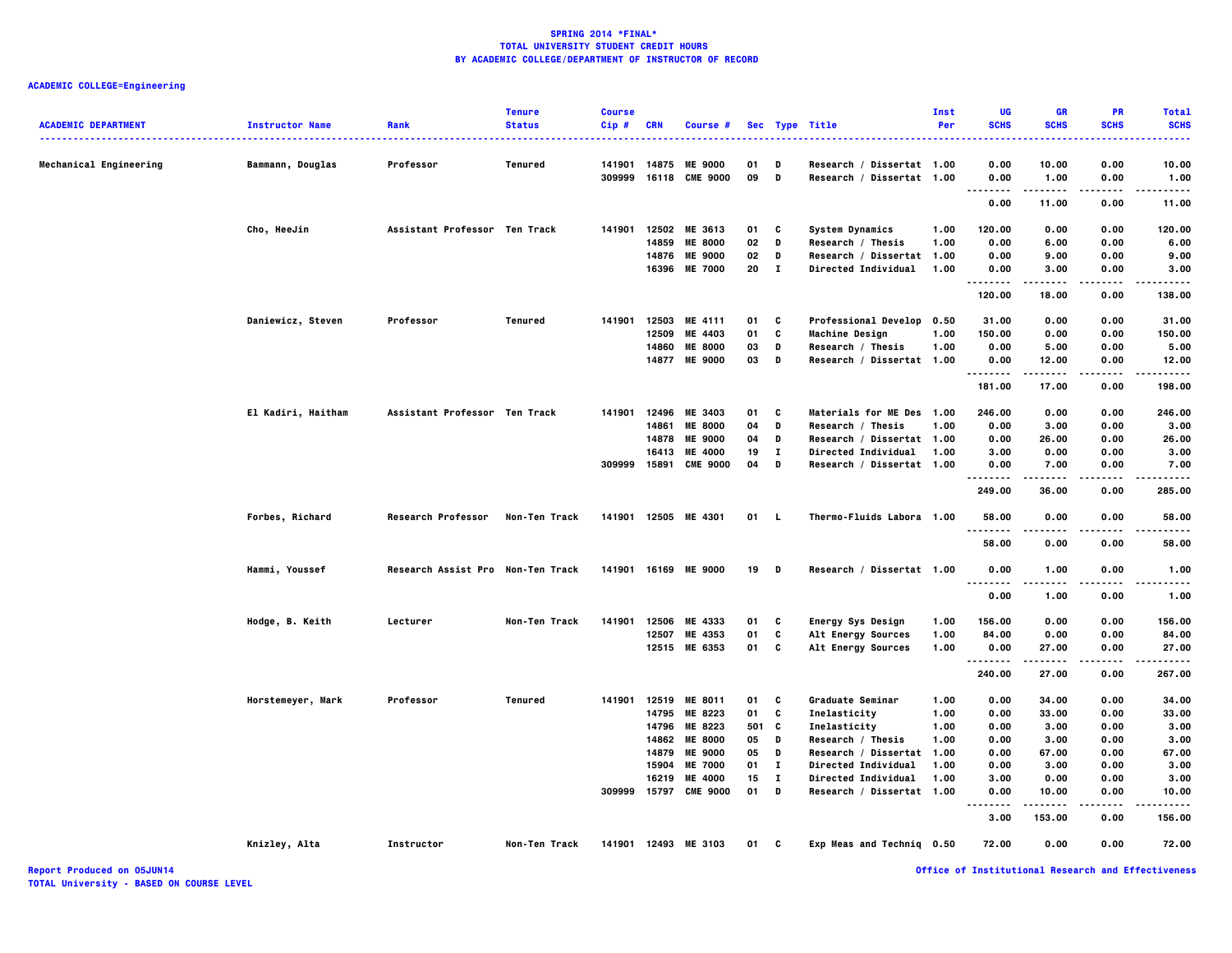| <b>ACADEMIC DEPARTMENT</b> | <b>Instructor Name</b> | Rank                              | <b>Tenure</b><br><b>Status</b> | <b>Course</b><br>$Cip$ # | <b>CRN</b> | <b>Course #</b>                       |                  |              | Sec Type Title                                  | Inst<br>Per | UG<br><b>SCHS</b> | <b>GR</b><br><b>SCHS</b> | PR<br><b>SCHS</b> | <b>Total</b><br><b>SCHS</b> |
|----------------------------|------------------------|-----------------------------------|--------------------------------|--------------------------|------------|---------------------------------------|------------------|--------------|-------------------------------------------------|-------------|-------------------|--------------------------|-------------------|-----------------------------|
|                            |                        |                                   |                                |                          |            |                                       |                  |              | .                                               |             |                   |                          | .                 |                             |
| Mechanical Engineering     | Knizley, Alta          | Instructor                        | Non-Ten Track                  | 141901                   |            | 12499 ME 3513                         | 02               | c            | Thermodynamics I                                | 1.00        | 189.00            | 0.00                     | 0.00              | 189.00                      |
|                            |                        |                                   |                                |                          |            | 16072 ME 3103                         | $02$ B           |              | Exp Meas and Techniq                            | 0.50        | 37.50             | 0.00                     | 0.00              | 37.50                       |
|                            |                        |                                   |                                |                          | 16319      | <b>ME 4000</b>                        | 17               | $\mathbf{I}$ | Directed Individual                             | 1.00        | 1.00              | 0.00                     | 0.00              | 1.00                        |
|                            |                        |                                   |                                |                          |            | 16323 ME 4000                         | 18 I             |              | Directed Individual                             | 1.00        | 1.00<br>.         | 0.00                     | 0.00              | 1.00<br>-----               |
|                            |                        |                                   |                                |                          |            |                                       |                  |              |                                                 |             | 300.50            | 0.00                     | 0.00              | 300.50                      |
|                            | Krishnan, Sundar       | Assistant Professor Ten Track     |                                | 141901                   |            | 14863 ME 8000                         | 06               | D            | Research / Thesis                               | 1.00        | 0.00              | 13.00                    | 0.00              | 13.00                       |
|                            |                        |                                   |                                |                          |            | 16199 ME 8513                         | 01               | C            | Classical Thermo                                | 1.00        | 0.00              | 24.00                    | 0.00              | 24.00                       |
|                            |                        |                                   |                                |                          | 16242      | <b>ME 7000</b>                        | 14               | $\mathbf{I}$ | Directed Individual                             | 1.00        | 0.00              | 3.00                     | 0.00              | 3.00                        |
|                            |                        |                                   |                                |                          |            | 16423 ME 7000                         | 22               | $\mathbf{I}$ | Directed Individual                             | 1.00        | 0.00<br><br>.     | 3.00                     | 0.00              | 3.00<br>-----               |
|                            |                        |                                   |                                |                          |            |                                       |                  |              |                                                 |             | 0.00              | 43.00                    | 0.00              | 43.00                       |
|                            | Ledbury, Emily         | Grad Teach Assist                 | Not Applicable                 |                          |            | 141901 12498 ME 3513                  | 01               | $\mathbf{c}$ | Thermodynamics I                                | 1.00        | 183.00<br>.       | 0.00                     | 0.00              | 183.00<br>                  |
|                            |                        |                                   |                                |                          |            |                                       |                  |              |                                                 |             | 183.00            | 0.00                     | 0.00              | 183.00                      |
|                            | Li, Bin                | Research Assist Pro Non-Ten Track |                                | 141901                   | 16029      | <b>ME 8000</b>                        | 18               | D            | Research / Thesis                               | 1.00        | 0.00              | 5.00                     | 0.00              | 5.00                        |
|                            |                        |                                   |                                |                          |            | 16030 ME 9000                         | 18               | D            | Research / Dissertat 1.00                       |             | 0.00<br>.         | 9.00                     | 0.00              | 9.00<br>.                   |
|                            |                        |                                   |                                |                          |            |                                       |                  |              |                                                 |             | $- - - -$<br>0.00 | 14.00                    | 0.00              | 14.00                       |
|                            | Luck, Rogelio          | Professor                         | Tenured                        | 141101                   | 14335      | EM 8313                               | 01               | C            | <b>Advanced Dynamics</b>                        | 1.00        | 0.00              | 18.00                    | 0.00              | 18.00                       |
|                            |                        |                                   |                                | 141901                   | 12503      | ME 4111                               | 01               | C            | Professional Develop 0.50                       |             | 31.00             | 0.00                     | 0.00              | 31.00                       |
|                            |                        |                                   |                                |                          |            | 14881 ME 9000                         | 07               | D            | Research / Dissertat 1.00                       |             | 0.00<br>          | 6.00                     | 0.00              | 6.00<br>-----               |
|                            |                        |                                   |                                |                          |            |                                       |                  |              |                                                 |             | 31.00             | 24.00                    | 0.00              | 55.00                       |
|                            | Mago, Pedro            | Professor                         | Tenured                        |                          |            | 141901 14865 ME 8000                  | 08               | D            | Research / Thesis                               | 1.00        | 0.00              | 6.00                     | 0.00              | 6.00                        |
|                            |                        |                                   |                                |                          | 14882      | <b>ME 9000</b>                        | 08               | D            | Research / Dissertat 1.00                       |             | 0.00              | 17.00                    | 0.00              | 17.00                       |
|                            |                        |                                   |                                |                          | 16190      | ME 4990                               | 02               | C            | Special Topic In ME                             | 1.00        | 57.00             | 0.00                     | 0.00              | 57.00                       |
|                            |                        |                                   |                                |                          | 16191      | <b>ME 6990</b>                        | 02               | c            | Special Topic In ME                             | 1.00        | 0.00              | 9.00                     | 0.00              | 9.00                        |
|                            |                        |                                   |                                |                          | 16281      | <b>ME 7000</b>                        | 16               | $\mathbf{I}$ | <b>Directed Individual</b>                      | 1.00        | 0.00<br>.         | 3.00                     | 0.00              | 3.00<br>$- - - -$           |
|                            |                        |                                   |                                |                          |            |                                       |                  |              |                                                 |             | 57.00             | 35.00                    | 0.00              | 92.00                       |
|                            | Marcum, David          | Professor                         | <b>Tenured</b>                 |                          |            | 141901 12494 ME 3113                  | 01 C             |              | Engineering Analysis 1.00                       |             | 195.00<br>.       | 0.00                     | 0.00              | 195.00<br>.                 |
|                            |                        |                                   |                                |                          |            |                                       |                  |              |                                                 |             | 195.00            | 0.00                     | 0.00              | 195.00                      |
|                            | Myers, Oliver          | Assistant Professor Ten Track     |                                | 141901                   |            | 12510 ME 4443                         | 01               | C            | Mech Systems Design                             | 1.00        | 183.00            | 0.00                     | 0.00              | 183.00                      |
|                            |                        |                                   |                                |                          | 14727      | <b>ME 6990</b>                        | 501 C            |              | Special Topic In ME                             | 1.00        | 0.00              | 6.00                     | 0.00              | 6.00                        |
|                            |                        |                                   |                                |                          | 14728      | ME 4990                               | 01               | C            | Special Topic In ME                             | 1.00        | 12.00             | 0.00                     | 0.00              | 12.00                       |
|                            |                        |                                   |                                |                          | 14729      | <b>ME 6990</b>                        | 01               | C            | Special Topic In ME                             | 1.00        | 0.00              | 15.00                    | 0.00              | 15.00                       |
|                            |                        |                                   |                                |                          | 14884      | <b>ME 9000</b>                        | 10 <sup>10</sup> | D            | Research / Dissertat 1.00                       |             | 0.00<br>.         | 10.00<br>.               | 0.00<br>$- - - -$ | 10.00<br>.                  |
|                            |                        |                                   |                                |                          |            |                                       |                  |              |                                                 |             | 195.00            | 31.00                    | 0.00              | 226.00                      |
|                            | Patton, Richard        | Assistant Professor Tenured       |                                |                          |            | 141901 12491 ME 2133<br>12512 ME 4643 | 01<br>01         | B<br>C       | Modeling and Manuf<br>Intro Vibration/Cont 1.00 | 0.50        | 120.00<br>150.00  | 0.00<br>0.00             | 0.00<br>0.00      | 120.00<br>150.00            |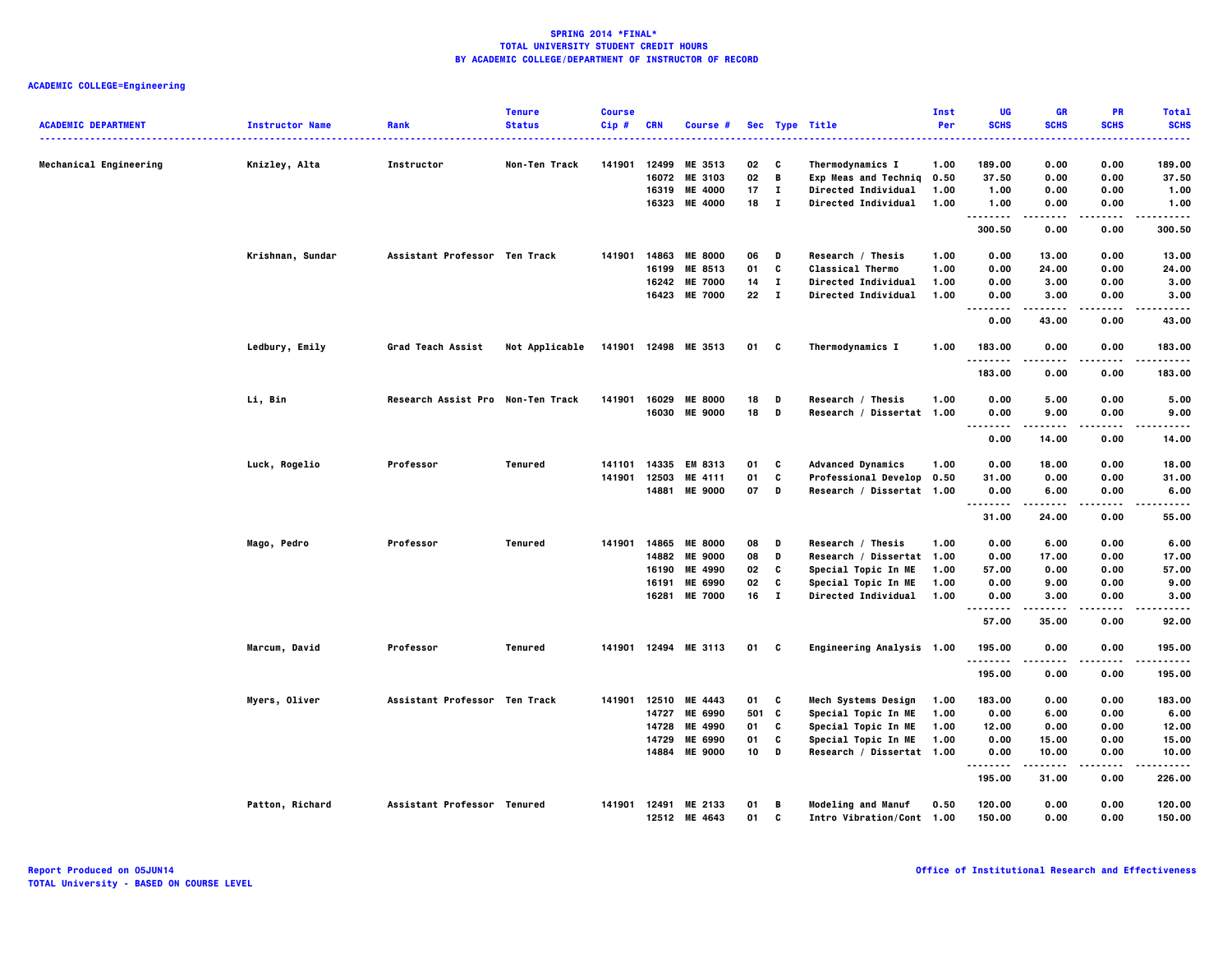## **ACADEMIC COLLEGE=Engineering**

| <b>ACADEMIC DEPARTMENT</b> | <b>Instructor Name</b>                              | Rank                          | <b>Tenure</b><br><b>Status</b> | <b>Course</b><br>Cip# | <b>CRN</b> | Course #             |              |              | Sec Type Title             | Inst<br>Per | UG<br><b>SCHS</b>              | GR<br><b>SCHS</b> | <b>PR</b><br><b>SCHS</b> | <b>Total</b><br><b>SCHS</b> |
|----------------------------|-----------------------------------------------------|-------------------------------|--------------------------------|-----------------------|------------|----------------------|--------------|--------------|----------------------------|-------------|--------------------------------|-------------------|--------------------------|-----------------------------|
|                            |                                                     |                               |                                |                       |            |                      |              |              | . <b>.</b> .               |             |                                |                   |                          |                             |
|                            |                                                     |                               |                                |                       |            |                      |              |              |                            |             | --------<br>270.00             | .<br>0.00         | 0.00                     | 270.00                      |
| Mechanical Engineering     | Schneider, Judith                                   | Professor                     | <b>Tenured</b>                 | 141901                | 12508      | ME 4401              | 01           | L.           | Solid Mechanics Lab        | 1.00        | 48.00                          | 0.00              | 0.00                     | 48.00                       |
|                            |                                                     |                               |                                |                       | 14869      | <b>ME 8000</b>       | 12           | D            | Research / Thesis          | 1.00        | 0.00                           | 22.00             | 0.00                     | 22.00                       |
|                            |                                                     |                               |                                |                       | 14886      | <b>ME 9000</b>       | 12           | D            | Research / Dissertat 1.00  |             | 0.00                           | 6.00              | 0.00                     | 6.00                        |
|                            |                                                     |                               |                                |                       | 15905      | <b>ME 7000</b>       | 02           | п            | Directed Individual        | 1.00        | 0.00                           | 3.00              | 0.00                     | 3.00                        |
|                            |                                                     |                               |                                |                       | 15906      | <b>ME 7000</b>       | 03           | $\mathbf{I}$ | Directed Individual        | 1.00        | 0.00                           | 3.00              | 0.00                     | 3.00                        |
|                            |                                                     |                               |                                |                       | 16071      | ME 4401              | 02           | L.           | Solid Mechanics Lab        | 1.00        | 23.00                          | 0.00              | 0.00                     | 23.00                       |
|                            |                                                     |                               |                                |                       | 16136      | <b>ME 7000</b>       | 04           | $\mathbf T$  | Directed Individual        | 1.00        | 0.00                           | 3.00              | 0.00                     | 3.00                        |
|                            |                                                     |                               |                                |                       | 16155      | <b>ME 7000</b>       | 06           | Т.           | Directed Individual        | 1.00        | 0.00                           | 3.00              | 0.00                     | 3.00                        |
|                            |                                                     |                               |                                | 260101 11609          |            | <b>EPP 8144</b>      | 01           | C            | <b>Transmission E M</b>    | 0.40        | 0.00                           | 11.20             | 0.00                     | 11.20                       |
|                            |                                                     |                               |                                |                       | 12520      | ME 8144              | 01           | C            | <b>Transmission E M</b>    | 0.40        | 0.00<br>$- - - -$<br>          | 8.00<br>.         | 0.00<br>.                | 8.00                        |
|                            |                                                     |                               |                                |                       |            |                      |              |              |                            |             | 71.00                          | 59.20             | 0.00                     | 130.20                      |
|                            | Shamsaei, Nima                                      | Assistant Professor Ten Track |                                | 141901                | 14887      | <b>ME 9000</b>       | 13           | D            | Research / Dissertat 1.00  |             | 0.00                           | 11.00             | 0.00                     | 11.00                       |
|                            |                                                     |                               |                                |                       | 16170      | <b>ME 7000</b>       | 07           | $\mathbf I$  | Directed Individual        | 1.00        | 0.00                           | 3.00              | 0.00                     | 3.00                        |
|                            |                                                     |                               |                                |                       | 16171      | <b>ME 7000</b>       | 08           | Т.           | Directed Individual        | 1.00        | 0.00                           | 3.00              | 0.00                     | 3.00                        |
|                            |                                                     |                               |                                |                       | 16172      | <b>ME 7000</b>       | 09           | $\mathbf I$  | Directed Individual        | 1.00        | 0.00                           | 3.00              | 0.00                     | 3.00                        |
|                            |                                                     |                               |                                |                       | 16179      | <b>ME 7000</b>       | 11           | Т.           | Directed Individual        | 1.00        | 0.00                           | 3.00              | 0.00                     | 3.00                        |
|                            |                                                     |                               |                                |                       | 16208      | <b>ME 4000</b>       | 05           | $\mathbf{I}$ | Directed Individual        | 1.00        | 3.00                           | 0.00              | 0.00                     | 3.00                        |
|                            |                                                     |                               |                                |                       | 16209      | <b>ME 4000</b>       | 06           | Т.           | Directed Individual        | 1.00        | 3.00                           | 0.00              | 0.00                     | 3.00                        |
|                            |                                                     |                               |                                |                       | 16210      | <b>ME 4000</b>       | 07           | Т.           | Directed Individual        | 1.00        | 3.00                           | 0.00              | 0.00                     | 3.00                        |
|                            |                                                     |                               |                                |                       | 16211      | <b>ME 4000</b>       | 08           | $\mathbf{I}$ | Directed Individual        | 1.00        | 3.00                           | 0.00              | 0.00                     | 3.00                        |
|                            |                                                     |                               |                                |                       | 16213      | <b>ME 4000</b>       | 10           | Т.           | Directed Individual        | 1.00        | 3.00                           | 0.00              | 0.00                     | 3.00                        |
|                            |                                                     |                               |                                |                       | 16214      | <b>ME 4000</b>       | 11           | л.           | Directed Individual        | 1.00        | 3.00                           | 0.00              | 0.00                     | 3.00                        |
|                            |                                                     |                               |                                |                       | 16289      | <b>ME 7000</b>       | $17 \quad I$ |              | <b>Directed Individual</b> | 1.00        | 0.00                           | 3.00              | 0.00                     | 3.00                        |
|                            |                                                     |                               |                                |                       |            |                      |              |              |                            |             | 18.00                          | 26.00             | 0.00                     | 44.00                       |
|                            | Spayde, Dustin                                      | Grad Teach Assist             | Not Applicable                 | 141901                | 12491      | ME 2133              | 01           | B            | <b>Modeling and Manuf</b>  | 0.50        | 120.00                         | 0.00              | 0.00                     | 120.00                      |
|                            |                                                     |                               |                                |                       | 12493      | ME 3103              | 01           | C            | Exp Meas and Techniq       | 0.50        | 72.00                          | 0.00              | 0.00                     | 72.00                       |
|                            |                                                     |                               |                                |                       |            | 16072 ME 3103        | 02           | B            | Exp Meas and Techniq 0.50  |             | 37.50<br>.                     | 0.00              | 0.00                     | 37.50                       |
|                            |                                                     |                               |                                |                       |            |                      |              |              |                            |             | 229.50                         | 0.00              | 0.00                     | 229.50                      |
|                            | Srinivasan, Kalyan Kuma Associate Professor Tenured |                               |                                | 141901                | 12501      | ME 3523              | 01           | C            | Thermodynamics II          | 1.00        | 150.00                         | 0.00              | 0.00                     | 150.00                      |
|                            |                                                     |                               |                                |                       | 14871      | <b>ME 8000</b>       | 14           | D            | Research / Thesis          | 1.00        | 0.00                           | 4.00              | 0.00                     | 4.00                        |
|                            |                                                     |                               |                                |                       |            | 14888 ME 9000        | 14           | D            | Research / Dissertat 1.00  |             | 0.00<br>.                      | 11.00             | 0.00                     | 11.00                       |
|                            |                                                     |                               |                                |                       |            |                      |              |              |                            |             | 150.00                         | 15.00             | 0.00                     | 165.00                      |
|                            | Stone, Tonya                                        | Assistant Professor Ten Track |                                | 141901                | 12497      | ME 3423              | 01           | c            | Mech Of Machinery          | 1.00        | 213.00                         | 0.00              | 0.00                     | 213.00                      |
|                            |                                                     |                               |                                |                       | 14872      | <b>ME 8000</b>       | 15           | D            | Research / Thesis          | 1.00        | 0.00                           | 6.00              | 0.00                     | 6.00                        |
|                            |                                                     |                               |                                |                       | 14889      | <b>ME 9000</b>       | 15           | D            | Research / Dissertat 1.00  |             | 0.00                           | 6.00              | 0.00                     | 6.00                        |
|                            |                                                     |                               |                                |                       | 16154      | <b>ME 7000</b>       | 05           | $\mathbf T$  | Directed Individual        | 1.00        | 0.00                           | 3.00              | 0.00                     | 3.00                        |
|                            |                                                     |                               |                                |                       | 16176      | <b>ME 7000</b>       | 10           | Т.           | Directed Individual        | 1.00        | 0.00                           | 3.00              | 0.00                     | 3.00                        |
|                            |                                                     |                               |                                | 309999                | 16001      | <b>CME 9000</b>      | 06           | D            | Research / Dissertat 1.00  |             | 0.00<br>$\cdots$               | 7.00<br>-----     | 0.00                     | 7.00                        |
|                            |                                                     |                               |                                |                       |            |                      |              |              |                            |             | $\sim$ $\sim$ $\sim$<br>213.00 | 25.00             | .<br>0.00                | 238.00                      |
|                            | Thompson, Scott                                     | Assistant Professor Ten Track |                                |                       |            | 141901 12495 ME 3313 | 01           | c            | <b>Heat Transfer</b>       | 1.00        | 183.00                         | 0.00              | 0.00                     | 183.00                      |

**Report Produced on 05JUN14 Office of Institutional Research and Effectiveness**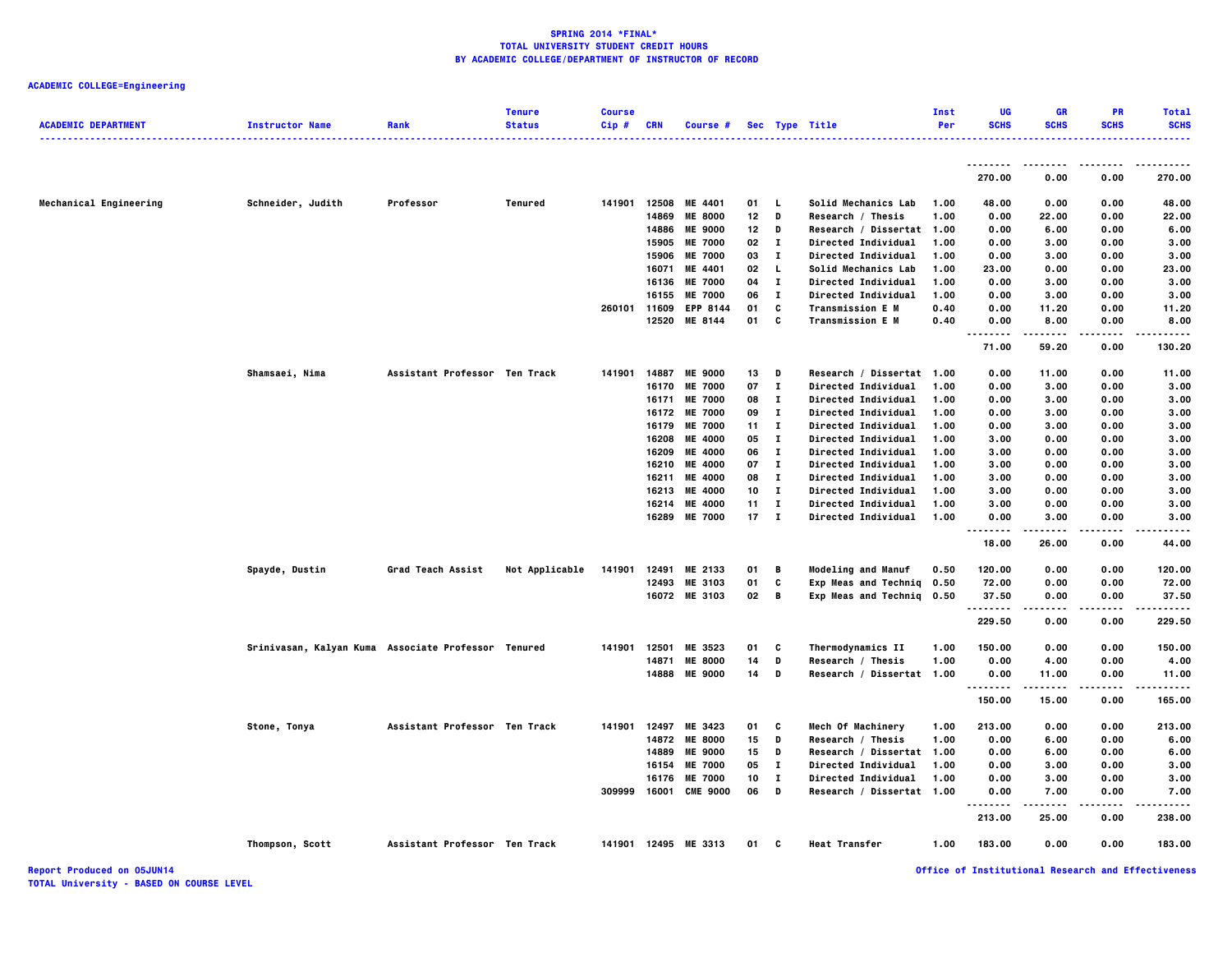| <b>ACADEMIC DEPARTMENT</b>           | <b>Instructor Name</b> | Rank                          | <b>Tenure</b><br><b>Status</b> | <b>Course</b><br>$Cip$ # | <b>CRN</b> | Course #        |              |   | Sec Type Title             | Inst<br>Per | UG<br><b>SCHS</b> | GR<br><b>SCHS</b> | <b>PR</b><br><b>SCHS</b> | <b>Total</b><br><b>SCHS</b> |
|--------------------------------------|------------------------|-------------------------------|--------------------------------|--------------------------|------------|-----------------|--------------|---|----------------------------|-------------|-------------------|-------------------|--------------------------|-----------------------------|
|                                      |                        | Assistant Professor Ten Track |                                | 141901                   |            | 14873 ME 8000   | 16 D         |   | Research / Thesis          | 1.00        |                   | 6.00              | 0.00                     |                             |
| Mechanical Engineering               | Thompson, Scott        |                               |                                |                          |            | 14890 ME 9000   | 16           | D | Research / Dissertat 1.00  |             | 0.00<br>0.00      | 25.00             | 0.00                     | 6.00<br>25.00               |
|                                      |                        |                               |                                |                          | 16217      | <b>ME 4000</b>  | 13           | п | <b>Directed Individual</b> | 1.00        | 3.00              | 0.00              | 0.00                     | 3.00                        |
|                                      |                        |                               |                                |                          | 16218      | <b>ME 4000</b>  | $14$ I       |   | Directed Individual        | 1.00        | 3.00              | 0.00              | 0.00                     | 3.00                        |
|                                      |                        |                               |                                |                          | 16241      | <b>ME 7000</b>  | $13 \quad I$ |   | Directed Individual        | 1.00        | 0.00              | 3.00              | 0.00                     | 3.00                        |
|                                      |                        |                               |                                |                          |            | 16270 ME 7000   | $15$ I       |   | Directed Individual        | 1.00        | 0.00              | 3.00              | 0.00                     | 3.00                        |
|                                      |                        |                               |                                |                          | 16304      | <b>ME 7000</b>  | 19 I         |   | Directed Individual        | 1.00        | 0.00              | 3.00              | 0.00                     | 3.00                        |
|                                      |                        |                               |                                |                          |            |                 |              |   |                            |             | --------          |                   | .                        | .                           |
|                                      |                        |                               |                                |                          |            |                 |              |   |                            |             | 189.00            | 40.00             | 0.00                     | 229.00                      |
|                                      | <b>Walters, Dibbon</b> | Associate Professor Tenured   |                                | 141901                   | 14797      | ME 6833         | 01 C         |   | <b>Intermed Fluid Mech</b> | 1.00        | 0.00              | 36.00             | 0.00                     | 36.00                       |
|                                      |                        |                               |                                |                          |            | 14798 ME 4833   | 01 C         |   | <b>Intermed Fluid Mech</b> | 1.00        | 6.00              | 0.00              | 0.00                     | 6.00                        |
|                                      |                        |                               |                                |                          |            | 14799 ME 6833   | 501 C        |   | <b>Intermed Fluid Mech</b> | 1.00        | 0.00              | 9.00              | 0.00                     | 9.00                        |
|                                      |                        |                               |                                |                          |            | 14874 ME 8000   | $17$ D       |   | Research / Thesis          | 1.00        | 0.00              | 6.00              | 0.00                     | 6.00                        |
|                                      |                        |                               |                                |                          | 14891      | <b>ME 9000</b>  | 17           | D | Research / Dissertat 1.00  |             | 0.00              | 12.00             | 0.00                     | 12.00                       |
|                                      |                        |                               |                                | 309999                   | 15997      | <b>CME 9000</b> | 05           | D | Research / Dissertat 1.00  |             | 0.00              | 6.00              | 0.00                     | 6.00                        |
|                                      |                        |                               |                                |                          |            |                 |              |   |                            |             | --------          |                   | ---------                | .                           |
|                                      |                        |                               |                                |                          |            |                 |              |   |                            |             | 6.00              | 69.00             | 0.00                     | 75.00                       |
| ------------------------------------ |                        |                               |                                |                          |            |                 |              |   |                            |             | ========          | eeeeeeee          | ========                 | :========                   |
| Mechanical Engineering               |                        |                               |                                |                          |            |                 |              |   |                            |             | 2959.00           | 644.20            | 0.00                     | 3603.20                     |
| ==================================== |                        |                               |                                |                          |            |                 |              |   |                            |             | ========          | ========          |                          | ==========                  |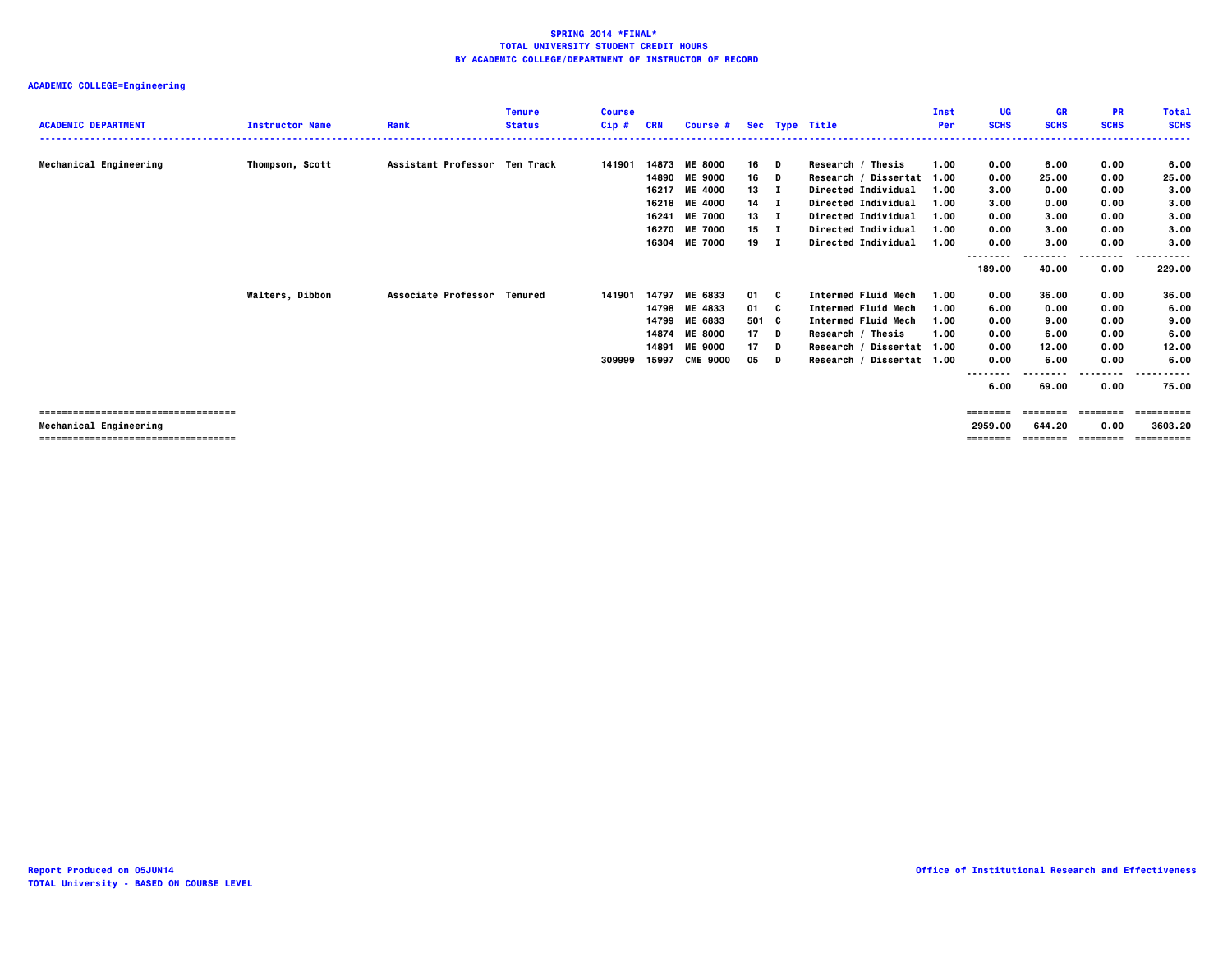## **ACADEMIC COLLEGE=Engineering**

| <b>ACADEMIC DEPARTMENT</b>     | <b>Instructor Name</b> | Rank                          | <b>Tenure</b><br><b>Status</b> | <b>Course</b><br>Cip# | <b>CRN</b> | Course #                         |          |              | Sec Type Title                        | Inst<br>Per  | UG<br><b>SCHS</b> | <b>GR</b><br><b>SCHS</b> | <b>PR</b><br><b>SCHS</b> | <b>Total</b><br><b>SCHS</b> |
|--------------------------------|------------------------|-------------------------------|--------------------------------|-----------------------|------------|----------------------------------|----------|--------------|---------------------------------------|--------------|-------------------|--------------------------|--------------------------|-----------------------------|
|                                | .                      |                               |                                |                       |            |                                  |          |              | . <b>.</b> .                          |              |                   |                          |                          | .                           |
| School of Chemical Engineering | Bricka, Ray            | Associate Professor Tenured   |                                | 140701                | 10747      | CHE 4633                         | 01       | C            | Chemical Pro Safety                   | 1.00         | 105.00            | 0.00                     | 0.00                     | 105.00                      |
|                                |                        |                               |                                |                       | 10753      | CHE 6633                         | 01       | C            | <b>Chemical Pro Safety</b>            | 1.00         | 0.00              | 3.00                     | 0.00                     | 3.00                        |
|                                |                        |                               |                                |                       |            | 14117 CHE 3203                   | 01       | C            | <b>Fluid Flow Op</b>                  | 1.00         | 81.00             | 0.00                     | 0.00                     | 81.00                       |
|                                |                        |                               |                                |                       | 15820      | <b>CHE 8000</b>                  | 01       | D            | Research / Thesis                     | 1.00         | 0.00              | 3.00                     | 0.00                     | 3.00                        |
|                                |                        |                               |                                |                       | 15829      | <b>CHE 9000</b>                  | 01       | D            | Research / Dissertat 1.00             |              | 0.00              | 13.00                    | 0.00                     | 13.00                       |
|                                |                        |                               |                                |                       |            | 16437 CHE 4000                   | 05       | $\mathbf{I}$ | Directed Individual                   | 1.00         | 3.00<br>.         | 0.00<br>.                | 0.00<br>.                | 3.00<br>-----               |
|                                |                        |                               |                                |                       |            |                                  |          |              |                                       |              | 189.00            | 19.00                    | 0.00                     | 208.00                      |
|                                | Elmore, Billy          | Associate Professor Tenured   |                                | 140701                | 10734      | CHE 2213                         | 01       | C            | Chemical Eng Analysi 1.00             |              | 273.00            | 0.00                     | 0.00                     | 273.00                      |
|                                |                        |                               |                                |                       | 10738      | CHE 3222                         | 01       | L.           | Chem Eng Lab I                        | 1.00         | 166.00            | 0.00                     | 0.00                     | 166.00                      |
|                                |                        |                               |                                |                       |            | 10746 CHE 4441                   | 01       | C            | Fund of Engr Seminar 1.00             |              | 16.00             | 0.00                     | 0.00                     | 16.00                       |
|                                |                        |                               |                                |                       | 15821      | <b>CHE 8000</b>                  | 02       | D            | Research / Thesis                     | 1.00         | 0.00              | 1.00                     | 0.00                     | 1.00                        |
|                                |                        |                               |                                |                       | 15840      | <b>CHE 4000</b>                  | 01       | $\bf{I}$     | Directed Individual                   | 1.00         | 3.00              | 0.00                     | 0.00                     | 3.00                        |
|                                |                        |                               |                                |                       |            | 15841 CHE 4000                   | 02       | $\mathbf{I}$ | <b>Directed Individual</b>            | 1.00         | 3.00<br>.         | 0.00                     | 0.00                     | 3.00                        |
|                                |                        |                               |                                |                       |            |                                  |          |              |                                       |              | 461.00            | 1.00                     | 0.00                     | 462.00                      |
|                                | French, William        | Associate Professor Tenured   |                                | 140701                |            | 10733 CHE 2114                   | 01       | в            | <b>Mass &amp; Energy Bal</b>          | 1.00         | 84.00             | 0.00                     | 0.00                     | 84.00                       |
|                                |                        |                               |                                |                       | 15822      | <b>CHE 8000</b>                  | 03       | D            | Research / Thesis                     | 1.00         | 0.00              | 11.00                    | 0.00                     | 11.00                       |
|                                |                        |                               |                                |                       | 15831      | <b>CHE 9000</b>                  | 03       | D            | Research / Dissertat                  | 1.00         | 0.00              | 14.00                    | 0.00                     | 14.00                       |
|                                |                        |                               |                                |                       | 16438      | <b>CHE 4000</b>                  | 06       | $\bf{I}$     | Directed Individual                   | 1.00         | 3.00              | 0.00                     | 0.00                     | 3.00                        |
|                                |                        |                               |                                |                       | 16485      | <b>CHE 4000</b>                  | 07       | $\mathbf{I}$ | Directed Individual                   | 1.00         | 2.00<br>.         | 0.00                     | 0.00<br>$- - - -$        | 2.00                        |
|                                |                        |                               |                                |                       |            |                                  |          |              |                                       |              | 89.00             | 25.00                    | 0.00                     | 114.00                      |
|                                | Hill, Priscilla        | Associate Professor Tenured   |                                | 140701                |            | 10739 CHE 3223                   | 01       | C            | Separation Processes 1.00             |              | 204.00            | 0.00                     | 0.00                     | 204.00                      |
|                                |                        |                               |                                |                       | 14120      | CHE 4153                         | 01       | c            | Intro Part Crystal                    | 1.00         | 27.00             | 0.00                     | 0.00                     | 27.00                       |
|                                |                        |                               |                                |                       |            | 14121 CHE 6153                   | 01       | C            | Intro Part Crystal T 1.00             |              | 0.00              | 6.00                     | 0.00                     | 6.00                        |
|                                |                        |                               |                                |                       |            | 15871 CHE 4000                   | 03       | $\mathbf{I}$ | <b>Directed Individual</b>            | 1.00         | 1.00              | 0.00                     | 0.00                     | 1.00                        |
|                                |                        |                               |                                |                       |            |                                  |          |              |                                       |              | .<br>232.00       | 6.00                     | 0.00                     | .<br>238.00                 |
|                                | Keith, Jason           | Professor                     | <b>Tenured</b>                 | 140701                |            | 10741 CHE 3331                   | 01       | s            | Prof Develop Seminar 1.00             |              | 64.00             | 0.00                     | 0.00                     | 64.00                       |
|                                |                        |                               |                                |                       | 10743      | CHE 4223                         | 01       | C            | <b>Pro Instr &amp; Con</b>            | 1.00         | 108.00            | 0.00                     | 0.00                     | 108.00                      |
|                                |                        |                               |                                |                       | 10755      | CHE 8011                         | 01       | s            | Chem En Seminar                       | 1.00         | 0.00              | 14.00                    | 0.00                     | 14.00                       |
|                                |                        |                               |                                |                       |            | 15833 CHE 9000                   | 05       | D            | Research / Dissertat 1.00             |              | 0.00<br>.         | 12.00                    | 0.00<br>.                | 12.00                       |
|                                |                        |                               |                                |                       |            |                                  |          |              |                                       |              | 172.00            | .<br>26.00               | 0.00                     | .<br>198.00                 |
|                                | Kundu, Santanu         | Assistant Professor Ten Track |                                | 140701                | 10757      | CHE 8523                         | 01       | C            | Adv Tran Pheno                        | 1.00         | 0.00              | 24.00                    | 0.00                     | 24.00                       |
|                                |                        |                               |                                |                       |            | 15834 CHE 9000                   | 06       | D            | Research / Dissertat 1.00             |              | 0.00              | 18.00                    | 0.00                     | 18.00                       |
|                                |                        |                               |                                |                       |            |                                  |          |              |                                       |              | <br>$\ddotsc$     | .                        | .                        | .                           |
|                                |                        |                               |                                |                       |            |                                  |          |              |                                       |              | 0.00              | 42.00                    | 0.00                     | 42.00                       |
|                                | Pearson, Larry         | Non-Faculty                   | Non-Faculty                    | 140701                | 10744      | CHE 4233                         | 01       | C            | Chemical Plant Desig 1.00             |              | 102.00            | 0.00                     | 0.00                     | 102.00                      |
|                                |                        |                               |                                |                       | 14118      | CHE 4313                         | 01       | C            | <b>Transport Phenomena</b>            | 1.00         | 24.00             | 0.00                     | 0.00                     | 24.00                       |
|                                |                        |                               |                                |                       |            | 14119 CHE 6313                   | 01       | C            | <b>Transport Phenomena</b>            | 1.00         | 0.00<br>.         | 6.00<br>.                | 0.00<br>.                | 6.00<br>.                   |
|                                |                        |                               |                                |                       |            |                                  |          |              |                                       |              | 126.00            | 6.00                     | 0.00                     | 132.00                      |
|                                | Rai, Neeraj            | Assistant Professor Ten Track |                                | 140701                |            | 10735 CHE 3113<br>15826 CHE 8000 | 01<br>07 | C<br>D       | Chem En Thermo I<br>Research / Thesis | 1.00<br>1.00 | 156.00<br>0.00    | 0.00<br>3.00             | 0.00<br>0.00             | 156.00<br>3.00              |

**Report Produced on 05JUN14 Office of Institutional Research and Effectiveness**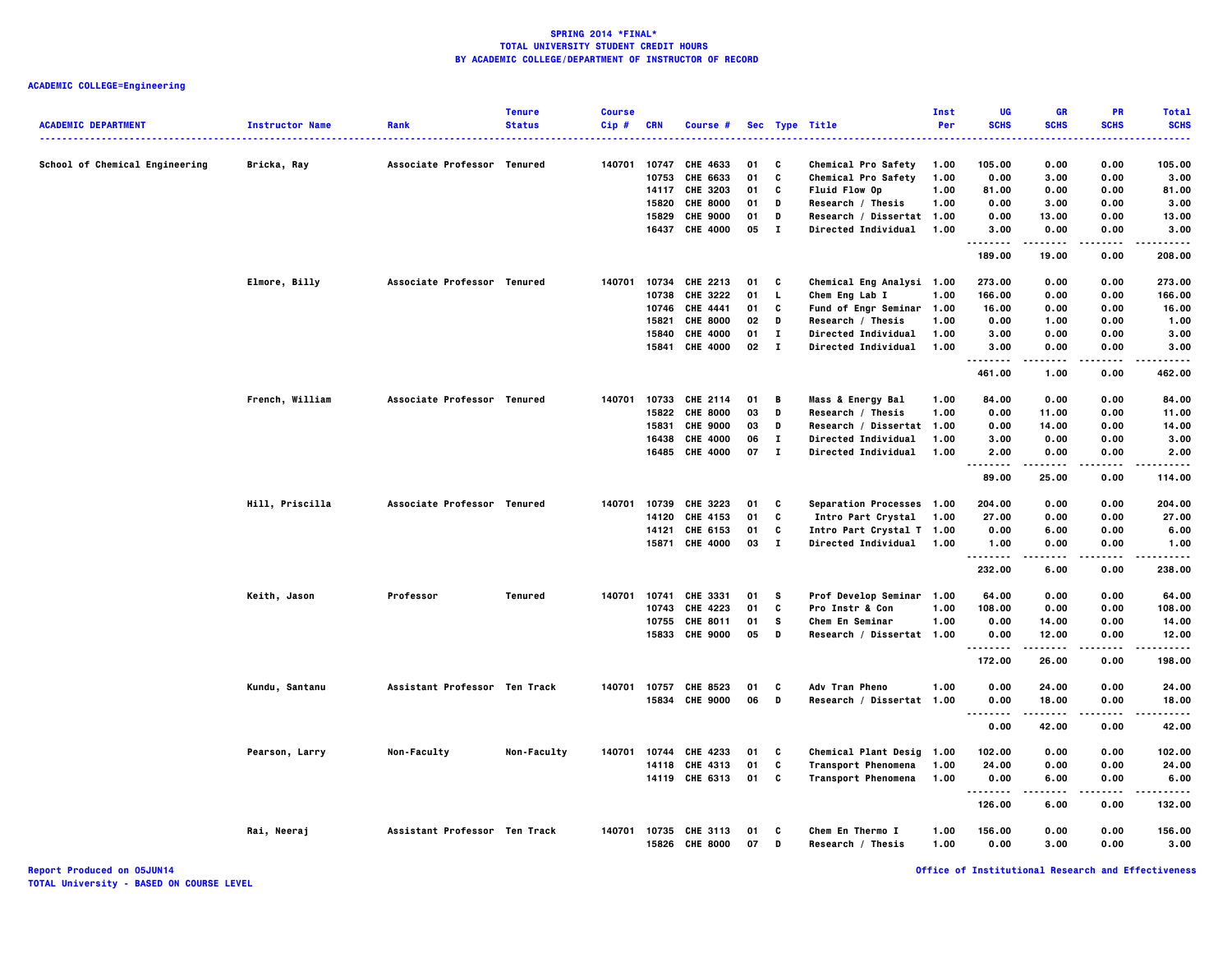| <b>ACADEMIC DEPARTMENT</b>           | <b>Instructor Name</b> | Rank                          | <b>Tenure</b><br><b>Status</b> | <b>Course</b><br>Cip# | CRN   | <b>Course #</b> |      |          | Sec Type Title            | Inst<br>Per | UG<br><b>SCHS</b> | GR<br><b>SCHS</b> | <b>PR</b><br><b>SCHS</b> | <b>Total</b><br><b>SCHS</b> |
|--------------------------------------|------------------------|-------------------------------|--------------------------------|-----------------------|-------|-----------------|------|----------|---------------------------|-------------|-------------------|-------------------|--------------------------|-----------------------------|
| School of Chemical Engineering       | Rai, Neeraj            | Assistant Professor Ten Track |                                | 140701                |       | 15835 CHE 9000  | 07   | <b>D</b> | Research / Dissertat 1.00 |             | 0.00              | 12.00             | 0.00<br>---------        | 12.00<br>.                  |
|                                      |                        |                               |                                |                       |       |                 |      |          |                           |             | 156.00            | 15.00             | 0.00                     | 171.00                      |
|                                      | Toghiani, Hossein      | Professor                     | Tenured                        | 140701                | 10736 | <b>CHE 3123</b> | 01 C |          | Chem En Thermo II         | 1.00        | 78.00             | 0.00              | 0.00                     | 78.00                       |
|                                      |                        |                               |                                |                       |       | 10756 CHE 8123  | 01 C |          | Chem Kinetics Dyn         | 1.00        | 0.00              | 21.00             | 0.00                     | 21.00                       |
|                                      |                        |                               |                                |                       | 15836 | <b>CHE 9000</b> | 08   | D        | Research / Dissertat 1.00 |             | 0.00              | 6.00              | 0.00                     | 6.00                        |
|                                      |                        |                               |                                |                       |       |                 |      |          |                           |             |                   |                   | .                        | -------                     |
|                                      |                        |                               |                                |                       |       |                 |      |          |                           |             | 78.00             | 27.00             | 0.00                     | 105.00                      |
|                                      | Walters, Keisha        | <b>Non-Faculty</b>            | Tenured                        | 140701                | 10737 | <b>CHE 3213</b> | 01 C |          | <b>Heat Transfer Op</b>   | 1.00        | 204.00            | 0.00              | 0.00                     | 204.00                      |
|                                      |                        |                               |                                |                       |       | 15828 CHE 8000  | 09 D |          | Research / Thesis         | 1.00        | 0.00              | 10.00             | 0.00                     | 10.00                       |
|                                      |                        |                               |                                |                       |       |                 |      |          |                           |             | 204.00            | 10.00             | ---------<br>0.00        | -------<br>214.00           |
| ------------------------------------ |                        |                               |                                |                       |       |                 |      |          |                           |             | ========          | ========          | --------                 | ==========                  |
| School of Chemical Engineering       |                        |                               |                                |                       |       |                 |      |          |                           |             | 1707.00           | 177.00            | 0.00                     | 1884.00                     |
| ------------------------------------ |                        |                               |                                |                       |       |                 |      |          |                           |             |                   |                   |                          | ==========                  |
|                                      |                        |                               |                                |                       |       |                 |      |          |                           |             |                   |                   |                          |                             |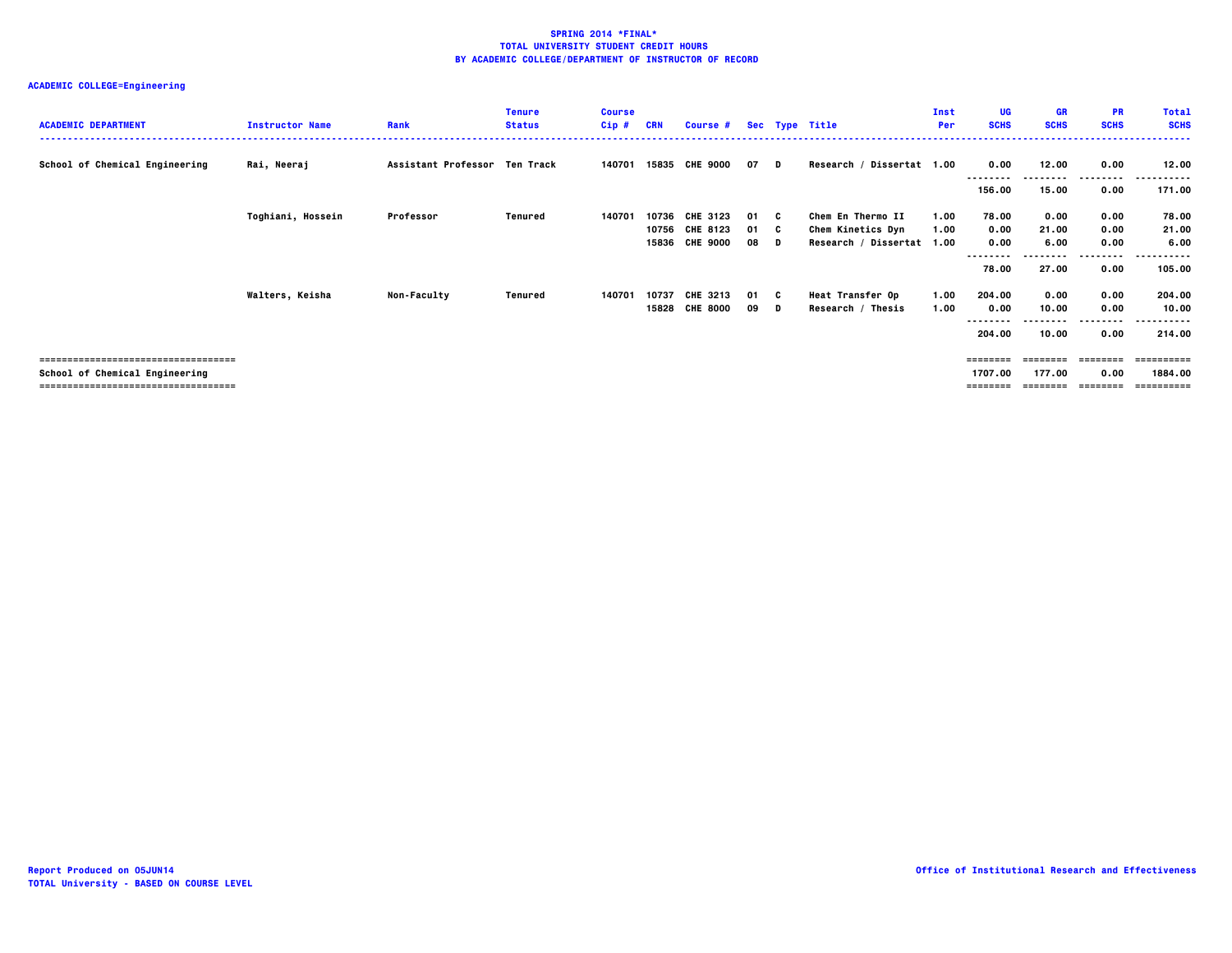| <b>ACADEMIC DEPARTMENT</b> | <b>Instructor Name</b> | Rank                          | <b>Tenure</b><br><b>Status</b> | <b>Course</b><br>Cip# | <b>CRN</b> | Course #             |       |          | Sec Type Title              | Inst<br>Per | UG<br><b>SCHS</b> | GR<br><b>SCHS</b> | PR<br><b>SCHS</b> | <b>Total</b><br><b>SCHS</b><br>$\cdots$ |
|----------------------------|------------------------|-------------------------------|--------------------------------|-----------------------|------------|----------------------|-------|----------|-----------------------------|-------------|-------------------|-------------------|-------------------|-----------------------------------------|
| Forestry                   | Evans, David           | Professor                     | Tenured                        | 030501 11893          |            | F0 4451              | 01    | . L      | <b>Remote Sensing Lab</b>   | 1.00        | 19.00             | 0.00              | 0.00              | 19.00                                   |
|                            |                        |                               |                                |                       | 11894      | F0 4452              | 01    | C        | <b>Remote Sensing Appl</b>  | 1.00        | 38.00             | 0.00              | 0.00              | 38.00                                   |
|                            |                        |                               |                                |                       | 11906      | F0 6451              | 01    | L.       | <b>Remote Sensing Lab</b>   | 1.00        | 0.00              | 1.00              | 0.00              | 1.00                                    |
|                            |                        |                               |                                |                       | 11907      | F0 6452              | 01    | C        | Remote Sensing Appl         | 1.00        | 0.00              | 2.00              | 0.00              | 2.00                                    |
|                            |                        |                               |                                |                       | 14673      | F0 8000              | 01    | D        | Research / Thesis           | 1.00        | 0.00              | 3.00              | 0.00              | 3.00                                    |
|                            |                        |                               |                                |                       |            | 14691 F0 9000        | 01    | D        | Research / Dissertat 1.00   |             | 0.00<br>.         | 1.00<br>.         | 0.00<br>.         | 1.00<br>-----                           |
|                            |                        |                               |                                |                       |            |                      |       |          |                             |             | 57.00             | 7.00              | 0.00              | 64.00                                   |
|                            | Ezell, Andrew          | Professor                     | <b>Tenured</b>                 | 030501 14674          |            | F0 8000              | 02    | D        | Research / Thesis           | 1.00        | 0.00              | 6.00              | 0.00              | 6.00                                    |
|                            |                        |                               |                                | 030502 14557          |            | F0 8213              | 01    | C        | Advanced Silvicul           | 1.00        | 0.00<br><b>.</b>  | 27.00<br>.        | 0.00<br>.         | 27.00<br>-----                          |
|                            |                        |                               |                                |                       |            |                      |       |          |                             |             | 0.00              | 33.00             | 0.00              | 33.00                                   |
|                            | Fan, Zhaofei           | Associate Professor Tenured   |                                | 030201                | 11896      | F0 4471              | 01    | <b>L</b> | Gis Nat Res Mgt Lab         | 1.00        | 14.00             | 0.00              | 0.00              | 14.00                                   |
|                            |                        |                               |                                |                       | 11897      | F0 4472              | 01    | C        | Gis Nat Res Mgt             | 1.00        | 28.00             | 0.00              | 0.00              | 28.00                                   |
|                            |                        |                               |                                |                       | 11908      | F0 6471              | 01    | L.       | Gis Nat Res Mgt Lab         | 1.00        | 0.00              | 2.00              | 0.00              | 2.00                                    |
|                            |                        |                               |                                |                       | 11909      | F0 6472              | 01    | C        | Gis Nat Res Mgt             | 1.00        | 0.00              | 4.00              | 0.00              | 4.00                                    |
|                            |                        |                               |                                | 030501                | 14675      | F0 8000              | 03    | D        | Research / Thesis           | 1.00        | 0.00              | 16.00             | 0.00              | 16.00                                   |
|                            |                        |                               |                                |                       | 14692      | F0 9000              | 02    | D        | Research / Dissertat        | 1.00        | 0.00              | 6.00              | 0.00              | 6.00                                    |
|                            |                        |                               |                                |                       |            | 16065 F0 7000        | 502 I |          | <b>Directed Individual</b>  | 1.00        | 0.00<br>.         | 1.00<br>          | 0.00<br>.         | 1.00<br>.                               |
|                            |                        |                               |                                |                       |            |                      |       |          |                             |             | 42.00             | 29.00             | 0.00              | 71.00                                   |
|                            | Frey, Brent            | Assistant Professor Ten Track |                                | 030501 11886          |            | F0 4221              | 01    | - 1.     | Prac Silv Lab               | 1.00        | 16.00             | 0.00              | 0.00              | 16.00                                   |
|                            |                        |                               |                                |                       | 11887      | F0 4221              | 02 L  |          | Prac Silv Lab               | 1.00        | 27.00             | 0.00              | 0.00              | 27.00                                   |
|                            |                        |                               |                                |                       | 11888      | F0 4223              | 01    | C        | Prac Of Silviculture        | 1.00        | 135.00            | 0.00              | 0.00              | 135.00                                  |
|                            |                        |                               |                                |                       | 11900      | F0 6221              | 01    | L.       | Prac Silv Lab               | 1.00        | 0.00              | 2.00              | 0.00              | 2.00                                    |
|                            |                        |                               |                                |                       |            | 11902 F0 6223        | 01    | C        | Prac Of Silviculture        | 1.00        | 0.00              | 6.00              | 0.00              | 6.00                                    |
|                            |                        |                               |                                |                       | 14676      | F0 8000              | 04    | D        | Research / Thesis           | 1.00        | 0.00              | 5.00              | 0.00              | 5.00                                    |
|                            |                        |                               |                                |                       | 15811      | F0 8990              | 02    | C        | Special Topic In FO         | 1.00        | 0.00<br>.         | 33.00<br>-----    | 0.00<br>$- - - -$ | 33.00<br>.                              |
|                            |                        |                               |                                |                       |            |                      |       |          |                             |             | 178.00            | 46.00             | 0.00              | 224.00                                  |
|                            | Grado, Stephen         | Professor                     | Tenured                        |                       |            | 030501 14678 F0 8000 | 06    | D        | Research / Thesis           | 1.00        | 0.00              | 10.00             | 0.00              | 10.00                                   |
|                            |                        |                               |                                |                       | 14693      | F0 9000              | 03    | D        | Research / Dissertat 1.00   |             | 0.00              | 1.00              | 0.00              | 1.00                                    |
|                            |                        |                               |                                |                       | 15591      | <b>FO 8000</b>       | 501 D |          | Research / Thesis           | 1.00        | 0.00              | 2.00              | 0.00              | 2.00                                    |
|                            |                        |                               |                                |                       |            |                      |       |          |                             |             | .<br>0.00         | -----<br>13.00    | 0.00              | $- - - - -$<br>13.00                    |
|                            | Grala, Robert          | Associate Professor Tenured   |                                | 030501 11884          |            | F0 4113              | 01    | C        | <b>Forest Resource Econ</b> | 1.00        | 102.00            | 0.00              | 0.00              | 102.00                                  |
|                            |                        |                               |                                |                       | 11898      | F0 6113              | 01    | C        | <b>Forest Resource Econ</b> | 1.00        | 0.00              | 3.00              | 0.00              | 3.00                                    |
|                            |                        |                               |                                |                       | 13734      | F0 4113              | 501 C |          | Forest Resource Econ 1.00   |             | 6.00              | 0.00              | 0.00              | 6.00                                    |
|                            |                        |                               |                                |                       | 13738      | F0 6113              | 501 C |          | Forest Resource Econ 1.00   |             | 0.00              | 6.00              | 0.00              | 6.00                                    |
|                            |                        |                               |                                |                       | 14474      | F0 8143              | 501 C |          | Adv Forest Economics 1.00   |             | 0.00              | 15.00             | 0.00              | 15.00                                   |
|                            |                        |                               |                                |                       | 14555      | F0 8143              | 01    | C        | Adv Forest Economics 1.00   |             | 0.00              | 18.00             | 0.00              | 18.00                                   |
|                            |                        |                               |                                |                       |            | 14694 FO 9000        | 04    | D        | Research / Dissertat 1.00   |             | 0.00              | 12.00             | 0.00              | 12,00                                   |
|                            |                        |                               |                                |                       |            |                      |       |          |                             |             | .<br>108.00       | .<br>54.00        | .<br>0.00         | .<br>162.00                             |
|                            | Grebner, Donald        | Professor                     | <b>Tenured</b>                 | 030501                |            | 13739 F0 6323        | 501 B |          | Forest Resource Mgt         | 1.00        | 0.00              | 6.00              | 0.00              | 6.00                                    |
|                            |                        |                               |                                |                       |            | 14695 F0 9000        | 05    | D        | Research / Dissertat 1.00   |             | 0.00              | 6.00              | 0.00              | 6.00                                    |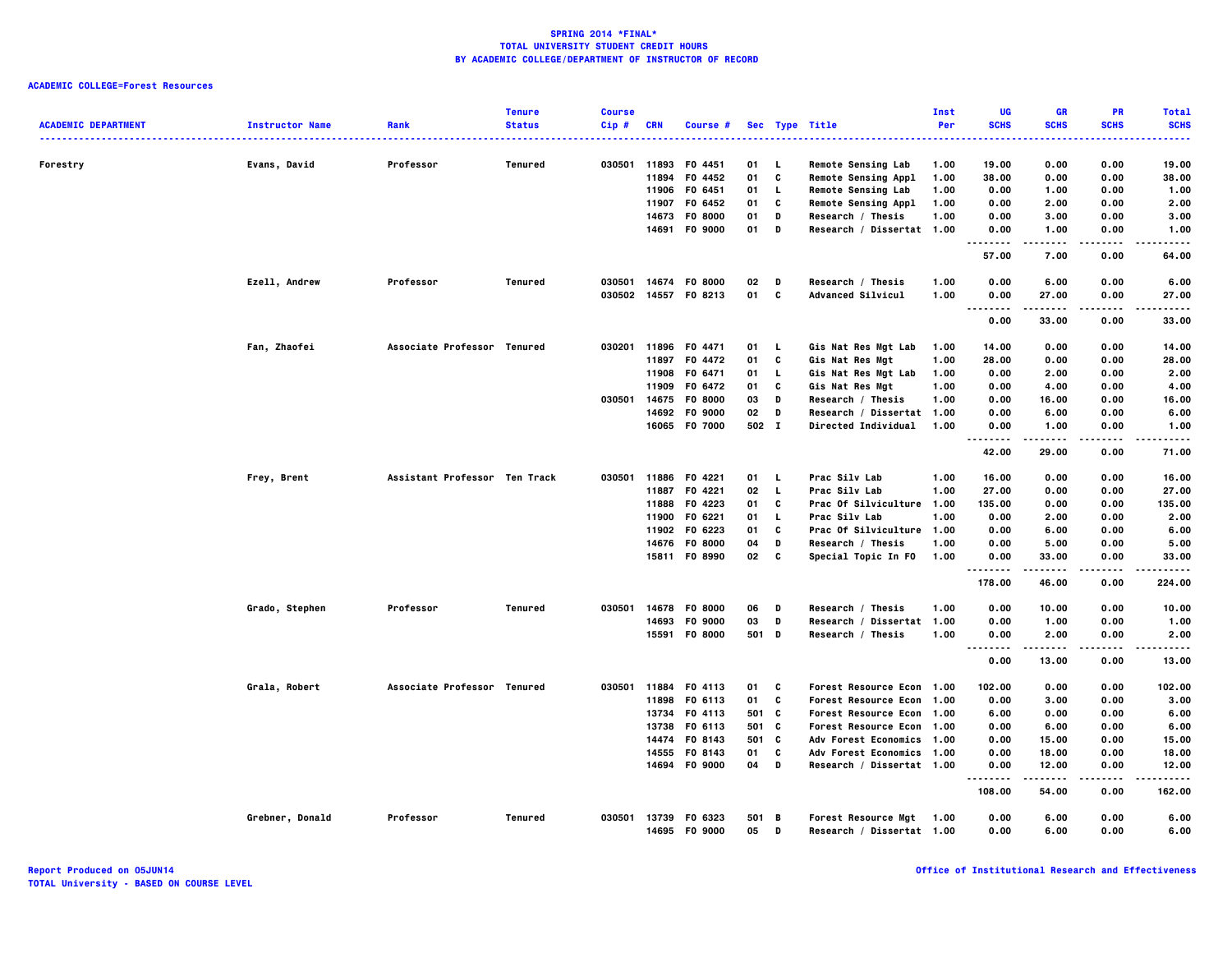| <b>ACADEMIC DEPARTMENT</b> | <b>Instructor Name</b> | Rank                              | <b>Tenure</b><br><b>Status</b> | <b>Course</b><br>$Cip$ # | CRN            | <b>Course #</b>           |                       |                | Sec Type Title                                 | <b>Inst</b><br>Per | UG<br><b>SCHS</b> | <b>GR</b><br><b>SCHS</b> | <b>PR</b><br><b>SCHS</b> | <b>Total</b><br><b>SCHS</b> |
|----------------------------|------------------------|-----------------------------------|--------------------------------|--------------------------|----------------|---------------------------|-----------------------|----------------|------------------------------------------------|--------------------|-------------------|--------------------------|--------------------------|-----------------------------|
|                            |                        |                                   |                                |                          |                |                           |                       |                |                                                |                    | --------          |                          |                          |                             |
|                            |                        |                                   |                                |                          |                |                           |                       |                |                                                |                    | 0.00              | 12.00                    | 0.00                     | 12.00                       |
| Forestry                   | Henderson, James       | Extension Assoc Pro Non-Ten Track |                                |                          |                | 030501 14681 F0 8000      | 09                    | $\blacksquare$ | Research / Thesis                              | 1.00               | 0.00<br>.<br>.    | 3.00<br>$- - - -$        | 0.00                     | 3.00<br>----                |
|                            |                        |                                   |                                |                          |                |                           |                       |                |                                                |                    | 0.00              | 3.00                     | 0.00                     | 3.00                        |
|                            | Jeffreys, Jonathan     | Non-Faculty                       | Non-Faculty                    |                          |                | 030501 11878 F0 2213      | 01 C                  |                | <b>Forest Measurements</b>                     | 1.00               | 114.00<br>.       | 0.00                     | 0.00<br>.                | 114.00<br>-----             |
|                            |                        |                                   |                                |                          |                |                           |                       |                |                                                |                    | 114.00            | 0.00                     | 0.00                     | 114.00                      |
|                            | Kushla, John           | Extension Assoc Pro Non-Ten Track |                                |                          |                | 030501 14682 F0 8000      | 10 D                  |                | Research / Thesis                              | 1.00               | 0.00              | 1.00                     | 0.00<br>$- - - -$        | 1.00                        |
|                            |                        |                                   |                                |                          |                |                           |                       |                |                                                |                    | --------<br>0.00  | .<br>1.00                | 0.00                     | .<br>1.00                   |
|                            | Matney, Thomas         | Professor                         | Tenured                        |                          |                | 030501 11885 F0 4213      | 01                    | C              | <b>Forest Biometrics</b>                       | 1.00               | 108.00            | 0.00                     | 0.00                     | 108.00                      |
|                            |                        |                                   |                                | 030599                   |                | 15615 FO 8153             | 01                    | C              | Quantitative Ecology 1.00                      |                    | 0.00<br>          | 15.00<br>-----           | 0.00<br>.                | 15.00<br>.                  |
|                            |                        |                                   |                                |                          |                |                           |                       |                |                                                |                    | 108.00            | 15.00                    | 0.00                     | 123.00                      |
|                            | Munn, Ian              | Non-Faculty                       | Tenured                        | 030501<br>030506         | 14684<br>11892 | <b>FO 8000</b><br>F0 4423 | 12 <sub>2</sub><br>01 | D<br>B         | Research / Thesis<br>Professional Practic 1.00 | 1.00               | 0.00<br>99.00     | 10.00<br>0.00            | 0.00<br>0.00             | 10.00<br>99.00              |
|                            |                        |                                   |                                |                          |                |                           |                       |                |                                                |                    | <br>99.00         | .<br>10.00               | ----<br>0.00             | ----<br>109.00              |
|                            | Roberts, Scott         | Professor                         | Tenured                        | 030501                   |                | 13743 F0 8211             | 501 S                 |                | Graduate Seminar                               | 1.00               | 0.00              | 4.00                     | 0.00                     | 4.00                        |
|                            |                        |                                   |                                |                          | 14697          | F0 9000                   | 07                    | D              | Research / Dissertat                           | 1.00               | 0.00              | 14.00                    | 0.00                     | 14.00                       |
|                            |                        |                                   |                                |                          |                | 16066 F0 7000             | 501 I                 |                | Directed Individual                            | 1.00               | 0.00<br>          | 3.00<br>.                | 0.00<br>$\cdots$         | 3.00<br>-----               |
|                            |                        |                                   |                                |                          |                |                           |                       |                |                                                |                    | 0.00              | 21.00                    | 0.00                     | 21.00                       |
|                            | Rousseau, Randall      | Extension Professor Non-Ten Track |                                |                          |                | 030501 14686 F0 8000      | 14                    | D              | Research / Thesis                              | 1.00               | 0.00<br>. .       | 14.00                    | 0.00                     | 14.00                       |
|                            |                        |                                   |                                |                          |                |                           |                       |                |                                                |                    | 0.00              | 14.00                    | 0.00                     | 14.00                       |
|                            | Schultz, Emily         | Professor                         | Tenured                        |                          | 030501 11880   | F0 3103                   | 02                    | K              | Comp Appl Fo Res                               | 1.00               | 0.00              | 0.00                     | 0.00                     | 0.00                        |
|                            |                        |                                   |                                |                          | 11881          | F0 3103                   | 03                    | К              | Comp Appl Fo Res                               | 1.00               | 0.00              | 0.00                     | 0.00                     | 0.00                        |
|                            |                        |                                   |                                |                          | 11911          | 11882 F0 3103<br>F0 8211  | 01<br>01              | C<br>s         | Comp Appl Fo Res                               | 1.00<br>1.00       | 150.00<br>0.00    | 0.00<br>11.00            | 0.00                     | 150.00<br>11.00             |
|                            |                        |                                   |                                |                          |                | 14698 F0 9000             | 08                    | D              | Graduate Seminar<br>Research / Dissertat 1.00  |                    | 0.00              | 19.00                    | 0.00<br>0.00             | 19.00                       |
|                            |                        |                                   |                                |                          |                |                           |                       |                |                                                |                    | ---<br>150.00     | 30.00                    | 0.00                     | 180.00                      |
|                            | Siegert, Courtney      | Assistant Professor Ten Track     |                                |                          |                | 030502 11895 F0 4463      | 01                    | C              | Forest Hydro & Water 1.00                      |                    | 33.00             | 0.00                     | 0.00                     | 33.00                       |
|                            |                        |                                   |                                |                          |                | 14705 F0 6463             | 01                    | C              | Forest Hydro & Water 1.00                      |                    | 0.00<br>.         | 12.00                    | 0.00                     | 12.00                       |
|                            |                        |                                   |                                |                          |                |                           |                       |                |                                                |                    | 33.00             | 12.00                    | 0.00                     | 45.00                       |
|                            | Sun, Changyou          | Associate Professor Tenured       |                                |                          | 030501 11890   | F0 4353                   | 01                    | c              | Natural Resource Law 1.00                      |                    | 81.00             | 0.00                     | 0.00                     | 81.00                       |
|                            |                        |                                   |                                |                          | 11891          | F0 4413                   | 01                    | C              | Natural Res Policy                             | 1.00               | 102.00            | 0.00                     | 0.00                     | 102.00                      |
|                            |                        |                                   |                                |                          | 11904          | F0 6413                   | 01                    | C              | <b>Natural Res Policy</b>                      | 1.00               | 0.00              | 3.00                     | 0.00                     | 3.00                        |
|                            |                        |                                   |                                |                          |                | 13740 F0 6353             | 501                   | c              | Natural Resource Law 1.00                      |                    | 0.00              | 18.00                    | 0.00                     | 18.00                       |
|                            |                        |                                   |                                |                          | 14666          | F0 8990                   | 01                    | C              | Special Topic In FO                            | 1.00               | 0.00              | 15.00                    | 0.00                     | 15.00                       |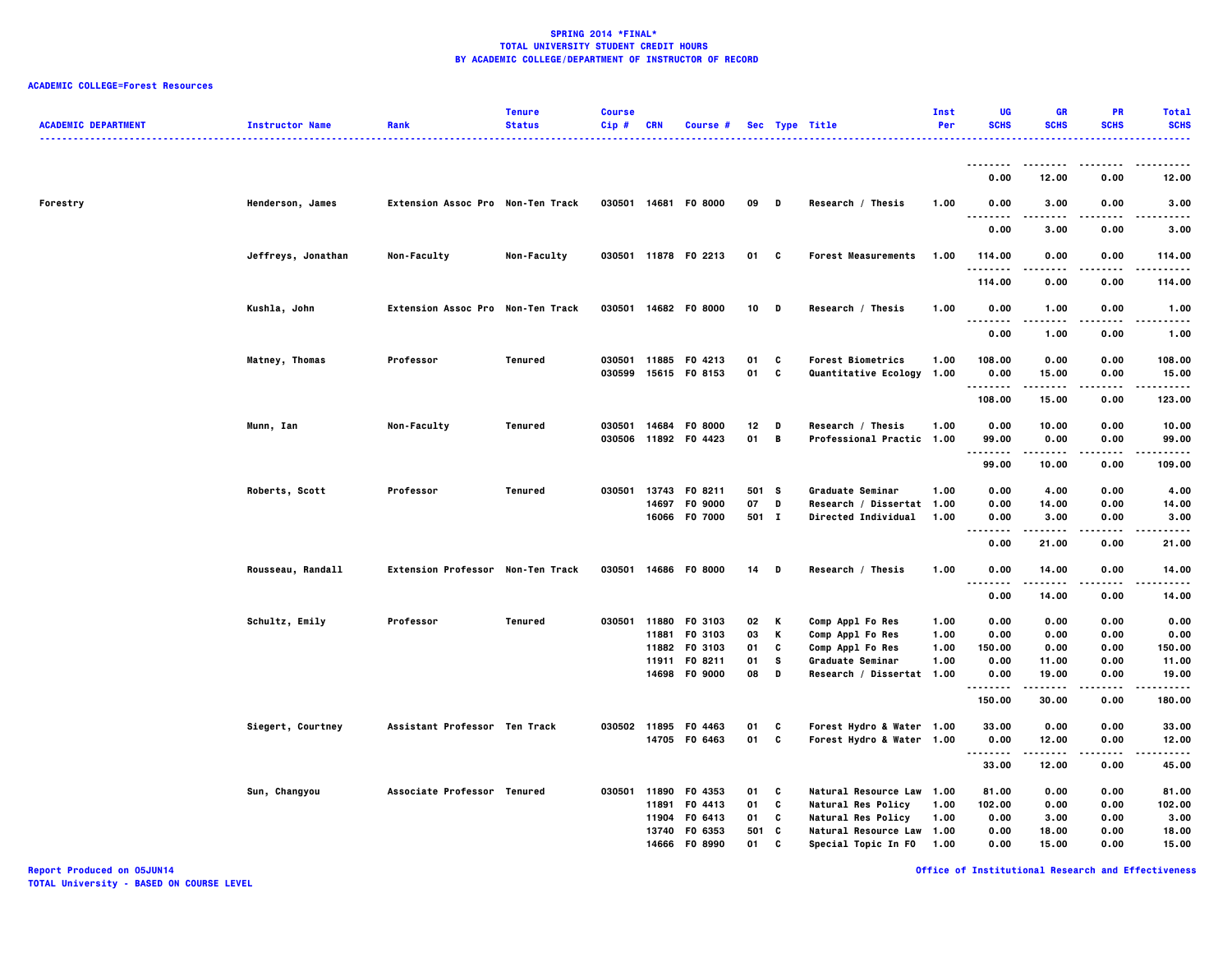## **ACADEMIC COLLEGE=Forest Resources**

| <b>ACADEMIC DEPARTMENT</b>           | <b>Instructor Name</b> | Rank                          | <b>Tenure</b><br><b>Status</b> | <b>Course</b><br>Cip# | CRN   | Course # Sec Type Title |        |              |                            | Inst<br>Per | UG<br><b>SCHS</b> | <b>GR</b><br><b>SCHS</b> | <b>PR</b><br><b>SCHS</b> | <b>Total</b><br><b>SCHS</b> |
|--------------------------------------|------------------------|-------------------------------|--------------------------------|-----------------------|-------|-------------------------|--------|--------------|----------------------------|-------------|-------------------|--------------------------|--------------------------|-----------------------------|
|                                      |                        |                               |                                |                       |       |                         |        |              |                            |             |                   |                          |                          |                             |
| Forestry                             | Sun, Changyou          | Associate Professor Tenured   |                                | 030501                |       | 14689 F0 8000           | $17$ D |              | Research / Thesis          | 1.00        | 0.00              | 9.00                     | 0.00                     | 9.00                        |
|                                      |                        |                               |                                |                       |       | 14699 F0 9000           | 09     | D            | Research / Dissertat 1.00  |             | 0.00              | 8.00                     | 0.00                     | 8.00                        |
|                                      |                        |                               |                                |                       |       |                         |        |              |                            |             |                   |                          |                          | .                           |
|                                      |                        |                               |                                |                       |       |                         |        |              |                            |             | 183.00            | 53.00                    | 0.00                     | 236.00                      |
|                                      | Varner, Julian         | Assistant Professor Ten Track |                                | 030501                | 11883 | F0 3203                 | 01 B   |              | <b>Forest Fire</b>         | 1.00        | 69.00             | 0.00                     | 0.00                     | 69.00                       |
|                                      |                        |                               |                                |                       | 14690 | <b>FO 8000</b>          | 18     | D            | Research / Thesis          | 1.00        | 0.00              | 24.00                    | 0.00                     | 24.00                       |
|                                      |                        |                               |                                |                       |       | 15654 F0 4000           | 01     |              | <b>Directed Individual</b> | 1.00        | 3.00              | 0.00                     | 0.00                     | 3.00                        |
|                                      |                        |                               |                                |                       | 16183 | F0 7000                 | 01     |              | Directed Individual        | 1.00        | 0.00              | 3.00                     | 0.00                     | 3.00                        |
|                                      |                        |                               |                                |                       | 16184 | <b>FO 7000</b>          | 02     |              | <b>Directed Individual</b> | 1.00        | 0.00              | 3.00                     | 0.00                     | 3.00                        |
|                                      |                        |                               |                                |                       |       | 16185 F0 7000           | 03     |              | <b>Directed Individual</b> | 1.00        | 0.00              | 3.00                     | 0.00                     | 3.00                        |
|                                      |                        |                               |                                |                       | 16186 | F0 7000                 | 04     |              | <b>Directed Individual</b> | 1.00        | 0.00              | 3.00                     | 0.00                     | 3.00                        |
|                                      |                        |                               |                                |                       | 16187 | F0 7000                 | 05     | $\mathbf{I}$ | <b>Directed Individual</b> | 1.00        | 0.00              | 3.00                     | 0.00                     | 3.00                        |
|                                      |                        |                               |                                |                       |       |                         |        |              |                            |             |                   |                          | .                        | -------                     |
|                                      |                        |                               |                                |                       |       |                         |        |              |                            |             | 72.00             | 39.00                    | 0.00                     | 111.00                      |
| ==================================== |                        |                               |                                |                       |       |                         |        |              |                            |             | ========          | ========                 | --------                 | ==========                  |
| Forestry                             |                        |                               |                                |                       |       |                         |        |              |                            |             | 1144.00           | 392.00                   | 0.00                     | 1536.00                     |

 **Forestry 1144.00 392.00 0.00 1536.00**

 **=================================== ======== ======== ======== ==========**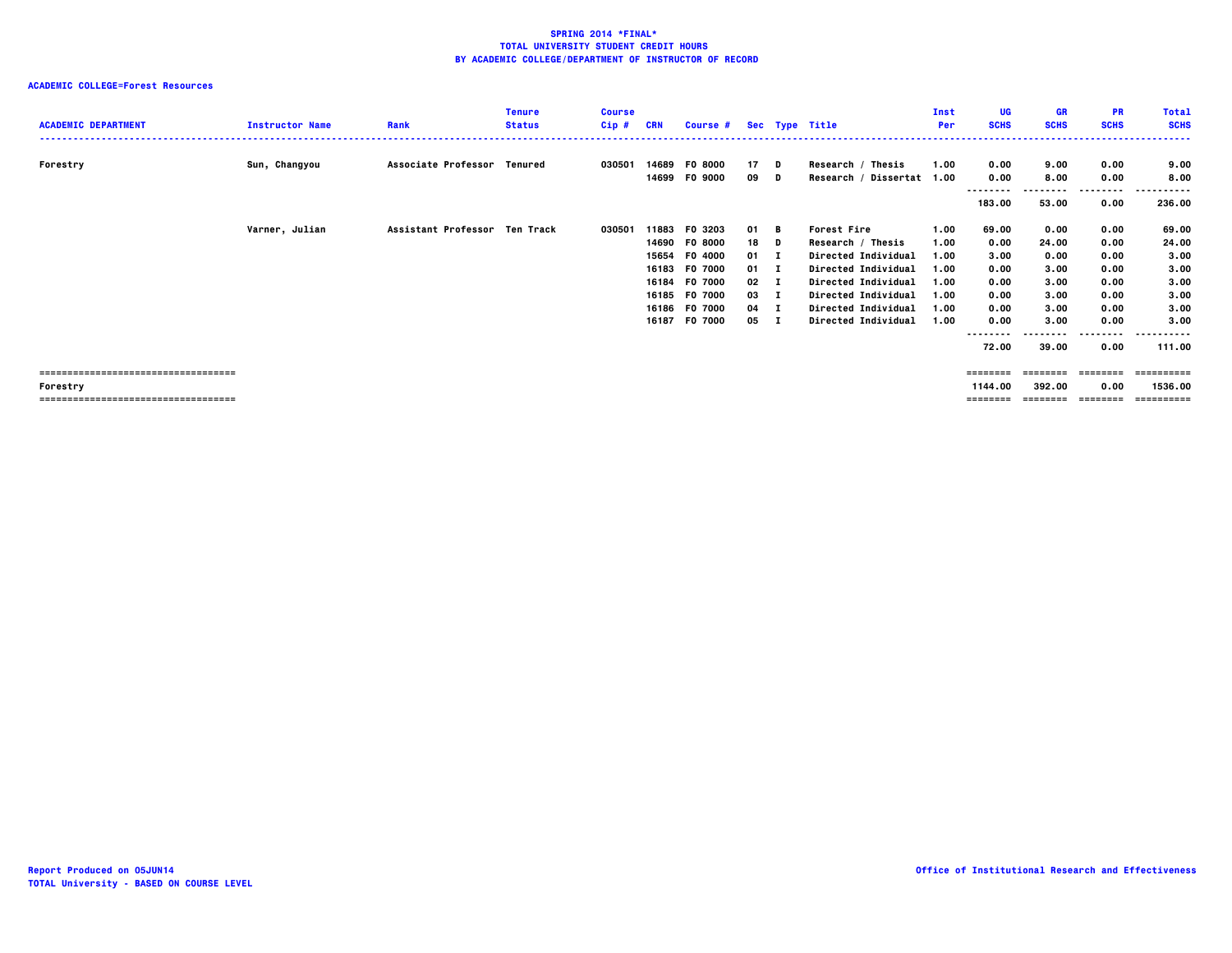| <b>ACADEMIC DEPARTMENT</b> | <b>Instructor Name</b> | Rank                              | <b>Tenure</b><br><b>Status</b> | <b>Course</b><br>$Cip$ # | CRN   | Course #             |        |              | Sec Type Title             | Inst<br>Per | UG<br><b>SCHS</b>                            | GR<br><b>SCHS</b> | <b>PR</b><br><b>SCHS</b> | <b>Total</b><br><b>SCHS</b> |
|----------------------------|------------------------|-----------------------------------|--------------------------------|--------------------------|-------|----------------------|--------|--------------|----------------------------|-------------|----------------------------------------------|-------------------|--------------------------|-----------------------------|
| Sustainable Bioproducts    | Barnes, H. Michael     | Professor                         | Tenured                        |                          |       | 030501 14582 FP 9000 | 01     | D            | Research / Dissertat 1.00  |             | 0.00<br>$\ddotsc$<br>                        | 8.00              | 0.00                     | 8.00                        |
|                            |                        |                                   |                                |                          |       |                      |        |              |                            |             | 0.00                                         | 8.00              | 0.00                     | 8.00                        |
|                            | Borazjani, Abdolhamid  | Professor                         | Tenured                        |                          |       | 030501 14569 FP 8000 | 02     | D            | Research / Thesis          | 1.00        | 0.00<br>.                                    | 4.00              | 0.00                     | 4.00<br>.                   |
|                            |                        |                                   |                                |                          |       |                      |        |              |                            |             | 0.00                                         | .<br>4.00         | .<br>0.00                | 4.00                        |
|                            | Diehl, Susan           | Professor                         | Tenured                        | 030102 14547             |       | FP 4313              | 01     | C            | <b>Environ Principles</b>  | 1.00        | 18.00                                        | 0.00              | 0.00                     | 18.00                       |
|                            |                        |                                   |                                |                          | 14548 | FP 6313              | 01     | C            | <b>Environ Principles</b>  | 1.00        | 0.00                                         | 15.00             | 0.00                     | 15.00                       |
|                            |                        |                                   |                                | 030501 14570             |       | FP 8000              | 03     | D            | Research / Thesis          | 1.00        | 0.00                                         | 5.00              | 0.00                     | 5.00                        |
|                            |                        |                                   |                                |                          |       | 14584 FP 9000        | 03     | D            | Research / Dissertat 1.00  |             | 0.00<br>.                                    | 24.00<br>-----    | 0.00<br>.                | 24.00<br>.                  |
|                            |                        |                                   |                                |                          |       |                      |        |              |                            |             | 18.00                                        | 44.00             | 0.00                     | 62.00                       |
|                            | Jones, Paul            | Extension Assoc Pro Non-Ten Track |                                | 030501                   | 14573 | FP 8000              | 06     | D            | Research / Thesis          | 1.00        | 0.00                                         | 5.00              | 0.00                     | 5.00                        |
|                            |                        |                                   |                                |                          | 14587 | FP 9000              | 06     | D            | Research / Dissertat 1.00  |             | 0.00                                         | 7.00              | 0.00                     | 7.00                        |
|                            |                        |                                   |                                |                          |       | 16238 FP 7000        | 03     | $\mathbf{I}$ | Directed Individual        | 1.00        | 0.00                                         | 3.00              | 0.00                     | 3.00                        |
|                            |                        |                                   |                                |                          |       |                      |        |              |                            |             | .<br>0.00                                    | -----<br>15.00    | .<br>0.00                | <br>15.00                   |
|                            | Kitchens, Shane        | Assistant Professor Ten Track     |                                | 030501                   | 14589 | FP 9000              | 08     | D            | Research / Dissertat 1.00  |             | 0.00                                         | 6.00              | 0.00                     | 6.00                        |
|                            |                        |                                   |                                |                          | 15908 | FP 7000              | 01     | $\mathbf{I}$ | Directed Individual        | 1.00        | 0.00                                         | 3.00              | 0.00                     | 3.00                        |
|                            |                        |                                   |                                |                          |       | 030509 11922 FP 8121 | 01     | <b>S</b>     | Research Seminar II        | 1.00        | 0.00                                         | 8.00              | 0.00                     | 8.00                        |
|                            |                        |                                   |                                |                          |       |                      |        |              |                            |             | <br>$\sim$ $\sim$ $\sim$<br>0.00             | 17.00             | 0.00                     | $- - - - -$<br>17.00        |
|                            | Seale, Roy             | Professor                         | <b>Tenured</b>                 |                          |       | 030501 14577 FP 8000 | 10     | D            | Research / Thesis          | 1.00        | 0.00                                         | 9.00              | 0.00                     | 9.00                        |
|                            |                        |                                   |                                |                          |       |                      |        |              |                            |             | $\sim$ $\sim$ $\sim$<br>. <b>.</b> .<br>0.00 | -----<br>9.00     | .<br>0.00                | -----<br>9.00               |
|                            | Shmulsky, Rubin        | Professor                         | Tenured                        |                          |       | 030501 14592 FP 9000 | 11     | D            | Research / Dissertat 1.00  |             | 0.00<br>--------                             | 4.00<br>.         | 0.00<br>$- - - -$        | 4.00<br>.                   |
|                            |                        |                                   |                                |                          |       |                      |        |              |                            |             | 0.00                                         | 4.00              | 0.00                     | 4.00                        |
|                            | Steele, Philip         | Professor                         | Tenured                        |                          |       | 030501 14593 FP 9000 | $12$ D |              | Research / Dissertat 1.00  |             | 0.00<br>$\sim$ $\sim$ $\sim$<br>-----        | 33.00<br>         | 0.00<br>$\cdots$         | 33.00<br>.                  |
|                            |                        |                                   |                                |                          |       |                      |        |              |                            |             | 0.00                                         | 33.00             | 0.00                     | 33.00                       |
|                            | Wan, Hui               | Associate Professor Ten Track     |                                | 030501                   | 14594 | FP 9000              | 13     | D            | Research / Dissertat 1.00  |             | 0.00                                         | 6.00              | 0.00                     | 6.00                        |
|                            |                        |                                   |                                | 030509                   | 14544 | FP 6143              | 01     | C            | Composite Wood Produ 1.00  |             | 0.00                                         | 15.00             | 0.00                     | 15.00                       |
|                            |                        |                                   |                                |                          |       | 14546 FP 6143        | 02     | K            | Composite Wood Produ 1.00  |             | 0.00                                         | 0.00              | 0.00                     | 0.00                        |
|                            |                        |                                   |                                |                          |       |                      |        |              |                            |             | <br>0.00                                     | .<br>21.00        | .<br>0.00                | .<br>21.00                  |
|                            | Zhang, Jilei           | Professor                         | Tenured                        | 030501                   | 14581 | <b>FP 8000</b>       | 14     | D            | Research / Thesis          | 1.00        | 0.00                                         | 18.00             | 0.00                     | 18.00                       |
|                            |                        |                                   |                                |                          | 14595 | FP 9000              | 14     | D            | Research / Dissertat 1.00  |             | 0.00                                         | 17.00             | 0.00                     | 17.00                       |
|                            |                        |                                   |                                |                          | 16110 | FP 7000              | 02     | $\mathbf{I}$ | <b>Directed Individual</b> | 1.00        | 0.00                                         | 3.00              | 0.00                     | 3.00                        |
|                            |                        |                                   |                                |                          | 16439 | FP 7000              | 04     | $\mathbf{I}$ | <b>Directed Individual</b> | 1.00        | 0.00                                         | 3.00              | 0.00                     | 3.00                        |
|                            |                        |                                   |                                |                          | 16440 | FP 7000              | 05     | $\mathbf{I}$ | Directed Individual        | 1.00        | 0.00                                         | 3.00<br>.         | 0.00                     | 3.00<br>-----               |
|                            |                        |                                   |                                |                          |       |                      |        |              |                            |             | <br>0.00                                     | 44.00             | $- - - -$<br>0.00        | 44.00                       |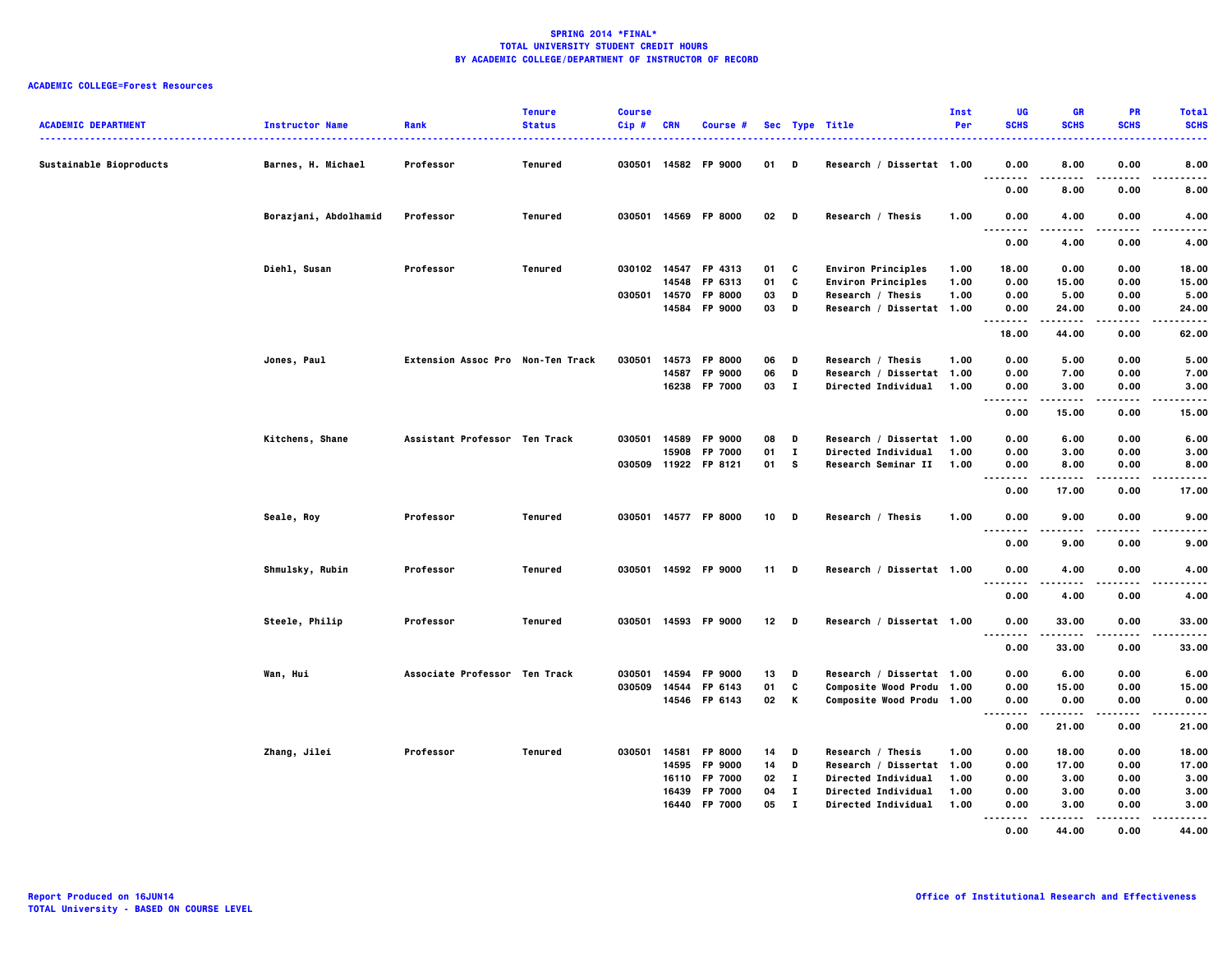### **ACADEMIC COLLEGE=Forest Resources**

|                            |                        | <b>Tenure</b> | Course |                                   |  | Tnst | ug          | GR.         |             | Total       |
|----------------------------|------------------------|---------------|--------|-----------------------------------|--|------|-------------|-------------|-------------|-------------|
| <b>ACADEMIC DEPARTMENT</b> | <b>Instructor Name</b> | <b>Status</b> |        | Cip # CRN Course # Sec Type Title |  | Per  | <b>SCHS</b> | <b>SCHS</b> | <b>SCHS</b> | <b>SCHS</b> |
|                            |                        |               |        |                                   |  |      |             |             |             |             |

 **====================================== ======== ======== ======== ==========**

 **====================================== ======== ======== ======== ========== Sustainable Bioproducts 18.00 199.00 0.00 217.00**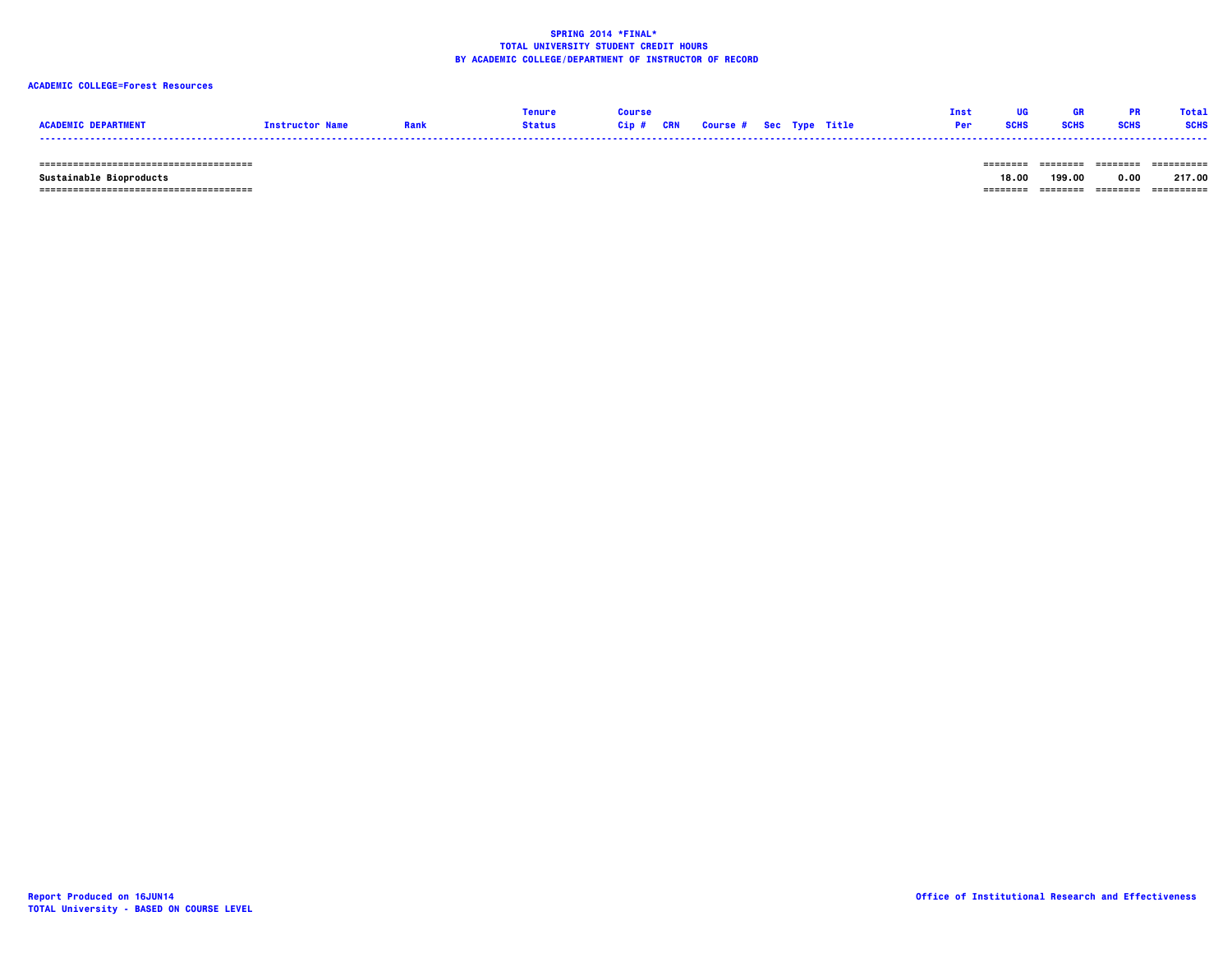### **ACADEMIC COLLEGE=Forest Resources**

| <b>ACADEMIC DEPARTMENT</b>        | <b>Instructor Name</b> | Rank                               | <b>Tenure</b><br><b>Status</b> | <b>Course</b><br>Cip# | CRN            | Course #                           |          |                | Sec Type Title                 | Inst<br>Per  | UG<br><b>SCHS</b>                 | <b>GR</b><br><b>SCHS</b> | <b>PR</b><br><b>SCHS</b> | <b>Total</b><br><b>SCHS</b> |
|-----------------------------------|------------------------|------------------------------------|--------------------------------|-----------------------|----------------|------------------------------------|----------|----------------|--------------------------------|--------------|-----------------------------------|--------------------------|--------------------------|-----------------------------|
| Wildlife, Fisheries & Aquaculture | Allen, Peter           | Assistant Professor Ten Track      |                                | 030201                | 14560          | <b>WFA 4183</b>                    | 01       | B              | Prin & Pract of Aqua 1.00      |              | 51.00                             | 0.00                     | 0.00                     | 51.00                       |
|                                   |                        |                                    |                                |                       | 14563          | <b>WFA 8212</b>                    | 01       | C              | W & F Communications 0.50      |              | 0.00                              | 8.00                     | 0.00                     | 8.00                        |
|                                   |                        |                                    |                                | 030301                | 14561          | <b>WFA 6183</b>                    | 01       | B              | Prin & Pract of Aqua 1.00      |              | 0.00                              | 9.00                     | 0.00                     | 9.00                        |
|                                   |                        |                                    |                                | 030601                | 14801          | <b>WFA 8000</b>                    | 01       | D              | Research / Thesis              | 1.00         | 0.00                              | 17.00                    | 0.00                     | 17.00                       |
|                                   |                        |                                    |                                |                       |                | 14825 WFA 9000                     | 01       | D              | Research / Dissertat 1.00      |              | 0.00                              | 12.00                    | 0.00                     | 12.00                       |
|                                   |                        |                                    |                                |                       |                |                                    |          |                |                                |              | $- - - -$<br>51.00                | .<br>46.00               | .<br>0.00                | .<br>97.00                  |
|                                   | Belant, Jerrold        | Associate Professor Ten Track      |                                | 030601                | 14802          | <b>WFA 8000</b>                    | 02       | D              | Research / Thesis              | 1.00         | 0.00                              | 37.00                    | 0.00                     | 37.00                       |
|                                   |                        |                                    |                                |                       | 14826          | <b>WFA 9000</b>                    | 02       | D              | Research / Dissertat           | 1.00         | 0.00                              | 26.00                    | 0.00                     | 26.00                       |
|                                   |                        |                                    |                                |                       | 15867          | <b>WFA 4000</b>                    | 07       | $\mathbf{I}$   | <b>Directed Individual</b>     | 1.00         | 3.00                              | 0.00                     | 0.00                     | 3.00                        |
|                                   |                        |                                    |                                |                       | 15868          | <b>WFA 7000</b>                    | 01       | $\mathbf{I}$   | Directed Individual            | 1.00         | 0.00                              | 1.00                     | 0.00                     | 1.00                        |
|                                   |                        |                                    |                                | 261301                | 13372          | <b>WFA 3013</b>                    | 01       | E.             | HWC Internship                 | 1.00         | 3.00                              | 0.00                     | 0.00                     | 3.00                        |
|                                   |                        |                                    |                                |                       | 13389          | <b>WFA 4521</b>                    | 01       | C              | Adv Topics in HWC II 1.00      |              | 2.00                              | 0.00                     | 0.00                     | 2.00                        |
|                                   |                        |                                    |                                |                       |                | 13395 WFA 6521                     | 01       | C              | Adv Topics in HWC II 1.00      |              | 0.00<br>.                         | 1.00<br>.                | 0.00<br>.                | 1.00<br>$- - - -$           |
|                                   |                        |                                    |                                |                       |                |                                    |          |                |                                |              | 8.00                              | 65.00                    | 0.00                     | 73.00                       |
|                                   | Boyd, Christopher      | Extension Assoc Pro Non-Ten Track  |                                | 030601                |                | 14803 WFA 8000                     | 03       | $\blacksquare$ | Research / Thesis              | 1.00         | 0.00<br>.<br>.                    | 9.00<br>-----            | 0.00<br>$- - - -$        | 9.00<br>$- - - -$           |
|                                   |                        |                                    |                                |                       |                |                                    |          |                |                                |              | 0.00                              | 9.00                     | 0.00                     | 9.00                        |
|                                   | Burger, Leslie         | Extension Instructo Non-Ten Track  |                                | 030601                |                | 15584 WFA 4000                     | 04       | $\mathbf{I}$   | <b>Directed Individual</b>     | 1.00         | 3.00                              | 0.00                     | 0.00                     | 3.00                        |
|                                   |                        |                                    |                                |                       |                |                                    |          |                |                                |              | $\sim$ $\sim$ $\sim$<br>.<br>3.00 | 0.00                     | 0.00                     | 3.00                        |
|                                   | Davis, John            | Assistant Professor Ten Track      |                                | 030201                | 13386          | <b>WFA 4473</b>                    | 01       | C              | Wild And Fish Prac             | 1.00         | 120.00                            | 0.00                     | 0.00                     | 120.00                      |
|                                   |                        |                                    |                                |                       | 13387          | <b>WFA 4473</b>                    | 02       | К              | Wild And Fish Prac             | 1.00         | 0.00                              | 0.00                     | 0.00                     | 0.00                        |
|                                   |                        |                                    |                                | 030601                | 14806          | <b>WFA 8000</b>                    | 06       | D              | Research / Thesis              | 1.00         | 0.00                              | 37.00                    | 0.00                     | 37.00                       |
|                                   |                        |                                    |                                |                       | 14830          | <b>WFA 9000</b>                    | 06       | D              | Research / Dissertat 1.00      |              | 0.00<br>.                         | 26.00                    | 0.00                     | 26.00<br>.                  |
|                                   |                        |                                    |                                |                       |                |                                    |          |                |                                |              | 120.00                            | 63.00                    | 0.00                     | 183.00                      |
|                                   | Demarais, Stephen      | Professor                          | Tenured                        | 030601                | 14024          | <b>WFA 6263</b>                    | 01       | $\overline{B}$ | <b>Wildlife Diseases</b>       | 1.00         | 0.00                              | 6.00                     | 0.00                     | 6.00                        |
|                                   |                        |                                    |                                |                       | 14559          | <b>WFA 4263</b>                    | 01       | B              | <b>Wildlife Diseases</b>       | 1.00         | 66.00                             | 0.00                     | 0.00                     | 66.00                       |
|                                   |                        |                                    |                                |                       | 14831          | <b>WFA 9000</b>                    | 07       | D              | Research / Dissertat           | 1.00         | 0.00                              | 20.00                    | 0.00                     | 20.00                       |
|                                   |                        |                                    |                                |                       | 15370          | <b>WFA 4000</b>                    | 02       | $\mathbf{I}$   | <b>Directed Individual</b>     | 1.00         | 1.00                              | 0.00                     | 0.00                     | 1.00                        |
|                                   |                        |                                    |                                |                       | 15757          | <b>WFA 4000</b>                    | 06       | $\mathbf{I}$   | <b>Directed Individual</b>     | 1.00         | 1.00                              | 0.00                     | 0.00                     | 1.00                        |
|                                   |                        |                                    |                                |                       | 16007          | <b>WFA 4000</b>                    | 08       | $\mathbf{I}$   | Directed Individual            | 1.00         | 3.00                              | 0.00                     | 0.00                     | 3.00                        |
|                                   |                        |                                    |                                |                       |                | 16308 WFA 4000                     | 11       | $\mathbf{I}$   | Directed Individual            | 1.00         | 1.00<br>                          | 0.00                     | 0.00                     | 1.00<br>                    |
|                                   |                        |                                    |                                |                       |                |                                    |          |                |                                |              | 72.00                             | 26.00                    | 0.00                     | 98.00                       |
|                                   | Dibble, Eric           | Professor                          | Tenured                        | 030101                | 14565          | <b>WFA 8343</b>                    | 01       | c              | Con Eco & Res Man              | 1.00         | 0.00                              | 42.00                    | 0.00                     | 42.00                       |
|                                   |                        |                                    |                                | 030201                | 13384          | <b>WFA 4453</b>                    | 01       | C              | Icthyology                     | 1.00         | 60.00                             | 0.00                     | 0.00                     | 60.00                       |
|                                   |                        |                                    |                                |                       | 13385          | <b>WFA 4453</b>                    | 02       | Κ              | Icthyology                     | 1.00         | 0.00                              | 0.00                     | 0.00                     | 0.00                        |
|                                   |                        |                                    |                                | 030601                | 14808          | <b>WFA 8000</b>                    | 08       | D              | Research / Thesis              | 1.00         | 0.00                              | 6.00                     | 0.00                     | 6.00                        |
|                                   |                        |                                    |                                |                       | 16284          | <b>WFA 7000</b>                    | 04       | $\mathbf{I}$   | Directed Individual            | 1.00         | 0.00<br>.                         | 3.00<br>-----            | 0.00<br>.                | 3.00<br>.                   |
|                                   |                        |                                    |                                |                       |                |                                    |          |                |                                |              | 60.00                             | 51.00                    | 0.00                     | 111.00                      |
|                                   | Fox, Cynthia           | Grad Research Assis Not Applicable |                                | 030601                | 13374<br>13375 | <b>WFA 4243</b><br><b>WFA 4243</b> | 01<br>02 | C<br>K         | Wildlife Tech<br>Wildlife Tech | 0.90<br>0.90 | 164.70<br>0.00                    | 0.00<br>0.00             | 0.00<br>0.00             | 164.70<br>0.00              |

**Report Produced on 05JUN14 Office of Institutional Research and Effectiveness**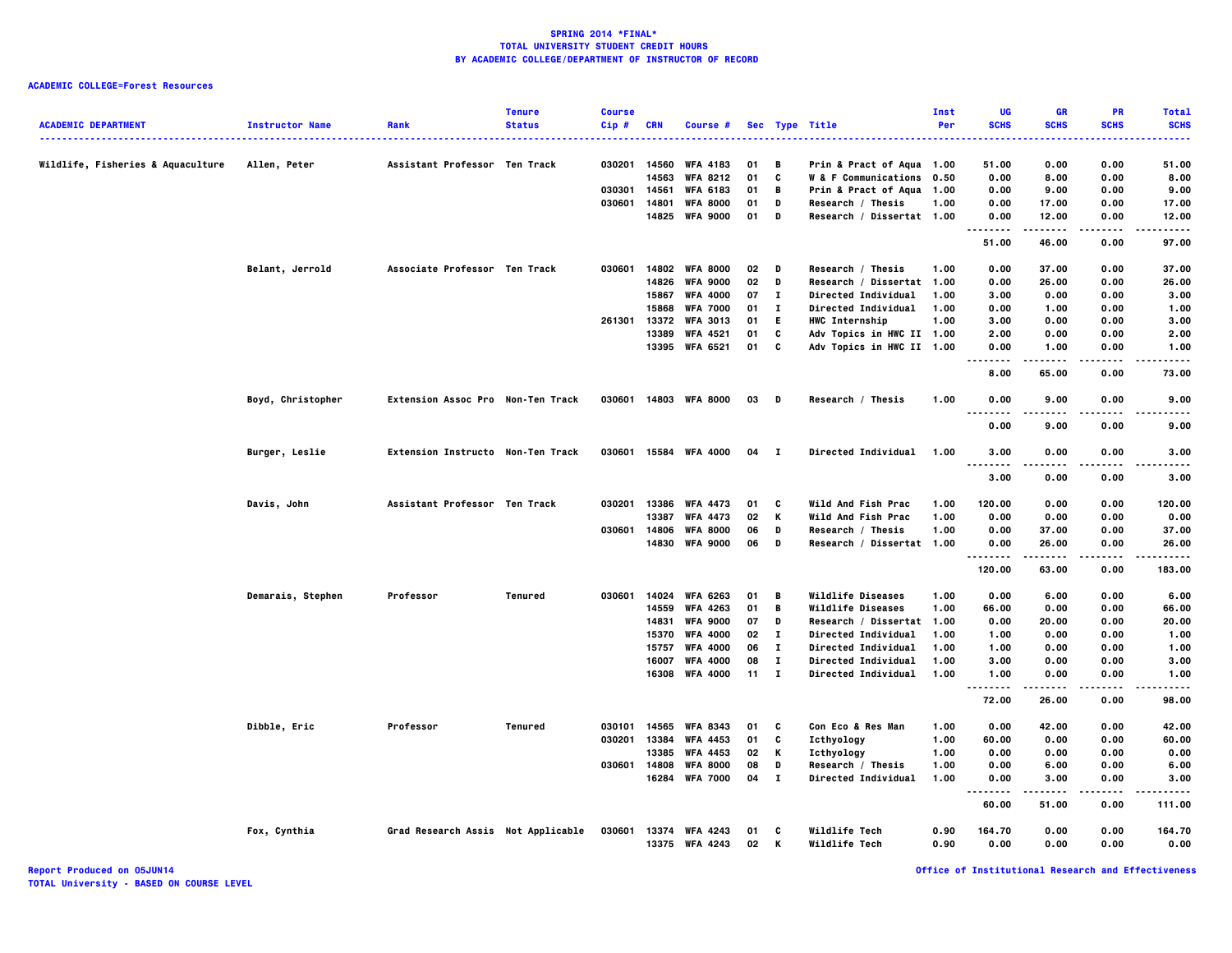| <b>ACADEMIC DEPARTMENT</b>        | <b>Instructor Name</b> | Rank                               | <b>Tenure</b><br><b>Status</b> | <b>Course</b><br>$Cip$ # | <b>CRN</b> | Course #                          |              |                     | Sec Type Title                                    | Inst<br>Per  | <b>UG</b><br><b>SCHS</b> | <b>GR</b><br><b>SCHS</b> | <b>PR</b><br><b>SCHS</b> | <b>Total</b><br><b>SCHS</b> |
|-----------------------------------|------------------------|------------------------------------|--------------------------------|--------------------------|------------|-----------------------------------|--------------|---------------------|---------------------------------------------------|--------------|--------------------------|--------------------------|--------------------------|-----------------------------|
| Wildlife, Fisheries & Aquaculture | Fox, Cynthia           | Grad Research Assis Not Applicable |                                |                          |            | 030601 13376 WFA 4243             | 03 K         |                     | Wildlife Tech                                     | 0.90         | 0.00<br>.                | 0.00<br>.                | 0.00<br>.                | 0.00<br>.                   |
|                                   |                        |                                    |                                |                          |            |                                   |              |                     |                                                   |              | 164.70                   | 0.00                     | 0.00                     | 164.70                      |
|                                   | Godwin, Kris           | Non-Employee                       | Non-Faculty                    |                          |            | 030601 16427 WFA 4000             | $13$ I       |                     | Directed Individual                               | 1.00         | 3.00<br><br>.            | 0.00                     | 0.00                     | 3.00                        |
|                                   |                        |                                    |                                |                          |            |                                   |              |                     |                                                   |              | 3.00                     | 0.00                     | 0.00                     | 3.00                        |
|                                   | Griffin, Robert        | Non-Faculty                        | Non-Faculty                    |                          |            | 030201 13378 WFA 4363             | 01 B         |                     | W & F Admin and Comm 1.00                         |              | 123.00<br>.              | 0.00                     | 0.00                     | 123.00                      |
|                                   |                        |                                    |                                |                          |            |                                   |              |                     |                                                   |              | 123.00                   | 0.00                     | 0.00                     | 123.00                      |
|                                   | Hunt, Kevin            | Professor                          | Tenured                        |                          |            | 030201 14562 WFA 4463             | 01 C         |                     | Hum Dim Wf Mgt                                    | 1.00         | 183.00<br><u>.</u>       | 0.00<br>----             | 0.00<br>$- - -$          | 183.00<br>.                 |
|                                   |                        |                                    |                                |                          |            |                                   |              |                     |                                                   |              | 183.00                   | 0.00                     | 0.00                     | 183.00                      |
|                                   | Jackson, Donald        | Professor                          | Tenured                        |                          |            | 030601 14834 WFA 9000             | 10           | D                   | Research / Dissertat 1.00                         |              | 0.00<br>                 | 1.00<br>.                | 0.00                     | 1.00<br>-----               |
|                                   |                        |                                    |                                |                          |            |                                   |              |                     |                                                   |              | 0.00                     | 1.00                     | 0.00                     | 1.00                        |
|                                   | Jones, Jeanne          | Professor                          | Tenured                        |                          |            | 030601 14811 WFA 8000             | 11           | D                   | Research / Thesis                                 | 1.00         | 0.00                     | 1.00                     | 0.00                     | 1.00                        |
|                                   |                        |                                    |                                |                          | 14835      | <b>WFA 9000</b>                   | 11           | D                   | Research / Dissertat 1.00                         |              | 0.00                     | 3.00                     | 0.00                     | 3.00                        |
|                                   |                        |                                    |                                |                          | 15629      | <b>WFA 4000</b>                   | 05           | $\mathbf{I}$        | <b>Directed Individual</b>                        | 1.00         | 3.00                     | 0.00                     | 0.00                     | 3.00                        |
|                                   |                        |                                    |                                |                          |            |                                   |              |                     |                                                   |              | $\ddotsc$<br>.<br>3.00   | $- - - -$<br>4.00        | 0.00                     | .<br>7.00                   |
|                                   | Jones, Walter          | Extension Assoc Pro Non-Ten Track  |                                |                          |            | 030601 14836 WFA 9000             | $12$ D       |                     | Research / Dissertat 1.00                         |              | 0.00<br>.                | 2.00<br>.                | 0.00<br>$- - -$          | 2.00                        |
|                                   |                        |                                    |                                |                          |            |                                   |              |                     |                                                   |              | 0.00                     | 2.00                     | 0.00                     | 2.00                        |
|                                   | Kaminski, Richard      | Professor                          | Tenured                        |                          |            | 030601 14837 WFA 9000             | 13           | $\blacksquare$      | Research / Dissertat 1.00                         |              | 0.00<br>.                | 1.00                     | 0.00                     | 1.00                        |
|                                   |                        |                                    |                                |                          |            |                                   |              |                     |                                                   |              | 0.00                     | 1.00                     | 0.00                     | 1.00                        |
|                                   | Kroger, Robert         | Assistant Professor Ten Track      |                                | 030601                   |            | 14838 WFA 9000                    | 14           | D                   | Research / Dissertat 1.00                         |              | 0.00<br>.                | 29.00                    | 0.00                     | 29.00                       |
|                                   |                        |                                    |                                |                          |            |                                   |              |                     |                                                   |              | 0.00                     | 29.00                    | 0.00                     | 29.00                       |
|                                   | Leopold, Bruce         | Professor                          | Tenured                        | 030601                   | 14839      | <b>WFA 9000</b>                   | 15           | D                   | Research / Dissertat 1.00                         |              | 0.00                     | 13.00                    | 0.00                     | 13.00                       |
|                                   |                        |                                    |                                |                          | 16146      | <b>WFA 4000</b>                   | 09           | $\mathbf{I}$        | Directed Individual                               | 1.00         | 3.00                     | 0.00                     | 0.00                     | 3.00                        |
|                                   |                        |                                    |                                |                          |            | 16147 WFA 4000                    | $10 \quad I$ |                     | <b>Directed Individual</b>                        | 1.00         | 3.00<br>.<br>.           | 0.00<br>.                | 0.00<br>.                | 3.00<br>.                   |
|                                   |                        |                                    |                                |                          |            |                                   |              |                     |                                                   |              | 6.00                     | 13.00                    | 0.00                     | 19.00                       |
|                                   | Martin, James          | Assistant Professor Ten Track      |                                | 030601                   | 14816      | <b>WFA 8000</b>                   | 16           | D                   | Research / Thesis                                 | 1.00         | 0.00                     | 17.00                    | 0.00                     | 17.00                       |
|                                   |                        |                                    |                                |                          |            | 14840 WFA 9000                    | 16           | D                   | Research / Dissertat 1.00                         |              | 0.00                     | 23.00<br>-----           | 0.00<br>----             | 23.00<br>.                  |
|                                   |                        |                                    |                                |                          |            |                                   |              |                     |                                                   |              | ----<br>0.00             | 40.00                    | 0.00                     | 40.00                       |
|                                   | Miranda, Leandro       | Non-Employee                       | Non-Faculty                    | 030601                   | 16121      | <b>WFA 7000</b><br>16123 WFA 7000 | 02<br>03     | - 1<br>$\mathbf{I}$ | Directed Individual<br><b>Directed Individual</b> | 1.00<br>1.00 | 0.00<br>0.00             | 3.00<br>3.00             | 0.00<br>0.00             | 3.00<br>3.00                |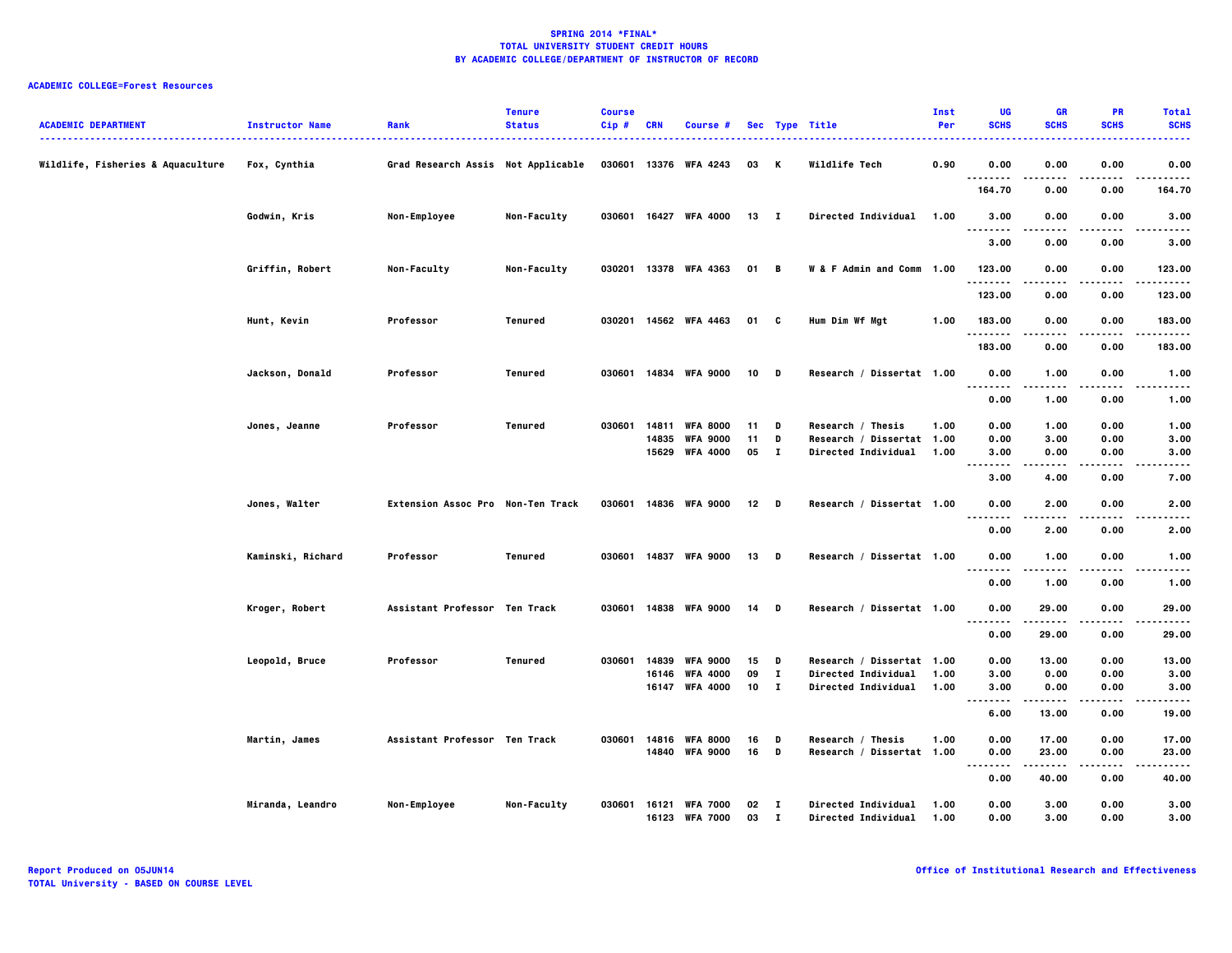| <b>ACADEMIC DEPARTMENT</b>        | <b>Instructor Name</b> | Rank                              | <b>Tenure</b><br><b>Status</b> | <b>Course</b><br>$Cip$ # | CRN   | <b>Course #</b>       |    |              | Sec Type Title             | <b>Inst</b><br>Per | UG<br><b>SCHS</b>                 | <b>GR</b><br><b>SCHS</b> | <b>PR</b><br><b>SCHS</b> | <b>Total</b><br><b>SCHS</b><br>. |
|-----------------------------------|------------------------|-----------------------------------|--------------------------------|--------------------------|-------|-----------------------|----|--------------|----------------------------|--------------------|-----------------------------------|--------------------------|--------------------------|----------------------------------|
|                                   |                        |                                   |                                |                          |       |                       |    |              |                            |                    | --------                          |                          |                          |                                  |
|                                   |                        |                                   |                                |                          |       |                       |    |              |                            |                    | 0.00                              | 6.00                     | 0.00                     | 6.00                             |
| Wildlife, Fisheries & Aquaculture | Neal, Jason            | Extension Assoc Pro Non-Ten Track |                                | 030201                   | 13373 | <b>WFA 4133</b>       | 01 | B            | <b>Fisheries Science</b>   | 1.00               | 39.00                             | 0.00                     | 0.00                     | 39.00                            |
|                                   |                        |                                   |                                | 030601                   | 14817 | <b>WFA 8000</b>       | 17 | D            | Research / Thesis          | 1.00               | 0.00                              | 23.00                    | 0.00                     | 23.00                            |
|                                   |                        |                                   |                                |                          | 14841 | <b>WFA 9000</b>       | 17 | D            | Research / Dissertat 1.00  |                    | 0.00                              | 10.00                    | 0.00                     | 10.00                            |
|                                   |                        |                                   |                                |                          |       |                       |    |              |                            |                    | .<br>39.00                        | 33.00                    | $\cdots$<br>0.00         | $\cdots$<br>72.00                |
|                                   | Riffell, Samuel        | Associate Professor Tenured       |                                | 030201                   | 13381 | <b>WFA 4443</b>       | 01 | c            | Ornithology                | 0.10               | 14.40                             | 0.00                     | 0.00                     | 14.40                            |
|                                   |                        |                                   |                                | 030601                   | 13374 | <b>WFA 4243</b>       | 01 | C            | Wildlife Tech              | 0.10               | 18.30                             | 0.00                     | 0.00                     | 18.30                            |
|                                   |                        |                                   |                                |                          | 13375 | <b>WFA 4243</b>       | 02 | К            | Wildlife Tech              | 0.10               | 0.00                              | 0.00                     | 0.00                     | 0.00                             |
|                                   |                        |                                   |                                |                          | 13376 | <b>WFA 4243</b>       | 03 | К            | Wildlife Tech              | 0.10               | 0.00                              | 0.00                     | 0.00                     | 0.00                             |
|                                   |                        |                                   |                                |                          | 14792 | <b>WFA 4000</b>       | 01 | $\mathbf{I}$ | <b>Directed Individual</b> | 1.00               | 3.00                              | 0.00                     | 0.00                     | 3.00                             |
|                                   |                        |                                   |                                |                          | 14818 | <b>WFA 8000</b>       | 18 | D            | Research / Thesis          | 1.00               | 0.00                              | 32.00                    | 0.00                     | 32.00                            |
|                                   |                        |                                   |                                |                          |       | 14842 WFA 9000        | 18 | D            | Research / Dissertat 1.00  |                    | 0.00                              | 6.00                     | 0.00                     | 6.00                             |
|                                   |                        |                                   |                                |                          |       |                       |    |              |                            |                    | .<br>35.70                        | 38.00                    | 0.00                     | $- - - -$<br>73.70               |
|                                   | Rush, Scott            | Assistant Professor Ten Track     |                                | 030101                   | 13380 | <b>WFA 4423</b>       | 01 | в            | Herpetology                | 1.00               | 51.00                             | 0.00                     | 0.00                     | 51.00                            |
|                                   |                        |                                   |                                | 030201                   | 13381 | <b>WFA 4443</b>       | 01 | C            | Ornithology                | 0.90               | 129.60                            | 0.00                     | 0.00                     | 129.60                           |
|                                   |                        |                                   |                                |                          | 13382 | <b>WFA 4443</b>       | 02 | К            | Ornithology                | 1.00               | 0.00                              | 0.00                     | 0.00                     | 0.00                             |
|                                   |                        |                                   |                                |                          | 13383 | <b>WFA 4443</b>       | 03 | Κ            | Ornithology                | 1.00               | 0.00                              | 0.00                     | 0.00                     | 0.00                             |
|                                   |                        |                                   |                                |                          | 15631 | <b>WFA 4443</b>       | 04 | K            | Ornithology                | 1.00               | 0.00                              | 0.00                     | 0.00                     | 0.00                             |
|                                   |                        |                                   |                                | 030601                   | 14819 | <b>WFA 8000</b>       | 19 | D            | Research / Thesis          | 1.00               | 0.00                              | 14.00                    | 0.00                     | 14.00                            |
|                                   |                        |                                   |                                |                          | 14843 | <b>WFA 9000</b>       | 19 | D            | Research / Dissertat       | 1.00               | 0.00                              | 3.00                     | 0.00                     | 3.00                             |
|                                   |                        |                                   |                                |                          | 16480 | <b>WFA 4000</b>       | 15 | $\mathbf{I}$ | <b>Directed Individual</b> | 1.00               | 3.00                              | 0.00                     | 0.00                     | 3.00                             |
|                                   |                        |                                   |                                | 240101 15893             |       | <b>HON 4000</b>       | 01 | $\mathbf{I}$ | <b>Directed Individual</b> | 1.00               | 3.00                              | 0.00                     | 0.00                     | 3.00                             |
|                                   |                        |                                   |                                |                          |       |                       |    |              |                            |                    | <br>186.60                        | .<br>17.00               | $\cdots$<br>0.00         | .<br>203.60                      |
|                                   |                        |                                   |                                |                          |       |                       |    |              |                            |                    |                                   |                          |                          |                                  |
|                                   | Schramm, Harold        | Non-Employee                      | Non-Faculty                    | 030601                   | 15650 | <b>WFA 8000</b>       | 26 | D            | Research / Thesis          | 1.00               | 0.00                              | 21.00                    | 0.00                     | 21.00                            |
|                                   |                        |                                   |                                |                          |       | 15652 WFA 9000        | 26 | D            | Research / Dissertat 1.00  |                    | 0.00                              | 10.00                    | 0.00                     | 10.00                            |
|                                   |                        |                                   |                                |                          |       |                       |    |              |                            |                    | $\sim$ $\sim$ $\sim$<br>.<br>0.00 | -----<br>31.00           | 0.00                     | -----<br>31.00                   |
|                                   | Strickland, Bronson    | Extension Assoc Pro Non-Ten Track |                                |                          |       | 030601 14844 WFA 9000 | 20 | D            | Research / Dissertat 1.00  |                    | 0.00                              | 13.00                    | 0.00                     | 13.00                            |
|                                   |                        |                                   |                                |                          |       |                       |    |              |                            |                    | .<br>0.00                         | 13.00                    | 0.00                     | 13.00                            |
|                                   | Tegt, Jessica          | Extension Assist Pr Non-Ten Track |                                |                          |       | 030201 14563 WFA 8212 | 01 | - C          | W & F Communications 0.50  |                    | 0.00                              | 8.00                     | 0.00                     | 8.00                             |
|                                   |                        |                                   |                                |                          |       |                       |    |              |                            |                    | $\sim$ $\sim$ $\sim$<br>.<br>0.00 | -----<br>8.00            | $\cdots$<br>0.00         | $- - - -$<br>8.00                |
|                                   | Vilella, Francisco     | Non-Employee                      | <b>Non-Faculty</b>             | 030201                   | 14566 | <b>WFA 4483</b>       | 01 | В            | Sem Tropical Biology 1.00  |                    | 27.00                             | 0.00                     | 0.00                     | 27.00                            |
|                                   |                        |                                   |                                |                          | 14567 | <b>WFA 6483</b>       | 01 | B            | Sem Tropical Biology 1.00  |                    | 0.00                              | 6.00                     | 0.00                     | 6.00                             |
|                                   |                        |                                   |                                | 030601                   | 14823 | <b>WFA 8000</b>       | 23 | D            | Research / Thesis          | 1.00               | 0.00                              | 27.00                    | 0.00                     | 27.00                            |
|                                   |                        |                                   |                                |                          | 14847 | <b>WFA 9000</b>       | 23 | $\,$ D       | Research / Dissertat 1.00  |                    | 0.00                              | 15.00                    | 0.00                     | 15.00                            |
|                                   |                        |                                   |                                |                          |       |                       |    |              |                            |                    | <br>27.00                         | -----<br>48.00           | $- - - -$<br>0.00        | .<br>75.00                       |
|                                   | Wang, Guiming          | Associate Professor Tenured       |                                | 030601                   |       | 14600 WFA 6990        | 01 | C            | Special Topic In WFA 1.00  |                    | 0.00                              | 18.00                    | 0.00                     | 18.00                            |
|                                   |                        |                                   |                                |                          | 14824 | <b>WFA 8000</b>       | 24 | D            | Research / Thesis          | 1.00               | 0.00                              | 5.00                     | 0.00                     | 5.00                             |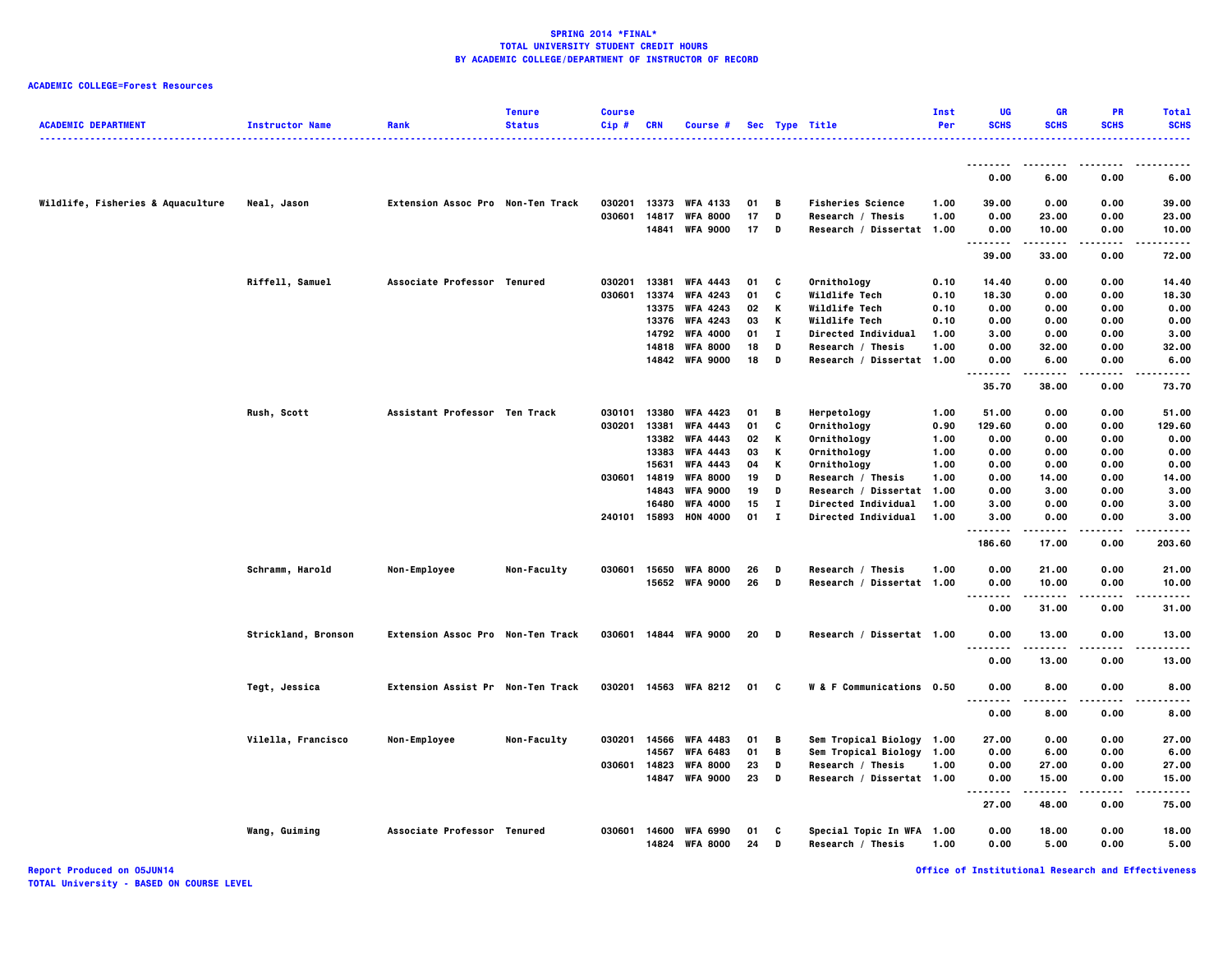| <b>ACADEMIC DEPARTMENT</b>                                                                                          | <b>Instructor Name</b> | Rank                        | Tenure<br><b>Status</b> | <b>Course</b><br>Cip# | CRN | Course # Sec Type Title |    |                              | Inst<br><b>Per</b> | UG<br><b>SCHS</b>               | GR<br><b>SCHS</b>              | <b>PR</b><br><b>SCHS</b>     | Total<br><b>SCHS</b>                |
|---------------------------------------------------------------------------------------------------------------------|------------------------|-----------------------------|-------------------------|-----------------------|-----|-------------------------|----|------------------------------|--------------------|---------------------------------|--------------------------------|------------------------------|-------------------------------------|
| Wildlife, Fisheries & Aquaculture                                                                                   | Wang, Guiming          | Associate Professor Tenured |                         | 030601                |     | 14848 WFA 9000          | 24 | Dissertat 1.00<br>Research / |                    | 0.00<br>---------<br>0.00       | 10.00<br>.<br>33.00            | 0.00<br>.<br>0.00            | 10.00<br>.<br>33.00                 |
| =====================================<br>Wildlife, Fisheries & Aquaculture<br>===================================== |                        |                             |                         |                       |     |                         |    |                              |                    | --------<br>1085,00<br>-------- | ========<br>577.00<br>======== | ========<br>0.00<br>======== | ==========<br>1662.00<br>========== |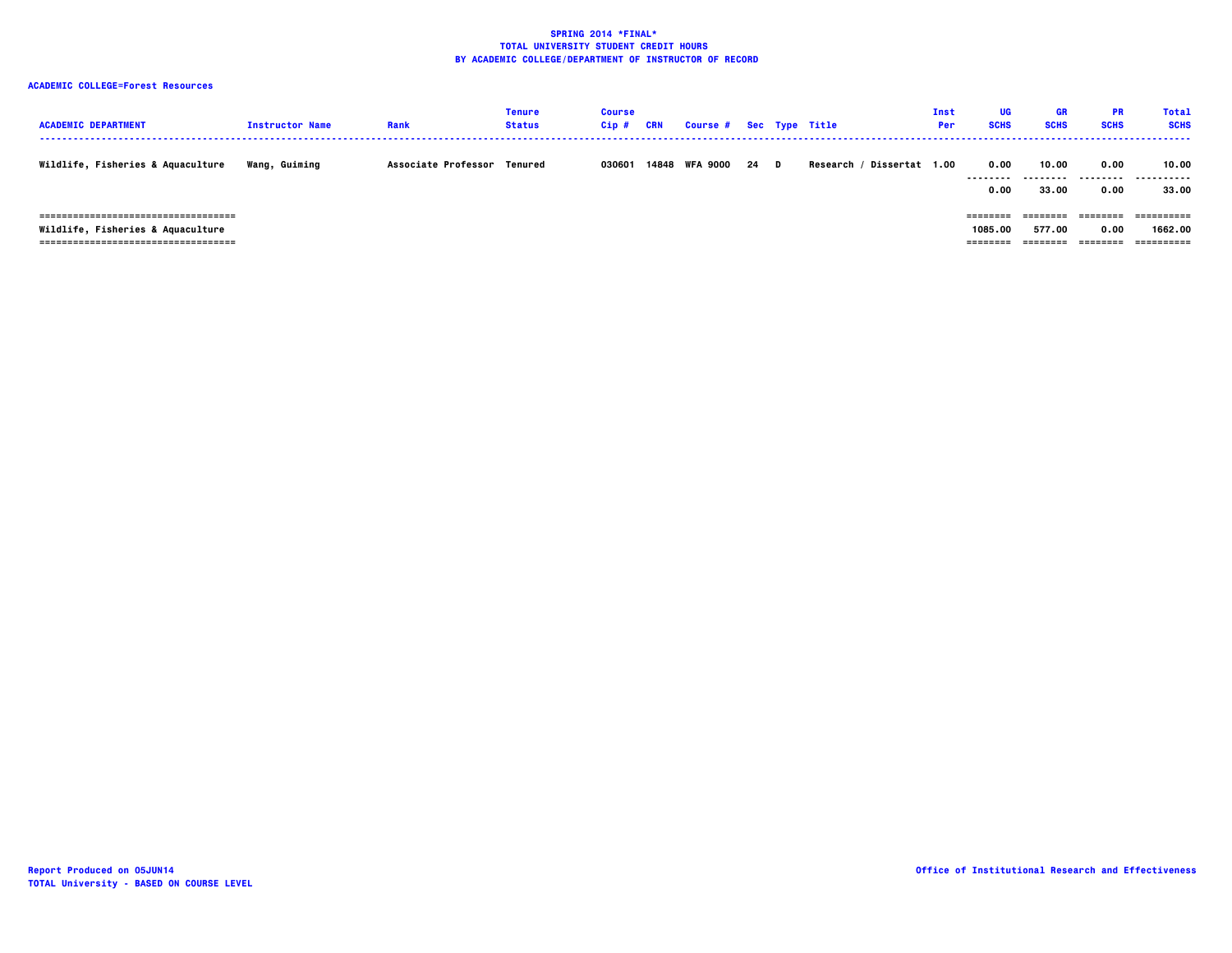| <b>ACADEMIC DEPARTMENT</b> | <b>Instructor Name</b><br>. <u>.</u> . | Rank                              | <b>Tenure</b><br><b>Status</b> | <b>Course</b><br>Cip# | <b>CRN</b>   | <b>Course #</b>                         |                  |                   | Sec Type Title                                         | Inst<br>Per  | UG<br><b>SCHS</b>                 | <b>GR</b><br><b>SCHS</b> | <b>PR</b><br><b>SCHS</b> | <b>Total</b><br><b>SCHS</b> |
|----------------------------|----------------------------------------|-----------------------------------|--------------------------------|-----------------------|--------------|-----------------------------------------|------------------|-------------------|--------------------------------------------------------|--------------|-----------------------------------|--------------------------|--------------------------|-----------------------------|
| Veterinary Medicine        | Archer, Todd                           | Assistant Professor Ten Track     |                                | 512501                |              | 15377 CVM 8081                          | 01               | - C               | Clin Sci Journal Rev 1.00                              |              | 0.00                              | 4.00                     | 0.00                     | 4.00                        |
|                            |                                        |                                   |                                |                       |              |                                         |                  |                   |                                                        |              | $\sim$ $\sim$ $\sim$<br>.<br>0.00 | 4.00                     | ----<br>0.00             | .<br>4.00                   |
|                            | Austin, Frank                          | Professor                         | Tenured                        |                       |              | 512401 11063 CVM 5183<br>11064 CVM 5193 | 01<br>01         | C<br>C            | Special Species<br>Infectious Agents I 1.00            | 1.00         | 0.00<br>0.00                      | 0.00<br>0.00             | 246.00<br>246.00         | 246.00<br>246.00            |
|                            |                                        |                                   |                                |                       |              |                                         |                  |                   |                                                        |              | .<br>$\cdots$<br>0.00             | 0.00                     | .<br>492.00              | .<br>492.00                 |
|                            | Bailey, R. Hart                        | Professor                         | Tenured                        |                       |              | 512501 16200 CVM 9000                   | 19 D             |                   | Research / Dissertat 1.00                              |              | 0.00                              | 9.00                     | 0.00                     | 9.00                        |
|                            |                                        |                                   |                                |                       |              |                                         |                  |                   |                                                        |              | $\sim$ $\sim$ $\sim$<br>.<br>0.00 | 9.00                     | 0.00                     | .<br>9.00                   |
|                            | Betbeze, Caroline                      | Clinical Assist Pro Non-Ten Track |                                | 512401                |              | 14010 CVM 5682<br>14012 CVM 5210        | 01<br>01 H       | C                 | Veterninary Ophthalm 1.00<br>ACR Vet Ophthalmolog 1.00 |              | 0.00<br>0.00                      | 0.00<br>0.00             | 6.00<br>11.00            | 6.00<br>11.00               |
|                            |                                        |                                   |                                |                       |              |                                         |                  |                   |                                                        |              | $- - - -$<br>0.00                 | 0.00                     | . <b>.</b><br>17.00      | .<br>17.00                  |
|                            | Brashier, Michael                      | Associate Professor Tenured       |                                |                       |              | 512401 11061 CVM 5173                   | 01 B             |                   | Equine Med & Surgery 1.00                              |              | 0.00                              | 0.00                     | 246.00                   | 246.00                      |
|                            |                                        |                                   |                                |                       |              |                                         |                  |                   |                                                        |              | .<br>0.00                         | 0.00                     | 246.00                   | $- - - -$<br>246.00         |
|                            | Brett, James                           | Clinical Assoc Prof Non-Ten Track |                                |                       |              | 512401 16489 CVM 5000                   | 10 <sup>10</sup> | - 1               | Directed Individual                                    | 1.00         | 0.00<br>.<br>.                    | 0.00<br>.                | 2.00<br>$- - - -$        | 2.00<br>-----               |
|                            |                                        |                                   |                                |                       |              |                                         |                  |                   |                                                        |              | 0.00                              | 0.00                     | 2.00                     | 2.00                        |
|                            | Brinkman, Erin                         | Clinical Assist Pro Non-Ten Track |                                |                       |              | 512401 11059 CVM 5162<br>11068 CVM 5224 | 01<br>01         | C<br>E.           | Diagnostic Imaging<br>Radiology                        | 0.50<br>1.00 | 0.00<br>0.00                      | 0.00<br>0.00             | 82.00<br>80.00           | 82.00<br>80.00              |
|                            |                                        |                                   |                                |                       | 11080        | <b>CVM 5420</b>                         | 01               | E.                | Adv Rot in Radiology                                   | 1.00         | 0.00                              | 0.00                     | 22.00                    | 22.00                       |
|                            |                                        |                                   |                                |                       | 512501 11121 | <b>CVM 8041</b>                         | 01               | Н                 | Adv Clin Rad Seminar                                   | 1.00         | 0.00                              | 5.00                     | 0.00                     | 5.00                        |
|                            |                                        |                                   |                                |                       |              | 16228 CVM 8000                          | 12               | D                 | Research / Thesis                                      | 1.00         | 0.00<br>.<br>.                    | 6.00<br>$- - - - -$      | 0.00<br>.                | 6.00<br>.                   |
|                            |                                        |                                   |                                |                       |              |                                         |                  |                   |                                                        |              | 0.00                              | 11.00                    | 184.00                   | 195.00                      |
|                            | Bryan, Christine                       | Clinical Assist Pro Non-Ten Track |                                |                       |              | 512401 11076 CVM 5302                   | 01 B             |                   | Clinicopathologic Co 1.00                              |              | 0.00<br>.                         | 0.00                     | 160.00                   | 160.00<br>.                 |
|                            |                                        |                                   |                                |                       |              |                                         |                  |                   |                                                        |              | 0.00                              | 0.00                     | 160.00                   | 160.00                      |
|                            | Burt, Gary                             | Clinical Assist Pro Non-Ten Track |                                |                       |              | 512401 11108 CVM 5692                   | 01 C             |                   | Vet Art & Business M 1.00                              |              | 0.00<br>$\ddotsc$                 | 0.00                     | 72.00                    | 72.00                       |
|                            |                                        |                                   |                                |                       |              |                                         |                  |                   |                                                        |              | .<br>0.00                         | 0.00                     | .<br>72.00               | .<br>72.00                  |
|                            | Bushby, Philip                         | Professor                         | Tenured                        |                       |              | 512401 11104 CVM 5640                   | 01 H             |                   | Shelter Medicine                                       | 1.00         | 0.00<br>.                         | 0.00<br>-----            | 55.00<br>.               | 55.00<br>.                  |
|                            |                                        |                                   |                                |                       |              |                                         |                  |                   |                                                        |              | 0.00                              | 0.00                     | 55.00                    | 55.00                       |
|                            | Carr, Russell                          | Associate Professor Tenured       |                                | 512401                | 15558        | <b>CVM 4000</b>                         | 01               | $\mathbf{I}$      | Directed Individual                                    | 1.00         | 3.00                              | 0.00                     | 0.00                     | 3.00                        |
|                            |                                        |                                   |                                |                       |              | 15578 CVM 4000<br>512501 11132 CVM 8523 | 02<br>01         | $\mathbf{I}$<br>C | Directed Individual                                    | 1.00         | 3.00                              | 0.00                     | 0.00<br>0.00             | 3.00                        |
|                            |                                        |                                   |                                |                       |              | 16111 CVM 9000                          | 16               | D                 | Organ Systems Tox I<br>Research / Dissertat 1.00       | 1.00         | 0.00<br>0.00<br>.                 | 6.00<br>6.00             | 0.00                     | 6.00<br>6.00                |
|                            |                                        |                                   |                                |                       |              |                                         |                  |                   |                                                        |              | 6.00                              | 12.00                    | 0.00                     | 18.00                       |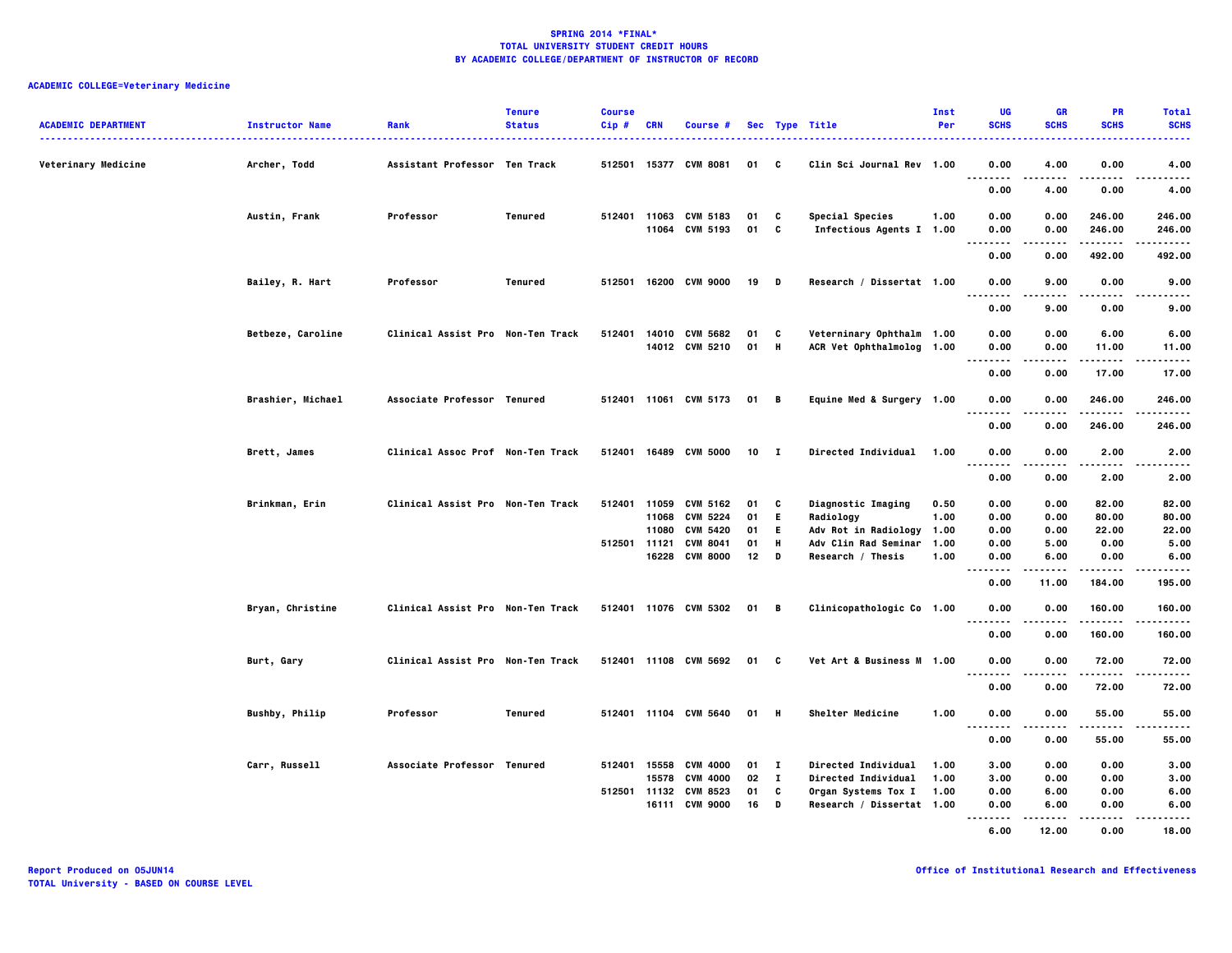|                            |                        |                                   | <b>Tenure</b> | <b>Course</b> |            |                                    |          |                         |                                                  | <b>Inst</b>  | UG                                       | <b>GR</b>         | PR                | <b>Total</b>         |
|----------------------------|------------------------|-----------------------------------|---------------|---------------|------------|------------------------------------|----------|-------------------------|--------------------------------------------------|--------------|------------------------------------------|-------------------|-------------------|----------------------|
| <b>ACADEMIC DEPARTMENT</b> | <b>Instructor Name</b> | Rank                              | <b>Status</b> | Cip#          | <b>CRN</b> | Course #                           |          |                         | Sec Type Title<br>. <b>.</b> .                   | Per          | <b>SCHS</b><br>.                         | <b>SCHS</b>       | <b>SCHS</b>       | <b>SCHS</b><br>----- |
|                            |                        |                                   |               |               |            |                                    |          |                         |                                                  |              |                                          |                   |                   |                      |
| Veterinary Medicine        | Chambers, Janice       | Professor                         | Tenured       | 512401        | 16137      | <b>CVM 4000</b>                    | 03       | $\mathbf I$<br><b>S</b> | Directed Individual                              | 1.00         | 2.00                                     | 0.00              | 0.00              | 2.00                 |
|                            |                        |                                   |               | 512501 11124  | 15447      | <b>CVM 8101</b><br><b>CVM 8000</b> | 01<br>02 | $\mathbf{D}$            | <b>Case Studies Res Eth</b><br>Research / Thesis | 1.00<br>1.00 | 0.00<br>0.00                             | 10.00<br>3.00     | 0.00<br>0.00      | 10.00<br>3.00        |
|                            |                        |                                   |               |               |            | 15817 CVM 9000                     | 09       | D                       | Research / Dissertat 1.00                        |              | 0.00                                     | 25.00             | 0.00              | 25.00                |
|                            |                        |                                   |               |               |            |                                    |          |                         |                                                  |              | $\sim$ $\sim$ $\sim$<br>$- - - - -$      | -----             |                   | -----                |
|                            |                        |                                   |               |               |            |                                    |          |                         |                                                  |              | 2.00                                     | 38.00             | 0.00              | 40.00                |
|                            | Christiansen, David    | Clinical Assist Pro Non-Ten Track |               |               |            | 512401 11102 CVM 5580              | 05       | c                       | Adv Clin Rot 3                                   | 1.00         | 0.00                                     | 0.00              | 18.00             | 18.00                |
|                            |                        |                                   |               |               |            | 512501 11074 CVM 5282              | 01       | E                       | Lg Animal/Ambulatory                             | 1.00         | 0.00<br>. .<br>.                         | 0.00<br>$- - - -$ | 64.00<br>-----    | 64.00<br>$- - - -$   |
|                            |                        |                                   |               |               |            |                                    |          |                         |                                                  |              | 0.00                                     | 0.00              | 82.00             | 82.00                |
|                            | Claude, Andrew         | Assistant Professor Ten Track     |               |               |            | 512401 11081 CVM 5430              | 01       | - E                     | Adv Rot in Anesth                                | 1.00         | 0.00<br>$\ddotsc$                        | 0.00              | 7.00              | 7.00<br>.            |
|                            |                        |                                   |               |               |            |                                    |          |                         |                                                  |              | 0.00                                     | 0.00              | 7.00              | 7.00                 |
|                            | Cooley, Avery          | Professor                         | Tenured       |               |            | 512401 11055 CVM 5044              | 01 C     |                         | Intro Vet Pathology                              | 0.50         | 0.00<br>. .<br>.                         | 0.00              | 164.00<br>.       | 164.00<br>.          |
|                            |                        |                                   |               |               |            |                                    |          |                         |                                                  |              | 0.00                                     | 0.00              | 164.00            | 164.00               |
|                            | Cooper, Dana           | Non-Faculty                       | Non-Faculty   | 510808        | 11041      | <b>CVM 4003</b>                    | 01       | E.                      | Internship Experienc 0.50                        |              | 19.50                                    | 0.00              | 0.00              | 19.50                |
|                            |                        |                                   |               |               | 11043      | <b>CVM 4103</b>                    | 01       | H                       | Large Animal Exp I                               | 0.50         | 12.00                                    | 0.00              | 0.00              | 12.00                |
|                            |                        |                                   |               |               | 11045      | <b>CVM 4201</b>                    | 01       | Н                       | Clinical Experience                              | 0.50         | 4.00                                     | 0.00              | 0.00              | 4.00                 |
|                            |                        |                                   |               |               | 11046      | <b>CVM 4206</b>                    | 01       | н                       | Small Animal Clinica 0.50                        |              | 24.00                                    | 0.00              | 0.00              | 24.00                |
|                            |                        |                                   |               |               | 11047      | CVM 4213                           | 01       | Н                       | Sm Anim Surg & Anes                              | 0.50         | 13.50                                    | 0.00              | 0.00              | 13.50                |
|                            |                        |                                   |               |               | 11048      | CVM 4223                           | 01       | Н                       | Small Animal Pri Car                             | 0.50         | 24.00                                    | 0.00              | 0.00              | 24.00                |
|                            |                        |                                   |               |               | 11049      | CVM 4333                           | 01       | Н                       | Emergency/ICU Clinic 0.50                        |              | 16.50                                    | 0.00              | 0.00              | 16.50                |
|                            |                        |                                   |               |               | 11050      | <b>CVM 4501</b>                    | 01       | Н                       | Diagnostic Lab Exp                               | 0.50         | 1.00                                     | 0.00              | 0.00              | 1.00                 |
|                            |                        |                                   |               |               | 11051      | CVM 4511                           | 01       | н                       | <b>Biomed Research Exp</b>                       | 0.50         | 2.00                                     | 0.00              | 0.00              | 2.00                 |
|                            |                        |                                   |               |               | 11052      | CVM 4601                           | 01       | Н                       | Anl Emerg & Refer Ct 0.50                        |              | 1.50                                     | 0.00              | 0.00              | 1.50                 |
|                            |                        |                                   |               |               | 14001      | <b>CVM 3031</b>                    | 01       | <b>L</b>                | Fd Anim Tech Skls &                              | 0.50         | 6.00                                     | 0.00              | 0.00              | 6.00                 |
|                            |                        |                                   |               |               |            | 512501 11044 CVM 4113              | 01       | H                       | Large Animal Clin Ex 0.50                        |              | 6.00                                     | 0.00              | 0.00              | 6.00                 |
|                            |                        |                                   |               |               |            |                                    |          |                         |                                                  |              | .                                        |                   |                   |                      |
|                            |                        |                                   |               |               |            |                                    |          |                         |                                                  |              | 130.00                                   | 0.00              | 0.00              | 130.00               |
|                            | Cooper, Robert         | Non-Faculty                       | Tenured       |               |            | 140501 10044 ABE 8801              | 01 E     |                         | <b>Clin Exp for Biomed</b>                       | 1.00         | 0.00<br>$\sim$ $\sim$ $\sim$<br><b>.</b> | 7.00<br>-----     | 0.00<br>$- - - -$ | 7.00<br>.            |
|                            |                        |                                   |               |               |            |                                    |          |                         |                                                  |              | 0.00                                     | 7.00              | 0.00              | 7.00                 |
|                            | Coyne, Cody            | Professor                         | Tenured       | 512401 11067  |            | <b>CVM 5223</b>                    | 01       | C                       | Pharmacology I                                   | 1.00         | 0.00                                     | 0.00              | 240.00            | 240.00               |
|                            |                        |                                   |               |               |            | 11118 CVM 6223                     | 01       | C                       | Pharmacology I                                   | 1.00         | 0.00                                     | 3.00              | 0.00              | 3.00                 |
|                            |                        |                                   |               |               |            | 512501 16417 CVM 7000              | 12       | $\mathbf{I}$            | <b>Directed Individual</b>                       | 1.00         | 0.00                                     | 2.00              | 0.00              | 2.00                 |
|                            |                        |                                   |               |               |            |                                    |          |                         |                                                  |              | .<br>$\sim$ $\sim$ $\sim$<br>0.00        | 5.00              | .<br>240.00       | .<br>245.00          |
|                            | Eddy, Alison           | Clinical Assoc Prof Non-Ten Track |               | 510808        | 11032      | <b>CVM 3042</b>                    | 01       | C                       | <b>Equine Disease &amp; Mgt</b>                  | 0.50         | 12.00                                    | 0.00              | 0.00              | 12.00                |
|                            |                        |                                   |               |               |            | 512401 11072 CVM 5266              | 01       | C                       | <b>Equine Med &amp; Surg</b>                     | 1.00         | 0.00                                     | 0.00              | 240.00            | 240.00               |
|                            |                        |                                   |               |               |            | 11093 CVM 5560                     | 04       | E.                      | Adv Clin Rot 1                                   | 1.00         | 0.00                                     | 0.00              | 4.00              | 4.00                 |
|                            |                        |                                   |               |               |            |                                    |          |                         |                                                  |              | .<br>.                                   | .                 | .                 | .                    |
|                            |                        |                                   |               |               |            |                                    |          |                         |                                                  |              | 12.00                                    | 0.00              | 244.00            | 256.00               |
|                            | Eells, Jeffrey         | Associate Professor Tenured       |               |               |            | 512501 15685 CVM 8000              | 06       | D                       | Research / Thesis                                | 1.00         | 0.00                                     | 6.00              | 0.00              | 6.00                 |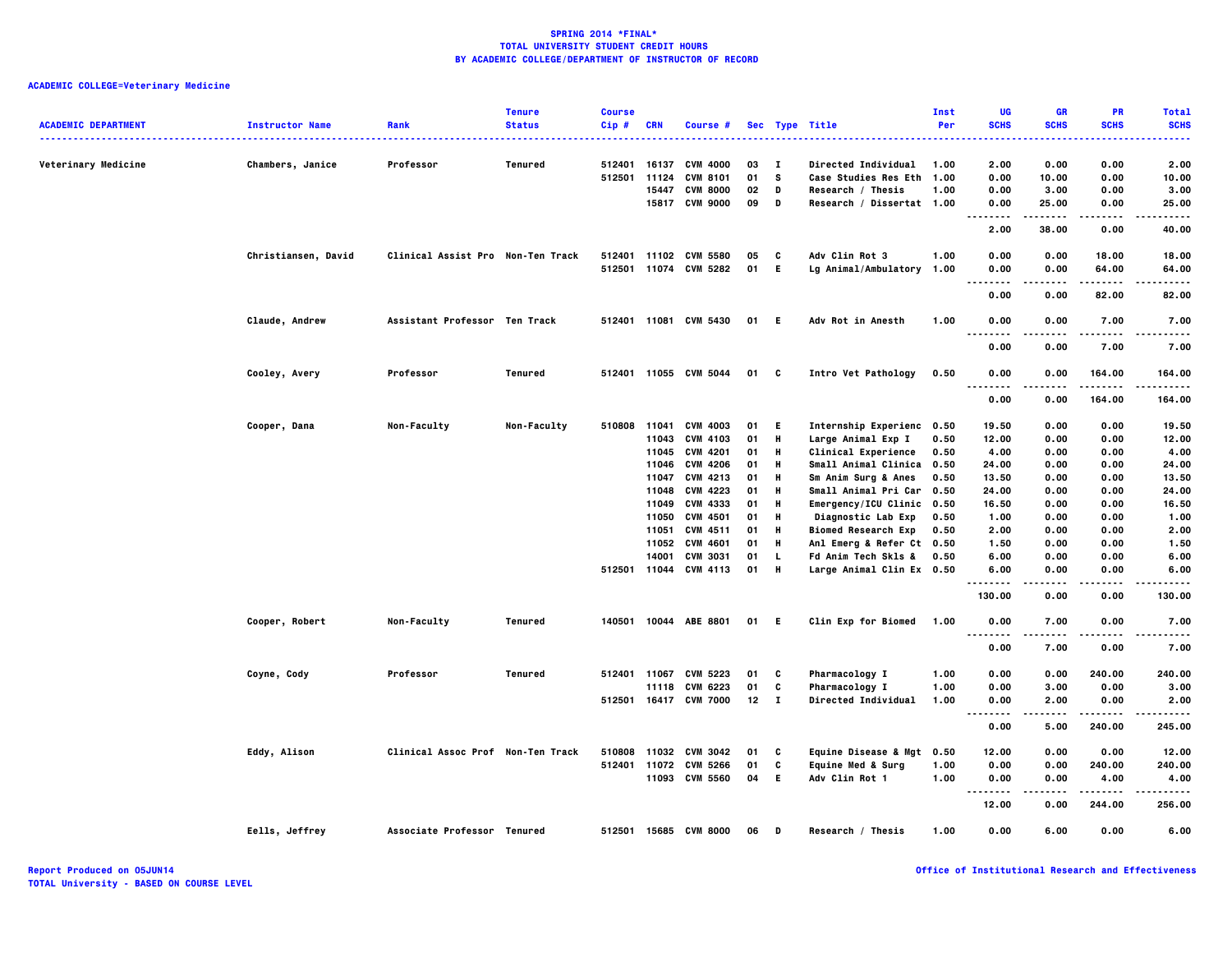| <b>ACADEMIC DEPARTMENT</b> | <b>Instructor Name</b> | Rank                              | <b>Tenure</b><br><b>Status</b> | <b>Course</b><br>Cip# | <b>CRN</b> | Course #              |      |        | Sec Type Title             | Inst<br>Per | UG<br><b>SCHS</b> | <b>GR</b><br><b>SCHS</b> | <b>PR</b><br><b>SCHS</b> | <b>Total</b><br><b>SCHS</b> |
|----------------------------|------------------------|-----------------------------------|--------------------------------|-----------------------|------------|-----------------------|------|--------|----------------------------|-------------|-------------------|--------------------------|--------------------------|-----------------------------|
|                            |                        |                                   |                                |                       |            |                       |      |        |                            |             |                   |                          |                          |                             |
|                            |                        |                                   |                                |                       |            |                       |      |        |                            |             | 0.00              | 6.00                     | 0.00                     | 6.00                        |
| Veterinary Medicine        | Epperson, William      | Professor                         | Tenured                        |                       |            | 512401 11057 CVM 5121 | 01   | C      | Prof Develop IV            | 1.00        | 0.00              | 0.00                     | 82.00                    | 82.00                       |
|                            |                        |                                   |                                | 512501                | 13367      | VS 2033               | 01   | C      | Diseases Of Poultry        | 0.50        | 25.50             | 0.00                     | 0.00                     | 25.50                       |
|                            |                        |                                   |                                |                       |            | 13368 VS 2033         | 02   | К      | Diseases Of Poultry        | 0.50        | 0.00<br>.         | 0.00<br>.                | 0.00<br>. <b>.</b>       | 0.00<br>.                   |
|                            |                        |                                   |                                |                       |            |                       |      |        |                            |             | 25.50             | 0.00                     | 82.00                    | 107.50                      |
|                            | Eubanks, Diana         | Clinical Assoc Prof Non-Ten Track |                                | 512401                |            | 11070 CVM 5246        | 01   | E      | Community Veterinary 1.00  |             | 0.00              | 0.00                     | 186.00                   | 186.00                      |
|                            |                        |                                   |                                |                       | 11095      | <b>CVM 5570</b>       | 02   | E      | Adv Clin Rot 2             | 1.00        | 0.00              | 0.00                     | 8.00                     | 8.00                        |
|                            |                        |                                   |                                |                       |            | 11107 CVM 5672        | 01   | E.     | Veterinary Dentistry 1.00  |             | 0.00              | 0.00                     | 22.00                    | 22.00                       |
|                            |                        |                                   |                                |                       |            |                       |      |        |                            |             | 0.00              | 0.00                     | 216.00                   | 216.00                      |
|                            | Fleming, Sherrill      | Associate Professor Tenured       |                                |                       |            | 512401 11053 CVM 5021 | 01   | s      | Professional Develop 0.50  |             | 0.00              | 0.00                     | 41.00                    | 41.00                       |
|                            |                        |                                   |                                |                       | 11062      | <b>CVM 5175</b>       | 01   | C      | Food Animal Med & Su 0.75  |             | 0.00              | 0.00                     | 307.50                   | 307.50                      |
|                            |                        |                                   |                                |                       |            | 11073 CVM 5276        | 01   | C      | Food Animal Practice 1.00  |             | 0.00              | 0.00                     | 234.00                   | 234.00                      |
|                            |                        |                                   |                                |                       |            | 11109 CVM 5722        | 01   | E      | Small Ruminant Prod 1.00   |             | 0.00              | 0.00                     | 10.00<br>.               | 10.00                       |
|                            |                        |                                   |                                |                       |            |                       |      |        |                            |             | 0.00              | 0.00                     | 592.50                   | 592.50                      |
|                            | Gambino, Jennifer      | Assistant Professor Ten Track     |                                |                       |            | 240101 16429 HON 4000 | 20 I |        | Directed Individual 1.00   |             | 3.00<br><br>.     | 0.00<br>$- - - -$        | 0.00<br>.                | 3.00                        |
|                            |                        |                                   |                                |                       |            |                       |      |        |                            |             | 3.00              | 0.00                     | 0.00                     | 3.00                        |
|                            | Gardner, Allison       | Clinical Assist Pro Non-Ten Track |                                | 510808                |            | 11030 CVM 3041        | 01   | В      | Equine Tech Slks & N 1.00  |             | 10.00             | 0.00                     | 0.00                     | 10.00                       |
|                            |                        |                                   |                                |                       | 11031      | <b>CVM 3041</b>       | 02   | B      | Equine Tech Slks & N 1.00  |             | 2.00              | 0.00                     | 0.00                     | 2.00                        |
|                            |                        |                                   |                                |                       |            | 11032 CVM 3042        | 01   | C      | Equine Disease & Mgt 0.50  |             | 12.00             | 0.00                     | 0.00                     | 12.00                       |
|                            |                        |                                   |                                |                       |            | 11033 CVM 3101        | 01   | C      | Vet Tech Med Termino 1.00  |             | 37.00             | 0.00                     | 0.00                     | 37.00                       |
|                            |                        |                                   |                                |                       | 11039      | <b>CVM 3201</b>       | 01   | L      | Dental Principles fo 0.50  |             | 10.00             | 0.00                     | 0.00                     | 10.00                       |
|                            |                        |                                   |                                |                       | 11040      | <b>CVM 3232</b>       | 01   | C      | Pharm/Toxi:Vet Tech        | 0.50        | 12.00             | 0.00                     | 0.00                     | 12.00                       |
|                            |                        |                                   |                                |                       | 11041      | <b>CVM 4003</b>       | 01   | E      | Internship Experienc 0.50  |             | 19.50             | 0.00                     | 0.00                     | 19.50                       |
|                            |                        |                                   |                                |                       |            | 11043 CVM 4103        | 01   | н      | Large Animal Exp I         | 0.50        | 12.00             | 0.00                     | 0.00                     | 12.00                       |
|                            |                        |                                   |                                |                       |            | 11046 CVM 4206        | 01   | н      | Small Animal Clinica 0.50  |             | 24.00             | 0.00                     | 0.00                     | 24.00                       |
|                            |                        |                                   |                                |                       | 11049      | CVM 4333              | 01   | H      | Emergency/ICU Clinic 0.50  |             | 16.50             | 0.00                     | 0.00                     | 16.50                       |
|                            |                        |                                   |                                |                       | 11050      | <b>CVM 4501</b>       | 01   | н<br>н | Diagnostic Lab Exp         | 0.50        | 1.00              | 0.00                     | 0.00                     | 1.00                        |
|                            |                        |                                   |                                |                       |            | 11051 CVM 4511        | 01   |        | <b>Biomed Research Exp</b> | 0.50        | 2.00              | 0.00                     | 0.00                     | 2.00                        |
|                            |                        |                                   |                                |                       |            |                       |      |        |                            |             | 158.00            | 0.00                     | 0.00                     | 158.00                      |
|                            | Grace, Sharon          | <b>Clinical Professor</b>         | Non-Ten Track                  |                       |            | 512401 11053 CVM 5021 | 01   | s      | Professional Develop 0.50  |             | 0.00              | 0.00                     | 41.00                    | 41.00                       |
|                            |                        |                                   |                                |                       | 11065      | <b>CVM 5196</b>       | 01   | B      | Small Anim Med & Sur 1.00  |             | 0.00              | 0.00                     | 492.00                   | 492.00                      |
|                            |                        |                                   |                                | 512501                | 13369      | VS 3014               | 01   | B      | Anatomy & Physiology 1.00  |             | 116.00            | 0.00                     | 0.00                     | 116.00                      |
|                            |                        |                                   |                                |                       |            | 13370 VS 3014         | 02   | В      | Anatomy & Physiology 1.00  |             | 116.00            | 0.00                     | 0.00                     | 116.00                      |
|                            |                        |                                   |                                |                       |            |                       |      |        |                            |             | 232.00            | 0.00                     | 533.00                   | 765.00                      |
|                            | Gunter, Miriam         | Clinical Assist Pro Non-Ten Track |                                |                       |            | 512401 11092 CVM 5560 | 03   | - 6    | Adv Clin Rot 1             | 1.00        | 0.00<br>٠.        | 0.00                     | 7.00                     | 7.00                        |
|                            |                        |                                   |                                |                       |            |                       |      |        |                            |             | 0.00              | 0.00                     | 7.00                     | 7.00                        |
|                            | Hanson, Larry          | Professor                         | Tenured                        |                       |            | 512501 15998 CVM 9000 | 11   | D      | Research / Dissertat 1.00  |             | 0.00              | 14.00                    | 0.00                     | 14.00                       |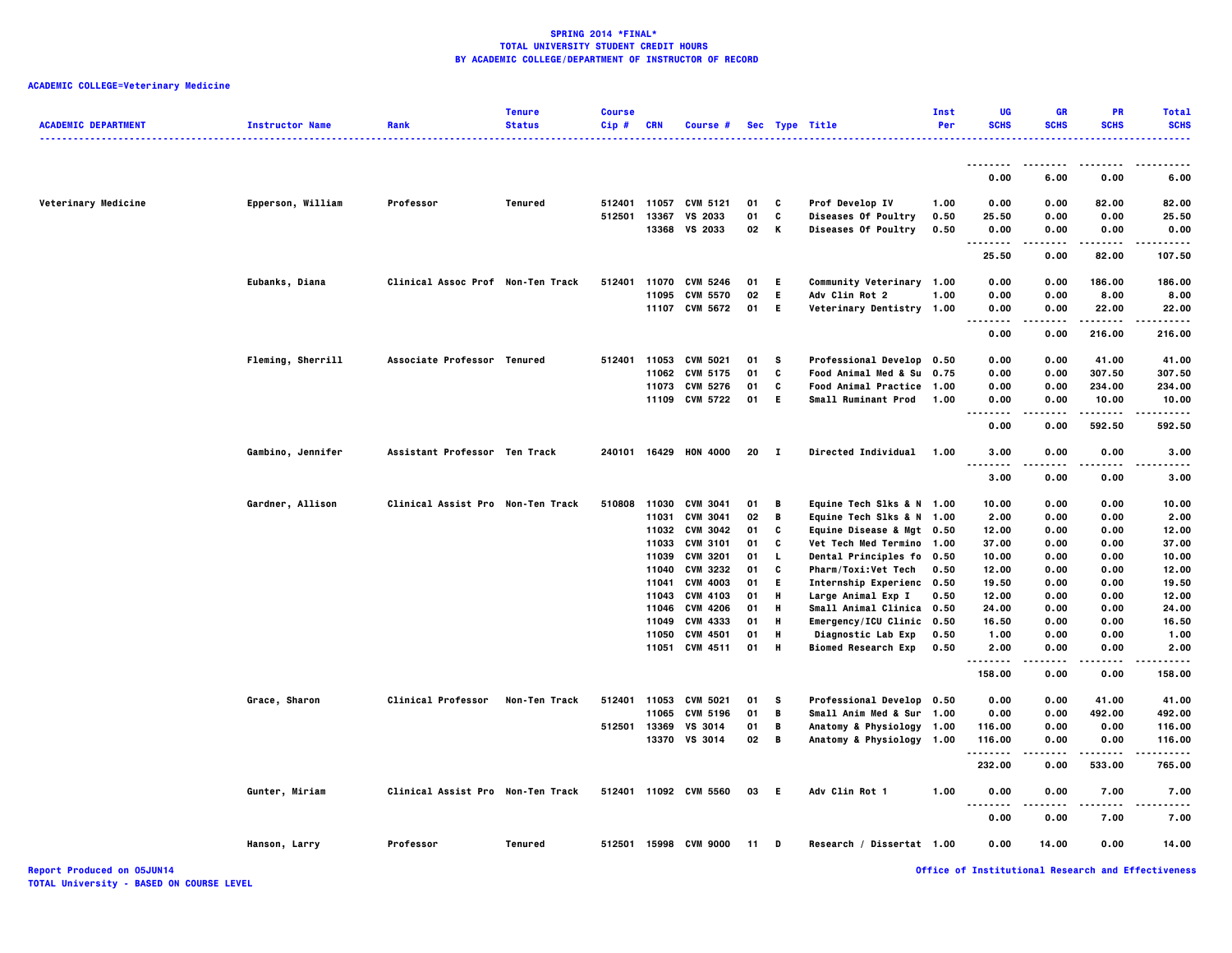| <b>ACADEMIC DEPARTMENT</b> | <b>Instructor Name</b> | Rank                              | <b>Tenure</b><br><b>Status</b> | <b>Course</b><br>Cip# | <b>CRN</b> | Course #                                |          |                   | Sec Type Title                                                    | Inst<br>Per  | UG<br><b>SCHS</b>                 | <b>GR</b><br><b>SCHS</b> | PR<br><b>SCHS</b> | <b>Total</b><br><b>SCHS</b> |
|----------------------------|------------------------|-----------------------------------|--------------------------------|-----------------------|------------|-----------------------------------------|----------|-------------------|-------------------------------------------------------------------|--------------|-----------------------------------|--------------------------|-------------------|-----------------------------|
|                            |                        |                                   |                                |                       |            |                                         |          |                   |                                                                   |              |                                   |                          |                   |                             |
| Veterinary Medicine        | Hanson, Larry          | Professor                         | Tenured                        | 512501                |            | 16462 CVM 8000                          | 13       | D                 | Research / Thesis                                                 | 1.00         | 0.00<br>.                         | 9.00<br>.                | 0.00<br>.         | 9.00<br>.                   |
|                            |                        |                                   |                                |                       |            |                                         |          |                   |                                                                   |              | 0.00                              | 23.00                    | 0.00              | 23.00                       |
|                            | Hopper, Richard        | Professor                         | Tenured                        | 512501                |            | 15802 CVM 9000                          | 08       | D                 | Research / Dissertat 1.00                                         |              | 0.00                              | 9.00                     | 0.00              | 9.00                        |
|                            |                        |                                   |                                |                       | 16024      | <b>CVM 7000</b><br>16085 CVM 8000       | 08<br>09 | $\mathbf{I}$<br>D | Directed Individual<br>Research / Thesis                          | 1.00<br>1.00 | 0.00<br>0.00                      | 3.00<br>1.00             | 0.00<br>0.00      | 3.00<br>1.00                |
|                            |                        |                                   |                                |                       |            |                                         |          |                   |                                                                   |              |                                   | -----                    |                   | .                           |
|                            |                        |                                   |                                |                       |            |                                         |          |                   |                                                                   |              | 0.00                              | 13.00                    | 0.00              | 13.00                       |
|                            | Hubbard, Sue           | <b>Clinical Professor</b>         | Non-Ten Track                  |                       |            | 512501 11125 CVM 8105                   | 01       | E.                | Avian Extern Ship                                                 | 1.00         | 0.00                              | 5.00                     | 0.00              | 5.00                        |
|                            |                        |                                   |                                |                       |            | 15873 CVM 8000                          | 07       | D                 | Research / Thesis                                                 | 1.00         | 0.00<br><br>.                     | 3.00                     | 0.00              | 3.00                        |
|                            |                        |                                   |                                |                       |            |                                         |          |                   |                                                                   |              | 0.00                              | 8.00                     | 0.00              | 8,00                        |
|                            | Huston, Carla          | Associate Professor Tenured       |                                |                       |            | 512401 11058 CVM 5133                   | 01       | C                 | Vet Preventive Med                                                | 0.75         | 0.00<br>$\sim$ $\sim$ $\sim$<br>. | 0.00                     | 184.50            | 184.50<br>.                 |
|                            |                        |                                   |                                |                       |            |                                         |          |                   |                                                                   |              | 0.00                              | 0.00                     | 184.50            | 184.50                      |
|                            | Jack, Sherman          | Professor                         | <b>Tenured</b>                 |                       |            | 512401 11114 CVM 5854                   | 01       | C                 | <b>Aquarium Health</b>                                            | 1.00         | 0.00                              | 0.00                     | 32.00             | 32.00                       |
|                            |                        |                                   |                                |                       | 15077      | <b>CVM 5000</b>                         | 02       | $\mathbf{I}$      | Directed Individual                                               | 1.00         | 0.00                              | 0.00                     | 2.00              | 2.00                        |
|                            |                        |                                   |                                | 512501                |            | 16152 CVM 9000                          | 18       | D                 | Research / Dissertat 1.00                                         |              | 0.00                              | 1.00                     | 0.00              | 1.00                        |
|                            |                        |                                   |                                |                       |            |                                         |          |                   |                                                                   |              | <br>0.00                          | .<br>1.00                | 34.00             | .<br>35.00                  |
|                            | Jackson, Elizabeth     | Clinical Instructor Non-Ten Track |                                |                       |            | 510808 11029 CVM 3013                   | 01       | C                 | <b>Sm Anim Diseases &amp; M 1.00</b>                              |              | 36.00                             | 0.00                     | 0.00              | 36.00                       |
|                            |                        |                                   |                                |                       | 11039      | <b>CVM 3201</b>                         | 01       | L.                | Dental Principles fo                                              | 0.50         | 10.00                             | 0.00                     | 0.00              | 10.00                       |
|                            |                        |                                   |                                |                       | 11040      | <b>CVM 3232</b>                         | 01       | c                 | Pharm/Toxi:Vet Tech                                               | 0.50         | 12.00                             | 0.00                     | 0.00              | 12.00                       |
|                            |                        |                                   |                                |                       | 11045      | <b>CVM 4201</b>                         | 01       | н                 | <b>Clinical Experience</b>                                        | 0.50         | 4.00                              | 0.00                     | 0.00              | 4.00                        |
|                            |                        |                                   |                                |                       | 11047      | CVM 4213                                | 01       | н                 | Sm Anim Surg & Anes                                               | 0.50         | 13.50                             | 0.00                     | 0.00              | 13.50                       |
|                            |                        |                                   |                                |                       |            | 11048 CVM 4223                          | 01       | н                 | Small Animal Pri Car 0.50                                         |              | 24.00                             | 0.00                     | 0.00              | 24.00                       |
|                            |                        |                                   |                                |                       |            | 11052 CVM 4601                          | 01       | H                 | Anl Emerg & Refer Ct 0.50                                         |              | 1.50                              | 0.00                     | 0.00              | 1.50                        |
|                            |                        |                                   |                                |                       | 14001      | <b>CVM 3031</b>                         | 01       | L.                | Fd Anim Tech Skls &                                               | 0.50         | 6.00                              | 0.00                     | 0.00              | 6.00                        |
|                            |                        |                                   |                                | 512501                |            | 14002 CVM 3032<br>11044 CVM 4113        | 01<br>01 | c<br>н            | <b>Food Anim Diseases &amp; 1.00</b><br>Large Animal Clin Ex 0.50 |              | 24.00<br>6.00                     | 0.00<br>0.00             | 0.00<br>0.00      | 24.00<br>6.00               |
|                            |                        |                                   |                                |                       |            |                                         |          |                   |                                                                   |              | - - - - - - - -                   | $- - - -$                | .                 | .                           |
|                            |                        |                                   |                                |                       |            |                                         |          |                   |                                                                   |              | 137.00                            | 0.00                     | 0.00              | 137.00                      |
|                            | Johnson, Melanie       | Clinical Assist Pro Non-Ten Track |                                | 512401                | 11066      | CVM 5214                                | 01       | E.                | Lab Services                                                      | 1.00         | 0.00                              | 0.00                     | 80.00             | 80.00                       |
|                            |                        |                                   |                                |                       | 11091      | <b>CVM 5560</b>                         | 02       | E.                | Adv Clin Rot 1                                                    | 1.00         | 0.00                              | 0.00                     | 28.00             | 28.00                       |
|                            |                        |                                   |                                | 512501                |            | 15616 CVM 7000                          | 05       | $\bf{I}$          | Directed Individual                                               | 1.00         | 0.00                              | 6.00                     | 0.00              | 6.00                        |
|                            |                        |                                   |                                |                       | 15800      | <b>CVM 7000</b>                         | 06       | $\mathbf{I}$      | Directed Individual                                               | 1.00         | 0.00<br>$- - - -$                 | 1.00<br>.                | 0.00<br>.         | 1.00<br>.                   |
|                            |                        |                                   |                                |                       |            |                                         |          |                   |                                                                   |              | 0.00                              | 7.00                     | 108.00            | 115.00                      |
|                            | Karsi, Attila          | Research Assoc Prof Non-Ten Track |                                | 512501                | 15586      | <b>CVM 9000</b>                         | 05       | D                 | Research / Dissertat 1.00                                         |              | 0.00                              | 12.00                    | 0.00              | 12.00                       |
|                            |                        |                                   |                                |                       |            | 16428 CVM 7000                          | $14$ I   |                   | Directed Individual                                               | 1.00         | 0.00                              | 4.00                     | 0.00              | 4.00                        |
|                            |                        |                                   |                                |                       |            |                                         |          |                   |                                                                   |              | $- - - -$<br>$\sim$<br>0.00       | -----<br>16.00           | .<br>0.00         | .<br>16.00                  |
|                            | King, Elmer            | Clinical Assist Pro Non-Ten Track |                                |                       |            | 512401 11111 CVM 5764<br>11115 CVM 5874 | 01<br>01 | C<br>E.           | Adv Equine Repro<br>Bovine Theriogenolog 1.00                     | 0.50         | 0.00<br>0.00                      | 0.00<br>0.00             | 14.00<br>24.00    | 14.00<br>24.00              |
|                            |                        |                                   |                                |                       |            |                                         |          |                   |                                                                   |              |                                   |                          |                   |                             |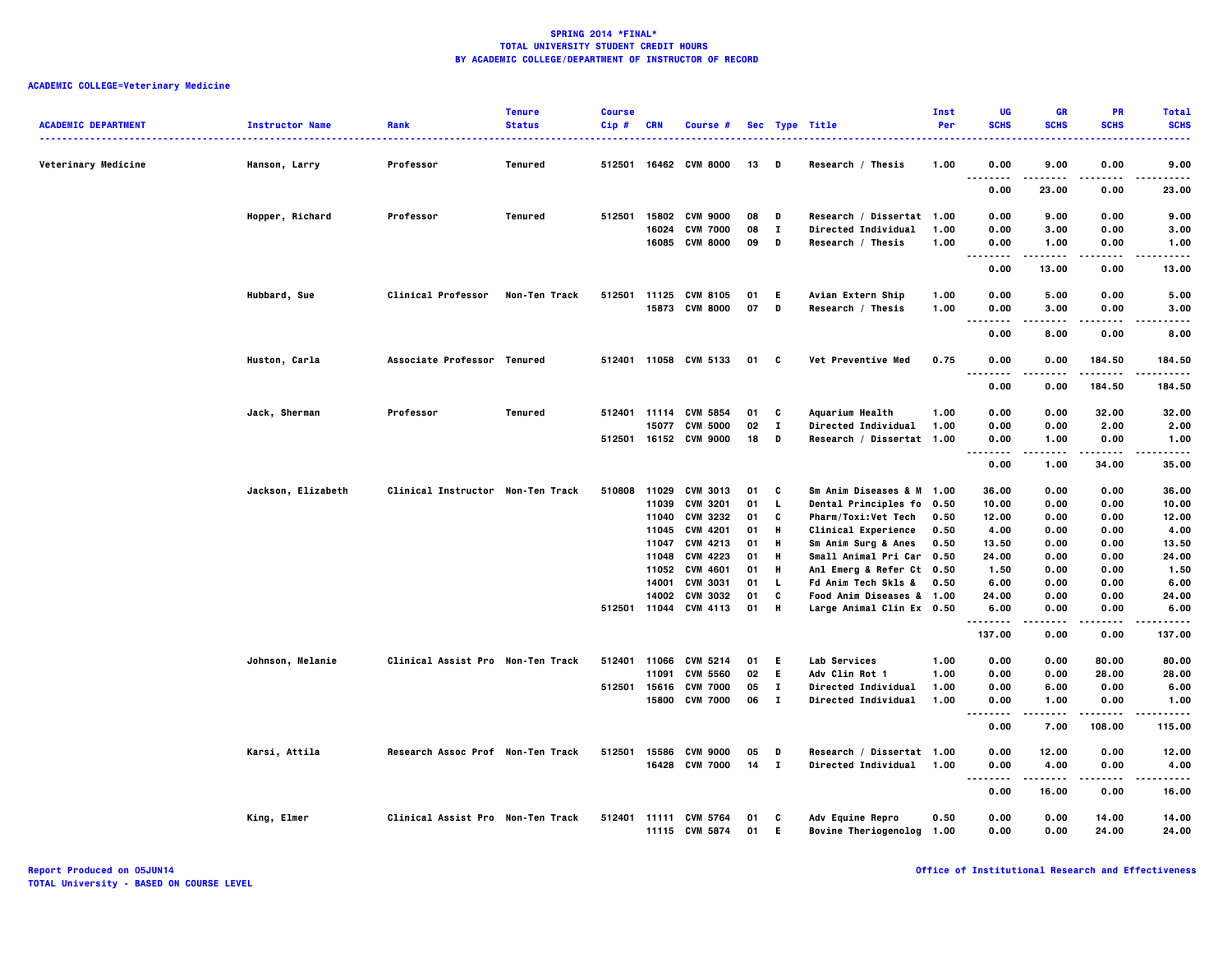| <b>ACADEMIC DEPARTMENT</b>        | <b>Instructor Name</b> | Rank                              | <b>Tenure</b><br><b>Status</b> | <b>Course</b><br>Cip# | CRN   | Course #              |      |              | Sec Type Title              | Inst<br>Per | UG<br><b>SCHS</b> | <b>GR</b><br><b>SCHS</b> | <b>PR</b><br><b>SCHS</b> | <b>Total</b><br><b>SCHS</b>                        |
|-----------------------------------|------------------------|-----------------------------------|--------------------------------|-----------------------|-------|-----------------------|------|--------------|-----------------------------|-------------|-------------------|--------------------------|--------------------------|----------------------------------------------------|
|                                   |                        |                                   |                                |                       |       |                       |      |              |                             |             | .                 | .                        | $- - - - -$              | $- - - - -$<br>-----                               |
|                                   |                        |                                   |                                |                       |       |                       |      |              |                             |             | 0.00              | 0.00                     | 38.00                    | 38.00                                              |
| Veterinary Medicine               | Kohler, Amanda         | Clinical Instructor Non-Ten Track |                                | 510808                | 11035 | <b>CVM 3121</b>       | 01   | C            | <b>Hematology: Vet Tech</b> | 1.00        | 12.00             | 0.00                     | 0.00                     | 12.00                                              |
|                                   |                        |                                   |                                |                       | 11038 | <b>CVM 3141</b>       | 01   | C            | Anatomical Path Lab         | 1.00        | 12.00             | 0.00                     | 0.00                     | 12.00                                              |
|                                   |                        |                                   |                                |                       | 13999 | <b>CVM 3141</b>       | 02   | Κ            | Anatomical Path Lab         | 1.00        | 0.00              | 0.00                     | 0.00                     | 0.00                                               |
|                                   |                        |                                   |                                |                       | 14000 | <b>CVM 3141</b>       | 03   | К            | Anatomical Path Lab         | 1.00        | 0.00              | 0.00                     | 0.00                     | 0.00                                               |
|                                   |                        |                                   |                                | 512401                | 13366 | VS 1012               | 02   | C            | Intro Vet Med Career        | 1.00        | 102.00<br>.       | 0.00<br>.                | 0.00<br>.                | 102.00<br>.                                        |
|                                   |                        |                                   |                                |                       |       |                       |      |              |                             |             | 126.00            | 0.00                     | 0.00                     | 126.00                                             |
|                                   | Langston, Vernon       | Professor                         | <b>Tenured</b>                 |                       |       | 512401 11077 CVM 5310 | 01   | -E           | SM Critical Care Med        | 1.00        | 0.00              | 0.00                     | 212.00                   | 212.00                                             |
|                                   |                        |                                   |                                |                       |       | 11101 CVM 5580        | 04   | - E          | Adv Clin Rot 3              | 1.00        | 0.00              | 0.00                     | 2.00                     | 2.00                                               |
|                                   |                        |                                   |                                |                       |       |                       |      |              |                             |             | .<br>.            | .                        | .                        | ------                                             |
|                                   |                        |                                   |                                |                       |       |                       |      |              |                             |             | 0.00              | 0.00                     | 214.00                   | 214.00                                             |
|                                   | Lathan, Patricia       | Assistant Professor Ten Track     |                                |                       |       | 512501 11119 CVM 8011 | 01   | s            | Seminar                     | 1.00        | 0.00              | 11.00                    | 0.00                     | 11.00                                              |
|                                   |                        |                                   |                                |                       |       | 15452 CVM 8000        | 04   | D            | Research / Thesis           | 1.00        | 0.00              | 1.00                     | 0.00                     | 1.00                                               |
|                                   |                        |                                   |                                |                       |       |                       |      |              |                             |             | .                 | .                        | .                        | .                                                  |
|                                   |                        |                                   |                                |                       |       |                       |      |              |                             |             | 0.00              | 12.00                    | 0.00                     | 12.00                                              |
|                                   | Lawrence, Mark         | Non-Faculty                       | <b>Tenured</b>                 | 512501                | 15527 | <b>CVM 9000</b>       | 04   | D            | Research / Dissertat 1.00   |             | 0.00              | 3.00                     | 0.00                     | 3.00                                               |
|                                   |                        |                                   |                                |                       |       | 16524 CVM 8000        | 15   | D            | Research / Thesis           | 1.00        | 0.00              | 6.00                     | 0.00                     | 6.00                                               |
|                                   |                        |                                   |                                |                       |       |                       |      |              |                             |             | .                 |                          |                          | .                                                  |
|                                   |                        |                                   |                                |                       |       |                       |      |              |                             |             | 0.00              | 9.00                     | 0.00                     | 9.00                                               |
|                                   | Linford, Robert        | Professor                         | <b>Tenured</b>                 |                       |       | 512401 11056 CVM 5072 | 01 B |              | Veterinary Anatomy I 1.00   |             | 0.00              | 0.00                     | 168.00                   | 168.00                                             |
|                                   |                        |                                   |                                |                       |       |                       |      |              |                             |             | .<br>0.00         | 0.00                     | 168.00                   | .<br>168.00                                        |
|                                   |                        |                                   |                                |                       |       |                       |      |              |                             |             |                   |                          |                          |                                                    |
|                                   | Lunsford, Kari         | Associate Professor Tenured       |                                |                       |       | 512401 11113 CVM 5802 | 01   | $\mathbf{c}$ | Pract. Clin. Onc.           | 0.50        | 0.00<br>.         | 0.00                     | 17.00<br>.               | 17.00<br>.                                         |
|                                   |                        |                                   |                                |                       |       |                       |      |              |                             |             | 0.00              | 0.00                     | 17.00                    | 17.00                                              |
|                                   | Mackin, Andrew         | Professor                         | Tenured                        |                       |       | 512401 11078 CVM 5380 | 01   | E            | Small Anim Int Med          | 1.00        | 0.00              | 0.00                     | 278.00                   | 278.00                                             |
|                                   |                        |                                   |                                |                       | 11100 | <b>CVM 5580</b>       | 03   | E.           | Adv Clin Rot 3              | 1.00        | 0.00              | 0.00                     | 10.00                    | 10.00                                              |
|                                   |                        |                                   |                                |                       |       | 512501 16197 CVM 8000 | 11   | D            | Research / Thesis           | 1.00        | 0.00              | 6.00                     | 0.00                     | 6.00                                               |
|                                   |                        |                                   |                                |                       |       |                       |      |              |                             |             | .                 |                          | .                        | .                                                  |
|                                   |                        |                                   |                                |                       |       |                       |      |              |                             |             | 0.00              | 6.00                     | 288.00                   | 294.00                                             |
|                                   | Mauel, Michael         | Associate Professor Tenured       |                                |                       |       | 512501 15643 CVM 9000 | 06   | D            | Research / Dissertat 1.00   |             | 0.00              | 9.00                     | 0.00                     | 9.00                                               |
|                                   |                        |                                   |                                |                       |       |                       |      |              |                             |             | .<br>---<br>0.00  | .<br>9.00                | .<br>0.00                | -----<br>9.00                                      |
|                                   |                        |                                   |                                |                       |       |                       |      |              |                             |             |                   |                          |                          |                                                    |
|                                   | McLaughlin, Ronald     | Professor                         | Tenured                        |                       |       | 512401 11110 CVM 5754 | 01   | в.           | Adv Sm Anim Surgery         | 1.00        | 0.00              | 0.00                     | 64.00                    | 64.00                                              |
|                                   |                        |                                   |                                |                       |       |                       |      |              |                             |             | <b>.</b>          | .                        | .                        | $- - - - -$                                        |
|                                   |                        |                                   |                                |                       |       |                       |      |              |                             |             | 0.00              | 0.00                     | 64.00                    | 64.00                                              |
|                                   | Meiring, Richard       | Non-Faculty                       | Non-Faculty                    |                       |       | 512401 11058 CVM 5133 | 01 C |              | Vet Preventive Med          | 0.25        | 0.00              | 0.00                     | 61.50                    | 61.50                                              |
|                                   |                        |                                   |                                |                       |       |                       |      |              |                             |             | .                 |                          |                          | .                                                  |
|                                   |                        |                                   |                                |                       |       |                       |      |              |                             |             | 0.00              | 0.00                     | 61.50                    | 61.50                                              |
|                                   | Meyer, Robert          | Professor                         | Tenured                        |                       |       | 512401 11069 CVM 5234 | 01   | -E           | Anesthesiolgy               | 1.00        | 0.00              | 0.00                     | 80.00                    | 80.00                                              |
| <b>Report Produced on 05JUN14</b> |                        |                                   |                                |                       |       |                       |      |              |                             |             |                   |                          |                          | Office of Institutional Research and Effectiveness |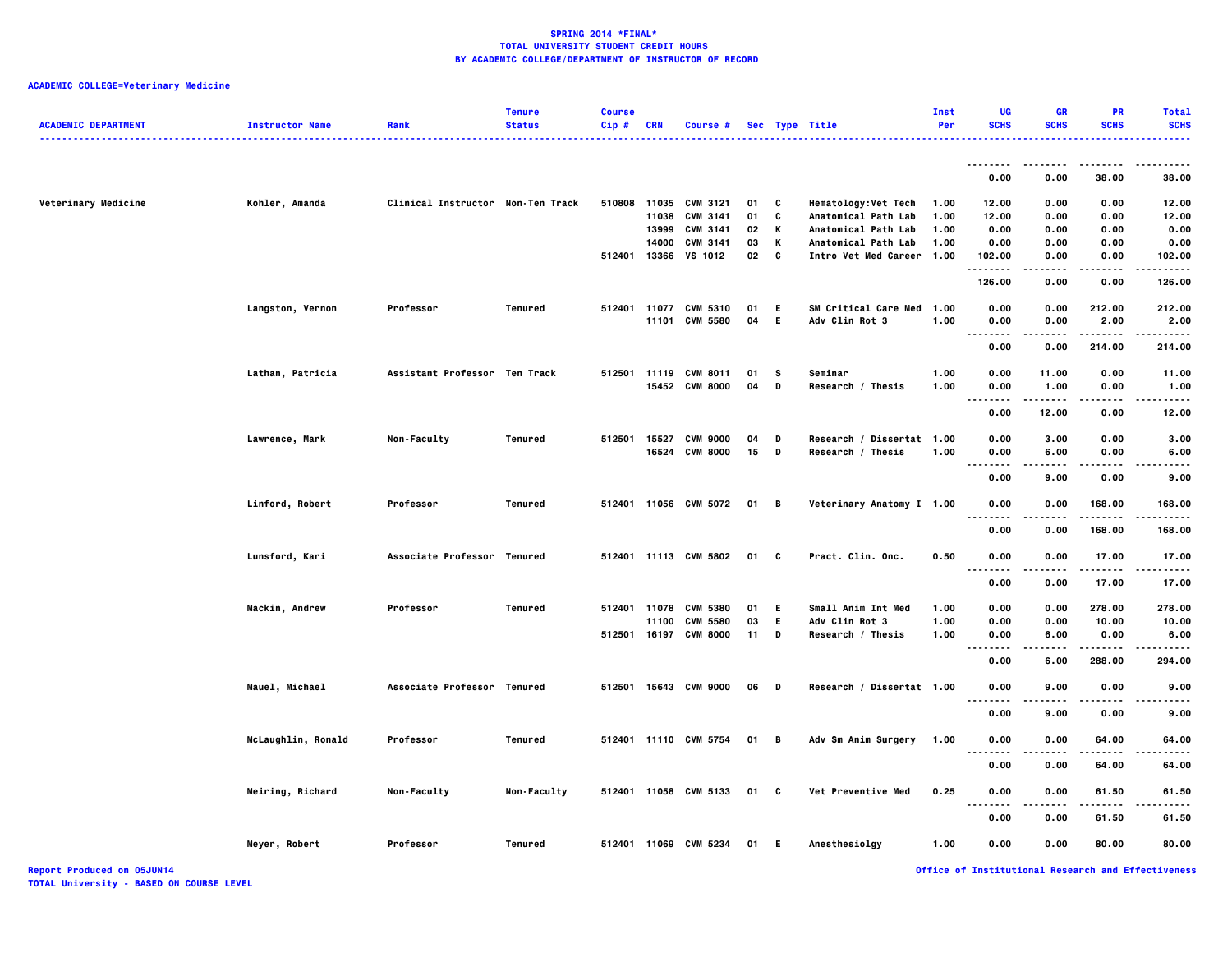| <b>ACADEMIC DEPARTMENT</b> | <b>Instructor Name</b> | Rank                              | <b>Tenure</b><br><b>Status</b> | <b>Course</b><br>Cip# | <b>CRN</b> | Course #                         |          |              | Sec Type Title                                 | <b>Inst</b><br>Per | UG<br><b>SCHS</b> | <b>GR</b><br><b>SCHS</b> | PR<br><b>SCHS</b> | <b>Total</b><br><b>SCHS</b> |
|----------------------------|------------------------|-----------------------------------|--------------------------------|-----------------------|------------|----------------------------------|----------|--------------|------------------------------------------------|--------------------|-------------------|--------------------------|-------------------|-----------------------------|
| Veterinary Medicine        | Meyer, Robert          | Professor                         | Tenured                        |                       |            | 512501 11136 CVM 8801            | 01       | s s          | Seminars in Vet Anes 1.00                      |                    | 0.00              | 2.00                     | 0.00              | 2.00                        |
|                            |                        |                                   |                                |                       |            |                                  |          |              |                                                |                    | .<br>.<br>0.00    | .<br>2.00                | 80.00             | ----<br>82.00               |
|                            | Morgan, Timothy        | Associate Professor Ten Track     |                                |                       |            | 512401 11055 CVM 5044            | 01 C     |              | Intro Vet Pathology                            | 0.50               | 0.00<br>.         | 0.00                     | 164.00<br>------  | 164.00<br>------            |
|                            |                        |                                   |                                |                       |            |                                  |          |              |                                                |                    | 0.00              | 0.00                     | 164.00            | 164.00                      |
|                            | Nabors, Ben            | Clinical Instructor Non-Ten Track |                                | 512401                | 16062      | <b>CVM 5000</b>                  | 05       | $\mathbf{I}$ | Directed Individual                            | 1.00               | 0.00              | 0.00                     | 2.00              | 2.00                        |
|                            |                        |                                   |                                |                       | 16063      | <b>CVM 5000</b>                  | 06       | $\mathbf{I}$ | <b>Directed Individual</b>                     | 1.00               | 0.00              | 0.00                     | 2.00              | 2.00                        |
|                            |                        |                                   |                                |                       | 16444      | <b>CVM 5000</b>                  | 07       | $\mathbf{I}$ | Directed Individual                            | 1.00               | 0.00              | 0.00                     | 2.00              | 2.00                        |
|                            |                        |                                   |                                |                       |            | 512501 11105 CVM 5652            | 01       | C            | <b>Equine Podiatry</b>                         | 1.00               | 0.00<br>.         | 0.00                     | 14.00             | 14.00<br>$- - - -$          |
|                            |                        |                                   |                                |                       |            |                                  |          |              |                                                |                    | 0.00              | 0.00                     | 20.00             | 20.00                       |
|                            | Nanduri, Bindumadhavi  | Assistant Professor Ten Track     |                                |                       |            | 512501 15444 CVM 9000            | $01$ D   |              | Research / Dissertat 1.00                      |                    | 0.00<br>.         | 16.00<br>.               | 0.00<br>$- - - -$ | 16.00<br>.                  |
|                            |                        |                                   |                                |                       |            |                                  |          |              |                                                |                    | 0.00              | 16.00                    | 0.00              | 16.00                       |
|                            | Petrie-Hanson, Lora    | Associate Professor Tenured       |                                |                       |            | 512501 15759 CVM 9000            | 07 D     |              | Research / Dissertat 1.00                      |                    | 0.00<br>.         | 12.00<br>.               | 0.00<br>.         | 12.00<br>.                  |
|                            |                        |                                   |                                |                       |            |                                  |          |              |                                                |                    | 0.00              | 12.00                    | 0.00              | 12.00                       |
|                            | Pharr, Gregory         | Associate Professor Tenured       |                                | 512501 11129          |            | <b>CVM 8303</b>                  | 01       | C            | <b>Advanced Immunology</b>                     | 1.00               | 0.00              | 57.00                    | 0.00              | 57.00                       |
|                            |                        |                                   |                                |                       |            | 16009 CVM 9000                   | 12       | D            | Research / Dissertat 1.00                      |                    | 0.00<br><br>.     | 7.00                     | 0.00              | 7.00<br>-----               |
|                            |                        |                                   |                                |                       |            |                                  |          |              |                                                |                    | 0.00              | 64.00                    | 0.00              | 64.00                       |
|                            | Pote, Linda            | Professor                         | Tenured                        |                       |            | 512501 16086 CVM 9000            | 14 D     |              | Research / Dissertat 1.00                      |                    | 0.00<br>.         | 13.00<br>.               | 0.00<br>.         | 13.00<br>.                  |
|                            |                        |                                   |                                |                       |            |                                  |          |              |                                                |                    | 0.00              | 13.00                    | 0.00              | 13.00                       |
|                            | Pruett, Stephen        | Professor                         | Tenured                        |                       |            | 512501 16122 CVM 9000            | $17$ D   |              | Research / Dissertat 1.00                      |                    | 0.00<br>$- - - -$ | 1.00                     | 0.00<br>----      | 1.00<br>.                   |
|                            |                        |                                   |                                |                       |            |                                  |          |              |                                                |                    | 0.00              | 1.00                     | 0.00              | 1.00                        |
|                            | <b>Ross, Matthew</b>   | Associate Professor Tenured       |                                |                       |            | 512501 15445 CVM 9000            | 02 D     |              | Research / Dissertat 1.00                      |                    | 0.00<br>.         | 17.00                    | 0.00              | 17.00<br>.                  |
|                            |                        |                                   |                                |                       |            |                                  |          |              |                                                |                    | 0.00              | 17.00                    | 0.00              | 17.00                       |
|                            | Sadler, Clarence       | Non-Faculty                       | Non-Faculty                    | 020209                | 16290      | P0 4000                          | 02       | $\mathbf{I}$ | <b>Directed Individual</b>                     | 1.00               | 6.00              | 0.00                     | 0.00              | 6.00                        |
|                            |                        |                                   |                                | 512501                | 13367      | VS 2033                          | 01       | C            | Diseases Of Poultry                            | 0.50               | 25.50             | 0.00                     | 0.00              | 25.50                       |
|                            |                        |                                   |                                |                       |            | 13368 VS 2033                    | 02 K     |              | Diseases Of Poultry                            | 0.50               | 0.00<br>.         | 0.00                     | 0.00              | 0.00<br>-----               |
|                            |                        |                                   |                                |                       |            |                                  |          |              |                                                |                    | 31.50             | 0.00                     | 0.00              | 31.50                       |
|                            | Senter, Lucy           | Non-Faculty                       | Non-Faculty                    |                       |            | 512401 14979 CVM 5000            | $01$ I   |              | <b>Directed Individual</b>                     | 1.00               | 0.00<br>.<br>.    | 0.00                     | 2.00<br>.         | 2.00<br>----                |
|                            |                        |                                   |                                |                       |            |                                  |          |              |                                                |                    | 0.00              | 0.00                     | 2.00              | 2.00                        |
|                            | Seo, Keun Seok         | Assistant Professor Ten Track     |                                | 512501                |            | 16097 CVM 9000<br>16135 CVM 8000 | 15<br>10 | D<br>D       | Research / Dissertat 1.00<br>Research / Thesis | 1.00               | 0.00<br>0.00      | 6.00<br>1.00             | 0.00<br>0.00      | 6.00<br>1.00                |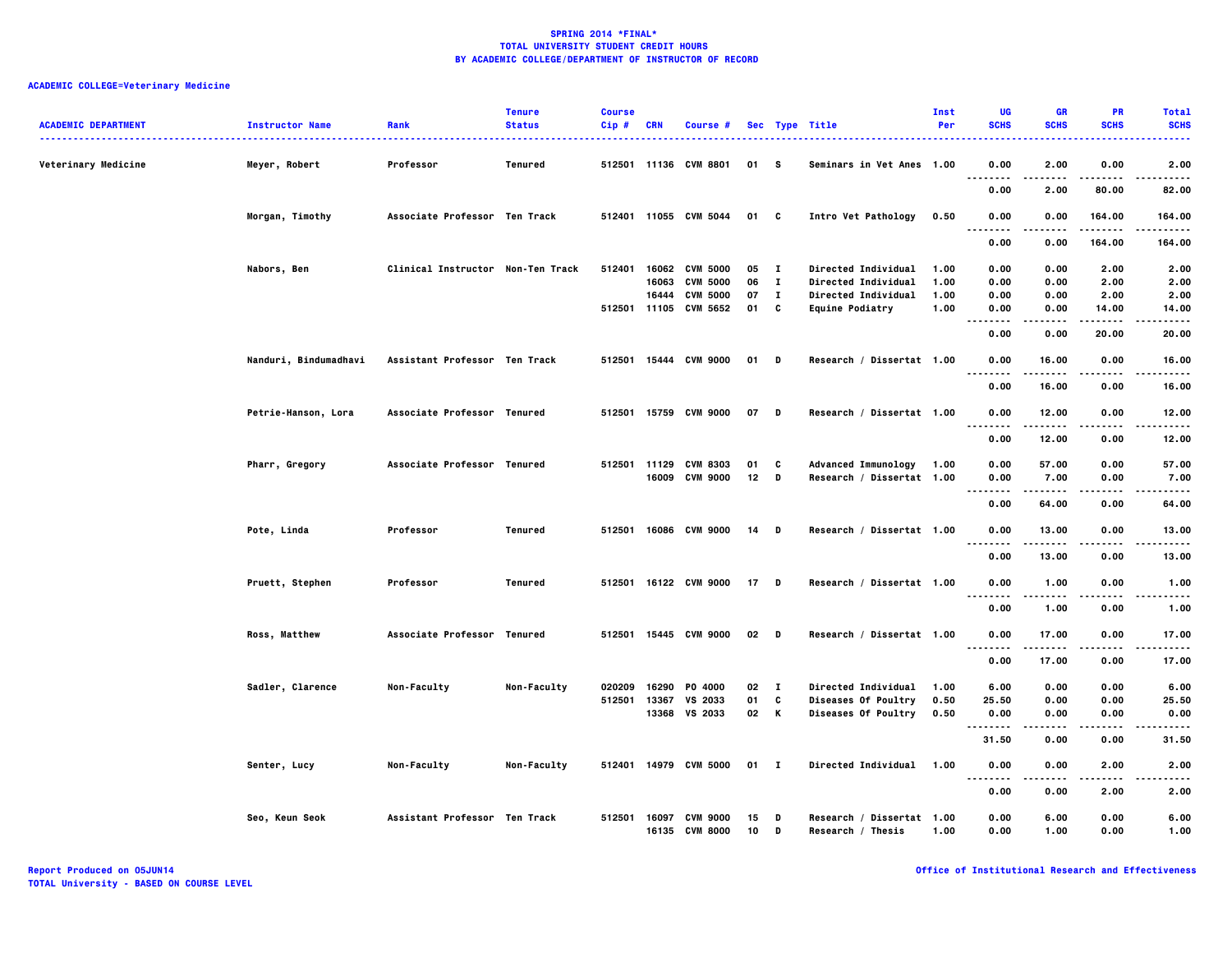| <b>ACADEMIC DEPARTMENT</b> | <b>Instructor Name</b> | Rank                              | <b>Tenure</b><br><b>Status</b> | <b>Course</b><br>Cip# | <b>CRN</b> | Course #              |      |              | Sec Type Title              | Inst<br>Per | UG<br><b>SCHS</b>                  | <b>GR</b><br><b>SCHS</b> | <b>PR</b><br><b>SCHS</b> | <b>Total</b><br><b>SCHS</b> |
|----------------------------|------------------------|-----------------------------------|--------------------------------|-----------------------|------------|-----------------------|------|--------------|-----------------------------|-------------|------------------------------------|--------------------------|--------------------------|-----------------------------|
|                            |                        |                                   |                                |                       |            |                       |      |              |                             |             |                                    |                          |                          |                             |
|                            |                        |                                   |                                |                       |            |                       |      |              |                             |             | 0.00                               | 7.00                     | 0.00                     | 7.00                        |
| Veterinary Medicine        | Shores, James          | <b>Clinical Professor</b>         | Non-Ten Track                  |                       |            | 512401 11106 CVM 5662 | 01 C |              | Clinical Neurology          | 1.00        | 0.00<br>$\sim$ $\sim$              | 0.00                     | 12.00                    | 12.00<br>----               |
|                            |                        |                                   |                                |                       |            |                       |      |              |                             |             | 0.00                               | 0.00                     | 12.00                    | 12.00                       |
|                            | Smith, David           | Professor                         | Tenured                        |                       |            | 269999 15763 BIO 4000 | 05 I |              | Directed Individual         | 1.00        | 3.00<br><br>.                      | 0.00<br>.                | 0.00                     | 3.00                        |
|                            |                        |                                   |                                |                       |            |                       |      |              |                             |             | 3.00                               | 0.00                     | 0.00                     | 3.00                        |
|                            | Smith, Jack            | Associate Professor Tenured       |                                | 512401                | 11075      | <b>CVM 5292</b>       | 01   | E.           | <b>Flowood/MVRDL Extern</b> | 1.00        | 0.00                               | 0.00                     | 64.00                    | 64.00                       |
|                            |                        |                                   |                                |                       | 11085      | <b>CVM 5510</b>       | 01   | E.           | Vm An Externship 1          | 1.00        | 0.00                               | 0.00                     | 178.00                   | 178.00                      |
|                            |                        |                                   |                                |                       | 11086      | CVM 5520              | 01   | E            | Vm An Externship 2          | 1.00        | 0.00                               | 0.00                     | 66.00                    | 66.00                       |
|                            |                        |                                   |                                |                       | 11087      | <b>CVM 5530</b>       | 01   | E.           | Vm An Externship 3          | 1.00        | 0.00                               | 0.00                     | 32.00                    | 32.00                       |
|                            |                        |                                   |                                |                       | 11088      | <b>CVM 5540</b>       | 01   | E.           | Vm An Externship 4          | 1.00        | 0.00                               | 0.00                     | 12.00                    | 12.00                       |
|                            |                        |                                   |                                |                       | 11090      | <b>CVM 5560</b>       | 01   | E.           | Adv Clin Rot 1              | 1.00        | 0.00                               | 0.00                     | 57.00                    | 57.00                       |
|                            |                        |                                   |                                |                       | 11094      | <b>CVM 5570</b>       | 01   | E.           | Adv Clin Rot 2              | 1.00        | 0.00                               | 0.00                     | 20.00                    | 20.00                       |
|                            |                        |                                   |                                |                       | 11098      | <b>CVM 5580</b>       | 01   | E.           | Adv Clin Rot 3              | 1.00        | 0.00                               | 0.00                     | 5.00                     | 5.00                        |
|                            |                        |                                   |                                |                       |            | 11112 CVM 5772        | 01   | C            | <b>Canine Theriogenolog</b> | 1.00        | 0.00                               | 0.00                     | 20.00                    | 20.00                       |
|                            |                        |                                   |                                |                       | 16479      | <b>CVM 5000</b>       | 08   | $\mathbf{I}$ | <b>Directed Individual</b>  | 1.00        | 0.00                               | 0.00                     | 3.00                     | 3.00                        |
|                            |                        |                                   |                                |                       |            | 16487 CVM 5000        | 09   | $\mathbf{I}$ | Directed Individual         | 1.00        | 0.00                               | 0.00                     | 4.00                     | 4.00                        |
|                            |                        |                                   |                                |                       |            |                       |      |              |                             |             | $-$<br>.                           |                          |                          |                             |
|                            |                        |                                   |                                |                       |            |                       |      |              |                             |             | 0.00                               | 0.00                     | 461.00                   | 461.00                      |
|                            | Stockler, Ricardo      | Clinical Assist Pro Non-Ten Track |                                |                       |            | 512401 11062 CVM 5175 | 01 C |              | Food Animal Med & Su 0.25   |             | 0.00<br>$\sim$ $\sim$<br>$- - - -$ | 0.00                     | 102.50<br>.              | 102.50<br>.                 |
|                            |                        |                                   |                                |                       |            |                       |      |              |                             |             | 0.00                               | 0.00                     | 102.50                   | 102.50                      |
|                            | Stokes, John           | Non-Faculty                       | Non-Faculty                    |                       |            | 512501 16232 CVM 7000 | 09   | $\mathbf{I}$ | <b>Directed Individual</b>  | 1.00        | 0.00                               | 2.00                     | 0.00                     | 2.00                        |
|                            |                        |                                   |                                |                       |            |                       |      |              |                             |             | 0.00                               | 2.00                     | 0.00                     | 2.00                        |
|                            | Swiderski, Cyprianna   | Associate Professor Tenured       |                                |                       |            | 512501 15446 CVM 9000 | 03   | D            | Research / Dissertat 1.00   |             | 0.00<br>$\overline{\phantom{a}}$   | 2.00                     | 0.00                     | 2.00                        |
|                            |                        |                                   |                                |                       |            |                       |      |              |                             |             | 0.00                               | 2.00                     | 0.00                     | 2.00                        |
|                            | Syrcle, Jason          | Clinical Assist Pro Non-Ten Track |                                |                       |            | 512401 11097 CVM 5570 | 04   | -E           | Adv Clin Rot 2              | 1.00        | 0.00                               | 0.00                     | 6.00                     | 6.00                        |
|                            |                        |                                   |                                |                       |            | 11122 CVM 8061        | 01   | <b>S</b>     | Small Anim Surg Lit         | 1.00        | 0.00                               | 3.00                     | 0.00                     | 3.00                        |
|                            |                        |                                   |                                | 512501 11071          |            | <b>CVM 5256</b>       | 01   | E.           | Small Animal Surgery        | 1.00        | 0.00                               | 0.00                     | 198.00                   | 198.00                      |
|                            |                        |                                   |                                |                       |            | 16416 CVM 7000        | 11   | $\mathbf{I}$ | <b>Directed Individual</b>  | 1.00        | 0.00                               | 3.00                     | 0.00                     | 3.00                        |
|                            |                        |                                   |                                |                       |            |                       |      |              |                             |             | .<br>$\sim$ $\sim$ $\sim$          |                          | .                        | .                           |
|                            |                        |                                   |                                |                       |            |                       |      |              |                             |             | 0.00                               | 6.00                     | 204.00                   | 210.00                      |
|                            | Thomas, Michael        | <b>Clinical Professor</b>         | Non-Ten Track                  |                       |            | 512401 11059 CVM 5162 | 01 C |              | Diagnostic Imaging          | 0.50        | 0.00<br>. .                        | 0.00                     | 82.00                    | 82.00                       |
|                            |                        |                                   |                                |                       |            |                       |      |              |                             |             | 0.00                               | 0.00                     | 82.00                    | 82.00                       |
|                            | Thomason, John         | Assistant Professor Ten Track     |                                | 512401                | 11113      | <b>CVM 5802</b>       | 01   | - C          | <b>Pract. Clin. Onc.</b>    | 0.50        | 0.00                               | 0.00                     | 17.00                    | 17.00                       |
|                            |                        |                                   |                                | 512501                | 15653      | <b>CVM 8000</b>       | 05   | D            | Research / Thesis           | 1.00        | 0.00                               | 4.00                     | 0.00                     | 4.00                        |
|                            |                        |                                   |                                |                       |            | 16295 CVM 7000        | 10   | п            | Directed Individual         | 1.00        | 0.00                               | 2.00                     | 0.00                     | 2.00                        |
|                            |                        |                                   |                                | 512508                | 15376      | <b>CVM 8071</b>       | 01   | C            | Small Animal In Med         | 1.00        | 0.00                               | 1.00                     | 0.00                     | 1.00                        |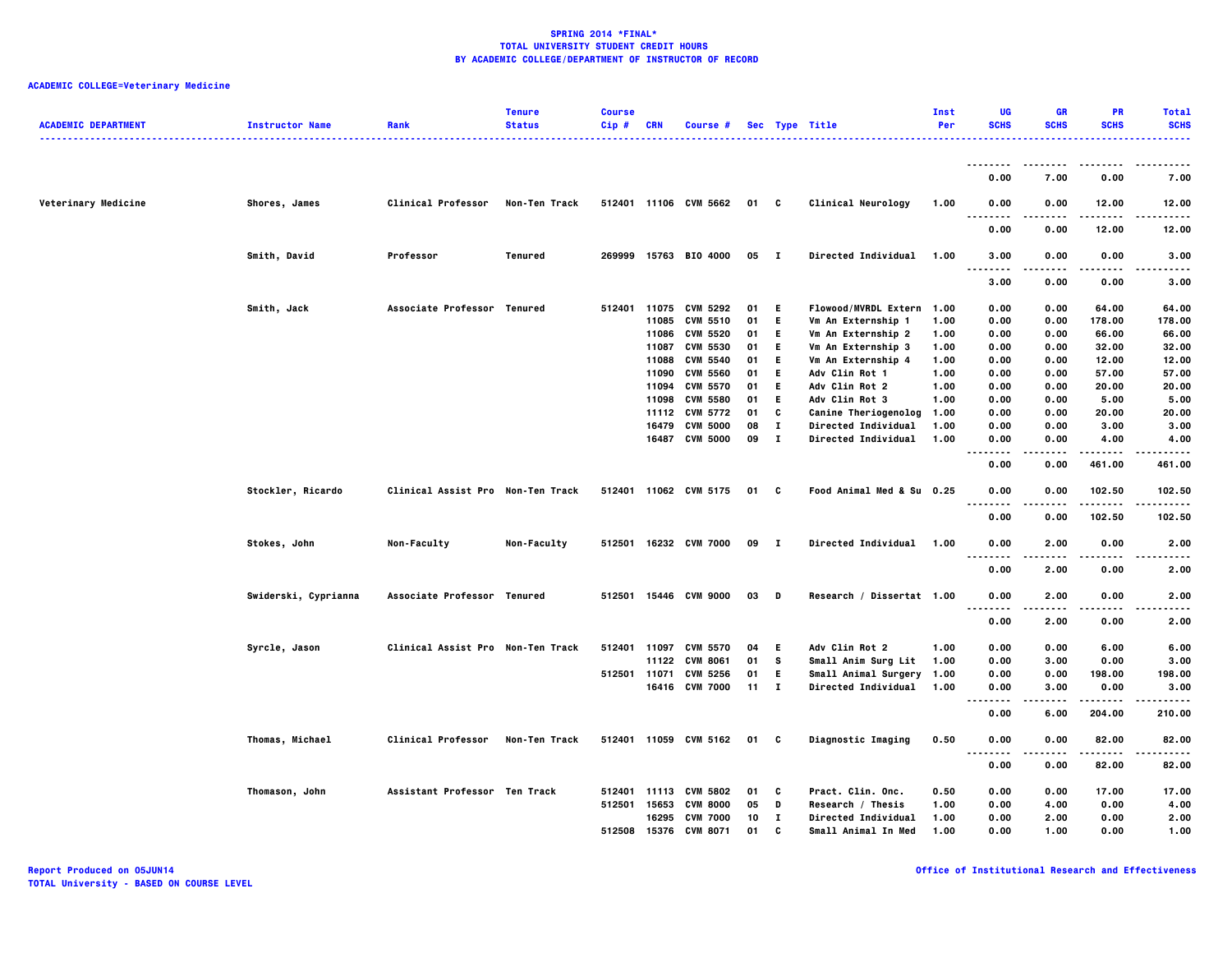| <b>ACADEMIC DEPARTMENT</b>           | <b>Instructor Name</b> | Rank<br>.                         | <b>Tenure</b><br><b>Status</b> | <b>Course</b><br>$Cip$ # | <b>CRN</b> | Course #              |        |              | Sec Type Title            | Inst<br>Per | UG<br><b>SCHS</b>    | <b>GR</b><br><b>SCHS</b> | <b>PR</b><br><b>SCHS</b> | <b>Total</b><br><b>SCHS</b><br>. |
|--------------------------------------|------------------------|-----------------------------------|--------------------------------|--------------------------|------------|-----------------------|--------|--------------|---------------------------|-------------|----------------------|--------------------------|--------------------------|----------------------------------|
|                                      |                        |                                   |                                |                          |            |                       |        |              |                           |             |                      |                          |                          | .                                |
|                                      |                        |                                   |                                |                          |            |                       |        |              |                           |             | 0.00                 | 7.00                     | 17.00                    | 24.00                            |
| Veterinary Medicine                  | Varela-Stokes, Andrea  | Assistant Professor Ten Track     |                                | 260505                   |            | 11143 CVM 8971        | 01     | C.           | Parasit Journal Club      | 1.00        | 0.00                 | 5.00                     | 0.00                     | 5.00                             |
|                                      |                        |                                   |                                | 512401                   | 11060      | <b>CVM 5163</b>       | 01 B   |              | Vet Parasitology          | 0.50        | 0.00                 | 0.00                     | 123.00                   | 123.00                           |
|                                      |                        |                                   |                                | 512501                   | 15163      | <b>CVM 7000</b>       | 01     | $\mathbf{I}$ | Directed Individual       | 1.00        | 0.00                 | 3.00                     | 0.00                     | 3.00                             |
|                                      |                        |                                   |                                |                          |            | 15245 CVM 7000        | 04     | - 1          | Directed Individual       | 1.00        | 0.00                 | 3.00                     | 0.00                     | 3.00                             |
|                                      |                        |                                   |                                |                          | 15439      | <b>CVM 8000</b>       | 01     | D            | Research / Thesis         | 1.00        | 0.00                 | 4.00                     | 0.00                     | 4.00                             |
|                                      |                        |                                   |                                |                          |            | 15816 CVM 7000        | $07$ I |              | Directed Individual       | 1.00        | 0.00<br>.            | 3.00                     | 0.00<br>$- - -$          | 3.00<br>.                        |
|                                      |                        |                                   |                                |                          |            |                       |        |              |                           |             | 0.00                 | 18.00                    | 123.00                   | 141.00                           |
|                                      | Walters, Kevin         | Clinical Assist Pro Non-Ten Track |                                |                          |            | 512401 11111 CVM 5764 | 01 C   |              | Adv Equine Repro          | 0.50        | 0.00                 | 0.00                     | 14.00                    | 14.00                            |
|                                      |                        |                                   |                                |                          |            |                       |        |              |                           |             | $- - -$<br>.<br>0.00 | 0.00                     | .<br>14.00               | .<br>14.00                       |
|                                      |                        |                                   |                                |                          |            |                       |        |              |                           |             |                      |                          |                          |                                  |
|                                      | Wan, Xiufeng           | Associate Professor Ten Track     |                                | 512401                   | 15886      | <b>CVM 8990</b>       | 01     | C            | Special Topic In CVM 1.00 |             | 0.00                 | 21.00                    | 0.00                     | 21.00                            |
|                                      |                        |                                   |                                | 512501                   |            | 15818 CVM 9000        | 10     | D            | Research / Dissertat 1.00 |             | 0.00                 | 22.00                    | 0.00                     | 22.00                            |
|                                      |                        |                                   |                                |                          |            |                       |        |              |                           |             | <br>0.00             | 43.00                    | .<br>0.00                | 43.00                            |
|                                      | Wills, Robert          | Professor                         | Tenured                        | 512401                   | 11054      | <b>CVM 5022</b>       | 01     | C            | Veterinary Epidemiol 1.00 |             | 0.00                 | 0.00                     | 164.00                   | 164.00                           |
|                                      |                        |                                   |                                | 512501                   | 11131      | <b>CVM 8503</b>       | 01     | C            | Epidemiology/Biostat 1.00 |             | 0.00                 | 21.00                    | 0.00                     | 21.00                            |
|                                      |                        |                                   |                                |                          | 15231      | <b>CVM 7000</b>       | 03     | I.           | Directed Individual       | 1.00        | 0.00                 | 1.00                     | 0.00                     | 1.00                             |
|                                      |                        |                                   |                                |                          | 16084      | <b>CVM 9000</b>       | 13     | D            | Research / Dissertat 1.00 |             | 0.00                 | 2.00                     | 0.00                     | 2.00                             |
|                                      |                        |                                   |                                |                          |            |                       |        |              |                           |             | $- - -$<br>.<br>0.00 | 24.00                    | .<br>164.00              | .<br>188,00                      |
| ------------------------------------ |                        |                                   |                                |                          |            |                       |        |              |                           |             | ========             | ---------                | ---------                | ==========                       |
| Veterinary Medicine                  |                        |                                   |                                |                          |            |                       |        |              |                           |             | 866.00<br>========   | 430.00<br>========       | 6018,00<br>========      | 7314.00<br>==========            |
|                                      |                        |                                   |                                |                          |            |                       |        |              |                           |             |                      |                          |                          |                                  |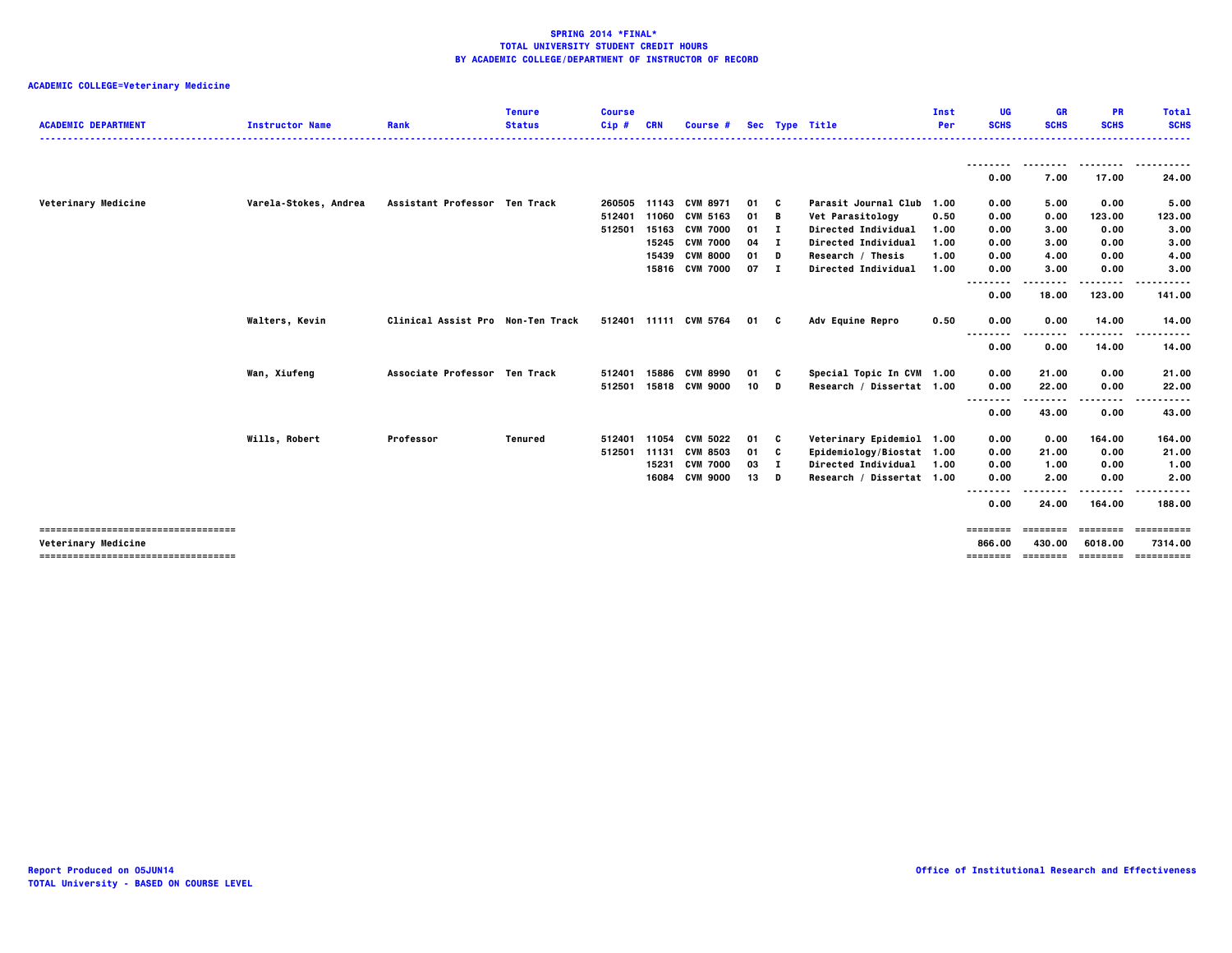# **ACADEMIC COLLEGE=Academic Affairs**

| <b>ACADEMIC DEPARTMENT</b>                                                                      | <b>Instructor Name</b> | Rank              | Tenure<br><b>Status</b> | <b>Course</b><br>Cip# | CRN | Course # Sec Type Title |      |                      | Inst<br>Per | UG<br><b>SCHS</b>              | GR<br><b>SCHS</b>         | <b>PR</b><br><b>SCHS</b>    | <b>Total</b><br><b>SCHS</b> |
|-------------------------------------------------------------------------------------------------|------------------------|-------------------|-------------------------|-----------------------|-----|-------------------------|------|----------------------|-------------|--------------------------------|---------------------------|-----------------------------|-----------------------------|
| African American Studies                                                                        | Sellers, Jabari        | Grad Teach Assist | Not Applicable          | 050201                |     | 10003 AAS 1063          | 02 C | Intro to African Ame | 1.00        | 138.00<br><br>138.00           | 0.00<br>---------<br>0.00 | 0.00<br>.<br>0.00           | 138.00<br><br>138,00        |
| -------------------------------------<br>African American Studies<br>-------------------------- |                        |                   |                         |                       |     |                         |      |                      |             | ========<br>138.00<br>======== | ========<br>0.00          | =======<br>0.00<br>-------- | 138,00<br>==========        |